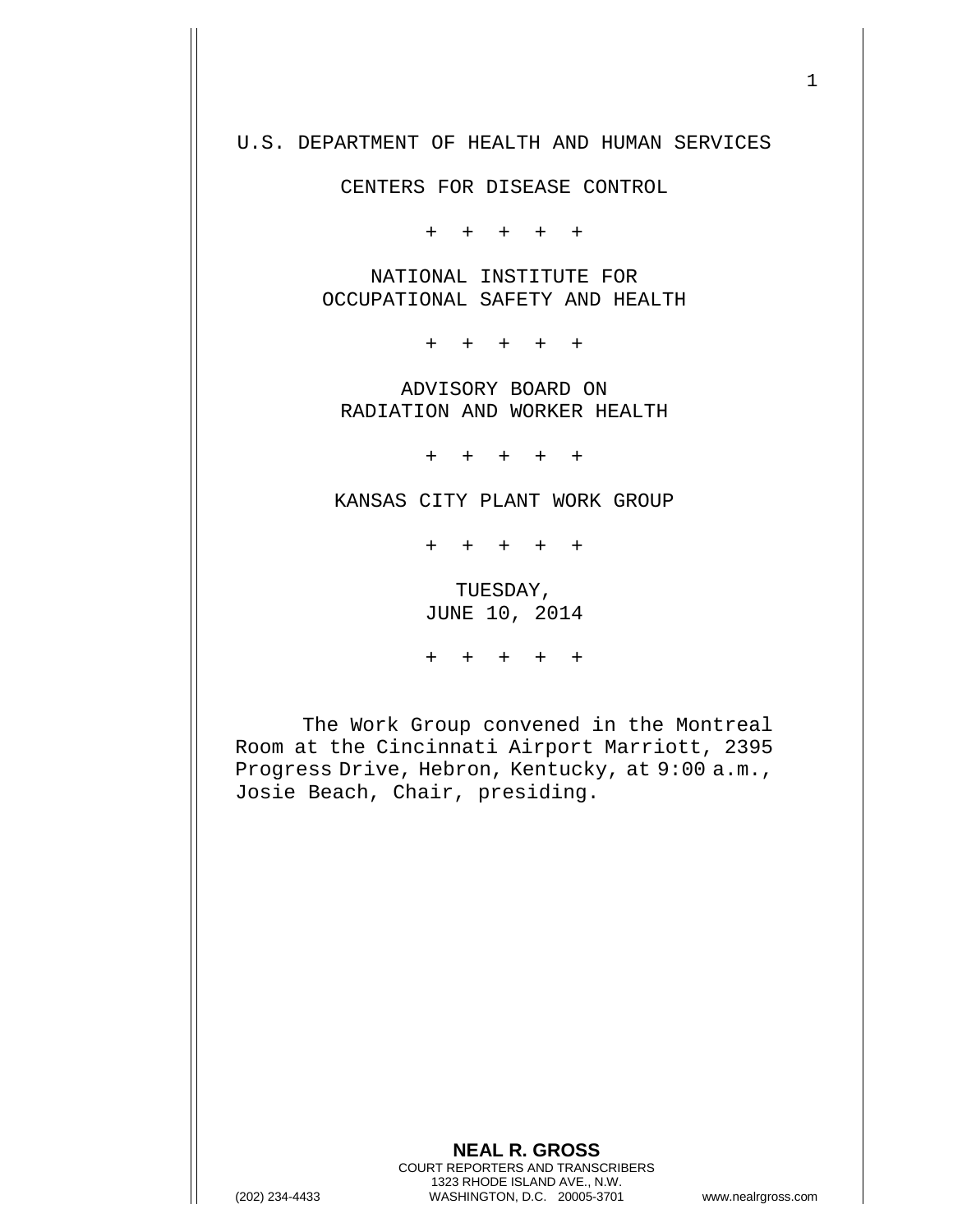MEMBERS PRESENT:

JOSIE BEACH, Chair BRADLEY P. CLAWSON JAMES E. LOCKEY JOHN W. POSTON, SR. LORETTA R. VALERIO

ALSO PRESENT:

TED KATZ, Designated Federal Official ELIZABETH BRACKETT, ORAU Team\* MAURICE COPELAND PETE DARNELL, DCAS JACKSON ELLIS, ORAU Team\* JOE FITZGERALD, SC&A DeKEELY HARTSFIELD, HHS\* JOSH KINMAN, DCAS\* WAYNE KNOX ARJUN MAKHIJANI, SC&A\* JOHN MAURO, SC&A\* PAT McCLOSKEY, ORAU Team JIM NETON, DCAS JOE PORROVECCHIO, SC&A\* MUTTY SHARFI, ORAU Team\* MATTHEW SMITH, ORAU Team\* JOHN STIVER, SC&A\*

\*Present via telephone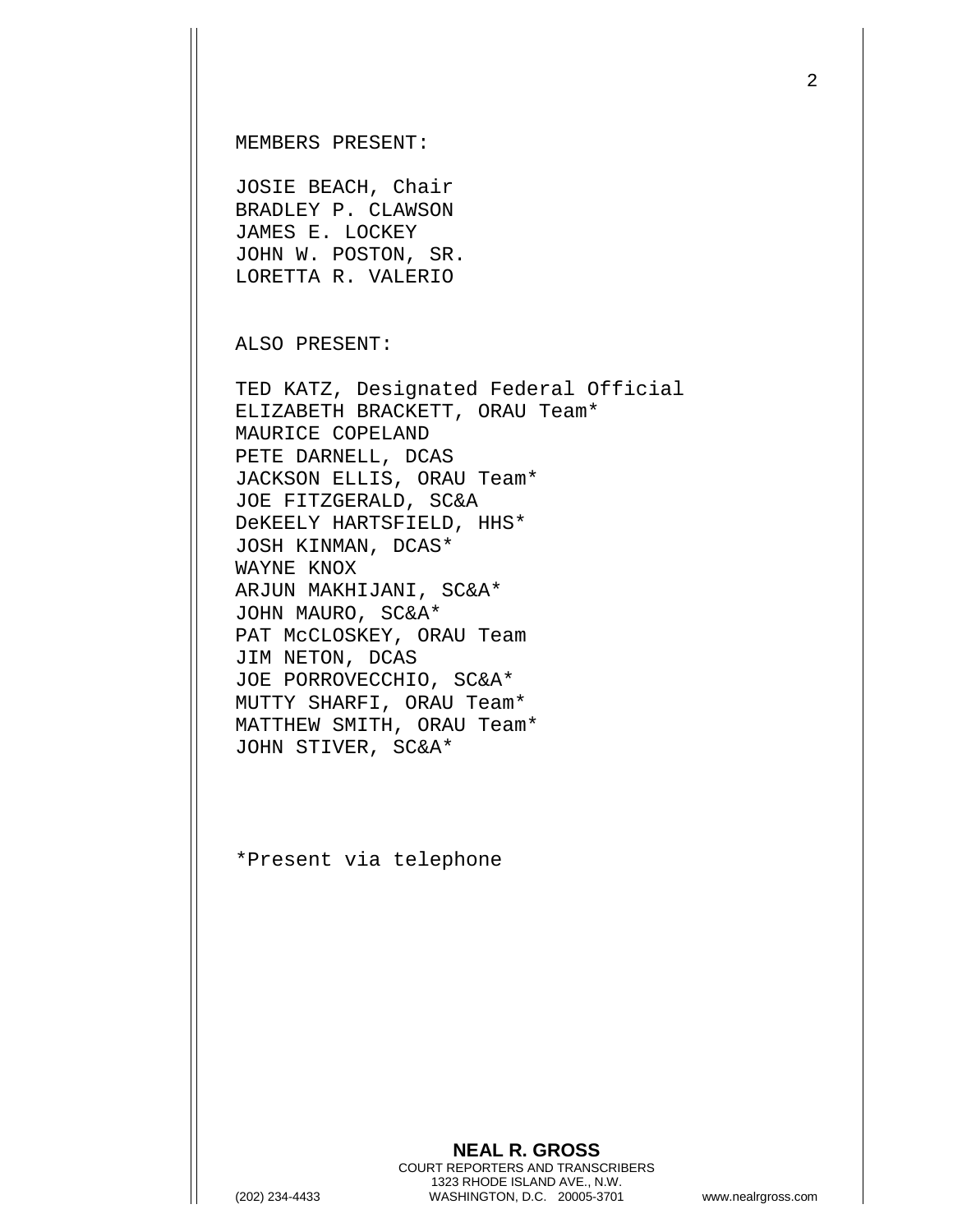## $T-A-B-L-E \qquad O-F \qquad C-O-N-T-E-N-T-S$

| Welcome and roll call  5                                                    |  |  |  |  |
|-----------------------------------------------------------------------------|--|--|--|--|
| Review of SEC Issues Under Consideration<br>(SEC Issues Matrix)             |  |  |  |  |
| Data Completeness, Legibility and<br>1.                                     |  |  |  |  |
| 2.<br>Worker Location, Job Category and Coworker<br>Model  19               |  |  |  |  |
| 3.<br>Chronic vs. Acute  41                                                 |  |  |  |  |
| Super S Uranium  78<br>4.                                                   |  |  |  |  |
| 5.<br>Recycled Uranium  82                                                  |  |  |  |  |
|                                                                             |  |  |  |  |
| Review of SEC Issues Under Consideration<br>(SEC Issues Matrix) (continued) |  |  |  |  |
| 6. DU After 1971 and During and After                                       |  |  |  |  |
| 7.<br>Radioactive Waste  99                                                 |  |  |  |  |
| 8.<br>Metal Tritides  124                                                   |  |  |  |  |
| 9.<br>External Coworker Dose  129                                           |  |  |  |  |
| 10. Non-Penetrating Dose  133                                               |  |  |  |  |
| $N/P$ Issues  142<br>11.                                                    |  |  |  |  |
| 12. Fading of NTA  148                                                      |  |  |  |  |
| Petitioner's Comments  153<br>Lunch Recess  190                             |  |  |  |  |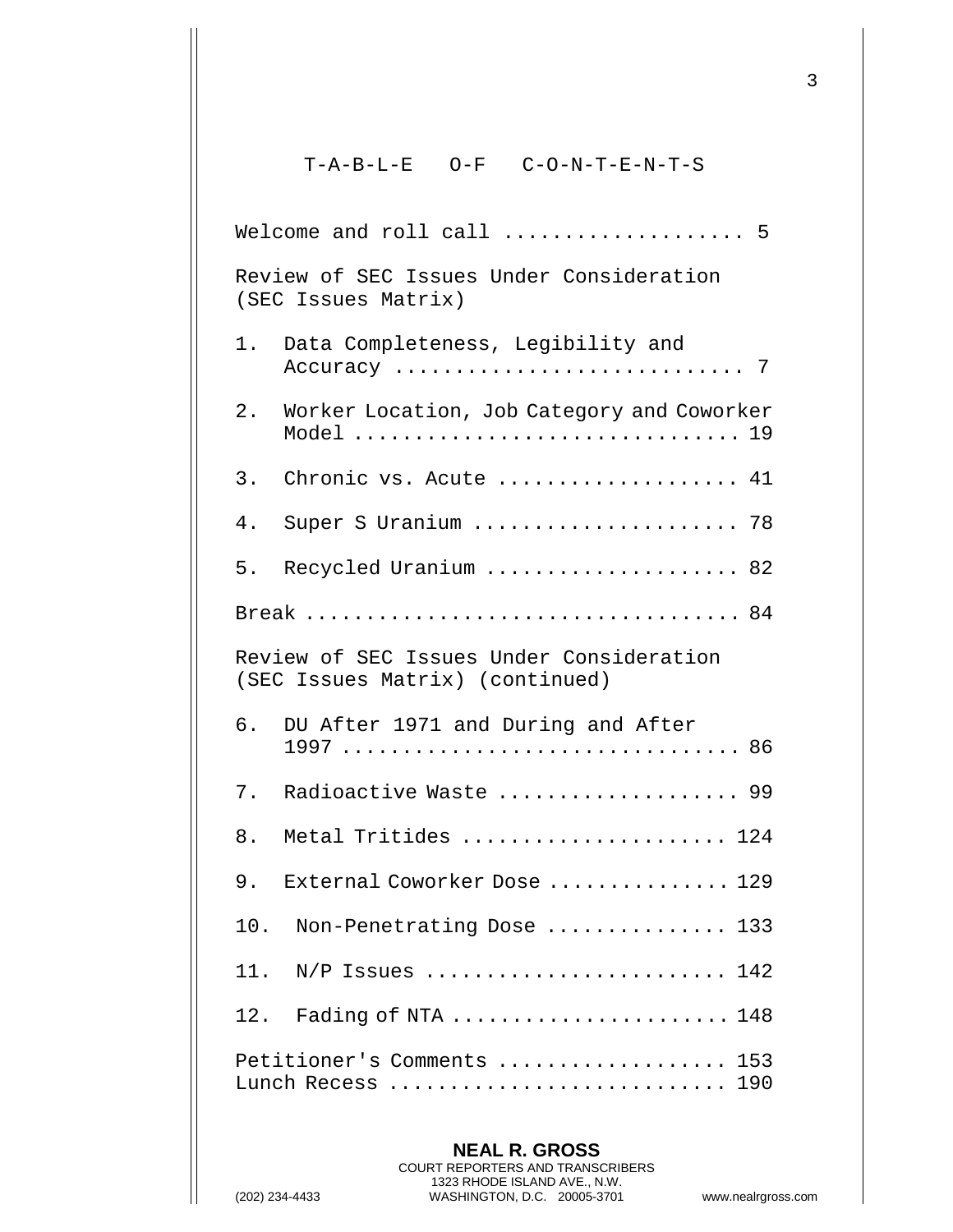Review of SEC Issues Under Consideration (SEC Issues Matrix) (Continued) 13. Magnesium-Thorium Alloy Operations .. 191 14. Post-1993 Monitoring ............... 254 15. Thorium Oxide Operations ............ 261 16. Application of TBD 6000 ............. 221 17. D&D Activities ..................... 267 18. Accidents, Incidents and Fires in Worker's Record .................... 277 19. Potentially Unmonitored Exposures ... 279 20. New Issue: Tritium .................. 282 Petitioner's Comments ................... 299 Path Forward ............................ 341 Meeting Adjourned ......................... 344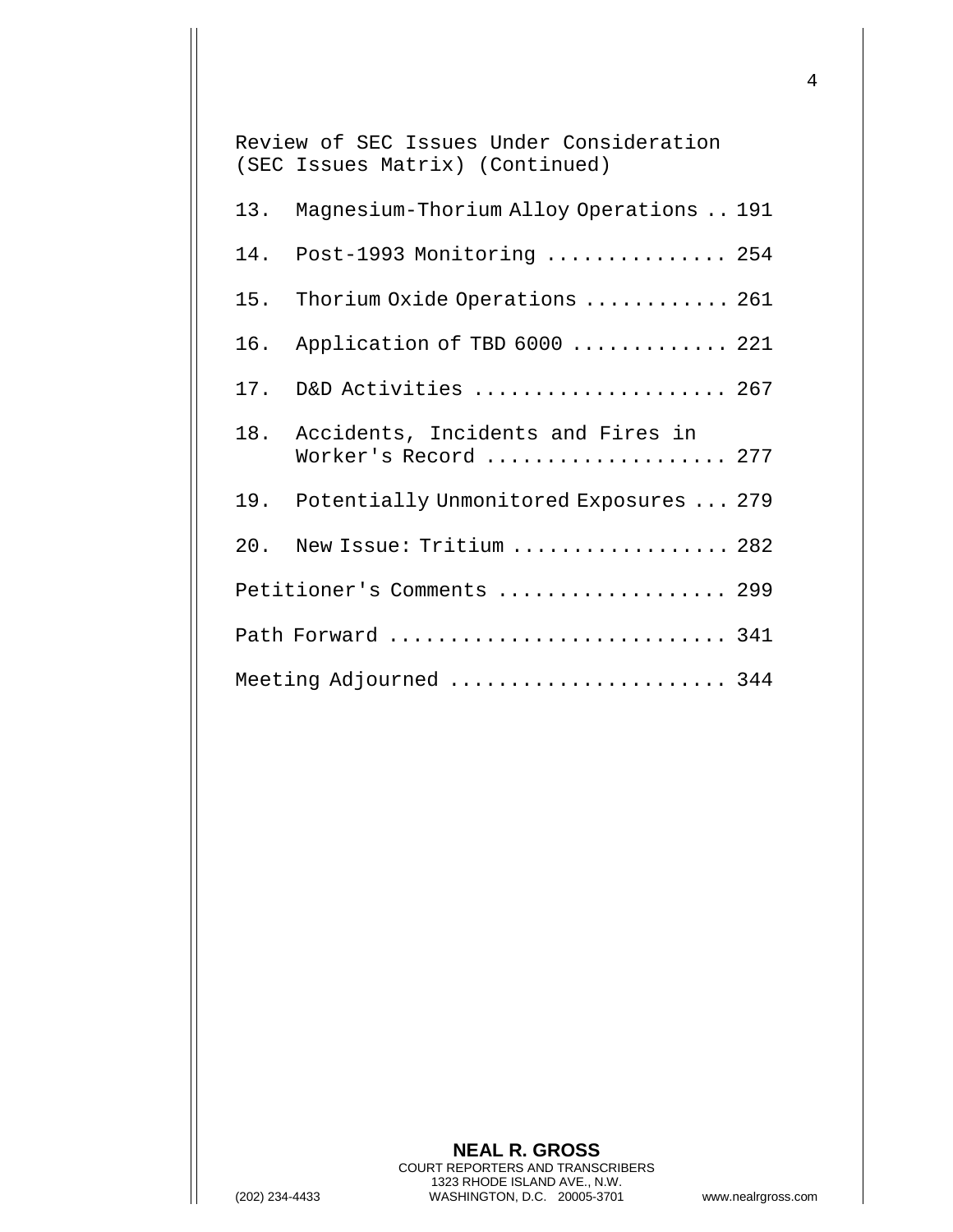| $\mathbf 1$ | $P-R-O-C-E-E-D-I-N-G-S$                                                                                                                                              |
|-------------|----------------------------------------------------------------------------------------------------------------------------------------------------------------------|
| 2           | (8:59 a.m.)                                                                                                                                                          |
| 3           |                                                                                                                                                                      |
|             | KATZ: So, good morning,<br>MR.                                                                                                                                       |
| 4           | everyone. Welcome to the Advisory Board on                                                                                                                           |
| 5           | Radiation and Worker Health, Kansas City Plant                                                                                                                       |
| 6           | Work Group. We're just getting started here                                                                                                                          |
| 7           | and we'll do that with roll call.                                                                                                                                    |
| 8           | A few things to note before I go into                                                                                                                                |
| 9           | roll call is we have some papers for this                                                                                                                            |
| 10          | meeting and they are posted on the NIOSH                                                                                                                             |
| 11          | website, under the Board section, under today's                                                                                                                      |
| 12          | date.                                                                                                                                                                |
| 13          | So, people, for example, on the                                                                                                                                      |
| 14          | phone can follow on there to see the issues that                                                                                                                     |
| 15          | we're discussing. And the agenda is posted                                                                                                                           |
| 16          | there as well. It's a pretty simple agenda.<br>A                                                                                                                     |
| 17          | lot of little items, but they're all reviews of                                                                                                                      |
| 18          | SEC issues that the Work Group has begun with.                                                                                                                       |
| 19          | And there will be an opportunity,                                                                                                                                    |
| 20          | also, for petitioner comments and questions.                                                                                                                         |
| 21          | And Josie, the Chair, will indicate when those                                                                                                                       |
| 22          | opportunities arise.                                                                                                                                                 |
|             | <b>NEAL R. GROSS</b><br><b>COURT REPORTERS AND TRANSCRIBERS</b><br>1323 RHODE ISLAND AVE., N.W.<br>(202) 234-4433<br>WASHINGTON, D.C. 20005-3701<br>www.nealrgross.o |

 $\mathbf{1}$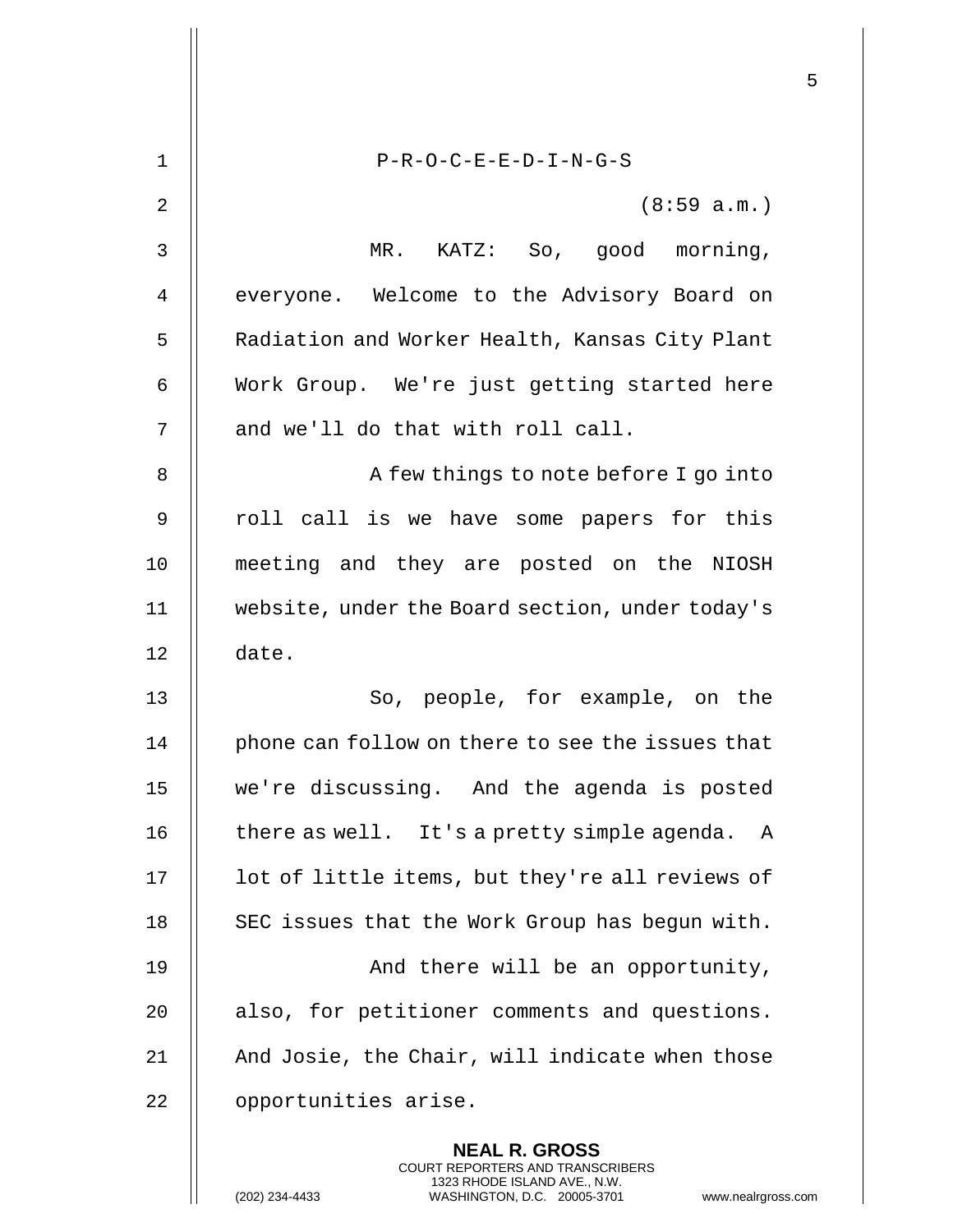| $\mathbf 1$    | And so we're talking about<br>a a                                                                                                                                  |
|----------------|--------------------------------------------------------------------------------------------------------------------------------------------------------------------|
| $\overline{2}$ | specific site. So, please speak to conflict of                                                                                                                     |
| 3              | interest as well when you respond to roll call.                                                                                                                    |
| 4              | And we'll begin with the Board Members in the                                                                                                                      |
| 5              | room.                                                                                                                                                              |
| 6              | (Roll call.)                                                                                                                                                       |
| 7              | MR. KATZ: Okay, then. Josie, it's                                                                                                                                  |
| 8              | your meeting.                                                                                                                                                      |
| 9              | CHAIR BEACH: Okay. As Ted pointed                                                                                                                                  |
| 10             | out, we do have a matrix, it is posted, and we                                                                                                                     |
| 11             | are going to follow down through the matrix.                                                                                                                       |
| 12             | There's 20 items on the matrix.                                                                                                                                    |
| 13             | SC&A is going to lead the discussion. Breaks,                                                                                                                      |
| 14             | we'll try to take a break in the morning about                                                                                                                     |
| 15             | an hour and a half into this meeting, and a break                                                                                                                  |
| 16             | around lunch time, and then another break in the                                                                                                                   |
| 17             | afternoon, but nothing formal on those.                                                                                                                            |
| 18             | First item of discussion -- oh, and                                                                                                                                |
| 19             | welcome, everybody, to the first Kansas City                                                                                                                       |
| 20             | Work Group meeting. It doesn't feel like the                                                                                                                       |
| 21             | first meeting because we've been talking about                                                                                                                     |
| 22             | Kansas City for many, many months now, but                                                                                                                         |
|                | <b>NEAL R. GROSS</b><br><b>COURT REPORTERS AND TRANSCRIBERS</b><br>1323 RHODE ISLAND AVE., N.W.<br>(202) 234-4433<br>WASHINGTON, D.C. 20005-3701<br>www.nealrgross |

 $\mathsf{l}\mathsf{l}$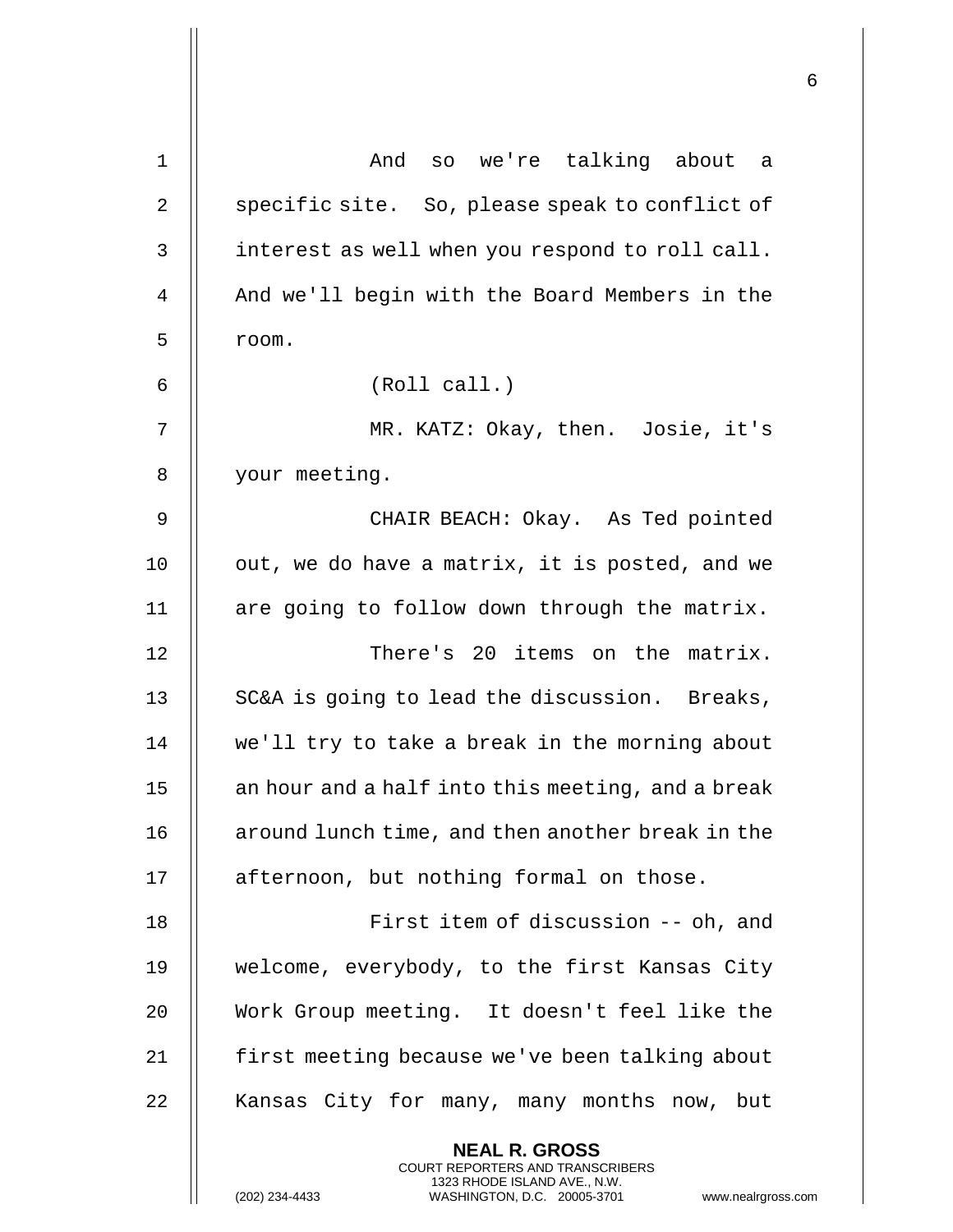1 | welcome.

| $\overline{2}$ | And we'll start with data                        |
|----------------|--------------------------------------------------|
| 3              | completeness, legibility and accuracy, our       |
| 4              | first matrix item.                               |
| 5              | MR. FITZGERALD: Okay. This is Joe                |
| 6              | Fitzgerald. We took essentially the Site         |
| 7              | Profile issues that came out of the SC&A review  |
| 8              | and carried them forward in the SEC matrix.      |
| $\mathsf 9$    | And, again, the notion was to go                 |
| 10             | ahead and present these to the Work Group, have  |
| 11             | the Work Group, you know, certainly be aware of  |
| 12             | these issues and sort of refresh your memories   |
| 13             | on what was in the Site Profile, understanding   |
| 14             | that, you know, the status of these from the SEC |
| 15             | standpoint is going to be a little mixed, and    |
| 16             | that's how we intended to address them.          |
| 17             | On this first one, data                          |
| 18             | completeness, legibility and accuracy,<br>we     |
| 19             | looked at sort of the standard approach that we  |
| 20             | have done with other SECs looking at the records |
| 21             | from the standpoint of completeness and whether  |
| 22             | or not in fact the validity and verification was |
|                | <b>NEAL R. GROSS</b>                             |

COURT REPORTERS AND TRANSCRIBERS 1323 RHODE ISLAND AVE., N.W.

 $\mathsf{II}$ 

(202) 234-4433 WASHINGTON, D.C. 20005-3701 www.nealrgross.com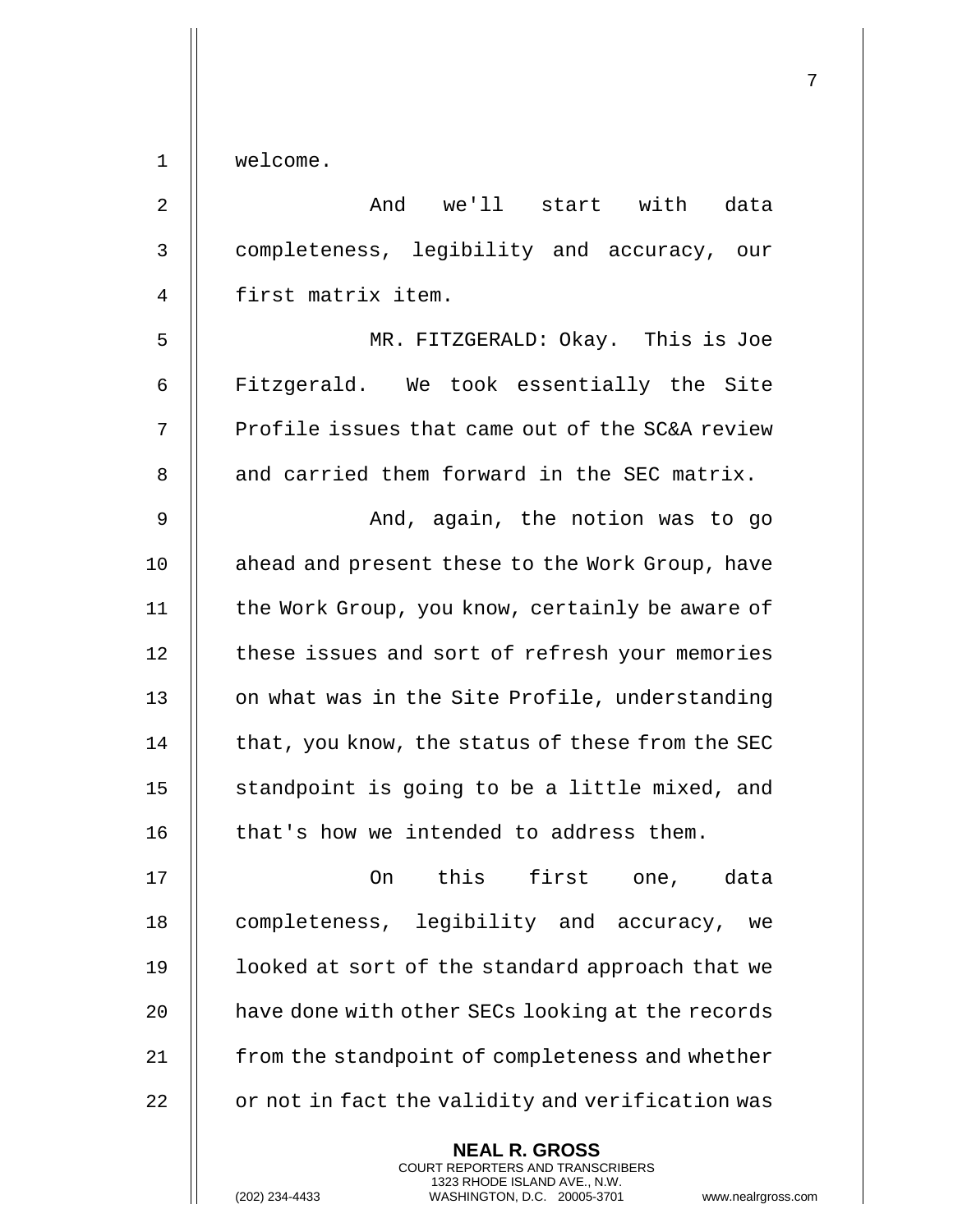| $\mathbf 1$ | done as far as the completeness of the records                                                                                                                  |  |
|-------------|-----------------------------------------------------------------------------------------------------------------------------------------------------------------|--|
| 2           | and accuracy of the records.                                                                                                                                    |  |
| 3           | And on this one we had essentially                                                                                                                              |  |
| 4           | two issues, really. One was the question of                                                                                                                     |  |
| 5           | whether or not the original records were                                                                                                                        |  |
| 6           | legible.                                                                                                                                                        |  |
| 7           | And in fact, when we looked at the                                                                                                                              |  |
| 8           | SRDB, some of the concern was just essentially                                                                                                                  |  |
| 9           | that some of these records just were not legible                                                                                                                |  |
| 10          | in terms of different pieces of information                                                                                                                     |  |
| 11          | that were on the individual bioassays.                                                                                                                          |  |
| 12          | And one thing we wanted to do on the                                                                                                                            |  |
| 13          | onsite visit was, frankly, just look at some of                                                                                                                 |  |
| 14          | the original records, the ones that were copied                                                                                                                 |  |
| 15          | and transcribed into the electronic database                                                                                                                    |  |
| 16          | and see in fact whether that illegibility that                                                                                                                  |  |
| 17          | we were picking up was in fact in the original                                                                                                                  |  |
| 18          | records.                                                                                                                                                        |  |
| 19          | And what we found, essentially, was                                                                                                                             |  |
| 20          | that the original records were in fact legible                                                                                                                  |  |
| 21          | and could be relied upon. So, that was a very                                                                                                                   |  |
| 22          | helpful thing just to make sure that the very                                                                                                                   |  |
|             | <b>NEAL R. GROSS</b><br>COURT REPORTERS AND TRANSCRIBERS<br>1323 RHODE ISLAND AVE., N.W.<br>(202) 234-4433<br>WASHINGTON, D.C. 20005-3701<br>www.nealrgross.com |  |

 $\mathsf{I}$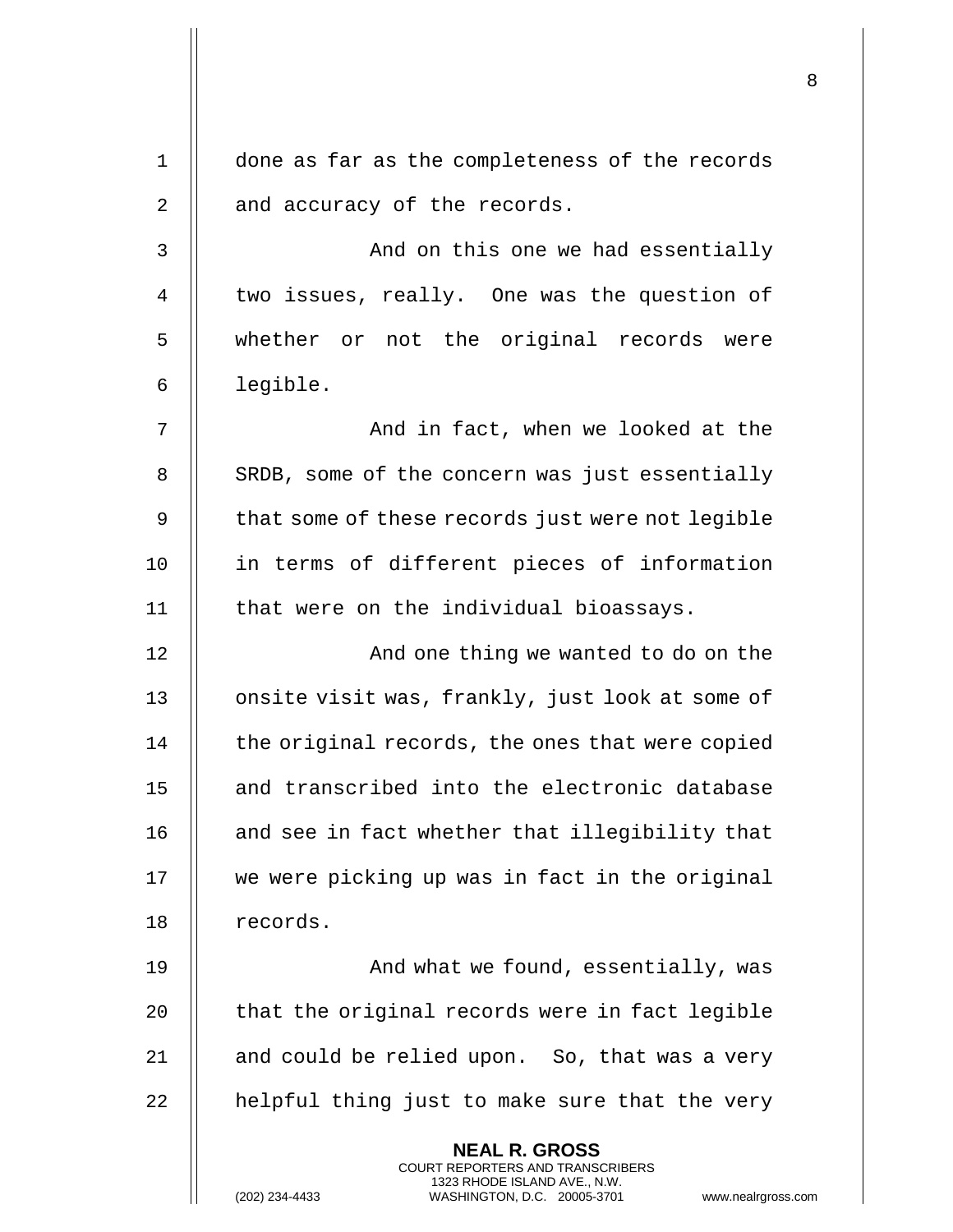| $\mathbf 1$    | first order of business, that the records                                                       |
|----------------|-------------------------------------------------------------------------------------------------|
| $\overline{2}$ | themselves were usable, legible and we didn't                                                   |
| 3              | have a problem from the standpoint of that                                                      |
| 4              | completeness issue.                                                                             |
| 5              | The second question that we wanted                                                              |
| 6              | to look at, and we looked at in other sites, is                                                 |
| 7              | whether or not in the transfer of the hard copy                                                 |
| 8              | records to the electronic database, whether                                                     |
| 9              | that had been validated, you know, whether or                                                   |
| 10             | not the transcription itself was a complete                                                     |
| 11             | transcription.                                                                                  |
| 12             | And during the onsite visit, we had                                                             |
| 13             | a chance to talk to Brent Nasca, who is the                                                     |
| 14             | health physicist at the site. And what he had                                                   |
| 15             | committed to do was to provide the QA/QC                                                        |
| 16             | methodology that the site had used when they,                                                   |
| 17             | you know, basically provided the electronic                                                     |
| 18             | database to NIOSH and he was going to provide                                                   |
| 19             | the summary.                                                                                    |
| 20             | And I guess that summary is going to                                                            |
| 21             | NIOSH, you all, so I think that will go a long                                                  |
| 22             | ways to settling out the second question as to                                                  |
|                | <b>NEAL R. GROSS</b><br><b>COURT REPORTERS AND TRANSCRIBERS</b><br>1323 RHODE ISLAND AVE., N.W. |
|                | (202) 234-4433<br>WASHINGTON, D.C. 20005-3701<br>www.nealrgross                                 |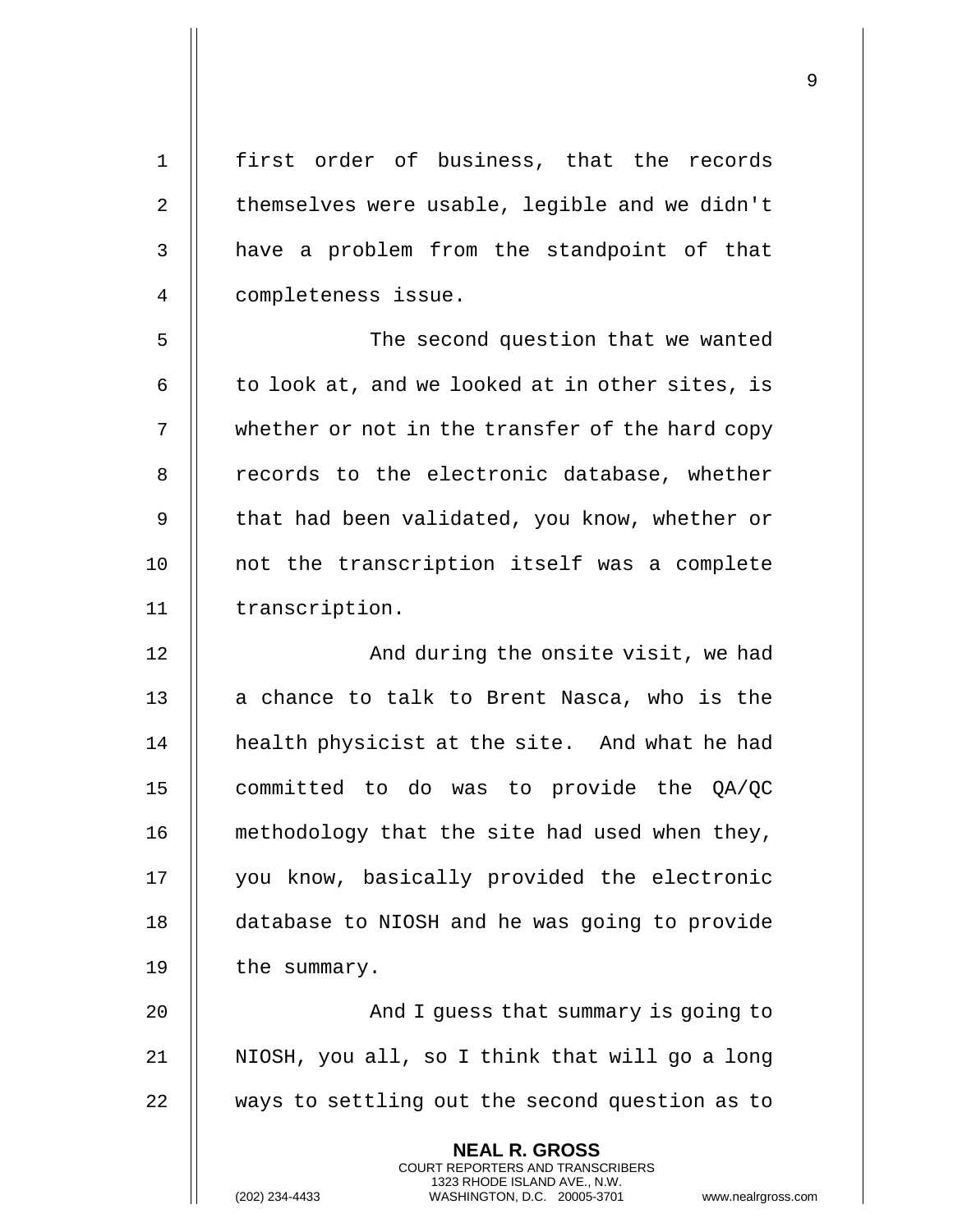|             |                                                                                                                                                                        | 10 |
|-------------|------------------------------------------------------------------------------------------------------------------------------------------------------------------------|----|
| $\mathbf 1$ | how that was done and to what extent they QA'd                                                                                                                         |    |
| 2           | that process.                                                                                                                                                          |    |
| 3           | So this is kind of a QA issue here                                                                                                                                     |    |
| 4           | and do we have a complete record, is it legible,                                                                                                                       |    |
| 5           | and when the electronic database was compiled,                                                                                                                         |    |
| 6           | did, you know, someone QA that to ensure that                                                                                                                          |    |
| 7           | that in fact was a representative record of the                                                                                                                        |    |
| 8           | original database?                                                                                                                                                     |    |
| 9           | And the only issue I think that's                                                                                                                                      |    |
| 10          | outstanding on that one for the Work Group is                                                                                                                          |    |
| 11          | this QA/QC, you know, methodology that Mr.                                                                                                                             |    |
| 12          | Nasca had offered to make available to the                                                                                                                             |    |
| 13          | Board, to NIOSH and to SC&A.                                                                                                                                           |    |
| 14          | And once we had a chance to look at                                                                                                                                    |    |
| 15          | that then, you know, I think we'll pretty much                                                                                                                         |    |
| 16          | have what we need.                                                                                                                                                     |    |
| 17          | MR. KATZ: Before you go on, Joe,                                                                                                                                       |    |
| 18          | just let me -- I understand there's some people                                                                                                                        |    |
| 19          | on the line who didn't have a chance or didn't                                                                                                                         |    |
| 20          | realize they had a chance to register their                                                                                                                            |    |
| 21          | attendance from the NIOSH ORAU Team.                                                                                                                                   |    |
| 22          | (Roll call.)                                                                                                                                                           |    |
|             | <b>NEAL R. GROSS</b><br><b>COURT REPORTERS AND TRANSCRIBERS</b><br>1323 RHODE ISLAND AVE., N.W.<br>(202) 234-4433<br>WASHINGTON, D.C. 20005-3701<br>www.nealrgross.com |    |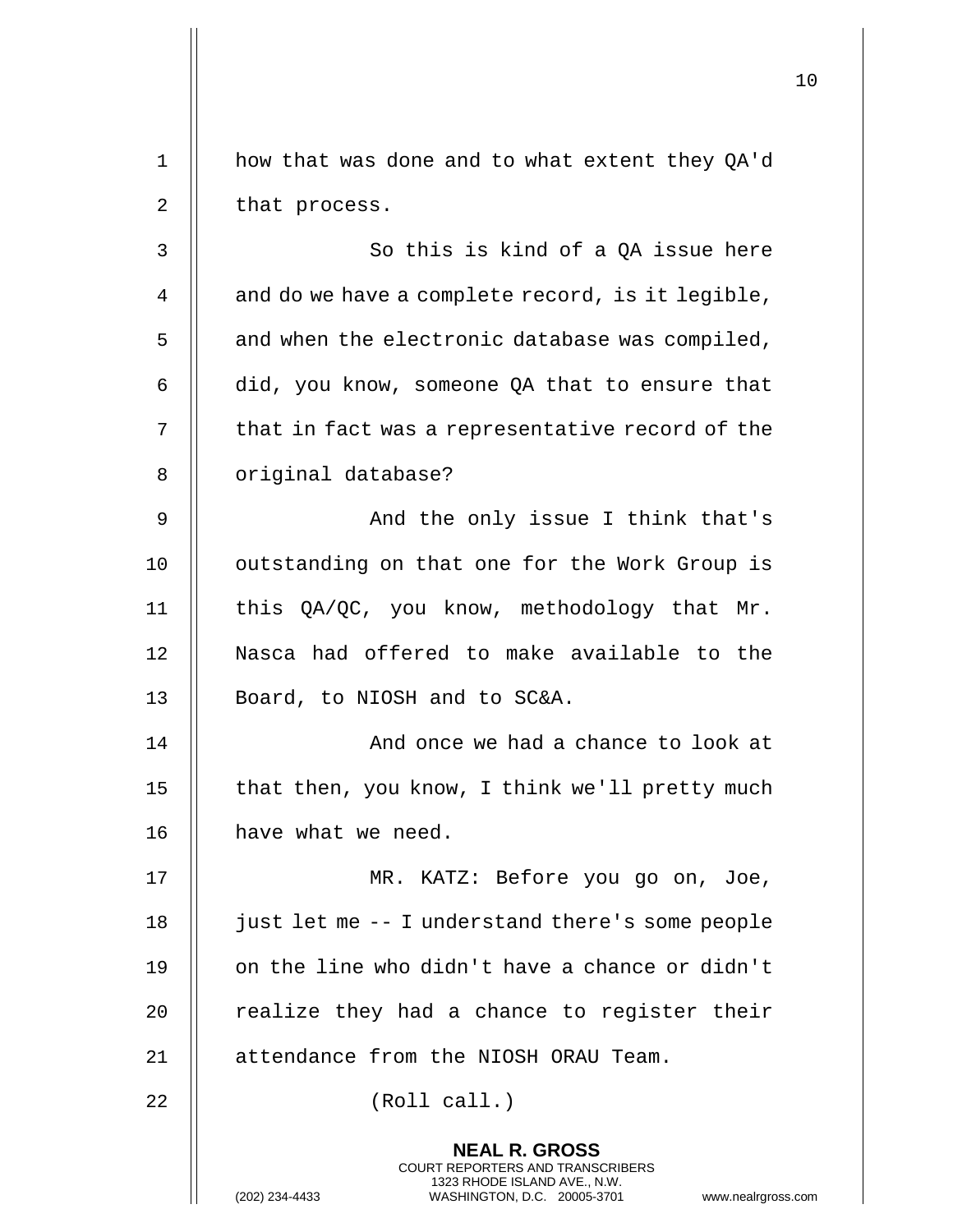|    |                                                                                                                                                                 | 11 |
|----|-----------------------------------------------------------------------------------------------------------------------------------------------------------------|----|
|    |                                                                                                                                                                 |    |
| 1  | MR. KATZ: Okay. Thank you. Go                                                                                                                                   |    |
| 2  | ahead.                                                                                                                                                          |    |
| 3  | MR. FITZGERALD: Okay. That pretty                                                                                                                               |    |
| 4  | much sums it. I know NIOSH is still looking                                                                                                                     |    |
| 5  | forward to obtaining additional records, but                                                                                                                    |    |
| 6  | essentially the records that we've looked at,                                                                                                                   |    |
| 7  | with those provisions, I think, is complete and                                                                                                                 |    |
| 8  | we just need to know whether or not the method                                                                                                                  |    |
| 9  | is there. And that's essentially it.                                                                                                                            |    |
| 10 | MR. DARNELL: So, summarizing it,                                                                                                                                |    |
| 11 | we're okay with the legibility issue. We're                                                                                                                     |    |
| 12 | just waiting on the information on the QA/QC                                                                                                                    |    |
| 13 |                                                                                                                                                                 |    |
| 14 | MR. FITZGERALD: That's correct.                                                                                                                                 |    |
| 15 | That's correct. And, you know, for some                                                                                                                         |    |
| 16 | perspective, I mean, legibility we typically                                                                                                                    |    |
| 17 | don't -- you know, it's five percent, 10                                                                                                                        |    |
| 18 | percent.                                                                                                                                                        |    |
| 19 | But I think in looking at the SRDB,                                                                                                                             |    |
| 20 | it seemed to be fairly extensive. So, we                                                                                                                        |    |
| 21 | wanted to at least reassure ourselves by                                                                                                                        |    |
| 22 | viewing the original records. So, I think                                                                                                                       |    |
|    | <b>NEAL R. GROSS</b><br>COURT REPORTERS AND TRANSCRIBERS<br>1323 RHODE ISLAND AVE., N.W.<br>WASHINGTON, D.C. 20005-3701<br>(202) 234-4433<br>www.nealrgross.com |    |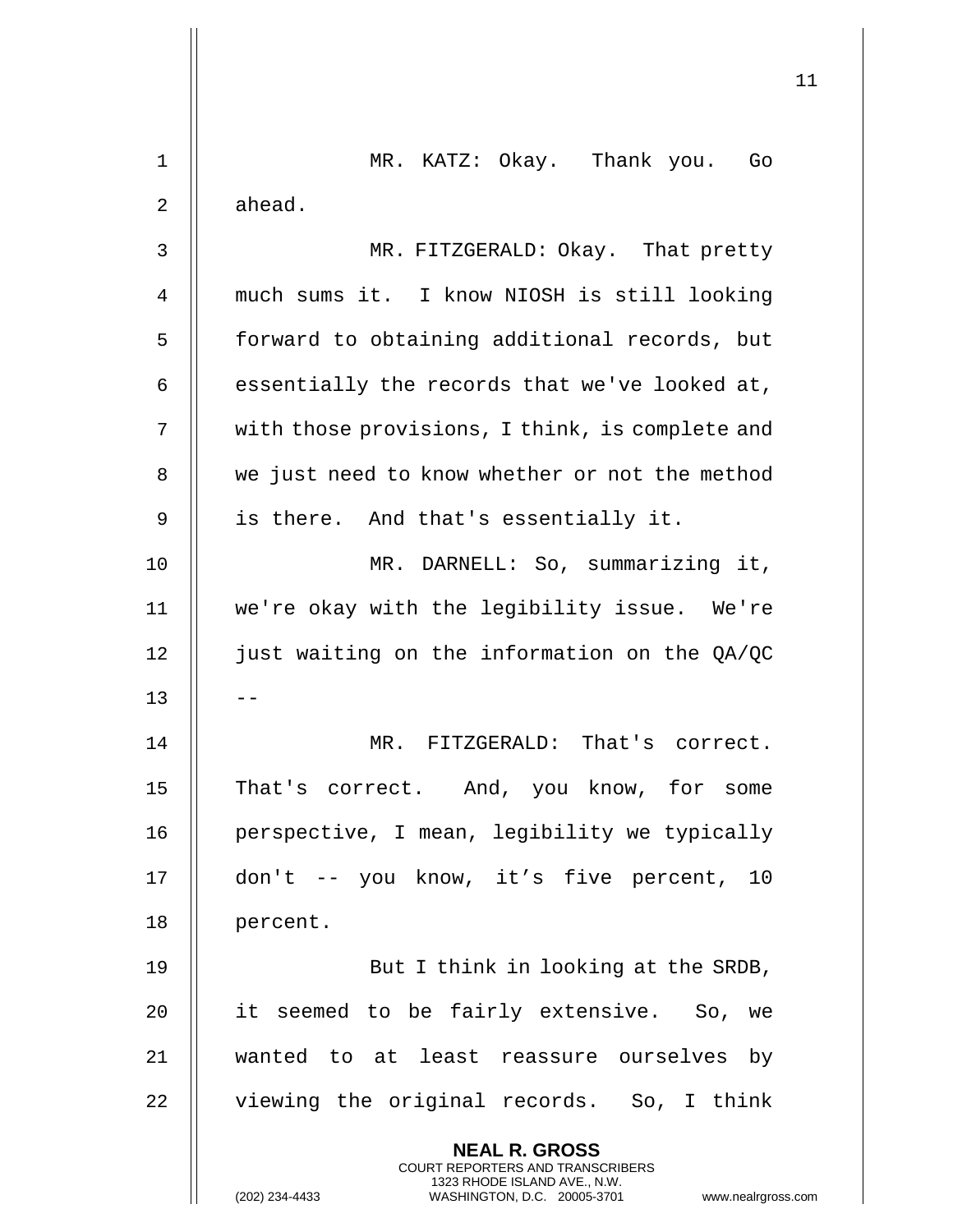|    |                                                                                                                                                                 | 12 |
|----|-----------------------------------------------------------------------------------------------------------------------------------------------------------------|----|
| 1  | that's fine. We're okay.                                                                                                                                        |    |
| 2  | CHAIR BEACH: Right. So, the action                                                                                                                              |    |
| 3  | that I wrote down was just NIOSH is waiting for                                                                                                                 |    |
| 4  | those from Brent Nasca.                                                                                                                                         |    |
| 5  | MR. DARNELL: Actually, I've been in                                                                                                                             |    |
| 6  | touch with Brent Nasca on and off about issues.                                                                                                                 |    |
| 7  | Pat has also. And it's just waiting on him to                                                                                                                   |    |
| 8  | get the time to get the information together.                                                                                                                   |    |
| 9  | CHAIR BEACH: Sure.                                                                                                                                              |    |
| 10 | MR. DARNELL: And I want to take a                                                                                                                               |    |
| 11 | short divergence from the agenda for a second                                                                                                                   |    |
| 12 | just to make sure that the Board knows I will                                                                                                                   |    |
| 13 | be traveling to KCP in August.                                                                                                                                  |    |
| 14 | It's not related to anything with                                                                                                                               |    |
| 15 | the Work Group. I'll be meeting with Brent                                                                                                                      |    |
| 16 | Nasca and his management. Apparently, he's                                                                                                                      |    |
| 17 | getting beat up by his management because they                                                                                                                  |    |
| 18 | feel we're finding a huge amount of radioactive                                                                                                                 |    |
| 19 | work ongoing at the site, when in reality it was                                                                                                                |    |
| 20 | a very small portion of what they did.                                                                                                                          |    |
| 21 | It's just they're viewing our                                                                                                                                   |    |
| 22 | scrutiny the same way that they view it as a DOE                                                                                                                |    |
|    | <b>NEAL R. GROSS</b><br>COURT REPORTERS AND TRANSCRIBERS<br>1323 RHODE ISLAND AVE., N.W.<br>(202) 234-4433<br>WASHINGTON, D.C. 20005-3701<br>www.nealrgross.com |    |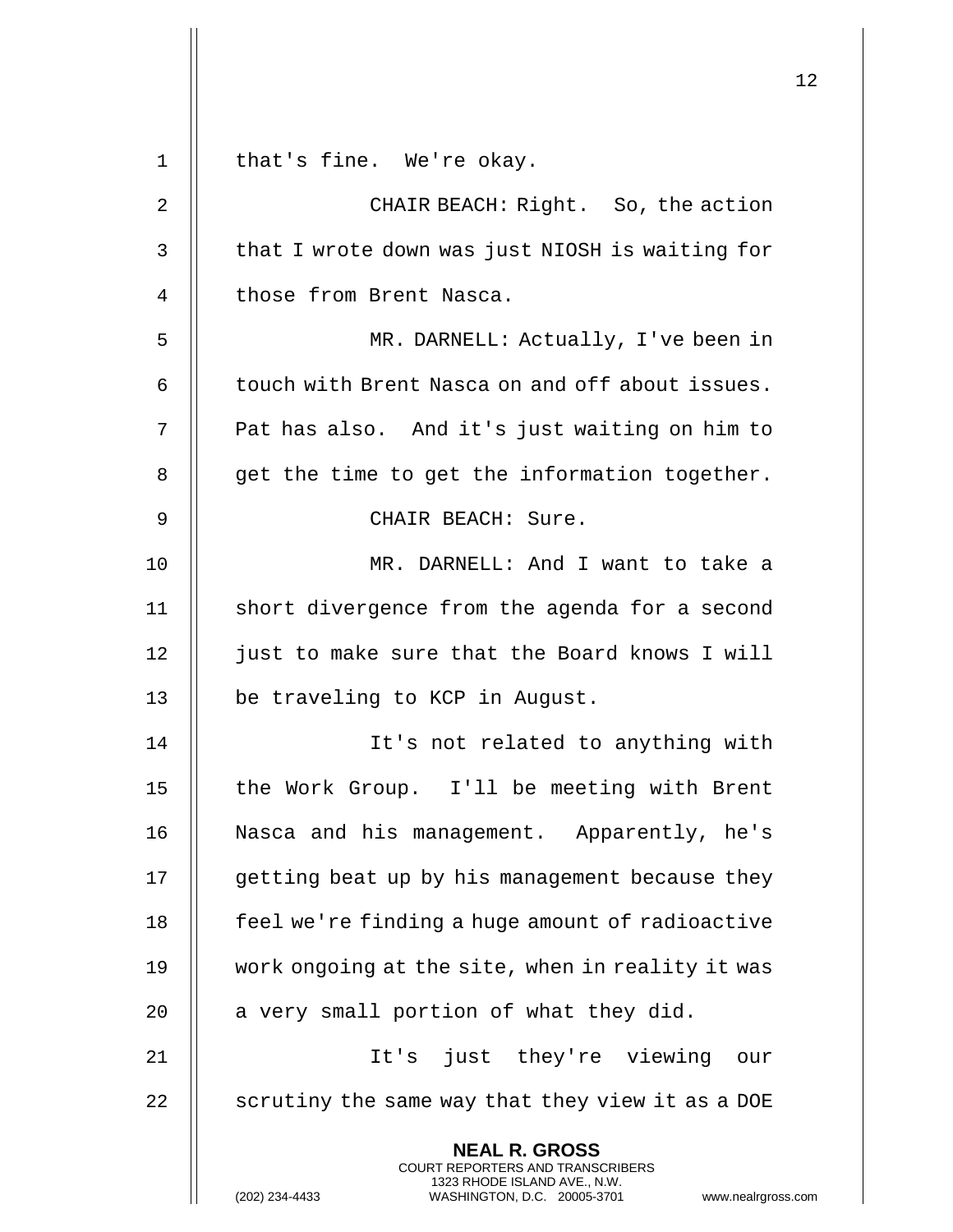|    |                                                                                                                                                                        | 13 |
|----|------------------------------------------------------------------------------------------------------------------------------------------------------------------------|----|
|    |                                                                                                                                                                        |    |
| 1  | audit.                                                                                                                                                                 |    |
| 2  | CHAIR BEACH: So, you're going to go                                                                                                                                    |    |
| 3  | help smooth that out a little?                                                                                                                                         |    |
| 4  | MR. DARNELL: Yes, try to smooth that                                                                                                                                   |    |
| 5  | out and let them understand our process a bit                                                                                                                          |    |
| 6  | more. So, I just wanted to make sure everybody                                                                                                                         |    |
| 7  | knew that.                                                                                                                                                             |    |
| 8  | CHAIR BEACH: Yes, let us know how                                                                                                                                      |    |
| 9  | that goes.                                                                                                                                                             |    |
| 10 | MR. DARNELL: I will.                                                                                                                                                   |    |
| 11 | CHAIR BEACH: Okay.                                                                                                                                                     |    |
| 12 | MR. FITZGERALD: Yes, the only                                                                                                                                          |    |
| 13 | postscript on this one is that there is an                                                                                                                             |    |
| 14 | extensive database. I mean, we're not, you                                                                                                                             |    |
| 15 | know, we typically look at completeness also                                                                                                                           |    |
| 16 | from the standpoint of, you know, whether in                                                                                                                           |    |
| 17 | fact there was a representative number of                                                                                                                              |    |
| 18 | records.                                                                                                                                                               |    |
| 19 | In this case, there<br>is<br>a                                                                                                                                         |    |
| 20 | considerable amount of records for the depleted                                                                                                                        |    |
| 21 | uranium work in particular. So, it wasn't a                                                                                                                            |    |
| 22 | completeness issue from that standpoint.                                                                                                                               |    |
|    | <b>NEAL R. GROSS</b><br><b>COURT REPORTERS AND TRANSCRIBERS</b><br>1323 RHODE ISLAND AVE., N.W.<br>WASHINGTON, D.C. 20005-3701<br>(202) 234-4433<br>www.nealrgross.com |    |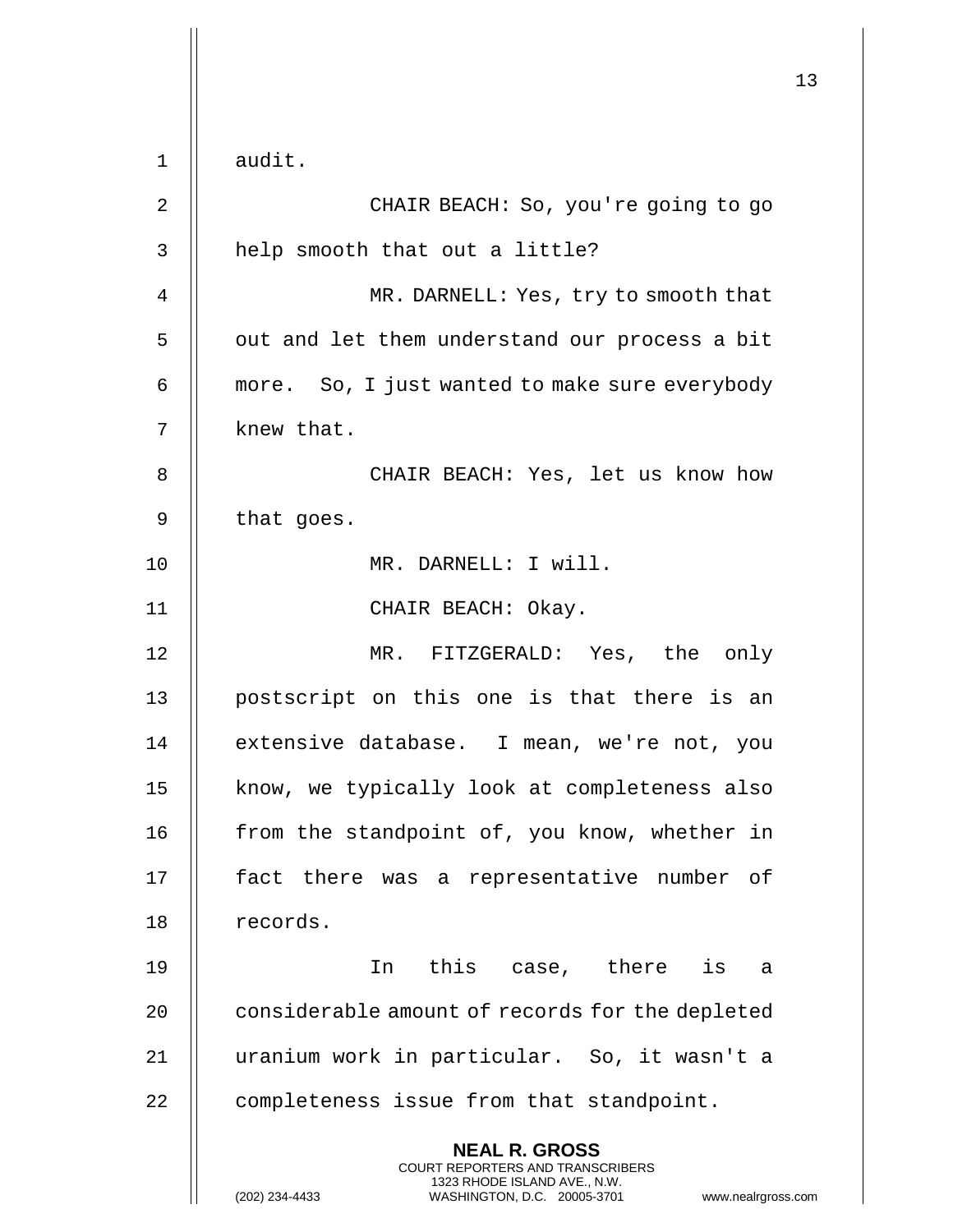|    |                                                                                                                                                                 | 14 |
|----|-----------------------------------------------------------------------------------------------------------------------------------------------------------------|----|
| 1  | CHAIR BEACH: Okay.                                                                                                                                              |    |
| 2  | MR. FITZGERALD: Okay.                                                                                                                                           |    |
| 3  | KNOX: May I make a comment?<br>MR.                                                                                                                              |    |
| 4  | Because I look at completeness from a different                                                                                                                 |    |
| 5  | perspective. I look at it as a quality                                                                                                                          |    |
| 6  | assurance auditor.                                                                                                                                              |    |
| 7  | And as somewhat of a mathematician,                                                                                                                             |    |
| 8  | completeness is based upon you being able to                                                                                                                    |    |
| 9  | satisfy your quality, data-quality objectives.                                                                                                                  |    |
| 10 | so, there is a certain<br>And                                                                                                                                   |    |
| 11 | percentage of the material that you have to look                                                                                                                |    |
| 12 | at in order to determine completeness.                                                                                                                          |    |
| 13 | And, unfortunately, under this                                                                                                                                  |    |
| 14 | program, the data-quality objective is a 99                                                                                                                     |    |
| 15 | percent probability. So, you cannot use data                                                                                                                    |    |
| 16 | that is less than 99 percent based upon the                                                                                                                     |    |
| 17 | propagation of errors method that all of us                                                                                                                     |    |
| 18 | studied in school.                                                                                                                                              |    |
| 19 | So, all of the data that you use has                                                                                                                            |    |
| 20 | to be of a 99 percent plus data-quality in order                                                                                                                |    |
| 21 | to be complete.                                                                                                                                                 |    |
| 22 | But as a person that worked in this                                                                                                                             |    |
|    | <b>NEAL R. GROSS</b><br>COURT REPORTERS AND TRANSCRIBERS<br>1323 RHODE ISLAND AVE., N.W.<br>(202) 234-4433<br>WASHINGTON, D.C. 20005-3701<br>www.nealrgross.com |    |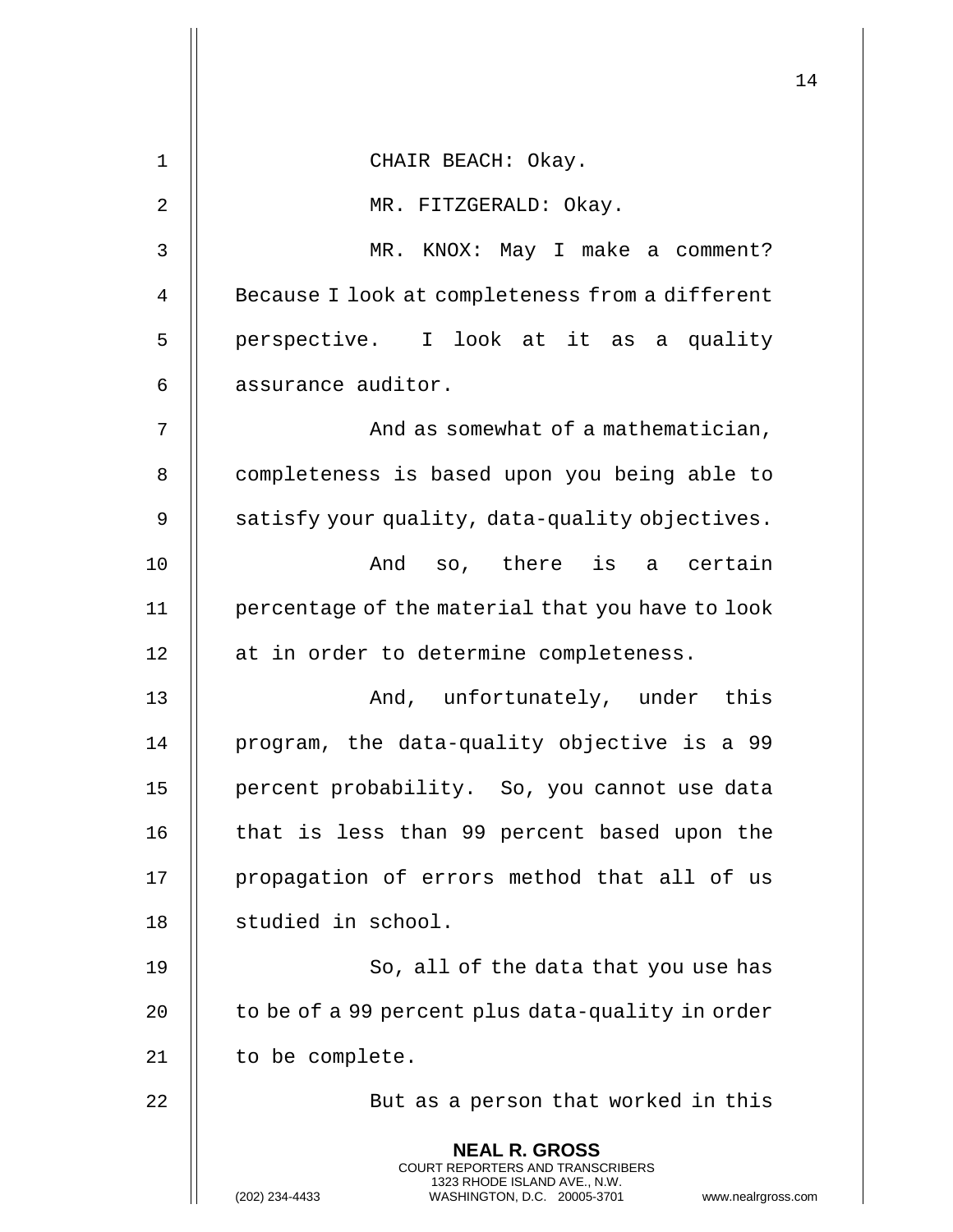**NEAL R. GROSS** COURT REPORTERS AND TRANSCRIBERS 1323 RHODE ISLAND AVE., N.W. (202) 234-4433 WASHINGTON, D.C. 20005-3701 www.nealrgross.com 1 field as a dirty-hands operational health 2  $\parallel$  physicist, and I know, because there's a big 3 difference between a health physicist and an 4 | operational health physicist, the data that has 5 | been collected that I generated never met any  $6$  | of the data-quality objectives. 7 It was not representative. It was 8 || not complete. It was not comprehensive. We 9 || never satisfied any of the basic quality 10 | assurance objectives. 11 || MR. KATZ: Thank you, Wayne. 12 || And going forward, please, there 13 || will be opportunity for public comment. So, 14 | you will have the opportunity to make comments 15 || and Josie will indicate when those are. 16 MR. KNOX: I'm a member of the public 17 18 MR. KATZ: Yes. 19 MR. KNOX: -- and not a member of this 20 group? 21 || MR. KATZ: Yes, you are a member of  $22$  || the public and you are a co-petitioner.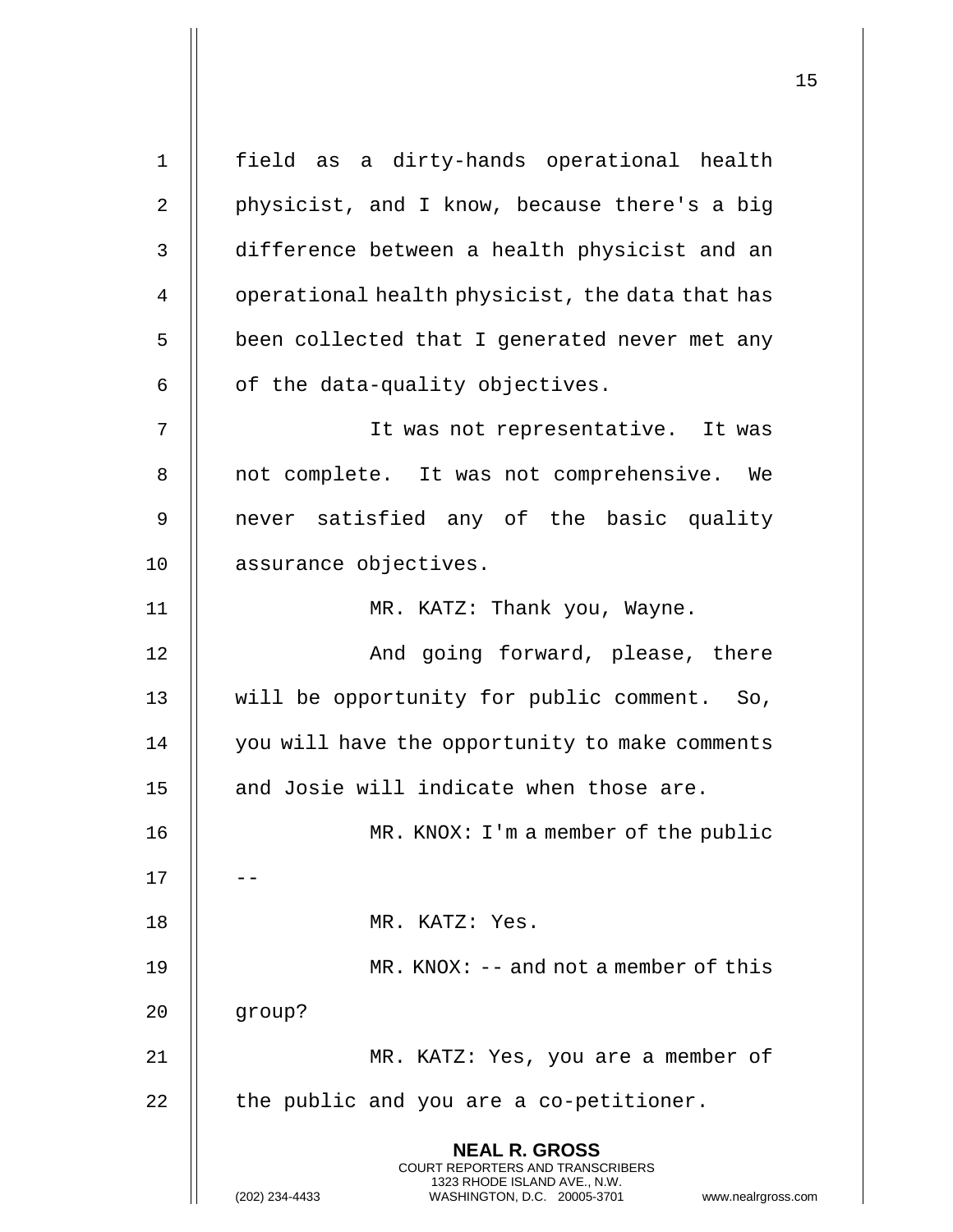|                |                                                                                                                                                                        | 16 |
|----------------|------------------------------------------------------------------------------------------------------------------------------------------------------------------------|----|
| $\mathbf 1$    | MR. KNOX: But I have nothing --                                                                                                                                        |    |
| $\overline{2}$ | MR. KATZ: Sir, there are                                                                                                                                               |    |
| 3              | opportunities -- the public comment period,                                                                                                                            |    |
| 4              | when we have those, are opportunities for you                                                                                                                          |    |
| 5              | as a petitioner to provide your commentary.                                                                                                                            |    |
| 6              | And we'll indicate when those are.                                                                                                                                     |    |
| 7              | MR. KNOX: But why do we have to wait                                                                                                                                   |    |
| 8              |                                                                                                                                                                        |    |
| 9              | MR. KATZ: Because --                                                                                                                                                   |    |
| 10             | $MR. KNOX: -- and make comments?$                                                                                                                                      |    |
|                |                                                                                                                                                                        |    |
| 11             | MR. KATZ: Because this is not --                                                                                                                                       |    |
| 12             | this is a work group meeting. It's not a public                                                                                                                        |    |
| 13             | meeting of the Board. It's a work group                                                                                                                                |    |
| 14             | meeting and we have a lot of items to get through                                                                                                                      |    |
| 15             | and that's why we sort of manage it with                                                                                                                               |    |
| 16             | opportunities for public comment.                                                                                                                                      |    |
| 17             | And you can take notes and remember                                                                                                                                    |    |
| 18             | issues and provide them when you have that                                                                                                                             |    |
| 19             | opportunity, but we've brought all these people                                                                                                                        |    |
| 20             | together from around the country to do a lot of                                                                                                                        |    |
| 21             | work and get through a lot of work and we need                                                                                                                         |    |
| 22             | to sort of go forward in a systematic way with                                                                                                                         |    |
|                | <b>NEAL R. GROSS</b><br><b>COURT REPORTERS AND TRANSCRIBERS</b><br>1323 RHODE ISLAND AVE., N.W.<br>(202) 234-4433<br>WASHINGTON, D.C. 20005-3701<br>www.nealrgross.com |    |

 $\mathop{||}$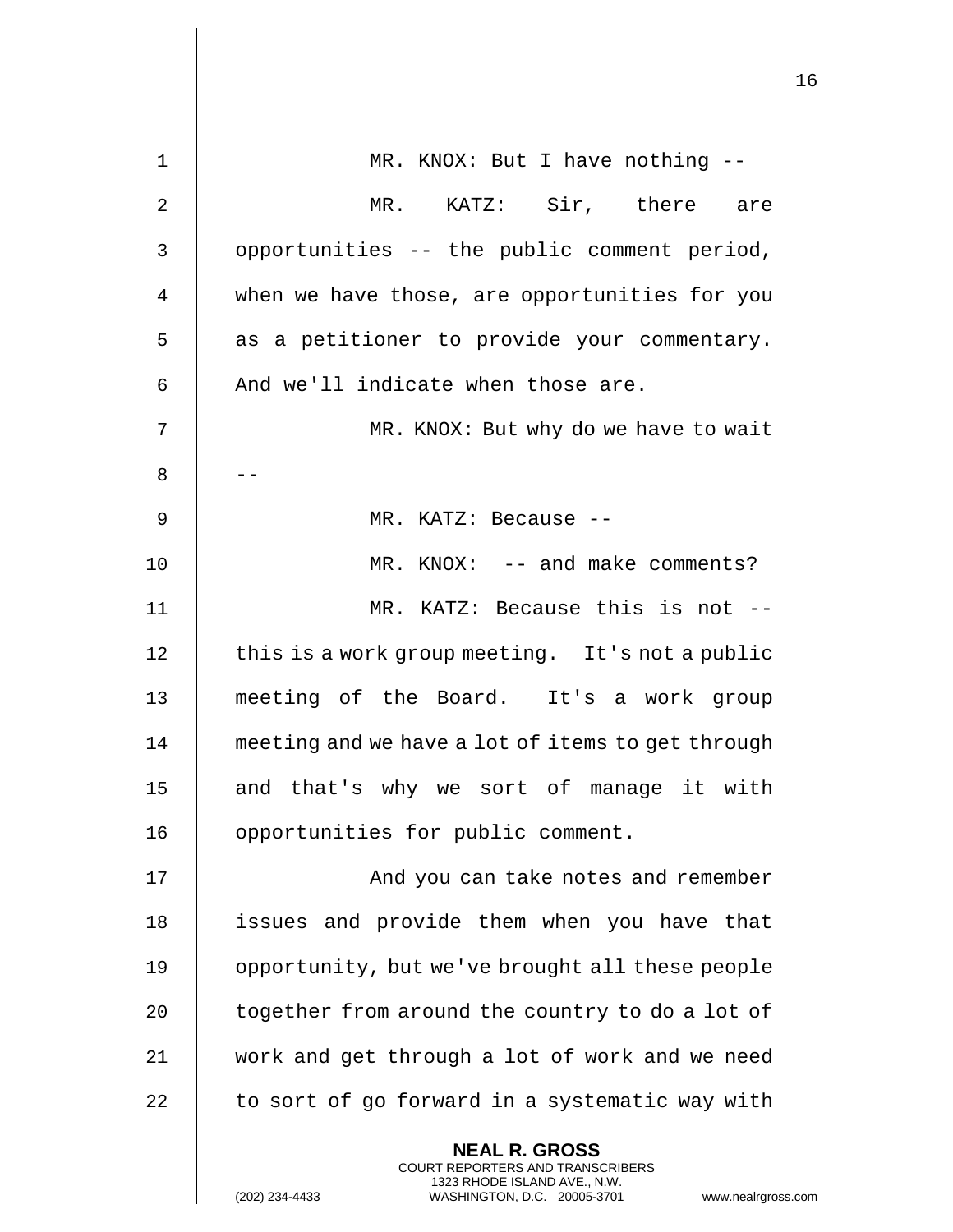|                |                                                                                                                                                                 | 17 |
|----------------|-----------------------------------------------------------------------------------------------------------------------------------------------------------------|----|
| $\mathbf 1$    | that.                                                                                                                                                           |    |
| $\overline{2}$ | And you will have opportunities to                                                                                                                              |    |
| 3              | speak. So, no one is circumscribing your                                                                                                                        |    |
| 4              | opportunity. It's just that we want to do this                                                                                                                  |    |
| 5              | in an orderly fashion. So, thank you.                                                                                                                           |    |
| 6              | CHAIR BEACH: Okay.<br>Data                                                                                                                                      |    |
| 7              | Completeness, Legibility and Accuracy, Work                                                                                                                     |    |
| 8              | Group members, any questions, comments on this                                                                                                                  |    |
| 9              | issue and the actions?                                                                                                                                          |    |
| 10             | MEMBER CLAWSON: This is Brad. I                                                                                                                                 |    |
| 11             | was just -- do we have a time frame that we're                                                                                                                  |    |
| 12             | going to get this information or -- from them,                                                                                                                  |    |
| 13             | or what are we looking at?                                                                                                                                      |    |
| 14             | MR. DARNELL: We have a vague promise                                                                                                                            |    |
| 15             | of, yes, we'll do it, but no definite date.                                                                                                                     |    |
| 16             | That's part of the reason -- another                                                                                                                            |    |
| 17             | part of the reason why I'm going in August is                                                                                                                   |    |
| 18             | to try to get this stuff moving forward.                                                                                                                        |    |
| 19             | I'm basically going to be telling                                                                                                                               |    |
| 20             | their management, you know, when we get                                                                                                                         |    |
| 21             | finished looking, all the scrutiny that you're                                                                                                                  |    |
| 22             | feeling will go away. So, I'll try to help move                                                                                                                 |    |
|                | <b>NEAL R. GROSS</b><br>COURT REPORTERS AND TRANSCRIBERS<br>1323 RHODE ISLAND AVE., N.W.<br>(202) 234-4433<br>WASHINGTON, D.C. 20005-3701<br>www.nealrgross.com |    |

 $\mathbf{I}$  $\mathsf{l}$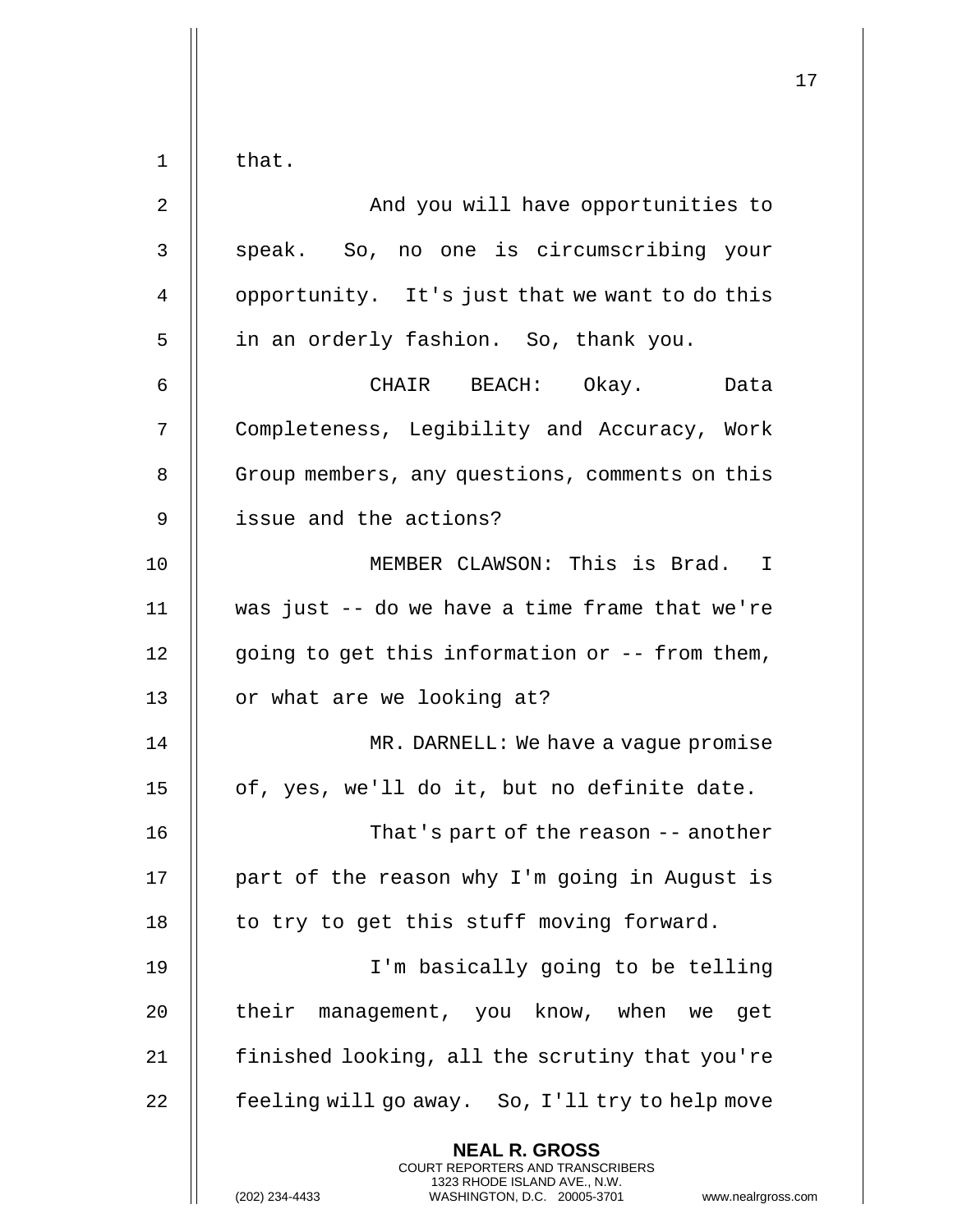|                |                                                                                                 | 18 |
|----------------|-------------------------------------------------------------------------------------------------|----|
| $\mathbf 1$    | it along.                                                                                       |    |
| 2              | MEMBER CLAWSON: Okay.                                                                           |    |
| 3              | CHAIR BEACH: All right. Anything                                                                |    |
| $\overline{4}$ | else? Are we comfortable moving on to the                                                       |    |
| 5              | second item?                                                                                    |    |
| 6              | MR. DARNELL: Yes.                                                                               |    |
| 7              | CHAIR BEACH: Okay. Two, Worker                                                                  |    |
| 8              | location, job category and coworker model.                                                      |    |
| 9              | I'll just turn it over to Joe so he can give the                                                |    |
| 10             | background and --                                                                               |    |
| 11             | MR. FITZGERALD: Yes. This was                                                                   |    |
| 12             | something that concerned SC&A in the Site                                                       |    |
| 13             | Profile review which, you know, I think a lot                                                   |    |
| 14             | of sites probably have a challenge in terms of                                                  |    |
| 15             | the assignment of job categories and work                                                       |    |
| 16             | locations for workers in circumstances where                                                    |    |
| 17             | the job tends to move or over time the job                                                      |    |
| 18             | changes.                                                                                        |    |
| 19             | In Kansas City in particular, we                                                                |    |
| 20             | were concerned about whether or not you could                                                   |    |
| 21             | implement a coworker model effectively if in                                                    |    |
| 22             | fact one could not rely upon the job categories                                                 |    |
|                | <b>NEAL R. GROSS</b><br><b>COURT REPORTERS AND TRANSCRIBERS</b><br>1323 RHODE ISLAND AVE., N.W. |    |
|                | WASHINGTON, D.C. 20005-3701<br>(202) 234-4433<br>www.nealrgross.com                             |    |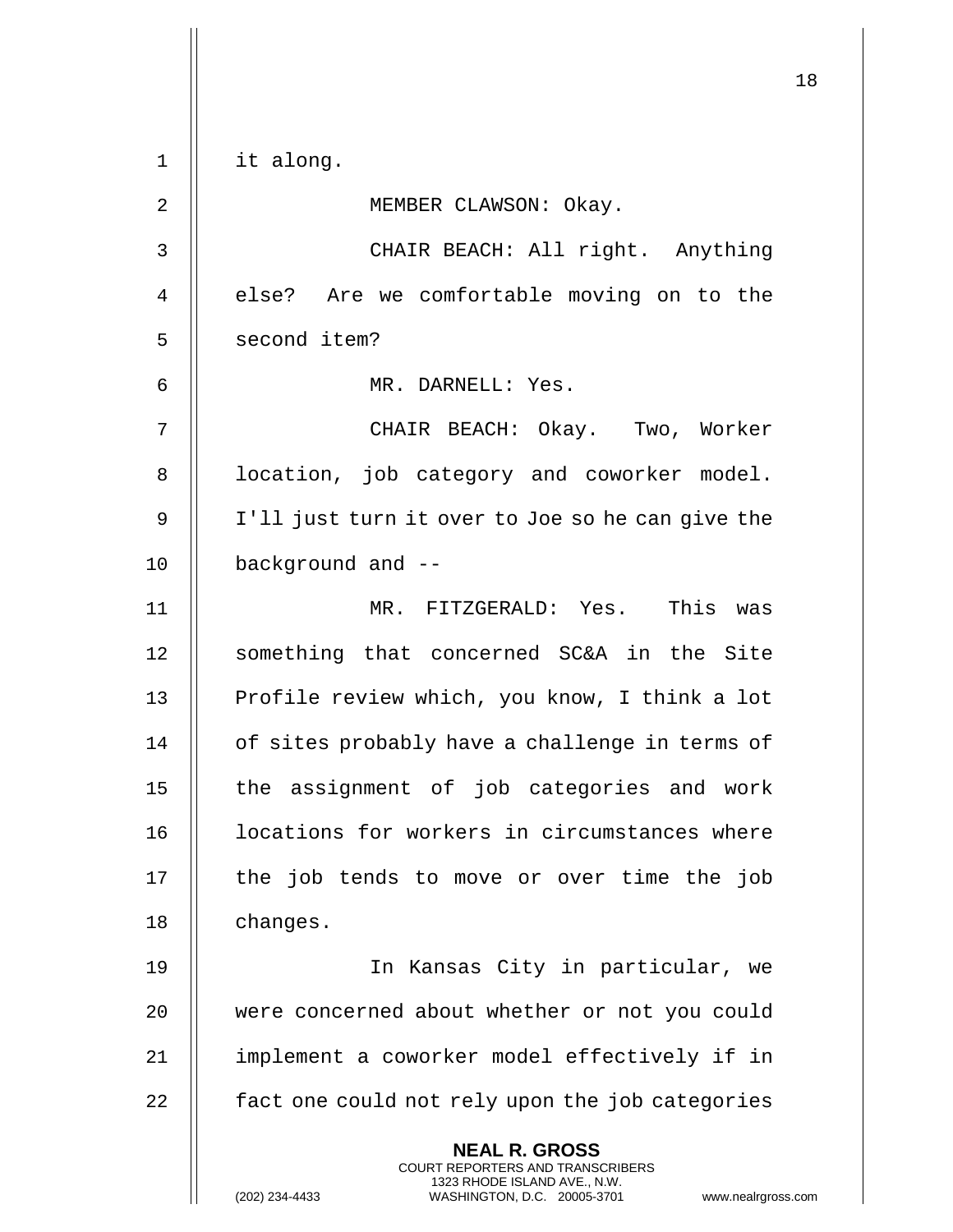| $\mathbf 1$ | the workers were assigned or what was recorded                                                                                                                         |
|-------------|------------------------------------------------------------------------------------------------------------------------------------------------------------------------|
| 2           | in their dose records and whether they -- if                                                                                                                           |
| $\mathsf 3$ | they in fact moved around, did different jobs,                                                                                                                         |
| 4           | how you would apply that.                                                                                                                                              |
| 5           | So, really, what we wanted to do and                                                                                                                                   |
| 6           | we started doing on the onsite visit was to get                                                                                                                        |
| 7           | a better picture over time how the plant                                                                                                                               |
| $\, 8$      | assigned jobs, how workers moved around the                                                                                                                            |
| 9           | plant floor, whether it was possible for an                                                                                                                            |
| 10          | operator -- or a non-operator to become an                                                                                                                             |
| 11          | operator and then move out of that job category                                                                                                                        |
| 12          | and whether that would confuse the picture as                                                                                                                          |
| 13          | to what in fact -- what work they in fact did                                                                                                                          |
| 14          | over time.                                                                                                                                                             |
| 15          | number<br>And<br>there were a<br>оf                                                                                                                                    |
| 16          | interviews that took place before the most                                                                                                                             |
| 17          | recent site visit where there seemed to be an                                                                                                                          |
| 18          | indication that, yes, the job categories were                                                                                                                          |
| 19          | somewhat loose and people did shift jobs over                                                                                                                          |
| 20          | time.                                                                                                                                                                  |
| 21          | And in fact on the work floor, there                                                                                                                                   |
| 22          | was a fair amount of movement between jobs.<br>If                                                                                                                      |
|             | <b>NEAL R. GROSS</b><br><b>COURT REPORTERS AND TRANSCRIBERS</b><br>1323 RHODE ISLAND AVE., N.W.<br>(202) 234-4433<br>WASHINGTON, D.C. 20005-3701<br>www.nealrgross.com |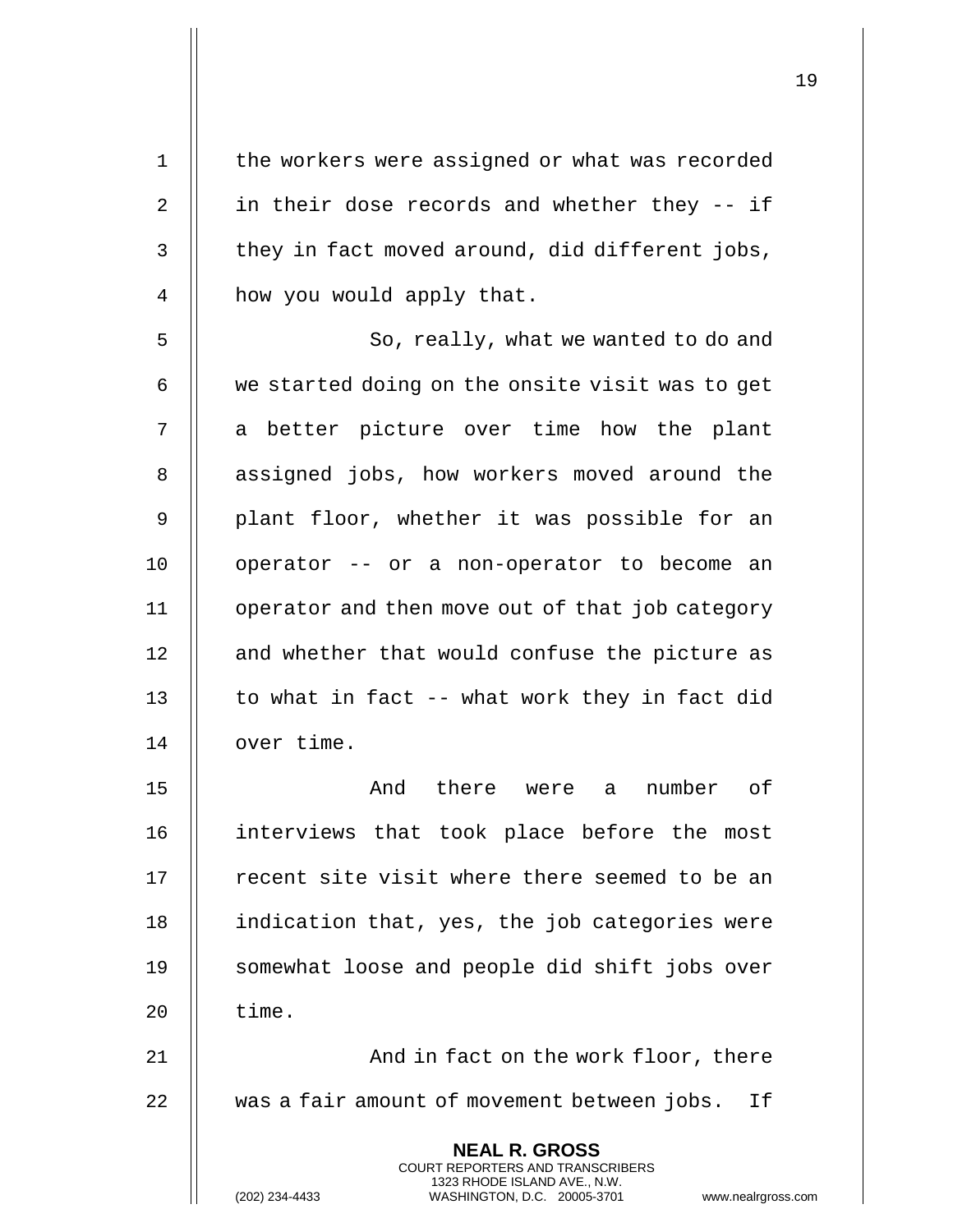1 || you think of Kansas City being sort of a large 2 || work area where people worked in different 3 departments and stations, then that makes more 4 Il sense. 5 Now, what we've heard on this last  $6$  || site visit, which is very helpful, was that 7 | there was a pretty clear distinction between 8 || the supervisory staff, for example, and the 9 | operators on the floor. 10 || And on specific operations where 11 you had workers doing the radiological work, 12 || there was a reasonable distinction between 13 workers doing that work because it required 14 || access to those particular departments and 15 || required certain monitoring. So, there was 16 || more restriction that way. 17 There was still, I think, some 18 | indication of, you know, differences of opinion 19 || between different interviewees as to how much 20 **movement there might have been between workers** 21 in one department versus departments where the

> **NEAL R. GROSS** COURT REPORTERS AND TRANSCRIBERS 1323 RHODE ISLAND AVE., N.W.

 $22$  || radiological operations were occurring, but,

20

(202) 234-4433 WASHINGTON, D.C. 20005-3701 www.nealrgross.com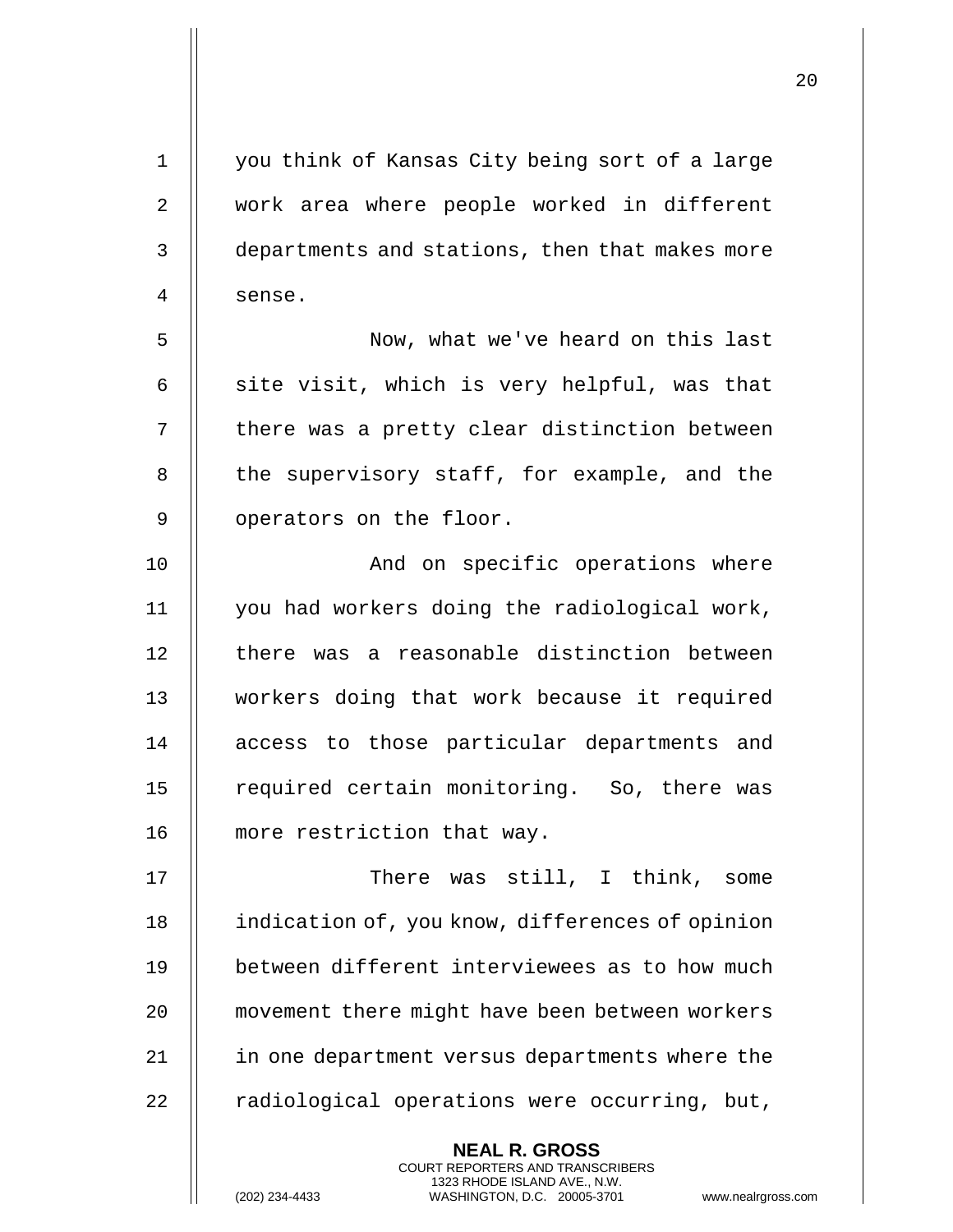| $\mathbf 1$    | again, I think it's coming more in focus.                                                                                                                       |
|----------------|-----------------------------------------------------------------------------------------------------------------------------------------------------------------|
| $\overline{2}$ | I think a number of Work Group                                                                                                                                  |
| 3              | members were part of the interviews we held on                                                                                                                  |
| 4              | the subject. And I don't think we've nailed it                                                                                                                  |
| 5              | to the ground, but I think it's pretty clear                                                                                                                    |
| 6              | that, between supervisors and operators,                                                                                                                        |
| 7              | clearly a distinction. And that's important                                                                                                                     |
| 8              | because of the way some of these doses might be                                                                                                                 |
| 9              | assigned.                                                                                                                                                       |
| 10             | On the work floor, maybe a little                                                                                                                               |
| 11             | less distinction, but perhaps a little bit more                                                                                                                 |
| 12             | confidence that you didn't have workers that                                                                                                                    |
| 13             | were just willy-nilly moving from the non-rad                                                                                                                   |
| 14             | area into the rad areas.                                                                                                                                        |
| 15             | Now, certainly there's a question                                                                                                                               |
| 16             | about adjacent operations taking place near                                                                                                                     |
| 17             | where the radiological materials were being                                                                                                                     |
| 18             | handled and to what extent those workers may                                                                                                                    |
| 19             | have been exposed, but I think from the                                                                                                                         |
| 20             | standpoint of the worker location job category.                                                                                                                 |
| 21             | We have some questions about the                                                                                                                                |
| 22             | classified operations, as does NIOSH, I see in                                                                                                                  |
|                | <b>NEAL R. GROSS</b><br>COURT REPORTERS AND TRANSCRIBERS<br>1323 RHODE ISLAND AVE., N.W.<br>(202) 234-4433<br>WASHINGTON, D.C. 20005-3701<br>www.nealrgross.com |

 $\mathsf{I}$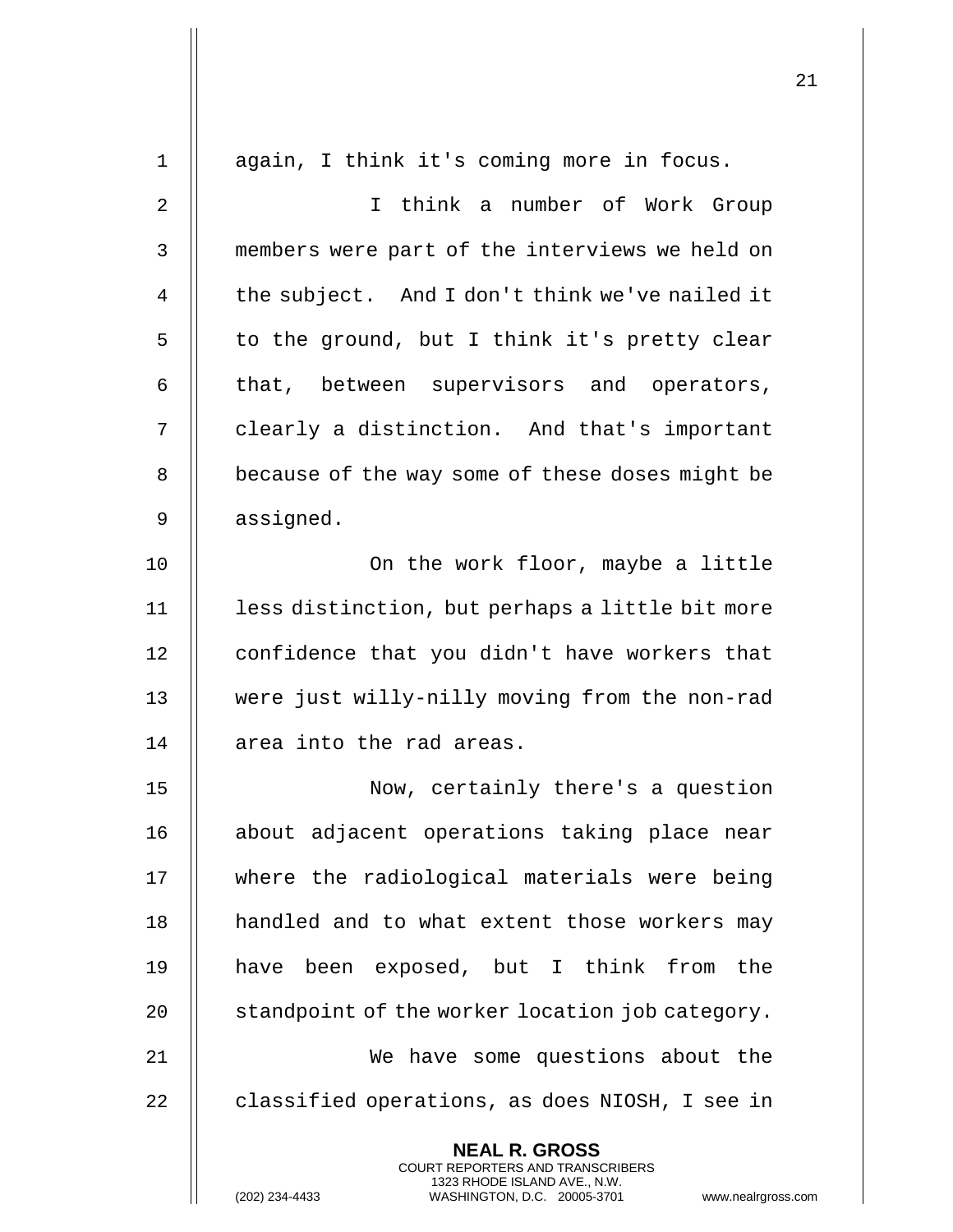| $\mathbf 1$ | the response, that we didn't really get a chance                                                                                                                   |
|-------------|--------------------------------------------------------------------------------------------------------------------------------------------------------------------|
| 2           | to hammer out completely.                                                                                                                                          |
| 3           | So, there are still some questions                                                                                                                                 |
| 4           | about the workers that were assigned to some of                                                                                                                    |
| 5           | those specific operations.                                                                                                                                         |
| 6           | And we also came up with some $-$ and                                                                                                                              |
| 7           | we'll get into this a little later, some                                                                                                                           |
| 8           | potentially new source terms, whether it be                                                                                                                        |
| 9           | tritium or some other items, where I'd want a                                                                                                                      |
| 10          | better understanding of who might have been                                                                                                                        |
| 11          | involved. For example, on the tritium                                                                                                                              |
| 12          | modeling, who might have been involved in that                                                                                                                     |
| 13          | and whether one can distinguish that subset of                                                                                                                     |
| 14          | workers.                                                                                                                                                           |
| 15          | CHAIR BEACH: And where that took                                                                                                                                   |
| 16          | place.                                                                                                                                                             |
| 17          | MR. FITZGERALD: And where it took                                                                                                                                  |
| 18          | place. We got very scant information about                                                                                                                         |
| 19          | that, for example. So, we're still, I think,                                                                                                                       |
| 20          | trying to pin down whether one can tie workers                                                                                                                     |
| 21          | to locations to source terms, but the picture                                                                                                                      |
| 22          | is getting better.                                                                                                                                                 |
|             | <b>NEAL R. GROSS</b><br><b>COURT REPORTERS AND TRANSCRIBERS</b><br>1323 RHODE ISLAND AVE., N.W.<br>(202) 234-4433<br>WASHINGTON, D.C. 20005-3701<br>www.nealrgross |

(202) 234-4433 WASHINGTON, D.C. 20005-3701 www.nealrgross.com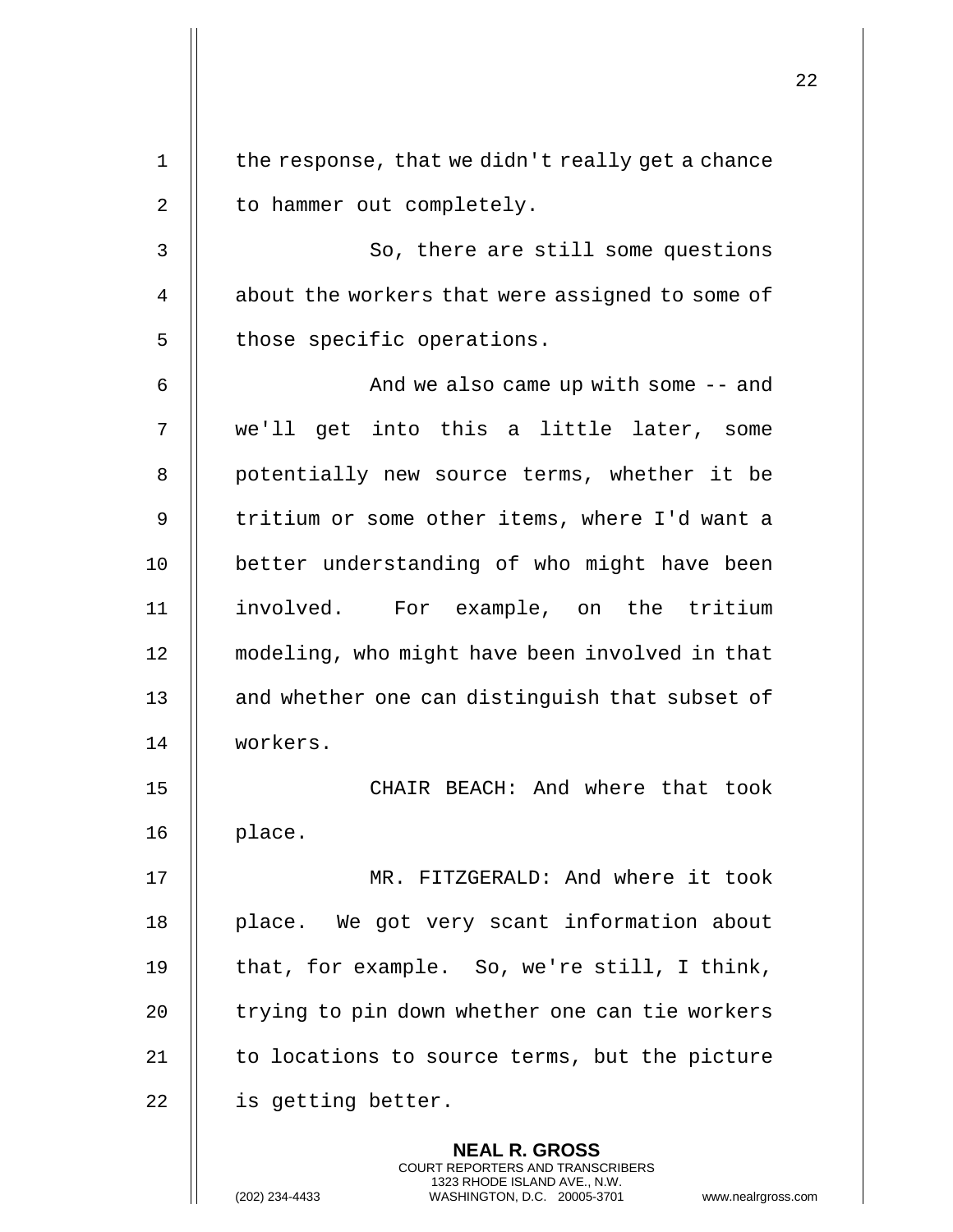|             |                                                                                                                                                                        | 23 |
|-------------|------------------------------------------------------------------------------------------------------------------------------------------------------------------------|----|
| $\mathbf 1$ | I don't think that's going to happen                                                                                                                                   |    |
| 2           | right away, but I think the picture is getting                                                                                                                         |    |
| 3           | better.                                                                                                                                                                |    |
| 4           | With each interview, we're getting                                                                                                                                     |    |
| 5           | a little bit better focus on, you know, how that                                                                                                                       |    |
| 6           | assignment was done and where these operations                                                                                                                         |    |
| 7           | took place.                                                                                                                                                            |    |
| 8           | I know going in I had some sense of                                                                                                                                    |    |
| 9           | Department 22 and 26 and whatnot, but I think                                                                                                                          |    |
| 10          | talking to the workers and getting a sense of                                                                                                                          |    |
| 11          | where the work took place, to what extent these                                                                                                                        |    |
| 12          | departments were in fact very much segregated                                                                                                                          |    |
| 13          | or not became --                                                                                                                                                       |    |
| 14          | MR. DARNELL: Excuse<br>me.                                                                                                                                             |    |
| 15          | Department 20 and 26.                                                                                                                                                  |    |
| 16          | MR. FITZGERALD: 20 and 26? Did I                                                                                                                                       |    |
| 17          | say $22?$                                                                                                                                                              |    |
| 18          | MR. DARNELL: You said 22.                                                                                                                                              |    |
| 19          | MR. FITZGERALD: Okay, 20.                                                                                                                                              |    |
| 20          | CHAIR BEACH: Well, I think there's                                                                                                                                     |    |
| 21          | some issue on where the waste operations took                                                                                                                          |    |
| 22          | place. I don't think we've nailed -- and I know                                                                                                                        |    |
|             | <b>NEAL R. GROSS</b><br><b>COURT REPORTERS AND TRANSCRIBERS</b><br>1323 RHODE ISLAND AVE., N.W.<br>(202) 234-4433<br>WASHINGTON, D.C. 20005-3701<br>www.nealrgross.com |    |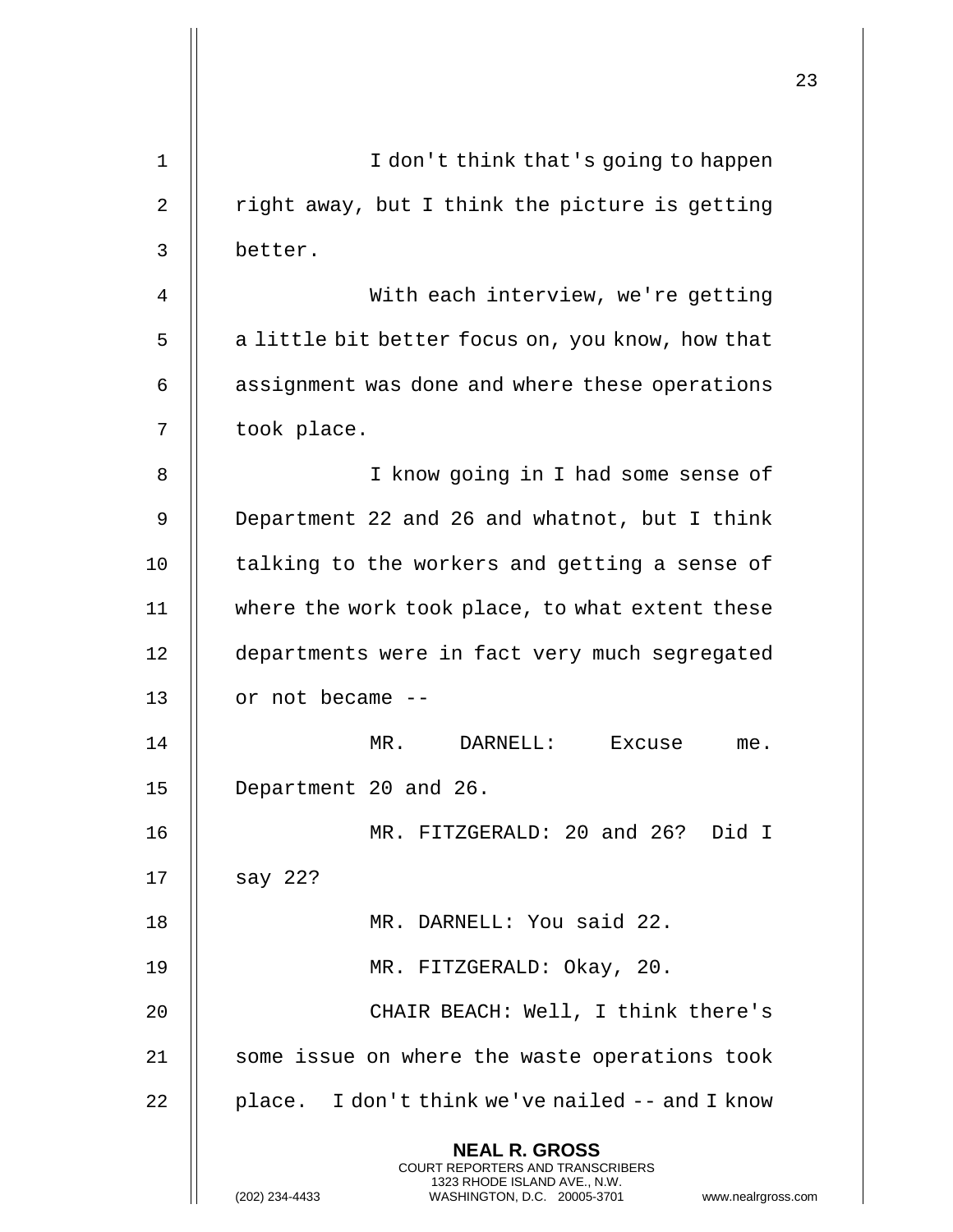|             |                                                                                                                                                                        | 24 |
|-------------|------------------------------------------------------------------------------------------------------------------------------------------------------------------------|----|
| $\mathbf 1$ | that's going to be later on, but that was also                                                                                                                         |    |
| 2           | some departmental issues, too. I don't think                                                                                                                           |    |
| 3           | we really nailed that down.                                                                                                                                            |    |
| 4           | There may be some issues there with                                                                                                                                    |    |
| 5           | who was involved in that, those activities.                                                                                                                            |    |
| 6           | MR. DARNELL: Are you talking about                                                                                                                                     |    |
| 7           | the radioactive waste?                                                                                                                                                 |    |
| 8           | CHAIR BEACH: Yes.                                                                                                                                                      |    |
| 9           | MR. DARNELL: Okay.                                                                                                                                                     |    |
| 10          | CHAIR BEACH: Of course.                                                                                                                                                |    |
| 11          | MR. DARNELL: And remember that we --                                                                                                                                   |    |
| 12          | this is Pete Darnell, by the way. Sorry.                                                                                                                               |    |
| 13          | CHAIR BEACH: Yes.                                                                                                                                                      |    |
| 14          | DARNELL: Remember that<br>MR.<br>we                                                                                                                                    |    |
| 15          | learned during the interviews it took a long                                                                                                                           |    |
| 16          | time to get enough radioactive waste to make one                                                                                                                       |    |
| 17          | drum.                                                                                                                                                                  |    |
| 18          | So, wherever -- the drum was stored                                                                                                                                    |    |
| 19          | in the aircraft engine test center -- testing                                                                                                                          |    |
| 20          | stands area.                                                                                                                                                           |    |
| 21          | So, we know where it was and it's                                                                                                                                      |    |
| 22          | just how long it took to fill up the one drum                                                                                                                          |    |
|             | <b>NEAL R. GROSS</b><br><b>COURT REPORTERS AND TRANSCRIBERS</b><br>1323 RHODE ISLAND AVE., N.W.<br>(202) 234-4433<br>WASHINGTON, D.C. 20005-3701<br>www.nealrgross.com |    |

 $\overline{1}$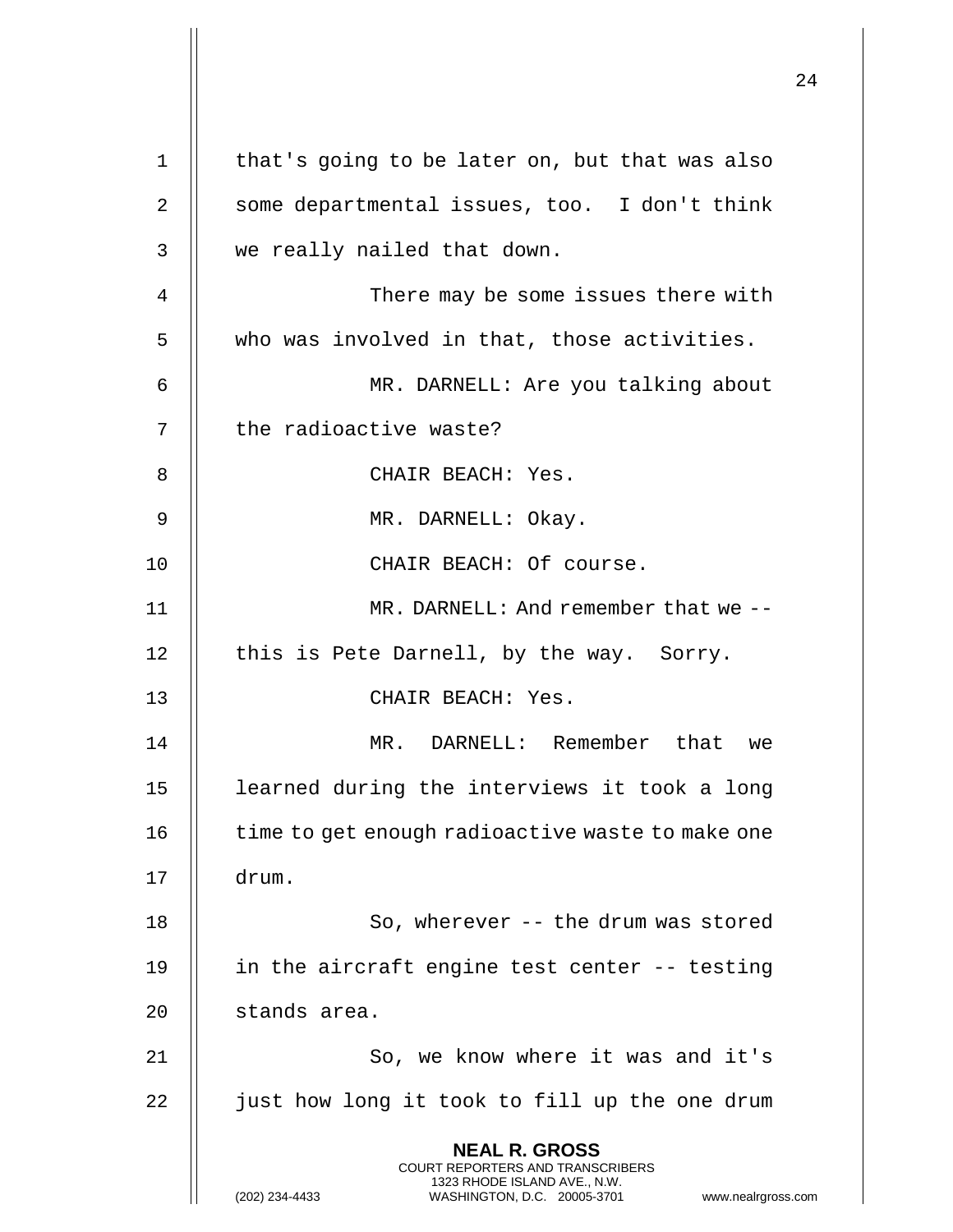|       |                                                                                                                                                                        | 25 |
|-------|------------------------------------------------------------------------------------------------------------------------------------------------------------------------|----|
|       |                                                                                                                                                                        |    |
| $1\,$ | that they needed to fill up before they had a                                                                                                                          |    |
| 2     | radioactive waste.                                                                                                                                                     |    |
| 3     | CHAIR BEACH: There's some documents                                                                                                                                    |    |
| 4     | of 122 drums being shipped out in '64.                                                                                                                                 |    |
| 5     | MR. DARNELL: Right.                                                                                                                                                    |    |
| 6     | CHAIR BEACH: So, yes. All I'm                                                                                                                                          |    |
| 7     | saying is, yes, there's still some work to be                                                                                                                          |    |
| 8     | done in those areas.                                                                                                                                                   |    |
| 9     | MR. FITZGERALD: Well, you know,                                                                                                                                        |    |
| 10    | certainly, you know, they filled the drums                                                                                                                             |    |
| 11    | where the work was occurring, the turnings and                                                                                                                         |    |
| 12    | what have you. And then they would ship it to                                                                                                                          |    |
| 13    | a holding area. And then, you know.                                                                                                                                    |    |
| 14    | MR. DARNELL: And sooner or later                                                                                                                                       |    |
| 15    | they'd have enough for a transport.                                                                                                                                    |    |
| 16    | CHAIR BEACH: Sure.                                                                                                                                                     |    |
| 17    | MR. DARNELL: And it may have taken                                                                                                                                     |    |
| 18    | years, it may have taken months or days to get                                                                                                                         |    |
| 19    | the 164. That's what we don't know.                                                                                                                                    |    |
| 20    | CHAIR BEACH: Yes.                                                                                                                                                      |    |
| 21    | This is<br>MR. MCCLOSKEY:<br>Pat                                                                                                                                       |    |
| 22    | McCloskey.                                                                                                                                                             |    |
|       | <b>NEAL R. GROSS</b><br><b>COURT REPORTERS AND TRANSCRIBERS</b><br>1323 RHODE ISLAND AVE., N.W.<br>(202) 234-4433<br>WASHINGTON, D.C. 20005-3701<br>www.nealrgross.com |    |
|       |                                                                                                                                                                        |    |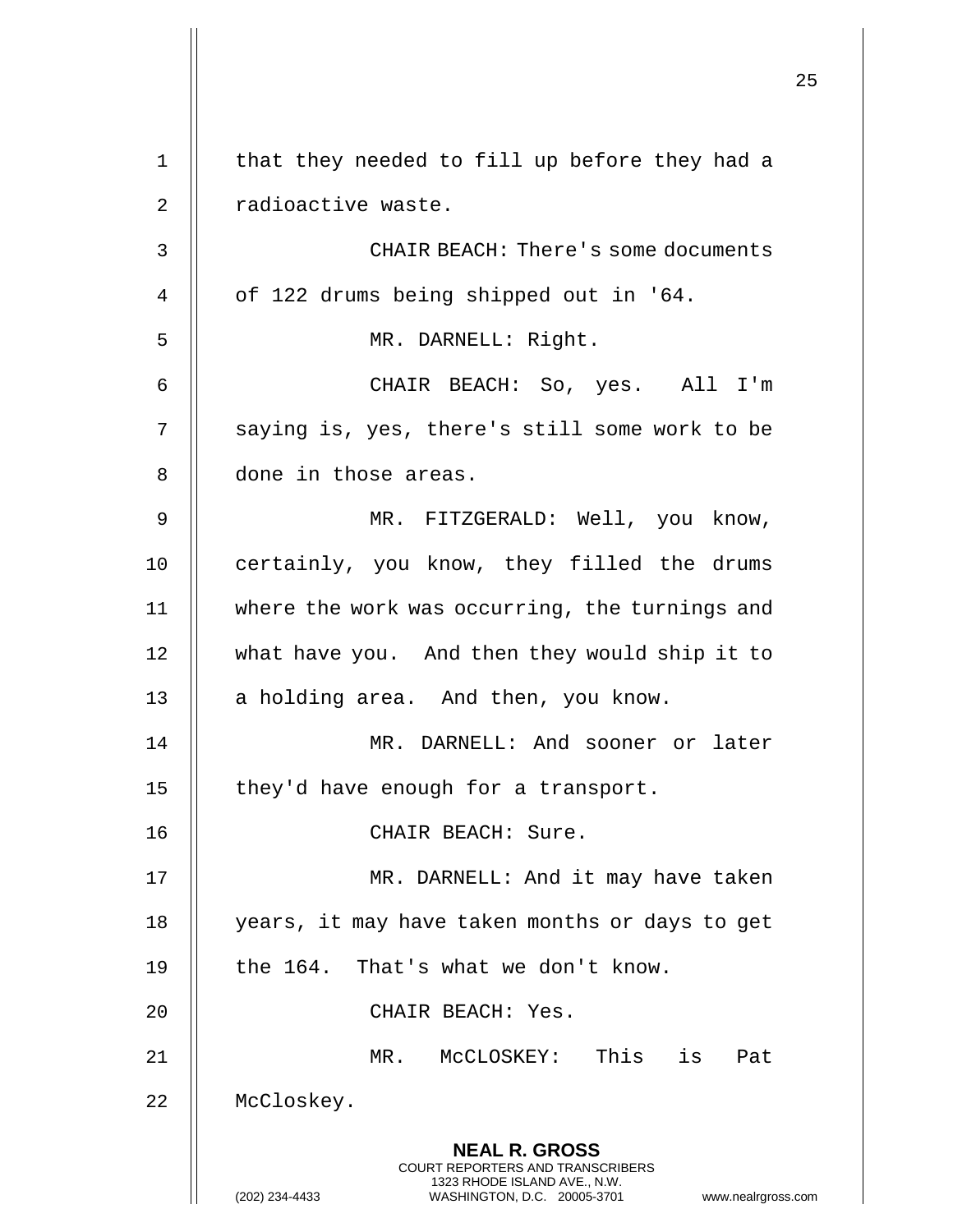|    |                                                                                                                                                                        | 26 |
|----|------------------------------------------------------------------------------------------------------------------------------------------------------------------------|----|
| 1  | That's partly why I was jumping up                                                                                                                                     |    |
| 2  | at the map during each interview to try to knock                                                                                                                       |    |
| 3  | this down in one --                                                                                                                                                    |    |
| 4  | CHAIR BEACH: Yes.                                                                                                                                                      |    |
| 5  | MR. McCLOSKEY: Understanding where                                                                                                                                     |    |
| 6  | things occurred.                                                                                                                                                       |    |
| 7  | CHAIR BEACH: Yes.                                                                                                                                                      |    |
| 8  | MEMBER CLAWSON: Also, the year time                                                                                                                                    |    |
| 9  | frame is where a lot of the things changed.                                                                                                                            |    |
| 10 | There were certain areas where you were                                                                                                                                |    |
| 11 | generating an awful lot of it on a daily basis.                                                                                                                        |    |
| 12 | And through the years, all of that changes back                                                                                                                        |    |
| 13 | and forth.                                                                                                                                                             |    |
| 14 | And in the later years, that's where                                                                                                                                   |    |
| 15 | you see, you know, a time period where it's                                                                                                                            |    |
| 16 | taking a month or two to be able to fill up a                                                                                                                          |    |
| 17 | drum.                                                                                                                                                                  |    |
| 18 | In the early years, no. It was --                                                                                                                                      |    |
| 19 | there was big production of it.                                                                                                                                        |    |
| 20 | MR. FITZGERALD: And we'll get into,                                                                                                                                    |    |
| 21 | you know, I think there was some mention in one                                                                                                                        |    |
| 22 | interview, for example, this ballast depleted                                                                                                                          |    |
|    | <b>NEAL R. GROSS</b><br><b>COURT REPORTERS AND TRANSCRIBERS</b><br>1323 RHODE ISLAND AVE., N.W.<br>(202) 234-4433<br>WASHINGTON, D.C. 20005-3701<br>www.nealrgross.com |    |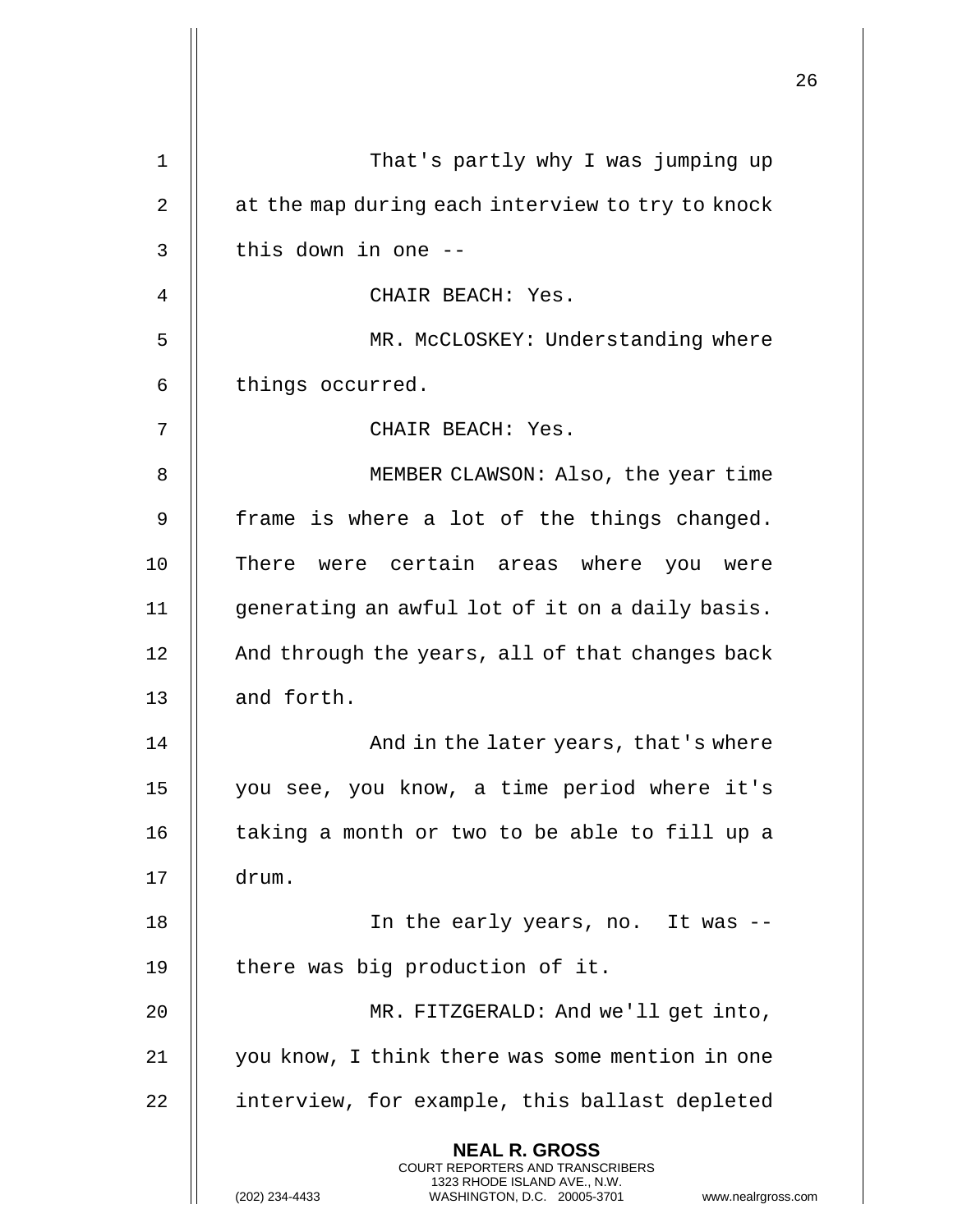| $\mathbf 1$    | uranium.                                                                                                                                                           |
|----------------|--------------------------------------------------------------------------------------------------------------------------------------------------------------------|
| $\overline{2}$ | And there was some question about                                                                                                                                  |
| 3              | did that come from off site, was it fabricated                                                                                                                     |
| 4              | onsite and how was it handled? I mean, there's                                                                                                                     |
| 5              | some loose ends on some of the source terms.                                                                                                                       |
| 6              | MR. DARNELL: The primary indication                                                                                                                                |
| 7              | on that was they were forms that were brought                                                                                                                      |
| 8              | onsite to do the work that they needed to do,                                                                                                                      |
| 9              | but we don't have it fully nailed down.                                                                                                                            |
| 10             | MR. FITZGERALD: Yes. So, there's                                                                                                                                   |
| 11             | some nailing down of --                                                                                                                                            |
| 12             | CHAIR BEACH: Yes.                                                                                                                                                  |
| 13             | MR. FITZGERALD: -- source terms,                                                                                                                                   |
| 14             | location, who was handling it. And I think                                                                                                                         |
| 15             | there's more research and more investigation to                                                                                                                    |
| 16             | go to nail that down.                                                                                                                                              |
| 17             | MEMBER CLAWSON: Also, on placing                                                                                                                                   |
| 18             | people in the areas, one of the things that                                                                                                                        |
| 19             | bothers me about this in using that process is                                                                                                                     |
| 20             | all we see is a snapshot of what that person was                                                                                                                   |
| 21             | at the last -- was he a supervisor, or over                                                                                                                        |
| 22             | previous years was he a QA person or a laborer                                                                                                                     |
|                | <b>NEAL R. GROSS</b><br><b>COURT REPORTERS AND TRANSCRIBERS</b><br>1323 RHODE ISLAND AVE., N.W.<br>(202) 234-4433<br>WASHINGTON, D.C. 20005-3701<br>www.nealrgross |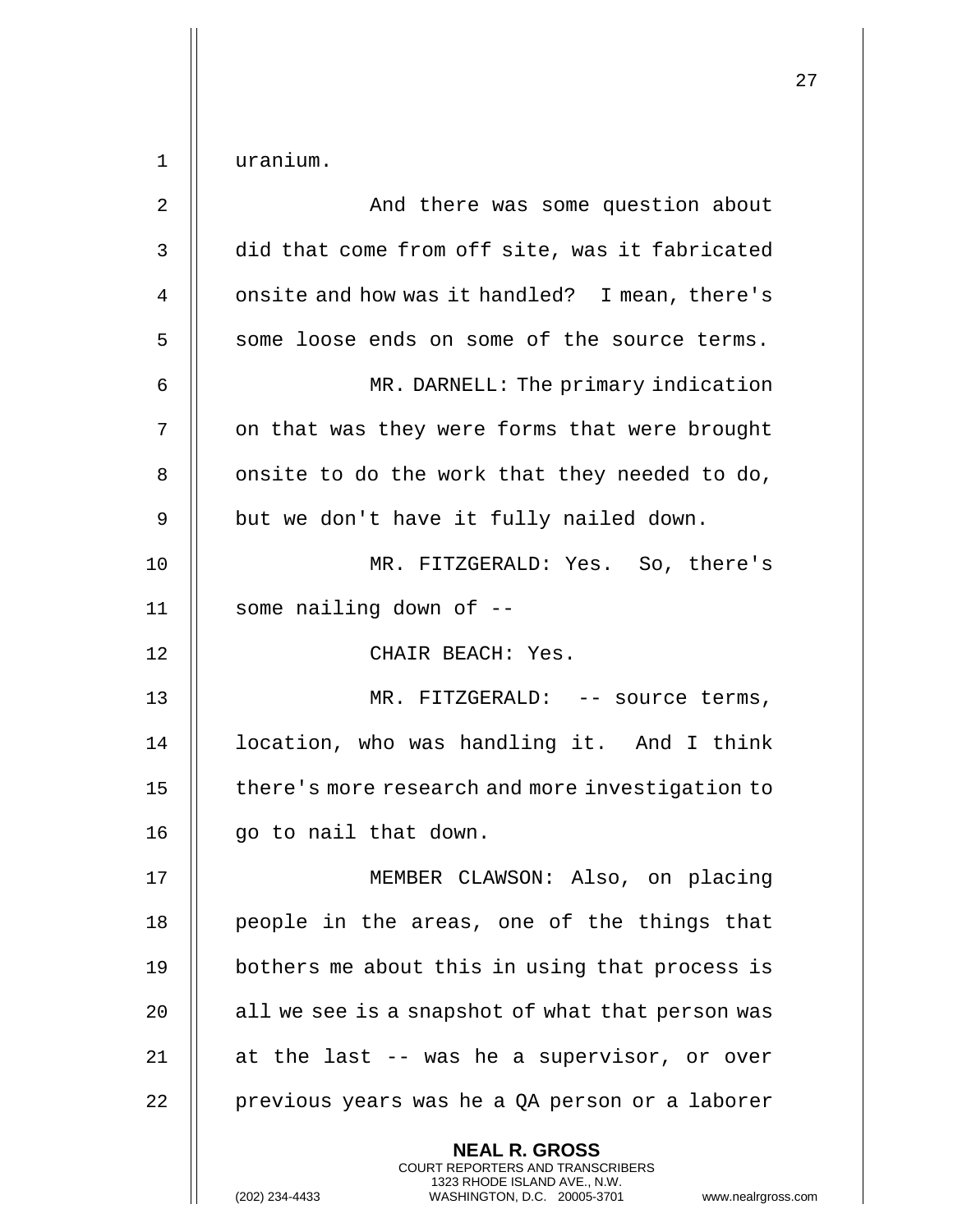1 | or whatever else.

| 2  | This has been one of the biggest                                                                                                                                       |
|----|------------------------------------------------------------------------------------------------------------------------------------------------------------------------|
| 3  | problems, we've come to find out. We just get                                                                                                                          |
| 4  | the snapshot at the end when he retired, he was                                                                                                                        |
| 5  | a supervisor. We don't see the 35 years before                                                                                                                         |
| 6  | that he was a laborer, welder, whatever he was.                                                                                                                        |
| 7  | DR. NETON: Well, we do get some of                                                                                                                                     |
| 8  | that in the interviews. And the application                                                                                                                            |
| 9  | actually asks you over time what you did.                                                                                                                              |
| 10 | MEMBER CLAWSON: Right. I just want                                                                                                                                     |
| 11 | to make sure that when we're trying to place                                                                                                                           |
| 12 | these people like this, that we look at it                                                                                                                             |
| 13 | because this is also one of the criticisms that                                                                                                                        |
| 14 | I've heard from the public is they have me as                                                                                                                          |
| 15 | working in this area, they don't have the 22                                                                                                                           |
| 16 | years I worked in this area.                                                                                                                                           |
| 17 | MR. DARNELL: Well, I think one of                                                                                                                                      |
| 18 | the things there is that there's a general                                                                                                                             |
| 19 | misunderstanding about how this site -- what                                                                                                                           |
| 20 | this site's actual function is.                                                                                                                                        |
| 21 | The vast majority of the work that                                                                                                                                     |
| 22 | went on here was non-radioactive, had nothing                                                                                                                          |
|    | <b>NEAL R. GROSS</b><br><b>COURT REPORTERS AND TRANSCRIBERS</b><br>1323 RHODE ISLAND AVE., N.W.<br>(202) 234-4433<br>WASHINGTON, D.C. 20005-3701<br>www.nealrgross.com |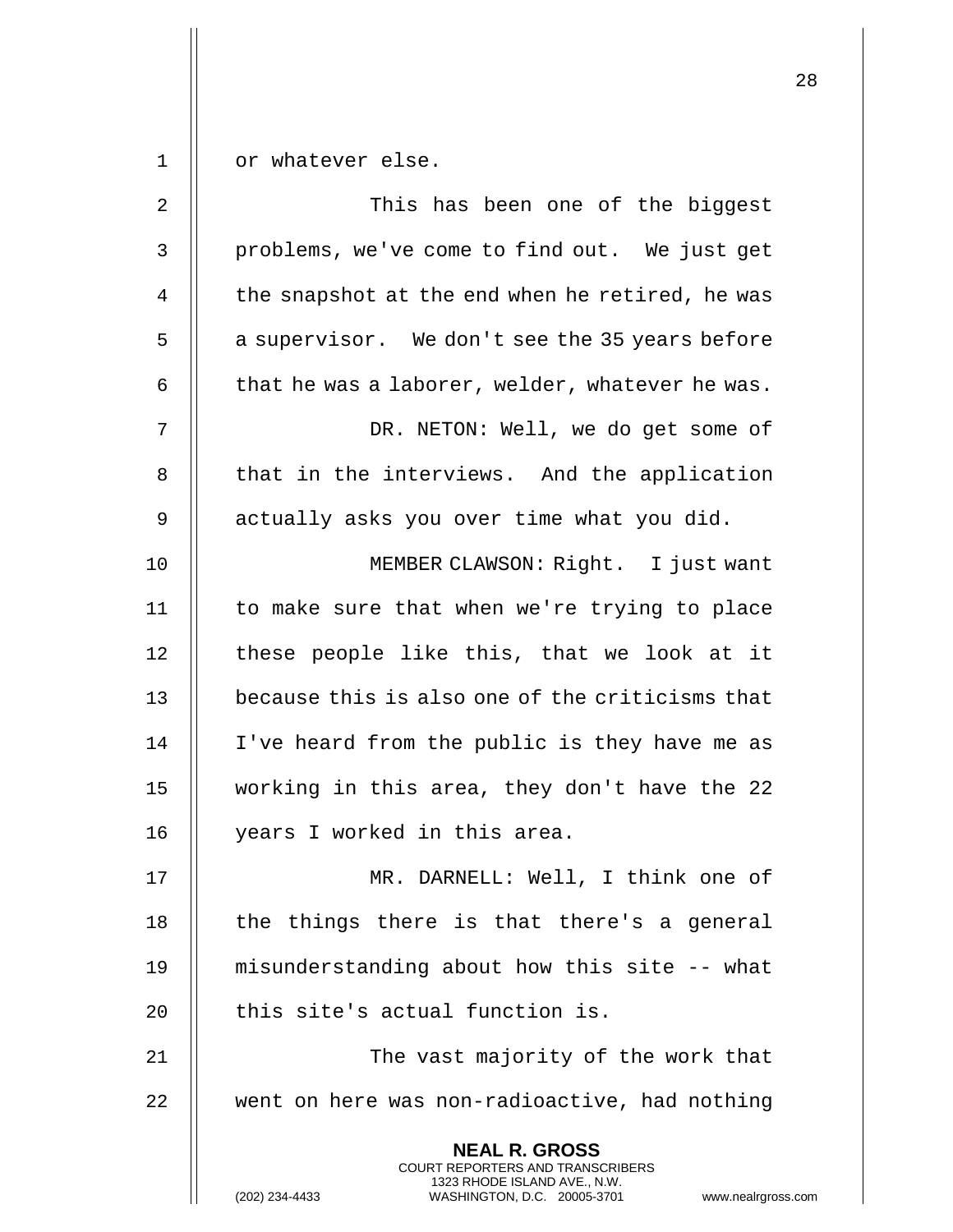|             |                                                                                                                                                                 | 29 |
|-------------|-----------------------------------------------------------------------------------------------------------------------------------------------------------------|----|
| $\mathbf 1$ | to do with the radioactive materials that we're                                                                                                                 |    |
| 2           | looking at.                                                                                                                                                     |    |
| 3           | We're looking at discrete                                                                                                                                       |    |
| 4           | operations primarily on this site. There's                                                                                                                      |    |
| 5           | not a general spread of radioactivity, you                                                                                                                      |    |
| 6           | know, uranium just doesn't go away.                                                                                                                             |    |
| 7           | If there had been a spread of                                                                                                                                   |    |
| 8           | contamination, we would still see that today.                                                                                                                   |    |
| 9           | We don't see that anywhere except in the one                                                                                                                    |    |
| 10          | area where they did the decontamination,                                                                                                                        |    |
| 11          | because we have records that said it's in that                                                                                                                  |    |
| 12          | area and that's where it was.                                                                                                                                   |    |
| 13          | So, when we look at a worker and we                                                                                                                             |    |
| 14          | say -- we put him in Area A and we give him dose                                                                                                                |    |
| 15          | for Area A and we ignore Area B, C, D and E where                                                                                                               |    |
| 16          | they also worked, it's because there wasn't                                                                                                                     |    |
| 17          | radioactive material there.                                                                                                                                     |    |
| 18          | MEMBER CLAWSON: And I understand                                                                                                                                |    |
| 19          | that, Pete, but one of my issues is that you                                                                                                                    |    |
| 20          | take, for example, the person that is in X area                                                                                                                 |    |
| 21          | as a machinist for so long, but then gets moved                                                                                                                 |    |
| 22          | out and can get moved back and forth and around                                                                                                                 |    |
|             | <b>NEAL R. GROSS</b><br>COURT REPORTERS AND TRANSCRIBERS<br>1323 RHODE ISLAND AVE., N.W.<br>(202) 234-4433<br>WASHINGTON, D.C. 20005-3701<br>www.nealrgross.com |    |

 $\mathop{||}$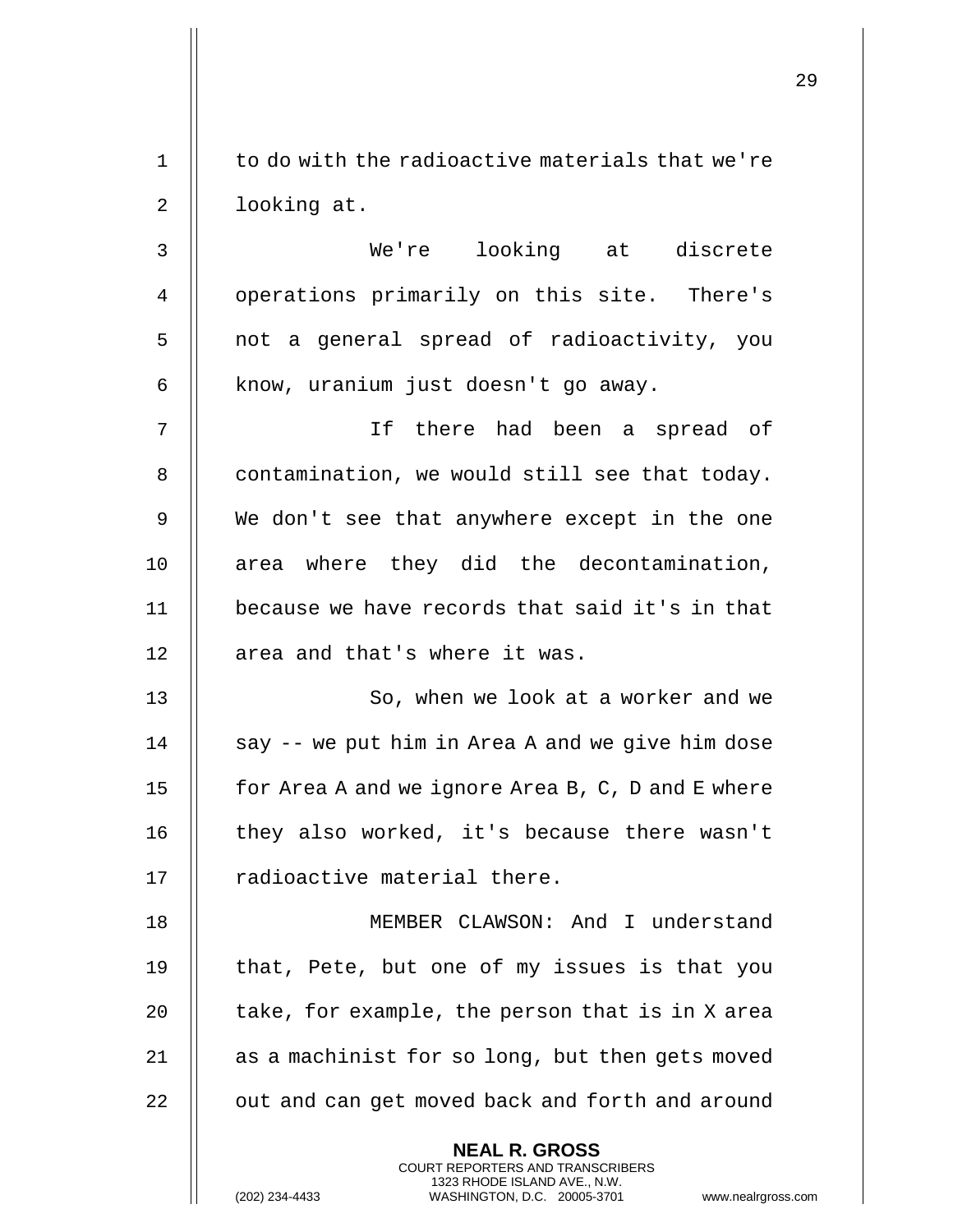**NEAL R. GROSS** COURT REPORTERS AND TRANSCRIBERS 1323 RHODE ISLAND AVE., N.W. (202) 234-4433 WASHINGTON, D.C. 20005-3701 www.nealrgross.com 1 || because you realize, in my opinion, their 2 || limitations of movement of these people was 3 || more to control that they're at their work 4 | station doing work more than it was limiting to 5 | these areas. 6 Now, Kansas City is an example of 7 || areas. And one area doesn't know what another 8 | area is supposed to be doing. 9 || MR. DARNELL: And there is a security 10 | concern. 11 MEMBER CLAWSON: But -- for security 12 | concerns, but most of the people still have the 13 | same security processes. 14 || My issue is, is that I have a hard  $15$   $\parallel$  time believing that we can limit these people 16 into these areas, because there is a 17 utilization of manpower. 18 If you are a certified machinist, 19 || you can be used in numerous different areas.  $20$  | So, you do have a movement of that sort. 21 || But as in the interview they said,  $22$   $\parallel$  well, to say they couldn't go into any of these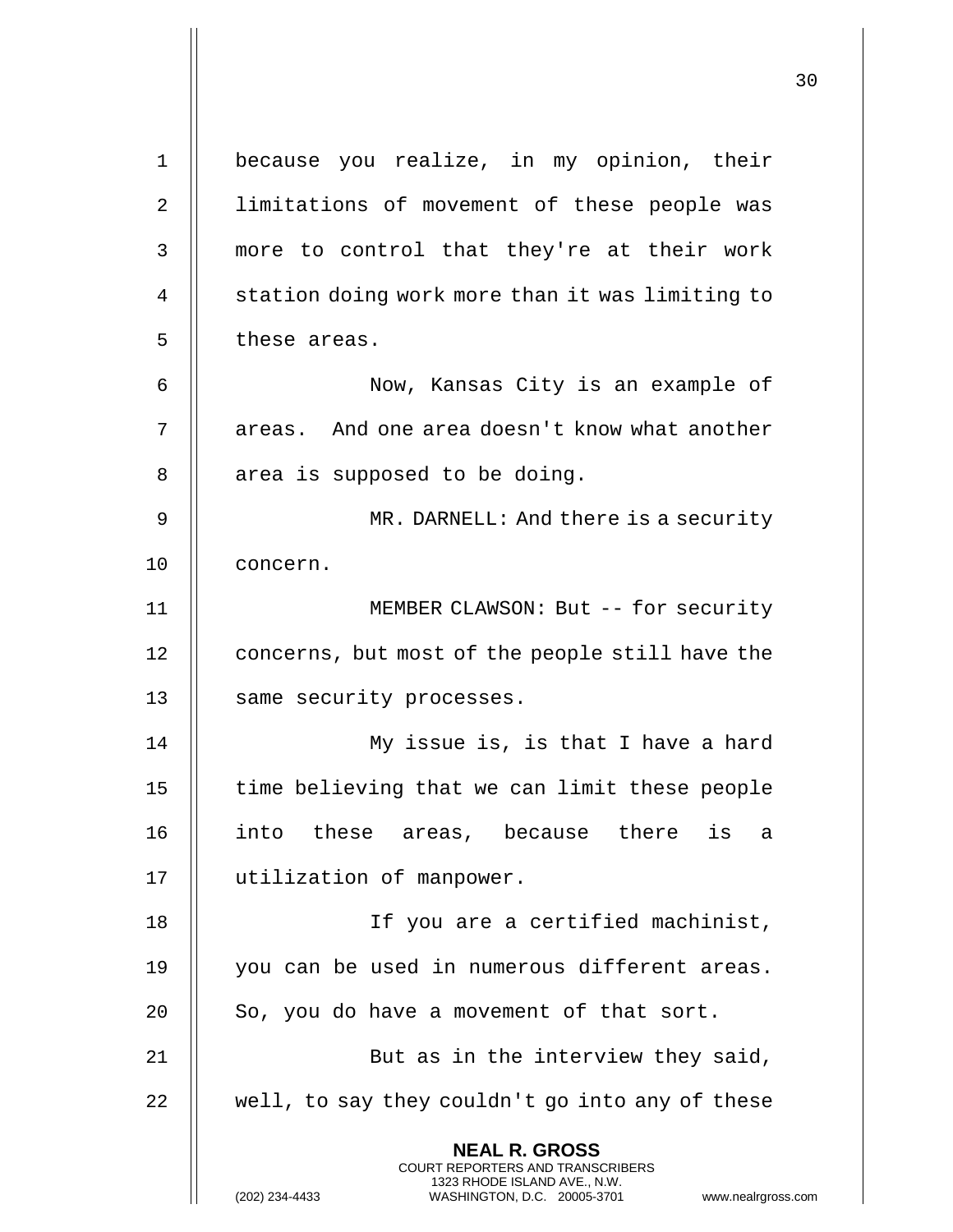| $\mathbf 1$ | areas, I beg to differ because it was more of                                                                                                                      |
|-------------|--------------------------------------------------------------------------------------------------------------------------------------------------------------------|
| 2           | a control of knowing where your workforce was                                                                                                                      |
| 3           | at and trying to make sure they were getting                                                                                                                       |
| 4           | eight hours for eight hours' pay.                                                                                                                                  |
| 5           | MR. DARNELL: I don't think we're at                                                                                                                                |
| 6           | odds at all with that, Brad. I think that the                                                                                                                      |
| 7           | way NIOSH is looking at it, we look at it only                                                                                                                     |
| 8           | from the point of view of radioactive materials                                                                                                                    |
| 9           | exposure. So, all the other areas don't mean                                                                                                                       |
| 10          | anything to what we do.                                                                                                                                            |
| 11          | So, if we have a worker that was on                                                                                                                                |
| 12          | a project, we give him the dose for that                                                                                                                           |
| 13          | project.                                                                                                                                                           |
| 14          | If he gets moved off the project,                                                                                                                                  |
| 15          | it's like he's no longer a rad worker from the                                                                                                                     |
| 16          | dose reconstruction point of view.                                                                                                                                 |
| 17          | So, yes, I agree with you that they                                                                                                                                |
| 18          | had worker transference between different                                                                                                                          |
| 19          | areas for manpower utilization.                                                                                                                                    |
| 20          | When they go out of the machining                                                                                                                                  |
| 21          | area that did the DU machining to go someplace                                                                                                                     |
| 22          | else, they're no longer a rad worker. So, we                                                                                                                       |
|             | <b>NEAL R. GROSS</b><br><b>COURT REPORTERS AND TRANSCRIBERS</b><br>1323 RHODE ISLAND AVE., N.W.<br>(202) 234-4433<br>WASHINGTON, D.C. 20005-3701<br>www.nealrgross |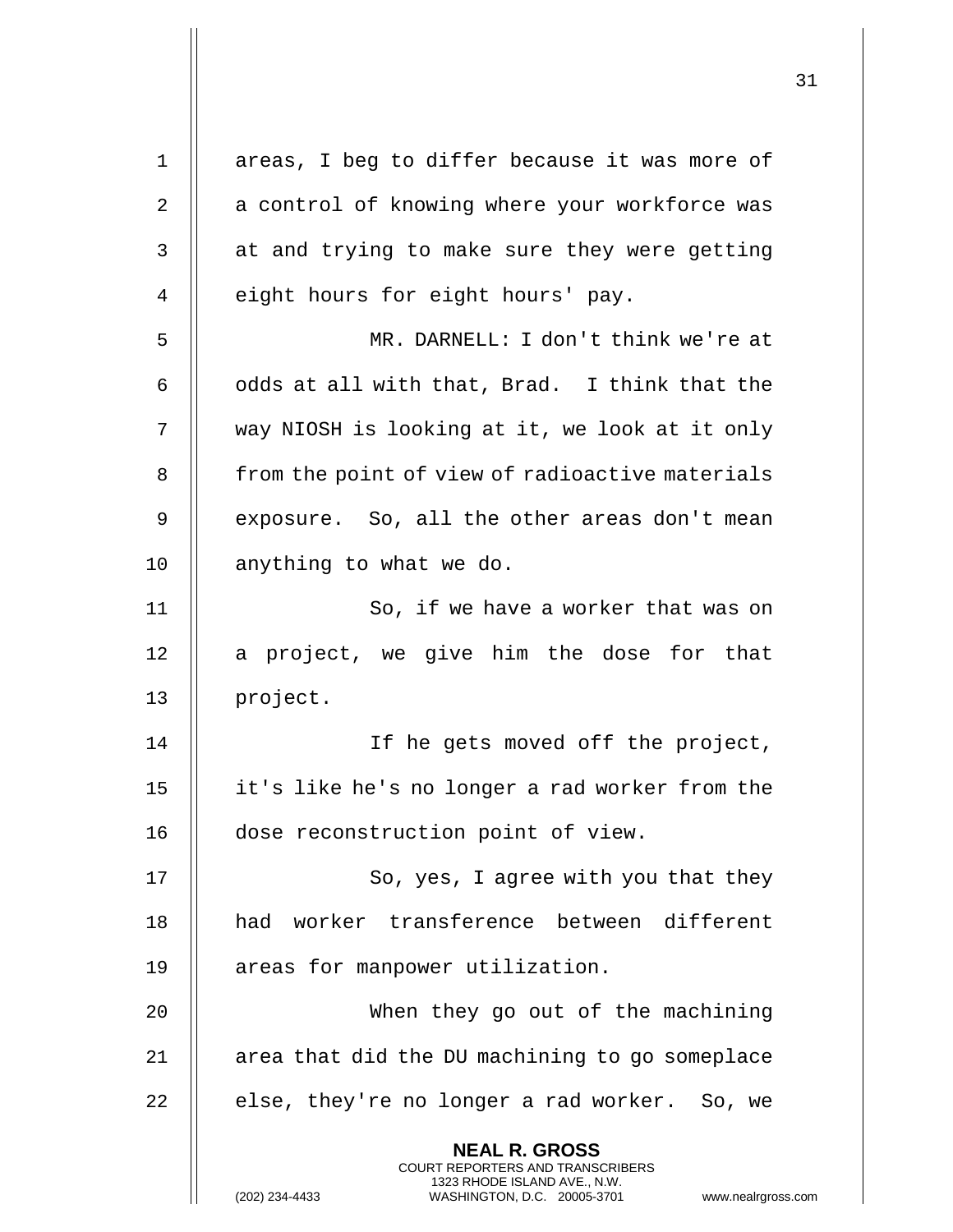|    |                                                                                                                                                                 | 32 |
|----|-----------------------------------------------------------------------------------------------------------------------------------------------------------------|----|
| 1  | don't -- it's not something that we concern                                                                                                                     |    |
| 2  | ourselves about from the dose reconstruction                                                                                                                    |    |
| 3  | point of view.                                                                                                                                                  |    |
| 4  | CHAIR BEACH: So, the key is making                                                                                                                              |    |
| 5  | sure they get credit for the time spent in those                                                                                                                |    |
| 6  | areas --                                                                                                                                                        |    |
| 7  | MR. DARNELL: In those areas.                                                                                                                                    |    |
| 8  | CHAIR BEACH: -- that we are                                                                                                                                     |    |
| 9  | concerned about. And so, there's more work to                                                                                                                   |    |
| 10 | be done on both sides.                                                                                                                                          |    |
| 11 | Where are we at with action items?                                                                                                                              |    |
| 12 | And I'm assuming NIOSH has got action on this.                                                                                                                  |    |
| 13 | MR. DARNELL: Well, actually we're                                                                                                                               |    |
| 14 | going to meet at lunch, Joe Fitzgerald, Pat and                                                                                                                 |    |
| 15 | I, anybody else that would like to, and discuss                                                                                                                 |    |
| 16 | what our next set of data retrieval will be for                                                                                                                 |    |
| 17 | the site visit.                                                                                                                                                 |    |
| 18 | CHAIR BEACH: Yes.                                                                                                                                               |    |
| 19 | MR. DARNELL: And when I'm there in                                                                                                                              |    |
| 20 | August, I'm going to set that up.                                                                                                                               |    |
| 21 | CHAIR BEACH: Okay. So, you're                                                                                                                                   |    |
| 22 | talking sometime in September-October?                                                                                                                          |    |
|    | <b>NEAL R. GROSS</b><br>COURT REPORTERS AND TRANSCRIBERS<br>1323 RHODE ISLAND AVE., N.W.<br>(202) 234-4433<br>WASHINGTON, D.C. 20005-3701<br>www.nealrgross.com |    |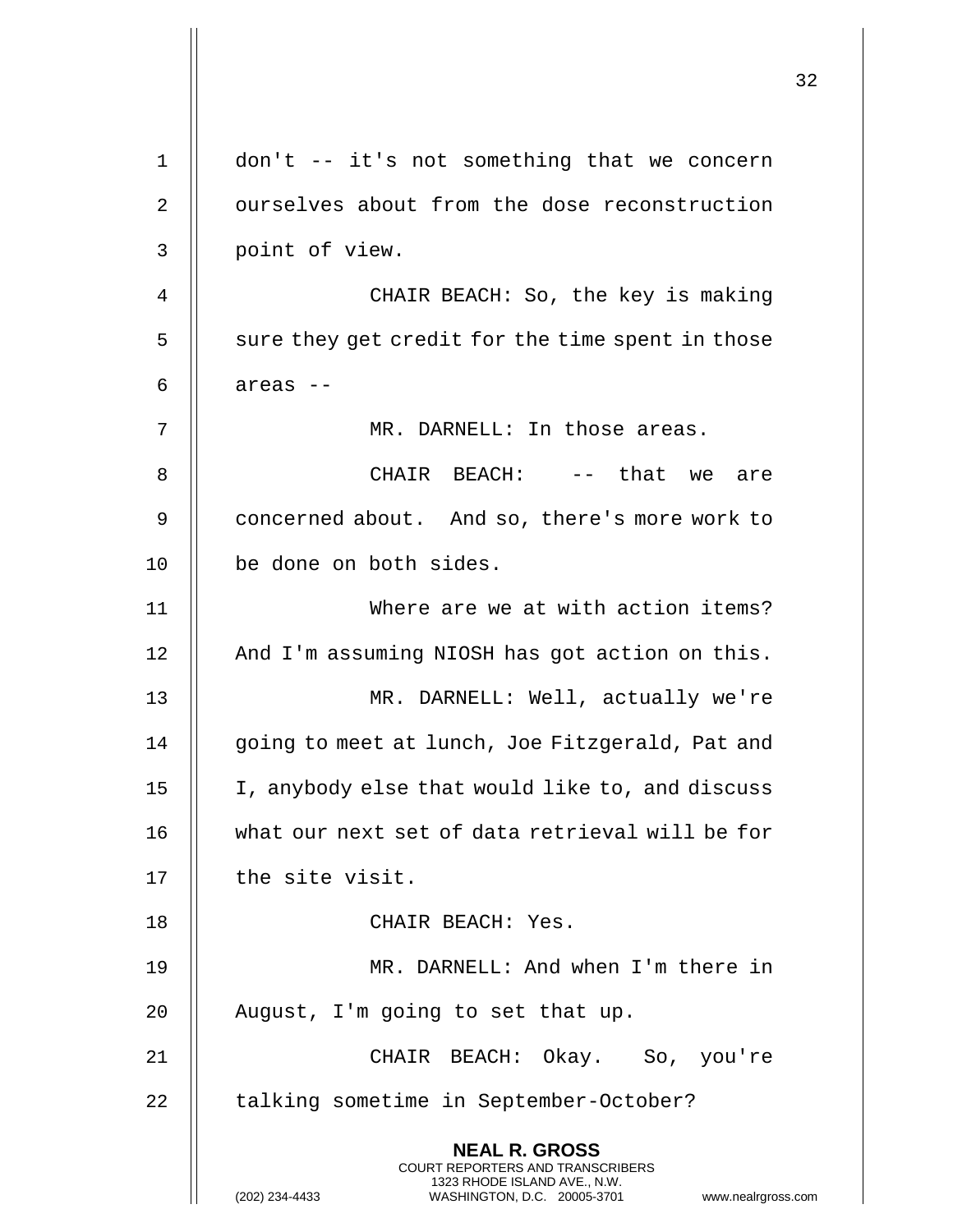| 1  | DARNELL:<br>Probably<br>$MR$ .                                                                                                                                         |
|----|------------------------------------------------------------------------------------------------------------------------------------------------------------------------|
| 2  | October-November. We're pretty busy with INL                                                                                                                           |
| 3  | through September.                                                                                                                                                     |
| 4  | CHAIR BEACH: Yes. And I know there                                                                                                                                     |
| 5  | is a lot more work that needs to be done. So,                                                                                                                          |
| 6  | okay. So, this one I'm going to leave as an                                                                                                                            |
| 7  | open and maybe we'll come back to it with some                                                                                                                         |
| 8  | specifics or I can actually just say site visit                                                                                                                        |
| 9  | -- future site visit.                                                                                                                                                  |
| 10 | MR. DARNELL: Future site -- right.                                                                                                                                     |
| 11 | Part of the site visit.                                                                                                                                                |
| 12 | MR. FITZGERALD: But on this one, I                                                                                                                                     |
| 13 | think, you know, Brad raises the case where, can                                                                                                                       |
| 14 | we in fact by virtue of the CATI or, you know,                                                                                                                         |
| 15 | interview or whatever follow this worker and                                                                                                                           |
| 16 | apportion whether or not the worker was in a rad                                                                                                                       |
| 17 | area subject to dose reconstruction or not,                                                                                                                            |
| 18 | moving around, whether the records are clear                                                                                                                           |
| 19 | enough and accurate enough to give you that                                                                                                                            |
| 20 | ability or not.                                                                                                                                                        |
| 21 | And I think we haven't had a chance                                                                                                                                    |
| 22 | to dive in that deep, but I think what we were                                                                                                                         |
|    | <b>NEAL R. GROSS</b><br><b>COURT REPORTERS AND TRANSCRIBERS</b><br>1323 RHODE ISLAND AVE., N.W.<br>(202) 234-4433<br>WASHINGTON, D.C. 20005-3701<br>www.nealrgross.com |

 $\mathbf{L}$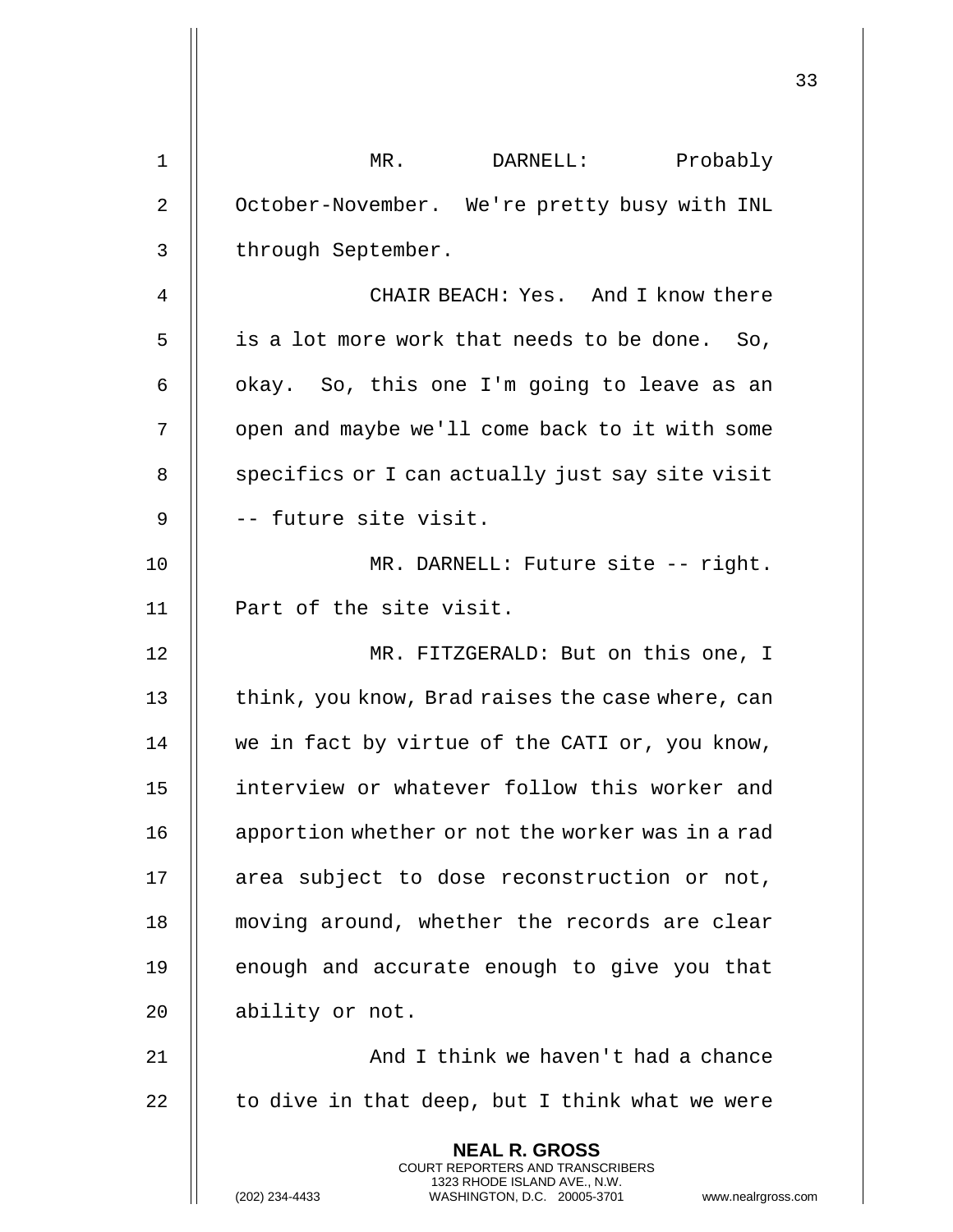**NEAL R. GROSS** COURT REPORTERS AND TRANSCRIBERS 1323 RHODE ISLAND AVE., N.W. (202) 234-4433 WASHINGTON, D.C. 20005-3701 www.nealrgross.com 1 || getting from the interviews was some sense of 2 whether or not these different worker  $3$   $\parallel$  categories were relatively segregated or not. 4 And I think the level of QA you're  $5 \parallel$  talking about is maybe to go a little deeper and 6 | just make sure that we could maybe sample some 7 || of these operators or machinists and see 8 || whether the records would lend themselves to  $9$   $\parallel$  that. 10 || MR. DARNELL: One thing that we have 11 to make sure we realize is that when we're 12 || looking at categories of workers for dose 13 | reconstruction, it's only when they're on the 14 | rad project. 15 MR. FITZGERALD: Right. 16 || MR. DARNELL: So, a machinist that's 17 || on the rad project will get dose while a 18 machinist that's working -- 19 MR. FITZGERALD: Right. 20 MR. DARNELL: -- next door won't 21 || get dose. So, it's not an across-the-board --22 || MR. FITZGERALD: No.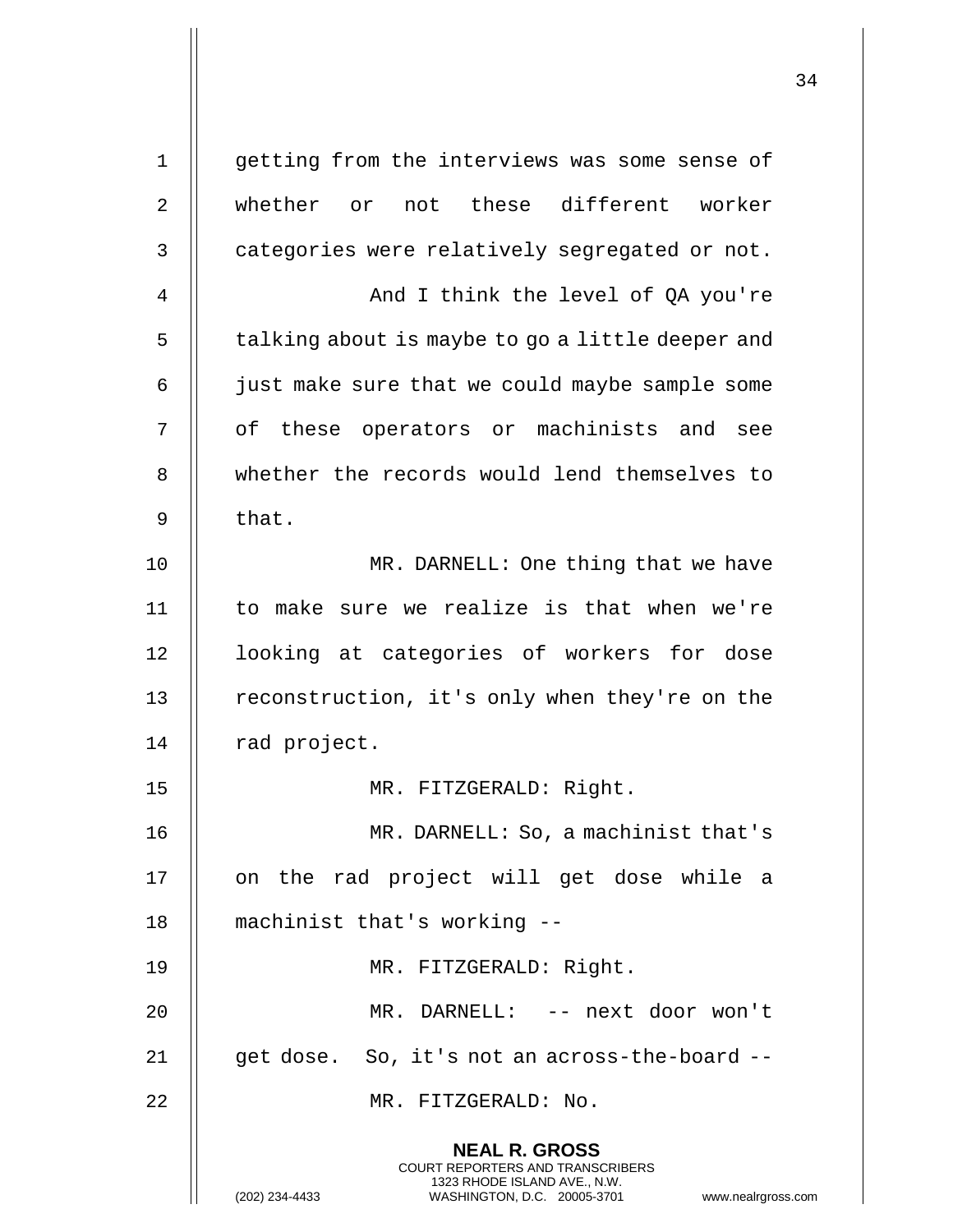|    |                                                                                                                                                                        | 35 |
|----|------------------------------------------------------------------------------------------------------------------------------------------------------------------------|----|
| 1  | MR. DARNELL: -- across-the-plant                                                                                                                                       |    |
| 2  |                                                                                                                                                                        |    |
| 3  | MR. FITZGERALD: That's my point.                                                                                                                                       |    |
| 4  | MR. DARNELL: -- level of dose.                                                                                                                                         |    |
| 5  | MR. FITZGERALD: You're looking at a                                                                                                                                    |    |
| 6  | machinist. And if the machinist did rad work,                                                                                                                          |    |
| 7  | then he would be in. If he moved out of that,                                                                                                                          |    |
| 8  | he would be out, but is that covered in the                                                                                                                            |    |
| 9  | records adequately or not?                                                                                                                                             |    |
| 10 | MR. DARNELL: And one of the things                                                                                                                                     |    |
| 11 | we have to realize, I mean --                                                                                                                                          |    |
| 12 | CHAIR BEACH: You'll get your shot.                                                                                                                                     |    |
| 13 | MR. DARNELL: Oh, I'm sorry, Jim. I                                                                                                                                     |    |
| 14 | didn't know you -- go ahead, please.                                                                                                                                   |    |
| 15 | DR. NETON: I was just going to say                                                                                                                                     |    |
| 16 | this is not unique to Kansas City Plant.                                                                                                                               |    |
| 17 | MR. FITZGERALD: No.                                                                                                                                                    |    |
| 18 | DR. NETON: This happens at every                                                                                                                                       |    |
| 19 | single site. And if we get to the point --                                                                                                                             |    |
| 20 | we're going to have plenty of bioassay data from                                                                                                                       |    |
| 21 | what I've seen. So, we will have a coworker                                                                                                                            |    |
| 22 | model.                                                                                                                                                                 |    |
|    | <b>NEAL R. GROSS</b><br><b>COURT REPORTERS AND TRANSCRIBERS</b><br>1323 RHODE ISLAND AVE., N.W.<br>(202) 234-4433<br>WASHINGTON, D.C. 20005-3701<br>www.nealrgross.com |    |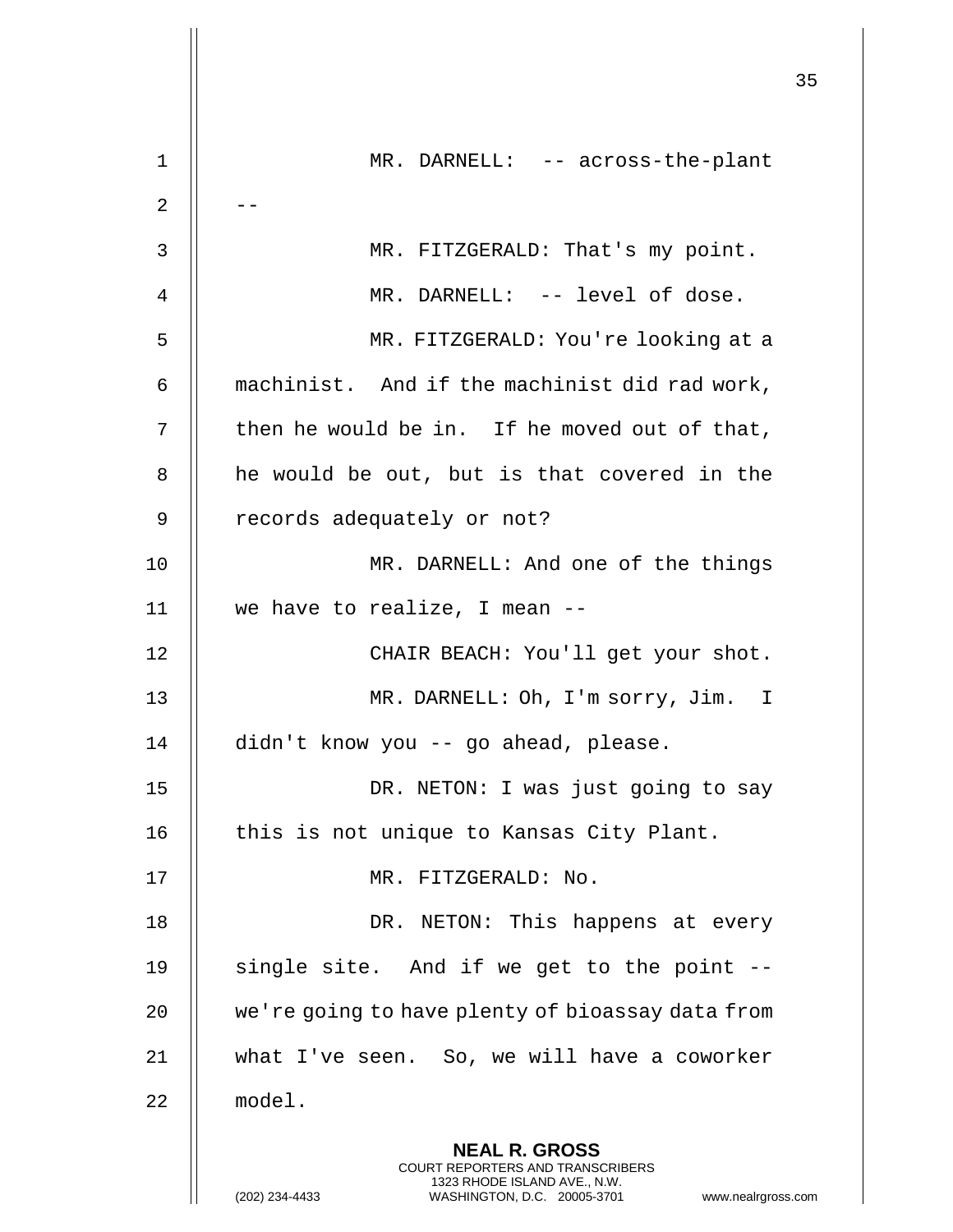|             |                                                                                                                                                                        | 36 |
|-------------|------------------------------------------------------------------------------------------------------------------------------------------------------------------------|----|
| $\mathbf 1$ | CHAIR BEACH: Right.                                                                                                                                                    |    |
| 2           | DR. NETON: And then as we all know,                                                                                                                                    |    |
| 3           | we have a two-flavor coworker model, a 95th                                                                                                                            |    |
| 4           | percentile for the whole distribution.                                                                                                                                 |    |
| 5           | And so, if you can't ascertain into                                                                                                                                    |    |
| 6           | which category that person goes, we will always                                                                                                                        |    |
| 7           | default into the 95th percentile.                                                                                                                                      |    |
| 8           | So, it's not a matter of can we do                                                                                                                                     |    |
| 9           |                                                                                                                                                                        |    |
|             | something or not, it's how well we can parse out                                                                                                                       |    |
| 10          | where they were.                                                                                                                                                       |    |
| 11          | And if it comes to be that we can't,                                                                                                                                   |    |
| 12          | we can still use this two, you know, box model.                                                                                                                        |    |
| 13          | So, I really don't see that this is an SEC issue                                                                                                                       |    |
| 14          | at all.                                                                                                                                                                |    |
| 15          | You really have to look at the                                                                                                                                         |    |
| 16          | quality of the bioassay data which we still                                                                                                                            |    |
| 17          | haven't finished yet, but remember the coworker                                                                                                                        |    |
| 18          | model applies to people that weren't monitored.                                                                                                                        |    |
| 19          | A lot of times we get balled up in                                                                                                                                     |    |
| 20          | thinking, was this guy monitored? We have a                                                                                                                            |    |
| 21          | lot of people that were monitored and they're                                                                                                                          |    |
| 22          | going to have monitoring data. We're going to                                                                                                                          |    |
|             | <b>NEAL R. GROSS</b><br><b>COURT REPORTERS AND TRANSCRIBERS</b><br>1323 RHODE ISLAND AVE., N.W.<br>(202) 234-4433<br>WASHINGTON, D.C. 20005-3701<br>www.nealrgross.com |    |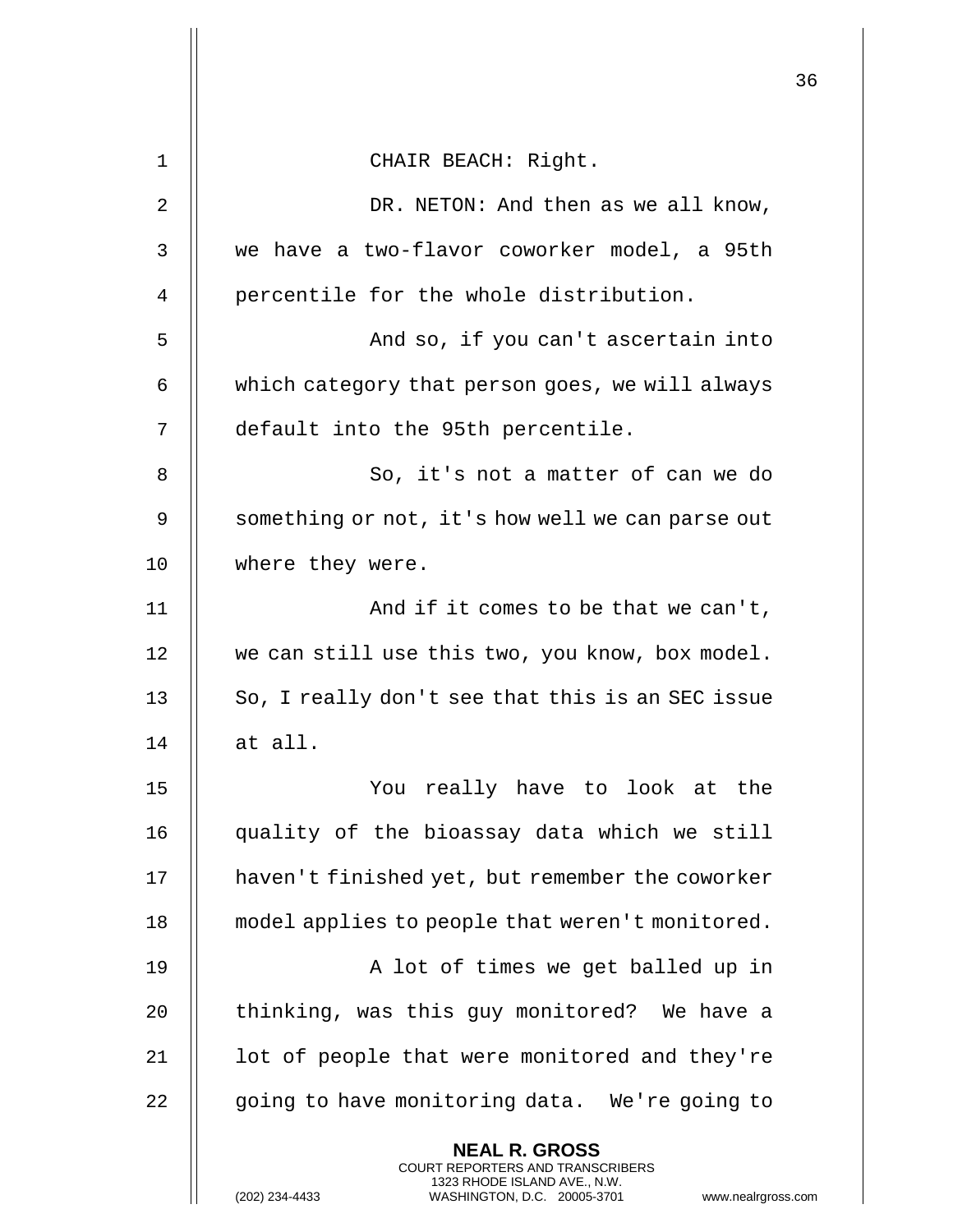| $\mathbf 1$ | apply this model to people that had zero                                                                                                                        |
|-------------|-----------------------------------------------------------------------------------------------------------------------------------------------------------------|
| 2           | monitoring data and they're going to fit either                                                                                                                 |
| 3           | the high end or full distribution.                                                                                                                              |
| 4           | So, a lot of this is detail stuff,                                                                                                                              |
| 5           | in my opinion, and really Site Profile-type                                                                                                                     |
| 6           | issues given the amount of bioassay data I think                                                                                                                |
| 7           | I see we have, but we still have to prove that.                                                                                                                 |
| 8           | MR. DARNELL: One of the pieces of                                                                                                                               |
| 9           | data that we have not collected yet is some of                                                                                                                  |
| 10          | the bioassay data that's internal to the                                                                                                                        |
| 11          | workers' medical records.                                                                                                                                       |
| 12          | And we know that that data exists.                                                                                                                              |
| 13          | Actually, KCP told us it will cost 70 grand for                                                                                                                 |
| 14          | them to go in and pull the data.                                                                                                                                |
| 15          | FITZGERALD: What data?<br>MR.                                                                                                                                   |
| 16          | MR. DARNELL: What?                                                                                                                                              |
| 17          | MR. FITZGERALD: Cost 70 thousand to                                                                                                                             |
| 18          | pull what data?                                                                                                                                                 |
| 19          | CHAIR BEACH: I thought that<br>was                                                                                                                              |
| 20          | in-house.                                                                                                                                                       |
| 21          | MR. DARNELL: The bioassay data from                                                                                                                             |
| 22          | inside their medical records.                                                                                                                                   |
|             | <b>NEAL R. GROSS</b><br>COURT REPORTERS AND TRANSCRIBERS<br>1323 RHODE ISLAND AVE., N.W.<br>(202) 234-4433<br>WASHINGTON, D.C. 20005-3701<br>www.nealrgross.com |

 $\mathsf{I}$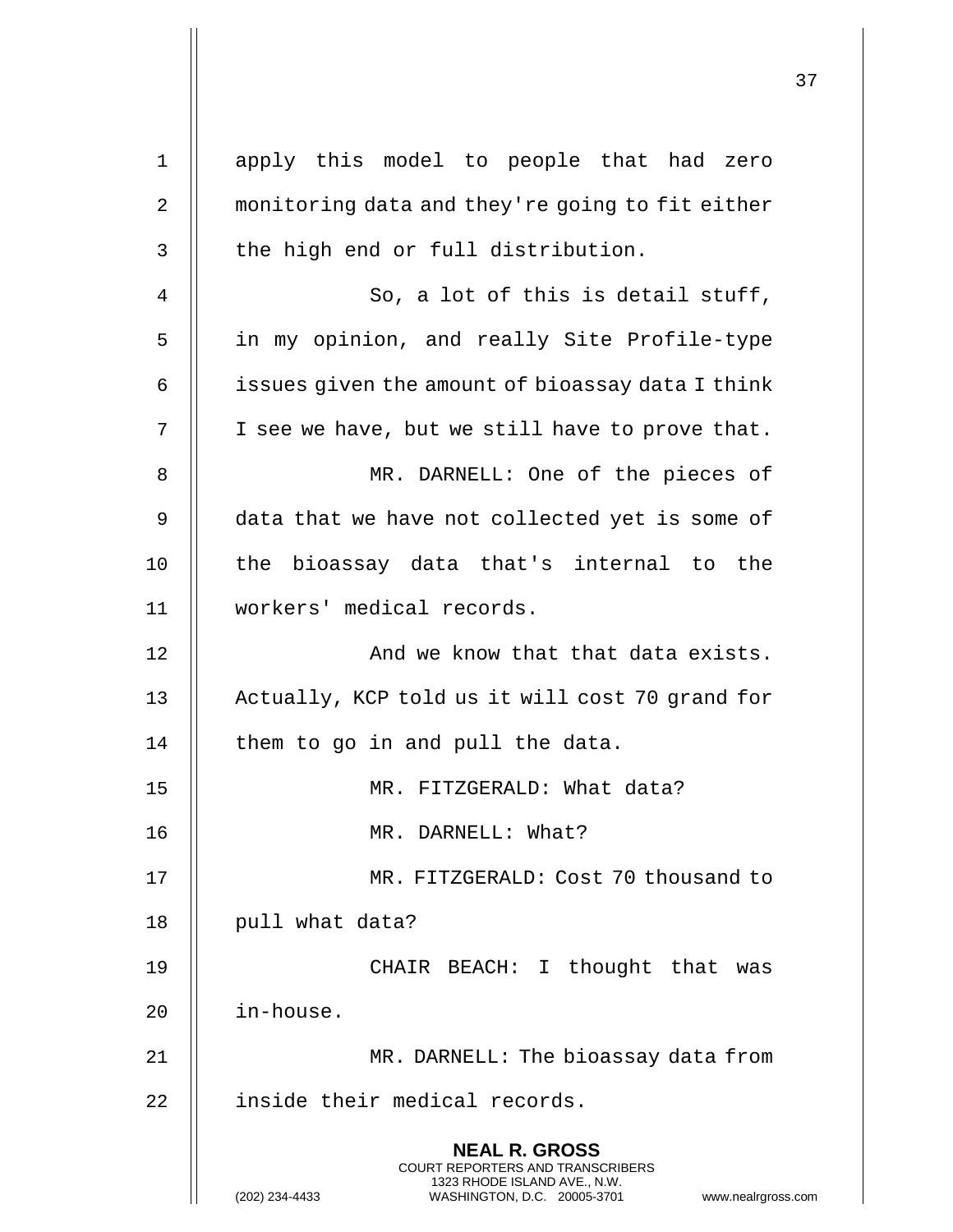|    |                                                                                                                                                                     | 38 |
|----|---------------------------------------------------------------------------------------------------------------------------------------------------------------------|----|
| 1  | CHAIR BEACH: Yes, I was going to say                                                                                                                                |    |
| 2  | I thought that was an in-house bioassay --                                                                                                                          |    |
| 3  | MR. DARNELL: Again, the situation                                                                                                                                   |    |
| 4  | down there is getting very strange. So, and I                                                                                                                       |    |
| 5  |                                                                                                                                                                     |    |
| 6  | MR. MCCLOSKEY: For the uranium,                                                                                                                                     |    |
| 7  | depleted uranium machining work, the large part                                                                                                                     |    |
| 8  | of the work that they did, they did have                                                                                                                            |    |
| 9  | in-house urinalysis.                                                                                                                                                |    |
| 10 | But for the early '50s, the natural                                                                                                                                 |    |
| 11 | uranium machining, it was sent out to Los                                                                                                                           |    |
| 12 | Alamos.                                                                                                                                                             |    |
| 13 | CHAIR BEACH: Yes, it wasn't until,                                                                                                                                  |    |
| 14 | what, '64 I think they started in-house more.                                                                                                                       |    |
| 15 | MR. McCLOSKEY: I would say '58-'59.                                                                                                                                 |    |
| 16 | CHAIR BEACH: '58-'59, okay.                                                                                                                                         |    |
| 17 | MR. McCLOSKEY: Yes. So, that's                                                                                                                                      |    |
| 18 | part of the data collection we'll be going after                                                                                                                    |    |
| 19 | in the subsequent visit.                                                                                                                                            |    |
| 20 | CHAIR BEACH: Okay. Anybody else on                                                                                                                                  |    |
| 21 | the second topic? Work Group members wish to                                                                                                                        |    |
| 22 | make any comments, questions? I think the                                                                                                                           |    |
|    | <b>NEAL R. GROSS</b><br><b>COURT REPORTERS AND TRANSCRIBERS</b><br>1323 RHODE ISLAND AVE., N.W.<br>WASHINGTON, D.C. 20005-3701 www.nealrgross.com<br>(202) 234-4433 |    |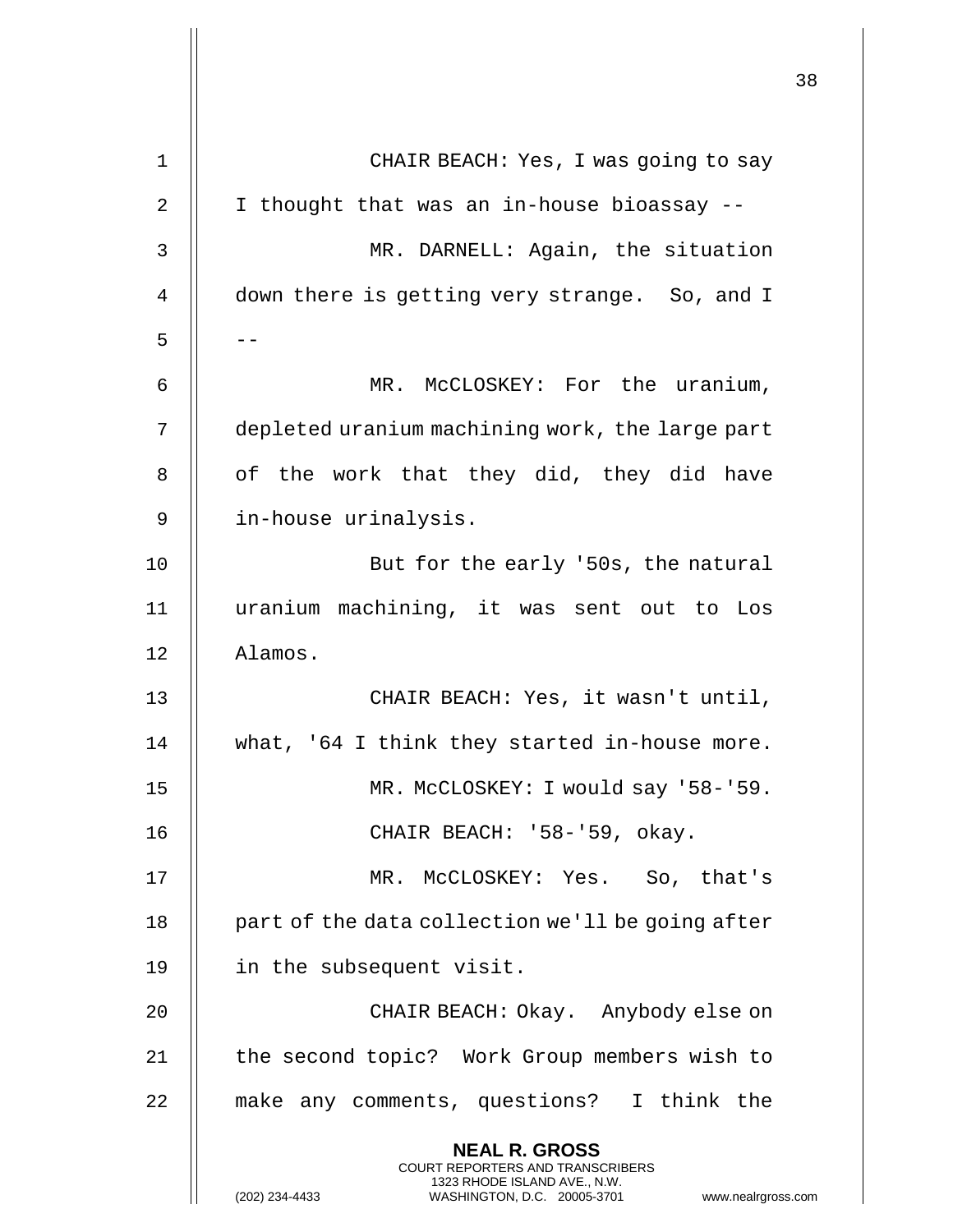**NEAL R. GROSS** COURT REPORTERS AND TRANSCRIBERS 1323 RHODE ISLAND AVE., N.W. 1 || action items are noted. 2 I think, Ted, you're keeping track 3 || of action items. I am, and I believe Joe is 4  $\parallel$  too, as well as Pete is. So, we should have it 5 || very well covered. Very nice. 6 Okay. So, the third issue is 7 || chronic versus acute. This is one of Ron's 8 || issues and I think John Mauro --9 MR. FITZGERALD: No, I -- 10 || CHAIR BEACH: No, you've got it? 11 MR. FITZGERALD: I'll handle it. 12 || CHAIR BEACH: Okay. 13 || MR. FITZGERALD: Yes, this is one of  $14$   $\parallel$  the Site Profile issues and I think Ron, who 15 unfortunately couldn't make it this week, went 16 | through the bioassay data that NIOSH provided  $17$  | and I don't think there is any issue on the acute 18 || versus chronic having looked at that data in 19 || some detail, which we didn't have a chance to 20  $\parallel$  do in the Site Profile review. 21 || The only question left on that one, 22  $\parallel$  frankly, is trying to get some sense of the  $-$ -

(202) 234-4433 WASHINGTON, D.C. 20005-3701 www.nealrgross.com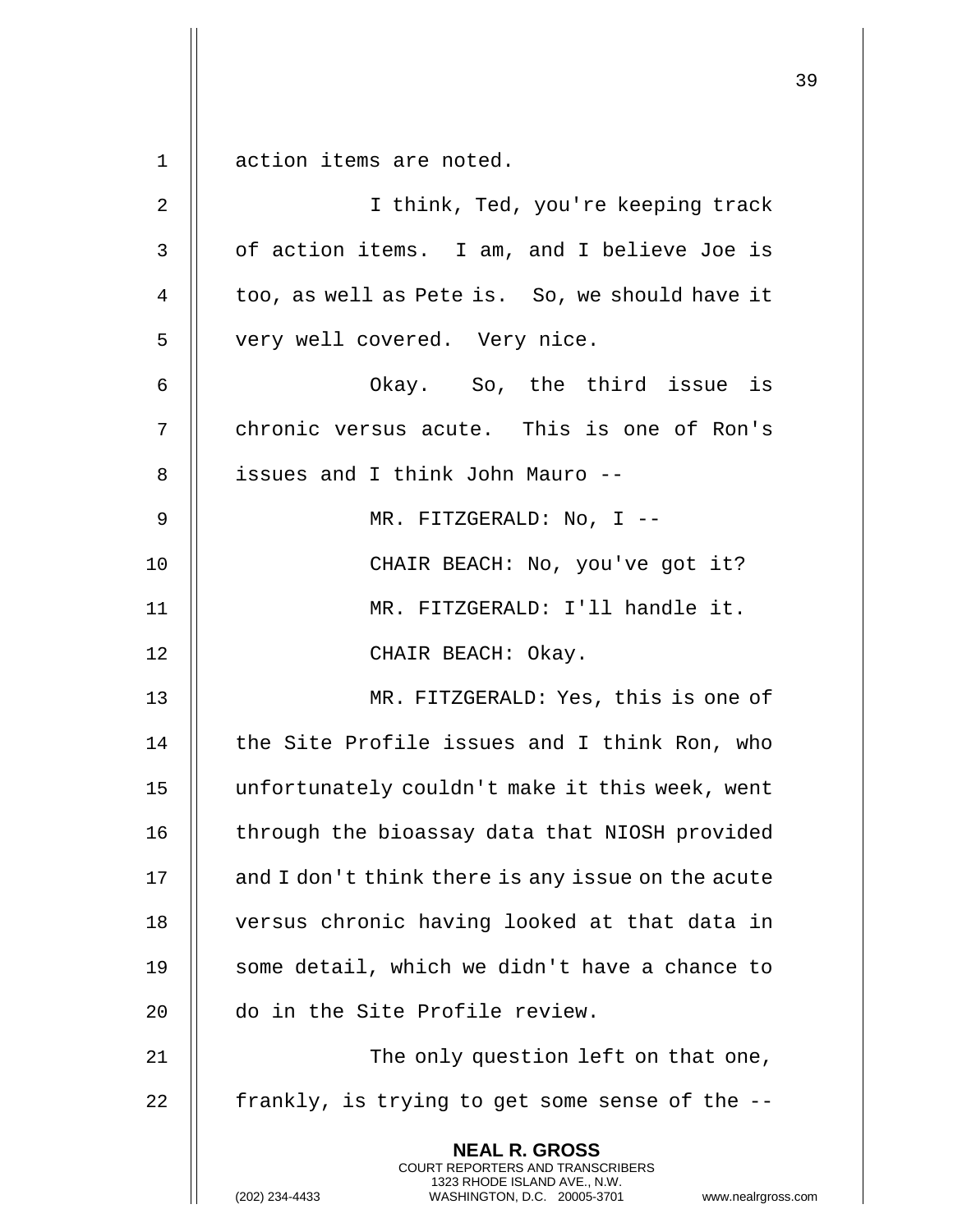| $\mathbf 1$ | of generally, the higher readings in '60-'61                                                                                                                        |
|-------------|---------------------------------------------------------------------------------------------------------------------------------------------------------------------|
| 2           | which is just additional information as to                                                                                                                          |
| 3           | maybe, was that strictly anomalous, or was                                                                                                                          |
| 4           | there any reason to see that relative spike                                                                                                                         |
| 5           | then.                                                                                                                                                               |
| 6           | And that doesn't portend anything                                                                                                                                   |
| 7           | more than just wanting to understand the                                                                                                                            |
| 8           | operational, you know, reasons, perhaps, for                                                                                                                        |
| 9           | seeing that relatively higher reading.                                                                                                                              |
| 10          | So, on this one, I don't think                                                                                                                                      |
| 11          | there's a chronic versus acute issue that I                                                                                                                         |
| 12          | would see us pursuing or recommending that it                                                                                                                       |
| 13          | be pursued by the Work Group, but we do want to                                                                                                                     |
| 14          | take the opportunity going back to the site to                                                                                                                      |
| 15          | spend a little bit more time understanding what                                                                                                                     |
| 16          | we're looking at in '60-'61. I think that was                                                                                                                       |
| 17          | the one issue left.                                                                                                                                                 |
| 18          | And I don't know if you've had a                                                                                                                                    |
| 19          | chance, Pete, to as you're collecting more                                                                                                                          |
| 20          | data, shed any more light on that. That was                                                                                                                         |
| 21          | still, I think --                                                                                                                                                   |
| 22          | MR. DARNELL: No, I didn't.                                                                                                                                          |
|             | <b>NEAL R. GROSS</b><br><b>COURT REPORTERS AND TRANSCRIBERS</b><br>1323 RHODE ISLAND AVE., N.W.<br>(202) 234-4433<br>WASHINGTON, D.C. 20005-3701 www.nealrgross.com |

 $\mathbf{L}$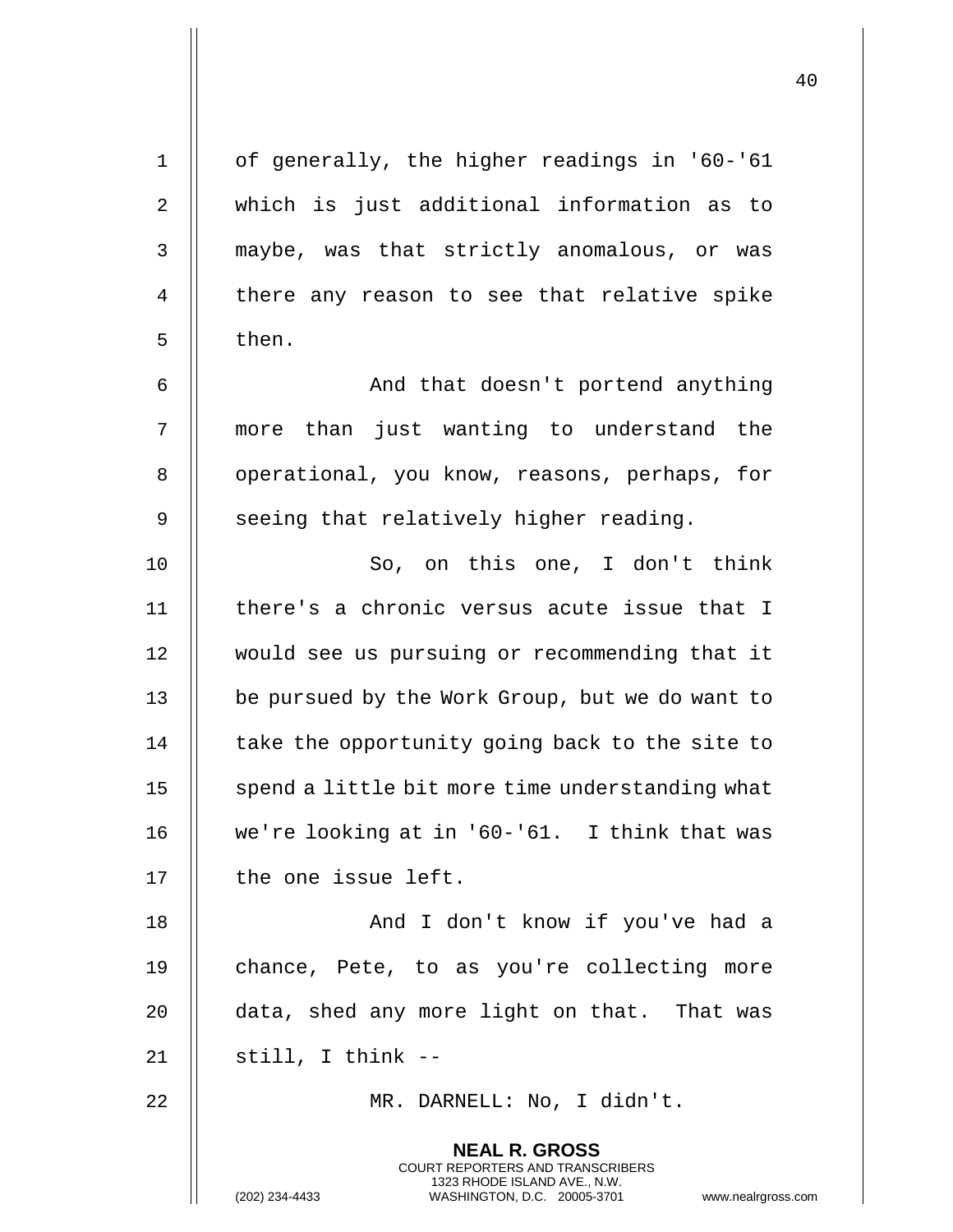| 1  | MR. FITZGERALD: -- one that came                                                                                                                             |
|----|--------------------------------------------------------------------------------------------------------------------------------------------------------------|
| 2  | up a while back and I thought we even asked Brent                                                                                                            |
| 3  | Nasca about that and, you know, it was something                                                                                                             |
| 4  | that he sent back, right?                                                                                                                                    |
| 5  | MR. MCCLOSKEY: Yes, there's                                                                                                                                  |
| 6  | something --                                                                                                                                                 |
| 7  | MR. FITZGERALD: But he didn't have                                                                                                                           |
| 8  | any -- he didn't have an explanation per se.                                                                                                                 |
| 9  | There was just no $-$ -                                                                                                                                      |
| 10 | MR. MCCLOSKEY: No, Dr. Richard                                                                                                                               |
| 11 | Traub in 2005 had a conversation with Brent                                                                                                                  |
| 12 | Nasca about this. It's in the Site Research                                                                                                                  |
| 13 | Database 49002, and asked this exact question.                                                                                                               |
| 14 | MR. FITZGERALD: Right.                                                                                                                                       |
| 15 | MR. McCLOSKEY: And Brent came up                                                                                                                             |
| 16 | empty at that point and --                                                                                                                                   |
| 17 | MR. FITZGERALD: Yes, it may just be                                                                                                                          |
| 18 | left as just one of those things. It just was                                                                                                                |
| 19 | something that we wanted to take another look                                                                                                                |
| 20 | at before letting it go and perhaps in looking                                                                                                               |
| 21 | at some of the incident data, you know, the                                                                                                                  |
| 22 | weeklies or something maybe would shed some                                                                                                                  |
|    | <b>NEAL R. GROSS</b><br>COURT REPORTERS AND TRANSCRIBERS<br>1323 RHODE ISLAND AVE., N.W.<br>(202) 234-4433<br>WASHINGTON, D.C. 20005-3701<br>www.nealrgross. |

 $\mathop{||}$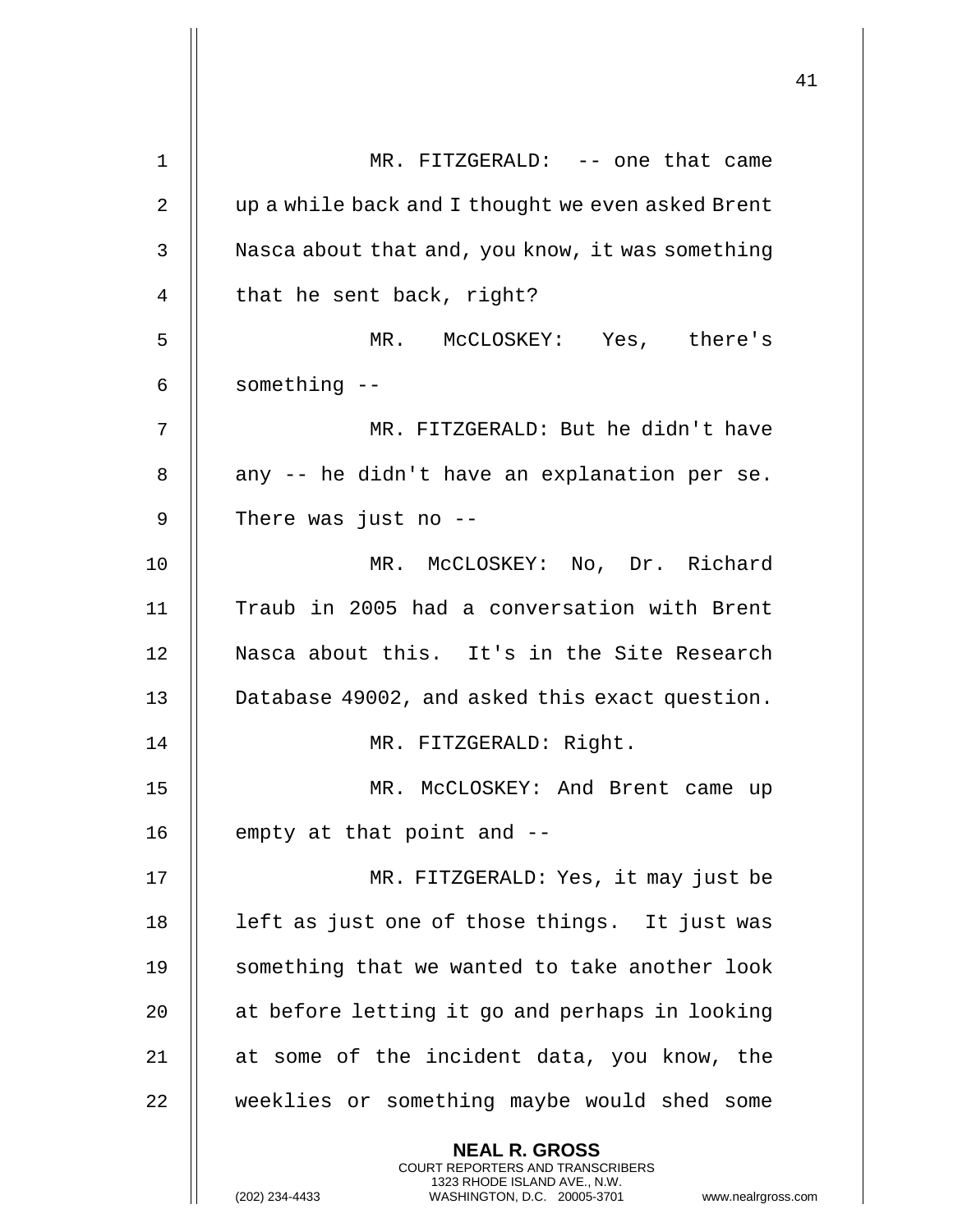**NEAL R. GROSS** COURT REPORTERS AND TRANSCRIBERS 1323 RHODE ISLAND AVE., N.W. (202) 234-4433 WASHINGTON, D.C. 20005-3701 www.nealrgross.com 1 light on it. 2 | MR. DARNELL: I would suggest that we  $3 \parallel$  close Issue 3 and roll the -- looking at the 4 incidents into Issue 18. 5 MR. FITZGERALD: Is that the 6 incident one? 7 MR. DARNELL: That's the incident 8 || one. The two issues are fairly closely 9 || related. 10 MR. FITZGERALD: Yes, I wouldn't 11 || have any objection to that. 12 || CHAIR BEACH: Well, I guess for me 13 || because it is cited in the coworker model and 14  $\parallel$  that would be captured -- I know you don't have 15 | one developed yet. 16 DR. NETON: I guess I'm a little bit 17 || confused as to why the inclusion of some 18 incidents in the coworker model would be 19 appropriate. 20 I mean, this happens somewhat  $21$  || routinely. If you -- a coworker model is a 22 | chronic exposure model.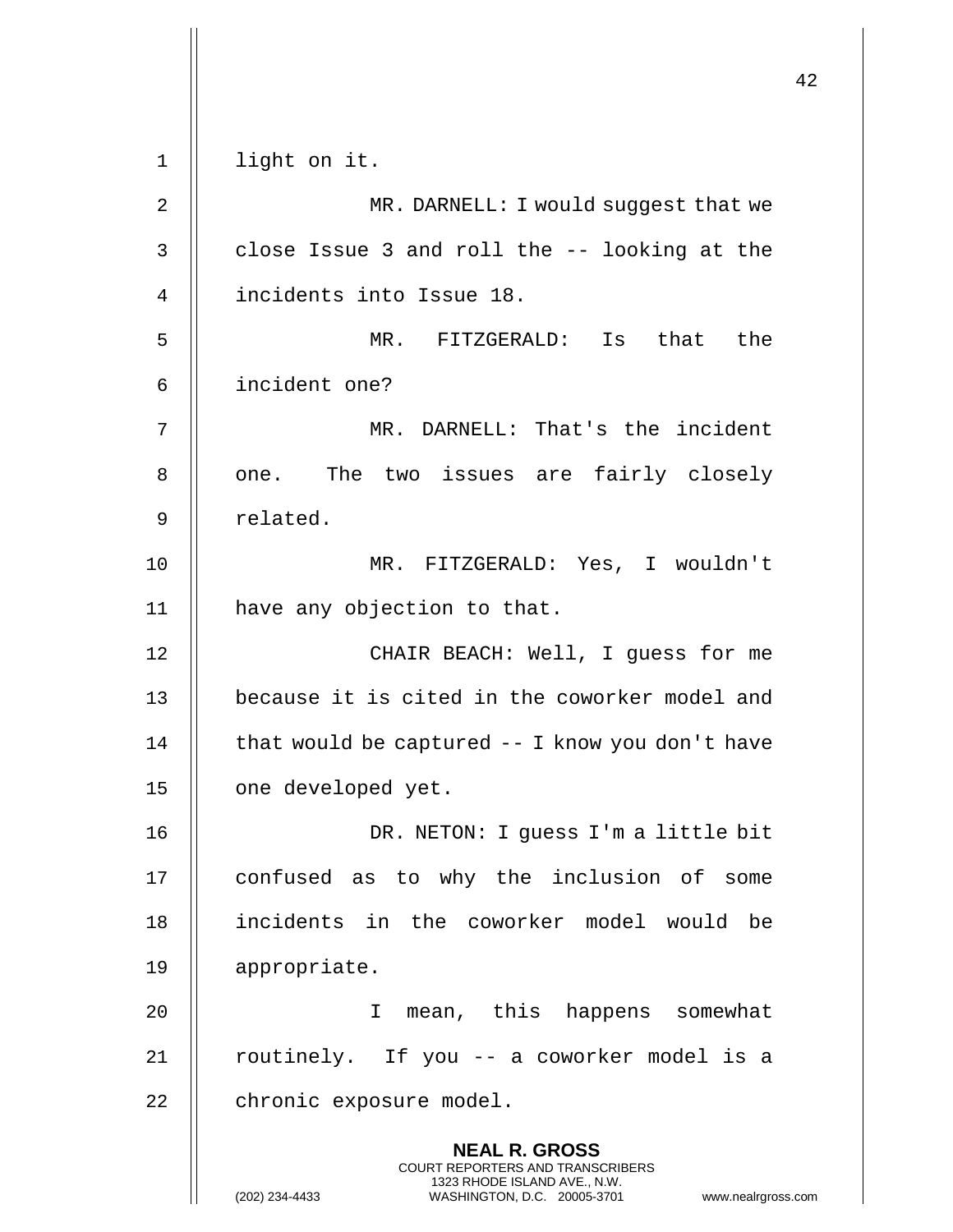| 1  | We've been down this path many times                                                                                                                                   |
|----|------------------------------------------------------------------------------------------------------------------------------------------------------------------------|
| 2  | where if you're chronically, if you're                                                                                                                                 |
| 3  | routinely monitored, it captures the incidents                                                                                                                         |
| 4  | that may have occurred and there may be spikes                                                                                                                         |
| 5  | in the data that were related incidents, not                                                                                                                           |
| 6  | chronic exposure.                                                                                                                                                      |
| 7  | But the fact is if you include those                                                                                                                                   |
| 8  | in the coworker model, it will then bias the                                                                                                                           |
| 9  | results in a claimant-favorable direction and                                                                                                                          |
| 10 | this is not unusual to me.                                                                                                                                             |
| 11 | MR. FITZGERALD: Yes, I don't think                                                                                                                                     |
| 12 | we would argue with that, but you want to                                                                                                                              |
| 13 | reserve the coworker model as a discussion --                                                                                                                          |
| 14 | CHAIR BEACH: Well, I was just                                                                                                                                          |
| 15 | curious about it, yes. That will be a                                                                                                                                  |
| 16 | discussion, I'm sure, at some point when that's                                                                                                                        |
| 17 | developed.                                                                                                                                                             |
| 18 | I quess my question is, do we have                                                                                                                                     |
| 19 | all the source term? Would there have been                                                                                                                             |
| 20 | some source term during '60-'61 that we haven't                                                                                                                        |
| 21 | -- that may have led to that spike?                                                                                                                                    |
| 22 | I don't know and I'm only bringing                                                                                                                                     |
|    | <b>NEAL R. GROSS</b><br><b>COURT REPORTERS AND TRANSCRIBERS</b><br>1323 RHODE ISLAND AVE., N.W.<br>(202) 234-4433<br>WASHINGTON, D.C. 20005-3701<br>www.nealrgross.com |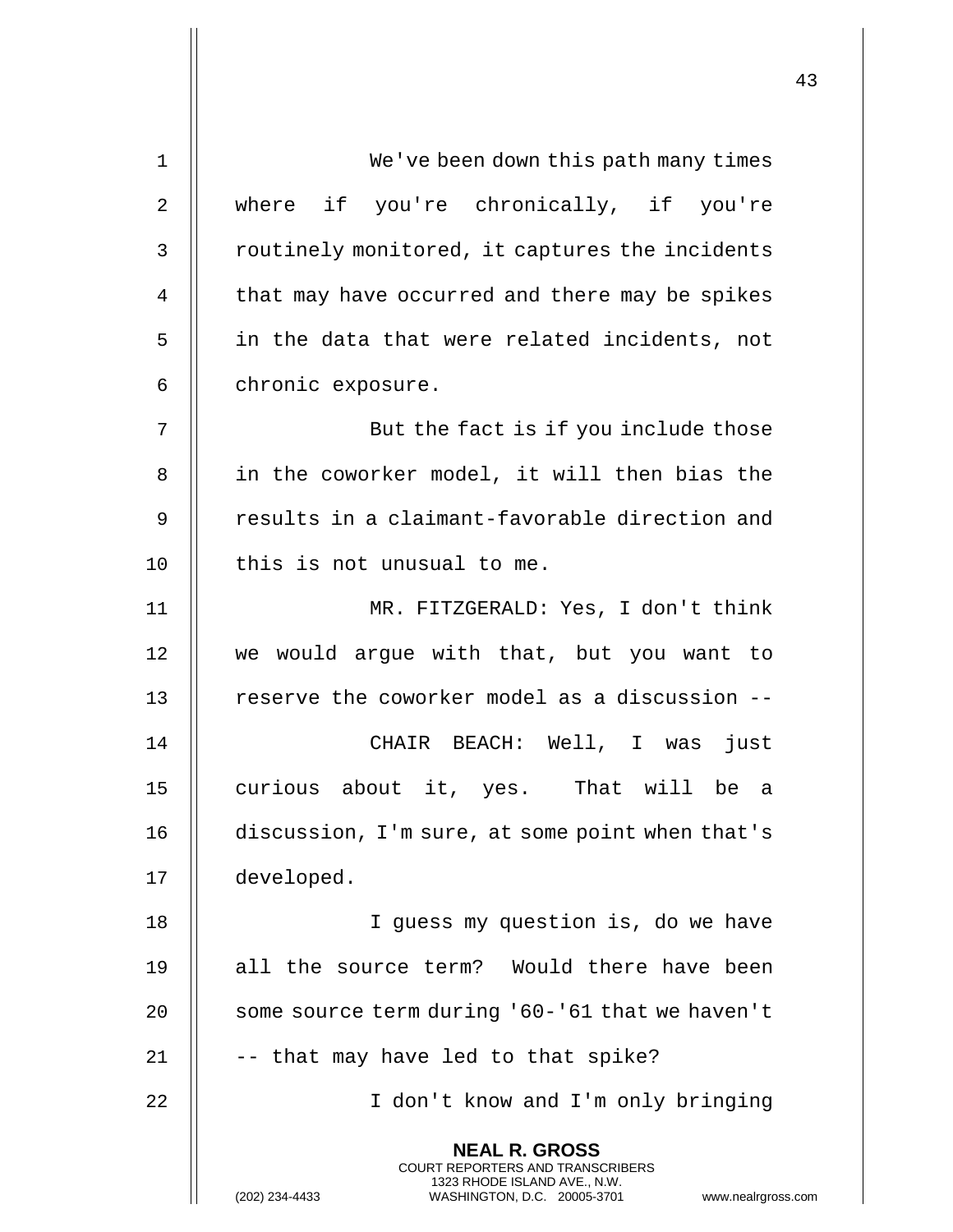**NEAL R. GROSS** COURT REPORTERS AND TRANSCRIBERS 1323 RHODE ISLAND AVE., N.W. (202) 234-4433 WASHINGTON, D.C. 20005-3701 www.nealrgross.com 1 || that up because --2 MR. DARNELL: And this is very 3 || similar to other sites. Right now we have the 4 data that we have. And so, we think we know  $5 \parallel$  what was going on in '60 and '61. 6 If we find more, we'll have to add  $7 \parallel$  it. 8 || CHAIR BEACH: Yes. 9 MR. DARNELL: But right now it is 10 || what it is and we have to go forward with what 11 we have. 12 || CHAIR BEACH: Right. And I do 13 understand that. And you said you have no 14 | objection to moving it to --15 MR. FITZGERALD: Well, yes, the only 16 | issue you're talking about is we have not had 17 || a chance to look at the coworker model. The 18 | Work Group hasn't had a chance. 19 || If that's the only reason, then the 20  $\parallel$  acute versus chronic as a subject  $-$  and that 21 || was the way it was cited. That was the way it  $22$   $\parallel$  was just cited in the Site Profile.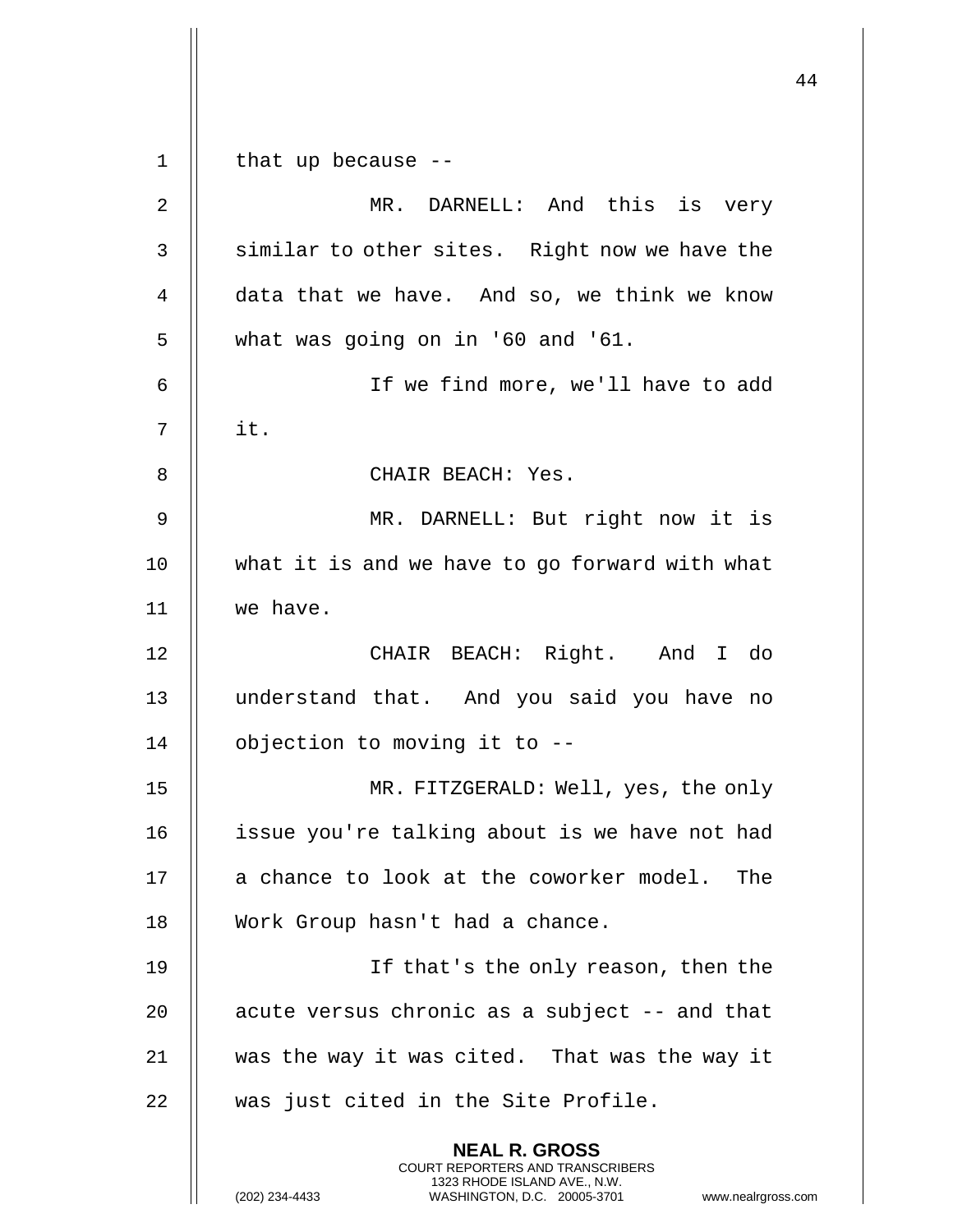| $\mathbf 1$    | But if that's not the right                                                                                                                                            |
|----------------|------------------------------------------------------------------------------------------------------------------------------------------------------------------------|
| $\overline{2}$ | characterization at this point, then we might                                                                                                                          |
| 3              | want to just keep it as a coworker model                                                                                                                               |
| 4              | question and reserve it for --                                                                                                                                         |
| 5              | DR. MAURO: This is John. I'd like                                                                                                                                      |
| 6              | to add a little here, if I may.                                                                                                                                        |
| 7              | CHAIR BEACH: Oh, please do, John.                                                                                                                                      |
| 8              | DR. MAURO: Yes, I was talking a bit                                                                                                                                    |
| 9              | with Ron on this very subject and it really goes                                                                                                                       |
| 10             | in terms of looking at this issue because, as                                                                                                                          |
| 11             | you said, this is a coworker model issue. And                                                                                                                          |
| 12             | when Ron and I were discussing it, he was sort                                                                                                                         |
| 13             | of describing the kinds of data.                                                                                                                                       |
| 14             | I have not been looking at the                                                                                                                                         |
| 15             | actual air sampling or bioassay data.<br>I've                                                                                                                          |
| 16             | been looking at another issue, but Ron and I did                                                                                                                       |
| 17             | have a chance to talk.                                                                                                                                                 |
| 18             | And the philosophy, I think as a                                                                                                                                       |
| 19             | coworker model issue and the incident issue, I                                                                                                                         |
| 20             | think they should be kept separate.                                                                                                                                    |
| 21             | I understand the rationale for why                                                                                                                                     |
| 22             | there's good reason to combine them, but $I$ --                                                                                                                        |
|                | <b>NEAL R. GROSS</b><br><b>COURT REPORTERS AND TRANSCRIBERS</b><br>1323 RHODE ISLAND AVE., N.W.<br>(202) 234-4433<br>WASHINGTON, D.C. 20005-3701<br>www.nealrgross.com |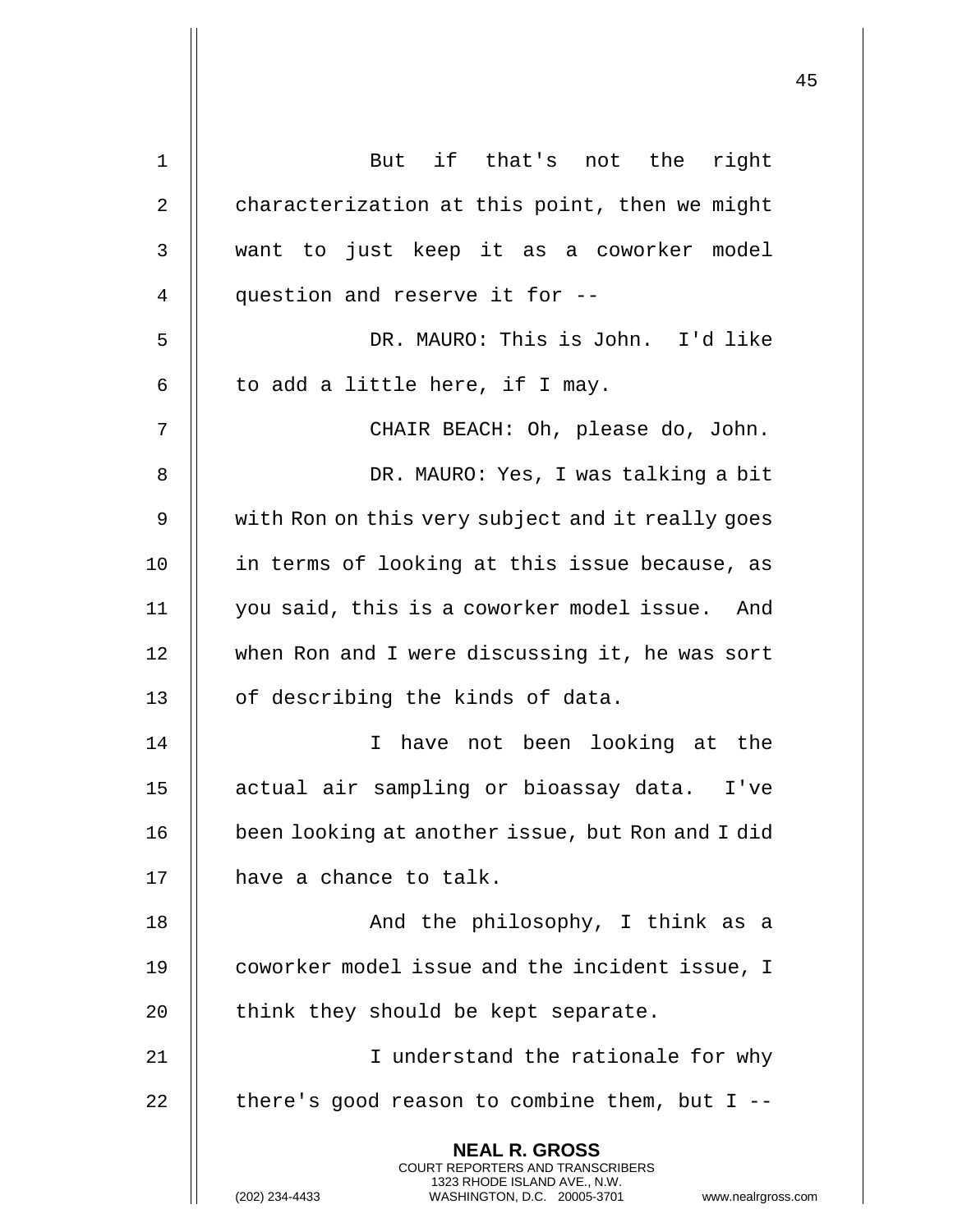| $\mathbf 1$    | there's also good reason to keep them separate.                                                                                                                    |
|----------------|--------------------------------------------------------------------------------------------------------------------------------------------------------------------|
| $\overline{2}$ | The reason being -- and certainly                                                                                                                                  |
| 3              | Jim has alluded to this is that when you're                                                                                                                        |
| 4              | building a coworker model, you think in terms                                                                                                                      |
| 5              | of a worker population that is being routinely                                                                                                                     |
| 6              | monitored or air samples collected or bioassay                                                                                                                     |
| 7              | data being collected.                                                                                                                                              |
| 8              | And you develop an understanding of                                                                                                                                |
| 9              | the work that they were doing and the patterns                                                                                                                     |
| 10             | of concentrations in urine or the patterns of                                                                                                                      |
| 11             | the air concentrations that you observe.                                                                                                                           |
| 12             | And you're in a position where of                                                                                                                                  |
| 13             | course the workers that you have the data, you                                                                                                                     |
| 14             | can reconstruct doses if there's sufficient                                                                                                                        |
| 15             | accuracy and adequacy. And those are of course                                                                                                                     |
| 16             | questions that are before everyone.                                                                                                                                |
| 17             | But given that you do have -- this                                                                                                                                 |
| 18             | is a supposition that you do have, you know,                                                                                                                       |
| 19             | accuracy and completeness for the workers that                                                                                                                     |
| 20             | were covered, then you comment to yourself,                                                                                                                        |
| 21             | okay, there were other workers that were not,                                                                                                                      |
| 22             | let's say, bioassayed. And the question                                                                                                                            |
|                | <b>NEAL R. GROSS</b><br><b>COURT REPORTERS AND TRANSCRIBERS</b><br>1323 RHODE ISLAND AVE., N.W.<br>(202) 234-4433<br>WASHINGTON, D.C. 20005-3701<br>www.nealrgross |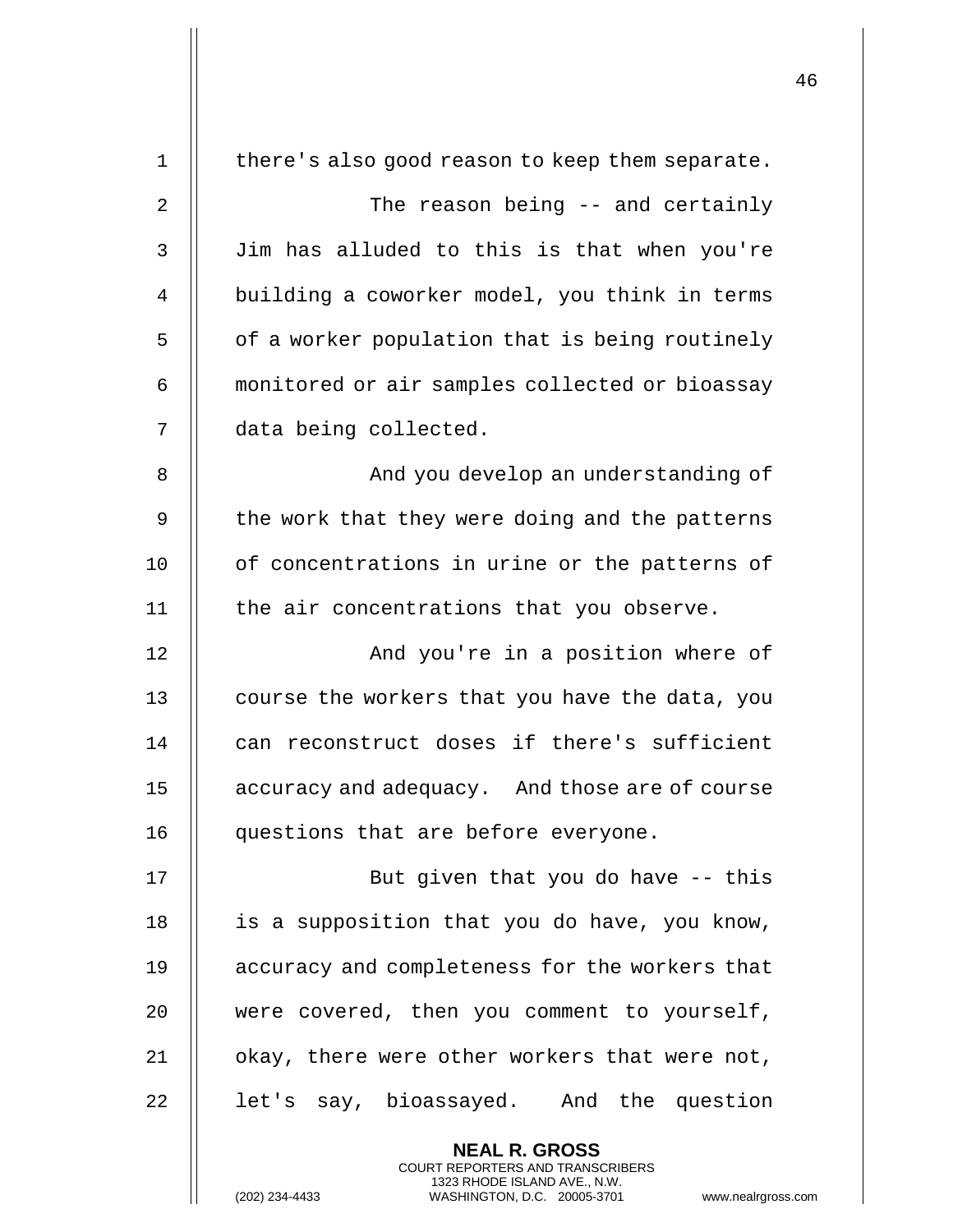| $\mathbf 1$    | you've got to ask yourself is, okay, can somehow  |
|----------------|---------------------------------------------------|
| $\overline{2}$ | we use the data that -- for the workers that were |
| 3              | bioassayed and apply it to these other workers?   |
| 4              | And there's certain tests you have                |
| 5              | to pass to convince yourself that that is a       |
| 6              | reasonable thing to do. And that goes toward      |
| 7              | these spikes, you know.                           |
| 8              | If the worker -- the workers that                 |
| 9              | were not monitored and you're going to use the    |
| 10             | coworker model and apply it to them, the way I    |
| 11             | look at it and I think the way we've looked at    |
| 12             | in the past is that if there's reason to believe  |
| 13             | that these workers were involved in a different   |
| 14             | category of work where the potential for          |
| 15             | exposure was less than the workers that were      |
| 16             | monitored, that's an important question.          |
| 17             | If there's reason to believe that,                |
| 18             | no, these workers were involved in similar        |
| 19             | activities and, therefore, the coworker model     |
| 20             | would apply to them, but then you pose the        |
| 21             | question, okay, but there were these spikes and   |
| 22             | that sort of messes you up a little bit.          |
|                | <b>NEAL R. GROSS</b>                              |

COURT REPORTERS AND TRANSCRIBERS 1323 RHODE ISLAND AVE., N.W.

(202) 234-4433 WASHINGTON, D.C. 20005-3701 www.nealrgross.com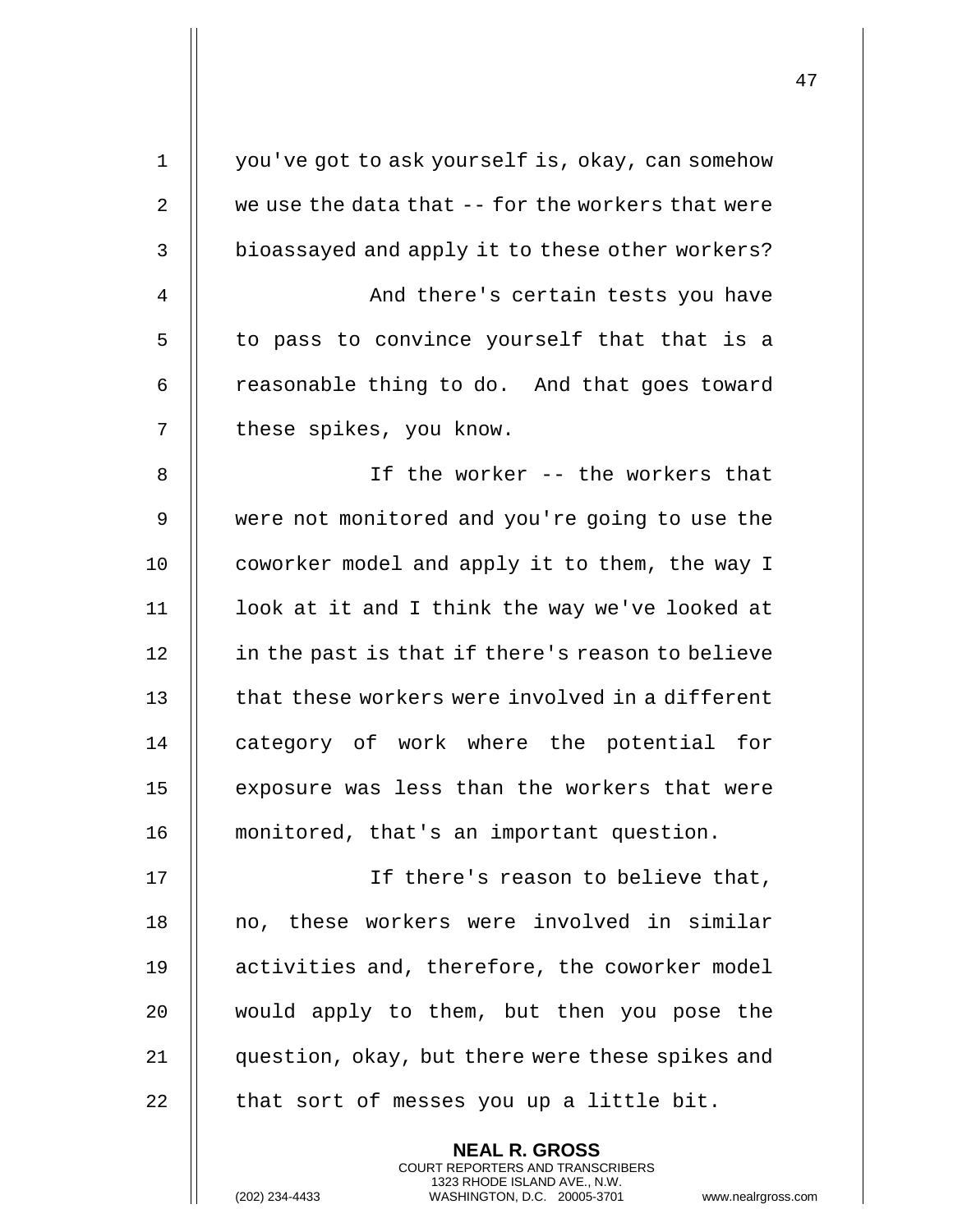| $\mathbf 1$    | You say, well, how do we know that                                                                                                                                     |
|----------------|------------------------------------------------------------------------------------------------------------------------------------------------------------------------|
| $\overline{2}$ | some of these workers that were not monitored                                                                                                                          |
| 3              | may have experienced an exposure to a site, the                                                                                                                        |
| 4              | one case you folks just mentioned.                                                                                                                                     |
| 5              | And the real -- and the way I get                                                                                                                                      |
| 6              | comfortable with this is I have to feel that the                                                                                                                       |
| 7              | nature of the health physics oversight was such                                                                                                                        |
| 8              | that when -- that there was in place programs                                                                                                                          |
| 9              | when such spikes occurred, there's reason to                                                                                                                           |
| 10             | believe that they were picked up by the air                                                                                                                            |
| 11             | sampling program and that there was follow-up                                                                                                                          |
| 12             | so that you could feel confident that you didn't                                                                                                                       |
| 13             | have a person who was unmonitored that somehow                                                                                                                         |
| 14             | found themself involved<br>in a<br>spike                                                                                                                               |
| 15             | circumstance.                                                                                                                                                          |
| 16             | And here's where the judgment comes                                                                                                                                    |
| 17             | in. Do we feel confident that if that did occur                                                                                                                        |
| 18             | to one of these unmonitored workers, that                                                                                                                              |
| 19             | there's good reason to believe that it would                                                                                                                           |
| 20             | have been captured?                                                                                                                                                    |
| 21             | And that's how I look at, get a                                                                                                                                        |
| 22             | degree of comfort whether or not you can build                                                                                                                         |
|                | <b>NEAL R. GROSS</b><br><b>COURT REPORTERS AND TRANSCRIBERS</b><br>1323 RHODE ISLAND AVE., N.W.<br>WASHINGTON, D.C. 20005-3701<br>(202) 234-4433<br>www.nealrgross.com |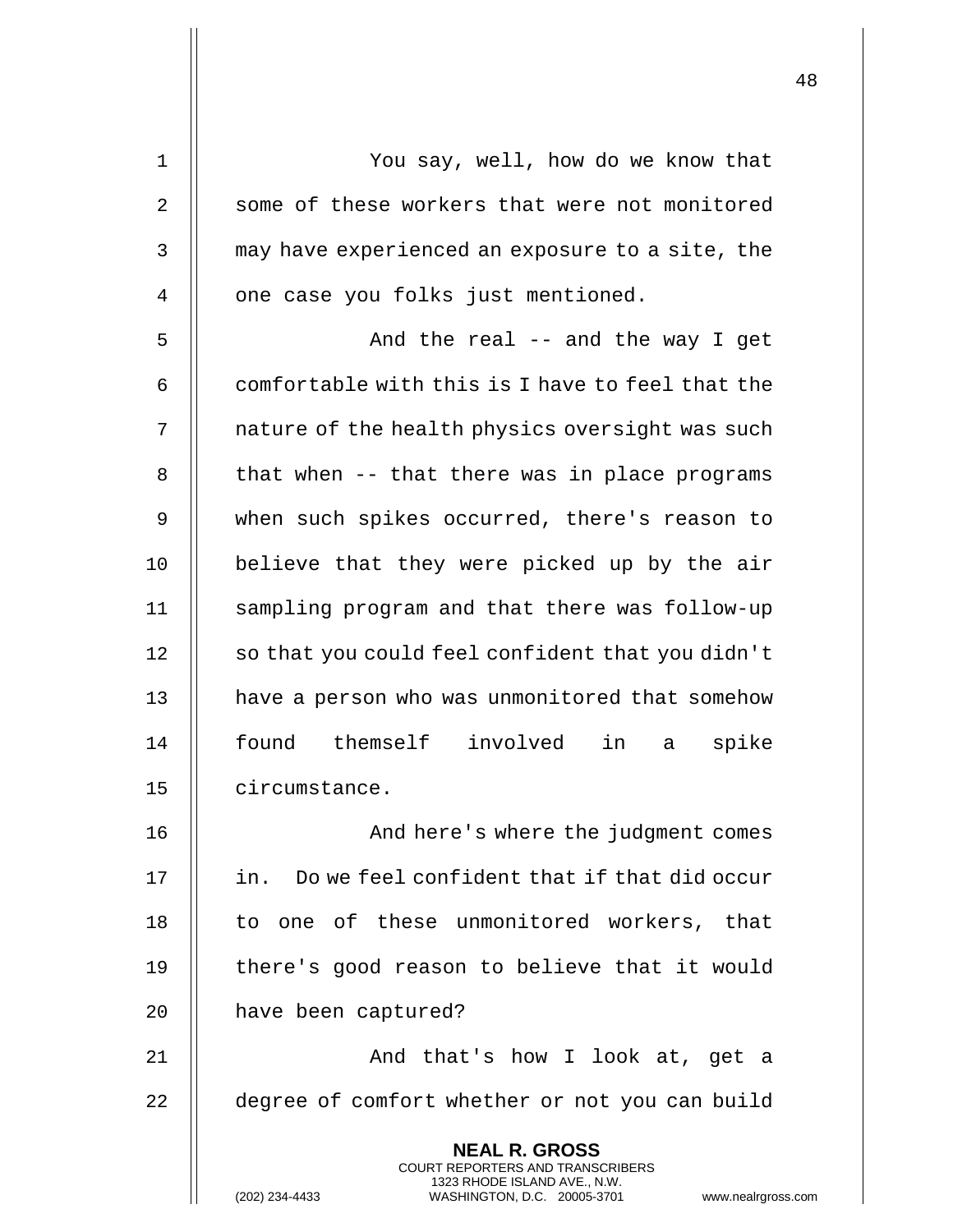| $\mathbf 1$ | a coworker model and, second, how do we feel                                                        |
|-------------|-----------------------------------------------------------------------------------------------------|
| 2           | confident that the worker himself would have                                                        |
| 3           | been captured and covered if in fact there was                                                      |
| 4           | an unusual circumstance or nature or campaign                                                       |
| 5           | or operation or transient.                                                                          |
| 6           | So, I want to just pass that on how                                                                 |
| 7           | I think we have been looking at this in the past                                                    |
| 8           | and I think it applies here.                                                                        |
| 9           | MR. DARNELL: I think that one of the                                                                |
| 10          | things we need to come to an understanding about                                                    |
| 11          | that is fundamental to all the information that                                                     |
| 12          | you talked about, John, is what kind of site                                                        |
| 13          | this actually is.                                                                                   |
| 14          | This is not similar to INL, Rocky,                                                                  |
| 15          | Hanford where the worker just by being on the                                                       |
| 16          | site is exposed to radioactive material,                                                            |
| 17          | exposed to radiation.                                                                               |
| 18          | The operations here are very much                                                                   |
| 19          | like Pinellas where it was very discrete. The                                                       |
| 20          | area was a small area. Workers were controlled                                                      |
| 21          | by security measures more than health and                                                           |
| 22          | safety measures on who was exposed and who was                                                      |
|             | <b>NEAL R. GROSS</b><br>COURT REPORTERS AND TRANSCRIBERS                                            |
|             | 1323 RHODE ISLAND AVE., N.W.<br>(202) 234-4433<br>WASHINGTON, D.C. 20005-3701<br>www.nealrgross.com |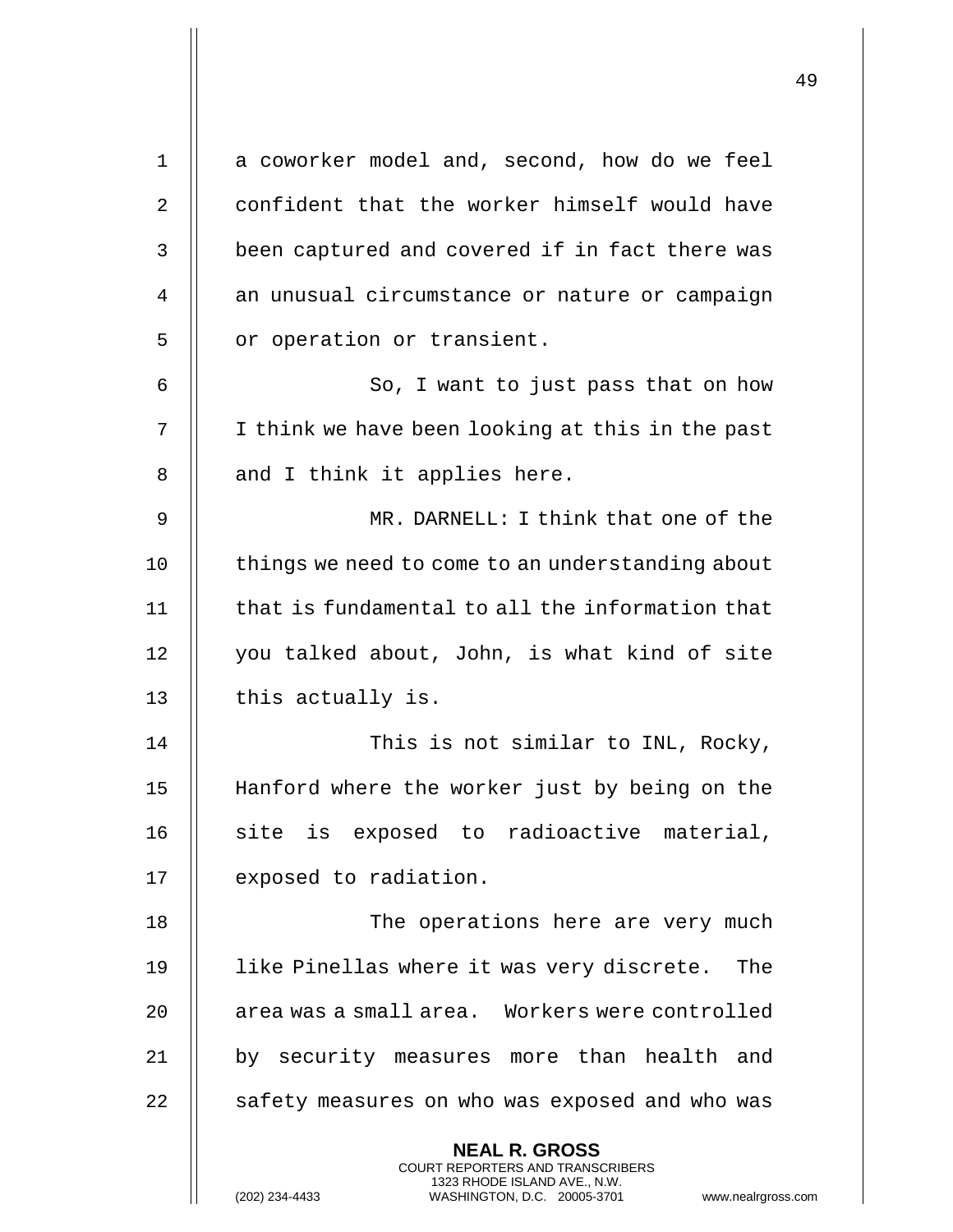|             |                                                                                                                                                                        | 50 |
|-------------|------------------------------------------------------------------------------------------------------------------------------------------------------------------------|----|
| 1           | not.                                                                                                                                                                   |    |
| 2           | That's the fundamental view of this                                                                                                                                    |    |
| 3           | site that NIOSH is taking, you know. These are                                                                                                                         |    |
| 4           | discrete, small operations of radioactive                                                                                                                              |    |
| 5           | material handling and machining and what have                                                                                                                          |    |
| 6           | you that went on.                                                                                                                                                      |    |
| 7           | Small within the footprint of the                                                                                                                                      |    |
| 8           | site. Small within the overall work of the                                                                                                                             |    |
| $\mathsf 9$ | site. Small within the workforce that                                                                                                                                  |    |
| 10          | actually took place.                                                                                                                                                   |    |
| 11          | So, when you brought up on the                                                                                                                                         |    |
| 12          | coworker model whether it would apply to                                                                                                                               |    |
| 13          | workers outside of those small footprints, I                                                                                                                           |    |
| 14          | believe you hit it right on the head with this                                                                                                                         |    |
| 15          | site, it is not something that's going to be                                                                                                                           |    |
| 16          | applicable to the vast majority of the                                                                                                                                 |    |
| 17          | workforce on the site.                                                                                                                                                 |    |
| 18          | And what we have to decide and come                                                                                                                                    |    |
| 19          | up with is whether we're going to view this site                                                                                                                       |    |
| 20          | as the discrete operations that it appears to                                                                                                                          |    |
| 21          | be from NIOSH's point of view, or whether it's                                                                                                                         |    |
| 22          | an operation where everybody and everything                                                                                                                            |    |
|             | <b>NEAL R. GROSS</b><br><b>COURT REPORTERS AND TRANSCRIBERS</b><br>1323 RHODE ISLAND AVE., N.W.<br>(202) 234-4433<br>WASHINGTON, D.C. 20005-3701<br>www.nealrgross.com |    |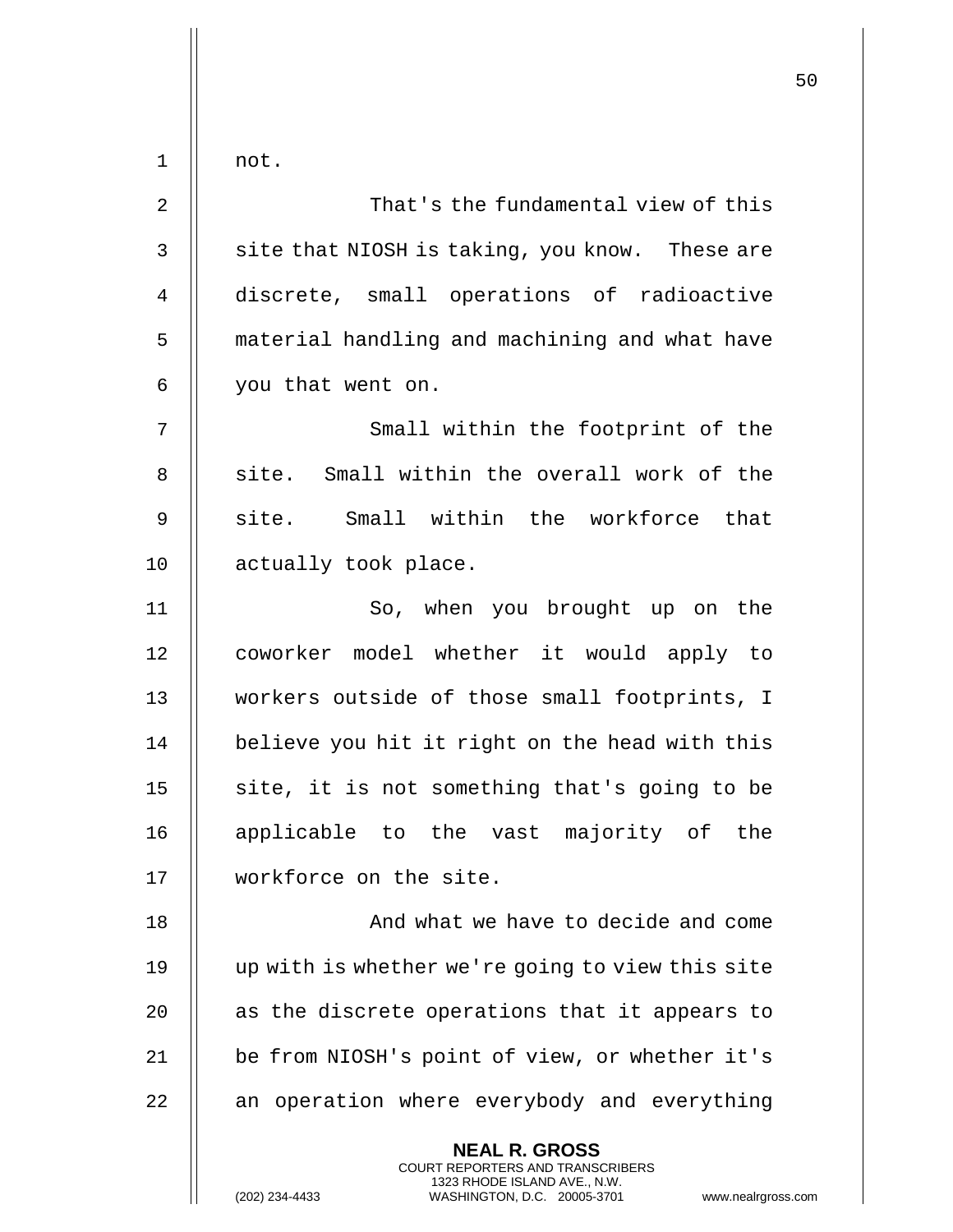|              |                                                                                                                                                                     | 51 |
|--------------|---------------------------------------------------------------------------------------------------------------------------------------------------------------------|----|
| $\mathbf{1}$ | could have been exposed from these small,                                                                                                                           |    |
| 2            | discrete jobs that they did.                                                                                                                                        |    |
| 3            | MR. McCLOSKEY: One thing I'd like to                                                                                                                                |    |
| 4            | say to help make John comfortable with any                                                                                                                          |    |
| 5            | spikes in '60 and '61, you said you'd feel                                                                                                                          |    |
| 6            | better if there was a good HP program in place                                                                                                                      |    |
| 7            | to catch any anomalous situations.                                                                                                                                  |    |
| 8            | So we know that in '51 we were                                                                                                                                      |    |
| 9            | sending urinalysis to Los Alamos. And so, that                                                                                                                      |    |
| 10           | wasn't as well-documented yet, but by '59 we                                                                                                                        |    |
| 11           | have a ton of urinalysis records and good air                                                                                                                       |    |
| 12           | monitoring records for that depleted uranium                                                                                                                        |    |
| 13           | machining work.                                                                                                                                                     |    |
| 14           | So, certainly by the time<br>your                                                                                                                                   |    |
| 15           | concerns over the '60-'61 spikes, we had a                                                                                                                          |    |
| 16           | pretty good HP program in place that's                                                                                                                              |    |
| 17           | documented.                                                                                                                                                         |    |
| 18           | MR. DARNELL: Well, one correction                                                                                                                                   |    |
| 19           | to that. We really can't look at it as a health                                                                                                                     |    |
| 20           | physics program. This was an environmental                                                                                                                          |    |
| 21           | safety and health program. It was run by                                                                                                                            |    |
| 22           | industrial hygienists until very late in the                                                                                                                        |    |
|              | <b>NEAL R. GROSS</b><br><b>COURT REPORTERS AND TRANSCRIBERS</b><br>1323 RHODE ISLAND AVE., N.W.<br>(202) 234-4433<br>WASHINGTON, D.C. 20005-3701 www.nealrgross.com |    |

 $\mathbf{\mathsf{H}}$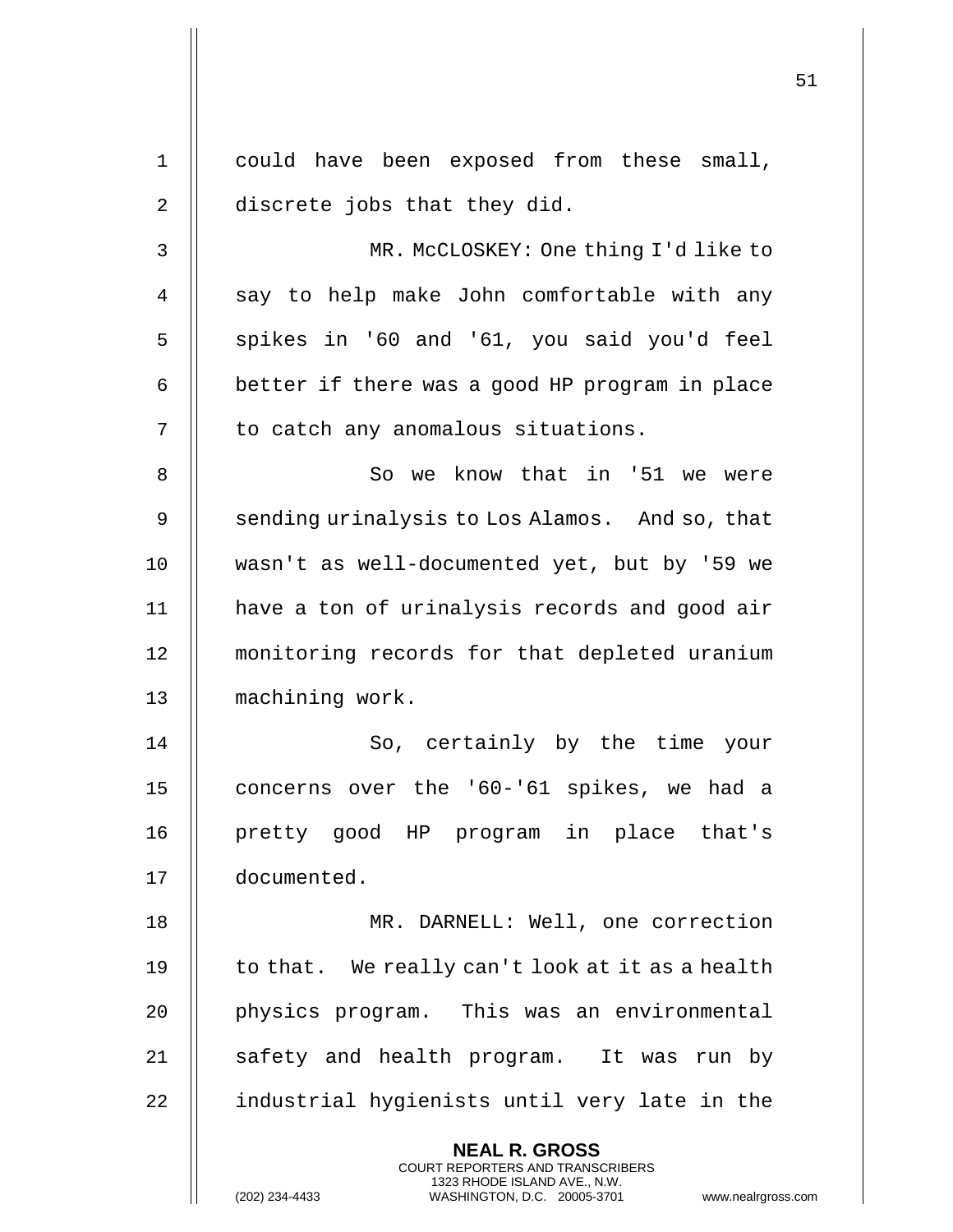|              |                                                                                                                                                                        | 52 |
|--------------|------------------------------------------------------------------------------------------------------------------------------------------------------------------------|----|
| $\mathbf{1}$ | operations of the Kansas City Plant.                                                                                                                                   |    |
| 2            | So, they were doing the right things                                                                                                                                   |    |
| 3            | that a health physics program would do -- at                                                                                                                           |    |
| 4            | least we think they were doing the right things                                                                                                                        |    |
| 5            | that a health physics program would do, but it                                                                                                                         |    |
| 6            | was run by the industrial hygiene group, not a                                                                                                                         |    |
| 7            | health physics group.                                                                                                                                                  |    |
| 8            | MR. McCLOSKEY: That's true.                                                                                                                                            |    |
| 9            | DR. MAURO: I think you've made some                                                                                                                                    |    |
|              |                                                                                                                                                                        |    |
| 10           | very important points here and I understand                                                                                                                            |    |
| 11           | what you're saying.                                                                                                                                                    |    |
| 12           | In effect, what I heard is that                                                                                                                                        |    |
| 13           | there were these controls. You have these                                                                                                                              |    |
| 14           | discrete operations where there<br>was                                                                                                                                 |    |
| 15           | considerable control over access and who was                                                                                                                           |    |
| 16           | working on it when and where.                                                                                                                                          |    |
| 17           | And, therefore, the argument would                                                                                                                                     |    |
| 18           | be made that the -- that given a person that does                                                                                                                      |    |
| 19           | not have, let's say, bioassay data -- we'll talk                                                                                                                       |    |
| 20           | about the bioassay term. I'll be talking later                                                                                                                         |    |
| 21           | about the earlier years when they were doing                                                                                                                           |    |
| 22           | machining. That's separate.                                                                                                                                            |    |
|              | <b>NEAL R. GROSS</b><br><b>COURT REPORTERS AND TRANSCRIBERS</b><br>1323 RHODE ISLAND AVE., N.W.<br>(202) 234-4433<br>WASHINGTON, D.C. 20005-3701<br>www.nealrgross.com |    |

 $\begin{array}{c} \hline \end{array}$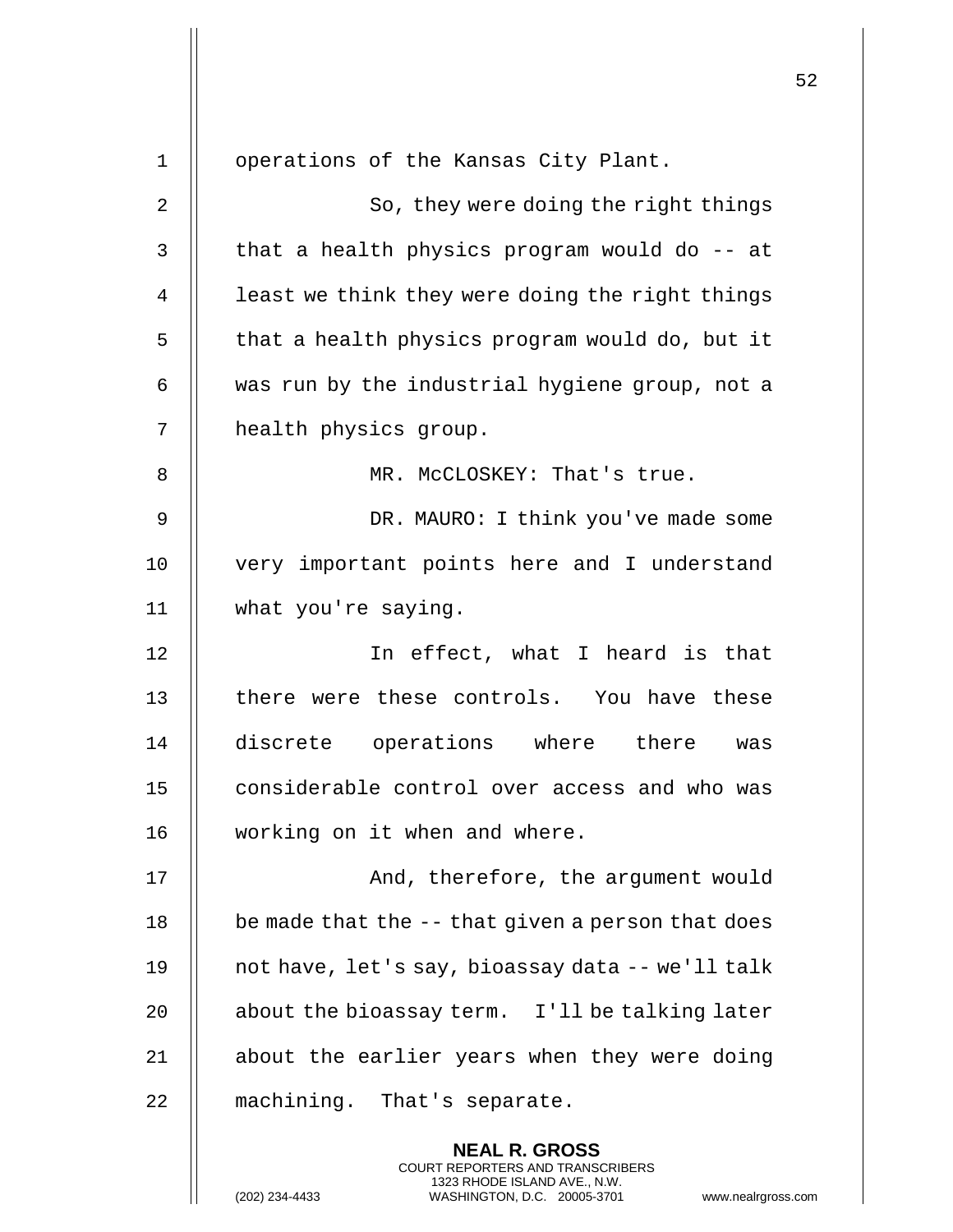| $\mathbf 1$  | But for the bioassay and coworker                                                                                                                           |
|--------------|-------------------------------------------------------------------------------------------------------------------------------------------------------------|
| 2            | idea, the -- we're saying this is important that                                                                                                            |
| $\mathbf{3}$ | you feel that there is strong evidence that                                                                                                                 |
| 4            | there were -- that you could say which workers                                                                                                              |
| 5            | were in fact involved in what activities and                                                                                                                |
| 6            | where they were and that the records show that                                                                                                              |
| 7            | those controls over the discrete operations are                                                                                                             |
| 8            | clearly identified.                                                                                                                                         |
| 9            | So, when you have a worker, you                                                                                                                             |
| 10           | could say with a degree of confidence, no, he                                                                                                               |
| 11           | was not involved with that operation. He was                                                                                                                |
| 12           | not in that area where there was such a                                                                                                                     |
| 13           | potential, let's say, for airborne uranium dust                                                                                                             |
| 14           | loading.                                                                                                                                                    |
| 15           | That's a very important argument to                                                                                                                         |
| 16           | be made and why you can parse the ability to who                                                                                                            |
| 17           | should be considered to be covered by the                                                                                                                   |
| 18           | coworker model and who should not.                                                                                                                          |
| 19           | And then if in fact there's a reason                                                                                                                        |
| 20           | to believe that he was in this discrete area                                                                                                                |
| 21           | doing that work, but for some reason was not                                                                                                                |
| 22           | under the bioassay program, I don't know if                                                                                                                 |
|              | <b>NEAL R. GROSS</b><br>COURT REPORTERS AND TRANSCRIBERS<br>1323 RHODE ISLAND AVE., N.W.<br>(202) 234-4433<br>WASHINGTON, D.C. 20005-3701<br>www.nealrgross |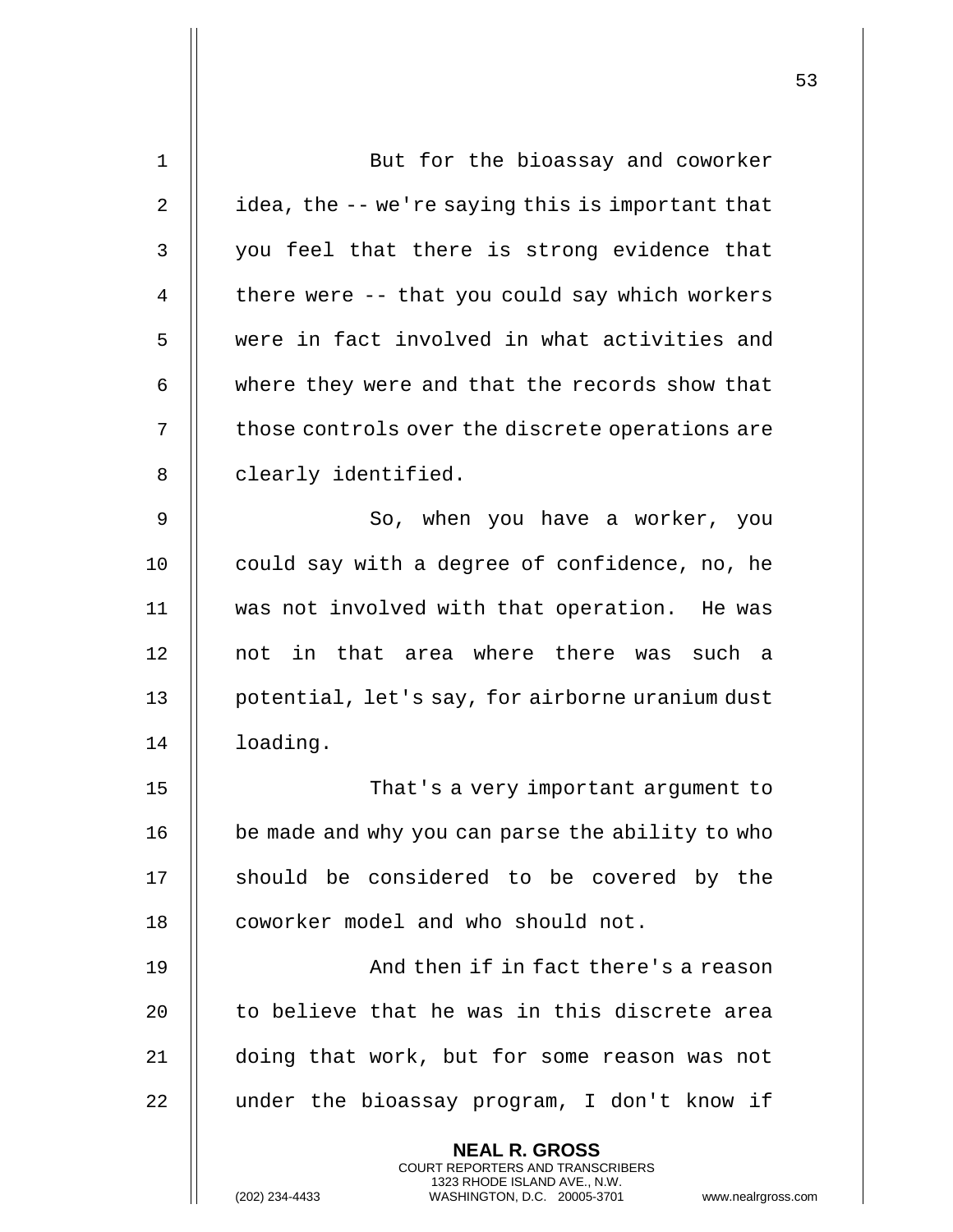| $\mathbf 1$    | that's a plausible scenario that if he was                                                                                                                        |
|----------------|-------------------------------------------------------------------------------------------------------------------------------------------------------------------|
| 2              | there, he would have been covered. But if                                                                                                                         |
| 3              | there's a reason to believe that he could have                                                                                                                    |
| $\overline{4}$ | been there and he wasn't covered, then the                                                                                                                        |
| 5              | argument would have to be that, yes, he was                                                                                                                       |
| 6              | there or could have been there, we do not have                                                                                                                    |
| 7              | bioassay data, but we do believe that the nature                                                                                                                  |
| 8              | of the coverage was such as if there was a                                                                                                                        |
| 9              | transient or an unusual circumstance because                                                                                                                      |
| 10             | of, let's say, the air monitoring program,                                                                                                                        |
| 11             | let's say, was effective, you would have                                                                                                                          |
| 12             | captured that. And this goes to the weight of                                                                                                                     |
| 13             | evidence.                                                                                                                                                         |
| 14             | Certainly I would agree that if he                                                                                                                                |
| 15             | was there and you have lots of data, you could                                                                                                                    |
| 16             | certainly reconstruct and build a coworker                                                                                                                        |
| 17             | model for what I would call the chronic exposure                                                                                                                  |
| 18             | scenario. That's classic coworker model                                                                                                                           |
| 19             | development and that's well-established.                                                                                                                          |
| 20             | And the question of course always                                                                                                                                 |
| 21             | is, is it possible we might have missed a spike.                                                                                                                  |
| 22             | And I think you were making an                                                                                                                                    |
|                | <b>NEAL R. GROSS</b><br><b>COURT REPORTERS AND TRANSCRIBERS</b><br>1323 RHODE ISLAND AVE., N.W.<br>WASHINGTON, D.C. 20005-3701<br>(202) 234-4433<br>www.nealrgros |

(202) 234-4433 WASHINGTON, D.C. 20005-3701 www.nealrgross.com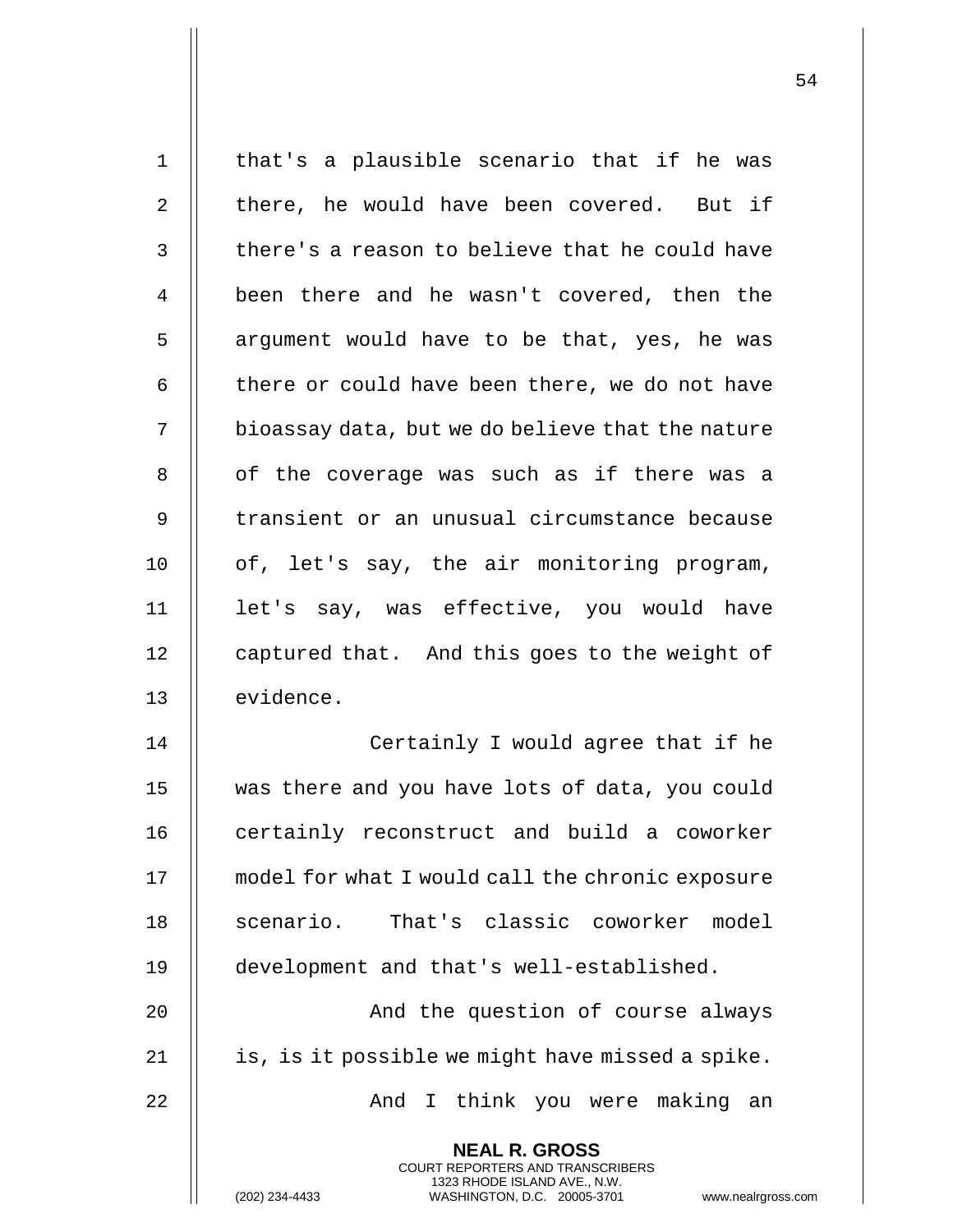| $\mathbf 1$ | argument, a good argument, but certainly the                                                                                                                      |
|-------------|-------------------------------------------------------------------------------------------------------------------------------------------------------------------|
| 2           | documentation has to be there that we know who                                                                                                                    |
| 3           | the people were that were potentially involved                                                                                                                    |
| 4           | with these discrete operations and that there                                                                                                                     |
| 5           | was the health physics coverage that they may                                                                                                                     |
| 6           | not have been monitored or bioassayed, but we                                                                                                                     |
| 7           | have good reason to believe that we could build                                                                                                                   |
| 8           | a coworker model that would cover them for the                                                                                                                    |
| 9           | chronic exposure.                                                                                                                                                 |
| 10          | And if they were involved for some                                                                                                                                |
| 11          | unusual reason in some episodic situation that                                                                                                                    |
| 12          | developed, or campaign, that we would be able                                                                                                                     |
| 13          | to -- we would have captured that person.<br>He                                                                                                                   |
| 14          | would not have escaped coverage.                                                                                                                                  |
| 15          | I guess that's how I look at this.                                                                                                                                |
| 16          | CHAIR BEACH: Okay. So, I would                                                                                                                                    |
| 17          | propose that we separate out the question, can                                                                                                                    |
| 18          | anything else be done to help identify that                                                                                                                       |
| 19          | '60-'61, move that to incidents, 18. Leave the                                                                                                                    |
| 20          | first part of this open in 3. That would be my                                                                                                                    |
| 21          | proposal at this juncture.                                                                                                                                        |
| 22          | MR. DARNELL: The first part of what?                                                                                                                              |
|             | <b>NEAL R. GROSS</b><br><b>COURT REPORTERS AND TRANSCRIBERS</b><br>1323 RHODE ISLAND AVE., N.W.<br>(202) 234-4433<br>WASHINGTON, D.C. 20005-3701<br>www.nealrgros |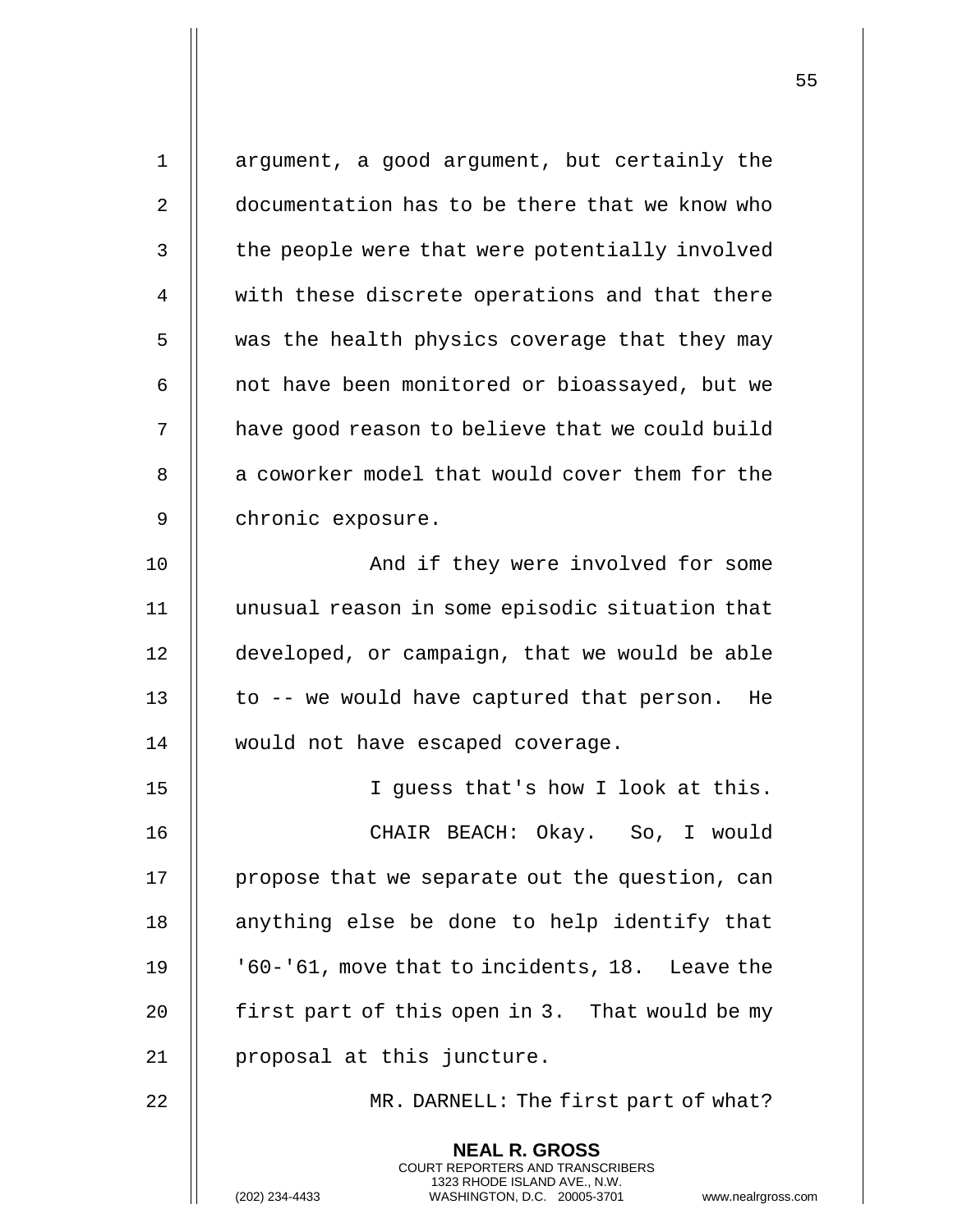|    |                                                                                                                                                                        | 56 |
|----|------------------------------------------------------------------------------------------------------------------------------------------------------------------------|----|
| 1  | CHAIR BEACH: The first part of the                                                                                                                                     |    |
| 2  | coworker, the potential for acute intakes, not                                                                                                                         |    |
| 3  | all operations were continuously steady-state                                                                                                                          |    |
| 4  | processes.                                                                                                                                                             |    |
| 5  | MR. DARNELL: Well, this is a TBD                                                                                                                                       |    |
| 6  | issue that we're talking about, of course, for                                                                                                                         |    |
| 7  | the coworker more so than --                                                                                                                                           |    |
| 8  | CHAIR BEACH: Yes, it is definitely                                                                                                                                     |    |
| 9  | leaning in that direction.                                                                                                                                             |    |
| 10 | MR. DARNELL: So, I don't understand                                                                                                                                    |    |
| 11 | why we would leave it open for the SEC, because                                                                                                                        |    |
| 12 | that's part of the TBD.                                                                                                                                                |    |
| 13 | CHAIR BEACH: Well --                                                                                                                                                   |    |
| 14 | MR. DARNELL: Maybe I'm just being                                                                                                                                      |    |
| 15 | simpleminded. I don't know.                                                                                                                                            |    |
| 16 | CHAIR BEACH: Oh, I doubt it.                                                                                                                                           |    |
| 17 | MEMBER CLAWSON: Josie, could I make                                                                                                                                    |    |
| 18 | a comment?                                                                                                                                                             |    |
| 19 | CHAIR BEACH: Sure.                                                                                                                                                     |    |
| 20 | MEMBER CLAWSON: Pete made the                                                                                                                                          |    |
| 21 | comment that these are discrete operations and                                                                                                                         |    |
| 22 | they're in these little areas.                                                                                                                                         |    |
|    | <b>NEAL R. GROSS</b><br><b>COURT REPORTERS AND TRANSCRIBERS</b><br>1323 RHODE ISLAND AVE., N.W.<br>(202) 234-4433<br>WASHINGTON, D.C. 20005-3701<br>www.nealrgross.com |    |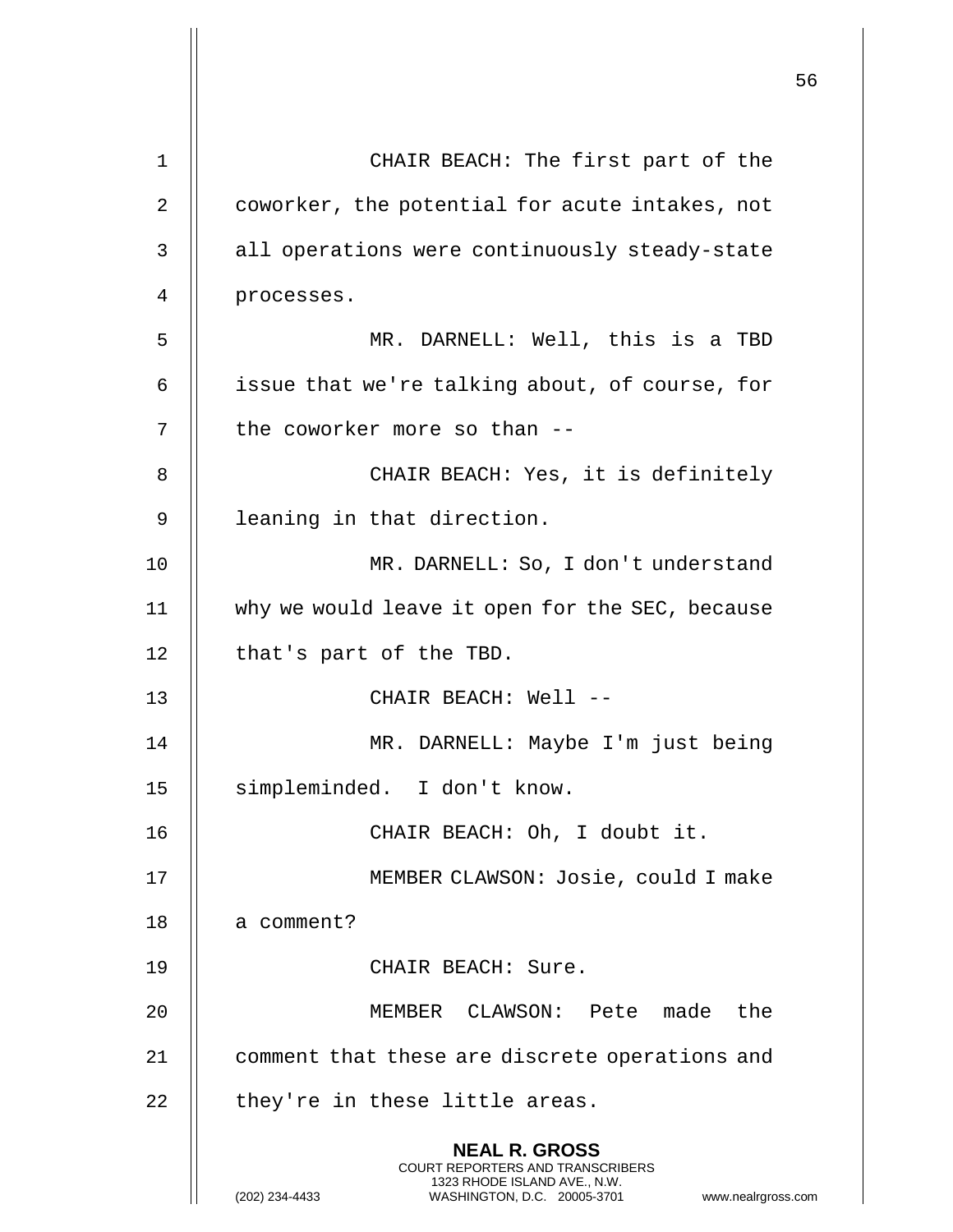| 1  | I want you to remember the way the                                                                                                                                     |
|----|------------------------------------------------------------------------------------------------------------------------------------------------------------------------|
| 2  | facility is built and that the hallways run                                                                                                                            |
| 3  | right alongside those discrete operations at                                                                                                                           |
| 4  | the plant which had a positive airflow system.                                                                                                                         |
| 5  | So, in the earlier years especially                                                                                                                                    |
| 6  | with the uranium machining and so forth like                                                                                                                           |
| 7  | this, I do not think that you can say that all                                                                                                                         |
| 8  | of that was confined to that area.                                                                                                                                     |
| 9  | You have processes going on and,                                                                                                                                       |
| 10 | yes, they were trying to control. But if you                                                                                                                           |
| 11 | remember when you went to the first interview,                                                                                                                         |
| 12 | those walls only went up so far and you had a                                                                                                                          |
| 13 | whole empty spot. You had a positive airflow                                                                                                                           |
| 14 | blowing in there and going in.                                                                                                                                         |
| 15 | To me, I don't think that that was                                                                                                                                     |
| 16 | contained just in those areas. So --                                                                                                                                   |
| 17 | MR. DARNELL: One thing you have to                                                                                                                                     |
| 18 | recognize about uranium machining is the actual                                                                                                                        |
| 19 | physics of the material as it's being released                                                                                                                         |
| 20 | from the lathe or whatever machine that they're                                                                                                                        |
| 21 | machining on.                                                                                                                                                          |
| 22 | About the maximum distance that                                                                                                                                        |
|    | <b>NEAL R. GROSS</b><br><b>COURT REPORTERS AND TRANSCRIBERS</b><br>1323 RHODE ISLAND AVE., N.W.<br>(202) 234-4433<br>WASHINGTON, D.C. 20005-3701<br>www.nealrgross.com |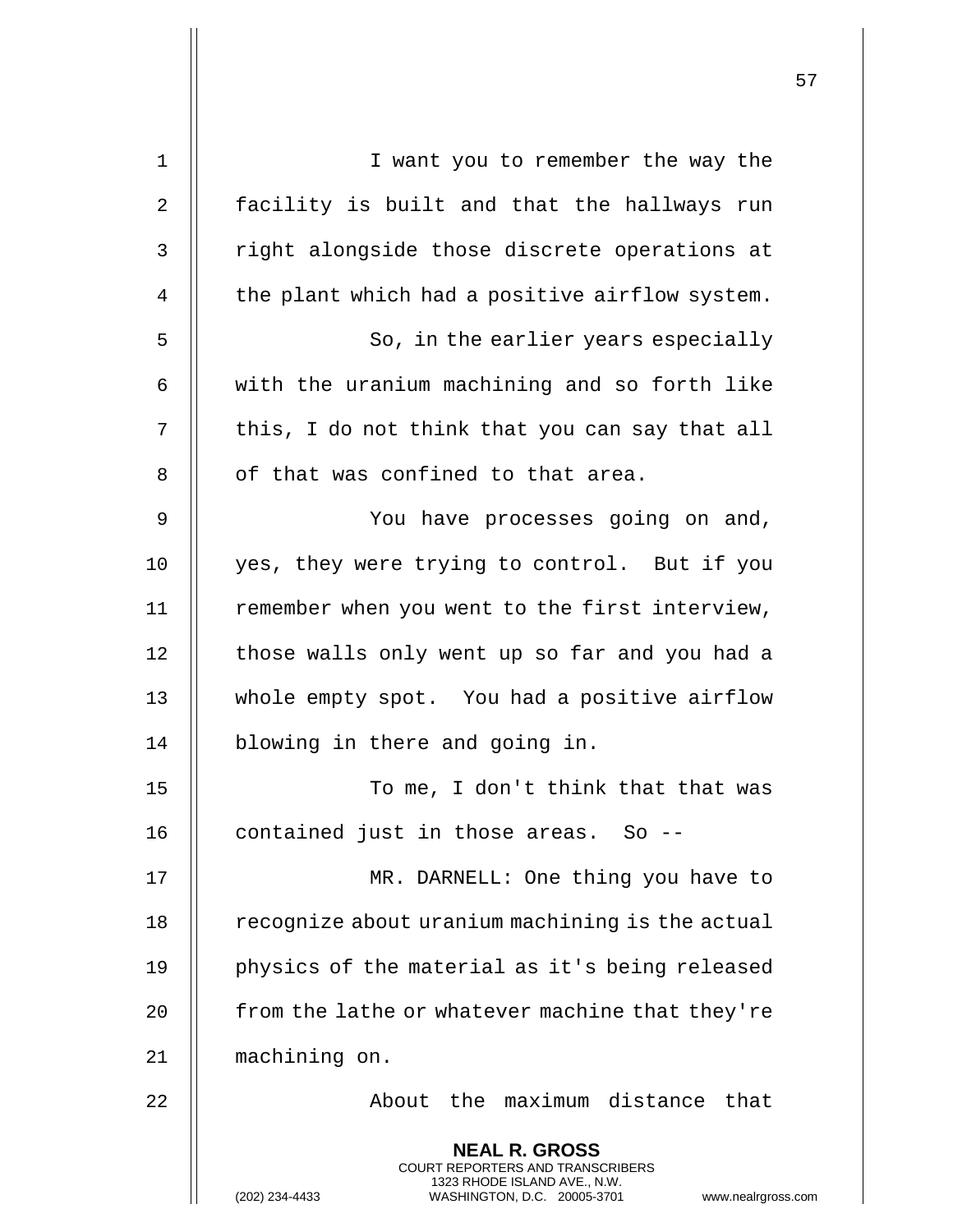|             |                                                                                                                                                                 | 58 |
|-------------|-----------------------------------------------------------------------------------------------------------------------------------------------------------------|----|
| $\mathbf 1$ | uranium is going to travel before it falls out                                                                                                                  |    |
| 2           | is about 20 feet in any direction.                                                                                                                              |    |
| 3           | We've seen that in operating                                                                                                                                    |    |
| 4           | experience at Fernald, it's in the uranium                                                                                                                      |    |
| 5           | handbook that DOE uses and, you know, even                                                                                                                      |    |
| 6           | though the walls didn't go all the way to the                                                                                                                   |    |
| 7           | ceiling that was 30 feet tall --                                                                                                                                |    |
| 8           | MEMBER CLAWSON: Wasn't 30 feet                                                                                                                                  |    |
| 9           | tall.                                                                                                                                                           |    |
| 10          | MR. DARNELL: Well, I don't expect                                                                                                                               |    |
| 11          | that the uranium traveled far, because we have                                                                                                                  |    |
| 12          | no indication of it now. There's no spread of                                                                                                                   |    |
| 13          | contamination.                                                                                                                                                  |    |
| 14          | And for the exposures to occur that                                                                                                                             |    |
| 15          | you're talking about, we would have had to have                                                                                                                 |    |
| 16          | a spread of contamination.                                                                                                                                      |    |
| 17          | It's impossible to say that a worker                                                                                                                            |    |
| 18          | walking by, that the workers walking by were so                                                                                                                 |    |
| 19          | effective in picking up the contamination that                                                                                                                  |    |
| 20          | was transferred during the machining operation                                                                                                                  |    |
| 21          | that none was left in the plant.                                                                                                                                |    |
| 22          | See, that's the scenario that                                                                                                                                   |    |
|             | <b>NEAL R. GROSS</b><br>COURT REPORTERS AND TRANSCRIBERS<br>1323 RHODE ISLAND AVE., N.W.<br>(202) 234-4433<br>WASHINGTON, D.C. 20005-3701<br>www.nealrgross.com |    |

 $\overline{1}$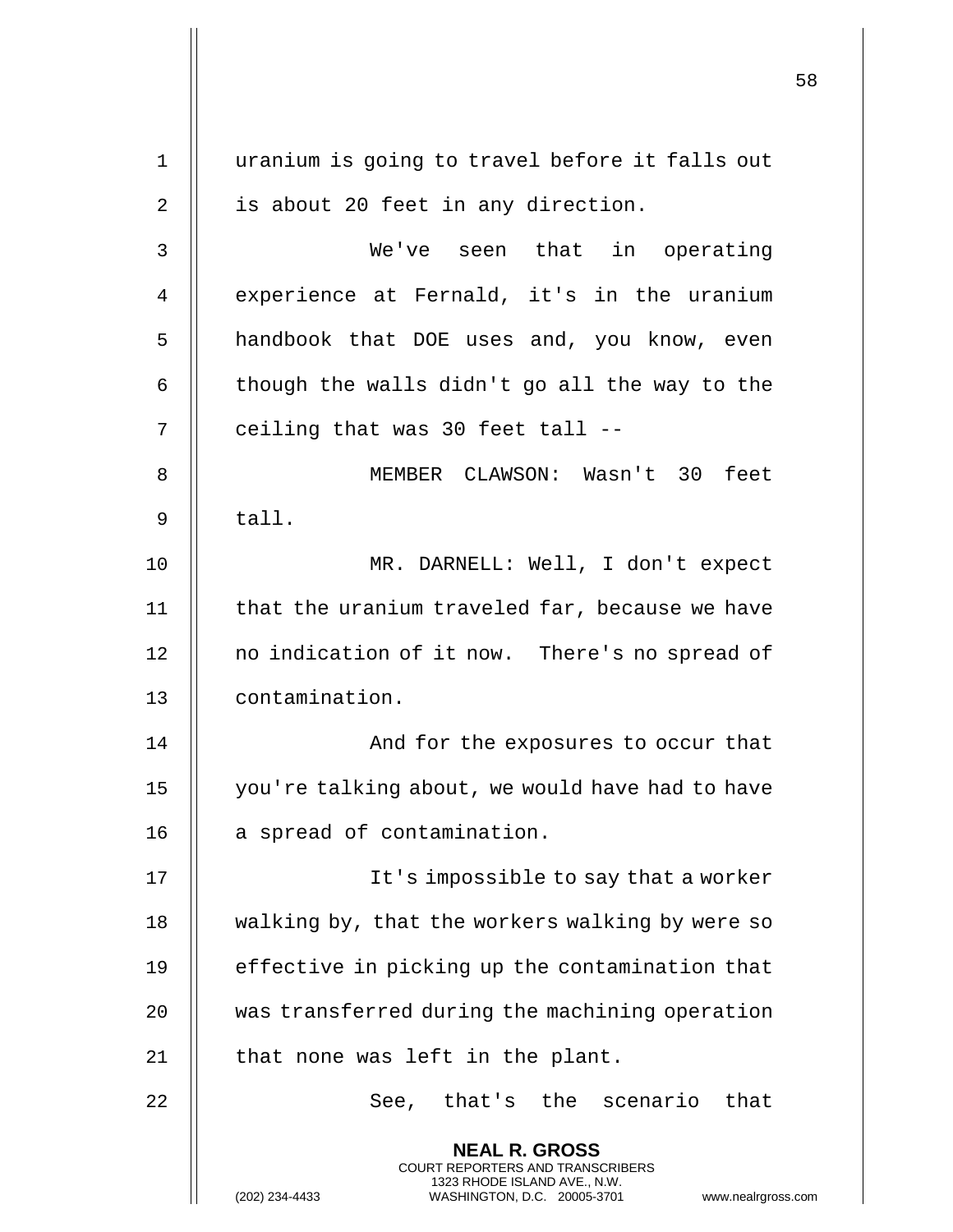| $\mathbf 1$ | you're describing. The workers could have                                                                                                                              |
|-------------|------------------------------------------------------------------------------------------------------------------------------------------------------------------------|
| 2           | walked by and been exposed outside of the area,                                                                                                                        |
| 3           | but there would be no trace of the radioactive                                                                                                                         |
| 4           | material outside of the area off of those.                                                                                                                             |
| 5           | MEMBER CLAWSON: Well, and I                                                                                                                                            |
| 6           | understand what you're saying, but also, too,                                                                                                                          |
| 7           | it's interesting to me that we have an operation                                                                                                                       |
| 8           | that is going on like this and we only have two,                                                                                                                       |
| 9           | maybe three D&D processes that we even have on                                                                                                                         |
| 10          | the books.                                                                                                                                                             |
| 11          | And to tell me that we -- that's                                                                                                                                       |
| 12          | telling me we're not seeing the whole picture                                                                                                                          |
| 13          | of what actually went on in there.                                                                                                                                     |
| 14          | And I know from experience that it's                                                                                                                                   |
| 15          | a marvelous thing what paint does on concrete                                                                                                                          |
| 16          | to be able to adhere things down there.                                                                                                                                |
| 17          | So, I just want $-$ - I just wanted to                                                                                                                                 |
| 18          | be able to say because NIOSH is looking at it                                                                                                                          |
| 19          | this way. And as it is in everything,                                                                                                                                  |
| 20          | everybody's got their own opinion and we're                                                                                                                            |
| 21          | maybe looking at it a little bit different.                                                                                                                            |
| 22          | I just want to go on the record as                                                                                                                                     |
|             | <b>NEAL R. GROSS</b><br><b>COURT REPORTERS AND TRANSCRIBERS</b><br>1323 RHODE ISLAND AVE., N.W.<br>WASHINGTON, D.C. 20005-3701<br>(202) 234-4433<br>www.nealrgross.com |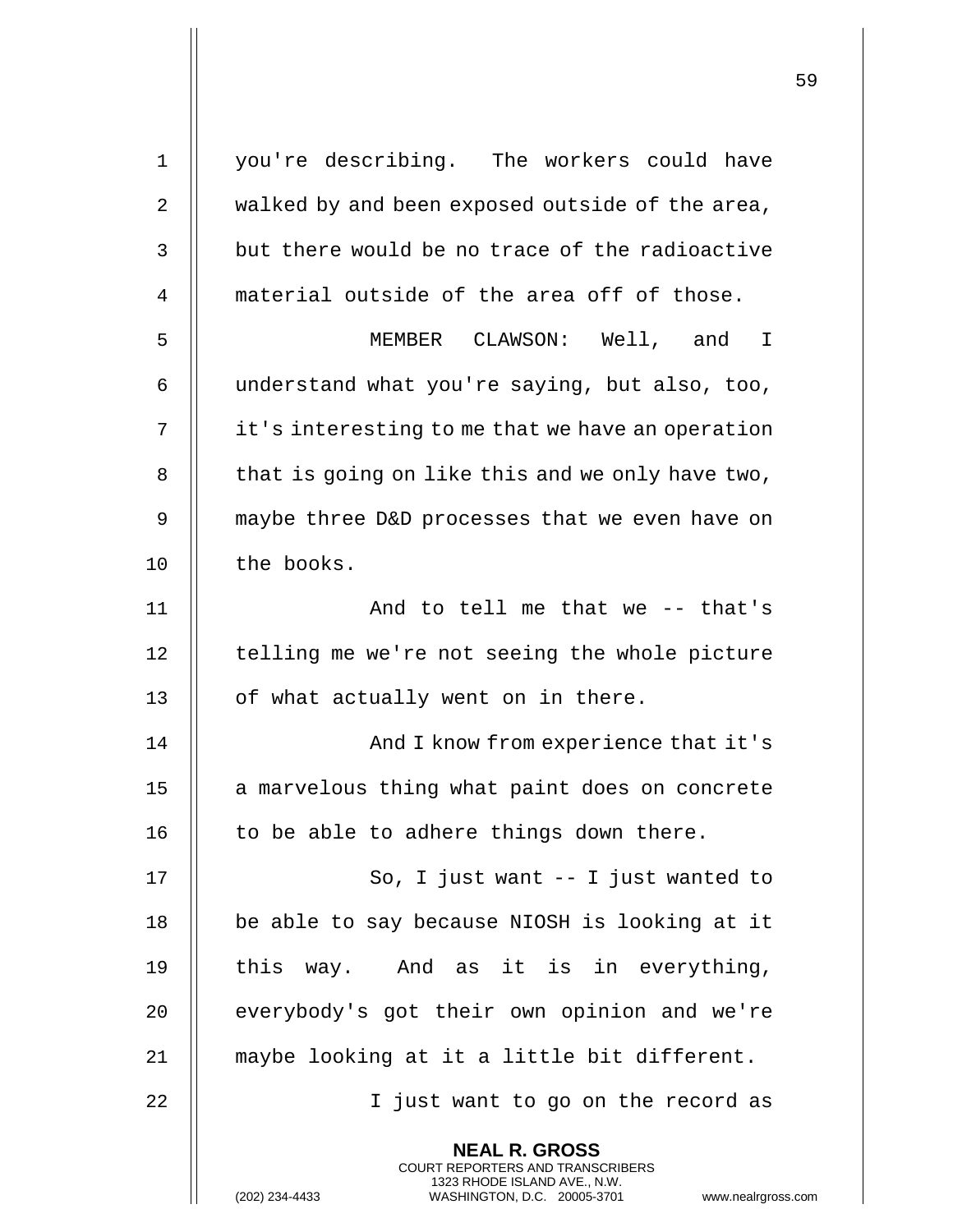**NEAL R. GROSS** COURT REPORTERS AND TRANSCRIBERS 1323 RHODE ISLAND AVE., N.W. (202) 234-4433 WASHINGTON, D.C. 20005-3701 www.nealrgross.com  $1 \parallel$  stating that I think that there is a lot more 2 || going on in there. 3 I think that there -- we do not 4 | really have a full grasp yet of what went on with  $5$  | that product because it's amazing to me that we  $6$  | have this much machining and so forth like that 7 | and we've only come across two D&D periods. 8 Plus, when we did get into the 9  $\parallel$  trenches and so forth, we had -- it was fairly 10 | nasty. 11 || So, this is part of the reason why 12 we're looking at some of this stuff in a little 13 bit of a different look. And it's not 14 || uncommon. This happens at every site and 15 | everything. So, I just want to go on the record 16  $\parallel$  to let you know we --17 MR. KNOX: So I am sorry. This is 18 absurd. 19 (Simultaneous speaking.) 20 MR. KNOX: -- said that that was 21 || uranium in the urine samples of most workers. 22 | You have it documented.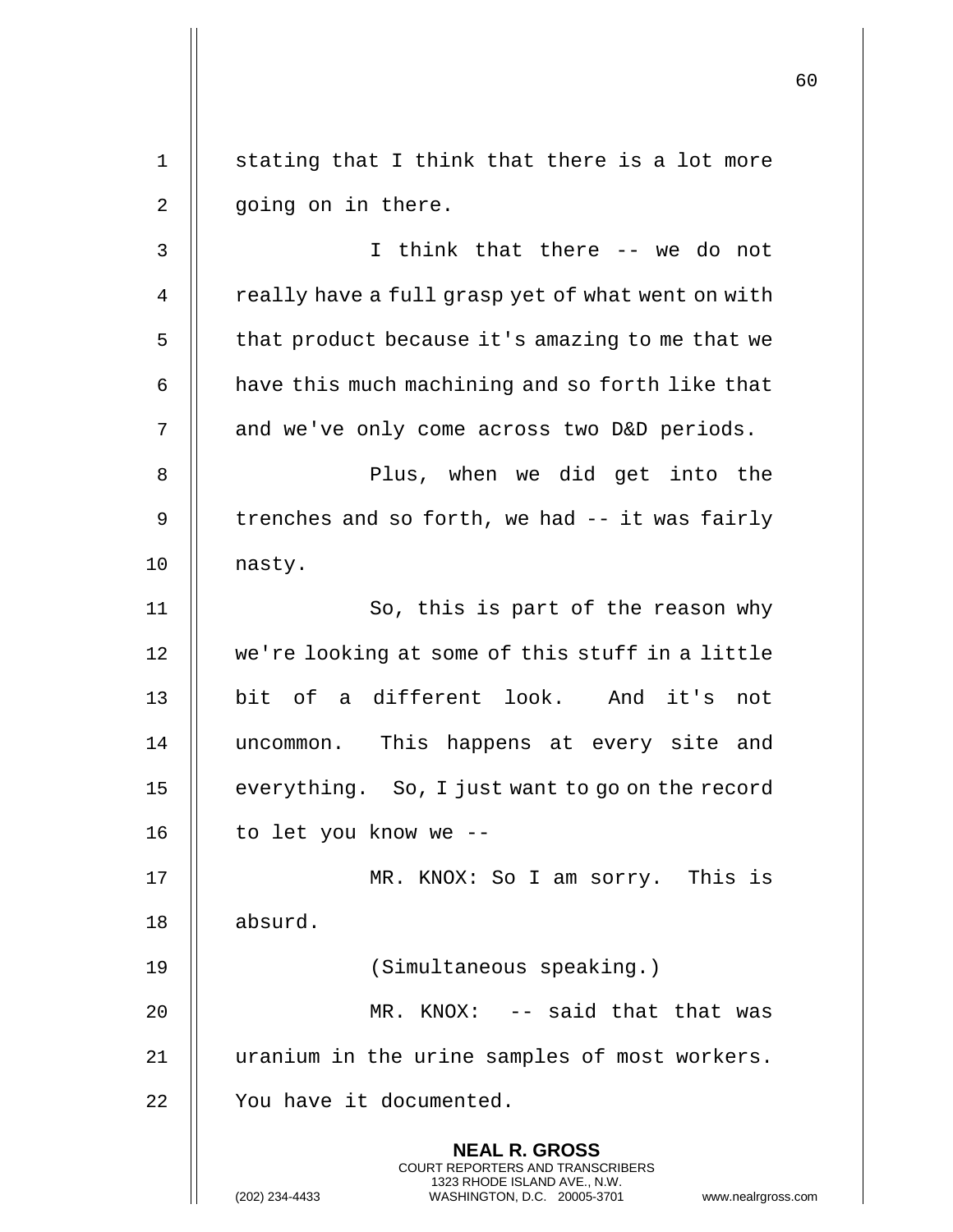|    |                                                                                                                                                                        | 61 |
|----|------------------------------------------------------------------------------------------------------------------------------------------------------------------------|----|
| 1  | MR. KATZ: Wayne. Wayne, you will                                                                                                                                       |    |
| 2  | have your opportunity to speak, but please do                                                                                                                          |    |
| 3  | not burst into the dialogue here.                                                                                                                                      |    |
| 4  | MR. KNOX: But he's saying --                                                                                                                                           |    |
| 5  | (Simultaneous speaking.)                                                                                                                                               |    |
| 6  | MR. KATZ: Wayne, I need you to be                                                                                                                                      |    |
| 7  | able to control, please, your involvement.                                                                                                                             |    |
| 8  | Now, you will have opportunities to speak, but                                                                                                                         |    |
| 9  | please do not interrupt the dialogue. Thank                                                                                                                            |    |
| 10 | you.                                                                                                                                                                   |    |
| 11 | DR. MAURO: This is John.                                                                                                                                               |    |
| 12 | Brad, I was about to make a comment                                                                                                                                    |    |
| 13 | because you're bringing up an area that I did                                                                                                                          |    |
| 14 | look at very closely and I think you bring up                                                                                                                          |    |
| 15 | a question that is important.                                                                                                                                          |    |
| 16 | When I read the information, I'm                                                                                                                                       |    |
| 17 | looking at what section it's in. Section 5.1.2                                                                                                                         |    |
| 18 | of the -- I guess it's the Site Profile. I'm                                                                                                                           |    |
| 19 | not sure. I think it's the Site Profile.                                                                                                                               |    |
| 20 | I looked at it carefully and there's                                                                                                                                   |    |
| 21 | a lot of very good discussion of the machining                                                                                                                         |    |
| 22 | operations that took place in '50 to '55.<br>And                                                                                                                       |    |
|    | <b>NEAL R. GROSS</b><br><b>COURT REPORTERS AND TRANSCRIBERS</b><br>1323 RHODE ISLAND AVE., N.W.<br>(202) 234-4433<br>WASHINGTON, D.C. 20005-3701<br>www.nealrgross.com |    |

 $\mathop{||}$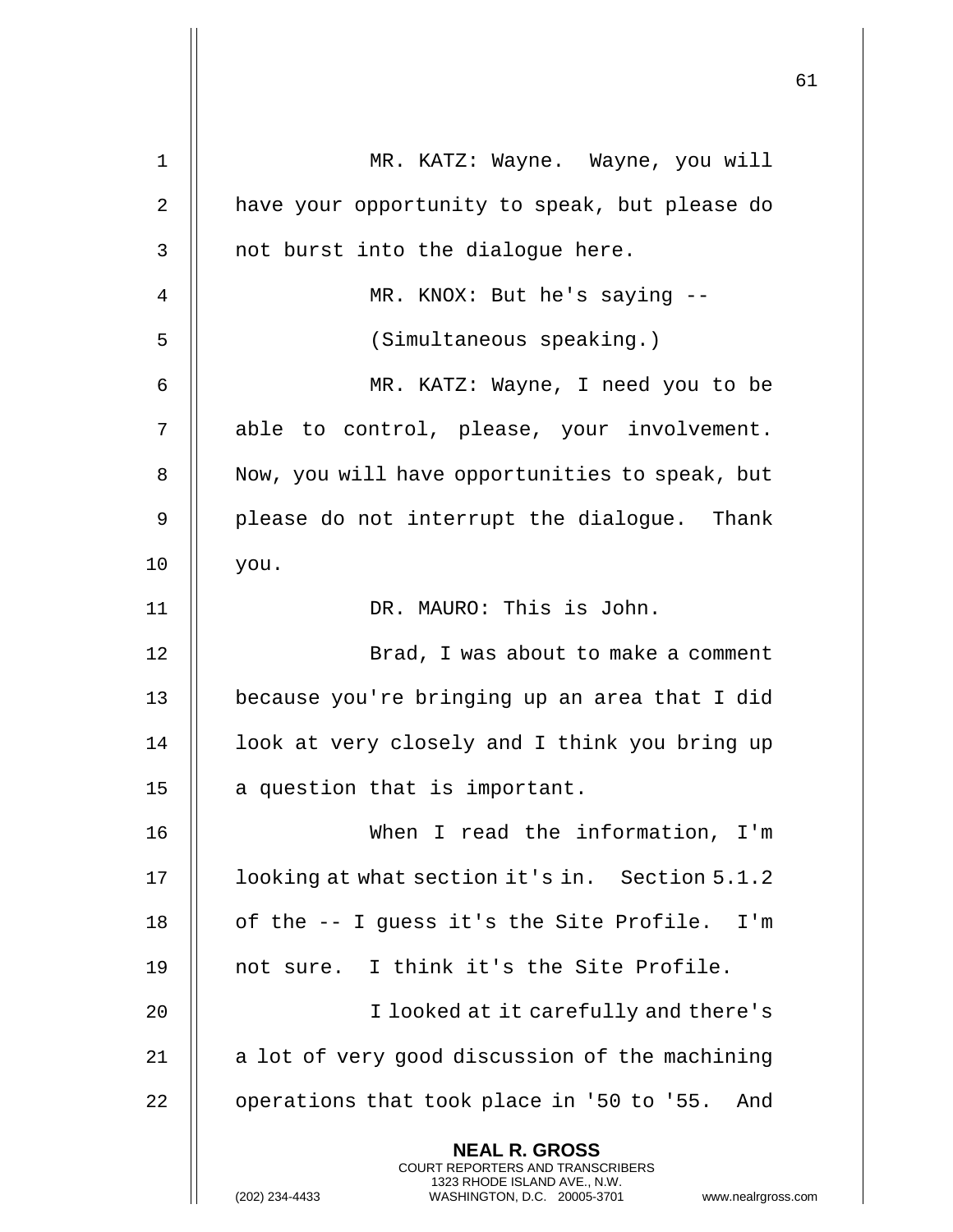| $\mathbf{1}$ | you're correct, you know, those operations did                                                                                                                  |
|--------------|-----------------------------------------------------------------------------------------------------------------------------------------------------------------|
| 2            | generate a lot of aerosols, airborne uranium                                                                                                                    |
| 3            | oxide.                                                                                                                                                          |
| 4            | And the way it reads is that the                                                                                                                                |
| 5            | operations were confined to what's called the                                                                                                                   |
| 6            | main manufacturing building in Department 49X,                                                                                                                  |
| 7            | okay.                                                                                                                                                           |
| 8            | And I looked very closely, and we'll                                                                                                                            |
| 9            | be talking about this later, at the ability to                                                                                                                  |
| 10           | reconstruct the airborne dust loading and                                                                                                                       |
| 11           | exposures to workers involved in those                                                                                                                          |
| 12           | machining operations for uranium and -- but I                                                                                                                   |
| 13           | was operating under the premise that it was a                                                                                                                   |
| 14           | facility set aside and specifically prepared                                                                                                                    |
| 15           | for just those operations, which were                                                                                                                           |
| 16           | substantial operations.                                                                                                                                         |
| 17           | You're bringing up an issue now that                                                                                                                            |
| 18           | I think is important and that we do need to get                                                                                                                 |
| 19           | closure on.                                                                                                                                                     |
| 20           | If it turns out that the nature of                                                                                                                              |
| 21           | that particular building and where those                                                                                                                        |
| 22           | operations took place, the machining                                                                                                                            |
|              | <b>NEAL R. GROSS</b><br>COURT REPORTERS AND TRANSCRIBERS<br>1323 RHODE ISLAND AVE., N.W.<br>(202) 234-4433<br>WASHINGTON, D.C. 20005-3701<br>www.nealrgross.com |

 $\mathsf{I}$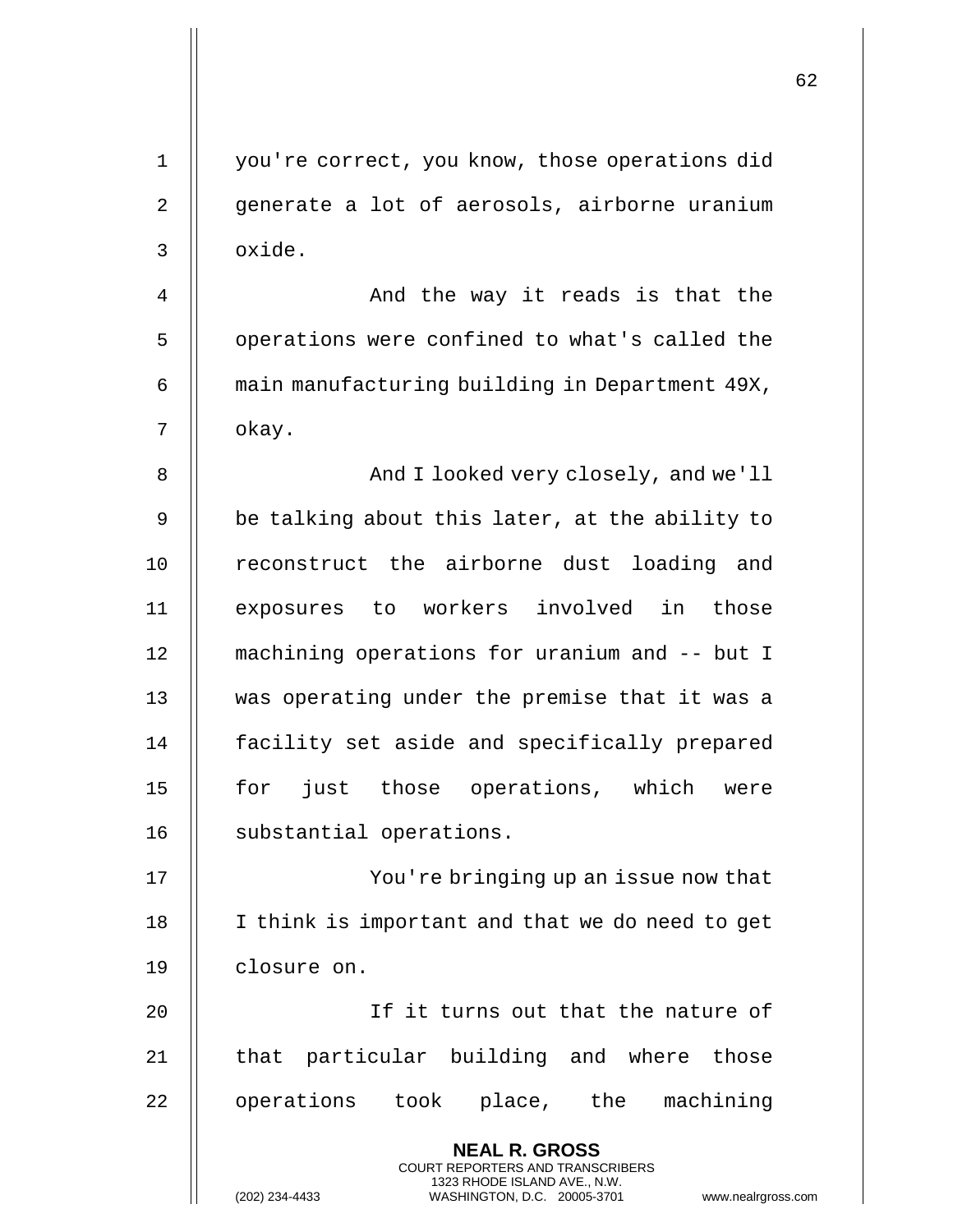| $\mathbf 1$    | operations, they were basically lathing, lathe   |
|----------------|--------------------------------------------------|
| $\overline{2}$ | operations and cutting operations. You know,     |
| 3              | if we can't -- if you're saying that the nature  |
| 4              | of the layout was such that you really can't say |
| 5              | that confined the area and that there was the    |
| 6              | ability for airflow from that area where the     |
| 7              | work took place and perhaps other locations,     |
| 8              | and I have to say I did not look at that, I took |
| 9              | this idea of the main building -- the main       |
| 10             | manufacturing building, Department 49X, as       |
| 11             | being a relatively large area, well-contained    |
| 12             | with, you know, isolated from the other          |
| 13             | facilities where operations were going on.       |
| 14             | If there's reason to believe that                |
| 15             | there could have been airflow patterns where     |
| 16             | there were not adequate barriers between, let's  |
| 17             | say, different operation areas where airborne    |
| 18             | dust loadings that were being generated during   |
| 19             | machining operations in<br>the<br>main<br>the    |
| 20             | manufacturing building could very well have got  |
| 21             | to other places, we do need to look at that.     |
| 22             | I have to say I do not especially --             |
|                | <b>NEAL R. GROSS</b>                             |

COURT REPORTERS AND TRANSCRIBERS 1323 RHODE ISLAND AVE., N.W.

(202) 234-4433 WASHINGTON, D.C. 20005-3701 www.nealrgross.com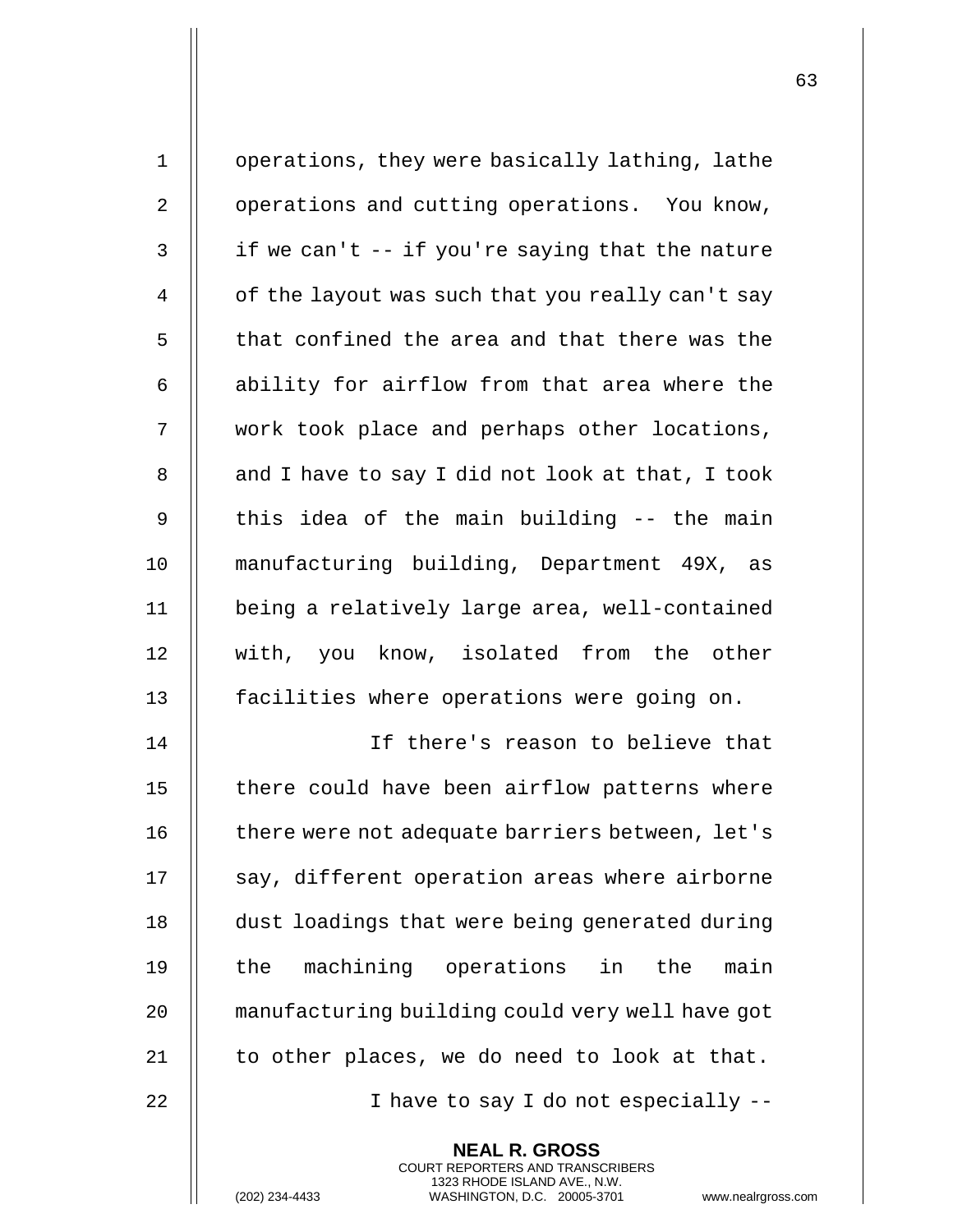1 || I haven't modeled it, but, you know, when you 2 || generate these airborne uranium oxide during 3 | machining, we're treating them as five micron 4 | AMAD airborne particles with a relatively slow 5 deposition velocity, 0.00075 meters per  $6 \parallel$  second. 7 || And then if you think in terms of 8 || airflow in-room and the air patterns if there  $9$  | are ways in which the air is moving and leaving 10 || that area and going to other areas, I question 11 whether or not you could say with a degree of 12 | confidence that all of the airborne uranium is 13 | going to be confined to that Department 49 main 14 manufacturing building. 15 I did not look at that issue. I 16 || confined myself to looking very closely at  $17$   $\parallel$  those operations in that building at that time, 18 || but I did not look at the possibility that 19 || somehow air containing airborne uranium could 20  $\parallel$  have possibly left that which opens up perhaps 21 | other workers that might have experienced some 22 || exposure to airborne uranium due to the

> **NEAL R. GROSS** COURT REPORTERS AND TRANSCRIBERS 1323 RHODE ISLAND AVE., N.W.

(202) 234-4433 WASHINGTON, D.C. 20005-3701 www.nealrgross.com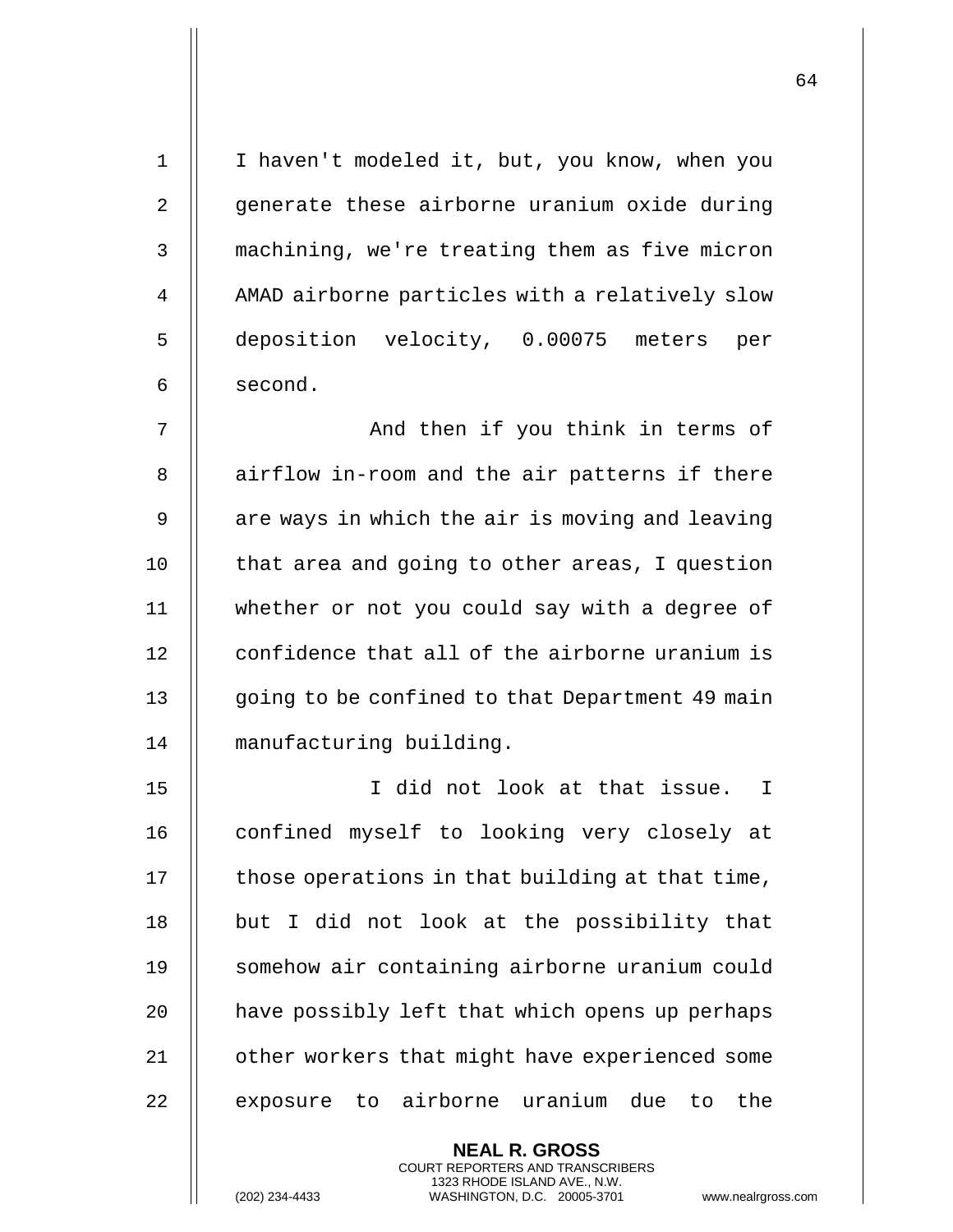1 machining operations.

| $\overline{c}$ | MR. DARNELL: John, if you look at                                                                                                                               |
|----------------|-----------------------------------------------------------------------------------------------------------------------------------------------------------------|
| 3              | Table 11 in the TBD when you get a chance, it                                                                                                                   |
| 4              | talks about the statistical parameters in                                                                                                                       |
| 5              | depleted uranium in workplace air. And you're                                                                                                                   |
| 6              | looking at median values on the level of minus                                                                                                                  |
| 7              | 13 microcuries per cubic centimeter done in a                                                                                                                   |
| 8              | variety of locations like the mixing room, the                                                                                                                  |
| 9              | airlock over-shower, rubber mill room, mill                                                                                                                     |
| 10             | stack and dispersion roll.                                                                                                                                      |
| 11             | So, there was air sampling that was                                                                                                                             |
| 12             | done not only in the area, but outside of the                                                                                                                   |
| 13             | area.                                                                                                                                                           |
| 14             | DR. MAURO: And you're saying that                                                                                                                               |
| 15             | includes 1950 to '50?                                                                                                                                           |
| 16             | MR. DARNELL: Actually --                                                                                                                                        |
| 17             | CHAIR BEACH: '58.                                                                                                                                               |
| 18             | MR. DARNELL: -- it's from '58 to                                                                                                                                |
| 19             | '70.                                                                                                                                                            |
| 20             | DR. MAURO: Oh, I agree with you.                                                                                                                                |
| 21             | Don't get me wrong. Please, I don't want to                                                                                                                     |
| 22             | mislead the Work Group here.                                                                                                                                    |
|                | <b>NEAL R. GROSS</b><br>COURT REPORTERS AND TRANSCRIBERS<br>1323 RHODE ISLAND AVE., N.W.<br>(202) 234-4433<br>WASHINGTON, D.C. 20005-3701<br>www.nealrgross.com |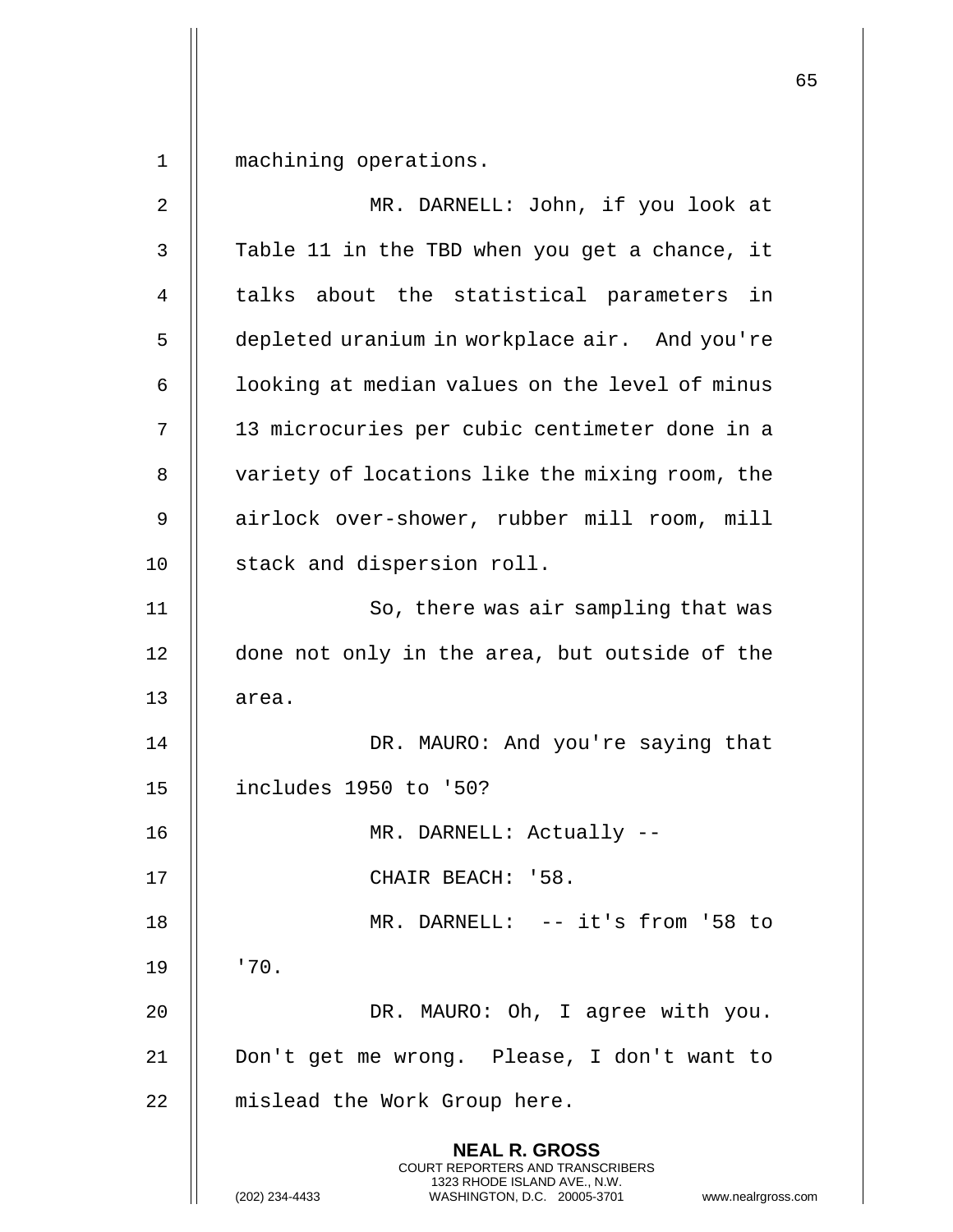| $\mathbf 1$ | I confine the comments I just made                                                                                                                                 |
|-------------|--------------------------------------------------------------------------------------------------------------------------------------------------------------------|
| 2           | to the 1950 to 1955 time period when the                                                                                                                           |
| 3           | machining operations were going on and there                                                                                                                       |
| 4           | were no air sampling or bioassay data there that                                                                                                                   |
| 5           | will allow us to reconstruct those doses.                                                                                                                          |
| 6           | I focused in primarily on the use of                                                                                                                               |
| 7           | a vehicle to try to place a<br>TBD-6000 as                                                                                                                         |
| 8           | plausible upper bound on those exposures.<br>And                                                                                                                   |
| 9           | that was the point I was trying to make.                                                                                                                           |
| 10          | Those analyses were limited<br>- to                                                                                                                                |
| 11          | those machining operations taking place in the                                                                                                                     |
| 12          | main manufacturing building area.                                                                                                                                  |
| 13          | So, it's not the time period you had                                                                                                                               |
| 14          | just mentioned. I understand what you're                                                                                                                           |
| 15          | saying.                                                                                                                                                            |
| 16          | MR. DARNELL: Okay.                                                                                                                                                 |
| 17          | DR. MAURO: Post-1958, I did look at                                                                                                                                |
| 18          | the data.<br>There is a considerable amount of                                                                                                                     |
| 19          | air sampling and bioassay data throughout the                                                                                                                      |
| 20          | facility, but I did not look closely at that.                                                                                                                      |
| 21          | CHAIR BEACH: John, I think Brad had                                                                                                                                |
| 22          | another question for you.                                                                                                                                          |
|             | <b>NEAL R. GROSS</b><br><b>COURT REPORTERS AND TRANSCRIBERS</b><br>1323 RHODE ISLAND AVE., N.W.<br>(202) 234-4433<br>WASHINGTON, D.C. 20005-3701<br>www.nealrgross |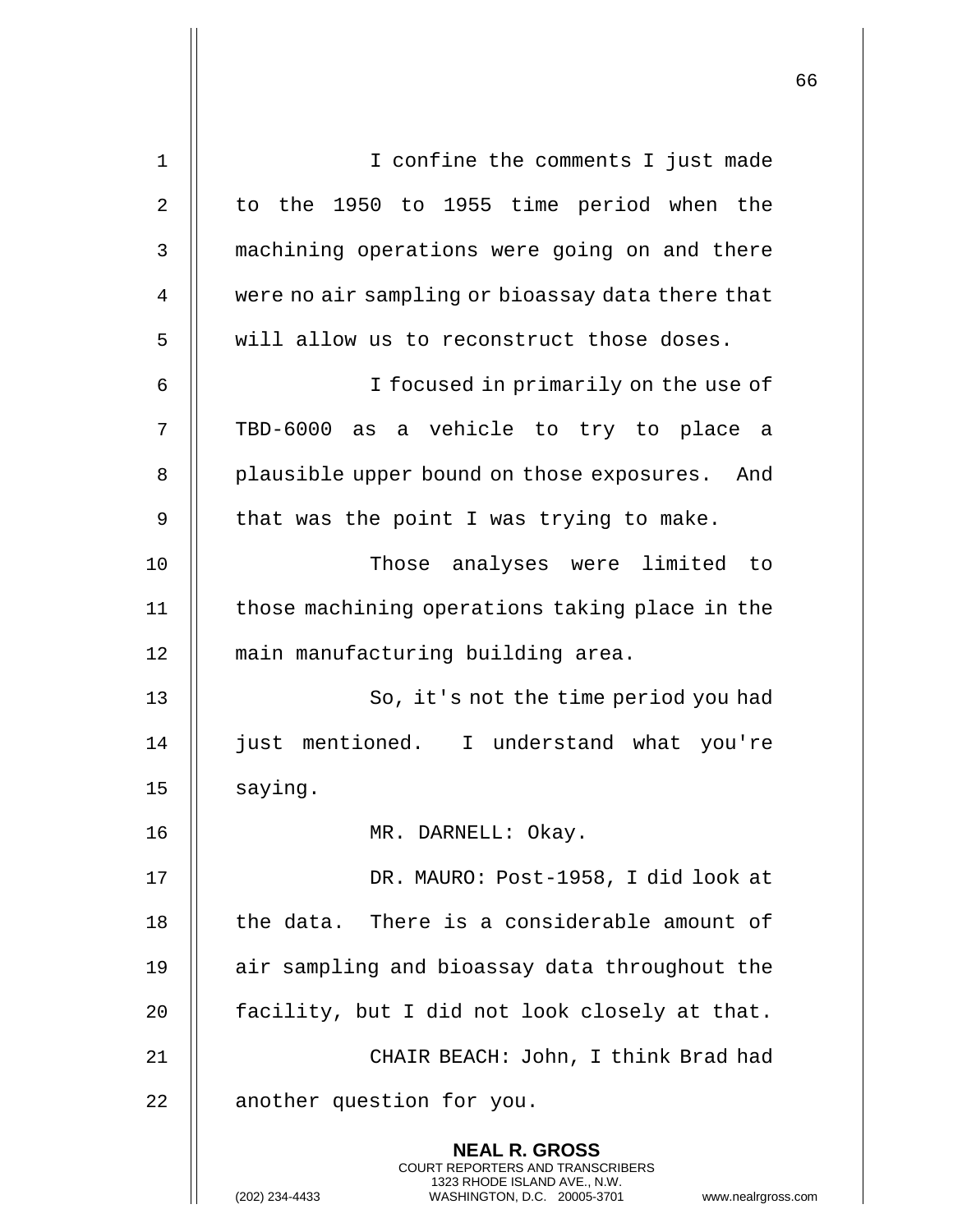|                |                                                                                                                                                              | 67 |
|----------------|--------------------------------------------------------------------------------------------------------------------------------------------------------------|----|
| 1              | MEMBER CLAWSON: My thing is, John,                                                                                                                           |    |
| $\overline{2}$ | I want to make sure that you look at the prints                                                                                                              |    |
| 3              | because, realize, this is just one, large                                                                                                                    |    |
| 4              | building.                                                                                                                                                    |    |
| 5              | And this is what we were talking                                                                                                                             |    |
| 6              | about when we toured this area because we went                                                                                                               |    |
| 7              | down to where 49X was and it was just across from                                                                                                            |    |
| 8              | electronics.                                                                                                                                                 |    |
|                |                                                                                                                                                              |    |
| 9              | So, this is one whole building, one                                                                                                                          |    |
| 10             | whole basement. It's just one large facility                                                                                                                 |    |
| 11             | that are all part of this. And this is part of                                                                                                               |    |
| 12             | my issues with this.                                                                                                                                         |    |
| 13             | DR. MAURO: And, Brad, I agree. I                                                                                                                             |    |
| 14             | think that an action -- well, in my mind,                                                                                                                    |    |
| 15             | knowing the work that I did, you'll see                                                                                                                      |    |
| 16             | eventually the White Paper that is in draft form                                                                                                             |    |
| 17             | right now, you'll see it, I presume, fairly                                                                                                                  |    |
| 18             | soon, it speaks about the main manufacturing                                                                                                                 |    |
| 19             | building and Department 49X which may turn out                                                                                                               |    |
| 20             | to be a very large area and encompass lots of                                                                                                                |    |
| 21             | workers.                                                                                                                                                     |    |
| 22             | Not only workers that were involved                                                                                                                          |    |
|                | <b>NEAL R. GROSS</b><br>COURT REPORTERS AND TRANSCRIBERS<br>1323 RHODE ISLAND AVE., N.W.<br>(202) 234-4433<br>WASHINGTON, D.C. 20005-3701 www.nealrgross.com |    |

 $\mathbf{I}$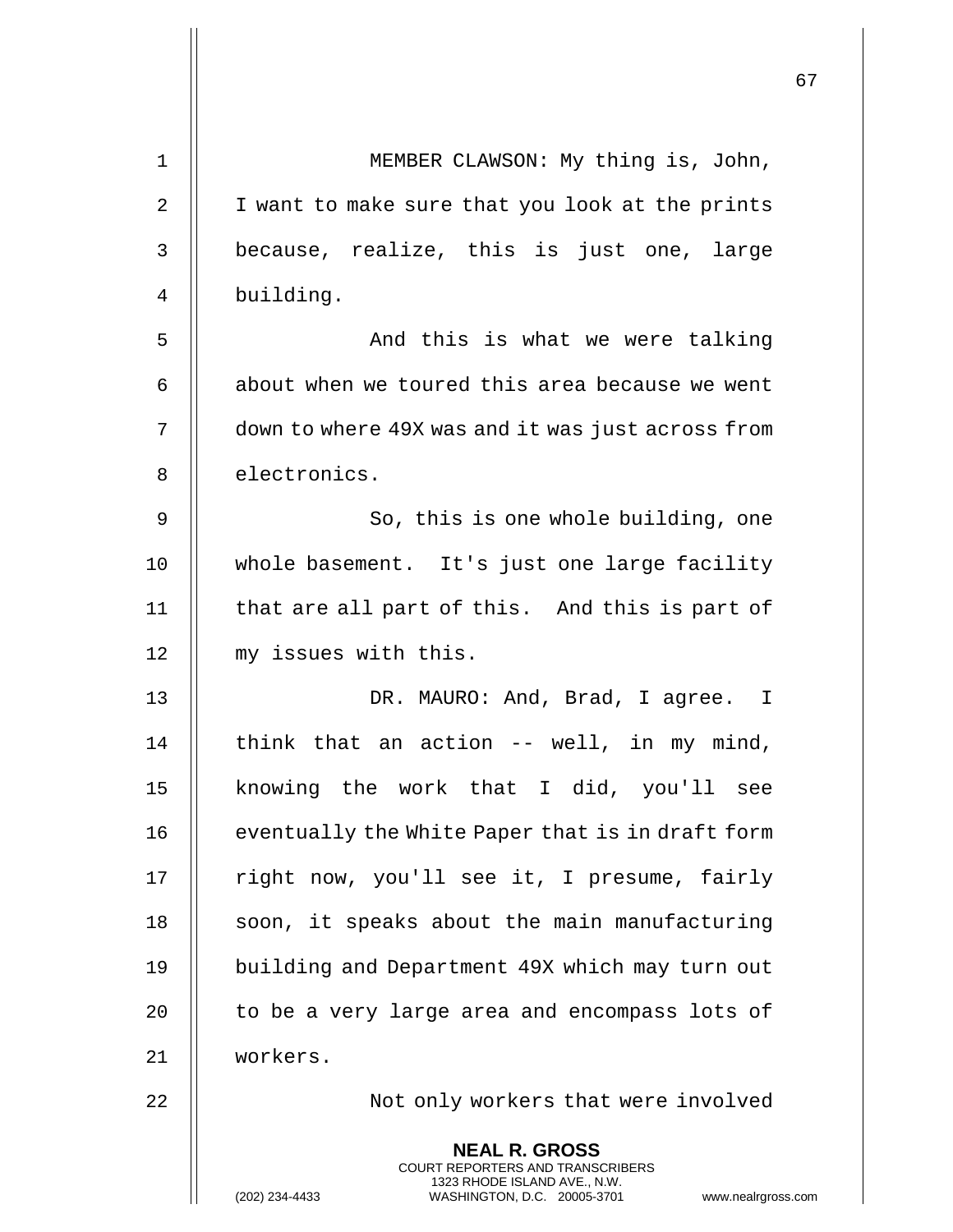| $\mathbf 1$    | in machining operations, but perhaps workers                                                                                                                 |
|----------------|--------------------------------------------------------------------------------------------------------------------------------------------------------------|
| $\overline{2}$ | involved in other operations in the vicinity.                                                                                                                |
| 3              | Under those circumstances, a                                                                                                                                 |
| $\overline{4}$ | question has to be asked. The dust loadings                                                                                                                  |
| 5              | which are turned out that are being used for the                                                                                                             |
| 6              | machining operations in '55 to '55, they're                                                                                                                  |
| 7              | using a number, a large number, 5,000 dpm per                                                                                                                |
| 8              | cubic meter.                                                                                                                                                 |
| 9              | The question becomes who are you                                                                                                                             |
| 10             | going to apply those to and where those                                                                                                                      |
| 11             | boundaries are.                                                                                                                                              |
| 12             | You'll see as we get into it later,                                                                                                                          |
| 13             | that that's a good number. I'm very                                                                                                                          |
| 14             | comfortable with the way in which they                                                                                                                       |
| 15             | implemented TBD-6000. We'll get into that a                                                                                                                  |
| 16             | little bit why --                                                                                                                                            |
| 17             | CHAIR BEACH: Yes, let's get --                                                                                                                               |
| 18             | DR. MAURO: But I think we raise this                                                                                                                         |
| 19             | issue, though, that's important in that, you                                                                                                                 |
| 20             | know, how far does that extend, you know?<br>How                                                                                                             |
| 21             | many people are going -- are covered within that                                                                                                             |
| 22             | envelope of the TBD-6000 paradigm?                                                                                                                           |
|                | <b>NEAL R. GROSS</b><br>COURT REPORTERS AND TRANSCRIBERS<br>1323 RHODE ISLAND AVE., N.W.<br>(202) 234-4433<br>WASHINGTON, D.C. 20005-3701<br>www.nealrgross. |

 $\mathsf{l}$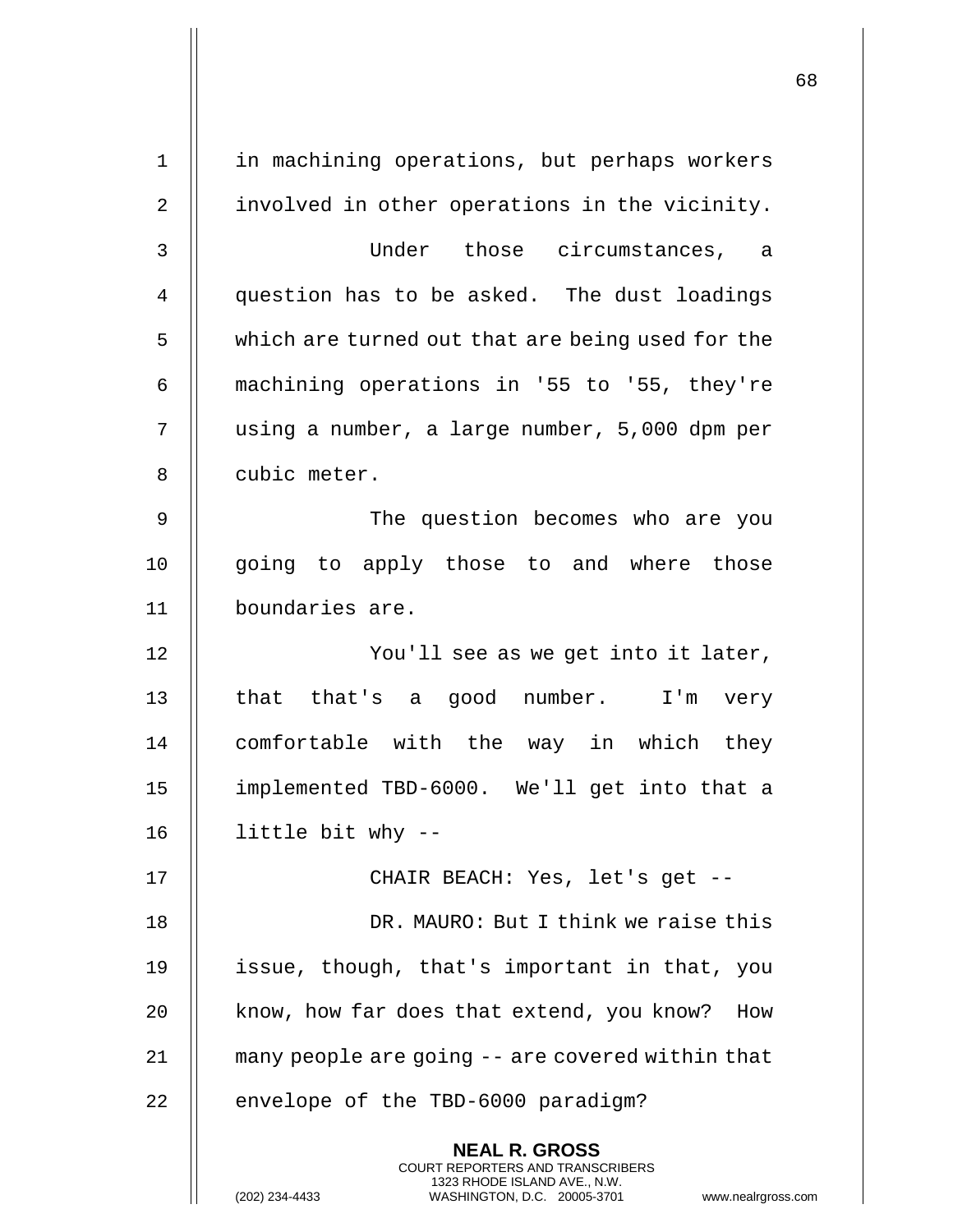|    |                                                                                                                                                                        | 69 |
|----|------------------------------------------------------------------------------------------------------------------------------------------------------------------------|----|
| 1  | So, anyway, I guess I'll stop at                                                                                                                                       |    |
| 2  | that point. If there's some question                                                                                                                                   |    |
| 3  | regarding that --                                                                                                                                                      |    |
| 4  | CHAIR BEACH: I think Joe is going to                                                                                                                                   |    |
| 5  | move us forward. This has kind of morphed into                                                                                                                         |    |
| 6  | something other than the chronic versus acute.                                                                                                                         |    |
| 7  | So, I think $--$                                                                                                                                                       |    |
| 8  | DR. MAURO: Yes.                                                                                                                                                        |    |
| 9  | MR. FITZGERALD: Let me see if I can                                                                                                                                    |    |
| 10 | capture what -- again, this terminology is a                                                                                                                           |    |
| 11 | little stinted coming from the Site Profile,                                                                                                                           |    |
| 12 | but I don't think the issue -- its label is                                                                                                                            |    |
| 13 | chronic versus acute. We're on board on that                                                                                                                           |    |
| 14 | question. We don't have an issue.                                                                                                                                      |    |
| 15 | We think it's a TBD issue at best,                                                                                                                                     |    |
| 16 | but we don't have an issue from the SEC                                                                                                                                |    |
| 17 | standpoint.                                                                                                                                                            |    |
| 18 | I do think the '60-'61 could in fact                                                                                                                                   |    |
| 19 | be addressed in Item 18, as Pete has suggested.                                                                                                                        |    |
| 20 | I think that's appropriate.                                                                                                                                            |    |
| 21 | CHAIR BEACH: Right.                                                                                                                                                    |    |
| 22 | FITZGERALD: And I do think,<br>MR.                                                                                                                                     |    |
|    | <b>NEAL R. GROSS</b><br><b>COURT REPORTERS AND TRANSCRIBERS</b><br>1323 RHODE ISLAND AVE., N.W.<br>(202) 234-4433<br>WASHINGTON, D.C. 20005-3701<br>www.nealrgross.com |    |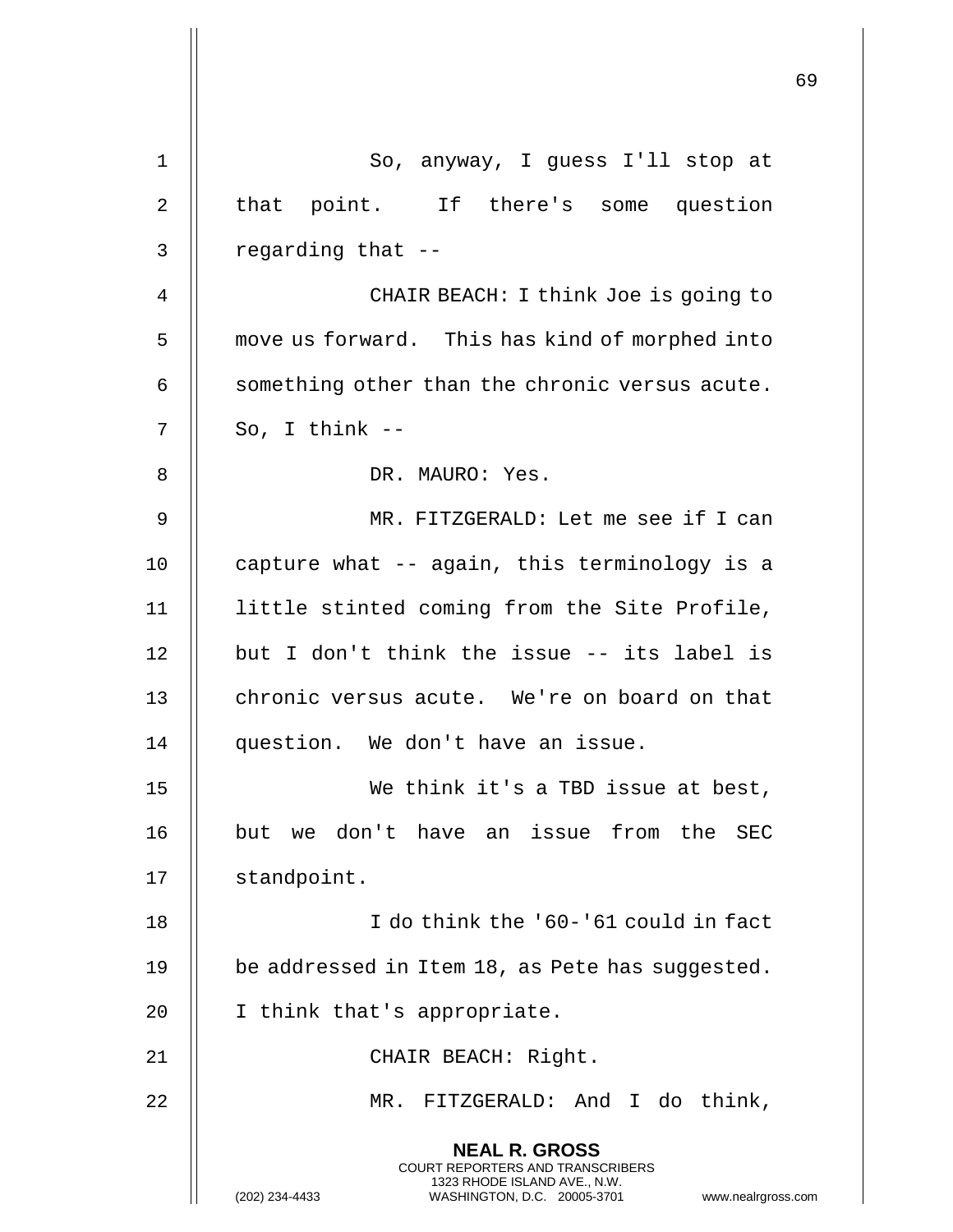| $\mathbf 1$ | though, that we do have some questions about the                                                                                                                   |
|-------------|--------------------------------------------------------------------------------------------------------------------------------------------------------------------|
| 2           | application of the uranium coworker model                                                                                                                          |
| 3           | particularly as we're identifying some source                                                                                                                      |
| 4           | terms that are ones that are relatively new, as                                                                                                                    |
| 5           | we mentioned before.                                                                                                                                               |
| 6           | And we do want to, I think, reserve                                                                                                                                |
| 7           | judgment as to whether that would encompass the                                                                                                                    |
| 8           | worker population that's been identified or                                                                                                                        |
| 9           | not.                                                                                                                                                               |
| 10          | And I think that's part of what                                                                                                                                    |
| 11          | Brad's raising and to some extent what John is                                                                                                                     |
| 12          | mentioning.                                                                                                                                                        |
| 13          | So, I'd rather see this really                                                                                                                                     |
| 14          | focused on that rather than this chronic versus                                                                                                                    |
| 15          | acute, which I don't think we're disagreeing at                                                                                                                    |
| 16          | all. And I don't think $160 - 61 - 1$ think that                                                                                                                   |
| 17          | kind of confuses the picture, too.                                                                                                                                 |
| 18          | So, take the chronic versus acute                                                                                                                                  |
| 19          | out of it and, you know, certainly we still have                                                                                                                   |
| 20          | some questions, not necessarily problems, some                                                                                                                     |
| 21          | questions that we need to investigate before                                                                                                                       |
| 22          | we're settled on the coworker model itself.                                                                                                                        |
|             | <b>NEAL R. GROSS</b><br><b>COURT REPORTERS AND TRANSCRIBERS</b><br>1323 RHODE ISLAND AVE., N.W.<br>(202) 234-4433<br>WASHINGTON, D.C. 20005-3701<br>www.nealrgross |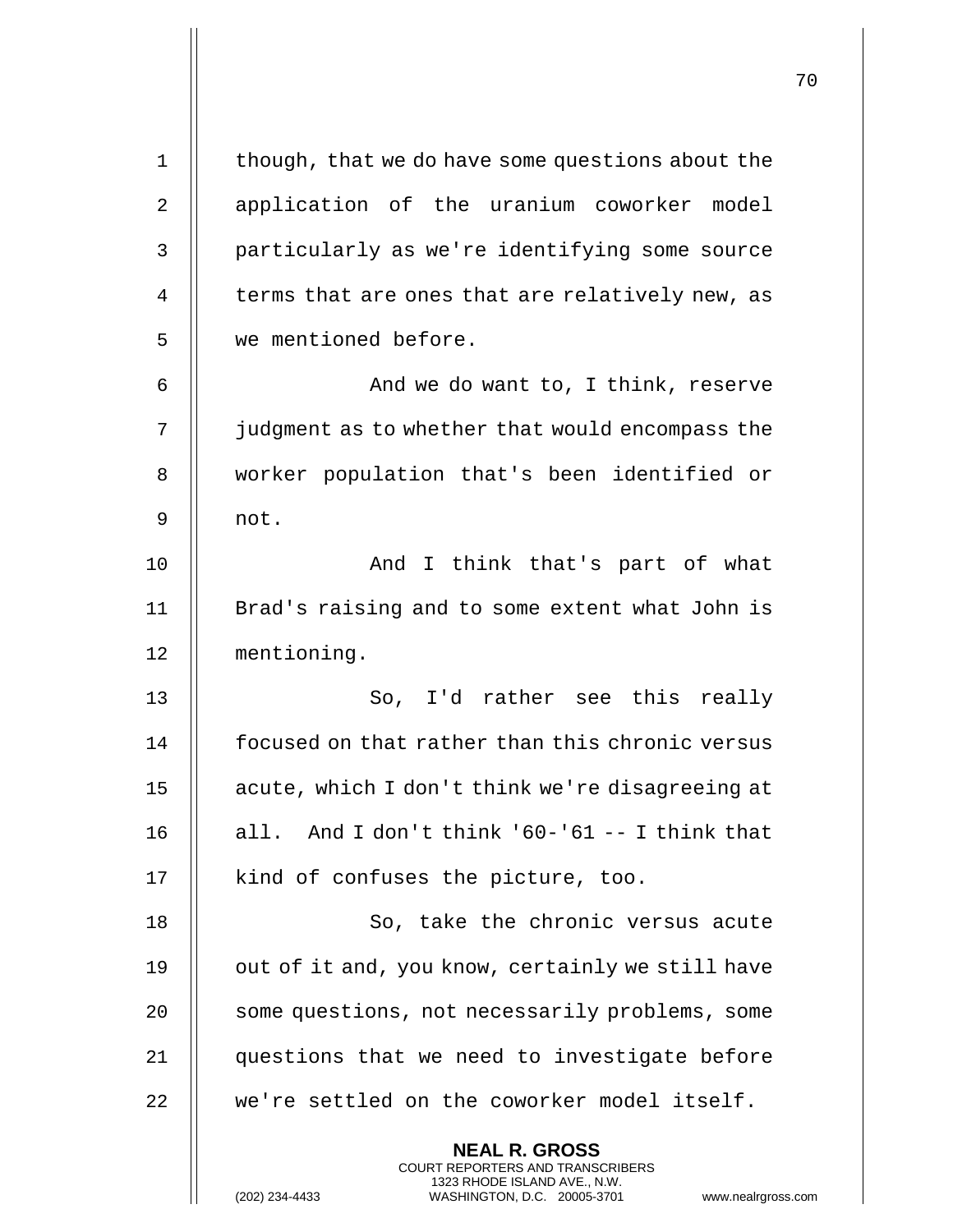|             |                                                                                                                                                                        | 71 |
|-------------|------------------------------------------------------------------------------------------------------------------------------------------------------------------------|----|
| $\mathbf 1$ | CHAIR BEACH: So, does that go back                                                                                                                                     |    |
| 2           | $to$ $--$                                                                                                                                                              |    |
| 3           | MR. FITZGERALD: So, I would say keep                                                                                                                                   |    |
| 4           | 3 sort of a coworker model.                                                                                                                                            |    |
| 5           | CHAIR BEACH: Internal.                                                                                                                                                 |    |
| 6           | MR. FITZGERALD: Certainly NIOSH and                                                                                                                                    |    |
| 7           | SC&A are getting more bioassay records.                                                                                                                                |    |
| 8           | They're going back to the site and I think we                                                                                                                          |    |
| 9           | would be able to report back to the Work Group                                                                                                                         |    |
| 10          | that we have converged and are in agreement, the                                                                                                                       |    |
| 11          | coworker model in terms of scope and design is                                                                                                                         |    |
| 12          | appropriate.                                                                                                                                                           |    |
| 13          | We'll look at the incident reports                                                                                                                                     |    |
| 14          | and try to come up with some sense maybe from                                                                                                                          |    |
| 15          | the weeklies in '60-'61.                                                                                                                                               |    |
| 16          | I'm not -- it's one of these                                                                                                                                           |    |
| 17          | operational curiosities which I would hope just                                                                                                                        |    |
| 18          | turns out to be an anomaly, but I'd like to have                                                                                                                       |    |
| 19          | a better sense of why we see that spike and have                                                                                                                       |    |
| 20          | that operational information back to the Board.                                                                                                                        |    |
| 21          | DR. MAKHIJANI: This is Arjun. May                                                                                                                                      |    |
| 22          | I ask Joe a question or assemble a group of                                                                                                                            |    |
|             | <b>NEAL R. GROSS</b><br><b>COURT REPORTERS AND TRANSCRIBERS</b><br>1323 RHODE ISLAND AVE., N.W.<br>(202) 234-4433<br>WASHINGTON, D.C. 20005-3701<br>www.nealrgross.com |    |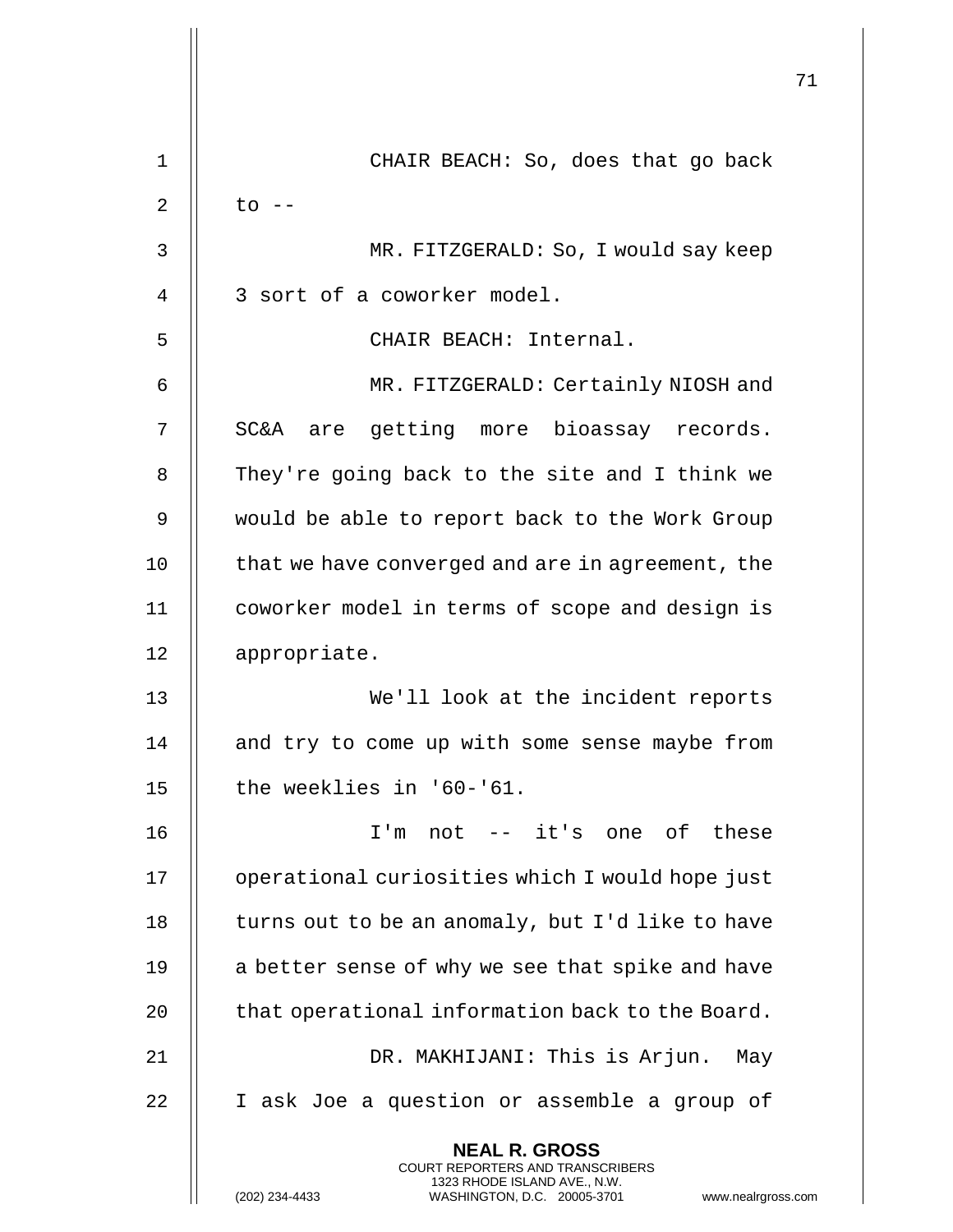**NEAL R. GROSS** COURT REPORTERS AND TRANSCRIBERS 1323 RHODE ISLAND AVE., N.W. 1 questions? 2 || CHAIR BEACH: Yes, please. 3 DR. MAKHIJANI: Thank you, Josie. 4 Is there a chronic versus acute 5 | question for the periods for which we don't have 6 | uranium -- just focusing on uranium -- for the 7 || periods that we don't have uranium bioassay 8 || data, or are we kind of deferring that to when 9 || we have more complete information and we'll 10 || revisit it? 11 MR. FITZGERALD: That's probably 12 addressed in the TBD-6000. You're talking 13 || about the early periods? 14 DR. MAKHIJANI: Yes. 15 DR. MAURO: Arjun, this is John. I 16  $\parallel$  1 ooked -- I took a very close look at that. We 17 || will be talking about that I guess a little 18 | later. 19 DR. MAKHIJANI: Okay. 20 || DR. MAURO: And certainly everyone 21 | can make their own judgment whether or not that  $22$  | is an issue.

(202) 234-4433 WASHINGTON, D.C. 20005-3701 www.nealrgross.com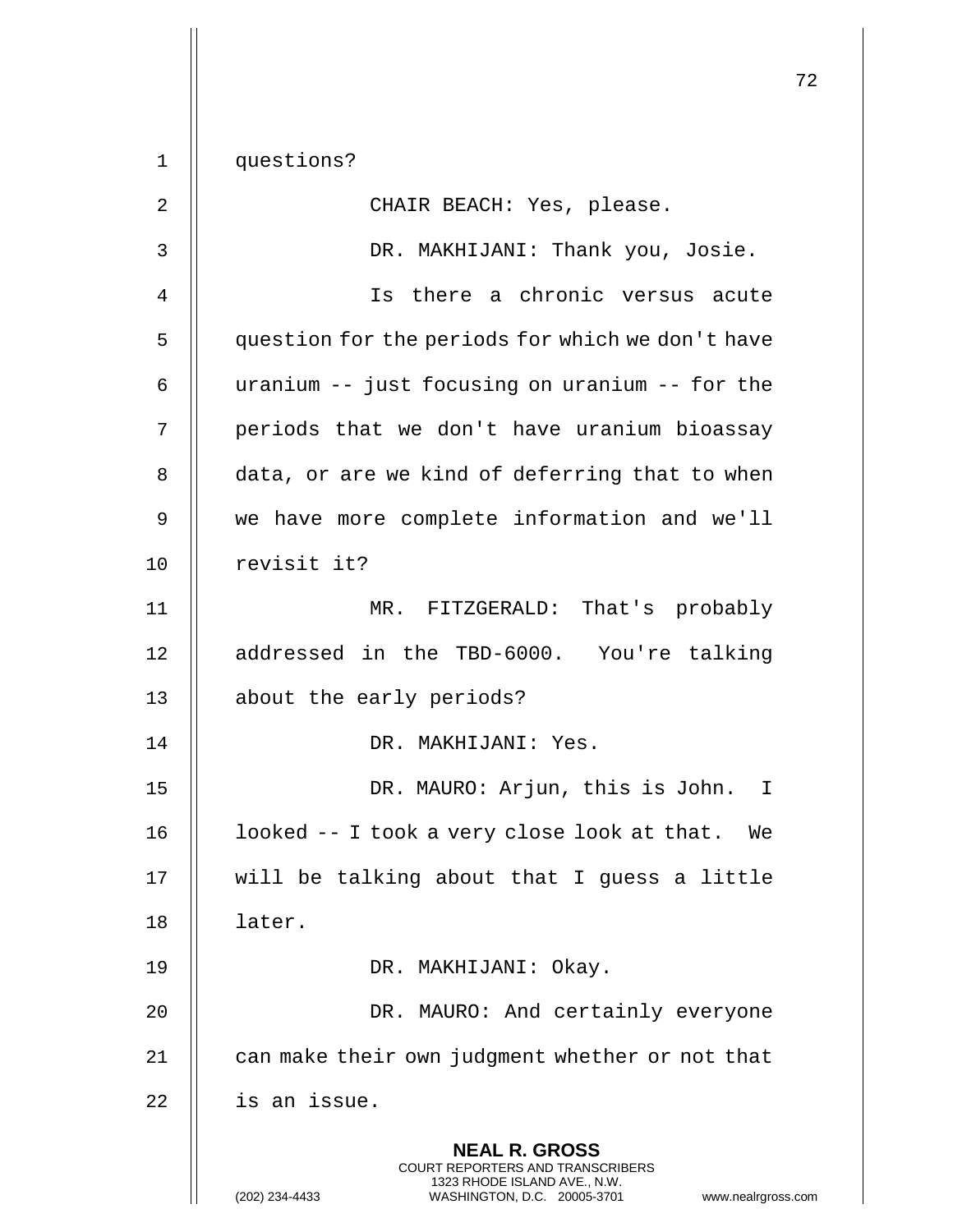|    |                                                                                                                                                                 | 73 |
|----|-----------------------------------------------------------------------------------------------------------------------------------------------------------------|----|
| 1  | DR. MAKHIJANI: Okay.                                                                                                                                            |    |
|    |                                                                                                                                                                 |    |
| 2  | DR. MAURO: But I'll present my case                                                                                                                             |    |
| 3  | at that time and the data and the rationale for                                                                                                                 |    |
| 4  | where I come out on the subject.                                                                                                                                |    |
| 5  | DR. MAKHIJANI: Thank you, John.                                                                                                                                 |    |
| 6  | DR. NETON: This is Jim. I'm just                                                                                                                                |    |
| 7  | talking to my colleagues and Pat. Apparently                                                                                                                    |    |
| 8  | we do have access now to urinalysis samples in                                                                                                                  |    |
| 9  | the '50s, the early '50s, that those were                                                                                                                       |    |
| 10 | contained in their medical records.                                                                                                                             |    |
| 11 | So, again, I think we're going to                                                                                                                               |    |
| 12 | have to wait until the complete coworker model                                                                                                                  |    |
| 13 | is put together to maybe, you know, run these                                                                                                                   |    |
| 14 | issues to ground. And maybe the use of                                                                                                                          |    |
| 15 | TBD-6000 might not even be necessary if we have                                                                                                                 |    |
| 16 | enough early bioassay data.                                                                                                                                     |    |
| 17 | CHAIR BEACH: Sure.                                                                                                                                              |    |
| 18 | DR. MAURO: Jim, again this John.                                                                                                                                |    |
| 19 | That's great.                                                                                                                                                   |    |
| 20 | DR. NETON: Yes.                                                                                                                                                 |    |
| 21 | DR. MAURO: Because it allows us to                                                                                                                              |    |
| 22 | validate TBD-6000.                                                                                                                                              |    |
|    | <b>NEAL R. GROSS</b><br>COURT REPORTERS AND TRANSCRIBERS<br>1323 RHODE ISLAND AVE., N.W.<br>(202) 234-4433<br>WASHINGTON, D.C. 20005-3701<br>www.nealrgross.com |    |

 $\mathsf{l}$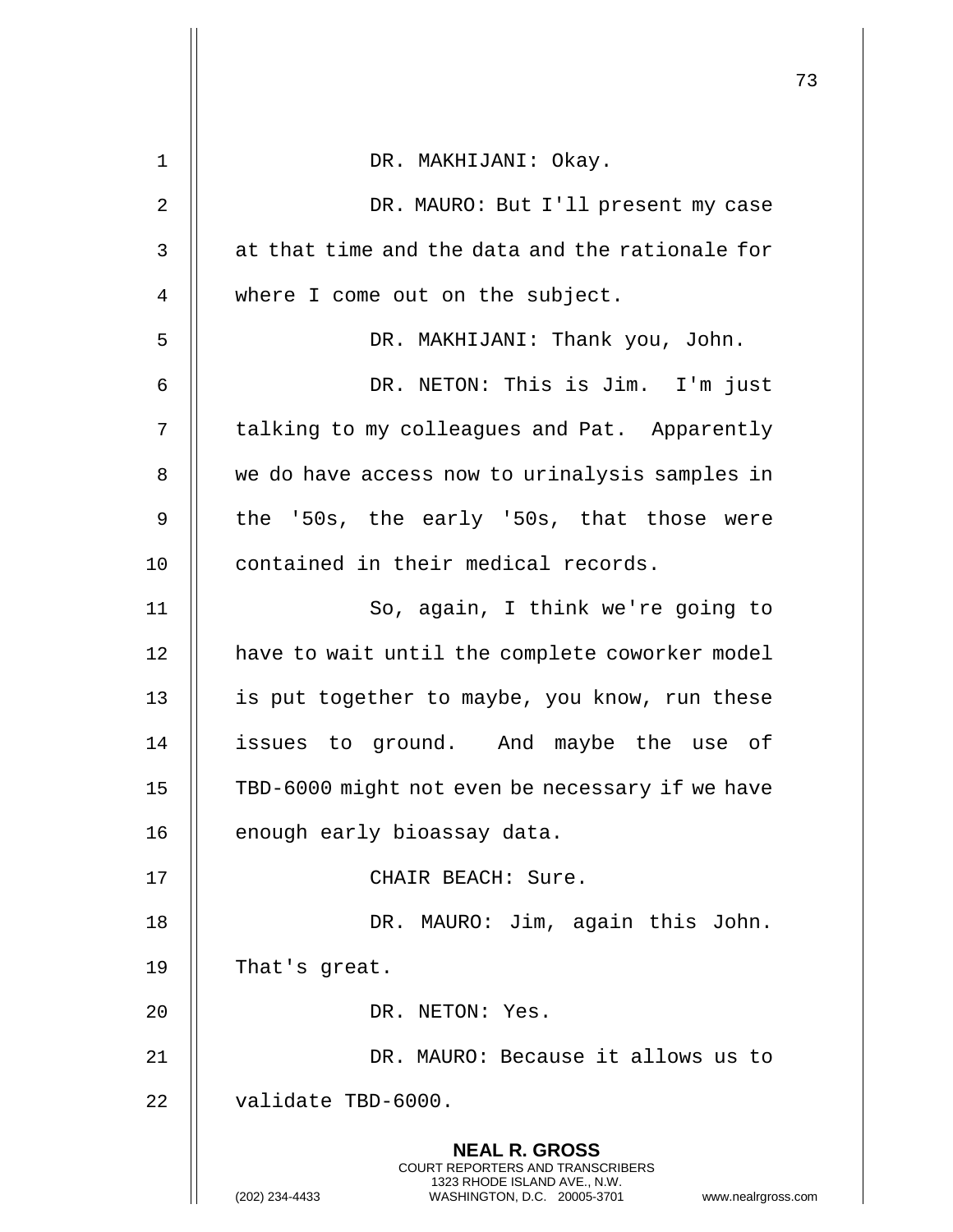**NEAL R. GROSS** COURT REPORTERS AND TRANSCRIBERS 1323 RHODE ISLAND AVE., N.W. (202) 234-4433 WASHINGTON, D.C. 20005-3701 www.nealrgross.com 1 || DR. NETON: That's a good point. 2 | Very good. 3 DR. MAURO: Okay. 4 CHAIR BEACH: Okay. Thank you, 5 John, Arjun. 6 Pat, I was waiting for you to jump 7 || up and put that map up. Did you bring it? 8 || MR. McCLOSKEY: I have plenty of 9 || maps. 10 || CHAIR BEACH: I figured you did. 11 You were looking for a spot to -- 12 MR. McCLOSKEY: This one? 13 CHAIR BEACH: Yes. Anyway, I just  $14$   $\parallel$  -- he was very helpful with these maps at our 15 | Kansas City --16 || MR. McCLOSKEY: Are you comfortable 17 leaving it in that way? 18 CHAIR BEACH: Yes, I'm very 19 comfortable. 20 || DR. NETON: I understand we're going  $21$  | to leave Item 3 as a coworker model issue, but  $22$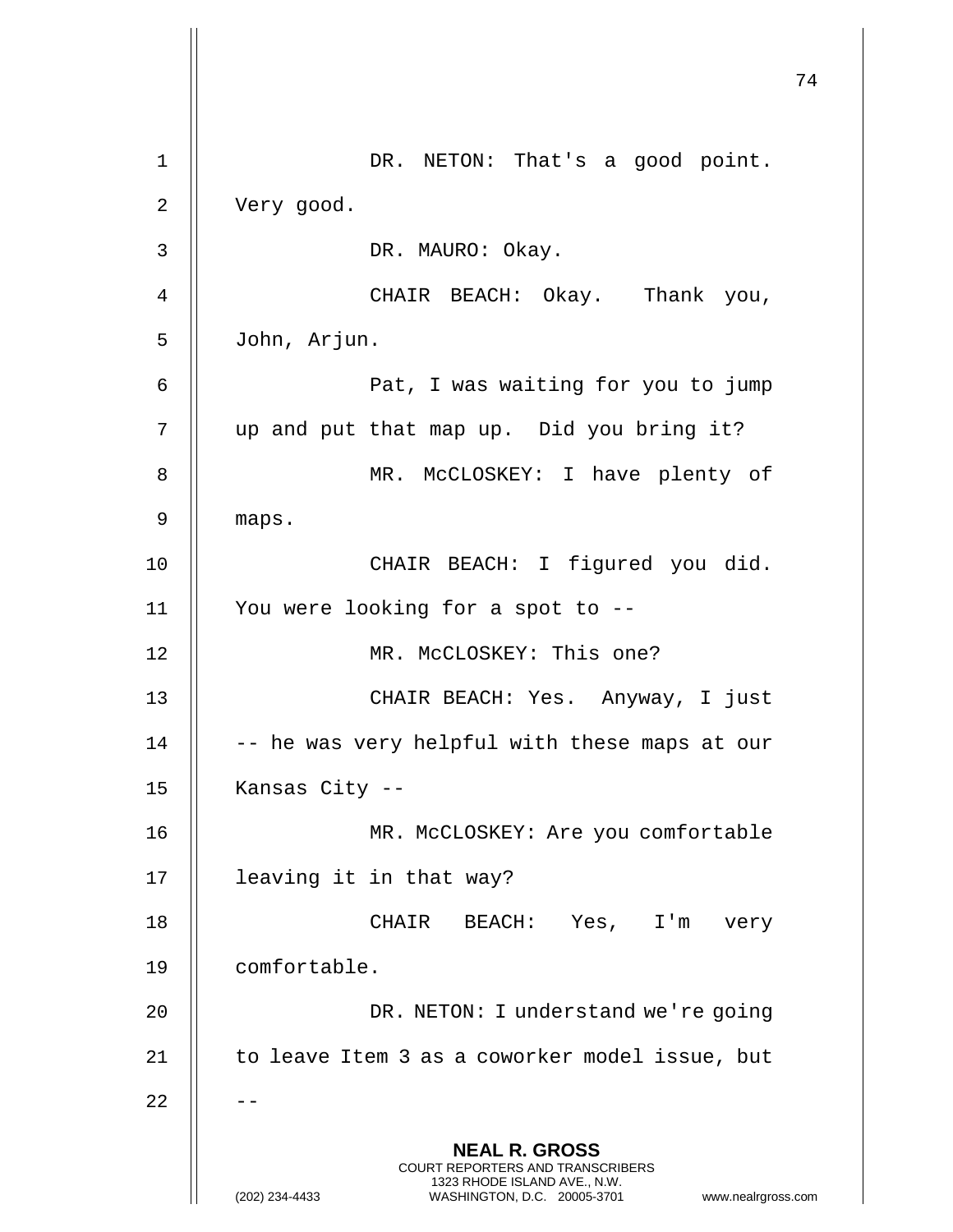|             |                                                                                                                                                                        | 75 |
|-------------|------------------------------------------------------------------------------------------------------------------------------------------------------------------------|----|
| $\mathbf 1$ | CHAIR BEACH: Yes.                                                                                                                                                      |    |
| 2           | DR. NETON: -- the acute versus                                                                                                                                         |    |
| 3           | chronic we're going to morph that into a                                                                                                                               |    |
| 4           | coworker model.                                                                                                                                                        |    |
|             |                                                                                                                                                                        |    |
| 5           | MR. FITZGERALD: Right. And I think                                                                                                                                     |    |
| 6           | that label somehow got carried over --                                                                                                                                 |    |
| 7           | CHAIR BEACH: From the Site Profile.                                                                                                                                    |    |
| 8           | MR. FITZGERALD: -- from the Site                                                                                                                                       |    |
| 9           | Profile. I think this is more that issue.                                                                                                                              |    |
| 10          | CHAIR BEACH: Yes. Okay, great.                                                                                                                                         |    |
| 11          | Is everybody else in agreement?                                                                                                                                        |    |
| 12          | MR. KATZ: I just wonder if you want                                                                                                                                    |    |
| 13          | to merge 2 and 3. Two and Three are both really                                                                                                                        |    |
| 14          | coworker modeling. I don't know if you --                                                                                                                              |    |
| 15          | CHAIR BEACH: Let's see. Well, 2 is                                                                                                                                     |    |
| 16          |                                                                                                                                                                        |    |
| 17          | DR. NETON: I think it's a little                                                                                                                                       |    |
| 18          | different as to who you're going to apply the                                                                                                                          |    |
| 19          | coworker model to.                                                                                                                                                     |    |
| 20          | CHAIR BEACH: Yes. So, before we                                                                                                                                        |    |
| 21          | get into 4 -- well, 4 will be relatively quick                                                                                                                         |    |
| 22          | and then we'll look at a break time.                                                                                                                                   |    |
|             | <b>NEAL R. GROSS</b><br><b>COURT REPORTERS AND TRANSCRIBERS</b><br>1323 RHODE ISLAND AVE., N.W.<br>(202) 234-4433<br>WASHINGTON, D.C. 20005-3701<br>www.nealrgross.com |    |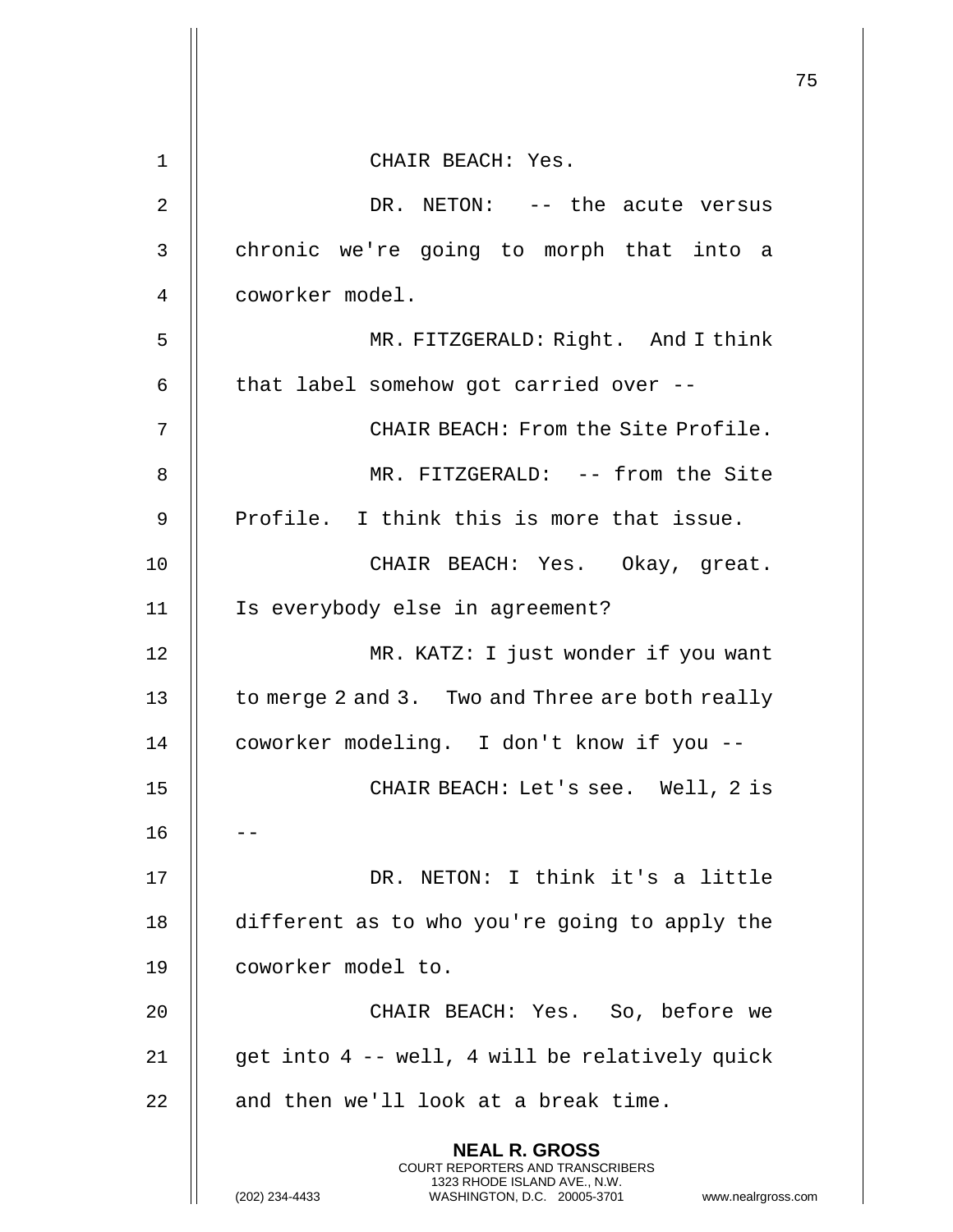| $\mathbf 1$ | MR. FITZGERALD: Yes, four, I mean,                                                                                                                                     |
|-------------|------------------------------------------------------------------------------------------------------------------------------------------------------------------------|
| 2           | having worked on the Y12, I remember that came                                                                                                                         |
| 3           | up very, very early five or six years ago. And                                                                                                                         |
| 4           | it was picked up in the Site Profile.                                                                                                                                  |
| 5           | I hadn't worked on the Site Profile,                                                                                                                                   |
| 6           | but it was picked up and we carried it over, but                                                                                                                       |
| 7           | with the understanding that unless there is                                                                                                                            |
| 8           | nothing new under the Sun, no new information                                                                                                                          |
| 9           | or revelation on, you know, Super S or, you                                                                                                                            |
| 10          | know, high-fired uranium, then we would defer                                                                                                                          |
| 11          | to our past positions and the, you know,                                                                                                                               |
| 12          | certainly how this issue has been disposed for                                                                                                                         |
| 13          | the other SECs and that $-$ - conclude that the S,                                                                                                                     |
| 14          | you know, assigning the S solubility class was                                                                                                                         |
| 15          | appropriate.                                                                                                                                                           |
| 16          | And we did go back to Joyce who                                                                                                                                        |
| 17          | always seems to have this institutional memory                                                                                                                         |
| 18          | and there is some ICRP standards activity in the                                                                                                                       |
| 19          | area, but it would not compromise using S as the                                                                                                                       |
| 20          | solubility class.                                                                                                                                                      |
| 21          | So, although that was flagged in the                                                                                                                                   |
| 22          | Site Profile, we really don't see that as any                                                                                                                          |
|             | <b>NEAL R. GROSS</b><br><b>COURT REPORTERS AND TRANSCRIBERS</b><br>1323 RHODE ISLAND AVE., N.W.<br>(202) 234-4433<br>WASHINGTON, D.C. 20005-3701<br>www.nealrgross.com |

Ħ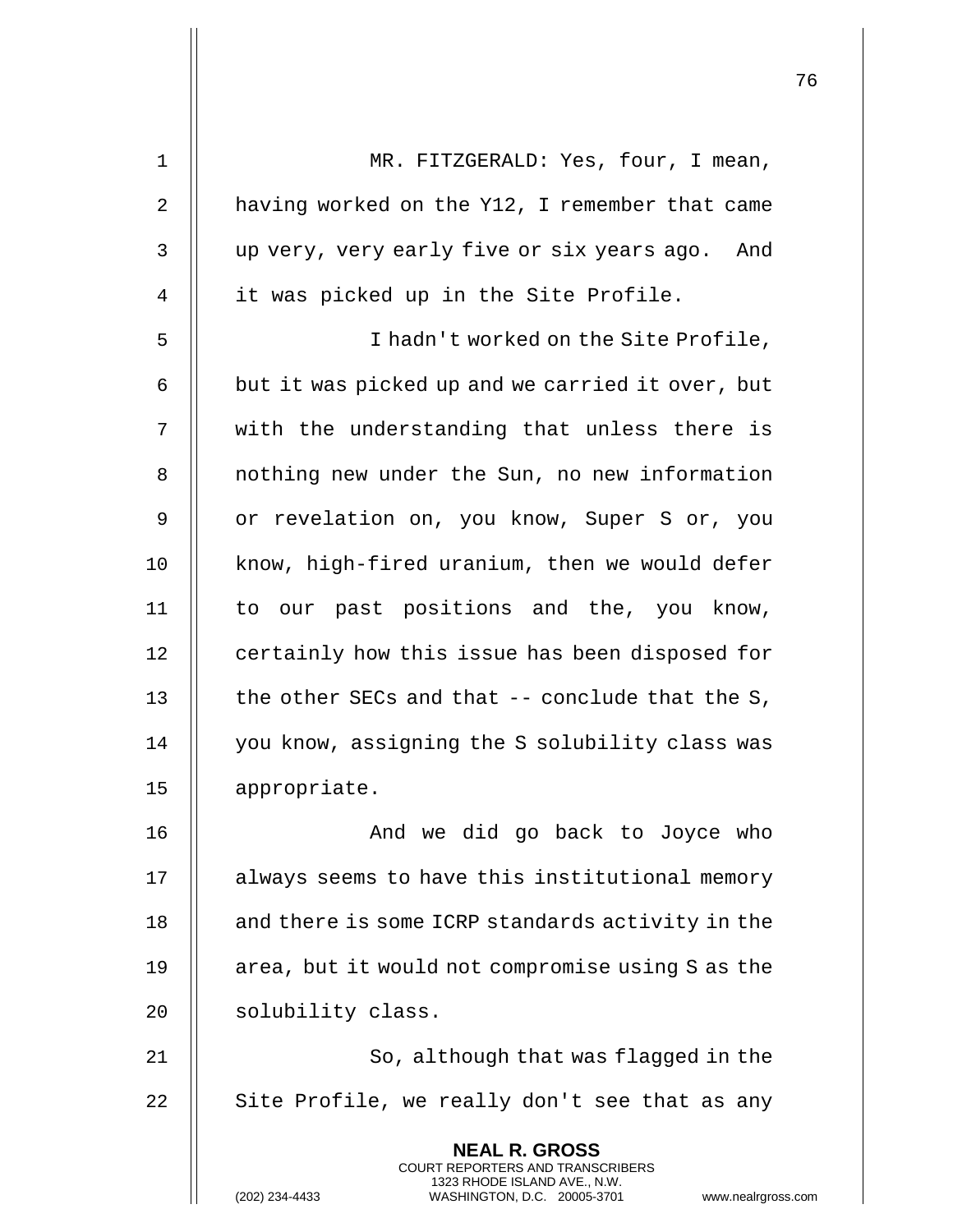| $\mathbf 1$    | issue for the Work Group at this point unless                                                                                                                   |
|----------------|-----------------------------------------------------------------------------------------------------------------------------------------------------------------|
| $\overline{2}$ | there's any new information that would be, you                                                                                                                  |
| 3              | know, countering that. I haven't seen                                                                                                                           |
| 4              | anything.                                                                                                                                                       |
| 5              | MR. DARNELL: NIOSH is in complete                                                                                                                               |
| 6              | agreement. We should close this.                                                                                                                                |
| 7              | DR. MAKHIJANI: This is Arjun.                                                                                                                                   |
| 8              | Could I ask a question of NIOSH and I am                                                                                                                        |
| $\mathsf 9$    | wondering has NIOSH looked at the Gulf War                                                                                                                      |
| 10             | veterans' urinalysis data and whether it                                                                                                                        |
| 11             | matches the S, you know, the uranium                                                                                                                            |
| 12             | projectiles becoming ceramic, highly insoluble                                                                                                                  |
| 13             | at the high temperatures?                                                                                                                                       |
| 14             | Somewhere vague in my memory there                                                                                                                              |
| 15             | is some -- there is some urinalysis data on                                                                                                                     |
| 16             | veterans not from the fragments lodged inside                                                                                                                   |
| 17             | their bodies and so on, but from inhalation of                                                                                                                  |
| 18             | high, you know, insoluble particles.                                                                                                                            |
| 19             | Does that match the type S or do we                                                                                                                             |
| 20             | know or --                                                                                                                                                      |
| 21             | DR. NETON: Arjun, this is Jim.<br>I am                                                                                                                          |
| 22             | familiar with the analyses. I think Melissa                                                                                                                     |
|                | <b>NEAL R. GROSS</b><br>COURT REPORTERS AND TRANSCRIBERS<br>1323 RHODE ISLAND AVE., N.W.<br>(202) 234-4433<br>WASHINGTON, D.C. 20005-3701<br>www.nealrgross.com |

 $\mathsf{I}$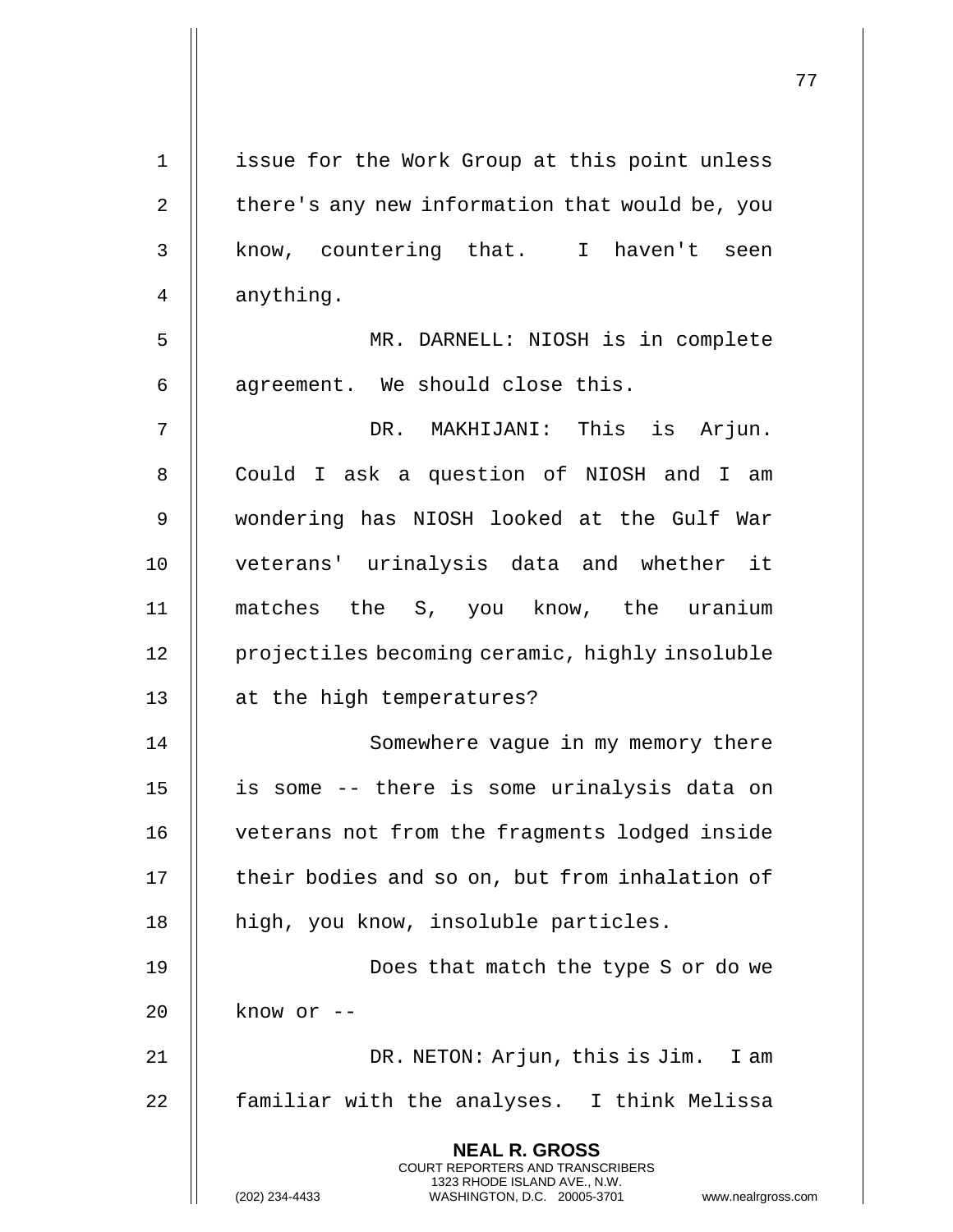| 1              | McDiarmid at Johns Hopkins was doing that.                                                                                                                         |
|----------------|--------------------------------------------------------------------------------------------------------------------------------------------------------------------|
| $\overline{2}$ | I don't know if there's sufficient                                                                                                                                 |
| 3              | data to match an inhalation intake to the                                                                                                                          |
| 4              | urinary excretion. At this late juncture, you                                                                                                                      |
| 5              | really can't tell what you're measuring in the                                                                                                                     |
| 6              | urine as related to what's in a lung versus                                                                                                                        |
| 7              | what's systemic.                                                                                                                                                   |
| 8              | I think it would be very difficult                                                                                                                                 |
| 9              | to do and the answer is we haven't looked at                                                                                                                       |
| 10             | that.                                                                                                                                                              |
| 11             | DR. MAKHIJANI: Right. I was just                                                                                                                                   |
| 12             | wondering if there were any Super S indications                                                                                                                    |
| 13             | there because the very -- and the conditions may                                                                                                                   |
| 14             | or may not match, you know, what you find --                                                                                                                       |
| 15             | DR. NETON: Right.                                                                                                                                                  |
| 16             | DR. MAKHIJANI: -- in a nuclear                                                                                                                                     |
| 17             | weapons complex. I'm just raising -- since Joe                                                                                                                     |
| 18             | said unless there is new information, I was                                                                                                                        |
| 19             | wondering whether the Gulf War experience might                                                                                                                    |
| 20             | provide new information or new insights.                                                                                                                           |
| 21             | DR. NETON: It may, but we haven't                                                                                                                                  |
| 22             | looked at it. We've certainly scoured the                                                                                                                          |
|                | <b>NEAL R. GROSS</b><br><b>COURT REPORTERS AND TRANSCRIBERS</b><br>1323 RHODE ISLAND AVE., N.W.<br>(202) 234-4433<br>WASHINGTON, D.C. 20005-3701<br>www.nealrgross |

 $\mathop{||}$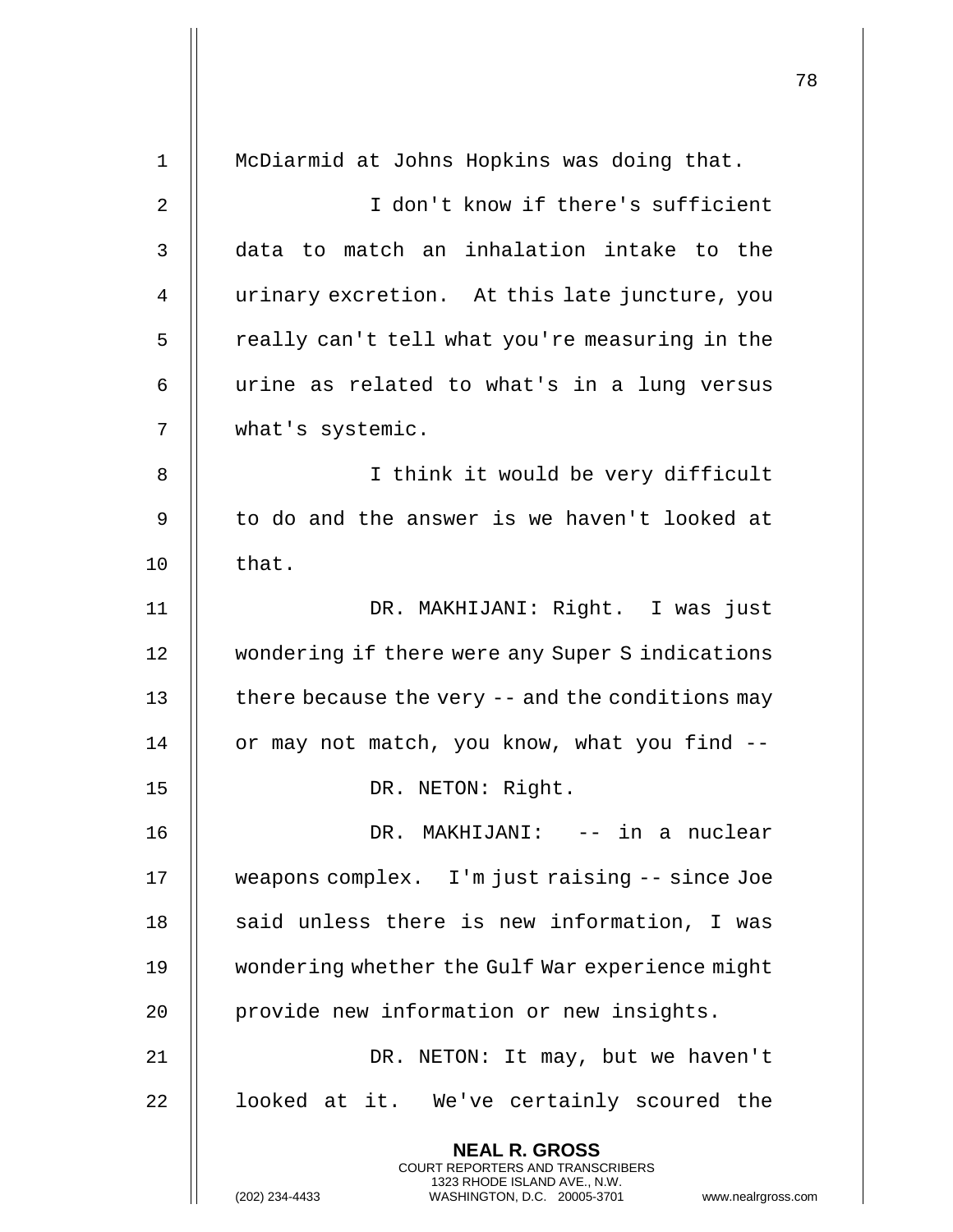|                |                                                                                                                                                                 | 79 |
|----------------|-----------------------------------------------------------------------------------------------------------------------------------------------------------------|----|
| $\mathbf 1$    | literature for, you know, existing uranium                                                                                                                      |    |
| $\overline{2}$ | operations such as lathing uranium and there's                                                                                                                  |    |
| 3              | no indication that there is anything like Super                                                                                                                 |    |
| 4              | S from $a$ --                                                                                                                                                   |    |
| 5              | DR. MAKHIJANI: Thanks, Jim.                                                                                                                                     |    |
| 6              | DR. NETON: -- traditional                                                                                                                                       |    |
| 7              | machining operation.                                                                                                                                            |    |
| 8              | CHAIR BEACH: Okay. Thank you,                                                                                                                                   |    |
| 9              | Arjun.                                                                                                                                                          |    |
| 10             | Any other comments on Three?                                                                                                                                    |    |
| 11             | Everybody okay with -- or Four. Excuse me.                                                                                                                      |    |
| 12             | Four. Are we in agreement to close that issue?                                                                                                                  |    |
| 13             | Okay. So, we will call that closed.                                                                                                                             |    |
| 14             | MR. FITZGERALD: If you want to                                                                                                                                  |    |
| 15             | squeeze Five in, we can do that, too.                                                                                                                           |    |
| 16             | CHAIR BEACH: Yes, let's go to Five,                                                                                                                             |    |
| 17             | too. Yes. Go ahead, Joe, on Five.                                                                                                                               |    |
| 18             | MR. FITZGERALD: Yes, on Five, again                                                                                                                             |    |
| 19             | this is not a new issue and it comes up with most                                                                                                               |    |
| 20             | of the sites with uranium and we didn't see an                                                                                                                  |    |
| 21             | explicit treatment in dialogue since the Site                                                                                                                   |    |
| 22             | Profile.                                                                                                                                                        |    |
|                | <b>NEAL R. GROSS</b><br>COURT REPORTERS AND TRANSCRIBERS<br>1323 RHODE ISLAND AVE., N.W.<br>(202) 234-4433<br>WASHINGTON, D.C. 20005-3701<br>www.nealrgross.com |    |

 $\mathsf I$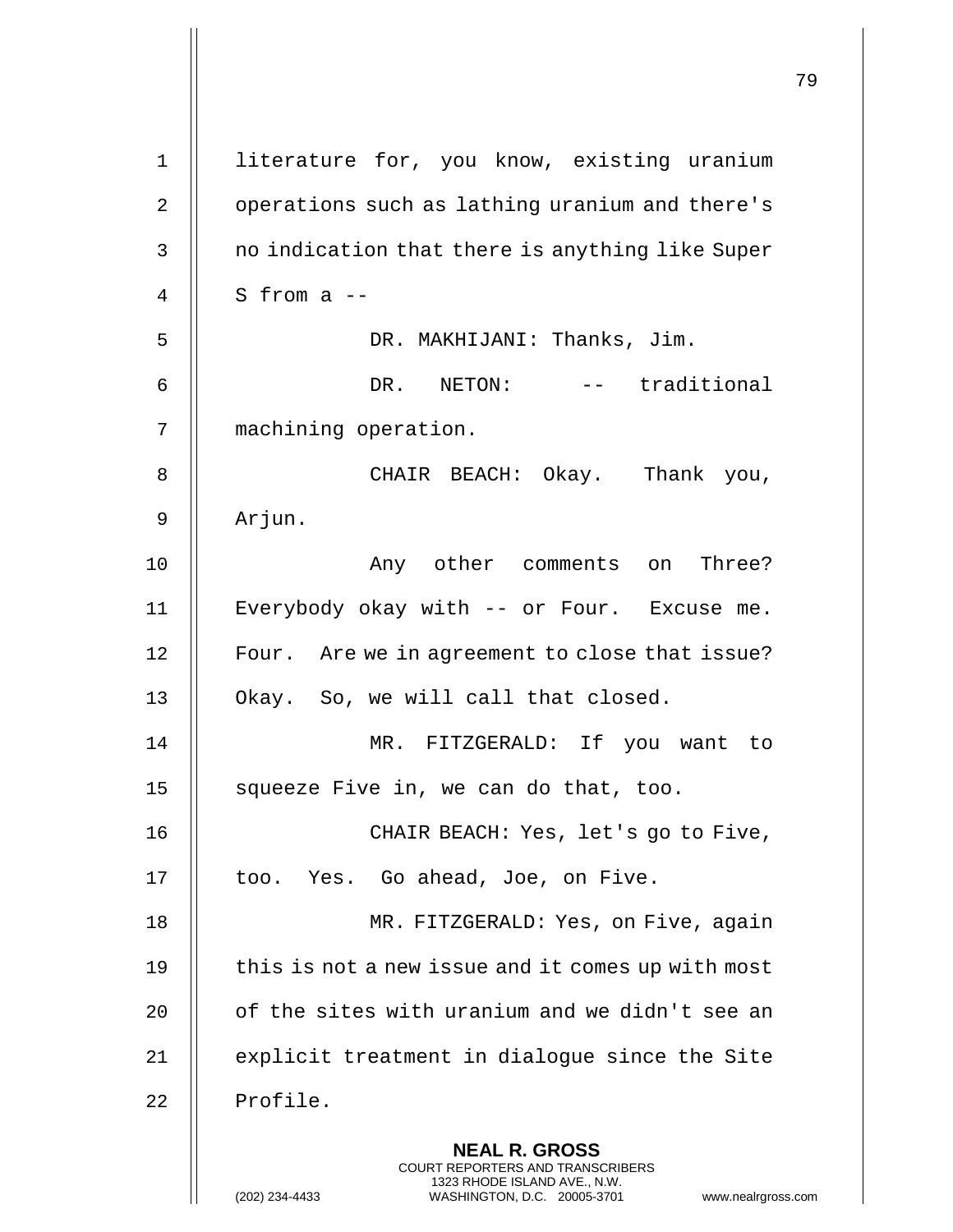| 1  | As we indicate here, certainly we                                                                                                                                      |
|----|------------------------------------------------------------------------------------------------------------------------------------------------------------------------|
| 2  | understand that this is woven in on TBD-6000 and                                                                                                                       |
| 3  | it is assumed in terms of time frame to be part                                                                                                                        |
| 4  | of the uranium dose reconstruction.                                                                                                                                    |
| 5  | And with that presumption going                                                                                                                                        |
| 6  | into the dose assessment, we don't have an                                                                                                                             |
| 7  | issue. I think it was more recognition. We                                                                                                                             |
| 8  | didn't see it explicitly, but I think since then                                                                                                                       |
| 9  | we've had a chance to be assured that and                                                                                                                              |
| 10 | pointed in the right direction.                                                                                                                                        |
| 11 | So, we're fine that that in fact is                                                                                                                                    |
| 12 | recorded in the TBD-6000 and elsewhere.                                                                                                                                |
| 13 | MR. DARNELL: NIOSH also agrees we                                                                                                                                      |
| 14 | should close this.                                                                                                                                                     |
| 15 | CHAIR BEACH: So, NIOSH agrees that                                                                                                                                     |
| 16 | it will be --                                                                                                                                                          |
| 17 | MR. FITZGERALD: Or is.                                                                                                                                                 |
| 18 | CHAIR BEACH: Is.                                                                                                                                                       |
| 19 | MR. FITZGERALD: It is addressed                                                                                                                                        |
| 20 | already.                                                                                                                                                               |
| 21 | CHAIR BEACH: It is addressed.                                                                                                                                          |
| 22 | MR. DARNELL: It is addressed.                                                                                                                                          |
|    | <b>NEAL R. GROSS</b><br><b>COURT REPORTERS AND TRANSCRIBERS</b><br>1323 RHODE ISLAND AVE., N.W.<br>(202) 234-4433<br>WASHINGTON, D.C. 20005-3701<br>www.nealrgross.com |

 $\overline{1}$ 

Η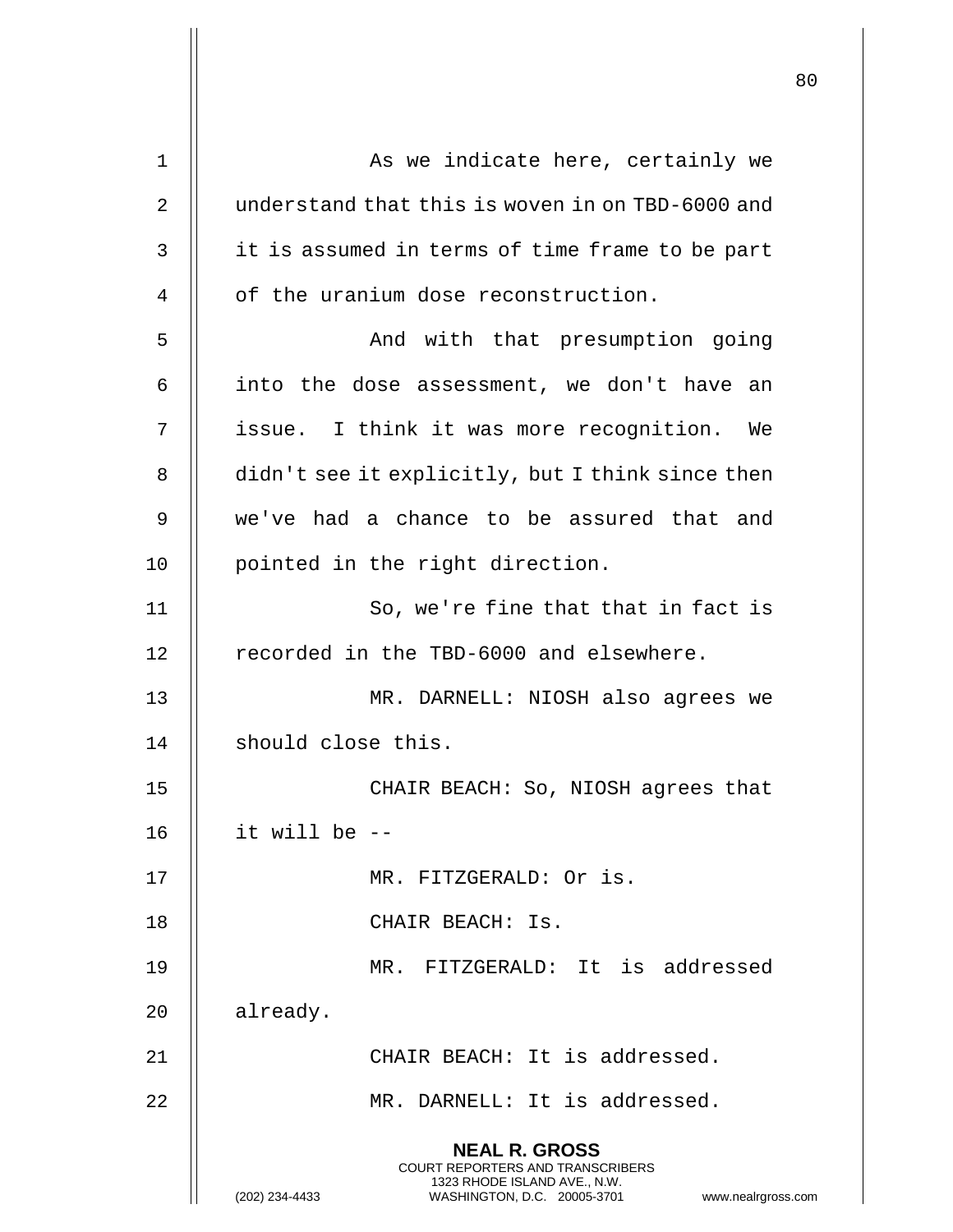**NEAL R. GROSS** COURT REPORTERS AND TRANSCRIBERS 1323 RHODE ISLAND AVE., N.W. (202) 234-4433 WASHINGTON, D.C. 20005-3701 www.nealrgross.com 1 MEMBER CLAWSON: My question is, is 2 || where is it addressed on TBD-6000? 3 CHAIR BEACH: Is that Section 2.3? 4 MR. McCLOSKEY: Yes, it's right 5 | there in the response. Section 2.3. 6 MEMBER CLAWSON: Okay. 7 CHAIR BEACH: So, Work Group 8 || Members, everybody agree we're okay with 9 | closing recycled uranium? Okay. We will call 10 | that closed. 11 I think this may be a longer 12 discussion. So, should we take a 10-minute 13 comfort break? 14 Okay. Let's do that. It's 11 15 minutes after 10:00. So, about 21 after. 16 (Whereupon, the above-entitled 17 matter went off the record at 10:11 a.m. and 18 | resumed at  $10:26$  a.m.) 19 MR. KATZ: Okay. So, folks on the  $20$  | phone, we're back from break and ready to go  $21$  || again. 22 || MS. BRACKETT: Okay, great.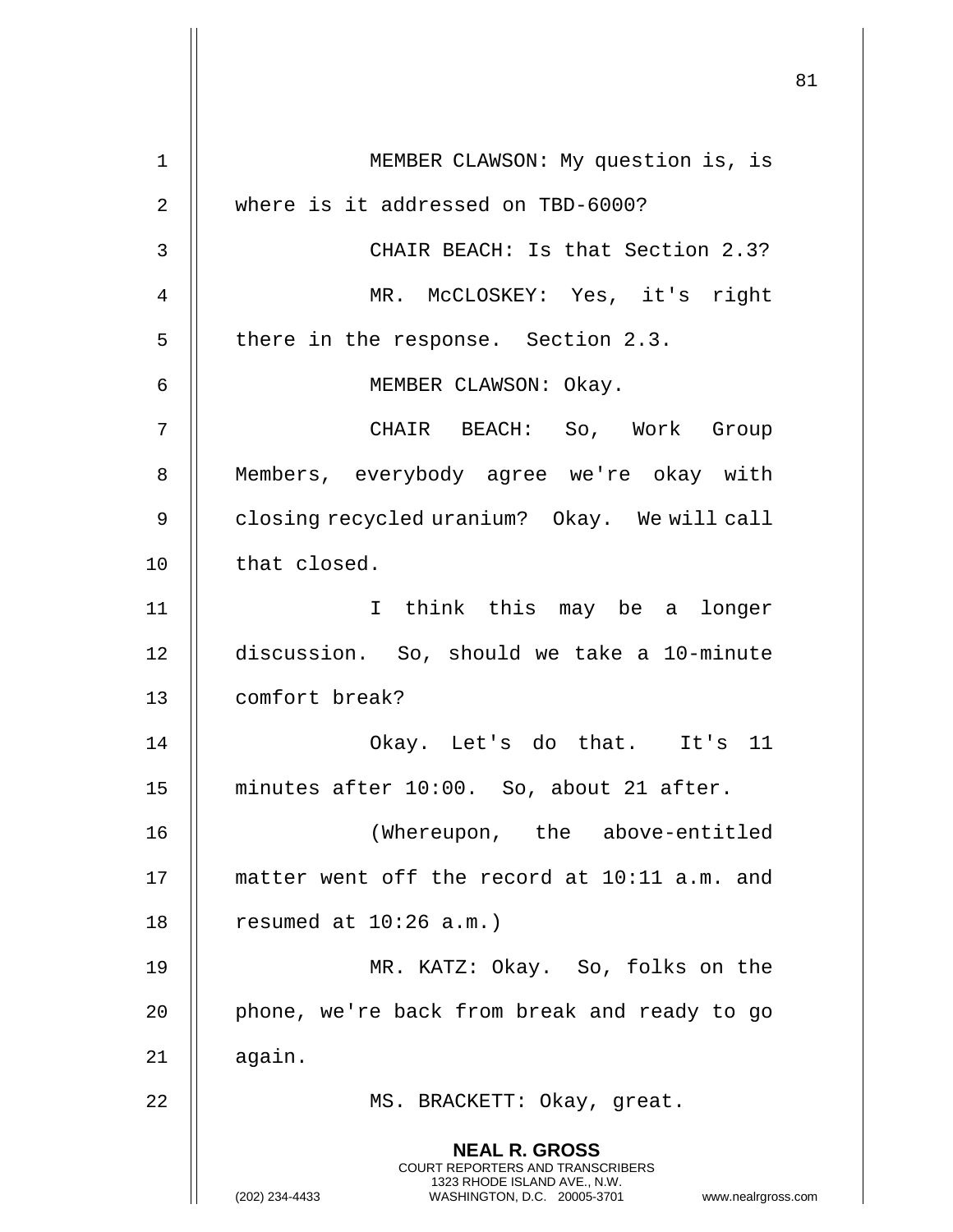|    |                                                                                                                                                                 | 82 |
|----|-----------------------------------------------------------------------------------------------------------------------------------------------------------------|----|
| 1  | DR. NETON: I'm just going to make a                                                                                                                             |    |
| 2  | comment for the record as long as we're back.                                                                                                                   |    |
|    |                                                                                                                                                                 |    |
| 3  | On matrix issue Number 5 that talks                                                                                                                             |    |
| 4  | about recycled uranium, our response said that                                                                                                                  |    |
| 5  | Section 2.3 identifies '52 as the time that                                                                                                                     |    |
| 6  | recycled uranium was entered into the stream,                                                                                                                   |    |
| 7  | which is true.                                                                                                                                                  |    |
| 8  | But if you need to find the actual                                                                                                                              |    |
| 9  | way it's assigned, the doses and the nuclide                                                                                                                    |    |
| 10 | assignment, it's in Section 3.1 on Page 19.                                                                                                                     |    |
| 11 | So, it's in TBD-6000. How you deal with it is                                                                                                                   |    |
| 12 | covered in Section 3.1. I just want to make                                                                                                                     |    |
| 13 | that clarification.                                                                                                                                             |    |
| 14 | BEACH: And what was the<br>CHAIR                                                                                                                                |    |
| 15 | section?                                                                                                                                                        |    |
| 16 | DR. NETON: 3.1.                                                                                                                                                 |    |
| 17 | CHAIR BEACH: 3.1, Page 19.                                                                                                                                      |    |
| 18 | DR. NETON: On Page 19.                                                                                                                                          |    |
| 19 | CHAIR BEACH: All right.                                                                                                                                         |    |
| 20 | DR. NETON: Specifically, I think                                                                                                                                |    |
| 21 | it's Table 3.2 is where the nuclide mix is                                                                                                                      |    |
| 22 | provided.                                                                                                                                                       |    |
|    | <b>NEAL R. GROSS</b><br>COURT REPORTERS AND TRANSCRIBERS<br>1323 RHODE ISLAND AVE., N.W.<br>(202) 234-4433<br>WASHINGTON, D.C. 20005-3701<br>www.nealrgross.com |    |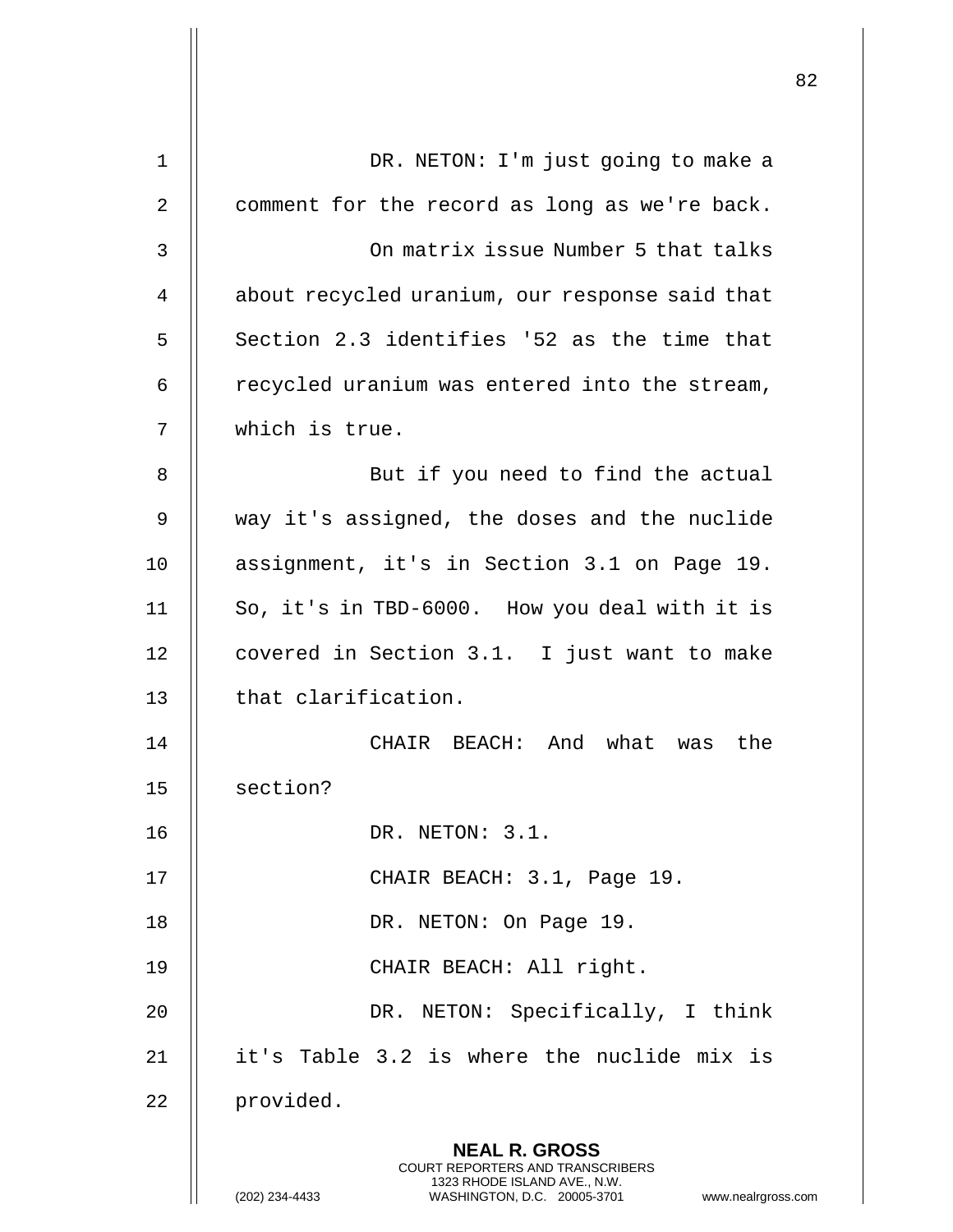|    |                                                                                                                                                                        | 83 |
|----|------------------------------------------------------------------------------------------------------------------------------------------------------------------------|----|
| 1  | CHAIR BEACH: Thank you. Thanks for                                                                                                                                     |    |
| 2  | that clarification.                                                                                                                                                    |    |
| 3  | So, we're going to move on to issue                                                                                                                                    |    |
| 4  | Number 6, DU after 1971 and during and after                                                                                                                           |    |
| 5  | 1997.                                                                                                                                                                  |    |
| 6  | MR. FITZGERALD: Yes, again this was                                                                                                                                    |    |
| 7  | an issue of just trying to be clear, to                                                                                                                                |    |
| 8  | essentially verify that the scope, time and                                                                                                                            |    |
| 9  | handling was clearly identified and that there                                                                                                                         |    |
| 10 | weren't additional source terms for uranium.                                                                                                                           |    |
| 11 | Really, where we stand now is I                                                                                                                                        |    |
| 12 | think we had a chance to look through the                                                                                                                              |    |
| 13 | classified records again. We've had a chance                                                                                                                           |    |
| 14 | to look at the DU operation, both the earlier                                                                                                                          |    |
| 15 | version and the later version and I don't sense                                                                                                                        |    |
| 16 | that we have any disagreement on the scope and                                                                                                                         |    |
| 17 | the time frame and the source term so much                                                                                                                             |    |
| 18 | there.                                                                                                                                                                 |    |
| 19 | We do have some loose ends. One of                                                                                                                                     |    |
| 20 | which is, I mean, we had an interview where                                                                                                                            |    |
| 21 | someone identified a DU application and I don't                                                                                                                        |    |
| 22 | think there's any disagreement we need to sort                                                                                                                         |    |
|    | <b>NEAL R. GROSS</b><br><b>COURT REPORTERS AND TRANSCRIBERS</b><br>1323 RHODE ISLAND AVE., N.W.<br>(202) 234-4433<br>WASHINGTON, D.C. 20005-3701<br>www.nealrgross.com |    |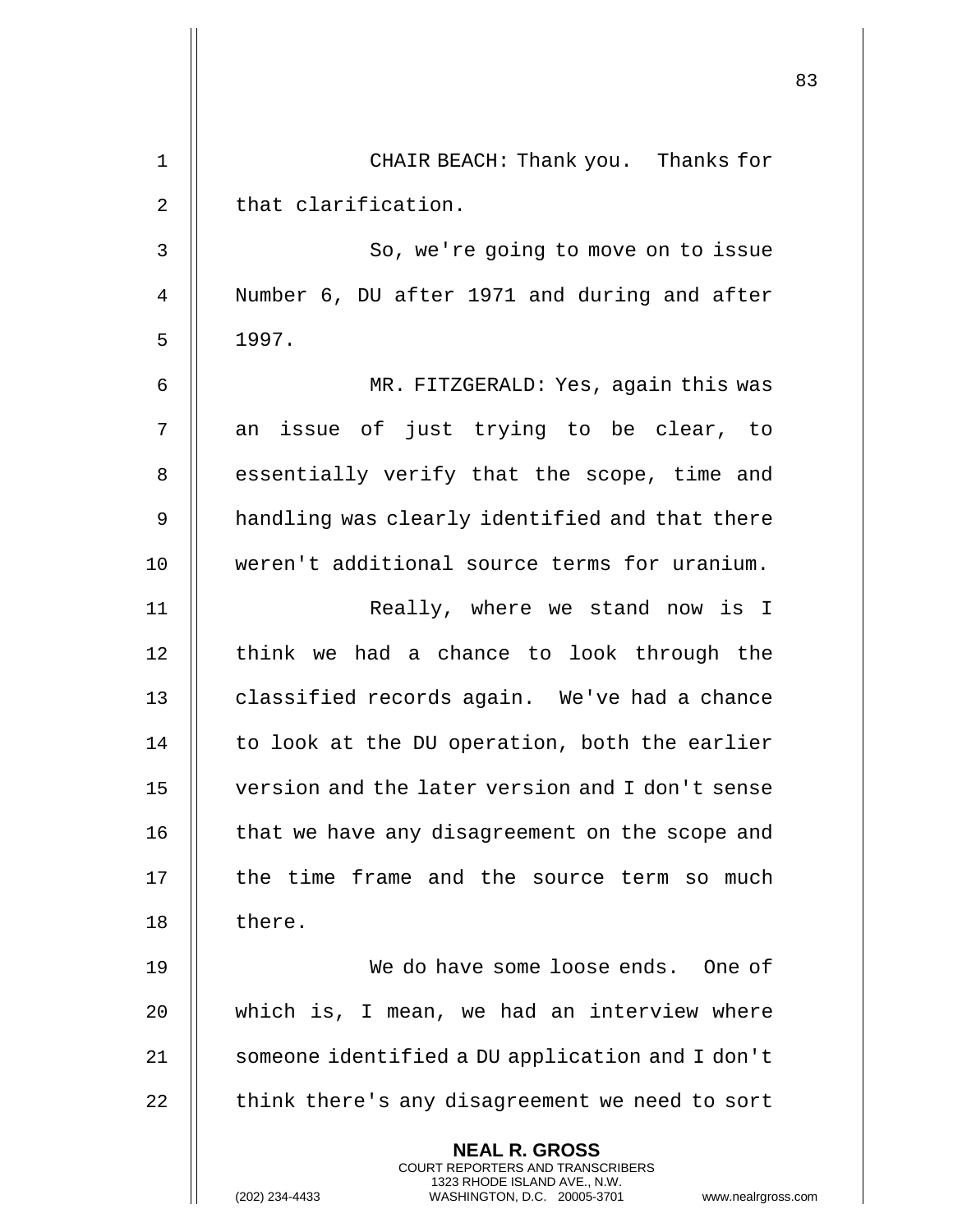| $\mathbf 1$    | of chase that down a little bit to figure out                                                                                                                      |
|----------------|--------------------------------------------------------------------------------------------------------------------------------------------------------------------|
| $\overline{2}$ | -- this was the use of DU, depleted uranium, as                                                                                                                    |
| 3              | a ballast in telemetry tests that were being                                                                                                                       |
| 4              | handled --                                                                                                                                                         |
| 5              | MR. DARNELL: We don't need to                                                                                                                                      |
| 6              | discuss --                                                                                                                                                         |
| 7              | MR. FITZGERALD: Right.                                                                                                                                             |
| 8              | MR. DARNELL: -- how it was used.                                                                                                                                   |
| 9              | MR. FITZGERALD: Right. And so,                                                                                                                                     |
| 10             | that's the question of whether it came from the                                                                                                                    |
| 11             | outside or whether it was fabricated at KCP or                                                                                                                     |
| 12             | not and I think we can chase that down.                                                                                                                            |
| 13             | The other thing I think we want to                                                                                                                                 |
| 14             | do on this one is, now that we are aware of the                                                                                                                    |
| 15             | weekly activity reports, we identified that in                                                                                                                     |
| 16             | fact they maintained those, we're not sure                                                                                                                         |
| 17             | about the scope of them, but we're pursuing that                                                                                                                   |
| 18             | now, that has a fairly complete weekly                                                                                                                             |
| 19             | recording of incidents.                                                                                                                                            |
| 20             | And I think what we want to do is be                                                                                                                               |
| 21             | able to review that body of reporting to see to                                                                                                                    |
| 22             | what extent the DU operations figured in                                                                                                                           |
|                | <b>NEAL R. GROSS</b><br><b>COURT REPORTERS AND TRANSCRIBERS</b><br>1323 RHODE ISLAND AVE., N.W.<br>(202) 234-4433<br>WASHINGTON, D.C. 20005-3701<br>www.nealrgross |

 $\mathop{||}$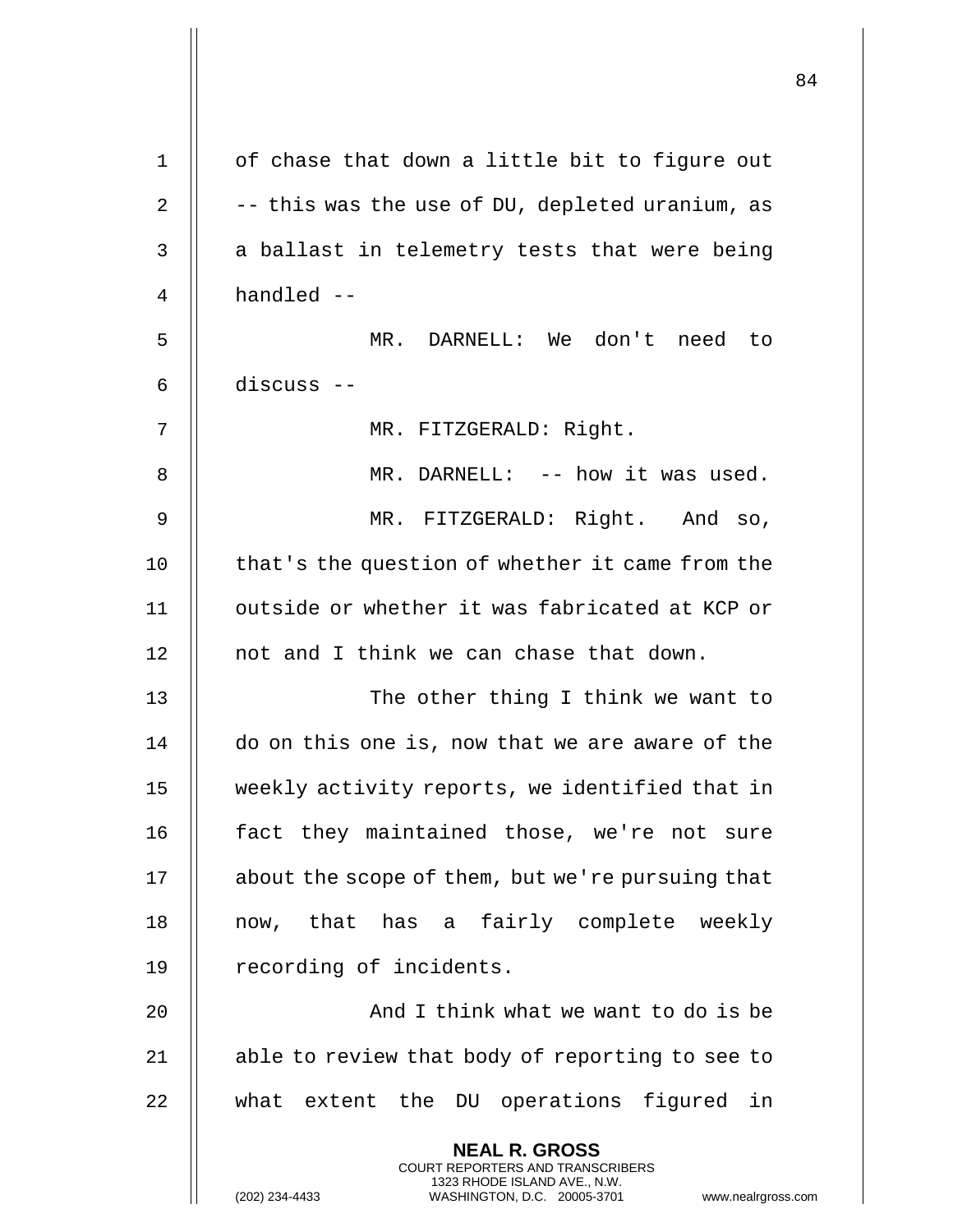| $\mathbf 1$    | incidents at the plant just to get some nature                                                                                                                  |
|----------------|-----------------------------------------------------------------------------------------------------------------------------------------------------------------|
| $\overline{2}$ | -- sense of the exposure potential that was                                                                                                                     |
| 3              | going on and whether that would be encompassed                                                                                                                  |
| 4              | by the, you know, proposed approach on dose                                                                                                                     |
| 5              | assessment. I think it would probably be, but                                                                                                                   |
| 6              | we want to make sure and go through that.                                                                                                                       |
| 7              | So, in general, I guess and we were                                                                                                                             |
| 8              | part of this review and we did look at the                                                                                                                      |
| 9              | operation. Some question about dispersal. I                                                                                                                     |
| 10             | think you were talking about that earlier.                                                                                                                      |
| 11             | Some question about maybe additional source                                                                                                                     |
| 12             | terms and we want to look at the incident                                                                                                                       |
| 13             | database.                                                                                                                                                       |
| 14             | That seems to be a source of                                                                                                                                    |
| 15             | information about what radiological activities                                                                                                                  |
| 16             | were ongoing. So, that would be another means                                                                                                                   |
| 17             | to, you know, verify that this is pretty much                                                                                                                   |
| 18             | it in terms of the source term for DU at the                                                                                                                    |
| 19             | site.                                                                                                                                                           |
| 20             | And I think that would, you know,                                                                                                                               |
| 21             | pretty much put us where we want to be.                                                                                                                         |
| 22             | DARNELL: We did have one<br>MR.                                                                                                                                 |
|                | <b>NEAL R. GROSS</b><br>COURT REPORTERS AND TRANSCRIBERS<br>1323 RHODE ISLAND AVE., N.W.<br>(202) 234-4433<br>WASHINGTON, D.C. 20005-3701<br>www.nealrgross.com |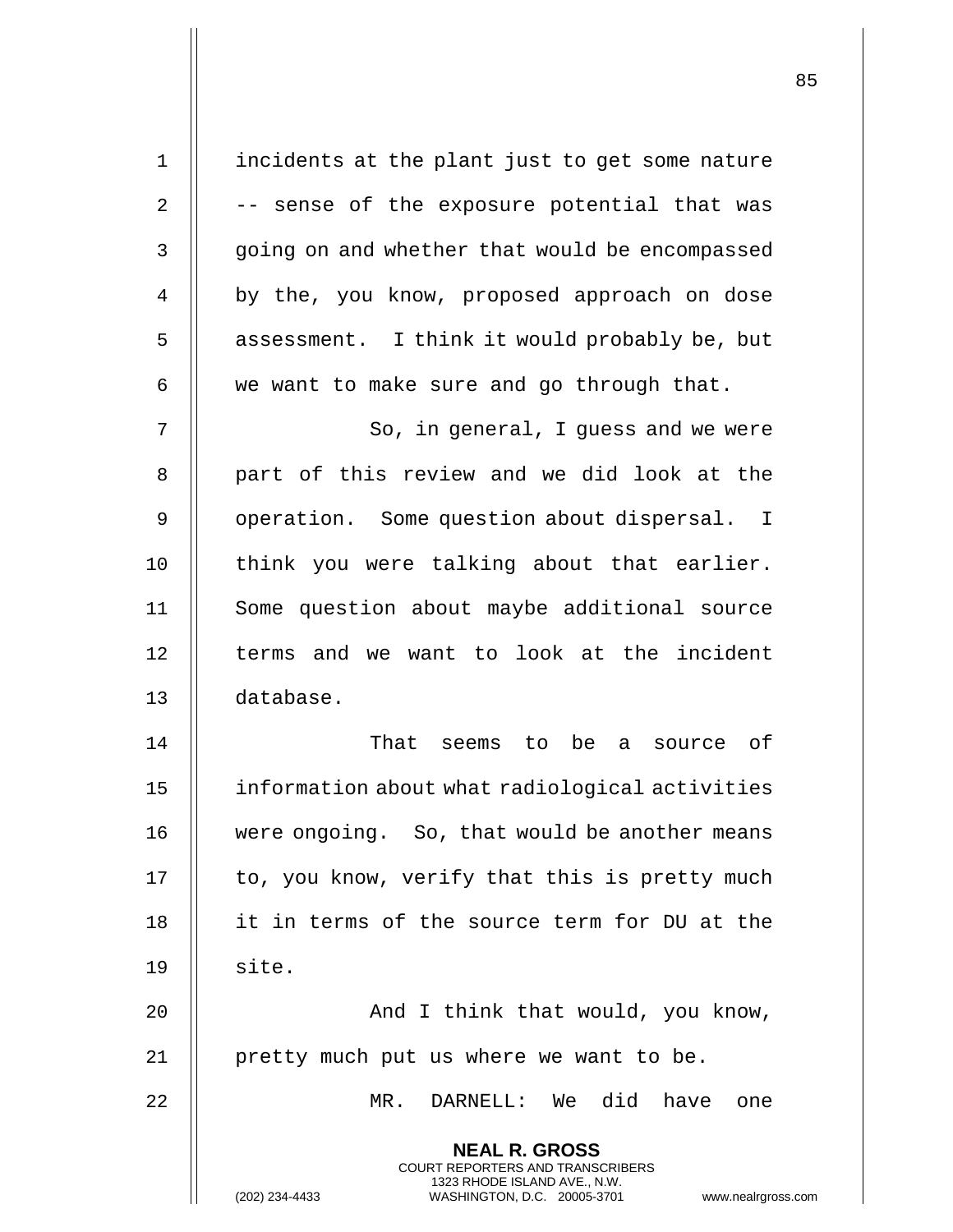|             |                                                                                                                                                                        | 86 |
|-------------|------------------------------------------------------------------------------------------------------------------------------------------------------------------------|----|
| $\mathbf 1$ | discussion with Nelson Beard about this, the DU                                                                                                                        |    |
| 2           | ballast. And he indicated that this was                                                                                                                                |    |
| 3           | fabricated offsite, sent onsite for use with                                                                                                                           |    |
| 4           | the instruction that -- or the assembly that the                                                                                                                       |    |
| 5           | KCP did.                                                                                                                                                               |    |
| 6           | MR. FITZGERALD: That was an offline                                                                                                                                    |    |
| 7           | interview.                                                                                                                                                             |    |
| 8           | MR. DARNELL: Yes.                                                                                                                                                      |    |
| 9           | MR. FITZGERALD: Or discussion.                                                                                                                                         |    |
| 10          | MR. MCCLOSKEY: No. No, it wasn't                                                                                                                                       |    |
| 11          | offline. It was during his --                                                                                                                                          |    |
| 12          | MR. FITZGERALD: Okay, I didn't                                                                                                                                         |    |
| 13          | catch that. Okay. Well, you know, I think                                                                                                                              |    |
| 14          | that was one question and, you know, how it was                                                                                                                        |    |
| 15          | handled --                                                                                                                                                             |    |
| 16          | MR. MCCLOSKEY: Right.                                                                                                                                                  |    |
| 17          | MR. FITZGERALD: -- you know, I think                                                                                                                                   |    |
| 18          | it was pretty clear. Without getting into any                                                                                                                          |    |
| 19          | details, it was a component that was used.                                                                                                                             |    |
| 20          | MR. DARNELL: It certainly fits the                                                                                                                                     |    |
| 21          | overall story that we've been hearing.<br>The                                                                                                                          |    |
| 22          | majority of the testing work that Kansas City                                                                                                                          |    |
|             | <b>NEAL R. GROSS</b><br><b>COURT REPORTERS AND TRANSCRIBERS</b><br>1323 RHODE ISLAND AVE., N.W.<br>(202) 234-4433<br>WASHINGTON, D.C. 20005-3701<br>www.nealrgross.com |    |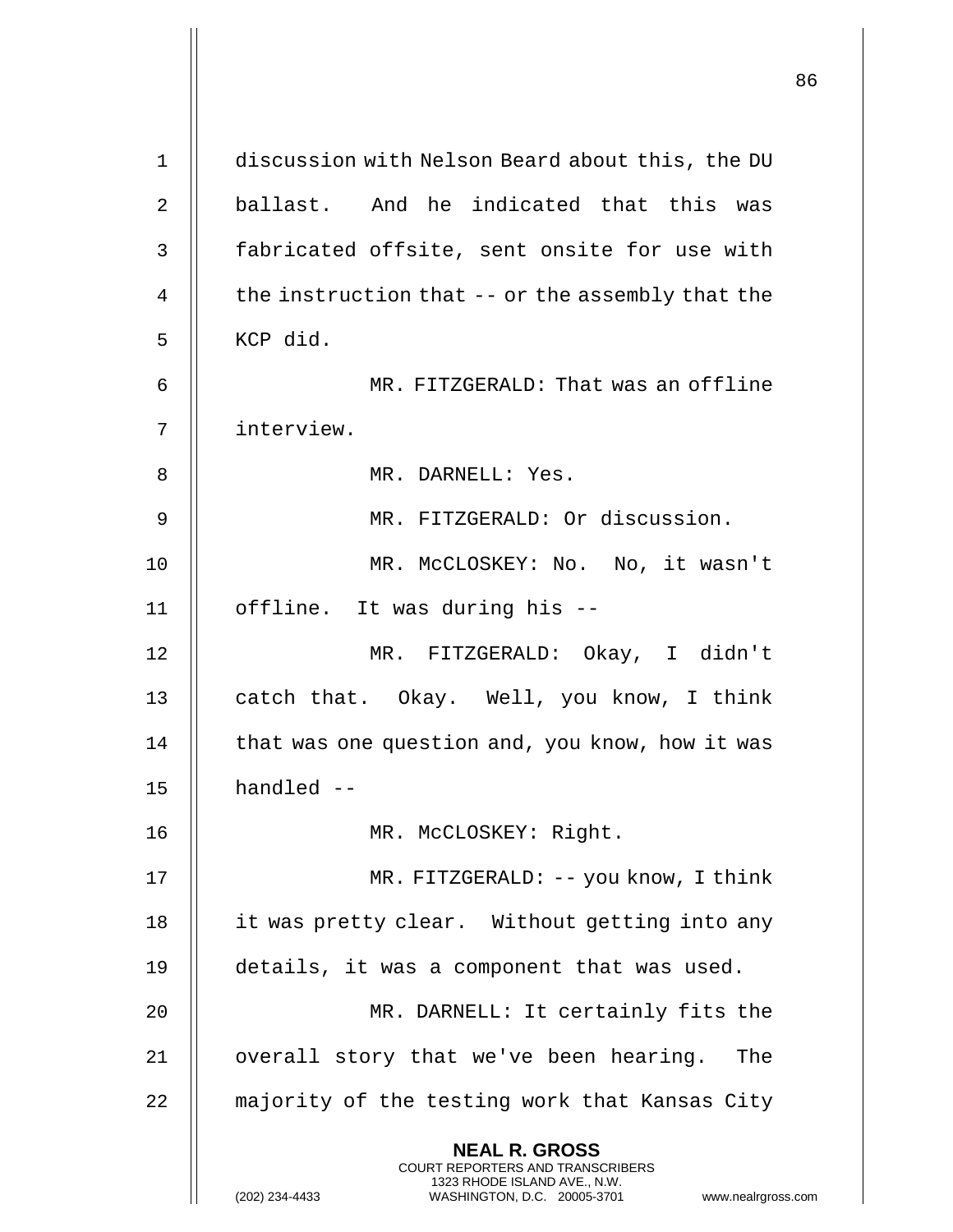| $\mathbf 1$ | did and the assembly work that Kansas City did,                                                                                                                 |
|-------------|-----------------------------------------------------------------------------------------------------------------------------------------------------------------|
| 2           | the actual materials inside each of the units                                                                                                                   |
| 3           | were pretty much brought in from offsite and                                                                                                                    |
| 4           | assembled there.                                                                                                                                                |
| 5           | Most of the machining work had to do                                                                                                                            |
| 6           | with other things. The tritium water work that                                                                                                                  |
| 7           | we'll be discussing later had to do with                                                                                                                        |
| 8           | something. They were more or less like a                                                                                                                        |
| 9           | contractor.                                                                                                                                                     |
| 10          | We obviously do need to nail down                                                                                                                               |
| 11          | this loose end, but it seems to be fitting an                                                                                                                   |
| 12          | overall picture.                                                                                                                                                |
| 13          | MR. FITZGERALD: Right. And I think                                                                                                                              |
| 14          | this is the process. We're using different                                                                                                                      |
| 15          | sources of information. And I think we were                                                                                                                     |
| 16          | able to actually see these ballast pieces                                                                                                                       |
| 17          | showing up in the waste stream.                                                                                                                                 |
| 18          | CHAIR BEACH: Right.                                                                                                                                             |
| 19          | MR. FITZGERALD: It was in the waste                                                                                                                             |
| 20          | -- SWIMS. It was in the waste inventory. So,                                                                                                                    |
| 21          | you know, and we also picked up on some of these                                                                                                                |
| 22          | other source terms in the -- just in that very                                                                                                                  |
|             | <b>NEAL R. GROSS</b><br>COURT REPORTERS AND TRANSCRIBERS<br>1323 RHODE ISLAND AVE., N.W.<br>(202) 234-4433<br>WASHINGTON, D.C. 20005-3701<br>www.nealrgross.com |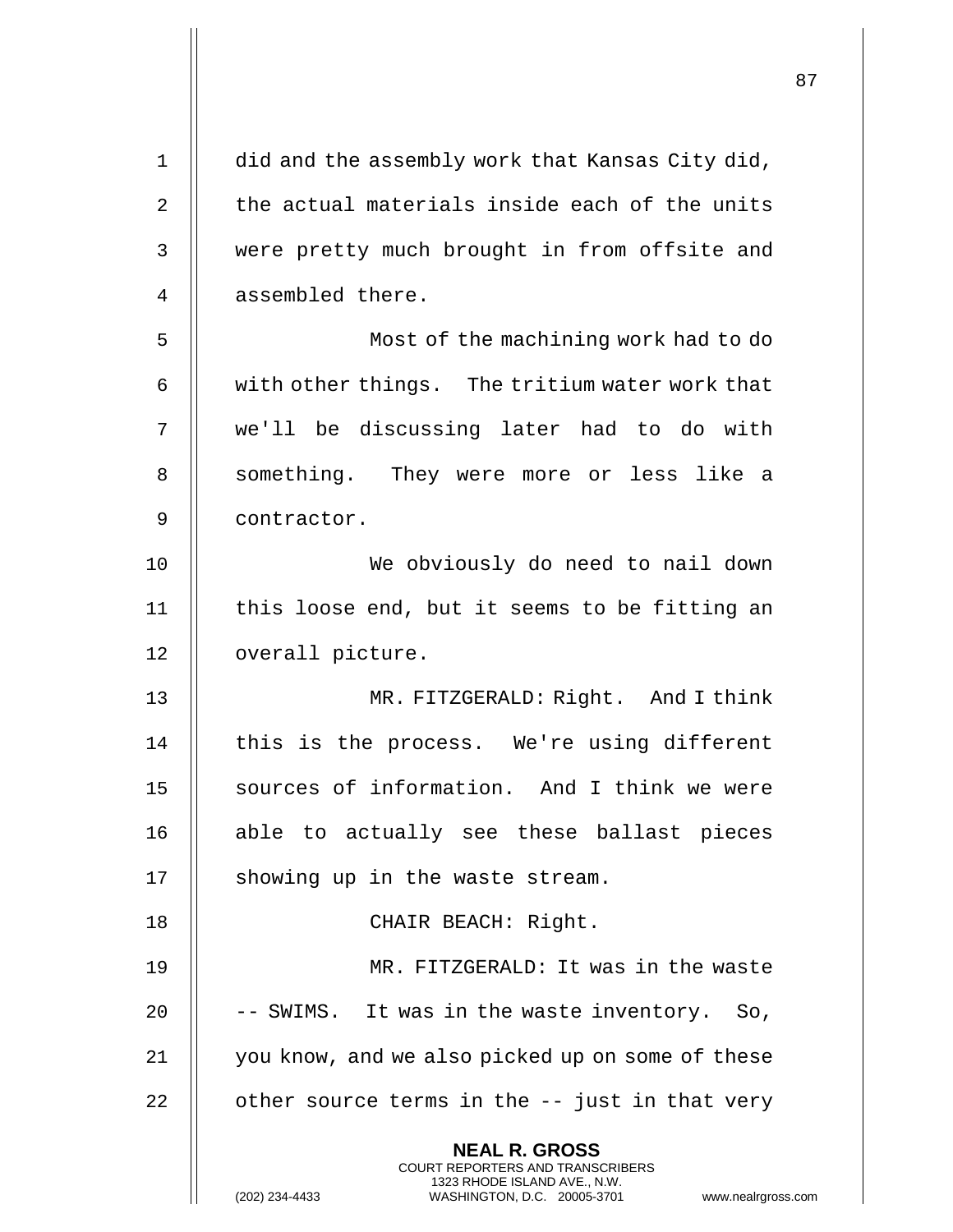|    |                                                                                                                                                                 | 88 |
|----|-----------------------------------------------------------------------------------------------------------------------------------------------------------------|----|
|    |                                                                                                                                                                 |    |
| 1  | brief look at the weeklies we picked up on                                                                                                                      |    |
| 2  | source term.                                                                                                                                                    |    |
| 3  | So, I think it will be a process of                                                                                                                             |    |
| 4  | just validating what was in the original Site                                                                                                                   |    |
| 5  | Profile in terms of DU for these time periods,                                                                                                                  |    |
| 6  | for these applications that, you know, this                                                                                                                     |    |
| 7  | pretty much is the picture of KCP historically                                                                                                                  |    |
| 8  | for DU.                                                                                                                                                         |    |
| 9  | And I thought we, you know, got                                                                                                                                 |    |
| 10 | fairly far along and we still have a little ways                                                                                                                |    |
| 11 | to go in terms of nailing that down. And some                                                                                                                   |    |
| 12 | of this is kind of, you know, a bit Site Profile                                                                                                                |    |
| 13 | in nature. We're identifying source terms,                                                                                                                      |    |
| 14 | but I think it's helpful to make sure by looking                                                                                                                |    |
| 15 | at the sources of information that, you know,                                                                                                                   |    |
| 16 | we haven't missed anything and it can be                                                                                                                        |    |
| 17 | accommodated by the dose assessment approach.                                                                                                                   |    |
| 18 | So, I really see this one as $a - of$                                                                                                                           |    |
| 19 | an accounting for the time frame and the source                                                                                                                 |    |
| 20 | terms for DU and then sort of revalidating that                                                                                                                 |    |
| 21 | it's encompassed by the dose assessment                                                                                                                         |    |
| 22 | approach.                                                                                                                                                       |    |
|    | <b>NEAL R. GROSS</b><br>COURT REPORTERS AND TRANSCRIBERS<br>1323 RHODE ISLAND AVE., N.W.<br>WASHINGTON, D.C. 20005-3701<br>(202) 234-4433<br>www.nealrgross.com |    |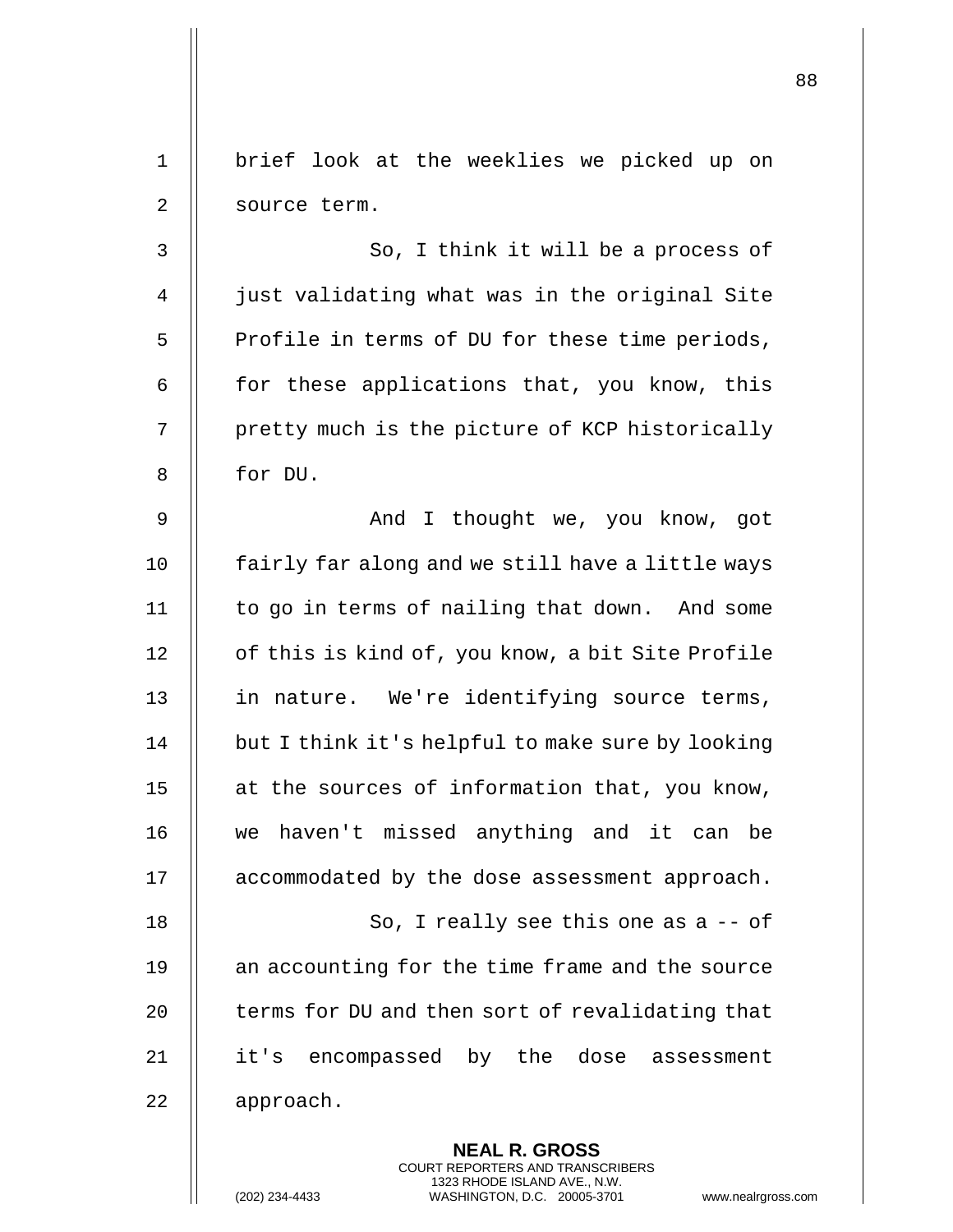|    |                                                                                                                                                                        | 89 |
|----|------------------------------------------------------------------------------------------------------------------------------------------------------------------------|----|
|    |                                                                                                                                                                        |    |
| 1  | And I think we've made some headway,                                                                                                                                   |    |
| 2  | but we have a few loose ends.                                                                                                                                          |    |
| 3  | MR.<br>DARNELL:<br>And you're                                                                                                                                          |    |
| 4  | specifically speaking about the ballast, or all                                                                                                                        |    |
| 5  | of the DU work?                                                                                                                                                        |    |
| 6  | MR. FITZGERALD: I'm talking about                                                                                                                                      |    |
| 7  | all DU work. The ballast being a small, very                                                                                                                           |    |
| 8  | small component of it, but just validating that                                                                                                                        |    |
| 9  | there is nothing else that comes to the fore in                                                                                                                        |    |
| 10 | looking at, for example, the weeklies.                                                                                                                                 |    |
| 11 | If we can get a 10- or 20-year span                                                                                                                                    |    |
| 12 | of weeklies, just, you know, sort of making sure                                                                                                                       |    |
| 13 | there's the time frames and the scope of the                                                                                                                           |    |
| 14 | activities all match up.                                                                                                                                               |    |
| 15 | MR. DARNELL: So, you're looking for                                                                                                                                    |    |
| 16 | information from the weeklies that validate                                                                                                                            |    |
| 17 | what we've already said.                                                                                                                                               |    |
| 18 | MR. FITZGERALD: Yes, and that's                                                                                                                                        |    |
| 19 | what this essentially is. It's just saying                                                                                                                             |    |
| 20 | that, you know, the Site Profile paints a                                                                                                                              |    |
| 21 | picture of a certain time frame, a certain                                                                                                                             |    |
| 22 | activity. With that activity change in '97, do                                                                                                                         |    |
|    | <b>NEAL R. GROSS</b><br><b>COURT REPORTERS AND TRANSCRIBERS</b><br>1323 RHODE ISLAND AVE., N.W.<br>(202) 234-4433<br>www.nealrgross.com<br>WASHINGTON, D.C. 20005-3701 |    |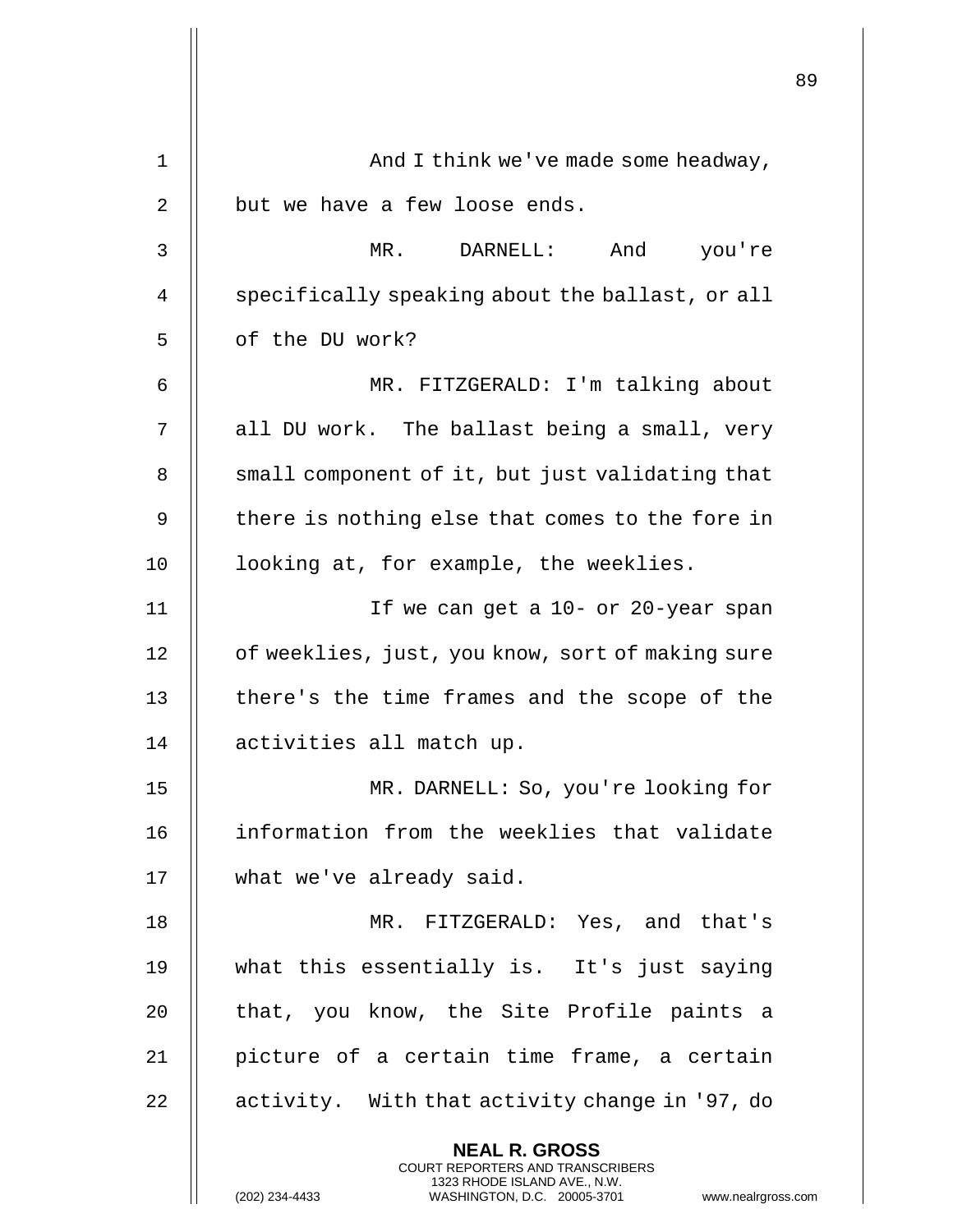| 1  | we see anything that would change that picture                                                                                                              |
|----|-------------------------------------------------------------------------------------------------------------------------------------------------------------|
| 2  | or not?                                                                                                                                                     |
| 3  | And so far, no, with that one bit of                                                                                                                        |
| 4  | an anomaly with the ballast coming to the fore.                                                                                                             |
| 5  | But beyond that, nothing so far.                                                                                                                            |
| 6  | CHAIR BEACH: We haven't heard                                                                                                                               |
| 7  | anything back on those reports, have we?                                                                                                                    |
| 8  | Because I know we left her with looking at them.                                                                                                            |
| 9  | She was going to try and put them on disk for                                                                                                               |
| 10 | us.                                                                                                                                                         |
| 11 | MR. FITZGERALD: No, I have to check                                                                                                                         |
| 12 | back with Lynn, you know. There was an option                                                                                                               |
| 13 | on the weeklies that they were going to see, you                                                                                                            |
| 14 | know, exactly which ones they had for what                                                                                                                  |
| 15 | years. And to the extent they could -- I was                                                                                                                |
| 16 | really hopeful they would be able to transfer                                                                                                               |
| 17 | them to CDs and send them to us.                                                                                                                            |
| 18 | I think they would -- I told them                                                                                                                           |
| 19 | that would be good for them, too, not to have                                                                                                               |
| 20 | to host us at the site again, but we haven't                                                                                                                |
| 21 | heard back on the feasibility of transferring                                                                                                               |
| 22 | Depends on how much there is, I<br>all that.                                                                                                                |
|    | <b>NEAL R. GROSS</b><br>COURT REPORTERS AND TRANSCRIBERS<br>1323 RHODE ISLAND AVE., N.W.<br>(202) 234-4433<br>WASHINGTON, D.C. 20005-3701<br>www.nealrgross |

 $\mathop{\textstyle\prod}$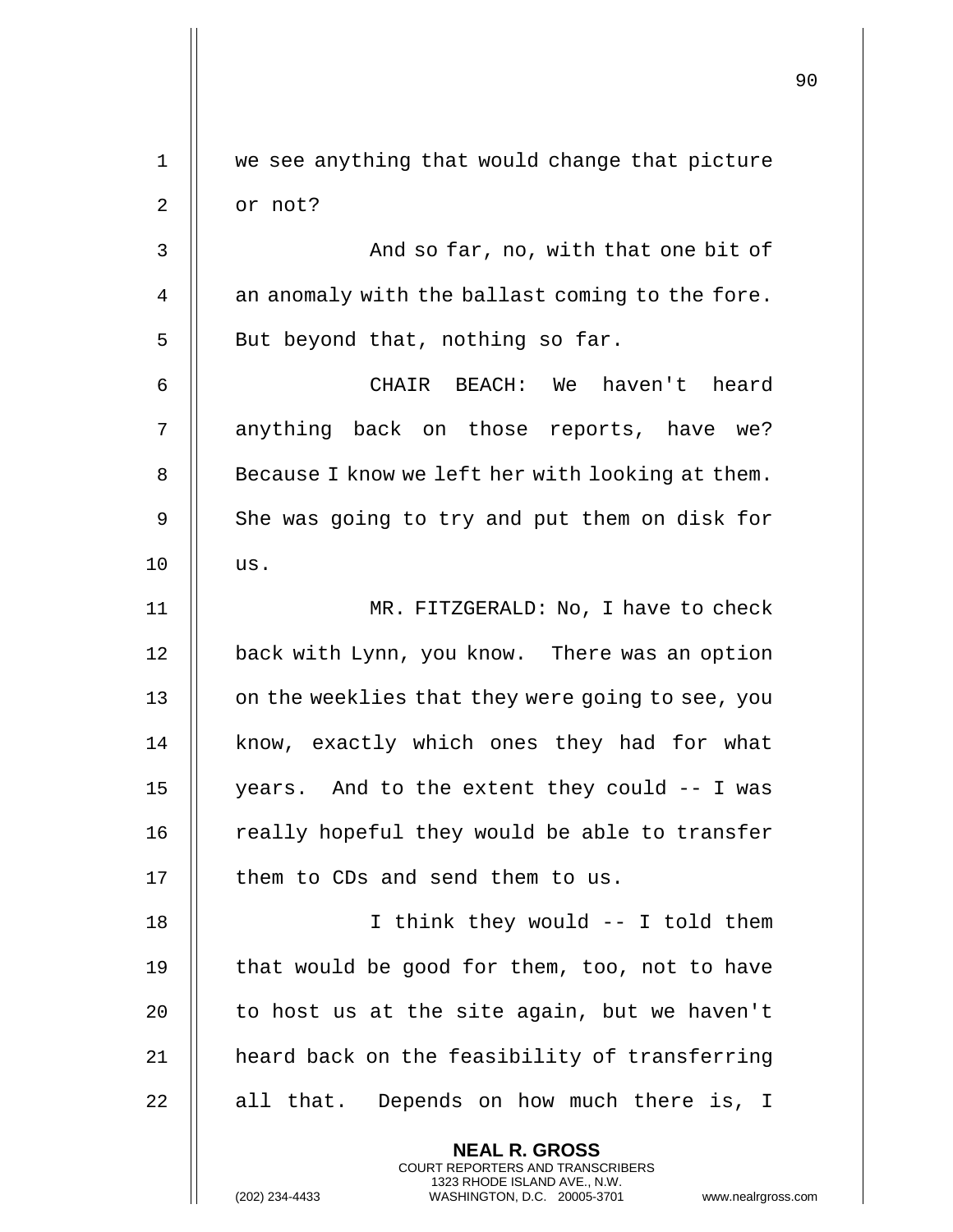|                |                                                                                                                                                                 | 91 |
|----------------|-----------------------------------------------------------------------------------------------------------------------------------------------------------------|----|
| 1              | think.                                                                                                                                                          |    |
| $\overline{2}$ | MR. DARNELL: Right now the site is                                                                                                                              |    |
| 3              | actually pushing back to DOE because they feel                                                                                                                  |    |
| 4              | they're under scrutiny, under an audit. They                                                                                                                    |    |
|                |                                                                                                                                                                 |    |
| 5              | have a lot of misconception about what's going                                                                                                                  |    |
| 6              | on.                                                                                                                                                             |    |
| 7              | MR. FITZGERALD: So, your visit will                                                                                                                             |    |
| 8              | be important.                                                                                                                                                   |    |
| 9              | CHAIR BEACH: Yes.                                                                                                                                               |    |
| 10             | MR. DARNELL: I'm thinking that it                                                                                                                               |    |
| 11             | will probably behoove us just to go back and                                                                                                                    |    |
| 12             | look for activity reports for two reasons.                                                                                                                      |    |
| 13             | One, so that we know that we've looked at them.                                                                                                                 |    |
| 14             | And the other is so that we know that we looked                                                                                                                 |    |
| 15             | at all we could find instead of relying on                                                                                                                      |    |
| 16             | somebody else to tell us this was --                                                                                                                            |    |
| 17             | MR. FITZGERALD: Well, we're going                                                                                                                               |    |
| 18             | to have to look at their holdings and, you know,                                                                                                                |    |
| 19             | find out, you know, if it's all microfilm, where                                                                                                                |    |
| 20             | it exists because I found the weeklies from 1964                                                                                                                |    |
| 21             | tacked on the end of 200 pages of day-to-day                                                                                                                    |    |
| 22             | operational stuff. I mean, it was almost by                                                                                                                     |    |
|                | <b>NEAL R. GROSS</b><br>COURT REPORTERS AND TRANSCRIBERS<br>1323 RHODE ISLAND AVE., N.W.<br>(202) 234-4433<br>WASHINGTON, D.C. 20005-3701<br>www.nealrgross.com |    |

 $\begin{array}{c} \hline \end{array}$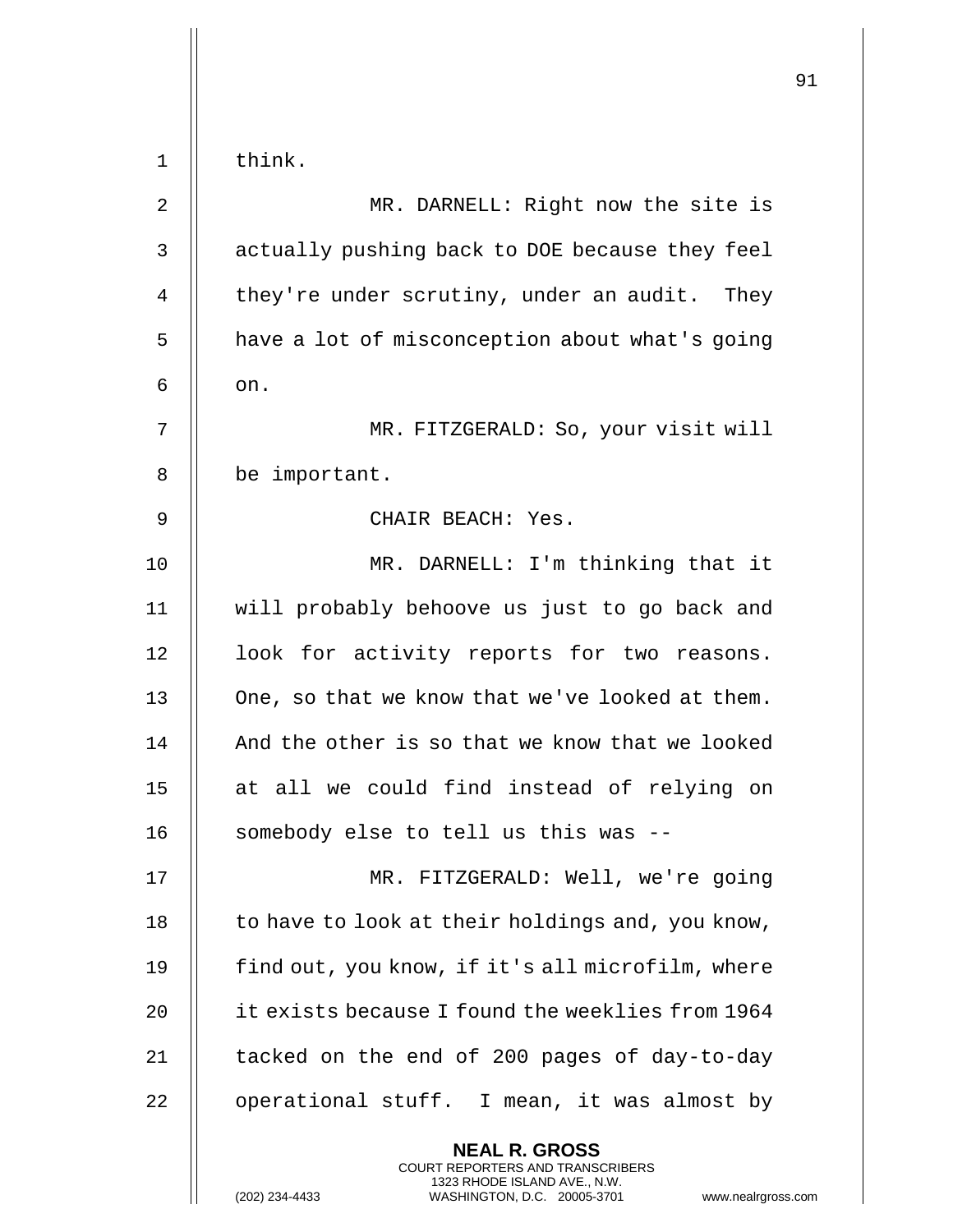1 | happenstance I came upon them.

| $\overline{c}$ | So, it's not clear -- what I                                                                                                                                    |
|----------------|-----------------------------------------------------------------------------------------------------------------------------------------------------------------|
| 3              | understand, it's not -- the microfilm is not                                                                                                                    |
| 4              | categorized, you know, in a routine way. It's                                                                                                                   |
| 5              | just everything is sort of lumped into a                                                                                                                        |
| 6              | microfilm and there's no way to know what's in                                                                                                                  |
| 7              | there, which is kind of scary, but, you know --                                                                                                                 |
| 8              | MR. McCLOSKEY: Anything on tritium?                                                                                                                             |
| 9              | They have<br>MR. FITZGERALD:<br>a                                                                                                                               |
| 10             | thousand rolls of microfilm and they don't have                                                                                                                 |
| 11             | it categorized or indexed by what's in that                                                                                                                     |
| 12             | microfilm. I can't imagine the time it will                                                                                                                     |
| 13             | take just to --                                                                                                                                                 |
| 14             | MR. DARNELL: You know, actually it                                                                                                                              |
| 15             | sounds like maybe we should just task ORAU with                                                                                                                 |
| 16             | sending a team down there to capture that data,                                                                                                                 |
| 17             | all of it, from the microfilms.                                                                                                                                 |
| 18             | MR. FITZGERALD: No objections here.                                                                                                                             |
| 19             | (Laughter.)                                                                                                                                                     |
| 20             | $MR$ .<br>FITZGERALD: I<br>mean,<br>I sat                                                                                                                       |
| 21             | through one half of one year and it took me about                                                                                                               |
| 22             | an hour to go -- and you can imagine 15, 20 pages                                                                                                               |
|                | <b>NEAL R. GROSS</b><br>COURT REPORTERS AND TRANSCRIBERS<br>1323 RHODE ISLAND AVE., N.W.<br>(202) 234-4433<br>WASHINGTON, D.C. 20005-3701<br>www.nealrgross.com |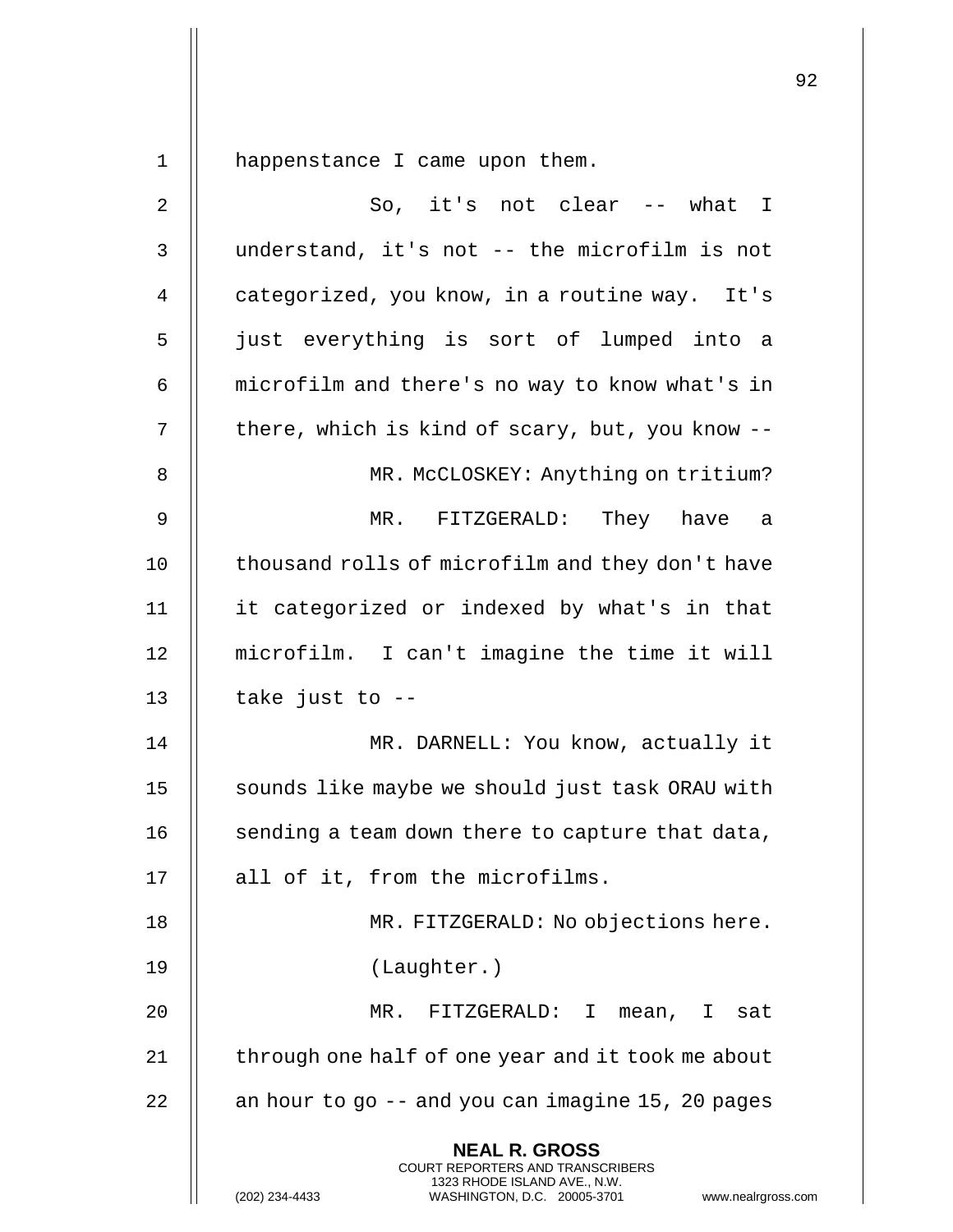|             |                                                                                                                                                                 | 93 |
|-------------|-----------------------------------------------------------------------------------------------------------------------------------------------------------------|----|
| $\mathbf 1$ | of each and, you know, it's a lot to look at.                                                                                                                   |    |
| 2           | Even though it's very valuable                                                                                                                                  |    |
|             |                                                                                                                                                                 |    |
| 3           | information, it's just that it's very tedious                                                                                                                   |    |
| 4           | to go through month to month. And I think, Pat,                                                                                                                 |    |
| 5           | you know, certainly can lead that team to do                                                                                                                    |    |
| 6           | that.                                                                                                                                                           |    |
| 7           | (Laughter.)                                                                                                                                                     |    |
| 8           | MR. DARNELL: But this just sounds                                                                                                                               |    |
| 9           | like something that's set for a subgroup to just                                                                                                                |    |
| 10          | go and capture it all and --                                                                                                                                    |    |
| 11          | think the<br>FITZGERALD: I<br>$MR$ .                                                                                                                            |    |
| 12          | weeklies can be extremely valuable. I don't                                                                                                                     |    |
| 13          | know how many years. And I don't even know what                                                                                                                 |    |
| 14          | the organization is, and they didn't either.                                                                                                                    |    |
| 15          | They didn't really have any idea of                                                                                                                             |    |
| 16          | how the weeklies are organized or how many they                                                                                                                 |    |
| 17          | have. So, it was an open question when we left                                                                                                                  |    |
| 18          | the site and $-$                                                                                                                                                |    |
| 19          | CHAIR BEACH: Well, we had asked for                                                                                                                             |    |
| 20          | the SWIMS reports, too, which you haven't heard                                                                                                                 |    |
| 21          | back on those, have you, Pat?                                                                                                                                   |    |
| 22          | MR. MCCLOSKEY: No.                                                                                                                                              |    |
|             | <b>NEAL R. GROSS</b><br>COURT REPORTERS AND TRANSCRIBERS<br>1323 RHODE ISLAND AVE., N.W.<br>(202) 234-4433<br>WASHINGTON, D.C. 20005-3701<br>www.nealrgross.com |    |

 $\overline{1}$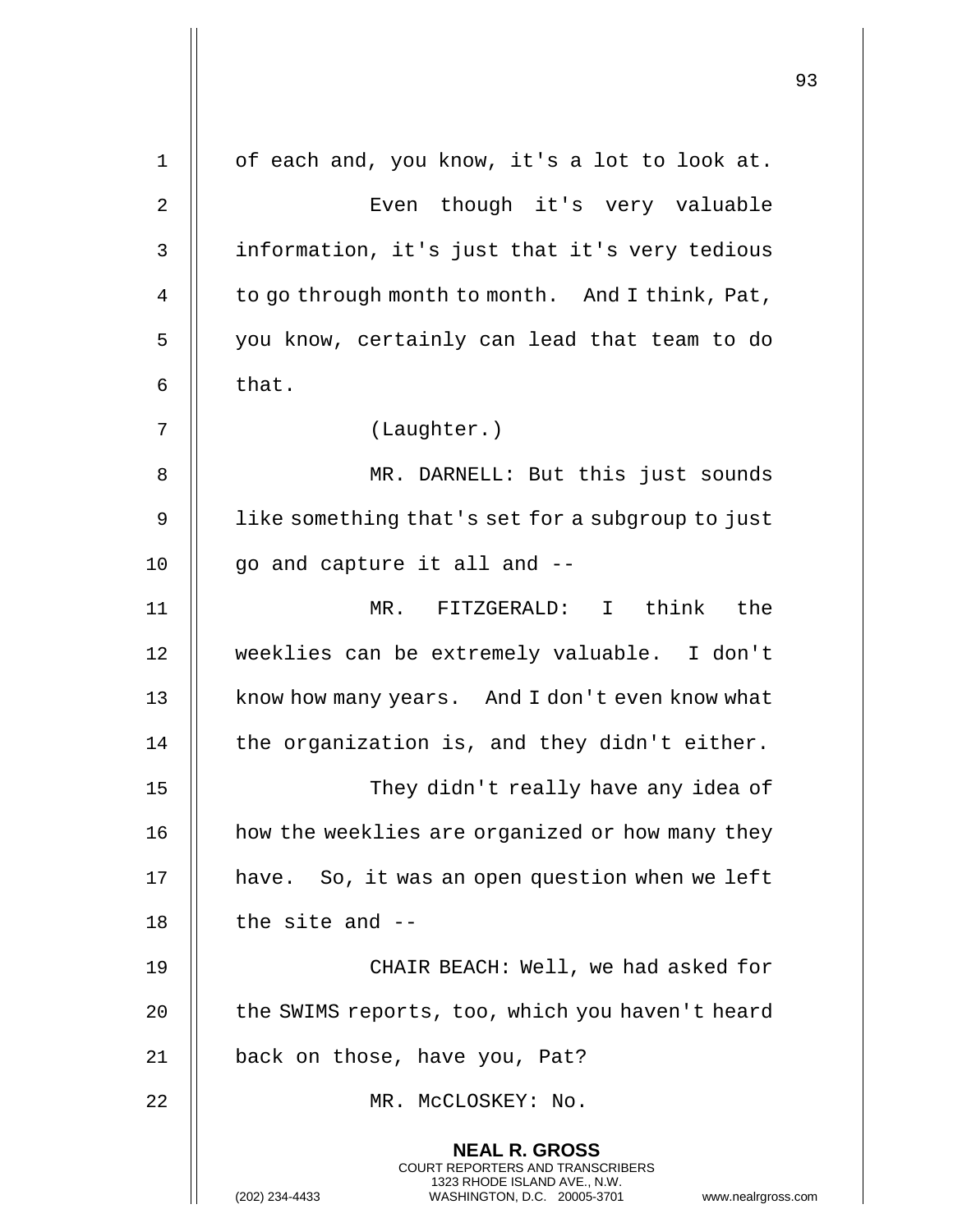|    |                                                                                                                                                              | 94 |
|----|--------------------------------------------------------------------------------------------------------------------------------------------------------------|----|
|    |                                                                                                                                                              |    |
| 1  | CHAIR BEACH: Okay.                                                                                                                                           |    |
| 2  | MR. McCLOSKEY: Tara, the last I                                                                                                                              |    |
| 3  | heard, is still working on it. I think what we                                                                                                               |    |
| 4  | identified in our last visit was -- we brought                                                                                                               |    |
| 5  | some names of documents to ask for.                                                                                                                          |    |
| 6  | CHAIR BEACH: Yes, more specific.                                                                                                                             |    |
| 7  | And so, Pete, did you get your                                                                                                                               |    |
| 8  | question answered that you put in that you were                                                                                                              |    |
| 9  | looking for more specific information for the                                                                                                                |    |
| 10 | information missing from SC&A -- what SC&A has                                                                                                               |    |
| 11 | described as what's missing in the --                                                                                                                        |    |
| 12 | MR. DARNELL: Yes. Yes.                                                                                                                                       |    |
| 13 | CHAIR BEACH: So, that's -- we're                                                                                                                             |    |
| 14 | clear on that.                                                                                                                                               |    |
| 15 | MR. DARNELL: I understand better                                                                                                                             |    |
| 16 | now.                                                                                                                                                         |    |
| 17 | CHAIR BEACH: Okay. So, the action                                                                                                                            |    |
| 18 | here is to move forward with --                                                                                                                              |    |
| 19 | MR. FITZGERALD: Well, I think we do                                                                                                                          |    |
| 20 | have a need to focus on these weeklies and find                                                                                                              |    |
| 21 | a means to an end to get those organized and --                                                                                                              |    |
| 22 | MR. DARNELL: Actually, I'd like to                                                                                                                           |    |
|    | <b>NEAL R. GROSS</b><br>COURT REPORTERS AND TRANSCRIBERS<br>1323 RHODE ISLAND AVE., N.W.<br>WASHINGTON, D.C. 20005-3701 www.nealrgross.com<br>(202) 234-4433 |    |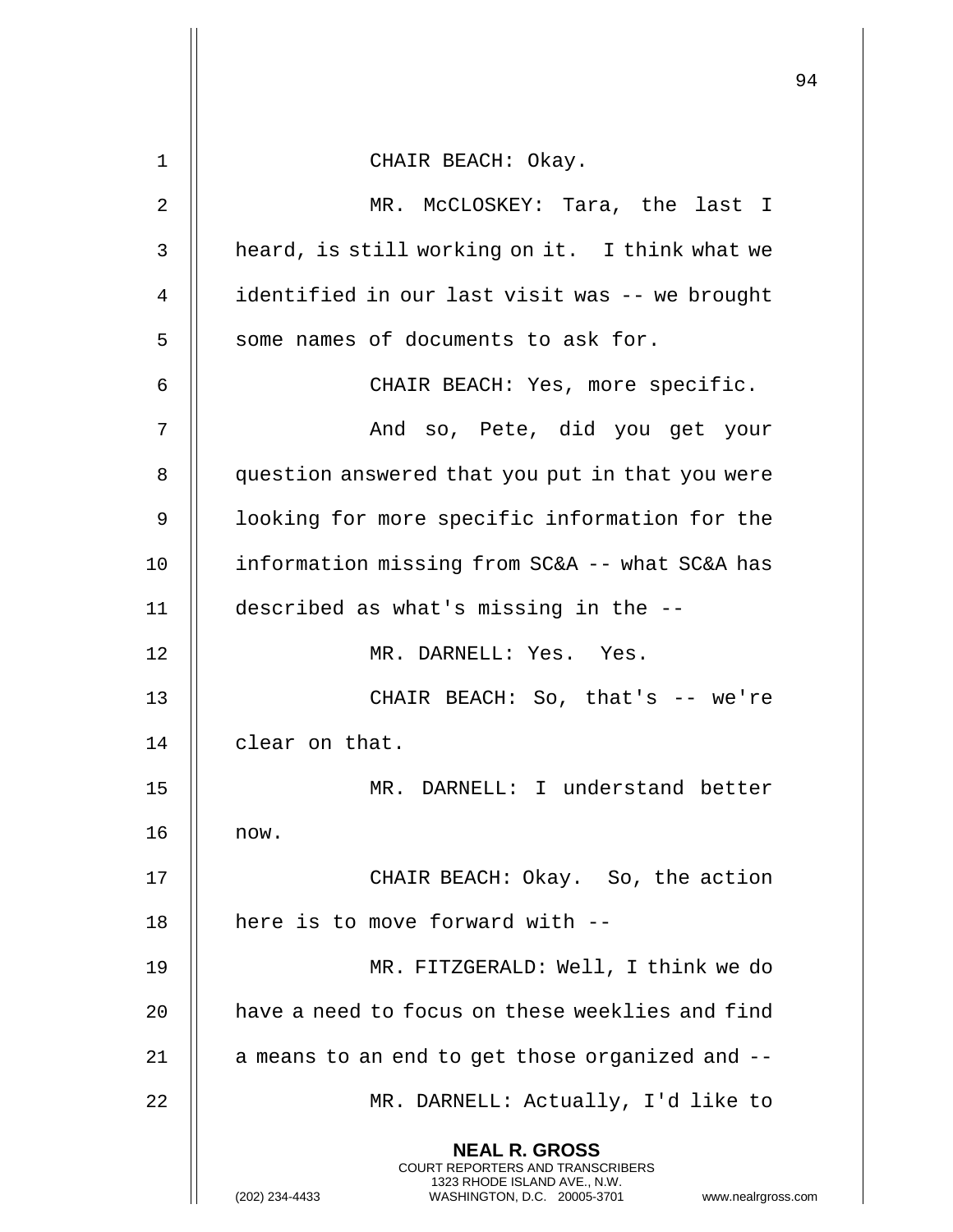|    |                                                                                                                                                                     | 95 |
|----|---------------------------------------------------------------------------------------------------------------------------------------------------------------------|----|
| 1  | hear from the Working Group. Is it okay for us                                                                                                                      |    |
| 2  | to do $-$                                                                                                                                                           |    |
| 3  | CHAIR BEACH: That would be my next                                                                                                                                  |    |
| 4  | $--$ yes.                                                                                                                                                           |    |
| 5  | MR. DARNELL: Task ORAU with going                                                                                                                                   |    |
| 6  | out and getting the weeklies.                                                                                                                                       |    |
| 7  | CHAIR BEACH: Absolutely. Yes.                                                                                                                                       |    |
| 8  | MR. FITZGERALD: I work with Tara and                                                                                                                                |    |
| 9  | I think if it's more efficient to do it onsite                                                                                                                      |    |
| 10 | rather than have her continue to investigate,                                                                                                                       |    |
| 11 | then that's fine, too.                                                                                                                                              |    |
| 12 | I think whatever gets us there most                                                                                                                                 |    |
| 13 | efficiently --                                                                                                                                                      |    |
| 14 | CHAIR BEACH: Yes, I -- what do you                                                                                                                                  |    |
| 15 | guys think?                                                                                                                                                         |    |
| 16 | (Chorus of yes.)                                                                                                                                                    |    |
| 17 | CHAIR BEACH: Yes, I agree also.                                                                                                                                     |    |
| 18 | MR. DARNELL: All right. And that                                                                                                                                    |    |
| 19 | will save our time, because what we're talking                                                                                                                      |    |
| 20 | about is a long and tedious job and we have a                                                                                                                       |    |
| 21 | group within ORAU that does that.                                                                                                                                   |    |
| 22 | CHAIR BEACH: Yes, and it's pretty                                                                                                                                   |    |
|    | <b>NEAL R. GROSS</b><br><b>COURT REPORTERS AND TRANSCRIBERS</b><br>1323 RHODE ISLAND AVE., N.W.<br>(202) 234-4433<br>WASHINGTON, D.C. 20005-3701 www.nealrgross.com |    |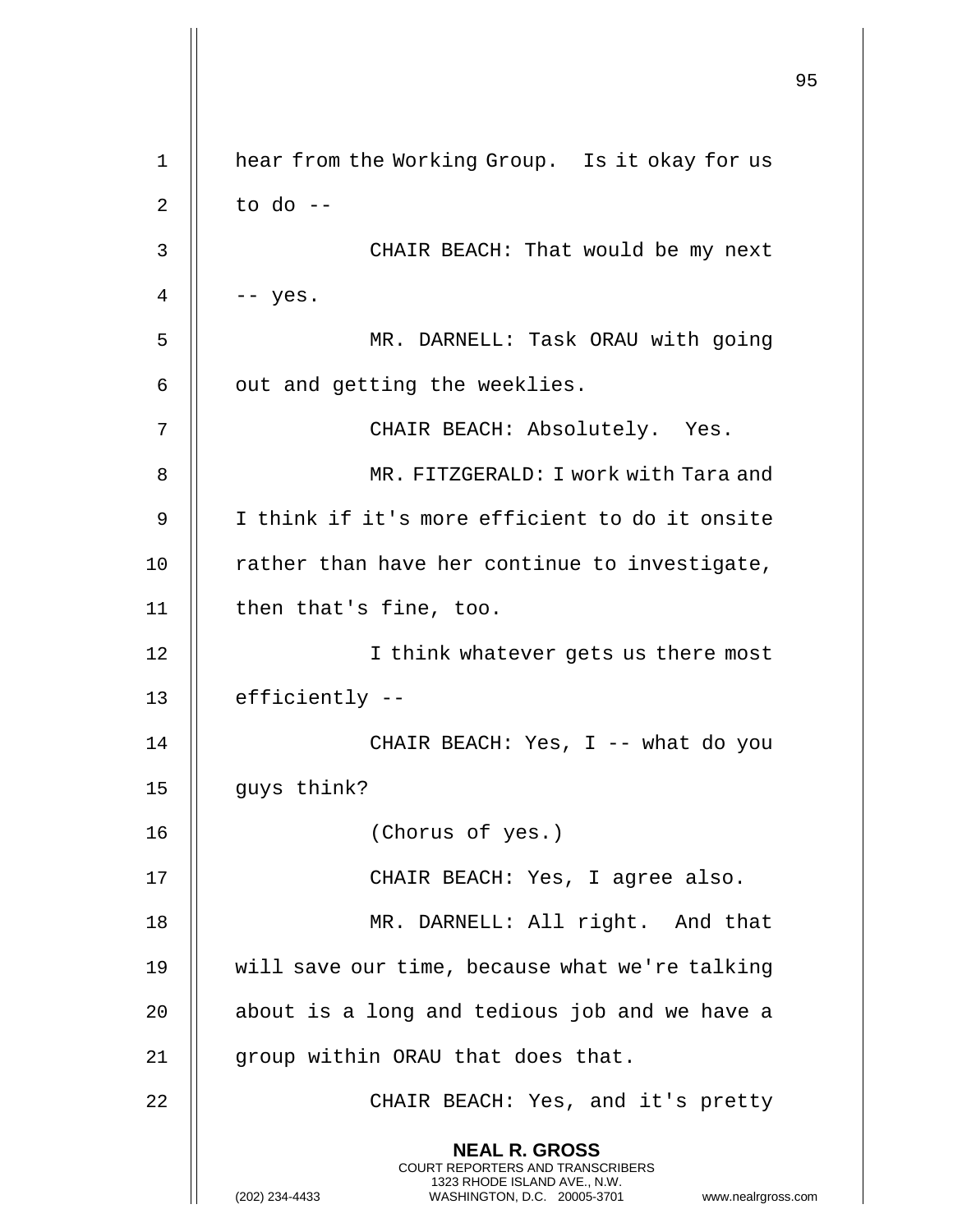|             |                                                                                                                                                | 96 |
|-------------|------------------------------------------------------------------------------------------------------------------------------------------------|----|
|             |                                                                                                                                                |    |
| $\mathbf 1$ | clear.                                                                                                                                         |    |
| 2           | MR. DARNELL: And I feel sorry for                                                                                                              |    |
| 3           | those folks.                                                                                                                                   |    |
| 4           | CHAIR BEACH: Yes, it's pretty clear                                                                                                            |    |
| 5           | what it is, weekly activities, yes.                                                                                                            |    |
| 6           | MR. FITZGERALD: And it's maintained                                                                                                            |    |
| 7           | in the -- well, as you know, in the classified                                                                                                 |    |
| 8           | area. So, it's just difficult.                                                                                                                 |    |
| 9           | CHAIR BEACH: Okay. So, moving on                                                                                                               |    |
| 10          | to Number 7, radioactive waste.                                                                                                                |    |
| 11          | MR. FITZGERALD: Yes, this one I                                                                                                                |    |
| 12          | think we've had a fair amount of discussion, but                                                                                               |    |
| 13          | on the radioactive waste we did see on the SRDB                                                                                                |    |
| 14          | and other places certain documentation where                                                                                                   |    |
| 15          | Los Alamos was actually questioning the                                                                                                        |    |
| 16          | condition of the drums they were receiving                                                                                                     |    |
| 17          | because Bendix or Kansas City was shipping its                                                                                                 |    |
| 18          | waste to Los Alamos, the rad waste, for                                                                                                        |    |
| 19          | disposition and in some cases they were picking                                                                                                |    |
| 20          | up contamination and some leakage.                                                                                                             |    |
| 21          | And so, we wanted to go back and                                                                                                               |    |
| 22          | figure out if that was in fact a source of                                                                                                     |    |
|             | <b>NEAL R. GROSS</b>                                                                                                                           |    |
|             | <b>COURT REPORTERS AND TRANSCRIBERS</b><br>1323 RHODE ISLAND AVE., N.W.<br>(202) 234-4433<br>WASHINGTON, D.C. 20005-3701<br>www.nealrgross.com |    |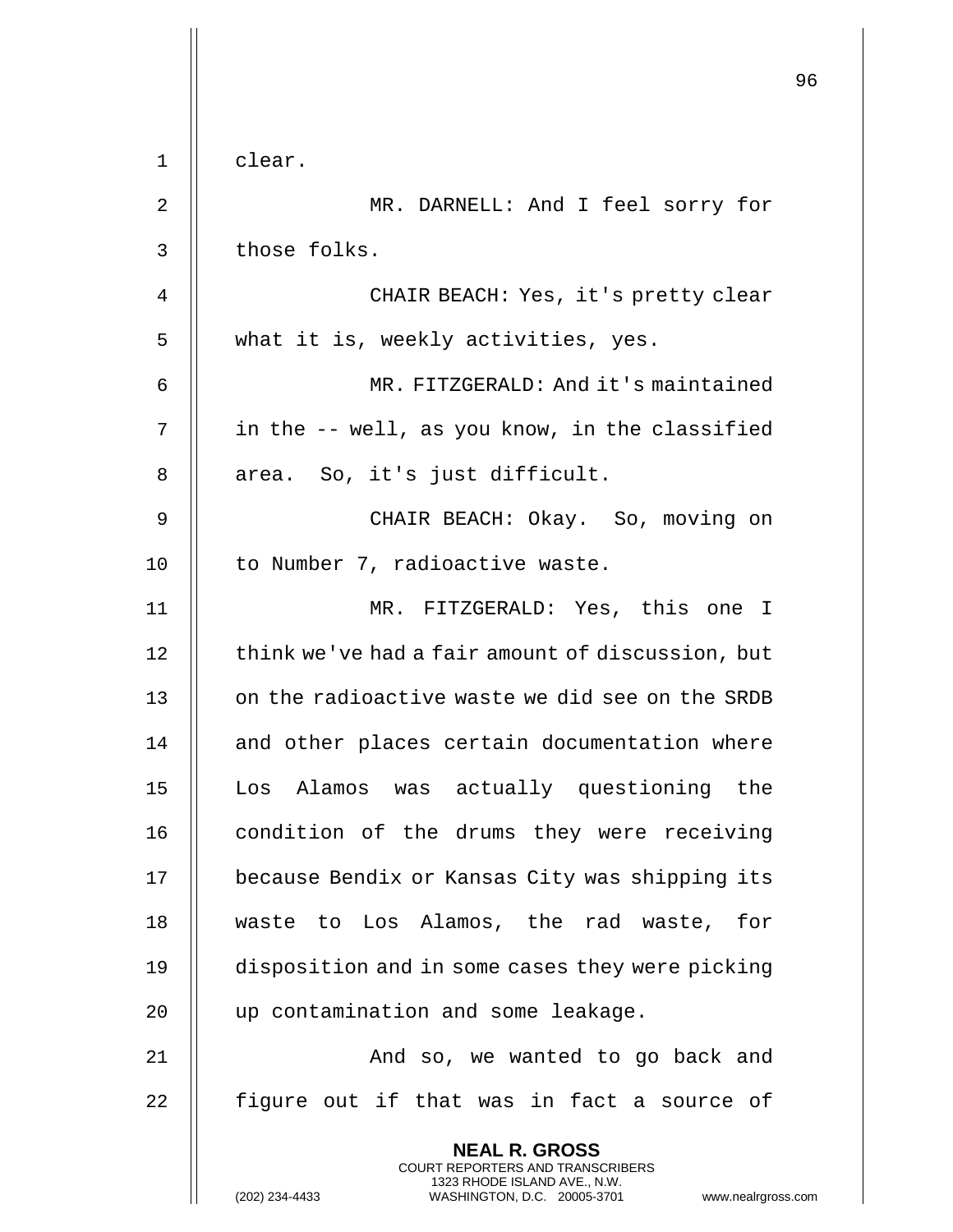| $\mathbf 1$ | exposure at the site at Kansas City and whether                                                                                                                    |
|-------------|--------------------------------------------------------------------------------------------------------------------------------------------------------------------|
| 2           | there was radionuclides involved that went                                                                                                                         |
| 3           | beyond depleted uranium, you know, to find out                                                                                                                     |
| 4           | whether or not you're talking about perhaps rad                                                                                                                    |
| 5           | waste source terms that would be downstream                                                                                                                        |
| 6           | from an activity we weren't aware of using the                                                                                                                     |
| 7           | waste management as a means to determine what                                                                                                                      |
| 8           | was being handled at the site.                                                                                                                                     |
| 9           | And we didn't get too far on that.                                                                                                                                 |
| 10          | I think we did interview a number of individuals                                                                                                                   |
| 11          | that painted a picture for us on how the drums                                                                                                                     |
| 12          | were handled, how they were filled, how they                                                                                                                       |
| 13          | were staged.                                                                                                                                                       |
| 14          | And we did see documentation as you                                                                                                                                |
| 15          | indicated earlier, Josie, that they shipped a                                                                                                                      |
| 16          | fair number. I mean, there was hundreds of                                                                                                                         |
| 17          | drums at some points, but a lesser number at                                                                                                                       |
| 18          | other points. So, it varied depending on I                                                                                                                         |
| 19          | quess the operations.                                                                                                                                              |
| 20          | But where that kind of leaves us is                                                                                                                                |
| 21          | we do want to focus very much so in terms of the                                                                                                                   |
| 22          | SWIMS, looking at the inventory.                                                                                                                                   |
|             | <b>NEAL R. GROSS</b><br><b>COURT REPORTERS AND TRANSCRIBERS</b><br>1323 RHODE ISLAND AVE., N.W.<br>(202) 234-4433<br>WASHINGTON, D.C. 20005-3701<br>www.nealrgross |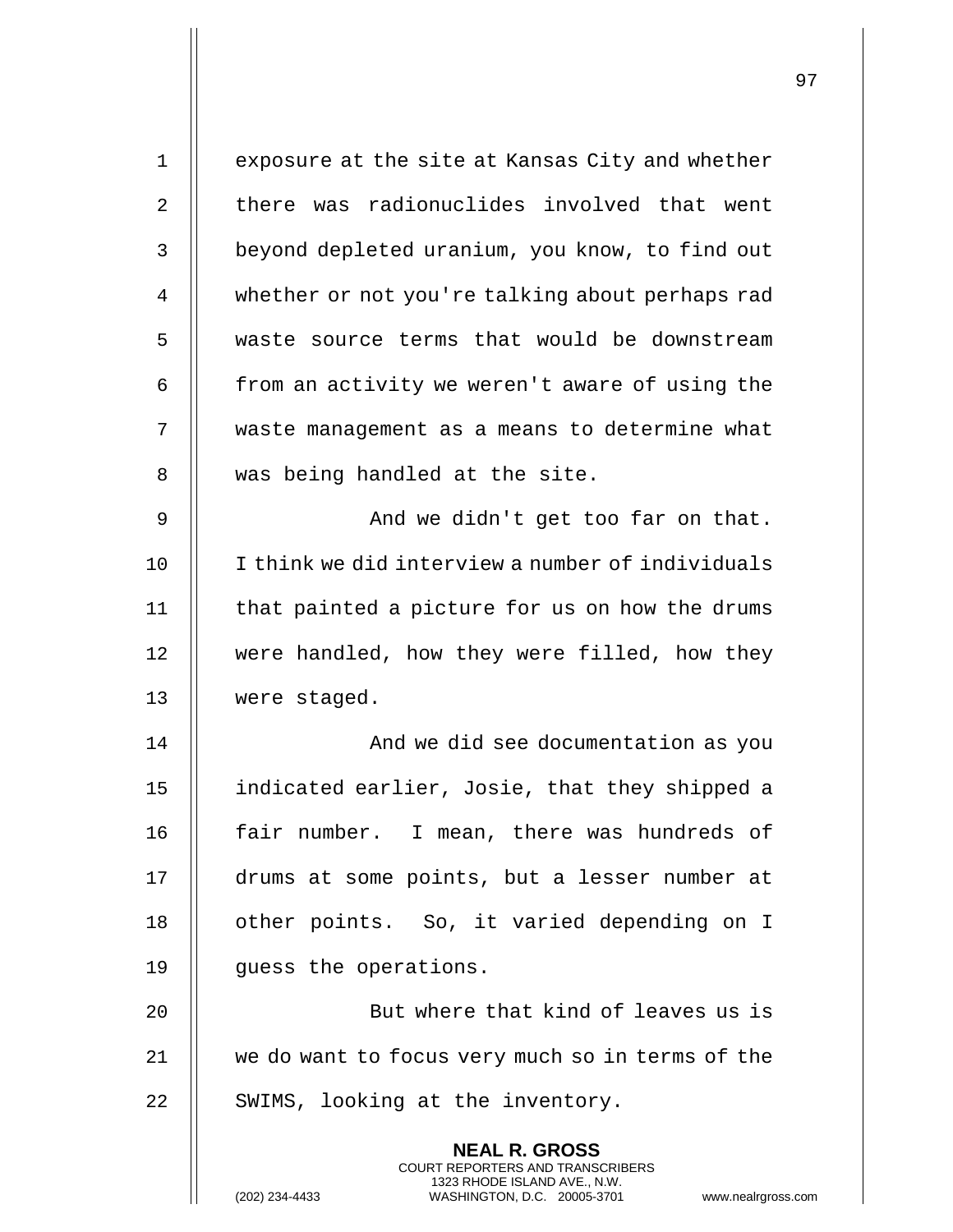| $\mathbf 1$    | I think that's a good source. That                                                       |
|----------------|------------------------------------------------------------------------------------------|
| $\overline{2}$ | gives you the characterization over time and                                             |
| 3              | will answer a lot of questions about what                                                |
| 4              | essentially was the rad constituent of the                                               |
| 5              | wastes that were being shipped.                                                          |
| 6              | And the incident reports, the                                                            |
| 7              | weeklies, again, assuming that they are $-$ - were                                       |
| 8              | generated over time, would give us some                                                  |
| 9              | indication if any leakages involved rad                                                  |
| 10             | materials and how the site handled those                                                 |
| 11             | leakages.                                                                                |
| 12             | So, I think we have some pretty good                                                     |
| 13             | sources of information that would give us the                                            |
| 14             | kind of specific information we're looking for                                           |
| 15             | relative to radiological exposures involving                                             |
| 16             | the wastes that were handled.                                                            |
| 17             | I think what we gained from the last                                                     |
| 18             | onsite visit was a pretty good feel for how they                                         |
| 19             | actually generated the waste, how it was                                                 |
| 20             | transferred to a holding area, I think what was                                          |
| 21             | called a dump room.                                                                      |
| 22             | CHAIR BEACH: Dump room, yes.                                                             |
|                | <b>NEAL R. GROSS</b><br>COURT REPORTERS AND TRANSCRIBERS<br>1323 RHODE ISLAND AVE., N.W. |
|                | (202) 234-4433<br>WASHINGTON, D.C. 20005-3701<br>www.nealrgross.com                      |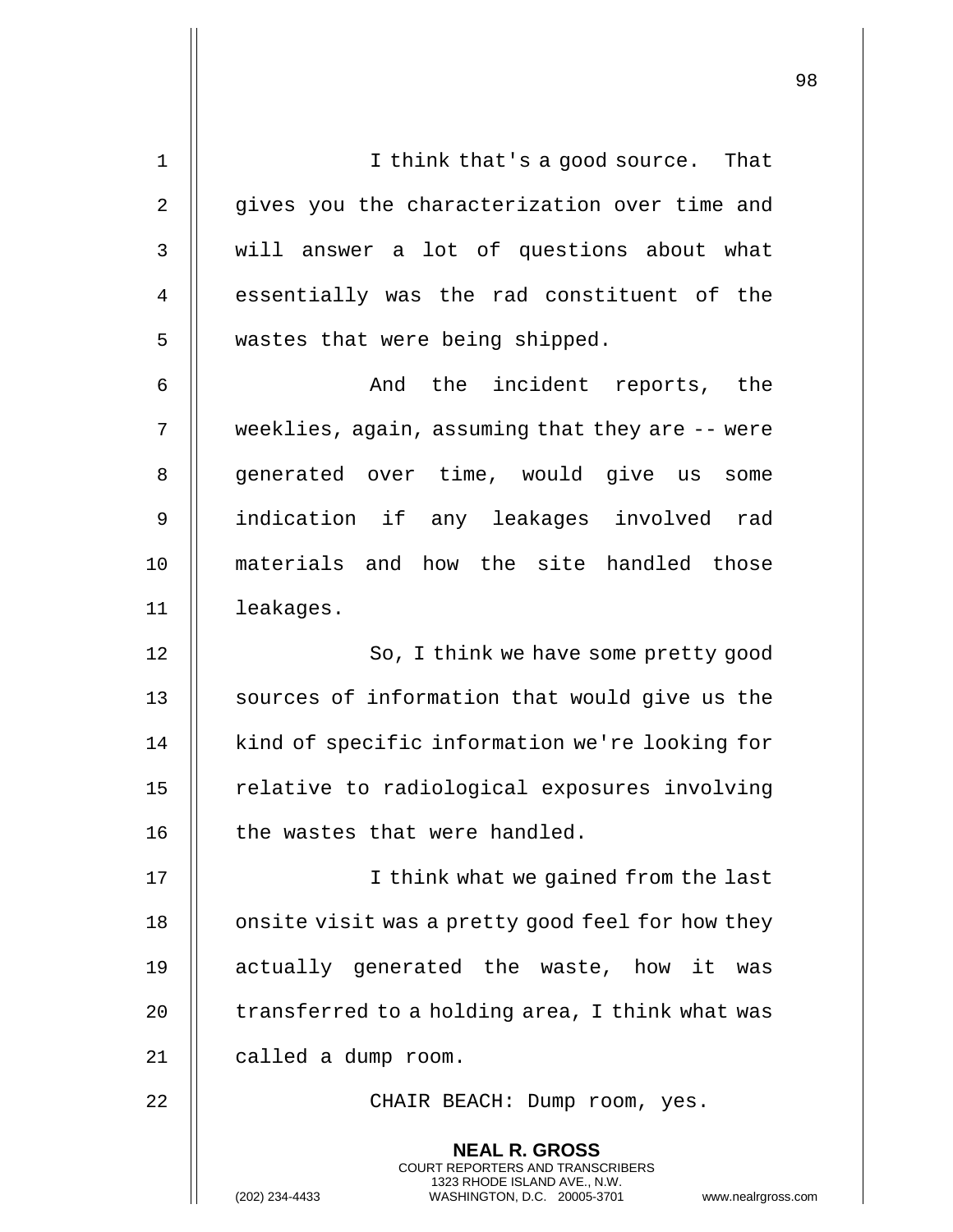|    |                                                                                                                                                                        | 99 |
|----|------------------------------------------------------------------------------------------------------------------------------------------------------------------------|----|
| 1  | MR. FITZGERALD: Sort of beginning                                                                                                                                      |    |
| 2  | to frame up exactly what was going on at this                                                                                                                          |    |
| 3  | site.                                                                                                                                                                  |    |
| 4  | And, again, I think as has been                                                                                                                                        |    |
| 5  | pointed out before, the rad waste was a                                                                                                                                |    |
| 6  | constituent of the much broader waste                                                                                                                                  |    |
| 7  | management that was going on at the site, but                                                                                                                          |    |
| 8  | it was --                                                                                                                                                              |    |
| 9  | MR. DARNELL: It's a very small                                                                                                                                         |    |
| 10 | constituent.                                                                                                                                                           |    |
| 11 | MR. FITZGERALD: It was a small                                                                                                                                         |    |
| 12 | constituent, but nonetheless it -- because it                                                                                                                          |    |
| 13 | was rad, we have the advantage of being able to,                                                                                                                       |    |
| 14 | I think, track it fairly carefully because the                                                                                                                         |    |
| 15 | site did.                                                                                                                                                              |    |
| 16 | So, I think we have the source of                                                                                                                                      |    |
| 17 | information that we need to nail this one down.                                                                                                                        |    |
| 18 | I think it's a matter of just doing the research                                                                                                                       |    |
| 19 | a little bit more.                                                                                                                                                     |    |
| 20 | I think identifying the SWIMS, the                                                                                                                                     |    |
| 21 | Solid Waste Information Management System that                                                                                                                         |    |
| 22 | was in place gives us a source of information                                                                                                                          |    |
|    | <b>NEAL R. GROSS</b><br><b>COURT REPORTERS AND TRANSCRIBERS</b><br>1323 RHODE ISLAND AVE., N.W.<br>(202) 234-4433<br>WASHINGTON, D.C. 20005-3701<br>www.nealrgross.com |    |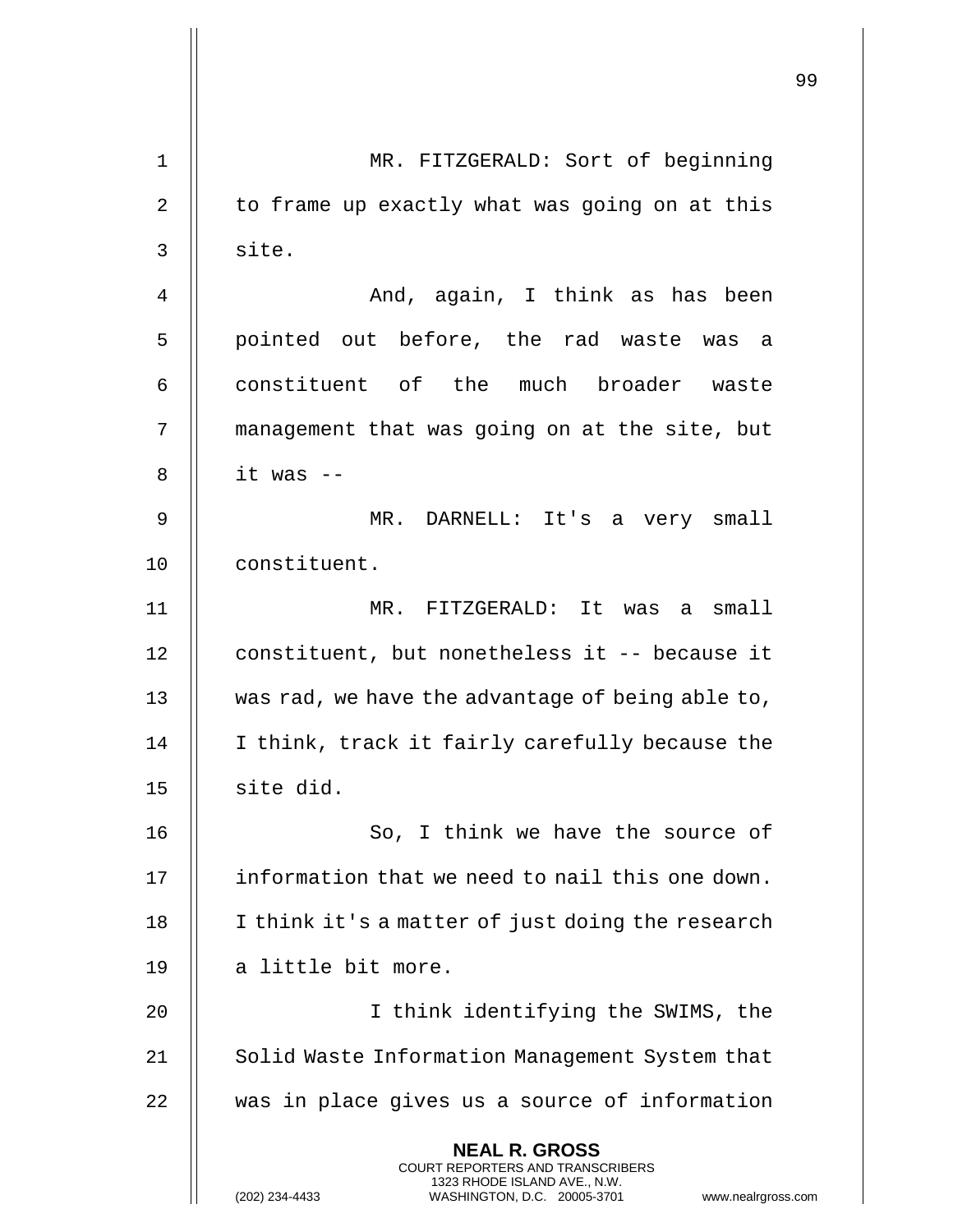|             |                                                                                                                                                                        | 100 |
|-------------|------------------------------------------------------------------------------------------------------------------------------------------------------------------------|-----|
| $\mathbf 1$ | which I think will be very useful.                                                                                                                                     |     |
| 2           | It's a printout, essentially, of                                                                                                                                       |     |
|             |                                                                                                                                                                        |     |
| 3           | the characterization of the waste. And most of                                                                                                                         |     |
| 4           | the DOE sites are very careful particularly                                                                                                                            |     |
| 5           | going into the '80s and '90s because of the                                                                                                                            |     |
| 6           | environmental regulations to be able to                                                                                                                                |     |
| 7           | identify what was in the waste.                                                                                                                                        |     |
| 8           | That's a TBD, but I think it looks                                                                                                                                     |     |
| 9           | promising that we're going to have, you know,                                                                                                                          |     |
| 10          | the information that we'll need to answer the                                                                                                                          |     |
| 11          | question.                                                                                                                                                              |     |
| 12          | MR. DARNELL: And it's really -- it                                                                                                                                     |     |
| 13          | just boils down to looking at two more sets of                                                                                                                         |     |
| 14          | data, the SWIMS data and the weekly activity                                                                                                                           |     |
| 15          | reports.                                                                                                                                                               |     |
| 16          | CHAIR BEACH: Yes.                                                                                                                                                      |     |
| 17          | MR. FITZGERALD: I think those are                                                                                                                                      |     |
| 18          | going to be the two primaries.                                                                                                                                         |     |
| 19          | CHAIR BEACH: Yes.                                                                                                                                                      |     |
| 20          | MR. DARNELL: I think we can agree to                                                                                                                                   |     |
| 21          | that one.                                                                                                                                                              |     |
| 22          | CHAIR BEACH: I agree. Part of that                                                                                                                                     |     |
|             | <b>NEAL R. GROSS</b><br><b>COURT REPORTERS AND TRANSCRIBERS</b><br>1323 RHODE ISLAND AVE., N.W.<br>(202) 234-4433<br>WASHINGTON, D.C. 20005-3701<br>www.nealrgross.com |     |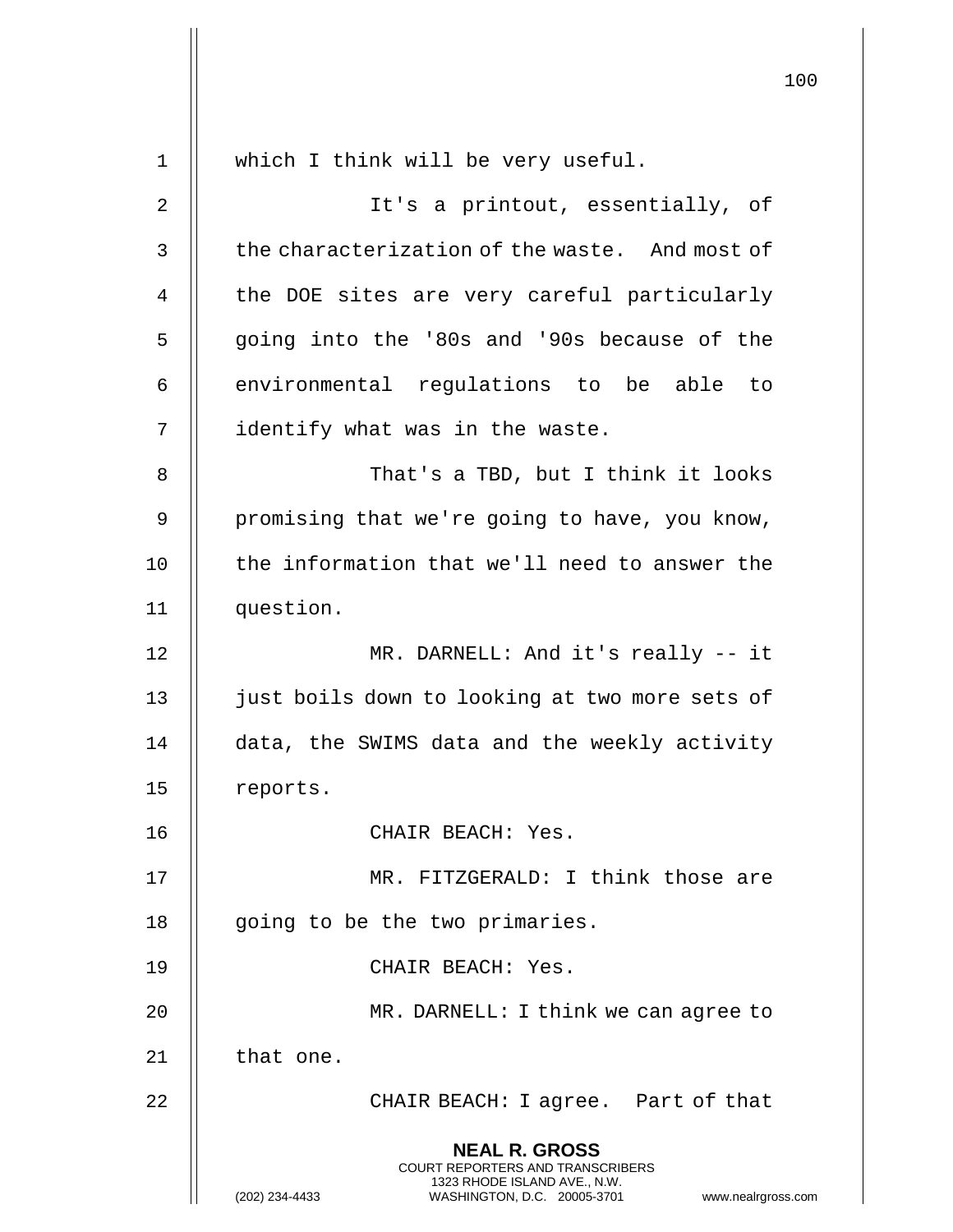**NEAL R. GROSS** COURT REPORTERS AND TRANSCRIBERS 1323 RHODE ISLAND AVE., N.W. (202) 234-4433 WASHINGTON, D.C. 20005-3701 www.nealrgross.com 1 ORAU team, I know they're going to capture the 2 | weekly activities. You're also going to have 3 || them capture SWIMS data? 4 MR. DARNELL: We can add that. 5 Whatever -- 6 CHAIR BEACH: I think we should. 7 MR. McCLOSKEY: We planned to 8 discuss things like that at lunch, but we could 9 discuss -- 10 || CHAIR BEACH: Okay. 11 MR. McCLOSKEY: But there's also the 12 urinalysis from the '50s. 13 MR. DARNELL: Right. Which is part 14 | of the medical records. And that's actually 15 | the only thing we've heard back from KCP about  $16$   $\parallel$  so far is bioassay that is included in workers' 17 medical records. 18 || And they're claiming it's going to 19  $\parallel$  cost them \$70,000 to remove -- to get that data 20  $\parallel$  for us and they are -- DOE, KCP are discussing 21 it right now. 22 || CHAIR BEACH: Okay.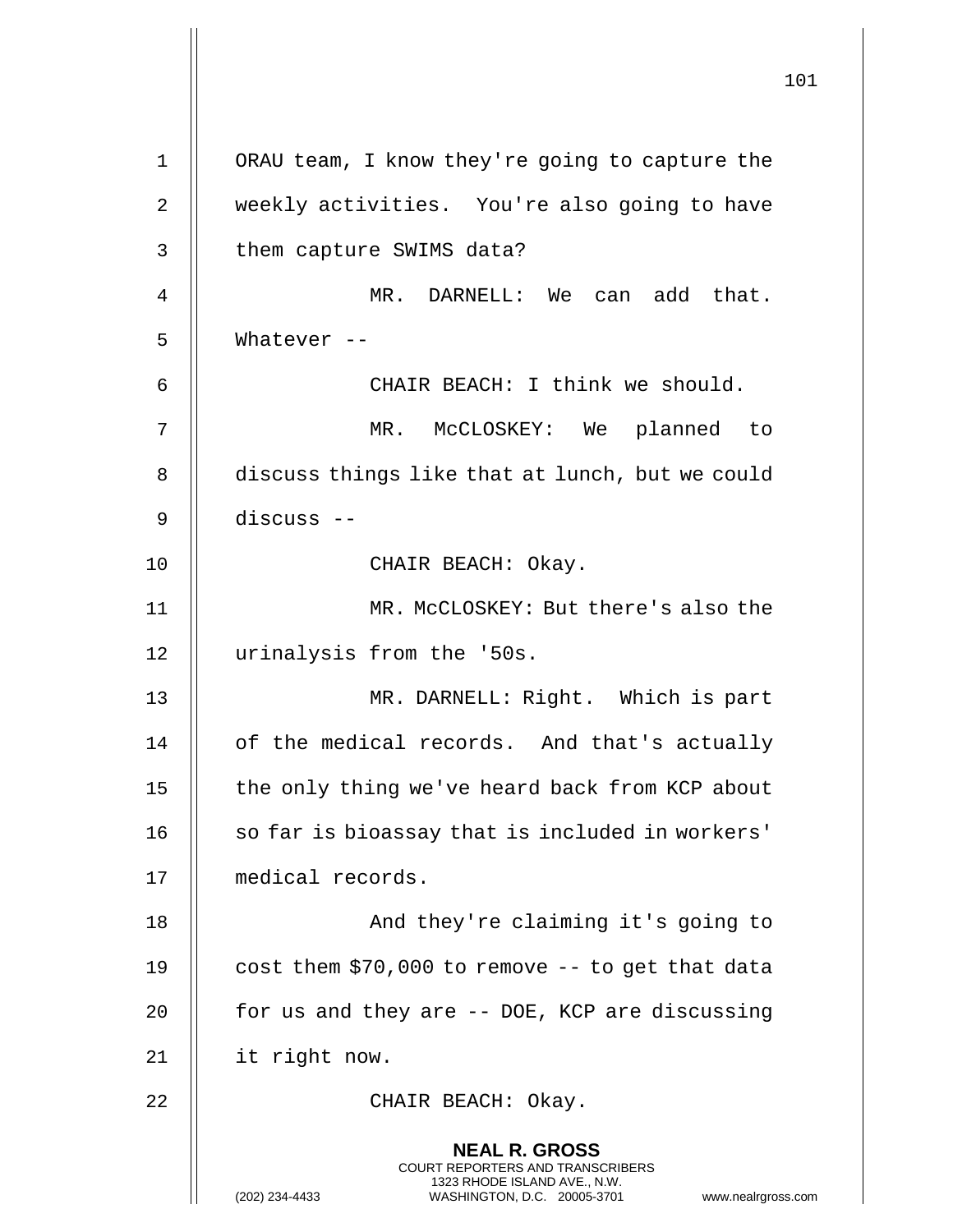| 1  | MR. DARNELL: So, we may add all                                                                                                                                        |
|----|------------------------------------------------------------------------------------------------------------------------------------------------------------------------|
| 2  | three of those to the ORAU team that goes down,                                                                                                                        |
| 3  | but we're also looking at the possibility of                                                                                                                           |
| 4  | going back to the site for more data capture and                                                                                                                       |
| 5  | looking at SWIMS firsthand rather than -- the                                                                                                                          |
| 6  | SWIMS and the bioassay data firsthand rather                                                                                                                           |
| 7  | than just having it grabbed and then trying to                                                                                                                         |
| 8  | muck it out of the SRDB.                                                                                                                                               |
| 9  | CHAIR BEACH: Right. Right. And                                                                                                                                         |
| 10 | we can talk about that, too, like after your                                                                                                                           |
| 11 | lunch meeting.                                                                                                                                                         |
| 12 | One question I have is, in your                                                                                                                                        |
| 13 | answer, you talked about utilizing models                                                                                                                              |
| 14 | developed and approved in the TBDs and                                                                                                                                 |
| 15 | TBD-6000.                                                                                                                                                              |
| 16 | How does TBD-6000 work under this                                                                                                                                      |
| 17 | case? Just a brief description on, for                                                                                                                                 |
| 18 | radioactive waste.                                                                                                                                                     |
| 19 | I quess I was just surprised to see                                                                                                                                    |
| 20 | that referenced and under this item.                                                                                                                                   |
| 21 | MR. DARNELL: TBD-6000 looks at the                                                                                                                                     |
| 22 | whole operational picture for work with                                                                                                                                |
|    | <b>NEAL R. GROSS</b><br><b>COURT REPORTERS AND TRANSCRIBERS</b><br>1323 RHODE ISLAND AVE., N.W.<br>(202) 234-4433<br>WASHINGTON, D.C. 20005-3701<br>www.nealrgross.com |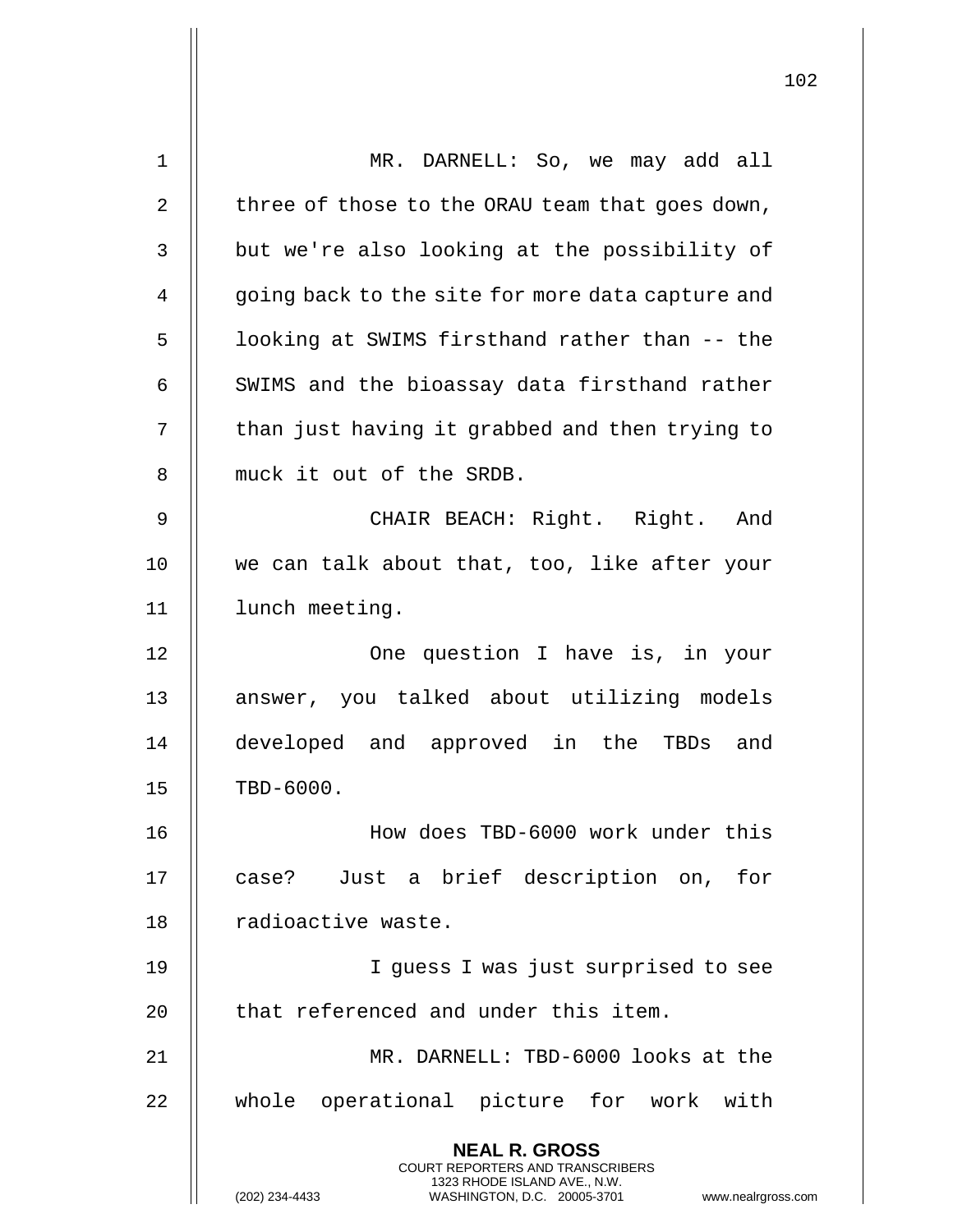|    |                                                                                                                                                                 | 103 |
|----|-----------------------------------------------------------------------------------------------------------------------------------------------------------------|-----|
| 1  | depleted uranium, which includes handling --                                                                                                                    |     |
| 2  | CHAIR BEACH: Handling of the waste                                                                                                                              |     |
| 3  | also.                                                                                                                                                           |     |
| 4  | MR. DARNELL: Yes.                                                                                                                                               |     |
| 5  | CHAIR BEACH: Okay. I guess I'm                                                                                                                                  |     |
| 6  | more familiar with the models on the other end                                                                                                                  |     |
| 7  | of it, not on the waste end of it.                                                                                                                              |     |
| 8  | MR. DARNELL: Yes, it's just they                                                                                                                                |     |
| 9  | looked at uranium -- Jim, correct me if I'm                                                                                                                     |     |
| 10 | wrong, but they took a big-picture look at all                                                                                                                  |     |
| 11 | the uranium operations across the complex and                                                                                                                   |     |
| 12 | those that were similar which was the uranium                                                                                                                   |     |
| 13 | machining, and they came up with the bounding                                                                                                                   |     |
| 14 | estimates for the different types of materials,                                                                                                                 |     |
| 15 | the different forms, even, of radioactive                                                                                                                       |     |
| 16 | material that was machined and took the whole                                                                                                                   |     |
| 17 | process of the machining which was from birth                                                                                                                   |     |
| 18 | to waste to come up with a bounding dose                                                                                                                        |     |
| 19 | estimate; is that correct?                                                                                                                                      |     |
| 20 | DR. NETON: Yes, I'd have to go back                                                                                                                             |     |
| 21 | and refresh my memory of exactly how waste is                                                                                                                   |     |
| 22 | handled in TBD-6000.                                                                                                                                            |     |
|    | <b>NEAL R. GROSS</b><br>COURT REPORTERS AND TRANSCRIBERS<br>1323 RHODE ISLAND AVE., N.W.<br>(202) 234-4433<br>WASHINGTON, D.C. 20005-3701<br>www.nealrgross.com |     |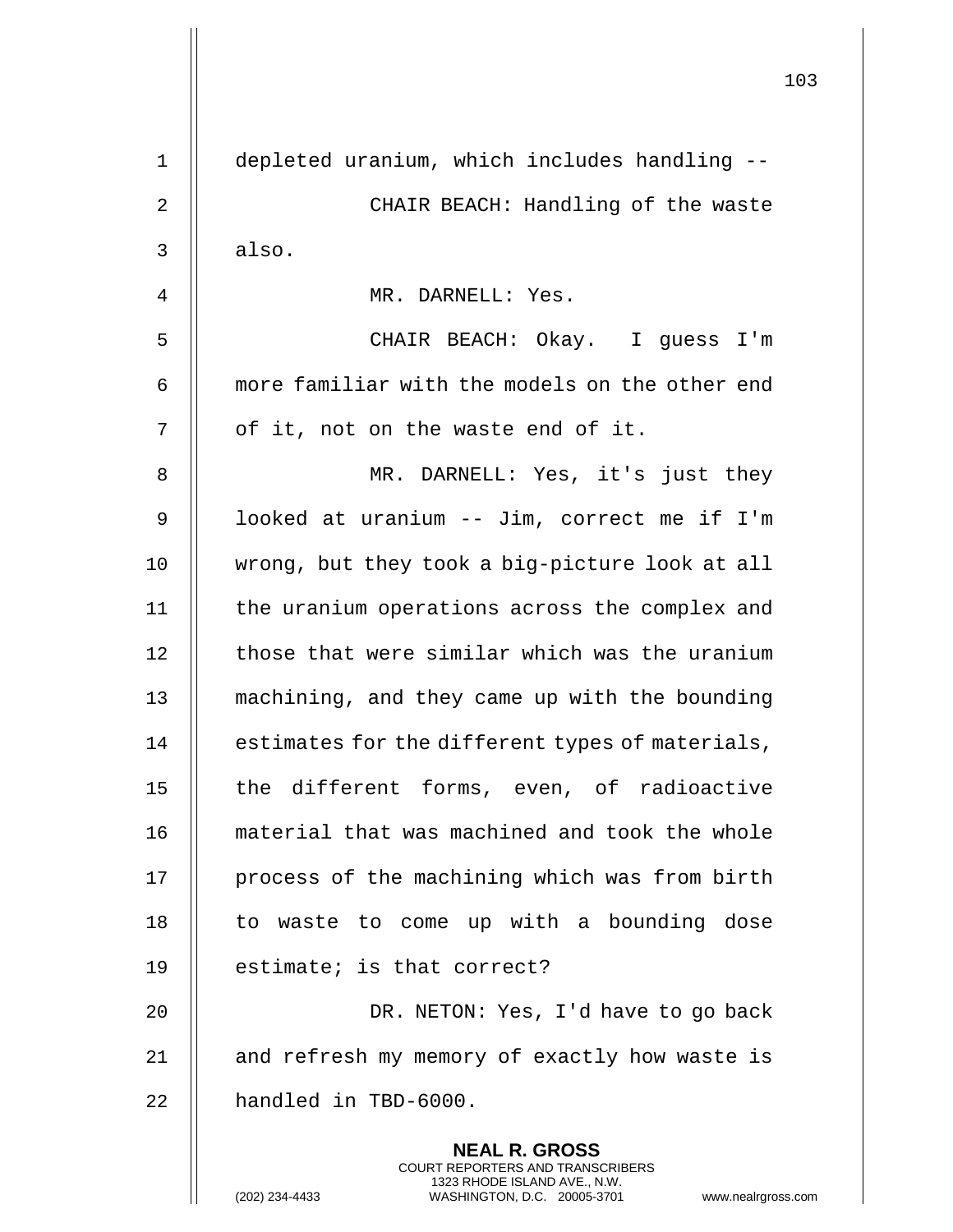|             |                                                                                                                                                                        | 104 |
|-------------|------------------------------------------------------------------------------------------------------------------------------------------------------------------------|-----|
| $\mathbf 1$ | DR. MAURO: This is John. I can help                                                                                                                                    |     |
| 2           | out a bit.                                                                                                                                                             |     |
| 3           | DR. NETON: Yes.                                                                                                                                                        |     |
| 4           | DR. MAURO: It really is not. I beg                                                                                                                                     |     |
| 5           | to differ.                                                                                                                                                             |     |
| 6           | DR. NETON: That's what I<br>was                                                                                                                                        |     |
| 7           | thinking.                                                                                                                                                              |     |
| 8           | DR. MAURO: I think it's important                                                                                                                                      |     |
| 9           | that -- to look at TBD-6000 as its main concern                                                                                                                        |     |
| 10          | is<br>the exposures while the workers<br>were                                                                                                                          |     |
| 11          | machining.                                                                                                                                                             |     |
| 12          | And now, keep in mind that you could                                                                                                                                   |     |
| 13          | also think in terms of after the machining is                                                                                                                          |     |
| 14          | done, you do have residuals. And then of                                                                                                                               |     |
| 15          | course we have OTIB-70.                                                                                                                                                |     |
| 16          | However, the idea of a waste package                                                                                                                                   |     |
| 17          | that is being, let's say, produced and handled                                                                                                                         |     |
| 18          | and I guess $-$                                                                                                                                                        |     |
| 19          | MR. DARNELL: That wasn't what I was                                                                                                                                    |     |
| 20          | talking about.                                                                                                                                                         |     |
| 21          | DR. MAURO: Oh, okay. My mistake.                                                                                                                                       |     |
| 22          | MR. DARNELL: That was to generating                                                                                                                                    |     |
|             | <b>NEAL R. GROSS</b><br><b>COURT REPORTERS AND TRANSCRIBERS</b><br>1323 RHODE ISLAND AVE., N.W.<br>(202) 234-4433<br>WASHINGTON, D.C. 20005-3701<br>www.nealrgross.com |     |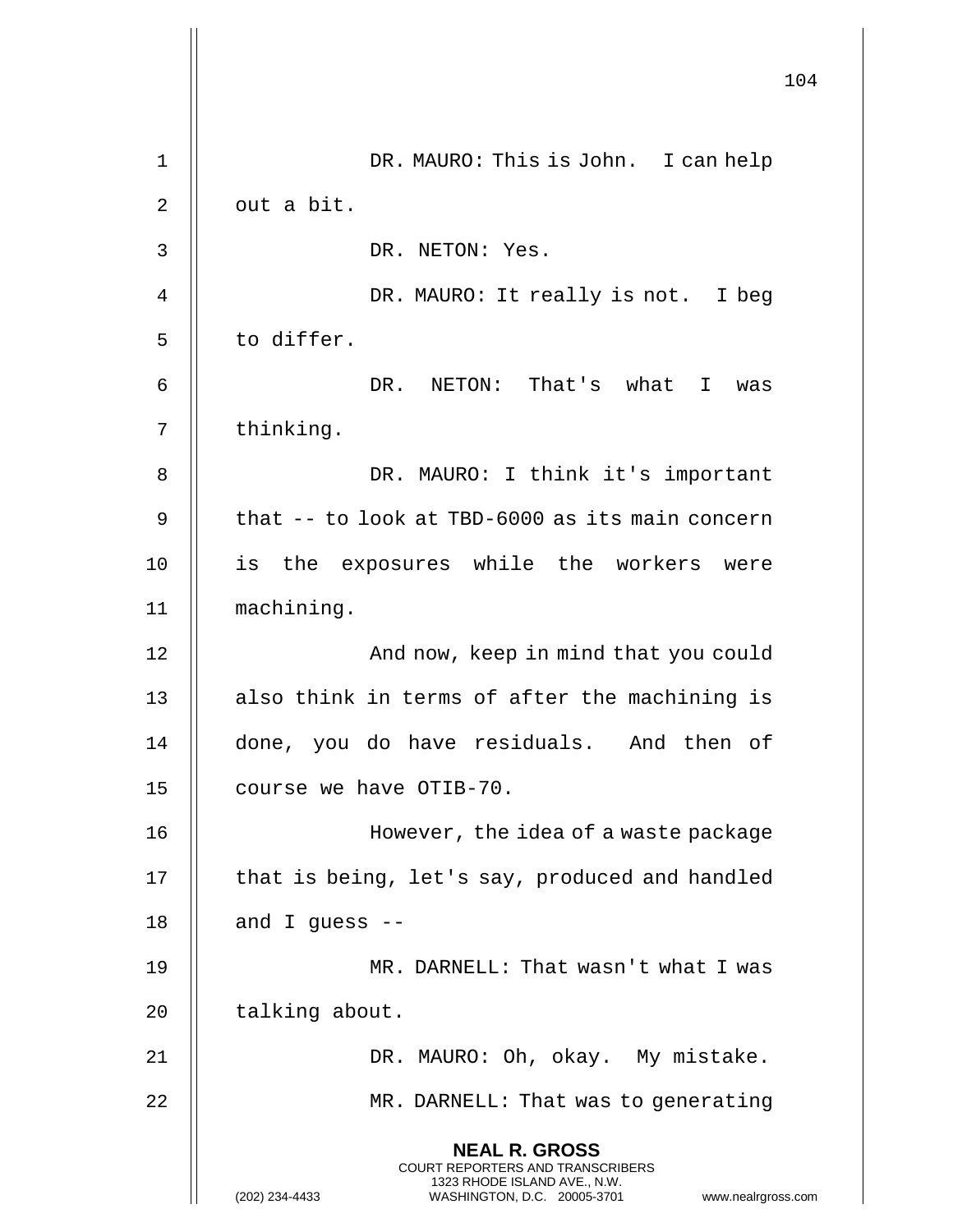|    |                                                                                                 | 105 |
|----|-------------------------------------------------------------------------------------------------|-----|
| 1  | the waste and stopping there, not packaged,                                                     |     |
| 2  | handled and doing the shipping.                                                                 |     |
| 3  | DR. MAURO: Yes.                                                                                 |     |
| 4  | MR. DARNELL: It's just the                                                                      |     |
| 5  | operational end.                                                                                |     |
| 6  | DR. MAURO: Just to help, TBD-6000 is                                                            |     |
| 7  | very specific. It goes to the different types                                                   |     |
| 8  | of uranium machining and handling operations.                                                   |     |
| 9  | It does $-$ - I have to $-$ and it does                                                         |     |
| 10 | capture, maybe there might have been some                                                       |     |
| 11 | fires. It does capture the sweeping going on.                                                   |     |
| 12 | So, it's quite a good document in terms of                                                      |     |
| 13 | placing an umbrella over the people that                                                        |     |
| 14 | handled and worked with, you know, natural                                                      |     |
| 15 | uranium metal.                                                                                  |     |
| 16 | As far as a section on waste                                                                    |     |
| 17 | management in TBD-6000, I don't think it's                                                      |     |
| 18 | there.                                                                                          |     |
| 19 | DR. NETON: There is a section on                                                                |     |
| 20 | scrap recovery.                                                                                 |     |
| 21 | DR. MAURO: Yes, absolutely.                                                                     |     |
| 22 | That's part of the process.                                                                     |     |
|    | <b>NEAL R. GROSS</b><br><b>COURT REPORTERS AND TRANSCRIBERS</b><br>1323 RHODE ISLAND AVE., N.W. |     |
|    | (202) 234-4433<br>WASHINGTON, D.C. 20005-3701<br>www.nealrgross.com                             |     |

 $\mathbf{I}$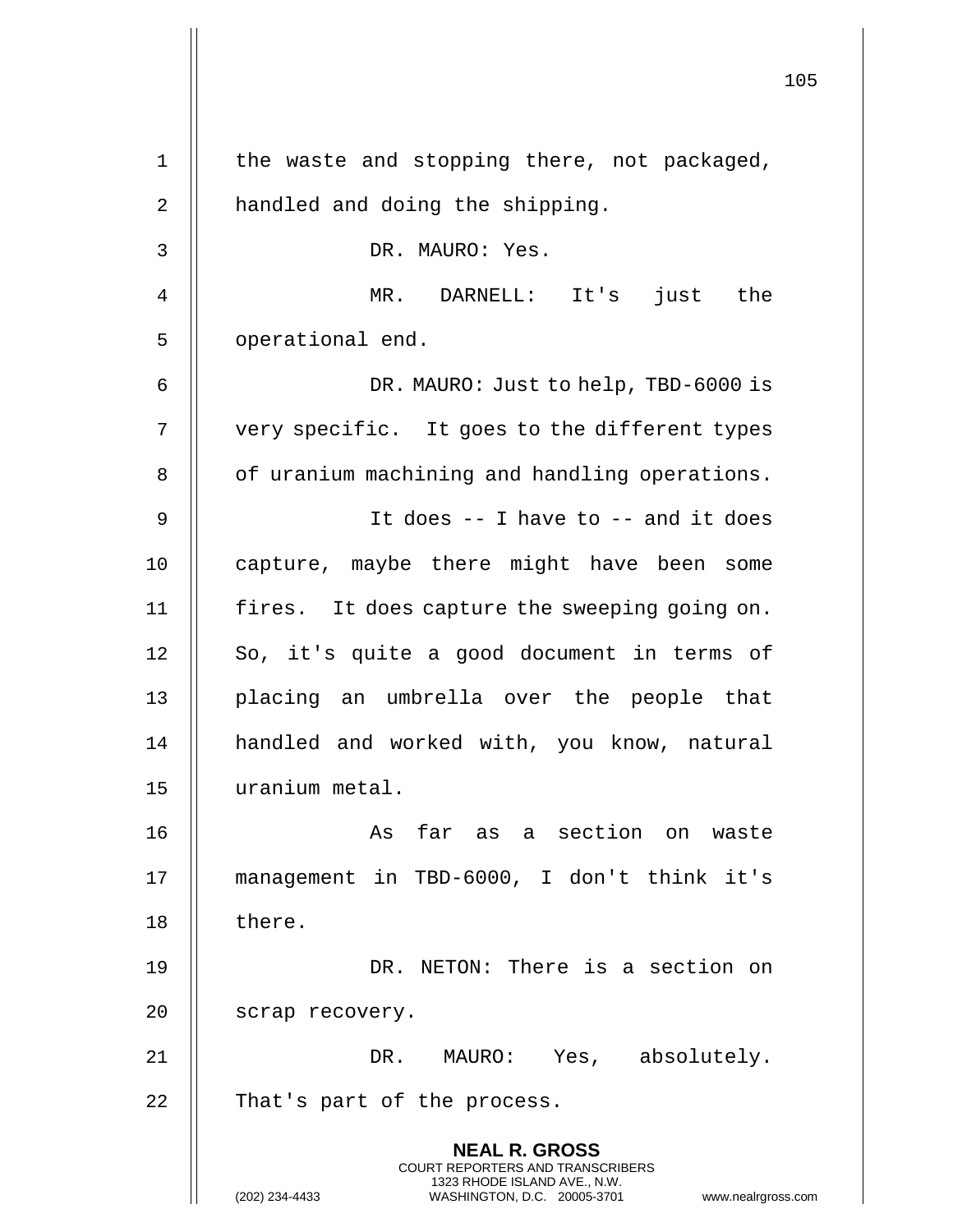|    |                                                                                                                                                                 | 106 |
|----|-----------------------------------------------------------------------------------------------------------------------------------------------------------------|-----|
| 1  | DR. NETON: Scrap recovery is part of                                                                                                                            |     |
| 2  | the process. And I'd have to look at that in                                                                                                                    |     |
|    |                                                                                                                                                                 |     |
| 3  | more detail to refresh my memory as to what is                                                                                                                  |     |
| 4  | included in scrap recovery, but I would assume                                                                                                                  |     |
| 5  | there's things like drumming operations and                                                                                                                     |     |
| 6  | things like that that would be involved in the                                                                                                                  |     |
| 7  |                                                                                                                                                                 |     |
| 8  | CHAIR BEACH: That kind of stuff --                                                                                                                              |     |
| 9  | DR. MAURO: Yes.                                                                                                                                                 |     |
| 10 | DR. NETON: If it's not there, I know                                                                                                                            |     |
| 11 | for a fact that we really, thoroughly examined                                                                                                                  |     |
| 12 | exposures during drumming operations.                                                                                                                           |     |
| 13 | John, if you remember with Hooker                                                                                                                               |     |
| 14 | Electrochemical --                                                                                                                                              |     |
| 15 | DR. MAURO: Yes.                                                                                                                                                 |     |
| 16 | DR. NETON: -- that was a site that                                                                                                                              |     |
| 17 | was an SEC petition.                                                                                                                                            |     |
| 18 | DR. MAURO: Yes.                                                                                                                                                 |     |
| 19 | DR. NETON: And we went through some                                                                                                                             |     |
| 20 | extensive analyses of exposures involved with                                                                                                                   |     |
| 21 | drumming, the drumming of uranium.                                                                                                                              |     |
| 22 | CHAIR BEACH: And when I look at                                                                                                                                 |     |
|    | <b>NEAL R. GROSS</b><br>COURT REPORTERS AND TRANSCRIBERS<br>1323 RHODE ISLAND AVE., N.W.<br>(202) 234-4433<br>WASHINGTON, D.C. 20005-3701<br>www.nealrgross.com |     |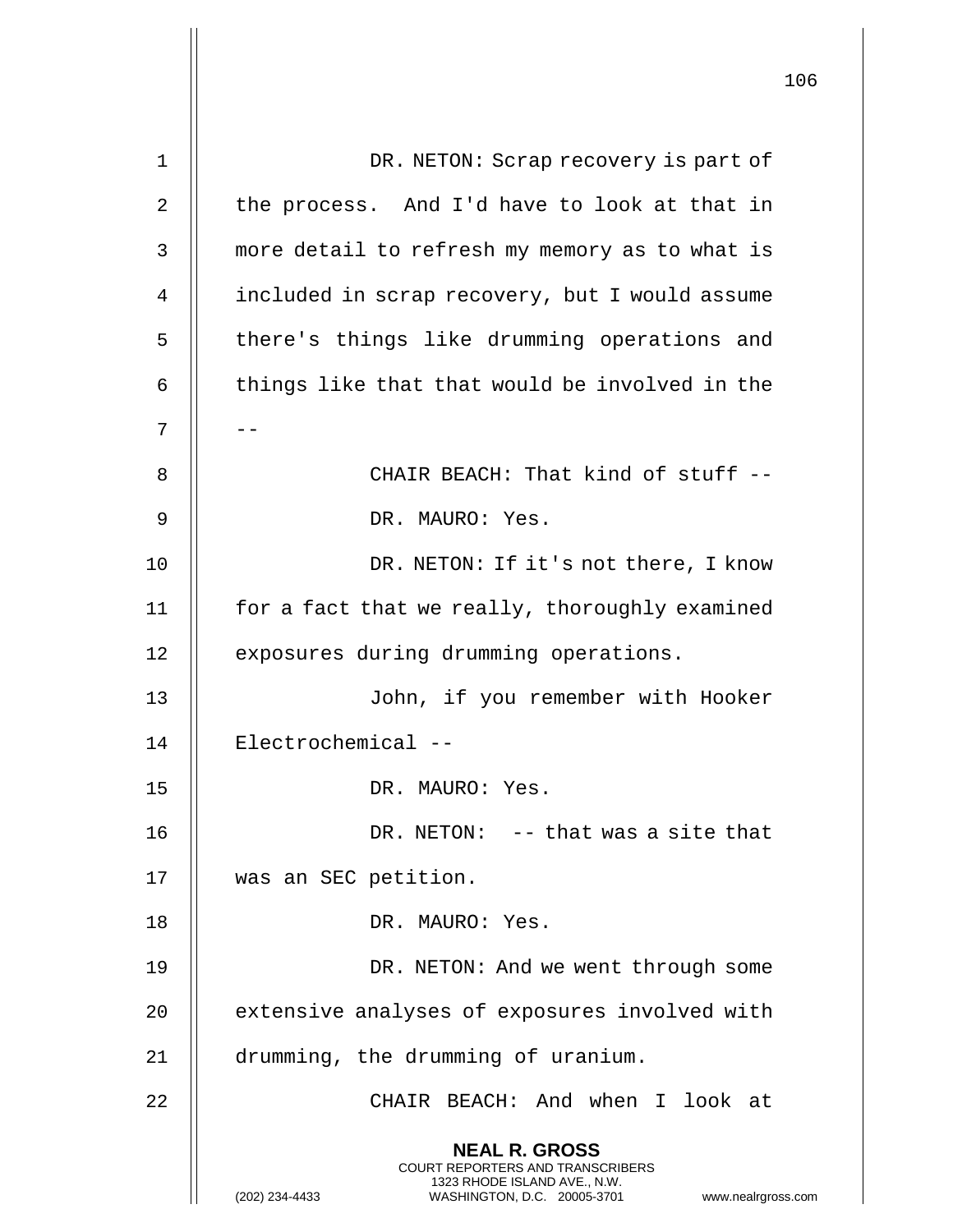| $\mathbf{1}$   | waste, I look at it from the, you know, you go                                                                                                                     |
|----------------|--------------------------------------------------------------------------------------------------------------------------------------------------------------------|
| 2              | back lines of inquiry. The spills, the leaks.                                                                                                                      |
| 3              | John mentioned sweeping. We also have reports                                                                                                                      |
| 4              | where they were using high-powered air to, you                                                                                                                     |
| 5              | know, sweep down floors and --                                                                                                                                     |
| 6              | DR. NETON: Yes. See, I would say                                                                                                                                   |
| $\overline{7}$ | that in general, though, that's going to be                                                                                                                        |
| 8              | covered in the coworker model. I mean, if                                                                                                                          |
| 9              | you've got bioassay data on these people and                                                                                                                       |
| 10             | they're either operators and they get the 95th                                                                                                                     |
| 11             | percentile, or they're moving -- they're doing                                                                                                                     |
| 12             | ancillary support operations which would be in                                                                                                                     |
| 13             | the 50th percentile with the distribution.                                                                                                                         |
| 14             | These would be workers that weren't                                                                                                                                |
| 15             | monitored. I mean, the monitored workers of                                                                                                                        |
| 16             | course have their own data. So, they would be                                                                                                                      |
| 17             | reconstructing in their own bioassay.                                                                                                                              |
| 18             | So, I don't know if you have real                                                                                                                                  |
| 19             | bioassay data and a valid coworker model, then                                                                                                                     |
| 20             | I think these sort of things sort of take care                                                                                                                     |
| 21             | of themselves. You just have to put them in the                                                                                                                    |
| 22             | right part of the exposure model.                                                                                                                                  |
|                | <b>NEAL R. GROSS</b><br><b>COURT REPORTERS AND TRANSCRIBERS</b><br>1323 RHODE ISLAND AVE., N.W.<br>(202) 234-4433<br>WASHINGTON, D.C. 20005-3701<br>www.nealrgross |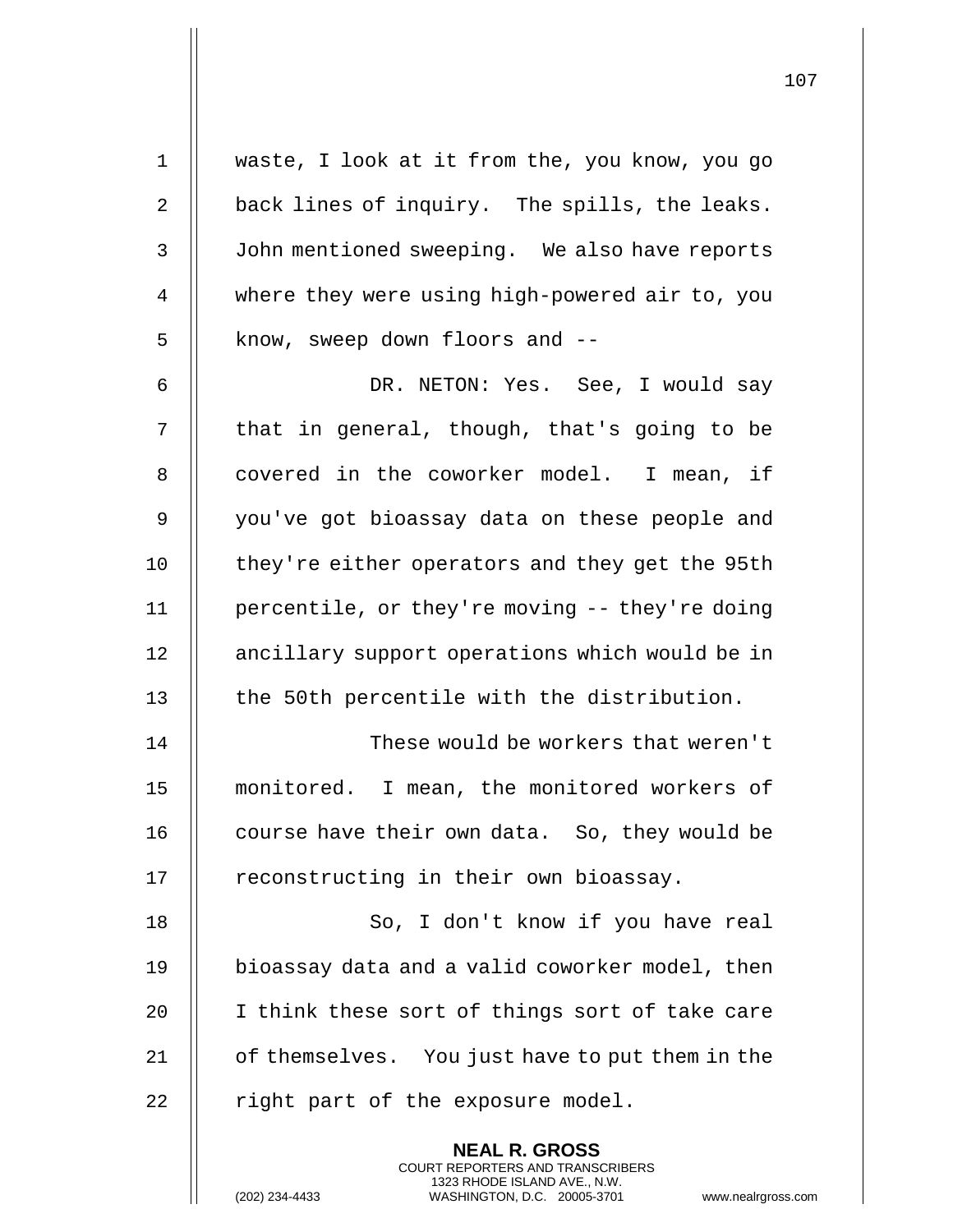|             |                                                                                                                                                                     | 108 |
|-------------|---------------------------------------------------------------------------------------------------------------------------------------------------------------------|-----|
| $\mathbf 1$ | CHAIR BEACH; Yes, and what years is                                                                                                                                 |     |
| 2           | this going to cover, do we know, for waste we're                                                                                                                    |     |
| 3           | capturing?                                                                                                                                                          |     |
| 4           | DR. NETON: I don't know.                                                                                                                                            |     |
| 5           | CHAIR BEACH: What do you think,                                                                                                                                     |     |
| 6           | Pete?                                                                                                                                                               |     |
| 7           | MR. DARNELL: I'm not sure.                                                                                                                                          |     |
| 8           | CHAIR BEACH: Because I see in '64                                                                                                                                   |     |
| 9           | they shipped 122 drums and three sealed wooden                                                                                                                      |     |
| 10          | boxes as radioactive waste.                                                                                                                                         |     |
| 11          | There was like three different                                                                                                                                      |     |
| 12          | notices within the stuff that Joe found of                                                                                                                          |     |
| 13          | different waste that was shipped and to where.                                                                                                                      |     |
| 14          | So, I was just curious if we had --                                                                                                                                 |     |
| 15          | because radioactive waste is always kind of not                                                                                                                     |     |
| 16          | -- it's kind of not really addressed. And I                                                                                                                         |     |
| 17          | think there might have been more waste here than                                                                                                                    |     |
| 18          | what we $--$                                                                                                                                                        |     |
| 19          | MR. McCLOSKEY: One of the reports                                                                                                                                   |     |
| 20          | that I found was from 1963, you know. A Los                                                                                                                         |     |
| 21          | Alamos report where they had pictures of                                                                                                                            |     |
| 22          | leaking drums that arrived from Kansas City.                                                                                                                        |     |
|             | <b>NEAL R. GROSS</b><br><b>COURT REPORTERS AND TRANSCRIBERS</b><br>1323 RHODE ISLAND AVE., N.W.<br>(202) 234-4433<br>WASHINGTON, D.C. 20005-3701 www.nealrgross.com |     |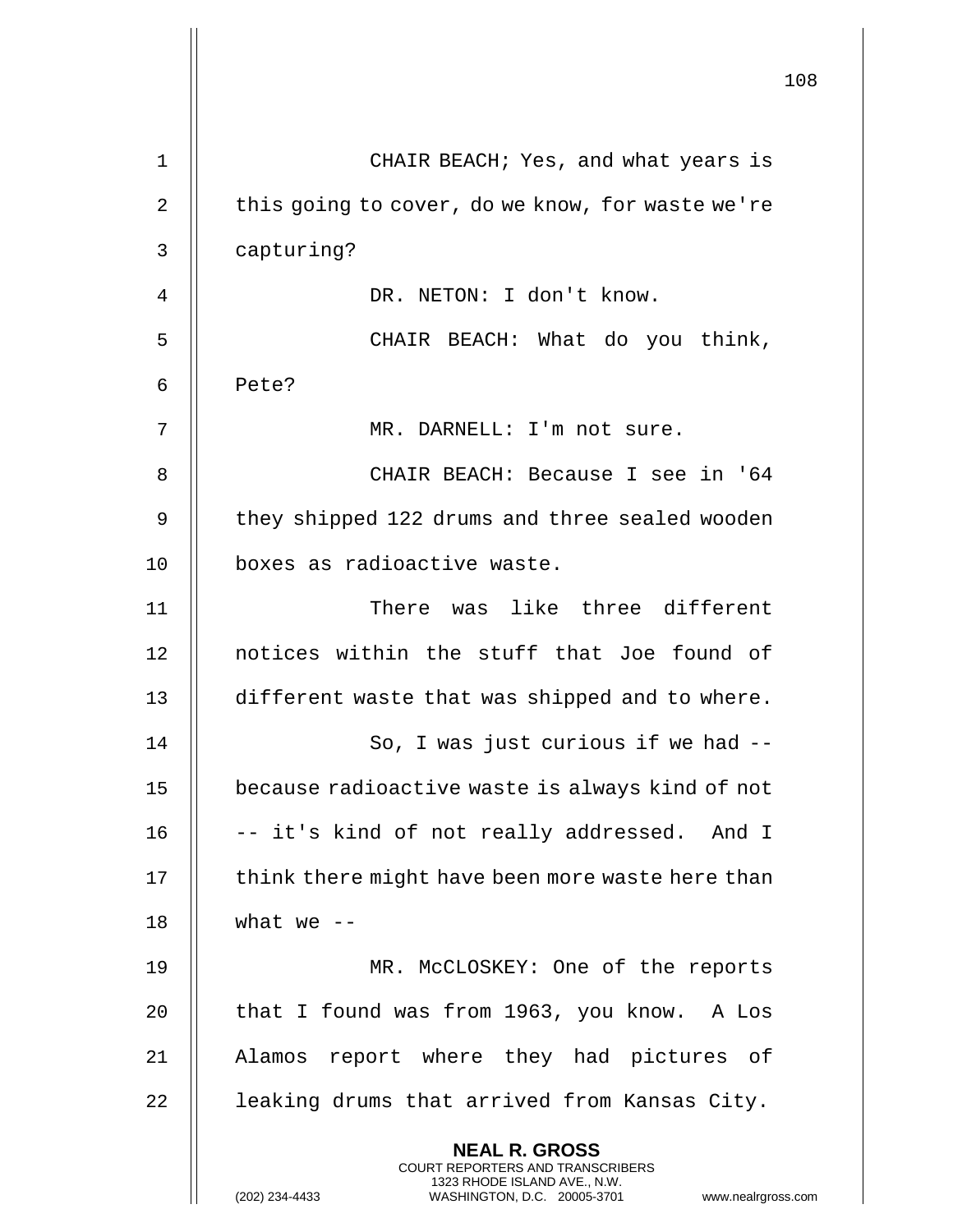|             |                                                                                                                                                                        | 109 |
|-------------|------------------------------------------------------------------------------------------------------------------------------------------------------------------------|-----|
| $\mathbf 1$ | So, I don't know what dates the --                                                                                                                                     |     |
| 2           | CHAIR BEACH: Can I just take a look                                                                                                                                    |     |
| 3           | at that? Is that on the SRDB, too?                                                                                                                                     |     |
| 4           | MR. MCCLOSKEY: It is.                                                                                                                                                  |     |
| 5           | CHAIR BEACH: I don't think I've seen                                                                                                                                   |     |
| 6           | this one.                                                                                                                                                              |     |
| 7           | MR. MCCLOSKEY: I don't have the SRDB                                                                                                                                   |     |
| 8           | number in front of me at the moment.                                                                                                                                   |     |
| 9           | MEMBER POSTON: But leaking drums on                                                                                                                                    |     |
| 10          | delivery doesn't=t mean leaking drums in                                                                                                                               |     |
| 11          | storage.                                                                                                                                                               |     |
| 12          | CHAIR BEACH: In storage, yes.                                                                                                                                          |     |
| 13          | MR. McCLOSKEY: The early years of                                                                                                                                      |     |
| 14          | DOT weren't as rigorous --                                                                                                                                             |     |
| 15          | CHAIR BEACH: Well, this is actually                                                                                                                                    |     |
| 16          | -- it looks like it's coming off the drum off                                                                                                                          |     |
| 17          | the truck. At least in this picture, that's                                                                                                                            |     |
| 18          | what it looks like, but that might not be true.                                                                                                                        |     |
| 19          | MR. MCCLOSKEY: I think that's the                                                                                                                                      |     |
| 20          | picture taken inside the truck, Josie.                                                                                                                                 |     |
| 21          | CHAIR BEACH: That's what I thought,                                                                                                                                    |     |
| 22          | yes. It looks like it's before they even took                                                                                                                          |     |
|             | <b>NEAL R. GROSS</b><br><b>COURT REPORTERS AND TRANSCRIBERS</b><br>1323 RHODE ISLAND AVE., N.W.<br>(202) 234-4433<br>WASHINGTON, D.C. 20005-3701<br>www.nealrgross.com |     |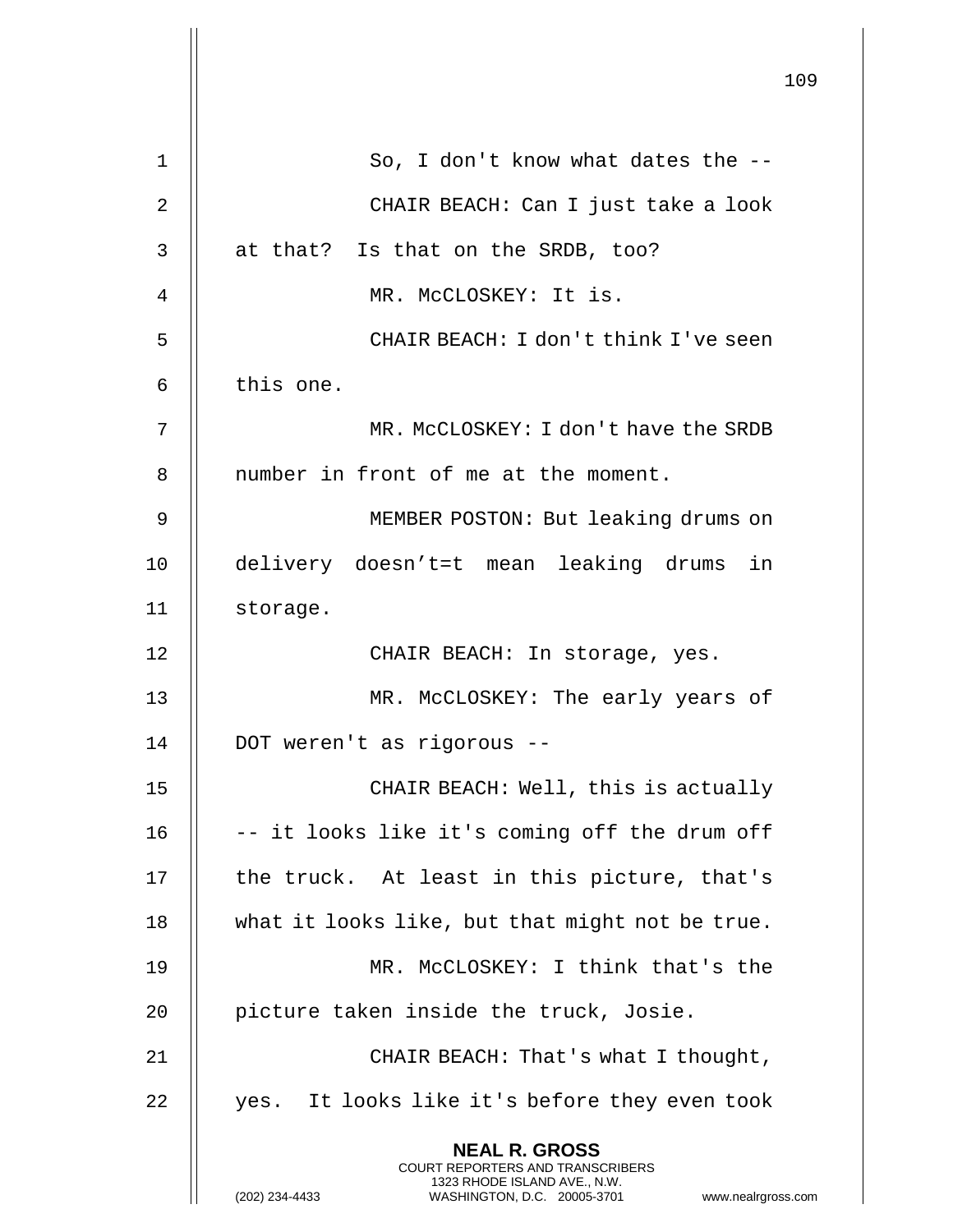110 **NEAL R. GROSS** COURT REPORTERS AND TRANSCRIBERS 1323 RHODE ISLAND AVE., N.W. (202) 234-4433 WASHINGTON, D.C. 20005-3701 www.nealrgross.com 1 || it off the truck, they had problems. 2 || MR. McCLOSKEY: And the premise was 3 || that it occurred during transport, if I 4 || remember correctly. 5 || CHAIR BEACH: Okay. 6 MEMBER LOCKEY: In these types of 7 facilities, this is just for my education, how 8 || did they handle the metal-working fluids? 9 What did they do with them? 10 || CHAIR BEACH: The what? 11 MEMBER LOCKEY: Metal-working 12 fluids. 13 MR. DARNELL: It was collected in the 14 || sump of the machine, and then transferred to 15 drums. 16 || MEMBER LOCKEY: And then disposed  $17 \parallel$  of? 18 || MR. DARNELL: Eventually, yes, once 19  $\parallel$  they had enough to make a buildup to have a full 20 | container. 21 || MEMBER LOCKEY: So, each machine had 22 || their own collecting system, it wasn't a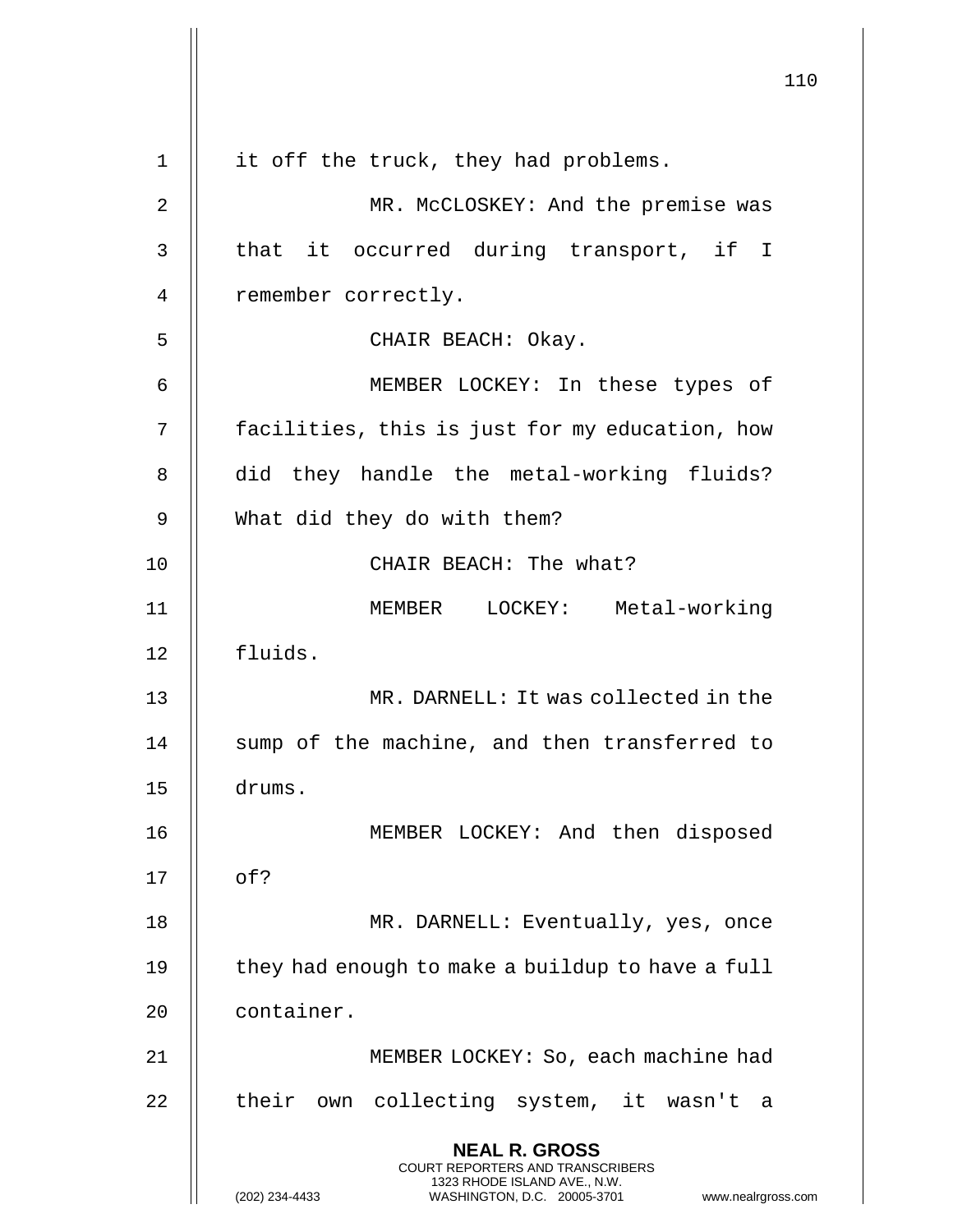111 **NEAL R. GROSS** COURT REPORTERS AND TRANSCRIBERS 1323 RHODE ISLAND AVE., N.W. 1 central -- 2 MR. DARNELL: Each machine had their  $3$   $\parallel$   $\sim$   $\sim$ 4 MEMBER LOCKEY: And then they 5 || shipped it where? Where did it go? 6 MR. McCLOSKEY: Los Alamos. 7 CHAIR BEACH: Los Alamos. 8 MEMBER LOCKEY: Los Alamos. That's 9 | where it goes, okay. 10 || MR. McCLOSKEY: Initially there was 11 | buried on site. And it was of a classified 12 | nature and dug up during the '86-'87 D&D effort 13 | by Rockwell and sent to Los Alamos at that time. 14 DR. MAKHIJANI: This is Arjun. I 15 | have a question about that. Are there records 16 | from the time that the waste was buried onsite 17 || as to their contents? 18 MR. DARNELL: It was classified 19 || waste. We wouldn't be allowed to discuss that. 20 || DR. MAKHIJANI: Yes, but I mean --21 || CHAIR BEACH: The question is, do you  $22$  || have it or not?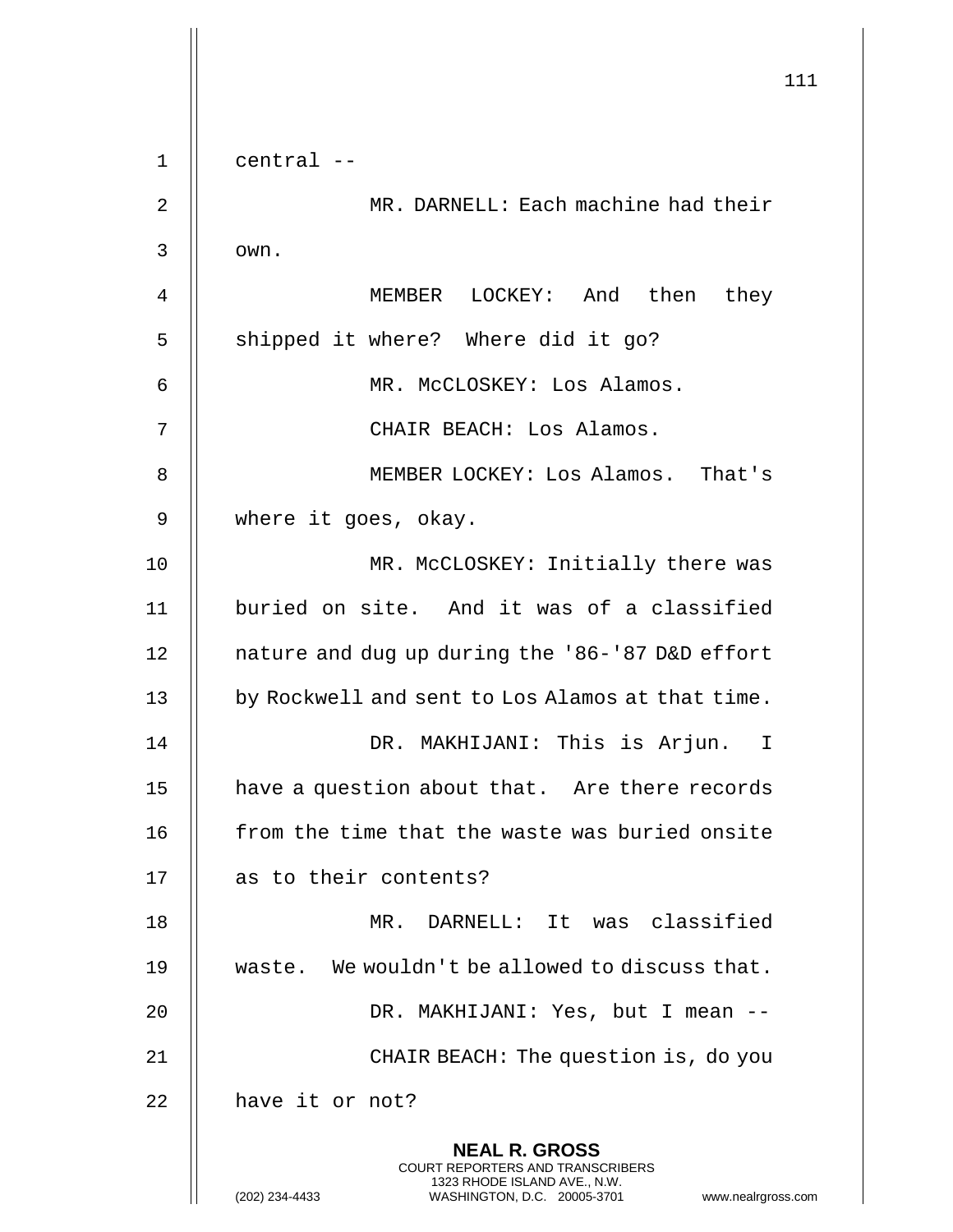|                | 112                                                                                                                                                                    |
|----------------|------------------------------------------------------------------------------------------------------------------------------------------------------------------------|
| $\mathbf 1$    | DR. MAKHIJANI: You could always                                                                                                                                        |
| $\overline{2}$ | make an $-$                                                                                                                                                            |
| 3              | MR. DARNELL: There was --                                                                                                                                              |
| 4              | DR. MAKHIJANI: -- unclassified                                                                                                                                         |
| 5              | search.                                                                                                                                                                |
| 6              | MR. DARNELL: Yes, we've -- they've                                                                                                                                     |
| 7              | shown us records of some of their materials. I                                                                                                                         |
| 8              | don't know if it exactly included what was                                                                                                                             |
| 9              | buried in the trench, but we've seen some                                                                                                                              |
| 10             | records.                                                                                                                                                               |
| 11             | DR. MAKHIJANI: The point of my                                                                                                                                         |
| 12             | question of course is not to go into the                                                                                                                               |
| 13             | classified area.                                                                                                                                                       |
| 14             | The point of my question is how sure                                                                                                                                   |
| 15             | are we that DU and magnesium or thorium alloy                                                                                                                          |
| 16             | were the only materials, radioactive materials                                                                                                                         |
| 17             | in these waste drums, because from what was dug                                                                                                                        |
| 18             | up in 1987, there might be Los Alamos records                                                                                                                          |
| 19             | on the receiving end. I don't know if you've                                                                                                                           |
| 20             | contacted Los Alamos about the record at the                                                                                                                           |
| 21             | receiving ends and looked at the records at the                                                                                                                        |
| 22             | time these drums were buried.                                                                                                                                          |
|                | <b>NEAL R. GROSS</b><br><b>COURT REPORTERS AND TRANSCRIBERS</b><br>1323 RHODE ISLAND AVE., N.W.<br>(202) 234-4433<br>WASHINGTON, D.C. 20005-3701<br>www.nealrgross.com |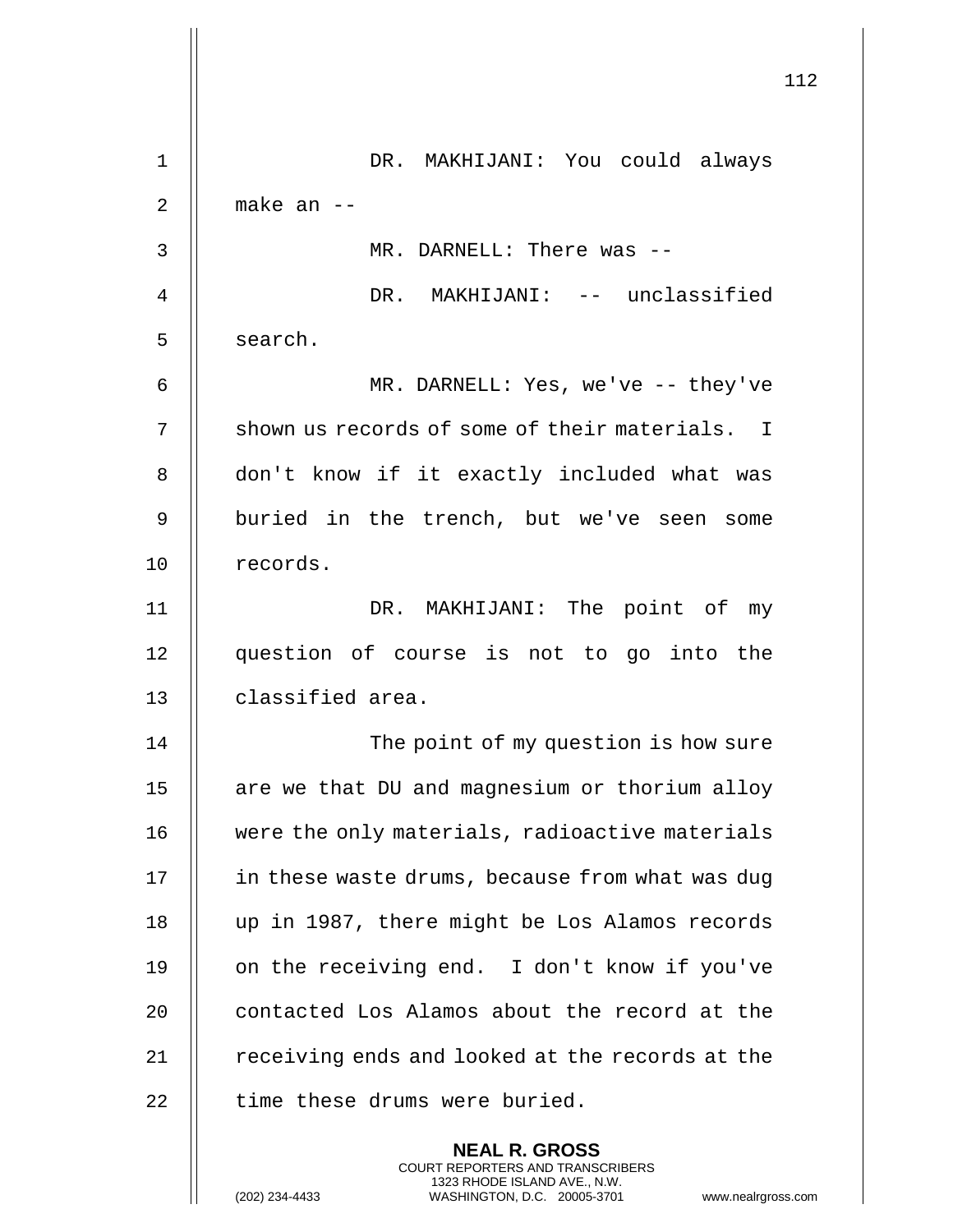|                | 113                                                                                                                                            |
|----------------|------------------------------------------------------------------------------------------------------------------------------------------------|
|                |                                                                                                                                                |
| 1              | I think both of those would be                                                                                                                 |
| $\overline{2}$ | important confirmatory --                                                                                                                      |
| $\mathsf{3}$   | MR. DARNELL: Arjun, we're actually                                                                                                             |
| 4              | positive that it is not just uranium, depleted                                                                                                 |
| 5              | uranium and thorium alloys.                                                                                                                    |
| 6              | We know that there were sealed                                                                                                                 |
| 7              | sources used onsite that, over the lifetime,                                                                                                   |
| 8              | got disposed of.                                                                                                                               |
| 9              | DR. MAKHIJANI: Right.                                                                                                                          |
| 10             | MR. DARNELL: There are some --                                                                                                                 |
| 11             | DR. MAKHIJANI: So, the question is                                                                                                             |
| 12             | -- I'm sorry I interrupted. You hadn't                                                                                                         |
| 13             | finished.                                                                                                                                      |
| 14             | DARNELL: Go ahead. Ask your<br>MR                                                                                                              |
| 15             | question.                                                                                                                                      |
| 16             | DR. MAKHIJANI: So, my question                                                                                                                 |
| 17             | about that is, in the characterization of the                                                                                                  |
| 18             | leak, you know, where the exposure potential                                                                                                   |
| 19             | actually arises, internal exposure potential                                                                                                   |
| 20             | might arise, is whether some of these sealed                                                                                                   |
| 21             | sources and other radioactive materials were                                                                                                   |
| 22             | present, do we know are these leaks                                                                                                            |
|                | <b>NEAL R. GROSS</b>                                                                                                                           |
|                | <b>COURT REPORTERS AND TRANSCRIBERS</b><br>1323 RHODE ISLAND AVE., N.W.<br>(202) 234-4433<br>WASHINGTON, D.C. 20005-3701<br>www.nealrgross.com |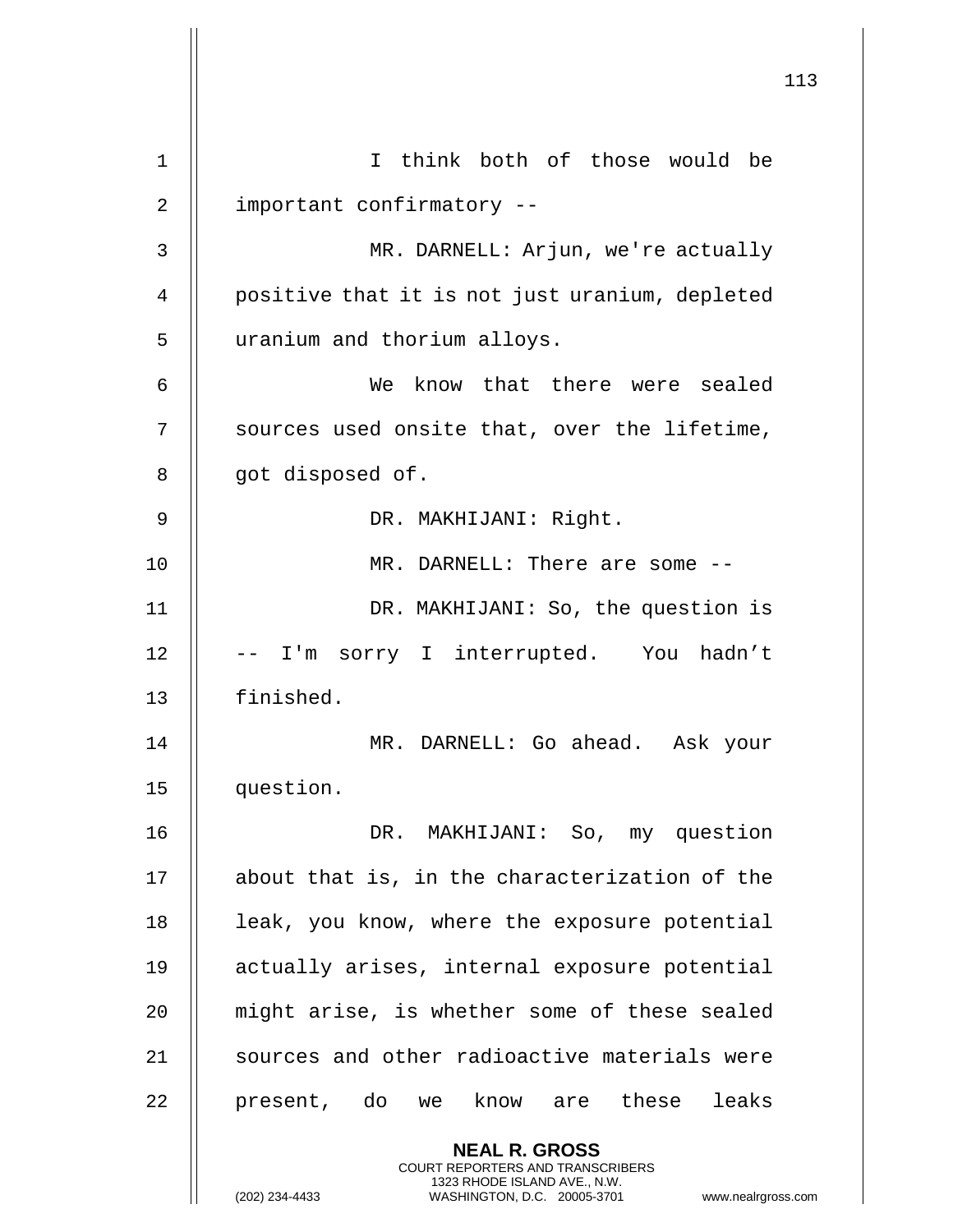**NEAL R. GROSS** COURT REPORTERS AND TRANSCRIBERS 1323 RHODE ISLAND AVE., N.W. (202) 234-4433 WASHINGTON, D.C. 20005-3701 www.nealrgross.com 1 characterized? 2 | And so, how are we going to find out 3 what were the sources, radionuclides to which 4 | there was exposure potential? So, that's sort  $5 \parallel$  of the drift of my --6 MR. DARNELL: I believe the only leak 7 || that we really know of was the one that was 8 discovered in Los Alamos. I don't remember  $9$   $\parallel$  seeing a radioactive leak, the record for a 10 | radioactive leak at KCP. 11 We've seen records for all sorts of 12 | chemical leaks at KCP, but not radioactive. 13 || That doesn't mean there aren't any. It's just 14 | we haven't found any yet. 15 DR. MAKHIJANI: I seem to recall that 16 | Los Alamos complained about a radioactive leak. 17 || And that shipping containers were actually 18 | shipped in, you know, in not adequate condition 19  $\parallel$  and that there was radioactivity, but this is 20 || from some time back. So, I'm not really a 21 | hundred percent. 22 || MR. DARNELL: And I agree with you.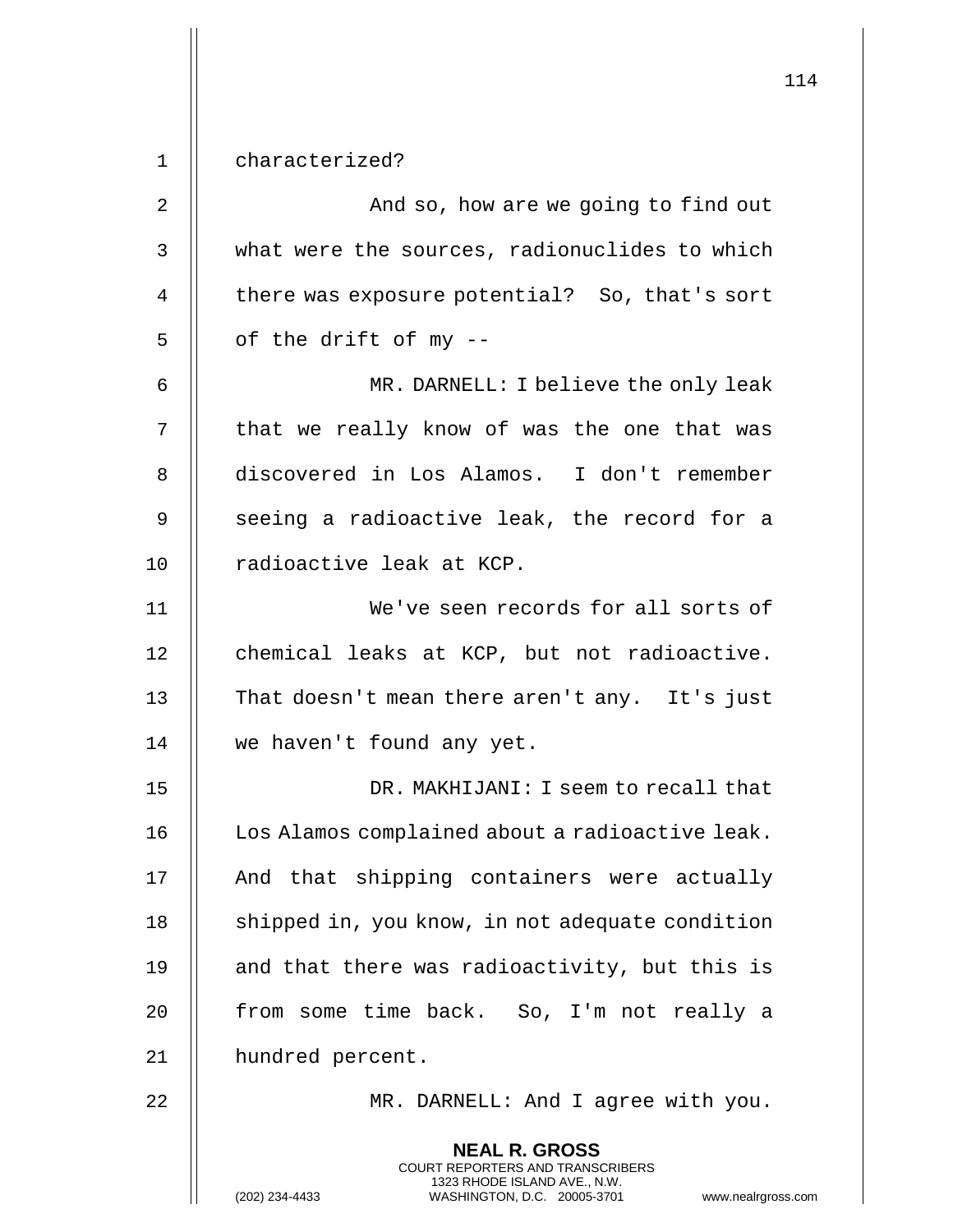| $\mathbf 1$ | We've seen things where Los Alamos had leakers                                                                                                                     |
|-------------|--------------------------------------------------------------------------------------------------------------------------------------------------------------------|
| 2           | when they arrived, but what it appears is, is                                                                                                                      |
| 3           | that in transit the leaks occurred, not while                                                                                                                      |
| 4           | at the site.                                                                                                                                                       |
| 5           | We just haven't found a record for                                                                                                                                 |
| 6           | something at the site yet, which is why we're                                                                                                                      |
| 7           | still looking.                                                                                                                                                     |
| 8           | MR. FITZGERALD: Yes, Arjun, I                                                                                                                                      |
| 9           | think, you know, we're looking at both the front                                                                                                                   |
| 10          | end and the back end. We're looking at the                                                                                                                         |
| 11          | incident reports that were part of these weekly                                                                                                                    |
| 12          | reports hoping to see any indication that they                                                                                                                     |
| 13          | were dealing with leakages at KCP.                                                                                                                                 |
| 14          | looking at the<br>We're<br>SWIMS                                                                                                                                   |
| 15          | database, which is the inventory and                                                                                                                               |
| 16          | characterization of all the wastes that run out                                                                                                                    |
| 17          | of KCP to basically see what was in the drums                                                                                                                      |
| 18          | as measured at KCP.                                                                                                                                                |
| 19          | But I think you bring up a good point                                                                                                                              |
| 20          | that beyond the memos sort of raising concerns                                                                                                                     |
| 21          | of leakages at Los Alamos, to make sure whether                                                                                                                    |
| 22          | or not in fact Los Alamos has any identification                                                                                                                   |
|             | <b>NEAL R. GROSS</b><br><b>COURT REPORTERS AND TRANSCRIBERS</b><br>1323 RHODE ISLAND AVE., N.W.<br>(202) 234-4433<br>WASHINGTON, D.C. 20005-3701<br>www.nealrgross |

 $\mathsf{I}$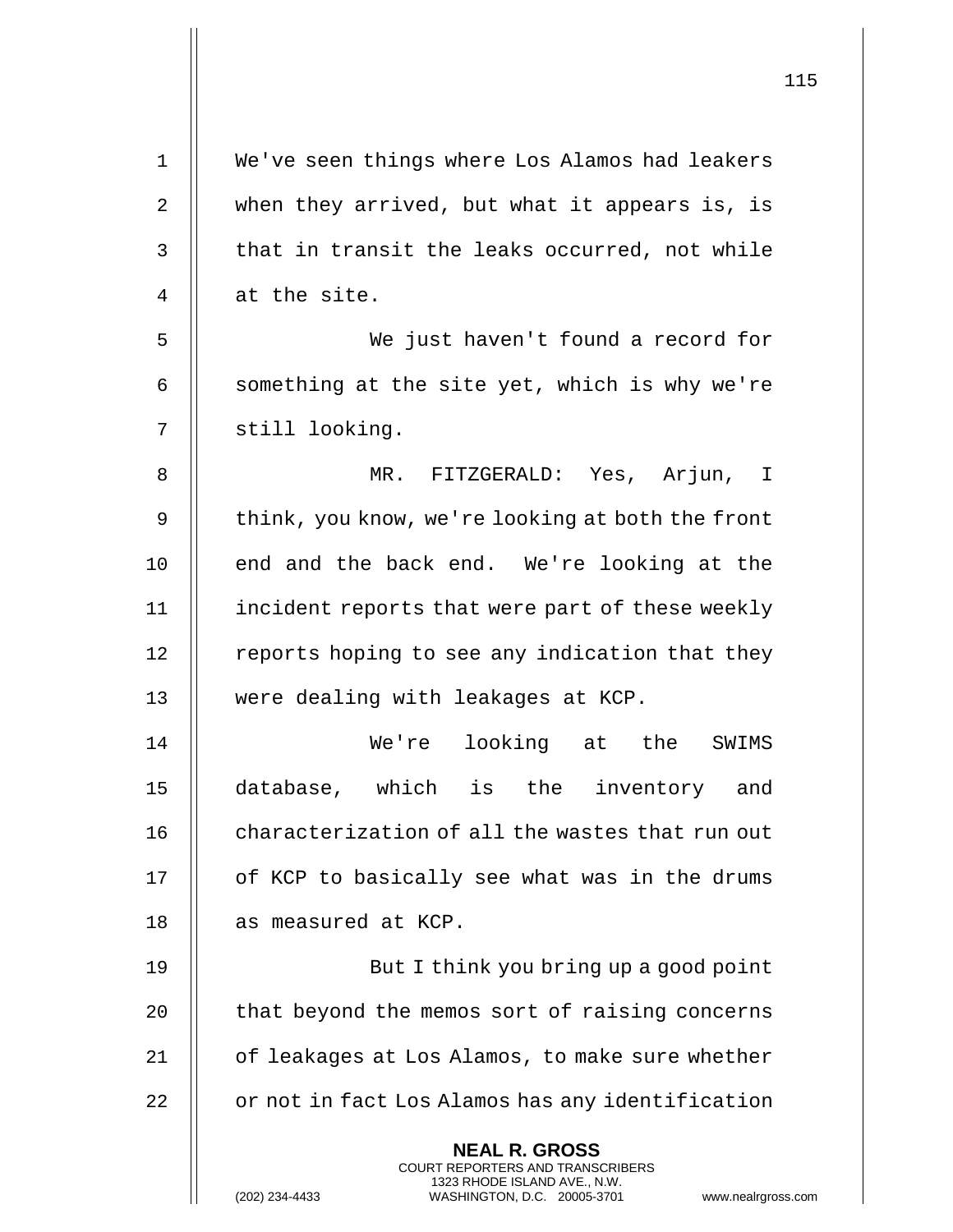| $\mathbf 1$ | or characterization information that might                                                                                                                 |
|-------------|------------------------------------------------------------------------------------------------------------------------------------------------------------|
| $\sqrt{2}$  | also be useful for identifying what was                                                                                                                    |
| 3           | leaking, for example.                                                                                                                                      |
| 4           | I think we've seen in memos that                                                                                                                           |
| 5           | were complaining about the leakage, but we                                                                                                                 |
| 6           | haven't seen the actual whether there was any                                                                                                              |
| 7           | measurements made and maybe<br>any                                                                                                                         |
| 8           | characterization that was done.                                                                                                                            |
| 9           | So, you know, I think those -- that                                                                                                                        |
| 10          | would give us a front end and back end picture                                                                                                             |
| 11          | of what was in the drums and to what extent the                                                                                                            |
| 12          | leakages involved certain radiological                                                                                                                     |
| 13          | constituents.                                                                                                                                              |
| 14          | DR. MAKHIJANI: Yes, because I, you                                                                                                                         |
| 15          | know, this is, again, I have not looked at these                                                                                                           |
| 16          | documents recently. I looked at them when we                                                                                                               |
| 17          | were doing the Site Profile review, but -- as                                                                                                              |
| 18          | you know, I've become only recently reengaged                                                                                                              |
| 19          | in the SEC review.                                                                                                                                         |
| 20          | But I think -- I seem to recall more                                                                                                                       |
| 21          | than one occasion on which there was a complaint                                                                                                           |
| 22          | and that Los Alamos was directly complaining                                                                                                               |
|             | <b>NEAL R. GROSS</b><br>COURT REPORTERS AND TRANSCRIBERS<br>1323 RHODE ISLAND AVE., N.W.<br>(202) 234-4433<br>WASHINGTON, D.C. 20005-3701<br>www.nealrgros |

Η

(202) 234-4433 WASHINGTON, D.C. 20005-3701 www.nealrgross.com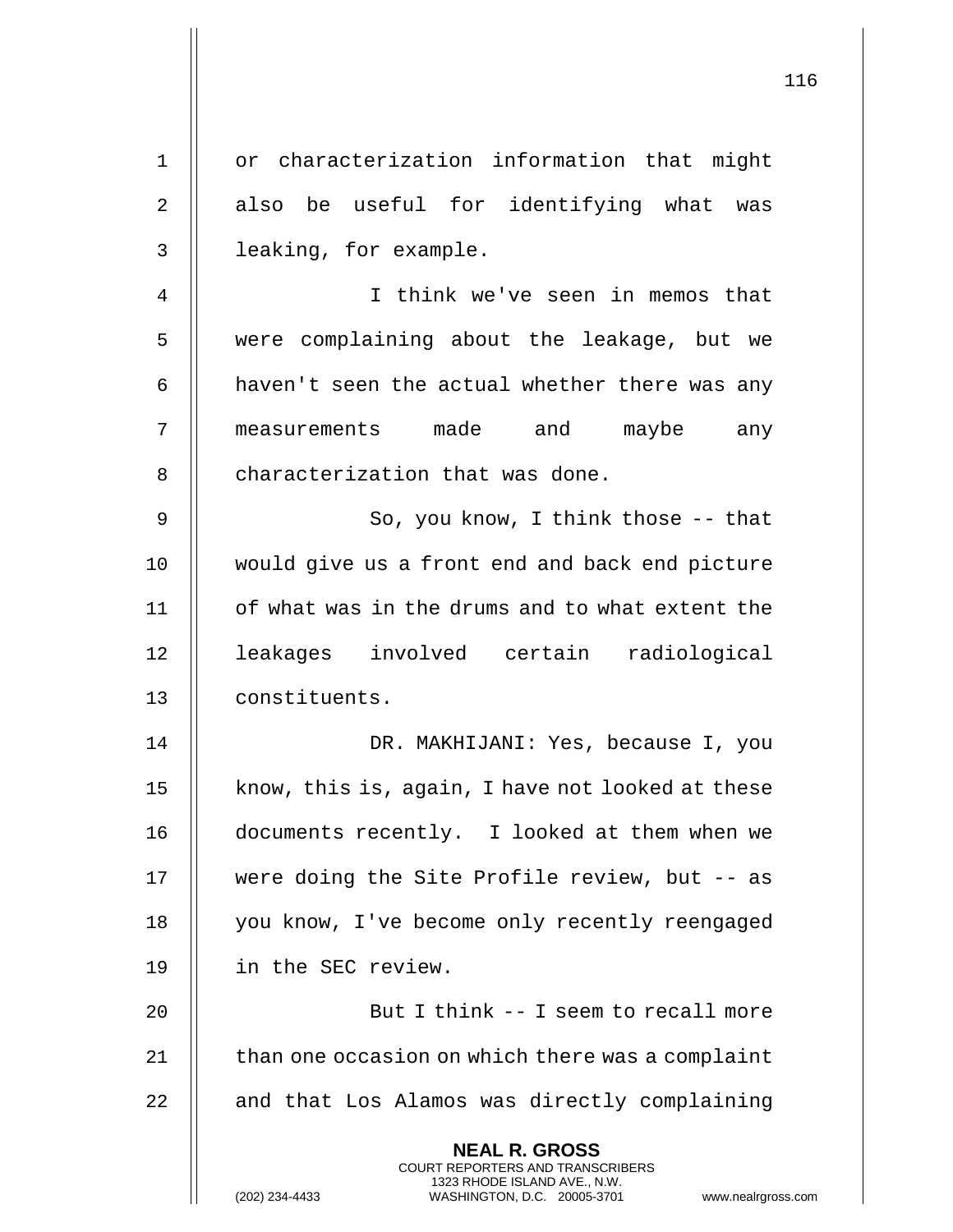|                | $\mathbf 1$                                                                                                                                                   |
|----------------|---------------------------------------------------------------------------------------------------------------------------------------------------------------|
| $\mathbf 1$    | about practices at the Kansas City Plant.                                                                                                                     |
| $\overline{2}$ | So, I think the back end $-$ so, maybe                                                                                                                        |
| 3              | you can discuss it at lunch whether you're going                                                                                                              |
| 4              | to go to Los Alamos or what the determination                                                                                                                 |
| 5              | would be to figure out what the Los Alamos end                                                                                                                |
| 6              | problem was with Kansas City.                                                                                                                                 |
| 7              | MR. DARNELL: I think the thing that                                                                                                                           |
| 8              | we need to remember is we're going to be looking                                                                                                              |
| 9              | for that data, Arjun.                                                                                                                                         |
| 10             | CHAIR BEACH: Yes.                                                                                                                                             |
| 11             | DR. MAKHIJANI: Yes, right. Yes,                                                                                                                               |
| 12             | sure.                                                                                                                                                         |
| 13             | MEMBER CLAWSON: Well and, Arjun,                                                                                                                              |
| 14             | this<br>is<br>Brad. Also, too, we<br>found                                                                                                                    |
| 15             | documentation of they were using a private                                                                                                                    |
| 16             | contractor to transport these down to Los                                                                                                                     |
| 17             | Alamos. And the private contractor was upset                                                                                                                  |
| 18             | because they cut up his trailer into pieces                                                                                                                   |
| 19             | because of leakage.                                                                                                                                           |
| 20             | So, we do know there were several                                                                                                                             |
| 21             | other ones through the process that were going                                                                                                                |
| 22             | on with it. So, it's more than one, yes.                                                                                                                      |
|                | <b>NEAL R. GROSS</b><br>COURT REPORTERS AND TRANSCRIBERS<br>1323 RHODE ISLAND AVE., N.W.<br>(202) 234-4433<br>WASHINGTON, D.C. 20005-3701<br>www.nealrgross.o |

 $\begin{array}{c} \hline \end{array}$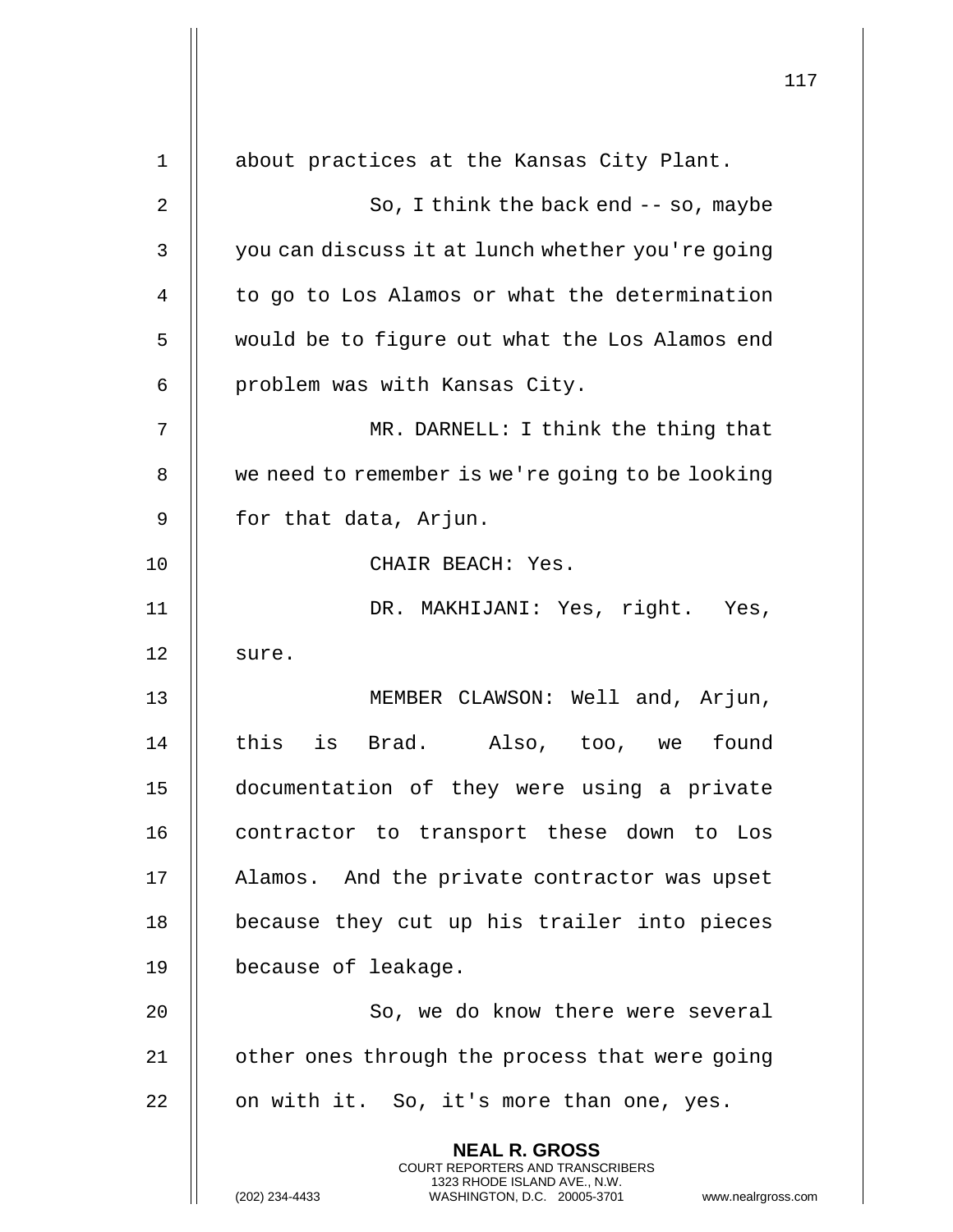| $\mathbf 1$ | MR. FITZGERALD: And I think it's                                                                                                                                   |
|-------------|--------------------------------------------------------------------------------------------------------------------------------------------------------------------|
| 2           | fair to say that the Los Alamos memos and                                                                                                                          |
| 3           | documents are to some extent driving this,                                                                                                                         |
| 4           | because it was their complaining about these                                                                                                                       |
| 5           | leakages which kind of has spurred our wanting                                                                                                                     |
| 6           | to look forward to see exactly what the                                                                                                                            |
| 7           | practices were at Kansas City, what the                                                                                                                            |
| 8           | experience may have been at Kansas City in                                                                                                                         |
| 9           | handling the waste and exactly what the                                                                                                                            |
| 10          | constituents were.                                                                                                                                                 |
| 11          | And we think it was DU, you know,                                                                                                                                  |
| 12          | natural uranium and mag-thorium plus sealed                                                                                                                        |
| 13          | sources, but we want to certainly validate and                                                                                                                     |
| 14          | verify that by whatever characterization was                                                                                                                       |
| 15          | done both at Los Alamos and at Kansas City.                                                                                                                        |
| 16          | So, I think there's three avenues.                                                                                                                                 |
| 17          | I think we identified the weekly activity                                                                                                                          |
| 18          | reports that will hopefully give us a good                                                                                                                         |
| 19          | picture week by week for a number of years.                                                                                                                        |
| 20          | The SWIMS, which is something that                                                                                                                                 |
| 21          | I think Josie identified onsite which is                                                                                                                           |
| 22          | actually an inventory of characterized waste                                                                                                                       |
|             | <b>NEAL R. GROSS</b><br><b>COURT REPORTERS AND TRANSCRIBERS</b><br>1323 RHODE ISLAND AVE., N.W.<br>(202) 234-4433<br>WASHINGTON, D.C. 20005-3701<br>www.nealrgross |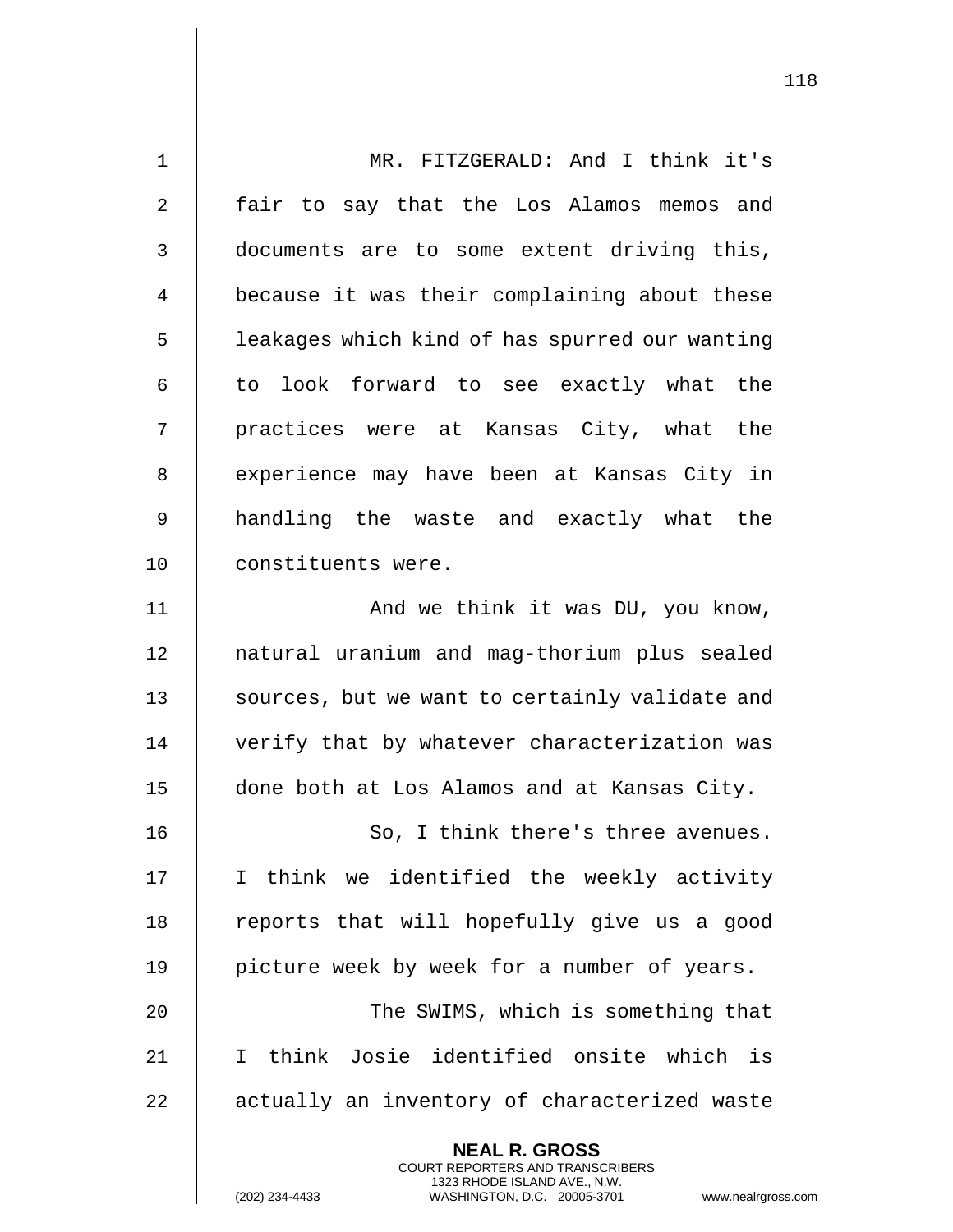| $\mathbf 1$ | that was being managed at the site, which I                                                                                                                     |
|-------------|-----------------------------------------------------------------------------------------------------------------------------------------------------------------|
| 2           | think is going to be very helpful.                                                                                                                              |
| 3           | And I think what you're raising is                                                                                                                              |
| 4           | maybe go a little further and see if Los Alamos                                                                                                                 |
| 5           | has any additional information or                                                                                                                               |
| 6           | characterization of -- since they were the                                                                                                                      |
| 7           | recipient of the waste, whether they did any                                                                                                                    |
| 8           | work to, you know, and some of this may be                                                                                                                      |
| 9           | classified, but to characterize what they were                                                                                                                  |
| 10          | receiving from Kansas City, but I think that                                                                                                                    |
| 11          | will certainly answer a lot of those issues.                                                                                                                    |
| 12          | DR. MAKHIJANI: Yes, Joe, they must                                                                                                                              |
| 13          | have had waste manifests, you know, in their                                                                                                                    |
| 14          | logs at Los Alamos.                                                                                                                                             |
| 15          | MR.<br>FITZGERALD: Yes                                                                                                                                          |
| 16          | (Simultaneous speaking.)                                                                                                                                        |
| 17          | MR. FITZGERALD: We<br>haven't                                                                                                                                   |
| 18          | retrieved beyond the memos we were referring                                                                                                                    |
| 19          | to. So, certainly there's another avenue                                                                                                                        |
| 20          | there for characterizing what was being                                                                                                                         |
| 21          | handled.                                                                                                                                                        |
| 22          | DR. MAKHIJANI: Thanks.                                                                                                                                          |
|             | <b>NEAL R. GROSS</b><br>COURT REPORTERS AND TRANSCRIBERS<br>1323 RHODE ISLAND AVE., N.W.<br>(202) 234-4433<br>WASHINGTON, D.C. 20005-3701<br>www.nealrgross.com |

 $\mathbf{I}$ 

Η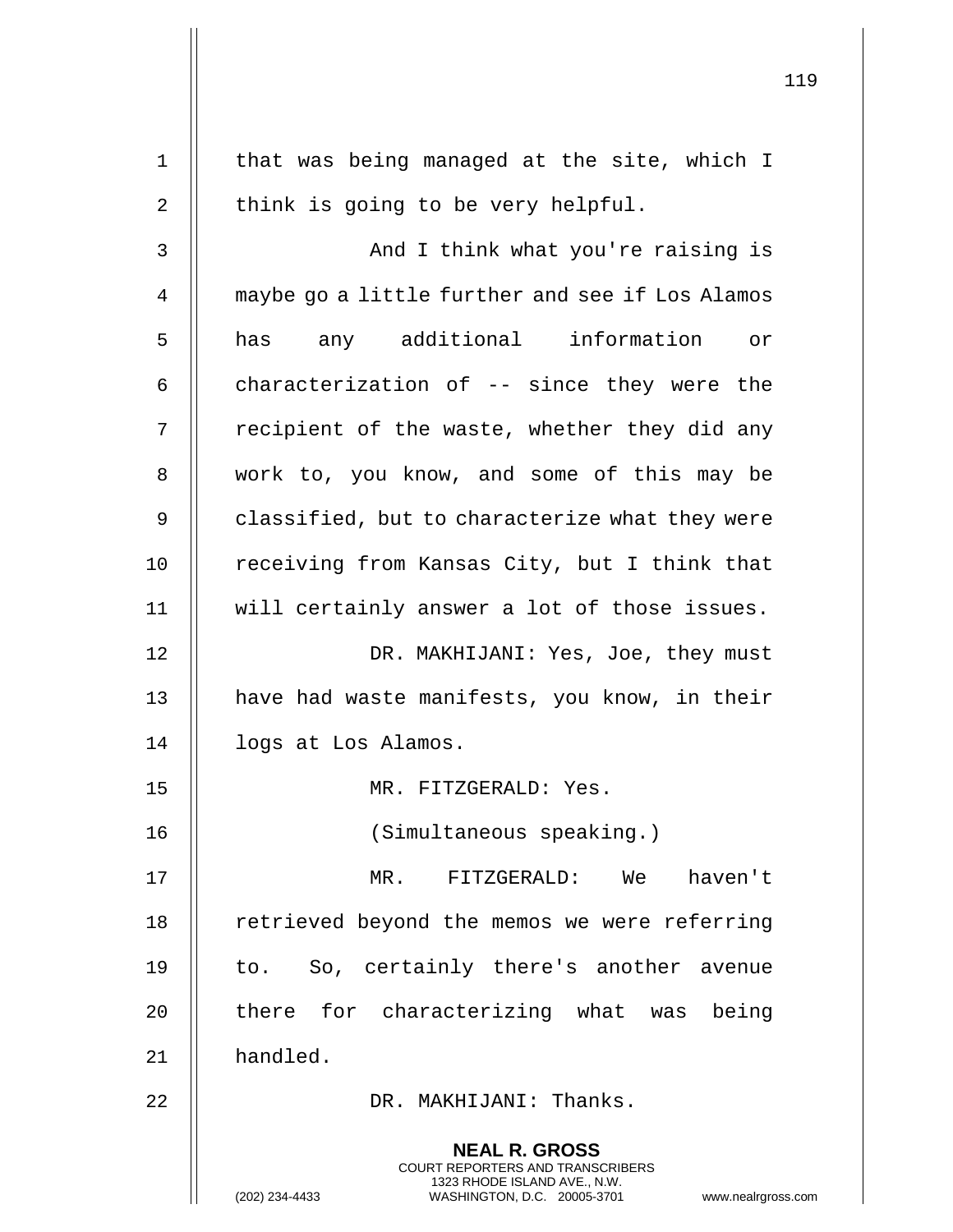|                | 120                                                                                                                                                             |
|----------------|-----------------------------------------------------------------------------------------------------------------------------------------------------------------|
| 1              | CHAIR BEACH: Okay. Thank you.                                                                                                                                   |
| $\overline{2}$ | Before we leave this topic, Work Group Members,                                                                                                                 |
| 3              | any other suggestions, comments or thoughts for                                                                                                                 |
| 4              | Number 7?                                                                                                                                                       |
| 5              | MEMBER CLAWSON: No.                                                                                                                                             |
| 6              | CHAIR BEACH: No, okay. So, those                                                                                                                                |
| 7              | action items are lined out pretty clear. Let's                                                                                                                  |
| 8              | move on to Eight, metal tritides.                                                                                                                               |
| 9              | DR. FITZGERALD: A familiar topic.                                                                                                                               |
| 10             | CHAIR BEACH: Yes.                                                                                                                                               |
| 11             | DR. FITZGERALD: But I think                                                                                                                                     |
| 12             | certainly a lot less contentious in this case.                                                                                                                  |
| 13             | I think, you know, we wanted to since neutron                                                                                                                   |
| 14             | generators were being handled, just to make                                                                                                                     |
| 15             | sure that the operating history was complete on                                                                                                                 |
| 16             | any instances.                                                                                                                                                  |
| 17             | Certainly the erbium tritide                                                                                                                                    |
| 18             | leakage was pretty well documented and is                                                                                                                       |
| 19             | addressed in the ER.                                                                                                                                            |
| 20             | We wanted to take the opportunity                                                                                                                               |
| 21             | just to look a little harder at that particular                                                                                                                 |
| 22             | issue.                                                                                                                                                          |
|                | <b>NEAL R. GROSS</b><br>COURT REPORTERS AND TRANSCRIBERS<br>1323 RHODE ISLAND AVE., N.W.<br>(202) 234-4433<br>WASHINGTON, D.C. 20005-3701<br>www.nealrgross.com |

 $\mathbf{I}$  $\parallel$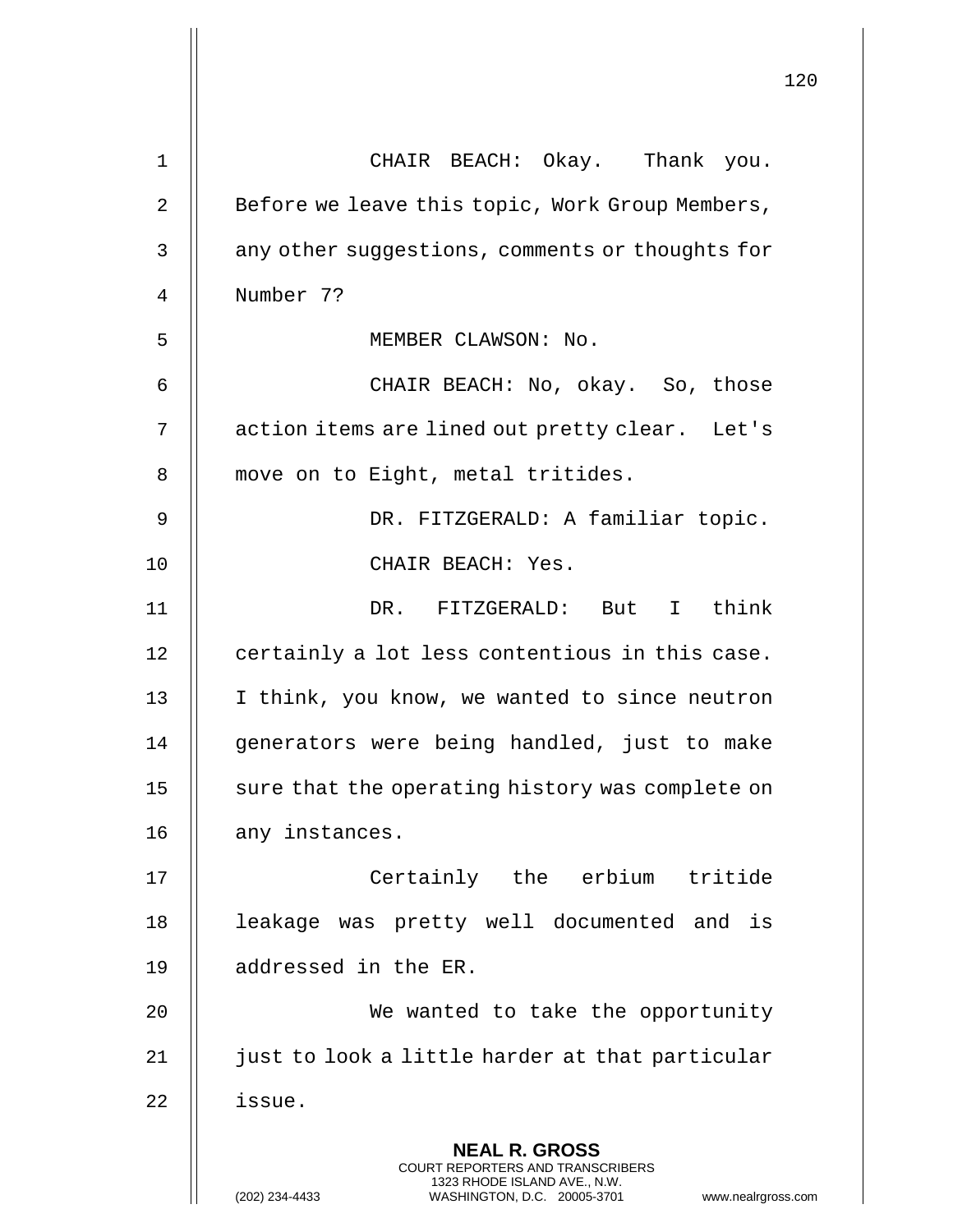| $\mathbf 1$    | And really the only thing I would                                                                                                                                  |
|----------------|--------------------------------------------------------------------------------------------------------------------------------------------------------------------|
| $\overline{2}$ | say is left, we did talk to individuals and I                                                                                                                      |
| 3              | think we did establish that just because erbium                                                                                                                    |
| 4              | was the one that leaked, doesn't mean that was                                                                                                                     |
| 5              | the only constituent that was handled, but, you                                                                                                                    |
| 6              | know, we're talking about sealed sources.                                                                                                                          |
| 7              | So, we're not talking about a                                                                                                                                      |
| 8              | situation similar to Mound or some other place                                                                                                                     |
| 9              | like Los Alamos.                                                                                                                                                   |
| 10             | There's were sealed sources. Your                                                                                                                                  |
| 11             | exposure pathway would only exist if there was                                                                                                                     |
| 12             | a breach of the component.                                                                                                                                         |
| 13             | We've only seen one. I think                                                                                                                                       |
| 14             | actually you may have seen another incident.                                                                                                                       |
| 15             | You cite another one.                                                                                                                                              |
| 16             | MR. DARNELL: Pat's got a record of                                                                                                                                 |
| 17             | that.                                                                                                                                                              |
| 18             | MR. FITZGERALD: Right. So, there                                                                                                                                   |
| 19             | might be two instances over the history of these                                                                                                                   |
| 20             | that might have represented breaches that led                                                                                                                      |
| 21             | to some release. Not necessarily exposure,                                                                                                                         |
| 22             | but release.                                                                                                                                                       |
|                | <b>NEAL R. GROSS</b><br><b>COURT REPORTERS AND TRANSCRIBERS</b><br>1323 RHODE ISLAND AVE., N.W.<br>(202) 234-4433<br>WASHINGTON, D.C. 20005-3701<br>www.nealrgross |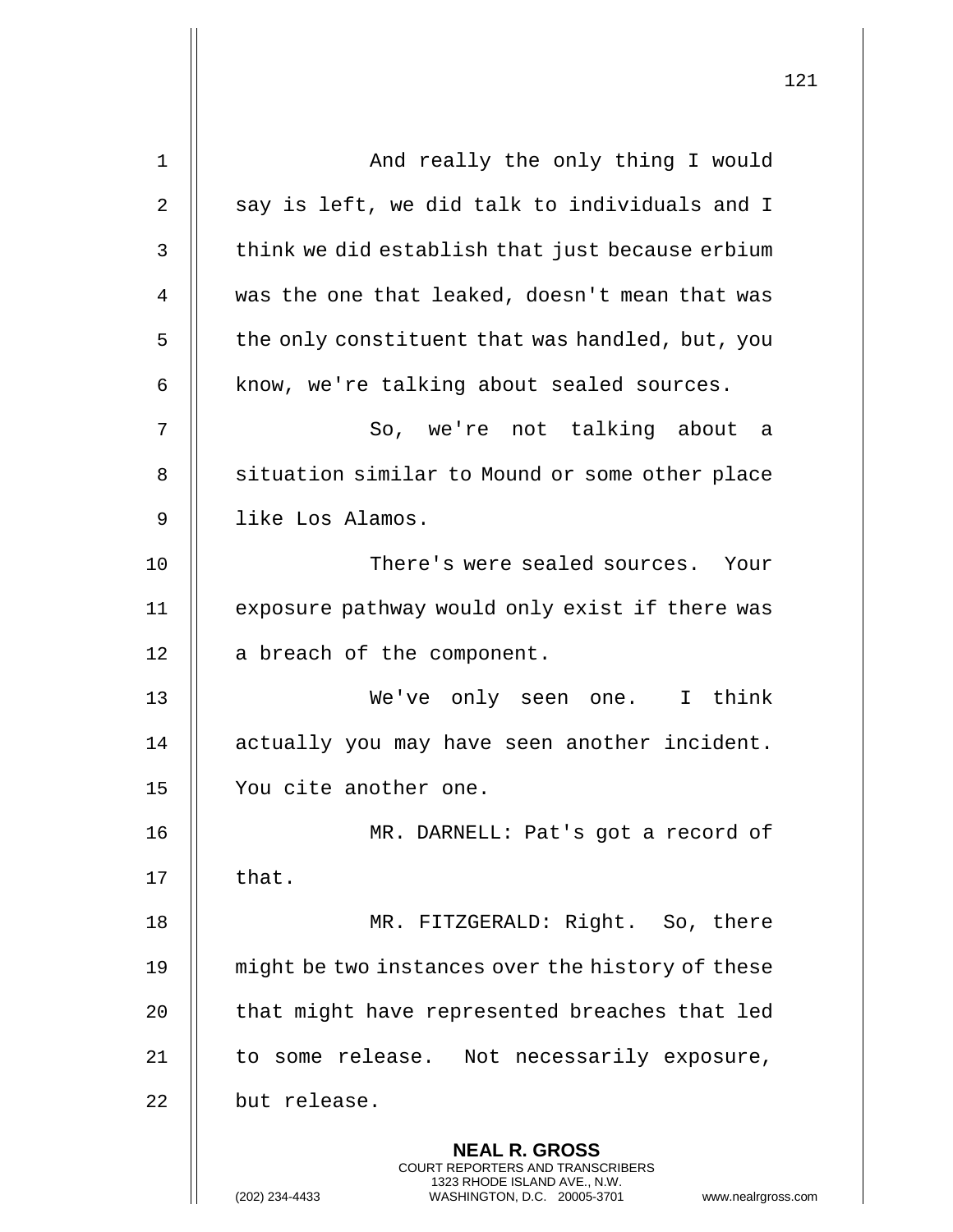|    |                                                                                                                                                                        | 122 |
|----|------------------------------------------------------------------------------------------------------------------------------------------------------------------------|-----|
| 1  | MR. DARNELL: Do you want him to                                                                                                                                        |     |
| 2  | discuss --                                                                                                                                                             |     |
| 3  | MR. FITZGERALD: Do you have the                                                                                                                                        |     |
| 4  | second one? I know about the first one.                                                                                                                                |     |
| 5  | MR. McCLOSKEY: This was a recently                                                                                                                                     |     |
| 6  | obtained document. And I believe Brent Nasca                                                                                                                           |     |
| 7  | referenced this second occurrence during his                                                                                                                           |     |
| 8  | interview last month. And I don't have much                                                                                                                            |     |
| 9  | else to say about it.                                                                                                                                                  |     |
| 10 | MR. FITZGERALD: Okay.                                                                                                                                                  |     |
| 11 | CHAIR BEACH: So, there was two                                                                                                                                         |     |
| 12 | incidents then.                                                                                                                                                        |     |
| 13 | MR. DARNELL: No data on it?                                                                                                                                            |     |
| 14 | MR. McCLOSKEY: Yes, we have this                                                                                                                                       |     |
| 15 | report here. So, radioactive contamination in                                                                                                                          |     |
| 16 | excess of limits established by DOE order                                                                                                                              |     |
| 17 | 5480.11 was discovered on classified                                                                                                                                   |     |
| 18 | components sent by Pantex to Kansas City Plant.                                                                                                                        |     |
| 19 | And it's another, I believe -- well,                                                                                                                                   |     |
| 20 | I'd want to review it further. I just printed                                                                                                                          |     |
| 21 | this before we came to this meeting.                                                                                                                                   |     |
| 22 | MR. DARNELL: Is it in the SRDB yet?                                                                                                                                    |     |
|    | <b>NEAL R. GROSS</b><br><b>COURT REPORTERS AND TRANSCRIBERS</b><br>1323 RHODE ISLAND AVE., N.W.<br>(202) 234-4433<br>WASHINGTON, D.C. 20005-3701<br>www.nealrgross.com |     |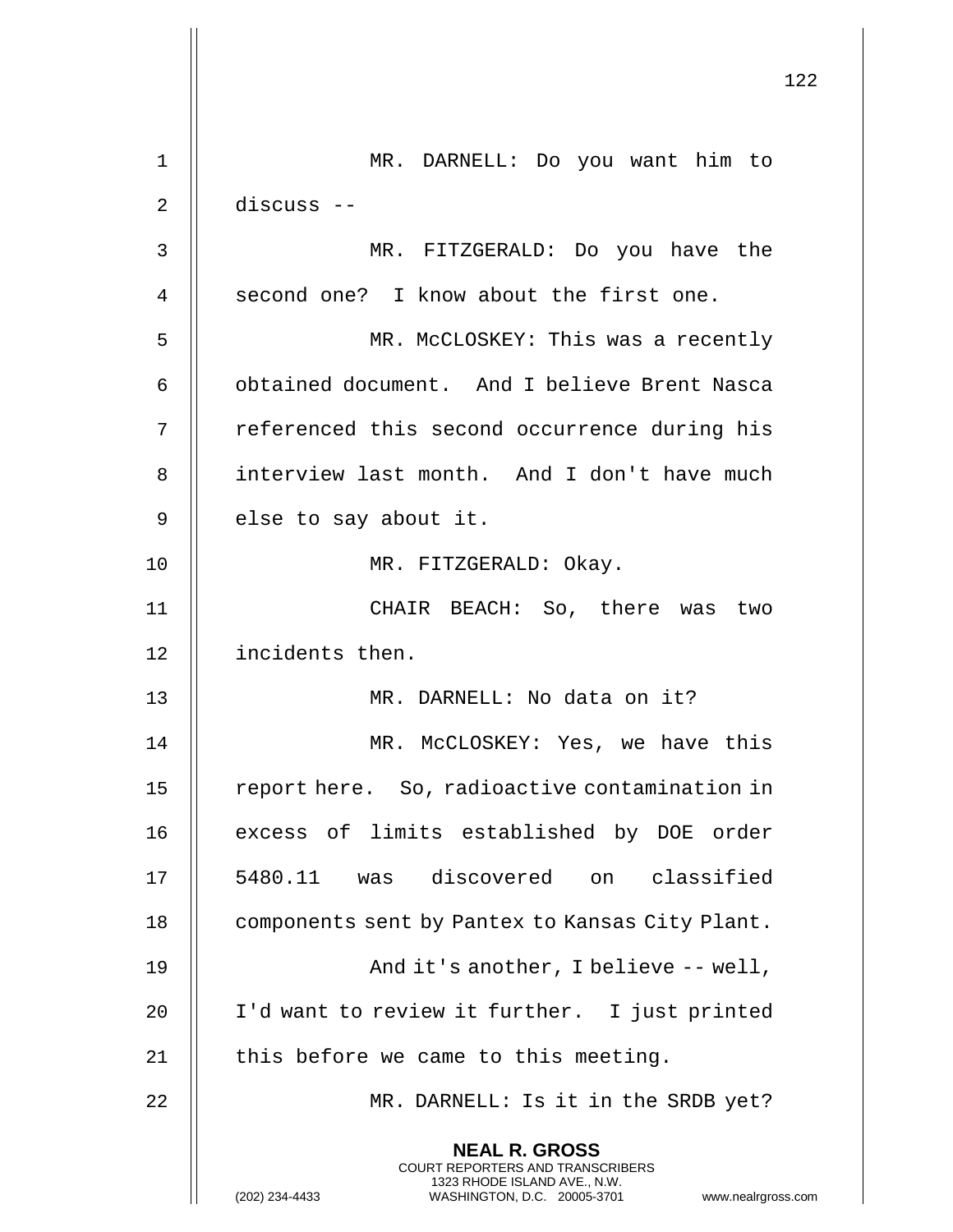|                |                                                                                                                                                                        | 123 |
|----------------|------------------------------------------------------------------------------------------------------------------------------------------------------------------------|-----|
| 1              | MR. McCLOSKEY: Well, yes, it should                                                                                                                                    |     |
| $\overline{2}$ | be.                                                                                                                                                                    |     |
| 3              | CHAIR BEACH: Can you make that                                                                                                                                         |     |
| 4              | available so that it can be sent out to the rest                                                                                                                       |     |
| 5              | of the Work Group?                                                                                                                                                     |     |
| 6              | MR. McCLOSKEY: Absolutely.                                                                                                                                             |     |
| 7              | CHAIR BEACH: Okay. Send it to Ted,                                                                                                                                     |     |
| 8              | at least. So, then we're talking about two                                                                                                                             |     |
| 9              | specific incidents at this point.                                                                                                                                      |     |
| 10             | MR. McCLOSKEY: Yes, it was just                                                                                                                                        |     |
| 11             | because Brent brought this up a few weeks ago                                                                                                                          |     |
| 12             | that I went looking again with our --                                                                                                                                  |     |
| 13             | CHAIR BEACH: Excellent.                                                                                                                                                |     |
| 14             | MR. FITZGERALD: You know, again                                                                                                                                        |     |
| 15             | this would probably be very much the exception                                                                                                                         |     |
| 16             | given the fact they're sealed components, but                                                                                                                          |     |
| 17             | just to have a better understanding of --                                                                                                                              |     |
| 18             | MR. DARNELL: One positive is that                                                                                                                                      |     |
| 19             | checking when they received this<br>KCP<br>was                                                                                                                         |     |
| 20             | material.                                                                                                                                                              |     |
| 21             | CHAIR BEACH: And then it looks like                                                                                                                                    |     |
| 22             | the second part of your response actually                                                                                                                              |     |
|                | <b>NEAL R. GROSS</b><br><b>COURT REPORTERS AND TRANSCRIBERS</b><br>1323 RHODE ISLAND AVE., N.W.<br>(202) 234-4433<br>WASHINGTON, D.C. 20005-3701<br>www.nealrgross.com |     |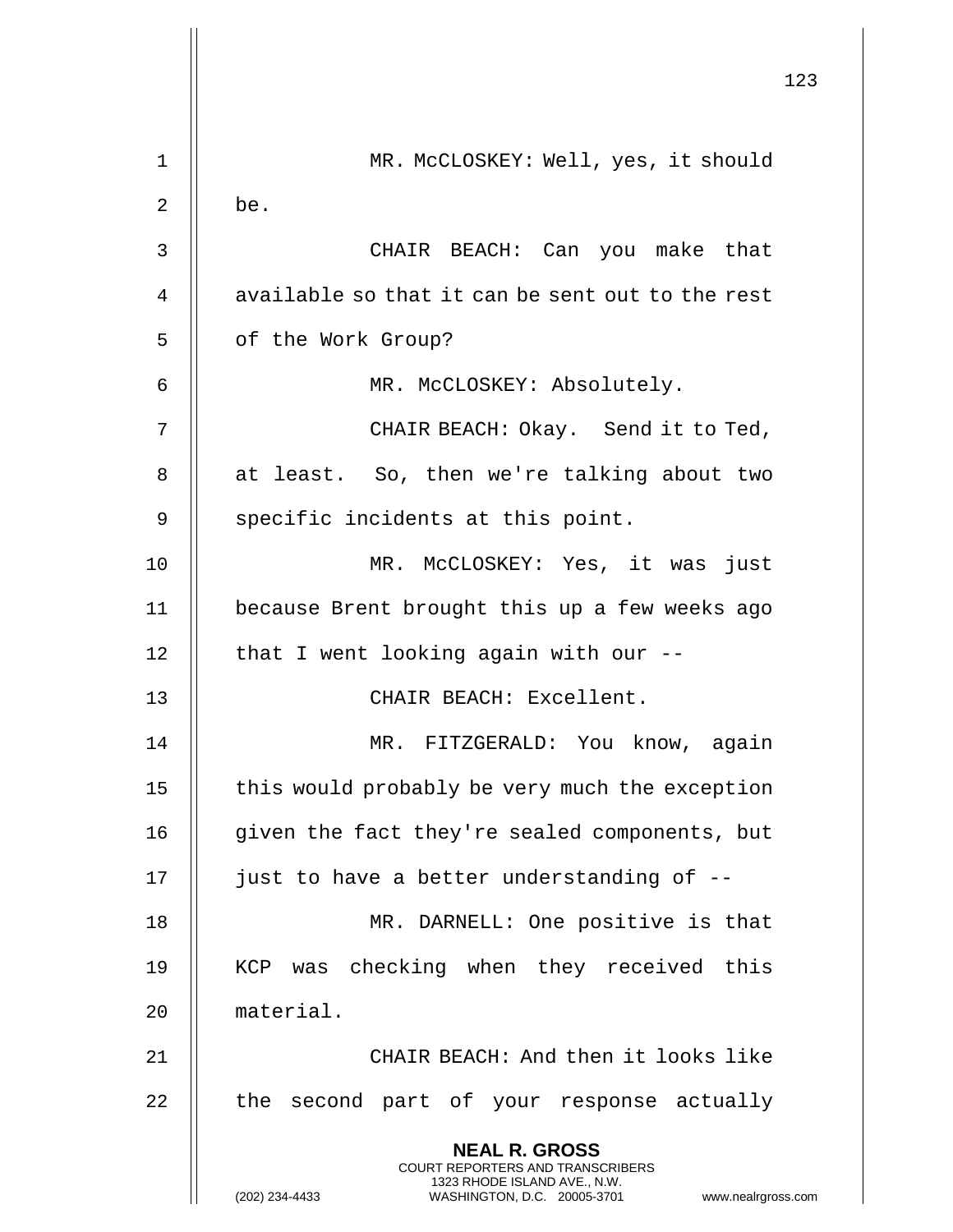|             |                                                                                                                                                                        | 124 |
|-------------|------------------------------------------------------------------------------------------------------------------------------------------------------------------------|-----|
| $\mathbf 1$ | belongs on One; is that correct?                                                                                                                                       |     |
| 2           | MR. McCLOSKEY: That's right.                                                                                                                                           |     |
| 3           | CHAIR BEACH: Okay.                                                                                                                                                     |     |
| 4           | MR. FITZGERALD: So, I would say the                                                                                                                                    |     |
| 5           | only thing left on this one is that I would want                                                                                                                       |     |
| 6           | to look at those weekly activities assuming                                                                                                                            |     |
| 7           | that that might be a way to see if there's any                                                                                                                         |     |
| 8           | other instances.                                                                                                                                                       |     |
| 9           | Again, even if there were, I'm not                                                                                                                                     |     |
| 10          | sure -- and I want to reserve judgment, but I'm                                                                                                                        |     |
| 11          | not sure this will, you know, be a SEC issue,                                                                                                                          |     |
| 12          | but one that I think just to have a complete                                                                                                                           |     |
| 13          | picture for the Board before we let it go, will                                                                                                                        |     |
| 14          | be useful.                                                                                                                                                             |     |
| 15          | MR. DARNELL: I don't disagree.                                                                                                                                         |     |
| 16          | It's something that we need to bend the last                                                                                                                           |     |
| 17          | nail down on.                                                                                                                                                          |     |
| 18          | CHAIR BEACH: Okay. Go ahead,                                                                                                                                           |     |
| 19          | Arjun.                                                                                                                                                                 |     |
| 20          | DR. MAKHIJANI: Sorry, Josie.                                                                                                                                           |     |
| 21          | CHAIR BEACH: No, no, that's okay.                                                                                                                                      |     |
| 22          | DR. MAKHIJANI: Joe, I understand                                                                                                                                       |     |
|             | <b>NEAL R. GROSS</b><br><b>COURT REPORTERS AND TRANSCRIBERS</b><br>1323 RHODE ISLAND AVE., N.W.<br>(202) 234-4433<br>WASHINGTON, D.C. 20005-3701<br>www.nealrgross.com |     |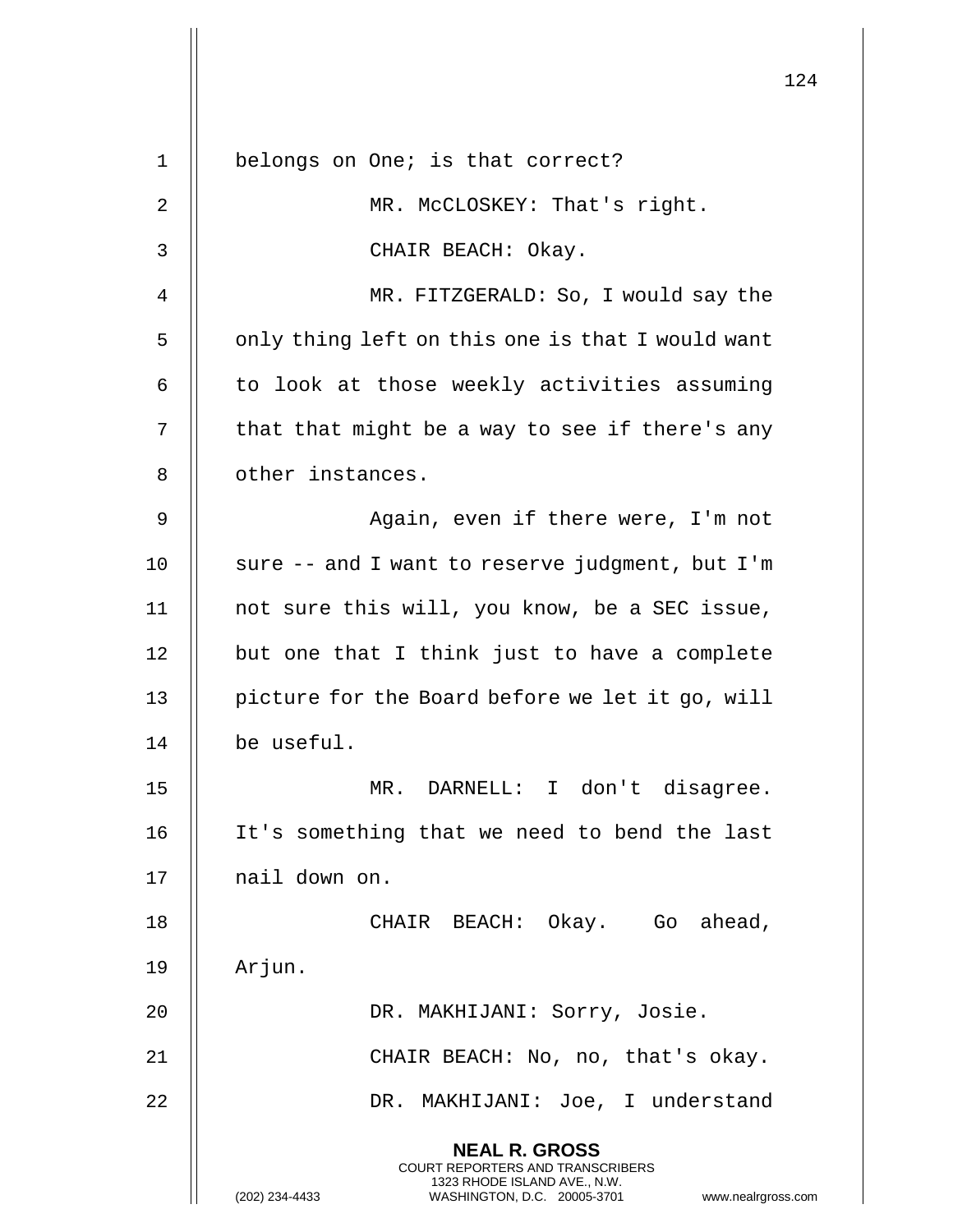1 || you're saying this may not be an SEC issue or  $2 \parallel$  this is not an  $-$ 

3 MR. FITZGERALD: If in fact it turns 4 | out that we have two instances or maybe, you 5 | know, maybe that's confined to two instances  $6$  || and contamination was detected, but there was 7 | | no exposure, for example, then, you know, again 8 || it was an isolated event that for which there 9 was no exposure.

10 || They were doing contamination 11  $\parallel$  surveys of all the generators that were being 12 || processed, but that was being done under 13 **controlled conditions.** So, I think that would 14 | be the avenue we'd have to look at.

15 || DR. MAKHIJANI: Okay, thanks.

**NEAL R. GROSS** COURT REPORTERS AND TRANSCRIBERS 1323 RHODE ISLAND AVE., N.W.

16 CHAIR BEACH: Okay. Anybody else on 17 metal tritides? Comments?

18 || MEMBER CLAWSON: No.

19 || CHAIR BEACH: All right. So, that 20 || one is going to stay open. We are looking at 21 weekly activity reports and we'll get to the  $22$  || second part of this comment in Item 20.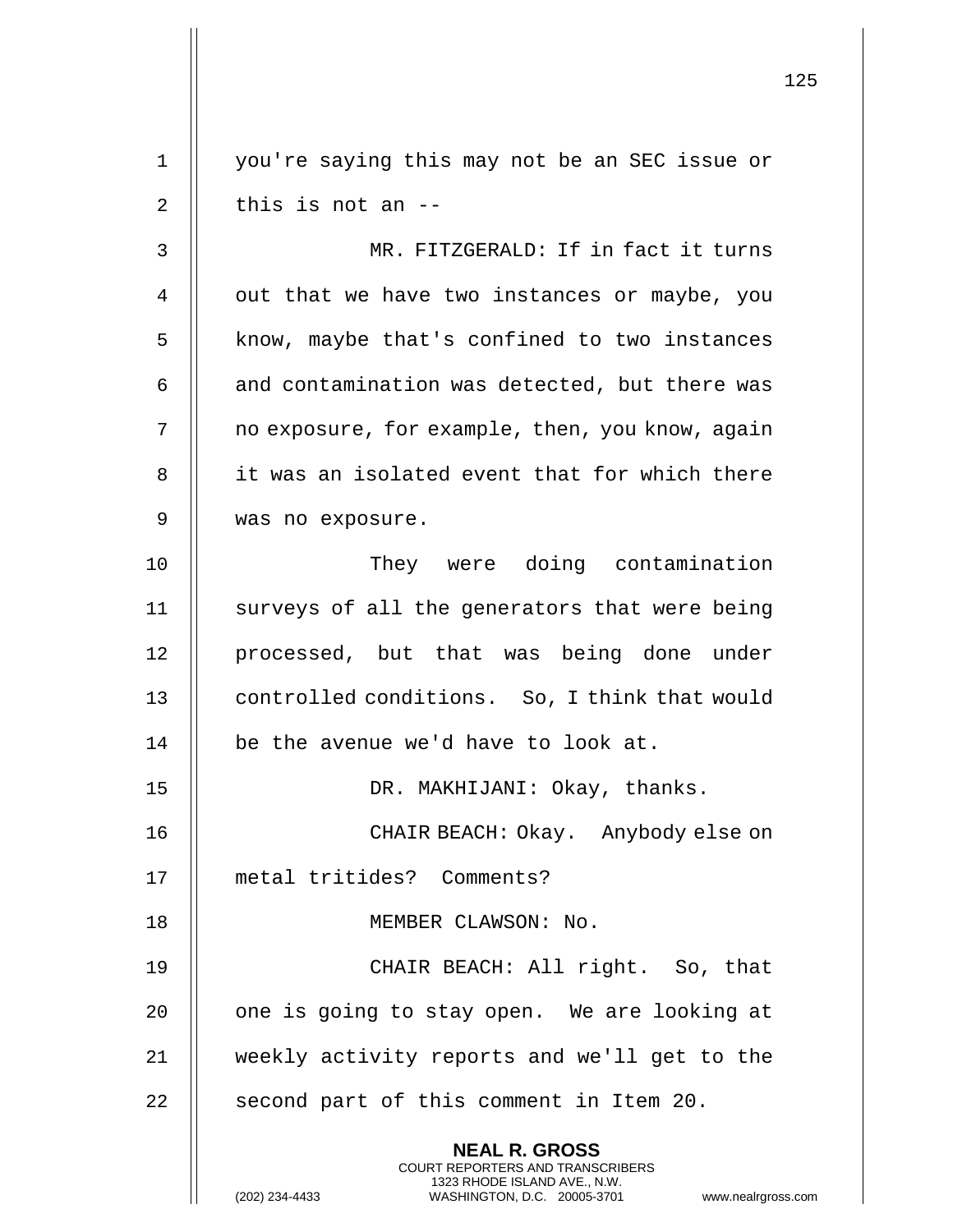|             |                                                                                                                                                                        | 126 |
|-------------|------------------------------------------------------------------------------------------------------------------------------------------------------------------------|-----|
| $\mathbf 1$ | So, Number 9 brings us to external                                                                                                                                     |     |
| 2           | coworker dose.                                                                                                                                                         |     |
| 3           | MR. FITZGERALD: Yes, that was a                                                                                                                                        |     |
| 4           | carryover from the Site Profile. And this is                                                                                                                           |     |
| 5           | one that Ron looked at in some detail. It's                                                                                                                            |     |
| 6           | sort of a two-part issue.                                                                                                                                              |     |
| 7           | One was some concerns again over the                                                                                                                                   |     |
| 8           | validation and verification of the data and how                                                                                                                        |     |
| 9           | they transferred the electronic database.                                                                                                                              |     |
| 10          | That was covered in Issue 1 and there was                                                                                                                              |     |
| 11          | certainly a legibility question as well. So,                                                                                                                           |     |
| 12          | this is a bit of a duplicate from that more                                                                                                                            |     |
| 13          | generic issue.                                                                                                                                                         |     |
| 14          | And as NIOSH noted, the legibility                                                                                                                                     |     |
| 15          | issue has gone away. We still have that open                                                                                                                           |     |
| 16          | issue from before about the transfer. So, this                                                                                                                         |     |
| 17          | was already covered previously.                                                                                                                                        |     |
| 18          | MR. DARNELL: Yes, I suggest we close                                                                                                                                   |     |
| 19          | Nine and $-$                                                                                                                                                           |     |
| 20          | MR. FITZGERALD: Well, there's --                                                                                                                                       |     |
| 21          | MR. DARNELL: Since we have Issue 1.                                                                                                                                    |     |
| 22          | MR. FITZGERALD: There's still --                                                                                                                                       |     |
|             | <b>NEAL R. GROSS</b><br><b>COURT REPORTERS AND TRANSCRIBERS</b><br>1323 RHODE ISLAND AVE., N.W.<br>(202) 234-4433<br>WASHINGTON, D.C. 20005-3701<br>www.nealrgross.com |     |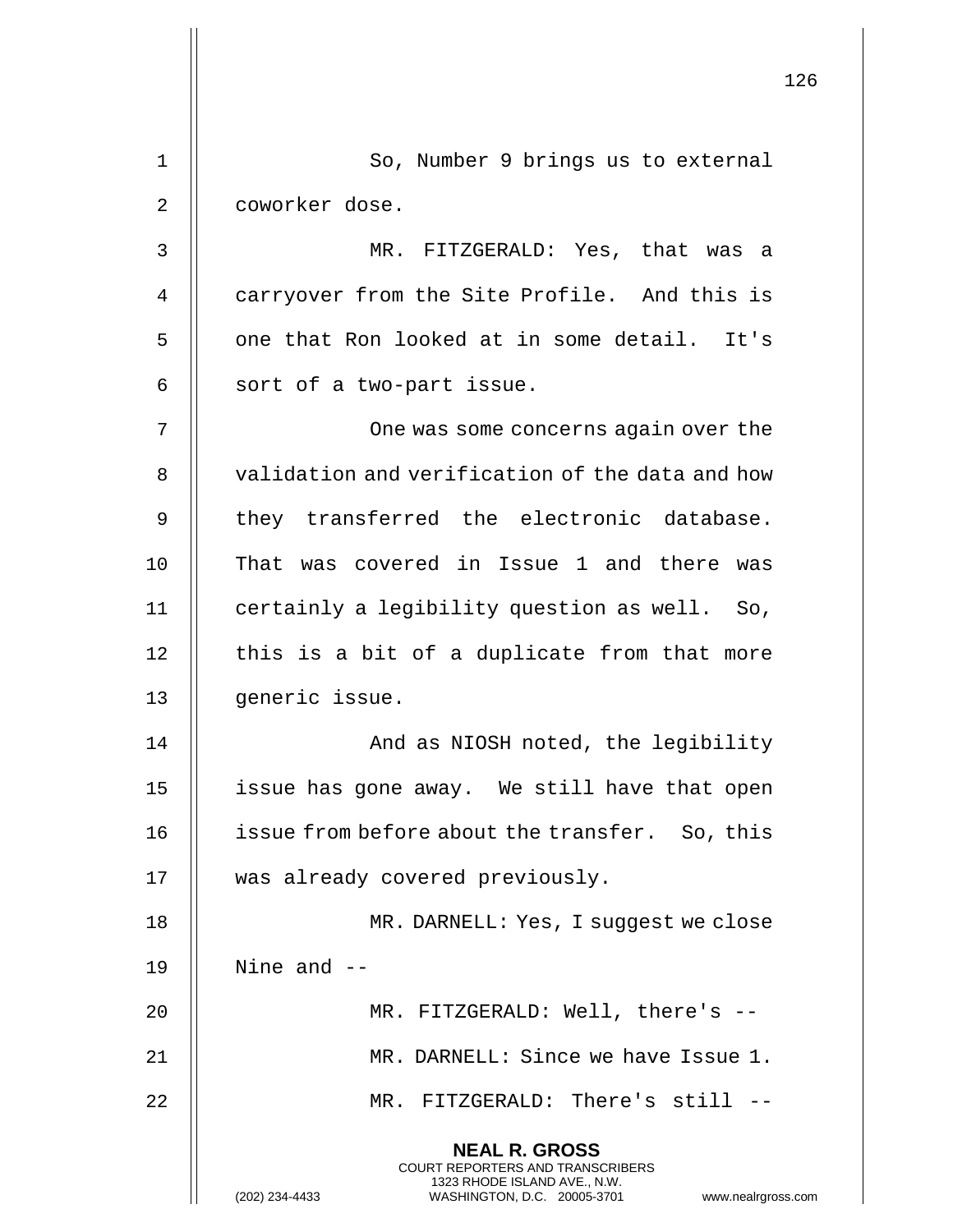|             |                                                                                                                                                                        | 127 |
|-------------|------------------------------------------------------------------------------------------------------------------------------------------------------------------------|-----|
| $\mathbf 1$ | yeah, well, I think that's true on the first                                                                                                                           |     |
| 2           | part of this, but we're still --                                                                                                                                       |     |
| 3           | CHAIR BEACH: Part A, and we still                                                                                                                                      |     |
| 4           | have B.                                                                                                                                                                |     |
| 5           | MR. FITZGERALD: Yes. We're still                                                                                                                                       |     |
| 6           | waiting on, I think, Brent Nasca had agreed, and                                                                                                                       |     |
| 7           | this was with Ron's discussion with him that '69                                                                                                                       |     |
| 8           | is still a question mark. That he was going to                                                                                                                         |     |
| 9           | go ahead and contact us in terms of why the                                                                                                                            |     |
| 10          | records seem to be zero for that time period.                                                                                                                          |     |
| 11          | So, we have a loose end there. I                                                                                                                                       |     |
| 12          | don't think we have a broad question or issue,                                                                                                                         |     |
| 13          | but certainly from the standpoint of getting                                                                                                                           |     |
| 14          | some feedback from him on the external doses for                                                                                                                       |     |
| 15          | '69, it just seems anomalous and he had no                                                                                                                             |     |
| 16          | explanation at the time.                                                                                                                                               |     |
| 17          | CHAIR BEACH: Yes. So, I think                                                                                                                                          |     |
| 18          | those both fall under waiting for --                                                                                                                                   |     |
| 19          | MR. FITZGERALD: I just, you know,                                                                                                                                      |     |
| 20          | the big picture is I don't think we have a                                                                                                                             |     |
| 21          | fundamental issue, but we want to get that                                                                                                                             |     |
| 22          | clarification from Nasca on '69 before we let                                                                                                                          |     |
|             | <b>NEAL R. GROSS</b><br><b>COURT REPORTERS AND TRANSCRIBERS</b><br>1323 RHODE ISLAND AVE., N.W.<br>(202) 234-4433<br>WASHINGTON, D.C. 20005-3701<br>www.nealrgross.com |     |

 $\overline{1}$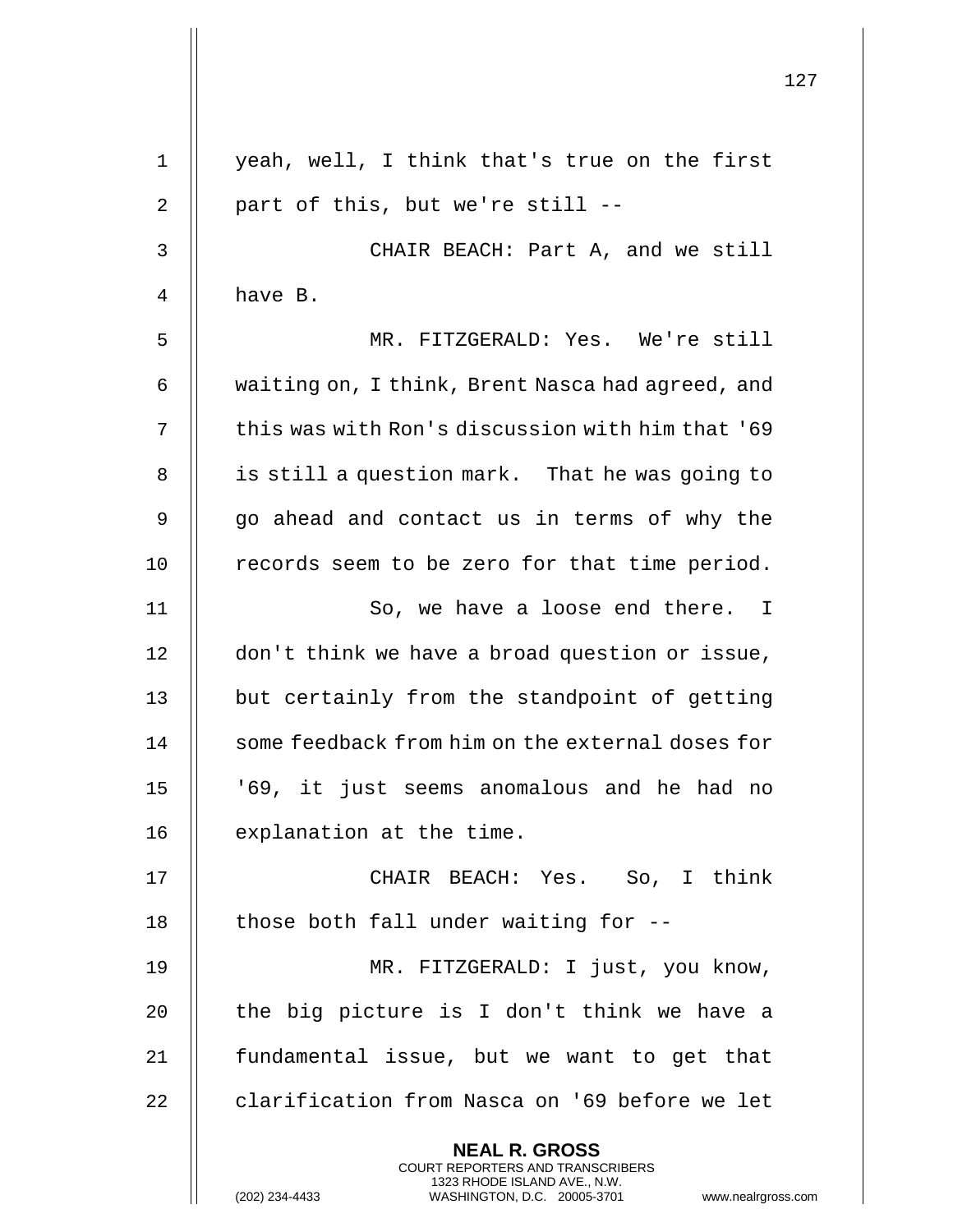|    |                                                                                                                                                                 | 128 |
|----|-----------------------------------------------------------------------------------------------------------------------------------------------------------------|-----|
| 1  | that one go, from the Board's standpoint.                                                                                                                       |     |
| 2  | CHAIR BEACH: Okay.                                                                                                                                              |     |
| 3  | MR. DARNELL: I wonder if they didn't                                                                                                                            |     |
| 4  | do any operations in '69.                                                                                                                                       |     |
| 5  | MR. FITZGERALD: Well, he didn't                                                                                                                                 |     |
| 6  | have an answer at the time and it's sort of like,                                                                                                               |     |
| 7  | you know, we did ones like this and, you know,                                                                                                                  |     |
| 8  | we're at the very early stages of doing the                                                                                                                     |     |
| 9  | research. So, I think we'll get an answer and                                                                                                                   |     |
| 10 | that will take care of it.                                                                                                                                      |     |
| 11 | MR. McCLOSKEY: During the writing                                                                                                                               |     |
| 12 | of the ER because of a comment from Jim, we did                                                                                                                 |     |
| 13 | email back and forth to Brent Nasca about this,                                                                                                                 |     |
| 14 | the lack of records for that year.                                                                                                                              |     |
| 15 | And he did say that he didn't see                                                                                                                               |     |
| 16 | anything unusual, but he's not a dosimetrist.                                                                                                                   |     |
| 17 | So, we asked him this once before. So, I don't                                                                                                                  |     |
| 18 | think it hurts to have him look again.                                                                                                                          |     |
| 19 | MR. FITZGERALD: Just to cross the T.                                                                                                                            |     |
| 20 | Again, I don't know if it -- I don't think it's                                                                                                                 |     |
| 21 | going to undercut the bigger question, but it's                                                                                                                 |     |
| 22 | an obvious question.                                                                                                                                            |     |
|    | <b>NEAL R. GROSS</b><br>COURT REPORTERS AND TRANSCRIBERS<br>1323 RHODE ISLAND AVE., N.W.<br>(202) 234-4433<br>WASHINGTON, D.C. 20005-3701<br>www.nealrgross.com |     |

 $\mathbf{1}$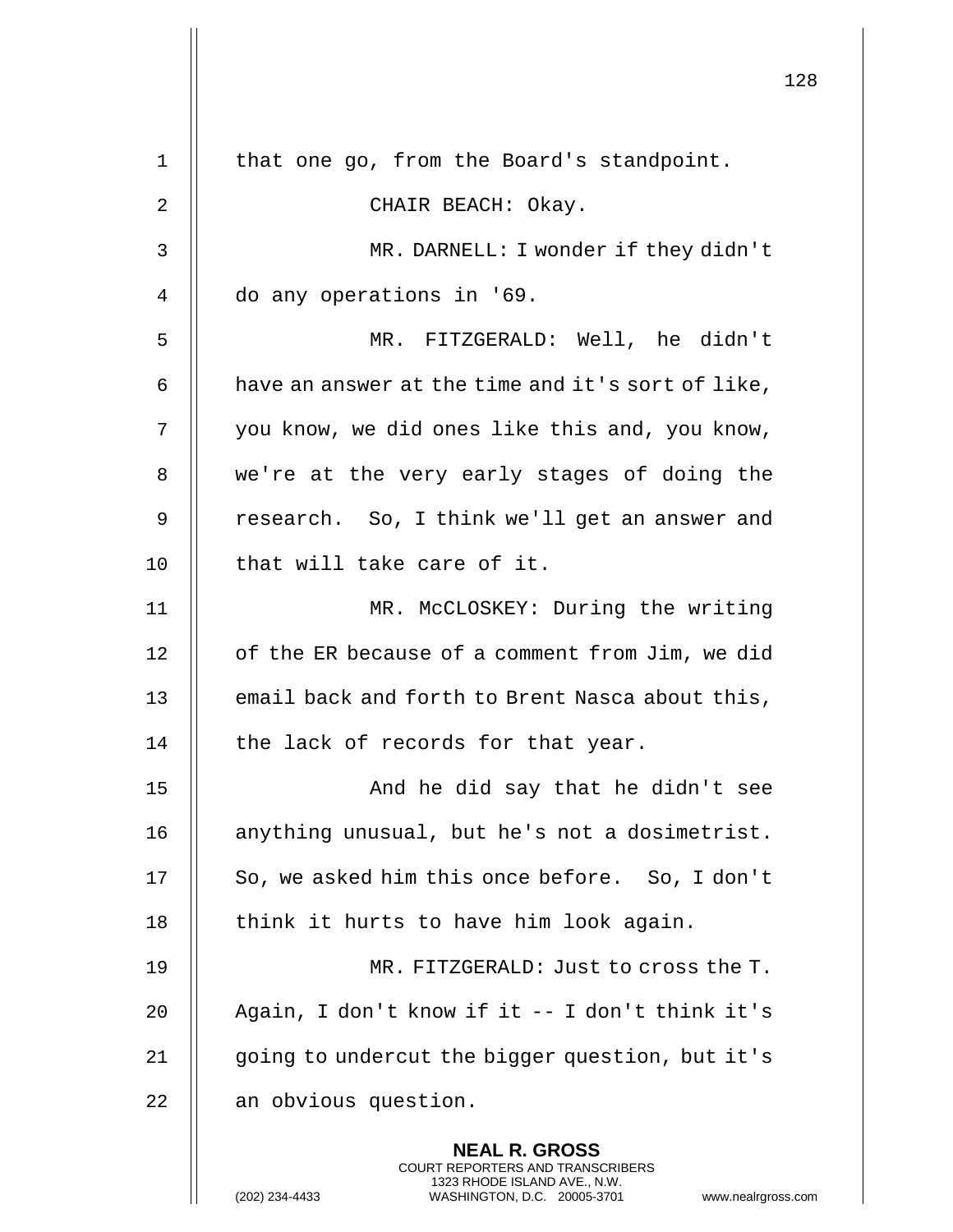|             | 129                                                                                                                                                                    |
|-------------|------------------------------------------------------------------------------------------------------------------------------------------------------------------------|
| $\mathbf 1$ | CHAIR BEACH: Right. We'll just                                                                                                                                         |
| 2           | finish it before we end up closing it.                                                                                                                                 |
| 3           | Okay. Ten, non-penetrating dose.                                                                                                                                       |
| 4           | This was another one of Ron's that you have.                                                                                                                           |
| 5           | MR. FITZGERALD: Yes.<br>And                                                                                                                                            |
| 6           | unfortunately Ron couldn't be here. These are                                                                                                                          |
| 7           | two issues and he has become -- this has sort                                                                                                                          |
| 8           | of become a cottage industry looking at some of                                                                                                                        |
| 9           | these external issues on neutron/photon ratios                                                                                                                         |
| 10          | and the non-penetrating.                                                                                                                                               |
| 11          | I thought it best just to give you                                                                                                                                     |
| 12          | his take on the specific questions that remain                                                                                                                         |
| 13          | based on your response, Pete and Pat, on this                                                                                                                          |
| 14          | particular item.                                                                                                                                                       |
| 15          | So, I gave -- you were forwarded                                                                                                                                       |
| 16          | pretty much his -- here's the loose ends from                                                                                                                          |
| 17          | those two issues that, quite apart from your                                                                                                                           |
| 18          | response, that he would like to see as far as                                                                                                                          |
| 19          | additional input.                                                                                                                                                      |
| 20          | MR. DARNELL: And unfortunately I                                                                                                                                       |
| 21          | wasn't part of KCP when this was being                                                                                                                                 |
| 22          | developed. So, I don't have an answer.                                                                                                                                 |
|             |                                                                                                                                                                        |
|             | <b>NEAL R. GROSS</b><br><b>COURT REPORTERS AND TRANSCRIBERS</b><br>1323 RHODE ISLAND AVE., N.W.<br>(202) 234-4433<br>WASHINGTON, D.C. 20005-3701<br>www.nealrgross.com |

 $\mathop{||}$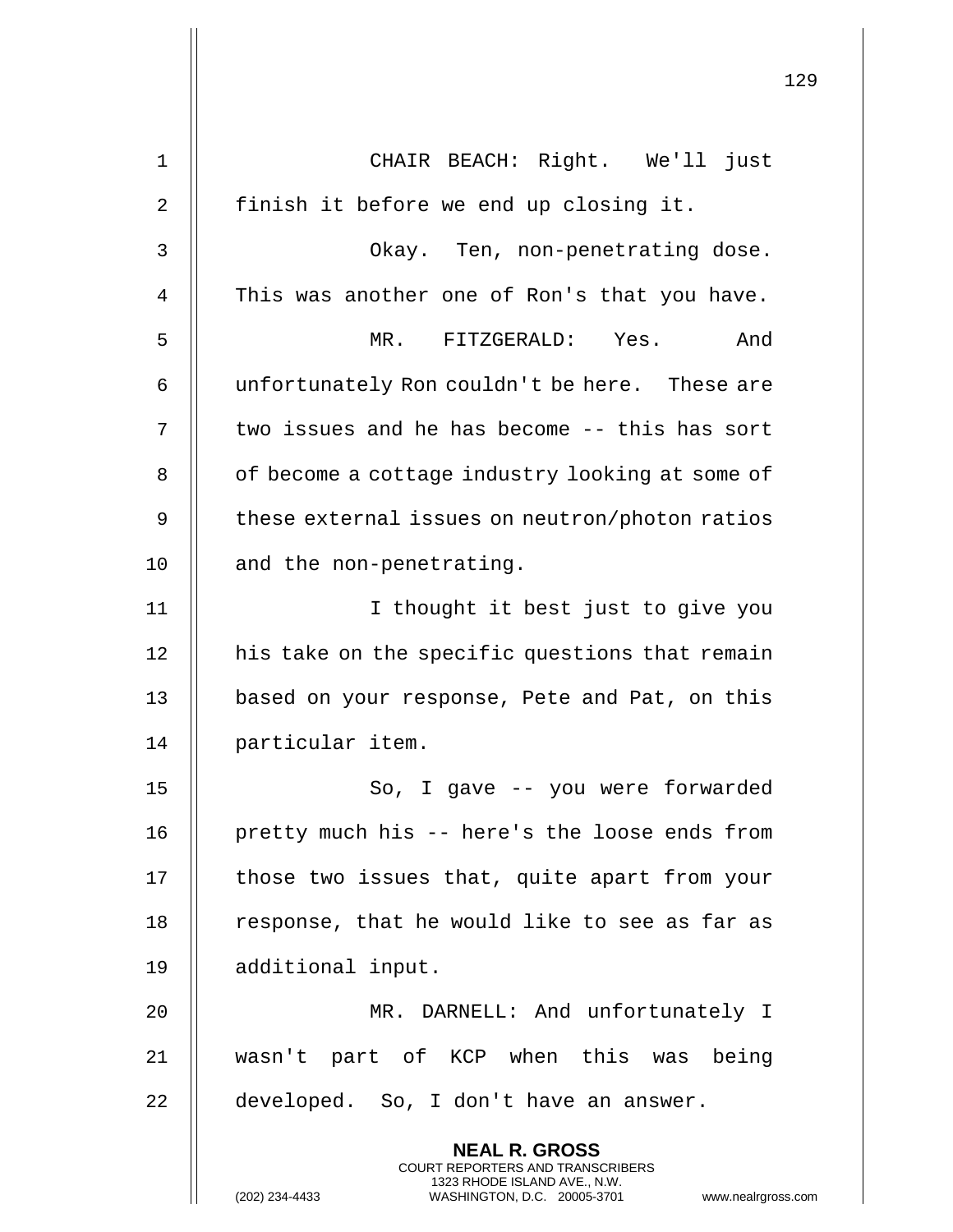|                |                                                                                                                                                                        | 130 |
|----------------|------------------------------------------------------------------------------------------------------------------------------------------------------------------------|-----|
| 1              | MR. MCCLOSKEY: I think Matt Smith is                                                                                                                                   |     |
| 2              | available to discuss this.                                                                                                                                             |     |
| 3              | MR. SMITH: Yes. Hi, this is Matt                                                                                                                                       |     |
| $\overline{4}$ | Smith with the ORAU team. Yes, just looking at                                                                                                                         |     |
| 5              | the film badge results to answer Ron's                                                                                                                                 |     |
| 6              | question, it would be the value that they had                                                                                                                          |     |
| 7              | in the rem column represents what we would                                                                                                                             |     |
| 8              | usually call open-window plus shielded.                                                                                                                                |     |
| $\mathsf 9$    | So, if we subtract out what they                                                                                                                                       |     |
| 10             | have in what they are calling the roentgen                                                                                                                             |     |
| 11             | column, that's representing from what I can                                                                                                                            |     |
| 12             | tell the shielded quantity. And so, the                                                                                                                                |     |
| 13             | remaining quantity is the rads, which would be                                                                                                                         |     |
| 14             | what we would call a shallow dose or open-window                                                                                                                       |     |
| 15             | dose.                                                                                                                                                                  |     |
| 16             | I will say that, yes, it's a                                                                                                                                           |     |
| 17             | different kind of way of displaying things                                                                                                                             |     |
| 18             | compared to some other sites, but luckily the                                                                                                                          |     |
| 19             | film badge registers have the gross density,                                                                                                                           |     |
| 20             | the net density for open and -- open-window and                                                                                                                        |     |
| 21             | shielded. And you can see how they correlate                                                                                                                           |     |
| 22             | with the rad being open-window, roentgen being                                                                                                                         |     |
|                | <b>NEAL R. GROSS</b><br><b>COURT REPORTERS AND TRANSCRIBERS</b><br>1323 RHODE ISLAND AVE., N.W.<br>(202) 234-4433<br>WASHINGTON, D.C. 20005-3701<br>www.nealrgross.com |     |

 $\mathbf{1}$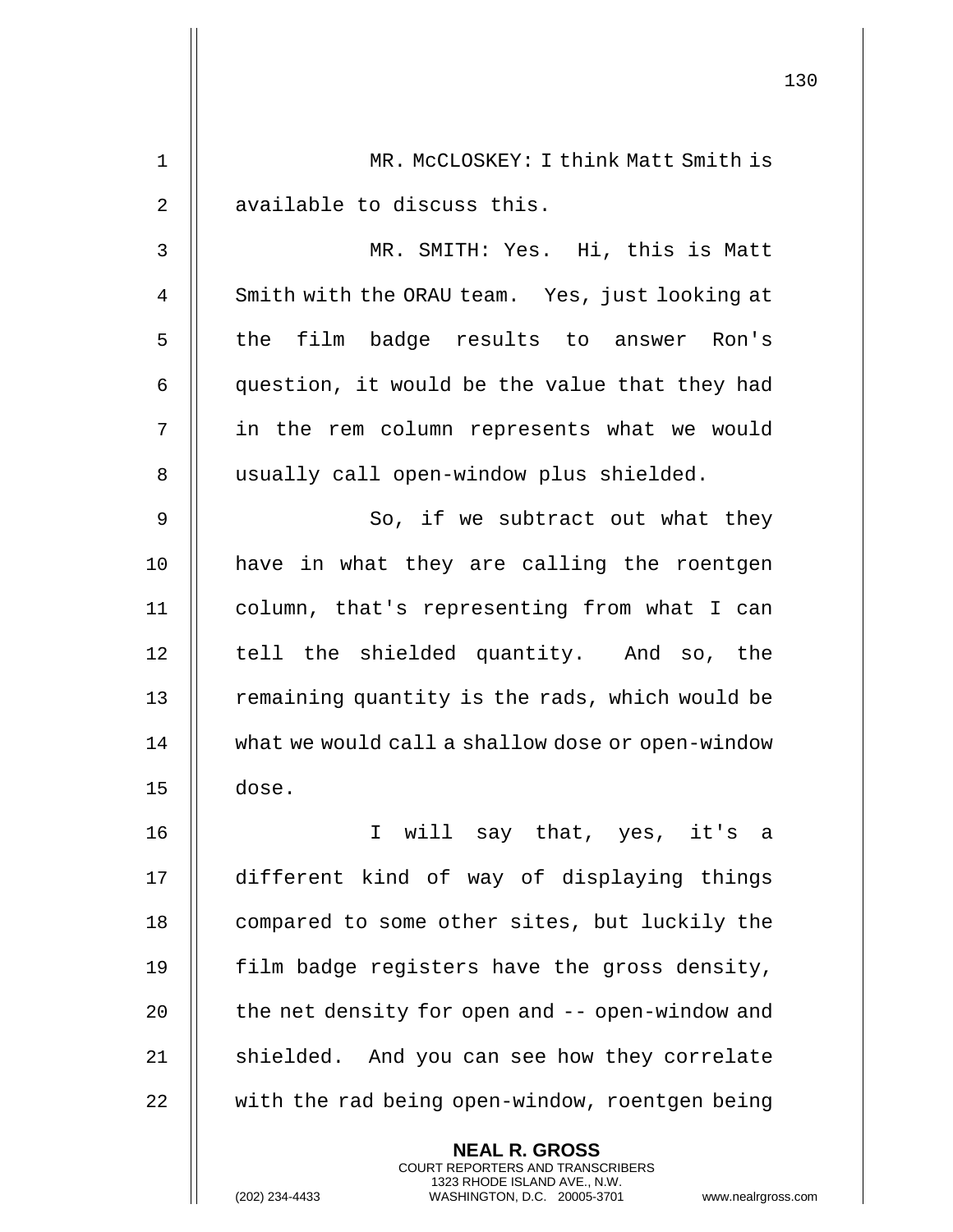| $\mathbf 1$ | shielded and rem being a total of the two.                                                                                                     |
|-------------|------------------------------------------------------------------------------------------------------------------------------------------------|
| 2           | MR. FITZGERALD: You know, I think                                                                                                              |
| 3           | it's not so much we have a problem with the                                                                                                    |
| 4           | outcome. It's just the details are missing in                                                                                                  |
| 5           | terms of I think what you are getting to which                                                                                                 |
| 6           | was the approach that you were actually taking                                                                                                 |
| 7           | to come up with the dose estimates.                                                                                                            |
| 8           | And I think the way $--$ I'll propose                                                                                                          |
| 9           | this to the Work Group. If you all can provide                                                                                                 |
| 10          | a written response maybe and walk the Work Group                                                                                               |
| 11          | through the -- what I think he was just talking                                                                                                |
| 12          | about was how the non-penetrating dose was                                                                                                     |
| 13          | estimated and with the framework that was                                                                                                      |
| 14          | provided, the rad/rems, the actual database,                                                                                                   |
| 15          | that would be very helpful.                                                                                                                    |
| 16          | I think it was hard going through                                                                                                              |
| 17          | those details. And I'm not saying we                                                                                                           |
| 18          | necessarily would have a problem, but we can't                                                                                                 |
| 19          | follow it right now. And I think that was the                                                                                                  |
| 20          | thrust of what Ron was pointing out.                                                                                                           |
| 21          | I don't want to speak for him                                                                                                                  |
| 22          | because he did spend a lot of time on this data.                                                                                               |
|             | <b>NEAL R. GROSS</b>                                                                                                                           |
|             | <b>COURT REPORTERS AND TRANSCRIBERS</b><br>1323 RHODE ISLAND AVE., N.W.<br>(202) 234-4433<br>WASHINGTON, D.C. 20005-3701<br>www.nealrgross.com |

 $\overline{1}$ 

 $\mathop{||}$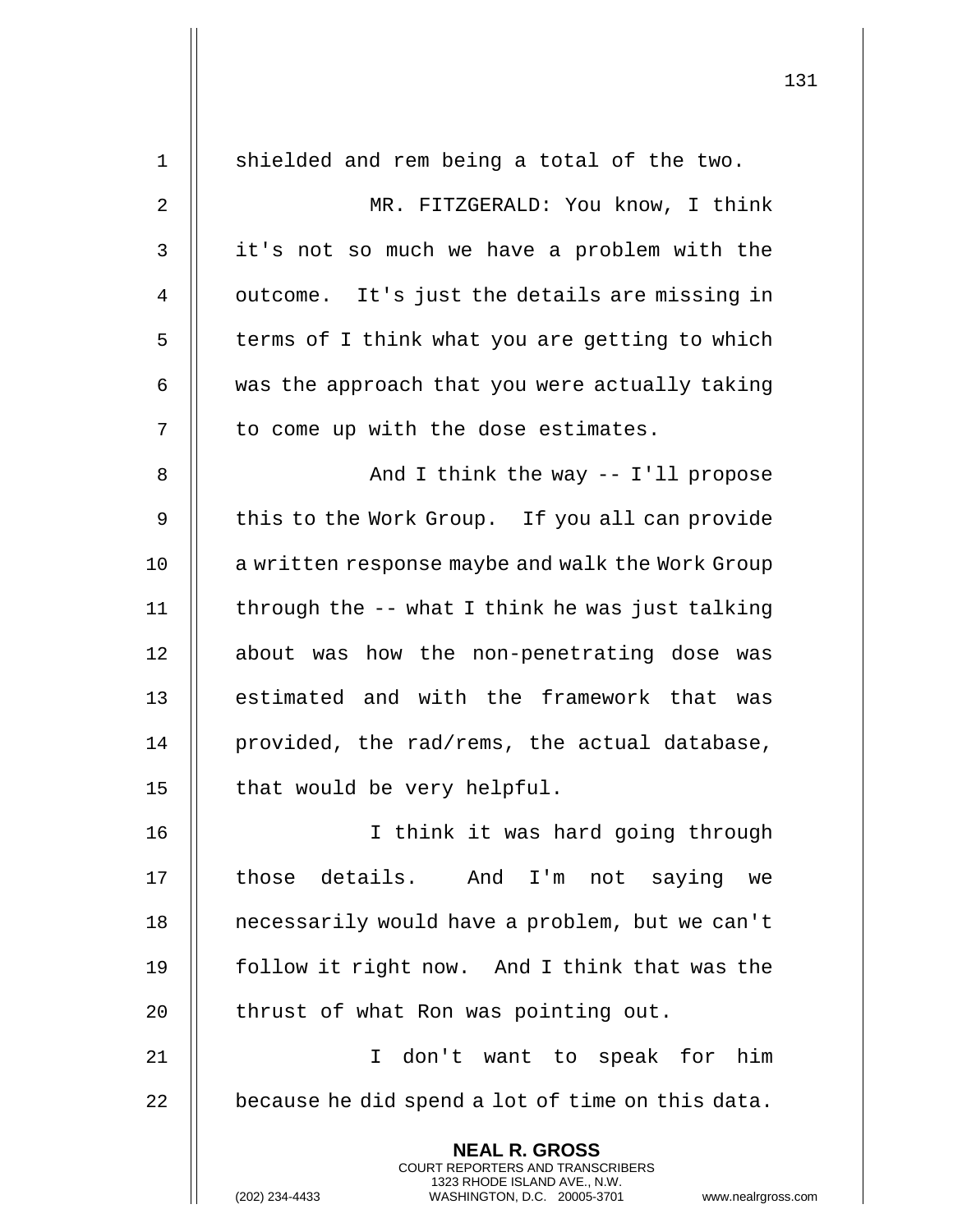**NEAL R. GROSS** COURT REPORTERS AND TRANSCRIBERS 1323 RHODE ISLAND AVE., N.W. (202) 234-4433 WASHINGTON, D.C. 20005-3701 www.nealrgross.com 1 | So, I'd rather, you know, have him see something 2 || in writing if that's possible. 3 MR. DARNELL: Would it be okay with 4 || the Board if Matt Smith and Ron Buchanan got 5 | together and talked about it? 6 CHAIR BEACH: Technical call, yes. 7 MR. FITZGERALD: That would be fine,  $8 \parallel$  yes. 9 CHAIR BEACH: Yes. 10 || MR. DARNELL: Matt, would you mind 11 doing that, getting together with Ron? 12 || MR. SMITH: No, not a problem at all. 13 || MR. DARNELL: Okay. 14 || DR. MAKHIJANI: This is Arjun. Just 15 || a clarification on that last point. Normally 16 || when NIOSH ORAU talk with SC&A, there's a memo 17 | of conversation. 18 || CHAIR BEACH: Yes, we'll do it that 19 way. Yes, it will be a regular tech call. 20 DR. MAKHIJANI: Okay. 21 MR. FITZGERALD: And then there will  $22$   $\parallel$  be a report back in certainly next session.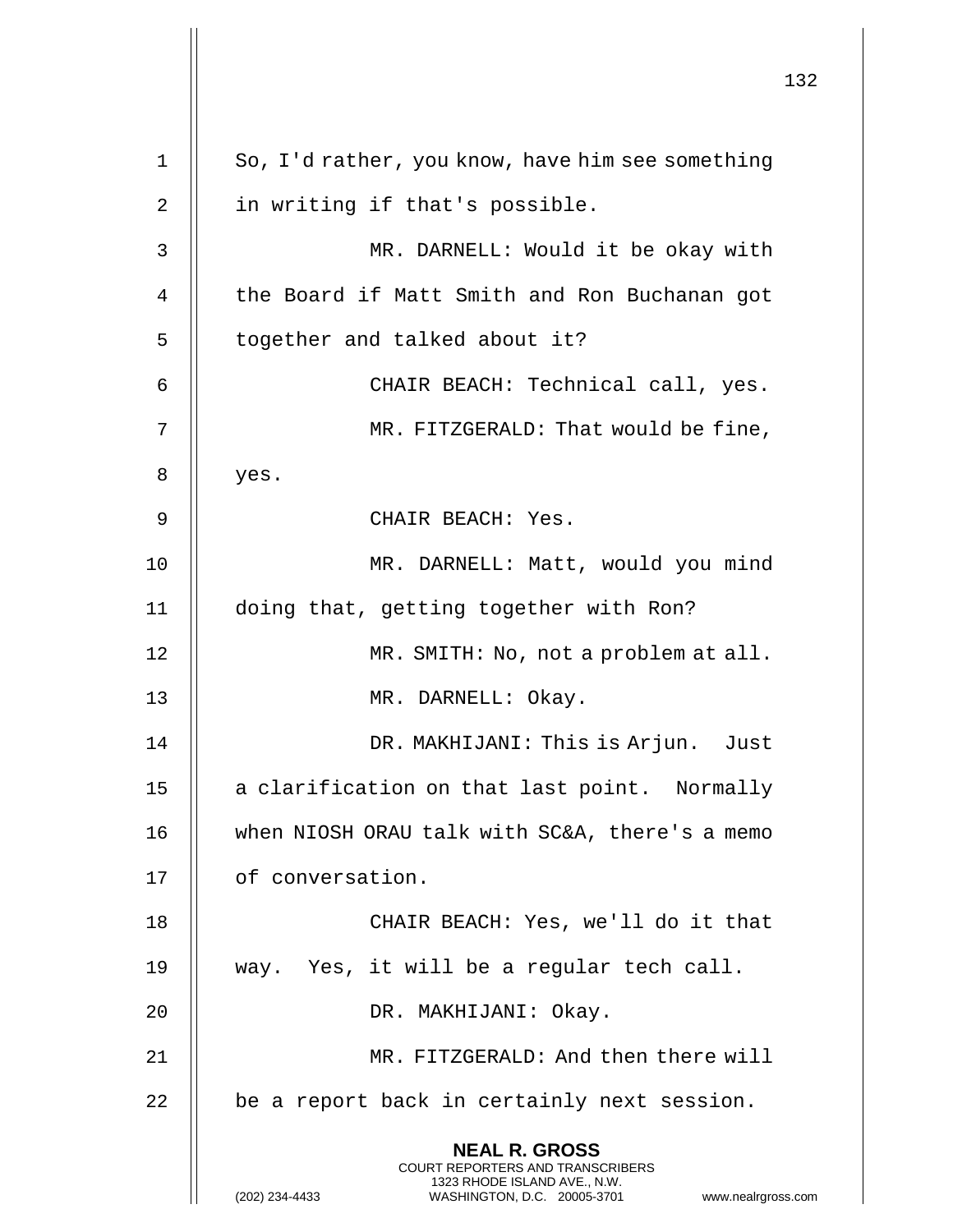|    |                                                                                                                                                                 | 133 |
|----|-----------------------------------------------------------------------------------------------------------------------------------------------------------------|-----|
| 1  | MR. DARNELL: Right. And NIOSH will                                                                                                                              |     |
| 2  | be involved with it, too. So, it will be NIOSH                                                                                                                  |     |
| 3  | ORAU, SC&A discussing and any Board Member that                                                                                                                 |     |
| 4  | would want to be --                                                                                                                                             |     |
| 5  | (Simultaneous speaking.)                                                                                                                                        |     |
| 6  | MR. KATZ: I can make sure that gets                                                                                                                             |     |
| 7  | circulated.                                                                                                                                                     |     |
| 8  | DR. MAKHIJANI: And then my question                                                                                                                             |     |
| 9  | relates to this, NIOSH is satisfied that                                                                                                                        |     |
| 10 | maximally exposed work group and work scenario                                                                                                                  |     |
| 11 | are represented.                                                                                                                                                |     |
| 12 | So, this goes back to the earlier                                                                                                                               |     |
| 13 | placing workers in the locations and so on.                                                                                                                     |     |
| 14 | And I wonder how this particular statement                                                                                                                      |     |
| 15 | correlates with the questions about being able                                                                                                                  |     |
| 16 | to place workers.                                                                                                                                               |     |
| 17 | CHAIR BEACH: Yes, that's a --                                                                                                                                   |     |
| 18 | DR. MAKHIJANI: And how we're                                                                                                                                    |     |
| 19 | satisfied that maximum, you know, how we                                                                                                                        |     |
| 20 | determined that the maximum -- who is the                                                                                                                       |     |
| 21 | maximally exposed work group.                                                                                                                                   |     |
| 22 | MR. MCCLOSKEY: Well, I think we                                                                                                                                 |     |
|    | <b>NEAL R. GROSS</b><br>COURT REPORTERS AND TRANSCRIBERS<br>1323 RHODE ISLAND AVE., N.W.<br>(202) 234-4433<br>WASHINGTON, D.C. 20005-3701<br>www.nealrgross.com |     |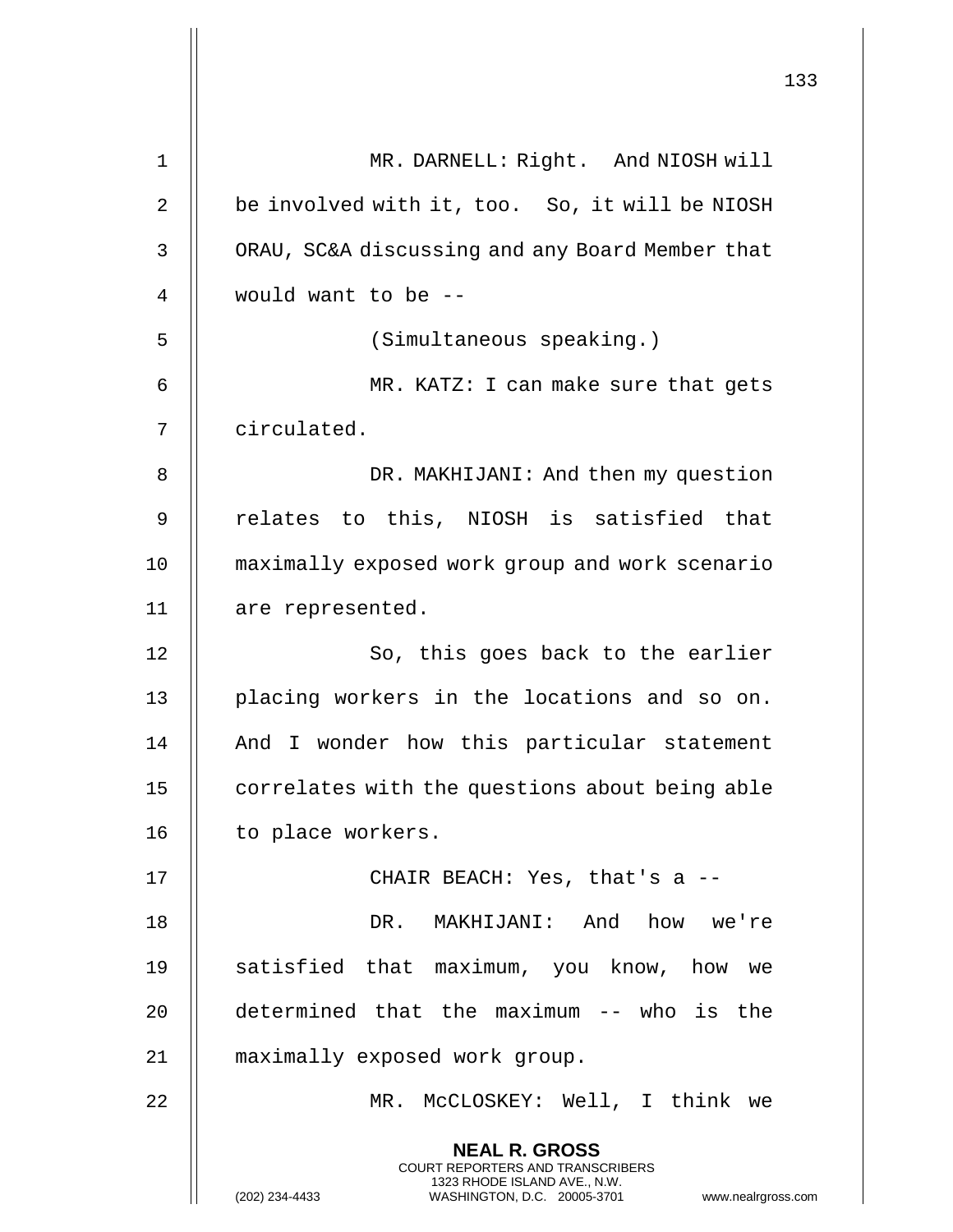| $\mathbf 1$    | simply said that since there were approximately                                                                                                                        |
|----------------|------------------------------------------------------------------------------------------------------------------------------------------------------------------------|
| $\overline{2}$ | 5,000 records of non-penetrating doses during                                                                                                                          |
| 3              | the time period in question, that we would                                                                                                                             |
| 4              | assume that the maximally exposed work group                                                                                                                           |
| 5              | and work scenario would have been represented                                                                                                                          |
| 6              | in there.                                                                                                                                                              |
| 7              | DR. MAKHIJANI: Yes, that's not been                                                                                                                                    |
| 8              | a very good indicator in some situations, at                                                                                                                           |
| 9              | least. Because in the past, for instance, you                                                                                                                          |
| 10             | know, health physics personnel<br>are                                                                                                                                  |
| 11             | over-represented and workers who may have had                                                                                                                          |
| 12             | more exposure potential were under-represented                                                                                                                         |
| 13             | or not represented, you know.                                                                                                                                          |
| 14             | So, not necessarily in relation to                                                                                                                                     |
| 15             | external dose, but in relation to beta dose it                                                                                                                         |
| 16             | might be a very important thing to look at and                                                                                                                         |
| 17             | I think an assumption certainly would leave me                                                                                                                         |
| 18             | pretty uncomfortable.                                                                                                                                                  |
| 19             | MR. DARNELL: That is one thing that                                                                                                                                    |
| 20             | we're looking for is who is making up the group                                                                                                                        |
| 21             | that we're basing our decisions on, Arjun.                                                                                                                             |
| 22             | We're not simply looking at it as,                                                                                                                                     |
|                | <b>NEAL R. GROSS</b><br><b>COURT REPORTERS AND TRANSCRIBERS</b><br>1323 RHODE ISLAND AVE., N.W.<br>(202) 234-4433<br>WASHINGTON, D.C. 20005-3701<br>www.nealrgross.com |
|                |                                                                                                                                                                        |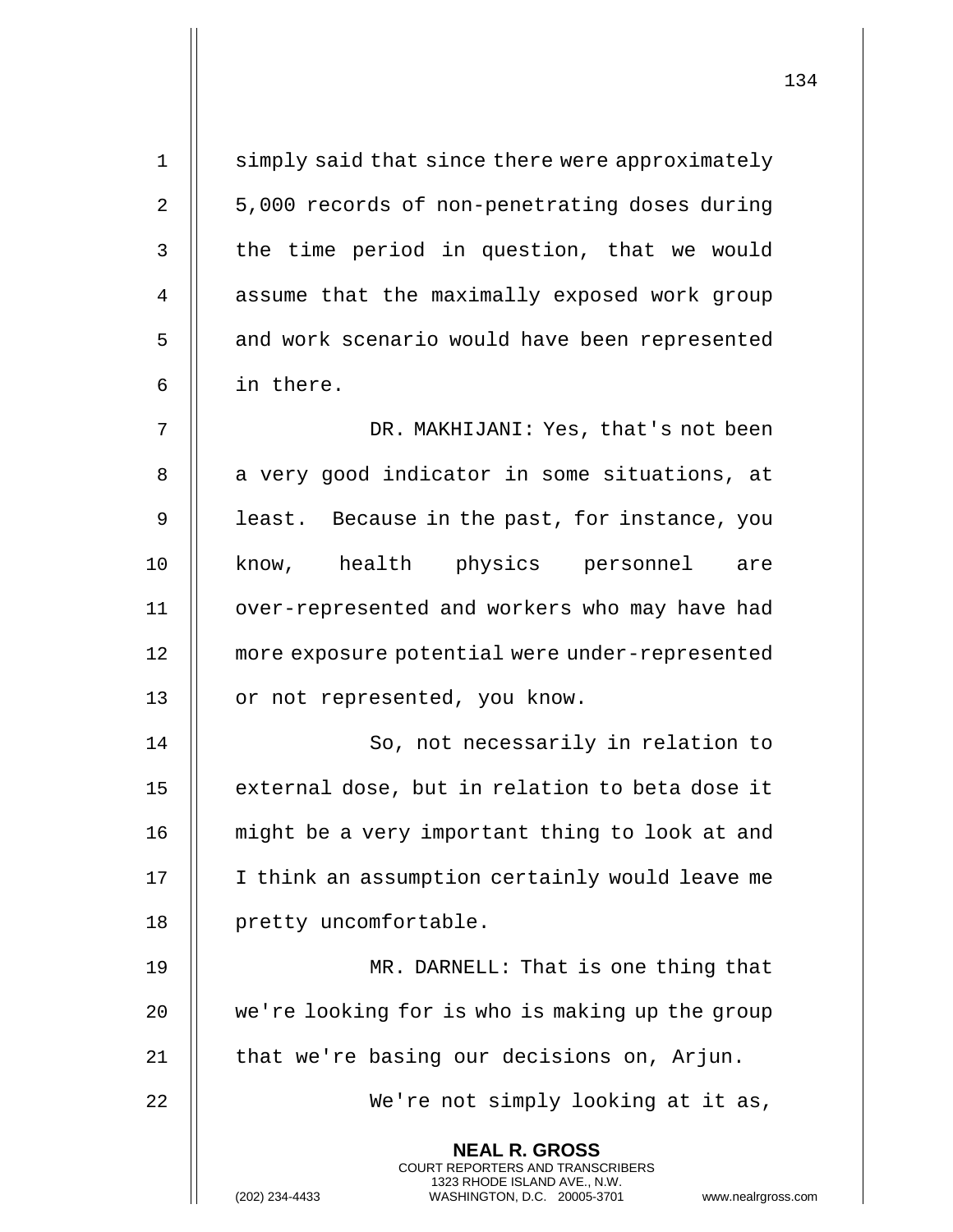| $\mathbf 1$ | you know, just everybody. We're looking at                                                                                                                             |
|-------------|------------------------------------------------------------------------------------------------------------------------------------------------------------------------|
| 2           | what work group, where did they come from.                                                                                                                             |
| 3           | You've got to remember this is not                                                                                                                                     |
| 4           | really a traditional site in the sense that you                                                                                                                        |
| 5           | would have a lot of health physics people                                                                                                                              |
| 6           | surrounding a radioactive work job. These                                                                                                                              |
| 7           | were more environmental safety and health techs                                                                                                                        |
| 8           | who came in, checked and left and that's how                                                                                                                           |
| 9           | more this site operated.                                                                                                                                               |
| 10          | So, but we are keeping a mindful eye                                                                                                                                   |
| 11          | what your concern is as<br>just<br>on                                                                                                                                  |
| 12          | over-representing with HPs and other types of                                                                                                                          |
| 13          | folks that weren't actually doing the work.                                                                                                                            |
| 14          | DR. MAKHIJANI: Yes, I mean, I                                                                                                                                          |
| 15          | - I've stated about<br>represent                                                                                                                                       |
| 16          | over-represented HPs because that's, you know,                                                                                                                         |
| 17          | when we looked at in detail at Nevada Test Site,                                                                                                                       |
| 18          | that's what it turned out to be.                                                                                                                                       |
| 19          | And I think I have the impression                                                                                                                                      |
| 20          | just from memory that it's also the case at some                                                                                                                       |
| 21          | other sites and I realize that Kansas City is                                                                                                                          |
| 22          | different. So, some kind of demonstration                                                                                                                              |
|             | <b>NEAL R. GROSS</b><br><b>COURT REPORTERS AND TRANSCRIBERS</b><br>1323 RHODE ISLAND AVE., N.W.<br>(202) 234-4433<br>WASHINGTON, D.C. 20005-3701<br>www.nealrgross.com |

 $\mathsf{I}$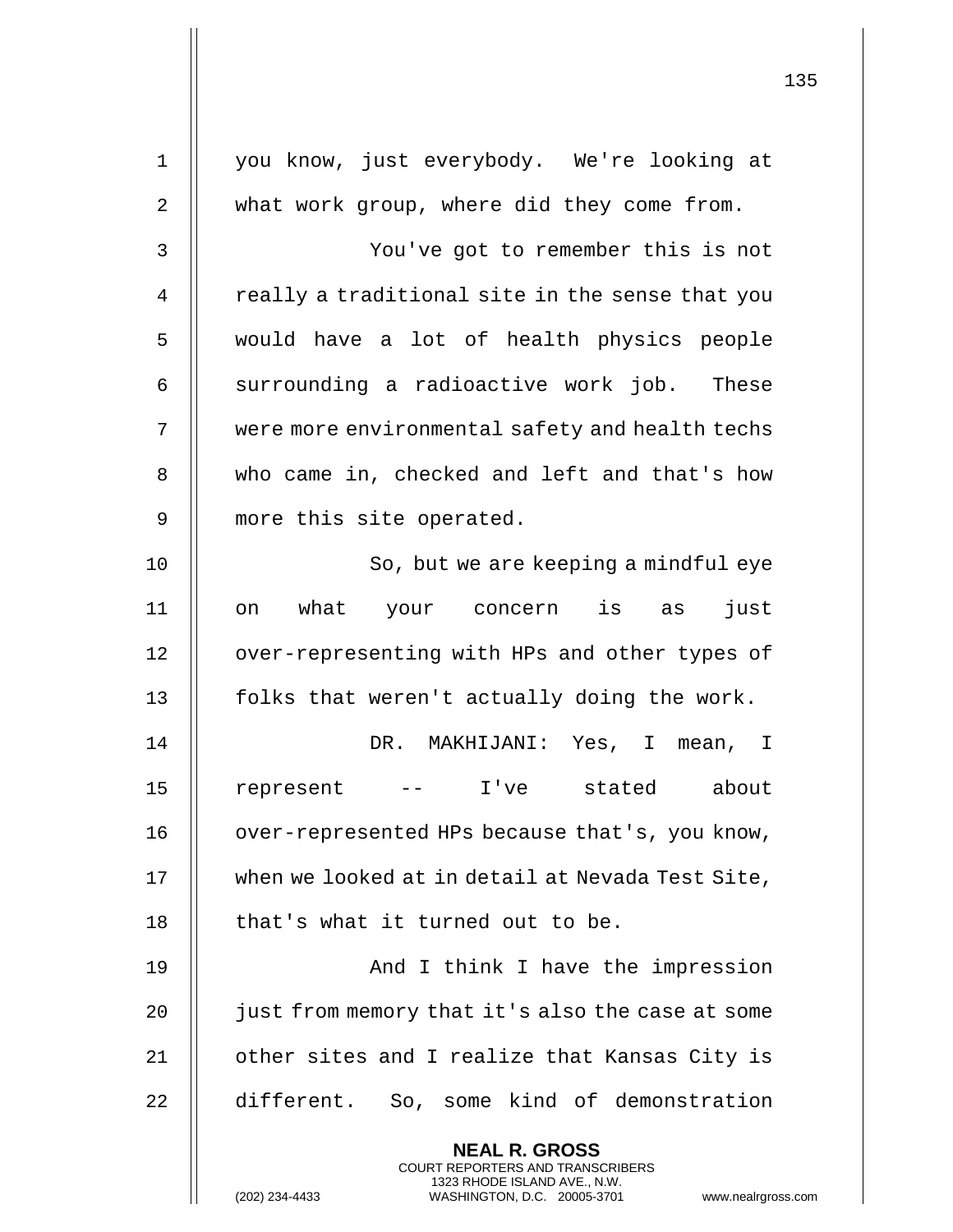**NEAL R. GROSS** COURT REPORTERS AND TRANSCRIBERS 1323 RHODE ISLAND AVE., N.W. (202) 234-4433 WASHINGTON, D.C. 20005-3701 www.nealrgross.com 1 || that the maximally exposed group is 2 || represented. 3 DR. NETON: Arjun, I think the HPs 4 were more over-represented in internal dose at  $5$  || the Nevada Test Site, if I'm not --6 DR. MAKHIJANI: Yes. No, no, you're  $7$  | right. 8 || DR. NETON: I think external --9 || (Simultaneous speaking.) 10 || DR. MAKHIJANI: But I just want to 11 make a caution that we can't have an assumption 12 | about that. 13 DR. NETON: You make a valid comment. 14 || DR. MAKHIJANI: Thanks, Jim. 15 MR. DARNELL: We are definitely 16 | keeping it in mind. 17 || So, Matt, when we get ready to do  $18$  || that call, we'll do it as a conference call so  $19$  | that all of the people can be involved that want 20  $\parallel$  to be involved in the call. 21 If you can send me some times of your 22 | availability, we'll get something set up.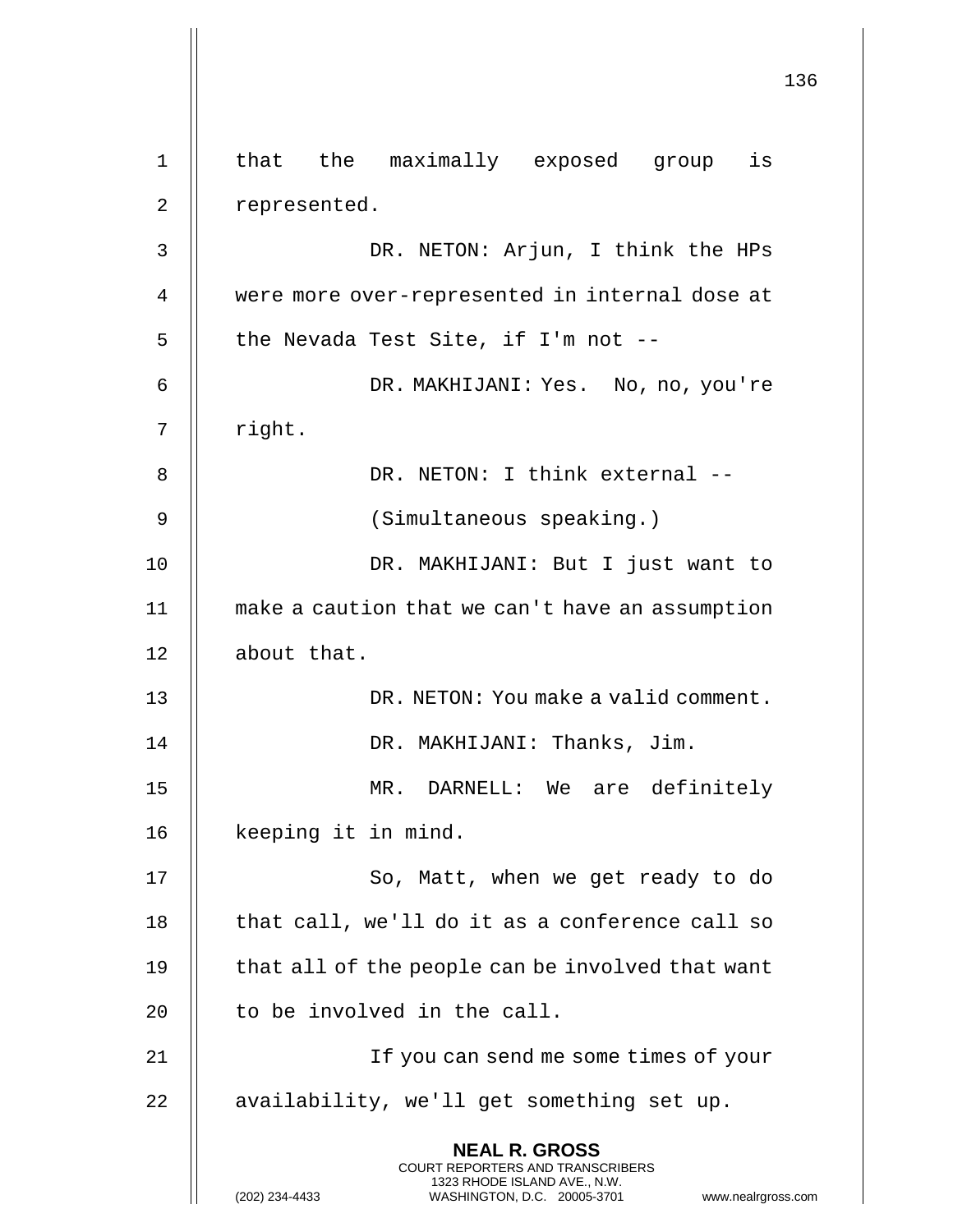|                |                                                                                                                                                                        | 137 |
|----------------|------------------------------------------------------------------------------------------------------------------------------------------------------------------------|-----|
| 1              | MR. SMITH: Okay. We'll do that.                                                                                                                                        |     |
| 2              | MR. DARNELL: Thank you.                                                                                                                                                |     |
| 3              | CHAIR BEACH: And Ron is gone for a                                                                                                                                     |     |
| $\overline{4}$ | week. So, I think he's on vacation through the                                                                                                                         |     |
| 5              | week.                                                                                                                                                                  |     |
| 6              | MR. FITZGERALD: Right.                                                                                                                                                 |     |
| 7              | MR. DARNELL: Okay. So, we're                                                                                                                                           |     |
| 8              | looking at the first week of July for the                                                                                                                              |     |
| 9              | earliest time frame.                                                                                                                                                   |     |
| 10             | MR. FITZGERALD: Probably.                                                                                                                                              |     |
| 11             | CHAIR BEACH: Which would be holiday                                                                                                                                    |     |
| 12             | week. So, maybe the second week.                                                                                                                                       |     |
| 13             | (Simultaneous speaking.)                                                                                                                                               |     |
| 14             | CHAIR BEACH: You'll figure it out                                                                                                                                      |     |
| 15             | and let us know, I'm sure.                                                                                                                                             |     |
| 16             | Okay. So, any other items for 10,                                                                                                                                      |     |
| 17             | Work Group Members? I think when I was just                                                                                                                            |     |
| 18             | talking to Joe, we're going to try to go through                                                                                                                       |     |
| 19             | 11 and 12. Those are Ron's issues.                                                                                                                                     |     |
| 20             | And then give the Petitioners a few                                                                                                                                    |     |
| 21             | minutes to speak before we break for lunch at                                                                                                                          |     |
| 22             | least about this first part of the day.                                                                                                                                |     |
|                | <b>NEAL R. GROSS</b><br><b>COURT REPORTERS AND TRANSCRIBERS</b><br>1323 RHODE ISLAND AVE., N.W.<br>WASHINGTON, D.C. 20005-3701<br>(202) 234-4433<br>www.nealrgross.com |     |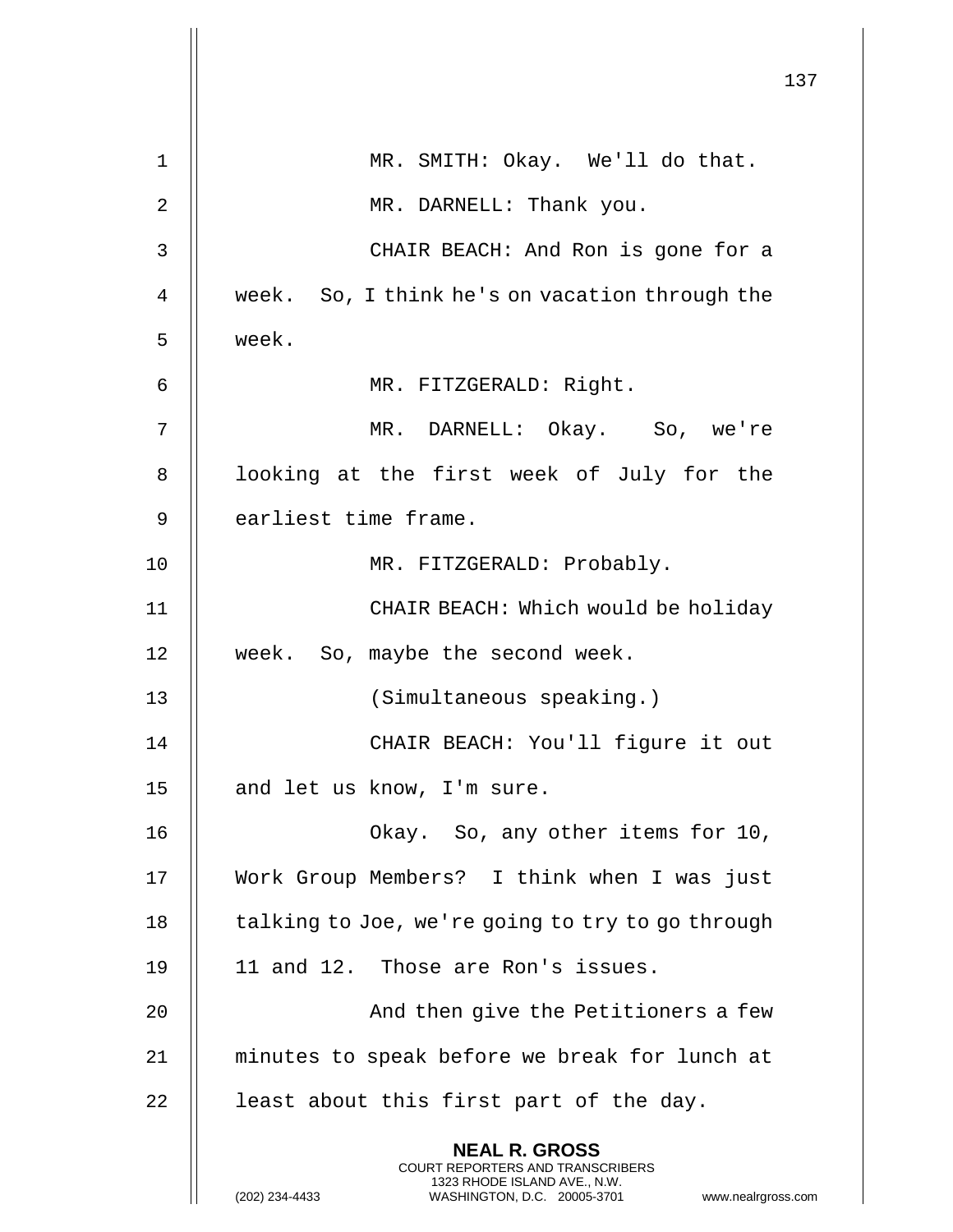|             |                                                                                                                                         | 138 |
|-------------|-----------------------------------------------------------------------------------------------------------------------------------------|-----|
| $\mathbf 1$ | MR. FITZGERALD: Yes, and I think                                                                                                        |     |
| 2           | that's a good way. Ten is a clarification                                                                                               |     |
| 3           | issue. I think that's a good way to dispose of                                                                                          |     |
| 4           | that.                                                                                                                                   |     |
| 5           | CHAIR BEACH: So, 11 is N/P ratios.                                                                                                      |     |
| 6           | MR. FITZGERALD: I think 11 is very                                                                                                      |     |
| 7           | similar likewise, you know, neutron-photon                                                                                              |     |
| 8           | ratio. Again, questions about how it's being                                                                                            |     |
| 9           | applied rather than whether it's valid or not.                                                                                          |     |
|             |                                                                                                                                         |     |
| 10          | And I think the questions were this                                                                                                     |     |
| 11          | application of N/P value of 1. And I think you                                                                                          |     |
| 12          | provided a response of how that was being done,                                                                                         |     |
| 13          | how it was being applied.                                                                                                               |     |
| 14          | And I think what Ron was clarifying                                                                                                     |     |
| 15          | was if it were based on information outside KCP,                                                                                        |     |
| 16          | not KCP records themselves, it probably is                                                                                              |     |
| 17          | certainly a claimant-favorable value, but he                                                                                            |     |
| 18          | had some questions as to whether or not it was                                                                                          |     |
| 19          | in fact derived from outside.                                                                                                           |     |
| 20          | MR. DARNELL: And again I'm going to                                                                                                     |     |
| 21          | have to defer to Matt or one of the other ORAU                                                                                          |     |
| 22          | team members on that one.                                                                                                               |     |
|             | <b>NEAL R. GROSS</b>                                                                                                                    |     |
|             | COURT REPORTERS AND TRANSCRIBERS<br>1323 RHODE ISLAND AVE., N.W.<br>(202) 234-4433<br>WASHINGTON, D.C. 20005-3701<br>www.nealrgross.com |     |

 $\mathbf{I}$  $\mathsf{l}$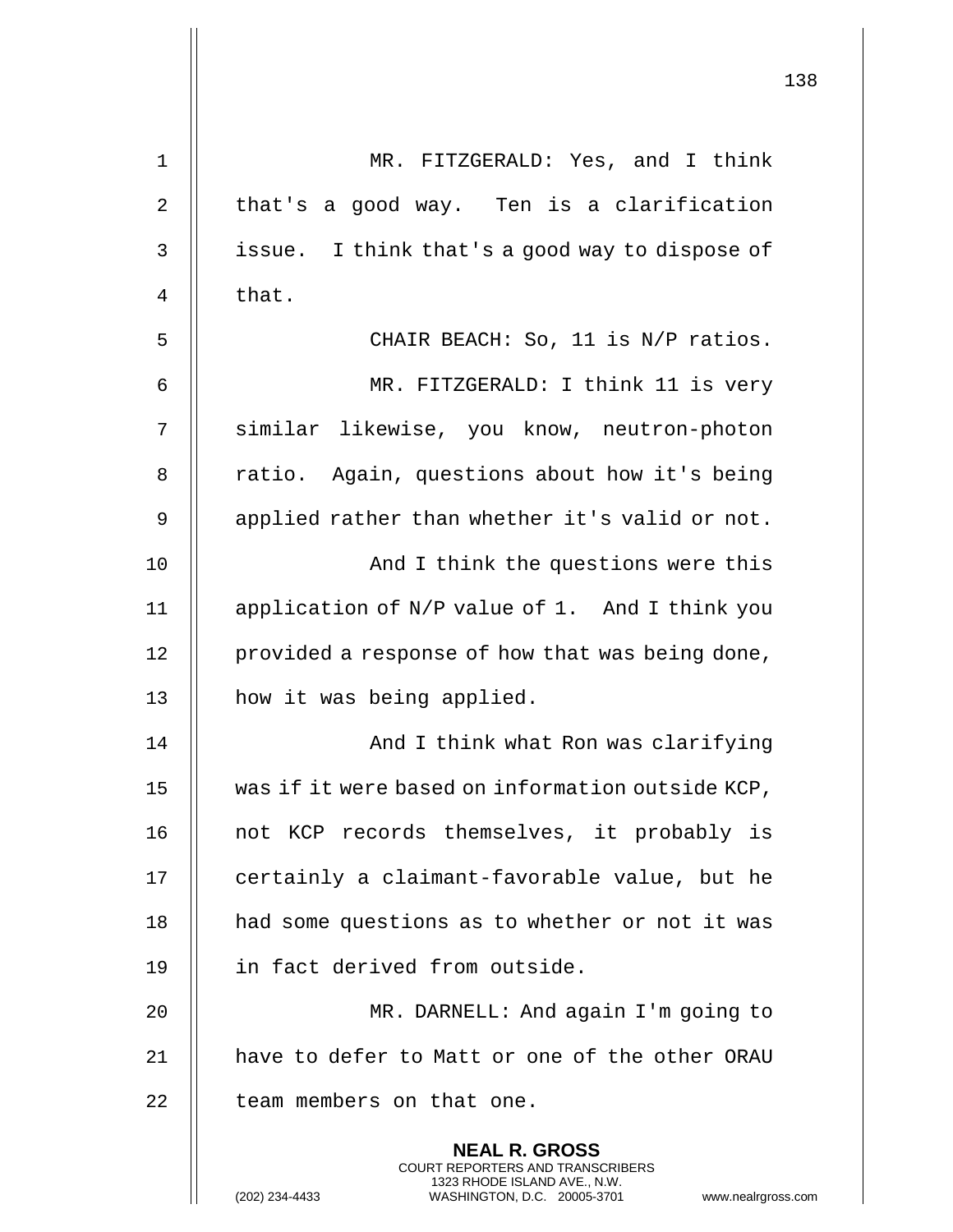|             |                                                                                                     | 139 |
|-------------|-----------------------------------------------------------------------------------------------------|-----|
| $\mathbf 1$ | MR. SMITH: Sure. The value of one                                                                   |     |
|             |                                                                                                     |     |
| 2           | that's in the TBD is in fact based on KCP data.                                                     |     |
| 3           | The number of positive neutron                                                                      |     |
| 4           | measurements is actually very small and they                                                        |     |
| 5           | mostly occur in what we would call the post-NTA                                                     |     |
| 6           | dosimetry era.                                                                                      |     |
| 7           | So, the authors of the TBD at the                                                                   |     |
| 8           | time took a look at that and made a                                                                 |     |
| 9           | claimant-favorable assumption based on what                                                         |     |
| 10          | they were seeing in that typically the neutron                                                      |     |
| 11          | values were less than the gamma.                                                                    |     |
| 12          | In some cases it was a neutron-only                                                                 |     |
| 13          | measurement. In other words, the gamma was                                                          |     |
| 14          | shielded out by whatever components or                                                              |     |
| 15          | processes were going on.                                                                            |     |
| 16          | And they came to a determination                                                                    |     |
| 17          | that a 1:1 ratio would certainly bound any                                                          |     |
| 18          | neutron exposure condition.                                                                         |     |
| 19          | And, again, the sources that were in                                                                |     |
| 20          | use span the era from NTA up through modern                                                         |     |
| 21          | dosimetry. Those sources mainly being the 14                                                        |     |
| 22          | MeV neutron generator and then there's a                                                            |     |
|             | <b>NEAL R. GROSS</b><br><b>COURT REPORTERS AND TRANSCRIBERS</b>                                     |     |
|             | 1323 RHODE ISLAND AVE., N.W.<br>(202) 234-4433<br>WASHINGTON, D.C. 20005-3701<br>www.nealrgross.com |     |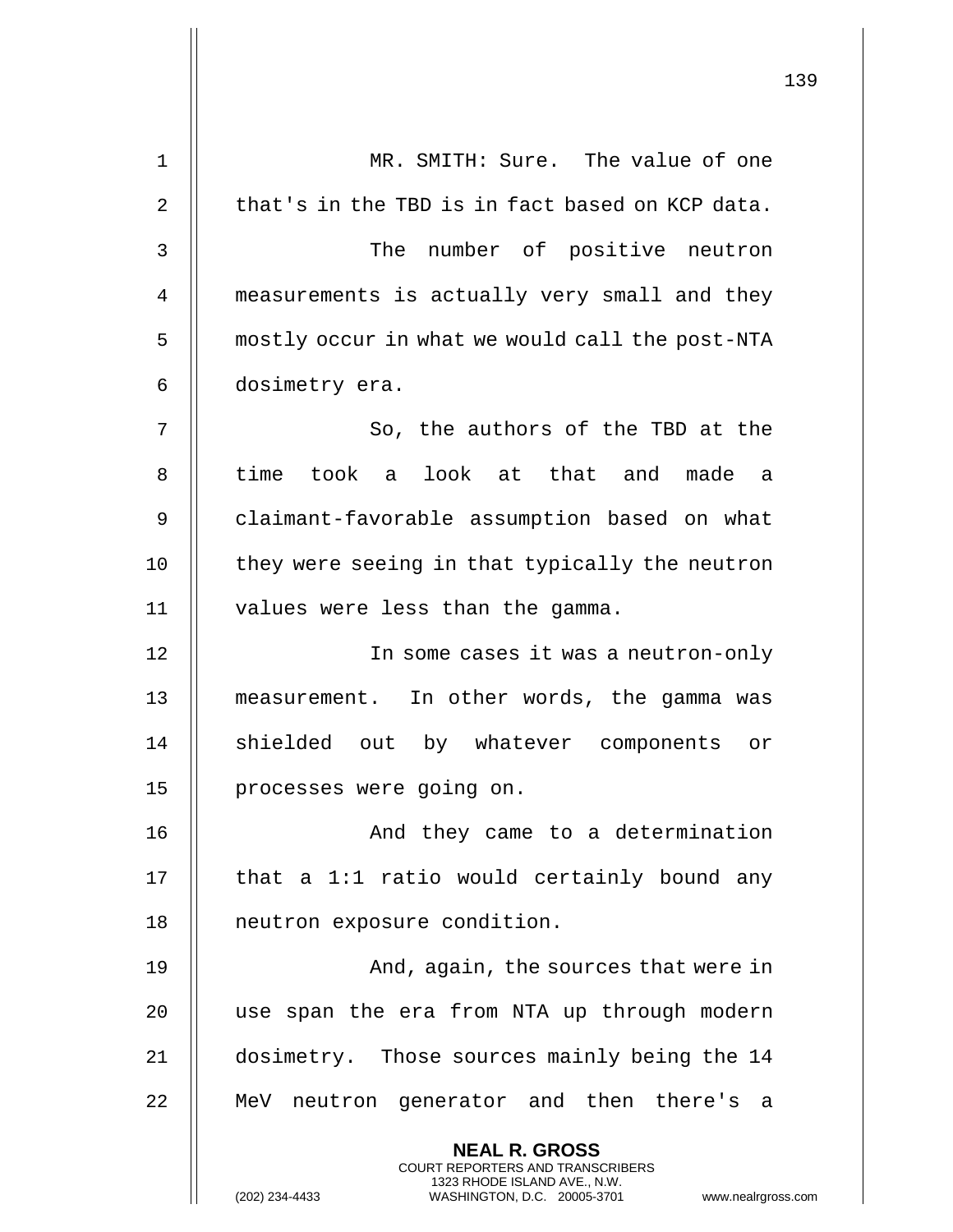**NEAL R. GROSS** COURT REPORTERS AND TRANSCRIBERS 1323 RHODE ISLAND AVE., N.W. (202) 234-4433 WASHINGTON, D.C. 20005-3701 www.nealrgross.com 1 plutonium-beryllium source. 2 || So, when they took a look at that  $3$  | even back when the TBD was first put together,  $4 \parallel$  they were basing it off really the results they 5 || were seeing in a more modern era. 6 We can, you know, go through that 7 database again and -- 8 || DR. NETON: This is Jim --9 MR. SMITH: -- talk about it as 10 || needed. 11 DR. NETON: This citation of TIB-24 12  $\parallel$  is that the N/P -- the neutron-photon ratios for 13 || alpha n reactions in natural uranium and  $14$  | thorium metal, which is three percent of the 15 weight of the material. 16 I don't think there's any neutron 17 dose coming off of that material. So, you 18  $\parallel$  know, I think it's these other --19 || MR. SMITH: I think that I got it in 20  $\parallel$  the mix somewhere along the line on the response 21 | process. 22 || DR. NETON: Right.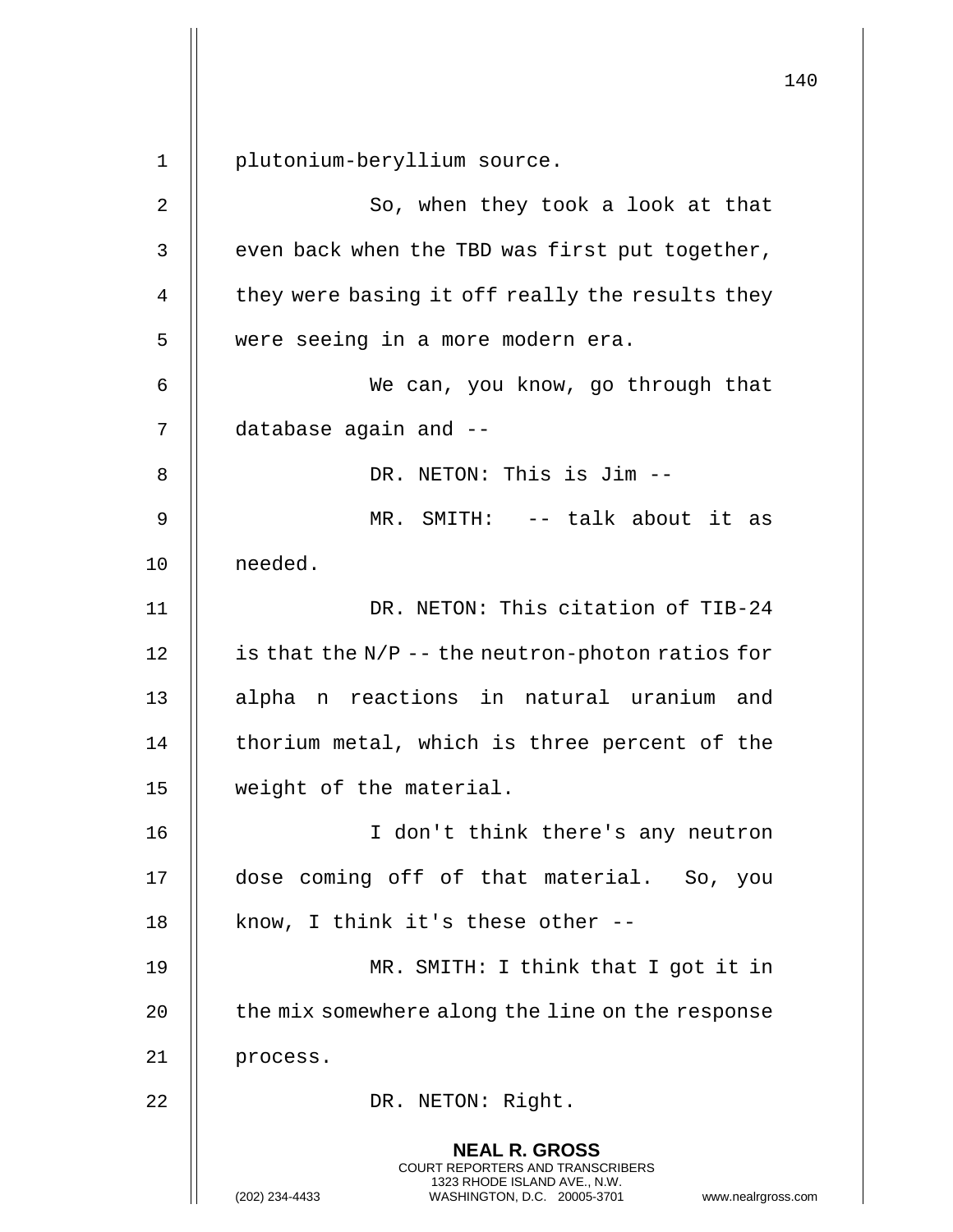|              |                                                                                                                                                                        | 141 |
|--------------|------------------------------------------------------------------------------------------------------------------------------------------------------------------------|-----|
| $\mathbf 1$  | MR. SMITH: I didn't see any evidence                                                                                                                                   |     |
| 2            | of uranium work.                                                                                                                                                       |     |
| $\mathsf{3}$ | DR. NETON: There was no enriched                                                                                                                                       |     |
| 4            | uranium work, was there, at this facility?                                                                                                                             |     |
| 5            | MR. DARNELL: No.                                                                                                                                                       |     |
| 6            | DR. NETON: So, the potential for                                                                                                                                       |     |
| 7            | neutron exposures from the source term material                                                                                                                        |     |
| 8            | is nil. So, any exposure that they're                                                                                                                                  |     |
| 9            | monitoring with these NTA film had to be these                                                                                                                         |     |
| 10           | neutron generators or -- which I don't know if                                                                                                                         |     |
| 11           | a 1:1 ratio is appropriate.                                                                                                                                            |     |
| 12           | So, I think we need to do a little                                                                                                                                     |     |
| 13           | more work on that to --                                                                                                                                                |     |
| 14           | MR. FITZGERALD: Yes, we didn't see                                                                                                                                     |     |
| 15           | a basis in OTIB-24 either.                                                                                                                                             |     |
| 16           | DR. NETON: No. I mean, 24 is $-$                                                                                                                                       |     |
| 17           | well, it covers enriched uranium. There's,                                                                                                                             |     |
| 18           | you know, there's theoretically, you know, you                                                                                                                         |     |
| 19           | can get alpha n reactions off of natural, but                                                                                                                          |     |
| 20           | it's just so small. It's not worth, you know,                                                                                                                          |     |
| 21           | in my opinion.                                                                                                                                                         |     |
| 22           | So, I think we need to do $-$ - in my                                                                                                                                  |     |
|              | <b>NEAL R. GROSS</b><br><b>COURT REPORTERS AND TRANSCRIBERS</b><br>1323 RHODE ISLAND AVE., N.W.<br>(202) 234-4433<br>WASHINGTON, D.C. 20005-3701<br>www.nealrgross.com |     |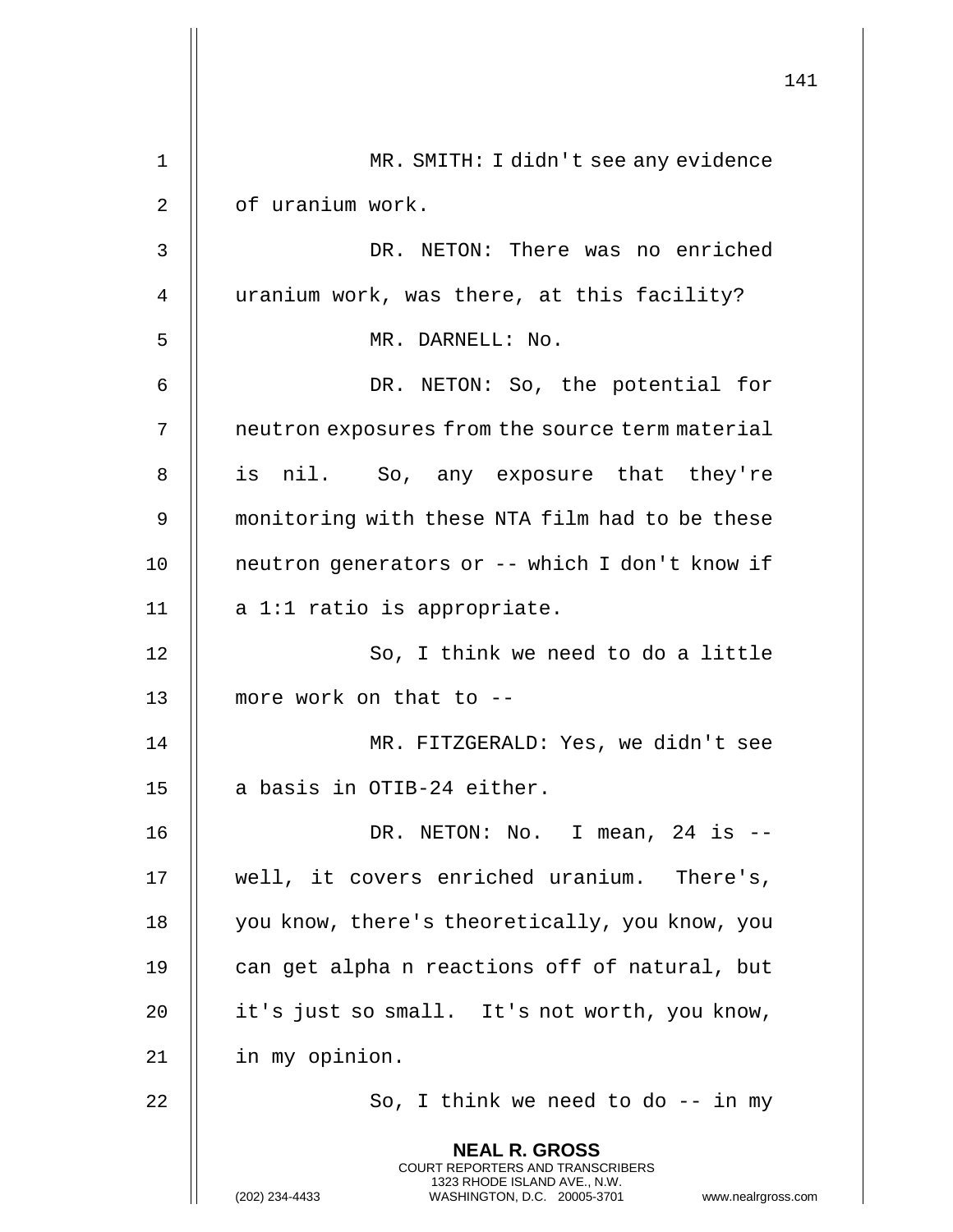| $\mathbf 1$  | opinion, we need to do a little more work here                                                                                                                     |
|--------------|--------------------------------------------------------------------------------------------------------------------------------------------------------------------|
| 2            | and flesh out the potential neutron sources                                                                                                                        |
| $\mathsf{3}$ | that were actually what was being measured by                                                                                                                      |
| 4            | this NTA film. And I don't think the TIB-24                                                                                                                        |
| 5            | response adequately addresses the issue. So,                                                                                                                       |
| 6            | I think we need to go back and look at that.                                                                                                                       |
| 7            | CHAIR BEACH: Okay. So, what would                                                                                                                                  |
| 8            | that $-$                                                                                                                                                           |
| 9            | DR. NETON: I think we need to revise                                                                                                                               |
| 10           | our response to address the source term that was                                                                                                                   |
| 11           | being measured by the NTA film other than                                                                                                                          |
| 12           | natural uranium, three percent thorium metal.                                                                                                                      |
| 13           | MR. DARNELL: Matt, just to let you                                                                                                                                 |
| 14           | know, I'm going to get a G2K together for this                                                                                                                     |
| 15           | for your support of the -- for your support                                                                                                                        |
| 16           | after this Working Group meeting and ongoing                                                                                                                       |
| 17           | with KCP so that we cover all those bases.                                                                                                                         |
| 18           | Is that all right with you?                                                                                                                                        |
| 19           | MR. SMITH: That sounds good to me.                                                                                                                                 |
| 20           | MR. DARNELL: Thank you.                                                                                                                                            |
| 21           | CHAIR BEACH: Add it to the pile.                                                                                                                                   |
| 22           | MR. DARNELL: Sorry to have to do                                                                                                                                   |
|              | <b>NEAL R. GROSS</b><br><b>COURT REPORTERS AND TRANSCRIBERS</b><br>1323 RHODE ISLAND AVE., N.W.<br>(202) 234-4433<br>WASHINGTON, D.C. 20005-3701<br>www.nealrgross |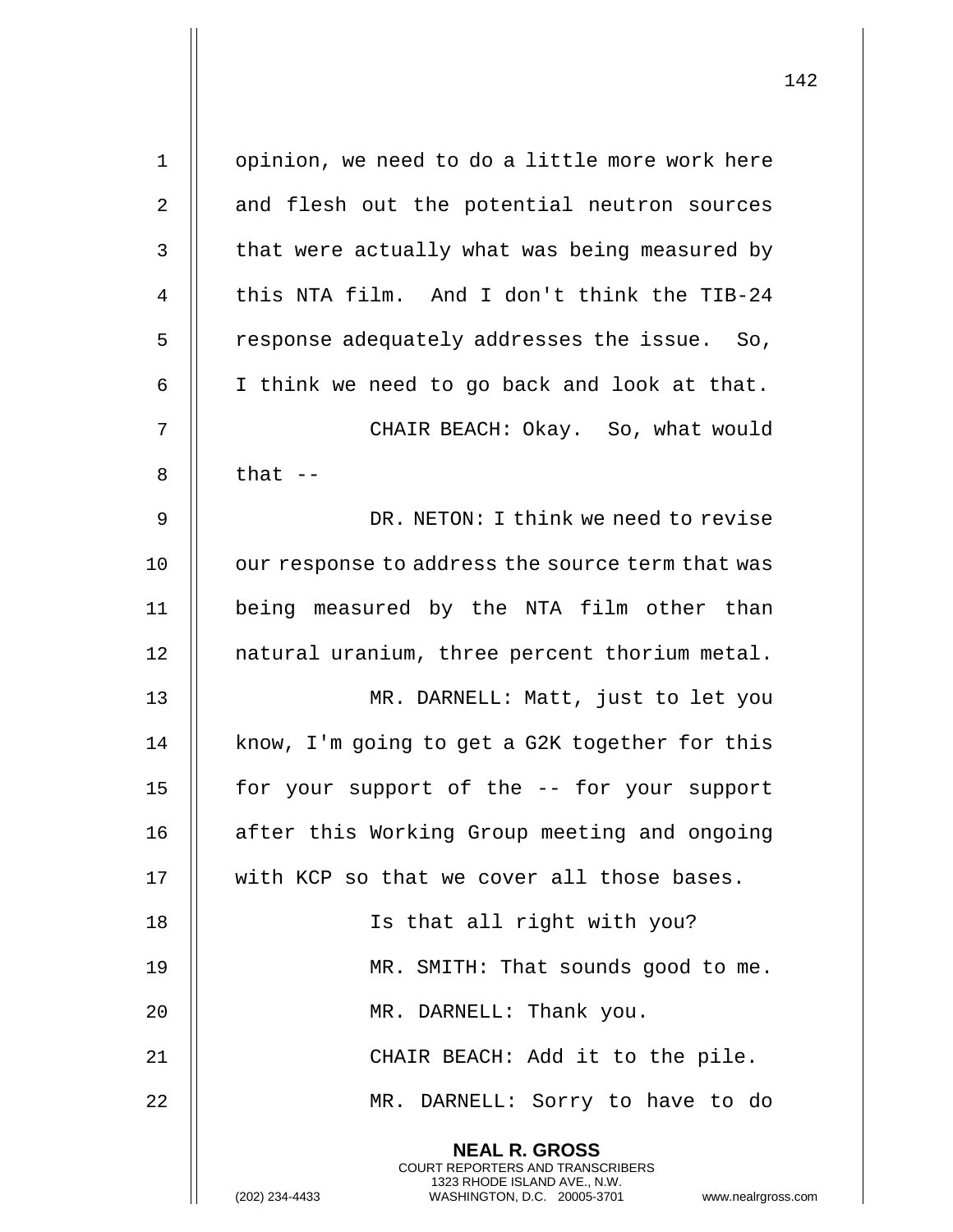|                |                                                                                                     | 143 |
|----------------|-----------------------------------------------------------------------------------------------------|-----|
|                |                                                                                                     |     |
| $1\,$          | that, but $--$                                                                                      |     |
| $\overline{2}$ | MR. FITZGERALD: Okay. So, I guess                                                                   |     |
| 3              |                                                                                                     |     |
| 4              | CHAIR BEACH: Move on to 12?                                                                         |     |
| 5              | MR. FITZGERALD: Well, certainly --                                                                  |     |
| 6              | CHAIR BEACH: Oh, I'm sorry.                                                                         |     |
| 7              | MR. FITZGERALD: -- we'll wait and                                                                   |     |
| 8              | see what the analyses are. I think we're in                                                         |     |
| 9              | agreement on that.                                                                                  |     |
| 10             | CHAIR BEACH: Yes, okay. So, we'll                                                                   |     |
| 11             | wait for that new, revised response from --                                                         |     |
| 12             | MR. FITZGERALD: This is 12?                                                                         |     |
| 13             | CHAIR BEACH: Yes. And our next one                                                                  |     |
| 14             | is fading of NTA.                                                                                   |     |
| 15             | MR. FITZGERALD: Yes, I think in 12                                                                  |     |
| 16             | looking at the response, I mean, just to                                                            |     |
| 17             | clarify, is this a change of position that                                                          |     |
| 18             | you're not going to use NTA at all, or is this                                                      |     |
| 19             | something that we just didn't pick up and                                                           |     |
| 20             | review?                                                                                             |     |
| 21             | Because this suggests that a                                                                        |     |
| 22             | correction factor could be developed which I've                                                     |     |
|                | <b>NEAL R. GROSS</b><br><b>COURT REPORTERS AND TRANSCRIBERS</b>                                     |     |
|                | 1323 RHODE ISLAND AVE., N.W.<br>(202) 234-4433<br>WASHINGTON, D.C. 20005-3701<br>www.nealrgross.com |     |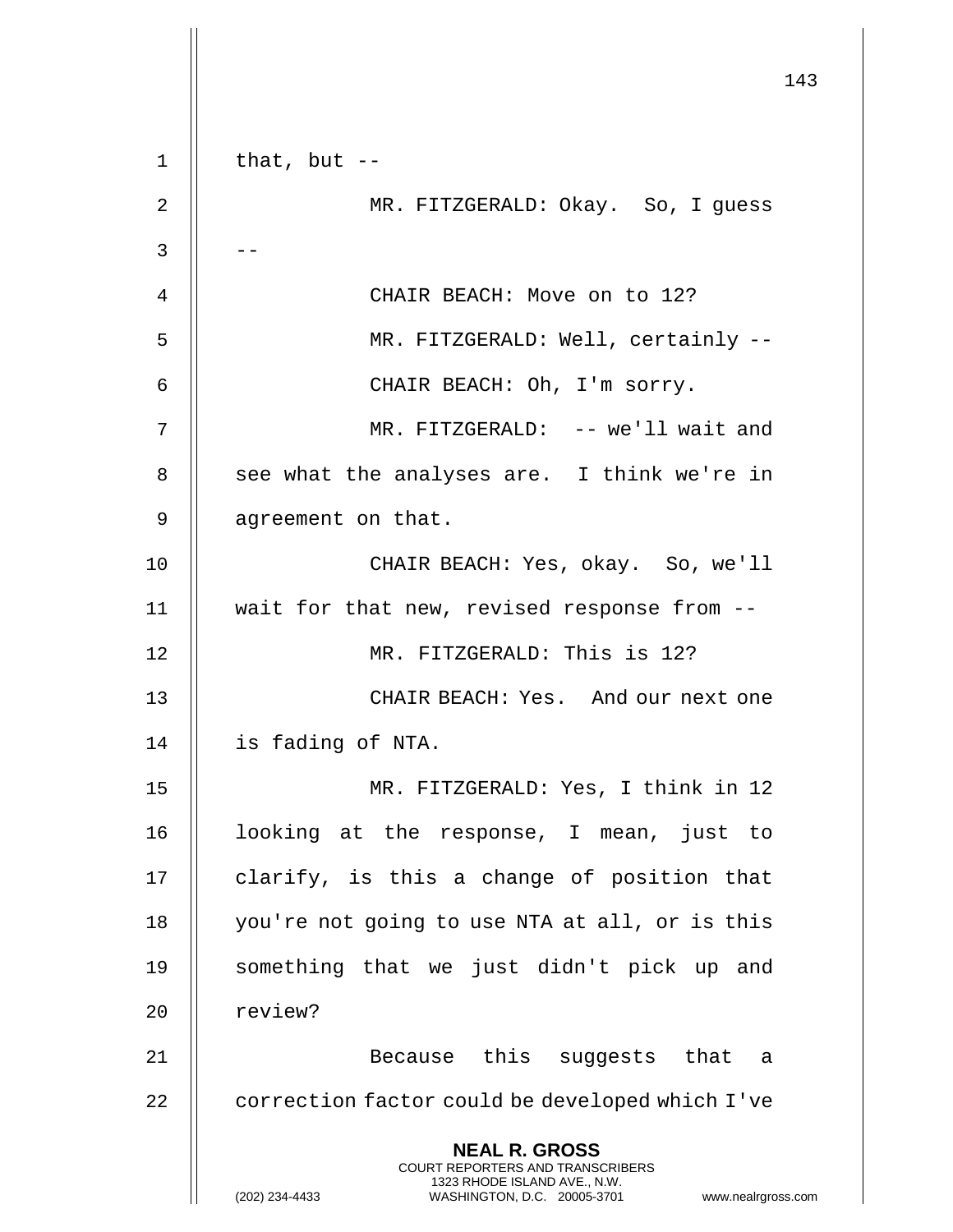144 **NEAL R. GROSS** COURT REPORTERS AND TRANSCRIBERS 1323 RHODE ISLAND AVE., N.W. (202) 234-4433 WASHINGTON, D.C. 20005-3701 www.nealrgross.com 1 || seen in other sites, but you're not going to use 2 || any of the NTA-era data it seems in this 3 response. 4 MR. DARNELL: Well, I would think  $5$  | most of the  $-$ 6 MR. FITZGERALD: You would 7 back-extrapolate, you know, if you had to. 8 MR. DARNELL: Most of the data we 9 | have is post-NTA --10 || MR. FITZGERALD: Right. 11 MR. DARNELL: -- era. 12 || MR. FITZGERALD: So, whatever data 13 || you happen to have, you're not going to use. So 14 || this issue would not be relevant. 15 MR. DARNELL: Right. 16 MR. FITZGERALD: And you would apply 17 what you've collected later if there was any 18 instances -- 19 || MR. DARNELL: To previous. 20 || MR. FITZGERALD: To previous. And 21 || that the activities or operations can be 22 | normalized for those few instances before the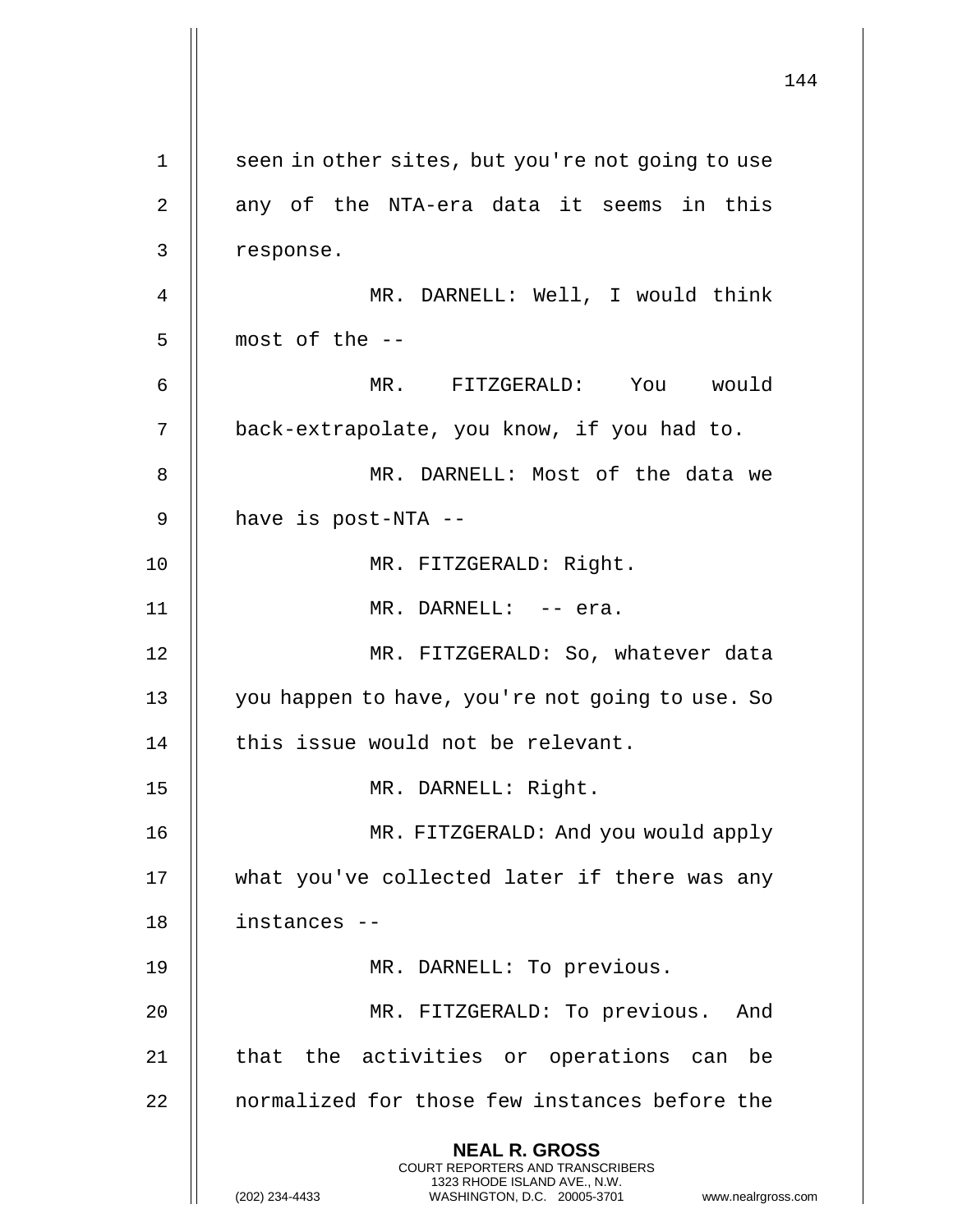145 **NEAL R. GROSS** COURT REPORTERS AND TRANSCRIBERS 1323 RHODE ISLAND AVE., N.W. (202) 234-4433 WASHINGTON, D.C. 20005-3701 www.nealrgross.com  $1 \parallel -$  -- during the NTA era. 2 || T mean, that's the -- that would be 3 || the only proviso. You could back-extrapolate 4 it and in fact the sources were, you know, 5 || generally the same. 6 MR. DARNELL: That's my 7 understanding. 8 || MR. McCLOSKEY: That is true, Joe. 9 CHAIR BEACH: So, it sounds like this 10 || may be under the same, needing a new response 11 or -- 12 || MR. DARNELL: No, that's what our 13 || response is. It's --14 || MR. McCLOSKEY: We're not going to 15  $\parallel$  use the  $-$ 16 MR. FITZGERALD: Well, that's what I 17 was kind of trying to clarify. Was that a 18  $\parallel$  change in what was -- I'm trying to remember if 19  $\parallel$  the ER actually made that particular point or 20 | you're saying now that you're not going to use 21 whatever data was in the NTA era making the 22 || question fading of NTA sort of irrelevant.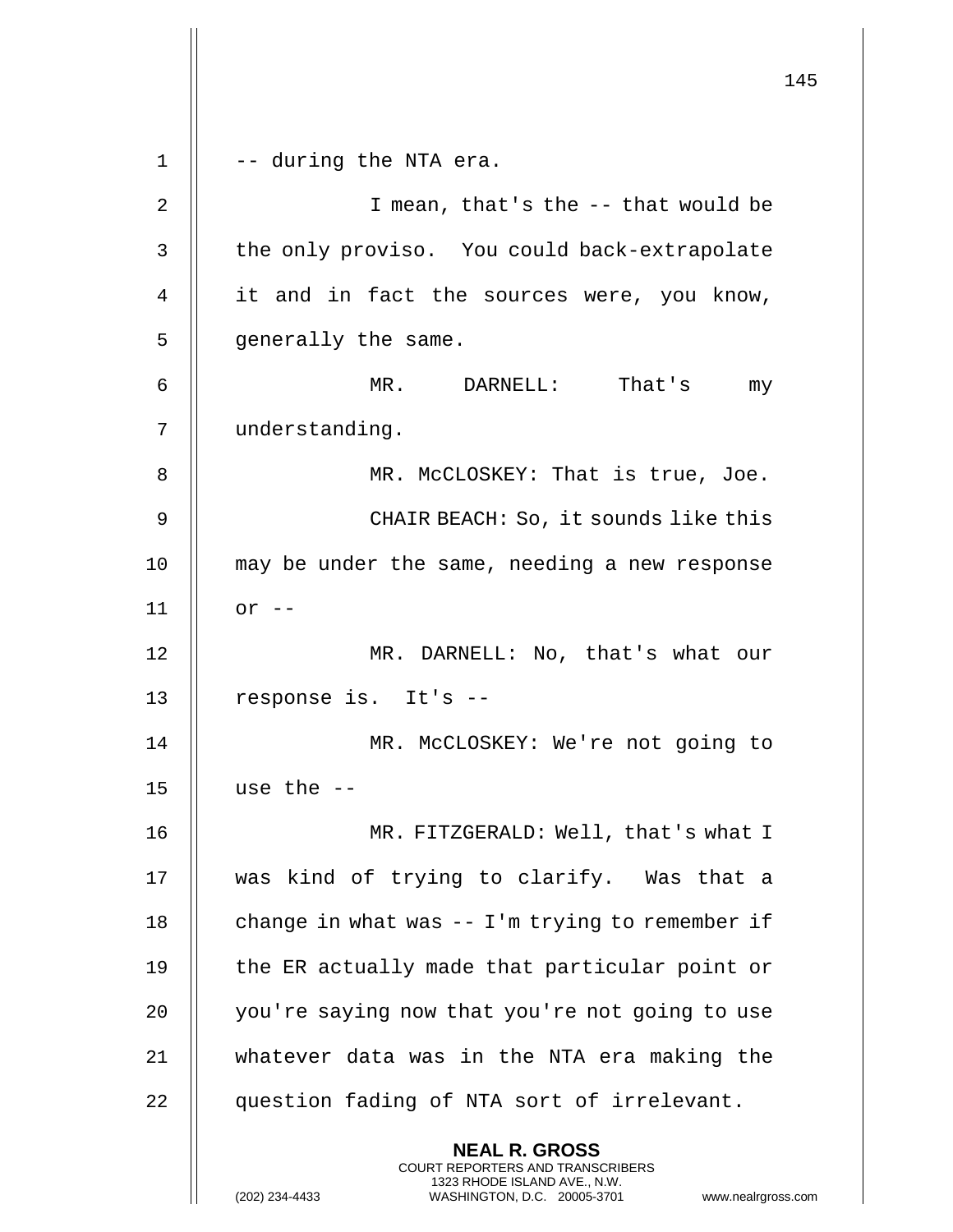|    |                                                                                                                                                                        | 146 |
|----|------------------------------------------------------------------------------------------------------------------------------------------------------------------------|-----|
| 1  | MR. MCCLOSKEY: I don't know that in                                                                                                                                    |     |
| 2  | the ER we did specify that we were going to use                                                                                                                        |     |
| 3  | NTA data.                                                                                                                                                              |     |
| 4  | MR. FITZGERALD: Or maybe it's just                                                                                                                                     |     |
| 5  | silent on the question.                                                                                                                                                |     |
| 6  | MR. McCLOSKEY: Yes, maybe.                                                                                                                                             |     |
| 7  | MR. DARNELL: Yes, it's silent.                                                                                                                                         |     |
| 8  | MR. FITZGERALD: Okay. So, this --                                                                                                                                      |     |
| 9  | you're just clarifying you're not going to use                                                                                                                         |     |
| 10 | it and you're going to back-extrapolate if                                                                                                                             |     |
| 11 | necessary. And you're assuming operations are                                                                                                                          |     |
| 12 | normalized.                                                                                                                                                            |     |
| 13 | I'm just trying to figure out where                                                                                                                                    |     |
| 14 | we are on this.                                                                                                                                                        |     |
| 15 | DR. NETON: I think we need to                                                                                                                                          |     |
| 16 | revisit this one.                                                                                                                                                      |     |
| 17 | CHAIR BEACH: Yes.                                                                                                                                                      |     |
| 18 | DR. NETON: It's sort of combined                                                                                                                                       |     |
| 19 | with the first response, I think. We don't                                                                                                                             |     |
| 20 | really know what the source terms were right                                                                                                                           |     |
| 21 | now. We haven't identified what we're                                                                                                                                  |     |
| 22 | reconstructing.                                                                                                                                                        |     |
|    | <b>NEAL R. GROSS</b><br><b>COURT REPORTERS AND TRANSCRIBERS</b><br>1323 RHODE ISLAND AVE., N.W.<br>WASHINGTON, D.C. 20005-3701<br>www.nealrgross.com<br>(202) 234-4433 |     |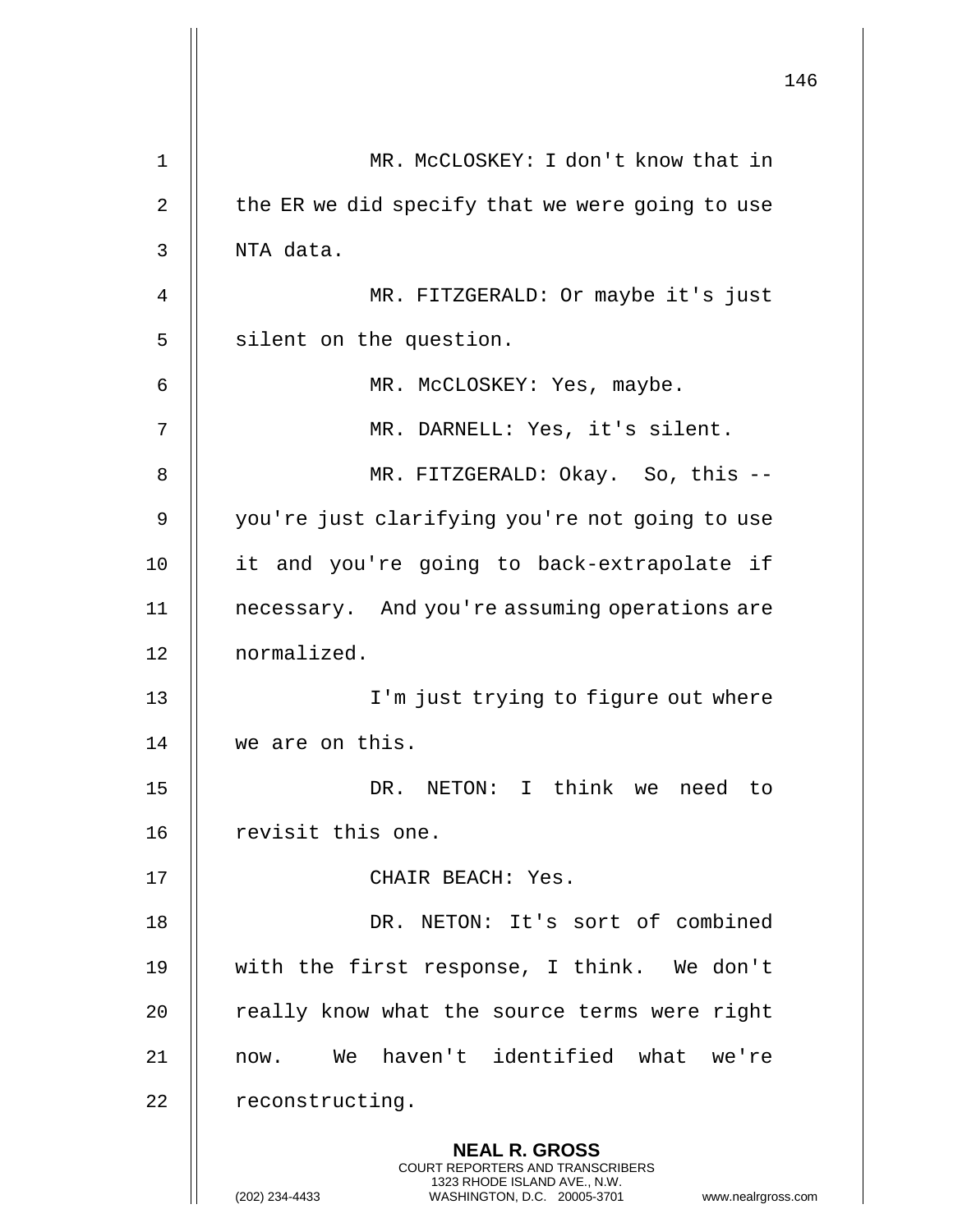|    | 147                                                                                                                                                                    |
|----|------------------------------------------------------------------------------------------------------------------------------------------------------------------------|
| 1  | I mean, if there was these 14 MeV                                                                                                                                      |
| 2  | neutron generators and the fact that they're                                                                                                                           |
|    |                                                                                                                                                                        |
| 3  | reading zero, to me, is not really                                                                                                                                     |
| 4  | justification.                                                                                                                                                         |
| 5  | It's not going to include fading,                                                                                                                                      |
| 6  | because they couldn't fade it to zero, right?                                                                                                                          |
| 7  | I think let's just lump these two together and                                                                                                                         |
| 8  | we'll -- I don't quite understand how this was                                                                                                                         |
| 9  | all working. I hadn't looked at this until                                                                                                                             |
| 10 | fairly recently.                                                                                                                                                       |
| 11 | CHAIR BEACH: Okay. That's fair                                                                                                                                         |
| 12 | enough.                                                                                                                                                                |
| 13 | DR. NETON: We'll reserve both these                                                                                                                                    |
| 14 | neutron issues until at least I can understand                                                                                                                         |
| 15 | it.                                                                                                                                                                    |
| 16 | CHAIR BEACH: Okay. So, we're more                                                                                                                                      |
| 17 | than halfway through with the matrix. $11:23$ .                                                                                                                        |
| 18 | So, Petitioners, if you'd like to make a                                                                                                                               |
| 19 | comment, I'm going to ask that you try to bring                                                                                                                        |
| 20 | up topics related to the first -- to what we've                                                                                                                        |
| 21 | discussed this morning.                                                                                                                                                |
| 22 | If you have clarification or                                                                                                                                           |
|    | <b>NEAL R. GROSS</b><br><b>COURT REPORTERS AND TRANSCRIBERS</b><br>1323 RHODE ISLAND AVE., N.W.<br>(202) 234-4433<br>WASHINGTON, D.C. 20005-3701<br>www.nealrgross.com |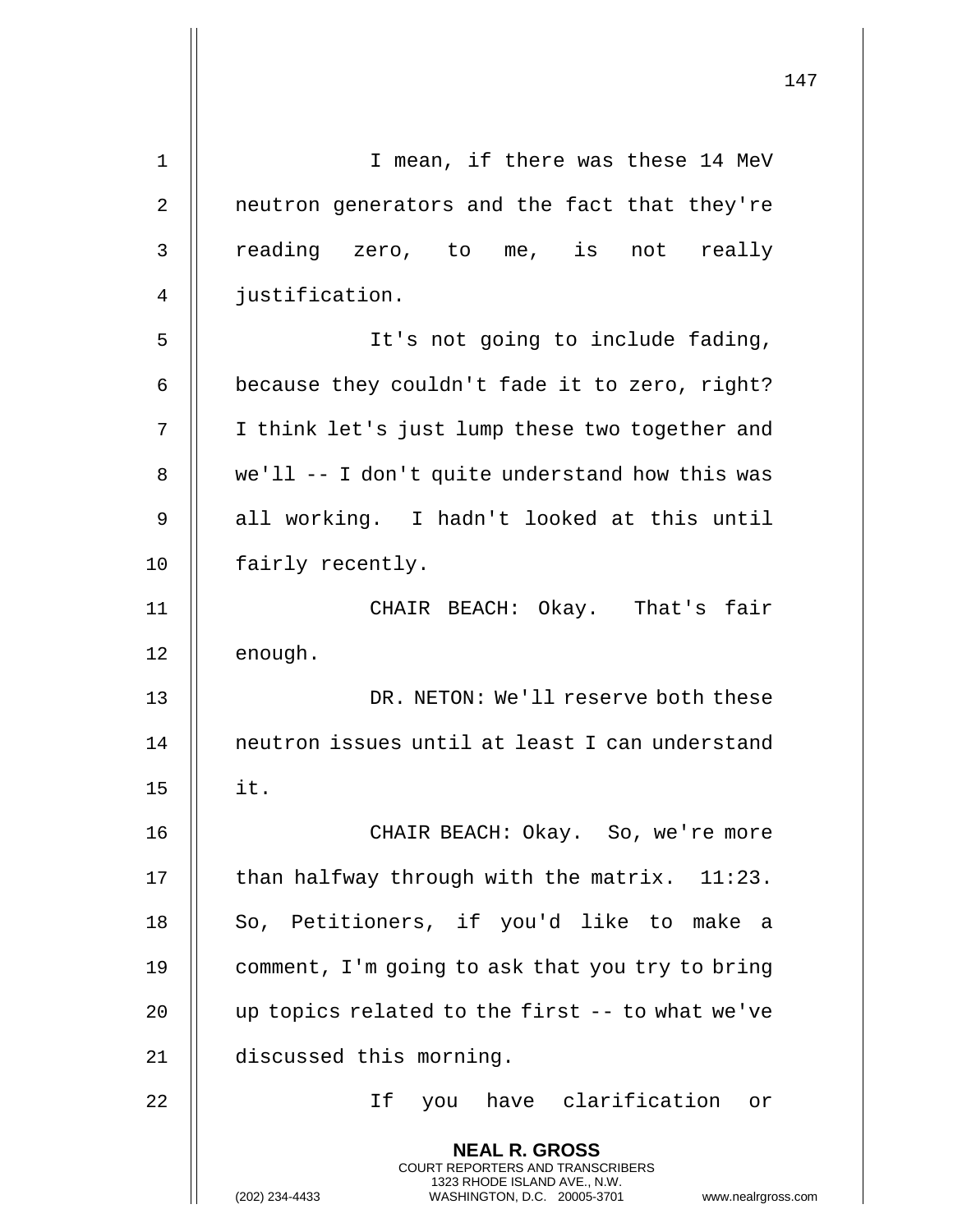|                |                                                                                                                                                                        | 148 |
|----------------|------------------------------------------------------------------------------------------------------------------------------------------------------------------------|-----|
| $\mathbf 1$    | questions or something that you can add, that                                                                                                                          |     |
| 2              | would be helpful. And then I'll give you some                                                                                                                          |     |
| 3              | more time for the second half of the issues                                                                                                                            |     |
| $\overline{4}$ | after lunch.                                                                                                                                                           |     |
| 5              | Maurice, are you --                                                                                                                                                    |     |
| 6              | MR. KATZ: And, Charles, do you need                                                                                                                                    |     |
| 7              | them to come forward, or are you okay?                                                                                                                                 |     |
| 8              | THE COURT REPORTER: To the extent                                                                                                                                      |     |
| 9              | that they have substantive comments, it would                                                                                                                          |     |
| 10             | be helpful.                                                                                                                                                            |     |
| 11             | MR. KATZ: So, if you would just                                                                                                                                        |     |
| 12             | belly up to the table so it would be easier for                                                                                                                        |     |
| 13             | Charles to cover what you say, thank you.                                                                                                                              |     |
| 14             | MR. COPELAND: Okay. I'm going to                                                                                                                                       |     |
| 15             | skip to the second part, the second question.                                                                                                                          |     |
| 16             | CHAIR BEACH: That's coworker.                                                                                                                                          |     |
| 17             | MR. COPELAND: Yes.                                                                                                                                                     |     |
| 18             | CHAIR BEACH: Yes.                                                                                                                                                      |     |
| 19             | MR. COPELAND: Seems that I'm                                                                                                                                           |     |
| 20             | hearing that the information that we're getting                                                                                                                        |     |
| 21             | in the interviews are the differences and the                                                                                                                          |     |
| 22             | generation of differences.                                                                                                                                             |     |
|                | <b>NEAL R. GROSS</b><br><b>COURT REPORTERS AND TRANSCRIBERS</b><br>1323 RHODE ISLAND AVE., N.W.<br>(202) 234-4433<br>WASHINGTON, D.C. 20005-3701<br>www.nealrgross.com |     |

 $\mathsf{I}$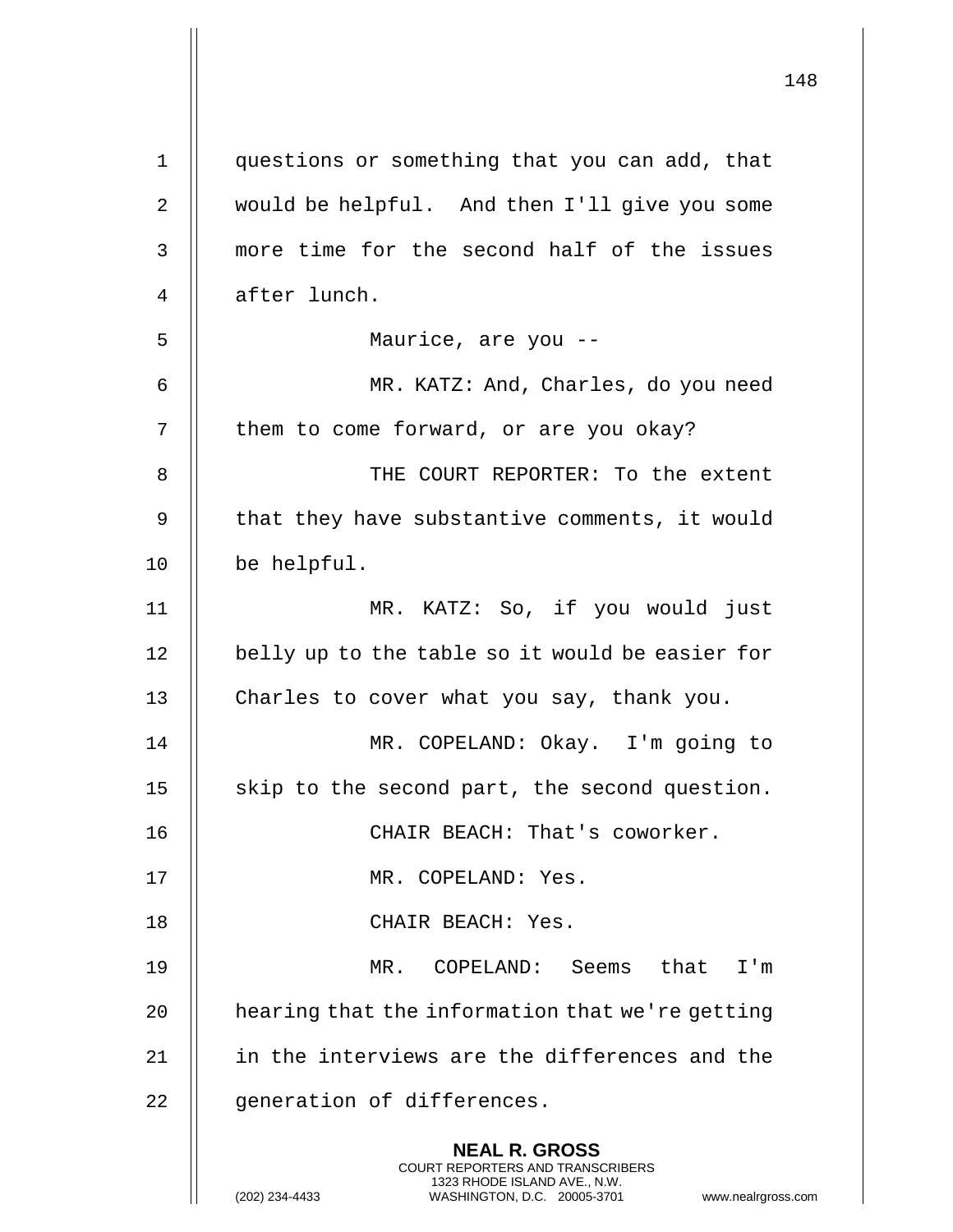|                |                                                                                          | 149 |
|----------------|------------------------------------------------------------------------------------------|-----|
| 1              | I see that someone said that there                                                       |     |
| $\overline{2}$ | was strict restrictions on people moving                                                 |     |
|                |                                                                                          |     |
| 3              | around. That's totally not true.                                                         |     |
| 4              | I was a union official. I was a                                                          |     |
| 5              | union official and also a human rights                                                   |     |
| 6              | committee member.                                                                        |     |
| 7              | CHAIR BEACH: Maurice, can I ask you                                                      |     |
| 8              | the time frame you're speaking to? That would                                            |     |
| 9              | be helpful.                                                                              |     |
| 10             | MR. COPELAND: The time frame that                                                        |     |
| 11             | I'm specifically talking about now, I hired in                                           |     |
| 12             | in 1968. From 1968 to 1973, the plant went from                                          |     |
| 13             | $2,000$ people to $9,000$ people.                                                        |     |
| 14             | You have a machining capacity of 300                                                     |     |
| 15             | machines, 300 people, but you got, I mean, a                                             |     |
| 16             | hundred machines and 300 people. You can't put                                           |     |
| 17             | 300 people on a hundred machines. So, those                                              |     |
| 18             | people were loaned out. Those people were                                                |     |
| 19             | loaned out anywhere we needed them during the                                            |     |
| 20             | Cold War to get the job done.                                                            |     |
| 21             | We were in a high-production mode at                                                     |     |
| 22             | that time. I myself was loaned out to the                                                |     |
|                | <b>NEAL R. GROSS</b><br>COURT REPORTERS AND TRANSCRIBERS<br>1323 RHODE ISLAND AVE., N.W. |     |
|                | (202) 234-4433<br>WASHINGTON, D.C. 20005-3701<br>www.nealrgross.com                      |     |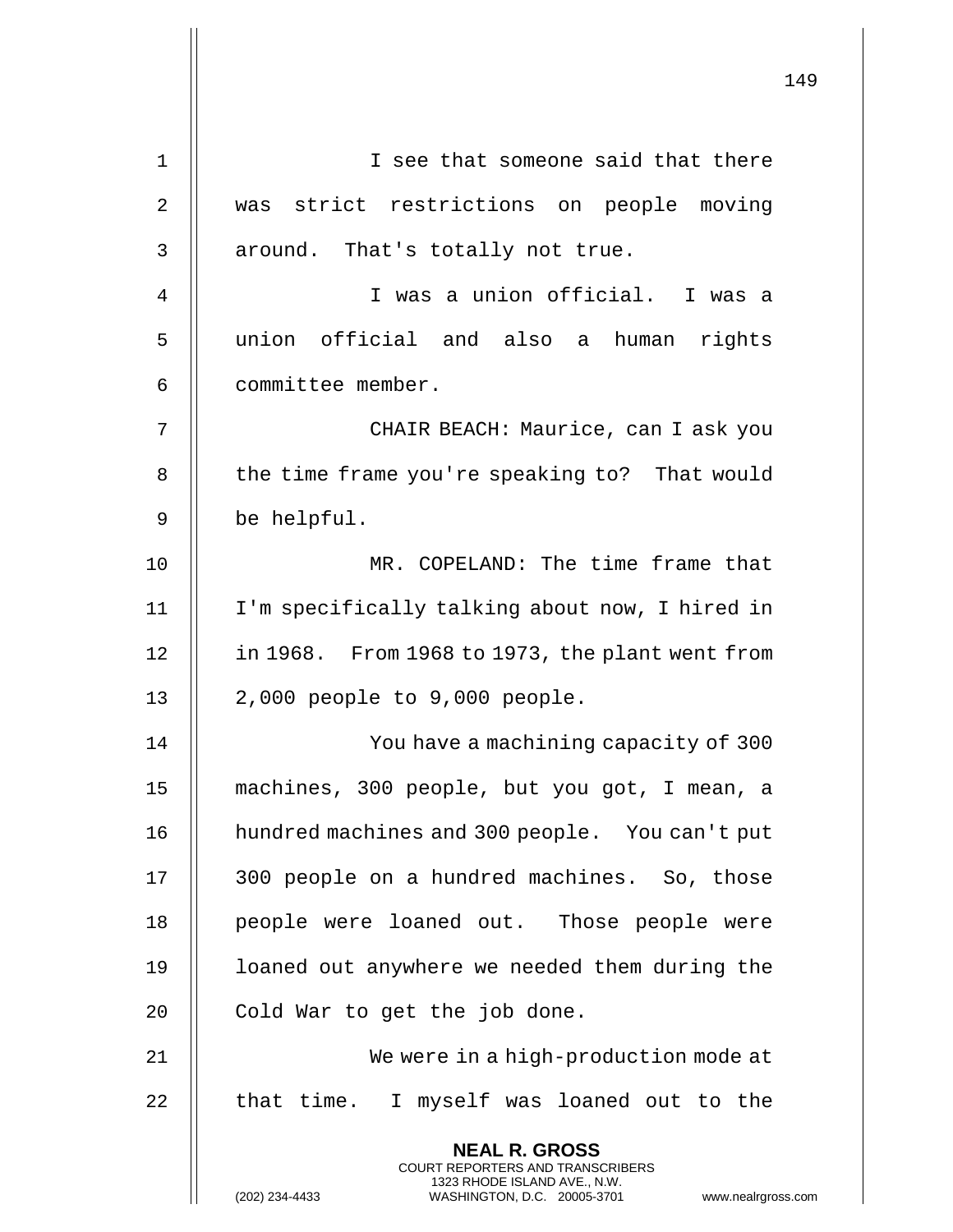|             | 150                                                                                                                                                             |
|-------------|-----------------------------------------------------------------------------------------------------------------------------------------------------------------|
|             |                                                                                                                                                                 |
| $\mathbf 1$ | barrel lot, waste management. I worked in                                                                                                                       |
| 2           | building service -- building and grounds during                                                                                                                 |
| 3           | some of those time periods.                                                                                                                                     |
| 4           | Some people $-$ and I want you all to                                                                                                                           |
| 5           | understand this and I don't want to take                                                                                                                        |
| 6           | anything from those people because they                                                                                                                         |
| 7           | trained, they were trained as machinists.                                                                                                                       |
| 8           | The machinist period or training                                                                                                                                |
| 9           | period was like six to nine months, okay. Then                                                                                                                  |
| 10          | they were assigned to Department 95, 93, 45,                                                                                                                    |
| 11          | wherever.                                                                                                                                                       |
| 12          | Some of those people never ran a                                                                                                                                |
| 13          | machine a day in their life while they worked                                                                                                                   |
| 14          | for Bendix.                                                                                                                                                     |
| 15          | We got laid off in 1973. Those                                                                                                                                  |
| 16          | people were loaned out to do anything and                                                                                                                       |
| 17          | everything, whatever needed to be done.                                                                                                                         |
| 18          | So, when you fix a coworker for                                                                                                                                 |
| 19          | those people, I really would like to know who                                                                                                                   |
| 20          | they are. That was between 1968 to 1973. We                                                                                                                     |
| 21          | had a layoff and the plant laid back off down                                                                                                                   |
| 22          | to 3,000 people. In 1978, the plant went up to                                                                                                                  |
|             | <b>NEAL R. GROSS</b><br>COURT REPORTERS AND TRANSCRIBERS<br>1323 RHODE ISLAND AVE., N.W.<br>(202) 234-4433<br>WASHINGTON, D.C. 20005-3701<br>www.nealrgross.com |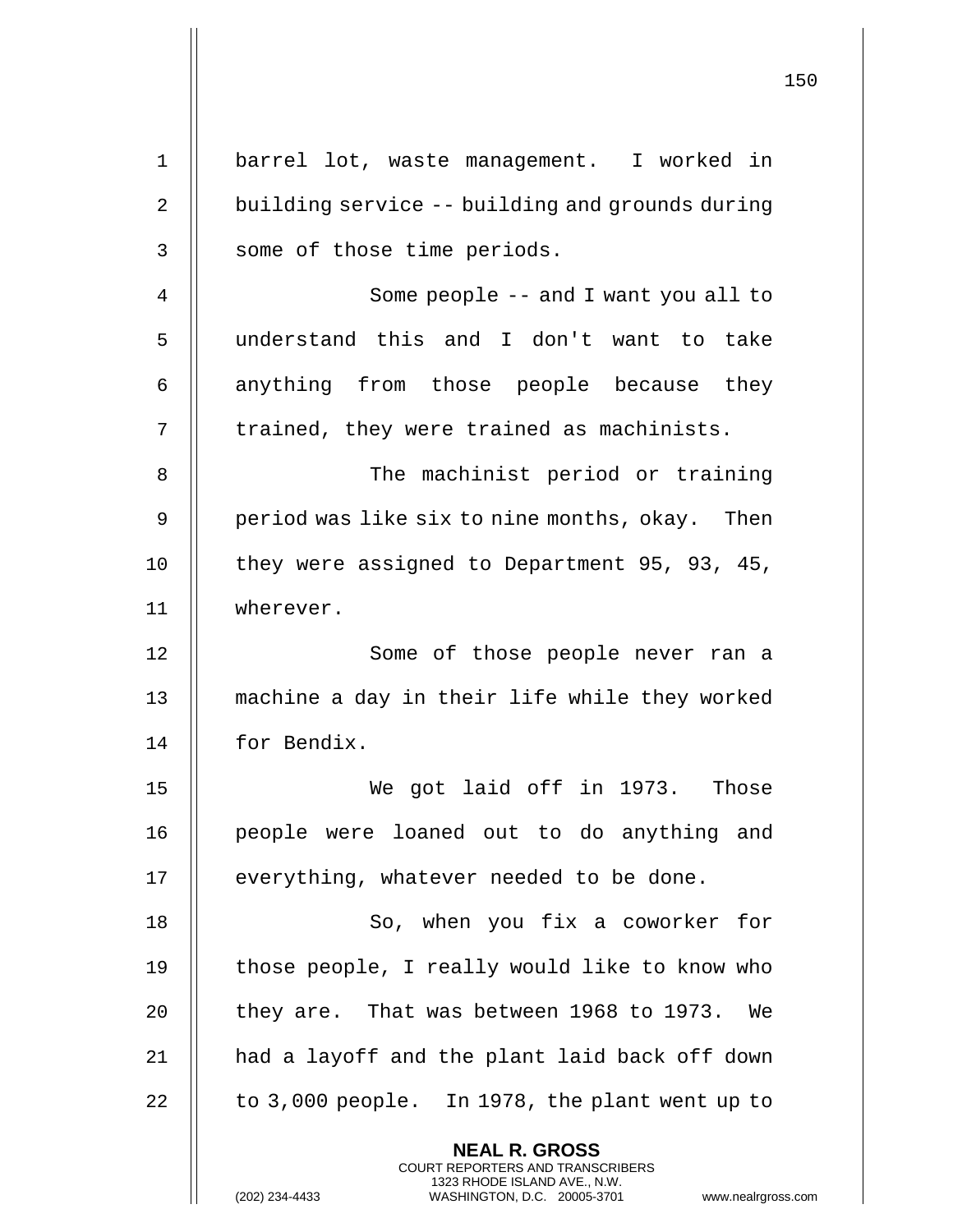|              | 151                                                                                                                                                                    |
|--------------|------------------------------------------------------------------------------------------------------------------------------------------------------------------------|
| $\mathbf{1}$ | 9,000 people. Therefore, you have that again.                                                                                                                          |
| 2            | Now, when you're fixing your                                                                                                                                           |
| 3            | co-models, when you fix your whoever that                                                                                                                              |
| 4            | person is, the model person, you don't know -                                                                                                                          |
| 5            | there's nowhere scientifically that anybody in                                                                                                                         |
| 6            | here or anyone in your system can say what a                                                                                                                           |
| 7            | person did out at that plant at any given time.                                                                                                                        |
| 8            | I don't care what -- I don't care                                                                                                                                      |
| 9            | what classification that they had in the                                                                                                                               |
| 10           | factory because we moved people around.                                                                                                                                |
| 11           | Not only that, those departments                                                                                                                                       |
| 12           | moved around. Department 45 was not where                                                                                                                              |
| 13           | Department 45 was when you went out there.                                                                                                                             |
| 14           | The day that you walked into that                                                                                                                                      |
| 15           | plant and you saw that plant, that plant changed                                                                                                                       |
| 16           | drastically between 2000 and today. That                                                                                                                               |
| 17           | plant did not look like that.                                                                                                                                          |
| 18           | The walls did not extend that high.                                                                                                                                    |
| 19           | That plant was wide open. You could reach it.                                                                                                                          |
| 20           | You could throw a brick from one end of that                                                                                                                           |
| 21           | plant to the other end and not have it hit                                                                                                                             |
| 22           | anything.                                                                                                                                                              |
|              | <b>NEAL R. GROSS</b><br><b>COURT REPORTERS AND TRANSCRIBERS</b><br>1323 RHODE ISLAND AVE., N.W.<br>(202) 234-4433<br>WASHINGTON, D.C. 20005-3701<br>www.nealrgross.com |

 $\overline{\phantom{a}}$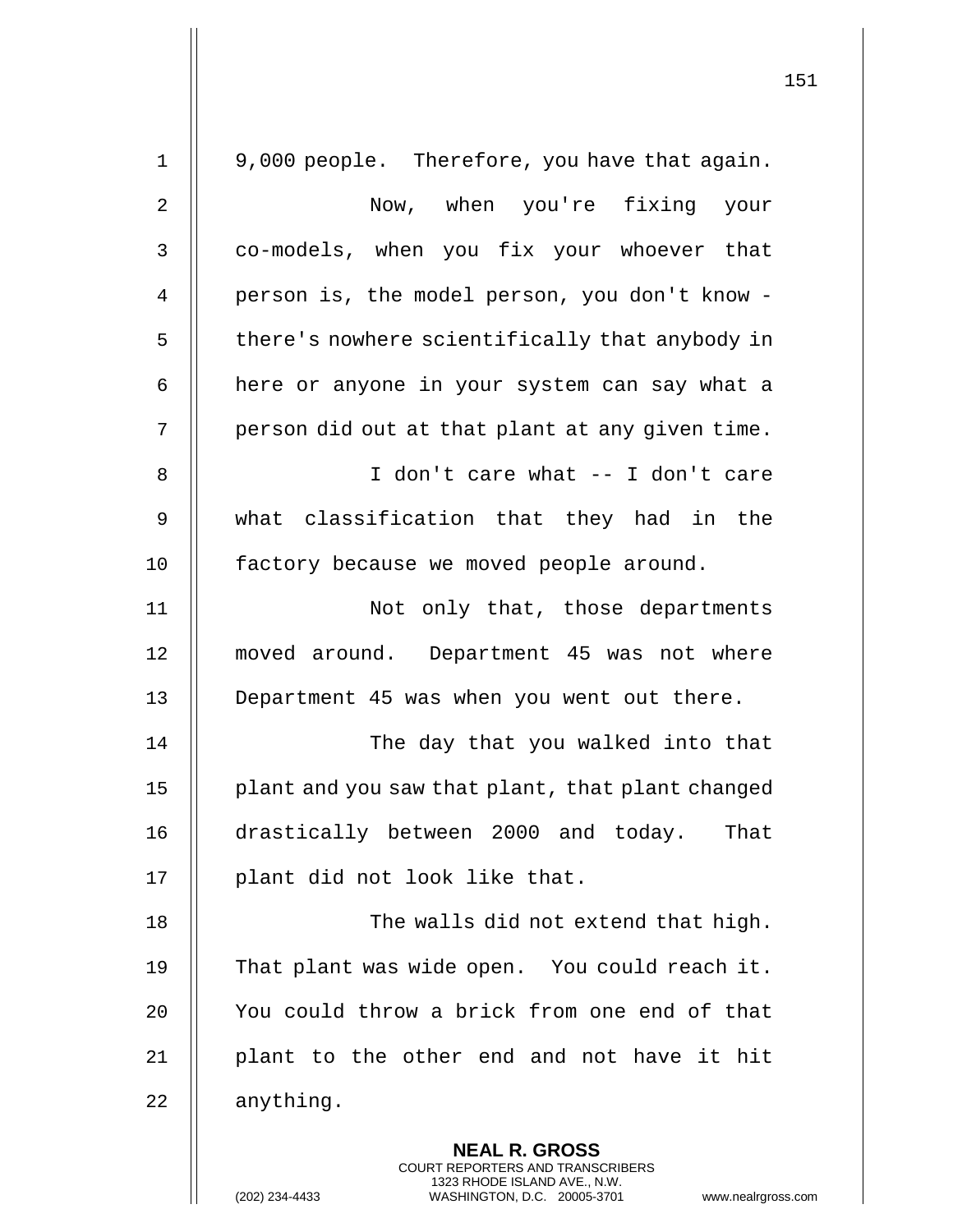|                |                                                                                          | 152 |
|----------------|------------------------------------------------------------------------------------------|-----|
|                |                                                                                          |     |
| 1              | CHAIR BEACH: So, you're talking                                                          |     |
| $\overline{2}$ | about the earlier time period it was open.                                               |     |
| 3              | MR. COPELAND: I'm talking about                                                          |     |
| 4              | that plant was open all the way up until the                                             |     |
| 5              | 1990s.                                                                                   |     |
| 6              | CHAIR BEACH: Okay. Thank you.                                                            |     |
| 7              | MR. COPELAND: Okay. One more thing                                                       |     |
| 8              | and it's something on Two. The restriction,                                              |     |
| 9              | yes, the restriction with the -- whoever this                                            |     |
| 10             | was from the union that says that they had --                                            |     |
| 11             | the union had strict knowledge on people moving                                          |     |
| 12             | around, well, that wasn't really implemented                                             |     |
| 13             | until the '90s, the '90s.                                                                |     |
| 14             | The union didn't care where those                                                        |     |
| 15             | people were as long as we got the job done.                                              |     |
| 16             | That's what it's all about is to get the                                                 |     |
| 17             | production out, get the parts out, get the stuff                                         |     |
| 18             | moved to wherever.                                                                       |     |
| 19             | So, whoever that was if they came --                                                     |     |
| 20             | if they were giving you that information and                                             |     |
| 21             | they were a 20-year employee, you have to                                                |     |
| 22             | understand that person only has been working                                             |     |
|                | <b>NEAL R. GROSS</b><br>COURT REPORTERS AND TRANSCRIBERS<br>1323 RHODE ISLAND AVE., N.W. |     |
|                | (202) 234-4433<br>WASHINGTON, D.C. 20005-3701<br>www.nealrgross.com                      |     |

 $\mathbf{I}$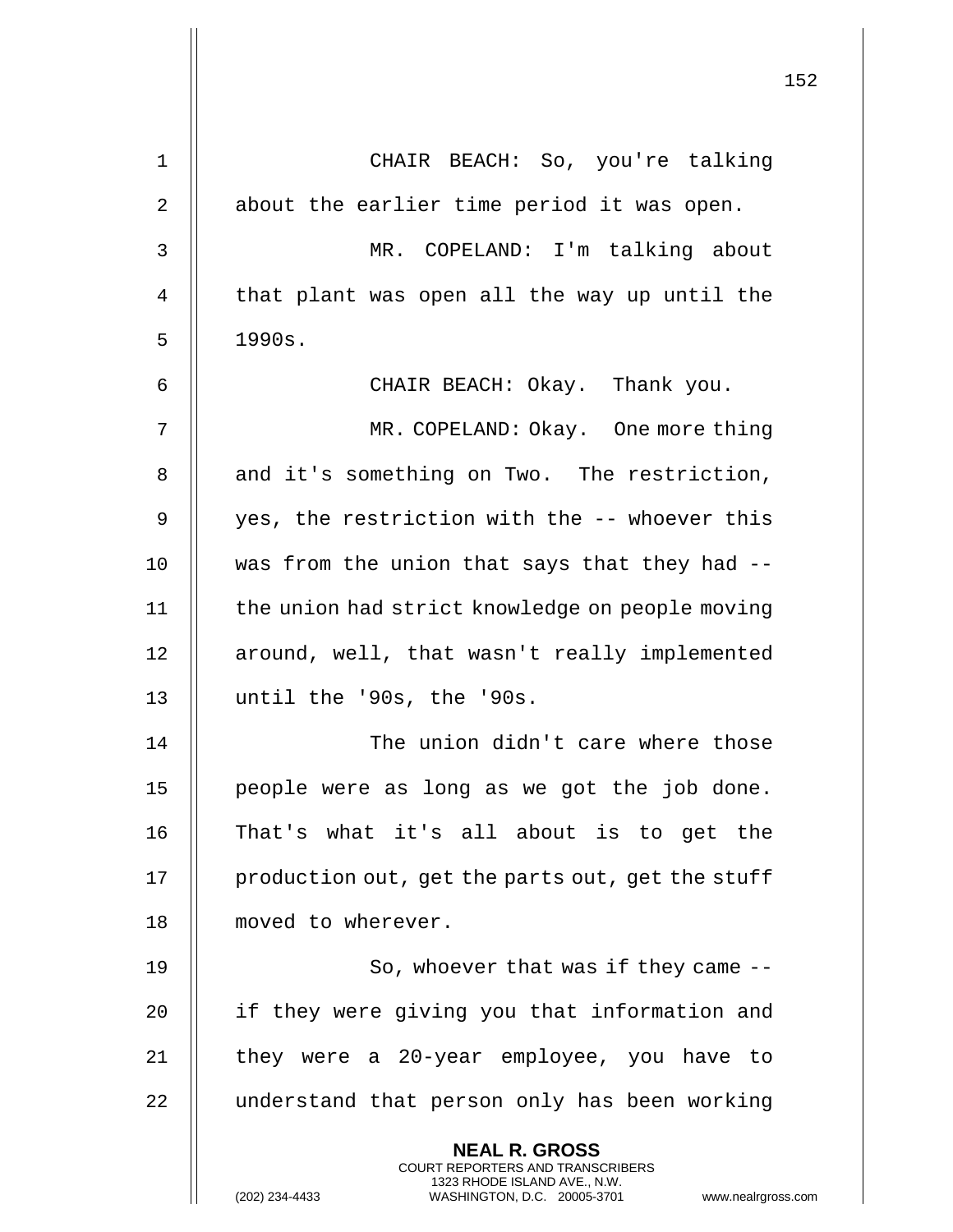| $\mathbf 1$ | there from 1990 -- I mean from the late '80s.                                                       |
|-------------|-----------------------------------------------------------------------------------------------------|
| 2           | He don't know what went on back in the '60s. He                                                     |
| 3           | doesn't know what went on in the '70s. He                                                           |
| 4           | doesn't know what went on in the '80s. He's                                                         |
| 5           | coming in under rules that did not work that                                                        |
| 6           | way.                                                                                                |
| 7           | I was a clerk when I was in the Army.                                                               |
| 8           | I wasn't a clerk in Vietnam, but my time in the                                                     |
| 9           | Army is going to be judged on my MOS, but they                                                      |
| 10          | don't know what I did in Vietnam. They don't                                                        |
| 11          | know what actually happened, what I was                                                             |
| 12          | actually doing, but they go by my job title.                                                        |
| 13          | I don't think that's -- that's not                                                                  |
| 14          | the way it works. I was not a clerk. Same                                                           |
| 15          | thing with Bendix. So, I'll leave that for                                                          |
| 16          | Number 2.                                                                                           |
| 17          | CHAIR BEACH: Okay. Anything else?                                                                   |
| 18          | MR. COPELAND: Yes.                                                                                  |
| 19          | CHAIR BEACH: Go ahead.                                                                              |
| 20          | DR. MAKHIJANI: Could I ask a                                                                        |
| 21          | question of the person who just spoke?                                                              |
| 22          | CHAIR BEACH: Yes, that is Maurice,                                                                  |
|             | <b>NEAL R. GROSS</b><br>COURT REPORTERS AND TRANSCRIBERS                                            |
|             | 1323 RHODE ISLAND AVE., N.W.<br>(202) 234-4433<br>WASHINGTON, D.C. 20005-3701<br>www.nealrgross.com |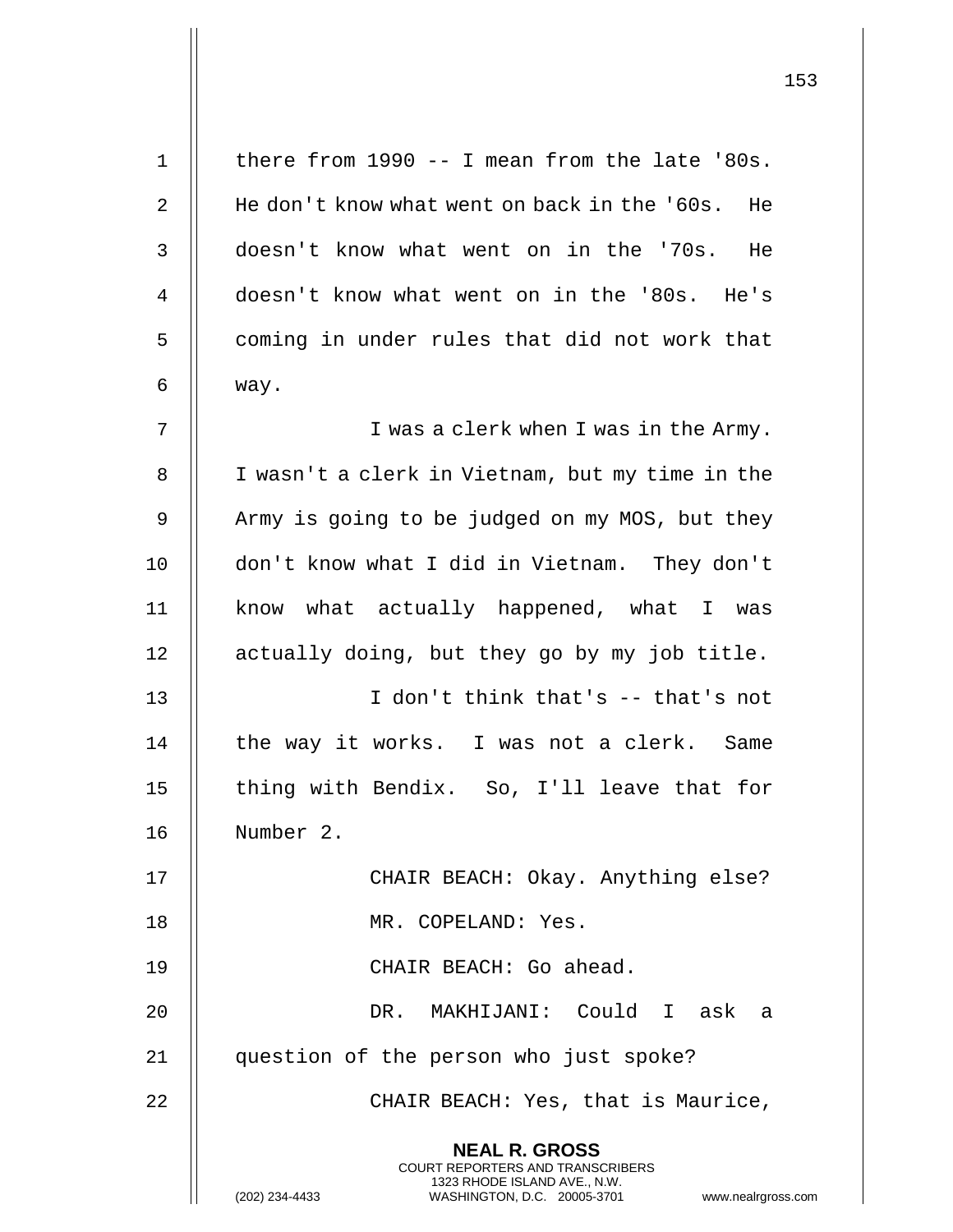|                |                                                                                                                                                                        | 154 |
|----------------|------------------------------------------------------------------------------------------------------------------------------------------------------------------------|-----|
| $\mathbf 1$    | Arjun.                                                                                                                                                                 |     |
| $\overline{2}$ | DR. MAKHIJANI: Maurice, excuse me.                                                                                                                                     |     |
| 3              | Could I ask a question of you, if you don't mind?                                                                                                                      |     |
| $\overline{4}$ | MR. COPELAND: No.                                                                                                                                                      |     |
| 5              | DR. MAKHIJANI: Now, during this                                                                                                                                        |     |
| 6              | period until the 1990s, the people were moving                                                                                                                         |     |
| 7              | around and got the job done independent of where                                                                                                                       |     |
| 8              | in the plant it was or what the job was.                                                                                                                               |     |
| 9              | When people moved around, did they                                                                                                                                     |     |
| 10             | get badges or turn in badges depending on where                                                                                                                        |     |
| 11             | they worked like this week or the next week?                                                                                                                           |     |
| 12             | you remember?<br>Could<br>Do<br>you                                                                                                                                    |     |
| 13             | describe the badging practices about who wore                                                                                                                          |     |
| 14             | them and who did not or whether we could find                                                                                                                          |     |
| 15             | documentation about that?                                                                                                                                              |     |
| 16             | MR. COPELAND: Are you talking about                                                                                                                                    |     |
| 17             | dosimeter --                                                                                                                                                           |     |
| 18             | CHAIR BEACH: Dosimeter badges.                                                                                                                                         |     |
| 19             | DR. MAKHIJANI: Yes, dosimeter                                                                                                                                          |     |
| 20             | badges.                                                                                                                                                                |     |
| 21             | MR. COPELAND: No, I never wore a                                                                                                                                       |     |
| 22             | dosimeter badge and I worked in -- I was one of                                                                                                                        |     |
|                | <b>NEAL R. GROSS</b><br><b>COURT REPORTERS AND TRANSCRIBERS</b><br>1323 RHODE ISLAND AVE., N.W.<br>WASHINGTON, D.C. 20005-3701<br>(202) 234-4433<br>www.nealrgross.com |     |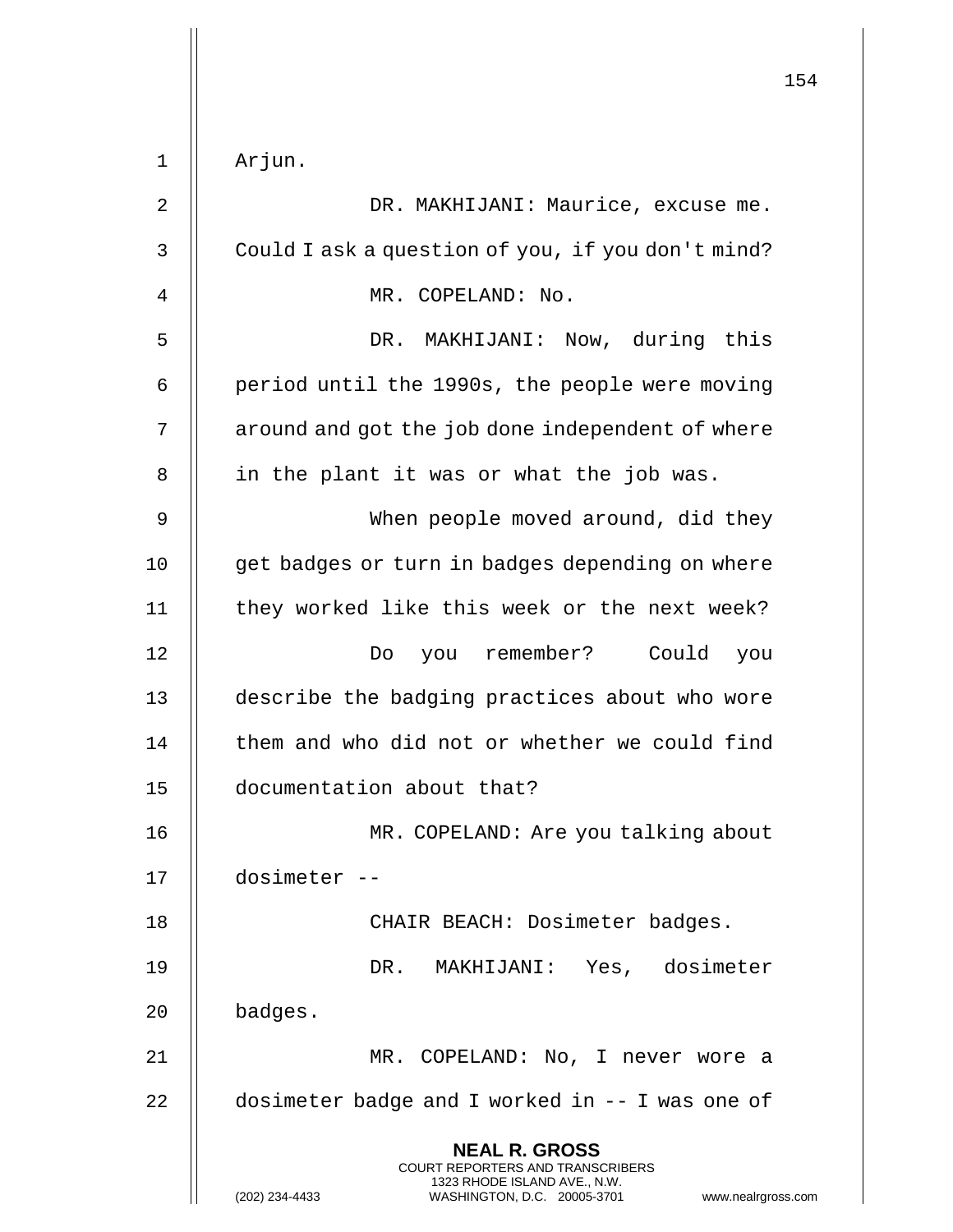| $\mathbf 1$    | the people -- I was going to get to that, but                                                                                                              |
|----------------|------------------------------------------------------------------------------------------------------------------------------------------------------------|
| 2              | I ran those uranium billets in Department 20 and                                                                                                           |
| $\mathsf{3}$   | in that special little room that people were                                                                                                               |
| $\overline{4}$ | talking about.                                                                                                                                             |
| 5              | And I ran it on $-$ I gave you all the                                                                                                                     |
| 6              | number or the name of the machines that I ran.                                                                                                             |
| 7              | The center drive, the bullets. I ran those. I                                                                                                              |
| 8              | ran that and I never knew until 2013 -- they                                                                                                               |
| 9              | never told me until 2013.                                                                                                                                  |
| 10             | So, I mean, no, I never wore a                                                                                                                             |
| 11             | dosimeter badge at all and I filled in for --                                                                                                              |
| 12             | I gave you the name of the guy - [identifying                                                                                                              |
| 13             | information redacted] in Department 20. That                                                                                                               |
| 14             | was his job. I filled in for him and                                                                                                                       |
| 15             | [identifying information redacted]. There                                                                                                                  |
| 16             | was a guy named [identifying information                                                                                                                   |
| 17             | redacted] in the model shop. I'm the one who                                                                                                               |
| 18             | ran that equipment.                                                                                                                                        |
| 19             | When they were cleaning<br>the                                                                                                                             |
| 20             | equipment up, so to speak, up until the 1980s,                                                                                                             |
| 21             | I was running that equipment every day prior to                                                                                                            |
| 22             | the cleanup.                                                                                                                                               |
|                | <b>NEAL R. GROSS</b><br>COURT REPORTERS AND TRANSCRIBERS<br>1323 RHODE ISLAND AVE., N.W.<br>(202) 234-4433<br>WASHINGTON, D.C. 20005-3701<br>www.nealrgros |

 $\mathsf{I}$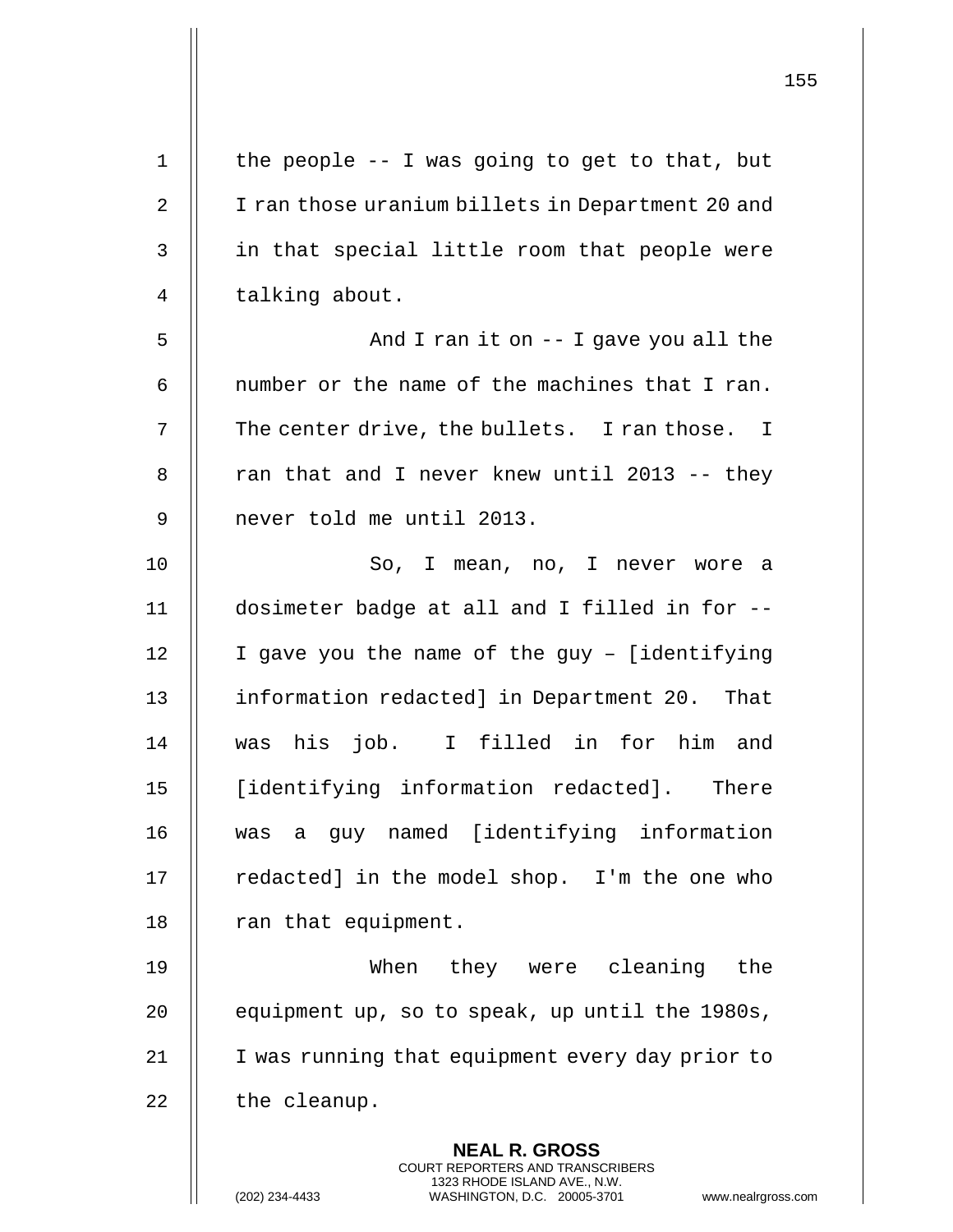|    | 156                                                                                                                                                                    |
|----|------------------------------------------------------------------------------------------------------------------------------------------------------------------------|
| 1  | I never was monitored. I never did                                                                                                                                     |
| 2  | a urinalysis. And that's just the way it                                                                                                                               |
| 3  | works.                                                                                                                                                                 |
| 4  | CHAIR BEACH: What year was that,                                                                                                                                       |
| 5  | Maurice?                                                                                                                                                               |
| 6  | MR. COPELAND: When I worked in                                                                                                                                         |
| 7  | Department 20?                                                                                                                                                         |
| 8  | CHAIR BEACH: Yes, when you said --                                                                                                                                     |
|    | in                                                                                                                                                                     |
| 9  | MR. COPELAND: I worked                                                                                                                                                 |
| 10 | Department 20 off and on up until -- up until                                                                                                                          |
| 11 | -- it was in the '80s or late '80s, because I                                                                                                                          |
| 12 | was a -- you understand? I was an apprentice.                                                                                                                          |
| 13 | I'd like to see the model for an apprentice, the                                                                                                                       |
| 14 | coworker model for an apprentice.                                                                                                                                      |
| 15 | Evidently NIOSH or anybody else                                                                                                                                        |
| 16 | that's doing this stuff doesn't know what                                                                                                                              |
| 17 | people do and what an apprentice does.                                                                                                                                 |
| 18 | An apprentice carries about 12                                                                                                                                         |
| 19 | different classifications during his                                                                                                                                   |
| 20 | apprenticeship, okay.                                                                                                                                                  |
| 21 | We work with the engine process. I                                                                                                                                     |
| 22 | process engineer. I worked in<br>was<br>a                                                                                                                              |
|    | <b>NEAL R. GROSS</b><br><b>COURT REPORTERS AND TRANSCRIBERS</b><br>1323 RHODE ISLAND AVE., N.W.<br>(202) 234-4433<br>WASHINGTON, D.C. 20005-3701<br>www.nealrgross.com |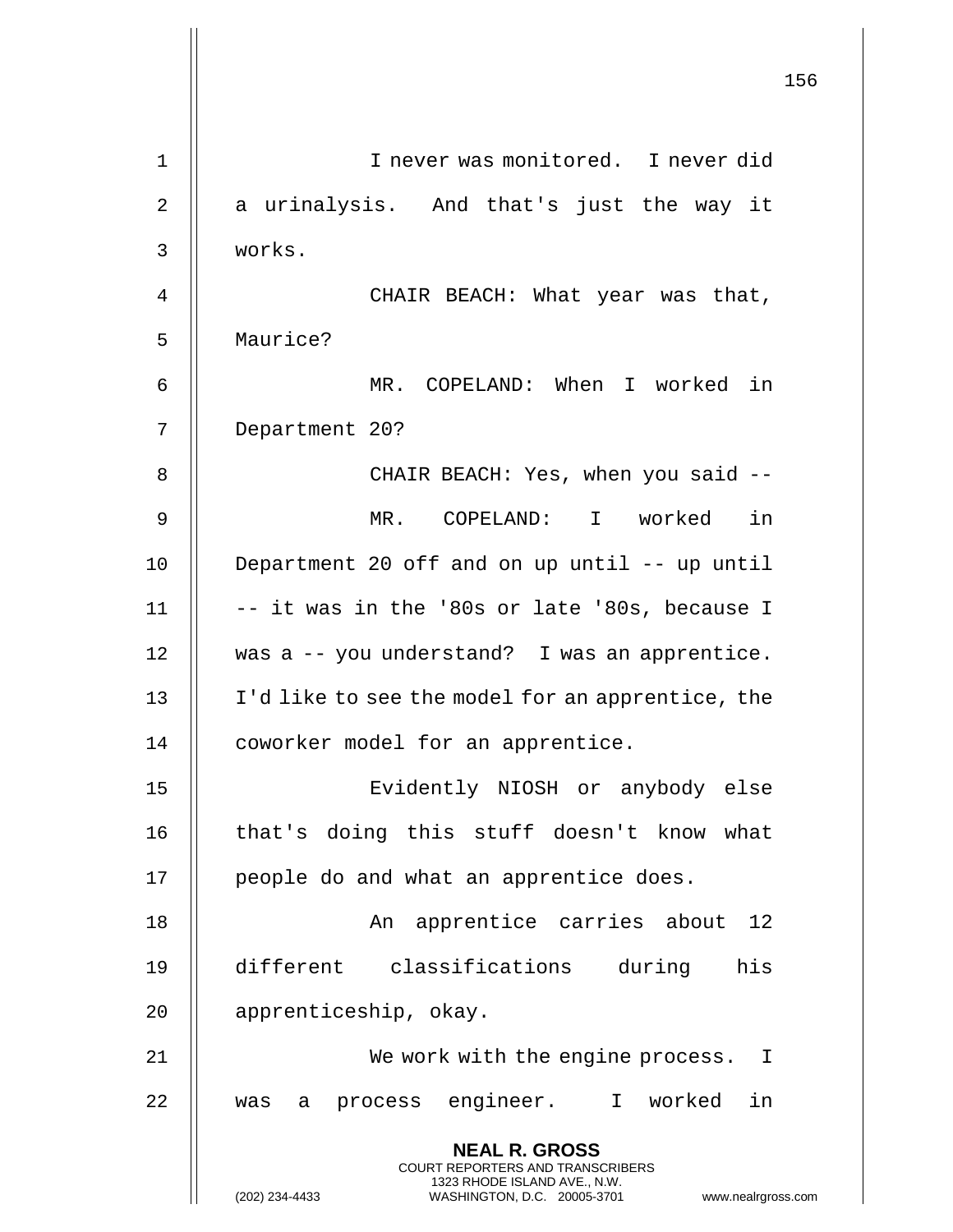**NEAL R. GROSS** COURT REPORTERS AND TRANSCRIBERS 1323 RHODE ISLAND AVE., N.W. (202) 234-4433 WASHINGTON, D.C. 20005-3701 www.nealrgross.com 1 metallurgy. I worked with [identifying 2 | information redacted] with the centrifuges. I  $3$   $\parallel$  was an electrician, pipefitter, all of that. 4 || That's what you do. That's what an 5 || apprenticeship is and you do -- talking  $6$  | thousands of hours. 7 || So, it's kind of difficult for me to 8 | see who's going to match me or who they're going  $9$   $\parallel$  to match me up, when and what time in all the 10 || skilled trades. 11 || The pipefitters, the same thing. 12 | Everybody does that. That's what you do to be 13 | a master at your trade. 14 || Senator McCain just said something. 15 You do not fight a war like that. You don't know 16 | how we fought the war. You don't know how we 17 || got the job done. 18 || I hope I answered his question. 19 || DR. MAKHIJANI: Yes, you did. Thank 20 || you very much. 21 || MEMBER LOCKEY: Maurice, I just want  $22$  || to clarify. As an apprentice in a trade, you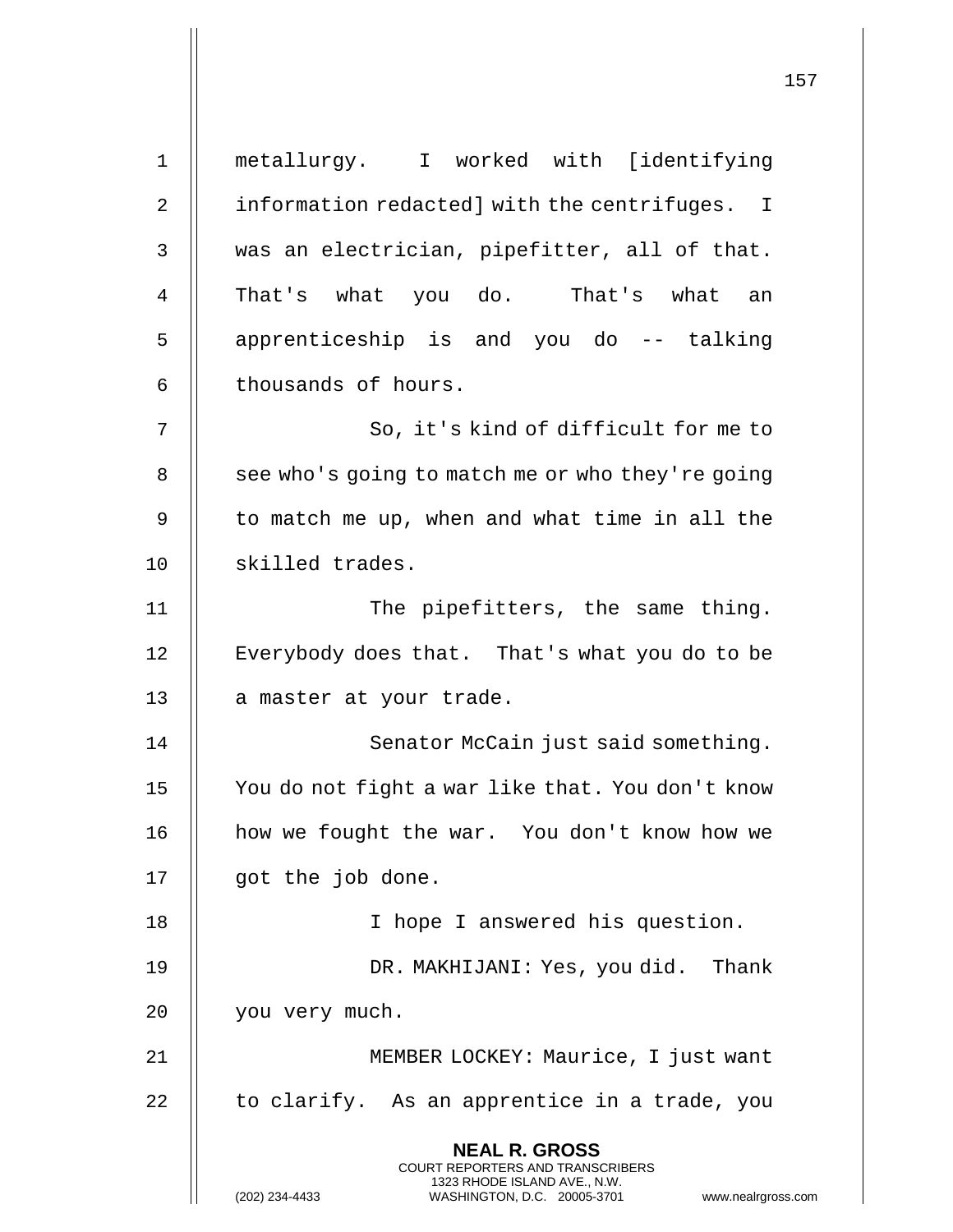|              |                                                                                                                                                              | 158 |
|--------------|--------------------------------------------------------------------------------------------------------------------------------------------------------------|-----|
| $\mathbf{1}$ | didn't go across trade-wise, did you?                                                                                                                        |     |
| 2            | MR. COPELAND: Yes, I did.                                                                                                                                    |     |
| 3            | LOCKEY: You went<br>MEMBER<br>from                                                                                                                           |     |
| 4            | pipefitter to welder to -- not that you welded,                                                                                                              |     |
|              |                                                                                                                                                              |     |
| 5            | but you went from one apprenticeship to                                                                                                                      |     |
| 6            | another?                                                                                                                                                     |     |
| 7            | MR. COPELAND: You didn't go through                                                                                                                          |     |
| 8            | the whole apprenticeship. You have 600 hours                                                                                                                 |     |
| 9            | that you have to spend, let's say, in machine                                                                                                                |     |
| 10           | repair. That's where you clean the sump pumps,                                                                                                               |     |
| 11           | overhaul the pumps.                                                                                                                                          |     |
| 12           | With the electricians, you go                                                                                                                                |     |
| 13           | through -- I forget how many hours. It's all                                                                                                                 |     |
| 14           | -- they've got the schedule. All they have to                                                                                                                |     |
| 15           | do is do a comprehensive investigation or what                                                                                                               |     |
| 16           | you all doing. Pull out those records and see                                                                                                                |     |
| 17           | what these people do to get<br>that                                                                                                                          |     |
| 18           | classification.                                                                                                                                              |     |
| 19           | When somebody says that this person                                                                                                                          |     |
| 20           | is waste management, supposedly, I guess they                                                                                                                |     |
| 21           | were trained. So, there should be a training                                                                                                                 |     |
| 22           | schedule to say exactly what this person -- what                                                                                                             |     |
|              | <b>NEAL R. GROSS</b><br>COURT REPORTERS AND TRANSCRIBERS<br>1323 RHODE ISLAND AVE., N.W.<br>(202) 234-4433<br>WASHINGTON, D.C. 20005-3701 www.nealrgross.com |     |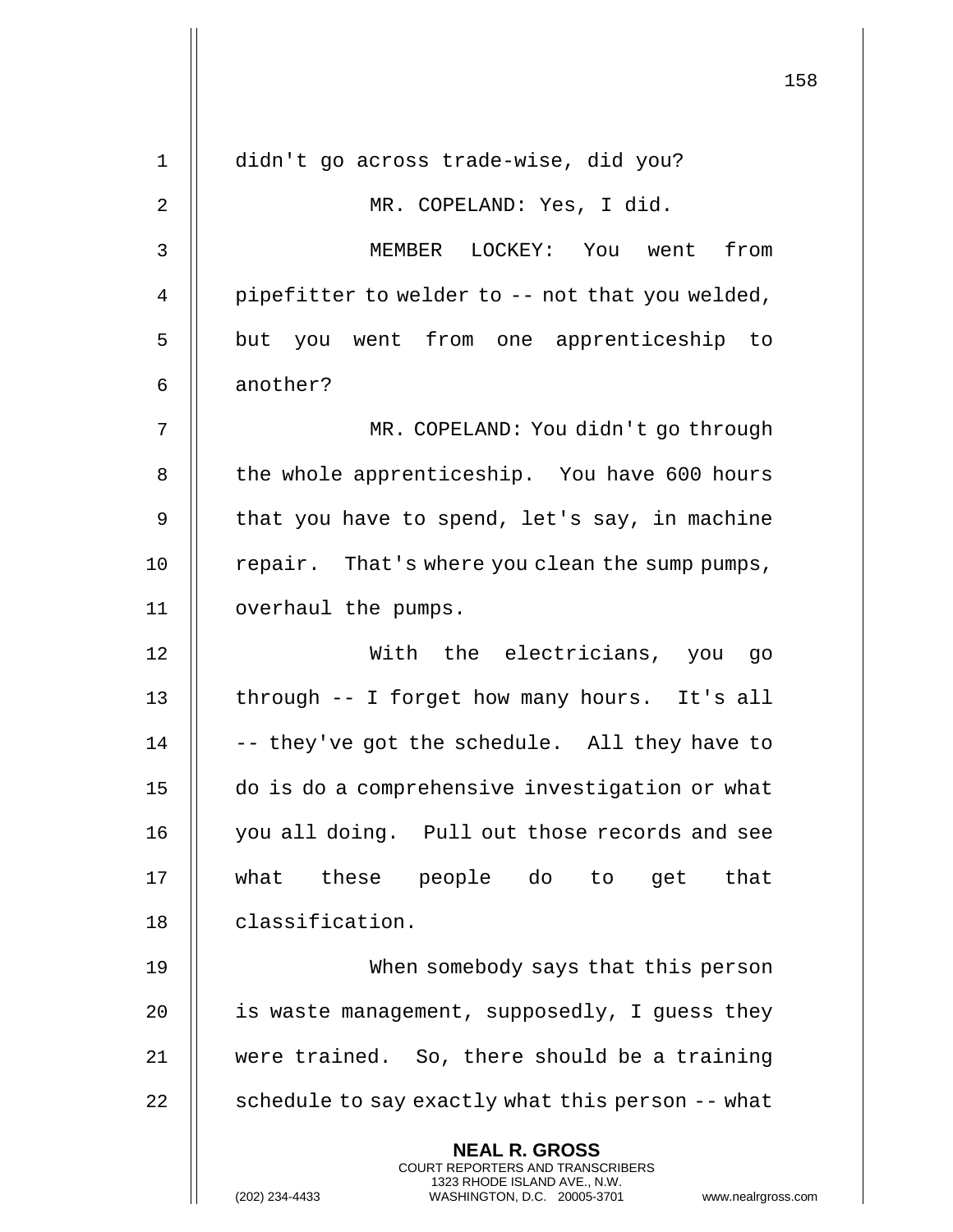**NEAL R. GROSS** COURT REPORTERS AND TRANSCRIBERS 1323 RHODE ISLAND AVE., N.W. (202) 234-4433 WASHINGTON, D.C. 20005-3701 www.nealrgross.com 1 qualified this person to do that job. And 2 || you'll see that you go across the lines, 3 | because, you know, your classification -- under 4 || your classification are four or five other 5 | classifications that you can bump down into  $6$  | because you qualified yourself to be that. 7 || So, all of those things go under --8 When I went through the apprenticeship as a tool 9  $\parallel$  and die maker, I got bumped all the way down to 10 || a laborer. 11 || I had 30 or 40 classifications that 12 | I was qualified to do because I had done them. 13 MEMBER LOCKEY: It's a plant 14 || apprenticeship rather than a trade 15 apprenticeship. 16 MR. COPELAND: Yes. 17 (Simultaneous speaking.) 18 || MEMBER CLAWSON: Maurice, what he's 19 || trying to understand, we've dealt with, you 20 | know, designated unions and there was no cross 21 | in that, but Bendix was different. 22 This was an inside-plant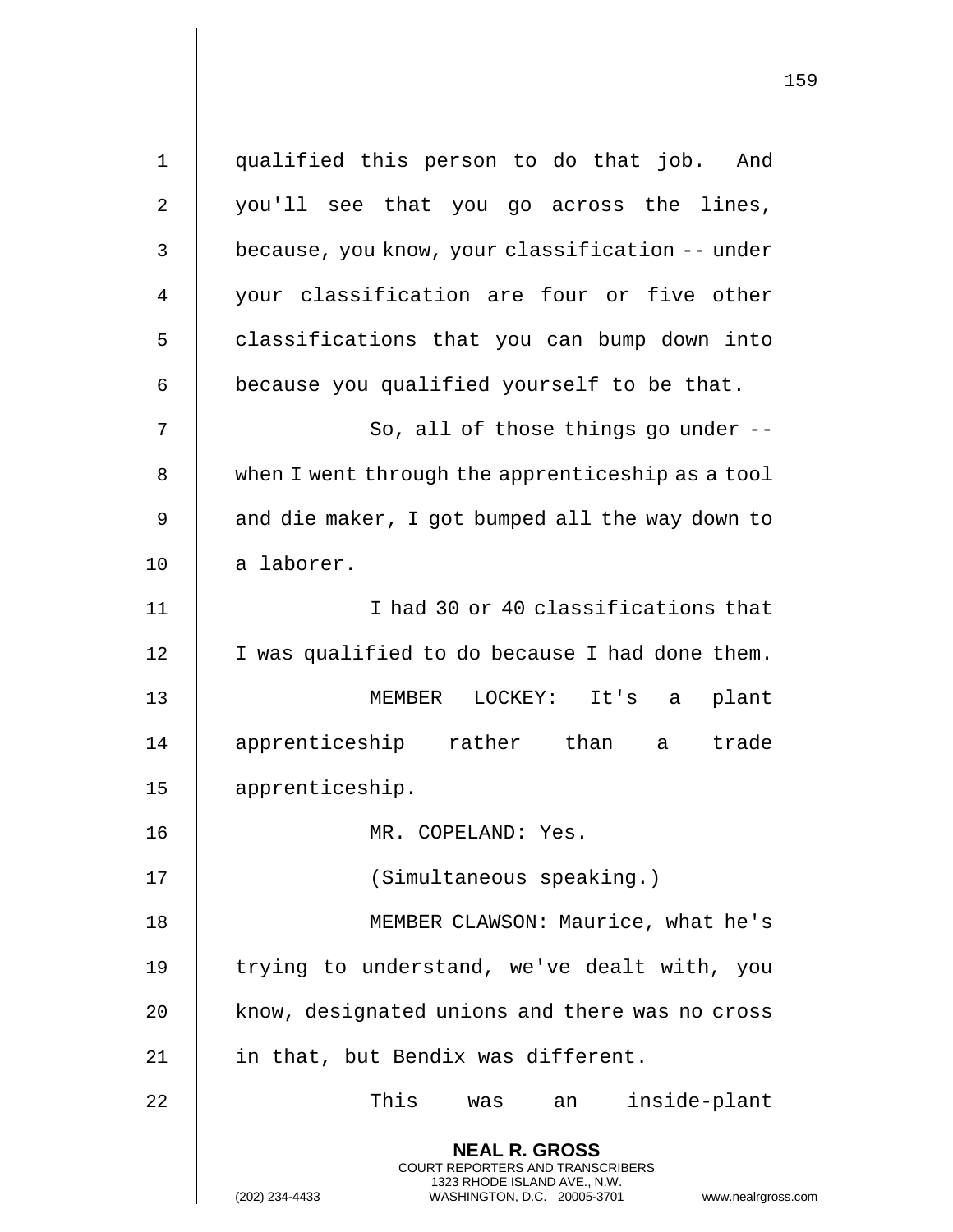|             |                                                                                                                                                                 | 160 |
|-------------|-----------------------------------------------------------------------------------------------------------------------------------------------------------------|-----|
| $\mathbf 1$ | apprenticeship program there. And that's what                                                                                                                   |     |
| 2           | he was trying to make sure that we understood.                                                                                                                  |     |
| 3           | MR. COPELAND: Right. That was an                                                                                                                                |     |
| 4           | apprenticeship program. I understand. But                                                                                                                       |     |
| 5           | when we did loan people out late, they did have                                                                                                                 |     |
| 6           | time restrictions that you could loan a person                                                                                                                  |     |
| 7           | out.                                                                                                                                                            |     |
| 8           | You can only loan a person out, say,                                                                                                                            |     |
| 9           | for three weeks, 120 hours. Then you had to                                                                                                                     |     |
| 10          | pull them back.                                                                                                                                                 |     |
| 11          | You pull them back for two days.                                                                                                                                |     |
| 12          | Then you loan them out over again.                                                                                                                              |     |
| 13          | CHAIR BEACH: Okay.                                                                                                                                              |     |
| 14          | MR. KATZ: That was Item 2. I think                                                                                                                              |     |
| 15          | he had more.                                                                                                                                                    |     |
| 16          | MR. COPELAND: And in any of this,                                                                                                                               |     |
| 17          | what I'm hearing, I just want to make it clear                                                                                                                  |     |
| 18          | that it seems like the judgments coming from --                                                                                                                 |     |
| 19          | what you're looking at is a book. It's                                                                                                                          |     |
| 20          | supposed to be written a certain way.                                                                                                                           |     |
| 21          | You're not dealing with what                                                                                                                                    |     |
| 22          | actually gets the job done. You're not dealing                                                                                                                  |     |
|             | <b>NEAL R. GROSS</b><br>COURT REPORTERS AND TRANSCRIBERS<br>1323 RHODE ISLAND AVE., N.W.<br>(202) 234-4433<br>WASHINGTON, D.C. 20005-3701<br>www.nealrgross.com |     |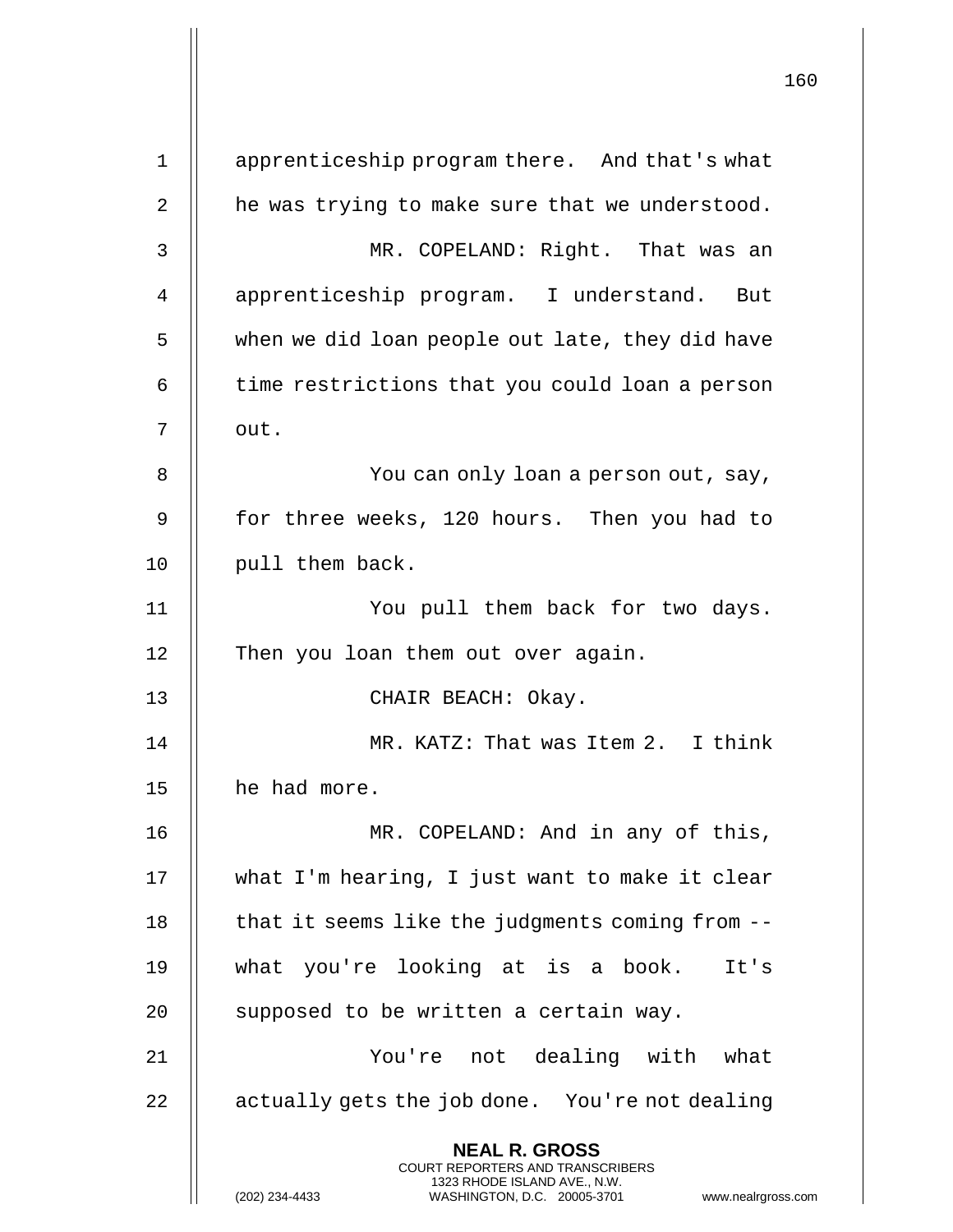|             |                                                                                                                                                | 161 |
|-------------|------------------------------------------------------------------------------------------------------------------------------------------------|-----|
| $\mathbf 1$ | with the exposures and -- that people actually                                                                                                 |     |
| 2           | had.                                                                                                                                           |     |
| 3           | The machining of the uranium and                                                                                                               |     |
| 4           | these walls, I want you to understand these                                                                                                    |     |
| 5           | walls did not go 30 foot high. I never seen                                                                                                    |     |
| 6           | that before.                                                                                                                                   |     |
| 7           | And we did use the high-pressured                                                                                                              |     |
| 8           | air hose. The floors were made out of wood and                                                                                                 |     |
| 9           | wood blocks. And these things, you know, in                                                                                                    |     |
| 10          | the government, we like to have things clean,                                                                                                  |     |
| 11          | you know. The lawn is nice. The office is                                                                                                      |     |
| 12          | nice.                                                                                                                                          |     |
| 13          | You took your high-pressured air                                                                                                               |     |
| 14          | hose and you blew that stuff. And that stuff                                                                                                   |     |
| 15          | went all over the place. It went over you. It                                                                                                  |     |
| 16          | went over whatever was in there.                                                                                                               |     |
| 17          | If a person came in to clean it up,                                                                                                            |     |
| 18          | one of the laborers come in to clean it up,                                                                                                    |     |
| 19          | they're sweeping. You're sweeping at the same                                                                                                  |     |
| 20          | time when you're removing your chips away from                                                                                                 |     |
| 21          | your cutter so that you don't have chatter that                                                                                                |     |
| 22          | really sprinkles out dust in machining these                                                                                                   |     |
|             | <b>NEAL R. GROSS</b>                                                                                                                           |     |
|             | <b>COURT REPORTERS AND TRANSCRIBERS</b><br>1323 RHODE ISLAND AVE., N.W.<br>(202) 234-4433<br>WASHINGTON, D.C. 20005-3701<br>www.nealrgross.com |     |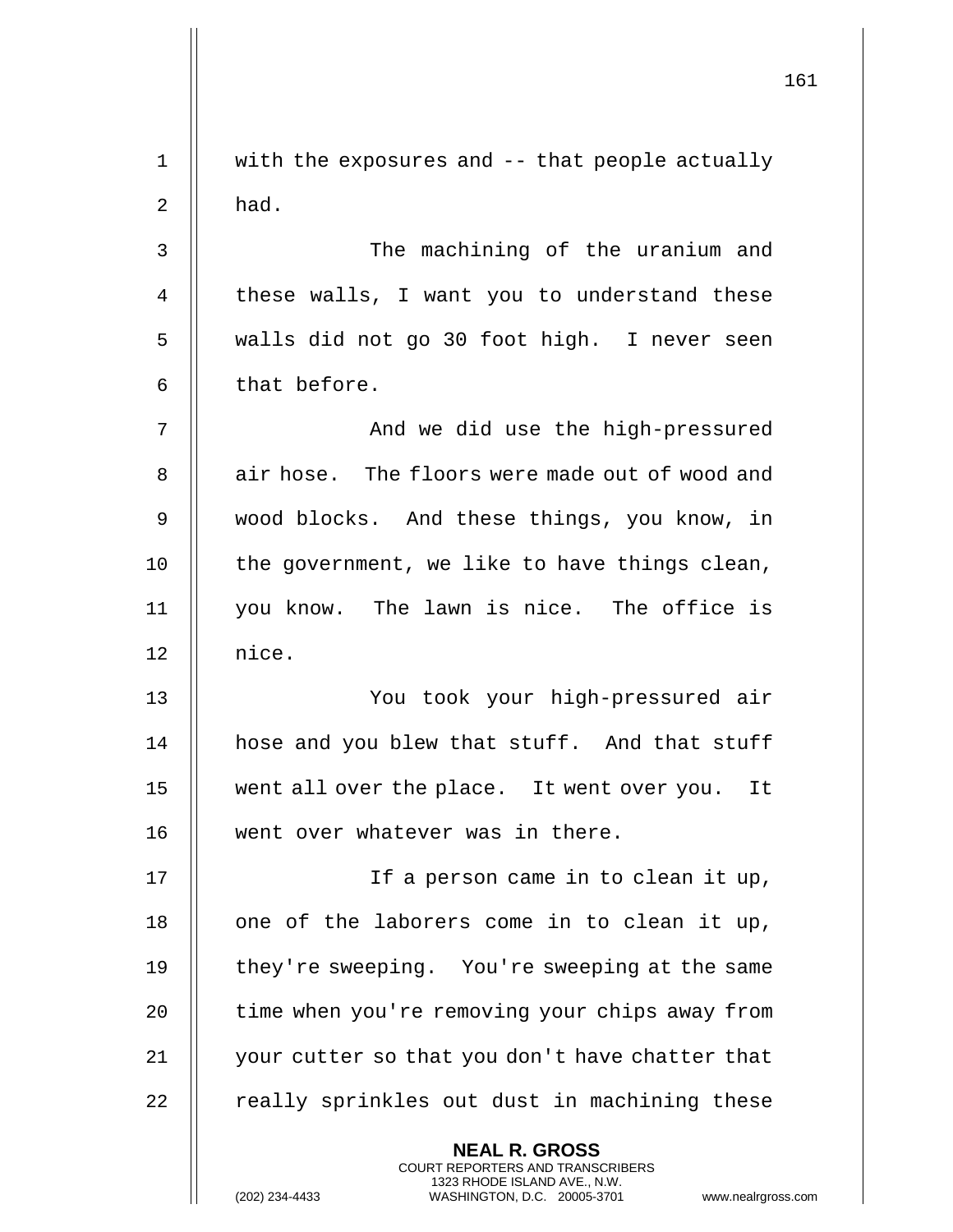162 **NEAL R. GROSS** COURT REPORTERS AND TRANSCRIBERS 1323 RHODE ISLAND AVE., N.W. 1 big billets. 2 And these billets are big and we had 3 || a lot of waste. And that waste, we were on 4 || stands. We were elevated on stands. And  $5$   $\parallel$  those stands are made out of wood and it fell 6 | down up under there. 7 And a lot of that stuff stayed down 8 | there for a long time because you don't want 9  $\parallel$  anybody crawling around up under there cleaning 10 || while you're working, you know. 11 || So, what actually happened? The 12 || waste, the exposure, the chips, the scraps, 13 || it's not like -- it's not a pretty picture. 14 MR. McCLOSKEY: Maurice, the 15 | elevated platform, wooden platform where the 16 || scraps trickled down to the floor, where was 17 || that again? 18 MR. COPELAND: You know, I worked 19  $\parallel$  around a lot of noise and I -- what did you say? 20 MR. McCLOSKEY: That elevated wooden 21 | platform that you worked on where the turnings  $22$  |  $\sigma$  scraps would fall some distance to the floor,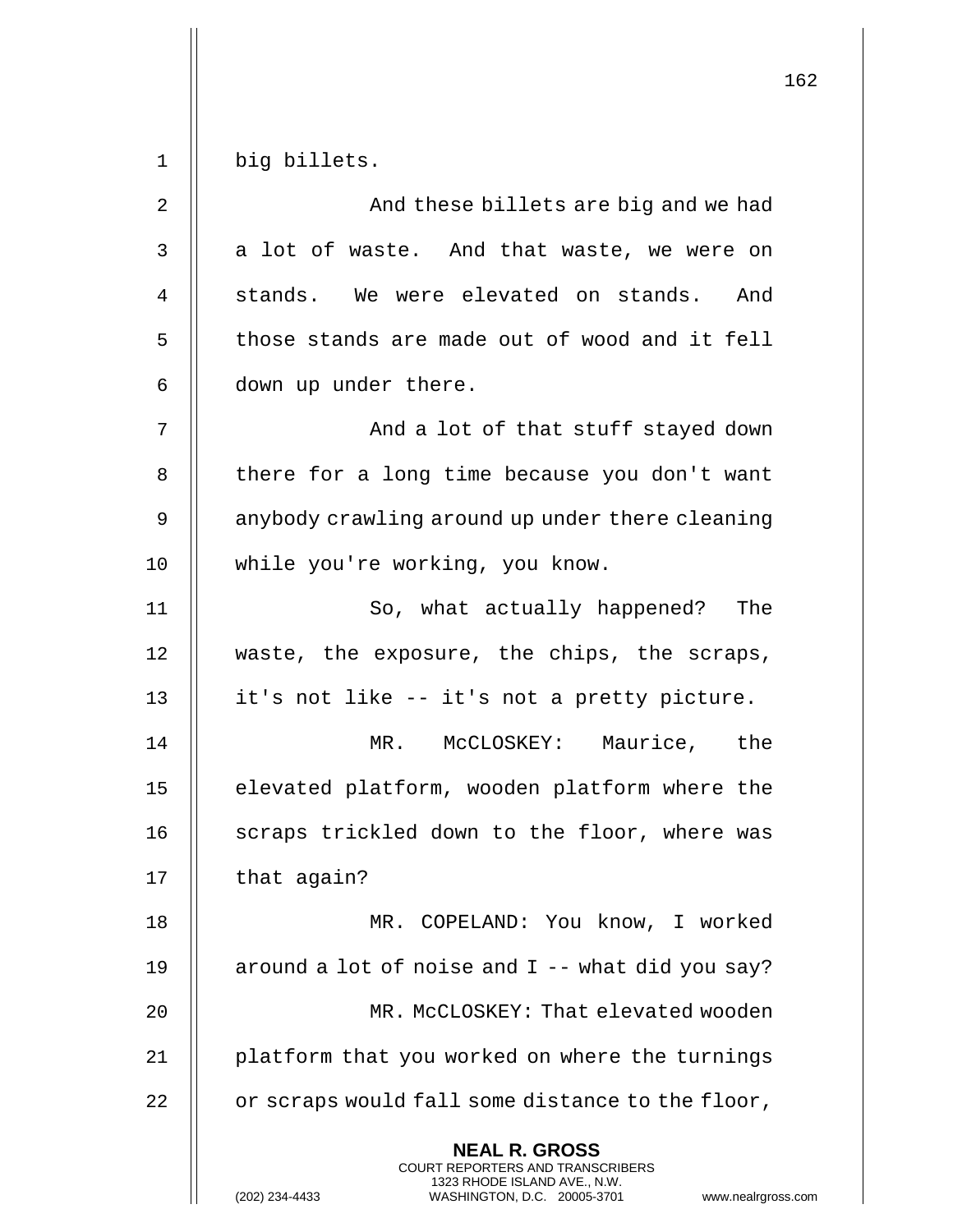|                |                                                                                          | 163 |
|----------------|------------------------------------------------------------------------------------------|-----|
| $\mathbf 1$    | where was that again, that location?                                                     |     |
|                |                                                                                          |     |
| $\overline{2}$ | MR. COPELAND: That was almost every                                                      |     |
| 3              | department. Department 20. Department 20                                                 |     |
| 4              | where we ran the billets.                                                                |     |
| 5              | MR. McCLOSKEY: Okay.                                                                     |     |
| 6              | MR. COPELAND: The machine would                                                          |     |
| 7              | probably take up a third of this room. I think                                           |     |
| 8              | somebody said they've been there.                                                        |     |
| 9              | And the curtains that were up were                                                       |     |
| 10             | very thick. They are thick rubber. Very                                                  |     |
| 11             | heavy rubber. I mean, you had to push, really                                            |     |
| 12             | push your way through that.                                                              |     |
| 13             | It was laced with, I mean, years and                                                     |     |
| 14             | years of residue. Residue all over the place.                                            |     |
| 15             | So was the machine.                                                                      |     |
| 16             | And those sump pumps, you know, we                                                       |     |
| 17             | had to $-$ - the operator had to $-$ - in order to                                       |     |
| 18             | machine, you had to keep the process going.                                              |     |
| 19             | So, therefore, you were the one --                                                       |     |
| 20             | you, not waste management, was the one that was                                          |     |
| 21             | adding the coolant, getting sprinkles all up on                                          |     |
| 22             | you and going down actually into the sump on                                             |     |
|                | <b>NEAL R. GROSS</b><br>COURT REPORTERS AND TRANSCRIBERS<br>1323 RHODE ISLAND AVE., N.W. |     |
|                | (202) 234-4433<br>WASHINGTON, D.C. 20005-3701<br>www.nealrgross.com                      |     |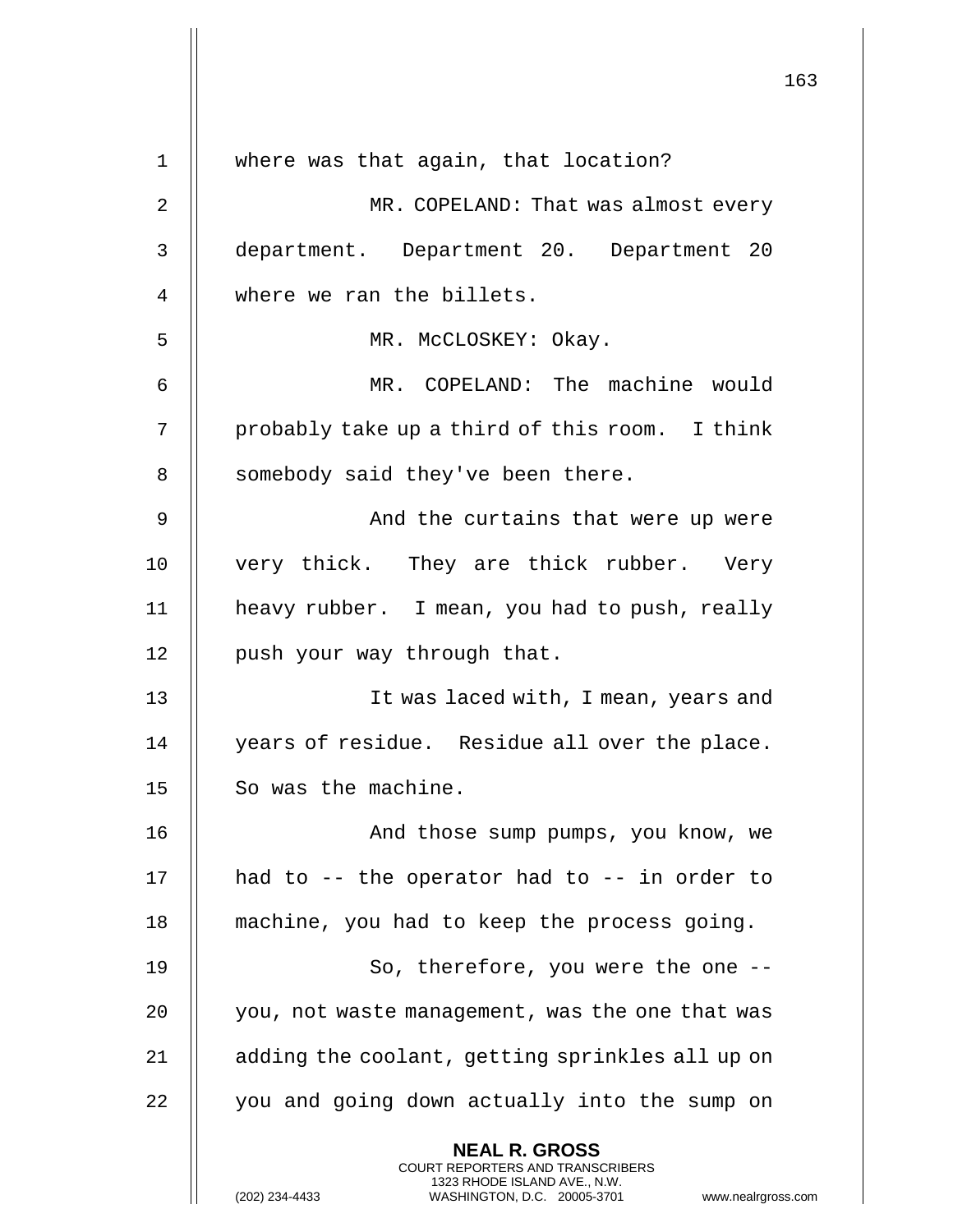1 | some of those machines.

| 2  | The construction, I don't know when                                                                                                                                    |
|----|------------------------------------------------------------------------------------------------------------------------------------------------------------------------|
| 3  | you all talking about these machines, if you're                                                                                                                        |
| 4  | actually looking at -- in your head if you know                                                                                                                        |
| 5  | what the machine looks like, if you know what                                                                                                                          |
| 6  | the holding pit looks like.                                                                                                                                            |
| 7  | It doesn't sound like it because                                                                                                                                       |
| 8  | you're rubbing against this stuff. This is                                                                                                                             |
| 9  | your machine. This is your baby. You're                                                                                                                                |
| 10 | laying on it. You love what you're doing. You                                                                                                                          |
| 11 | like the sound of it, you know.                                                                                                                                        |
| 12 | This is what actually happens, you                                                                                                                                     |
| 13 | know. You touch it. You're scratching                                                                                                                                  |
| 14 | yourself and all this stuff.                                                                                                                                           |
| 15 | This -- these are the exposures and                                                                                                                                    |
| 16 | this is the stuff that you all don't seem to                                                                                                                           |
| 17 | understand.                                                                                                                                                            |
| 18 | CHAIR BEACH: Some of us do. I                                                                                                                                          |
| 19 | worked in a radiation area, zone.                                                                                                                                      |
| 20 | MR. COPELAND: Yes.                                                                                                                                                     |
| 21 | CHAIR BEACH: Yes, we do understand.                                                                                                                                    |
| 22 | MR. COPELAND: And overall, Mr.                                                                                                                                         |
|    | <b>NEAL R. GROSS</b><br><b>COURT REPORTERS AND TRANSCRIBERS</b><br>1323 RHODE ISLAND AVE., N.W.<br>(202) 234-4433<br>WASHINGTON, D.C. 20005-3701<br>www.nealrgross.com |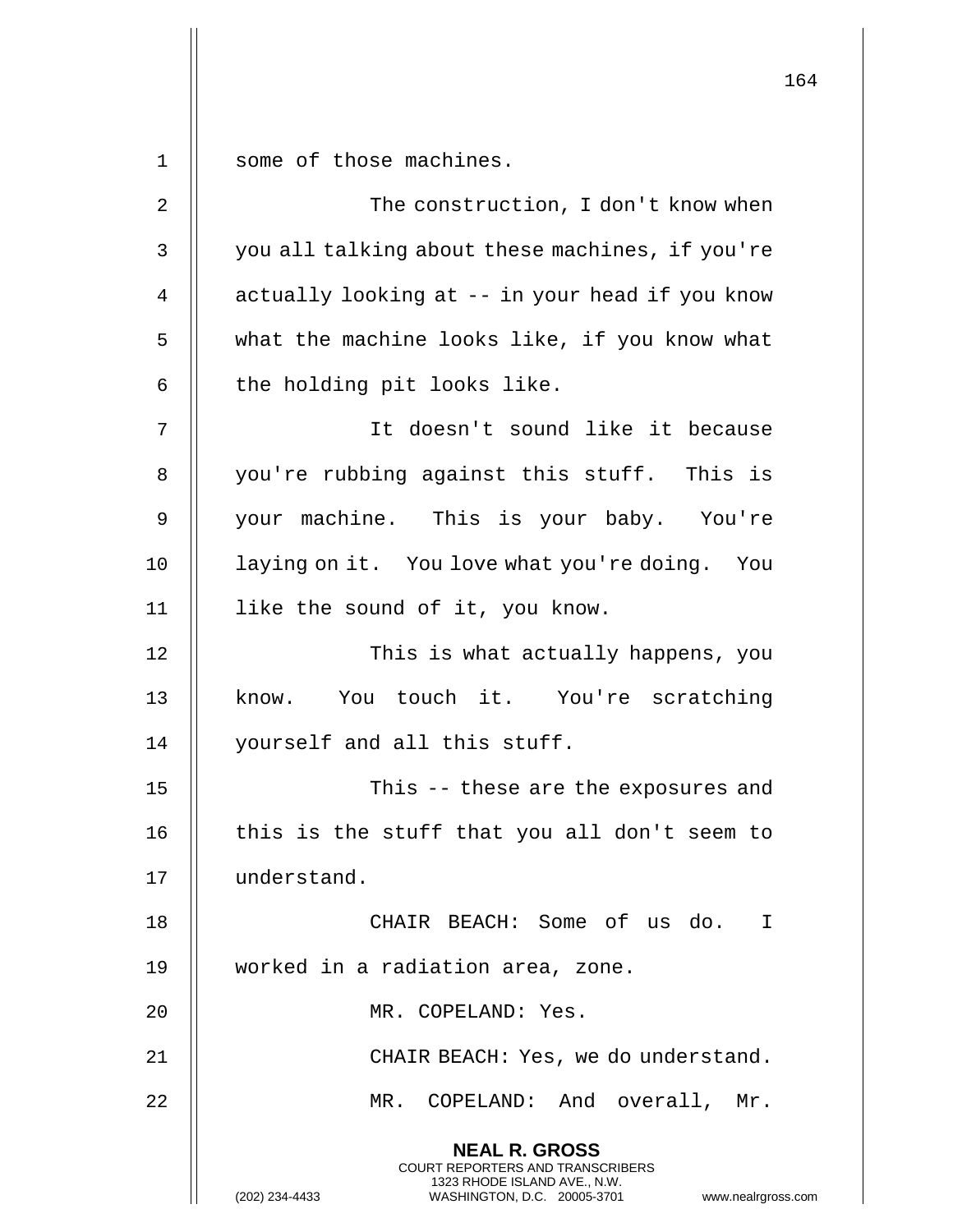| $\mathbf 1$    | Clawson can give you a good scenario, a good                                                    |
|----------------|-------------------------------------------------------------------------------------------------|
| $\overline{2}$ | scenario of what we know about what we were                                                     |
| 3              | handling. The radioactive equipment,                                                            |
| $\overline{4}$ | radioactive products.                                                                           |
| 5              | Tell me what I just learned 16 years                                                            |
| 6              | later about the box that I received. Tell                                                       |
| 7              | them.                                                                                           |
| 8              | MEMBER CLAWSON: Just that, well,                                                                |
| 9              | just a shipment that came in and a part was in                                                  |
| 10             | there and it wasn't labeled on the outside.                                                     |
| 11             | Actually, we found a lot of                                                                     |
| 12             | documentation, just so you know that. And when                                                  |
| 13             | you opened up the box, it had a radioactive                                                     |
| 14             | sticker inside on the component that you were                                                   |
| 15             | receiving.                                                                                      |
| 16             | And there's quite a bit there.                                                                  |
| 17             | We've got quite a bit on that.                                                                  |
| 18             | COPELAND:<br>And<br>don't<br>MR.<br>$\mathbf{I}$                                                |
| 19             | appreciate that. I'm going to give you a cup.                                                   |
| 20             | Here's your cup and I got a radioactive part in                                                 |
| 21             | there and I want you to open it up. And I don't                                                 |
| 22             | -- you don't know it for 16 years.                                                              |
|                | <b>NEAL R. GROSS</b><br>COURT REPORTERS AND TRANSCRIBERS                                        |
|                | 1323 RHODE ISLAND AVE., N.W.<br>(202) 234-4433<br>WASHINGTON, D.C. 20005-3701<br>www.nealrgross |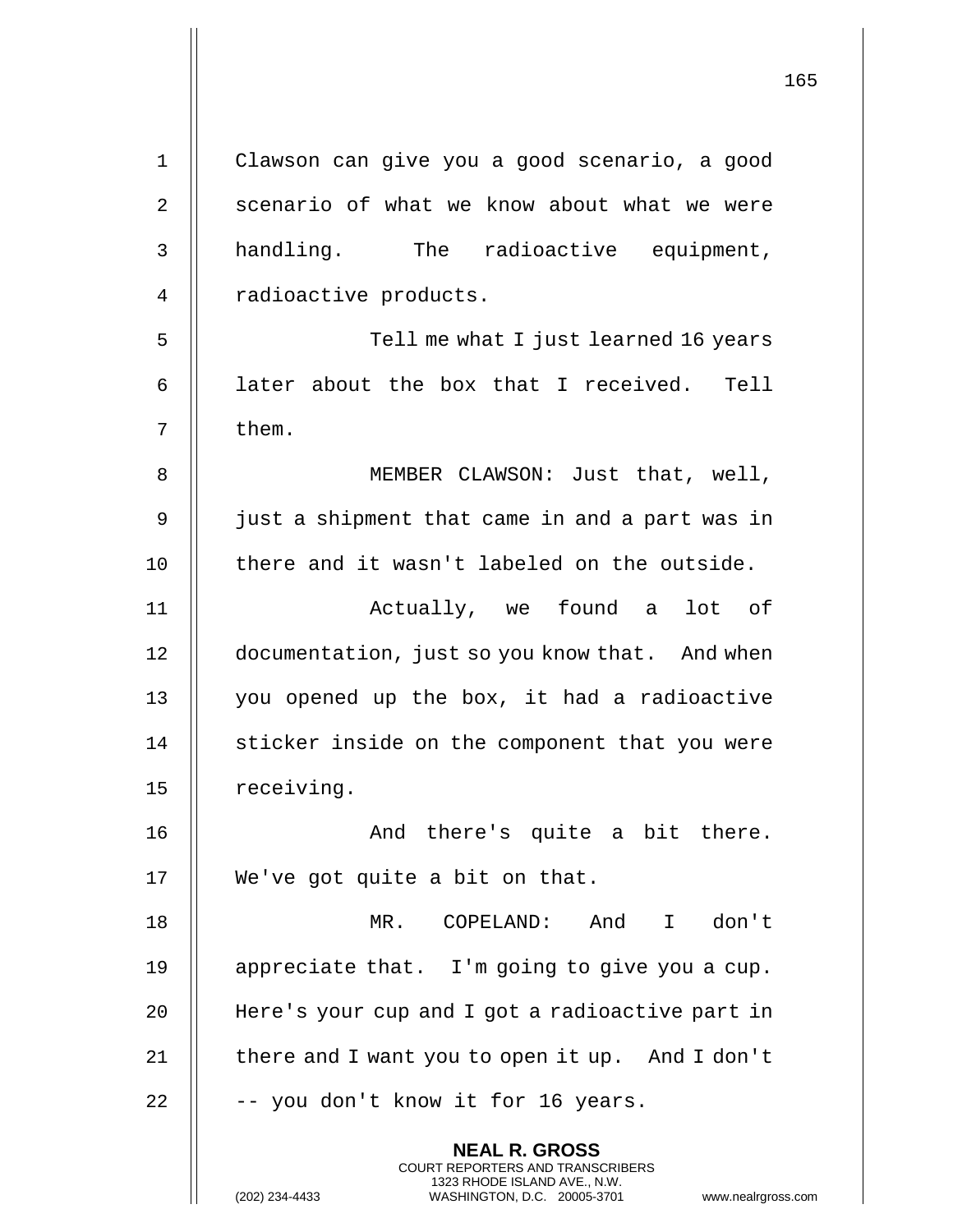|                | 166                                                                                                                                                                    |
|----------------|------------------------------------------------------------------------------------------------------------------------------------------------------------------------|
| $\mathbf{1}$   | So, some of the questions that you                                                                                                                                     |
| $\overline{2}$ | all asked on this stuff is what did the person                                                                                                                         |
|                |                                                                                                                                                                        |
| 3              | know? Was the person trained? Was the person                                                                                                                           |
| 4              | monitored?                                                                                                                                                             |
| 5              | Nobody told me anything for 16                                                                                                                                         |
| 6              | years. I just found out this year.                                                                                                                                     |
| 7              | MR.<br>KNOX: May I piggyback<br>on                                                                                                                                     |
| 8              | Maurice's box issue? In the documentation                                                                                                                              |
| 9              | there is evidence, and I will present it to you                                                                                                                        |
| 10             | that there was contamination found on boxes.                                                                                                                           |
| 11             | And I'm a technician, but we do                                                                                                                                        |
| 12             | things with ratios. If you look at the                                                                                                                                 |
| 13             | alpha-beta ratio that's on this document, that                                                                                                                         |
| 14             | wasn't just plain old ordinary radioactive                                                                                                                             |
| 15             | material. Those were alpha emitters.                                                                                                                                   |
| 16             | CHAIR BEACH: Before you go further,                                                                                                                                    |
| 17             | was this a box from Kansas City?                                                                                                                                       |
| 18             | MR. KNOX: Yes.                                                                                                                                                         |
| 19             | CHAIR BEACH: And what time frame?                                                                                                                                      |
| 20             | $'89$ to $-$                                                                                                                                                           |
| 21             | MR. KNOX: Yes.                                                                                                                                                         |
| 22             | CHAIR BEACH: Okay. I just want to                                                                                                                                      |
|                | <b>NEAL R. GROSS</b><br><b>COURT REPORTERS AND TRANSCRIBERS</b><br>1323 RHODE ISLAND AVE., N.W.<br>(202) 234-4433<br>WASHINGTON, D.C. 20005-3701<br>www.nealrgross.com |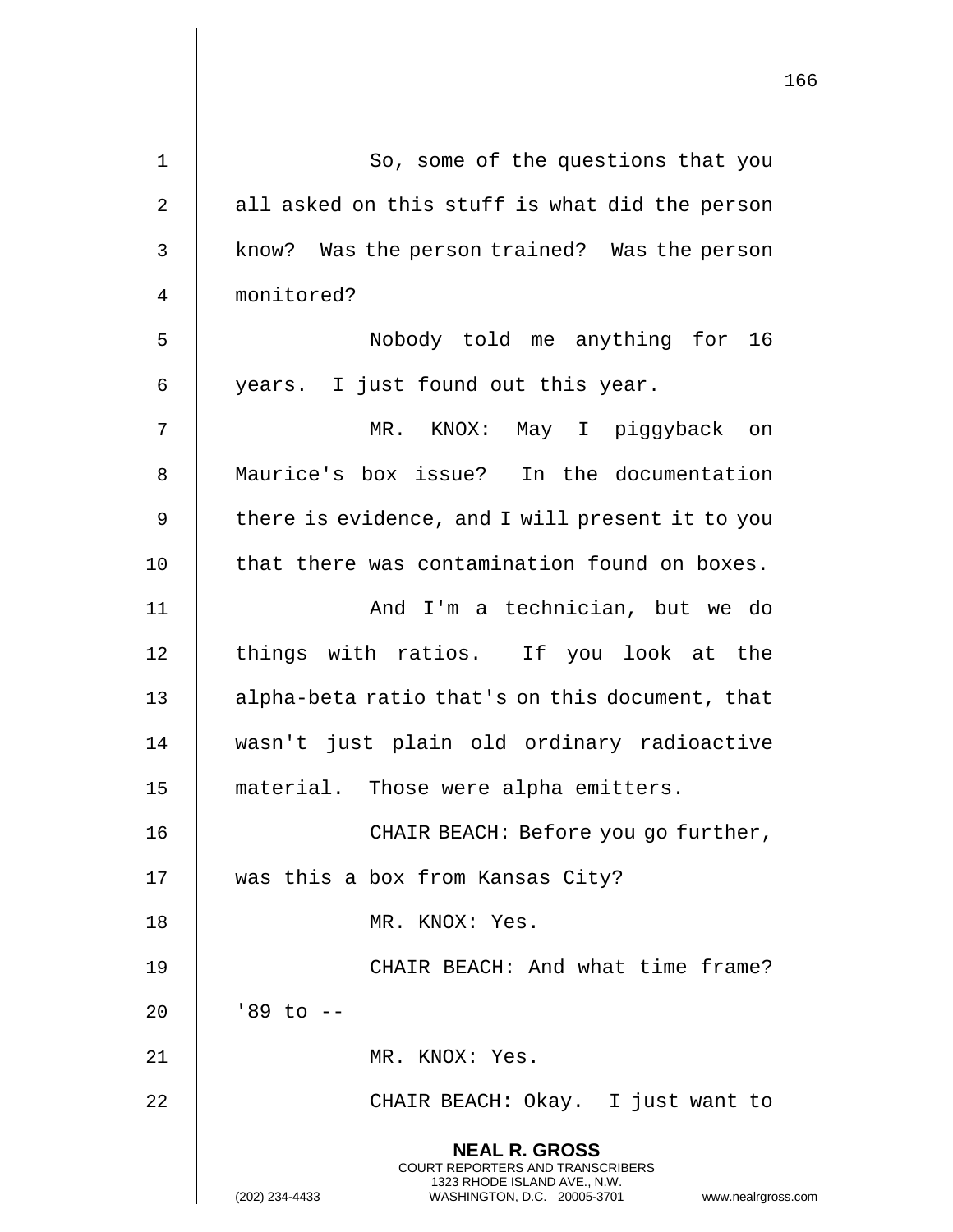167 **NEAL R. GROSS** COURT REPORTERS AND TRANSCRIBERS 1323 RHODE ISLAND AVE., N.W. (202) 234-4433 WASHINGTON, D.C. 20005-3701 www.nealrgross.com 1 make sure we're talking about Kansas City. 2 MR. KNOX: And as you see, I  $3$   $\parallel$  submitted that as a part of the petition, but 4 | you can't just look at even those ratio numbers  $5$  | because you got to look at how -- when they --6  $\parallel$  when it was wiped, how much did they get off, 7 || you know? What is the efficiency for alpha 8 detection? 9 Alpha detection has a very low 10 || efficiency in terms of being able to determine 11 || how much is there. 12 || So, this piggybacks on what Maurice 13 | is saying. They have contamination throughout 14  $\parallel$  the facility. I'll shut up. 15 || CHAIR BEACH: No, you're fine. 16 MR. COPELAND: Okay. And this is 17 || not my incident. 18 || CHAIR BEACH; No, it's not. 19 MEMBER CLAWSON: We just wanted you 20  $\parallel$  to see some of the other --21 MR. COPELAND: Can I have my 22 | assumption read?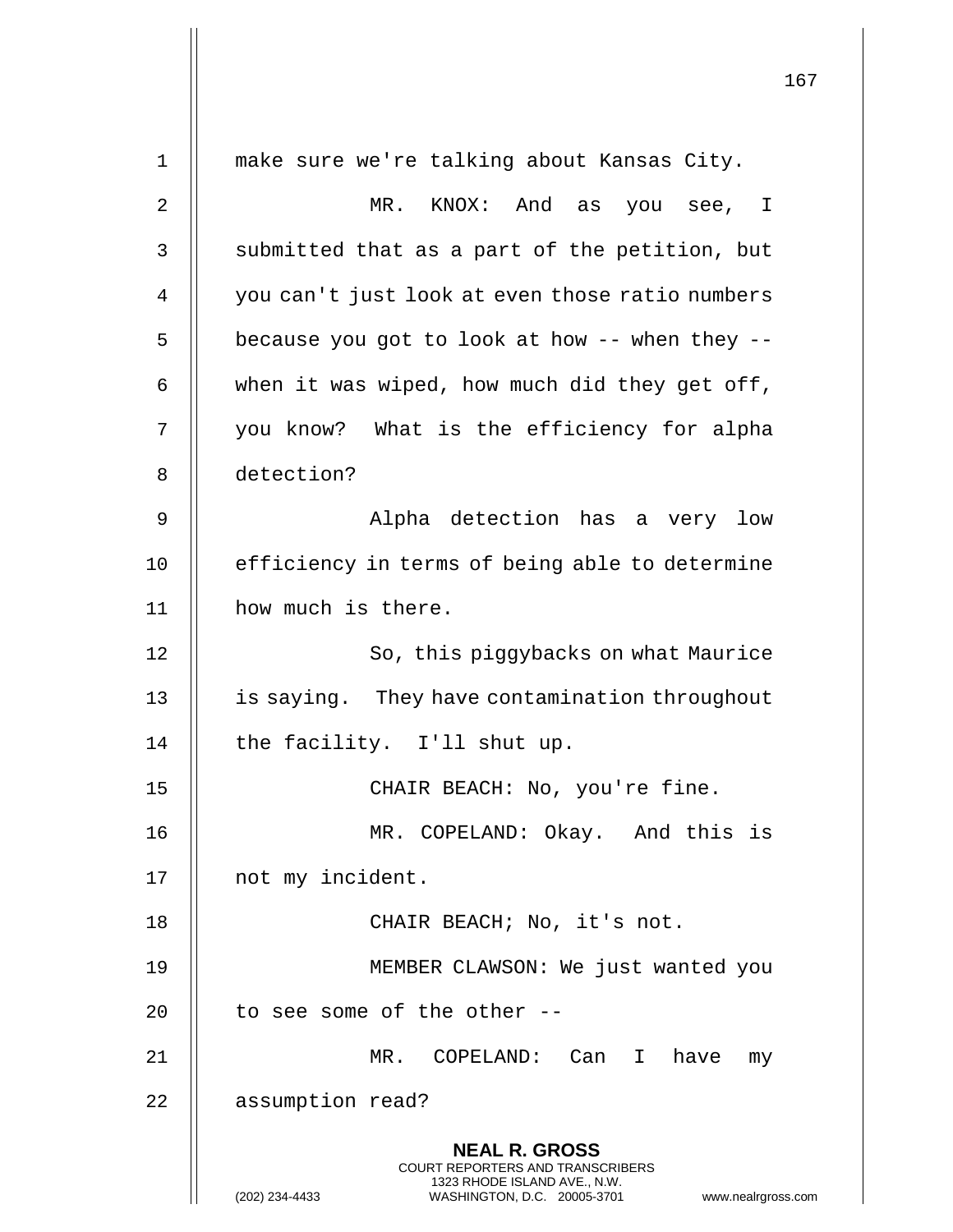|                | 168                                                                                                 |  |
|----------------|-----------------------------------------------------------------------------------------------------|--|
| 1              | MEMBER CLAWSON: Sure.                                                                               |  |
| 2              | MR. COPELAND: I understand that                                                                     |  |
| 3              |                                                                                                     |  |
|                | this generator changes throughout the nuclear                                                       |  |
| $\overline{4}$ | weapons industry, this incident that I had. It                                                      |  |
| 5              | was a file that thick.                                                                              |  |
| 6              | The generator changes throughout                                                                    |  |
| 7              | the nuclear weapon industry on shipping,                                                            |  |
| 8              | receiving, the whole works.                                                                         |  |
| 9              | How long have we been doing that?                                                                   |  |
| 10             | How many boxes did I receive that had                                                               |  |
| 11             | radioactive parts in it throughout my 32 years                                                      |  |
| 12             | at that plant? How many did anybody receive?                                                        |  |
| 13             | Who did I give that part to? Who was I showing                                                      |  |
| 14             | it to? Who did I give it to to look at it and                                                       |  |
| 15             | look at the situation? Those people got a                                                           |  |
| 16             | dose, too.                                                                                          |  |
| 17             | I never knew it. So, therefore,                                                                     |  |
| 18             | what precautions did I take to decontaminate                                                        |  |
| 19             | myself? None.                                                                                       |  |
| 20             | So, one of the questions in this SEC                                                                |  |
| 21             | is what did we know? Were we monitored? I                                                           |  |
| 22             | didn't know anything for 16 years. I have not                                                       |  |
|                | <b>NEAL R. GROSS</b><br><b>COURT REPORTERS AND TRANSCRIBERS</b>                                     |  |
|                | 1323 RHODE ISLAND AVE., N.W.<br>(202) 234-4433<br>WASHINGTON, D.C. 20005-3701<br>www.nealrgross.com |  |

 $\mathsf{l}\mathsf{l}$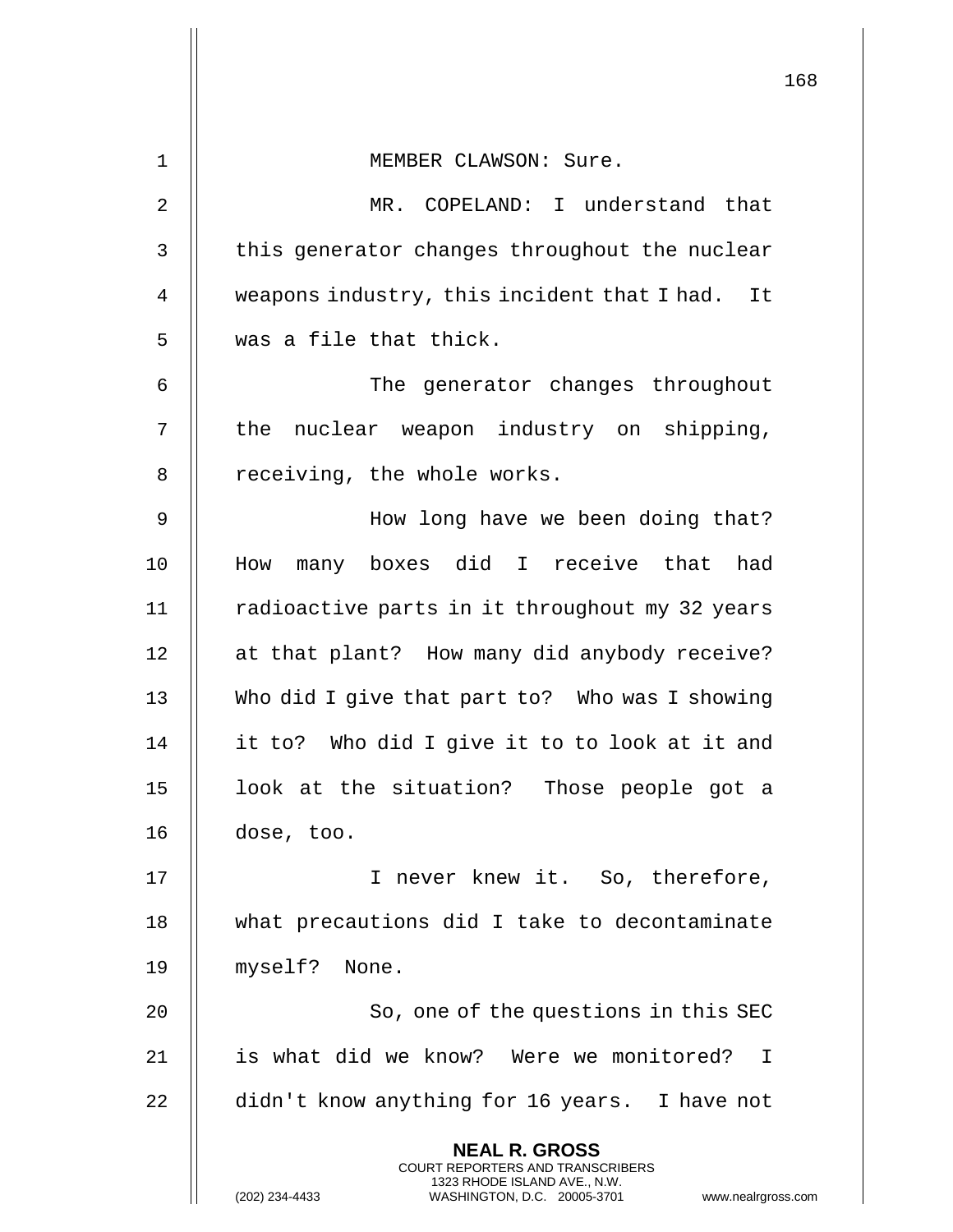|    |                                                                                                                                                                 | 169 |
|----|-----------------------------------------------------------------------------------------------------------------------------------------------------------------|-----|
| 1  | been monitored yet. I have not been tested                                                                                                                      |     |
| 2  | yet. I have not -- I don't know what -- didn't                                                                                                                  |     |
| 3  | even know what it was.                                                                                                                                          |     |
| 4  | And I have other situations as a                                                                                                                                |     |
|    |                                                                                                                                                                 |     |
| 5  | supervisor where my people were contaminated                                                                                                                    |     |
| 6  | and supposedly I wasn't. How was that? When                                                                                                                     |     |
| 7  | I'm their supervisor, I supply them with the                                                                                                                    |     |
| 8  | parts. I supply them with the material, but                                                                                                                     |     |
| 9  | I'm not considered.                                                                                                                                             |     |
| 10 | I don't know. It's strange the                                                                                                                                  |     |
| 11 | silences I'm hearing.                                                                                                                                           |     |
| 12 | CHAIR BEACH: Okay. Those are --                                                                                                                                 |     |
| 13 | and we are looking into those questions quite                                                                                                                   |     |
| 14 | extensively.                                                                                                                                                    |     |
| 15 | MR. COPELAND: Yes.                                                                                                                                              |     |
| 16 | CHAIR BEACH: Maurice, anything                                                                                                                                  |     |
| 17 | else? Any other --                                                                                                                                              |     |
| 18 | MR. COPELAND: Not at this point.                                                                                                                                |     |
| 19 | CHAIR BEACH: Okay. So, you're done                                                                                                                              |     |
| 20 | for this section?                                                                                                                                               |     |
| 21 | MR. COPELAND: Yes.                                                                                                                                              |     |
| 22 | CHAIR BEACH: Okay. Thank you for                                                                                                                                |     |
|    | <b>NEAL R. GROSS</b><br>COURT REPORTERS AND TRANSCRIBERS<br>1323 RHODE ISLAND AVE., N.W.<br>(202) 234-4433<br>WASHINGTON, D.C. 20005-3701<br>www.nealrgross.com |     |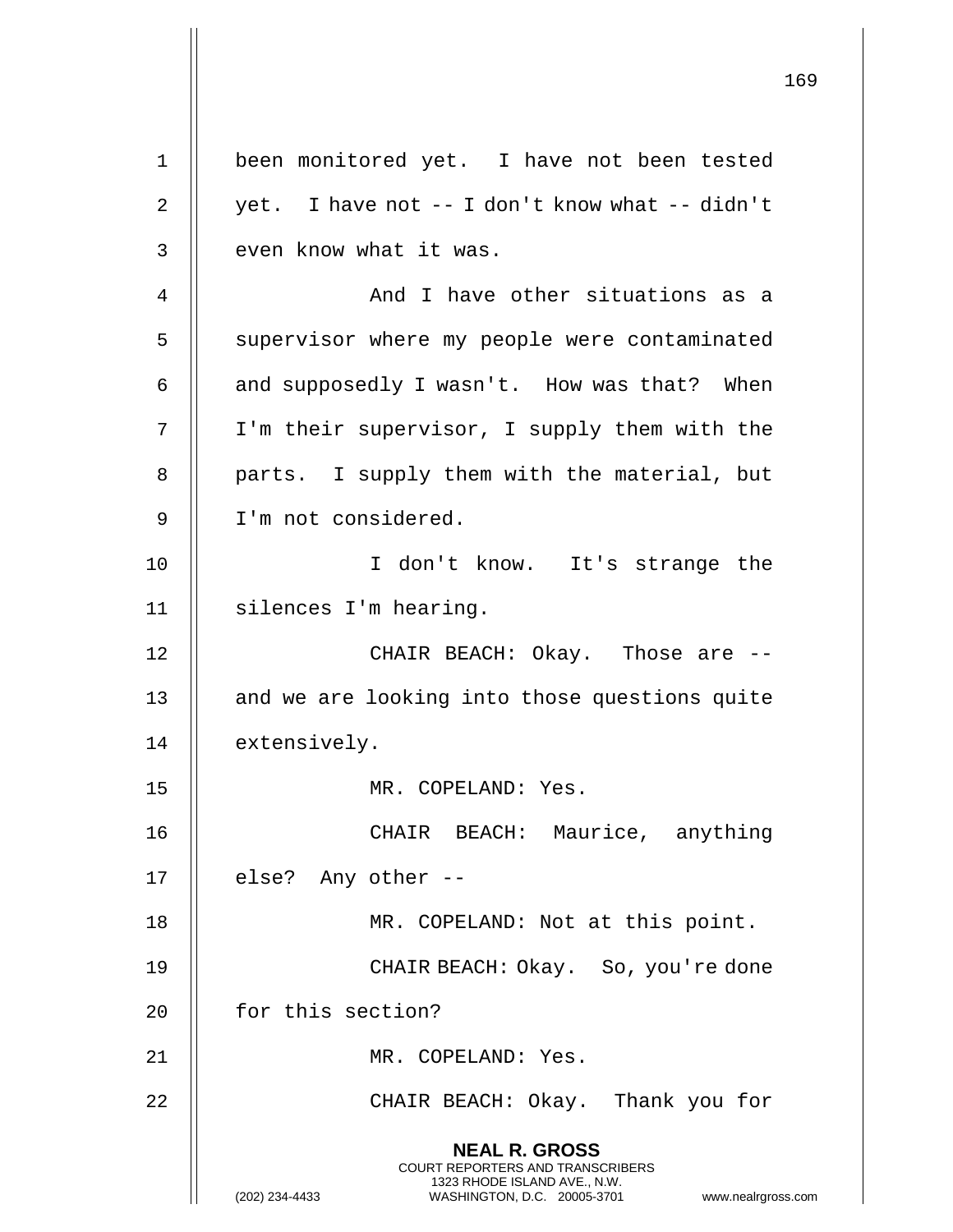|             |                                                                                                                                         | 170 |
|-------------|-----------------------------------------------------------------------------------------------------------------------------------------|-----|
| $\mathbf 1$ | your comments.                                                                                                                          |     |
| 2           | MR. KNOX: May I present Mr. Darnell                                                                                                     |     |
| 3           | some information that I think he should look at?                                                                                        |     |
| 4           | Would you read Number 4, please?                                                                                                        |     |
| 5           | MR. DARNELL: United States Code,                                                                                                        |     |
| 6           | Title 18, Part 1018, Official Certificates or                                                                                           |     |
| 7           | Writings, which states, whoever, being a public                                                                                         |     |
| 8           | officer or other person authorized by any law                                                                                           |     |
| 9           | of the United States to make or give a                                                                                                  |     |
| 10          | certificate or other writing, knowingly makes                                                                                           |     |
| 11          | and delivers as true such a certificate or                                                                                              |     |
| 12          | writing, containing any statement which he                                                                                              |     |
| 13          | knows to be false.                                                                                                                      |     |
| 14          | MR.<br>KNOX: Do you really, really                                                                                                      |     |
| 15          | believe that a footprint of an atomic bomb                                                                                              |     |
| 16          | explosion is ground zero?                                                                                                               |     |
| 17          | MR. DARNELL: Atomic bomb explosion                                                                                                      |     |
| 18          | has nothing to do with Kansas City Plant.                                                                                               |     |
| 19          | MR. KNOX: Okay.                                                                                                                         |     |
| 20          | MR. DARNELL: So, I'm not going to                                                                                                       |     |
| 21          | answer that question.                                                                                                                   |     |
| 22          | $MR$ .<br>KNOX: Okay. Do you really                                                                                                     |     |
|             | <b>NEAL R. GROSS</b>                                                                                                                    |     |
|             | COURT REPORTERS AND TRANSCRIBERS<br>1323 RHODE ISLAND AVE., N.W.<br>(202) 234-4433<br>WASHINGTON, D.C. 20005-3701<br>www.nealrgross.com |     |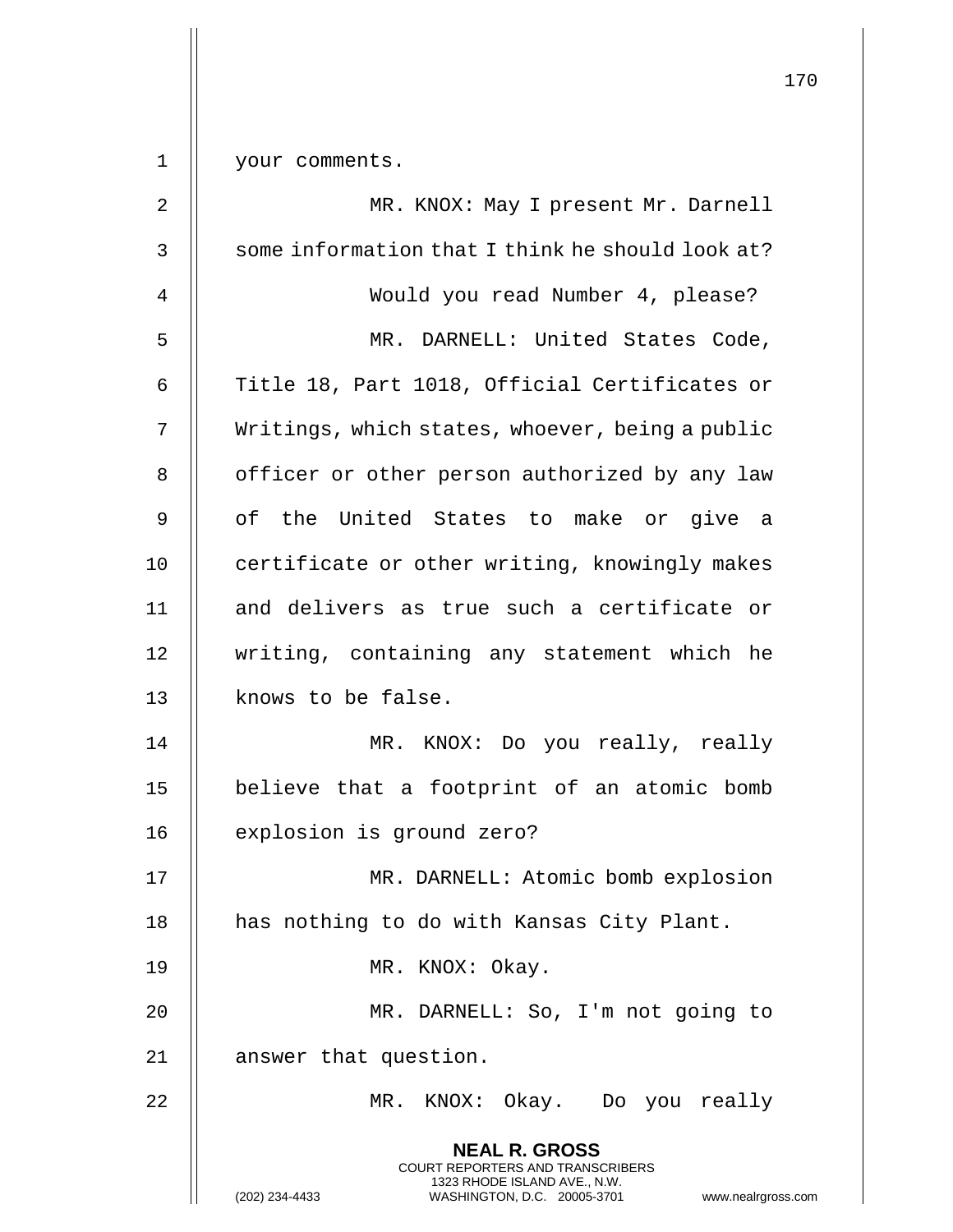**NEAL R. GROSS** COURT REPORTERS AND TRANSCRIBERS 1323 RHODE ISLAND AVE., N.W. (202) 234-4433 WASHINGTON, D.C. 20005-3701 www.nealrgross.com 1 | believe that the exposures at the Kansas City 2 || Plant were confined to those facilities in 3 || which the work was done within the room and 4 || department? Do you really believe that? 5 MR. DARNELL: Yes. 6 MR. KNOX: And have you read this 7 document which is from the Site Profile? And 8 || I'll present it to you. It has --9 MR. DARNELL: You don't need to  $10$  || present  $-$ 11 || MR. KNOX: Okay. Well --12 MR. DARNELL: We've discussed that 13 document before. 14 || MR. KNOX: Okay. 15 MR. DARNELL: I have read the Site 16 || Profile. 17 || MR. KNOX: Okay. So, you know then 18 || that based upon the Site Profile, uranium was 19 || found in the urine samples of most workers 20  $\parallel$  including the administrative type. 21 || So, how can you now make a statement  $22$   $\parallel$  that it was confined to the footprint of that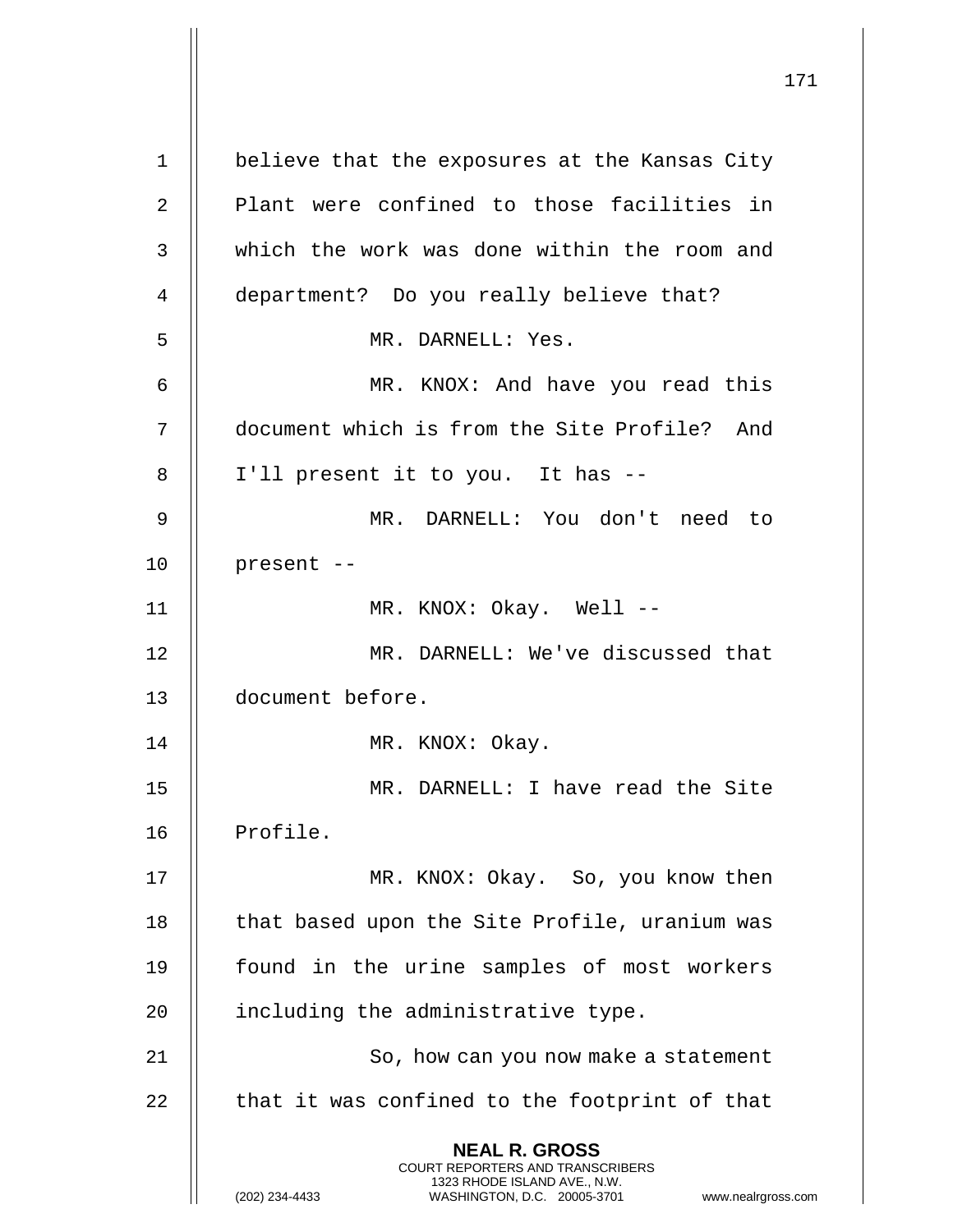|    | 172                                                                                                                                            |  |
|----|------------------------------------------------------------------------------------------------------------------------------------------------|--|
|    |                                                                                                                                                |  |
| 1  | facility where the work was done? It was                                                                                                       |  |
| 2  | outside of the facility, wasn't it?                                                                                                            |  |
| 3  | MR. DARNELL: I don't have data that                                                                                                            |  |
| 4  | shows me that. I have urinalysis data for a set                                                                                                |  |
| 5  | of workers that could have been involved in the                                                                                                |  |
| 6  | work. I don't care where they were within the                                                                                                  |  |
| 7  | site.                                                                                                                                          |  |
| 8  | If they were administrative workers                                                                                                            |  |
| 9  | that came to the project and we have bioassay                                                                                                  |  |
| 10 | data on it, we're going to take that into                                                                                                      |  |
| 11 | account and give them -- if they become a                                                                                                      |  |
| 12 | claimant, they will get their dose.                                                                                                            |  |
| 13 | However, it doesn't matter where                                                                                                               |  |
| 14 | they were physically located or where they                                                                                                     |  |
| 15 | moved around to. If they became part of the                                                                                                    |  |
| 16 | project and had bioassay done on them, they're                                                                                                 |  |
| 17 | included.                                                                                                                                      |  |
| 18 | MR. KNOX: The question --                                                                                                                      |  |
| 19 | MR. DARNELL: I have no other data                                                                                                              |  |
| 20 | that shows me $-$ -                                                                                                                            |  |
| 21 | MR. KNOX: -- again is, do you                                                                                                                  |  |
| 22 | believe as you stated, that the exposure of                                                                                                    |  |
|    | <b>NEAL R. GROSS</b>                                                                                                                           |  |
|    | <b>COURT REPORTERS AND TRANSCRIBERS</b><br>1323 RHODE ISLAND AVE., N.W.<br>WASHINGTON, D.C. 20005-3701<br>(202) 234-4433<br>www.nealrgross.com |  |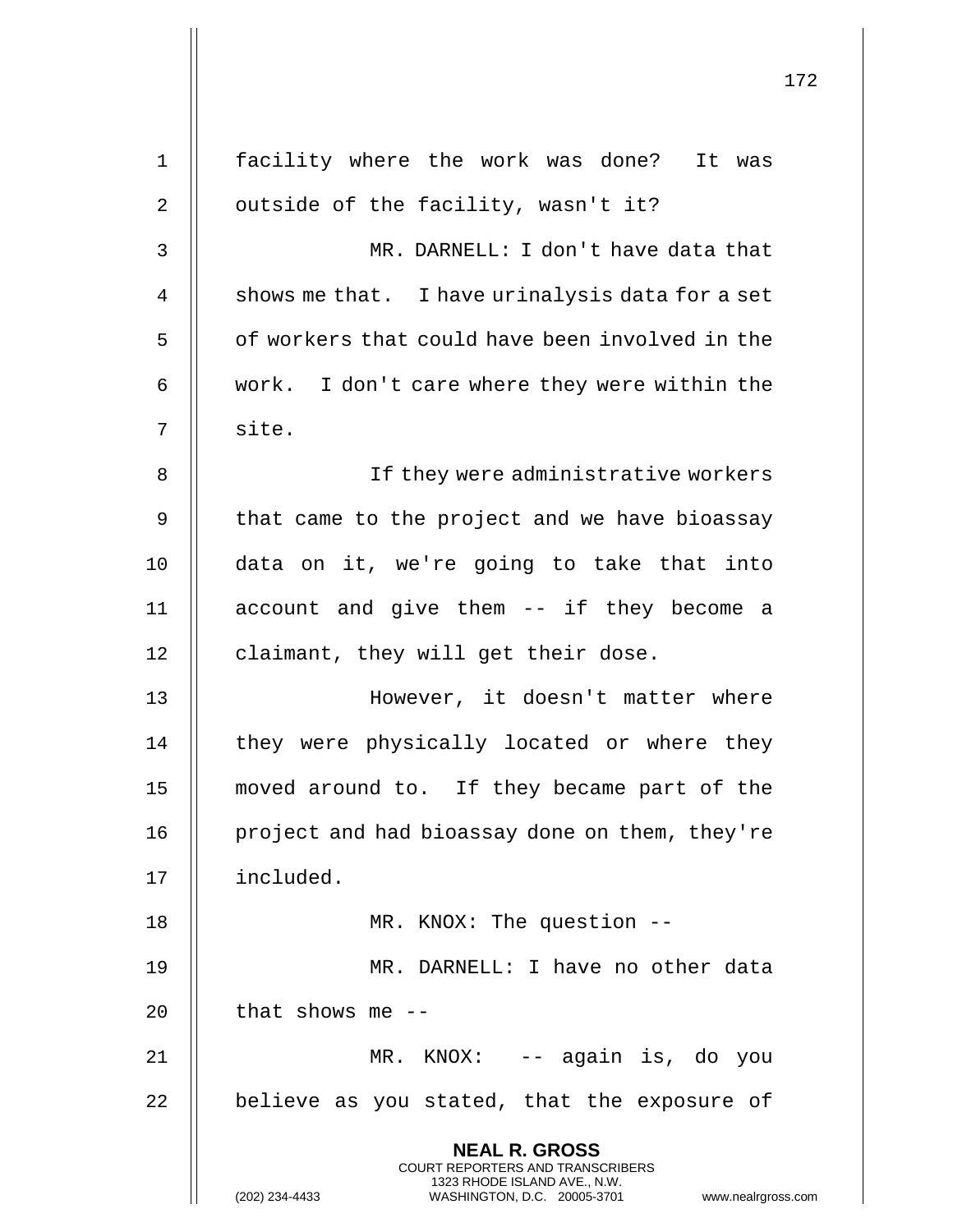|             |                                                                                                                                                                        | 173 |
|-------------|------------------------------------------------------------------------------------------------------------------------------------------------------------------------|-----|
| $\mathbf 1$ | workers were confined only to those workers                                                                                                                            |     |
| 2           | that were involved in actually performing the                                                                                                                          |     |
| 3           | processes?                                                                                                                                                             |     |
| 4           | MR. DARNELL: Yes.                                                                                                                                                      |     |
| 5           | MR. KNOX: You actually believe                                                                                                                                         |     |
| 6           | that?                                                                                                                                                                  |     |
| 7           | MR. DARNELL: Yes.                                                                                                                                                      |     |
| 8           | MR. KNOX: And then you look at this                                                                                                                                    |     |
| 9           | and you believe this, too? Okay. You really                                                                                                                            |     |
| 10          | believe --                                                                                                                                                             |     |
| 11          | CHAIR BEACH: Okay.                                                                                                                                                     |     |
| 12          | (Simultaneous speaking.)                                                                                                                                               |     |
| 13          | MR. KNOX: Let me move on then. You                                                                                                                                     |     |
| 14          | have -- as I look at this facility, I look at                                                                                                                          |     |
| 15          | what's in the Site Profile and what's been the                                                                                                                         |     |
| 16          | Site Exposure Matrix.                                                                                                                                                  |     |
| 17          | Have you had the opportunity to go                                                                                                                                     |     |
| 18          | through the Site Exposure Matrix --                                                                                                                                    |     |
| 19          | MR. DARNELL: Yes.                                                                                                                                                      |     |
| 20          | MR. KNOX: -- and look at those --                                                                                                                                      |     |
| 21          | oh, you have?                                                                                                                                                          |     |
| 22          | MR. DARNELL: Yes, I have.                                                                                                                                              |     |
|             | <b>NEAL R. GROSS</b><br><b>COURT REPORTERS AND TRANSCRIBERS</b><br>1323 RHODE ISLAND AVE., N.W.<br>(202) 234-4433<br>WASHINGTON, D.C. 20005-3701<br>www.nealrgross.com |     |

 $\mathbf{1}$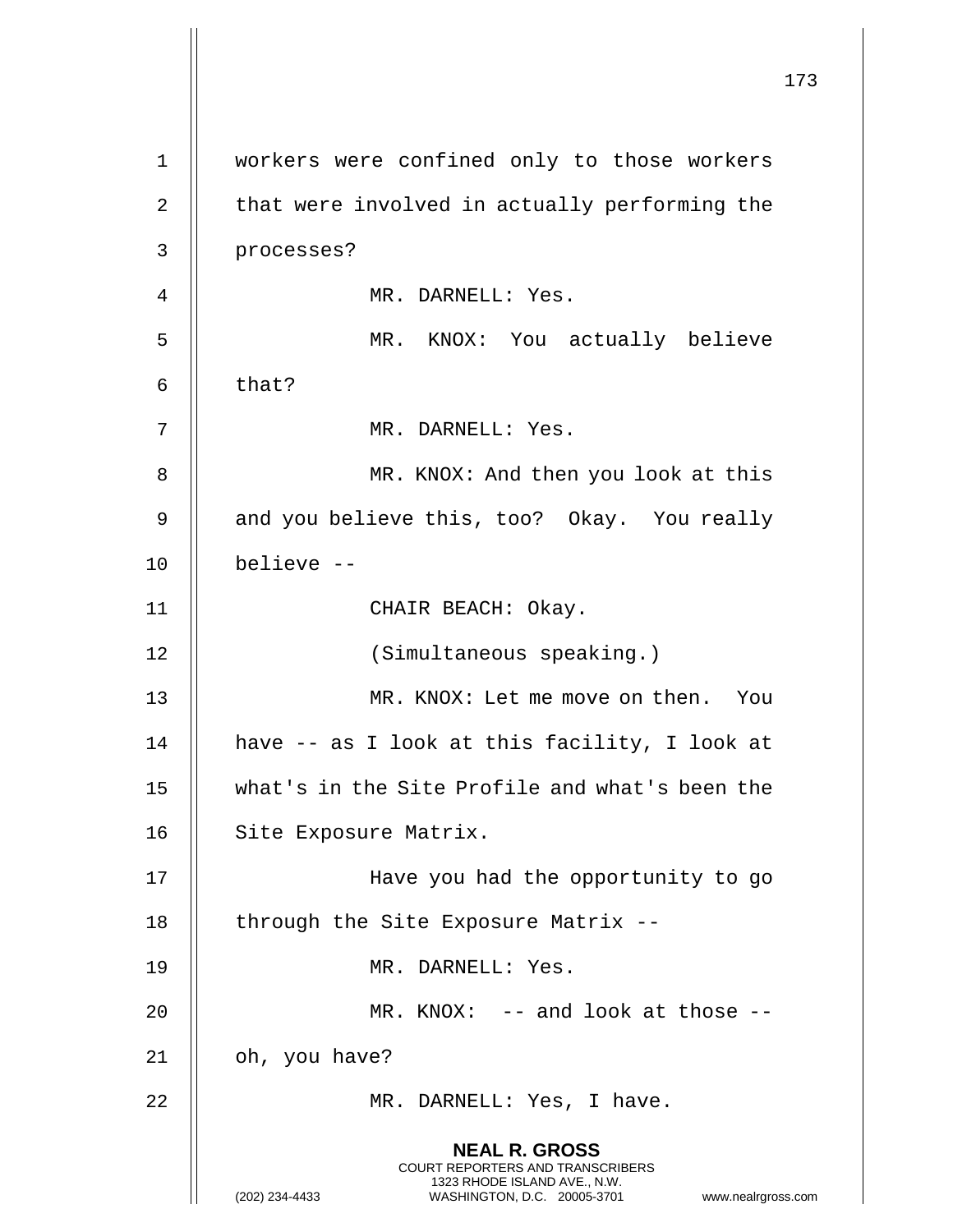| $\mathbf 1$ | MR. KNOX: If you have done that,                                                                                                                                   |
|-------------|--------------------------------------------------------------------------------------------------------------------------------------------------------------------|
| 2           | then you will know that workers were exposed to                                                                                                                    |
| 3           | a lot of different radioactive materials based                                                                                                                     |
| 4           | upon their job category.                                                                                                                                           |
| 5           | I have here some workers that were                                                                                                                                 |
| 6           | exposed to powder, radioactive tin. You have                                                                                                                       |
| 7           | powdered materials that these people have been                                                                                                                     |
| 8           | working with and they are not those workers that                                                                                                                   |
| 9           | we would assume that was not exposed, that is                                                                                                                      |
| 10          | exposed to these materials as a performance of                                                                                                                     |
| 11          | these jobs.                                                                                                                                                        |
| 12          | MR. DARNELL: Off the top of my head,                                                                                                                               |
| 13          | the workers involved with the powdered thorium                                                                                                                     |
| 14          | standards that were used at the site were the                                                                                                                      |
| 15          | the<br>laboratory workers<br>that dealt<br>with                                                                                                                    |
| 16          | standards that were being used.                                                                                                                                    |
| 17          | Pat, correct me if I'm wrong if                                                                                                                                    |
| 18          | there's any more than -- any more powders that                                                                                                                     |
| 19          | we came up with.                                                                                                                                                   |
| 20          | MR. KNOX: Do you --                                                                                                                                                |
| 21          | MR. MCCLOSKEY: No.                                                                                                                                                 |
| 22          | MR. KNOX: Do you believe that you                                                                                                                                  |
|             | <b>NEAL R. GROSS</b><br><b>COURT REPORTERS AND TRANSCRIBERS</b><br>1323 RHODE ISLAND AVE., N.W.<br>(202) 234-4433<br>WASHINGTON, D.C. 20005-3701<br>www.nealrgross |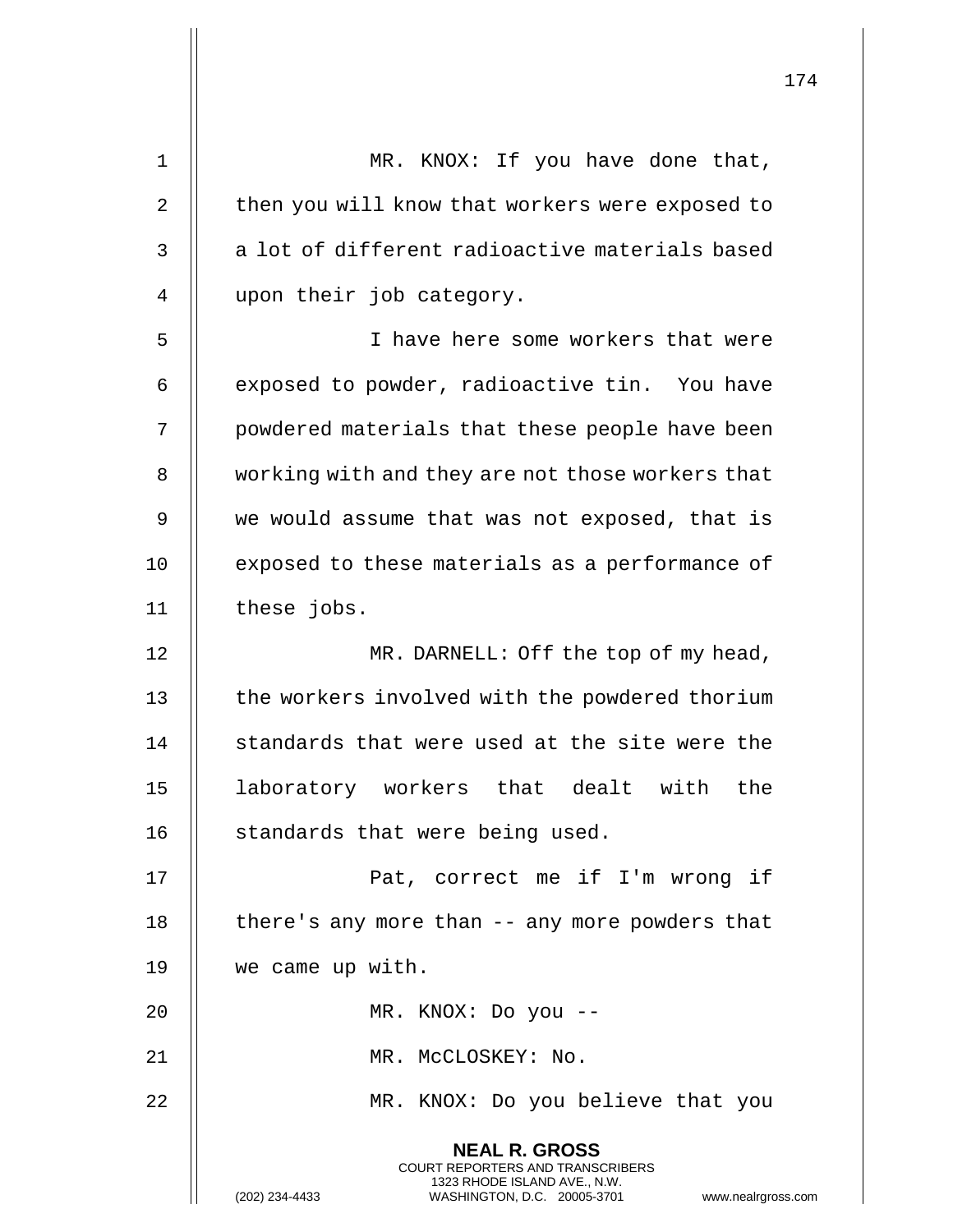|    |                                                                                                                                                                        | 175 |
|----|------------------------------------------------------------------------------------------------------------------------------------------------------------------------|-----|
| 1  | have fully done the research?                                                                                                                                          |     |
| 2  | MR. DARNELL: No.                                                                                                                                                       |     |
| 3  | MR. KNOX: But that's what<br>you                                                                                                                                       |     |
| 4  | stated.                                                                                                                                                                |     |
| 5  | CHAIR BEACH: Well, as we expressed                                                                                                                                     |     |
| 6  |                                                                                                                                                                        |     |
| 7  |                                                                                                                                                                        |     |
|    | MR. DARNELL: No, this is an ongoing                                                                                                                                    |     |
| 8  | process. And as you can see by the whole                                                                                                                               |     |
| 9  | meeting today, it's an ongoing process.                                                                                                                                |     |
| 10 | We<br>come together. We're                                                                                                                                             |     |
| 11 | discussing the science behind what has been                                                                                                                            |     |
| 12 | done so far, finding what we need to do more work                                                                                                                      |     |
| 13 | on and we're identifying that and making plans                                                                                                                         |     |
| 14 | to continue on.                                                                                                                                                        |     |
| 15 | CHAIR BEACH: Yes, this is                                                                                                                                              |     |
| 16 | preliminary steps and --                                                                                                                                               |     |
| 17 | MR. KNOX: But he states that the --                                                                                                                                    |     |
| 18 | he has fully done the research.                                                                                                                                        |     |
| 19 | CHAIR BEACH: But this isn't attack                                                                                                                                     |     |
| 20 | NIOSH time frame and that's what it feels like                                                                                                                         |     |
| 21 | to me, Wayne. So, I'm just saying if you could                                                                                                                         |     |
| 22 | limit your --                                                                                                                                                          |     |
|    | <b>NEAL R. GROSS</b><br><b>COURT REPORTERS AND TRANSCRIBERS</b><br>1323 RHODE ISLAND AVE., N.W.<br>(202) 234-4433<br>WASHINGTON, D.C. 20005-3701<br>www.nealrgross.com |     |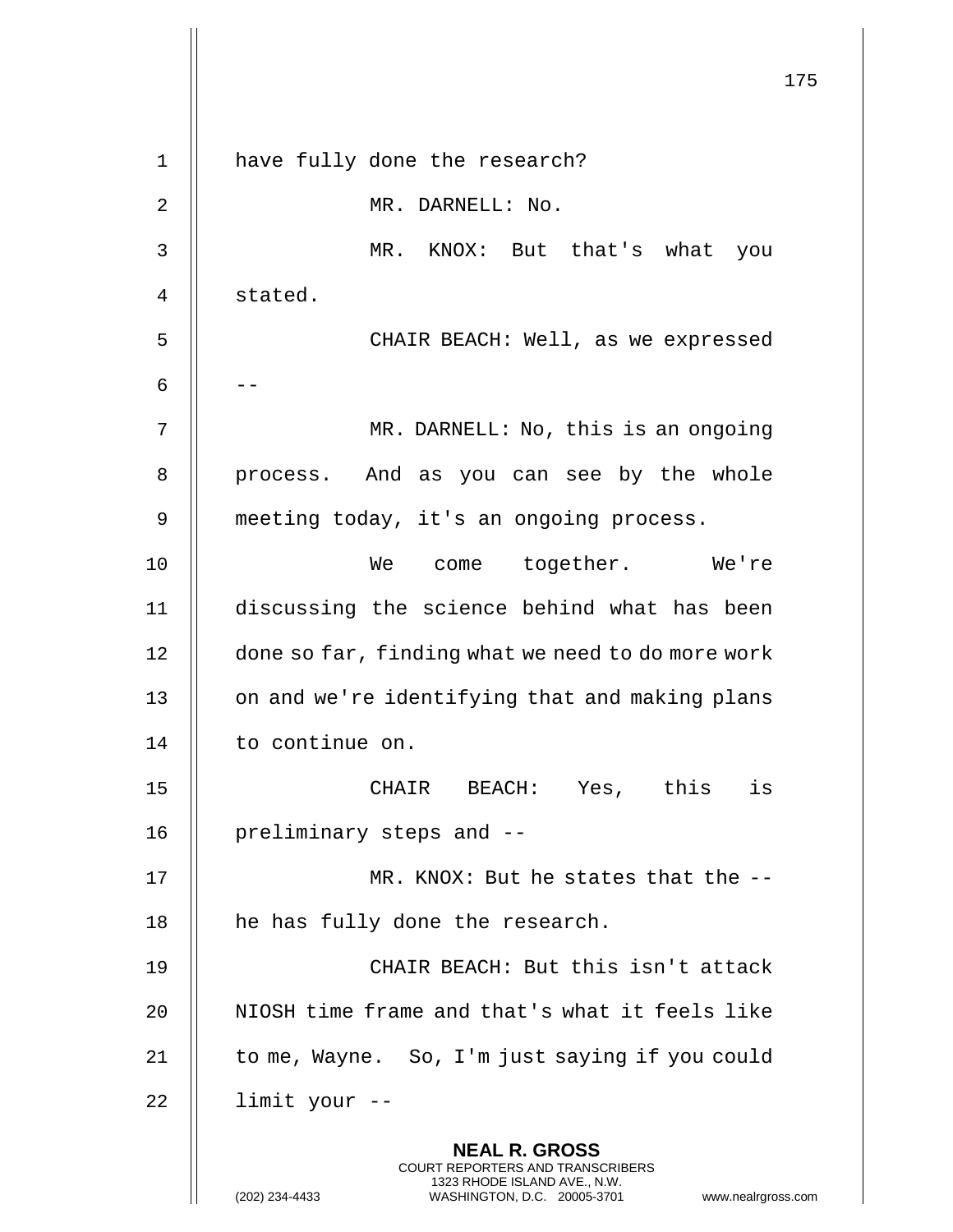|    |                                                                                                                                                                 | 176 |
|----|-----------------------------------------------------------------------------------------------------------------------------------------------------------------|-----|
| 1  | MR. KNOX: Okay.                                                                                                                                                 |     |
| 2  | CHAIR BEACH: -- discussion to new                                                                                                                               |     |
| 3  | topics that we haven't discussed --                                                                                                                             |     |
| 4  | MR. KNOX: Okay. Contamination was                                                                                                                               |     |
| 5  | found outside of the facility. It represents                                                                                                                    |     |
| 6  | based upon the act a nuclear incident.                                                                                                                          |     |
| 7  | Here are the references. The last                                                                                                                               |     |
| 8  | time we talked you said, give me the numbers.                                                                                                                   |     |
| 9  | I can give you the documents, but here are                                                                                                                      |     |
| 10 | documents that list where materials were found                                                                                                                  |     |
| 11 | outside. Uranium was found in stairwells                                                                                                                        |     |
| 12 | there in the GSA side.                                                                                                                                          |     |
| 13 | Now, it's only anecdotal that you                                                                                                                               |     |
| 14 | had radioactive contaminants found in the                                                                                                                       |     |
| 15 | daycare center on the site. You<br>had                                                                                                                          |     |
| 16 | contaminants found on the GSA side.                                                                                                                             |     |
| 17 | Well, because, you didn't see any                                                                                                                               |     |
| 18 | radioactive material, because you didn't make                                                                                                                   |     |
| 19 | radiological measurements. So, you don't see                                                                                                                    |     |
| 20 | it if you don't make the measurements with                                                                                                                      |     |
| 21 | radioactive<br>-- radiation-detection                                                                                                                           |     |
| 22 | instruments.                                                                                                                                                    |     |
|    | <b>NEAL R. GROSS</b><br>COURT REPORTERS AND TRANSCRIBERS<br>1323 RHODE ISLAND AVE., N.W.<br>(202) 234-4433<br>WASHINGTON, D.C. 20005-3701<br>www.nealrgross.com |     |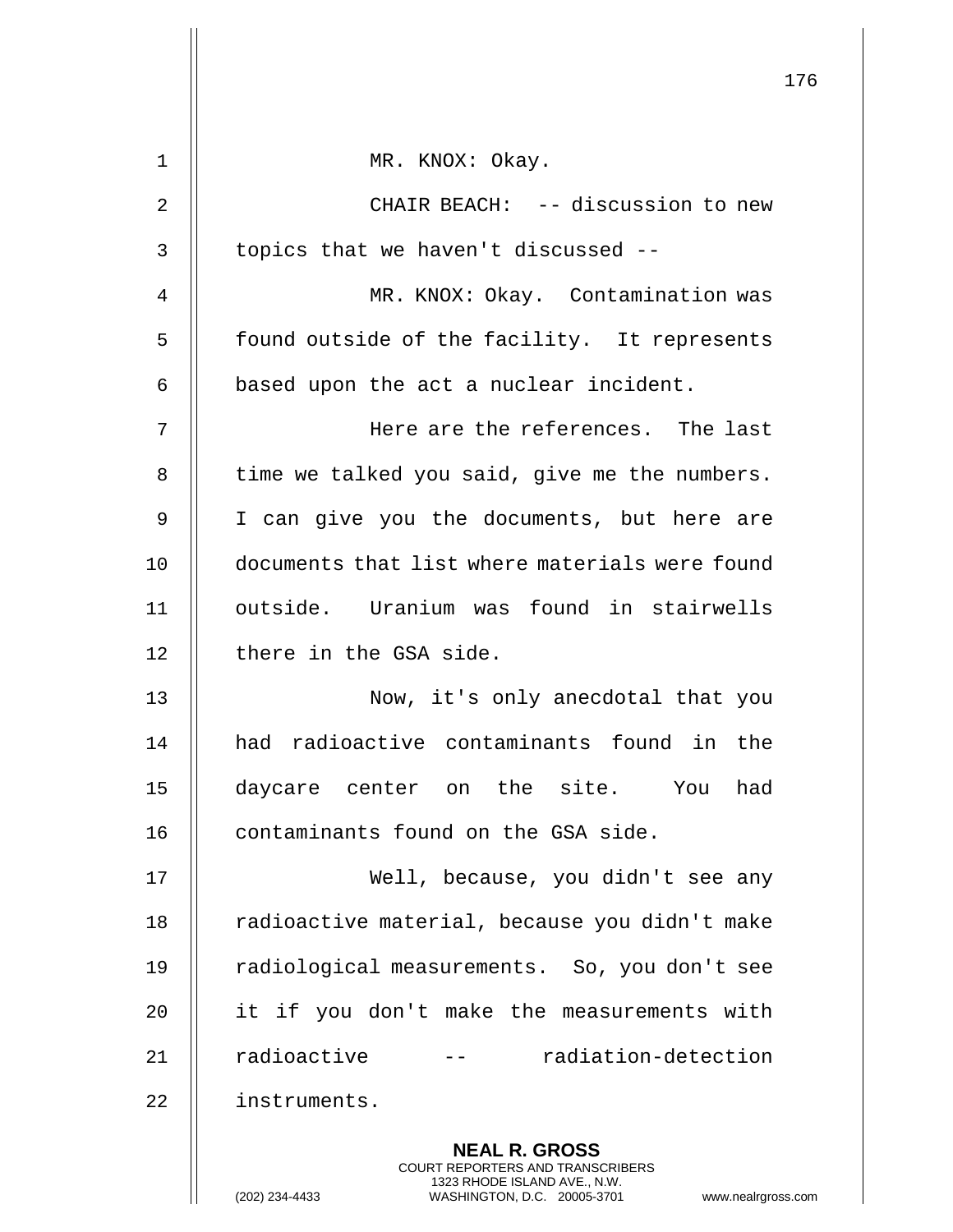| 1  | We make a statement here and I have                                                                                                                                    |
|----|------------------------------------------------------------------------------------------------------------------------------------------------------------------------|
| 2  | explored the promethium-147 incident. And we                                                                                                                           |
| 3  | say that there was no personnel contamination                                                                                                                          |
| 4  | in the Site Exposure Matrix, but how can that                                                                                                                          |
| 5  | be when you have the contamination?<br>The                                                                                                                             |
| 6  | promethium was found where? In New Mexico.                                                                                                                             |
| 7  | It was not found here at the Kansas City Plant.                                                                                                                        |
| 8  | It was also found in Mound. It was                                                                                                                                     |
| 9  | found in Amersham, England and yet you say that,                                                                                                                       |
| 10 | hey, there was no personnel contamination.                                                                                                                             |
| 11 | It was found in the homes of five                                                                                                                                      |
| 12 | workers, but there was<br>no personnel                                                                                                                                 |
| 13 | contamination.                                                                                                                                                         |
| 14 | You had a Janitor that it was found                                                                                                                                    |
| 15 | on her toilet, on her pillow, on her carpet --                                                                                                                         |
| 16 | CHAIR BEACH: That's<br>very                                                                                                                                            |
| 17 | well-documented.                                                                                                                                                       |
| 18 | MR. KNOX: Yes, but he is saying                                                                                                                                        |
| 19 | that, it was comprised of the footprint, which                                                                                                                         |
| 20 | is not true and you've got to know that's not                                                                                                                          |
| 21 | true.                                                                                                                                                                  |
| 22 | MR. DARNELL: All we are allowed to                                                                                                                                     |
|    | <b>NEAL R. GROSS</b><br><b>COURT REPORTERS AND TRANSCRIBERS</b><br>1323 RHODE ISLAND AVE., N.W.<br>(202) 234-4433<br>WASHINGTON, D.C. 20005-3701<br>www.nealrgross.com |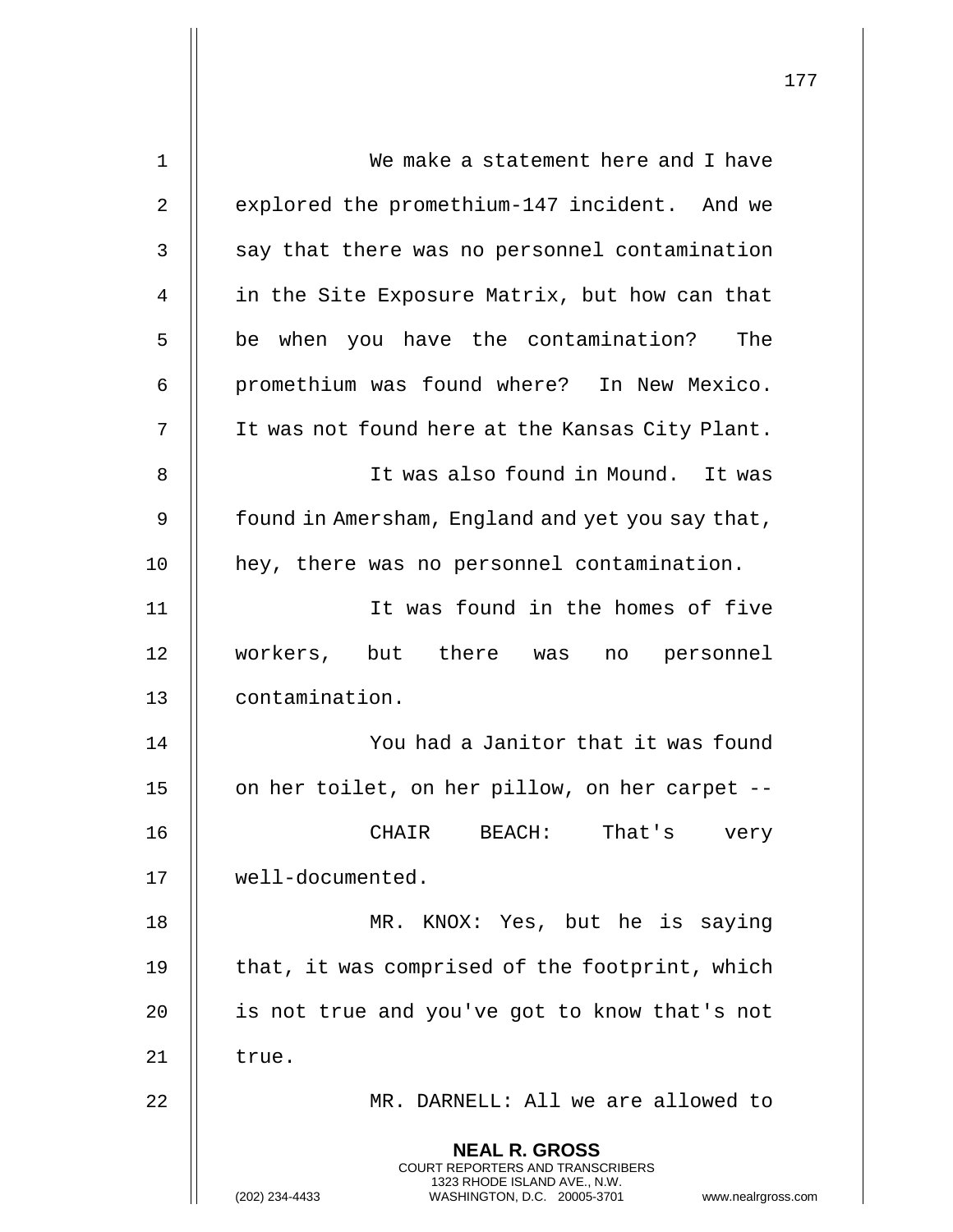|    |                                                                                                                                         | 178 |
|----|-----------------------------------------------------------------------------------------------------------------------------------------|-----|
| 1  | look at for the Kansas City Plant is the site                                                                                           |     |
| 2  | that is defined by the Department of Labor.                                                                                             |     |
| 3  | I understand what you're saying                                                                                                         |     |
| 4  | about Amersham and Los Alamos and Mound and                                                                                             |     |
| 5  | anyplace else. It's unfortunate, but for the                                                                                            |     |
| 6  | limits of what we are allowed to address, it is                                                                                         |     |
| 7  | also irrelevant.                                                                                                                        |     |
| 8  | MR. KNOX: Yes, but you can't -- you                                                                                                     |     |
| 9  | should not make false statements concerning it.                                                                                         |     |
| 10 | MR. DARNELL: I haven't made false                                                                                                       |     |
| 11 | statements.                                                                                                                             |     |
| 12 | MR. KNOX: You should at least say                                                                                                       |     |
| 13 | that, hey, we can't go that far. There are                                                                                              |     |
| 14 | other things if you look at the exposure                                                                                                |     |
| 15 | pathways of this facility, you have a common                                                                                            |     |
| 16 | ventilation system.                                                                                                                     |     |
| 17 | MR. DARNELL: Did you receive the                                                                                                        |     |
| 18 | letter I sent you back --                                                                                                               |     |
| 19 | MR. KNOX: Yes, let's not -- let's                                                                                                       |     |
| 20 | work on what I'm talking about. We have a                                                                                               |     |
| 21 | common ventilation system. So, the material                                                                                             |     |
| 22 | was tracked. People would come in and out of                                                                                            |     |
|    | <b>NEAL R. GROSS</b>                                                                                                                    |     |
|    | COURT REPORTERS AND TRANSCRIBERS<br>1323 RHODE ISLAND AVE., N.W.<br>(202) 234-4433<br>WASHINGTON, D.C. 20005-3701<br>www.nealrgross.com |     |

 $\mathbf{I}$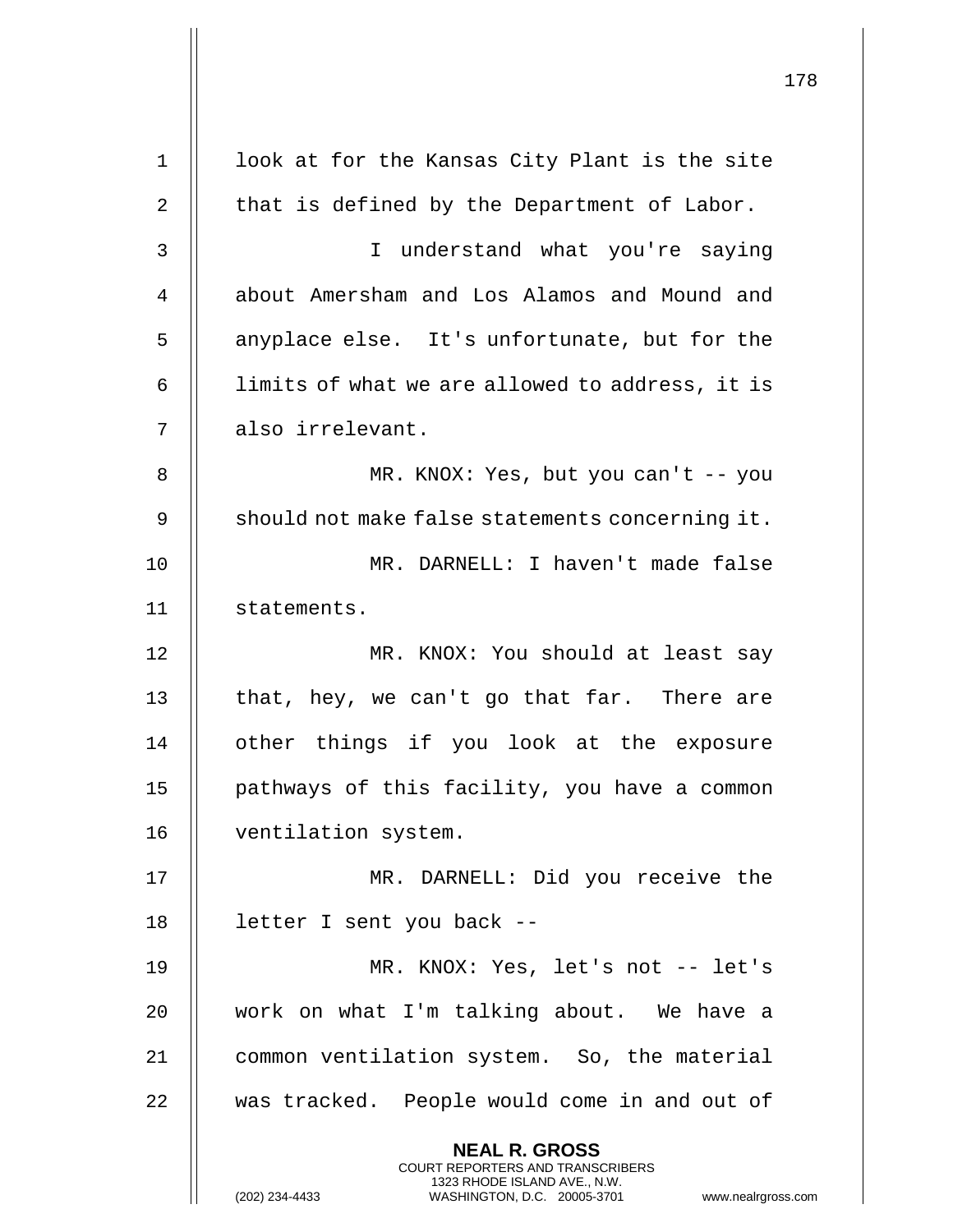|       |                                                                                                                                                                        | 179 |
|-------|------------------------------------------------------------------------------------------------------------------------------------------------------------------------|-----|
| $1\,$ | it.                                                                                                                                                                    |     |
| 2     | You had people that worked for GSA                                                                                                                                     |     |
| 3     | that moved inside of that facility using their                                                                                                                         |     |
| 4     | GSA equipment to work on contaminated systems                                                                                                                          |     |
|       |                                                                                                                                                                        |     |
| 5     | and then move right back out. They're not even                                                                                                                         |     |
| 6     | considered.                                                                                                                                                            |     |
| 7     | MR. DARNELL: Mr. Knox, I empathize                                                                                                                                     |     |
| 8     | with you about personnel with GSA. And                                                                                                                                 |     |
| 9     | regardless of what happened to them, I know that                                                                                                                       |     |
| 10    | their people had got sick while working at GSA.                                                                                                                        |     |
| 11    | However, they are outside of the                                                                                                                                       |     |
| 12    | designated facility.                                                                                                                                                   |     |
| 13    | MR. KNOX: They are not.                                                                                                                                                |     |
| 14    | CHAIR BEACH: Okay. Hold on a --                                                                                                                                        |     |
| 15    | MR. DARNELL: They are outside --                                                                                                                                       |     |
| 16    | MR. KNOX: The facility is defined as                                                                                                                                   |     |
| 17    | the facility and the surrounding grounds. How                                                                                                                          |     |
| 18    | can you say one half of a facility is not part                                                                                                                         |     |
| 19    | of the facility? That, to me, is a false                                                                                                                               |     |
| 20    | statement.                                                                                                                                                             |     |
| 21    | MR. DARNELL: I'm sorry, sir. That                                                                                                                                      |     |
| 22    | is something that we as NIOSH cannot address as                                                                                                                        |     |
|       | <b>NEAL R. GROSS</b><br><b>COURT REPORTERS AND TRANSCRIBERS</b><br>1323 RHODE ISLAND AVE., N.W.<br>(202) 234-4433<br>WASHINGTON, D.C. 20005-3701<br>www.nealrgross.com |     |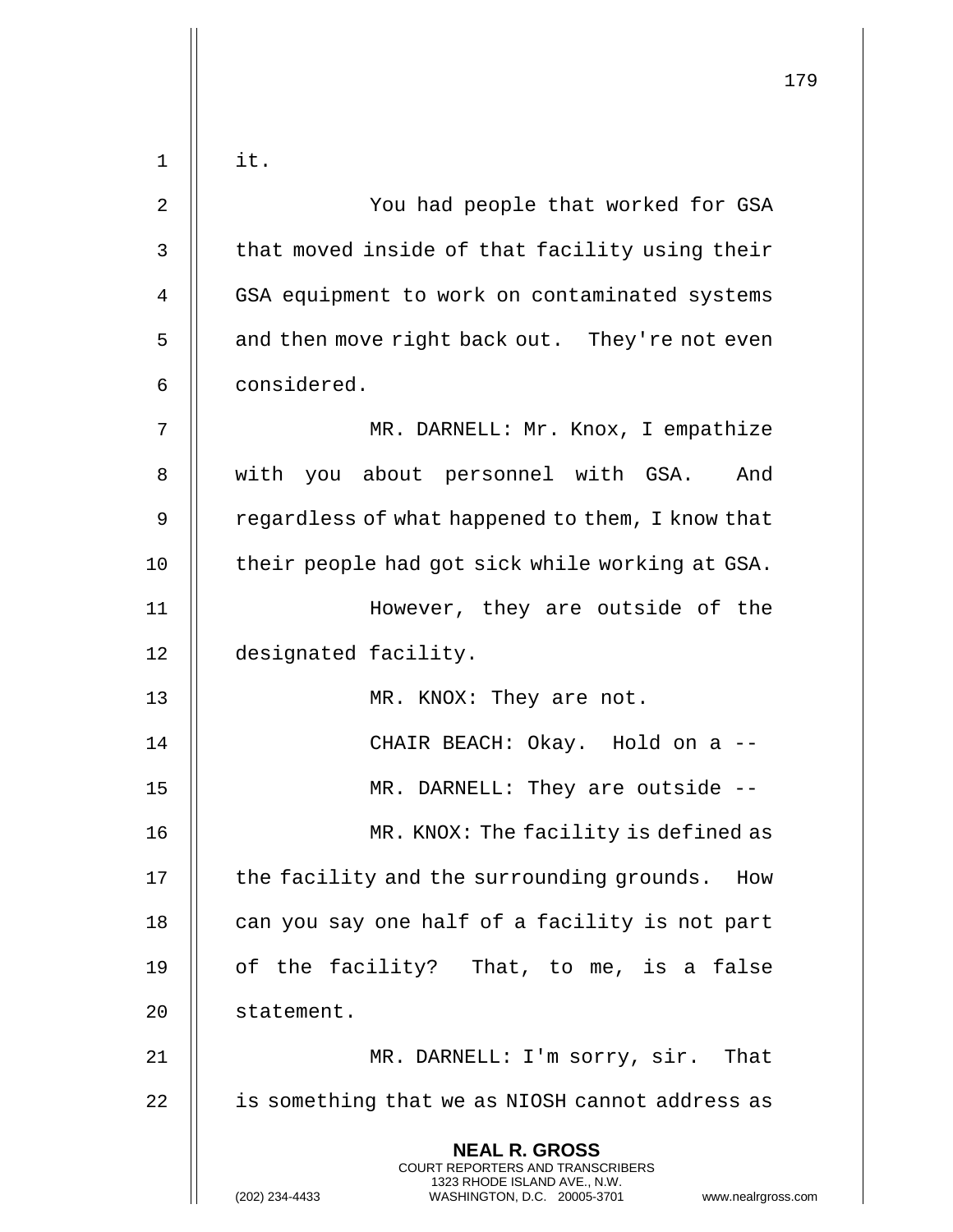|    |                                                                                                                                                                        | 180 |
|----|------------------------------------------------------------------------------------------------------------------------------------------------------------------------|-----|
| 1  | to what the facility definition is.                                                                                                                                    |     |
| 2  | And as we spoke before, you need to                                                                                                                                    |     |
| 3  | speak with your elective representative, take                                                                                                                          |     |
| 4  | it back to Washington to get the law changed.                                                                                                                          |     |
| 5  | MR. KNOX: The $law$ --                                                                                                                                                 |     |
| 6  | MR. DARNELL: We cannot do it.                                                                                                                                          |     |
| 7  | MR. KNOX: -- is clear. It's not                                                                                                                                        |     |
|    |                                                                                                                                                                        |     |
| 8  | the law. It's the interpretation of the law.                                                                                                                           |     |
| 9  | The law is clear to anyone --                                                                                                                                          |     |
| 10 | MR. DARNELL: Then your complaint is                                                                                                                                    |     |
| 11 | $with --$                                                                                                                                                              |     |
| 12 | MR. KNOX: -- that one part of a                                                                                                                                        |     |
| 13 | building is --                                                                                                                                                         |     |
| 14 | $MR.$ DARNELL: $-$ - the Department of                                                                                                                                 |     |
| 15 | Labor.                                                                                                                                                                 |     |
| 16 | $MR. KNOX: -- on the same grounds as$                                                                                                                                  |     |
| 17 | the other part.                                                                                                                                                        |     |
| 18 | CHAIR BEACH: Okay. So, let me                                                                                                                                          |     |
| 19 | break in. Wayne, I know that some of this                                                                                                                              |     |
| 20 | information has been talked about in the past.                                                                                                                         |     |
| 21 | And what we really need to do is stick with the                                                                                                                        |     |
| 22 | action items and the topics that we're                                                                                                                                 |     |
|    | <b>NEAL R. GROSS</b><br><b>COURT REPORTERS AND TRANSCRIBERS</b><br>1323 RHODE ISLAND AVE., N.W.<br>(202) 234-4433<br>WASHINGTON, D.C. 20005-3701<br>www.nealrgross.com |     |

 $\mathbf{I}$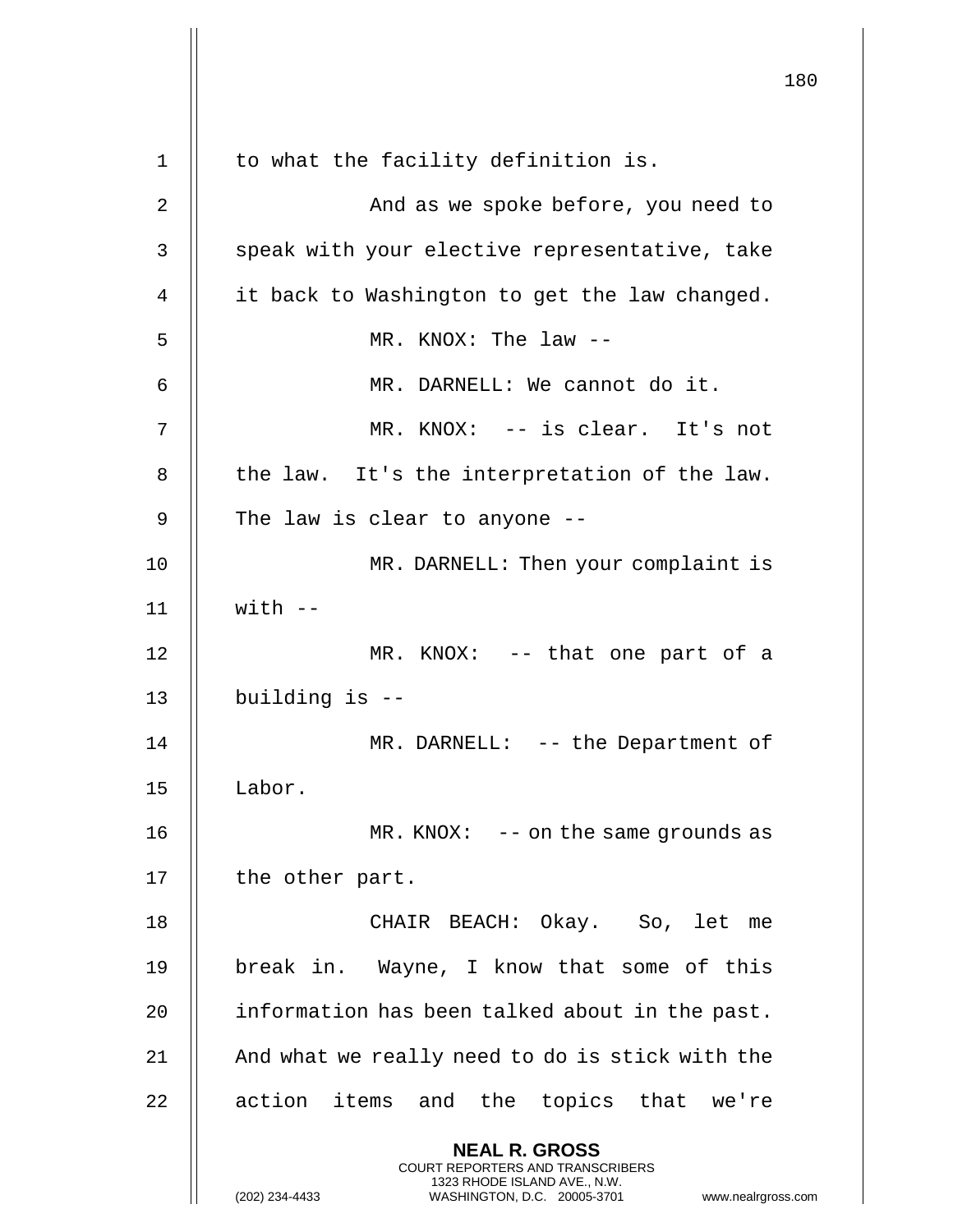181 **NEAL R. GROSS** COURT REPORTERS AND TRANSCRIBERS 1323 RHODE ISLAND AVE., N.W. (202) 234-4433 WASHINGTON, D.C. 20005-3701 www.nealrgross.com 1 discussing on the matrix. 2 Issues of that nature aren't of this 3 Work Group. And I would like you to be able to 4 **further address this Work Group, but we need to**  $5 \parallel$  stick on a topic. 6 MR. KNOX: Okay. 7 CHAIR BEACH: Otherwise we're going  $8$  || to have to end this dialogue at this point. 9 MR. KNOX: Okay. Let's go back to  $10$  || the original question of  $-$ 11 || MEMBER POSTON: No, no, no, no. 12 || CHAIR BEACH: Let's move forward. 13 || MEMBER POSTON: Wayne --14 MR. KNOX: The -- 15 MEMBER POSTON: Wayne, you were 16 | asked to comment on what we've been doing. 17 MR. KNOX: Yes. 18 MEMBER POSTON: You haven't done 19 || that. You haven't done that. 20 || MR. KNOX: Okay. I am --21 MEMBER POSTON: You need to listen to 22 | what the Chairman is telling you. She's being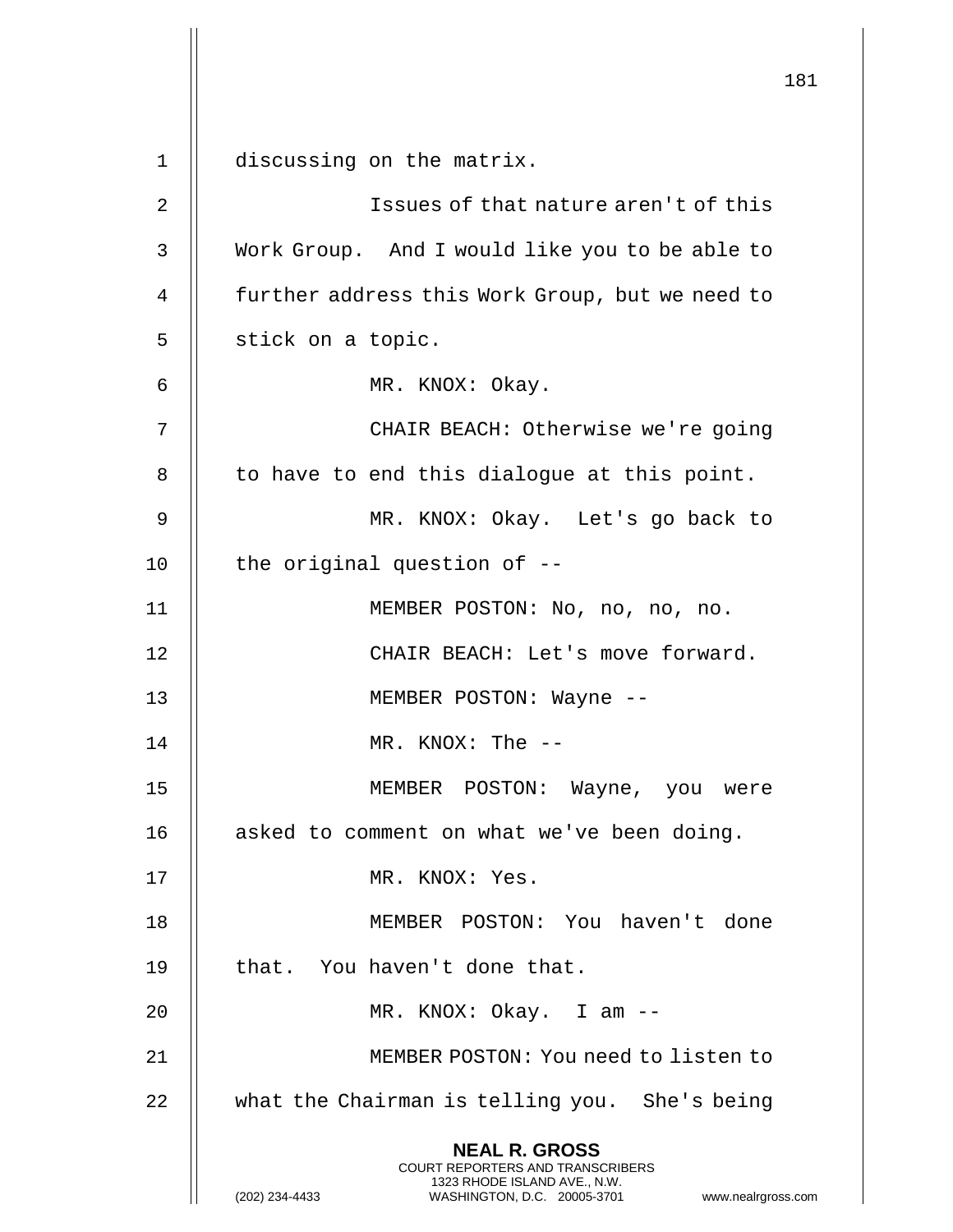|             |                                                                                                                                                              | 182 |
|-------------|--------------------------------------------------------------------------------------------------------------------------------------------------------------|-----|
| $\mathbf 1$ | very gracious. She's offering you a chance to                                                                                                                |     |
| 2           | talk to this group and comment on the 12 items                                                                                                               |     |
| 3           | that we have discussed this morning.                                                                                                                         |     |
| 4           | You're not doing that and as far as                                                                                                                          |     |
| 5           | I'm concerned, I'm tired of hearing it. So,                                                                                                                  |     |
| 6           | I'm going to leave if you continue.                                                                                                                          |     |
| 7           | MR. KNOX: Okay. Let's talk about                                                                                                                             |     |
| 8           | the gathering of information, and this was part                                                                                                              |     |
| 9           | of this, the completeness of information.                                                                                                                    |     |
| 10          | The first step should have been to                                                                                                                           |     |
| 11          | look at what was required by regulation. This                                                                                                                |     |
| 12          | is the regulatory requirement.                                                                                                                               |     |
| 13          | I have made a sheet, a matrix that                                                                                                                           |     |
| 14          | says what kind of information would be needed                                                                                                                |     |
| 15          | in order to at least have a complete set of                                                                                                                  |     |
| 16          | documents because all of this document -- we                                                                                                                 |     |
| 17          | talk about completeness, but I'm not so sure                                                                                                                 |     |
| 18          | that we are working at the mathematical concept                                                                                                              |     |
| 19          | of completeness.                                                                                                                                             |     |
| 20          | Any data has to be accurate,                                                                                                                                 |     |
| 21          | precise, complete and comparable and                                                                                                                         |     |
| 22          | representative. And I'm saying that all we                                                                                                                   |     |
|             | <b>NEAL R. GROSS</b><br>COURT REPORTERS AND TRANSCRIBERS<br>1323 RHODE ISLAND AVE., N.W.<br>WASHINGTON, D.C. 20005-3701 www.nealrgross.com<br>(202) 234-4433 |     |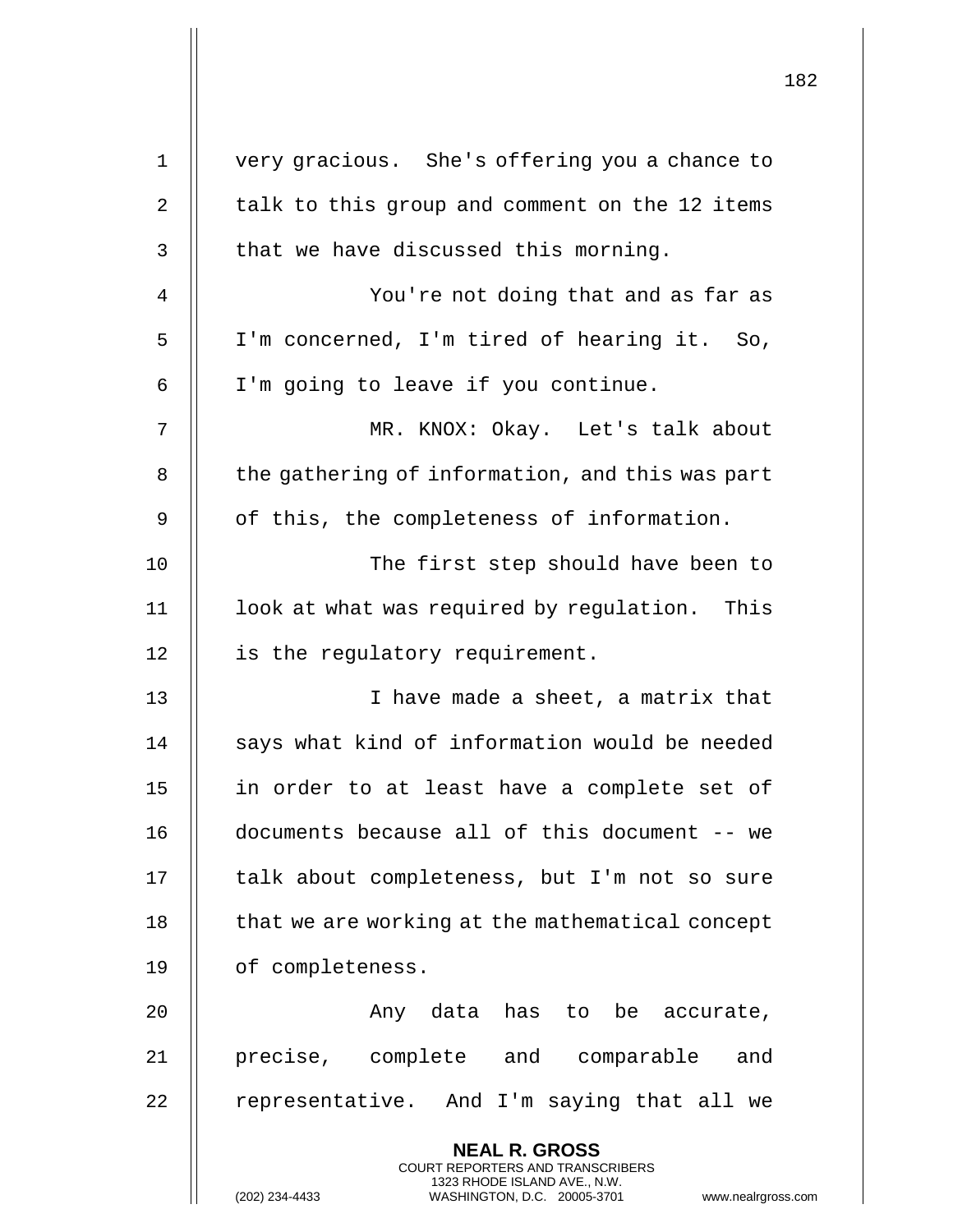183 **NEAL R. GROSS** COURT REPORTERS AND TRANSCRIBERS 1323 RHODE ISLAND AVE., N.W. (202) 234-4433 WASHINGTON, D.C. 20005-3701 www.nealrgross.com 1 || talk about here is completeness, but we are not 2 || using the concept of completeness. 3 To determine completeness, you 4 | identify all of the material that is there. 5 | You set up data quality objectives. And that 6 || data quality objective is 99 percent 7 | probability of the -- Probability of Causation. 8 | So, your data quality objectives is at the 99 9 | percent plus level. 10 || Now, how do you -- you indicate that 11 you have collected over three million 12 documents. 13 Have you really evaluated all of 14  $\parallel$  these documents? And then, again, we go back 15  $\parallel$  to the old issue of, yes, we -- okay. 16 || I will say one other thing. I'm not 17 || saying anything else. I apologize. I have to  $18$  | laugh. 19 I was a technical intelligence 20 || officer. We were locked in a vault, inside of  $21$  | a vault for four years of my military duty and  $22$  || we have to laugh at what was happening, and,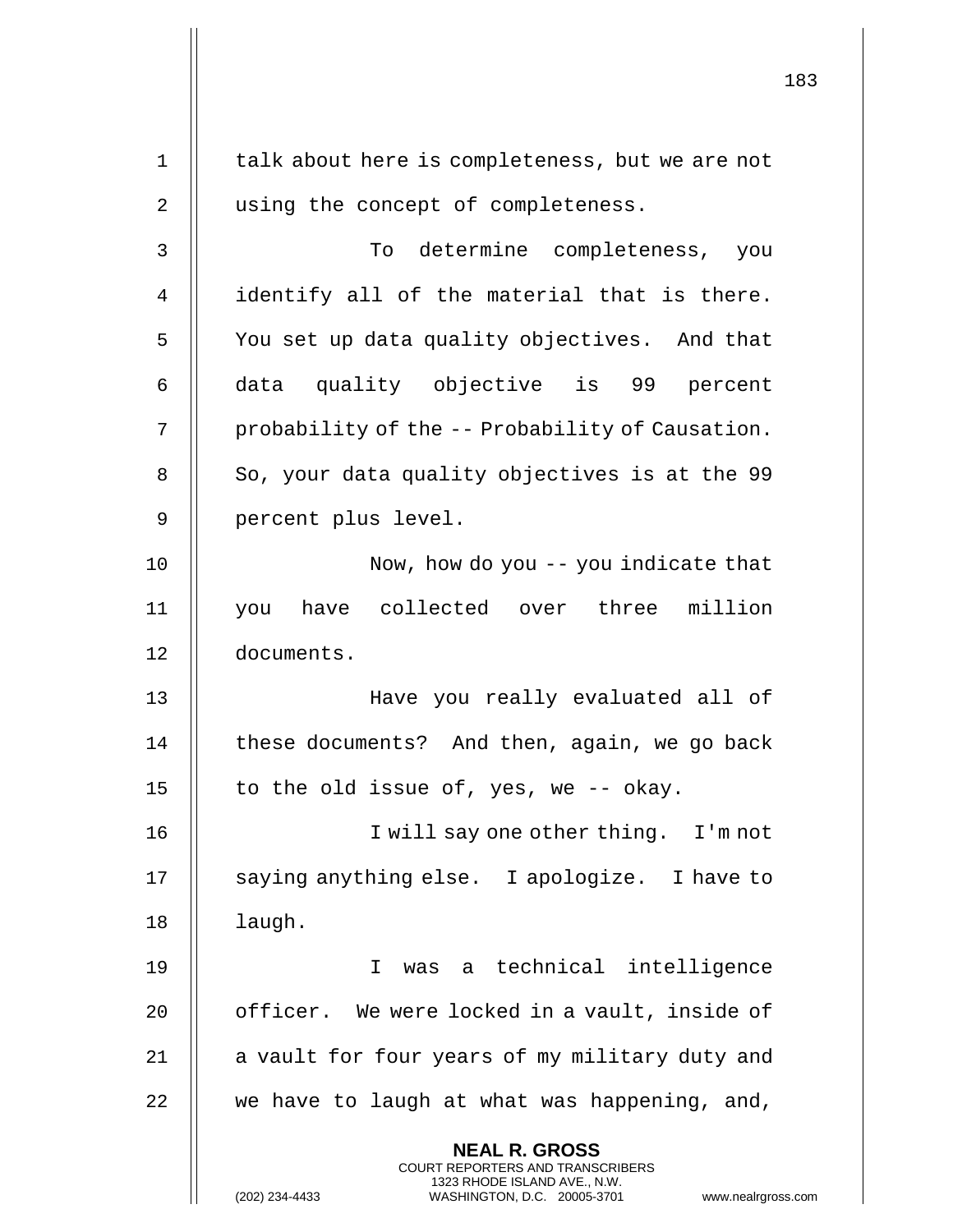| $\mathbf 1$    | unfortunately, I have to sit back here and just                                                                                                            |
|----------------|------------------------------------------------------------------------------------------------------------------------------------------------------------|
| $\sqrt{2}$     | laugh at what is happening here because there                                                                                                              |
| $\mathsf 3$    | are people that are suffering and dying as we                                                                                                              |
| $\overline{4}$ | delay.                                                                                                                                                     |
| 5              | CHAIR BEACH: Wayne, we take this                                                                                                                           |
| 6              | very seriously. I mean, I can't stress that                                                                                                                |
| 7              | any more. We take it seriously. And we take                                                                                                                |
| 8              | each topic, each situation and we're going to                                                                                                              |
| 9              | work it until both sides are satisfied that                                                                                                                |
| 10             | we've uncovered all the documents that are out                                                                                                             |
| 11             | there, we've talked to the workers.                                                                                                                        |
| 12             | The process works, but it takes                                                                                                                            |
| 13             | time. This is our first meeting. So, if                                                                                                                    |
| 14             | anybody else wants to jump in, I think we need                                                                                                             |
| 15             | to break for lunch.                                                                                                                                        |
| 16             | MR. KATZ: I think that's a good                                                                                                                            |
| 17             | idea.                                                                                                                                                      |
| 18             | CHAIR BEACH: Okay. So, about an                                                                                                                            |
| 19             | hour. So, one o'clock.                                                                                                                                     |
| 20             | MR. KATZ: Okay, guys. I'm turning                                                                                                                          |
| 21             | off the line until -- we'll be back around one.                                                                                                            |
| 22             | (Whereupon, the above-entitled                                                                                                                             |
|                | <b>NEAL R. GROSS</b><br>COURT REPORTERS AND TRANSCRIBERS<br>1323 RHODE ISLAND AVE., N.W.<br>WASHINGTON, D.C. 20005-3701<br>(202) 234-4433<br>www.nealrgros |

 $\mathsf{l}\mathsf{l}$ 

(202) 234-4433 WASHINGTON, D.C. 20005-3701 www.nealrgross.com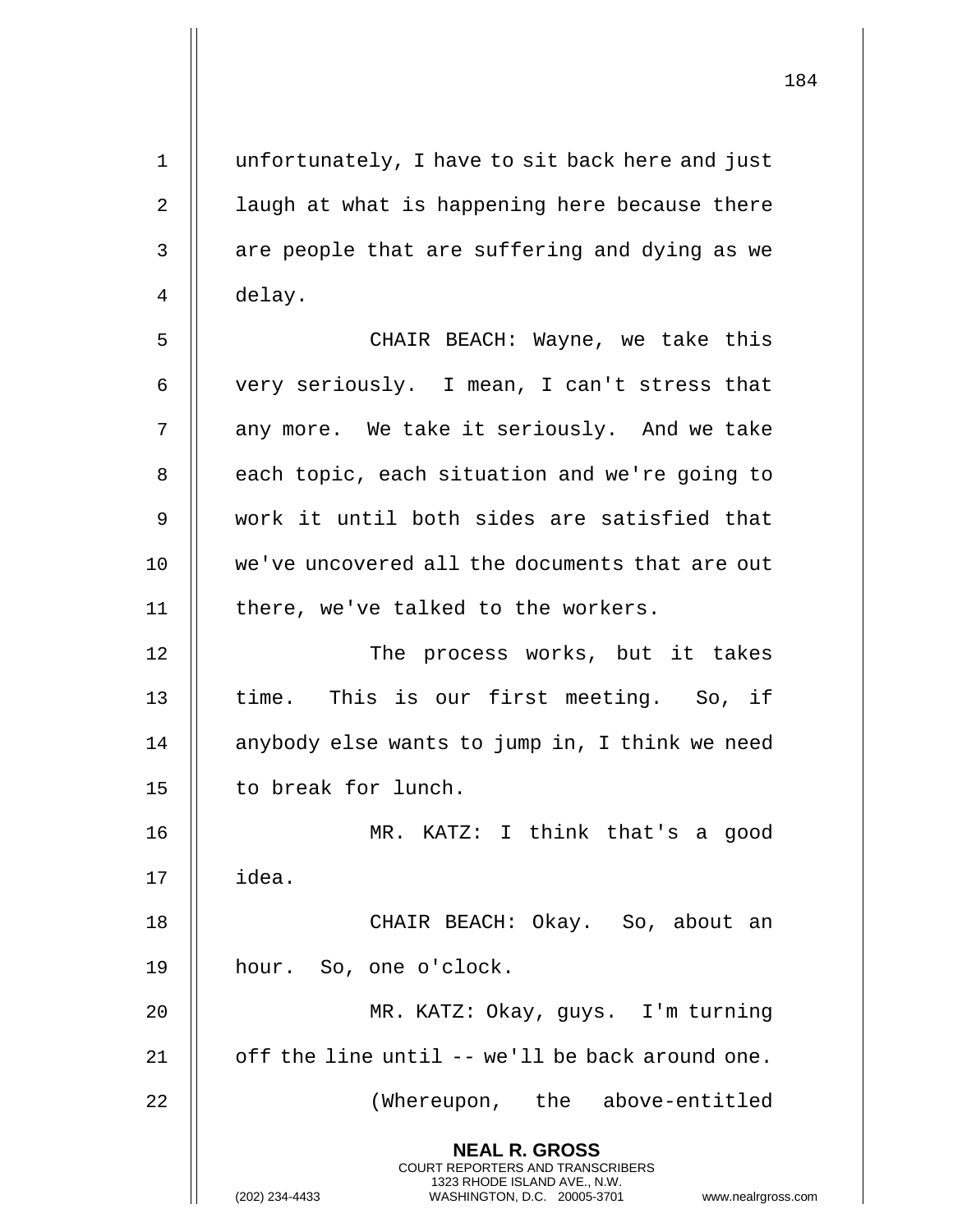|              |                                              |                                                                                                                         | 185                |
|--------------|----------------------------------------------|-------------------------------------------------------------------------------------------------------------------------|--------------------|
| $\mathbf 1$  | matter went off the record at 12:02 p.m. and |                                                                                                                         |                    |
| $\sqrt{2}$   | resumed at 1:03 p.m.)                        |                                                                                                                         |                    |
| $\mathsf{3}$ |                                              |                                                                                                                         |                    |
| $\,4$        |                                              |                                                                                                                         |                    |
| 5            |                                              |                                                                                                                         |                    |
| $\epsilon$   |                                              |                                                                                                                         |                    |
| $\sqrt{ }$   |                                              |                                                                                                                         |                    |
| $\,8\,$      |                                              |                                                                                                                         |                    |
| $\mathsf 9$  |                                              |                                                                                                                         |                    |
| $1\,0$       |                                              |                                                                                                                         |                    |
| $11\,$       |                                              |                                                                                                                         |                    |
| $1\,2$       |                                              |                                                                                                                         |                    |
| $13$         |                                              |                                                                                                                         |                    |
| 14           |                                              |                                                                                                                         |                    |
| 15           |                                              |                                                                                                                         |                    |
| 16           |                                              |                                                                                                                         |                    |
| 17           |                                              |                                                                                                                         |                    |
| 18           |                                              |                                                                                                                         |                    |
| 19           |                                              |                                                                                                                         |                    |
| 20           |                                              |                                                                                                                         |                    |
| $2\sqrt{1}$  |                                              |                                                                                                                         |                    |
| 22           |                                              |                                                                                                                         |                    |
|              | (202) 234-4433                               | <b>NEAL R. GROSS</b><br>COURT REPORTERS AND TRANSCRIBERS<br>1323 RHODE ISLAND AVE., N.W.<br>WASHINGTON, D.C. 20005-3701 | www.nealrgross.com |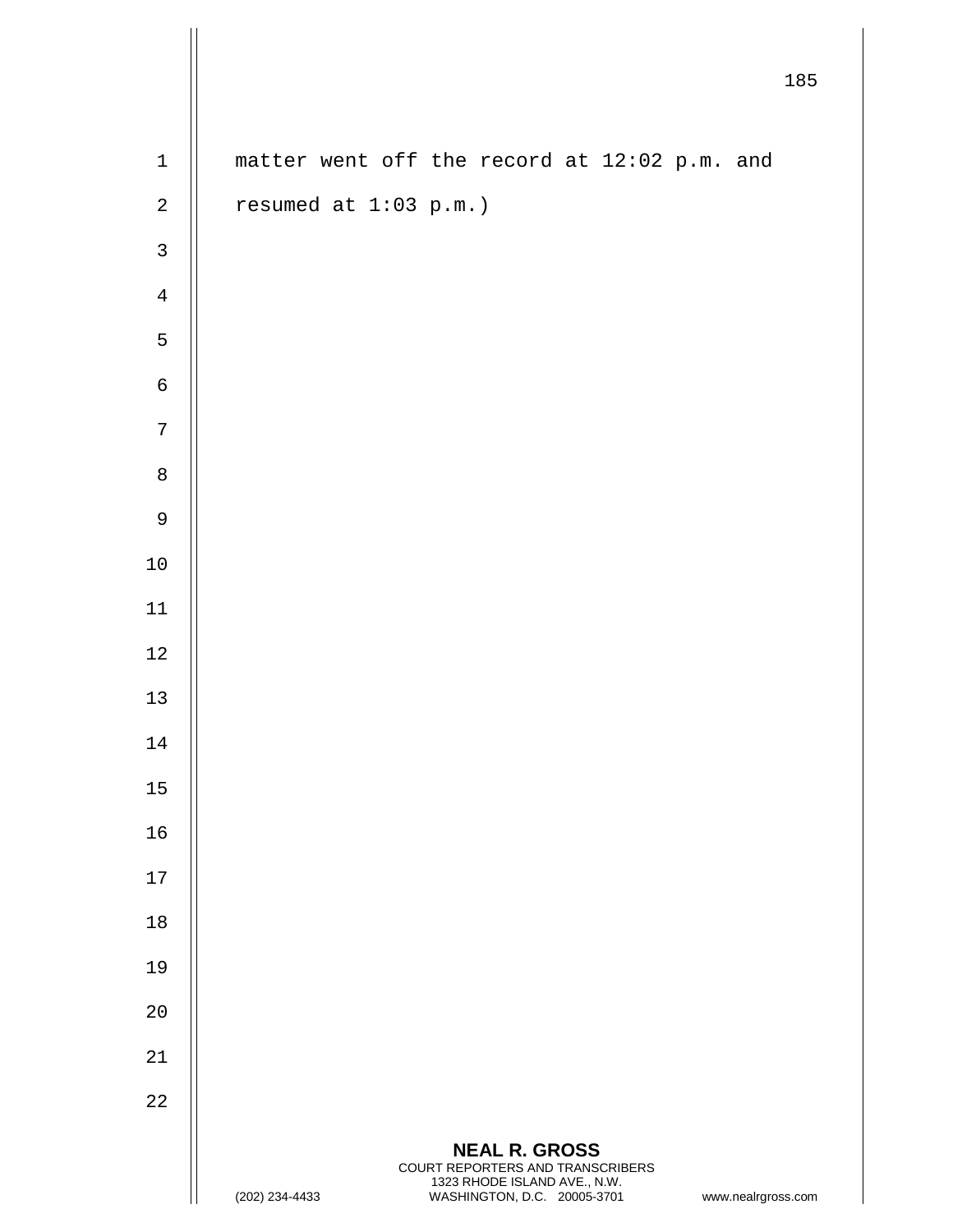186 **NEAL R. GROSS** COURT REPORTERS AND TRANSCRIBERS 1323 RHODE ISLAND AVE., N.W. (202) 234-4433 WASHINGTON, D.C. 20005-3701 www.nealrgross.com 1 A-F-T-E-R-N-O-O-N S-E-S-S-I-O-N 2  $\parallel$  1:03 p.m. 3 MR. KATZ: Okay. So, this is the KCP 4 Work Group, Advisory Board on Radiation and 5 | Worker Health, and we're ready to get going  $6 \parallel$  again. 7 Josie. 8 CHAIR BEACH: Okay. Good 9 || afternoon. We are going to, John, since we 10 || have you on the line, we are going to combine 11 || starting with 13, the mag-thorium alloy issue 12 which is -- you're going to cover under 13 || TBD-6000. 14 || And then we're going to go to Issue 15  $\parallel$  16, cover that one, and then go back to 14 and 16 15 if that works for you, John. 17 || DR. MAURO: Yes, it does. 18 CHAIR BEACH: Okay. So, are you 19 || going to kick it off, Joe, or --20 MR. FITZGERALD: Yes. John, I'm 21 | just looking at, you know, what you've done on  $22$   $\parallel$  the mag-thorium on TBD-6000. I think it just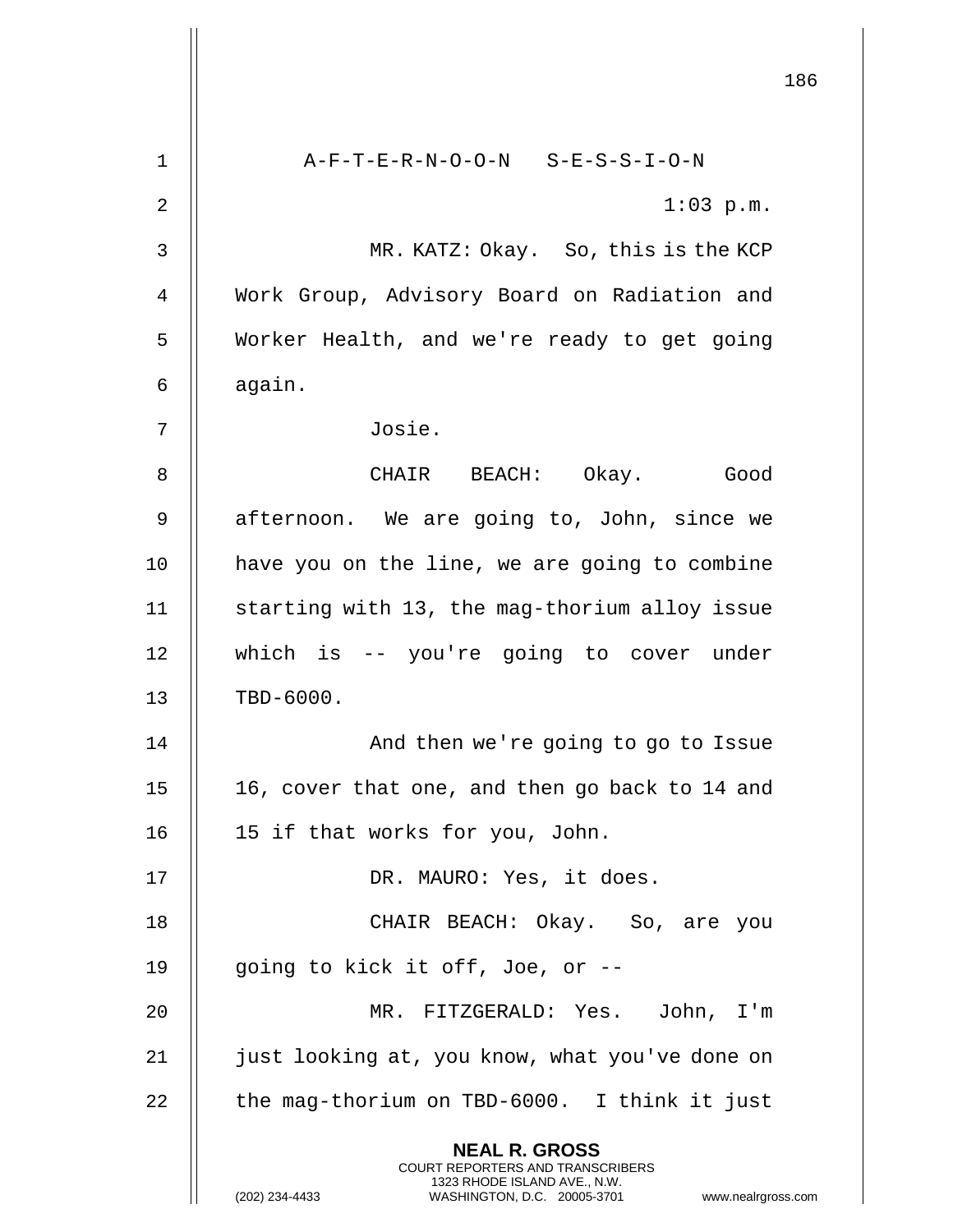**NEAL R. GROSS** COURT REPORTERS AND TRANSCRIBERS 1323 RHODE ISLAND AVE., N.W. (202) 234-4433 WASHINGTON, D.C. 20005-3701 www.nealrgross.com 1 makes it easier if you just address that Item 2 13 which is really the mag-thorium itself. 3 DR. MAURO: In fact, they are very 4 different subjects. 5 MR. FITZGERALD: Right. Right. 6  $\parallel$  And I think just to keep it smooth if you can  $7 \parallel$  start with mag-thorium, then go to uranium. 8 DR. MAURO: Sounds good. If you 9 || folks are ready, I can get started. 10 || CHAIR BEACH: Yes. 11 DR. MAURO: Okay. Yes, I reviewed 12 || the mag-thorium issue and prepared a draft 13 White Paper that's actually currently being 14 | independently reviewed by Ron Buchanan. 15 || And, in fact, I reviewed the SEC 16 **Petition Evaluation Report.** There's a section 17 || there 7.2.3.1 that talks specifically about  $18$  || this subject. 19 || And it turns out there is one SRDB 20 || in particular that was useful. It's Number  $21$   $\parallel$   $128-148$ . 22 In addition, as you may know, we did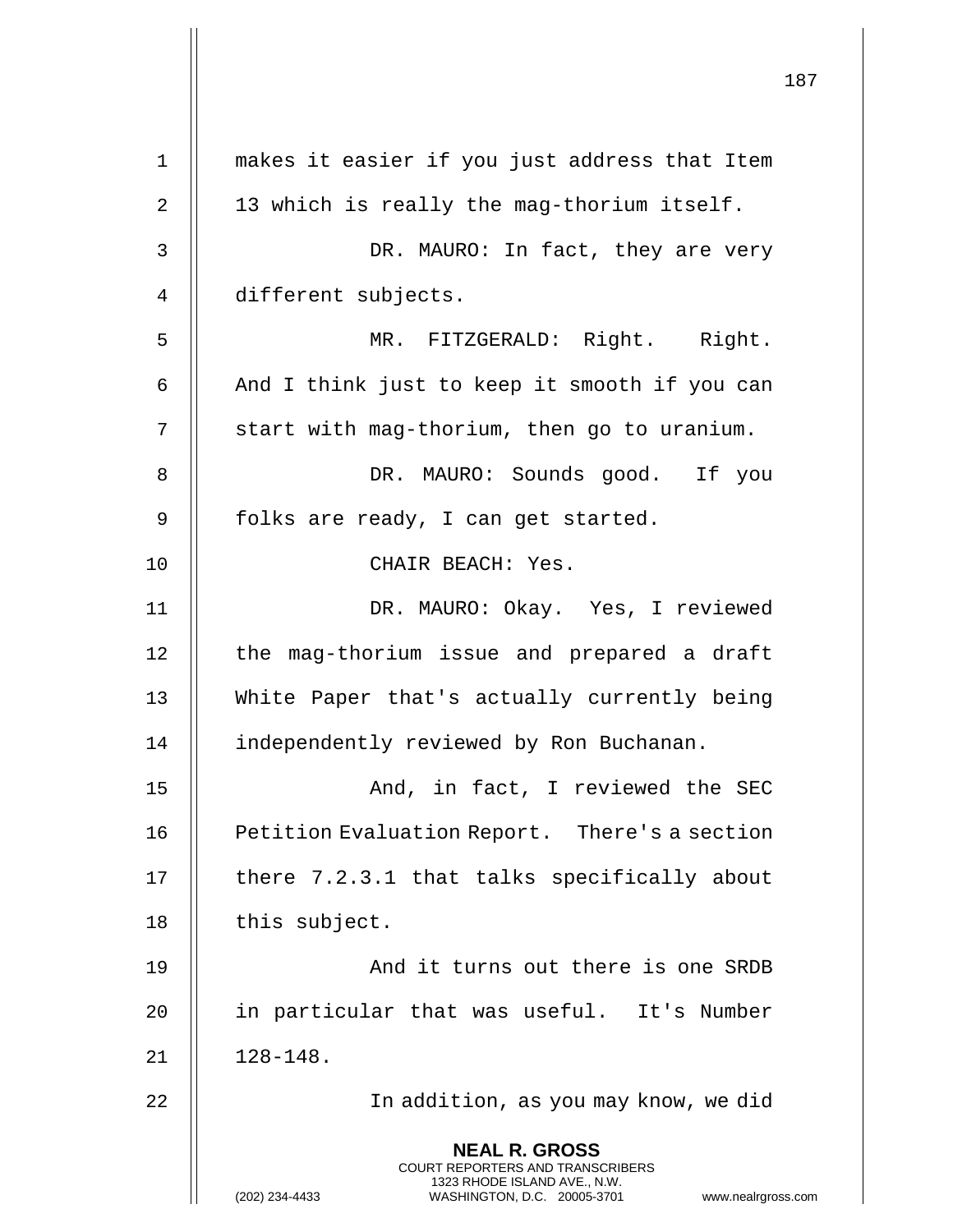| $\mathbf 1$    | a lot of work a number of years ago on Dow                                                          |  |
|----------------|-----------------------------------------------------------------------------------------------------|--|
| $\overline{2}$ | Chemical which was also concerned with                                                              |  |
| 3              | magnesium-thorium alloy. And that experience                                                        |  |
| 4              | and that information also helped in looking                                                         |  |
| 5              | into this issue.                                                                                    |  |
| 6              | It turns out that there<br>was                                                                      |  |
| 7              | machining of magnesium-thorium alloy at the                                                         |  |
| 8              | Kansas City Plant beginning in 1957 and                                                             |  |
| 9              | continued on for quite some time.                                                                   |  |
| 10             | And the process of machining that                                                                   |  |
| 11             | material generates an airborne aerosol that                                                         |  |
| 12             | represents potential internal exposure from                                                         |  |
| 13             | inhalation.                                                                                         |  |
| 14             | It's important to keep in mind that                                                                 |  |
| 15             | the alloy itself is three percent thorium based                                                     |  |
| 16             | on the review of the material. So, it's not                                                         |  |
| 17             | pure thorium and it's thorium-232. And the                                                          |  |
| 18             | degree to which its progeny, and we'll talk a                                                       |  |
| 19             | bit about that shortly, is present is also of                                                       |  |
| 20             | course of interest, including thoron.                                                               |  |
| 21             | The approach -- now, there's very                                                                   |  |
| 22             | limited useful air sampling data to predict                                                         |  |
|                | <b>NEAL R. GROSS</b><br>COURT REPORTERS AND TRANSCRIBERS                                            |  |
|                | 1323 RHODE ISLAND AVE., N.W.<br>(202) 234-4433<br>WASHINGTON, D.C. 20005-3701<br>www.nealrgross.com |  |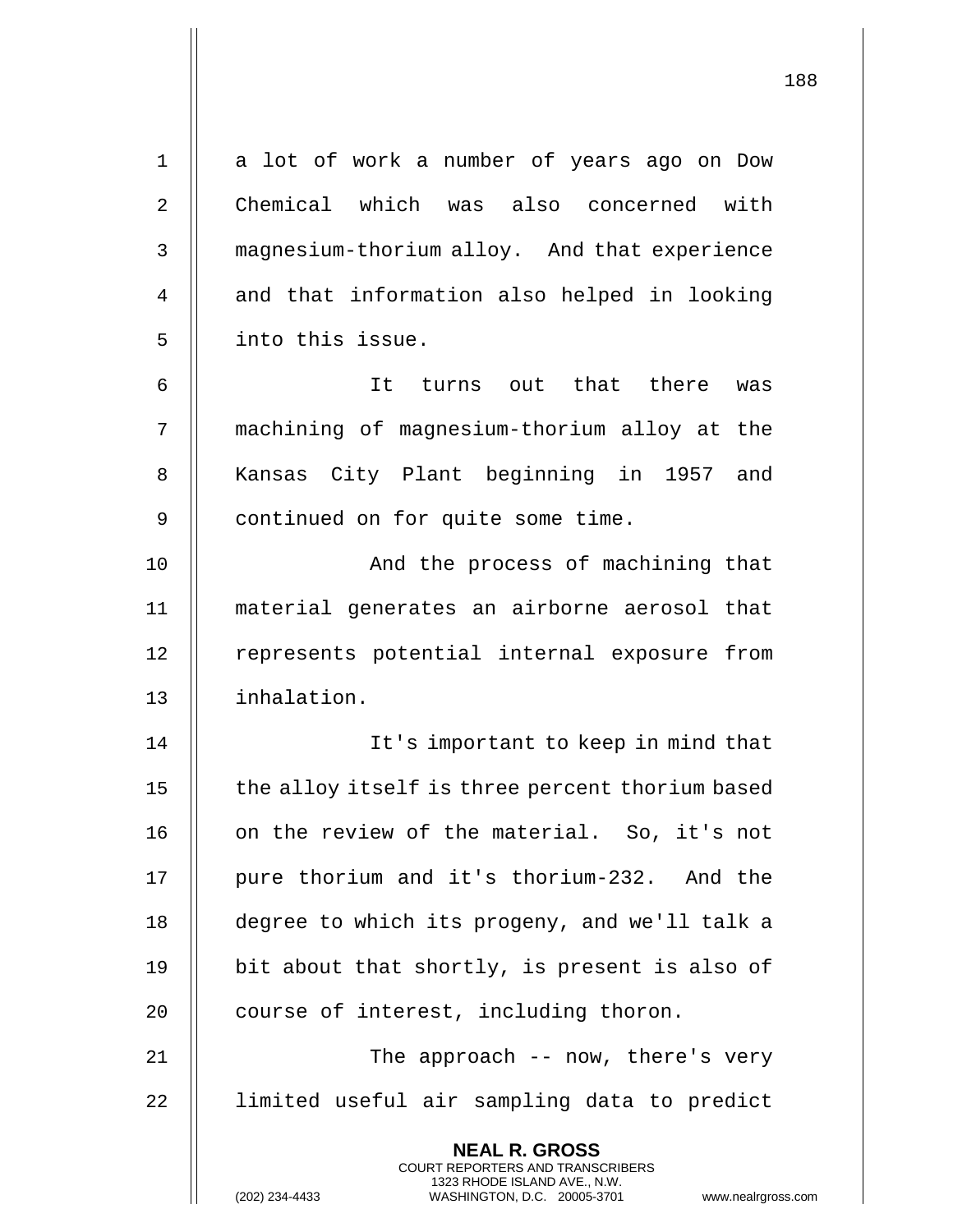| $\mathbf 1$ | what the air dust loading of the mag-thorium                                                                                              |
|-------------|-------------------------------------------------------------------------------------------------------------------------------------------|
| 2           | was. And there is no bioassay that's useful                                                                                               |
| 3           | that will allow us to reconstruct the internal                                                                                            |
| 4           | doses from that aerosol, but NIOSH did take --                                                                                            |
| 5           | have a strategy to come at the problem to try                                                                                             |
| 6           | to place a plausible upper bound.                                                                                                         |
| 7           | In looking at the program, the                                                                                                            |
| 8           | health physics oversight program, there was a                                                                                             |
| 9           | limit, a maximum permissible concentration                                                                                                |
| 10          | limit established for airborne thorium at the                                                                                             |
| 11          | facility of nine times ten to the minus 11                                                                                                |
| 12          | microcuries per milliliter of air.                                                                                                        |
| 13          | And the basic approach NIOSH is                                                                                                           |
| 14          | adopting is to assume that that concentration                                                                                             |
| 15          | is present all the time at that limit.                                                                                                    |
| 16          | Now, normally when we review                                                                                                              |
| 17          | something like this, we don't presume that that                                                                                           |
| 18          | limit is always maintained.                                                                                                               |
| 19          | It's certainly good that there's a                                                                                                        |
| 20          | limit and it certainly appears that there was                                                                                             |
| 21          | oversight to help ensure that the airborne                                                                                                |
| 22          | levels of various potential toxins including                                                                                              |
|             | <b>NEAL R. GROSS</b>                                                                                                                      |
|             | <b>COURT REPORTERS AND TRANSCRIBERS</b><br>1323 RHODE ISLAND AVE., N.W.<br>(202) 234-4433<br>WASHINGTON, D.C. 20005-3701<br>www.nealrgros |

(202) 234-4433 WASHINGTON, D.C. 20005-3701 www.nealrgross.com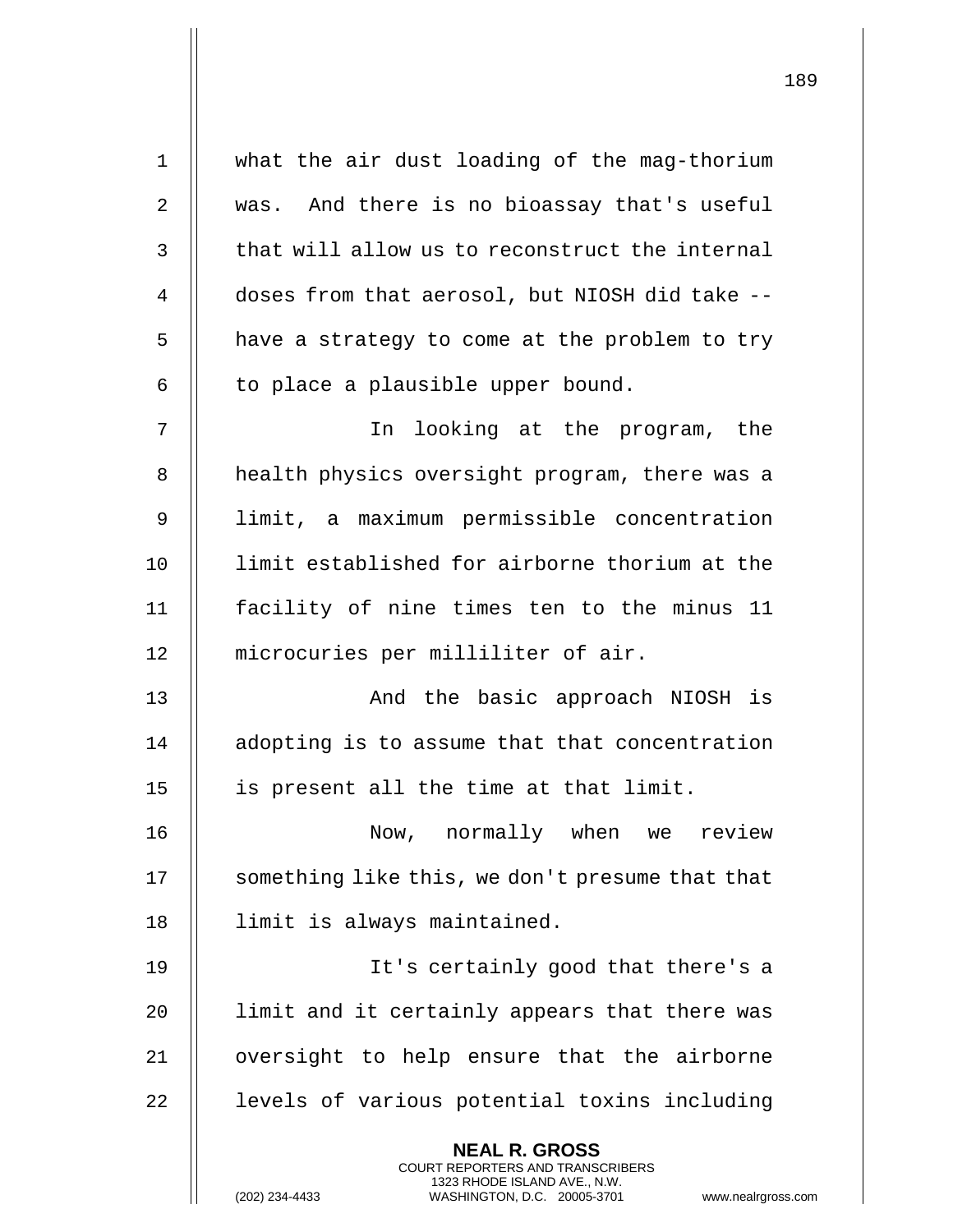| $1\,$          | beryllium were being under control, but NIOSH                                                                                                                     |
|----------------|-------------------------------------------------------------------------------------------------------------------------------------------------------------------|
| $\overline{2}$ | did one other thing that I think was very                                                                                                                         |
| 3              | helpful in what you would say to provide                                                                                                                          |
| 4              | assurance that was a reasonable upper bound.                                                                                                                      |
| 5              | And that is they said, okay, if you                                                                                                                               |
| 6              | have an airborne level of magnesium-thorium                                                                                                                       |
| 7              | alloy particulates due to machining                                                                                                                               |
| 8              | operations, what does that turn into in terms                                                                                                                     |
| 9              | of milligrams per cubic meter in air.                                                                                                                             |
| 10             | It turns out that it turns out to be                                                                                                                              |
| 11             | 27.3 milligrams of dust per cubic meter, which                                                                                                                    |
| 12             | is a very high number.                                                                                                                                            |
| 13             | It's such at a level that is above                                                                                                                                |
| 14             | a level that you was taught to be concerned                                                                                                                       |
| 15             | about, respiratory distress. And so, that                                                                                                                         |
| 16             | sort of lends credence to the fact that it's                                                                                                                      |
| 17             | unlikely that you would have prolonged periods                                                                                                                    |
| 18             | of time where the airborne dust loading of the                                                                                                                    |
| 19             | thorium would exceed that maximum permissible                                                                                                                     |
| 20             | concentration of nine times ten to the minus 11                                                                                                                   |
| 21             | microcuries per milliliter.                                                                                                                                       |
| 22             | So, those two arguments I found                                                                                                                                   |
|                | <b>NEAL R. GROSS</b><br><b>COURT REPORTERS AND TRANSCRIBERS</b><br>1323 RHODE ISLAND AVE., N.W.<br>(202) 234-4433<br>WASHINGTON, D.C. 20005-3701<br>www.nealrgros |

(202) 234-4433 WASHINGTON, D.C. 20005-3701 www.nealrgross.com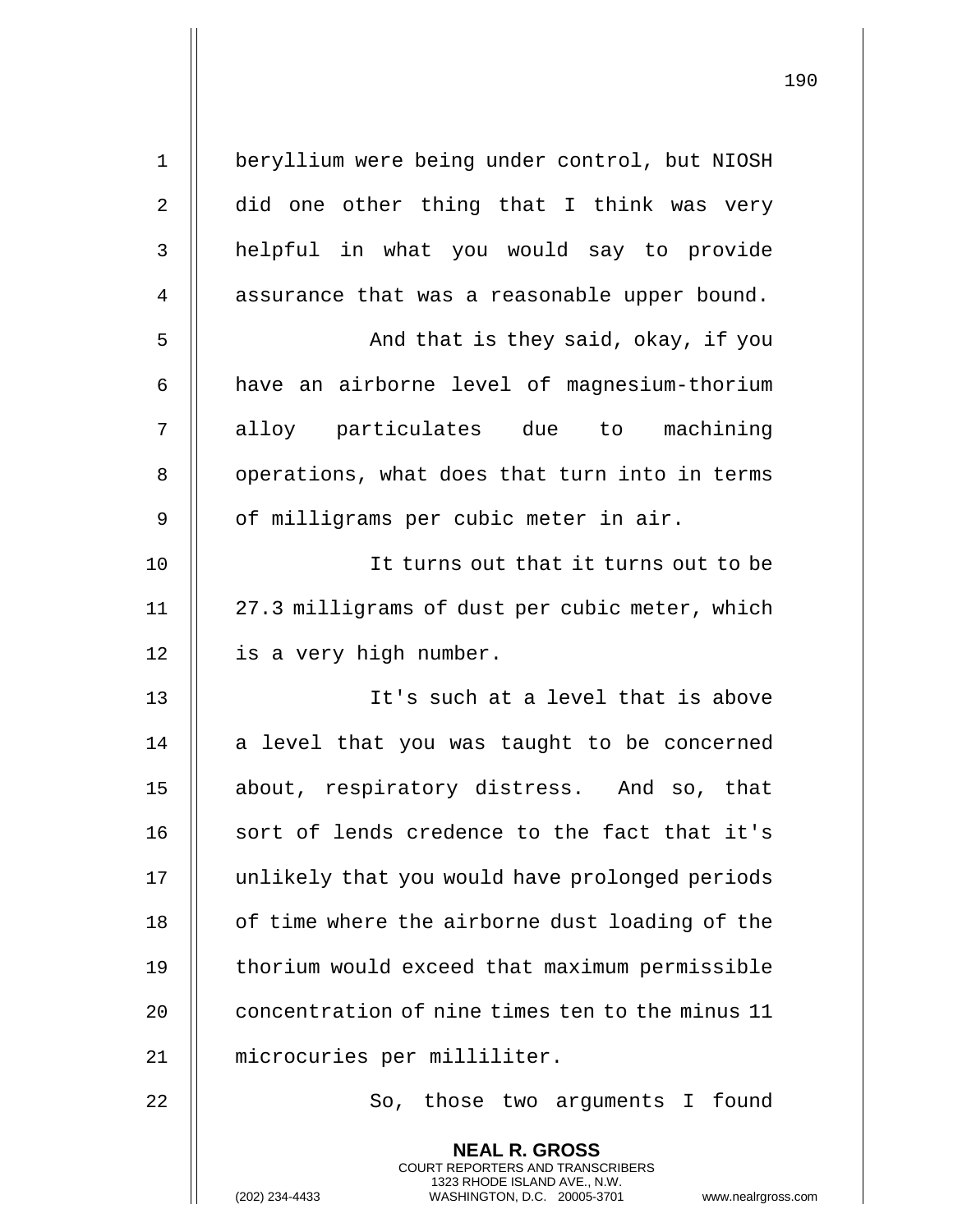| $\mathbf 1$ | fairly compelling. That is in terms of placing                                                                                                                  |
|-------------|-----------------------------------------------------------------------------------------------------------------------------------------------------------------|
| 2           | a plausible upper bound on what the long-term                                                                                                                   |
| 3           | chronic -- potential for internal exposure                                                                                                                      |
| 4           | would be for workers involved with the                                                                                                                          |
| 5           | machining of this alloy.                                                                                                                                        |
| 6           | One question though that did emerge                                                                                                                             |
| 7           | as I worked through this was from my experience                                                                                                                 |
| 8           | with Dow, Dow not only was involved with the                                                                                                                    |
| $\mathsf 9$ | machining and handling of the alloy, but they                                                                                                                   |
| 10          | actually produced the alloy where they would                                                                                                                    |
| 11          | work with what was called the master alloy.                                                                                                                     |
| 12          | They would take an allow that was                                                                                                                               |
| 13          | actually close to, I think, about 50 percent                                                                                                                    |
| 14          | thorium and dissolve that in the molten                                                                                                                         |
| 15          | magnesium which was a different kind of                                                                                                                         |
| 16          | situation creating the potential for other                                                                                                                      |
| 17          | types of exposures.                                                                                                                                             |
| 18          | Now, the $-$ - in reading the material,                                                                                                                         |
| 19          | it does not appear that there was actually the                                                                                                                  |
| 20          | manufacturing of the alloy taking place at                                                                                                                      |
| 21          | Kansas City Plant.                                                                                                                                              |
| 22          | I just -- my question I guess to                                                                                                                                |
|             | <b>NEAL R. GROSS</b><br>COURT REPORTERS AND TRANSCRIBERS<br>1323 RHODE ISLAND AVE., N.W.<br>(202) 234-4433<br>WASHINGTON, D.C. 20005-3701<br>www.nealrgross.com |

 $\mathbf{I}$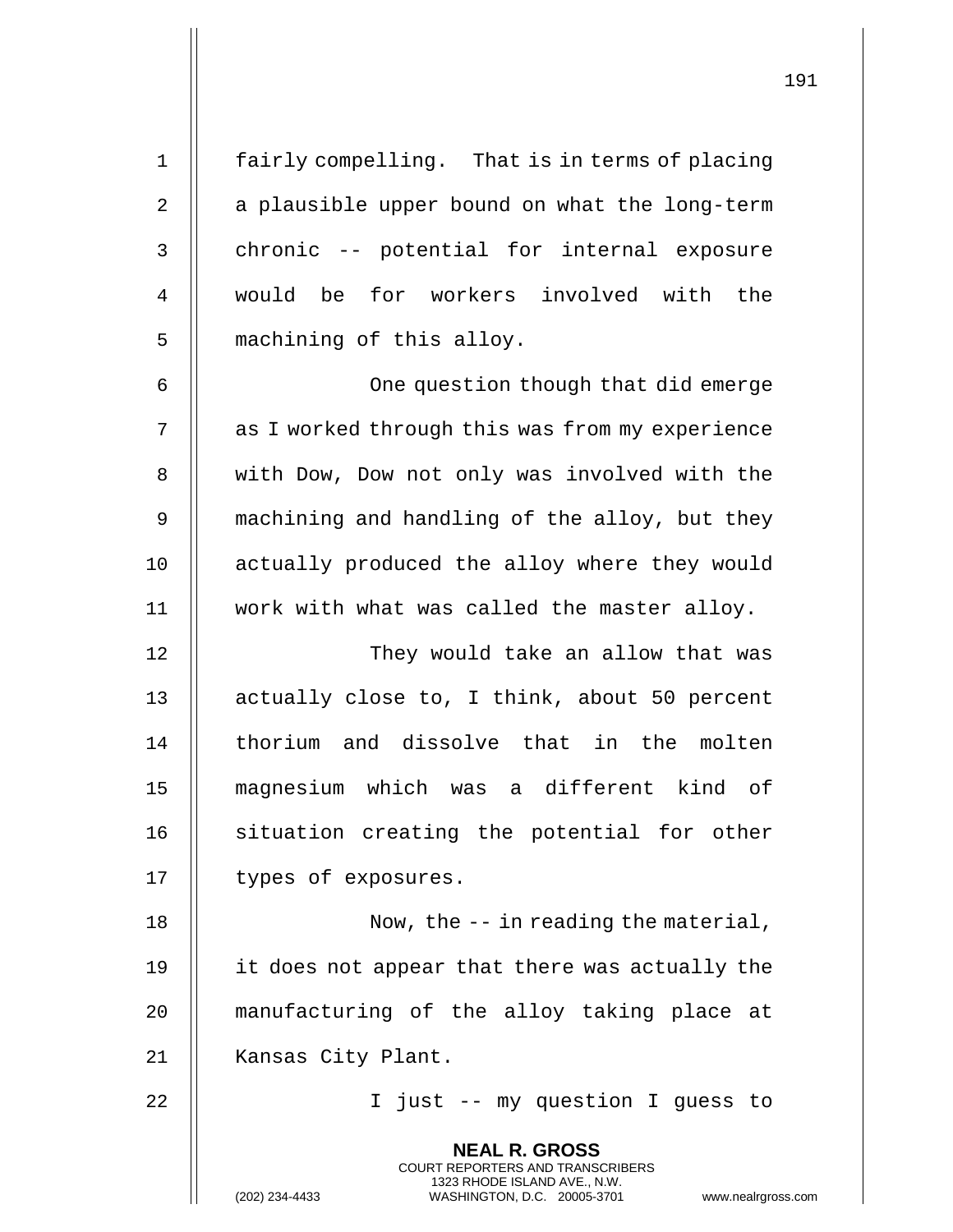|                |                                                                                                                                                                        | 192 |
|----------------|------------------------------------------------------------------------------------------------------------------------------------------------------------------------|-----|
| $\mathbf 1$    | NIOSH is to confirm that that in fact is the                                                                                                                           |     |
| $\overline{2}$ | case.                                                                                                                                                                  |     |
| 3              | The only thing that they did was to                                                                                                                                    |     |
| 4              | machine the alloy that -- what arrived at the                                                                                                                          |     |
| 5              | facility was this three<br>percent                                                                                                                                     |     |
| 6              | magnesium-thorium alloy that was machined and                                                                                                                          |     |
| 7              | they were not actually manufacturing the alloy.                                                                                                                        |     |
| 8              | MR. McCLOSKEY: I believe we can                                                                                                                                        |     |
| 9              | product documents, John, that show<br>KCP                                                                                                                              |     |
| 10             | purchasing it from Dow Midland.                                                                                                                                        |     |
| 11             | DR. MAURO: Excellent. That was my                                                                                                                                      |     |
| 12             | first question and that would be useful to have                                                                                                                        |     |
| 13             | a statement to that effect. So, we can put that                                                                                                                        |     |
| 14             | one to bed.                                                                                                                                                            |     |
| 15             | That being the case, so we're                                                                                                                                          |     |
| 16             | working with magnesium-thorium alloy now and I                                                                                                                         |     |
| 17             | for one believe that the number that they have                                                                                                                         |     |
| 18             | chosen as their plausible upper bound for                                                                                                                              |     |
| 19             | chronic exposure is certainly plausible and                                                                                                                            |     |
| 20             | bounding for the reasons I just explained.                                                                                                                             |     |
| 21             | One of the challenges of course will                                                                                                                                   |     |
| 22             | be who are we going to assign this to? This is                                                                                                                         |     |
|                | <b>NEAL R. GROSS</b><br><b>COURT REPORTERS AND TRANSCRIBERS</b><br>1323 RHODE ISLAND AVE., N.W.<br>(202) 234-4433<br>WASHINGTON, D.C. 20005-3701<br>www.nealrgross.com |     |

 $\mathop{||}$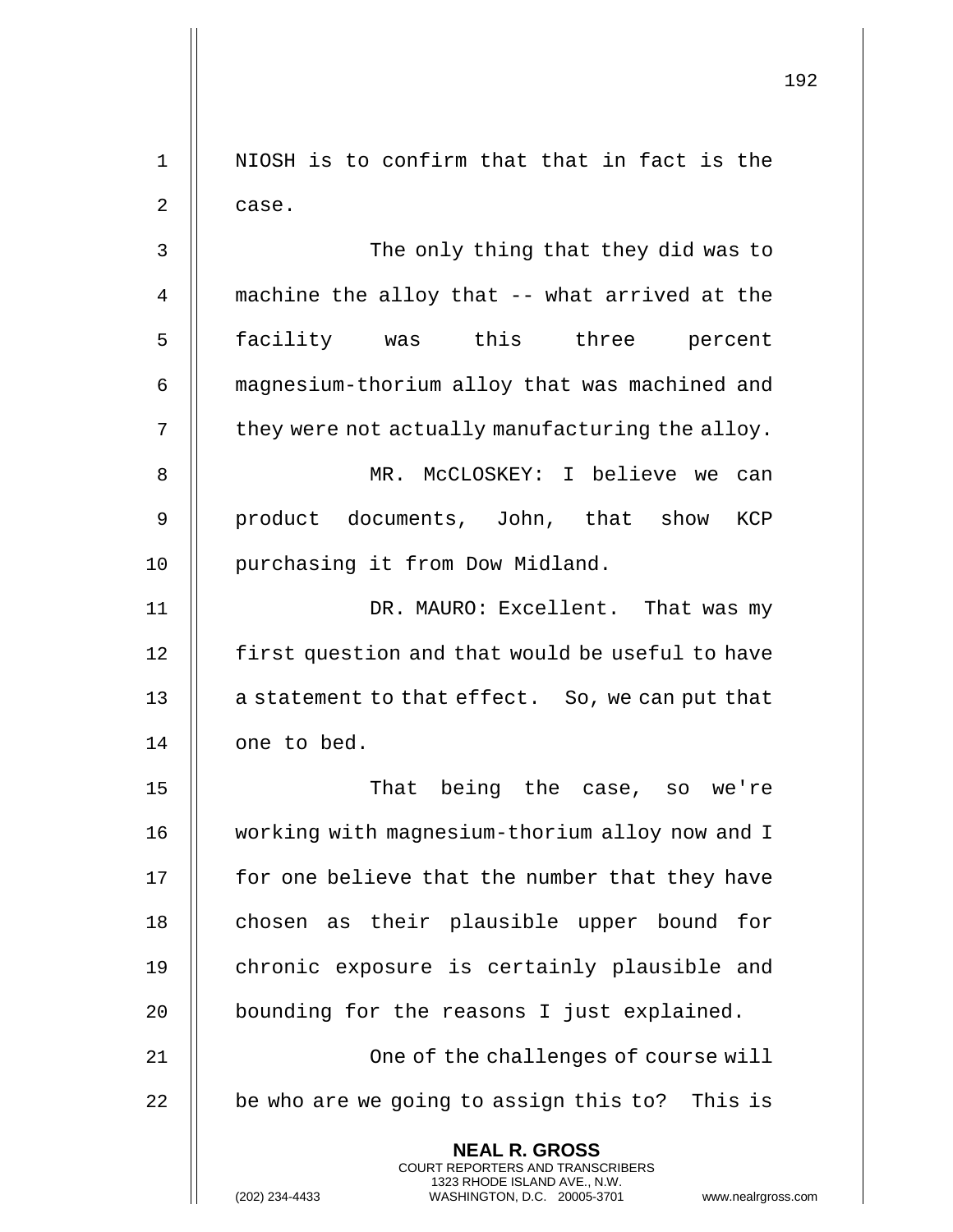| $1\,$          | a subject of a great deal of interest by the                                                                                                                      |  |
|----------------|-------------------------------------------------------------------------------------------------------------------------------------------------------------------|--|
| 2              | stakeholders, the petitioners and the workers                                                                                                                     |  |
| $\mathsf 3$    | about, you know, okay, perhaps you can place a                                                                                                                    |  |
| $\overline{4}$ | plausible upper bound on the dust loading, but                                                                                                                    |  |
| 5              | who are you going to assign that to and how are                                                                                                                   |  |
| 6              | you going to make that determination?                                                                                                                             |  |
| 7              | I'm just assuming that you're going                                                                                                                               |  |
| 8              | to be extremely flexible -- not flexible.                                                                                                                         |  |
| 9              | What's the word I'm looking for? That if                                                                                                                          |  |
| 10             | there's any potential for a person to have                                                                                                                        |  |
| 11             | experienced this type of exposure, you will                                                                                                                       |  |
| 12             | assign them the full 2,000 hours per year                                                                                                                         |  |
| 13             | certainly for the workers that were doing the                                                                                                                     |  |
| 14             | actual machining operation.                                                                                                                                       |  |
| 15             | It's always going to be a challenge                                                                                                                               |  |
| 16             | to determine, you know, who's going to get 50                                                                                                                     |  |
| 17             | percent, who's going to get whatever other                                                                                                                        |  |
| 18             | percentiles are used for the supervisors, the                                                                                                                     |  |
| 19             | clerks, the clerical and I understand that that                                                                                                                   |  |
| 20             | is a challenge whether or not you raise that to                                                                                                                   |  |
| 21             | an SEC issue.                                                                                                                                                     |  |
| 22             | the past, my recollection is<br>In                                                                                                                                |  |
|                | <b>NEAL R. GROSS</b><br><b>COURT REPORTERS AND TRANSCRIBERS</b><br>1323 RHODE ISLAND AVE., N.W.<br>(202) 234-4433<br>WASHINGTON, D.C. 20005-3701<br>www.nealrgros |  |

(202) 234-4433 WASHINGTON, D.C. 20005-3701 www.nealrgross.com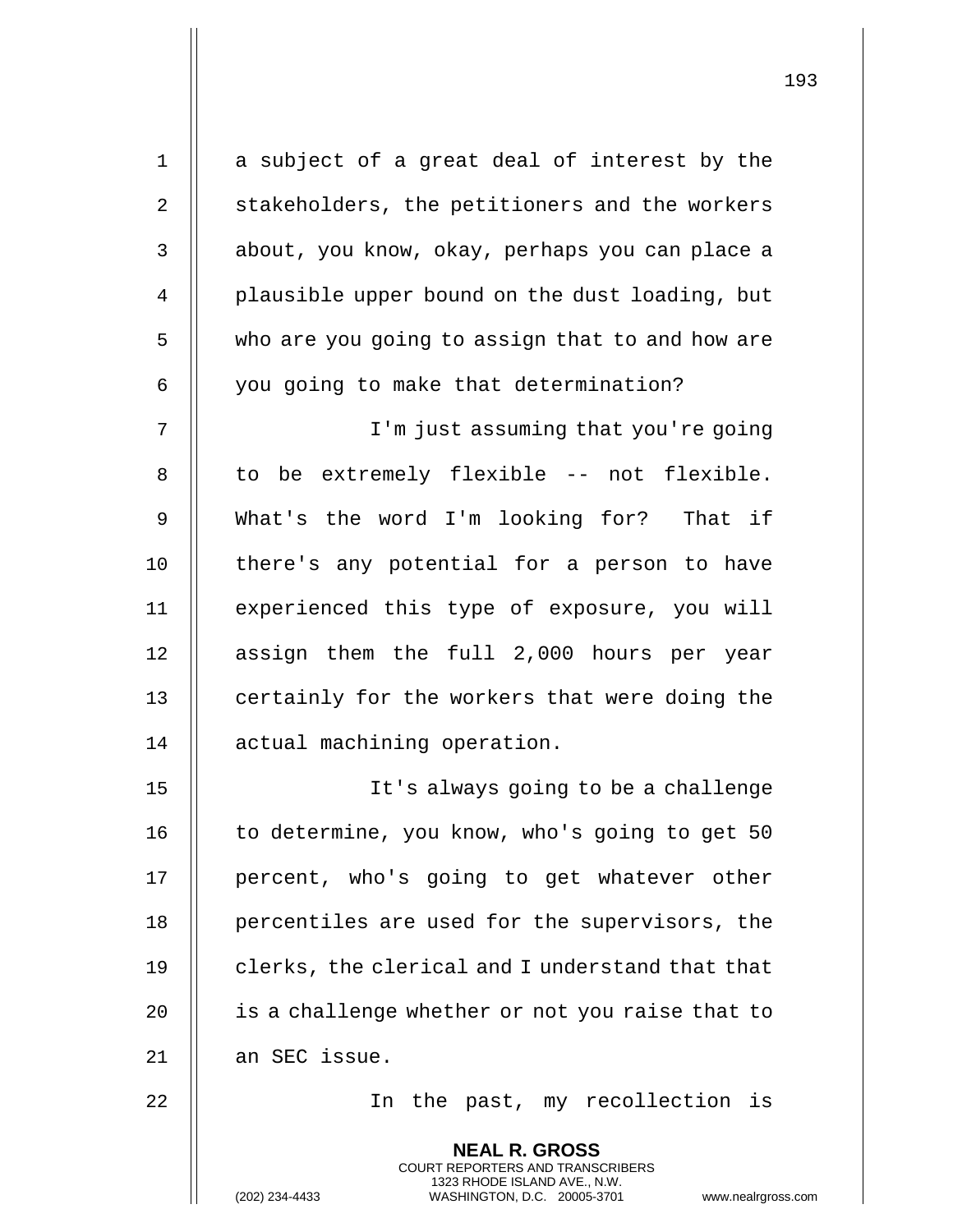| $\mathbf 1$    | generally that was sort of a Site Profile issue.                                                                                                                |
|----------------|-----------------------------------------------------------------------------------------------------------------------------------------------------------------|
| 2              | How are you going, you know, you can place a                                                                                                                    |
| 3              | plausible upper bound, but how are you going to                                                                                                                 |
| $\overline{4}$ | determine who belongs to the high-end class,                                                                                                                    |
| 5              | the one that's going to be assumed to be exposed                                                                                                                |
| 6              | for 2,000 hours per year.                                                                                                                                       |
| 7              | So, that's sort of in a nutshell                                                                                                                                |
| 8              | where we come out at least currently in our                                                                                                                     |
| 9              | draft work regarding thorium-232.                                                                                                                               |
| 10             | Let me move on to the progeny. The                                                                                                                              |
| 11             | -- one of the deficiencies of the SEC Petition                                                                                                                  |
| 12             | Evaluation Report is the report is silent                                                                                                                       |
| 13             | regarding thorium -- well, really the radium,                                                                                                                   |
| 14             | the progeny, the radium that grows in from the                                                                                                                  |
| 15             | thorium-232, for example.                                                                                                                                       |
| 16             | So, I did a few calculations to say,                                                                                                                            |
| 17             | okay, let, you know, when the thorium alloy                                                                                                                     |
| 18             | shows up, it's thorium-232 alloy, but there's                                                                                                                   |
| 19             | also going to be present with it one of -- the                                                                                                                  |
| 20             | other thorium, 228, and in time, various other                                                                                                                  |
| 21             | radionuclides grow in. It may take some time.                                                                                                                   |
| 22             | The radium-228, for example, I                                                                                                                                  |
|                | <b>NEAL R. GROSS</b><br>COURT REPORTERS AND TRANSCRIBERS<br>1323 RHODE ISLAND AVE., N.W.<br>(202) 234-4433<br>WASHINGTON, D.C. 20005-3701<br>www.nealrgross.com |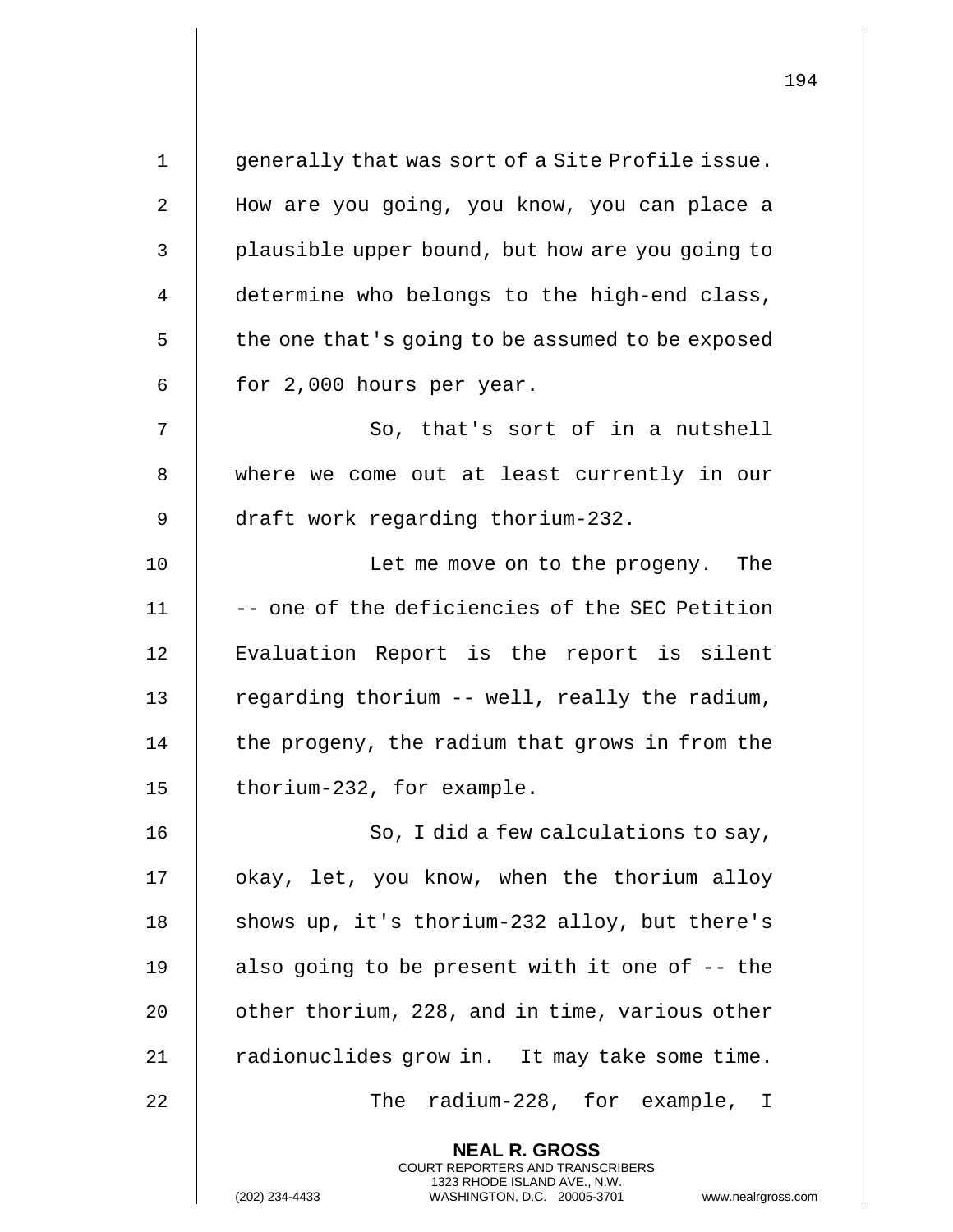| $1\,$ | think has about a five-year half life. So, of                                                                                                                     |
|-------|-------------------------------------------------------------------------------------------------------------------------------------------------------------------|
| 2     | course you'd have to be fairly aged, but in                                                                                                                       |
| 3     | theory, you know, you could receive some aged                                                                                                                     |
| 4     | alloy.                                                                                                                                                            |
| 5     | So, I went ahead and said, okay,                                                                                                                                  |
| 6     | what happens if along with the thorium-232, all                                                                                                                   |
| 7     | the progeny were present in equilibrium also.                                                                                                                     |
| 8     | Does that really -- could that have                                                                                                                               |
| 9     | a substantial effect on the inhalation dose                                                                                                                       |
| 10    | that you would calculate?                                                                                                                                         |
| 11    | It turns out my calculations show --                                                                                                                              |
| 12    | now, the report is silent on this. I think the                                                                                                                    |
| 13    | work would benefit -- the SEC Petition                                                                                                                            |
| 14    | Evaluation Report would benefit from this type                                                                                                                    |
| 15    | of calculation. But I went through it and I                                                                                                                       |
| 16    | said, okay, if they were there, what would                                                                                                                        |
| 17    | happen?                                                                                                                                                           |
| 18    | It turns out that the other                                                                                                                                       |
| 19    | radionuclides, the progeny, their dose                                                                                                                            |
| 20    | conversion factors, you know, are much, much                                                                                                                      |
| 21    | smaller than the dose -- inhalation dose                                                                                                                          |
| 22    | conversion factor for thorium-232.                                                                                                                                |
|       | <b>NEAL R. GROSS</b><br><b>COURT REPORTERS AND TRANSCRIBERS</b><br>1323 RHODE ISLAND AVE., N.W.<br>(202) 234-4433<br>WASHINGTON, D.C. 20005-3701<br>www.nealrgros |

(202) 234-4433 WASHINGTON, D.C. 20005-3701 www.nealrgross.com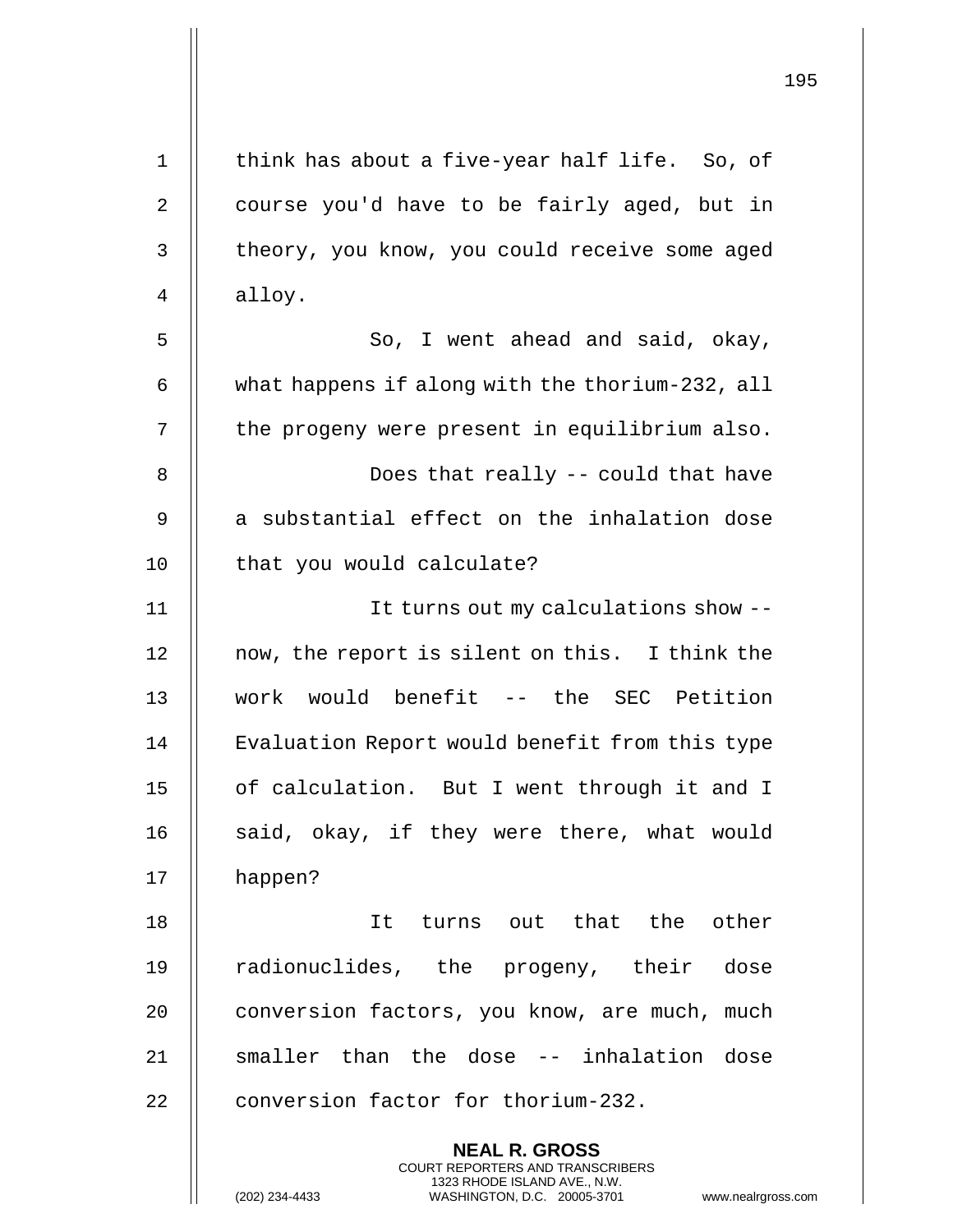| 1  | So, even if they were present there                                                                                                                             |  |  |  |
|----|-----------------------------------------------------------------------------------------------------------------------------------------------------------------|--|--|--|
| 2  | in equilibrium airborne, they're not going to                                                                                                                   |  |  |  |
| 3  | have more than like 10 percent of that.                                                                                                                         |  |  |  |
| 4  | And I believe built into the default                                                                                                                            |  |  |  |
| 5  | dust loading, the use of thorium-232 is enough                                                                                                                  |  |  |  |
| 6  | conservatism that that extra $--$ even if $--$ now,                                                                                                             |  |  |  |
| 7  | even if the other progeny were present there in                                                                                                                 |  |  |  |
| 8  | equilibrium, they're really not going to change                                                                                                                 |  |  |  |
| 9  | anything.                                                                                                                                                       |  |  |  |
| 10 | So, I sort of convinced myself that                                                                                                                             |  |  |  |
| 11 | the strategy being used even though they're                                                                                                                     |  |  |  |
| 12 | silent in the writeup on this matter, is                                                                                                                        |  |  |  |
| 13 | claimant-favorable and scientifically sound.                                                                                                                    |  |  |  |
| 14 | So, I walk away saying                                                                                                                                          |  |  |  |
| 15 | notwithstanding the fact that they do not                                                                                                                       |  |  |  |
| 16 | explicitly address the progeny of thorium-232,                                                                                                                  |  |  |  |
| 17 | I don't think they're important.                                                                                                                                |  |  |  |
| 18 | In other words, they're assumed to                                                                                                                              |  |  |  |
| 19 | be there, they may have a 10 percent effect on                                                                                                                  |  |  |  |
| 20 | the dose calculation and the big picture in                                                                                                                     |  |  |  |
| 21 | recognizing the inherent conservatism and the                                                                                                                   |  |  |  |
| 22 | fundamental<br>assumption regarding<br>the                                                                                                                      |  |  |  |
|    | <b>NEAL R. GROSS</b><br>COURT REPORTERS AND TRANSCRIBERS<br>1323 RHODE ISLAND AVE., N.W.<br>WASHINGTON, D.C. 20005-3701<br>(202) 234-4433<br>www.nealrgross.com |  |  |  |

 $\mathsf{II}$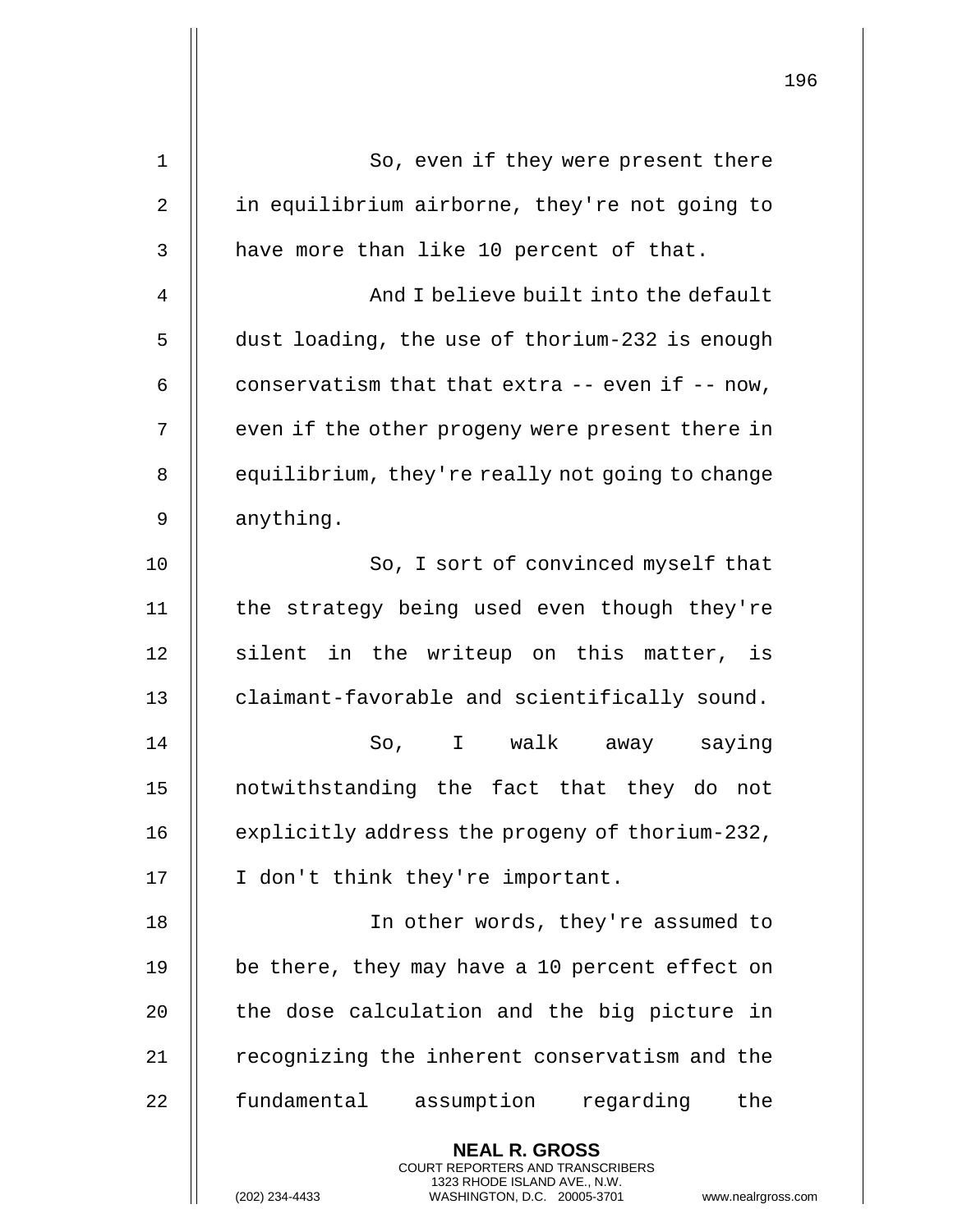|    |                                                                                                                                                                        | 197 |
|----|------------------------------------------------------------------------------------------------------------------------------------------------------------------------|-----|
|    |                                                                                                                                                                        |     |
| 1  | thorium-232, I feel as if they're covered.                                                                                                                             |     |
| 2  | But of course this is something that                                                                                                                                   |     |
| 3  | -- a judgment that they -- the Work Group needs                                                                                                                        |     |
| 4  | to make and be comfortable with themselves.                                                                                                                            |     |
| 5  | Finally, I'm almost done, is                                                                                                                                           |     |
| 6  | thoron. One of the radionuclides that will                                                                                                                             |     |
| 7  | grow in fairly quickly is thoron.                                                                                                                                      |     |
| 8  | And what NIOSH did was say, listen,                                                                                                                                    |     |
| 9  | in order to account for the contribution of                                                                                                                            |     |
| 10 | thoron to the inhalation dose, they're assuming                                                                                                                        |     |
| 11 | that thoron is present, and of course its                                                                                                                              |     |
| 12 | short-lived progeny, at 30 percent of the                                                                                                                              |     |
| 13 | concentration of the thorium-232.                                                                                                                                      |     |
| 14 | I considered this to be a reasonable                                                                                                                                   |     |
| 15 | value recognizing that -- you can almost                                                                                                                               |     |
| 16 | envision the thoron -- you have these airborne                                                                                                                         |     |
| 17 | particulates, these five micron AMAD                                                                                                                                   |     |
| 18 | particulates of thorium-232 floating in the                                                                                                                            |     |
| 19 | air. And it's thorium-232 with possibly                                                                                                                                |     |
| 20 | thorium-228 and the thoron grow in fairly                                                                                                                              |     |
| 21 | quickly from the thorium-228.                                                                                                                                          |     |
| 22 | And you think in terms of this when                                                                                                                                    |     |
|    | <b>NEAL R. GROSS</b><br><b>COURT REPORTERS AND TRANSCRIBERS</b><br>1323 RHODE ISLAND AVE., N.W.<br>(202) 234-4433<br>WASHINGTON, D.C. 20005-3701<br>www.nealrgross.com |     |

 $\mathbf{I}$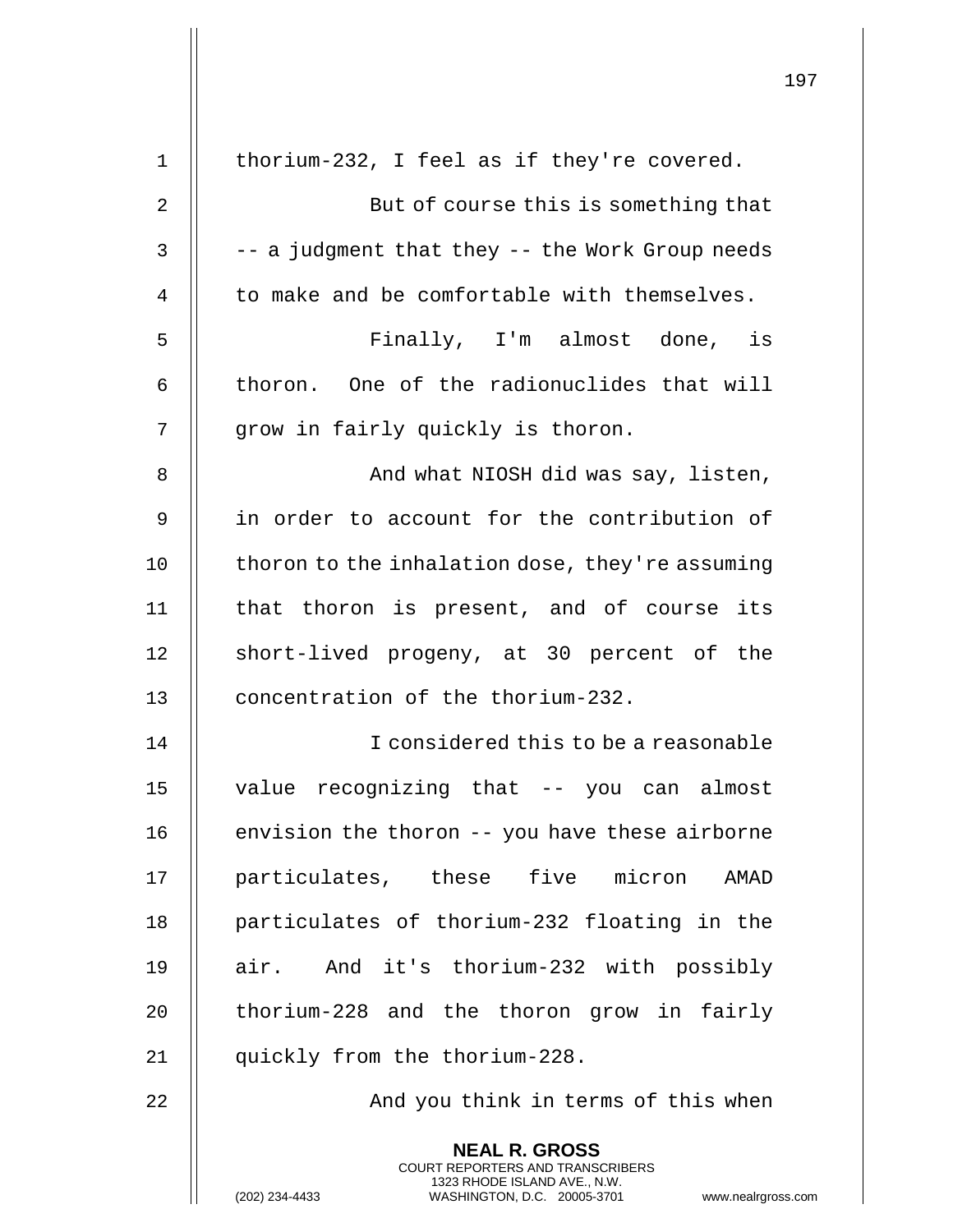| $\mathbf 1$ | it decays, not all of the thoron will escape and                                                                                                                   |
|-------------|--------------------------------------------------------------------------------------------------------------------------------------------------------------------|
| 2           | become airborne. It's going to be trapped. A                                                                                                                       |
| 3           | lot of it will be trapped inside this little                                                                                                                       |
| 4           | particle, but some of it, you know, could get                                                                                                                      |
| 5           | out.                                                                                                                                                               |
| 6           | And you may be familiar with this in                                                                                                                               |
| 7           | the radon world. It's called the emanation                                                                                                                         |
| 8           | coefficient.                                                                                                                                                       |
| 9           | In effect, they're assuming that 30                                                                                                                                |
| 10          | percent of -- if there's thoron there, 30                                                                                                                          |
| 11          | percent would make it airborne. So, they're                                                                                                                        |
| 12          | assuming that the concentration of thoron in                                                                                                                       |
| 13          | the air is 30 percent of the concentration of                                                                                                                      |
| 14          | the thorium-232 in the air.                                                                                                                                        |
| $15$        | I consider that to be a plausible                                                                                                                                  |
| 16          | upper bound of the presence of thoron airborne.                                                                                                                    |
| 17          | So, my takeaway from this, and this                                                                                                                                |
| 18          | is what's written up, is that the approach that                                                                                                                    |
| 19          | NIOSH has adopted to assign upper bound,                                                                                                                           |
| 20          | plausible upper bound, is scientifically sound                                                                                                                     |
| 21          | and I am comfortable with it basically using                                                                                                                       |
| 22          | that nine times 10 to the minus 11 microcuries                                                                                                                     |
|             | <b>NEAL R. GROSS</b><br><b>COURT REPORTERS AND TRANSCRIBERS</b><br>1323 RHODE ISLAND AVE., N.W.<br>(202) 234-4433<br>WASHINGTON, D.C. 20005-3701<br>www.nealrgross |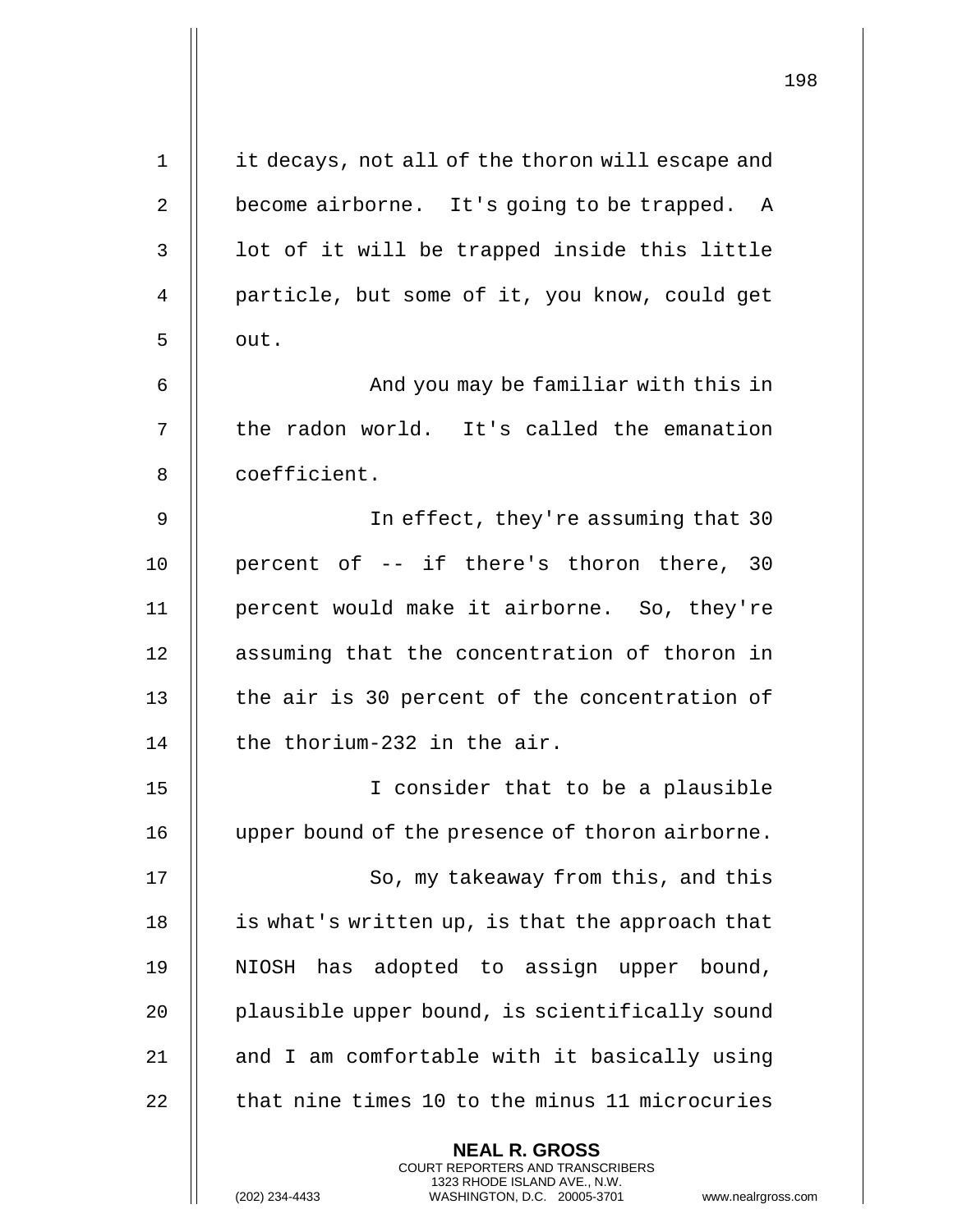**NEAL R. GROSS** COURT REPORTERS AND TRANSCRIBERS 1323 RHODE ISLAND AVE., N.W. (202) 234-4433 WASHINGTON, D.C. 20005-3701 www.nealrgross.com 1 | per cc as if, you know, 2,000 per year and it's 2 || always at that level. 3 It's highly unlikely that that in 4 || fact was the case given that that would be 5 | associated with a fairly high dust loading. 27 6 | milligrams per cubic meter. 7 || So, bottom line is I feel as if this 8 | is an issue that has been adequately addressed. 9 MR. DARNELL: Strange as it may be to 10 | believe, but NIOSH agrees. 11 || DR. MAURO: Okay. 12 MR. STIVER: Hey, John. This is 13 John Stiver. I got a quick question for you. 14 Are we reasonably sure that the 15 | thorium content was only at three percent in all 16 || of the magnesium-thorium alloy that was 17 || processed there? 18 DR. MAURO: Fair question. You 19 || know, when I looked at the SRDB and of course 20 **the SEC Petition Evaluation Report, that seems** 21  $\parallel$  to be the case. 22 And my experience, by the way, with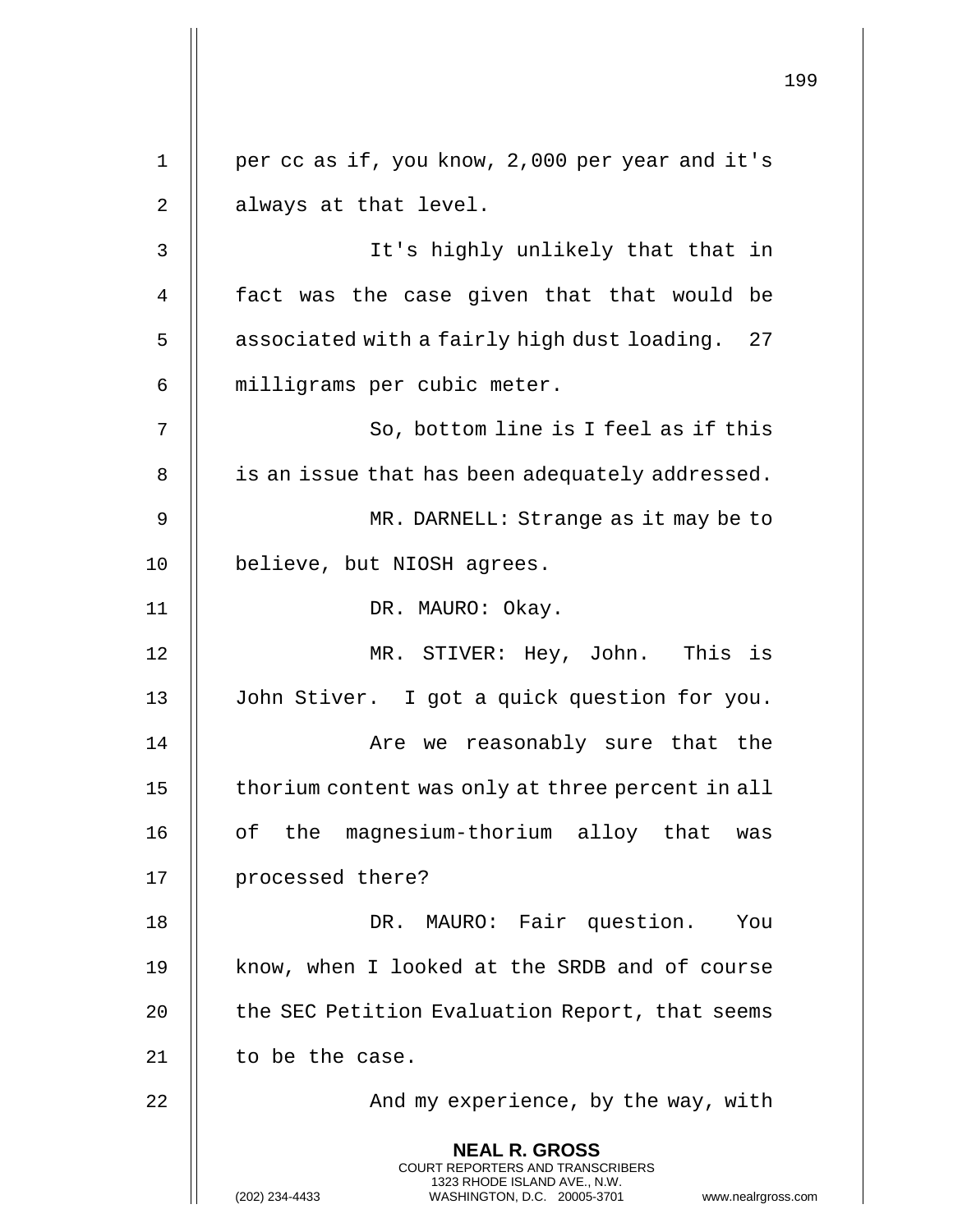| $\mathbf 1$    | thorium alloy from other work like the Dow work,                                                                                                                |
|----------------|-----------------------------------------------------------------------------------------------------------------------------------------------------------------|
| $\overline{2}$ | that's where -- that's the level -- when they                                                                                                                   |
| $\mathsf{3}$   | make -- they make thorium alloy because it has                                                                                                                  |
| 4              | certain metallurgical properties regarding                                                                                                                      |
| 5              | heat, resistance and structural strain for                                                                                                                      |
| 6              | various uses.                                                                                                                                                   |
| 7              | And that's the typical                                                                                                                                          |
| 8              | concentration of the -- of thorium in                                                                                                                           |
| 9              | magnesium-thorium alloy. So, I was<br>not                                                                                                                       |
| 10             | surprised to see that that's the number that was                                                                                                                |
| 11             | used and that's what we found in the literature.                                                                                                                |
| 12             | Now, certainly if there are some                                                                                                                                |
| 13             | exceptions to that, we may have some                                                                                                                            |
| 14             | metallurgists involved that would know a lot                                                                                                                    |
| 15             | more about it than I do that could say, no, there                                                                                                               |
| 16             | are circumstances where you may work with                                                                                                                       |
| 17             | higher quantities and -- but as best I can tell                                                                                                                 |
| 18             | from what I've read in the SRDB, from my                                                                                                                        |
| 19             | experience with the Dow work, that is a good                                                                                                                    |
| 20             | number.                                                                                                                                                         |
| 21             | DR. NETON: John, this is Jim. I                                                                                                                                 |
| 22             | think I recall looking at the literature that                                                                                                                   |
|                | <b>NEAL R. GROSS</b><br>COURT REPORTERS AND TRANSCRIBERS<br>1323 RHODE ISLAND AVE., N.W.<br>(202) 234-4433<br>WASHINGTON, D.C. 20005-3701<br>www.nealrgross.com |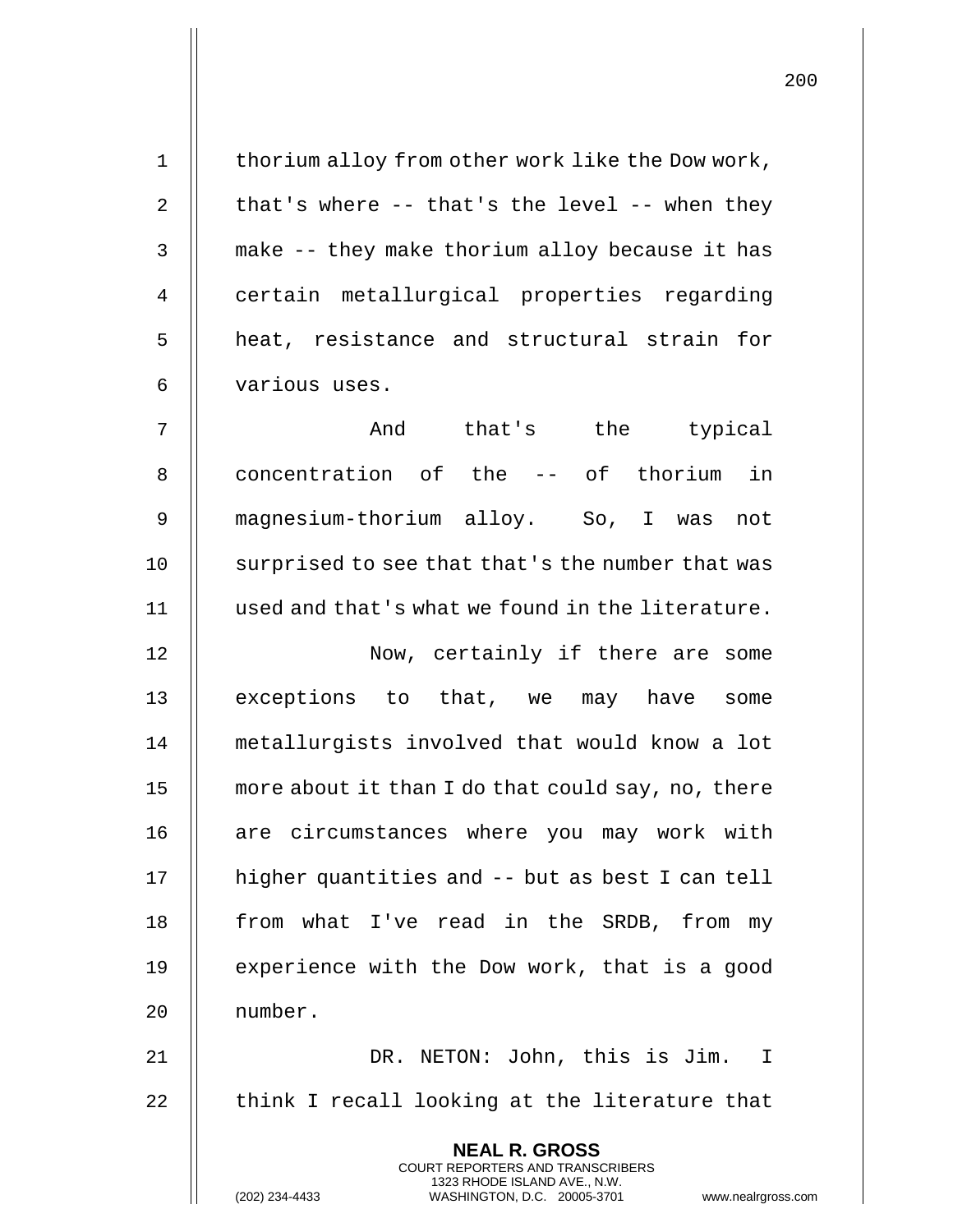|             |                                                                                                                                                                        | 201 |
|-------------|------------------------------------------------------------------------------------------------------------------------------------------------------------------------|-----|
| $\mathbf 1$ | this was specified as the HK-31, I believe,                                                                                                                            |     |
| 2           | thorium-magnesium alloy.                                                                                                                                               |     |
| 3           | DR. MAURO: Yes.                                                                                                                                                        |     |
| 4           | DR. NETON: That has a specific                                                                                                                                         |     |
| 5           | meaning in the commercial industry. And I                                                                                                                              |     |
| 6           | believe it translates over to three percent                                                                                                                            |     |
| 7           | thorium.                                                                                                                                                               |     |
| 8           | DR. MAURO: Now that you mention it,                                                                                                                                    |     |
| 9           | I remember Bill Thurber looking at that very                                                                                                                           |     |
| 10          | issue and you are correct, yes.                                                                                                                                        |     |
| 11          | MR. STIVER: All right. Thanks a                                                                                                                                        |     |
| 12          | lot. That makes a lot of sense.                                                                                                                                        |     |
| 13          | MR. DARNELL: So, the only takeaway                                                                                                                                     |     |
| 14          | from Issue 13 then is we need to produce the                                                                                                                           |     |
| 15          | document that shows that mag-thorium was                                                                                                                               |     |
| 16          | purchased from Midland Dow.                                                                                                                                            |     |
| 17          | DR. NETON: We need to review the                                                                                                                                       |     |
| 18          | report, White Paper, when it comes out when it's                                                                                                                       |     |
| 19          | finalized. It may be slightly different.                                                                                                                               |     |
| 20          | MR. FITZGERALD: But I think that's                                                                                                                                     |     |
| 21          | a pretty fair walk through.                                                                                                                                            |     |
| 22          | DR. NETON: Okay.                                                                                                                                                       |     |
|             | <b>NEAL R. GROSS</b><br><b>COURT REPORTERS AND TRANSCRIBERS</b><br>1323 RHODE ISLAND AVE., N.W.<br>(202) 234-4433<br>WASHINGTON, D.C. 20005-3701<br>www.nealrgross.com |     |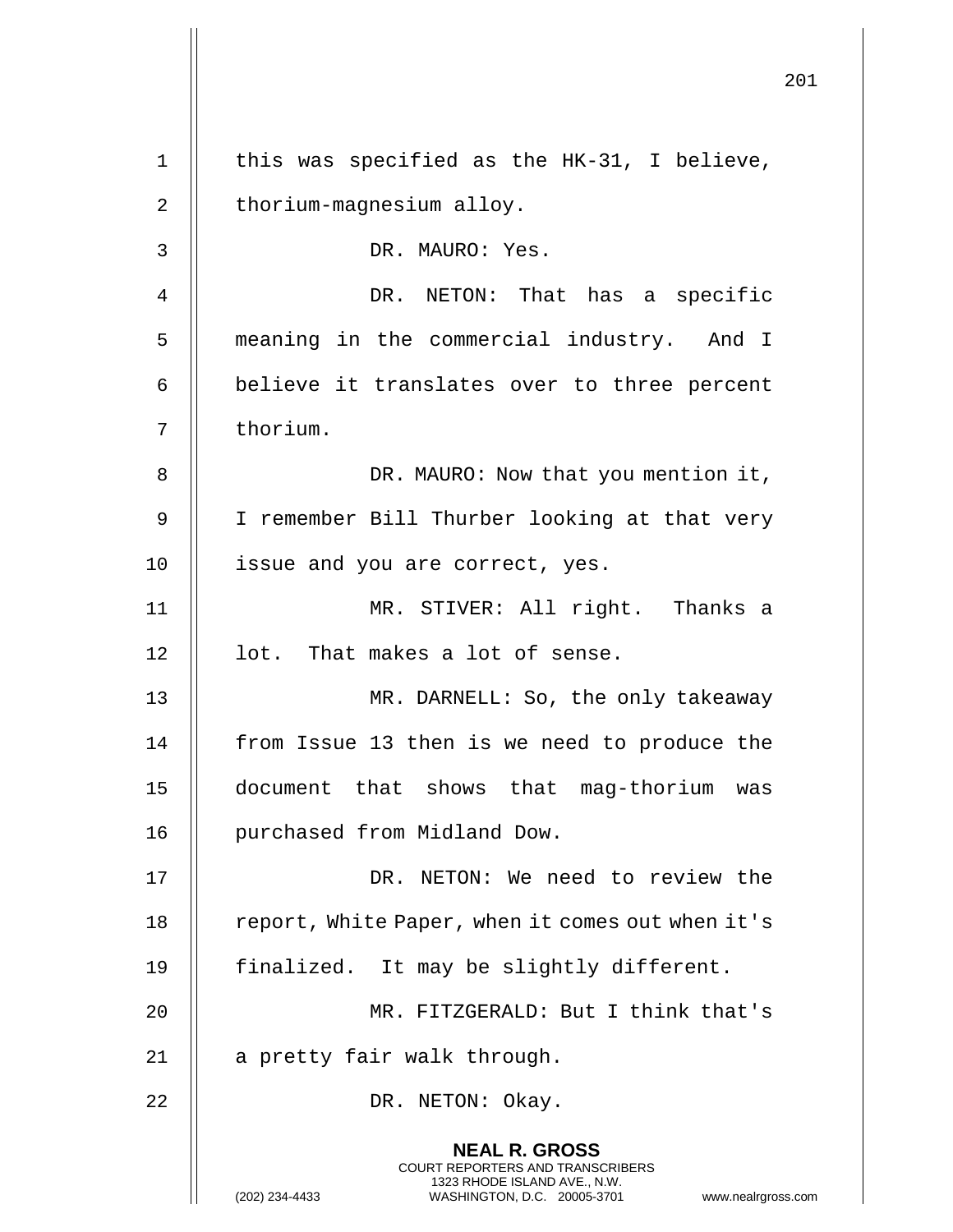|             | 2                                                                                                                                                                   |
|-------------|---------------------------------------------------------------------------------------------------------------------------------------------------------------------|
| $\mathbf 1$ | CHAIR BEACH: So, that's part of the                                                                                                                                 |
| 2           | story, right? I mean, there's other                                                                                                                                 |
| 3           | contributing factors.                                                                                                                                               |
| 4           | I was just pulling up the ER review                                                                                                                                 |
| 5           | and it says it was limited, not large scale,                                                                                                                        |
| 6           | temporary basis.                                                                                                                                                    |
| 7           | DR. NETON: Yes, well, that was sort                                                                                                                                 |
| 8           | of the weight of the evidence issue that we felt                                                                                                                    |
| 9           | that the value we chose was bounding, which John                                                                                                                    |
| 10          | kind of got into.                                                                                                                                                   |
| 11          | DR. MAURO: I do think beside this --                                                                                                                                |
| 12          | the issue of whether there may have been other                                                                                                                      |
| 13          | production work going on, it sounds like that                                                                                                                       |
| 14          | you have evidence -- there's also -- a general                                                                                                                      |
| 15          | statement is made that, you know, operators,                                                                                                                        |
| 16          | folks who did the machining work would be                                                                                                                           |
| 17          | assigned that concentration 2,000 hours per                                                                                                                         |
| 18          | year, but supervisors and other personnel would                                                                                                                     |
| 19          | be assigned something less.                                                                                                                                         |
| 20          | That's always a difficult problem.                                                                                                                                  |
| 21          | my experience, usually you make those<br>In                                                                                                                         |
| 22          | judgments on a case-by-case basis based on                                                                                                                          |
|             | <b>NEAL R. GROSS</b><br><b>COURT REPORTERS AND TRANSCRIBERS</b><br>1323 RHODE ISLAND AVE., N.W.<br>(202) 234-4433<br>WASHINGTON, D.C. 20005-3701<br>www.nealrgross. |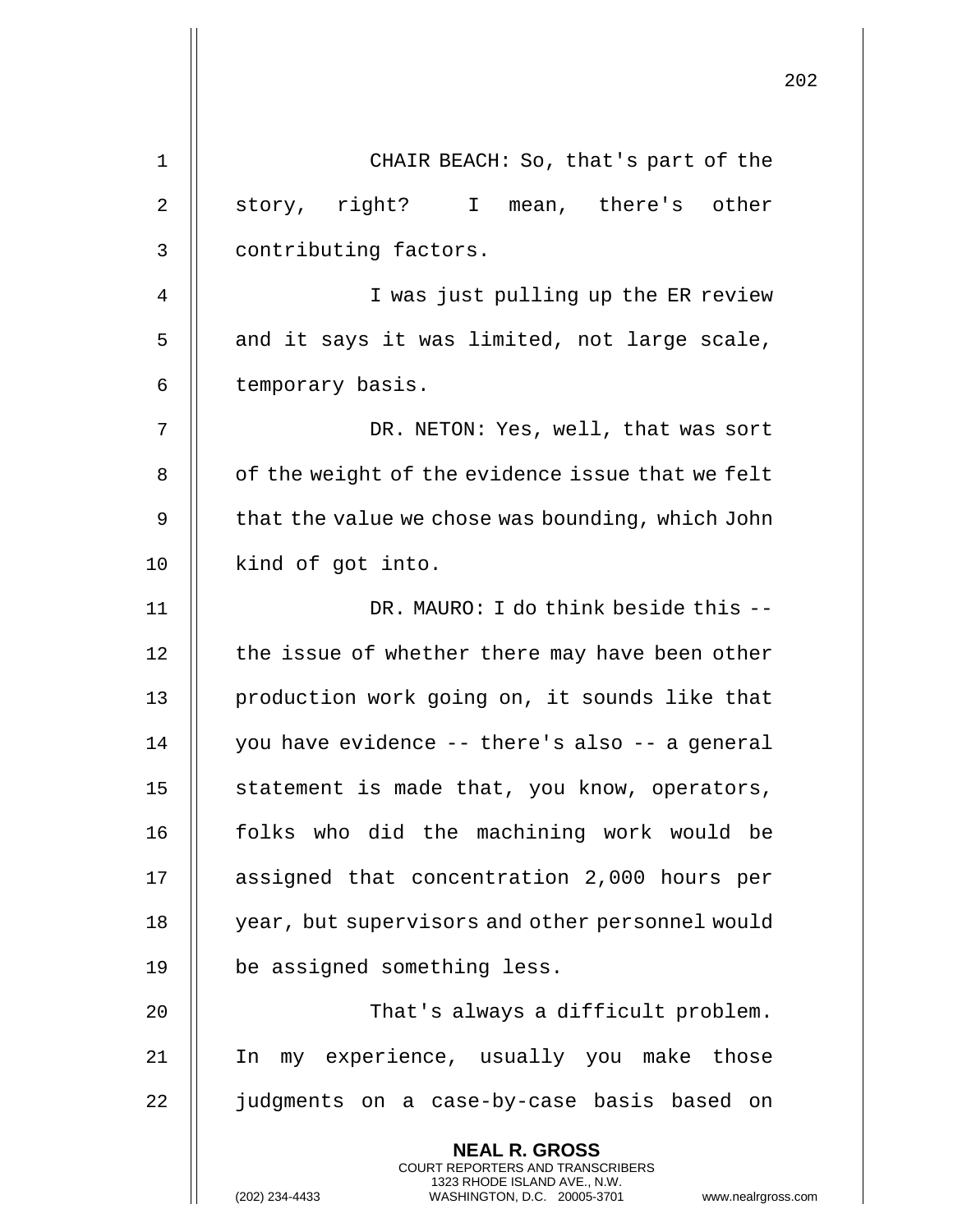|                |                                                                                                                                                                        | 203 |
|----------------|------------------------------------------------------------------------------------------------------------------------------------------------------------------------|-----|
| $\mathbf 1$    | looking at the CATI reports on individual DRs,                                                                                                                         |     |
| 2              | dose reconstructions.                                                                                                                                                  |     |
| 3              | However, we heard earlier from the                                                                                                                                     |     |
| $\overline{4}$ | petitioners that folks, you know, changed jobs                                                                                                                         |     |
| 5              | a lot, did a lot of different things, were in                                                                                                                          |     |
| 6              | different areas, that sort of thing.                                                                                                                                   |     |
|                | the                                                                                                                                                                    |     |
| 7              | I think one of<br>So,                                                                                                                                                  |     |
| 8              | vulnerabilities is how are we going to go about                                                                                                                        |     |
| 9              | deciding who's going to get the full dose, who's                                                                                                                       |     |
| 10             | going to get the 50 percent or the 10 percent.                                                                                                                         |     |
| 11             | That's always going to be a                                                                                                                                            |     |
| 12             | challenge that, you know, we'll -- but my guess                                                                                                                        |     |
| 13             | is<br>that's addressed during the actual                                                                                                                               |     |
| 14             | implementation.                                                                                                                                                        |     |
| 15             | CHAIR BEACH: Yes, that's Site                                                                                                                                          |     |
| 16             | Profile --                                                                                                                                                             |     |
| 17             | MR. FITZGERALD: That would be an                                                                                                                                       |     |
| 18             | implementation issue.                                                                                                                                                  |     |
| 19             | CHAIR BEACH: Yes.                                                                                                                                                      |     |
| 20             | DR. MAURO: Yes.                                                                                                                                                        |     |
| 21             | MR. DARNELL: And that's also part of                                                                                                                                   |     |
| 22             | the data that we're going back to Kansas City                                                                                                                          |     |
|                | <b>NEAL R. GROSS</b><br><b>COURT REPORTERS AND TRANSCRIBERS</b><br>1323 RHODE ISLAND AVE., N.W.<br>(202) 234-4433<br>WASHINGTON, D.C. 20005-3701<br>www.nealrgross.com |     |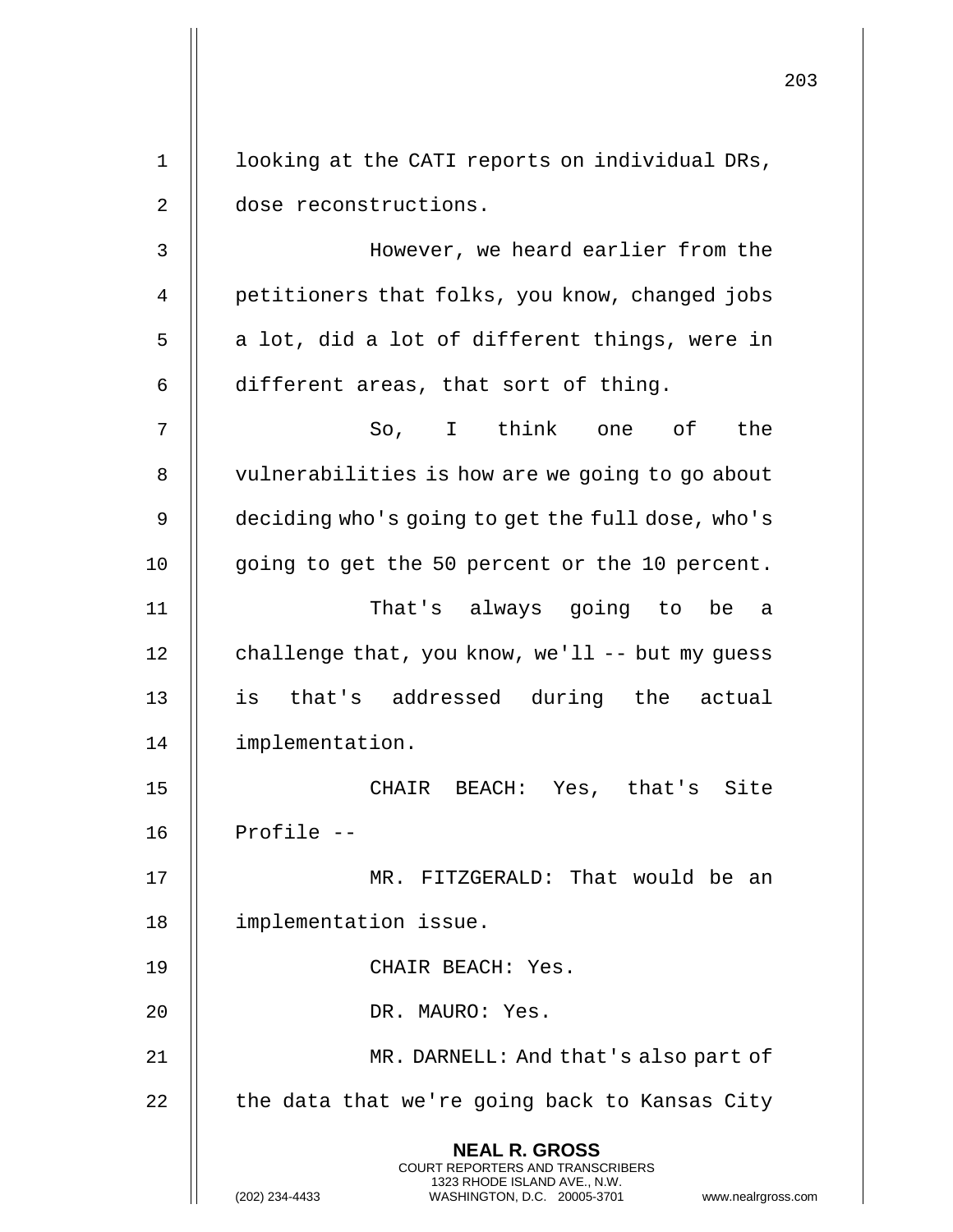|    |                                                                                                                                                                 | 204 |
|----|-----------------------------------------------------------------------------------------------------------------------------------------------------------------|-----|
| 1  | to collect -- bioassay data within the medical                                                                                                                  |     |
| 2  | records and the access lists.                                                                                                                                   |     |
| 3  | MR. FITZGERALD: Now, John, you said                                                                                                                             |     |
| 4  | something before and I think this is germane to                                                                                                                 |     |
| 5  | TBD-6000 that this assumes that the source of                                                                                                                   |     |
| 6  | thorium is this one operation, right?                                                                                                                           |     |
| 7  | MAURO: Yes, the machining<br>DR.                                                                                                                                |     |
| 8  | operation. The only source of thorium would be                                                                                                                  |     |
| 9  | machining of magnesium-thorium alloy billets                                                                                                                    |     |
| 10 | of some sorts that was shipped to Kansas City                                                                                                                   |     |
| 11 | Plant as three percent magnesium-thorium alloy                                                                                                                  |     |
| 12 | to be machined.                                                                                                                                                 |     |
| 13 | MR. FITZGERALD: Yes.<br>The reason                                                                                                                              |     |
| 14 | I'm raising it is that, you know, there's sort                                                                                                                  |     |
| 15 | of two elements.                                                                                                                                                |     |
| 16 | We wanted to I think early on focus                                                                                                                             |     |
| 17 | on TBD-6000. And John has been working very                                                                                                                     |     |
| 18 | closely with it and felt that, you know, we                                                                                                                     |     |
| 19 | could get started on that review early.                                                                                                                         |     |
| 20 | And then the -- sort of the other                                                                                                                               |     |
| 21 | facet of it was to look at some of the                                                                                                                          |     |
| 22 | parameters, make sure that, you know, we looked                                                                                                                 |     |
|    | <b>NEAL R. GROSS</b><br>COURT REPORTERS AND TRANSCRIBERS<br>1323 RHODE ISLAND AVE., N.W.<br>WASHINGTON, D.C. 20005-3701<br>(202) 234-4433<br>www.nealrgross.com |     |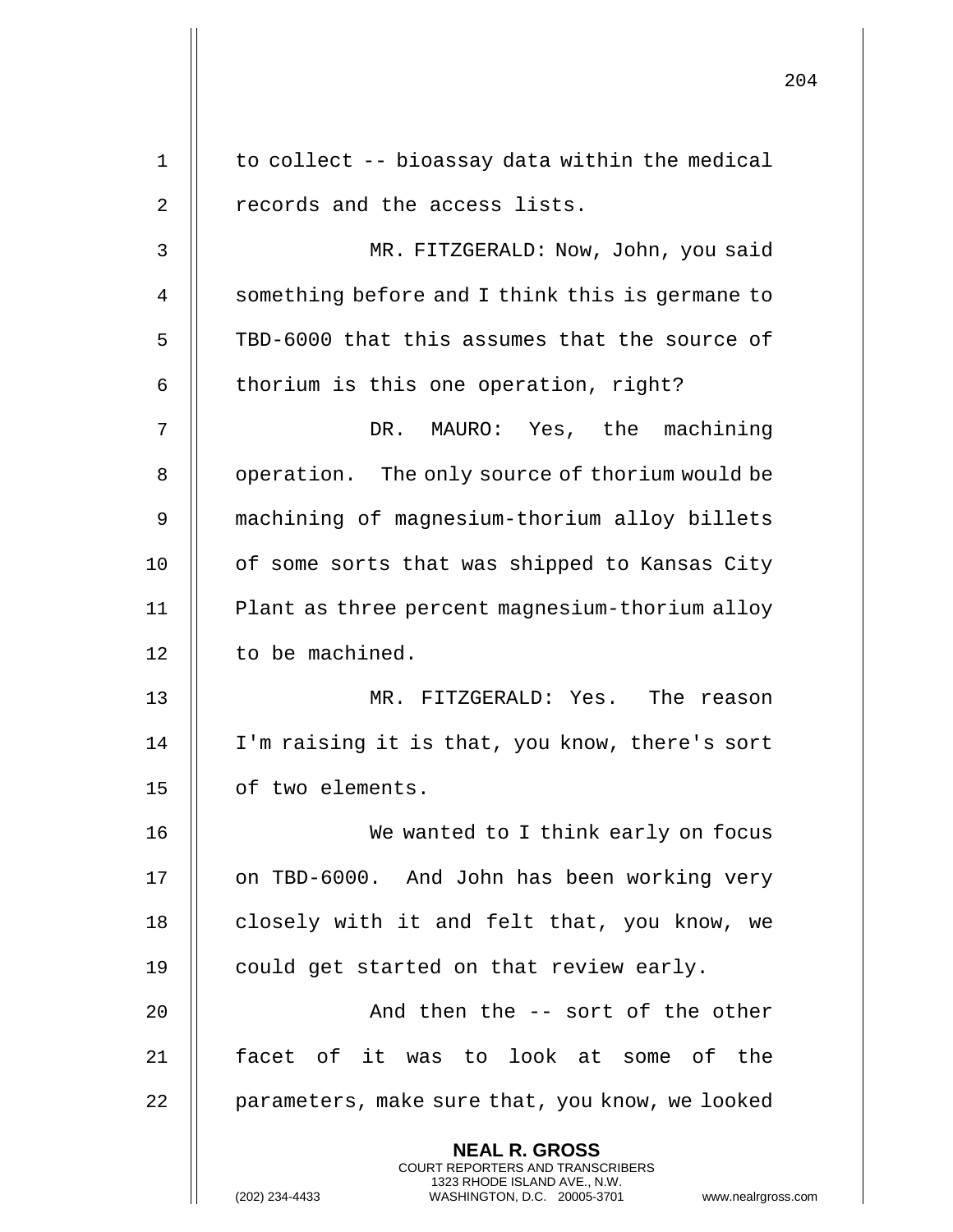| 1              | at the supervisor, you know, sort of the job                                                                                                                       |
|----------------|--------------------------------------------------------------------------------------------------------------------------------------------------------------------|
| $\overline{2}$ | category breakdown and also other sources of                                                                                                                       |
| $\mathsf{3}$   | thorium.                                                                                                                                                           |
| $\overline{4}$ | And the reason I'm raising this,                                                                                                                                   |
| 5              | we're going to talk about this a little later,                                                                                                                     |
| 6              | but looking at the inventory, you know, this                                                                                                                       |
| 7              | non-alloy thorium I still don't quite                                                                                                                              |
| 8              | understand what I was reading on the inventory                                                                                                                     |
| 9              | data, the kilogram sources.                                                                                                                                        |
| 10             | But I think what we want to do is                                                                                                                                  |
| 11             | just clarify exactly what that means and to make                                                                                                                   |
| 12             | sure that this would be the source of any                                                                                                                          |
| 13             | thorium that would be modeled as an exposure                                                                                                                       |
| 14             | source.                                                                                                                                                            |
| 15             | MR. DARNELL: Actually, we discussed                                                                                                                                |
| 16             | that very issue when we were at Kansas City with                                                                                                                   |
| 17             | Nelson. That was one of the items we're not                                                                                                                        |
| 18             | allowed to write down.                                                                                                                                             |
| 19             | MR. FITZGERALD: Okay. I didn't say                                                                                                                                 |
| 20             | it. But in any case, that issue is certainly                                                                                                                       |
| 21             | one relevant issue to TBD-6000 working in this                                                                                                                     |
| 22             | case.                                                                                                                                                              |
|                | <b>NEAL R. GROSS</b><br><b>COURT REPORTERS AND TRANSCRIBERS</b><br>1323 RHODE ISLAND AVE., N.W.<br>(202) 234-4433<br>WASHINGTON, D.C. 20005-3701<br>www.nealrgross |

 $\overline{\phantom{a}}$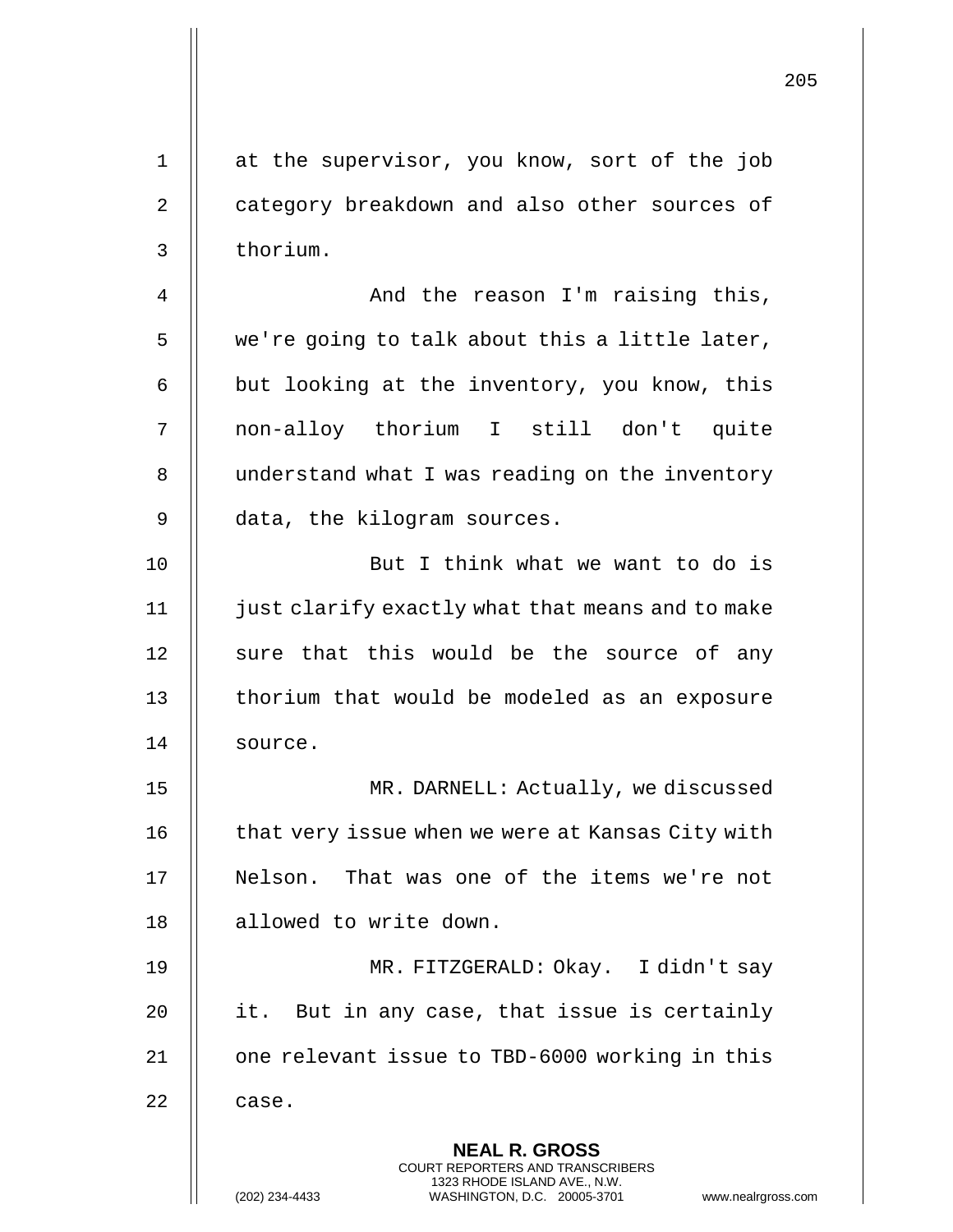|    |                                                                                                                                                                 | 206 |
|----|-----------------------------------------------------------------------------------------------------------------------------------------------------------------|-----|
|    |                                                                                                                                                                 |     |
| 1  | And I think we just want to make sure                                                                                                                           |     |
| 2  | that that's the -- that it is in fact the case,                                                                                                                 |     |
| 3  | it's the sole source of potential exposure to                                                                                                                   |     |
| 4  | thorium and I'll leave it at that.                                                                                                                              |     |
| 5  | CHAIR BEACH: Well, and that's an                                                                                                                                |     |
| 6  | important factor.                                                                                                                                               |     |
| 7  | MR. FITZGERALD: Well, it's an                                                                                                                                   |     |
| 8  | important factor. I'll leave it at that. And                                                                                                                    |     |
| 9  | like I said, we still have I think a little bit                                                                                                                 |     |
| 10 | more research to do on it.                                                                                                                                      |     |
| 11 | MR. DARNELL: Everything we have                                                                                                                                 |     |
| 12 | points to this being the machining source of                                                                                                                    |     |
| 13 | exposure.                                                                                                                                                       |     |
| 14 | There were other thorium on the                                                                                                                                 |     |
| 15 | site. Some of it we can't discuss. And there                                                                                                                    |     |
| 16 | was lab scanners.                                                                                                                                               |     |
| 17 | MR. FITZGERALD: Right. So, you                                                                                                                                  |     |
| 18 | know, I think as we firm that up, I think we'll                                                                                                                 |     |
| 19 | be fine with this. And I think certainly as you                                                                                                                 |     |
| 20 | heard, we're fine with the methodology.                                                                                                                         |     |
| 21 | So, there's a little bit of some                                                                                                                                |     |
| 22 | basic data capture/review beyond this one                                                                                                                       |     |
|    | <b>NEAL R. GROSS</b><br>COURT REPORTERS AND TRANSCRIBERS<br>1323 RHODE ISLAND AVE., N.W.<br>(202) 234-4433<br>WASHINGTON, D.C. 20005-3701<br>www.nealrgross.com |     |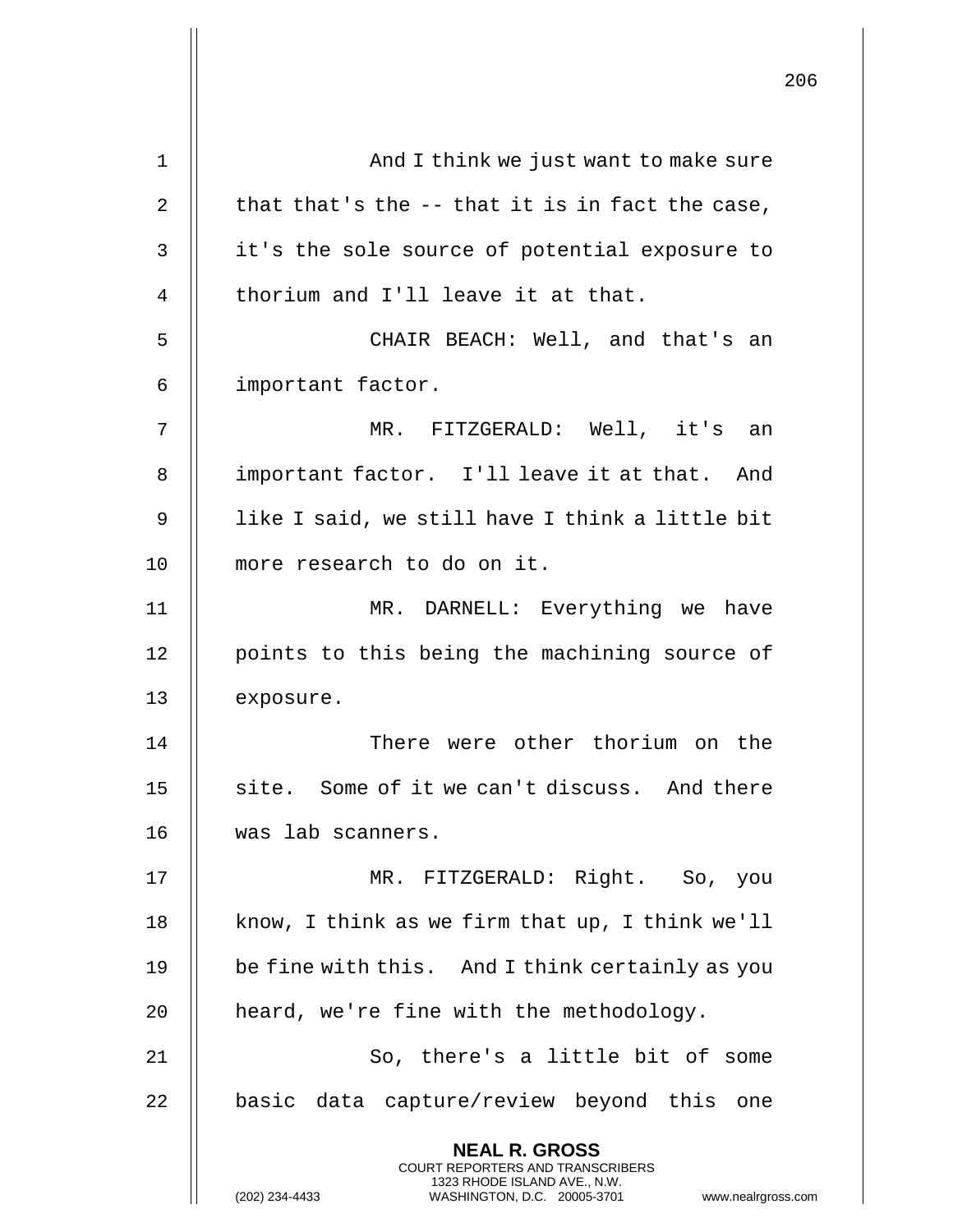**NEAL R. GROSS** COURT REPORTERS AND TRANSCRIBERS 1323 RHODE ISLAND AVE., N.W. (202) 234-4433 WASHINGTON, D.C. 20005-3701 www.nealrgross.com 1 interview that we need to do on this one. 2 MR. McCLOSKEY: The only thing I'd 3 || add is John started his discussion of his paper 4 || with the date of 1957 from the ER. 5 CHAIR BEACH: I was just going to 6 mention that. 7 || MR. McCLOSKEY: And just recently 8 we're now saying -- 9 || MR. FITZGERALD: 1954. 10 || MR. McCLOSKEY: -- 1954 based on an 11 interview we conducted last month. Now, we 12 || selected '57 based on those (name redacted) 13 | court records. So, we felt like those were -- $14$  | that was a good record of the start date. 15 MR. DARNELL: I think it's actually 16  $\parallel$  a good time to bring up the discussion of the 17 1954 date. 18 I was in the interview with the 19 || gentleman that spoke to it and I have little 20 doubt that he believes he worked on thorium in  $21$  | 1954. 22 || However, the area where he says he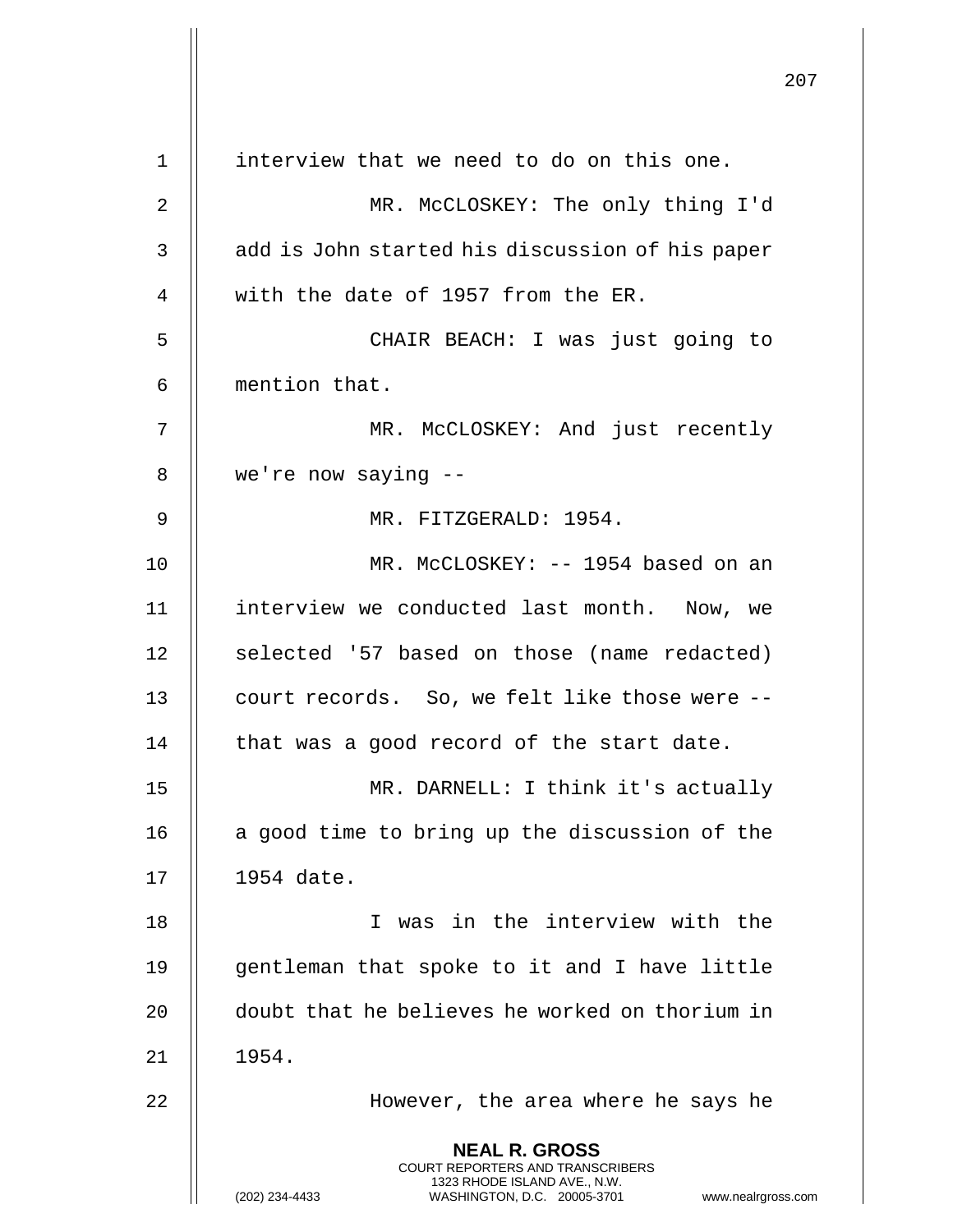| 1  | worked on thorium again is outside of the                                                                                                                              |
|----|------------------------------------------------------------------------------------------------------------------------------------------------------------------------|
| 2  | facility. It's not part of the facility.                                                                                                                               |
| 3  | And regardless of the case being if                                                                                                                                    |
| 4  | it's outside, it's not something that we can                                                                                                                           |
| 5  | take into account. Our records right now show                                                                                                                          |
| 6  | 1957, which is what we've got to use.                                                                                                                                  |
| 7  | Perhaps we can go look for more --                                                                                                                                     |
| 8  | something else to try to see if we can bring that                                                                                                                      |
| 9  | work into the facility, per se, but right now                                                                                                                          |
| 10 | we really can't address it because it was in                                                                                                                           |
| 11 | Area 20A, I think he said, or something like                                                                                                                           |
| 12 | that. Something that was outside of the                                                                                                                                |
| 13 | defined facility is where --                                                                                                                                           |
| 14 | MR. FITZGERALD: I wasn't aware that                                                                                                                                    |
| 15 | 20A was                                                                                                                                                                |
| 16 | CHAIR BEACH: I wasn't either.                                                                                                                                          |
| 17 | MR. FITZGERALD: I think we have to                                                                                                                                     |
| 18 | corroborate that with further records.                                                                                                                                 |
| 19 | MR. DARNELL: Right, but I just                                                                                                                                         |
| 20 | wanted to make sure we all understood.                                                                                                                                 |
| 21 | MR. FITZGERALD: Okay.                                                                                                                                                  |
| 22 | MR. DARNELL: The understanding we                                                                                                                                      |
|    | <b>NEAL R. GROSS</b><br><b>COURT REPORTERS AND TRANSCRIBERS</b><br>1323 RHODE ISLAND AVE., N.W.<br>(202) 234-4433<br>WASHINGTON, D.C. 20005-3701<br>www.nealrgross.com |

 $\mathsf{I}$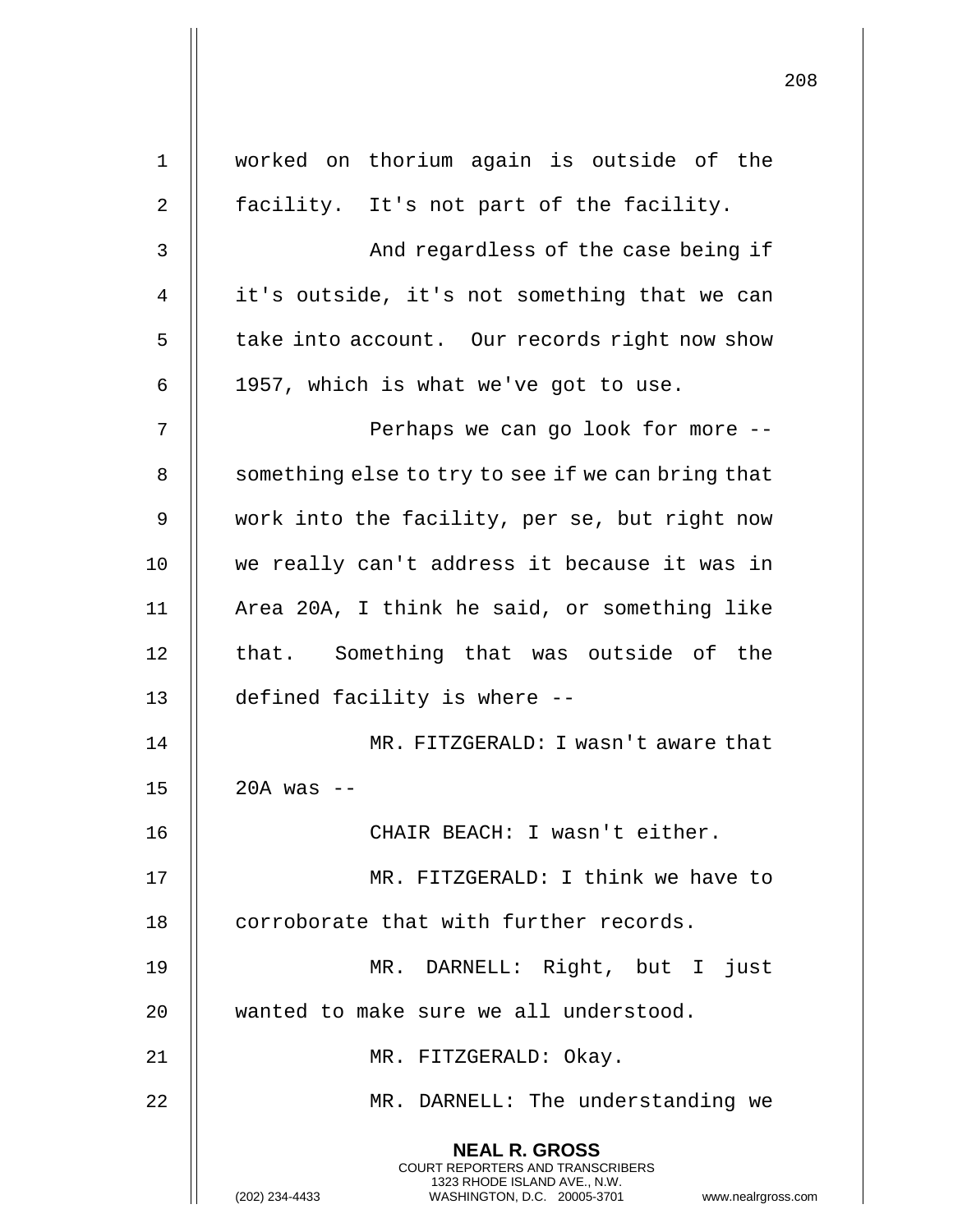209 **NEAL R. GROSS** COURT REPORTERS AND TRANSCRIBERS 1323 RHODE ISLAND AVE., N.W. (202) 234-4433 WASHINGTON, D.C. 20005-3701 www.nealrgross.com  $1$   $\parallel$  have  $-$ 2 MR. FITZGERALD: 1954. 3 MR. DARNELL: '54 was actually done 4 | outside of the defined facility. So, while we  $5$   $\parallel$  can definitely pull the string, right now we  $6 \parallel$  can't change --7 || MR. FITZGERALD: Change that date. 8 MR. DARNELL: -- the date based on 9 | --10 || CHAIR BEACH: Sure. 11 MR. FITZGERALD: Okay. Does that 12 make sense? 13 || MEMBER CLAWSON: Yes, it does. I 14 || just want to make sure that we understand 15 because these areas that we're dealing with a 16 map of a certain age and it has this area is here 17 || and dah-da, dah-da, dah-da, dah-da. 18 || Those have changed over the years. 19  $\parallel$  So, we need to get one back in this time frame 20 || because as we've heard from petitioners, as 21 | we've heard from everybody, these areas could 22 | move from one place to another as time changes.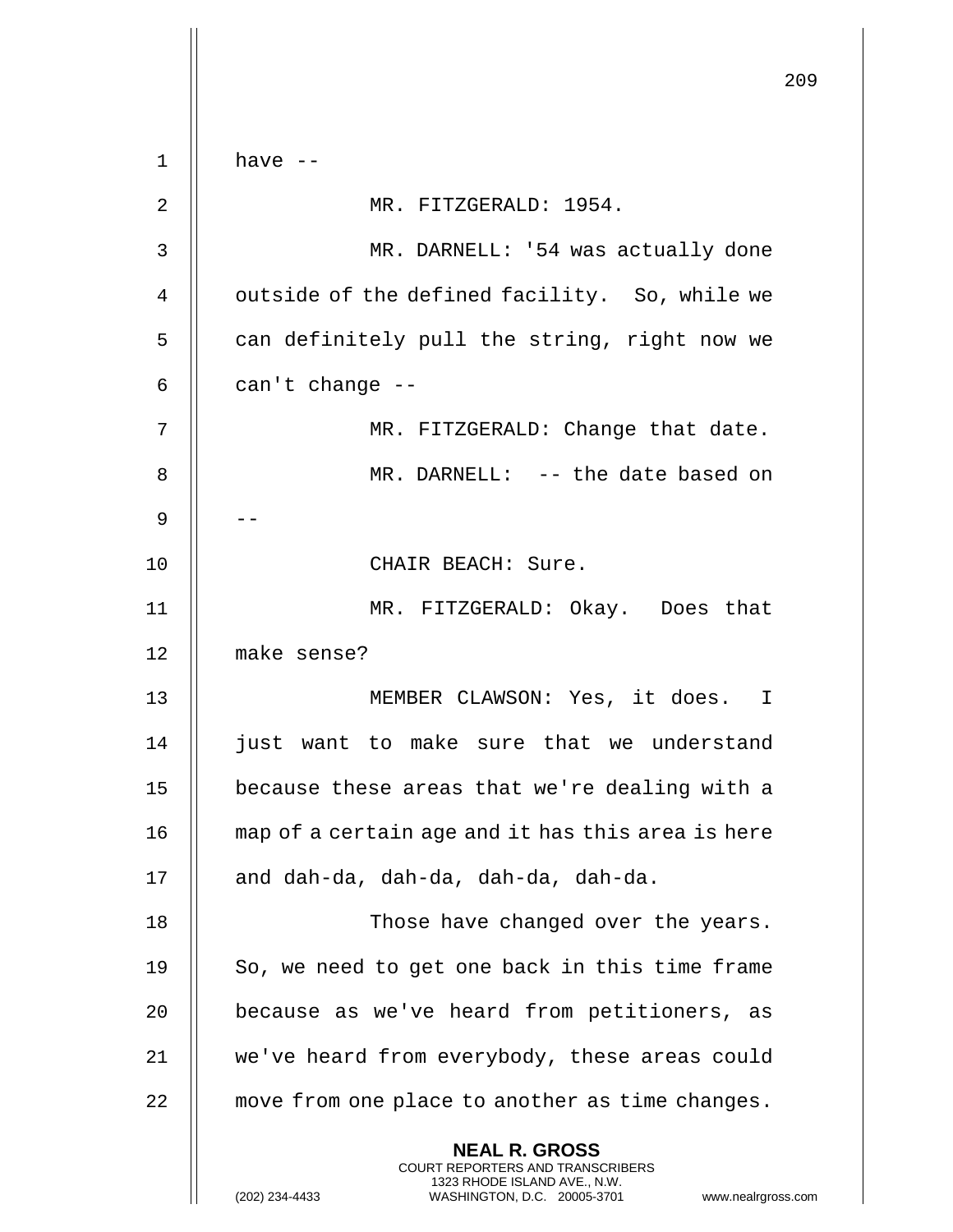|                |                                                                                                                                                                 | 210 |
|----------------|-----------------------------------------------------------------------------------------------------------------------------------------------------------------|-----|
| 1              | MR. McCLOSKEY: Agreed. We've had a                                                                                                                              |     |
| $\overline{2}$ | few maps come in this week. There's a few maps                                                                                                                  |     |
| 3              | that KCP, Tara and company are photographing                                                                                                                    |     |
| 4              | and sending to us now.                                                                                                                                          |     |
| 5              | We've gotten a lot of maps and we're                                                                                                                            |     |
| 6              | going to continue to try to understand how --                                                                                                                   |     |
|                |                                                                                                                                                                 |     |
| 7              | MR. DARNELL: We are working on that                                                                                                                             |     |
| 8              | to try to make sure that we have the definition                                                                                                                 |     |
| 9              | correct for especially this work.                                                                                                                               |     |
| 10             | It's not going to be a huge impact                                                                                                                              |     |
| 11             | dosimetrically, but if the date was '54, it                                                                                                                     |     |
| 12             | needs to be '54. If it was '57, it needs to stay                                                                                                                |     |
| 13             | '57. We've just got to get it correct.                                                                                                                          |     |
| 14             | MR. McCLOSKEY: Yeah, I'll continue                                                                                                                              |     |
| 15             | to feel like I don't completely understand the                                                                                                                  |     |
| 16             | layout and jump up whenever someone said that                                                                                                                   |     |
| 17             | something occurred here and --                                                                                                                                  |     |
| 18             | (Laughter.)                                                                                                                                                     |     |
| 19             | MEMBER CLAWSON: Yes, because when                                                                                                                               |     |
| 20             | we took the tour and we were going back with a                                                                                                                  |     |
| 21             | lot of the older people, they said, you got to                                                                                                                  |     |
| 22             | understand, and they were pulling me to the GSA                                                                                                                 |     |
|                | <b>NEAL R. GROSS</b><br>COURT REPORTERS AND TRANSCRIBERS<br>1323 RHODE ISLAND AVE., N.W.<br>(202) 234-4433<br>WASHINGTON, D.C. 20005-3701<br>www.nealrgross.com |     |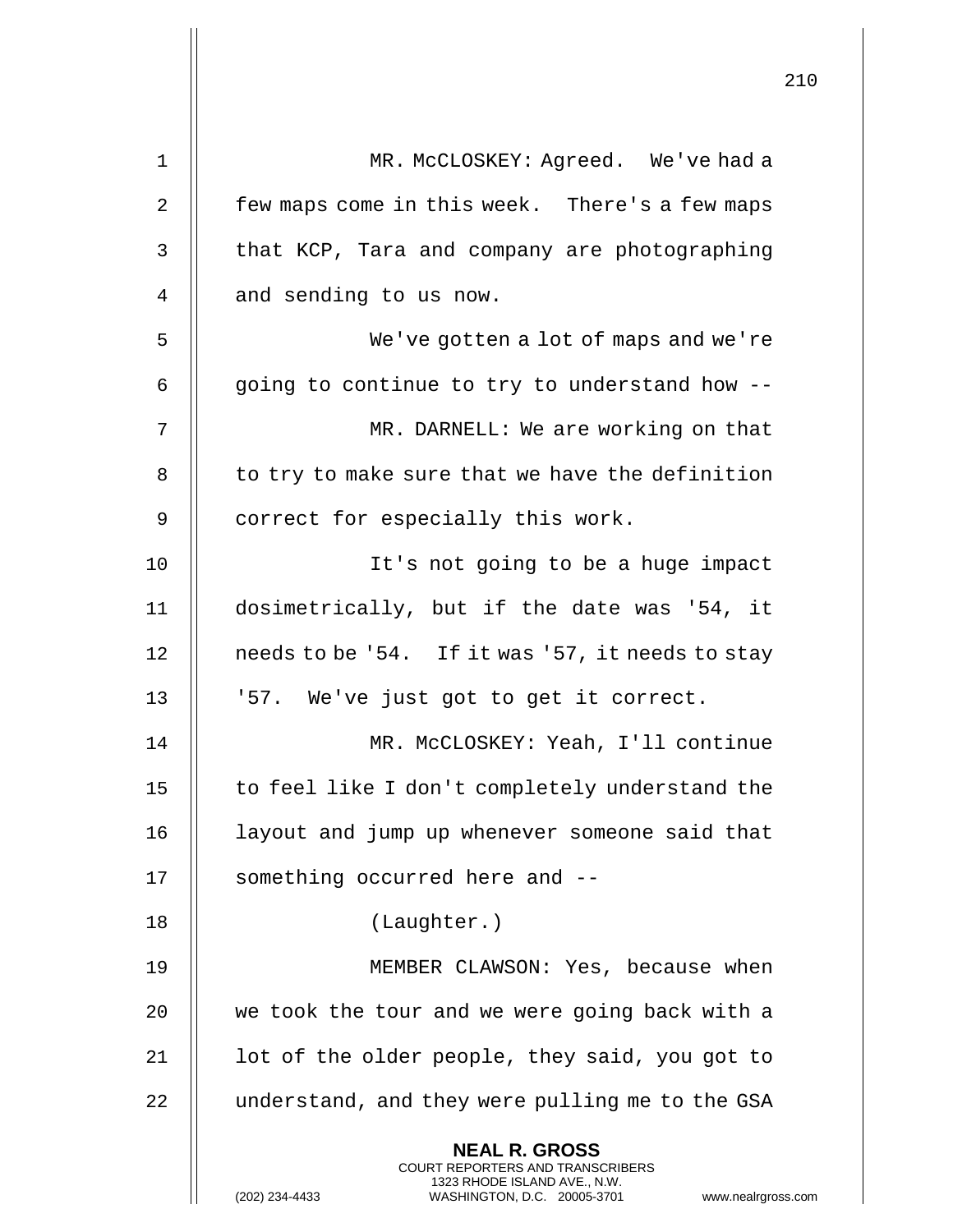|    |                                                                                                                                                                 | 211 |
|----|-----------------------------------------------------------------------------------------------------------------------------------------------------------------|-----|
| 1  | side, by the end of the day, this was this area.                                                                                                                |     |
| 2  | We've covered all of this area.                                                                                                                                 |     |
| 3  | Then when GSA took it over, it went                                                                                                                             |     |
| 4  | over to this area. Little bit smaller. And                                                                                                                      |     |
| 5  | this is what I want to make sure that we cover,                                                                                                                 |     |
| 6  | because that's an important process.                                                                                                                            |     |
| 7  | MR. DARNELL: I think it's very                                                                                                                                  |     |
| 8  | important that we nail it down because if the                                                                                                                   |     |
| 9  | size of the facility is wrong, the definition                                                                                                                   |     |
| 10 | of facility is wrong, that's something that we                                                                                                                  |     |
| 11 | need to go back with DOL, but we have to have                                                                                                                   |     |
| 12 | something to substantiate what we're saying.                                                                                                                    |     |
| 13 | CHAIR BEACH: Right.                                                                                                                                             |     |
| 14 | MR. DARNELL: And we just haven't                                                                                                                                |     |
| 15 | found that part yet.                                                                                                                                            |     |
| 16 | MR. FITZGERALD: Just one interview.                                                                                                                             |     |
| 17 | CHAIR BEACH: Okay. So, I've got                                                                                                                                 |     |
| 18 | action items. NIOSH, you're going to produce                                                                                                                    |     |
| 19 | the document, the purchase order from Dow? Did                                                                                                                  |     |
| 20 | I get that right?                                                                                                                                               |     |
| 21 | MR. DARNELL: Yes.                                                                                                                                               |     |
| 22 | CHAIR BEACH: You're also looking at                                                                                                                             |     |
|    | <b>NEAL R. GROSS</b><br>COURT REPORTERS AND TRANSCRIBERS<br>1323 RHODE ISLAND AVE., N.W.<br>(202) 234-4433<br>WASHINGTON, D.C. 20005-3701<br>www.nealrgross.com |     |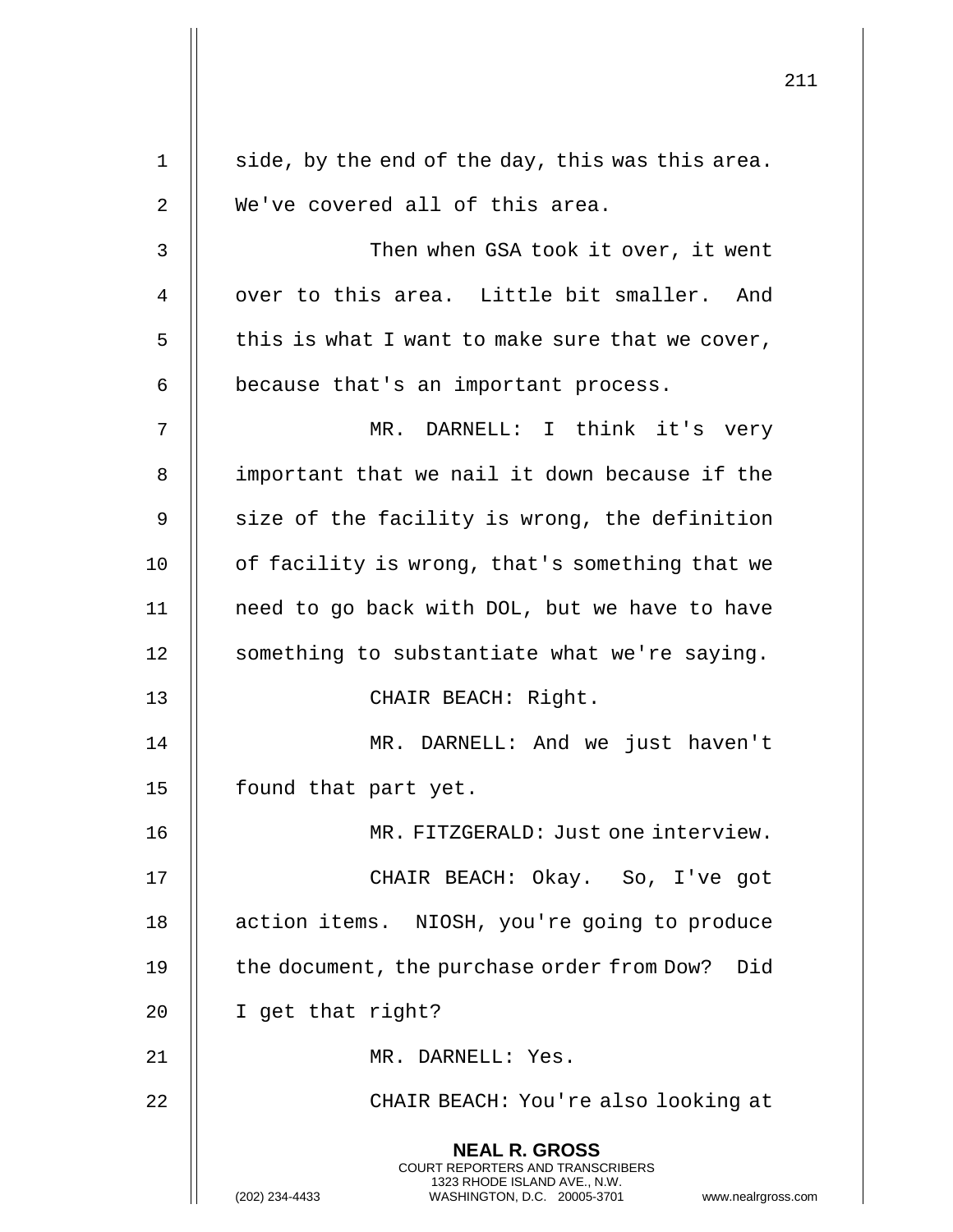**NEAL R. GROSS** COURT REPORTERS AND TRANSCRIBERS 1323 RHODE ISLAND AVE., N.W. (202) 234-4433 WASHINGTON, D.C. 20005-3701 www.nealrgross.com 1 bioassay data and access records for Kansas  $2 \parallel$  City for this also. 3 MR. DARNELL: Right. 4 || CHAIR BEACH: And then I put under 5 | NIOSH and SC&A, continuing to review other 6 | sources for thorium. 7 Do I have that right or other  $8$  | operational -- oh, and part of that's incidents  $9$   $\parallel$  and fires and -10 || DR. NETON: Isn't that a separate 11 issue, the other thorium? 12 || CHAIR BEACH: Yes, that's why I'm 13  $\parallel$  asking about --14 || MR. McCLOSKEY: Yes, that's another 15 issue. 16 MR. FITZGERALD: It's a separate 17 issue. It ties into the TBD-6000 discussion 18  $\parallel$  because it's a factor --19 || CHAIR BEACH: It's a factor and not 20 deemed relevant. 21 MR. FITZGERALD: It's separate, but 22 | it's just something to mention.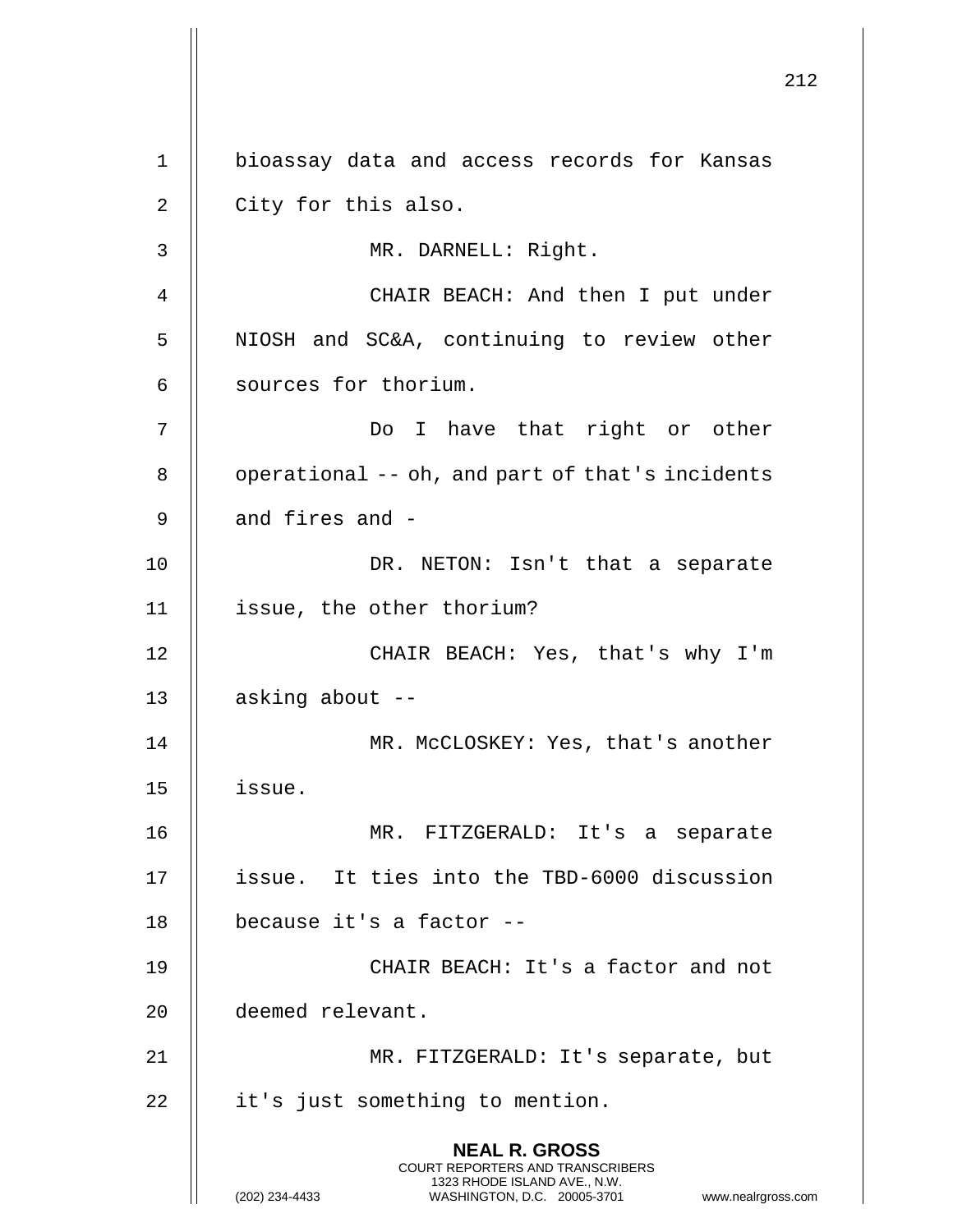|    |                                                                                                                                                              | 213 |
|----|--------------------------------------------------------------------------------------------------------------------------------------------------------------|-----|
| 1  | CHAIR BEACH: Okay. And then you're                                                                                                                           |     |
|    |                                                                                                                                                              |     |
| 2  | going to pull the string for work being done for                                                                                                             |     |
| 3  | that '54 time period. You mentioned that.                                                                                                                    |     |
| 4  | MR. DARNELL: We're continuing to                                                                                                                             |     |
| 5  | look into maps and find out what the correct                                                                                                                 |     |
| 6  | size is and then it will depend on DOL's                                                                                                                     |     |
| 7  | determination.                                                                                                                                               |     |
| 8  | CHAIR BEACH: I understand that,                                                                                                                              |     |
| 9  | yeah.                                                                                                                                                        |     |
| 10 | MR. McCLOSKEY: I haven't seen the                                                                                                                            |     |
| 11 | interview notes from this gentleman who said                                                                                                                 |     |
| 12 | '54. I'd like to pull those in, read it and --                                                                                                               |     |
| 13 | CHAIR BEACH: Yes, I don't think we                                                                                                                           |     |
| 14 | have all those back yet.                                                                                                                                     |     |
| 15 | MR. FITZGERALD: Well, we have them                                                                                                                           |     |
| 16 | back. They haven't summarized it. They                                                                                                                       |     |
| 17 | haven't returned them to the interviewees.                                                                                                                   |     |
| 18 | CHAIR BEACH: Interviewees and -                                                                                                                              |     |
| 19 | MR. FITZGERALD: Yes.                                                                                                                                         |     |
| 20 | CHAIR BEACH: So, that's ongoing.                                                                                                                             |     |
| 21 | MR. FITZGERALD: That's working                                                                                                                               |     |
| 22 | right now, right.                                                                                                                                            |     |
|    | <b>NEAL R. GROSS</b><br>COURT REPORTERS AND TRANSCRIBERS<br>1323 RHODE ISLAND AVE., N.W.<br>WASHINGTON, D.C. 20005-3701 www.nealrgross.com<br>(202) 234-4433 |     |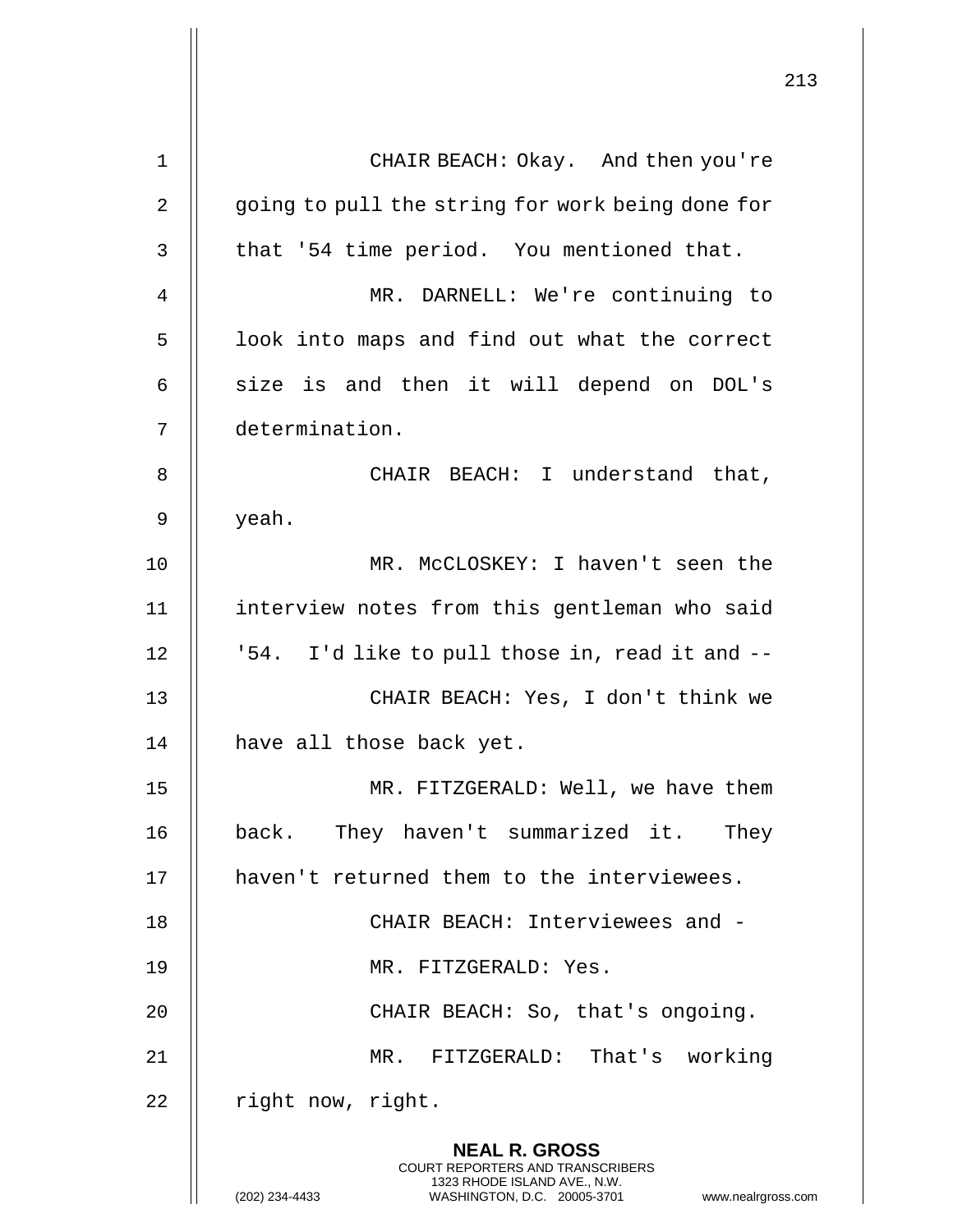|                |                                                                                                                                                                        | 214 |
|----------------|------------------------------------------------------------------------------------------------------------------------------------------------------------------------|-----|
| 1              | CHAIR BEACH: And then, John, can you                                                                                                                                   |     |
| 2              | tell us do you know when your report is going                                                                                                                          |     |
| 3              | to be -- I know Nancy is working on it.                                                                                                                                |     |
| $\overline{4}$ | Do you have kind of a date when that                                                                                                                                   |     |
| 5              | will come out to the Work Group?                                                                                                                                       |     |
| 6              | DR. MAURO: I think, Joe, you're                                                                                                                                        |     |
| 7              | probably in a better position because you're                                                                                                                           |     |
| 8              | ahead with Ron.                                                                                                                                                        |     |
| 9              | MR. FITZGERALD: Yes. Actually,                                                                                                                                         |     |
| 10             | Ron and I are pretty much done. John Stiver was                                                                                                                        |     |
| 11             | looking at it. And Nancy was getting it. So,                                                                                                                           |     |
| 12             | it's one of these I think the train is pretty                                                                                                                          |     |
| 13             | far along.                                                                                                                                                             |     |
| 14             | So, not long. I would say within a                                                                                                                                     |     |
| 15             | week or two.                                                                                                                                                           |     |
| 16             | CHAIR BEACH: Okay. So, you'll see                                                                                                                                      |     |
| 17             | that come out $-$                                                                                                                                                      |     |
| 18             | MR. FITZGERALD: Yes, fairly                                                                                                                                            |     |
| 19             | shortly.                                                                                                                                                               |     |
| 20             | Now, you indicate you're about to                                                                                                                                      |     |
| 21             | receive some urinalysis records that were                                                                                                                              |     |
| 22             | requested for --                                                                                                                                                       |     |
|                | <b>NEAL R. GROSS</b><br><b>COURT REPORTERS AND TRANSCRIBERS</b><br>1323 RHODE ISLAND AVE., N.W.<br>(202) 234-4433<br>WASHINGTON, D.C. 20005-3701<br>www.nealrgross.com |     |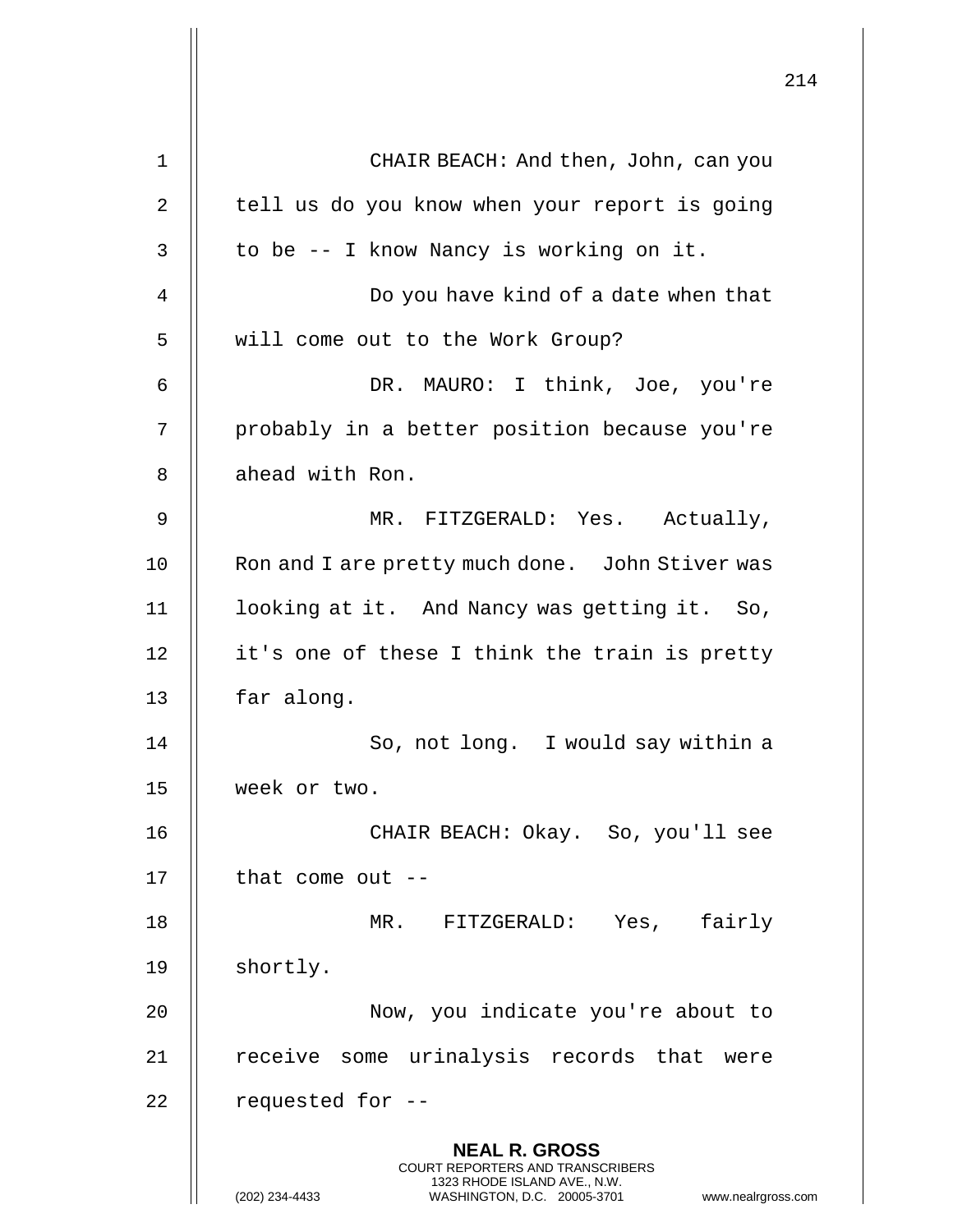|             |                                                                                                                                                                        | 215 |
|-------------|------------------------------------------------------------------------------------------------------------------------------------------------------------------------|-----|
| $\mathbf 1$ | MR. DARNELL: Those are the records                                                                                                                                     |     |
| 2           | that we have been talking about.                                                                                                                                       |     |
| 3           | MR. FITZGERALD: Okay. Part of that                                                                                                                                     |     |
| 4           | package.                                                                                                                                                               |     |
| 5           | MR. DARNELL: Yes.                                                                                                                                                      |     |
| 6           | MR. FITZGERALD: Okay.                                                                                                                                                  |     |
| 7           | CHAIR BEACH: Okay. Anything else                                                                                                                                       |     |
| 8           | from Work Group Members on 13?                                                                                                                                         |     |
| 9           | MEMBER CLAWSON: We're going to just                                                                                                                                    |     |
| 10          | specifically talk about TBDs. It's --                                                                                                                                  |     |
| 11          | (Simultaneous speaking.)                                                                                                                                               |     |
| 12          | MR. FITZGERALD: We're going from                                                                                                                                       |     |
| 13          | thorium to uranium, which is -- we're going to                                                                                                                         |     |
| 14          | talk thorium and uranium under 16. This looks                                                                                                                          |     |
| 15          | like it could be easier to talk about it, you                                                                                                                          |     |
| 16          | know, using 13 as a jump-off point for mag-thor                                                                                                                        |     |
| 17          | rather than do it twice.                                                                                                                                               |     |
| 18          | So, John, can you take 16 and focus                                                                                                                                    |     |
| 19          | on the uranium?                                                                                                                                                        |     |
| 20          | DR. MAURO: Sure. It's important to                                                                                                                                     |     |
| 21          | realize, first of all, that TBD-6000 is for                                                                                                                            |     |
| 22          | uranium, not for thorium.                                                                                                                                              |     |
|             | <b>NEAL R. GROSS</b><br><b>COURT REPORTERS AND TRANSCRIBERS</b><br>1323 RHODE ISLAND AVE., N.W.<br>(202) 234-4433<br>WASHINGTON, D.C. 20005-3701<br>www.nealrgross.com |     |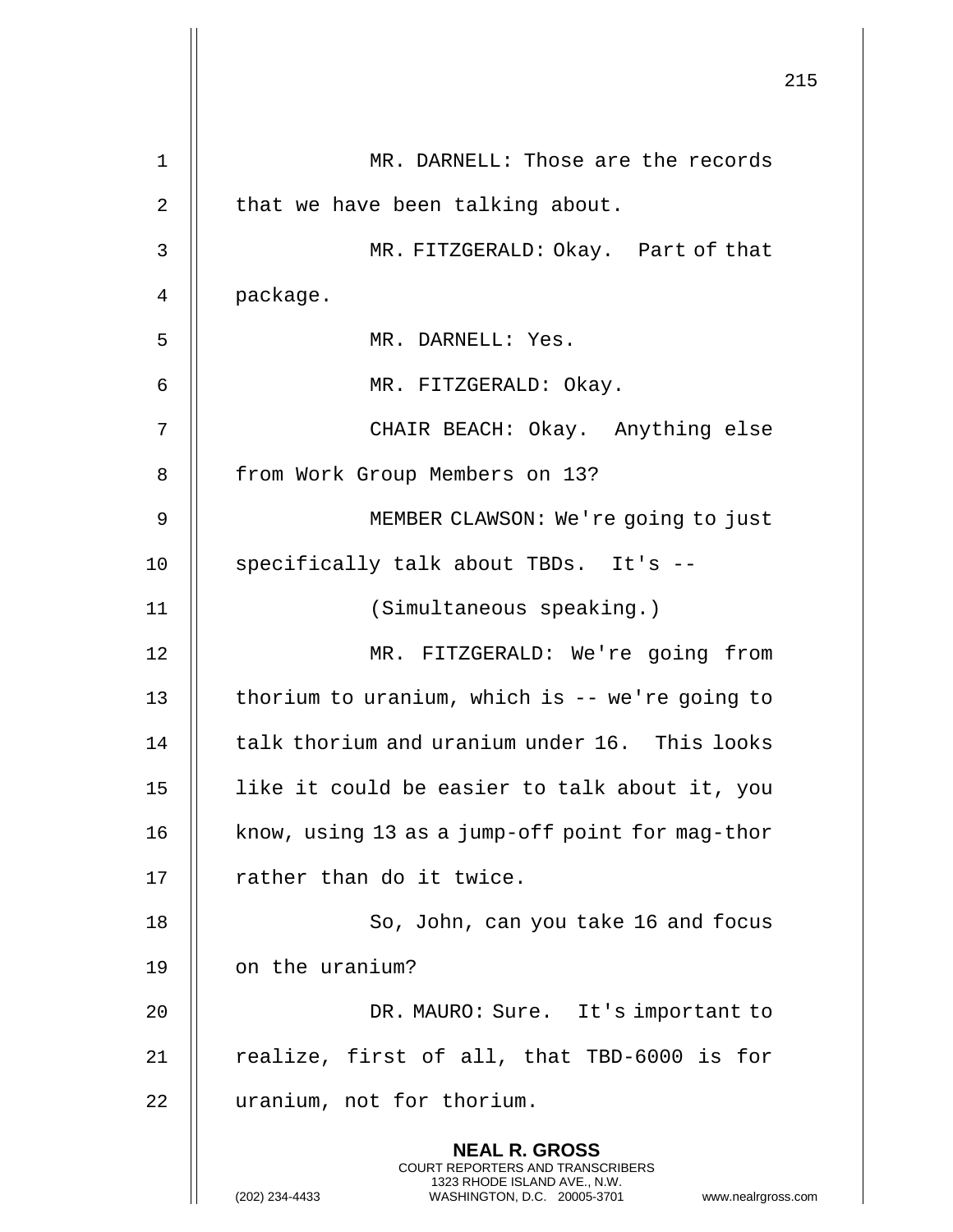|                |                                                                                                                                                                 | 216 |
|----------------|-----------------------------------------------------------------------------------------------------------------------------------------------------------------|-----|
| 1              | CHAIR BEACH: Right.                                                                                                                                             |     |
| $\overline{2}$ | DR. MAURO: And I did also prepare a                                                                                                                             |     |
| 3              | draft White Paper that addressed TBD-6000 and                                                                                                                   |     |
| 4              | how it was used. And also it turns out they                                                                                                                     |     |
| 5              | used OTIB-70. Let me explain.                                                                                                                                   |     |
| 6              | There certainly were a lot of                                                                                                                                   |     |
| 7              | different uranium operations taking place at                                                                                                                    |     |
| 8              | the facility. I only looked at a very specific                                                                                                                  |     |
| 9              | time period from 1950 through 1955.                                                                                                                             |     |
| 10             | A large quantity, about a thousand                                                                                                                              |     |
| 11             | slugs per day were machined at Kansas City Plant                                                                                                                |     |
| 12             | in the Manufacturing Building, which I guess is                                                                                                                 |     |
| 13             | a pretty big building. And it was set up                                                                                                                        |     |
| 14             | specifically for a large-production operation                                                                                                                   |     |
| 15             | where they were producing 1,000 slugs per day.                                                                                                                  |     |
| 16             | And it was your classic lathe operation and                                                                                                                     |     |
| 17             | cutting operation.                                                                                                                                              |     |
| 18             | There were -- from my understanding                                                                                                                             |     |
| 19             | of the data, there really isn't any air sampling                                                                                                                |     |
| 20             | data or bioassay data to help us reconstruct the                                                                                                                |     |
| 21             | doses from those exposures.                                                                                                                                     |     |
| 22             | Jim had mentioned earlier though                                                                                                                                |     |
|                | <b>NEAL R. GROSS</b><br>COURT REPORTERS AND TRANSCRIBERS<br>1323 RHODE ISLAND AVE., N.W.<br>(202) 234-4433<br>WASHINGTON, D.C. 20005-3701<br>www.nealrgross.com |     |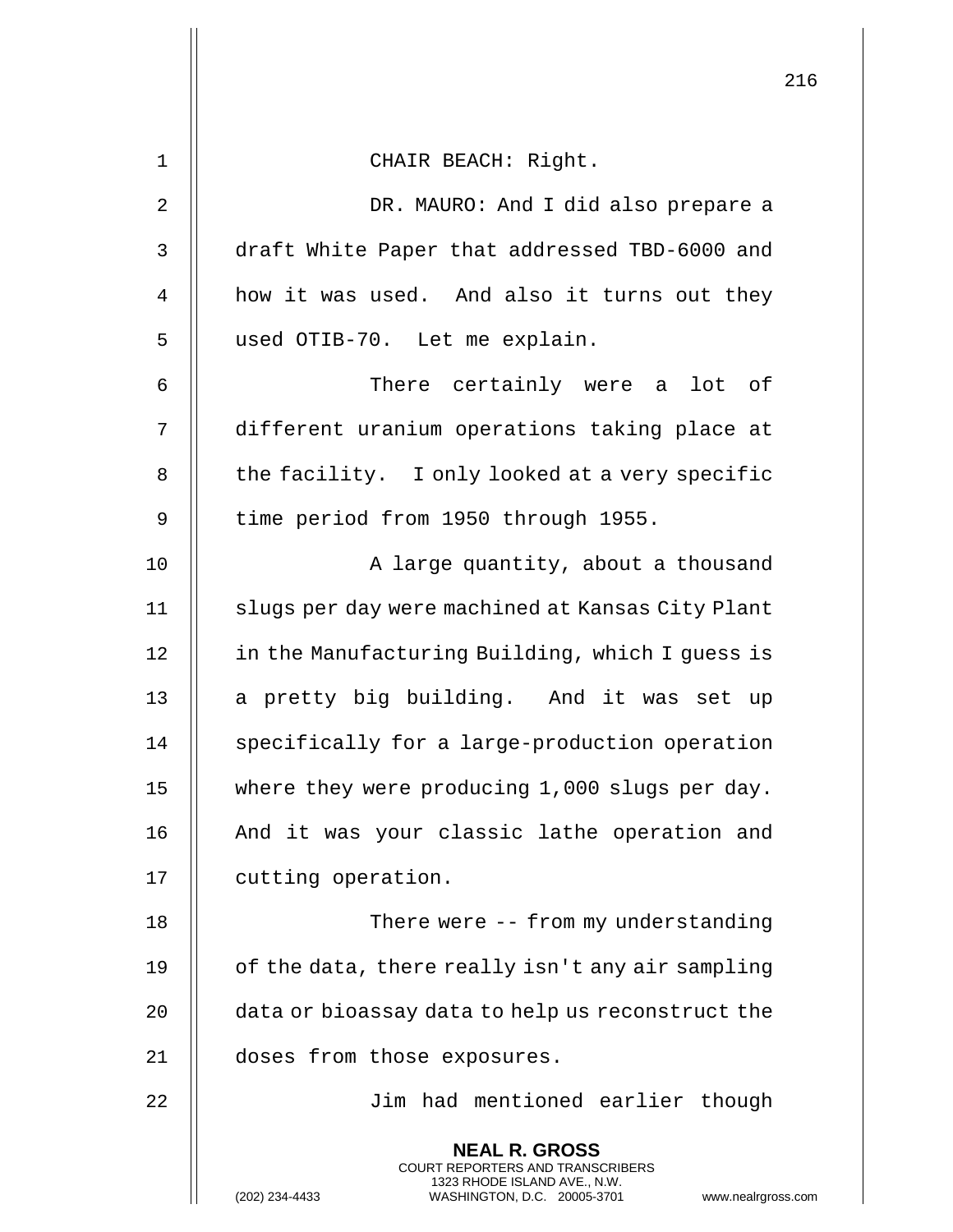| $\mathbf 1$    | they may have some bioassay data, which is       |
|----------------|--------------------------------------------------|
| $\overline{2}$ | great. It's going to help us validate and        |
| 3              | verify that the TBD-6000 approach works.         |
| 4              | The extent to which $-$ as you know,             |
| 5              | TBD-6000 has been vetted very thoroughly. I'm    |
| 6              | not sure if the claimants and petitioners that   |
| 7              | on the line are familiar with it, but in a       |
| 8              | nutshell a really major investigation was done   |
| 9              | in the 1950s that tried to understand the nature |
| 10             | of the exposure to uranium metal that was being  |
| 11             | experienced throughout the weapons complex in    |
| 12             | the early years where they were machining and    |
| 13             | working with uranium, uranium metal for the      |
| 14             | purpose of making fuel.                          |
| 15             | And there were a lot of private                  |
| 16             | companies that were under contract to do this    |
| 17             | and the Atomic Energy Commission at the time at  |
| 18             | the Environmental Measurements Laboratory,       |
| 19             | probably one of the foremost laboratories in     |
| 20             | the world, was asked to do a comprehensive       |
| 21             | evaluation of, well, gee, what kind of           |
| 22             | exposures are all these workers at these         |
|                |                                                  |

**NEAL R. GROSS** COURT REPORTERS AND TRANSCRIBERS 1323 RHODE ISLAND AVE., N.W.

(202) 234-4433 WASHINGTON, D.C. 20005-3701 www.nealrgross.com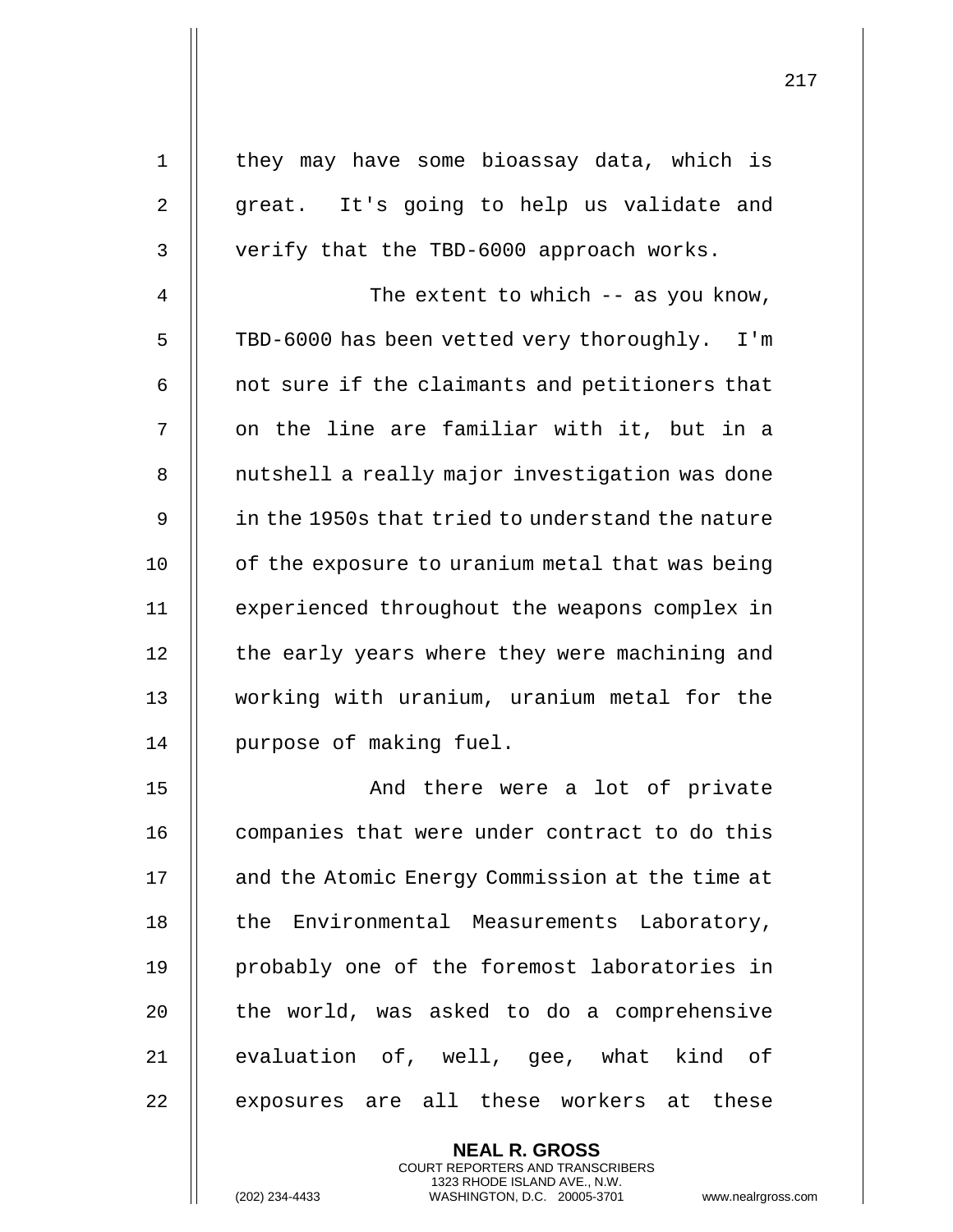| $\mathbf 1$    | private companies experiencing, because all of   |
|----------------|--------------------------------------------------|
| $\overline{2}$ | a sudden these companies were being asked to     |
| 3              | help in the weapons program because they had     |
| 4              | certain skills with metallurgical and            |
| 5              | metalworking that were valuable for working      |
| 6              | with uranium.                                    |
| 7              | They mainly worked with steel, and               |
| 8              | now all of a sudden they've been asked to,       |
| 9              | listen, let's take advantage of these companies  |
| 10             | in the -- sort of like the inception of the Cold |
| 11             | War back in the late '40s and early '50s to get  |
| 12             | the uranium metal into a form that could be used |
| 13             | for the weapons program.                         |
| 14             | So, a large study was performed by               |
| 15             | the -- it was called the Health and Safety       |
| 16             | Laboratory. I hope this is okay. I thought it    |
| 17             | would be helpful for the petitioners just to get |
| 18             | a quick understanding that there is a large      |
| 19             | dataset that was compiled by the best we had at  |
| 20             | the time to understand what are the dust         |
| 21             | loadings, what are the exposure scenarios when   |
| 22             | someone machines uranium with a lathe, a         |
|                | <b>NEAL R. GROSS</b>                             |

COURT REPORTERS AND TRANSCRIBERS 1323 RHODE ISLAND AVE., N.W.

 $\prod$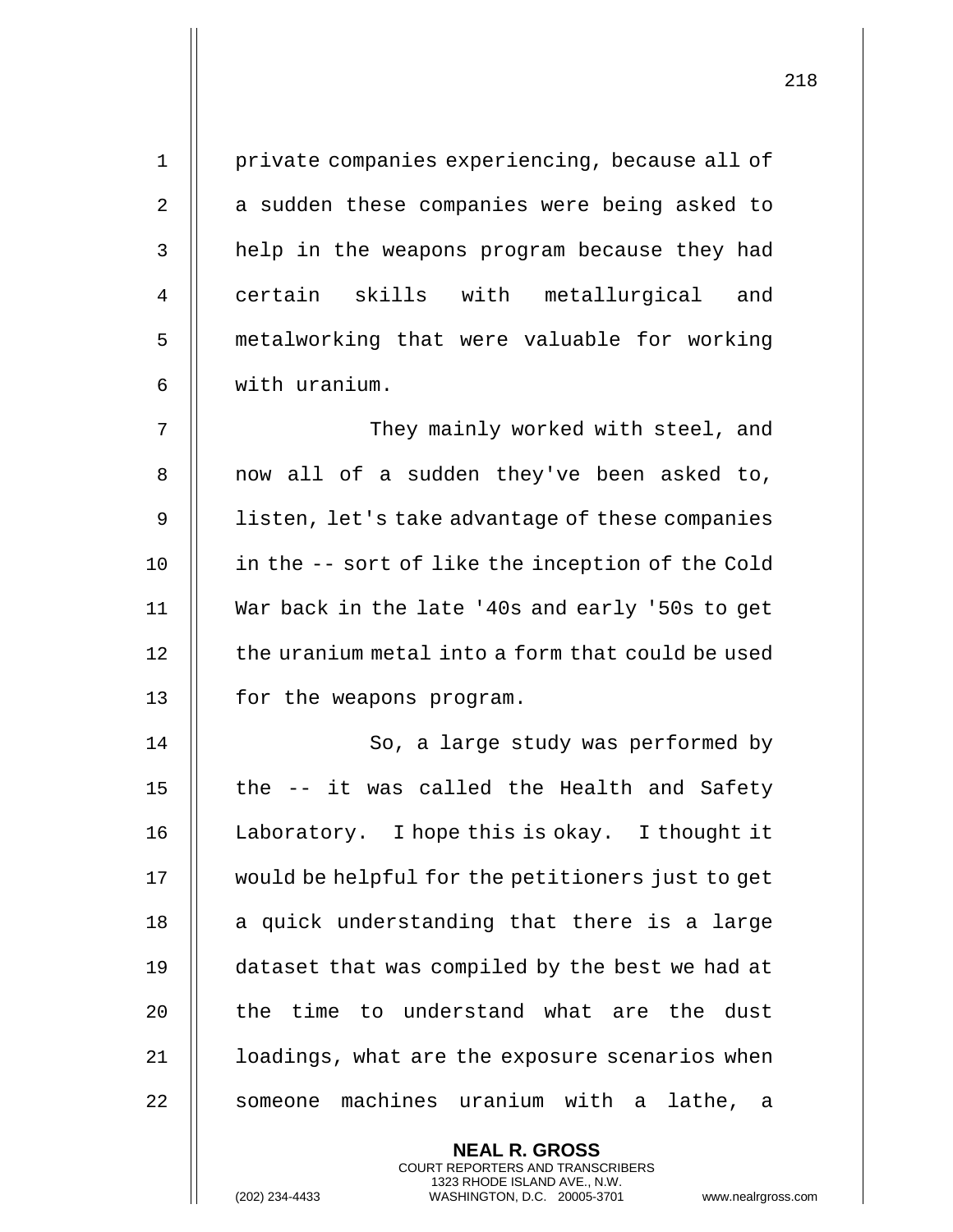219 1 || centerless grinder cuts it, extrudes it, rolls  $2 \parallel$  it. 3 There are all these different 4 || things you do with uranium metal to get it to 5 || where you want it to be. 6 It turns out that when you don't 7 | have real data like air sampling data, bioassay 8 data, NIOSH makes use of TBD-6000. this is a 9  $\parallel$  special report that says, listen, we have all 10 || this great information that was developed by 11 || the Health and Safety Laboratory and all this 12 | experience from these facilities which really 13  $\parallel$  captures the full range of the kind of things 14 || people did with uranium metal in those days. 15 We said, boy, you know, I think we 16  $\parallel$  could use this information as a surrogate. So, 17 || we referred to the thing as surrogate data. A 18 | surrogate for the fact that we don't have good 19 | air sampling data at least for Kansas City Plant 20  $\parallel$  from 1950 to '55 when they were doing these 21 || fairly large amounts of machining operations 22 with uranium.

> **NEAL R. GROSS** COURT REPORTERS AND TRANSCRIBERS 1323 RHODE ISLAND AVE., N.W.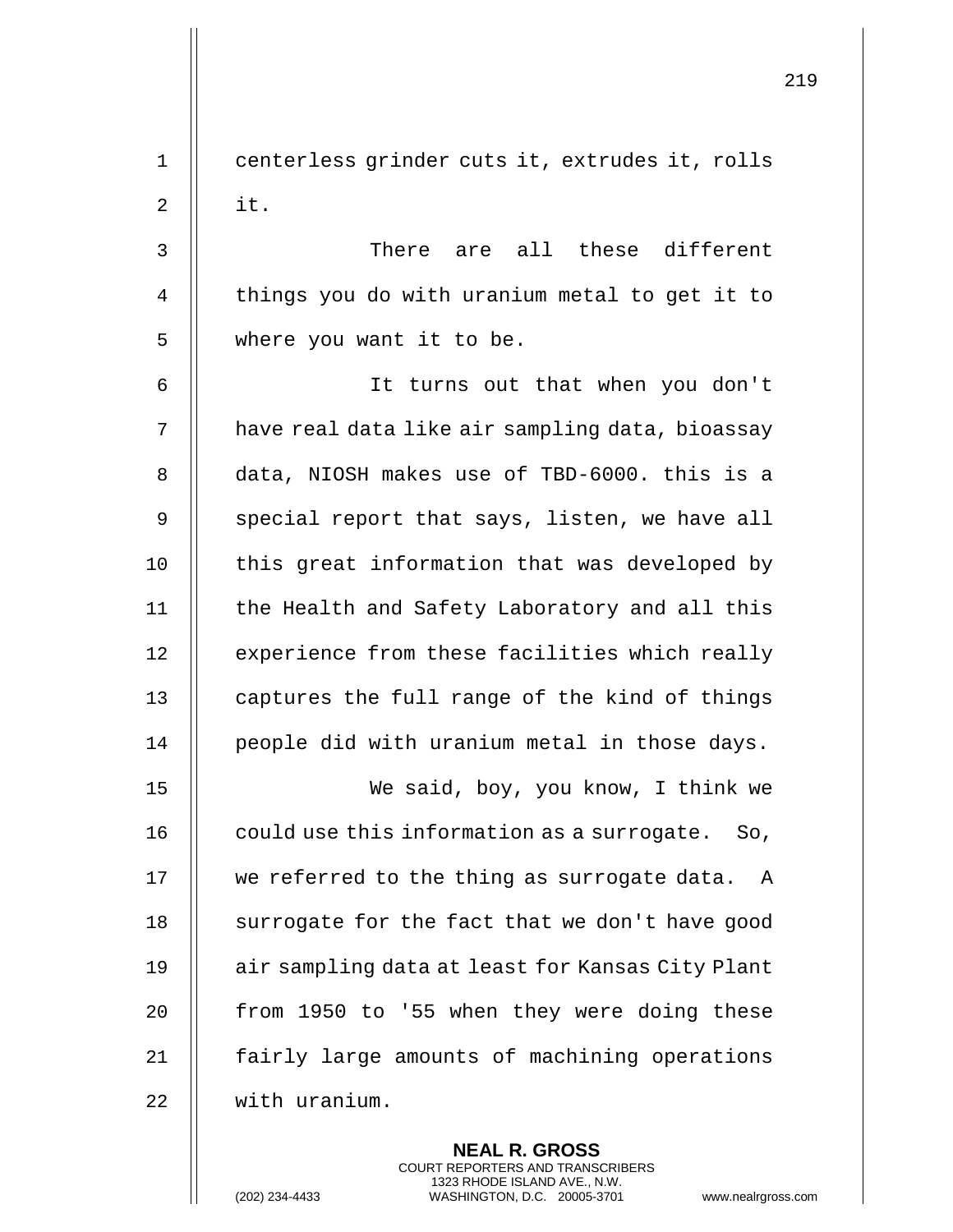| 1  | Okay. So, now what NIOSH elected                                                                    |
|----|-----------------------------------------------------------------------------------------------------|
| 2  | to do is they looked at what they call the matrix                                                   |
| 3  | of data. Think of these tables that say, well,                                                      |
| 4  | here's the range of concentrations of uranium                                                       |
| 5  | in the air when people use a lathe, when people                                                     |
| 6  | do centerless grinding.                                                                             |
| 7  | The difference in one case it's sort                                                                |
| 8  | of like sandpaper. Centerless grinding really                                                       |
| 9  | creates a lot of fine dust.                                                                         |
| 10 | A lathe is more like a plane.                                                                       |
| 11 | You're planing it. You're shaving things off.                                                       |
| 12 | So, centerless grinding generates a lot more                                                        |
| 13 | dust.                                                                                               |
| 14 | They have data on extrusion or                                                                      |
| 15 | rolling uranium into different shapes.<br>And                                                       |
| 16 | there's a lot of very good data collected by                                                        |
| 17 | really excellent scientists and establishes                                                         |
| 18 | the foundation, the fundamentals of what we                                                         |
| 19 | refer to as TBD-6000.                                                                               |
| 20 | NIOSH used TBD-6000 as a surrogate                                                                  |
| 21 | for a way to estimate the exposures that were                                                       |
| 22 | experienced by Kansas City Plant workers from                                                       |
|    | <b>NEAL R. GROSS</b><br><b>COURT REPORTERS AND TRANSCRIBERS</b>                                     |
|    | 1323 RHODE ISLAND AVE., N.W.<br>(202) 234-4433<br>WASHINGTON, D.C. 20005-3701<br>www.nealrgross.com |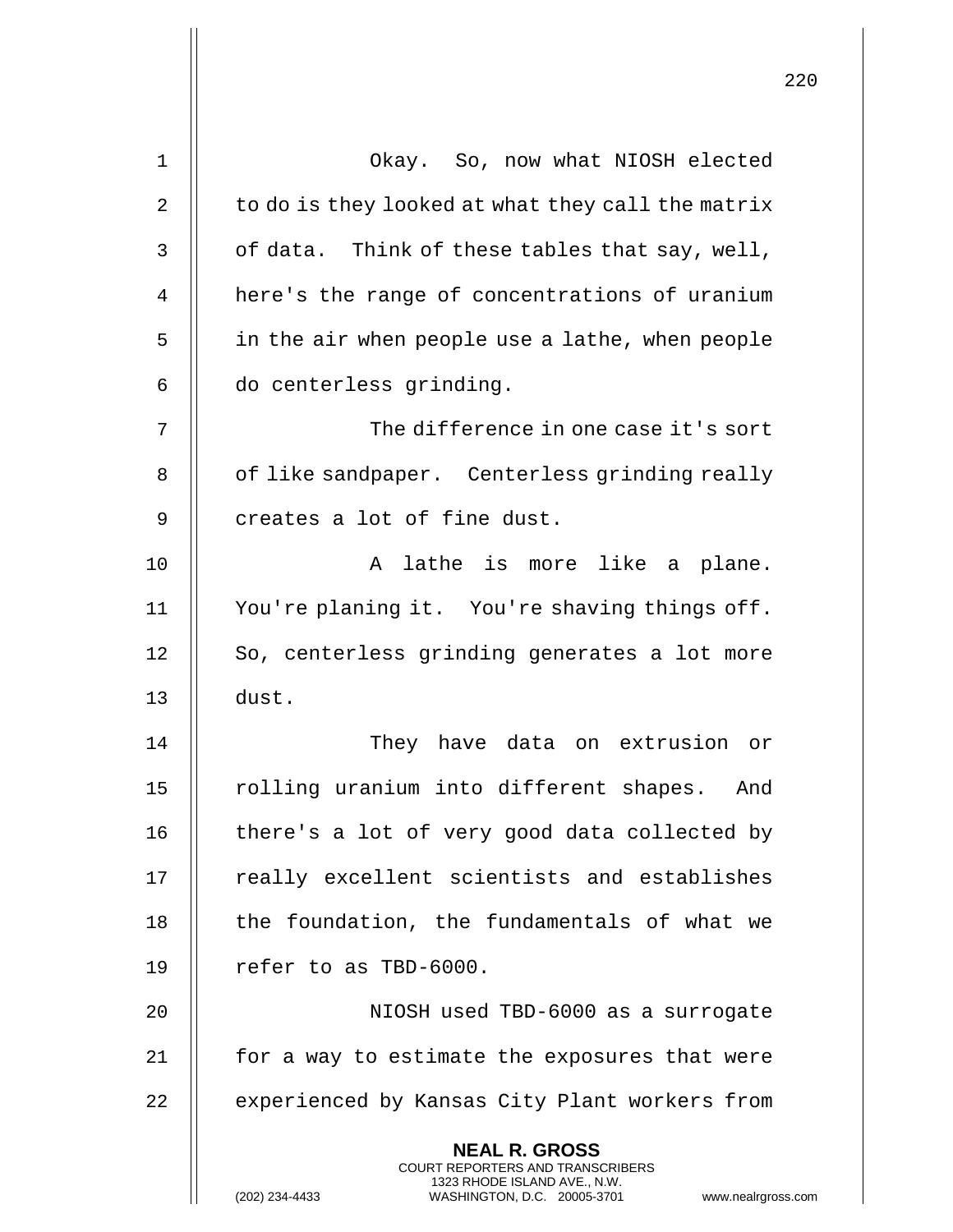| $\mathbf 1$    | 1950 to 1955 when they were actually machining                                                                                                                         |
|----------------|------------------------------------------------------------------------------------------------------------------------------------------------------------------------|
| $\overline{2}$ | uranium which is primarily, and this is                                                                                                                                |
| 3              | important, a lathe operation.                                                                                                                                          |
| 4              | And then they also used something                                                                                                                                      |
| 5              | called OTIB -- TBD-070 -- OTIB-70. OTIB-70                                                                                                                             |
| 6              | which is directed to, well, once those                                                                                                                                 |
| 7              | operations stop in 1955, we know that there's                                                                                                                          |
| 8              | going to be some residue, uranium dust and you                                                                                                                         |
| 9              | want to take that into consideration also.                                                                                                                             |
| 10             | So, even though the operation has                                                                                                                                      |
| 11             | started, there are workers there, they're still                                                                                                                        |
| 12             | working, doing other things and could be                                                                                                                               |
| 13             | exposed to the dust that could be resuspended                                                                                                                          |
| 14             | that was deposited on surfaces due to the                                                                                                                              |
| 15             | machining operations.                                                                                                                                                  |
| 16             | Then beginning in 1958 and later,                                                                                                                                      |
| 17             | different kinds of uranium operations took                                                                                                                             |
| 18             | place.                                                                                                                                                                 |
| 19             | $\mathbf I$<br>not addressing those<br>am                                                                                                                              |
| 20             | operations. These are the operations that Joe                                                                                                                          |
| 21             | and folks have mentioned earlier regarding DU                                                                                                                          |
| 22             | powder, centering and a whole bunch of other                                                                                                                           |
|                | <b>NEAL R. GROSS</b><br><b>COURT REPORTERS AND TRANSCRIBERS</b><br>1323 RHODE ISLAND AVE., N.W.<br>(202) 234-4433<br>WASHINGTON, D.C. 20005-3701<br>www.nealrgross.com |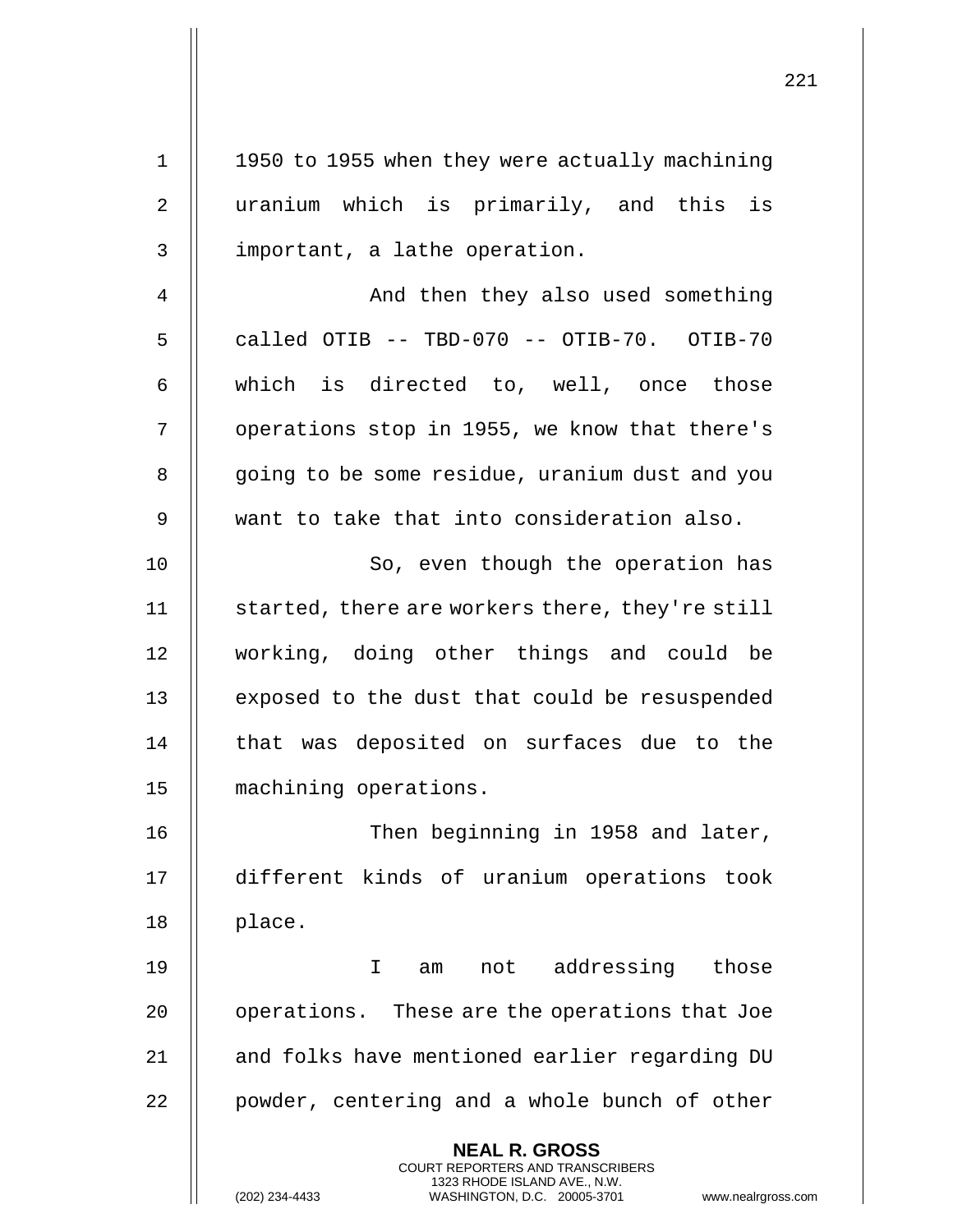| $\mathbf 1$ | different kinds of things that took place which                                                 |
|-------------|-------------------------------------------------------------------------------------------------|
| 2           | are a lot different than uranium machining.                                                     |
| 3           | And it's in that post-1958 time                                                                 |
| 4           | period where you start to see a lot of air                                                      |
| 5           | sampling and bioassay data.                                                                     |
| 6           | So, my report, this White Paper that                                                            |
| 7           | in<br>just, you know, finished, focuses<br>$\mathbf I$                                          |
| 8           | specifically on machining of uranium from 1950                                                  |
| 9           | to '55. And the residual period that went from                                                  |
| 10          | '55 to '58. And I stop at '58 because after                                                     |
| 11          | that everything changes and now you have                                                        |
| 12          | different operations and you do have bioassay                                                   |
| 13          | data and you do have air sampling data.                                                         |
| 14          | So, I wanted to sort of explain that                                                            |
| 15          | to all the interested parties that that's sort                                                  |
| 16          | of the framework we're working within.                                                          |
| 17          | Now, what NIOSH did, it said,                                                                   |
| 18          | listen, when you look at TBD-6000, you have a                                                   |
| 19          | lot of options. What are we going to use for                                                    |
| 20          | the airborne dust loading, you know? Are we                                                     |
| 21          | going to assume, you know, what's the right air                                                 |
| 22          | loading to use that would<br>dust<br>be                                                         |
|             | <b>NEAL R. GROSS</b><br><b>COURT REPORTERS AND TRANSCRIBERS</b>                                 |
|             | 1323 RHODE ISLAND AVE., N.W.<br>(202) 234-4433<br>WASHINGTON, D.C. 20005-3701<br>www.nealrgross |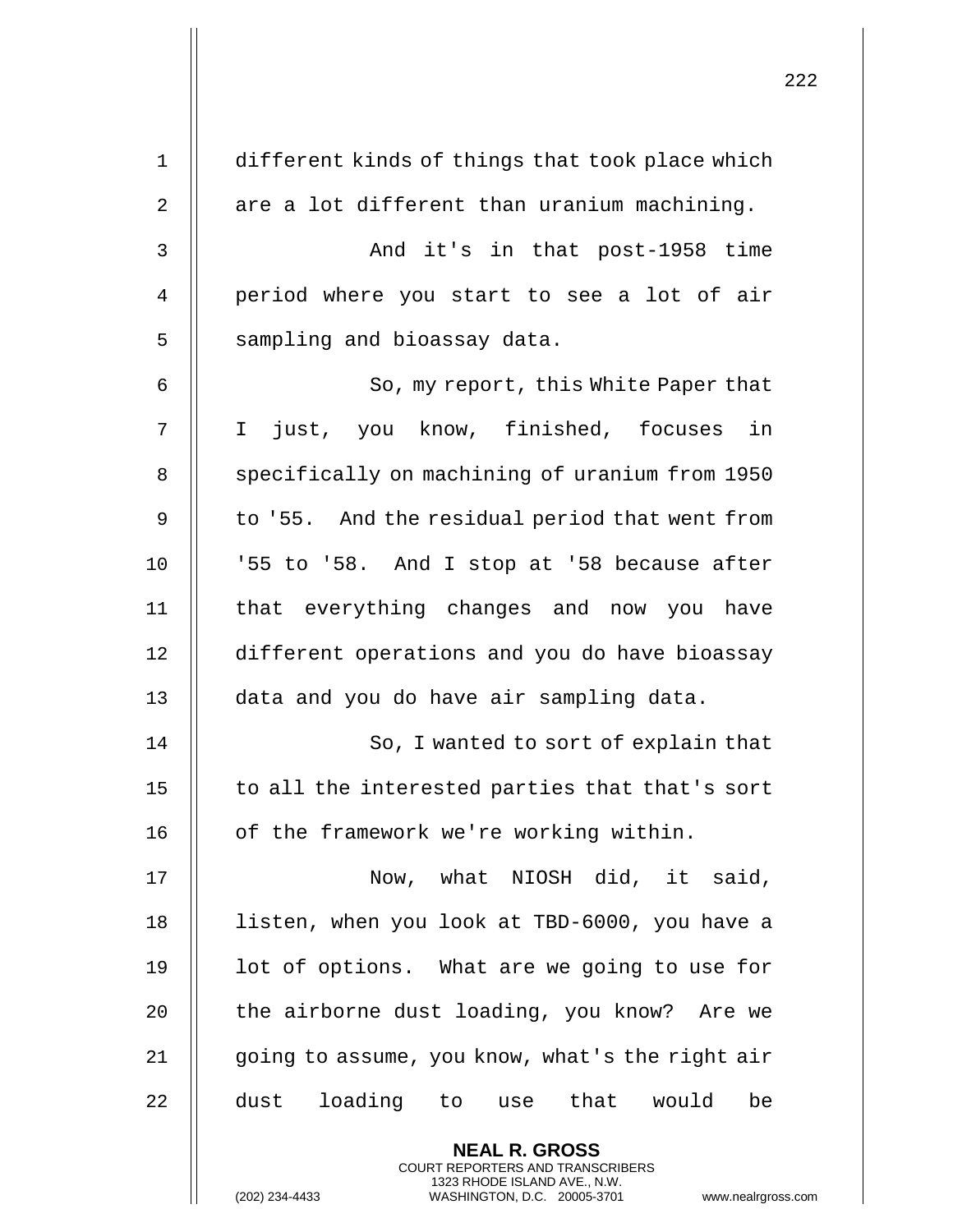| $\mathbf 1$ | claimant-favorable, but applicable to the                                                           |
|-------------|-----------------------------------------------------------------------------------------------------|
| 2           | kinds of operations that were taking place at                                                       |
| 3           | Kansas City Plant from 1950 to '55?                                                                 |
| 4           | NIOSH elected to use the -- what I                                                                  |
| 5           | say is the worst case scenario. They adopted                                                        |
| 6           | a dust loading around the order of 5,000 dpm per                                                    |
| 7           | cubic meter as being the chronic exposure that                                                      |
| 8           | all of these operators were involved in the                                                         |
| 9           | machining operation were exposed to                                                                 |
| 10          | continuously 2,000 hours per year.                                                                  |
| 11          | It's important to recognize that                                                                    |
| 12          | when you look at -- and I have this all                                                             |
| 13          | summarized in the White Paper.                                                                      |
| 14          | When you look at all of the data                                                                    |
| 15          | that's out there on this very subject of                                                            |
| 16          | handling and machining of uranium, this is by                                                       |
| 17          | far the worst case scenario.                                                                        |
| 18          | The reality is, in my opinion, I                                                                    |
| 19          | believe that using that default surrogate dust                                                      |
| 20          | loading is probably a substantial                                                                   |
| 21          | overestimate. It's plausible, but it's                                                              |
| 22          | probably an overestimate and the reason is                                                          |
|             | <b>NEAL R. GROSS</b><br><b>COURT REPORTERS AND TRANSCRIBERS</b>                                     |
|             | 1323 RHODE ISLAND AVE., N.W.<br>(202) 234-4433<br>WASHINGTON, D.C. 20005-3701<br>www.nealrgross.com |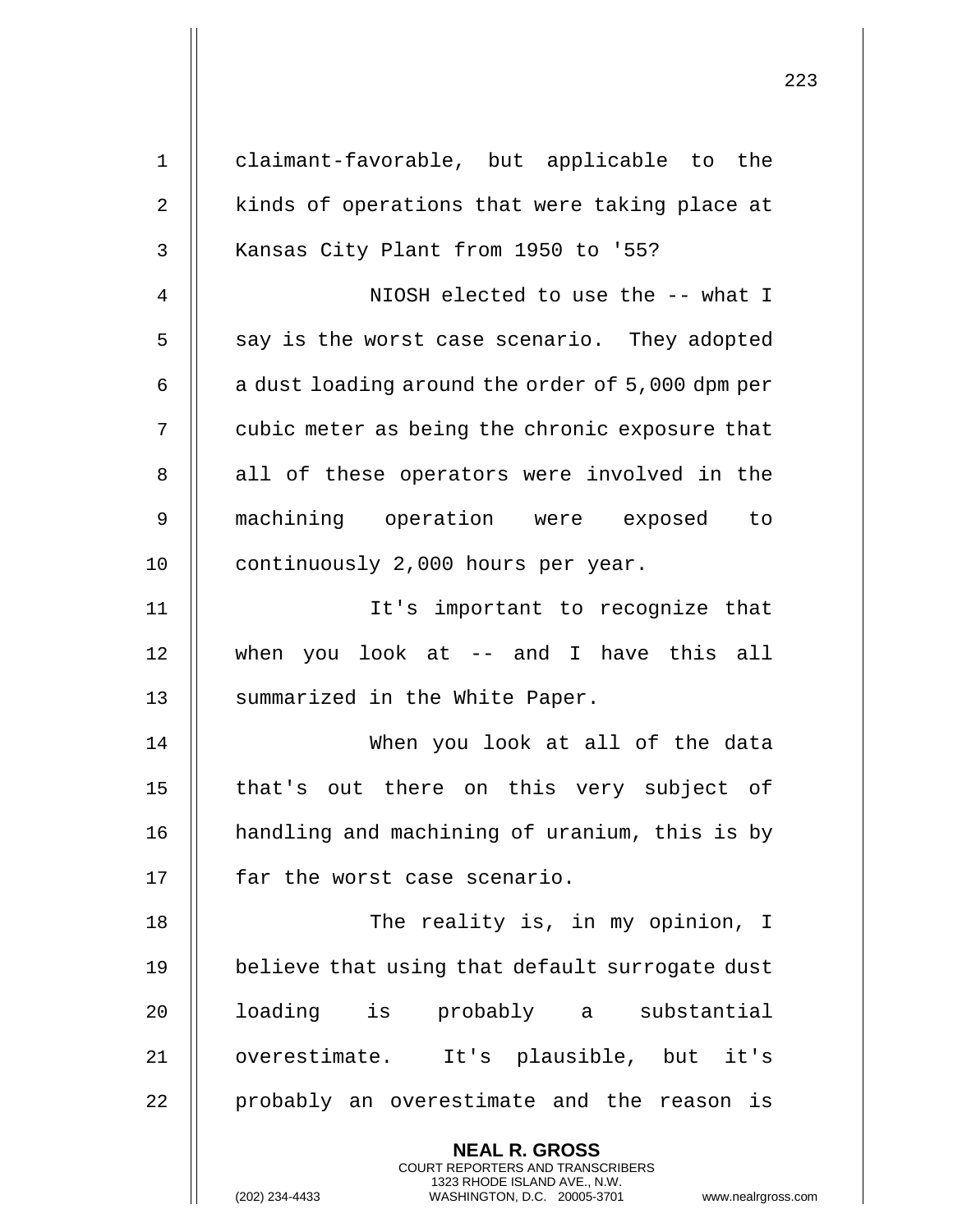|    |                                                                                                                                                              | 224 |
|----|--------------------------------------------------------------------------------------------------------------------------------------------------------------|-----|
| 1  | this: Most of the operations that took place at                                                                                                              |     |
| 2  | the Kansas City Plant were a lathing operation.                                                                                                              |     |
| 3  | the dust<br>loading that<br>And<br>was                                                                                                                       |     |
| 4  | selected from the matrix in TBD-6000, was the                                                                                                                |     |
| 5  | dust loading that's associated with centerless                                                                                                               |     |
| 6  | grinding which is a lot more -- it generates a                                                                                                               |     |
| 7  | lot more dust. Perhaps a factor of 10.                                                                                                                       |     |
| 8  | So, I believe a default value that                                                                                                                           |     |
| 9  | was selected by NIOSH to apply to the operators                                                                                                              |     |
| 10 | who were involved in the machining is likely to                                                                                                              |     |
| 11 | be conservative. Certainly a plausible upper                                                                                                                 |     |
| 12 | bound.                                                                                                                                                       |     |
| 13 | If there is some bioassay data, Jim,                                                                                                                         |     |
| 14 | you're probably going to find -- my guess, you                                                                                                               |     |
| 15 | know, and we'll find out, is that you'll see                                                                                                                 |     |
| 16 | that the bioassay data will show that that                                                                                                                   |     |
| 17 | probably is an overestimate by on the order of                                                                                                               |     |
| 18 | perhaps a factor of ten.                                                                                                                                     |     |
| 19 | That's my expectation, but my                                                                                                                                |     |
| 20 | takeaway from this is that the default value                                                                                                                 |     |
| 21 | selected is a good value.                                                                                                                                    |     |
| 22 | Now, there's a little bit more to                                                                                                                            |     |
|    | <b>NEAL R. GROSS</b><br>COURT REPORTERS AND TRANSCRIBERS<br>1323 RHODE ISLAND AVE., N.W.<br>WASHINGTON, D.C. 20005-3701 www.nealrgross.com<br>(202) 234-4433 |     |

 $\mathbf{I}$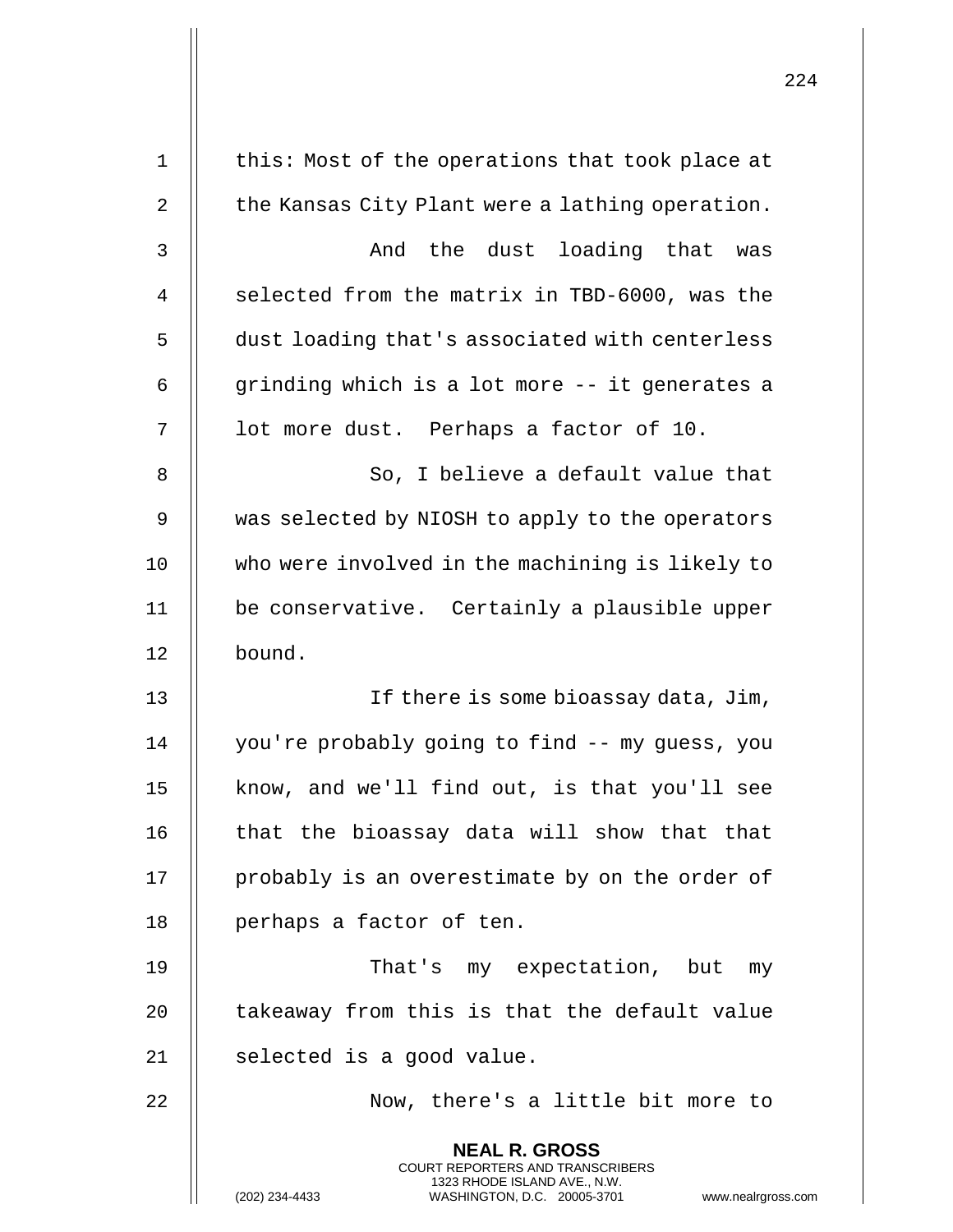| $\mathbf 1$ | the story that is important that everyone                                                                                                  |
|-------------|--------------------------------------------------------------------------------------------------------------------------------------------|
| 2           | understands is that when you look into Harris                                                                                              |
| 3           | and Kingsley, which is the researchers that did                                                                                            |
| 4           | the original work that's the underpinning for                                                                                              |
| 5           | TBD-6000, you find out there's a lot of texture                                                                                            |
| 6           | to the matter that is when you're lathing, when                                                                                            |
| 7           | you're centerless grinding, when you're doing                                                                                              |
| 8           | these various operations with uranium, they use                                                                                            |
| 9           | oil to keep it cool. There are different                                                                                                   |
| 10          | spinning rates that the lathes operate at.                                                                                                 |
| 11          | There are ventilation hoods that may or may not                                                                                            |
| 12          | be there.                                                                                                                                  |
| 13          | It's important to recognize that                                                                                                           |
| 14          | the default value selected by NIOSH which is the                                                                                           |
| 15          | centerless grinding, had minimal controls to                                                                                               |
| 16          | reduce airborne dust loading.                                                                                                              |
| 17          | When you look at -- and there's a lot                                                                                                      |
| 18          | of -- by the way, in this particular report, a                                                                                             |
| 19          | lot of information is given regarding the                                                                                                  |
| 20          | operation, the lathe operations that took place                                                                                            |
| 21          | more so, quite frankly, than I've seen in                                                                                                  |
| 22          | perhaps a dozen other similar reports that I                                                                                               |
|             | <b>NEAL R. GROSS</b>                                                                                                                       |
|             | <b>COURT REPORTERS AND TRANSCRIBERS</b><br>1323 RHODE ISLAND AVE., N.W.<br>(202) 234-4433<br>WASHINGTON, D.C. 20005-3701<br>www.nealrgross |

(202) 234-4433 WASHINGTON, D.C. 20005-3701 www.nealrgross.com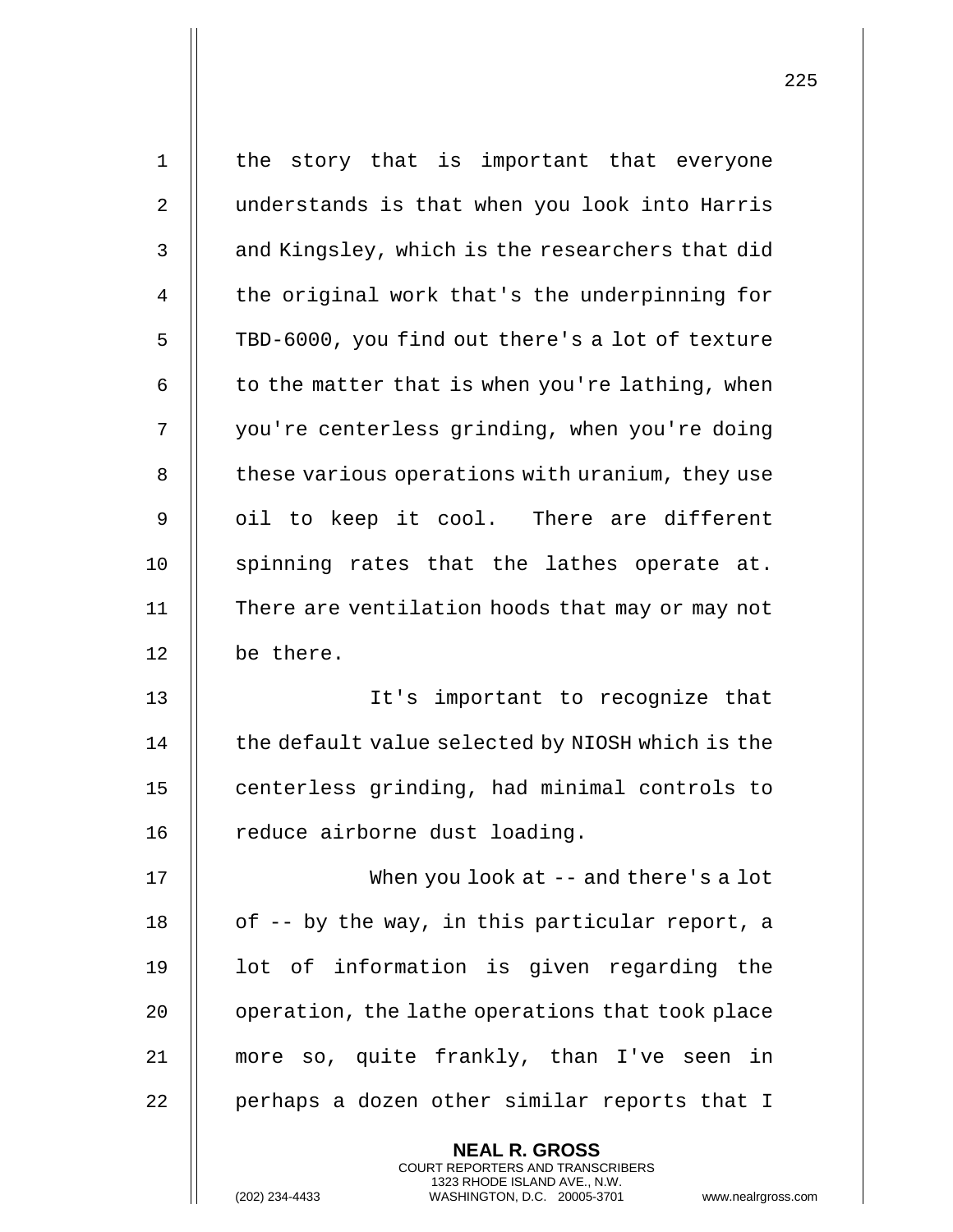| 1           | reviewed where they give you information on the |
|-------------|-------------------------------------------------|
| 2           | type of oil that was used, the quantity, a lot  |
| 3           | of detailed information on the kinds of         |
| 4           | operations that took place when they were       |
| 5           | working the uranium.                            |
| 6           | And every indication is that there              |
| 7           | were in fact place in these early years, and I  |
| 8           | was surprised to see this in '50 to '55, a lot  |
| $\mathsf 9$ | of controls that were designed to reduce the    |
| 10          | potential for airborne dust loading.            |
| 11          | So, we've got two factors at work               |
| 12          | here that would reveal to me that the 5,000 dpm |
| 13          | per cubic meter default dust loading is         |
| 14          | probably a substantial overestimate and that is |
| 15          | one -- it was not centerless grinding. It was   |
| 16          | a lathe operation which in itself has a much    |
| 17          | lesser potential for dust loading.              |
| 18          | And<br>second, the<br>operations                |
| 19          | themselves made use of some technologies that   |
| 20          | I would consider to be fairly advanced for the  |
| 21          | time periods that we're talking about related   |
| 22          | to cooling, ventilation and cutting speeds,     |
|             | <b>NEAL R. GROSS</b>                            |

COURT REPORTERS AND TRANSCRIBERS 1323 RHODE ISLAND AVE., N.W.

(202) 234-4433 WASHINGTON, D.C. 20005-3701 www.nealrgross.com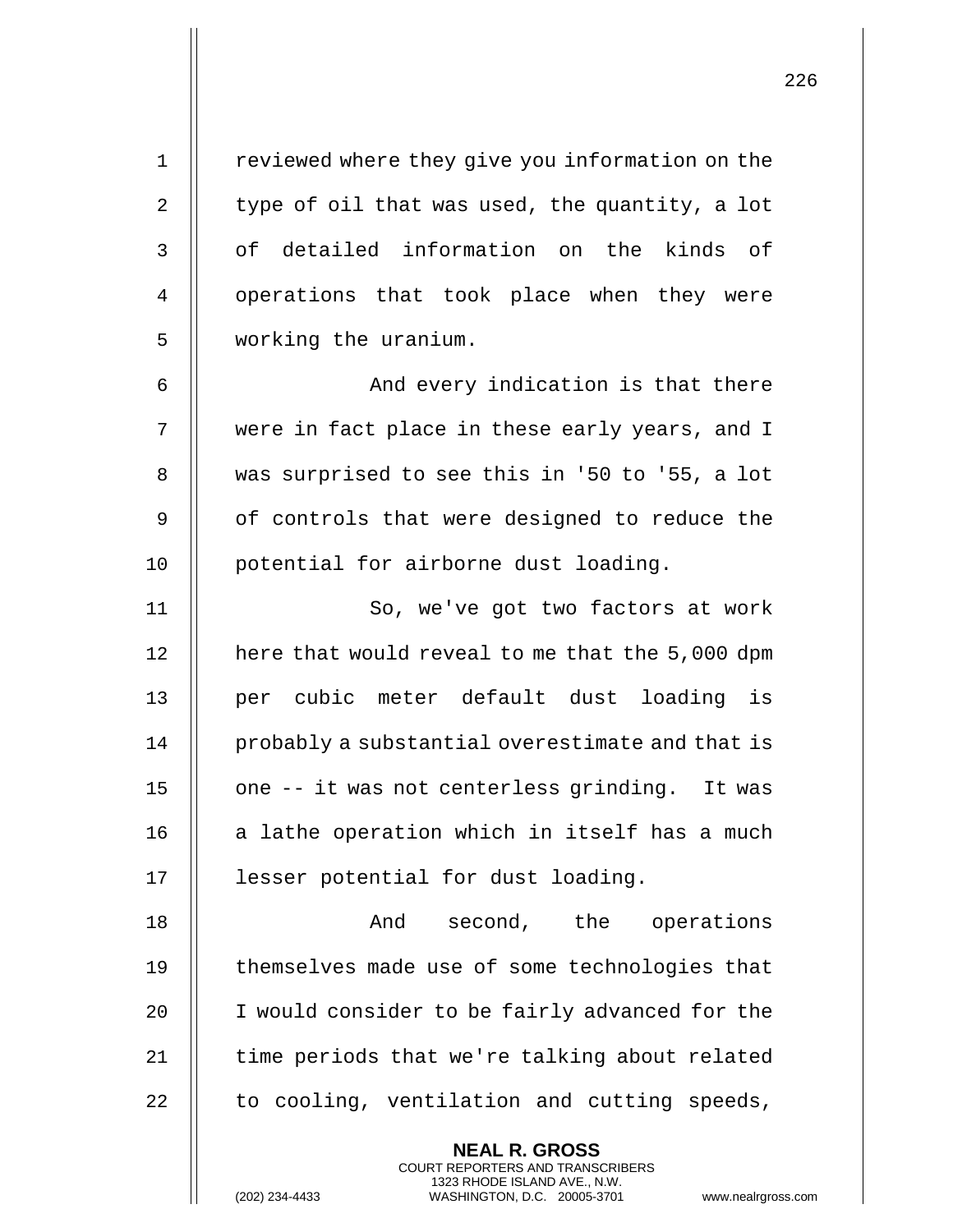| $\mathbf 1$ | that sort of thing, all of which is provided in                                                                                                                     |
|-------------|---------------------------------------------------------------------------------------------------------------------------------------------------------------------|
| 2           | the documentation for this operation.                                                                                                                               |
| 3           | So, again, I take away from this                                                                                                                                    |
| 4           | that the approach that NIOSH has adopted for                                                                                                                        |
| 5           | reconstructing the doses to operators in the                                                                                                                        |
| 6           | 1950 to '55 time period is certainly                                                                                                                                |
| 7           | claimant-favorable perhaps by about a factor of                                                                                                                     |
| 8           | 10 in terms of long-term chronic exposures to                                                                                                                       |
| 9           | these workers.                                                                                                                                                      |
| 10          | Now, some people have mentioned                                                                                                                                     |
| 11          | earlier that, well, there could be spikes and                                                                                                                       |
| 12          | transients and the reality is these operations                                                                                                                      |
| 13          | -- there can be fires because the uranium could                                                                                                                     |
| 14          | combust. People -- there was dust generated                                                                                                                         |
| 15          | that settled. People swept that up generating                                                                                                                       |
| 16          | dust.                                                                                                                                                               |
| 17          | It turns out that we researched that                                                                                                                                |
| 18          | and it turns out that the Harris and Kingsley                                                                                                                       |
| 19          | research and the TBD-6000 capture that.                                                                                                                             |
| 20          | So, embedded in that 5,000 dpm per                                                                                                                                  |
| 21          | cubic meter number, takes into consideration                                                                                                                        |
| 22          | the fact that you do on occasion might have some                                                                                                                    |
|             | <b>NEAL R. GROSS</b><br><b>COURT REPORTERS AND TRANSCRIBERS</b><br>1323 RHODE ISLAND AVE., N.W.<br>(202) 234-4433<br>WASHINGTON, D.C. 20005-3701<br>www.nealrgross. |

 $\mathsf{I}$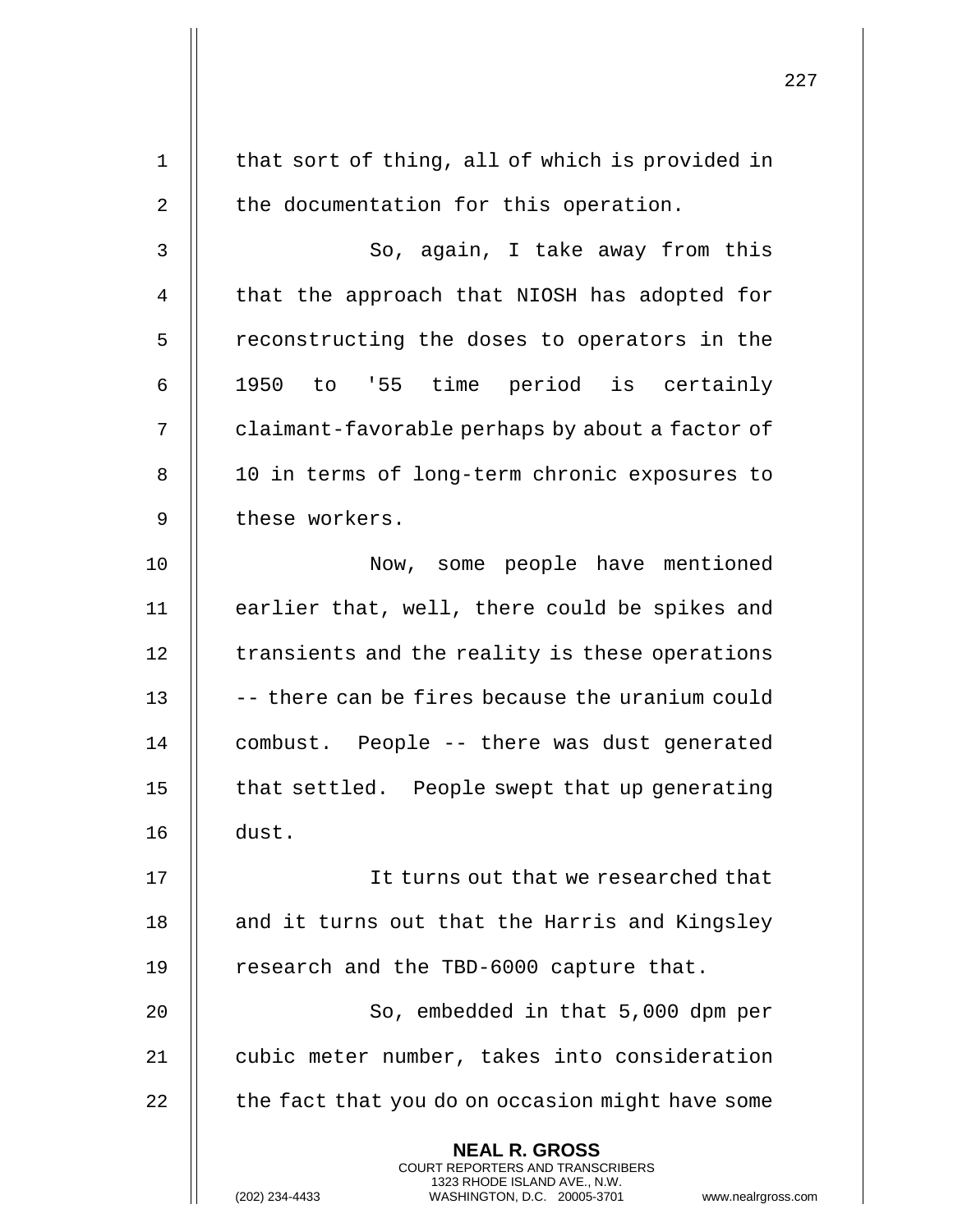| $\mathbf 1$    | fires and you do have operations where you're                                                                                                                      |
|----------------|--------------------------------------------------------------------------------------------------------------------------------------------------------------------|
| $\overline{2}$ | sweeping and generating excess dust, you know.                                                                                                                     |
| 3              | So, I believe on every level the                                                                                                                                   |
| 4              | approach taken for reconstructing the doses                                                                                                                        |
| 5              | during that time period for the uranium                                                                                                                            |
| 6              | machining operation are scientifically sound                                                                                                                       |
| 7              | and claimant-favorable.                                                                                                                                            |
| 8              | I will quickly go on to what I call                                                                                                                                |
| $\mathsf 9$    | the residual period. Now, after they stopped                                                                                                                       |
| 10             | operations and this is sort of interesting,                                                                                                                        |
| 11             | what you want to do, you say, listen, we want                                                                                                                      |
| 12             | to reconstruct the doses to the workers who are                                                                                                                    |
| 13             | working there after those machining operations                                                                                                                     |
| 14             | stop, but there's still the residue on surfaces                                                                                                                    |
| 15             | that you -- that people could be exposed to.                                                                                                                       |
| 16             | You want to take that<br>into                                                                                                                                      |
| 17             | consideration and that covers the time period                                                                                                                      |
| 18             | from '55 or the end of '55 until 1958.                                                                                                                             |
| 19             | Now, the approach NIOSH used that we                                                                                                                               |
| 20             | referred to, the OTIB-70 approach, there's                                                                                                                         |
| 21             | something that was done -- this is what I'd like                                                                                                                   |
| 22             | to bring up before NIOSH and the Work Group.                                                                                                                       |
|                | <b>NEAL R. GROSS</b><br><b>COURT REPORTERS AND TRANSCRIBERS</b><br>1323 RHODE ISLAND AVE., N.W.<br>(202) 234-4433<br>WASHINGTON, D.C. 20005-3701<br>www.nealrgross |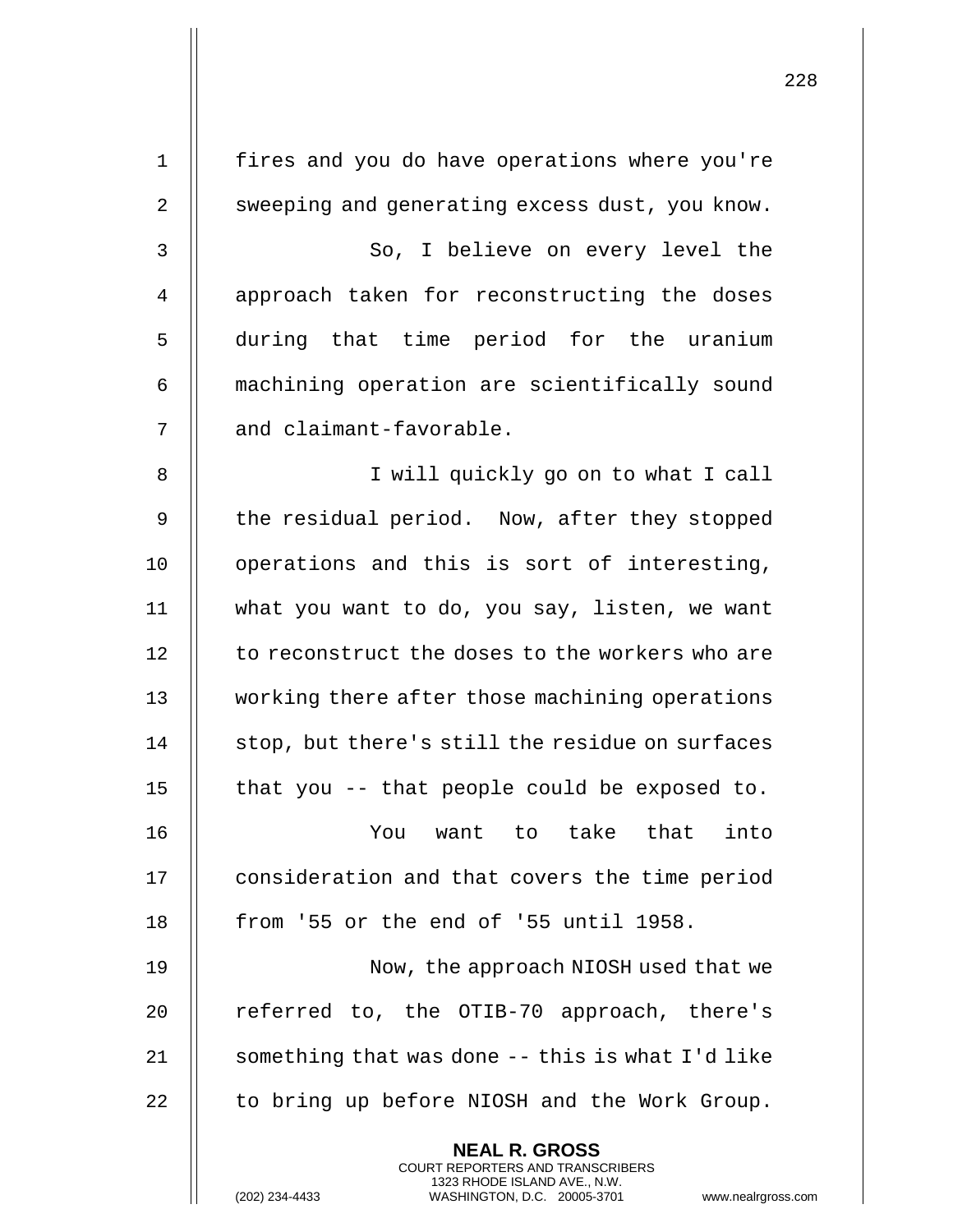| $\mathbf 1$    | The approach used was the starting point         |
|----------------|--------------------------------------------------|
| $\overline{2}$ | starting in I guess late 1955 or '56 when        |
| 3              | machining operations stopped, you want to say,   |
| 4              | okay, what is the airborne dust loading right    |
| 5              | at the end of the machining operation in the     |
| 6              | beginning of what we would call the residual     |
| 7              | period.                                          |
| 8              | Now, the approach NIOSH elected to               |
| 9              | use to say, well, we're going to assume that the |
| 10             | dust loading toward the end of the machining     |
| 11             | operations was at that upper end, this 5,000 dpm |
| 12             | per cubic meter, and that that dust is settling  |
| 13             | at a rate of 0.00075 meters per second. That's   |
| 14             | a good number. We've researched that number.     |
| 15             | So, you can almost visualize the                 |
| 16             | stuff settling and NIOSH assumes that it         |
| 17             | settles for 30 days and that it sort of achieves |
| 18             | some kind of equilibrium where at the time of    |
| 19             | the end of machining operations and the          |
| 20             | beginning of the residual period you've got      |
| 21             | this dust layer on the surfaces that were        |
| 22             | calculated that way, you know. You derive what   |
|                | <b>NEAL R. GROSS</b>                             |

COURT REPORTERS AND TRANSCRIBERS 1323 RHODE ISLAND AVE., N.W.

(202) 234-4433 WASHINGTON, D.C. 20005-3701 www.nealrgross.com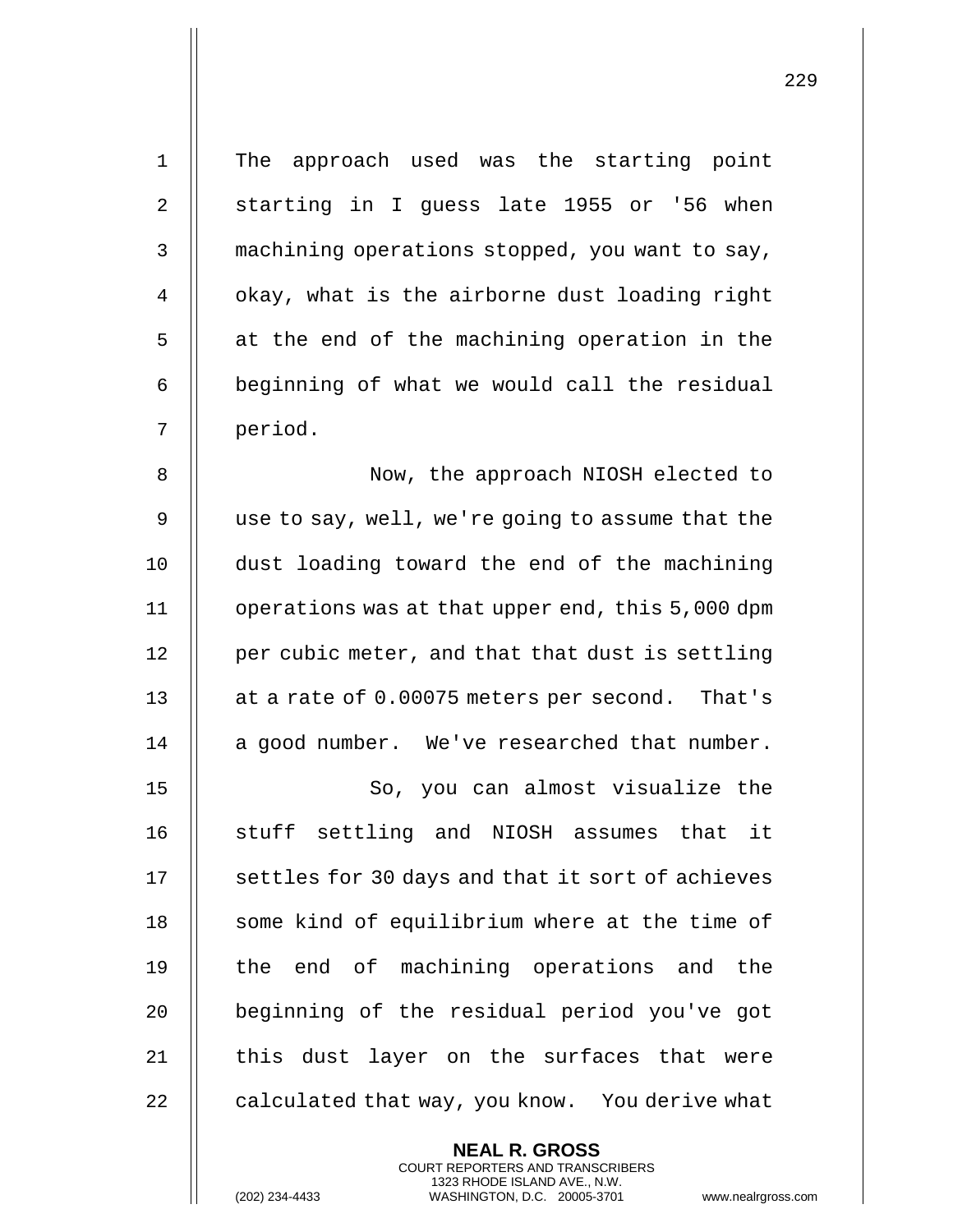| 1              | the buildup is over that 30-day period.                                                                                                                                |
|----------------|------------------------------------------------------------------------------------------------------------------------------------------------------------------------|
| $\overline{2}$ | I'd like to offer up a different --                                                                                                                                    |
| 3              | and once you have that on the surface, then you                                                                                                                        |
| $\overline{4}$ | say there's a resuspension factor of 10 to the                                                                                                                         |
| 5              | minus five per meter.                                                                                                                                                  |
| 6              | We like the 10 to the minus -- in                                                                                                                                      |
| 7              | fact the whole approach we liked, but I was                                                                                                                            |
| 8              | thinking about it. Why wouldn't you just start                                                                                                                         |
| $\mathsf 9$    | with the airborne dust loading itself, the                                                                                                                             |
| 10             | 5,000 dpm per cubic meter, as the beginning part                                                                                                                       |
| 11             | rather than go through the process of having it                                                                                                                        |
| 12             | settle out for 30 days, which there is some                                                                                                                            |
| 13             | uncertainty, you know, how long you will let                                                                                                                           |
| 14             | this stuff settle out, and the resuspension                                                                                                                            |
| 15             | factor of 10 to the minus five per meter as a                                                                                                                          |
| 16             | way to get to the airborne dust loading at the                                                                                                                         |
| 17             | beginning of the residual period, why not just                                                                                                                         |
| 18             | start with that dust loading as being -- that's                                                                                                                        |
| 19             | what the dust loading is at time zero of the                                                                                                                           |
| 20             | residual period.                                                                                                                                                       |
| 21             | So, I'd like to sort of leave in the                                                                                                                                   |
| 22             | mind of NIOSH and the Work Group of why wouldn't                                                                                                                       |
|                | <b>NEAL R. GROSS</b><br><b>COURT REPORTERS AND TRANSCRIBERS</b><br>1323 RHODE ISLAND AVE., N.W.<br>(202) 234-4433<br>WASHINGTON, D.C. 20005-3701<br>www.nealrgross.com |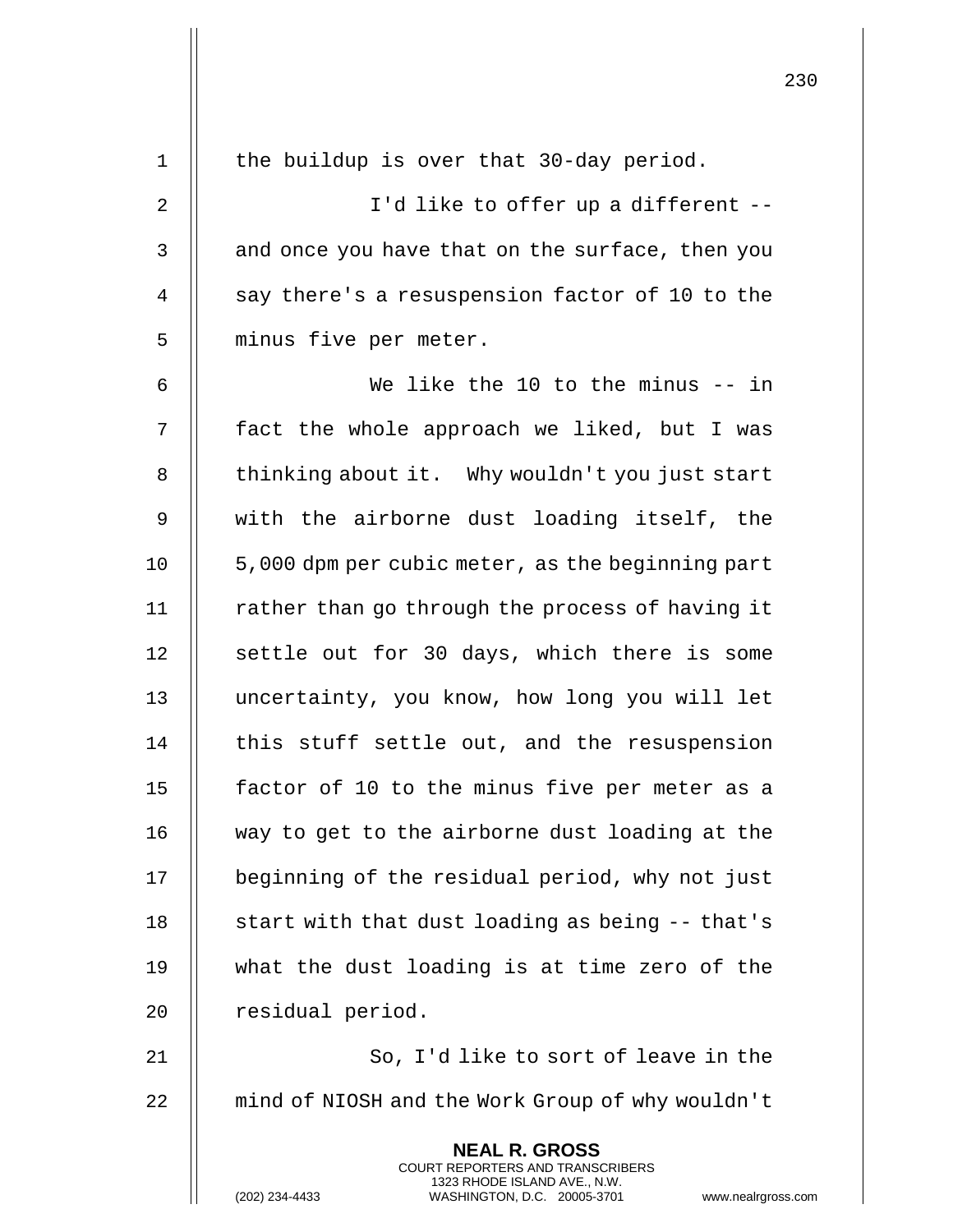|                |                                                                                                                                                              | 231 |
|----------------|--------------------------------------------------------------------------------------------------------------------------------------------------------------|-----|
| $\mathbf 1$    | that be a better approach? It's simpler, more                                                                                                                |     |
| $\overline{2}$ | direct and has fewer assumptions embedded in                                                                                                                 |     |
| $\mathsf{3}$   | it.                                                                                                                                                          |     |
| 4              | I'm almost done and then we can talk                                                                                                                         |     |
| 5              | about that so this way we can see the whole                                                                                                                  |     |
| 6              | story.                                                                                                                                                       |     |
| 7              | What happens then is during the                                                                                                                              |     |
| 8              | residual period we all know that the airborne                                                                                                                |     |
| 9              |                                                                                                                                                              |     |
|                | dust loading is going to decline by natural                                                                                                                  |     |
| 10             | attenuation. I mean, they're not generating                                                                                                                  |     |
| 11             | anymore and little by little it's going away at                                                                                                              |     |
| 12             | some rate because it's being resuspended and                                                                                                                 |     |
| 13             | it's being ventilated out and it's leaving.                                                                                                                  |     |
| 14             | So, and NIOSH did a very nice job and                                                                                                                        |     |
| 15             | we reviewed this very thoroughly on OTIB-70                                                                                                                  |     |
| 16             | that the rate of decline is 0.00067 per day.                                                                                                                 |     |
| 17             | That's the fraction of the airborne activity                                                                                                                 |     |
| 18             | that's going away per day. That's the slope.                                                                                                                 |     |
| 19             | And then so the exposure to a person                                                                                                                         |     |
| 20             | there would be the integral under that curve                                                                                                                 |     |
| 21             | from the end of '55 to 1958.                                                                                                                                 |     |
| 22             | Now, what NIOSH did was they didn't                                                                                                                          |     |
|                | <b>NEAL R. GROSS</b><br>COURT REPORTERS AND TRANSCRIBERS<br>1323 RHODE ISLAND AVE., N.W.<br>(202) 234-4433<br>WASHINGTON, D.C. 20005-3701 www.nealrgross.com |     |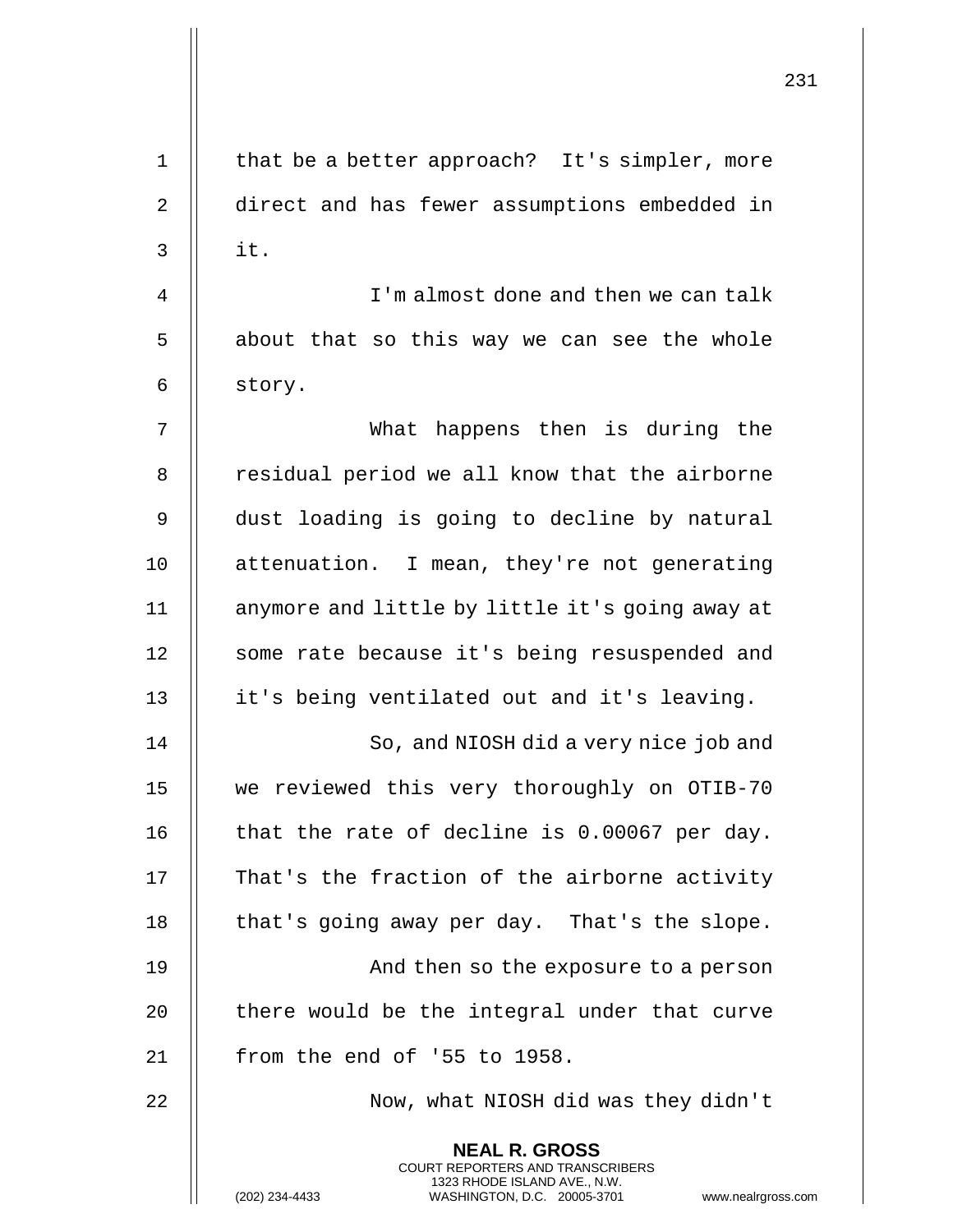| $\mathbf{1}$ | use that approach. There are many options, by                                                       |
|--------------|-----------------------------------------------------------------------------------------------------|
| 2            | the way, in OTIB-70 on how to come at this                                                          |
| 3            | problem.                                                                                            |
| 4            | What NIOSH said is, well, you know                                                                  |
| 5            | what we'll do is we'll go all the way to 1958                                                       |
| 6            | and take a look at the airborne dust loading at                                                     |
| 7            | that time and say -- and so think of it like                                                        |
| 8            | this: You've got an estimate of the airborne                                                        |
| 9            | dust loading at the beginning of the residual                                                       |
| 10           | and at the end and you connect the dots and                                                         |
| 11           | you've got a slope.                                                                                 |
| 12           | Well, it turns out the slope is                                                                     |
| 13           | flat. Doesn't go down. And that doesn't make                                                        |
| 14           | sense. And I think it doesn't make sense for                                                        |
| 15           | the following reason. I hope everybody is                                                           |
| 16           | following the story, because it's interesting.                                                      |
| 17           | What NIOSH did is in the 1958 data                                                                  |
| 18           | which was collected just prior to the start of                                                      |
| 19           | new operations, the other uranium<br>the                                                            |
| 20           | operations, is they picked the highest dust                                                         |
| 21           | loading.                                                                                            |
| 22           | So, I think they substantially                                                                      |
|              | <b>NEAL R. GROSS</b><br><b>COURT REPORTERS AND TRANSCRIBERS</b>                                     |
|              | 1323 RHODE ISLAND AVE., N.W.<br>(202) 234-4433<br>WASHINGTON, D.C. 20005-3701<br>www.nealrgross.com |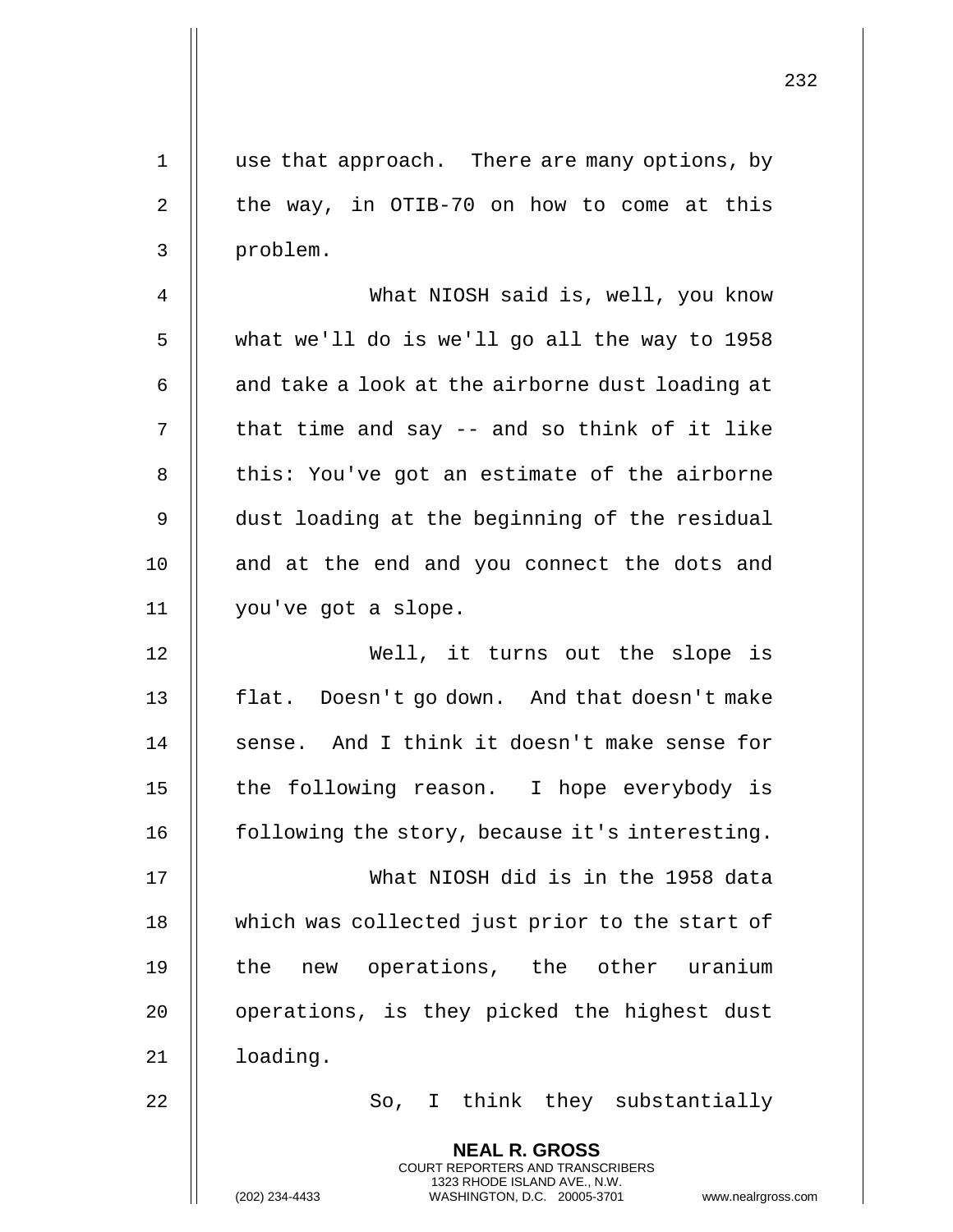| $\mathbf 1$ | overestimated what the airborne -- what the                                                                                                                       |
|-------------|-------------------------------------------------------------------------------------------------------------------------------------------------------------------|
| 2           | average airborne dust loading was in the air in                                                                                                                   |
| 3           | 1958, the end of the residual period because                                                                                                                      |
| 4           | they picked the highest number.                                                                                                                                   |
| 5           | So, all of a sudden it appears when                                                                                                                               |
| 6           | you look at the slope, that you start at a given                                                                                                                  |
| 7           | concentration and it really doesn't go down.                                                                                                                      |
| 8           | It stays flat. And that would say to yourself,                                                                                                                    |
| 9           | well, something doesn't look right, the numbers                                                                                                                   |
| 10          | should be going down.                                                                                                                                             |
| 11          | I think the numbers are not going                                                                                                                                 |
| 12          | down because the conservative assumption made                                                                                                                     |
| 13          | regarding what the airborne dust loading was at                                                                                                                   |
| 14          | the end of the residual period.                                                                                                                                   |
| 15          | To<br>me, I would have taken<br>an                                                                                                                                |
| 16          | approach that said, let's start the residual                                                                                                                      |
| 17          | period with the 5,000 dpm per cubic meter and                                                                                                                     |
| 18          | allow it to decline at 0.00067 per day, or                                                                                                                        |
| 19          | alternatively use the average airborne dust                                                                                                                       |
| 20          | loading observed in 1958 prior to the start of                                                                                                                    |
| 21          | the other uranium operations.                                                                                                                                     |
| 22          | So, I think from a scientifically --                                                                                                                              |
|             | <b>NEAL R. GROSS</b><br><b>COURT REPORTERS AND TRANSCRIBERS</b><br>1323 RHODE ISLAND AVE., N.W.<br>(202) 234-4433<br>WASHINGTON, D.C. 20005-3701<br>www.nealrgros |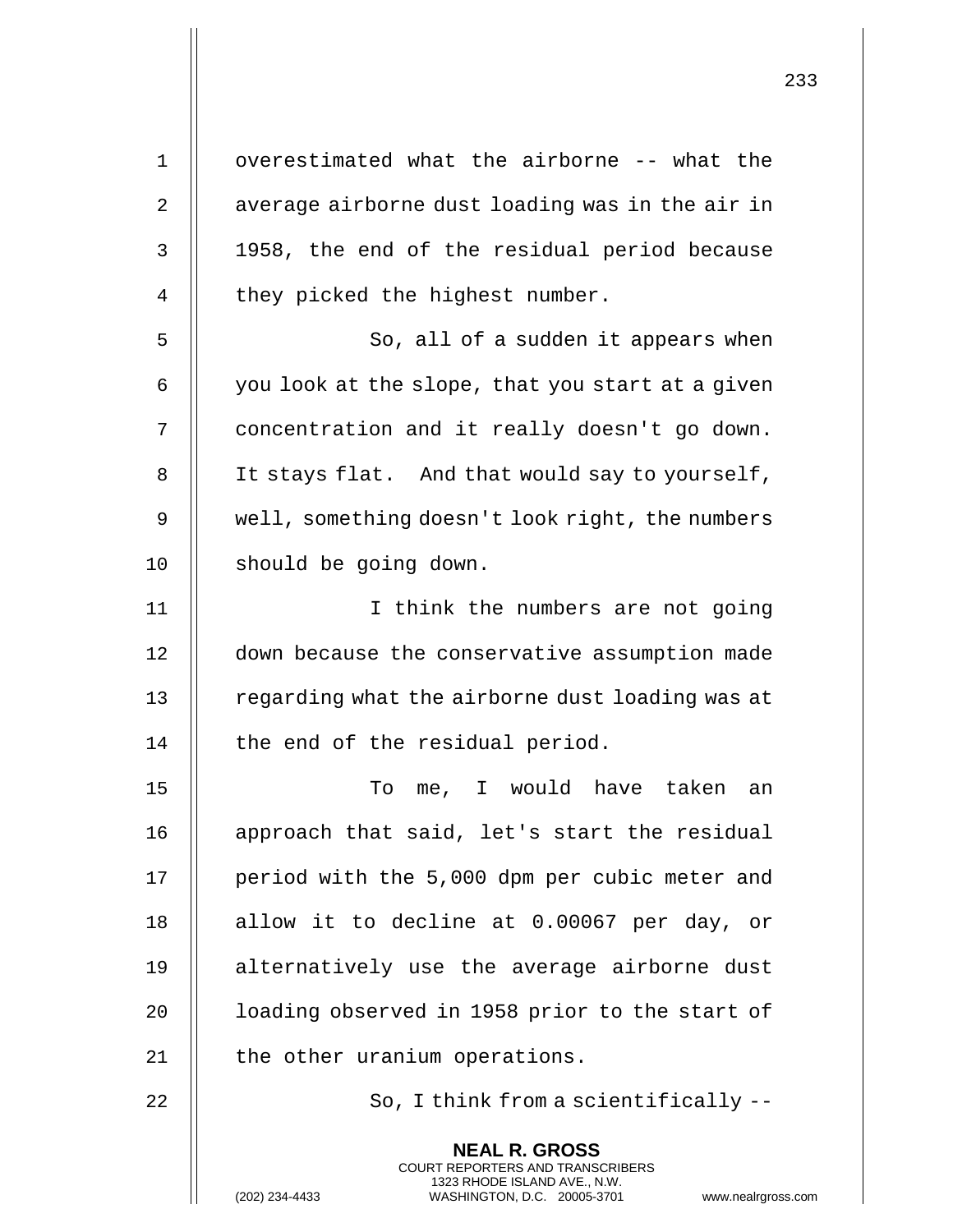| 1  | from a scientific point of view, I think that                                                                                                                |
|----|--------------------------------------------------------------------------------------------------------------------------------------------------------------|
| 2  | is a simpler strategy and seems to make more                                                                                                                 |
| 3  | sense as applied to this class of problem.                                                                                                                   |
| 4  | believe it's certainly a<br>$\mathbf{I}$                                                                                                                     |
| 5  | tractable problem. In my opinion, it is not an                                                                                                               |
| 6  | SEC issue, but I do think a little more thought                                                                                                              |
| 7  | could be given to maybe there's a better way to                                                                                                              |
| 8  | come at the problem that more realistically                                                                                                                  |
| 9  | represents what might have taken place during                                                                                                                |
| 10 | the residual period. And that's my story.                                                                                                                    |
| 11 | CHAIR BEACH: John, this is Josie.                                                                                                                            |
| 12 | Did you address the post-DU operational period                                                                                                               |
| 13 | from '79 to 1984?                                                                                                                                            |
| 14 | DR. MAURO: Not at all. Not at all.                                                                                                                           |
| 15 | CHAIR BEACH: Not at all?                                                                                                                                     |
| 16 | DR. MAURO: My -- think of it like                                                                                                                            |
| 17 | this. My mission was look at the use of                                                                                                                      |
| 18 | TBD-6000 as a surrogate for your approach in                                                                                                                 |
| 19 | dealing with the 1950 to 1955 machining                                                                                                                      |
| 20 | operations. There was no data. No bioassay                                                                                                                   |
| 21 | or air sampling data.                                                                                                                                        |
| 22 | And also for the residual period                                                                                                                             |
|    | <b>NEAL R. GROSS</b><br>COURT REPORTERS AND TRANSCRIBERS<br>1323 RHODE ISLAND AVE., N.W.<br>(202) 234-4433<br>WASHINGTON, D.C. 20005-3701 www.nealrgross.com |

 $\mathbf{I}$ 

 $\mathbf{I}$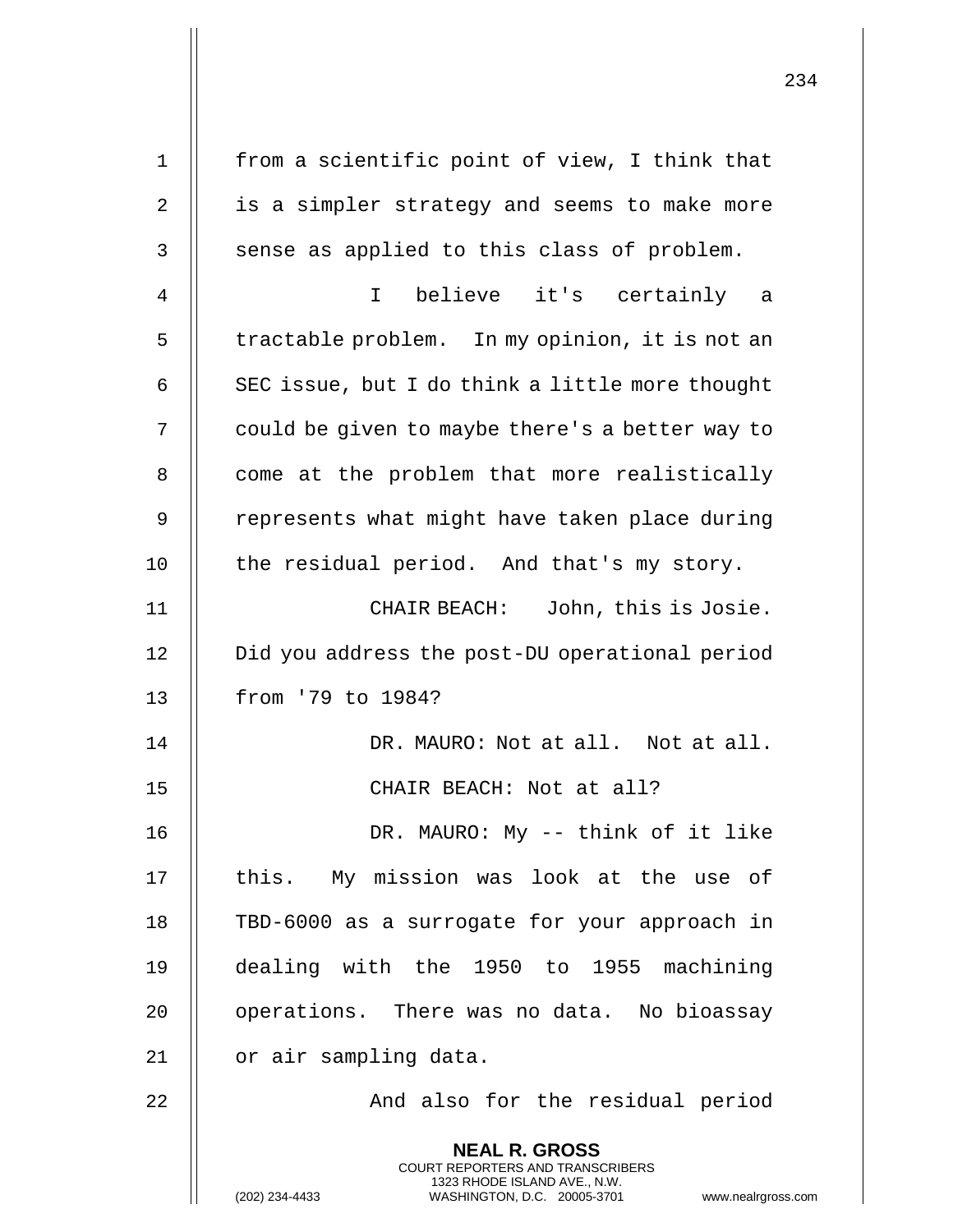235 **NEAL R. GROSS** COURT REPORTERS AND TRANSCRIBERS 1323 RHODE ISLAND AVE., N.W. (202) 234-4433 WASHINGTON, D.C. 20005-3701 www.nealrgross.com 1 | that  $-$  the residual uranium from 1955 to '58,  $2 \parallel$  it's not there. 3 I did not move on and look at the 4 || period where different kinds of uranium 5 | operations took place and where you do have  $6$   $\parallel$  considerable bioassay and air sampling data. 7 || I did not look at that. 8 || So, my report, my White Paper only 9 | addresses, I would say, would be the uranium op 10 | exposures that occur from 1950 up to 1958. 11 || CHAIR BEACH: Okay. Understand. 12 | And this paper, is anybody reviewing it now, or 13 | is it with Nancy also? 14 DR. MAURO: It's been with Ron. Ron 15 | has reviewed it. 16 CHAIR BEACH: Ron's got it, okay. 17 DR. MAURO: And he has come back with 18 | comments and we are working them out. 19 || CHAIR BEACH: Okay. 20 DR. MAURO: And, Joe, I think we're  $21$  || in the home stretch on this one also. 22 MR. FITZGERALD: Yes, within a week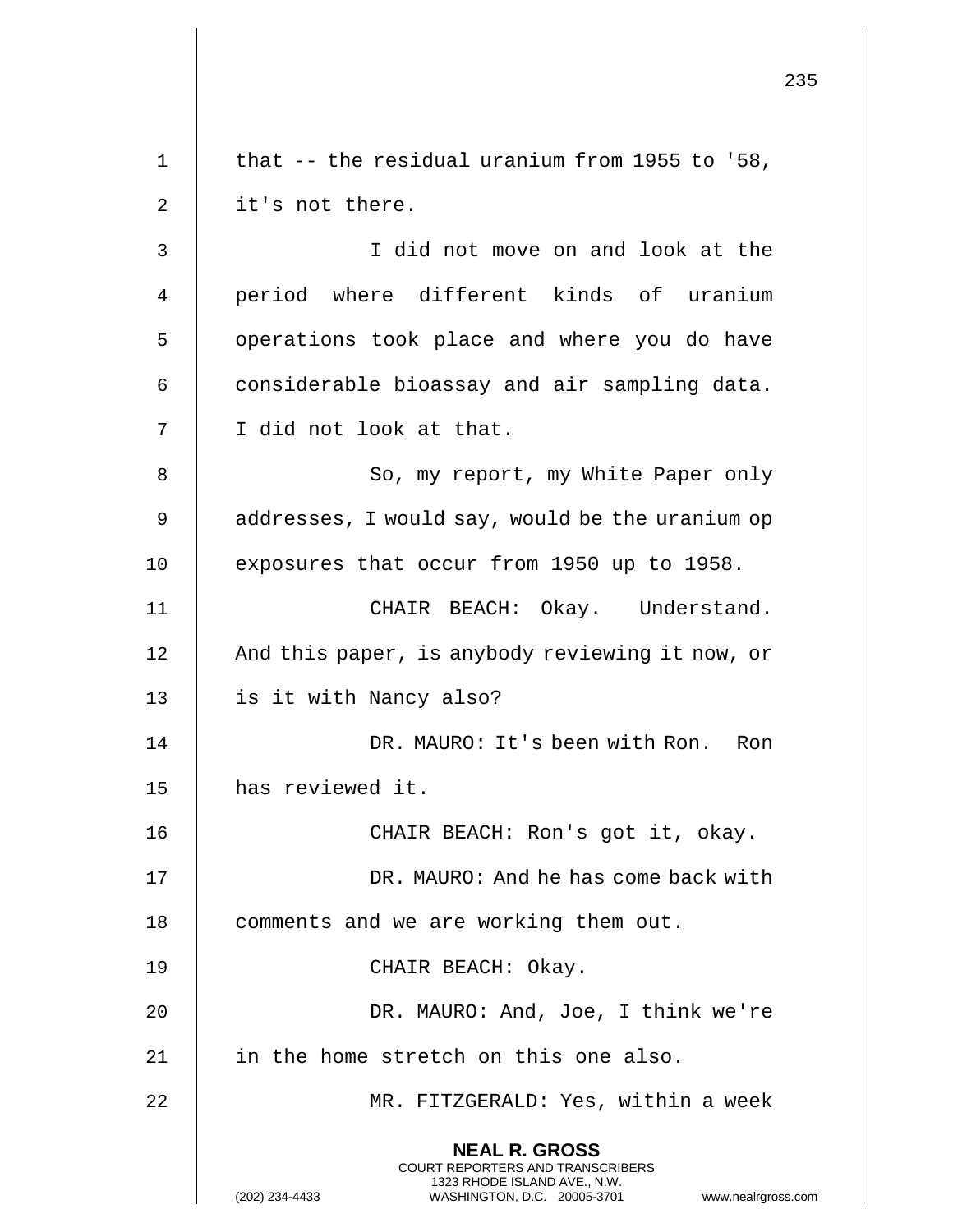| $\mathbf 1$    | or two. Just this '79 to '84 as I recall, and                                                                                                                   |
|----------------|-----------------------------------------------------------------------------------------------------------------------------------------------------------------|
| $\overline{2}$ | I don't have the ER right in front of me, but                                                                                                                   |
| 3              | was that a TBD-6000 treatment of the residual                                                                                                                   |
| 4              | period post-DU operation?                                                                                                                                       |
| 5              | MR. MCCLOSKEY: '79 to '84. '79 is                                                                                                                               |
| 6              | when we say mag-thorium machining op stopped.                                                                                                                   |
| 7              | CHAIR BEACH: Uh-huh.                                                                                                                                            |
| 8              | MR. McCLOSKEY: And at that point, we                                                                                                                            |
| 9              | tried settling and resuspension, I believe, and                                                                                                                 |
| 10             | that doesn't get us a favorable number. And                                                                                                                     |
| 11             | so, we go back to keeping the airborne                                                                                                                          |
| 12             | concentration from the engineered control                                                                                                                       |
| 13             | limit consistent throughout the time frame.                                                                                                                     |
| 14             | And Mutty would like to address                                                                                                                                 |
| 15             | John's concern about why don't we stick with                                                                                                                    |
| 16             | Battelle 6000 airborne generating value                                                                                                                         |
| 17             | instead of settling and resuspending.                                                                                                                           |
| 18             | It speaks to -- it needs to resemble                                                                                                                            |
| 19             | true operations, I think is the point. Do you                                                                                                                   |
| 20             | want to go ahead and elaborate, Mutty?                                                                                                                          |
| 21             | MR. SHARFI: Sure. This is Mutty                                                                                                                                 |
| 22             | Sharfi. The reason why even in 6000 that they                                                                                                                   |
|                | <b>NEAL R. GROSS</b><br>COURT REPORTERS AND TRANSCRIBERS<br>1323 RHODE ISLAND AVE., N.W.<br>(202) 234-4433<br>WASHINGTON, D.C. 20005-3701<br>www.nealrgross.com |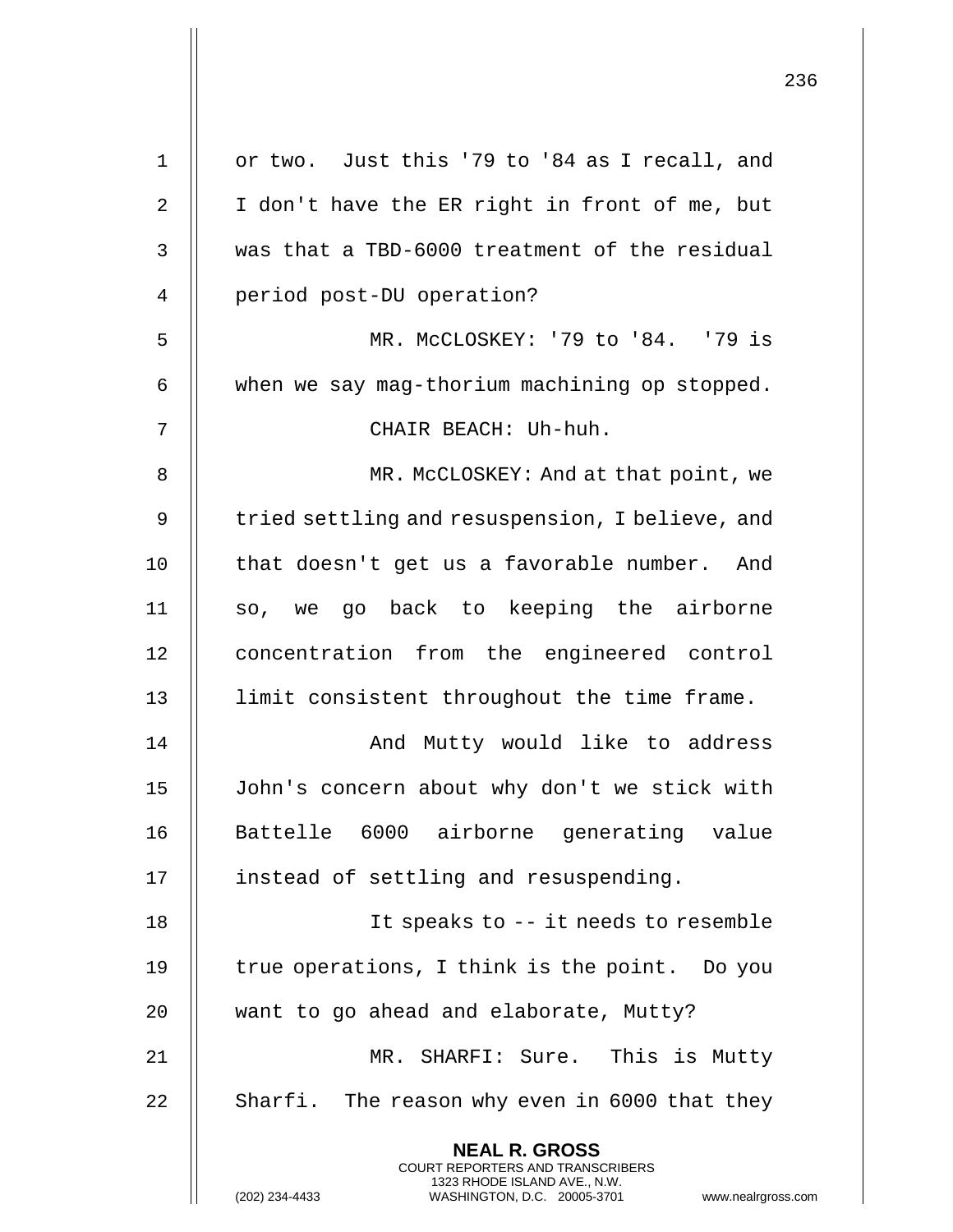| $\mathbf 1$ | settle operational -- or air concentrations for                                                                                                                        |
|-------------|------------------------------------------------------------------------------------------------------------------------------------------------------------------------|
| 2           | a non-operational period is if you took the                                                                                                                            |
| 3           | operational period, the source term is really                                                                                                                          |
| 4           | changing. You're going from airborne                                                                                                                                   |
| 5           | concentrations associated with operational                                                                                                                             |
| 6           | source terms to airborne concentrations                                                                                                                                |
| 7           | related to just pure resuspension of materials.                                                                                                                        |
| 8           | So, you would expect once                                                                                                                                              |
| 9           | operations stopped, to see, you know, kind of                                                                                                                          |
| 10          | a stair step drop to a new, you know, a new                                                                                                                            |
| 11          | baseline and then you start from the new                                                                                                                               |
| 12          | baseline.                                                                                                                                                              |
| 13          | So, though, using the operational                                                                                                                                      |
| 14          | period, the bounding can be done, I guess, as                                                                                                                          |
| 15          | an extreme case. Generally you prefer to                                                                                                                               |
| 16          | calculate what the proposed operational                                                                                                                                |
| 17          | situation will look like and then resuspend                                                                                                                            |
| 18          | that because really your only source term at                                                                                                                           |
| 19          | that point, resuspending contamination is not                                                                                                                          |
| 20          | new dust created from operations.                                                                                                                                      |
| 21          | DR. MAURO: I understand and I cannot                                                                                                                                   |
| 22          | disagree with that. It would be interesting to                                                                                                                         |
|             | <b>NEAL R. GROSS</b><br><b>COURT REPORTERS AND TRANSCRIBERS</b><br>1323 RHODE ISLAND AVE., N.W.<br>(202) 234-4433<br>WASHINGTON, D.C. 20005-3701<br>www.nealrgross.com |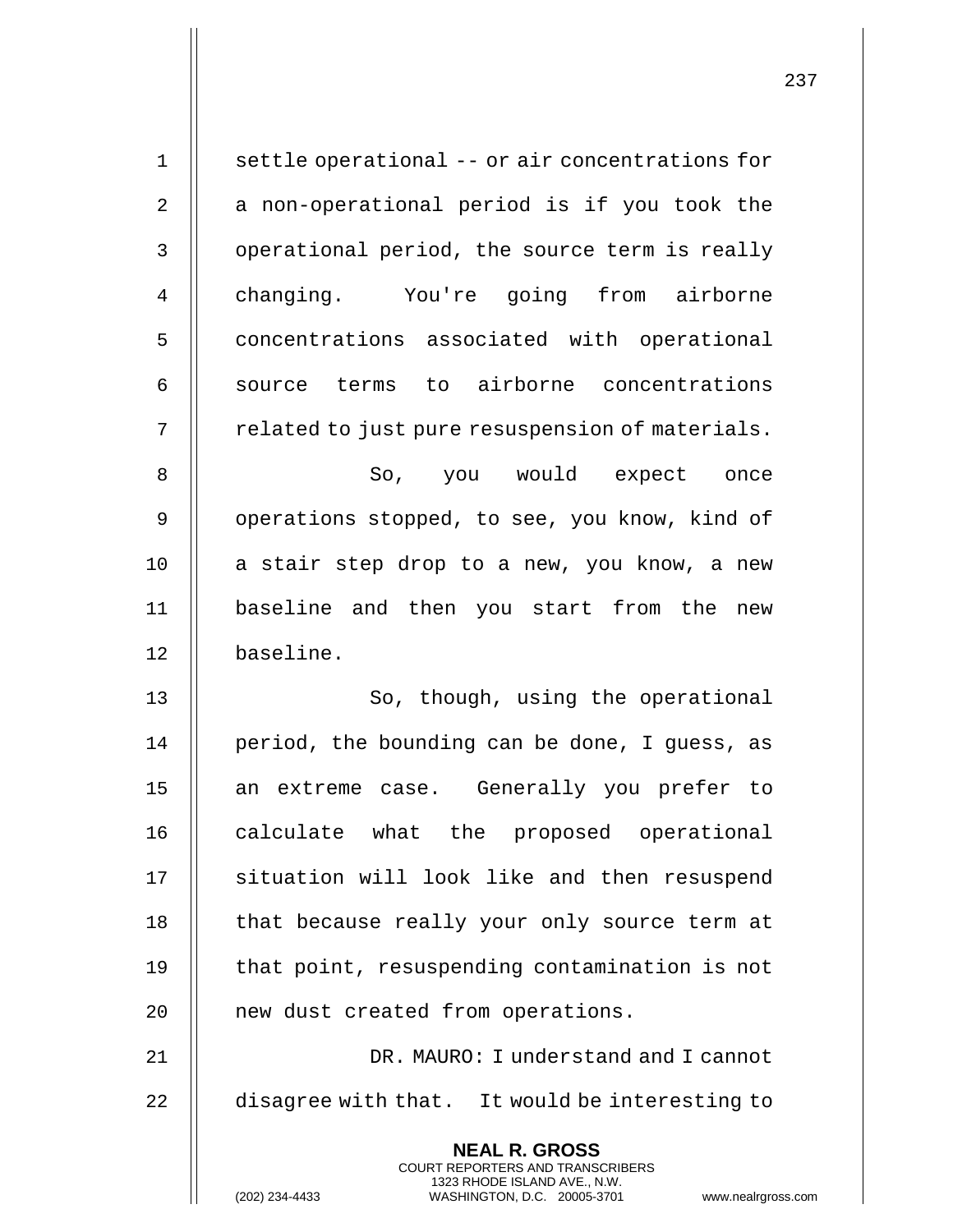| $\mathbf 1$    | see how different they are.                                                                                                                                        |
|----------------|--------------------------------------------------------------------------------------------------------------------------------------------------------------------|
| $\overline{2}$ | DR. NETON: John, this is Jim. I                                                                                                                                    |
|                | just did a back-of-the-envelope calculation.                                                                                                                       |
| 3              |                                                                                                                                                                    |
| 4              | If you believe the 10 to the minus five number,                                                                                                                    |
| 5              | you have to have something like 500 million dpm                                                                                                                    |
| 6              | per square meter of your --                                                                                                                                        |
| 7              | DR. MAURO: So, it's just plausible.                                                                                                                                |
| 8              | DR. NETON: It's just not plausible.                                                                                                                                |
| 9              | I mean, I don't know how many grams per square                                                                                                                     |
| 10             | meter that is, but it would be a veritable                                                                                                                         |
| 11             | pillow of uranium laying on the ground.                                                                                                                            |
| 12             | MR. McCLOSKEY: Something to trip                                                                                                                                   |
| 13             | over.                                                                                                                                                              |
| 14             | it<br>DR. NETON: Yes. So,<br>just                                                                                                                                  |
| 15             | doesn't seem like a plausible number if you                                                                                                                        |
| 16             | believe the 10 to the minus five.                                                                                                                                  |
| 17             | DR. MAURO: It was something that I,                                                                                                                                |
| 18             | you know, I wanted to talk about as a Work Group                                                                                                                   |
| 19             | and know the strategy, but, no, certainly as you                                                                                                                   |
| 20             | from reviewing notes of the<br>'70s<br>know                                                                                                                        |
| 21             | comfortable with the 10 to the minus five                                                                                                                          |
| 22             | approach to coming up with the airborne dust                                                                                                                       |
|                | <b>NEAL R. GROSS</b><br><b>COURT REPORTERS AND TRANSCRIBERS</b><br>1323 RHODE ISLAND AVE., N.W.<br>(202) 234-4433<br>WASHINGTON, D.C. 20005-3701<br>www.nealrgross |

 $\mathbf{I}$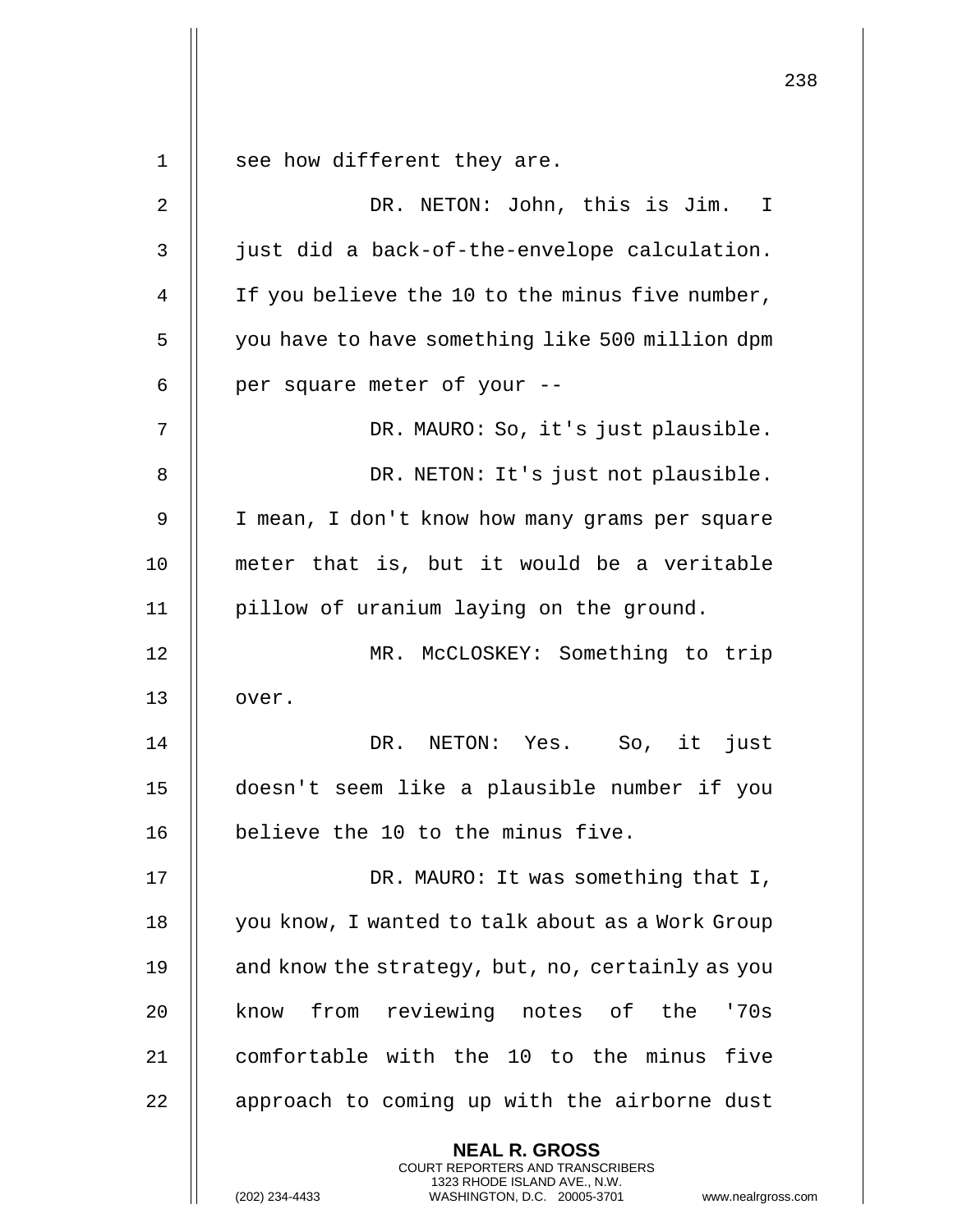|    |                                                                                                                                                                        | 239 |
|----|------------------------------------------------------------------------------------------------------------------------------------------------------------------------|-----|
| 1  | loading at the beginning of the period.                                                                                                                                |     |
| 2  | The only question we raise, if you                                                                                                                                     |     |
| 3  | remember, was that the time period that it                                                                                                                             |     |
| 4  | accumulated, the 30 days.                                                                                                                                              |     |
| 5  | But as you know when we reviewed                                                                                                                                       |     |
| 6  | that, you know, we came pretty close. I think                                                                                                                          |     |
| 7  | we came up with 50 days being the number.                                                                                                                              |     |
| 8  | DR. NETON: Right.                                                                                                                                                      |     |
| 9  | DR. MAURO: But I, you know, I don't                                                                                                                                    |     |
| 10 | want to quibble over something that's -- that                                                                                                                          |     |
| 11 | doesn't really -- these are Site Profile                                                                                                                               |     |
| 12 | issues.                                                                                                                                                                |     |
| 13 | DR. NETON: Right.                                                                                                                                                      |     |
| 14 | DR. MAURO: And what you just                                                                                                                                           |     |
| 15 | described to me certainly is a compelling                                                                                                                              |     |
| 16 | argument of why you would not start with the                                                                                                                           |     |
| 17 | 5,000.                                                                                                                                                                 |     |
| 18 | CHAIR BEACH: All right, Joe. I was                                                                                                                                     |     |
| 19 | getting confused with all the different dates                                                                                                                          |     |
| 20 | and jumping back and forth. So, it looks like                                                                                                                          |     |
| 21 | we've got the mag-thorium issue in with this.                                                                                                                          |     |
| 22 | It needs to be split out.                                                                                                                                              |     |
|    | <b>NEAL R. GROSS</b><br><b>COURT REPORTERS AND TRANSCRIBERS</b><br>1323 RHODE ISLAND AVE., N.W.<br>(202) 234-4433<br>WASHINGTON, D.C. 20005-3701<br>www.nealrgross.com |     |

 $\mathbf{I}$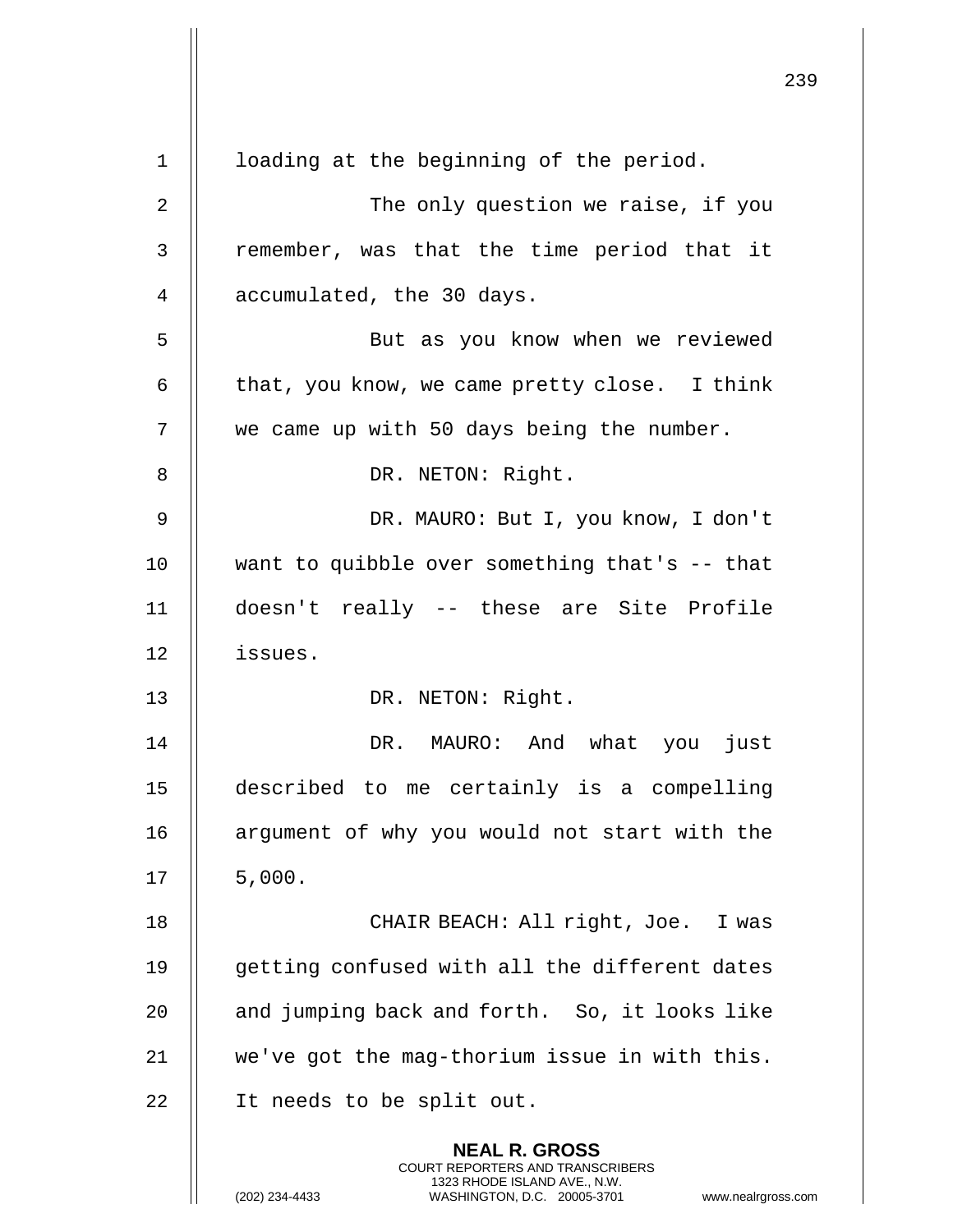|    |                                                                                                                                                                        | 240 |
|----|------------------------------------------------------------------------------------------------------------------------------------------------------------------------|-----|
| 1  | MR. FITZGERALD: We'll clarify on                                                                                                                                       |     |
| 2  | this. This is a little confusing with the                                                                                                                              |     |
| 3  | thorium and the uranium together. There's two                                                                                                                          |     |
| 4  | residual periods we're citing. '79 to '84 is                                                                                                                           |     |
| 5  | the thorium.                                                                                                                                                           |     |
| 6  | DR. NETON: It kind of runs parallel                                                                                                                                    |     |
| 7  | for a little while.                                                                                                                                                    |     |
| 8  | MR. FITZGERALD: So, I think it would                                                                                                                                   |     |
| 9  | be clearer to have thorium on one, and uranium                                                                                                                         |     |
| 10 | on the other just to keep it straight.                                                                                                                                 |     |
| 11 | CHAIR BEACH: And on this one, so                                                                                                                                       |     |
| 12 | actions would be to clarify this. You're going                                                                                                                         |     |
| 13 | to get the review from John on 6,000. The Work                                                                                                                         |     |
| 14 | Group will again have a chance to look at it at                                                                                                                        |     |
| 15 | the same time you're looking at it. And then                                                                                                                           |     |
| 16 | we'll go from there, I would say.                                                                                                                                      |     |
| 17 | MR. DARNELL: By this one, you mean                                                                                                                                     |     |
| 18 | Issue 16?                                                                                                                                                              |     |
| 19 | CHAIR BEACH: Issue 16, yes. Sorry.                                                                                                                                     |     |
| 20 | DR. NETON: We need to look at that                                                                                                                                     |     |
| 21 | report when it comes out.                                                                                                                                              |     |
| 22 | CHAIR BEACH: Yes. Well, you need                                                                                                                                       |     |
|    | <b>NEAL R. GROSS</b><br><b>COURT REPORTERS AND TRANSCRIBERS</b><br>1323 RHODE ISLAND AVE., N.W.<br>(202) 234-4433<br>WASHINGTON, D.C. 20005-3701<br>www.nealrgross.com |     |

 $\overline{1}$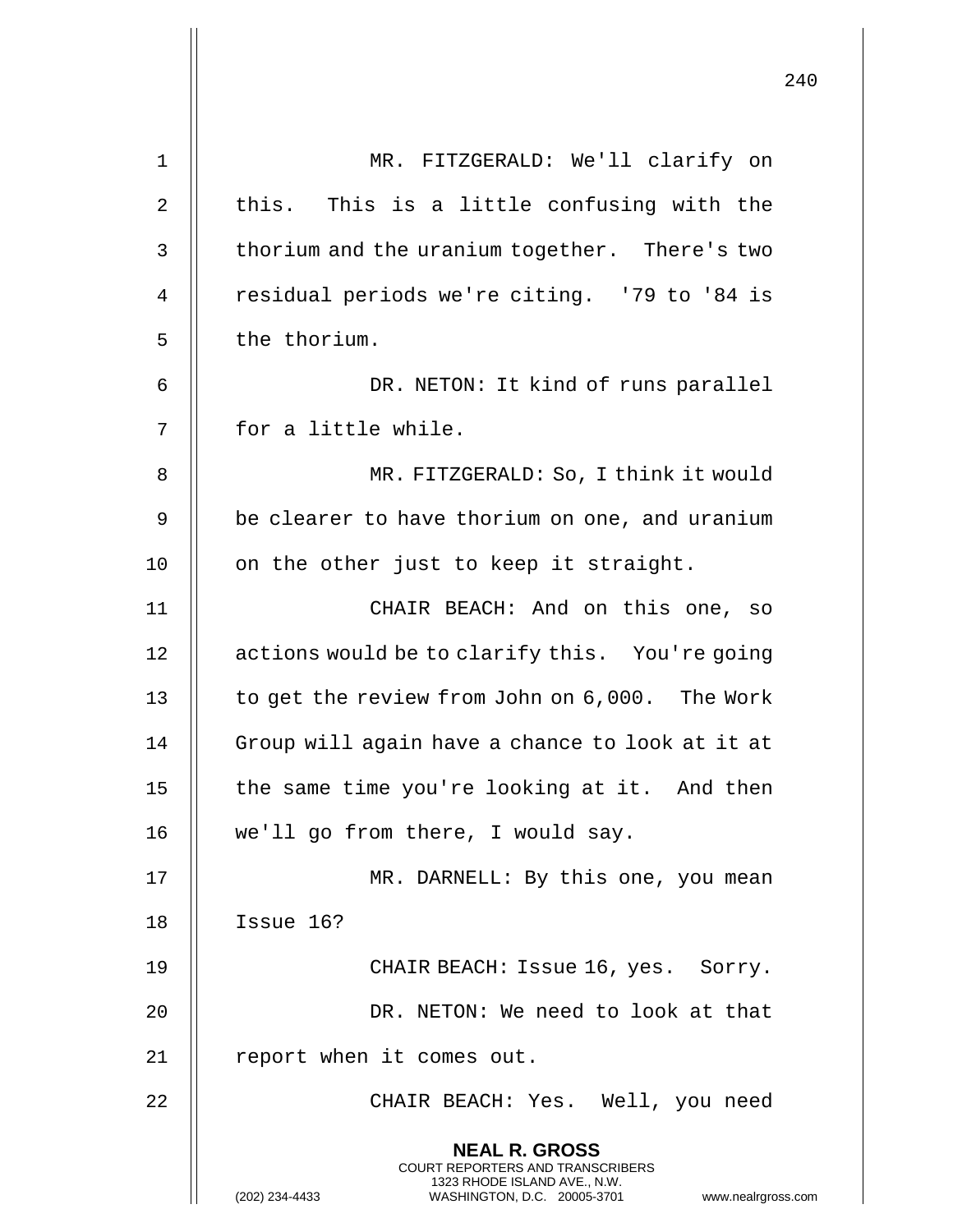|    |                                                                                                     | 241 |
|----|-----------------------------------------------------------------------------------------------------|-----|
| 1  | to look at both the reports that John just cited                                                    |     |
| 2  | since it's not at the table.                                                                        |     |
| 3  | DR. MAKHIJANI: Josie.                                                                               |     |
| 4  | CHAIR BEACH: Yes.                                                                                   |     |
| 5  | DR. MAKHIJANI: This is Arjun.                                                                       |     |
| 6  | CHAIR BEACH: Hi, Arjun.                                                                             |     |
| 7  | DR. MAKHIJANI: Sorry I'm a little                                                                   |     |
| 8  | late in commenting on the magnesium-thorium.                                                        |     |
| 9  | I had my own phone on mute and I was playing with                                                   |     |
| 10 | $*6.$                                                                                               |     |
| 11 | CHAIR BEACH: Oh, okay.                                                                              |     |
| 12 | DR. MAKHIJANI: I just had a question                                                                |     |
| 13 | for John about his -- about part of his                                                             |     |
| 14 | presentation on the daughter products.                                                              |     |
| 15 | John, I think you're right for most                                                                 |     |
| 16 | of the organs, but as I see the dose conversion                                                     |     |
| 17 | factors for lung, I think the degree of                                                             |     |
| 18 | equilibrium would make a huge difference                                                            |     |
| 19 | because the dose conversion factor for                                                              |     |
| 20 | thorium-238 for lung is about six or seven times                                                    |     |
| 21 | bigger than the dose conversion factor for                                                          |     |
| 22 | thorium-232, for Type M and, you know, the                                                          |     |
|    | <b>NEAL R. GROSS</b><br>COURT REPORTERS AND TRANSCRIBERS                                            |     |
|    | 1323 RHODE ISLAND AVE., N.W.<br>(202) 234-4433<br>WASHINGTON, D.C. 20005-3701<br>www.nealrgross.com |     |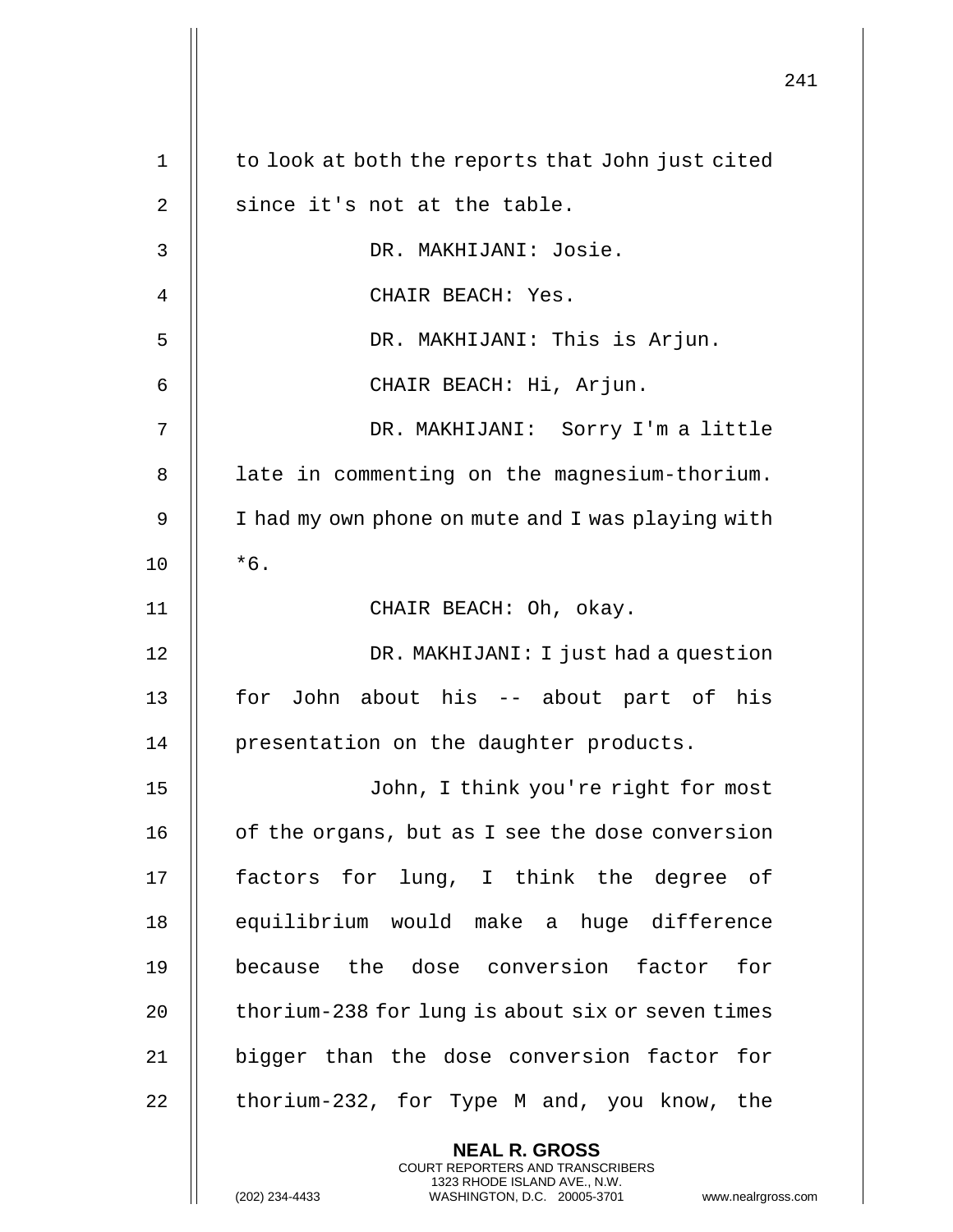1 | particulars are different.

| $\sqrt{2}$     | DR. MAURO: Arjun, you are bringing                                                                                                                                |
|----------------|-------------------------------------------------------------------------------------------------------------------------------------------------------------------|
| $\mathsf 3$    | forth -- you are correct. When I made my                                                                                                                          |
| $\overline{4}$ | scoping calculations to see if these other                                                                                                                        |
| 5              | radionuclides might be important, I simply                                                                                                                        |
| 6              | compared the effective whole body dose. I did                                                                                                                     |
| 7              | not do it by organ.                                                                                                                                               |
| 8              | DR. MAKHIJANI: Yeah.                                                                                                                                              |
| $\mathsf 9$    | DR. MAURO: So, you bring up a good                                                                                                                                |
| 10             | criticism that maybe we should be looking at are                                                                                                                  |
| 11             | there any -- if the other radionuclides were                                                                                                                      |
| 12             | there in equilibrium, would the -- I only looked                                                                                                                  |
| 13             | at in terms of the effective whole body dose as                                                                                                                   |
| 14             | a metric just to get a handle on it, but you're                                                                                                                   |
| 15             | right. It would be a good idea to actually work                                                                                                                   |
| 16             | that through to the different organs<br>to                                                                                                                        |
| 17             | convince yourself that we're                                                                                                                                      |
| 18             | claimant-favorable. Very good point.                                                                                                                              |
| 19             | DR. MAKHIJANI: Well, you know,                                                                                                                                    |
| 20             | actually the program works on organ doses. So,                                                                                                                    |
| 21             | EDE is actually not the right measure.                                                                                                                            |
| 22             | DR. MAURO: No, $I -$ keep in mind that                                                                                                                            |
|                | <b>NEAL R. GROSS</b><br><b>COURT REPORTERS AND TRANSCRIBERS</b><br>1323 RHODE ISLAND AVE., N.W.<br>(202) 234-4433<br>WASHINGTON, D.C. 20005-3701<br>www.nealrgros |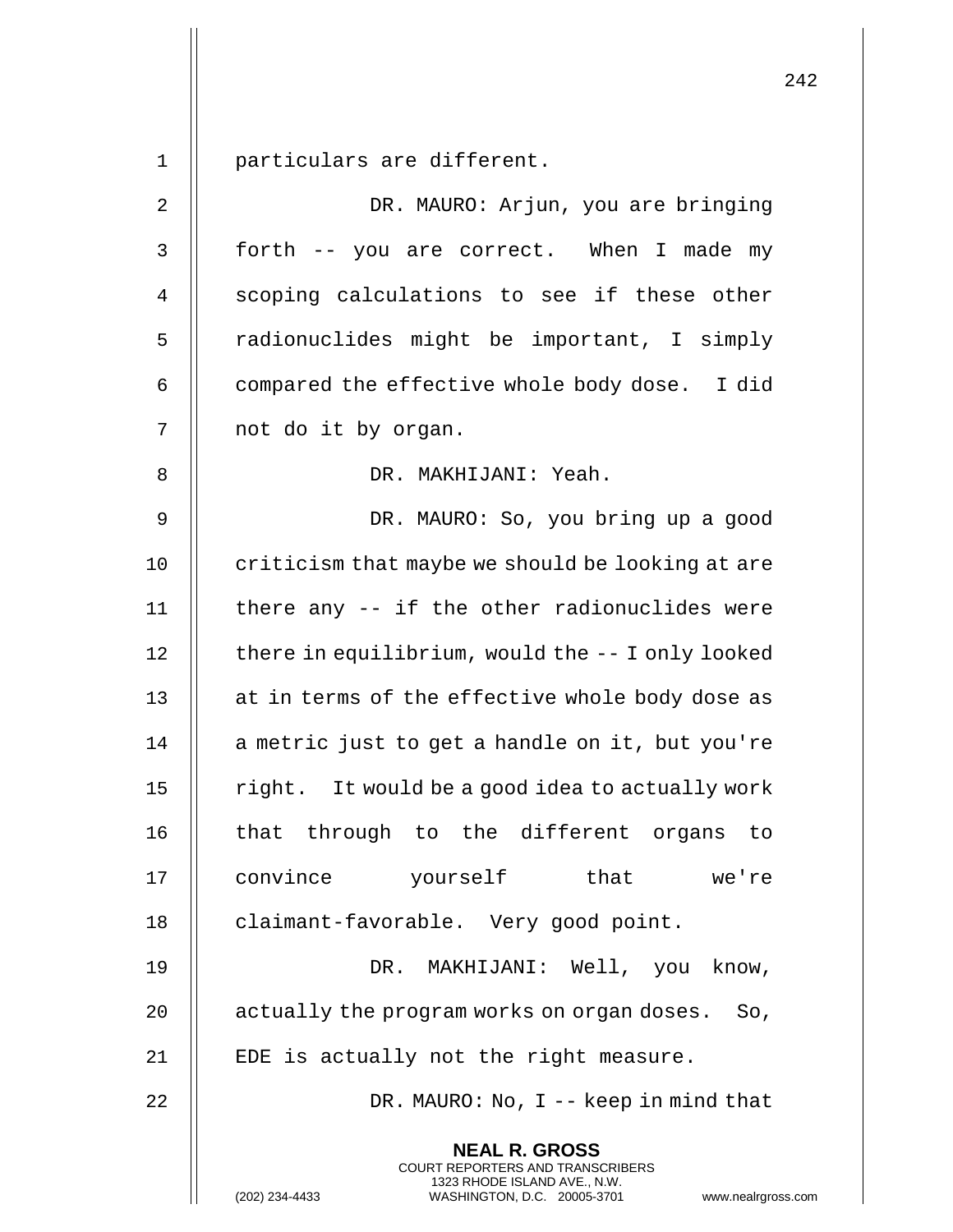| $\mathbf 1$ | NIOSH's report is silent on this. And when I                                                      |
|-------------|---------------------------------------------------------------------------------------------------|
| 2           | got to this part on my White Paper, I said, well,                                                 |
| 3           | let me just convince myself that by ignoring the                                                  |
| 4           | progeny -- my main interest is radium-228, by                                                     |
| 5           | the way.                                                                                          |
| 6           | DR. MAKHIJANI: Yes.                                                                               |
| 7           | DR. MAURO: Is there a problem? So,                                                                |
| 8           | I went ahead and just did this simple                                                             |
| 9           | calculation, but I think you're right.                                                            |
| 10          | think it's -- and NIOSH can<br>T.                                                                 |
| 11          | certainly weigh in. It's worth looking into.                                                      |
| 12          | Is it possible that there might be -- the                                                         |
| 13          | thorium-228 is present there in substantial                                                       |
| 14          | quantities? Could that have a substantive                                                         |
| 15          | effect on your ability on bounding the doses?                                                     |
| 16          | I just can't answer that question right now, but                                                  |
| 17          | I think it's worth looking into.                                                                  |
| 18          | DR. MAKHIJANI: Yes, actually, John,                                                               |
| 19          | you are right about thorium -- radium-228.<br>The                                                 |
| 20          | progeny that's important and I look at these                                                      |
| 21          | numbers and I certainly can't see all of them                                                     |
| 22          | at the same time, but it's thorium-228 and                                                        |
|             | <b>NEAL R. GROSS</b><br>COURT REPORTERS AND TRANSCRIBERS                                          |
|             | 1323 RHODE ISLAND AVE., N.W.<br>(202) 234-4433<br>WASHINGTON, D.C. 20005-3701<br>www.nealrgross.o |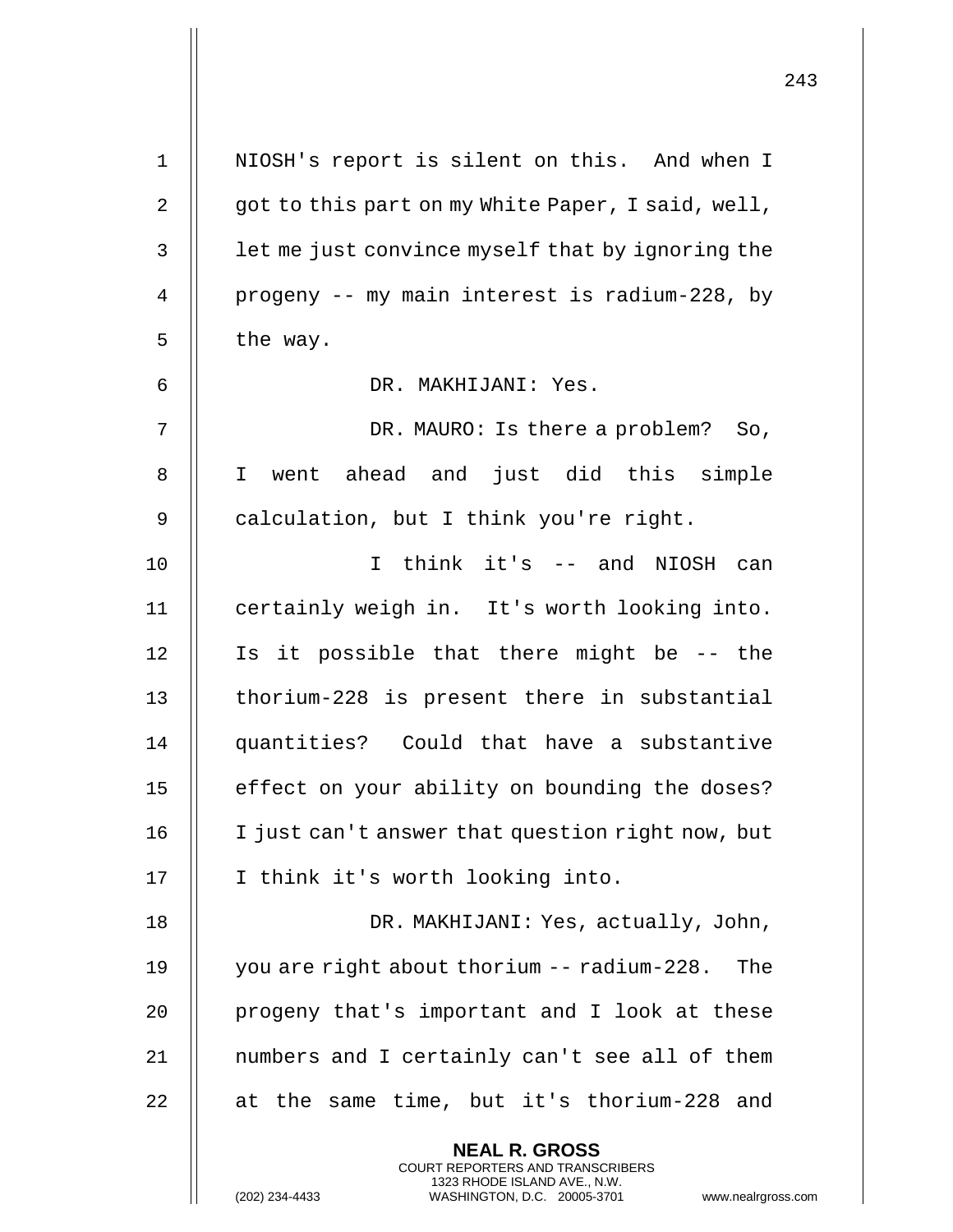|    |                                                                                                                                                                        | 2.44 |
|----|------------------------------------------------------------------------------------------------------------------------------------------------------------------------|------|
| 1  | especially for the lung dose.                                                                                                                                          |      |
| 2  | DR. MAURO: Well, yes, thorium-228                                                                                                                                      |      |
| 3  | is going to be there. I mean, when you separate                                                                                                                        |      |
| 4  | the thorium and make your mag-thorium, you're                                                                                                                          |      |
| 5  | going to get both probably at least initially                                                                                                                          |      |
| 6  | in equilibrium.                                                                                                                                                        |      |
| 7  | And the thorium-228 is going to go                                                                                                                                     |      |
| 8  | away with a 1.91 year half-life. So, it's                                                                                                                              |      |
| 9  | gradually going to go away, but of course it's                                                                                                                         |      |
| 10 | gradually going to be replaced.                                                                                                                                        |      |
| 11 | So, in theory one could argue that                                                                                                                                     |      |
| 12 | if there's a substantial -- now, I didn't check                                                                                                                        |      |
| 13 | your dose conversion factors for the lung, but                                                                                                                         |      |
| 14 | you're saying that the thorium-228 lung dose                                                                                                                           |      |
| 15 | conversion factor is substantially higher than                                                                                                                         |      |
| 16 | the thorium-232?                                                                                                                                                       |      |
| 17 | DR. MAKHIJANI: Yes, well, I have it                                                                                                                                    |      |
| 18 | in front of me. The Type M thorium-228 dose                                                                                                                            |      |
| 19 | conversion factor for lung inhalation Type M is                                                                                                                        |      |
| 20 | 1.81 times 10 to the minus four. And for                                                                                                                               |      |
| 21 | thorium-232, let me bring it up so I'm accurate                                                                                                                        |      |
| 22 | for the record here, is 2.71 times 10 to the                                                                                                                           |      |
|    | <b>NEAL R. GROSS</b><br><b>COURT REPORTERS AND TRANSCRIBERS</b><br>1323 RHODE ISLAND AVE., N.W.<br>(202) 234-4433<br>WASHINGTON, D.C. 20005-3701<br>www.nealrgross.com |      |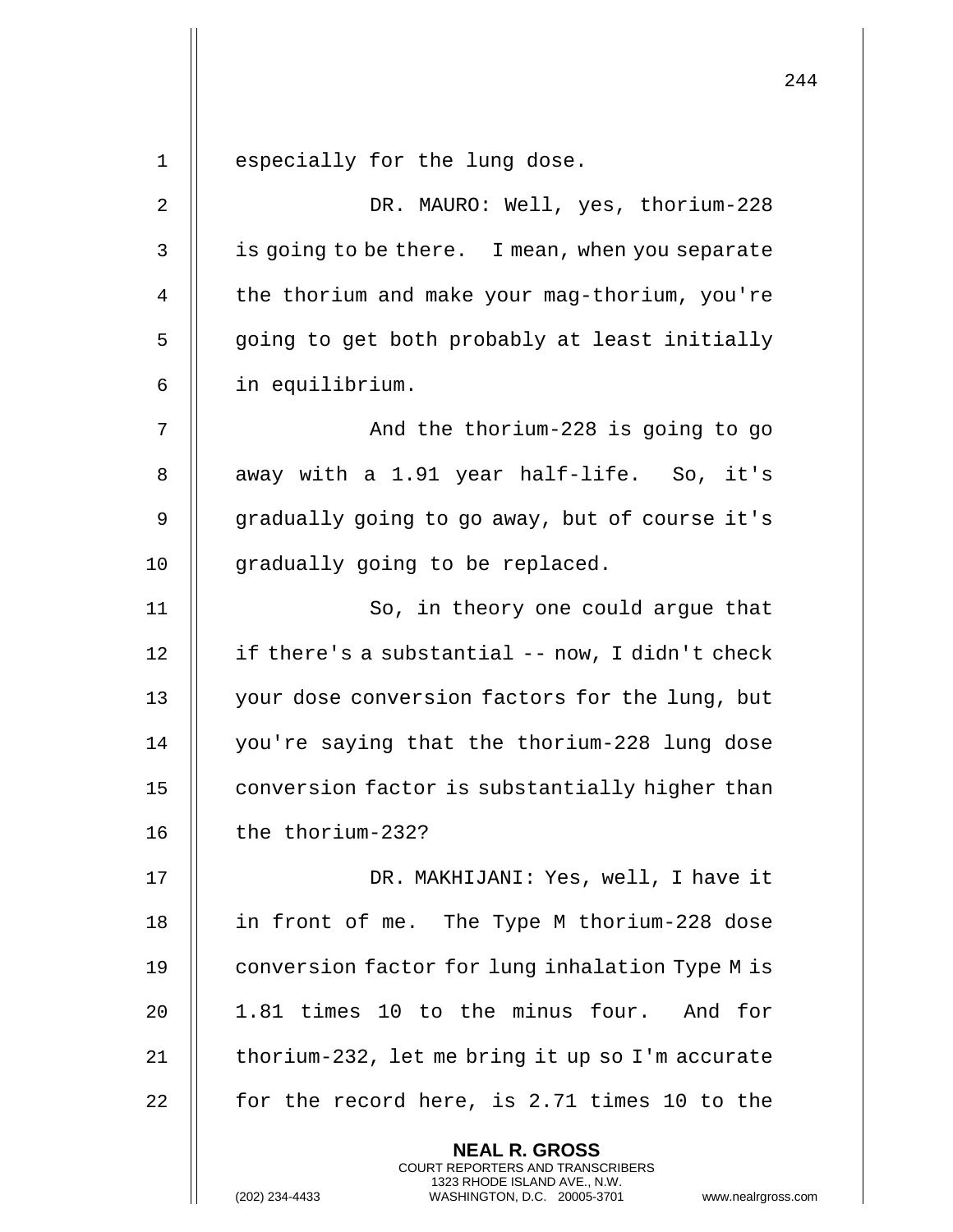|             |                                                                                                     | 245 |
|-------------|-----------------------------------------------------------------------------------------------------|-----|
| $\mathbf 1$ | minus five. So, it's about a factor of six or                                                       |     |
| 2           | seven higher.                                                                                       |     |
| 3           | DR. MAURO: Okay. Well, it's                                                                         |     |
| 4           | certainly something worth developing and                                                            |     |
| 5           | presenting for completeness.                                                                        |     |
| 6           | DR. NETON: Yes, John, I don't know                                                                  |     |
| 7           | that we intended that we would assign just pure                                                     |     |
|             |                                                                                                     |     |
| 8           | thorium-232 intakes. I mean --                                                                      |     |
| 9           | DR. MAURO: Yes. Yes, I would agree                                                                  |     |
| 10          | that you can come up with some factor that would                                                    |     |
| 11          | be claimant-favorable.                                                                              |     |
| 12          | I just don't -- but it would make a                                                                 |     |
| 13          | significant difference for some claimants.                                                          |     |
| 14          | So, I think it should be looked at.                                                                 |     |
| 15          | DR. NETON: Yes, there's a number of                                                                 |     |
| 16          | ways to look at it.                                                                                 |     |
| 17          | DR. MAURO: Yes.                                                                                     |     |
| 18          | DR. NETON: I mean, they kept the                                                                    |     |
| 19          | bounding estimate in terms of gross alpha                                                           |     |
| 20          | concentration. So, then if the gross alpha                                                          |     |
| 21          | concentration is based on a mixture, then the                                                       |     |
| 22          | thorium is lower than what we're saying and                                                         |     |
|             | <b>NEAL R. GROSS</b><br><b>COURT REPORTERS AND TRANSCRIBERS</b>                                     |     |
|             | 1323 RHODE ISLAND AVE., N.W.<br>WASHINGTON, D.C. 20005-3701<br>(202) 234-4433<br>www.nealrgross.com |     |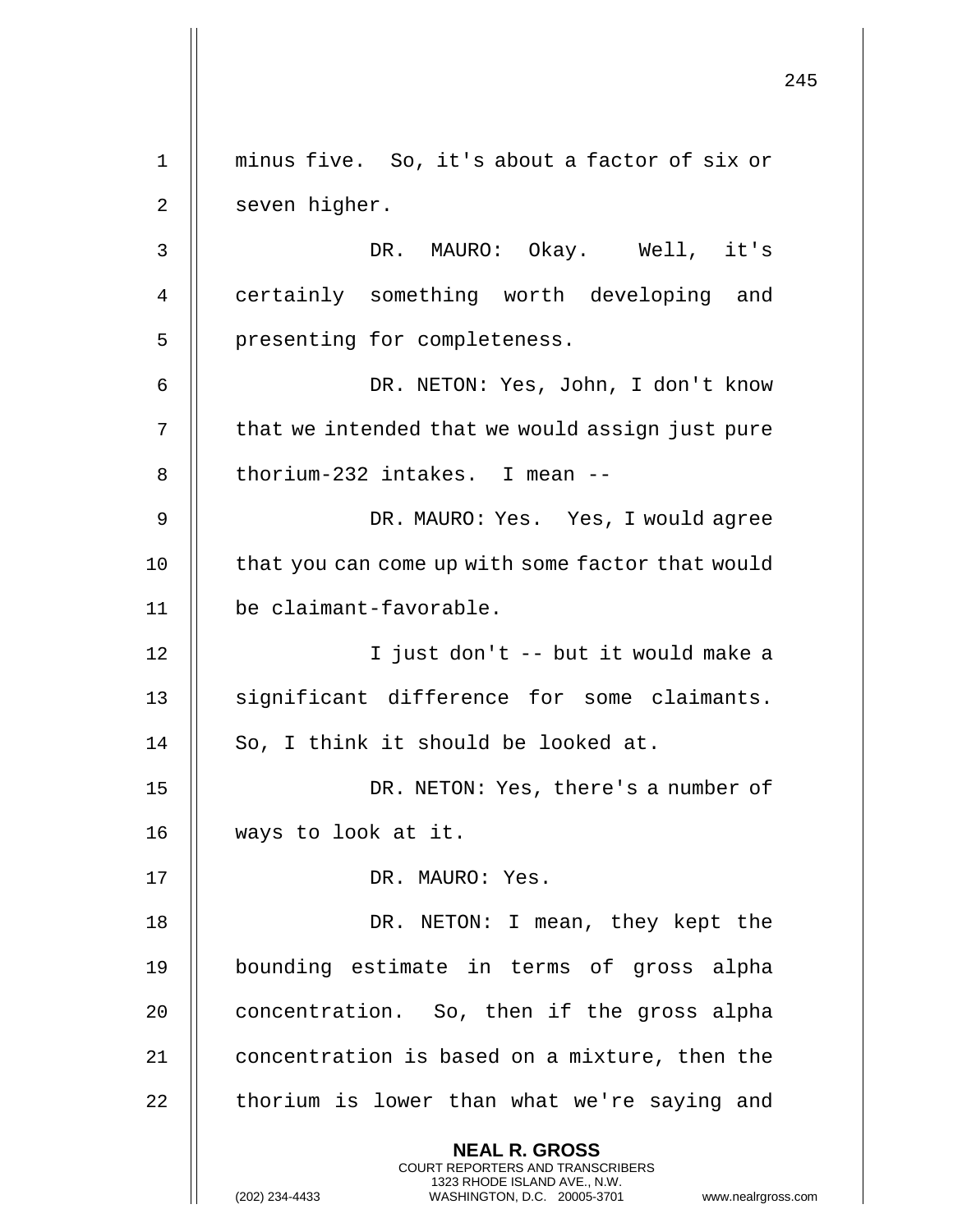**NEAL R. GROSS** COURT REPORTERS AND TRANSCRIBERS 1323 RHODE ISLAND AVE., N.W. (202) 234-4433 WASHINGTON, D.C. 20005-3701 www.nealrgross.com 1 | there's many different ways one can look at this 2 | problem. 3 DR. MAURO: I know it is I think in 4 | simplest terms, right now the SEC Petition 5 | Evaluation Report is silent on this issue. 6 DR. NETON: Right. 7 || DR. MAURO: And it leaves you with 8 | the impression that you're simply going to go 9 with the nine times 10 to the minus 11 10 microcurie per cc thorium-232 and -- but 11 nothing is really said about the points that 12 | Arjun is just making. 13 I know I did what I did to convince 14 || myself, oh, that's okay, but it wouldn't hurt 15  $\parallel$  to look into that a little more. 16 DR. NETON: Yes, I agree. So, 17 whether you write it into your report and we 18 || address it then or we address it on the side, 19 I don't know. Whichever way you want to do  $20$   $\parallel$  that. 21 || MR. FITZGERALD: I think put it in  $22$  | the report.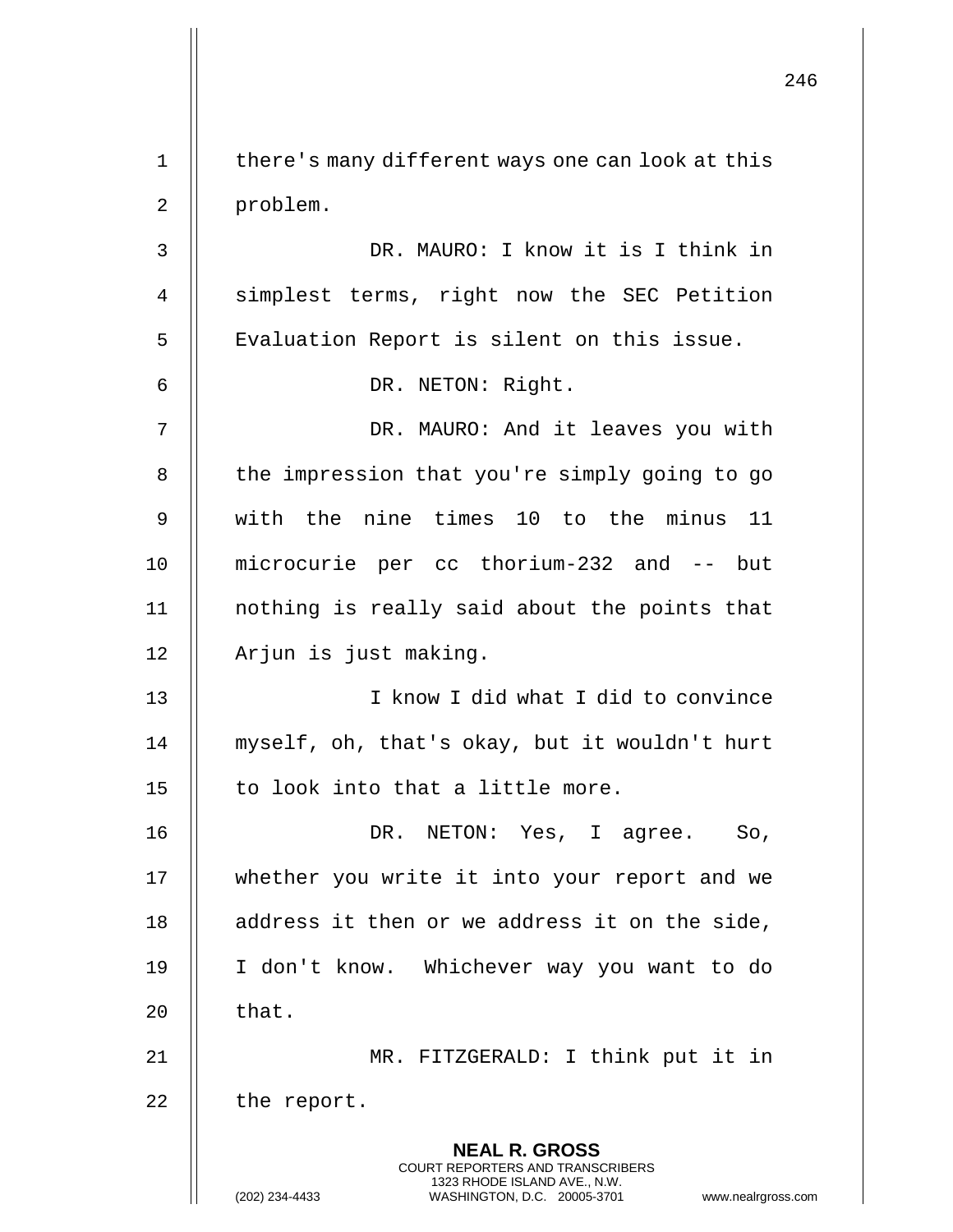|                | 247                                                                                                                                                                 |
|----------------|---------------------------------------------------------------------------------------------------------------------------------------------------------------------|
| $\mathbf 1$    | CHAIR BEACH: I was just going to                                                                                                                                    |
| $\overline{2}$ | suggest that.                                                                                                                                                       |
| 3              | DR. NETON: Great.                                                                                                                                                   |
| 4              | MR. FITZGERALD: That would make it                                                                                                                                  |
| 5              | easier all the way around.                                                                                                                                          |
| 6              | DR. NETON: So, let's just delay the                                                                                                                                 |
| 7              | report a little bit. That's fine.                                                                                                                                   |
| 8              | DR. FITZGERALD: Yes. Is that                                                                                                                                        |
| 9              | feasible, John?                                                                                                                                                     |
| 10             | DR. MAURO: Oh, absolutely. Sure.                                                                                                                                    |
| 11             | This is straightforward stuff.                                                                                                                                      |
| 12             | MR. FITZGERALD: That was a hard one,                                                                                                                                |
| 13             | right?                                                                                                                                                              |
| 14             | CHAIR BEACH: All right. So,                                                                                                                                         |
| 15             | actions. Anybody else on 16, Issue 16?                                                                                                                              |
| 16             | Actions I have are SC&A to separate out this                                                                                                                        |
| 17             | issue to clarify them a little bit more.                                                                                                                            |
| 18             | MR. FITZGERALD: We'll make 16                                                                                                                                       |
| 19             | uranium, and make 13 mag-thorium.                                                                                                                                   |
| 20             | CHAIR BEACH: Mag-thorium totally.                                                                                                                                   |
| 21             | MR. FITZGERALD: Yes.                                                                                                                                                |
| 22             | CHAIR BEACH: Okay. And then NIOSH                                                                                                                                   |
|                | <b>NEAL R. GROSS</b><br><b>COURT REPORTERS AND TRANSCRIBERS</b><br>1323 RHODE ISLAND AVE., N.W.<br>(202) 234-4433<br>WASHINGTON, D.C. 20005-3701 www.nealrgross.com |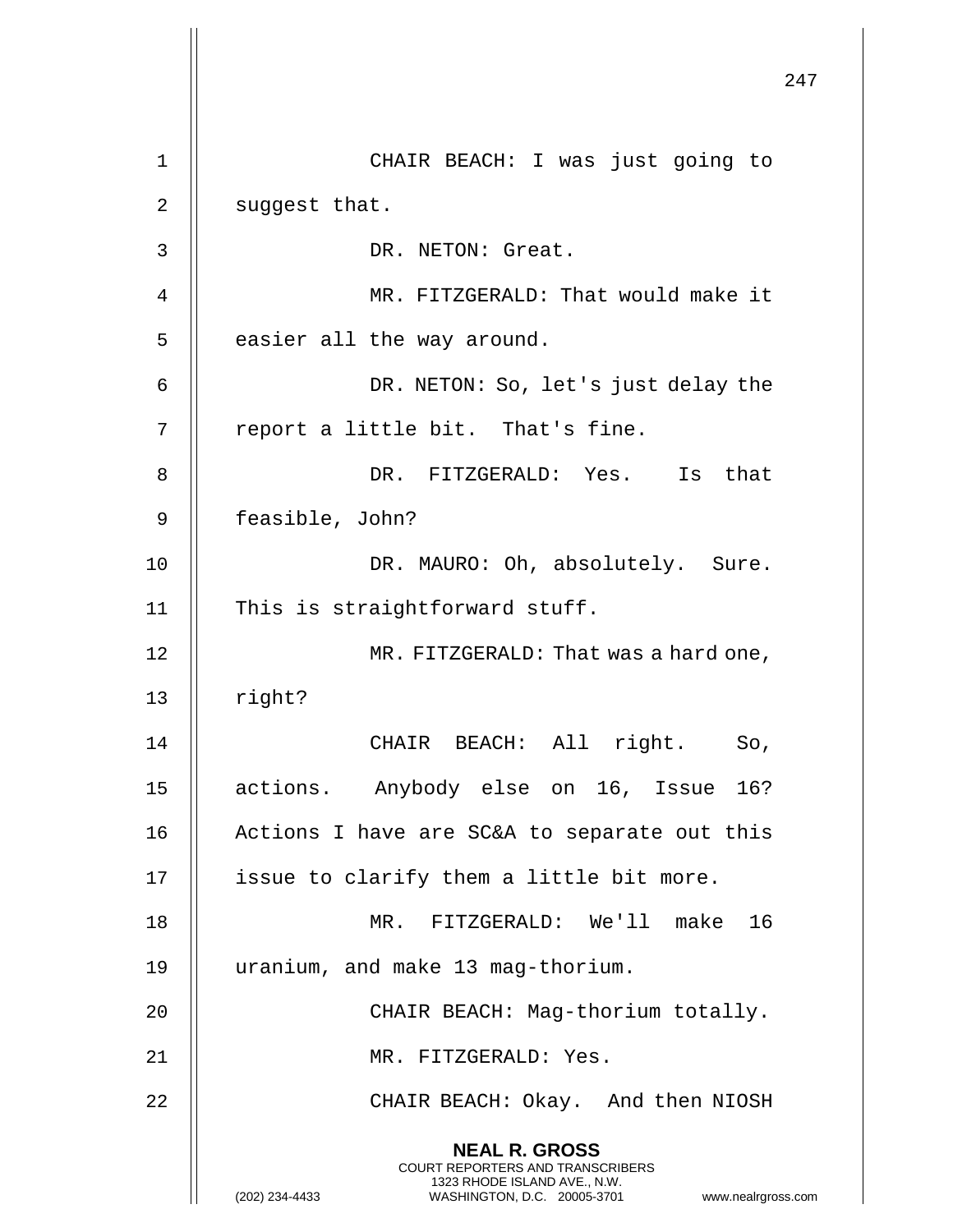|             |                                                                                                                                                                        | 248 |
|-------------|------------------------------------------------------------------------------------------------------------------------------------------------------------------------|-----|
| $\mathbf 1$ | to review SC&A's White Paper when it comes out                                                                                                                         |     |
| 2           | and to the Work Group also. I think that's all                                                                                                                         |     |
| 3           | I have there.                                                                                                                                                          |     |
| 4           | Okay. So, let's go to 14.                                                                                                                                              |     |
| 5           | MR. FITZGERALD: Yes, on 14 I think                                                                                                                                     |     |
| 6           | this is one we raised for Brookhaven and some                                                                                                                          |     |
| 7           | of the others -- Lawrence Berkeley -- just                                                                                                                             |     |
| 8           | scrutinizing the cutoff point.                                                                                                                                         |     |
| 9           | In this case, it was based on the                                                                                                                                      |     |
| 10          | implementation of 835 and not pre-judging it.                                                                                                                          |     |
| 11          | We just want to look at the evidence to more or                                                                                                                        |     |
| 12          | less ascertain or validate that the management                                                                                                                         |     |
| 13          | of the program in fact tracked with the timing                                                                                                                         |     |
| 14          | that's suggested there.                                                                                                                                                |     |
| 15          | And we have not seen anything that                                                                                                                                     |     |
| 16          | would contradict that, but that's part of what                                                                                                                         |     |
| 17          | we're going to be looking at is looking at what                                                                                                                        |     |
| 18          | data is available and seeing if anything would                                                                                                                         |     |
| 19          | contradict that.                                                                                                                                                       |     |
| 20          | At some sites the implementation,                                                                                                                                      |     |
| 21          | you know, obviously lagged by in some cases a                                                                                                                          |     |
| 22          | few<br>Even though there<br>years.<br>an<br>was                                                                                                                        |     |
|             | <b>NEAL R. GROSS</b><br><b>COURT REPORTERS AND TRANSCRIBERS</b><br>1323 RHODE ISLAND AVE., N.W.<br>(202) 234-4433<br>WASHINGTON, D.C. 20005-3701<br>www.nealrgross.com |     |

 $\mathbb{I}$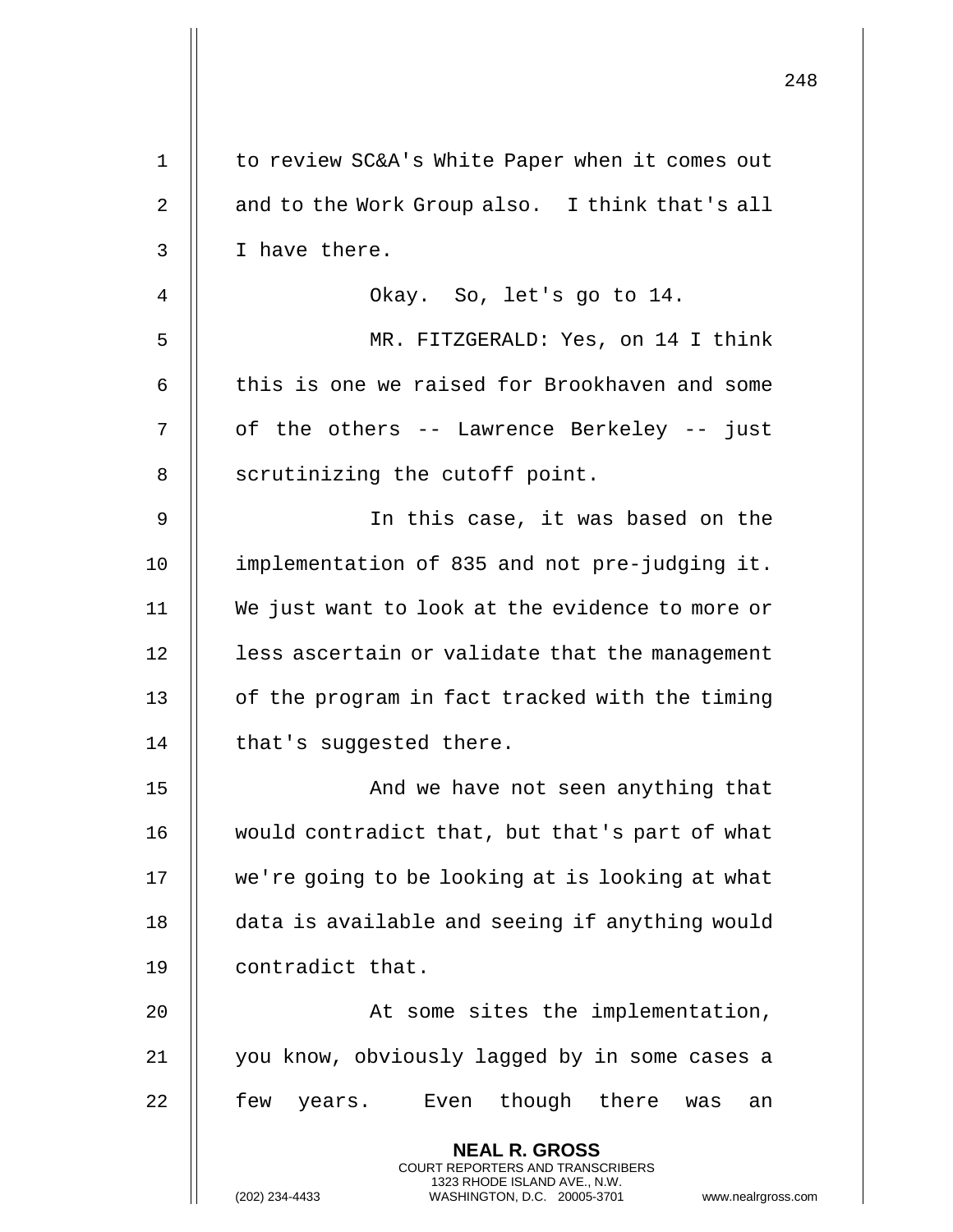| $\mathbf 1$    | enforcement of 835, it didn't happen instantly                                                                                            |
|----------------|-------------------------------------------------------------------------------------------------------------------------------------------|
| $\overline{2}$ | on the -- I wish it did, having lived through                                                                                             |
| 3              | that, but there's a lag. So, we just wanted to                                                                                            |
| 4              | look at that and that's pretty much what's here.                                                                                          |
| 5              | Now, I read the response and that's                                                                                                       |
| 6              | certainly fine. I mean, I think we're all                                                                                                 |
| 7              | saying, you know, it's not going to be crystal                                                                                            |
| 8              | clear, necessarily. But if there's any                                                                                                    |
| $\mathsf 9$    | evidence to the contrary, the it sounds like                                                                                              |
| 10             | you're flexible to judge that on its merits and                                                                                           |
| 11             | that's fine. That's where we are, too.                                                                                                    |
| 12             | MR. McCLOSKEY: Definitely. This                                                                                                           |
| 13             | is something I remember you asking Brent about                                                                                            |
| 14             | while we were there and --                                                                                                                |
| 15             | MR. FITZGERALD: Yes, it's getting                                                                                                         |
| 16             | to be ancient history surprisingly enough.<br>I.                                                                                          |
| 17             | guess that's a sign of aging and --                                                                                                       |
| 18             | MR. McCLOSKEY: 20 years ago.                                                                                                              |
| 19             | MR. FITZGERALD: Yeah, 20 years                                                                                                            |
| 20             | already. So, you know, I don't know -- he was                                                                                             |
| 21             | there, but I think he just couldn't recollect,                                                                                            |
| 22             | you know, what the process was to put that                                                                                                |
|                | <b>NEAL R. GROSS</b>                                                                                                                      |
|                | <b>COURT REPORTERS AND TRANSCRIBERS</b><br>1323 RHODE ISLAND AVE., N.W.<br>(202) 234-4433<br>WASHINGTON, D.C. 20005-3701<br>www.nealrgros |

(202) 234-4433 WASHINGTON, D.C. 20005-3701 www.nealrgross.com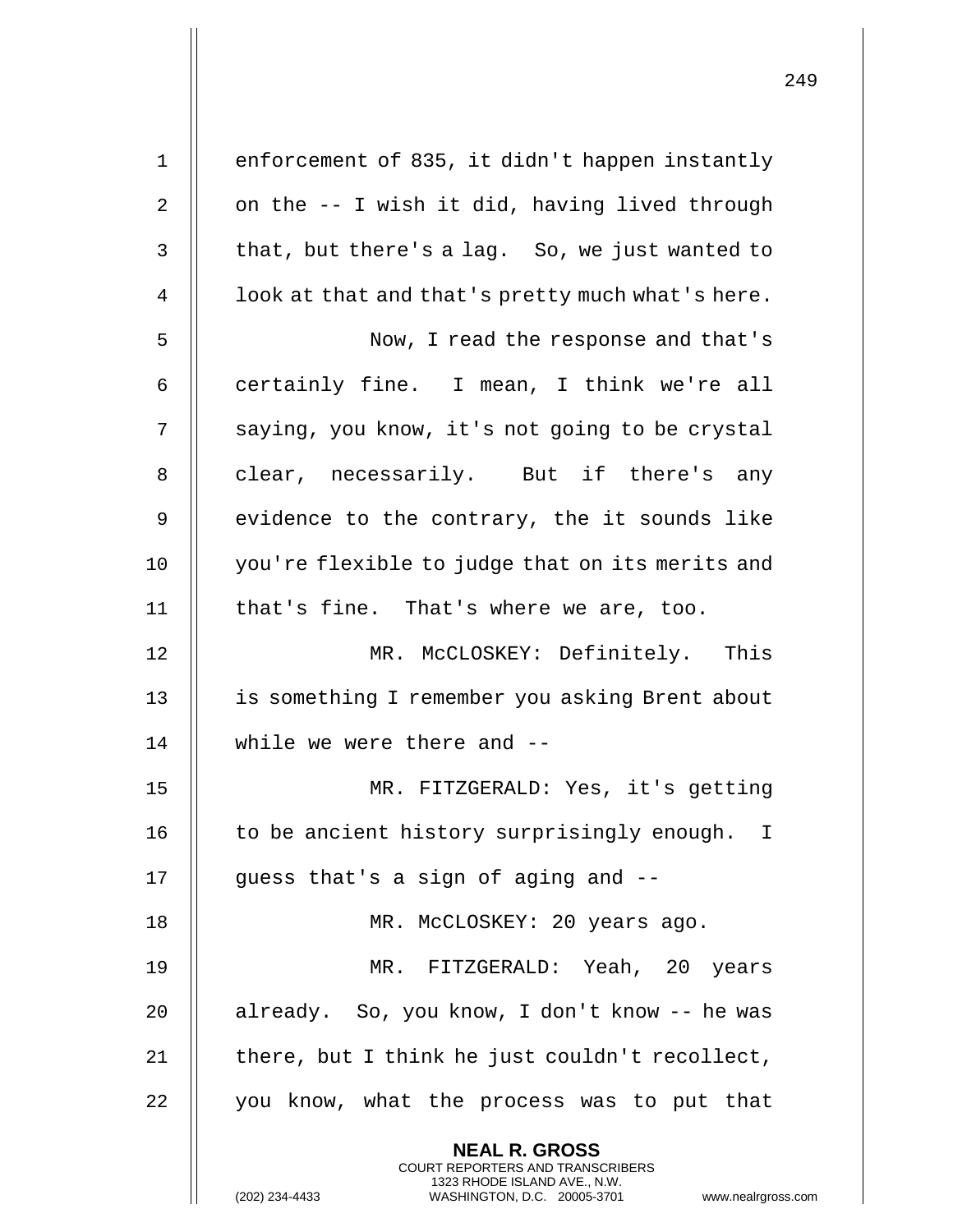1 | program fully in place.

| $\overline{2}$ | And I think the fact that they were                                                                                                                                    |
|----------------|------------------------------------------------------------------------------------------------------------------------------------------------------------------------|
| $\mathsf 3$    | in pretty good shape with the rad-con manual                                                                                                                           |
| 4              | sort of indicates that they weren't in bad shape                                                                                                                       |
| 5              | necessarily. So, this might bear out as far                                                                                                                            |
| 6              | as, you know, when they actually made the big                                                                                                                          |
| 7              | change.                                                                                                                                                                |
| 8              | MR. DARNELL: So, do we close this                                                                                                                                      |
| 9              | issue with the understanding --                                                                                                                                        |
| 10             | CHAIR BEACH: That's what I was going                                                                                                                                   |
| 11             | to say. It's kind of a placeholder, but --                                                                                                                             |
| 12             | MR. FITZGERALD: It's a placeholder                                                                                                                                     |
| 13             | and I don't -- either way. It's up to the Work                                                                                                                         |
| 14             | Group. I mean, I, like I said, I think it's a                                                                                                                          |
| 15             | placeholder in the sense that we would want to                                                                                                                         |
| 16             | continue to look for any evidence that would                                                                                                                           |
| 17             | suggest that implementation lags and --                                                                                                                                |
| 18             | MR. DARNELL: That's actually the                                                                                                                                       |
| 19             | same on any issue that we are to come up with.                                                                                                                         |
| 20             | Even after we close and if we find something                                                                                                                           |
| 21             | new, we reopen it.                                                                                                                                                     |
| 22             | CHAIR BEACH: Right.                                                                                                                                                    |
|                | <b>NEAL R. GROSS</b><br><b>COURT REPORTERS AND TRANSCRIBERS</b><br>1323 RHODE ISLAND AVE., N.W.<br>(202) 234-4433<br>WASHINGTON, D.C. 20005-3701<br>www.nealrgross.com |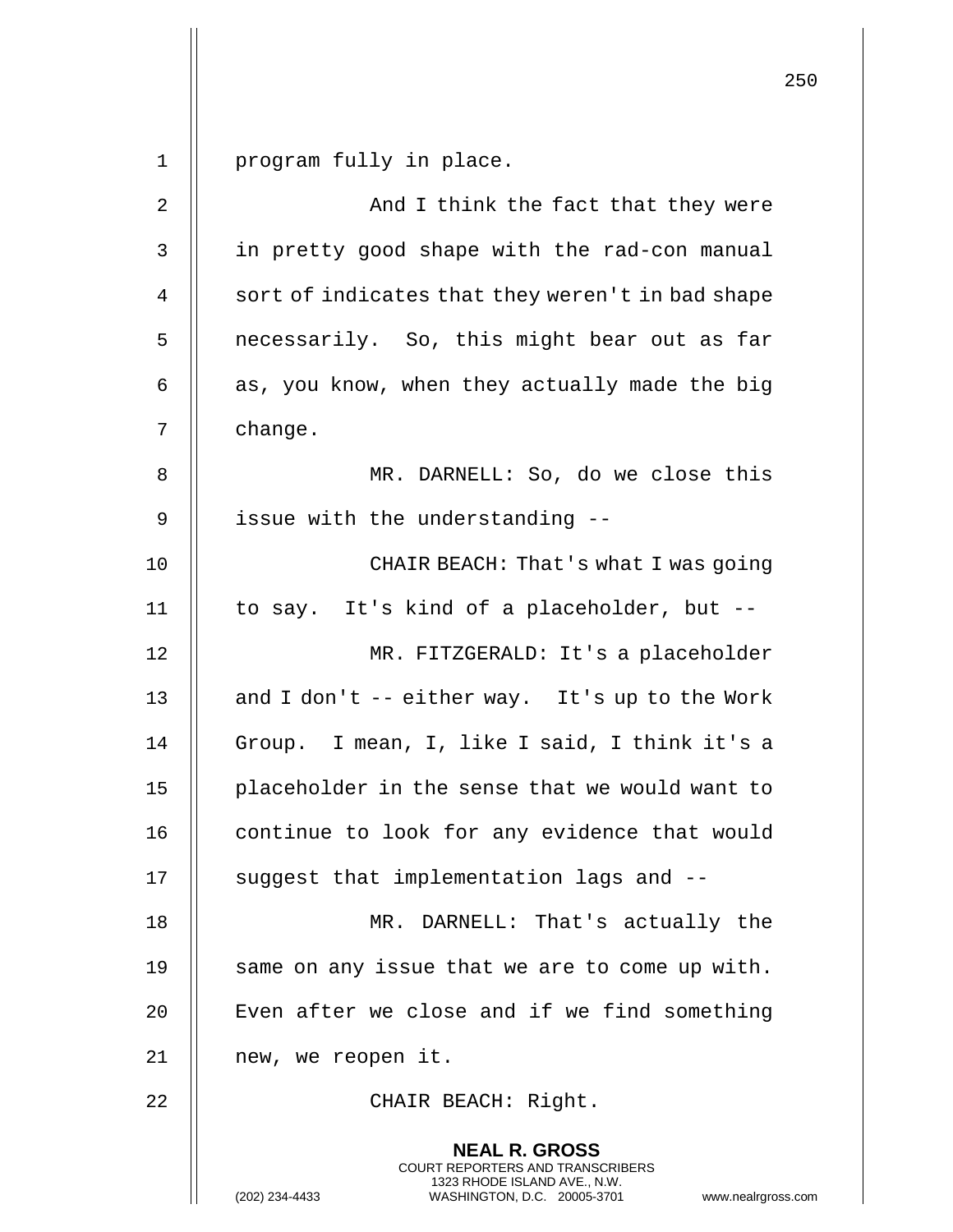|    |                                                                                                                                                                        | 251 |
|----|------------------------------------------------------------------------------------------------------------------------------------------------------------------------|-----|
|    |                                                                                                                                                                        |     |
| 1  | MR. DARNELL: So, and that would be                                                                                                                                     |     |
| 2  | the case with this also.                                                                                                                                               |     |
| 3  | MR. FITZGERALD: It can go either                                                                                                                                       |     |
| 4  | way. I'll leave it to the Work Group. I don't                                                                                                                          |     |
| 5  | have any strong feelings --                                                                                                                                            |     |
| 6  | CHAIR BEACH: Work Group, what's                                                                                                                                        |     |
| 7  | your pleasure?                                                                                                                                                         |     |
| 8  | MEMBER CLAWSON: Well, myself, I'd                                                                                                                                      |     |
| 9  | rather just keep kind of this in place, you                                                                                                                            |     |
| 10 | know, $it's$ --                                                                                                                                                        |     |
| 11 | CHAIR BEACH: I guess I'm kind of, of                                                                                                                                   |     |
| 12 | the mind that we could close it. But if we're                                                                                                                          |     |
| 13 | going to do a lot of data capture in the next                                                                                                                          |     |
| 14 | several months, the next Work Group meeting if                                                                                                                         |     |
| 15 | there's nothing more to add to this one, we can                                                                                                                        |     |
| 16 | go ahead and close it at that time.                                                                                                                                    |     |
| 17 | MR. FITZGERALD: I guess my thought,                                                                                                                                    |     |
| 18 | too, and working on the Los Alamos SEC, I                                                                                                                              |     |
| 19 | thought that was kind of a straightforward                                                                                                                             |     |
| 20 | question as well, but just trying to come up                                                                                                                           |     |
| 21 | with any demonstrable, you know, evidence that,                                                                                                                        |     |
| 22 | you know, things happen. It's just taking a                                                                                                                            |     |
|    | <b>NEAL R. GROSS</b><br><b>COURT REPORTERS AND TRANSCRIBERS</b><br>1323 RHODE ISLAND AVE., N.W.<br>(202) 234-4433<br>WASHINGTON, D.C. 20005-3701<br>www.nealrgross.com |     |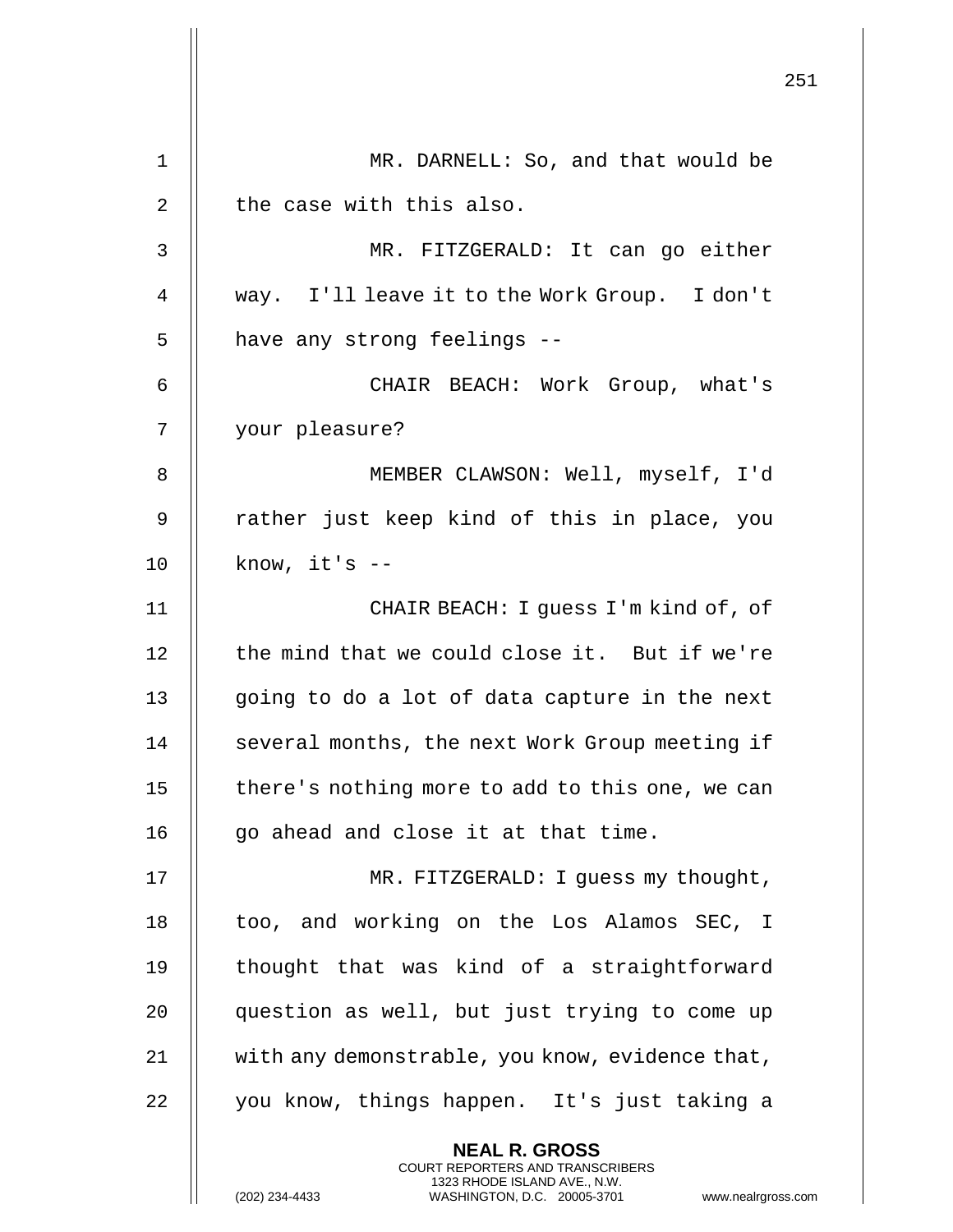|             |                                                                                                                                                                        | 252 |
|-------------|------------------------------------------------------------------------------------------------------------------------------------------------------------------------|-----|
|             |                                                                                                                                                                        |     |
| $\mathbf 1$ | lot more --                                                                                                                                                            |     |
| 2           | DR. NETON: But Los Alamos is a lot                                                                                                                                     |     |
| 3           | more varied site.                                                                                                                                                      |     |
| 4           | MR. FITZGERALD: Yes, it is.                                                                                                                                            |     |
| 5           | DR. NETON: Here we have a single                                                                                                                                       |     |
| 6           | operation.                                                                                                                                                             |     |
| 7           | MR. FITZGERALD: So, I'm thinking                                                                                                                                       |     |
| 8           | this would be straightforward and hopefully it                                                                                                                         |     |
| 9           | will be $-$                                                                                                                                                            |     |
| 10          | MR. DARNELL: A little bit more                                                                                                                                         |     |
| 11          | straightforward.                                                                                                                                                       |     |
| 12          | MR. FITZGERALD: Yes.                                                                                                                                                   |     |
| 13          | MR. DARNELL: And I don't think you                                                                                                                                     |     |
| 14          | can call this issue really straightforward with                                                                                                                        |     |
| 15          | any site no matter how simple the site is except                                                                                                                       |     |
| 16          | to say that, you know, we think we're done with                                                                                                                        |     |
| 17          | it and -- but if anything else comes up, well                                                                                                                          |     |
| 18          | -- like anything else, we'll --                                                                                                                                        |     |
| 19          | MR. FITZGERALD: I guess my thought                                                                                                                                     |     |
| 20          | is, you know, when you hang something on a                                                                                                                             |     |
| 21          | compliance date, there's sort of a built in                                                                                                                            |     |
| 22          | assumption that they abided and the program                                                                                                                            |     |
|             | <b>NEAL R. GROSS</b><br><b>COURT REPORTERS AND TRANSCRIBERS</b><br>1323 RHODE ISLAND AVE., N.W.<br>(202) 234-4433<br>WASHINGTON, D.C. 20005-3701<br>www.nealrgross.com |     |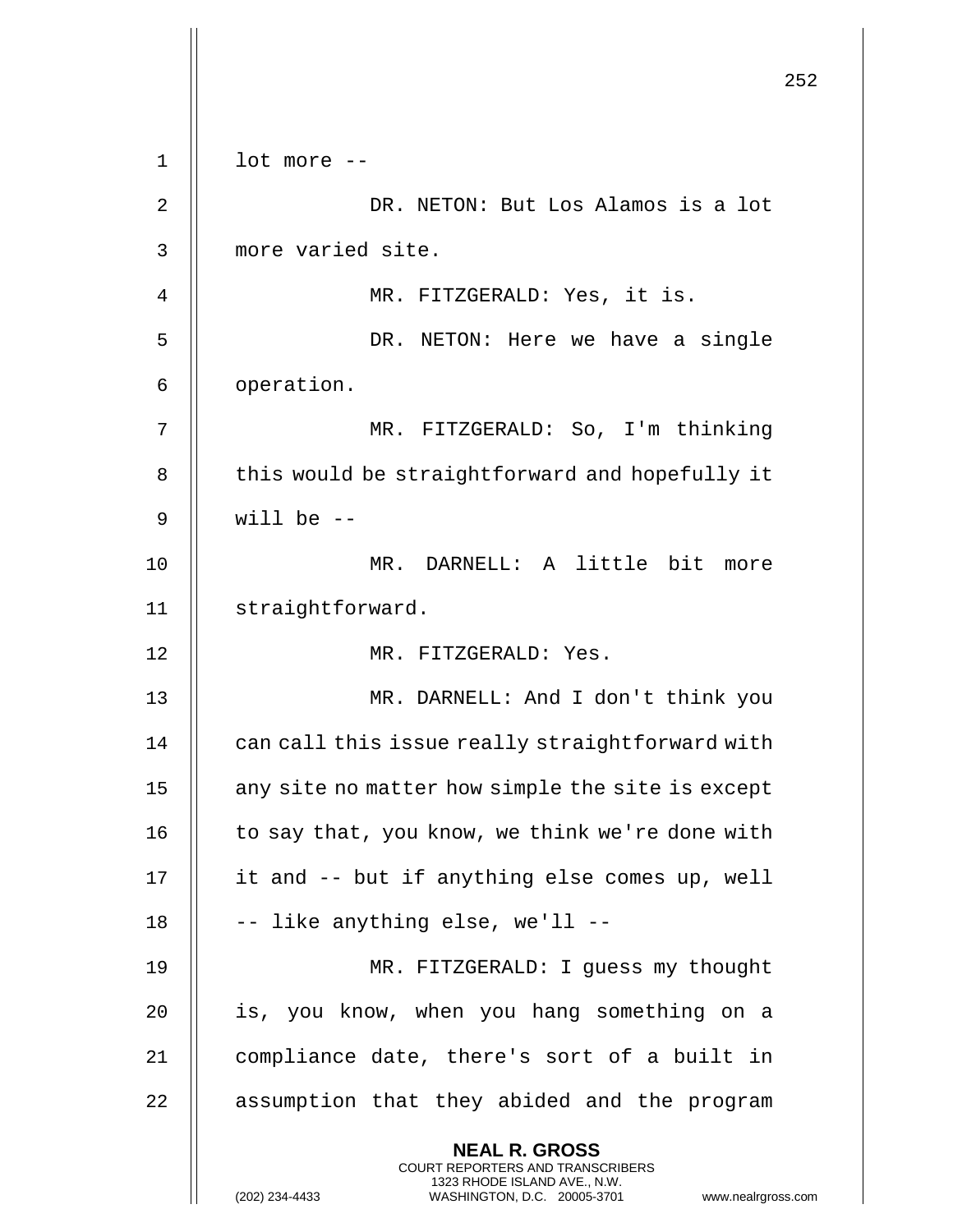|                |                                                                                                     | 253 |
|----------------|-----------------------------------------------------------------------------------------------------|-----|
| $\mathbf{1}$   | followed the management direction, but --                                                           |     |
| $\overline{2}$ | CHAIR BEACH: Or it took a couple                                                                    |     |
| 3              | years to catch up.                                                                                  |     |
| 4              | MR. FITZGERALD: I was just looking                                                                  |     |
| 5              | at, you know, okay, what was the actual, you                                                        |     |
| 6              | know, when did they actually $-$ -                                                                  |     |
|                |                                                                                                     |     |
| 7              | MR. McCLOSKEY: Well, Joe, beyond                                                                    |     |
| 8              | the, you know, just beyond the date that 10 CFR                                                     |     |
| 9              | 835 was implemented complex-wide, we also                                                           |     |
| 10             | provided an SRDB reference that talks about                                                         |     |
| 11             | audits that were performed on site --                                                               |     |
| 12             | MR. FITZGERALD: Right.                                                                              |     |
| 13             | MR. McCLOSKEY: -- and that they                                                                     |     |
| 14             | speak specifically about the process of                                                             |     |
| 15             | implementation there and how far along they                                                         |     |
| 16             | were.                                                                                               |     |
| 17             | And it appeared pretty                                                                              |     |
| 18             | comprehensive before the end of '93, that they                                                      |     |
| 19             | had it implemented except for a few small or                                                        |     |
| 20             | non-dose-related issues such as, you know, the                                                      |     |
| 21             | wording on the high radiation sign was not                                                          |     |
| 22             | compliant with the one that's in the manual.                                                        |     |
|                | <b>NEAL R. GROSS</b><br><b>COURT REPORTERS AND TRANSCRIBERS</b>                                     |     |
|                | 1323 RHODE ISLAND AVE., N.W.<br>(202) 234-4433<br>WASHINGTON, D.C. 20005-3701<br>www.nealrgross.com |     |

 $\begin{array}{c} \hline \end{array}$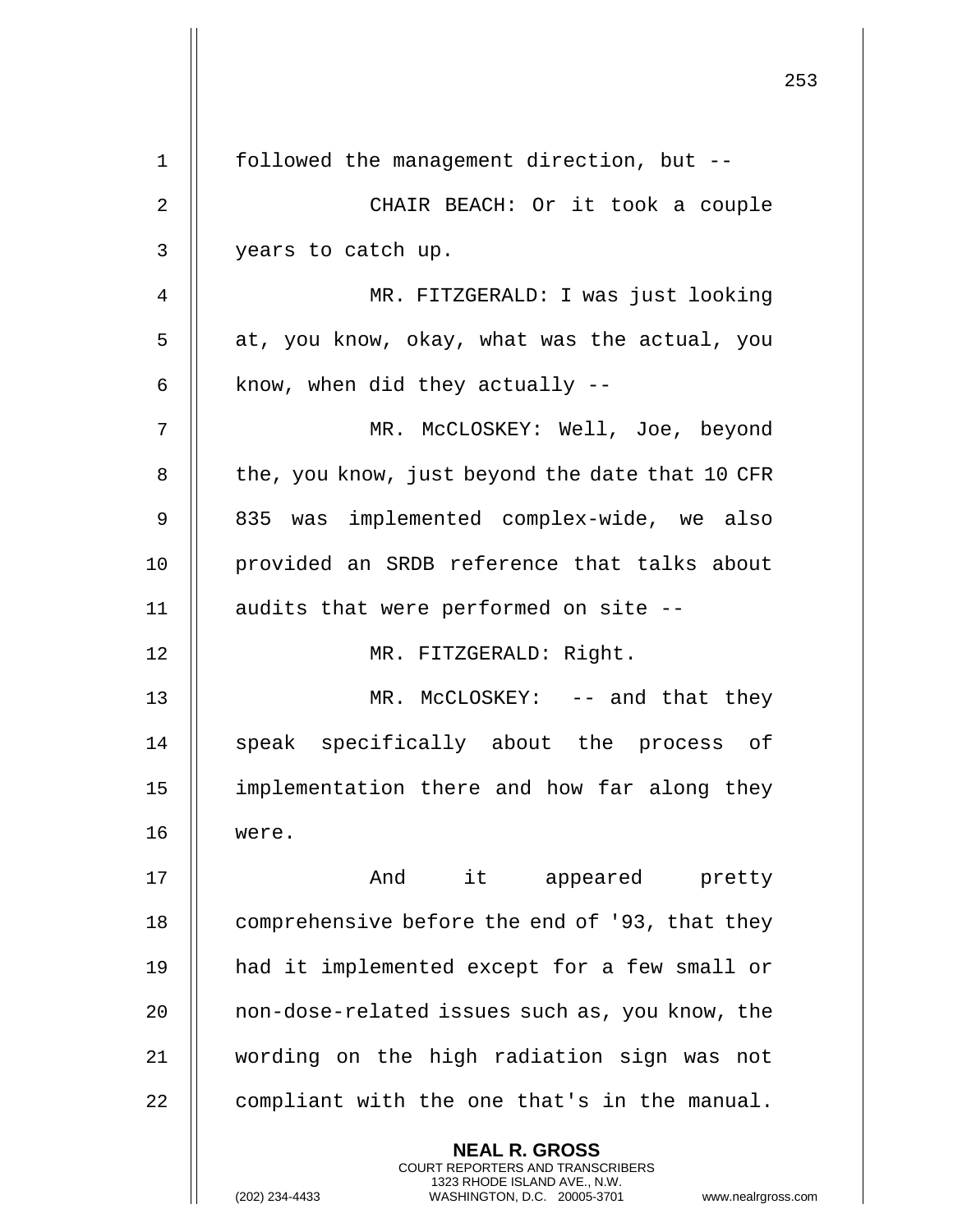|             |                                                                                                                                                                        | 254 |
|-------------|------------------------------------------------------------------------------------------------------------------------------------------------------------------------|-----|
| $\mathbf 1$ | There were two findings within that audit.                                                                                                                             |     |
| 2           | And so, yes, you might find post-'93                                                                                                                                   |     |
| 3           | a few follow-on audits that will have some, you                                                                                                                        |     |
| 4           | know, hits identified.                                                                                                                                                 |     |
| 5           | MR. FITZGERALD: Right.                                                                                                                                                 |     |
| 6           | MR. McCLOSKEY: I think we can say                                                                                                                                      |     |
| 7           | largely before the end of '93 that they had a                                                                                                                          |     |
| 8           | pretty good implementation of 10 CFR 835 and                                                                                                                           |     |
| 9           | we've produced in the SRDB documents that speak                                                                                                                        |     |
| 10          | to that.                                                                                                                                                               |     |
| 11          | MR. FITZGERALD: I'll leave it to the                                                                                                                                   |     |
| 12          | Work Group. I mean, I think again that was the                                                                                                                         |     |
| 13          | reason that was raised. And if this, you know,                                                                                                                         |     |
| 14          | I think the documentation that NIOSH can                                                                                                                               |     |
| 15          | provide is sufficient, it's a judgment call.                                                                                                                           |     |
| 16          | CHAIR BEACH: So, I heard from Brad.                                                                                                                                    |     |
| 17          | He'd like to keep it open. I don't think it                                                                                                                            |     |
| 18          | hurts to keep it open until the next Work Group                                                                                                                        |     |
| 19          | meeting.                                                                                                                                                               |     |
| 20          | Mr. Lockey, what's your thought?                                                                                                                                       |     |
| 21          | MEMBER LOCKEY: I'm okay to keep it                                                                                                                                     |     |
| 22          | open.                                                                                                                                                                  |     |
|             | <b>NEAL R. GROSS</b><br><b>COURT REPORTERS AND TRANSCRIBERS</b><br>1323 RHODE ISLAND AVE., N.W.<br>(202) 234-4433<br>WASHINGTON, D.C. 20005-3701<br>www.nealrgross.com |     |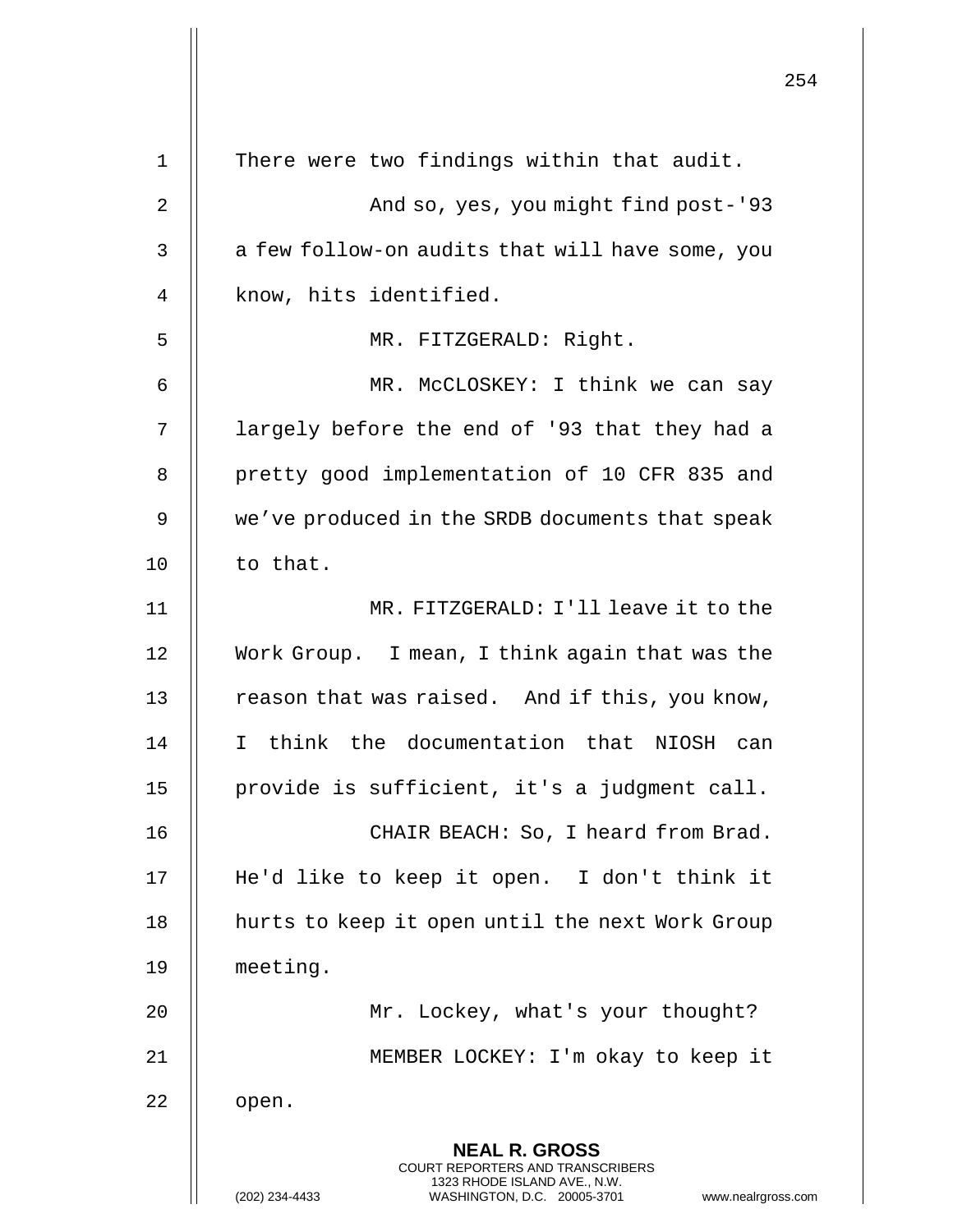| 1  | CHAIR BEACH: Okay. John, the same?                                                                                                                              |
|----|-----------------------------------------------------------------------------------------------------------------------------------------------------------------|
| 2  | We'll just go ahead and keep it open and maybe                                                                                                                  |
| 3  | SC&A would want to look at those SRDBs that are                                                                                                                 |
| 4  | cited there and report out on it at the next Work                                                                                                               |
| 5  | Group meeting.                                                                                                                                                  |
| 6  | All right. 15, the thorium oxide                                                                                                                                |
| 7  | operations. Finishing up Action Item 15.                                                                                                                        |
| 8  | MR. FITZGERALD: Yes, on thorium                                                                                                                                 |
| 9  | oxide, you know, I think the understanding from                                                                                                                 |
| 10 | the ER was there were laboratory quantities                                                                                                                     |
| 11 | being handled. And I think we've verified that                                                                                                                  |
| 12 | in our interviews onsite.                                                                                                                                       |
| 13 | The real question I have is having                                                                                                                              |
| 14 | looked at the NMMSS Inventory trying to make                                                                                                                    |
| 15 | heads or tails of some of the references there                                                                                                                  |
| 16 | where so-called non-alloy thorium was cited in                                                                                                                  |
| 17 | kilogram quantities, I don't know what that                                                                                                                     |
| 18 | means.                                                                                                                                                          |
| 19 | I guess I'll be the first to say it,                                                                                                                            |
| 20 | you know, just the fact that it's listed doesn't                                                                                                                |
| 21 | necessarily mean --                                                                                                                                             |
| 22 | MR. DARNELL: I actually know what it                                                                                                                            |
|    | <b>NEAL R. GROSS</b><br>COURT REPORTERS AND TRANSCRIBERS<br>1323 RHODE ISLAND AVE., N.W.<br>(202) 234-4433<br>WASHINGTON, D.C. 20005-3701<br>www.nealrgross.com |

 $\mathbf{I}$ 

 $\mathbf{I}$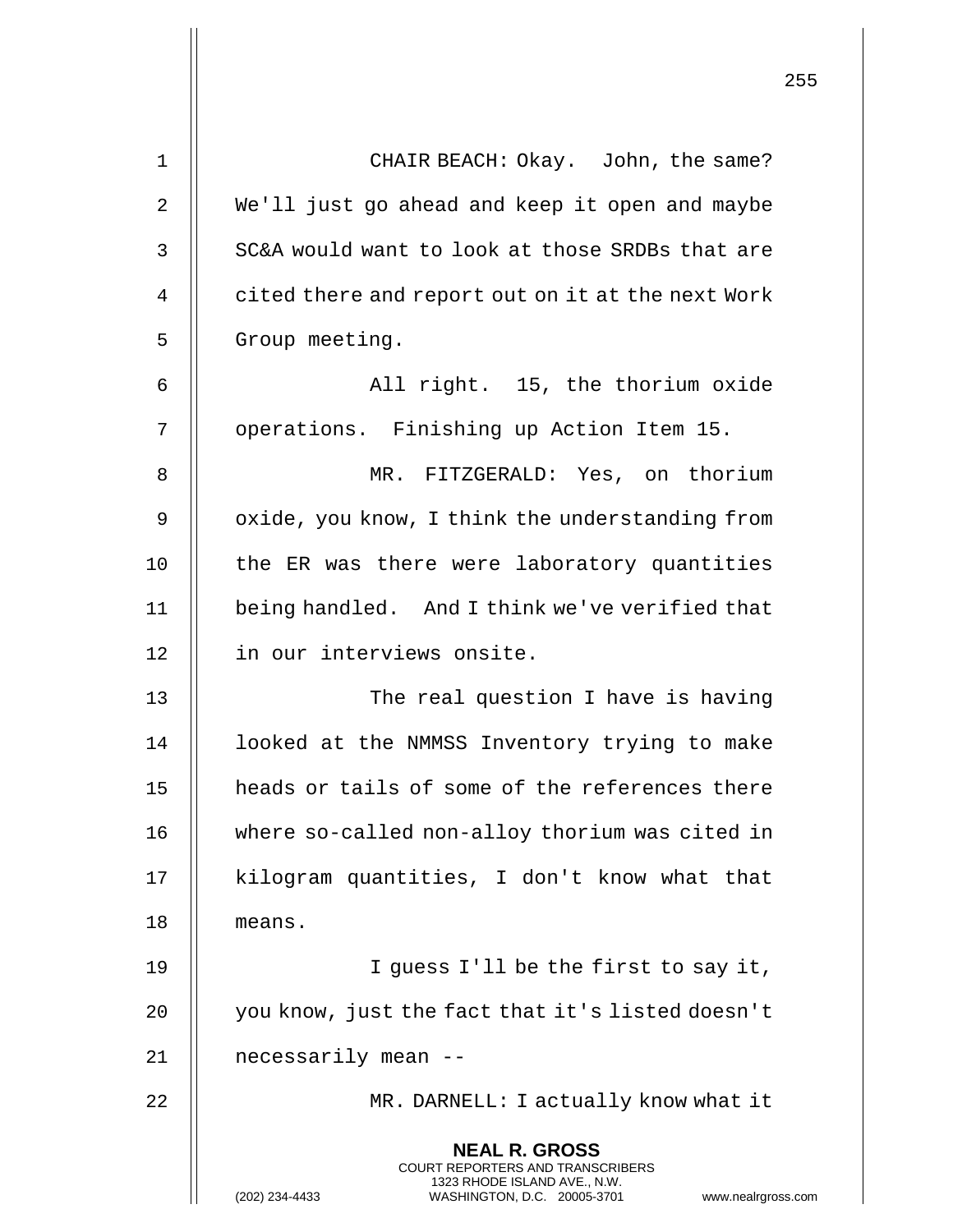|             |                                                                                                                                                                 | 256 |
|-------------|-----------------------------------------------------------------------------------------------------------------------------------------------------------------|-----|
|             |                                                                                                                                                                 |     |
| $\mathbf 1$ | means and we can't $-$                                                                                                                                          |     |
| 2           | MR. FITZGERALD: Okay.                                                                                                                                           |     |
| 3           | MR. DARNELL: -- talk about it.                                                                                                                                  |     |
| 4           | MR. FITZGERALD: Okay. Well, I                                                                                                                                   |     |
| 5           | would want to know more about it in order to feel                                                                                                               |     |
| 6           | that, you know, that we're, you know, whether                                                                                                                   |     |
| 7           | the references are adequate and, therefore, can                                                                                                                 |     |
| 8           | be addressed by the dose reconstruction method.                                                                                                                 |     |
| 9           | MR. MCCLOSKEY: Well, I remember                                                                                                                                 |     |
| 10          | when Joe Porrovecchio was in the room and Nelson                                                                                                                |     |
| 11          | gave us the spiel on it. He even concluded                                                                                                                      |     |
| 12          | toward the end of that --                                                                                                                                       |     |
| 13          | MR. FITZGERALD: Right.                                                                                                                                          |     |
| 14          | MR. MCCLOSKEY: -- that, you know,                                                                                                                               |     |
| 15          | we would all be looking for a dose pathway. And                                                                                                                 |     |
| 16          | he even agreed with my assessment when I heard                                                                                                                  |     |
| 17          | it from the previous visit that I didn't really                                                                                                                 |     |
| 18          | see a dose pathway there, the material that                                                                                                                     |     |
| 19          | we're not allowed to talk about, you know.                                                                                                                      |     |
| 20          | So, I mean, that's been shaken down                                                                                                                             |     |
| 21          | somewhat.                                                                                                                                                       |     |
| 22          | MR. FITZGERALD: Okay. Well, I'm                                                                                                                                 |     |
|             | <b>NEAL R. GROSS</b><br>COURT REPORTERS AND TRANSCRIBERS<br>1323 RHODE ISLAND AVE., N.W.<br>(202) 234-4433<br>WASHINGTON, D.C. 20005-3701<br>www.nealrgross.com |     |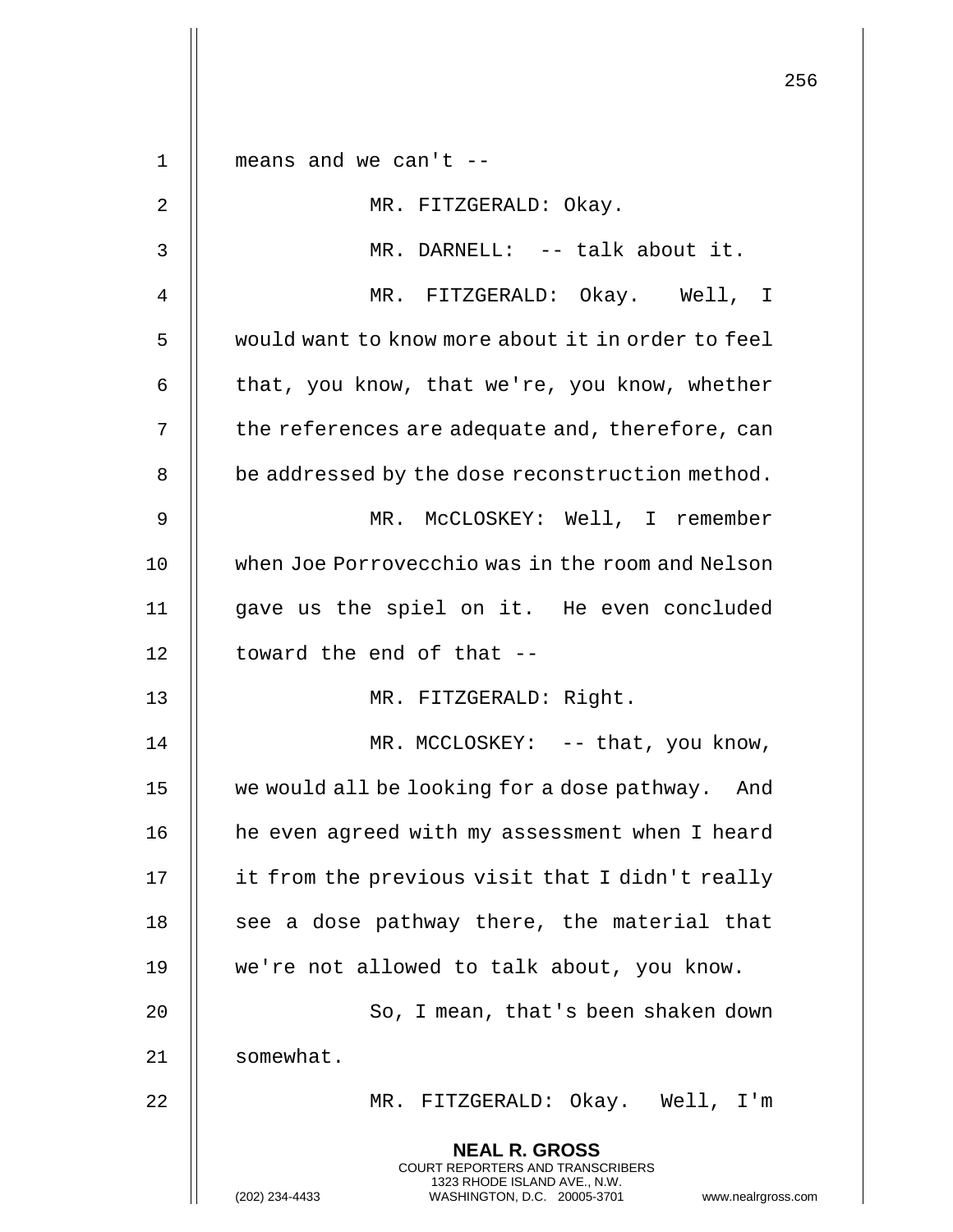**NEAL R. GROSS** COURT REPORTERS AND TRANSCRIBERS 1323 RHODE ISLAND AVE., N.W. (202) 234-4433 WASHINGTON, D.C. 20005-3701 www.nealrgross.com 1 || saying we're not quite done with that. 2 || MR. McCLOSKEY: Sure. 3 MR. FITZGERALD: I want to -- for the 4 | years, we have the years I think pretty much  $5$  || from the inventory. I want to just chase that 6 down a bit more. 7 || MR. DARNELL: I think what we can say 8 || is the material was not machined. Its form was 9 | not changed. 10 || MR. FITZGERALD: Right. Right. 11 MR. DARNELL: And there was no 12 || breaking of the material that would cause a 13 || release of thorium. That's really all I can  $14$  || say. 15 MR. FITZGERALD: Right. I also want  $16$  | to look at the incident reports that hopefully  $17$   $\parallel$  will be able to identify the weeklies and  $-$ 18 MR. DARNELL: If there was incident 19  $\parallel$  reports with that stuff, it would be really 20 | strange. 21 MR. FITZGERALD: Well, like I said, 22 | I'd want to take a look at those as well for the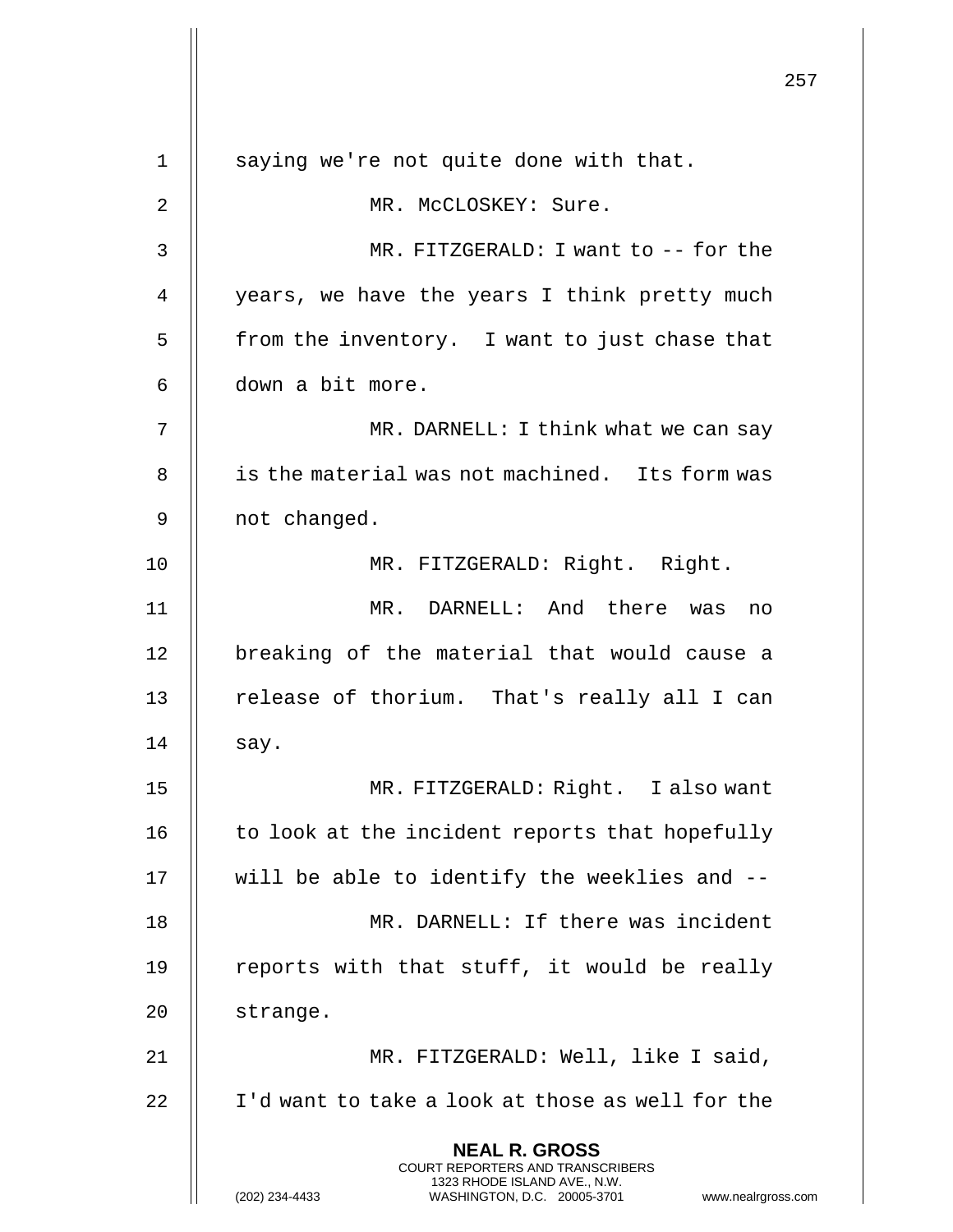|                |                                                                                                                                                                        | 258 |
|----------------|------------------------------------------------------------------------------------------------------------------------------------------------------------------------|-----|
| $\mathbf 1$    | years -- since we have the years, we actually                                                                                                                          |     |
|                |                                                                                                                                                                        |     |
| 2              | could look at those and confirm that there was                                                                                                                         |     |
| 3              | nothing.                                                                                                                                                               |     |
| $\overline{4}$ | MR. MCCLOSKEY: Joe, on your NMMSS                                                                                                                                      |     |
| 5              | summary here you have like kilograms, plural,                                                                                                                          |     |
| 6              | at the top of the deuterium.                                                                                                                                           |     |
| 7              | MR. FITZGERALD: Right.                                                                                                                                                 |     |
| 8              | MR. MCCLOSKEY: And kilogram,                                                                                                                                           |     |
| 9              | singular, in the bottom three rows.                                                                                                                                    |     |
| 10             | Is there any significance to that?                                                                                                                                     |     |
| 11             | MR. FITZGERALD: Yes, I didn't want                                                                                                                                     |     |
| 12             | to get into year-by-year -- not to mention it                                                                                                                          |     |
| 13             | would have taken a lot longer into the exact                                                                                                                           |     |
| 14             | amount. Kilograms, more than one.                                                                                                                                      |     |
| 15             | MR. McCLOSKEY: Okay.                                                                                                                                                   |     |
| 16             | MR. FITZGERALD: And they actually                                                                                                                                      |     |
| 17             | do list a very specific amount. The site had                                                                                                                           |     |
| 18             | to report a specific amount. So, I thought it                                                                                                                          |     |
| 19             | was just significant that it was certainly                                                                                                                             |     |
| 20             | kilograms of material.                                                                                                                                                 |     |
| 21             | CHAIR BEACH: Okay. So, action item                                                                                                                                     |     |
| 22             | for SC&A wants to review source further and                                                                                                                            |     |
|                | <b>NEAL R. GROSS</b><br><b>COURT REPORTERS AND TRANSCRIBERS</b><br>1323 RHODE ISLAND AVE., N.W.<br>WASHINGTON, D.C. 20005-3701<br>(202) 234-4433<br>www.nealrgross.com |     |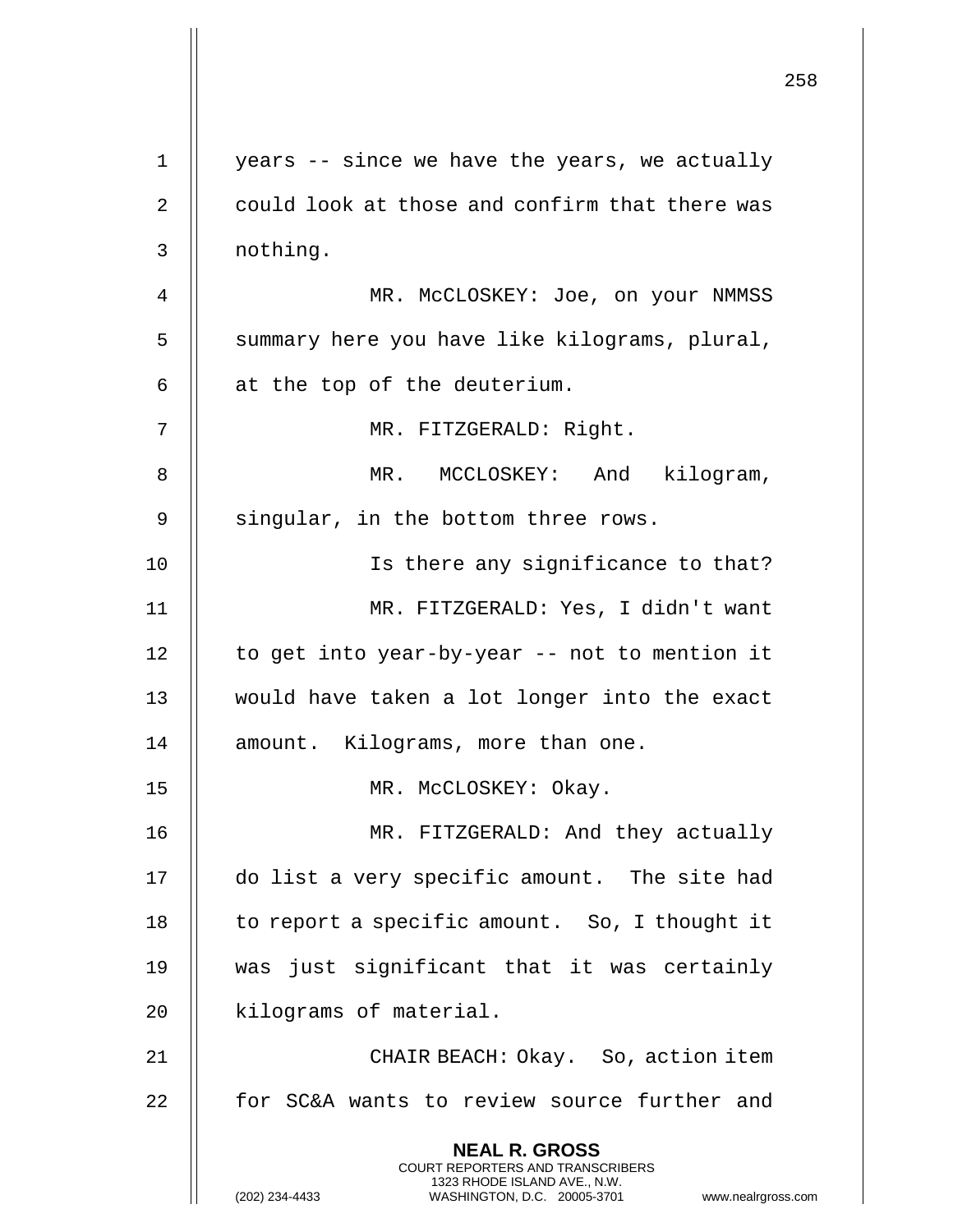259 **NEAL R. GROSS** COURT REPORTERS AND TRANSCRIBERS 1323 RHODE ISLAND AVE., N.W. (202) 234-4433 WASHINGTON, D.C. 20005-3701 www.nealrgross.com 1 || incident reports on that one. 2 Anything else on 15? 3 MR. FITZGERALD: More so because we 4 | have years where it was acknowledged to be on  $5$   $\parallel$  site. 6 CHAIR BEACH: Uh-huh, yes. 7 || MR. FITZGERALD: So, it gives us some 8 || lead to look at both the weekly summaries as 9 | well as some other information. That's pretty 10 | much it. 11 || CHAIR BEACH: Okay. 12 MR. McCLOSKEY: Well, Bill Frede 13 || produced some documents on thorium oxide. I 14 | don't know where they are. 15 || CHAIR BEACH: Okay. 16 MR. McCLOSKEY: That was the whole 17 || exchange of documents through --18 || CHAIR BEACH: That was during our 19 visit? 20 || MR. McCLOSKEY: And so, that might be 21 worth -- and they're on his computer now.  $22$  || Remember he said, come on over and  $-$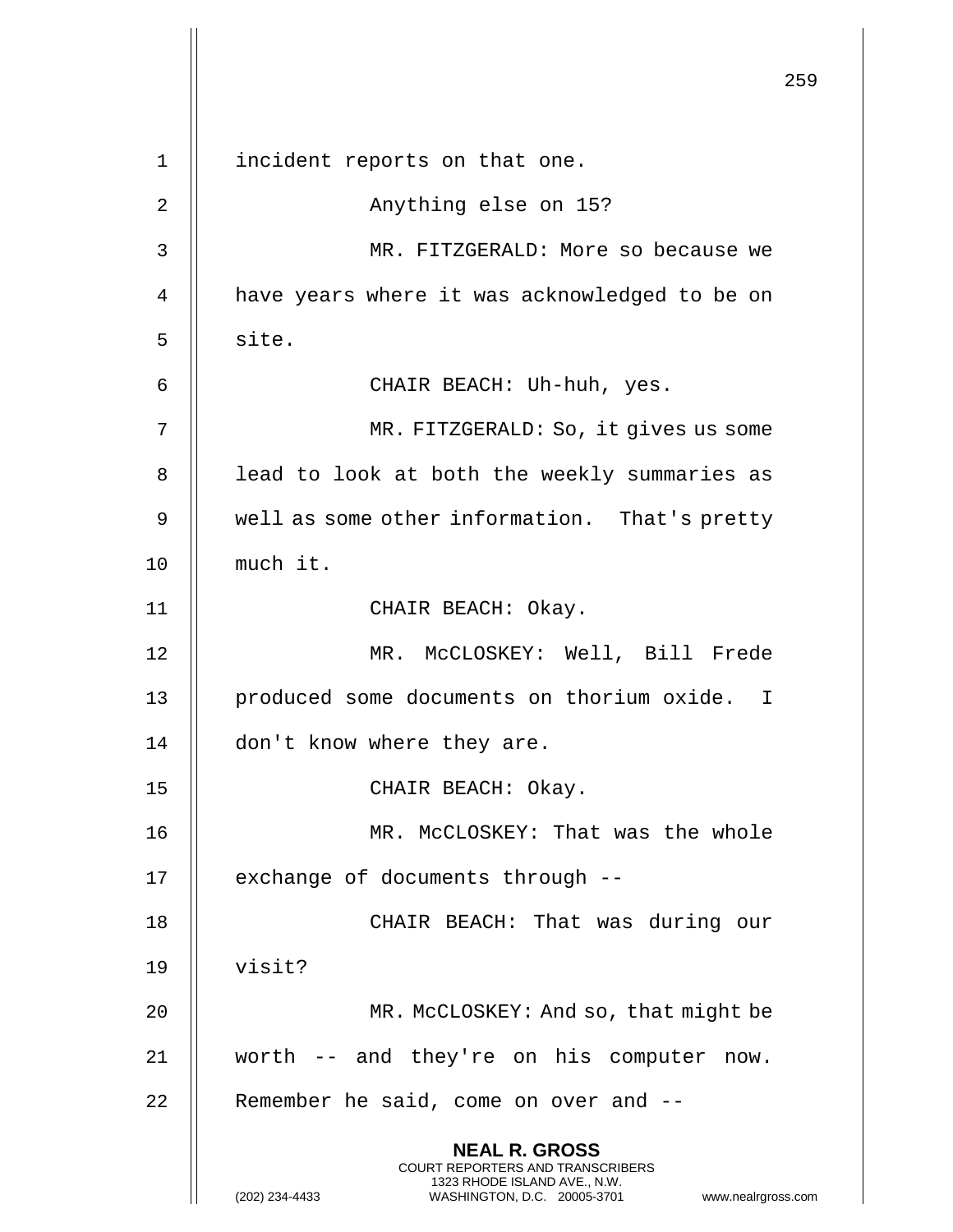|    |                                                                                                                                                                        | 260 |
|----|------------------------------------------------------------------------------------------------------------------------------------------------------------------------|-----|
| 1  | CHAIR BEACH: Oh, those were the ones                                                                                                                                   |     |
| 2  | that we're not sure what happened to.                                                                                                                                  |     |
| 3  | MR. MCCLOSKEY: Yes. And so I think                                                                                                                                     |     |
| 4  |                                                                                                                                                                        |     |
| 5  | CHAIR BEACH: Bill Frede?                                                                                                                                               |     |
| 6  | MR. MCCLOSKEY: Frede, F-R-E-D-E.                                                                                                                                       |     |
| 7  | CHAIR BEACH: Okay.                                                                                                                                                     |     |
| 8  | MR. McCLOSKEY: And, you know, we                                                                                                                                       |     |
| 9  | could easily call him up and say, send them                                                                                                                            |     |
| 10 | through Nelson again, we need them, we lost                                                                                                                            |     |
| 11 | them.                                                                                                                                                                  |     |
| 12 | MR. FITZGERALD: Yes, we might have                                                                                                                                     |     |
| 13 | to.                                                                                                                                                                    |     |
| 14 | MR. McCLOSKEY: They might speak to                                                                                                                                     |     |
| 15 | this as well.                                                                                                                                                          |     |
| 16 | CHAIR BEACH: Well, they're not                                                                                                                                         |     |
| 17 | lost. They're just misplaced. They're in                                                                                                                               |     |
| 18 | some file, yes. Okay. So, a little more work                                                                                                                           |     |
| 19 | to do there.                                                                                                                                                           |     |
| 20 | MR. FITZGERALD: Not a lot of work.                                                                                                                                     |     |
| 21 | CHAIR BEACH: No, a little work.                                                                                                                                        |     |
| 22 | MR. FITZGERALD: I just think -- I                                                                                                                                      |     |
|    | <b>NEAL R. GROSS</b><br><b>COURT REPORTERS AND TRANSCRIBERS</b><br>1323 RHODE ISLAND AVE., N.W.<br>(202) 234-4433<br>WASHINGTON, D.C. 20005-3701<br>www.nealrgross.com |     |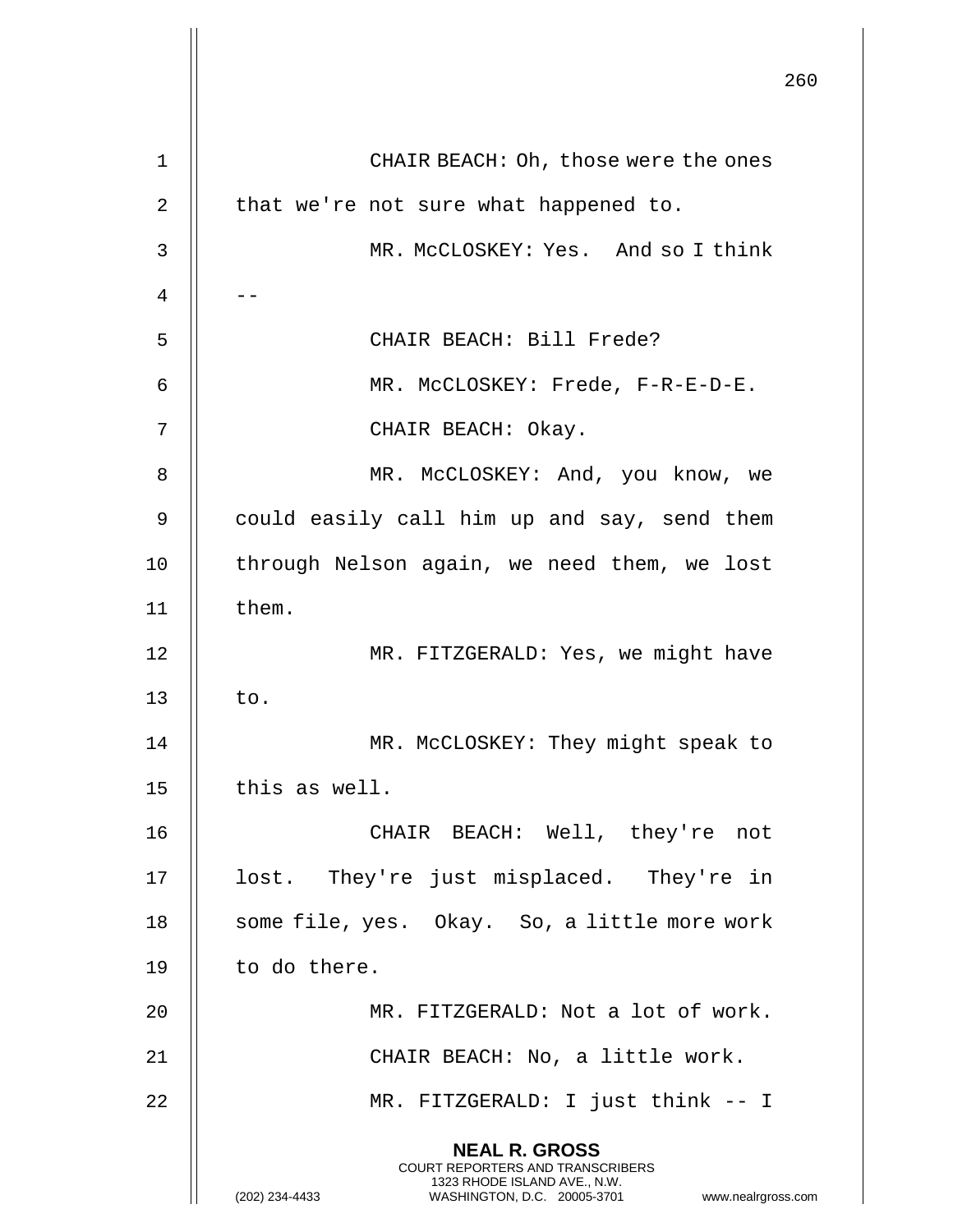|             |                                                                                                                                                                        | 261 |
|-------------|------------------------------------------------------------------------------------------------------------------------------------------------------------------------|-----|
|             |                                                                                                                                                                        |     |
| $\mathbf 1$ | think we've actually done a lot of spade work                                                                                                                          |     |
| 2           | on it.                                                                                                                                                                 |     |
| 3           | CHAIR BEACH: Yes.                                                                                                                                                      |     |
| 4           | MR. FITZGERALD: Just enough to put                                                                                                                                     |     |
| 5           | it to bed.                                                                                                                                                             |     |
| 6           | CHAIR BEACH: Okay. Let's go to 17.                                                                                                                                     |     |
| 7           | MR. DARNELL: I like it because NIOSH                                                                                                                                   |     |
| 8           | isn't on the hook.                                                                                                                                                     |     |
| 9           | CHAIR BEACH: No, no. You're not on                                                                                                                                     |     |
| 10          | the hook this time. Don't worry. You've got                                                                                                                            |     |
| 11          | enough to do.                                                                                                                                                          |     |
| 12          | MR. FITZGERALD: On D&D, that simply                                                                                                                                    |     |
| 13          | was, you know, there was a statement in the ER                                                                                                                         |     |
| 14          | that we're looking at D&D confined to '84-'86.                                                                                                                         |     |
| 15          | And we wanted to spend time particularly in an                                                                                                                         |     |
| 16          | onsite visit validating that D&D was in fact so                                                                                                                        |     |
| 17          | limited and we didn't see anything that would                                                                                                                          |     |
| 18          | contradict that per se.                                                                                                                                                |     |
| 19          | We actually did a fair amount of                                                                                                                                       |     |
| 20          | interviews that focused around that time period                                                                                                                        |     |
| 21          | when Rockwell did the D&D.                                                                                                                                             |     |
| 22          | What I'd be interested in is not the                                                                                                                                   |     |
|             | <b>NEAL R. GROSS</b><br><b>COURT REPORTERS AND TRANSCRIBERS</b><br>1323 RHODE ISLAND AVE., N.W.<br>(202) 234-4433<br>WASHINGTON, D.C. 20005-3701<br>www.nealrgross.com |     |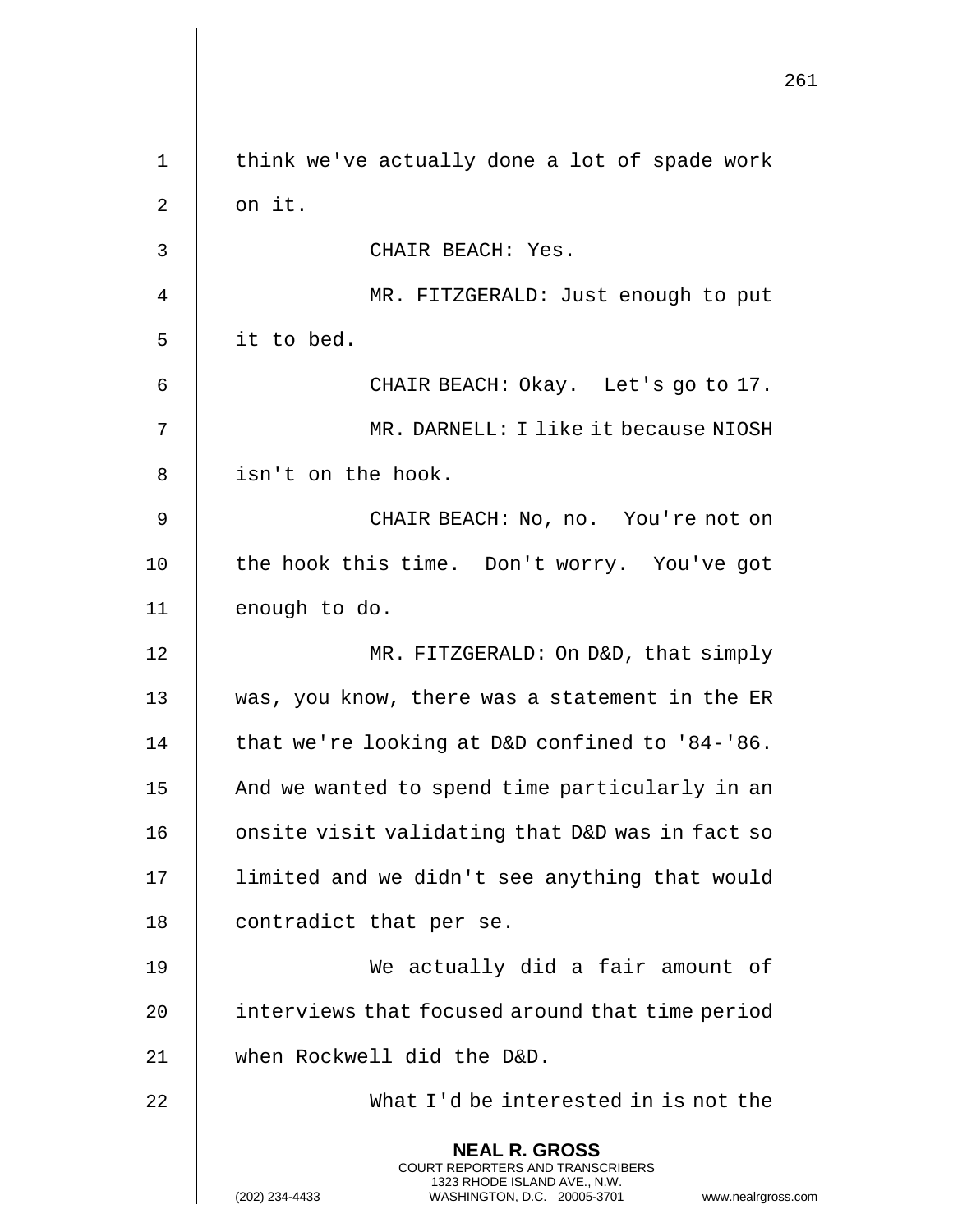|             |                                                                                                                                                                        | 262 |
|-------------|------------------------------------------------------------------------------------------------------------------------------------------------------------------------|-----|
| $\mathbf 1$ | D&D with capital letters, but the d&d with small                                                                                                                       |     |
| 2           | letters.                                                                                                                                                               |     |
| 3           | CHAIR BEACH: Small letters.                                                                                                                                            |     |
| 4           | MR. FITZGERALD: And I think that                                                                                                                                       |     |
| 5           | would be accessible maybe through --                                                                                                                                   |     |
| 6           | MR. DARNELL: You're talking about                                                                                                                                      |     |
| 7           | the machines, the D&D?                                                                                                                                                 |     |
| 8           | MR. FITZGERALD: No, just --                                                                                                                                            |     |
| 9           | CHAIR BEACH: Possibly, for<br>me.                                                                                                                                      |     |
| 10          | Sorry.                                                                                                                                                                 |     |
| 11          | MR. FITZGERALD: I wasn't going to                                                                                                                                      |     |
| 12          |                                                                                                                                                                        |     |
|             | say that, but okay. But, you know, just                                                                                                                                |     |
| 13          | looking at D&D, that would be of a lesser degree                                                                                                                       |     |
| 14          | that was occurring during the history of the                                                                                                                           |     |
| 15          | plant and the implications of that.                                                                                                                                    |     |
| 16          | We heard a little bit about it with                                                                                                                                    |     |
| 17          | cleaning up the machines, but I think we'll see                                                                                                                        |     |
| 18          | more of it in some of the weekly reports.                                                                                                                              |     |
| 19          | CHAIR BEACH: Yeah, we don't really                                                                                                                                     |     |
| 20          | know a lot about the D&D.                                                                                                                                              |     |
| 21          | MR. FITZGERALD: Well, I think we                                                                                                                                       |     |
| 22          | know a lot about '84-'86. I think it would be                                                                                                                          |     |
|             | <b>NEAL R. GROSS</b><br><b>COURT REPORTERS AND TRANSCRIBERS</b><br>1323 RHODE ISLAND AVE., N.W.<br>(202) 234-4433<br>WASHINGTON, D.C. 20005-3701<br>www.nealrgross.com |     |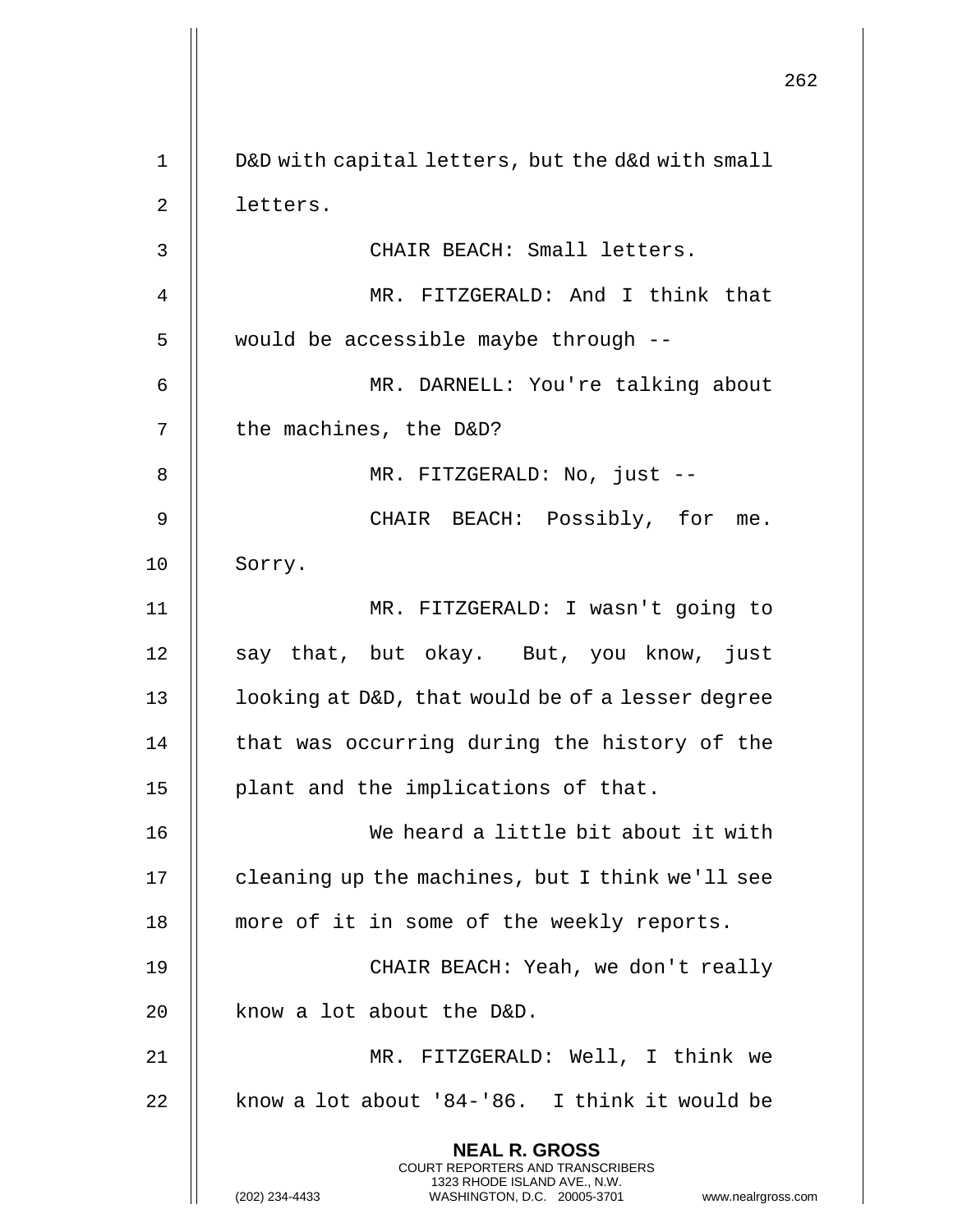| $\mathbf 1$ | helpful to know a little bit more about the                                                                                                                  |
|-------------|--------------------------------------------------------------------------------------------------------------------------------------------------------------|
| 2           | second level down-type cleanups that were going                                                                                                              |
| 3           | on unless there were none which I --                                                                                                                         |
| 4           | MR. DARNELL: Which that would be a                                                                                                                           |
| 5           | grand statement as far as the amount of                                                                                                                      |
| 6           | radioactive material at the site is if we see                                                                                                                |
| 7           | no other D&Ds in those weekly reports.                                                                                                                       |
| 8           | CHAIR BEACH: Well, like this in '64                                                                                                                          |
| 9           | it says, D22 radiation area, several machines                                                                                                                |
| 10          | in this area have been decontaminated and                                                                                                                    |
| 11          | removed. And in the near future another lathe                                                                                                                |
| 12          | and another mill will come out of this area as                                                                                                               |
| 13          | well.                                                                                                                                                        |
| 14          | So, there was small -- those are the                                                                                                                         |
| 15          | small type of D&D activities I guess we want to                                                                                                              |
| 16          | run to ground a little bit more.                                                                                                                             |
| 17          | MR. McCLOSKEY: We do reference one                                                                                                                           |
| 18          | in the ER and it occurred in '71 or two at the                                                                                                               |
| 19          | end of the DU machine ops.                                                                                                                                   |
| 20          | CHAIR BEACH: Yes. But then we've                                                                                                                             |
| 21          | also heard from petitioners that they were                                                                                                                   |
| 22          | moving things, too. And so, you know, just                                                                                                                   |
|             | <b>NEAL R. GROSS</b><br>COURT REPORTERS AND TRANSCRIBERS<br>1323 RHODE ISLAND AVE., N.W.<br>(202) 234-4433<br>WASHINGTON, D.C. 20005-3701<br>www.nealrgross. |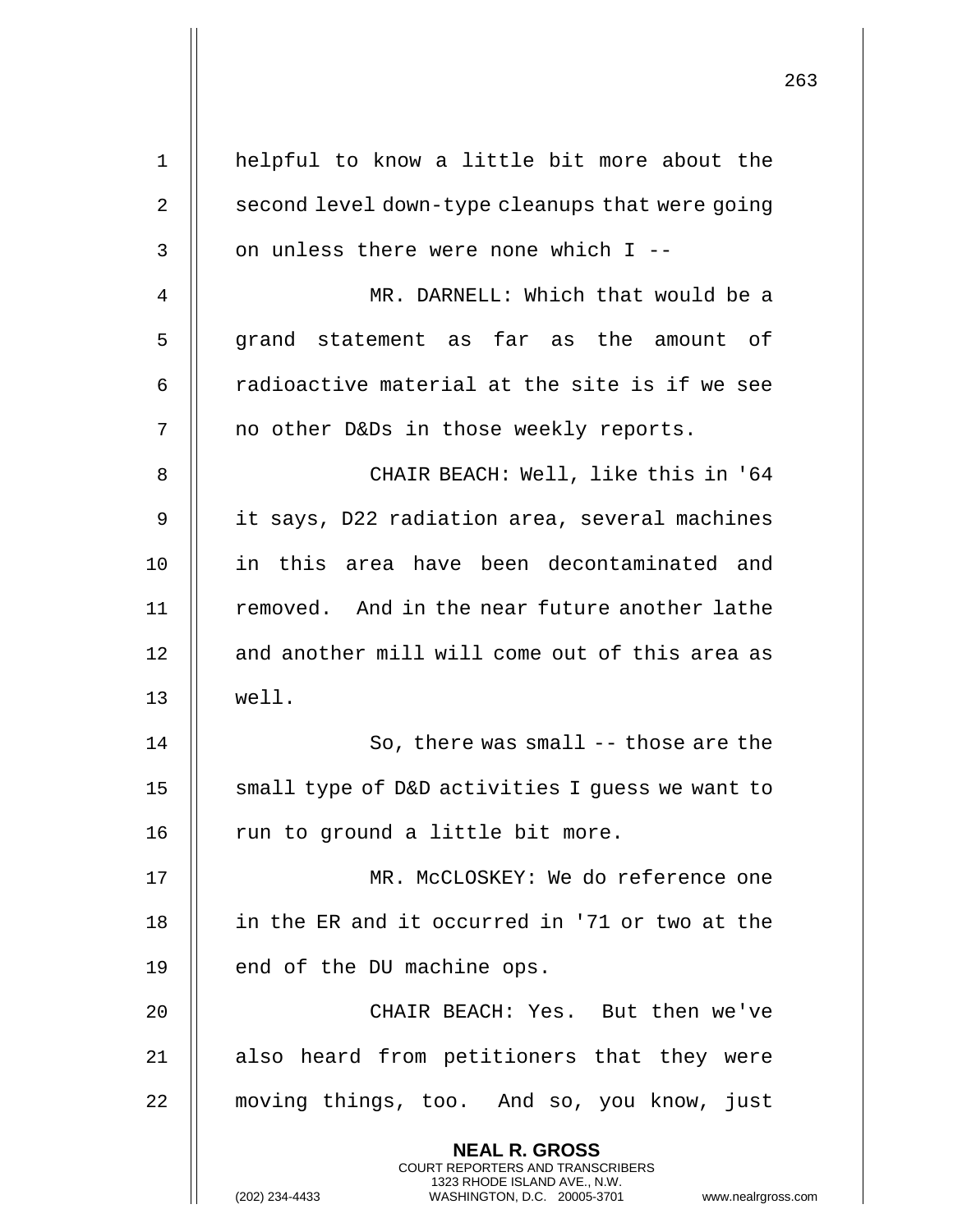|    | 264                                                                                                                                                                 |
|----|---------------------------------------------------------------------------------------------------------------------------------------------------------------------|
| 1  | want to have a better understanding of that and                                                                                                                     |
| 2  | what kind of D&D did they -- did they just blow                                                                                                                     |
| 3  | it off or did they, you know.                                                                                                                                       |
| 4  | MR. DARNELL: But you have to                                                                                                                                        |
| 5  | remember there's a difference between                                                                                                                               |
| 6  | decontamination and decontamination and                                                                                                                             |
| 7  | decommissioning.                                                                                                                                                    |
| 8  | CHAIR BEACH: Sure. Sure. I                                                                                                                                          |
| 9  | understand that.                                                                                                                                                    |
| 10 | MR. FITZGERALD: I think one thing                                                                                                                                   |
| 11 | that was pretty clear that in terms of a                                                                                                                            |
| 12 | facility, classic facility decommission                                                                                                                             |
| 13 | decontamination, I think '84-'86 stands out.                                                                                                                        |
| 14 | CHAIR BEACH: Yes.                                                                                                                                                   |
| 15 | MR. MCCLOSKEY: Right.                                                                                                                                               |
| 16 | MR. FITZGERALD: I don't think we've                                                                                                                                 |
| 17 | seen anything or found anything that                                                                                                                                |
| 18 | contradicts that. So, I'm not particularly                                                                                                                          |
| 19 | concerned about that, but probably want to                                                                                                                          |
| 20 | still verify a bit more.                                                                                                                                            |
| 21 | CHAIR BEACH: Oh, sure.                                                                                                                                              |
| 22 | MR. FITZGERALD: I don't think                                                                                                                                       |
|    | <b>NEAL R. GROSS</b><br><b>COURT REPORTERS AND TRANSCRIBERS</b><br>1323 RHODE ISLAND AVE., N.W.<br>WASHINGTON, D.C. 20005-3701 www.nealrgross.com<br>(202) 234-4433 |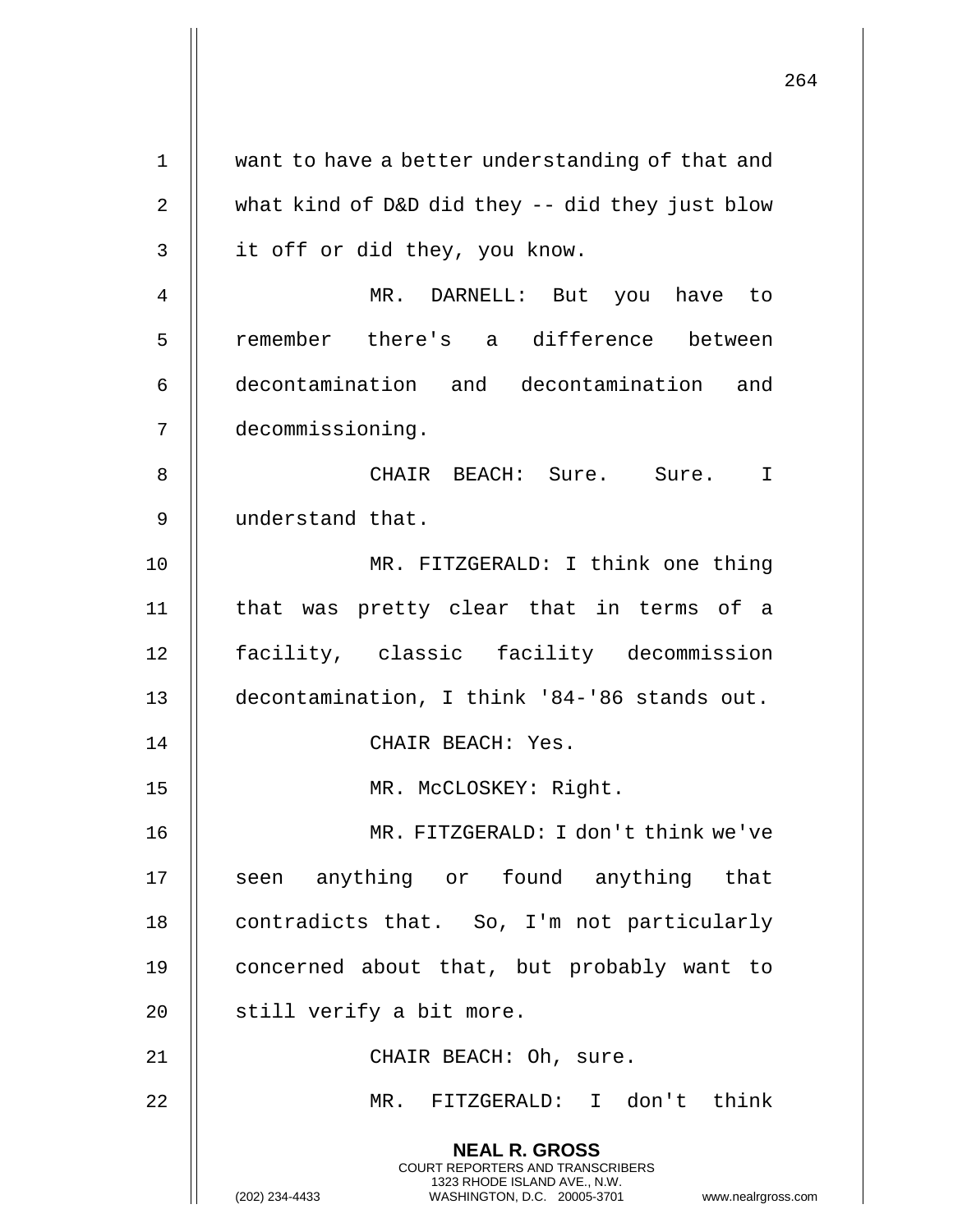|    |                                                                                                                                                                        | 265 |
|----|------------------------------------------------------------------------------------------------------------------------------------------------------------------------|-----|
| 1  | anybody actually said no and what about the you                                                                                                                        |     |
| 2  | know, 1972 one, you know. Nothing like that                                                                                                                            |     |
| 3  | came up.                                                                                                                                                               |     |
| 4  | CHAIR BEACH: Yes.                                                                                                                                                      |     |
| 5  | MR. DARNELL: The only other thing                                                                                                                                      |     |
| 6  | that came up was when we talked about taking                                                                                                                           |     |
| 7  | down the machines.                                                                                                                                                     |     |
| 8  | MR. FITZGERALD: For the machines                                                                                                                                       |     |
| 9  | themselves, right.                                                                                                                                                     |     |
| 10 | MR. DARNELL: It's definitely                                                                                                                                           |     |
| 11 | something we need to look into just to verify                                                                                                                          |     |
| 12 | in the weekly reports. It's when we do those                                                                                                                           |     |
| 13 | reviews and --                                                                                                                                                         |     |
| 14 | MR. PORROVECCHIO: Yes, this is Joe                                                                                                                                     |     |
| 15 | Porrovecchio.                                                                                                                                                          |     |
| 16 | CHAIR BEACH: Hi, Joe.                                                                                                                                                  |     |
| 17 | MR. PORROVECCHIO: The<br>(name)                                                                                                                                        |     |
| 18 | redacted) record had a fantastic<br>map                                                                                                                                |     |
| 19 | identifying the physical location of equipment                                                                                                                         |     |
| 20 | and sources at a point in time that was used in                                                                                                                        |     |
| 21 | that case. And that's the kind of thing that                                                                                                                           |     |
| 22 | would really help us locate operations and                                                                                                                             |     |
|    | <b>NEAL R. GROSS</b><br><b>COURT REPORTERS AND TRANSCRIBERS</b><br>1323 RHODE ISLAND AVE., N.W.<br>WASHINGTON, D.C. 20005-3701<br>(202) 234-4433<br>www.nealrgross.com |     |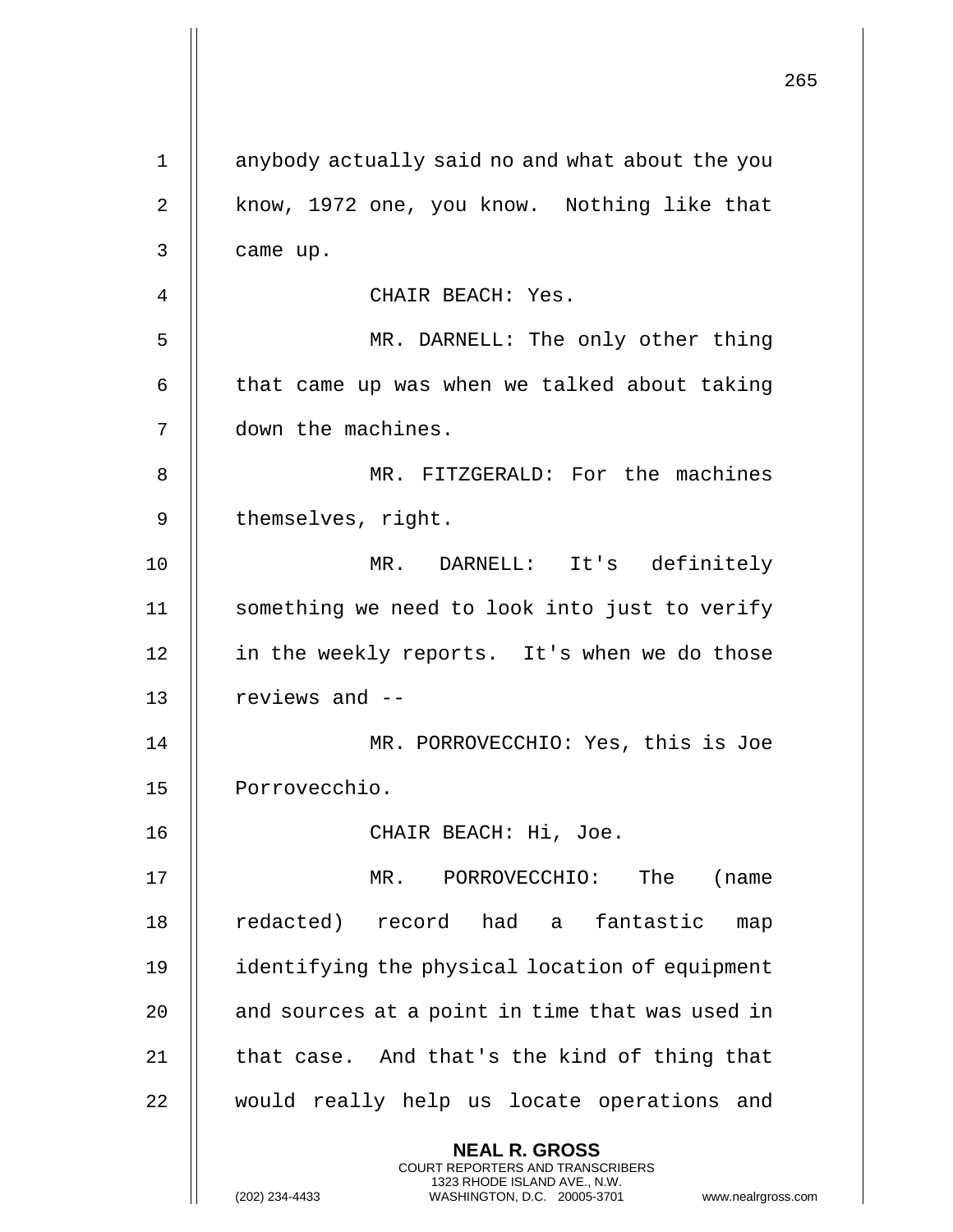|    |                                                                                                                                                                 | 266 |
|----|-----------------------------------------------------------------------------------------------------------------------------------------------------------------|-----|
| 1  | activities that we should be tracking down when                                                                                                                 |     |
| 2  | we look at the activities reports.                                                                                                                              |     |
| 3  | CHAIR BEACH: Joe, remind me --                                                                                                                                  |     |
| 4  | MR. PORROVECCHIO: We<br>had<br>an                                                                                                                               |     |
| 5  | investigation that happened maybe every ten                                                                                                                     |     |
| 6  | years or so, relocation of equipment and where                                                                                                                  |     |
| 7  | things stood similar to the way in which (name                                                                                                                  |     |
| 8  | redacted) record produced it.                                                                                                                                   |     |
| 9  | CHAIR BEACH: Joe, remind me what                                                                                                                                |     |
| 10 | dates that map was that as produced for that                                                                                                                    |     |
| 11 | $(name \ redacted) --$                                                                                                                                          |     |
| 12 | MR. PORROVECCHIO: I think it                                                                                                                                    |     |
| 13 | covered the 1954 time period. And I think the                                                                                                                   |     |
| 14 | case was closed in '57.                                                                                                                                         |     |
| 15 | I'm not positive, but that's what I                                                                                                                             |     |
| 16 | recall.                                                                                                                                                         |     |
| 17 | CHAIR BEACH: And you were thinking                                                                                                                              |     |
| 18 | mapping for what years would be helpful?                                                                                                                        |     |
| 19 | MR.<br>PORROVECCHIO: Well, at<br>a                                                                                                                              |     |
| 20 | decade's level from '57 when that (name                                                                                                                         |     |
| 21 | redacted) case was over, maybe what was the                                                                                                                     |     |
| 22 | situation ten years after that and following                                                                                                                    |     |
|    | <b>NEAL R. GROSS</b><br>COURT REPORTERS AND TRANSCRIBERS<br>1323 RHODE ISLAND AVE., N.W.<br>(202) 234-4433<br>WASHINGTON, D.C. 20005-3701<br>www.nealrgross.com |     |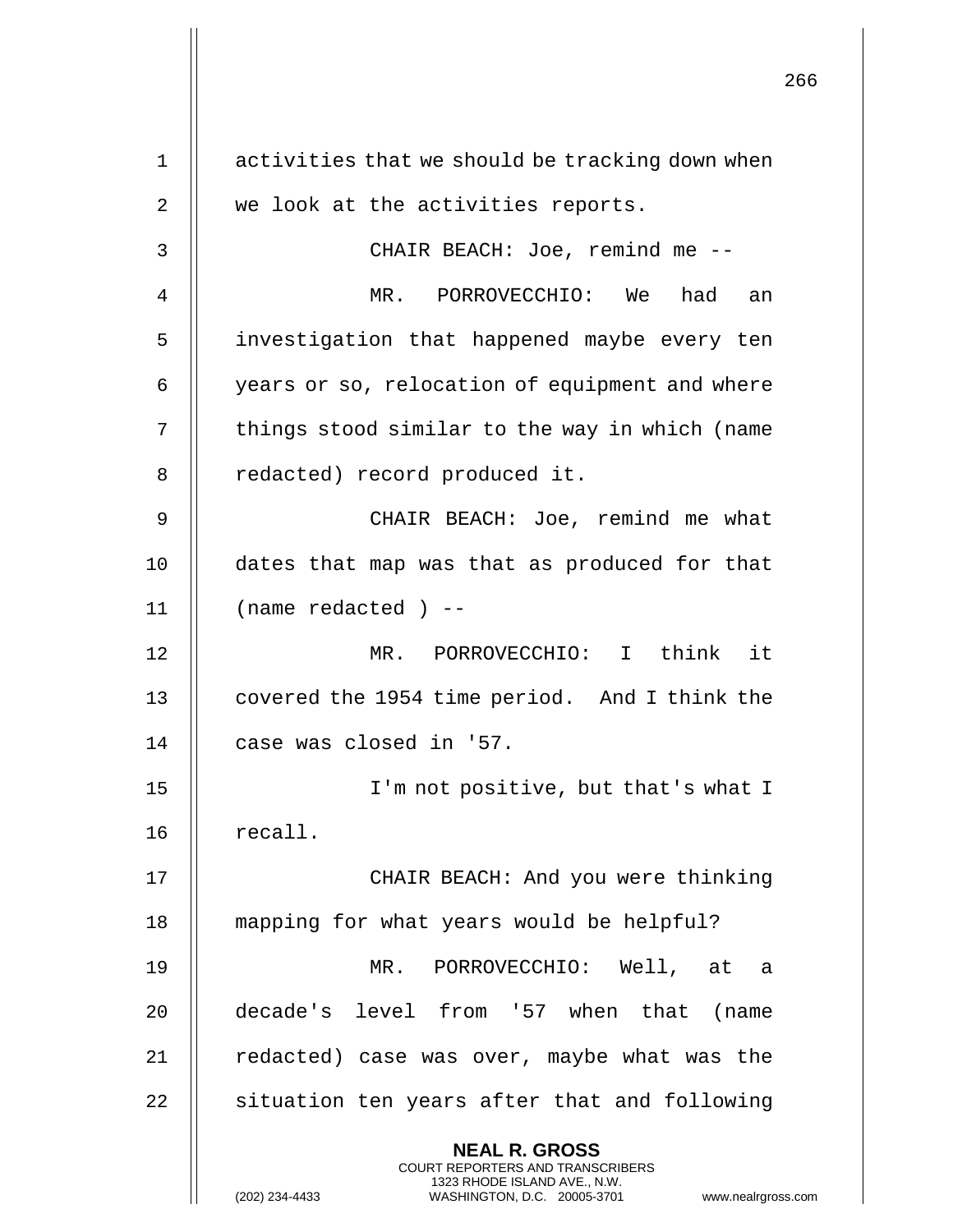|             |                                                                                                                                                                        | 267 |
|-------------|------------------------------------------------------------------------------------------------------------------------------------------------------------------------|-----|
| $\mathbf 1$ | just so that we could, you know, close the loop                                                                                                                        |     |
| 2           | and have a real good understanding physically                                                                                                                          |     |
| 3           | what went on at the facility.                                                                                                                                          |     |
| 4           | When a department changed location                                                                                                                                     |     |
| 5           | and activities so often, that happens.                                                                                                                                 |     |
| 6           | MR. McCLOSKEY: Wasn't<br>that                                                                                                                                          |     |
| 7           | something you tagged for retrieval?                                                                                                                                    |     |
| 8           | MR. PORROVECCHIO: Yes, I did. It's                                                                                                                                     |     |
| 9           | something that will be copied.                                                                                                                                         |     |
| 10          | CHAIR BEACH: So, is that something                                                                                                                                     |     |
| 11          | that NIOSH could do?                                                                                                                                                   |     |
| 12          | MR. PORROVECCHIO: Absolutely. I                                                                                                                                        |     |
| 13          | think they have --                                                                                                                                                     |     |
| 14          | MR. DARNELL: People are already --                                                                                                                                     |     |
| 15          | MR. PORROVECCHIO: -- looking for                                                                                                                                       |     |
| 16          | investigative records of interviews and work at                                                                                                                        |     |
| 17          | the site to be able to do that certainly faster,                                                                                                                       |     |
| 18          | more expeditiously than we can, but we can do                                                                                                                          |     |
| 19          | that also.                                                                                                                                                             |     |
| 20          | CHAIR BEACH: I think --                                                                                                                                                |     |
| 21          | MR. PORROVECCHIO: I'd much rather                                                                                                                                      |     |
| 22          | NIOSH take the shot at that first.                                                                                                                                     |     |
|             | <b>NEAL R. GROSS</b><br><b>COURT REPORTERS AND TRANSCRIBERS</b><br>1323 RHODE ISLAND AVE., N.W.<br>(202) 234-4433<br>WASHINGTON, D.C. 20005-3701<br>www.nealrgross.com |     |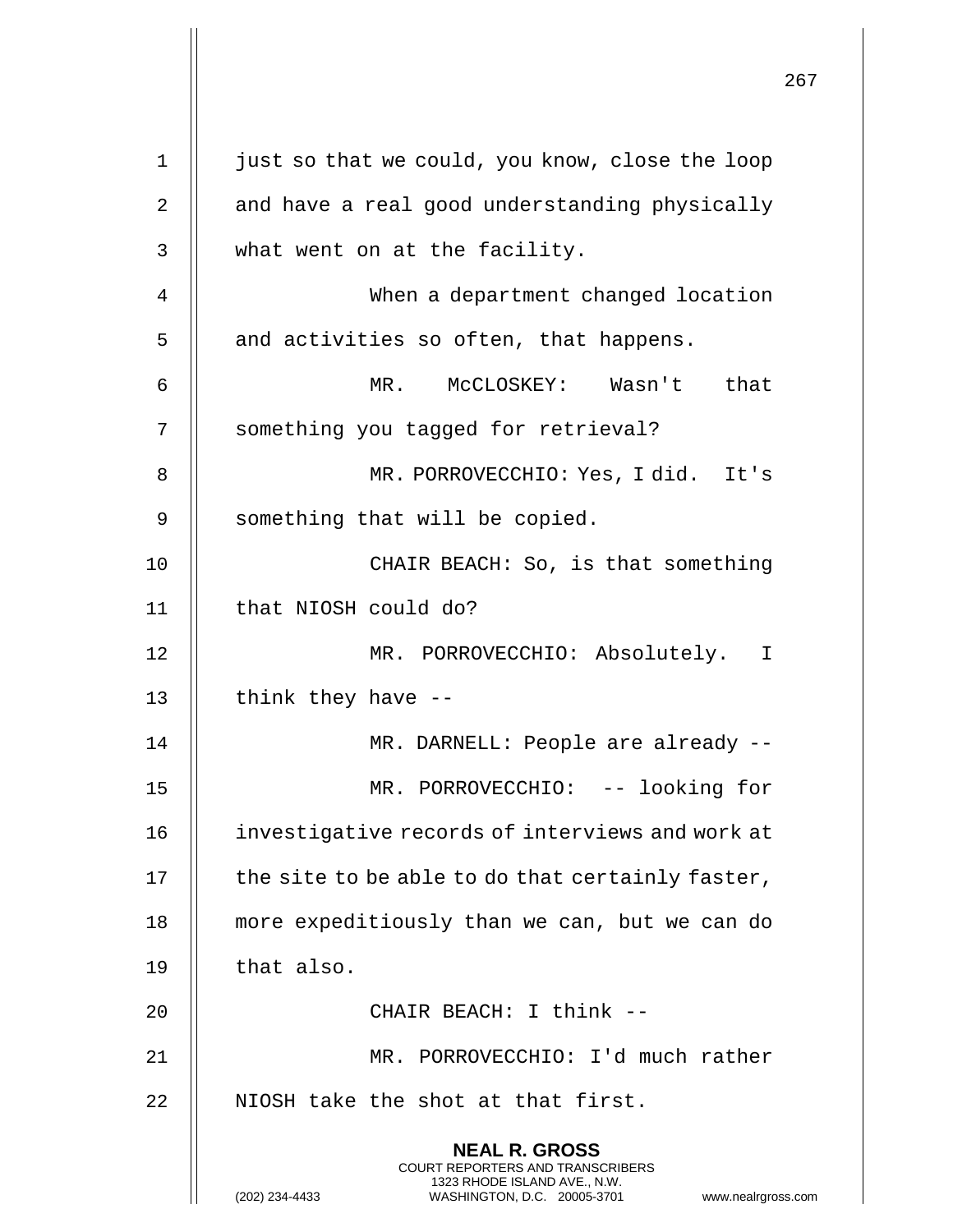|    |                                                                                                                                             | 268 |
|----|---------------------------------------------------------------------------------------------------------------------------------------------|-----|
| 1  | CHAIR BEACH: Yes, I think I was                                                                                                             |     |
| 2  | asking NIOSH, Joe, when you answered, and I                                                                                                 |     |
| 3  | think so NIOSH is already working on that.                                                                                                  |     |
| 4  | MR. DARNELL: We're already working                                                                                                          |     |
| 5  | on that.                                                                                                                                    |     |
| 6  | CHAIR BEACH: So, it's kind of like                                                                                                          |     |
| 7  | a roadmap without saying that word from Mound,                                                                                              |     |
| 8  | $but --$                                                                                                                                    |     |
| 9  | MR. DARNELL: Well, we've been                                                                                                               |     |
| 10 | collecting maps as we've been going along --                                                                                                |     |
| 11 | CHAIR BEACH: Yes.                                                                                                                           |     |
| 12 | MR. DARNELL: -- because areas have                                                                                                          |     |
| 13 | changed. Pat has some of them. We haven't                                                                                                   |     |
| 14 | received all of them yet.                                                                                                                   |     |
| 15 | MR. MCCLOSKEY: The other ORAU team                                                                                                          |     |
| 16 | that was there with us in May was there                                                                                                     |     |
| 17 | primarily for that purpose to get maps.                                                                                                     |     |
| 18 | CHAIR BEACH: Oh, okay. So, we may                                                                                                           |     |
| 19 | see something from the '57 to '70 time frame of                                                                                             |     |
| 20 | -- okay. That would be helpful.                                                                                                             |     |
| 21 | MR. DARNELL: And we're actually                                                                                                             |     |
| 22 | hoping, you know, as early in operations as                                                                                                 |     |
|    | <b>NEAL R. GROSS</b>                                                                                                                        |     |
|    | <b>COURT REPORTERS AND TRANSCRIBERS</b><br>1323 RHODE ISLAND AVE., N.W.<br>WASHINGTON, D.C. 20005-3701 www.nealrgross.com<br>(202) 234-4433 |     |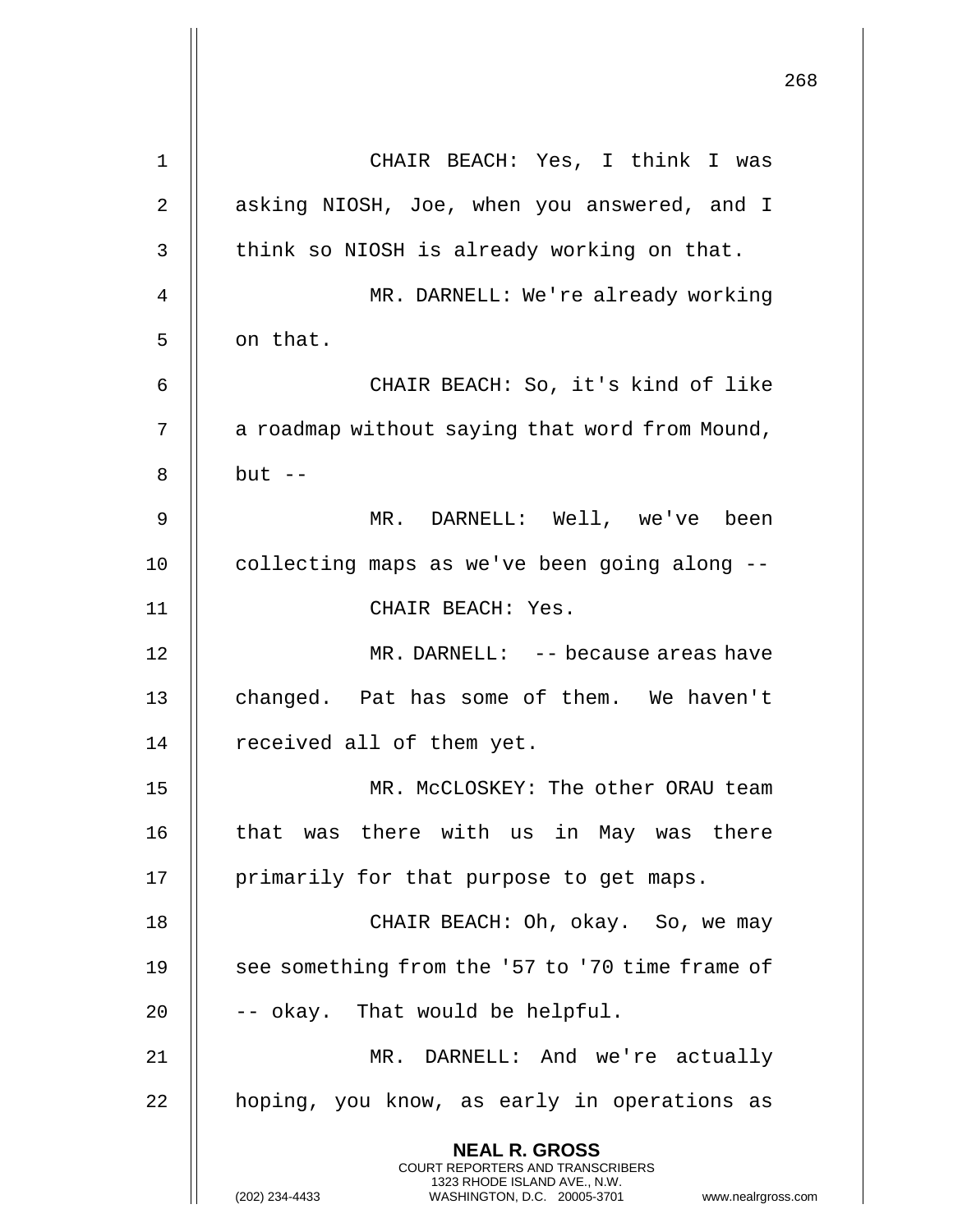|                |                                                                                                     | 269 |
|----------------|-----------------------------------------------------------------------------------------------------|-----|
| $\mathbf 1$    | possible through.                                                                                   |     |
| $\overline{2}$ | CHAIR BEACH: Yes, it sounds like we                                                                 |     |
| 3              | already have a pretty good one from '58.                                                            |     |
| 4              | MR. DARNELL: Mid '50s.                                                                              |     |
| 5              | CHAIR BEACH: '58 to -- or '54 to '57,                                                               |     |
| 6              | yes. I think that (name redacted) one hit '54.                                                      |     |
| 7              | MR.<br>FITZGERALD: But that was                                                                     |     |
| 8              | requested.                                                                                          |     |
| 9              | CHAIR BEACH: Yes. Joe tagged it.                                                                    |     |
| 10             |                                                                                                     |     |
|                | So, we should see that. That was a good map.                                                        |     |
| 11             | Maybe we can reproduce it on a smaller level so                                                     |     |
| 12             | we can send it around.                                                                              |     |
| 13             | MR. DARNELL: I don't know how useful                                                                |     |
| 14             | it would be at a small level, because there's                                                       |     |
| 15             | just so much information.                                                                           |     |
| 16             | CHAIR BEACH: Well, we could                                                                         |     |
| 17             | possibly bring it to Work Group meetings.                                                           |     |
| 18             | Okay. So, that's an action ongoing item, Joe.                                                       |     |
| 19             | That's for reminding me. I had forgotten about                                                      |     |
| 20             | that (name redacted) map.                                                                           |     |
| 21             | Anything else for D&D for Work Group                                                                |     |
| 22             | members of interest? Questions? I don't                                                             |     |
|                | <b>NEAL R. GROSS</b><br><b>COURT REPORTERS AND TRANSCRIBERS</b>                                     |     |
|                | 1323 RHODE ISLAND AVE., N.W.<br>(202) 234-4433<br>WASHINGTON, D.C. 20005-3701<br>www.nealrgross.com |     |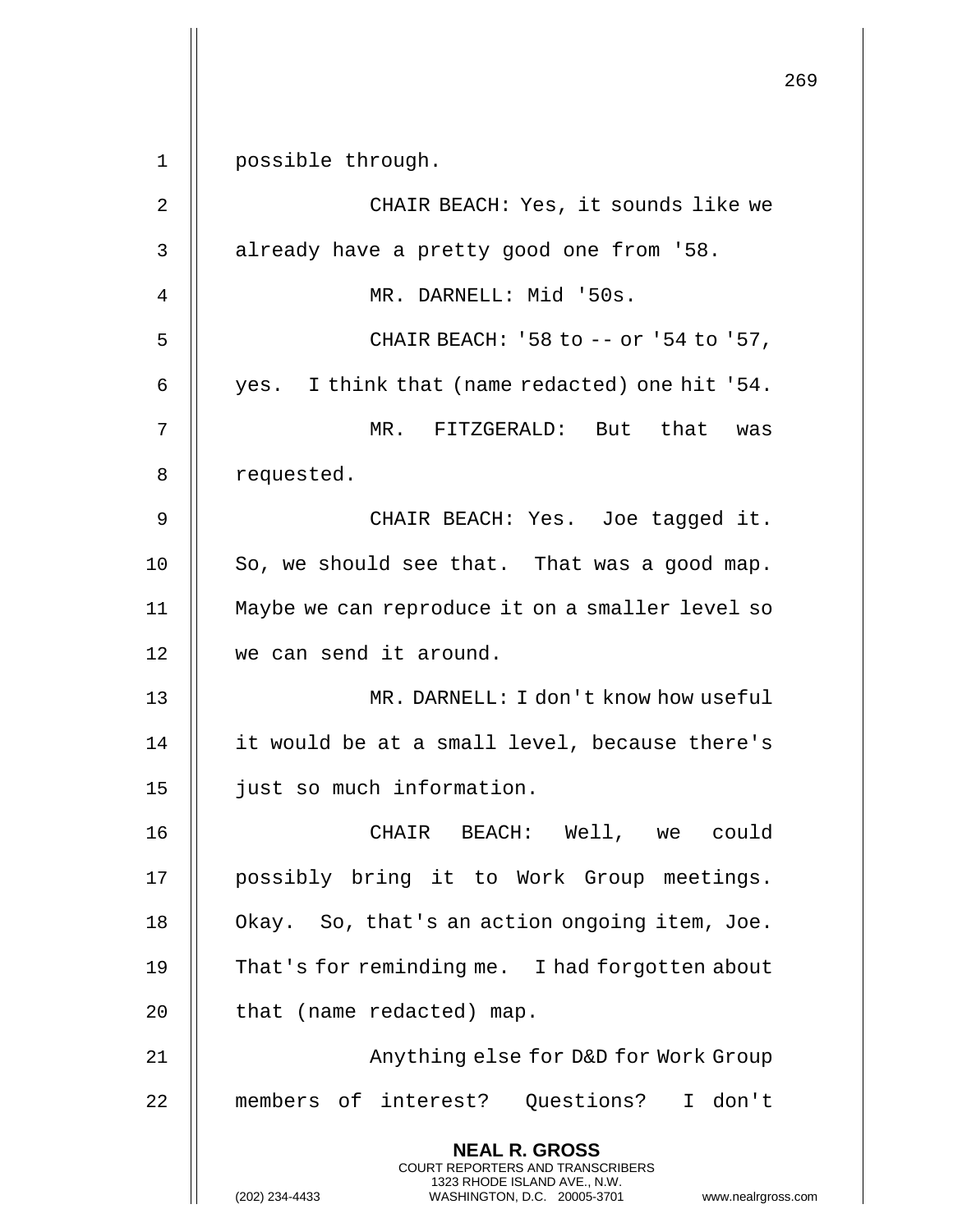|                | 270                                                                                                                                                                    |
|----------------|------------------------------------------------------------------------------------------------------------------------------------------------------------------------|
| $\mathbf 1$    | really have any actions per se on that one.                                                                                                                            |
| $\overline{2}$ | MR. FITZGERALD: That's ongoing.                                                                                                                                        |
| 3              | CHAIR BEACH: Ongoing, yes.                                                                                                                                             |
| 4              | MR. FITZGERALD: I think we've got a                                                                                                                                    |
| 5              | good start. We got a good start in May, but I                                                                                                                          |
|                |                                                                                                                                                                        |
| 6              | think it's starting to develop.                                                                                                                                        |
| 7              | CHAIR BEACH: Okay. So, 18,                                                                                                                                             |
| 8              | accidents and incidents. Does anyone want a                                                                                                                            |
| 9              | break before we continue on or where are you                                                                                                                           |
| 10             | guys at?                                                                                                                                                               |
| 11             | MR. FITZGERALD: Yes, we were, you                                                                                                                                      |
| 12             | know, beyond the erbium tritide, post-97                                                                                                                               |
| 13             | incident and '89 promethium, we were looking at                                                                                                                        |
| 14             | what body of records existed on incidents or                                                                                                                           |
| 15             | events onsite.                                                                                                                                                         |
| 16             | One focus was looking for any                                                                                                                                          |
| 17             | evidence of fires or spills and we had not found                                                                                                                       |
| 18             | those.                                                                                                                                                                 |
| 19             | There was some reference in the ER                                                                                                                                     |
| 20             | that those -- that data might be in the                                                                                                                                |
| 21             | individual files. I think that was one comment                                                                                                                         |
| 22             | that was in there.                                                                                                                                                     |
|                | <b>NEAL R. GROSS</b><br><b>COURT REPORTERS AND TRANSCRIBERS</b><br>1323 RHODE ISLAND AVE., N.W.<br>(202) 234-4433<br>WASHINGTON, D.C. 20005-3701<br>www.nealrgross.com |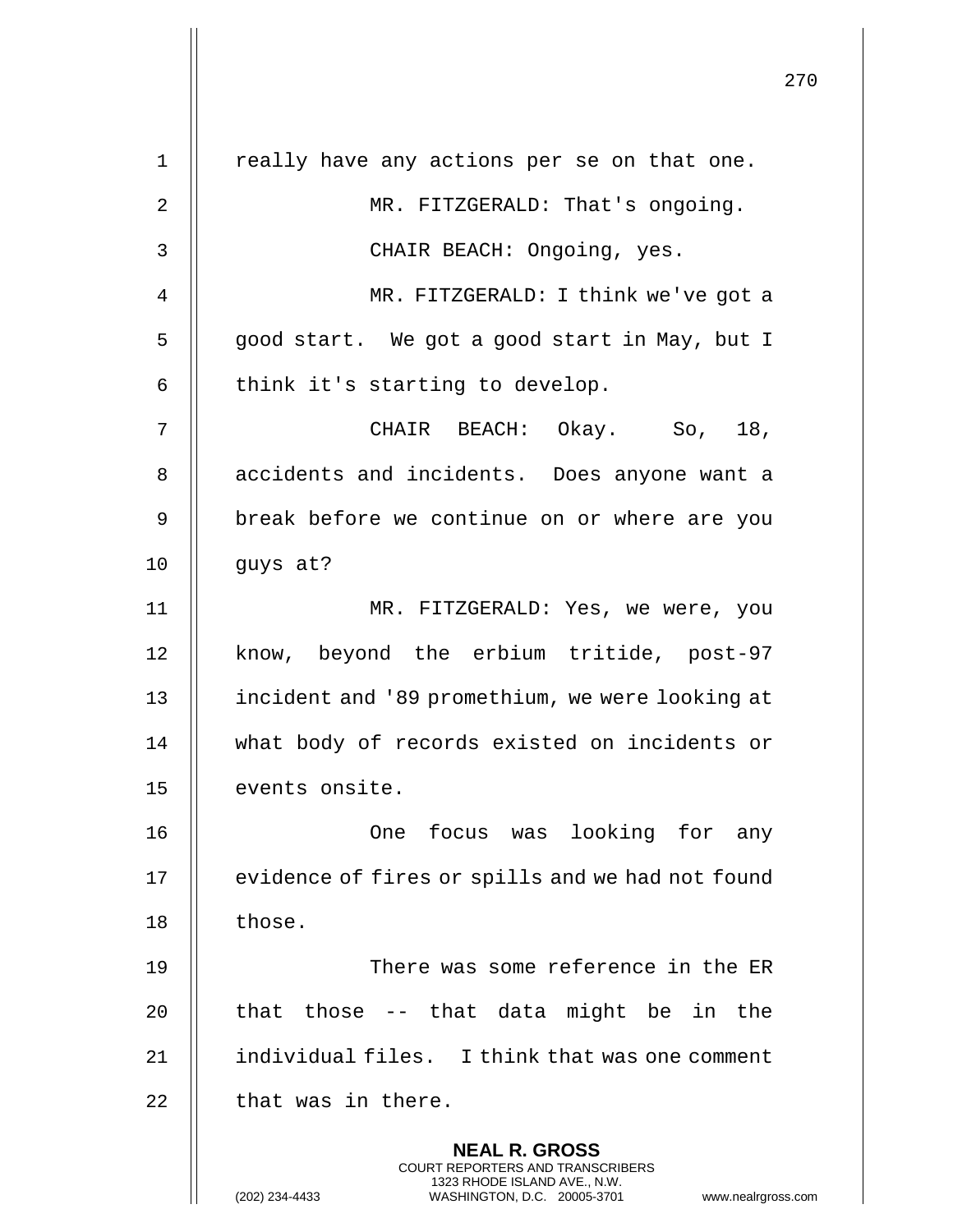| 1              | And during the visit we did come                                                                    |
|----------------|-----------------------------------------------------------------------------------------------------|
| 2              | across the weekly activity reports and I think                                                      |
| 3              | that's what we want to focus on as far as trying                                                    |
| $\overline{4}$ | to review the event history for the site and see                                                    |
| 5              | what that can basically lend itself in part as                                                      |
| 6              | far as incidents.                                                                                   |
| 7              | And looking at the sampling we did,                                                                 |
| 8              | that was just very rich. I mean, they                                                               |
| 9              | literally report everything that was happening                                                      |
| 10             | operationally from fires to who was exposed to                                                      |
| 11             | organic to who might have been exposed to                                                           |
| 12             | radiological exposures. A couple of those.                                                          |
| 13             | And it just seems like it would be a good way                                                       |
| 14             | to understand the operational history in terms                                                      |
| 15             | of what was the incidents.                                                                          |
| 16             | So, I think that one I was feeling                                                                  |
| 17             | less optimistic before the visit. But having                                                        |
| 18             | seen those weeklies, I think that's going to                                                        |
| 19             | help a great deal.                                                                                  |
| 20             | CHAIR BEACH: Okay.                                                                                  |
| 21             | MR. FITZGERALD: And we don't have                                                                   |
| 22             | any issues or questions on the promethium.<br>The                                                   |
|                | <b>NEAL R. GROSS</b><br><b>COURT REPORTERS AND TRANSCRIBERS</b>                                     |
|                | 1323 RHODE ISLAND AVE., N.W.<br>(202) 234-4433<br>WASHINGTON, D.C. 20005-3701<br>www.nealrgross.com |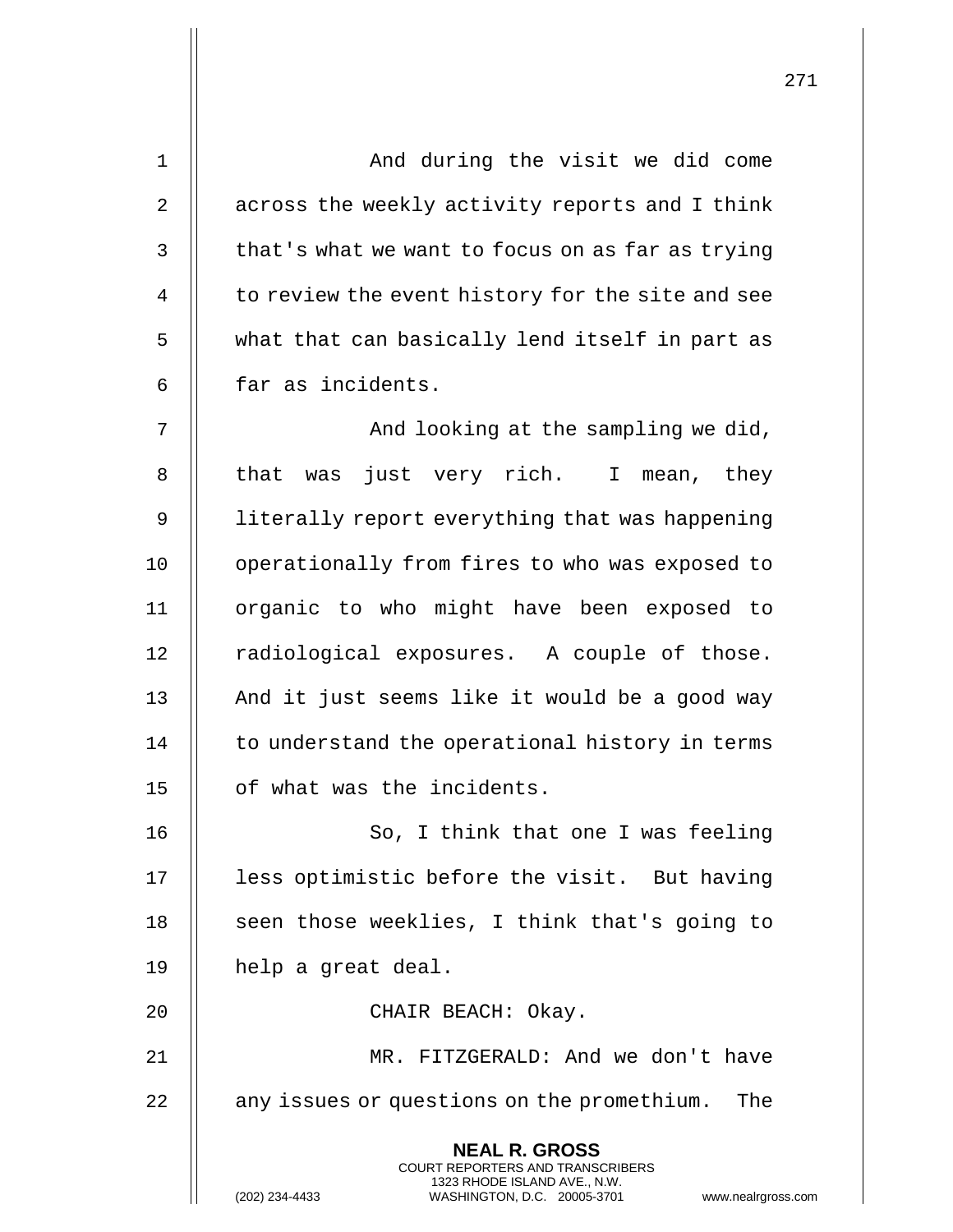|                | 272                                                                                                                                            |
|----------------|------------------------------------------------------------------------------------------------------------------------------------------------|
| $\mathbf 1$    | two big ones have been cited. Certainly the                                                                                                    |
| $\overline{2}$ | tritide and promethium. I think that was                                                                                                       |
| 3              | pretty well covered.                                                                                                                           |
| 4              | CHAIR BEACH: And then we're moving                                                                                                             |
| 5              | one action from three over to there.                                                                                                           |
| 6              | MR. FITZGERALD: Yes.                                                                                                                           |
| 7              | CHAIR BEACH: And then the thorium                                                                                                              |
| 8              | mag fires is captured. So, okay. All right.                                                                                                    |
| 9              | Anybody else on 18?                                                                                                                            |
| 10             | 19, potentially unmonitored                                                                                                                    |
| 11             | exposures.                                                                                                                                     |
| 12             | MR. FITZGERALD: This is<br>a                                                                                                                   |
| 13             | petitioner issue. And it was the<br>one                                                                                                        |
| 14             | petitioner issue we felt we wanted to lock down                                                                                                |
| 15             | to a greater extent.                                                                                                                           |
| 16             | And we understand NIOSH's position                                                                                                             |
| 17             | that there was no evidence of verified                                                                                                         |
| 18             | exposures to the source terms, but given the                                                                                                   |
| 19             | list we thought we would take the opportunity                                                                                                  |
| 20             | and validate and walk down that list.                                                                                                          |
| 21             | And I think just based on the onsite                                                                                                           |
| 22             | viewing and the records research, I think we                                                                                                   |
|                | <b>NEAL R. GROSS</b>                                                                                                                           |
|                | <b>COURT REPORTERS AND TRANSCRIBERS</b><br>1323 RHODE ISLAND AVE., N.W.<br>(202) 234-4433<br>WASHINGTON, D.C. 20005-3701<br>www.nealrgross.com |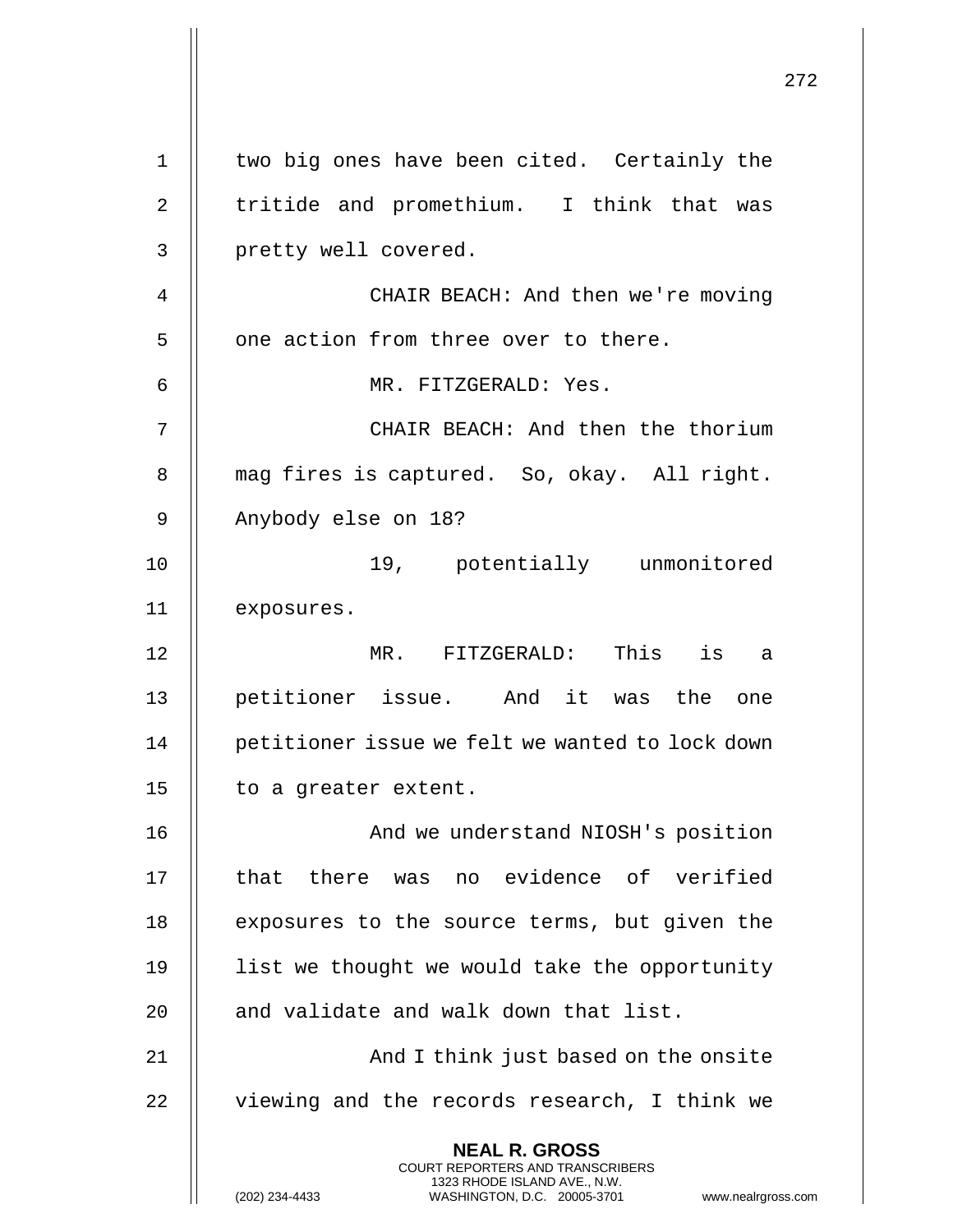| $\mathbf{1}$ | have in fact were able to validate that no                                                                                                                          |
|--------------|---------------------------------------------------------------------------------------------------------------------------------------------------------------------|
| 2            | plutonium, no weapons grade-235 or 233 were                                                                                                                         |
| 3            | present except in gram quantities in sealed                                                                                                                         |
| 4            | sources and maybe some isolated instances.                                                                                                                          |
| 5            | And we heard a couple of these, a                                                                                                                                   |
| 6            | fugitive contamination on returns which is not                                                                                                                      |
| 7            | uncommon.                                                                                                                                                           |
| 8            | And on the external radiation                                                                                                                                       |
| 9            | sources, again I think, and Ron spent some time                                                                                                                     |
| 10           | looking at that, I think we're also comfortable                                                                                                                     |
| 11           | with that.                                                                                                                                                          |
| 12           | Tritium obviously which we'll talk                                                                                                                                  |
| 13           | about this new issue we're proposing, is a                                                                                                                          |
| 14           | slightly different issue. Just the sampling                                                                                                                         |
| 15           | on the microfilm we found certainly evidence                                                                                                                        |
| 16           | that tritium was being received in bulk                                                                                                                             |
| 17           | quantities and rebottled --                                                                                                                                         |
| 18           | MR. DARNELL: Well, let's finish 19                                                                                                                                  |
| 19           | before we discuss --                                                                                                                                                |
| 20           | MR. FITZGERALD: Well, I know. I'm                                                                                                                                   |
| 21           | just saying -- so, in any case, certainly for                                                                                                                       |
| 22           | tritium was one issue that we felt on this list,                                                                                                                    |
|              | <b>NEAL R. GROSS</b><br><b>COURT REPORTERS AND TRANSCRIBERS</b><br>1323 RHODE ISLAND AVE., N.W.<br>(202) 234-4433<br>WASHINGTON, D.C. 20005-3701<br>www.nealrgross. |

 $\mathsf{I}$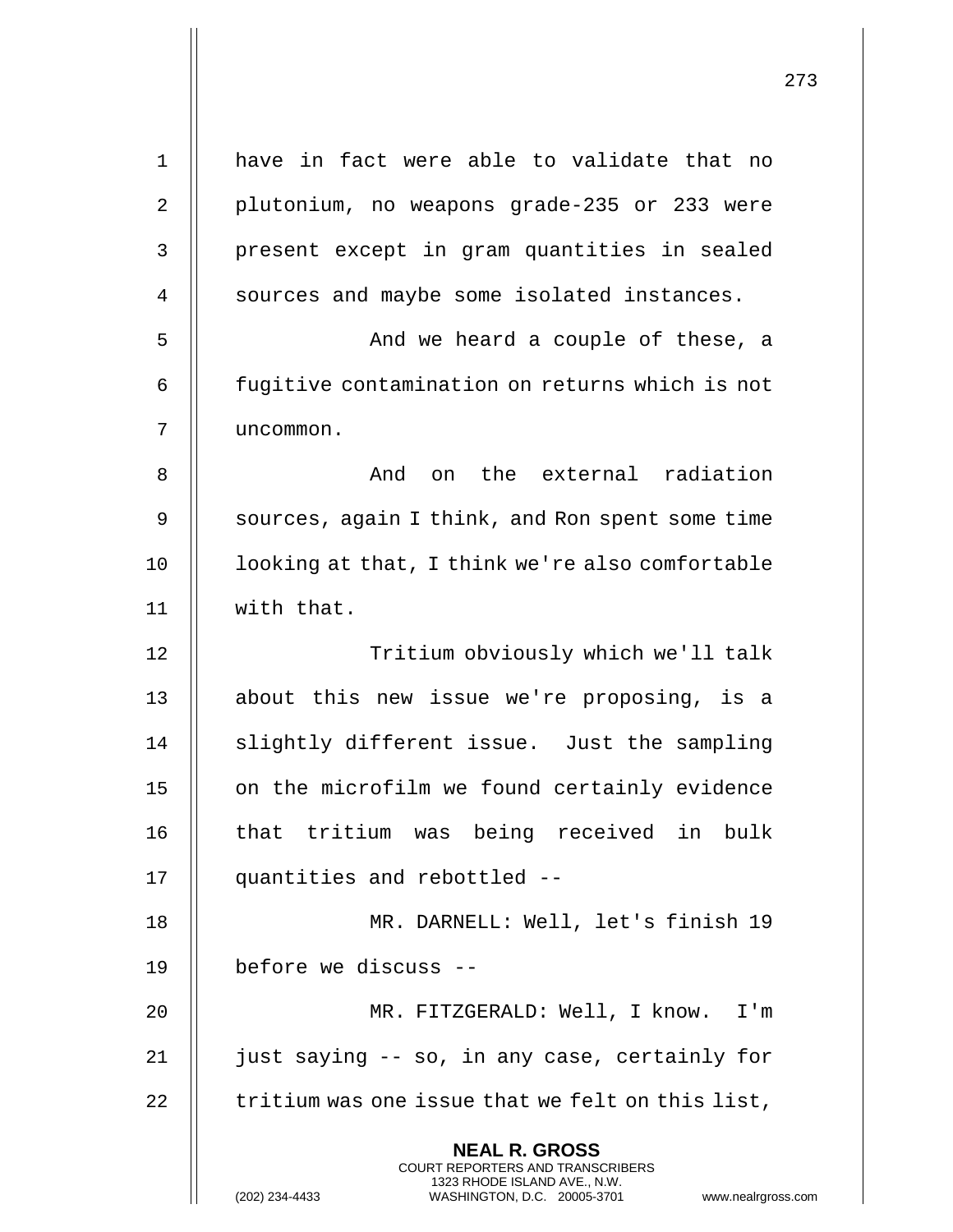274 **NEAL R. GROSS** COURT REPORTERS AND TRANSCRIBERS 1323 RHODE ISLAND AVE., N.W. (202) 234-4433 WASHINGTON, D.C. 20005-3701 www.nealrgross.com 1 | on the petitioner's list we needed to do further 2 | research on that. So, that's kind of where it  $3 \parallel$  is. 4 And we're looking -- I don't think 5 || there's any disagreement we're looking for 6  $\parallel$  verified exposures. I think that was the term 7 | that's used in your response. And I think 8 | that's the same criterion I think the Work Group 9 would be looking at. 10 || MR. McCLOSKEY: And we will continue 11 looking for those regardless -- 12 || MR. FITZGERALD: Right. 13 || MR. McCLOSKEY: -- of this issue. 14 || MR. FITZGERALD: Right. So, I think 15 in general we're pretty satisfied except for 16 tritium -- 17 || CHAIR BEACH: Okay. 18 || MR. FITZGERALD: -- that this is 19 | covered. 20 || CHAIR BEACH: So, everything on this 21 | list other than tritium which we've now moved  $22$  || to 20 --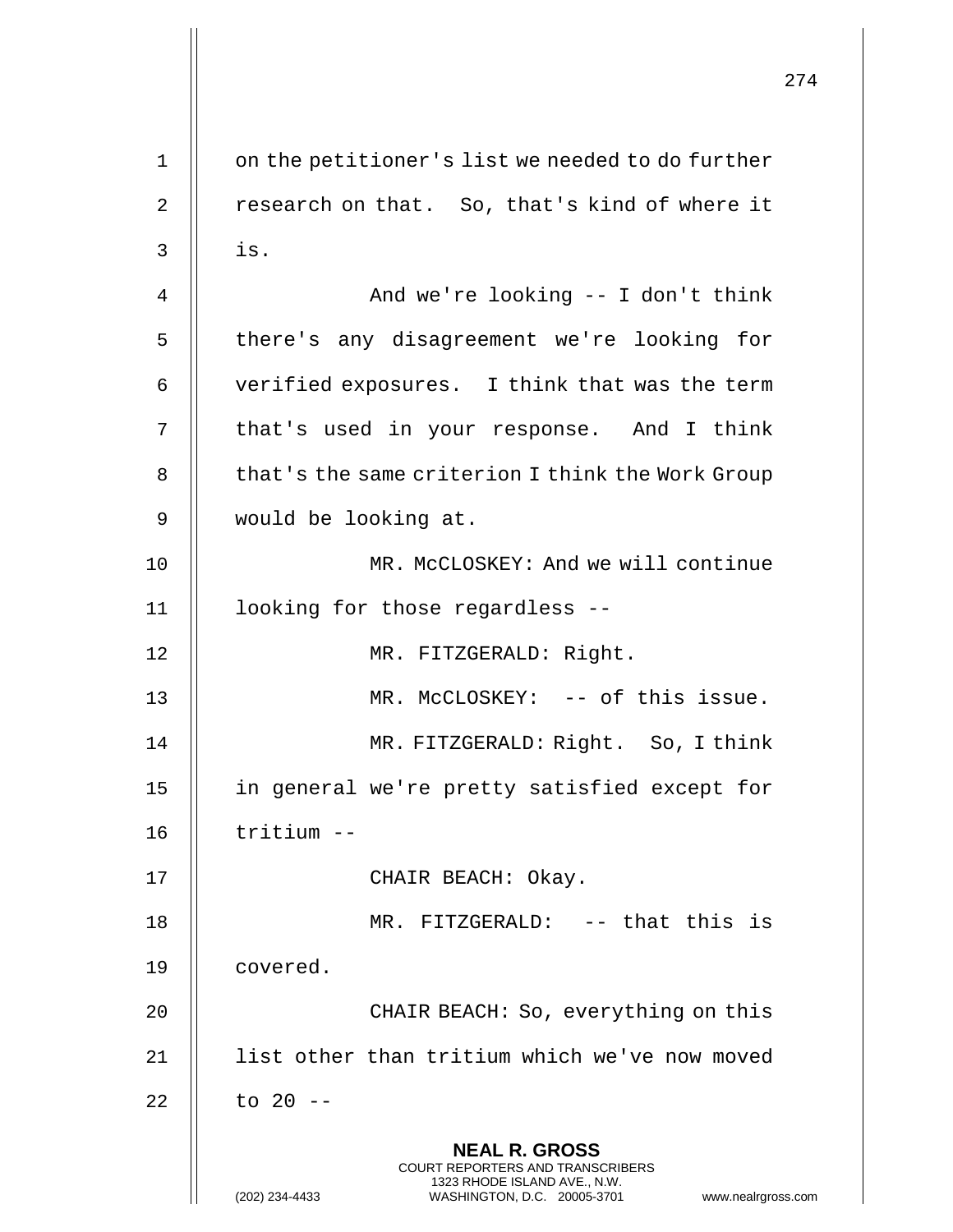|             |                                                                                                                                                                        | 275 |
|-------------|------------------------------------------------------------------------------------------------------------------------------------------------------------------------|-----|
|             |                                                                                                                                                                        |     |
| $\mathbf 1$ | MR. FITZGERALD: Because I think --                                                                                                                                     |     |
| 2           | CHAIR BEACH: -- is covered.                                                                                                                                            |     |
| 3           | MR. FITZGERALD: -- it's<br>an                                                                                                                                          |     |
| 4           | activity all by itself.                                                                                                                                                |     |
| 5           | CHAIR BEACH: Is there any reason to                                                                                                                                    |     |
| 6           | not close this based on further data capture and                                                                                                                       |     |
| 7           |                                                                                                                                                                        |     |
| 8           | MR. DARNELL: Well, this is -- this                                                                                                                                     |     |
| 9           | again goes back to that age-old question do we                                                                                                                         |     |
| 10          | close it out even though we know we're going to                                                                                                                        |     |
| 11          | be looking for this stuff anyways?                                                                                                                                     |     |
| 12          | CHAIR BEACH: Right.                                                                                                                                                    |     |
| 13          | MR. McCLOSKEY: Yes, Pete, if we find                                                                                                                                   |     |
| 14          | something --                                                                                                                                                           |     |
| 15          | MR. DARNELL: If we hear a rumor of                                                                                                                                     |     |
| 16          | something, we're going to go track that rumor                                                                                                                          |     |
| 17          | down.                                                                                                                                                                  |     |
| 18          | CHAIR BEACH: Yes, or it becomes a                                                                                                                                      |     |
| 19          | new issue.                                                                                                                                                             |     |
| 20          | MR. FITZGERALD: Right.                                                                                                                                                 |     |
| 21          | CHAIR BEACH: So, okay. What's your                                                                                                                                     |     |
| 22          | pleasure, Work Group? Close?                                                                                                                                           |     |
|             | <b>NEAL R. GROSS</b><br><b>COURT REPORTERS AND TRANSCRIBERS</b><br>1323 RHODE ISLAND AVE., N.W.<br>(202) 234-4433<br>WASHINGTON, D.C. 20005-3701<br>www.nealrgross.com |     |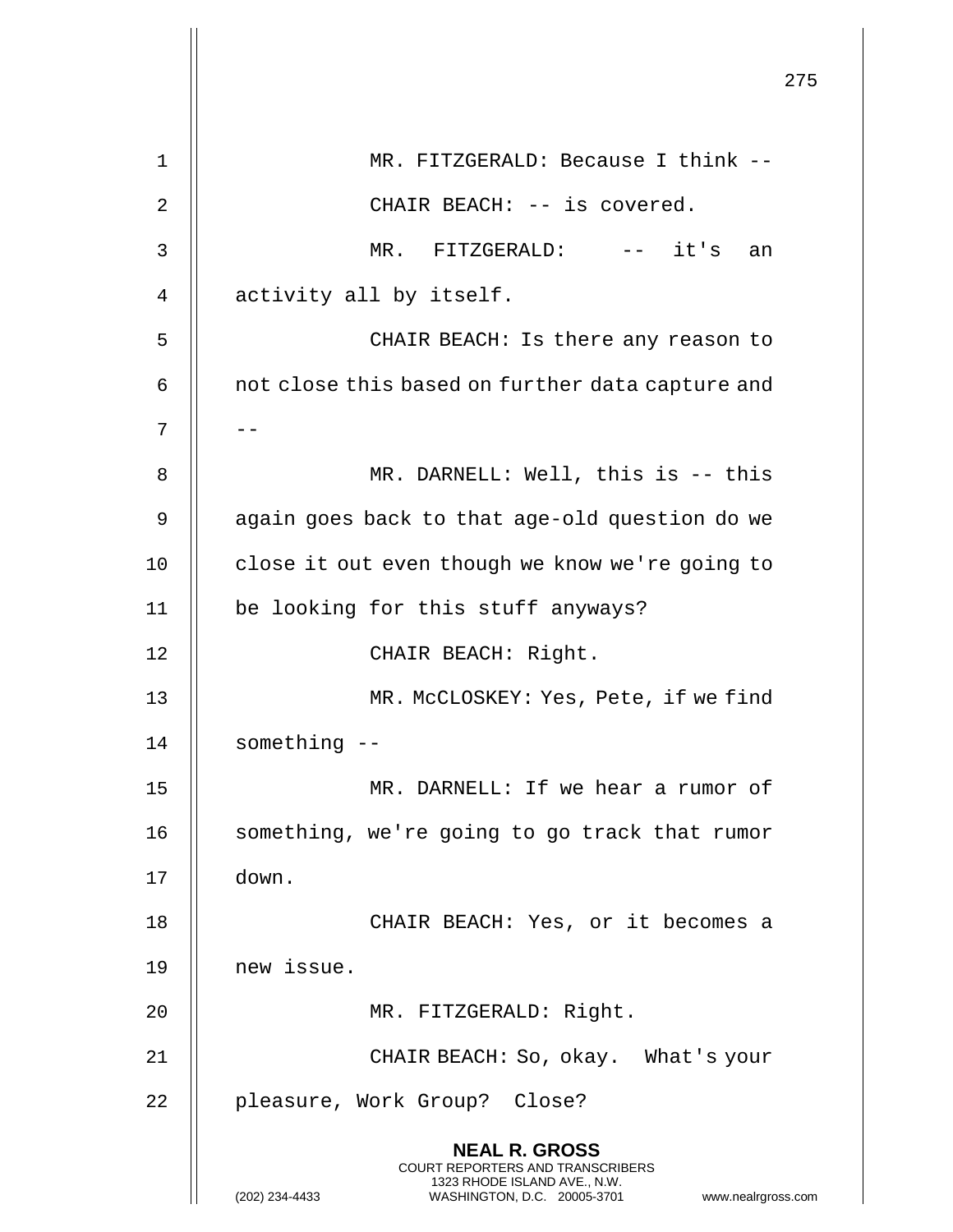|    |                                                                                                                                                              | 276 |
|----|--------------------------------------------------------------------------------------------------------------------------------------------------------------|-----|
| 1  | MEMBER LOCKEY: Close it.                                                                                                                                     |     |
| 2  | CHAIR BEACH: Okay. With the --                                                                                                                               |     |
| 3  | knowing that we moved tritium to Number 20.                                                                                                                  |     |
| 4  | Okay. So, this one can be considered closed.                                                                                                                 |     |
| 5  | All right. Let's move on to 20.                                                                                                                              |     |
| 6  | MR. FITZGERALD: Now tritium.                                                                                                                                 |     |
| 7  | CHAIR BEACH: Now.                                                                                                                                            |     |
| 8  | MR. FITZGERALD: Now tritium.                                                                                                                                 |     |
| 9  | CHAIR BEACH: And just before you                                                                                                                             |     |
| 10 | start, Joe, understand for the Work Group if you                                                                                                             |     |
| 11 | look under -- which one is it?                                                                                                                               |     |
| 12 | MR. FITZGERALD: And that's a pretty                                                                                                                          |     |
| 13 | good summary. I guess I won't even --                                                                                                                        |     |
| 14 | CHAIR BEACH: If you look at Number                                                                                                                           |     |
| 15 | 8, that summary should be under Number 20.                                                                                                                   |     |
| 16 | MR. DARNELL: So, we're going to                                                                                                                              |     |
| 17 | combine Eight and 20?                                                                                                                                        |     |
| 18 | CHAIR BEACH: No.                                                                                                                                             |     |
| 19 | MR. FITZGERALD: No.                                                                                                                                          |     |
| 20 | CHAIR BEACH: Only your response                                                                                                                              |     |
| 21 | that actually should have fell under --                                                                                                                      |     |
| 22 | MR. FITZGERALD: Eight is tritides,                                                                                                                           |     |
|    | <b>NEAL R. GROSS</b><br>COURT REPORTERS AND TRANSCRIBERS<br>1323 RHODE ISLAND AVE., N.W.<br>WASHINGTON, D.C. 20005-3701 www.nealrgross.com<br>(202) 234-4433 |     |

 $\overline{6}$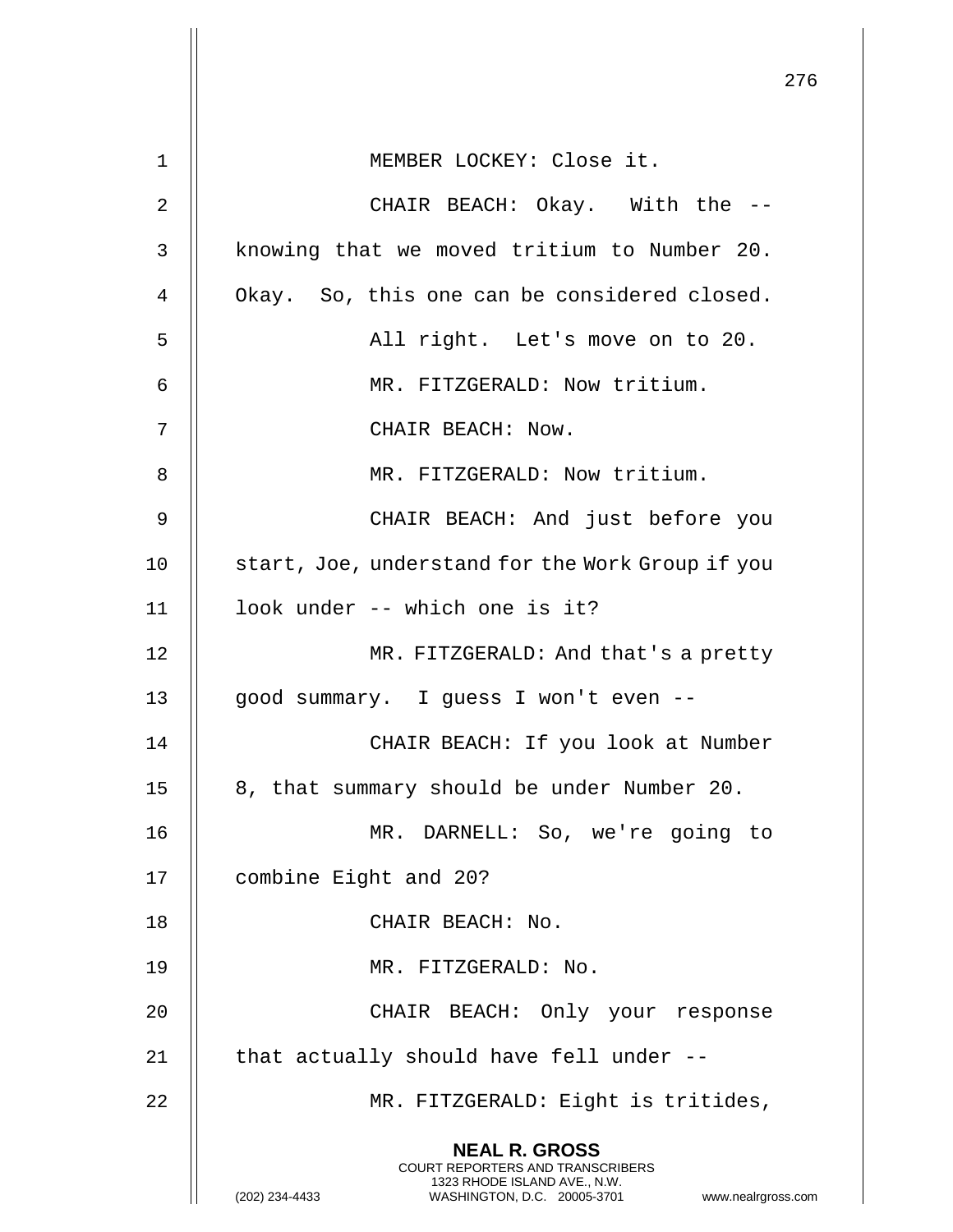277 **NEAL R. GROSS** COURT REPORTERS AND TRANSCRIBERS 1323 RHODE ISLAND AVE., N.W. (202) 234-4433 WASHINGTON, D.C. 20005-3701 www.nealrgross.com 1 || but the tritium response was tacked on the end  $2 \parallel$  of  $-$ 3 MR. DARNELL: Okay. 4 CHAIR BEACH: I just wanted the Work 5 | Group to remember where that response was. 6 MR. FITZGERALD: Right. 7 DR. NETON: We generated a response 8 | prior to your adding 20. We wanted to make sure 9 | --10 (Laughter.) 11 (Simultaneous speaking.) 12 MR. FITZGERALD: Yes, it didn't seem 13  $\parallel$  to fit very well in that one. So, in any case,  $14$  | though, and I thought the extracted summary was  $15$  || a good one. 16 Looking at these microfilm weeklies 17 || for mid-'64 for no other reason than it just 18 || happened to be on that roll --19 MR. DARNELL: Hundreds of small 20 | bottles of tritium. 21 MR. FITZGERALD: Yes, you know, 200 22 || plus bottles of -- four-ounce bottles of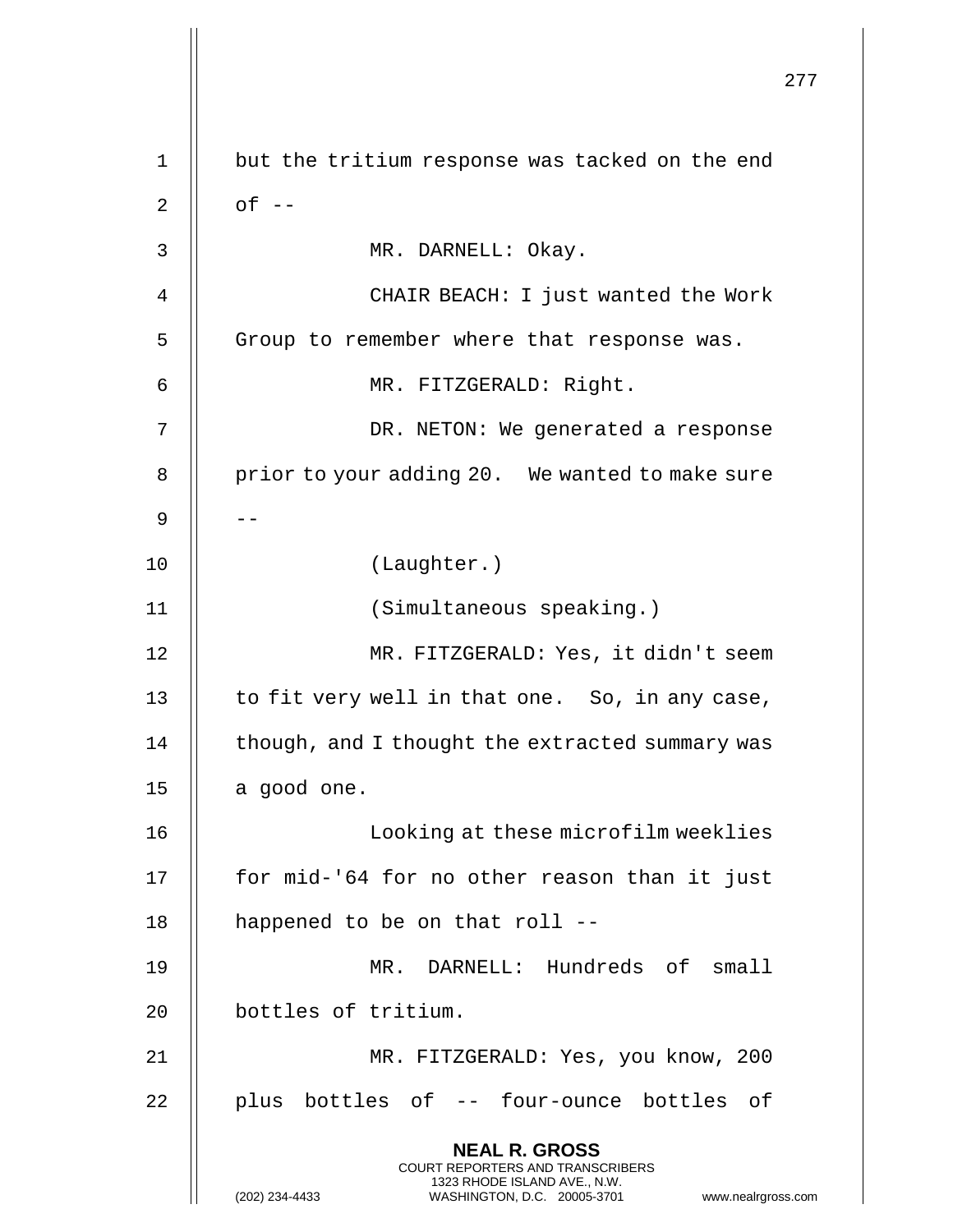|    |                                                                                                                                                                        | 278 |
|----|------------------------------------------------------------------------------------------------------------------------------------------------------------------------|-----|
| 1  | tritium were being filled from an eight-gallon                                                                                                                         |     |
| 2  | I think -- yes, from Los Alamos.                                                                                                                                       |     |
| 3  | I said, well, that's interesting.                                                                                                                                      |     |
| 4  | I had no other idea they, you know, clearly                                                                                                                            |     |
| 5  | compartmentalized it so they wouldn't discuss                                                                                                                          |     |
| 6  | what it was being used for.                                                                                                                                            |     |
| 7  | And I think the one piece of $-$ - I                                                                                                                                   |     |
| 8  | guess it was a document that you all had cited,                                                                                                                        |     |
| 9  | it gives you a clue. And I would like to                                                                                                                               |     |
| 10 | connect the dots and see if that was -- what was                                                                                                                       |     |
| 11 | the phosphors? I think it was phosphors? Was                                                                                                                           |     |
| 12 | it tritiated phosphors? Tritiated phosphors                                                                                                                            |     |
| 13 | was something that Kansas City was dabbling in.                                                                                                                        |     |
| 14 | MR. DARNELL: Prepared a tritiated                                                                                                                                      |     |
| 15 | phosphor --                                                                                                                                                            |     |
| 16 | MR. FITZGERALD: Right.                                                                                                                                                 |     |
| 17 | MR. DARNELL: -- within an exhaust                                                                                                                                      |     |
| 18 | fan.                                                                                                                                                                   |     |
| 19 | MR. FITZGERALD: And it was the same                                                                                                                                    |     |
| 20 | time frame, roughly. So, it's suggestive of --                                                                                                                         |     |
| 21 | that was the '60s too.                                                                                                                                                 |     |
| 22 | CHAIR BEACH: It's mentioned five or                                                                                                                                    |     |
|    | <b>NEAL R. GROSS</b><br><b>COURT REPORTERS AND TRANSCRIBERS</b><br>1323 RHODE ISLAND AVE., N.W.<br>(202) 234-4433<br>WASHINGTON, D.C. 20005-3701<br>www.nealrgross.com |     |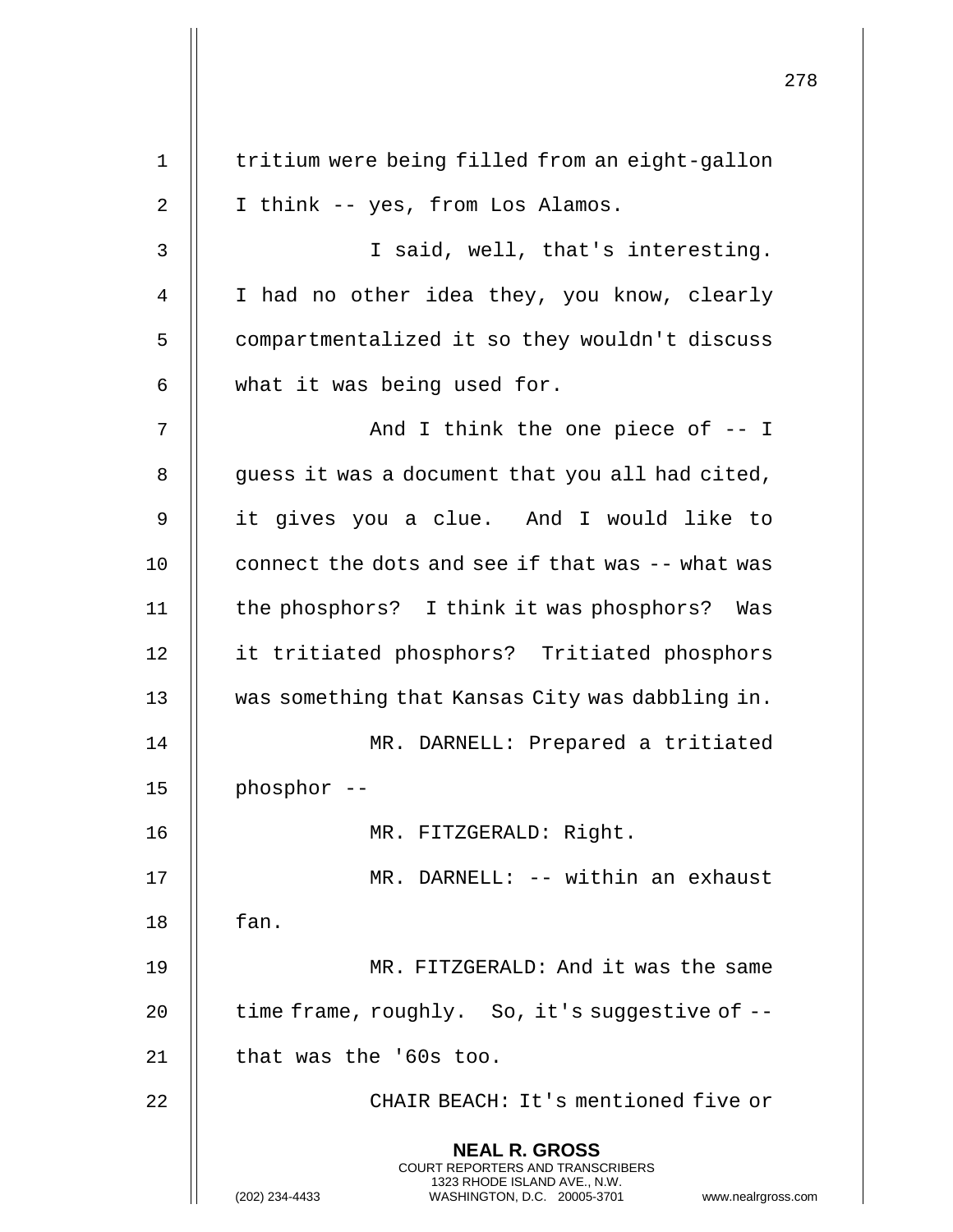|    |                                                                                                                                                                        | 279 |
|----|------------------------------------------------------------------------------------------------------------------------------------------------------------------------|-----|
| 1  | six times within a three-month time period of                                                                                                                          |     |
| 2  | what you captured.                                                                                                                                                     |     |
| 3  | MR. FITZGERALD: '68.                                                                                                                                                   |     |
| 4  | CHAIR BEACH: '68.                                                                                                                                                      |     |
| 5  | MR. FITZGERALD: And this is '64.                                                                                                                                       |     |
| 6  | So, that's a possibility that they were doing                                                                                                                          |     |
| 7  | that.                                                                                                                                                                  |     |
| 8  | And the memos that were going back                                                                                                                                     |     |
| 9  | and forth on that with Bendix suggested that                                                                                                                           |     |
| 10 | certainly they were doing that later.                                                                                                                                  |     |
| 11 | So, this might in fact be the source                                                                                                                                   |     |
| 12 | of the tritium that was being used for that.                                                                                                                           |     |
| 13 | Why were they filling up hundreds of                                                                                                                                   |     |
| 14 | bottles? I don't really know. I don't know                                                                                                                             |     |
| 15 | what the process was.                                                                                                                                                  |     |
| 16 | MR. DARNELL: It looks<br>like                                                                                                                                          |     |
| 17 | something they were doing for Sandia.                                                                                                                                  |     |
| 18 | MR. FITZGERALD: Maybe.                                                                                                                                                 |     |
| 19 | MR. DARNELL: For some reason.                                                                                                                                          |     |
| 20 | They were<br>MR. FITZGERALD:                                                                                                                                           |     |
| 21 | reflective enough though to ask Sandia for                                                                                                                             |     |
| 22 | procedures on doing bioassays and setting up a                                                                                                                         |     |
|    | <b>NEAL R. GROSS</b><br><b>COURT REPORTERS AND TRANSCRIBERS</b><br>1323 RHODE ISLAND AVE., N.W.<br>(202) 234-4433<br>WASHINGTON, D.C. 20005-3701<br>www.nealrgross.com |     |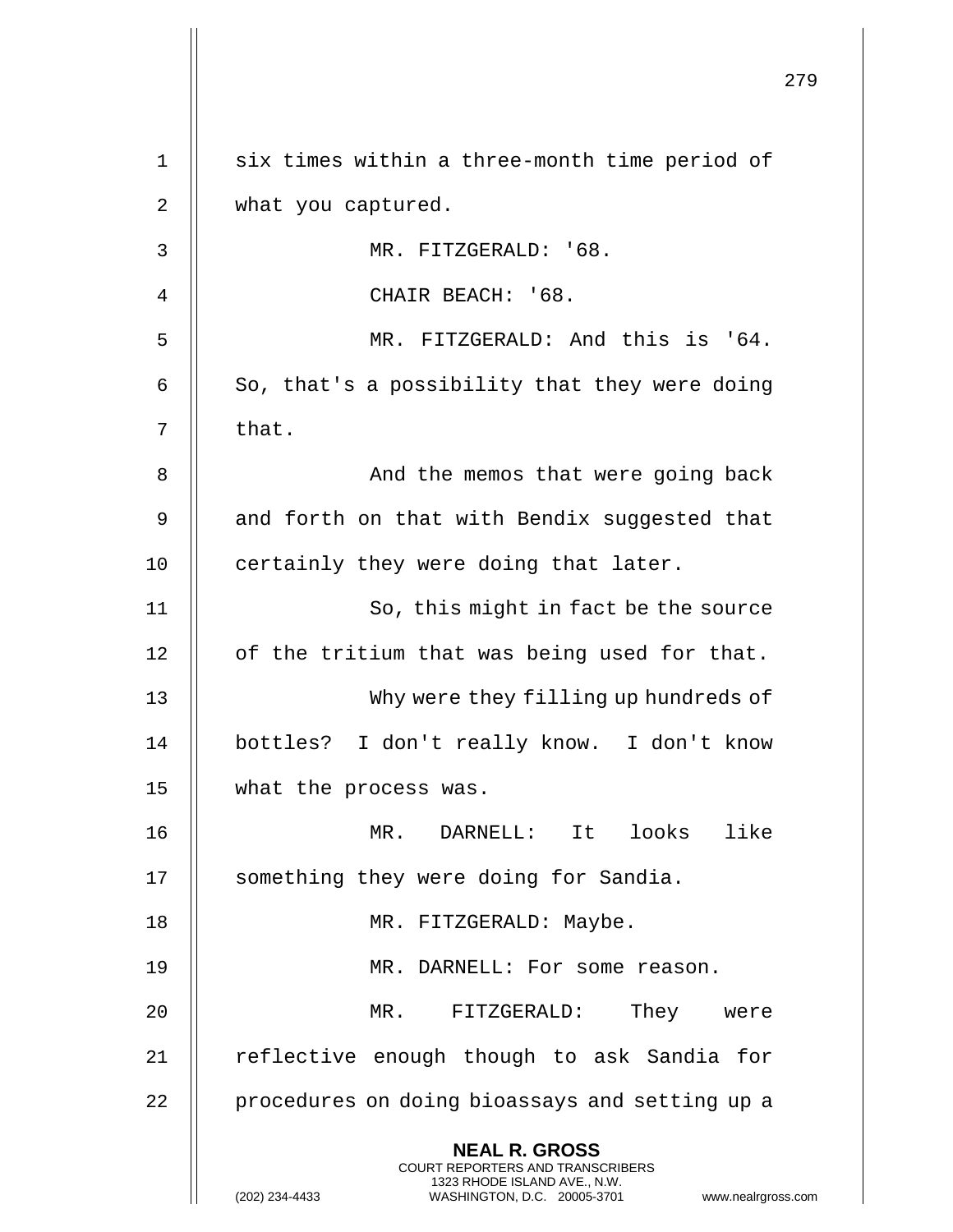**NEAL R. GROSS** COURT REPORTERS AND TRANSCRIBERS 1323 RHODE ISLAND AVE., N.W. (202) 234-4433 WASHINGTON, D.C. 20005-3701 www.nealrgross.com 1 bioassay program. 2 || At least we'll think that if they  $3$  | can carry it through, then there very well may 4 | be some bioassay records. 5 DR. NETON: We don't have any tritium 6 bioassay. 7 MR. DARNELL: That's part of the 8 | bioassay we're going after in the medical 9 records. 10 || DR. NETON: What year was this? 11 MR. DARNELL: '64. 12 MR. FITZGERALD: '64 is when it 13 | started. 14 CHAIR BEACH: Started in -- 15 MR. FITZGERALD: Don't know when it 16 | stopped. 17 || CHAIR BEACH: Well, we don't know --18 || MR. DARNELL: And we actually don't 19 || know when it really started. It sure looks 20  $\parallel$  like it did, but there's nothing that says in 21 what little bit we have. 22 MR. FITZGERALD: You got the big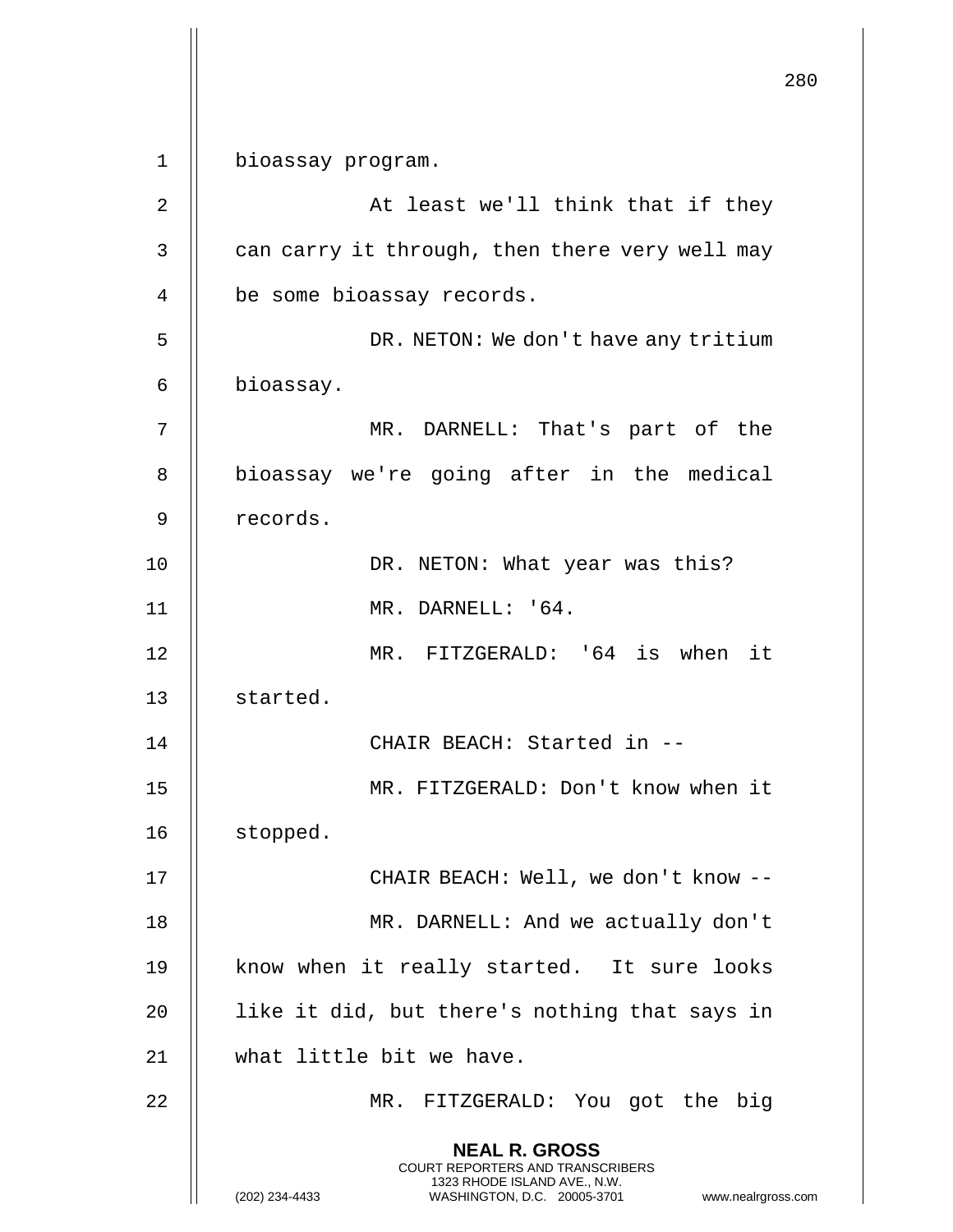|                | 281                                                                                                                                                                 |
|----------------|---------------------------------------------------------------------------------------------------------------------------------------------------------------------|
| $\mathbf 1$    | bottle and you got the little bottles and --                                                                                                                        |
| $\overline{2}$ | MR. DARNELL: But we don't have the                                                                                                                                  |
| $\mathsf{3}$   | pouring yet.                                                                                                                                                        |
| 4              | MR. FITZGERALD: We don't have the                                                                                                                                   |
| 5              | pouring yet, but the big bottle arrived. It's                                                                                                                       |
| 6              | sort of like you're looking at weeklies and you                                                                                                                     |
| 7              | get to the point where the big bottles arrive                                                                                                                       |
| 8              | and they have those little bottles ready. So,                                                                                                                       |
| 9              | it's like, you know, probably did happen.                                                                                                                           |
| 10             | DARNELL: When Pat and<br>$MR$ .<br>$\mathbf{I}$                                                                                                                     |
| 11             | calculated it, mainly Pat. What's the dose                                                                                                                          |
| 12             | consequence of the -                                                                                                                                                |
| 13             | MR. FITZGERALD: Tritiums.                                                                                                                                           |
| 14             | MR. DARNELL: And Pat came up with,                                                                                                                                  |
| 15             | what is it, $450 -$                                                                                                                                                 |
| 16             | MR. FITZGERALD: Right. Not much.                                                                                                                                    |
| 17             | MR. DARNELL: Yes. 455 millirem --                                                                                                                                   |
| 18             | 456 millirem if they drank all eight gallons.                                                                                                                       |
| 19             | MR. FITZGERALD: If they drank eight                                                                                                                                 |
| 20             | gallons.                                                                                                                                                            |
| 21             | MR. DARNELL: Okay. So, again,                                                                                                                                       |
| 22             | being as conservative as possible, we're not                                                                                                                        |
|                | <b>NEAL R. GROSS</b><br><b>COURT REPORTERS AND TRANSCRIBERS</b><br>1323 RHODE ISLAND AVE., N.W.<br>(202) 234-4433<br>WASHINGTON, D.C. 20005-3701 www.nealrgross.com |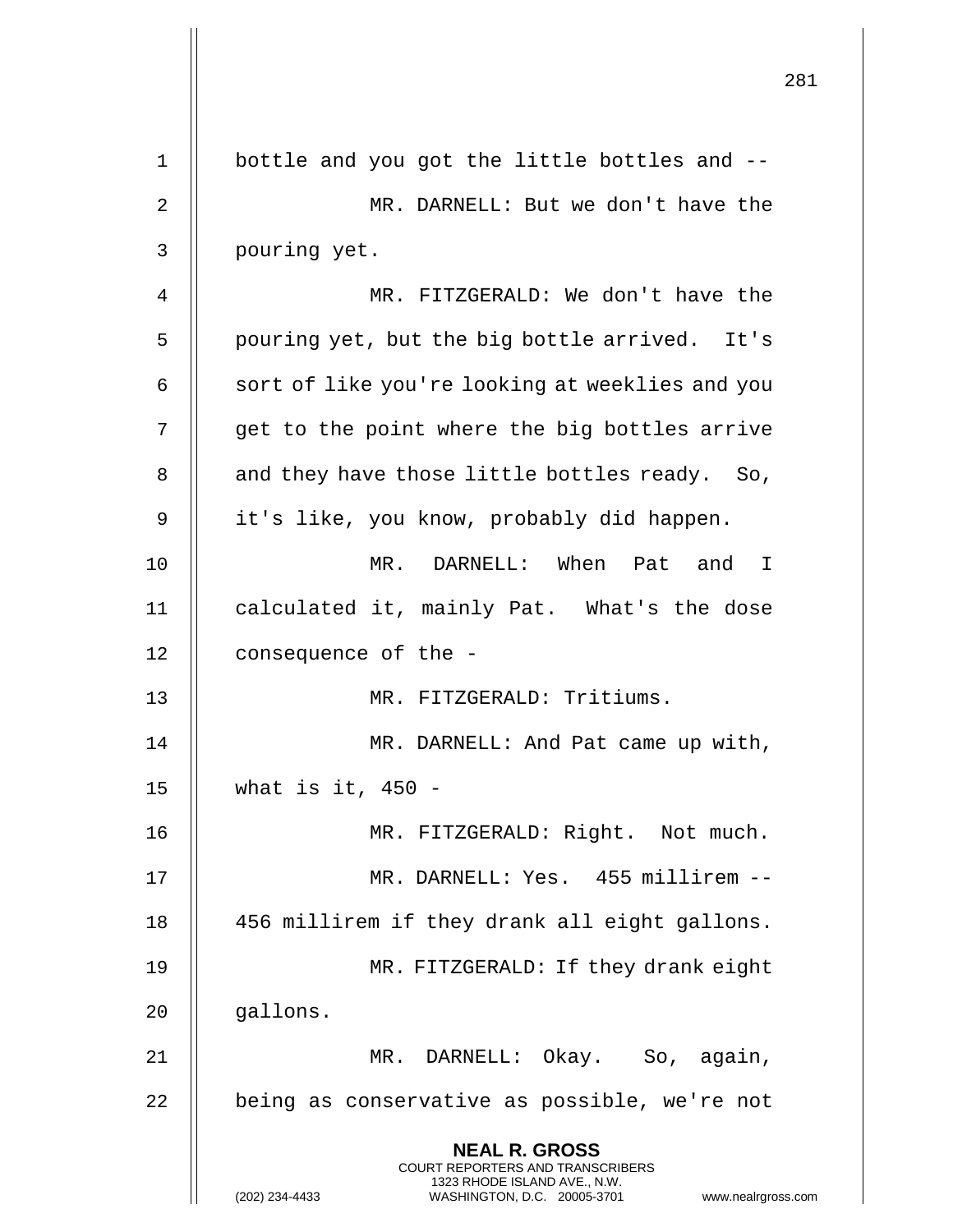|              |                                                                                                                                                                        | 282 |
|--------------|------------------------------------------------------------------------------------------------------------------------------------------------------------------------|-----|
| 1            | talking about a dosimetrically significant                                                                                                                             |     |
| 2            | event here, but it is something that we need to                                                                                                                        |     |
| $\mathsf{3}$ |                                                                                                                                                                        |     |
| 4            | CHAIR BEACH: I like the fact that                                                                                                                                      |     |
| 5            | they $--$                                                                                                                                                              |     |
| 6            | MR. DARNELL: Eight gallons of water                                                                                                                                    |     |
| 7            | will kill you.                                                                                                                                                         |     |
| 8            | CHAIR BEACH: I like the fact that                                                                                                                                      |     |
| 9            | they were looking for Carter ink. It's                                                                                                                                 |     |
| 10           | specific to what kind of ink that they were                                                                                                                            |     |
| 11           | going to write on the bottles with.                                                                                                                                    |     |
| 12           | MR. FITZGERALD: They were very,                                                                                                                                        |     |
| 13           | very explicit by what they --                                                                                                                                          |     |
| 14           | CHAIR BEACH: Yes.                                                                                                                                                      |     |
| 15           | MR. DARNELL: I think that once we                                                                                                                                      |     |
| 16           | get the weeklies, we'll be able to track this                                                                                                                          |     |
| 17           | down very easily.                                                                                                                                                      |     |
| 18           | MR. FITZGERALD: Oh, boy. And then                                                                                                                                      |     |
| 19           | $we'll - -$                                                                                                                                                            |     |
| 20           | MR. DARNELL: Jim, you look like you                                                                                                                                    |     |
| 21           | have a question.                                                                                                                                                       |     |
| 22           | MEMBER LOCKEY: No, no, I'm just --                                                                                                                                     |     |
|              | <b>NEAL R. GROSS</b><br><b>COURT REPORTERS AND TRANSCRIBERS</b><br>1323 RHODE ISLAND AVE., N.W.<br>(202) 234-4433<br>WASHINGTON, D.C. 20005-3701<br>www.nealrgross.com |     |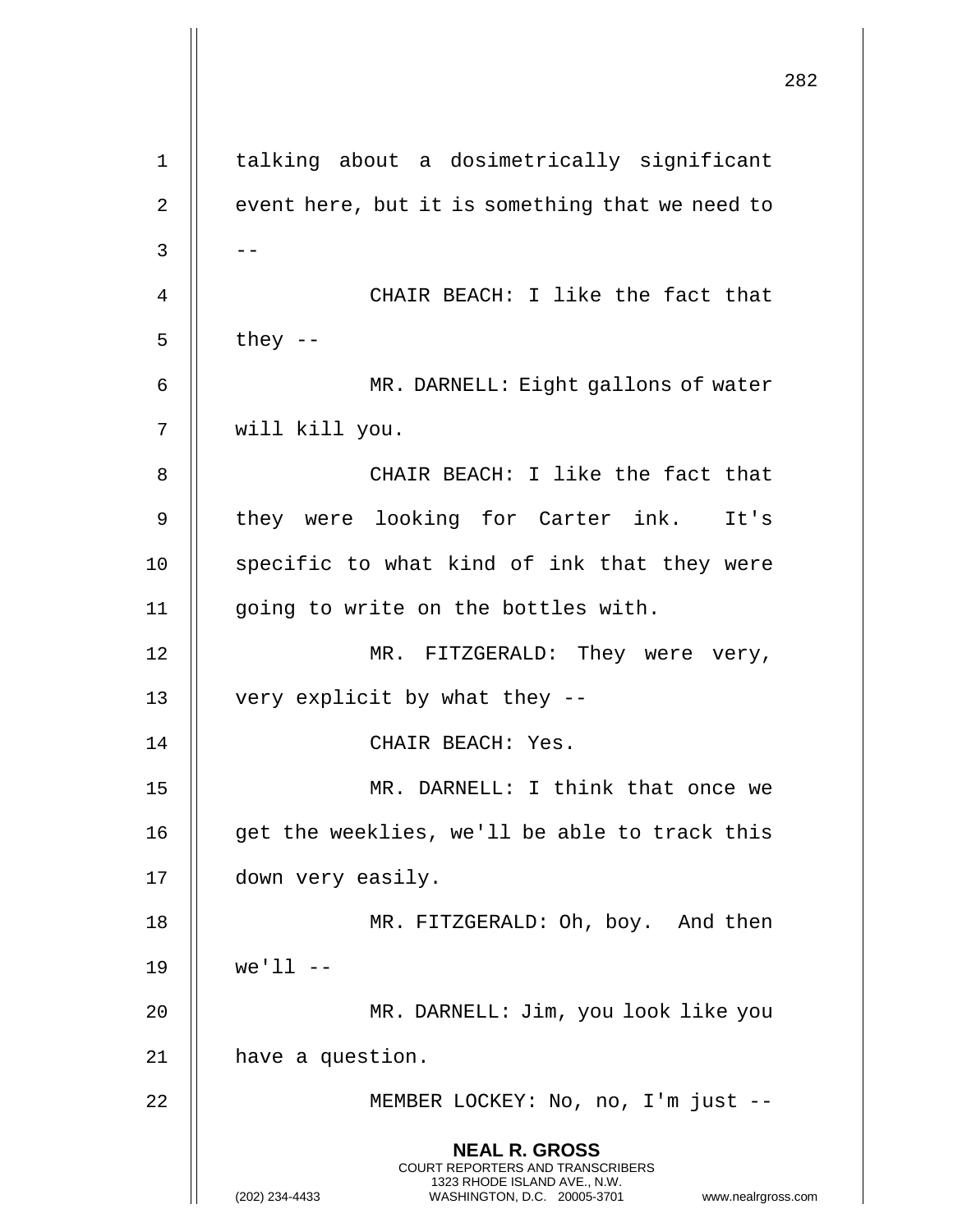|             |                                                                                                                                                                        | 283 |
|-------------|------------------------------------------------------------------------------------------------------------------------------------------------------------------------|-----|
| $\mathbf 1$ | I was just going to say they sell them in the                                                                                                                          |     |
| 2           | gift shop, but $-$                                                                                                                                                     |     |
| 3           | (Laughter.)                                                                                                                                                            |     |
| 4           | CHAIR BEACH: When they were                                                                                                                                            |     |
| 5           | purchasing, they were getting the water from                                                                                                                           |     |
| 6           | Sandia. So, it would be interesting that they                                                                                                                          |     |
| 7           | were actually -- because Sandia was selling                                                                                                                            |     |
| 8           | them the water. So, I wouldn't think it was                                                                                                                            |     |
| 9           | going to Sandia.                                                                                                                                                       |     |
| 10          | They were selling it back. See, it                                                                                                                                     |     |
| 11          | doesn't make sense in that -- in those terms.                                                                                                                          |     |
| 12          | MR. DARNELL: Yes, you're right.                                                                                                                                        |     |
| 13          | MEMBER POSTON: When I was at ORNL,                                                                                                                                     |     |
| 14          | there was some guy who came up with an idea and                                                                                                                        |     |
| 15          | actually manufactured little key chains like                                                                                                                           |     |
| 16          | this where they embedded in plastic a small,                                                                                                                           |     |
| 17          | stainless steel disk that was covered with a                                                                                                                           |     |
| 18          | small amount of uranium-235.                                                                                                                                           |     |
| 19          | CHAIR BEACH: What year was that?                                                                                                                                       |     |
| 20          | MEMBER POSTON: I don't remember,                                                                                                                                       |     |
| 21          | but I have one.                                                                                                                                                        |     |
| 22          | MEMBER LOCKEY: I wouldn't be                                                                                                                                           |     |
|             | <b>NEAL R. GROSS</b><br><b>COURT REPORTERS AND TRANSCRIBERS</b><br>1323 RHODE ISLAND AVE., N.W.<br>(202) 234-4433<br>WASHINGTON, D.C. 20005-3701<br>www.nealrgross.com |     |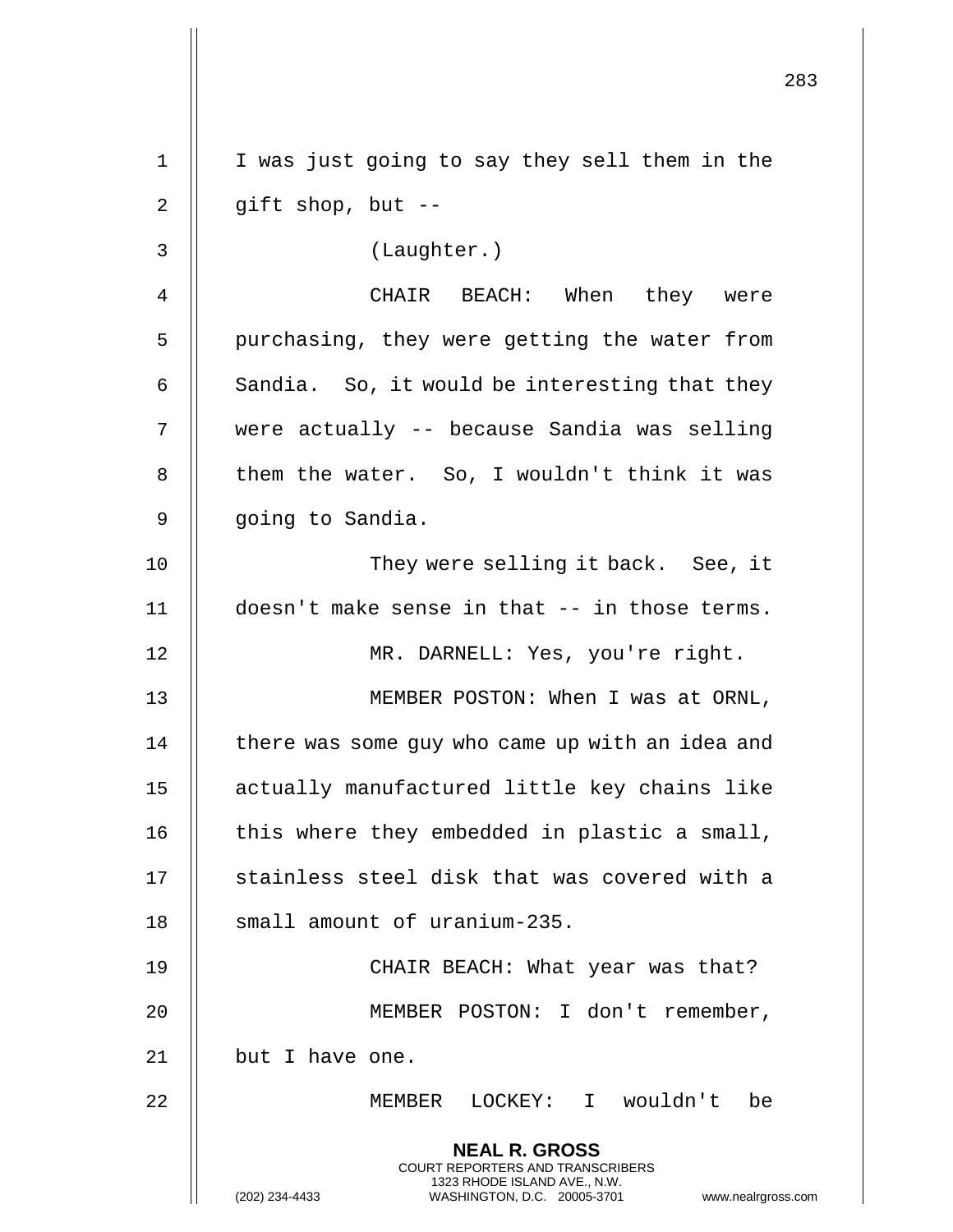284 **NEAL R. GROSS** COURT REPORTERS AND TRANSCRIBERS 1323 RHODE ISLAND AVE., N.W. (202) 234-4433 WASHINGTON, D.C. 20005-3701 www.nealrgross.com 1 | surprised. 2 || CHAIR BEACH: Of course you do. 3 MEMBER POSTON: I do. And it 4 || actually -- there was so much helium gas  $5 \parallel$  generated that it blew the top off of it. 6 (Laughter.) 7 (Simultaneous speaking.) 8 || CHAIR BEACH: Okay. So, that takes 9 us through the -- 10 || MR. FITZGERALD: We have the SEC 11 | coming up. Thought I'd throw that in. 12 MEMBER POSTON: Well, I was there for 13 13 years. I can't tell you, but my -- had a 14 | friend lived across the street who was in public 15 | relations. And he came across the street and 16 || gave me one. I said, okay. 17 CHAIR BEACH: So, we're finished 18 with the issues matrix items. I did want to 19 || give -- Maurice, did you have --20 || (Simultaneous speaking.) 21 MEMBER CLAWSON: I've kind of sat 22  $\parallel$  back. I want to understand more about TBD-6000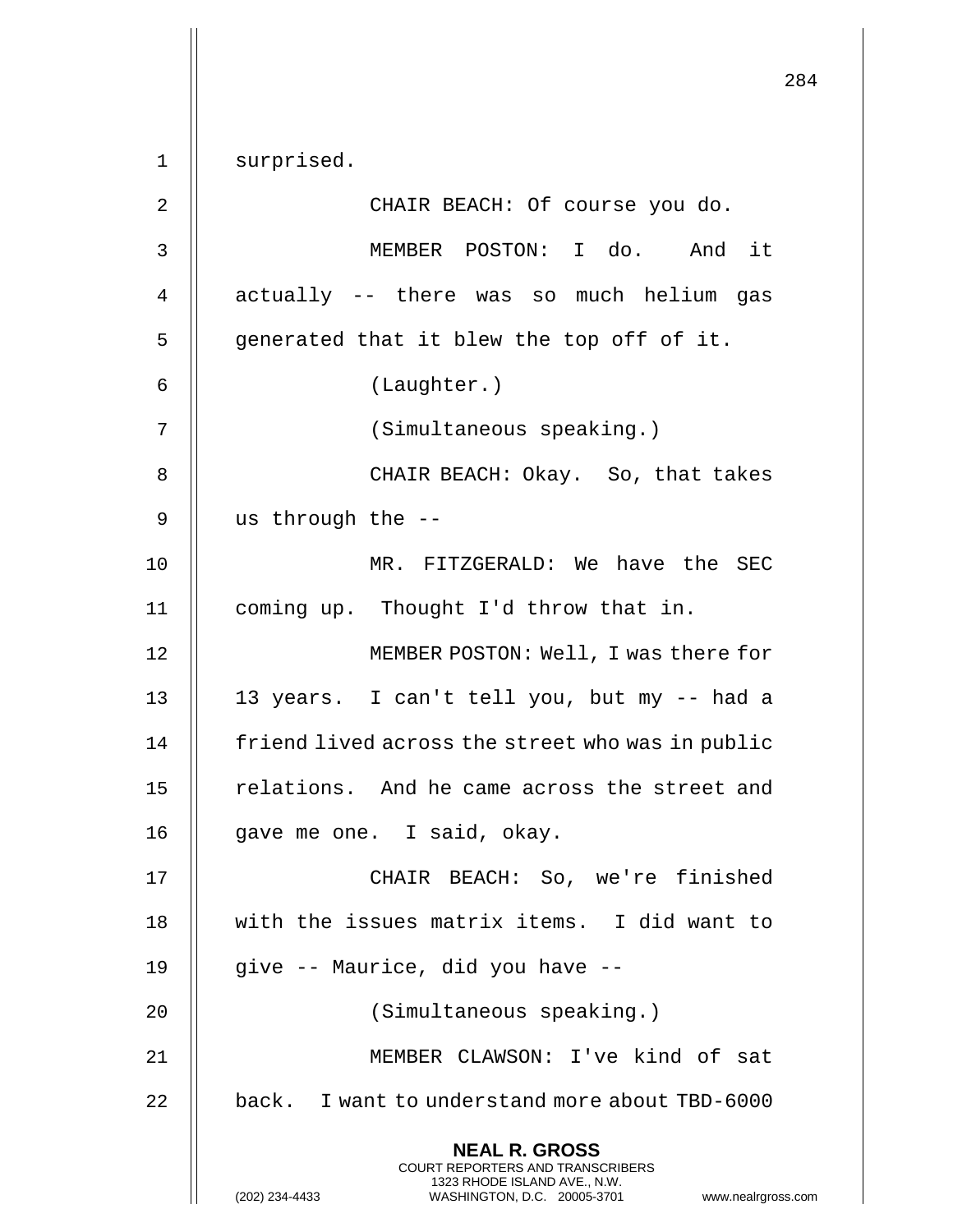| $\mathbf 1$    | and understand how we're using this. Because                                                                                                                      |
|----------------|-------------------------------------------------------------------------------------------------------------------------------------------------------------------|
| 2              | my understanding was, was TBD-6000 was designed                                                                                                                   |
| $\mathsf 3$    | for uranium facilities only and the process of                                                                                                                    |
| $\overline{4}$ | that.                                                                                                                                                             |
| 5              | And I can understand why we are                                                                                                                                   |
| 6              | using it for this one part of it, but the issue                                                                                                                   |
| 7              | that I have is if there are any other operations                                                                                                                  |
| 8              | going on during that time period that are                                                                                                                         |
| 9              | different than that, to me it looks like a                                                                                                                        |
| 10             | severe problem.                                                                                                                                                   |
| 11             | MR. McCLOSKEY: Well, one use of                                                                                                                                   |
| 12             | TBD-6000 for the mag-thorium machining ops, we                                                                                                                    |
| 13             | just use the methodology or the ratioing of what                                                                                                                  |
| 14             | amount of exposure a supervisor would get in                                                                                                                      |
| 15             | relationship to an operator.                                                                                                                                      |
| 16             | think that<br>that<br>We                                                                                                                                          |
| 17             | operator/supervisor-type ratio holds up with                                                                                                                      |
| 18             | most machining-type operations including with                                                                                                                     |
| 19             | mag-thorium.                                                                                                                                                      |
| 20             | And so, that's the only way we use                                                                                                                                |
| 21             | TBD-6000 for thorium.                                                                                                                                             |
| 22             | MEMBER CLAWSON: Okay.                                                                                                                                             |
|                | <b>NEAL R. GROSS</b><br><b>COURT REPORTERS AND TRANSCRIBERS</b><br>1323 RHODE ISLAND AVE., N.W.<br>(202) 234-4433<br>WASHINGTON, D.C. 20005-3701<br>www.nealrgros |

(202) 234-4433 WASHINGTON, D.C. 20005-3701 www.nealrgross.com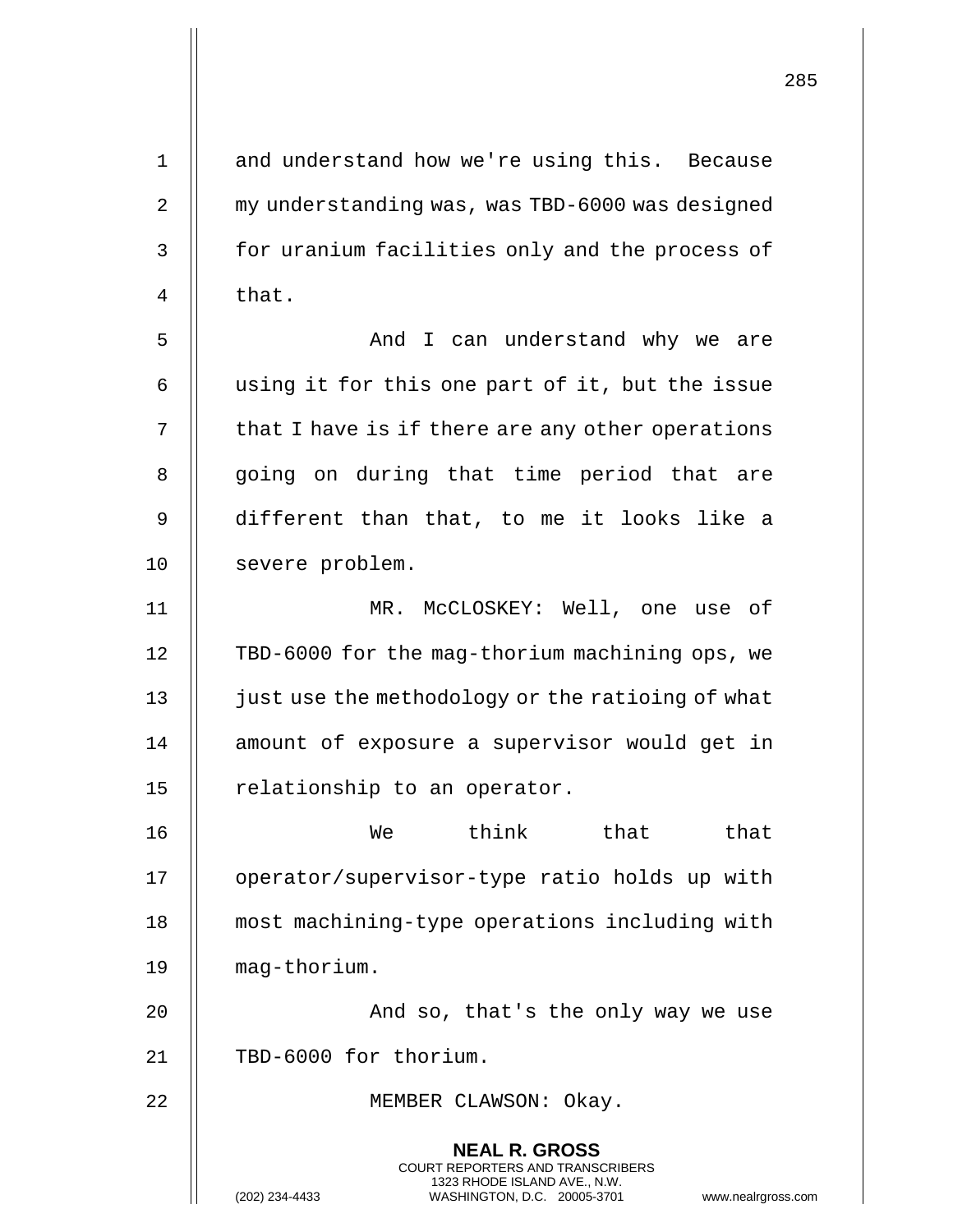|                |                                                                                                                                                | 286 |
|----------------|------------------------------------------------------------------------------------------------------------------------------------------------|-----|
| 1              | MR. MCCLOSKEY: If that's your                                                                                                                  |     |
| 2              | question.                                                                                                                                      |     |
| 3              | MEMBER CLAWSON: That's part of it.                                                                                                             |     |
| $\overline{4}$ | And then the other question is if we are using                                                                                                 |     |
| 5              | it for the other people in the earlier years.                                                                                                  |     |
| 6              | It's we're using TBD-6000 --                                                                                                                   |     |
| 7              | DR. NETON: Just the uranium                                                                                                                    |     |
| 8              | operations.                                                                                                                                    |     |
| 9              | MEMBER CLAWSON: Okay. But if we                                                                                                                |     |
| 10             | have any other operations going on at the same                                                                                                 |     |
| 11             | time as that $-$                                                                                                                               |     |
| 12             | DR. NETON: Such as?                                                                                                                            |     |
| 13             | MEMBER CLAWSON: What?                                                                                                                          |     |
| 14             | DR. NETON: I don't know what other                                                                                                             |     |
| 15             | operations were going on at the same time.                                                                                                     |     |
| 16             | MEMBER CLAWSON: Well, and see this                                                                                                             |     |
| 17             | $is$ --                                                                                                                                        |     |
| 18             | MR. MCCLOSKEY: Like non-rad                                                                                                                    |     |
| 19             | operations.                                                                                                                                    |     |
| 20             | MEMBER CLAWSON: Well, no. If we                                                                                                                |     |
| 21             | had any, you know, we're machining the plugs for                                                                                               |     |
| 22             | something else, but we still have operations                                                                                                   |     |
|                | <b>NEAL R. GROSS</b>                                                                                                                           |     |
|                | <b>COURT REPORTERS AND TRANSCRIBERS</b><br>1323 RHODE ISLAND AVE., N.W.<br>(202) 234-4433<br>WASHINGTON, D.C. 20005-3701<br>www.nealrgross.com |     |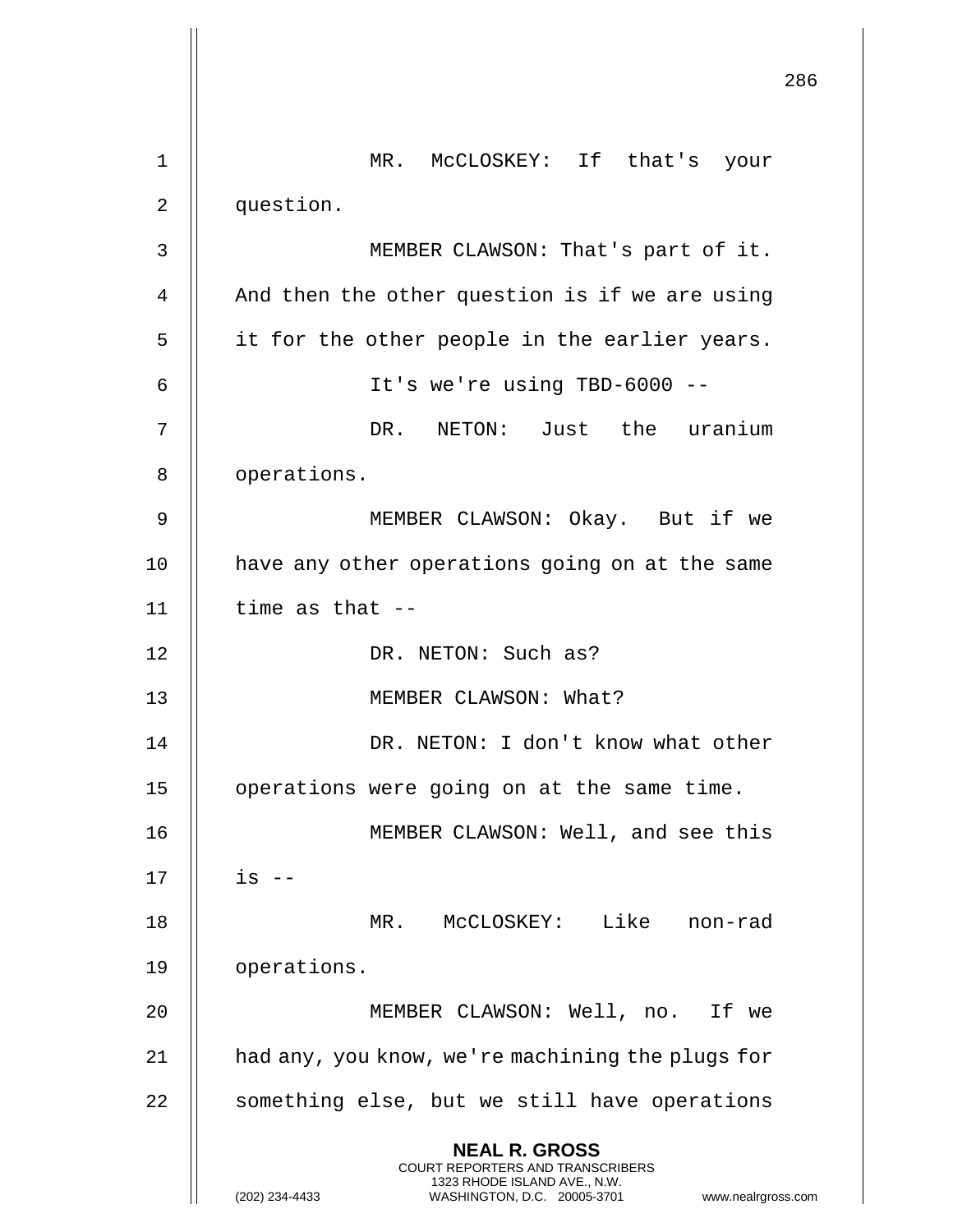|                |                                                                                                                                                                 | 287 |
|----------------|-----------------------------------------------------------------------------------------------------------------------------------------------------------------|-----|
| $\mathbf 1$    | going on in the facility that I believe that                                                                                                                    |     |
| $\overline{2}$ | were radioactive parts and pieces that were                                                                                                                     |     |
| 3              | going for other things.                                                                                                                                         |     |
| 4              | MR. DARNELL: Like what?                                                                                                                                         |     |
| 5              | MEMBER CLAWSON: Well, they were                                                                                                                                 |     |
| 6              | into the weapons complex already then, okay.                                                                                                                    |     |
| 7              | They were using -- they were building parts for                                                                                                                 |     |
| 8              | the weapons.                                                                                                                                                    |     |
| 9              |                                                                                                                                                                 |     |
|                | And as we've seen earlier, you know,                                                                                                                            |     |
| 10             | I just want to make sure because I keep hearing                                                                                                                 |     |
| 11             | -- one of the things they throw out is that, you                                                                                                                |     |
| 12             | know, well, the Board approved TBD-6000. Why                                                                                                                    |     |
| 13             | do you have a problem with it?                                                                                                                                  |     |
| 14             | When I approved TBD-6000, it was                                                                                                                                |     |
| 15             | very cut and dry what we used it for. Now, all                                                                                                                  |     |
| 16             | of a sudden it seems like it is branching out                                                                                                                   |     |
| 17             | and growing leaves and growing --                                                                                                                               |     |
| 18             | DR. NETON: But, Brad, it's not. I                                                                                                                               |     |
| 19             | mean, it's a lathing operation that we're                                                                                                                       |     |
| 20             | applying it to just like what's used in Kingsley                                                                                                                |     |
| 21             | and Harris.                                                                                                                                                     |     |
| 22             | MEMBER CLAWSON: And I understand                                                                                                                                |     |
|                | <b>NEAL R. GROSS</b><br>COURT REPORTERS AND TRANSCRIBERS<br>1323 RHODE ISLAND AVE., N.W.<br>(202) 234-4433<br>WASHINGTON, D.C. 20005-3701<br>www.nealrgross.com |     |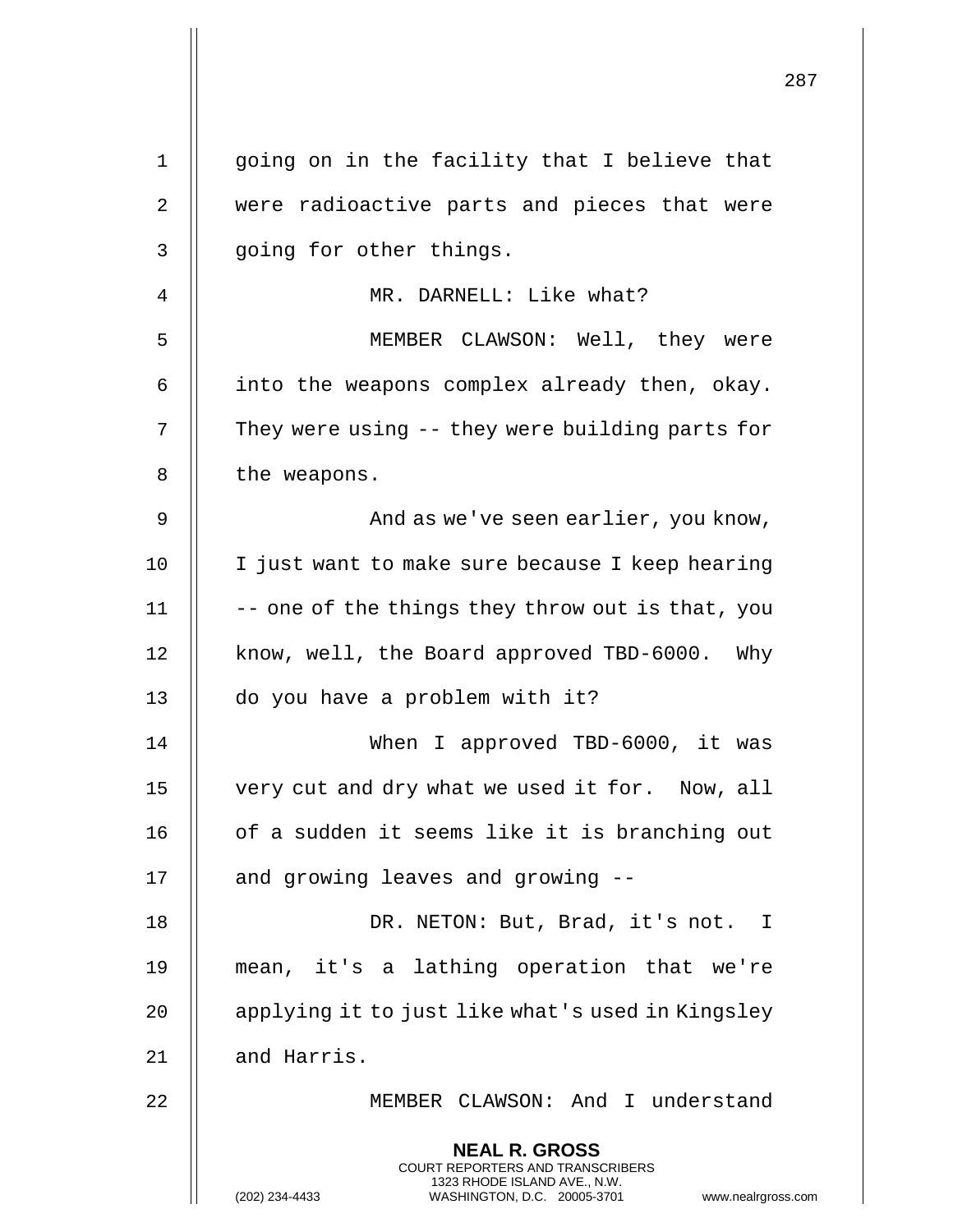|    |                                                                                                                                                                        | 288 |
|----|------------------------------------------------------------------------------------------------------------------------------------------------------------------------|-----|
| 1  | that, Jim, but if through our work here we see                                                                                                                         |     |
| 2  | another process that is going on during that                                                                                                                           |     |
| 3  | time period, it's --                                                                                                                                                   |     |
| 4  | DR. NETON: Well, all bets are off                                                                                                                                      |     |
| 5  | then.                                                                                                                                                                  |     |
| 6  | MEMBER CLAWSON: Right. I just -- I                                                                                                                                     |     |
| 7  | want to make sure that --                                                                                                                                              |     |
| 8  | DR. NETON: It's still applicable to                                                                                                                                    |     |
| 9  | that operation.                                                                                                                                                        |     |
| 10 | MEMBER CLAWSON: It is and I want to                                                                                                                                    |     |
| 11 | make this clear. I have no problems with that,                                                                                                                         |     |
| 12 | but I don't think that that was the only thing                                                                                                                         |     |
| 13 | going on.                                                                                                                                                              |     |
| 14 | DR. NETON: Well, the other piece of                                                                                                                                    |     |
| 15 | the puzzle is that we do have apparently some                                                                                                                          |     |
| 16 | bioassay data for that time period.                                                                                                                                    |     |
| 17 | MR. DARNELL: We think we do.                                                                                                                                           |     |
| 18 | DR. NETON: We think we do.                                                                                                                                             |     |
| 19 | MEMBER CLAWSON: Right.                                                                                                                                                 |     |
| 20 | DR. NETON: If we can get it out of                                                                                                                                     |     |
| 21 | these medical records for \$70,000.                                                                                                                                    |     |
| 22 | CHAIR BEACH: Yes.                                                                                                                                                      |     |
|    | <b>NEAL R. GROSS</b><br><b>COURT REPORTERS AND TRANSCRIBERS</b><br>1323 RHODE ISLAND AVE., N.W.<br>(202) 234-4433<br>WASHINGTON, D.C. 20005-3701<br>www.nealrgross.com |     |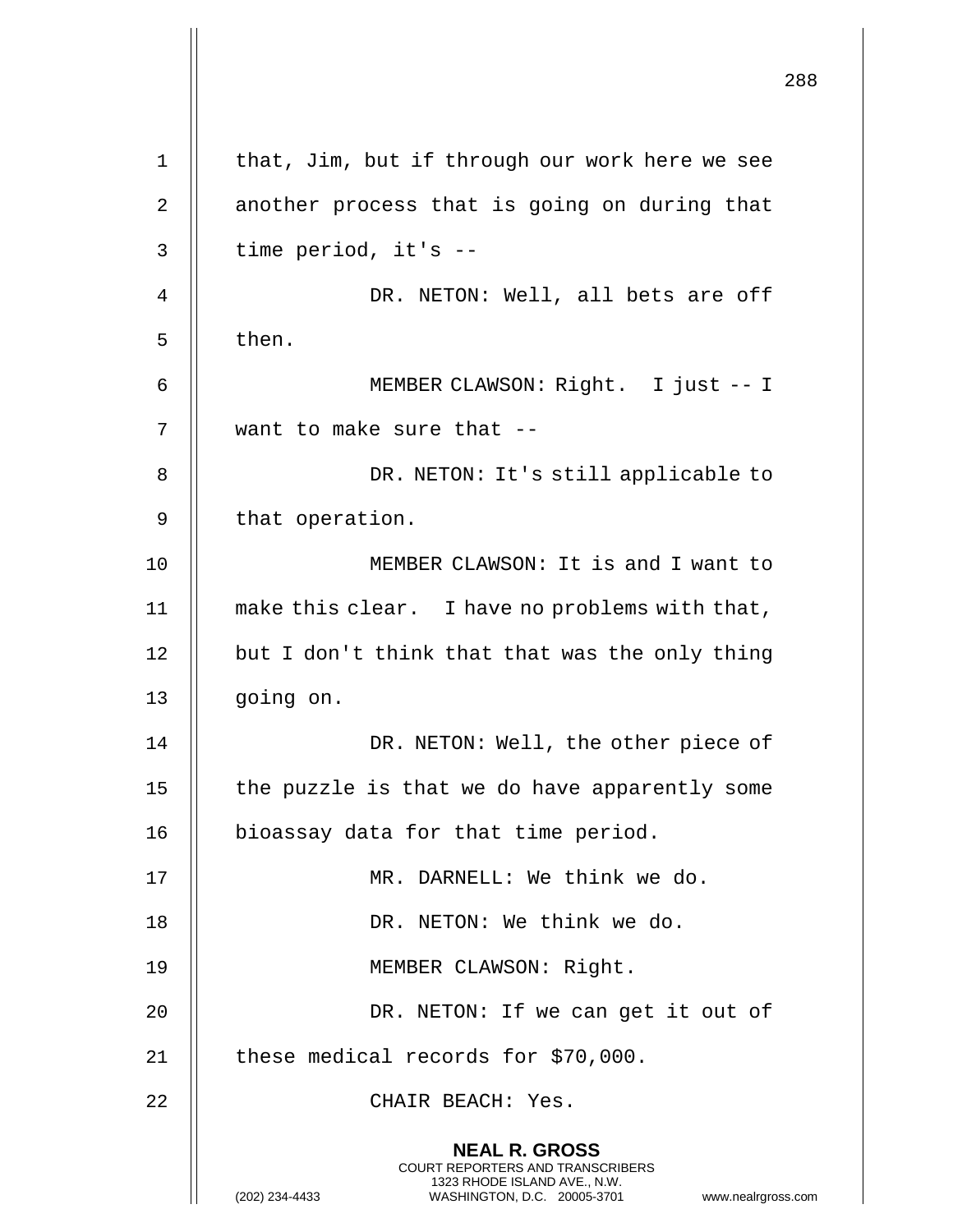| $\mathbf 1$ | MR. MCCLOSKEY: You said you didn't                                                                  |
|-------------|-----------------------------------------------------------------------------------------------------|
| 2           | know what other operations could have been                                                          |
| 3           | going on at the time, but we didn't even know                                                       |
| 4           | about the U-nat machining until we started this                                                     |
| 5           | process and we discovered that.                                                                     |
| 6           | MEMBER CLAWSON: Right.                                                                              |
| 7           | MR. McCLOSKEY: And so, I mean, we're                                                                |
| 8           | looking hard for any --                                                                             |
| 9           | MEMBER CLAWSON: And I'm not saying                                                                  |
| 10          | you aren't. I just -- I just want to make sure                                                      |
| 11          | that we keep in mind what TBD-6000 was designed                                                     |
| 12          | for.                                                                                                |
| 13          | And I have no problems with us using                                                                |
| 14          | it for that portion of it. But when all of a                                                        |
| 15          | sudden other processes start, you know, come                                                        |
| 16          | into that, I just -- that's an issue.                                                               |
| 17          | MR. DARNELL: I think we all agree                                                                   |
| 18          | with you there.                                                                                     |
| 19          | DR. NETON: And the other piece of                                                                   |
| 20          | the issue that I think we need to demonstrate,                                                      |
| 21          | it's not automatic TBD-6000 that can be used.                                                       |
| 22          | We need to demonstrate the conditions that were                                                     |
|             | <b>NEAL R. GROSS</b><br>COURT REPORTERS AND TRANSCRIBERS                                            |
|             | 1323 RHODE ISLAND AVE., N.W.<br>(202) 234-4433<br>WASHINGTON, D.C. 20005-3701<br>www.nealrgross.com |

 $\mathsf{I}$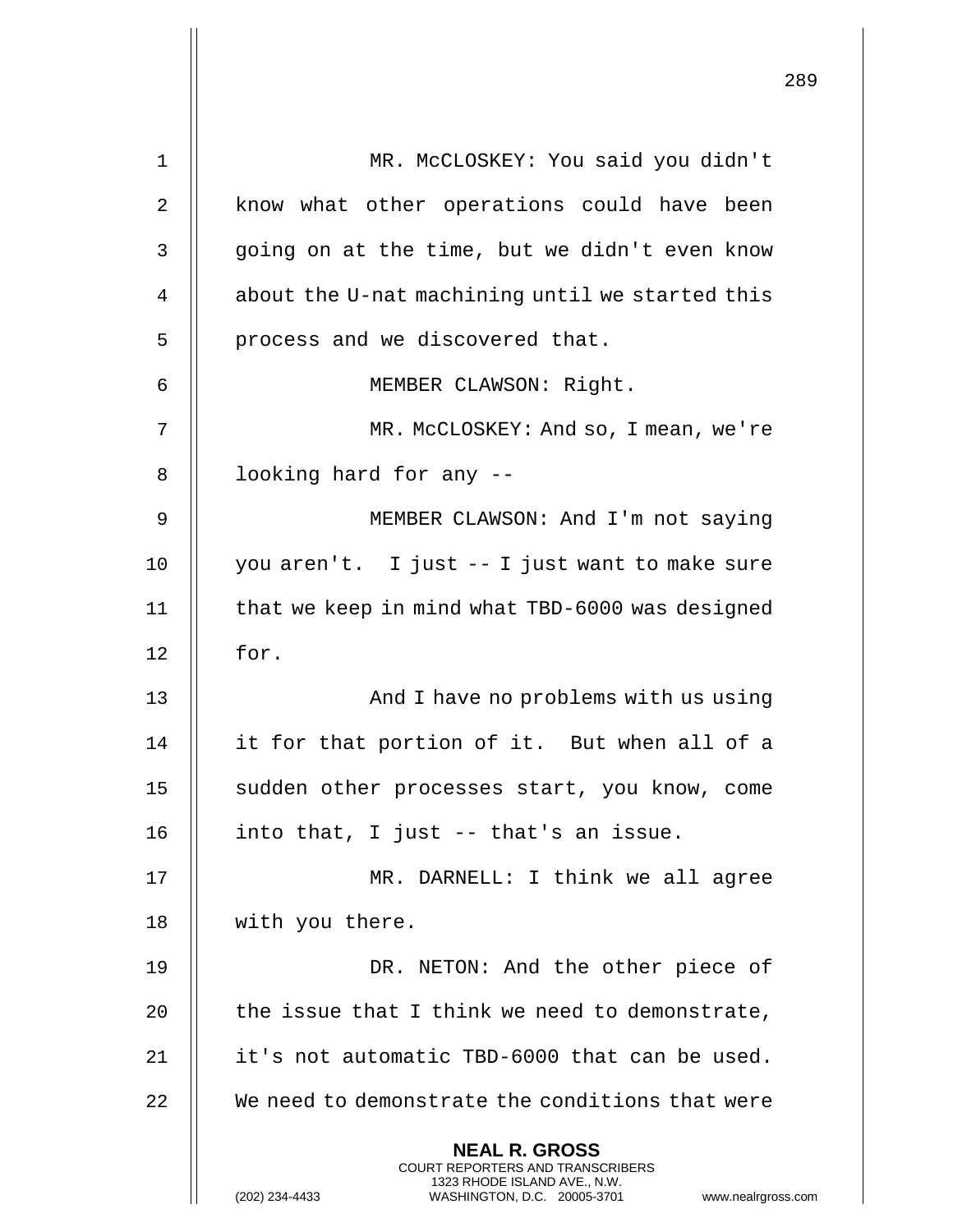| $\mathbf 1$ | there are comparable and match up with what --                                                      |
|-------------|-----------------------------------------------------------------------------------------------------|
| 2           | MR. DARNELL: I think John --                                                                        |
| 3           | CHAIR BEACH: Yes.                                                                                   |
| 4           | MR. FITZGERALD: Yes, that was --                                                                    |
| 5           | really the task was to very early on -- in fact                                                     |
| 6           | I think that was the first thing started -- we                                                      |
| 7           | went to John because he had spent so much time                                                      |
| 8           | with 6000 and said walk it down from A to Z and                                                     |
| 9           | make sure that it applies all the way across and                                                    |
| 10          | all the factors are considered.                                                                     |
| 11          | And I think we did look on the                                                                      |
| 12          | natural uranium and did not see any other source                                                    |
| 13          | terms that would be a problem. That was a part                                                      |
| 14          | of also looking at -- now, thorium we mentioned                                                     |
| 15          | that we still have a question mark.<br>Just                                                         |
| 16          | wanted to hammer it, make sure that was the case                                                    |
| 17          | with thorium.                                                                                       |
| 18          | But other than that, no, I don't                                                                    |
| 19          | think there's any issues on uranium.                                                                |
| 20          | CHAIR BEACH: Well, and how it                                                                       |
| 21          | applies and to whom it applies, that all has to                                                     |
| 22          | be addressed. Like John threw something out,                                                        |
|             | <b>NEAL R. GROSS</b><br>COURT REPORTERS AND TRANSCRIBERS                                            |
|             | 1323 RHODE ISLAND AVE., N.W.<br>(202) 234-4433<br>WASHINGTON, D.C. 20005-3701<br>www.nealrgross.com |

 $\mathop{||}$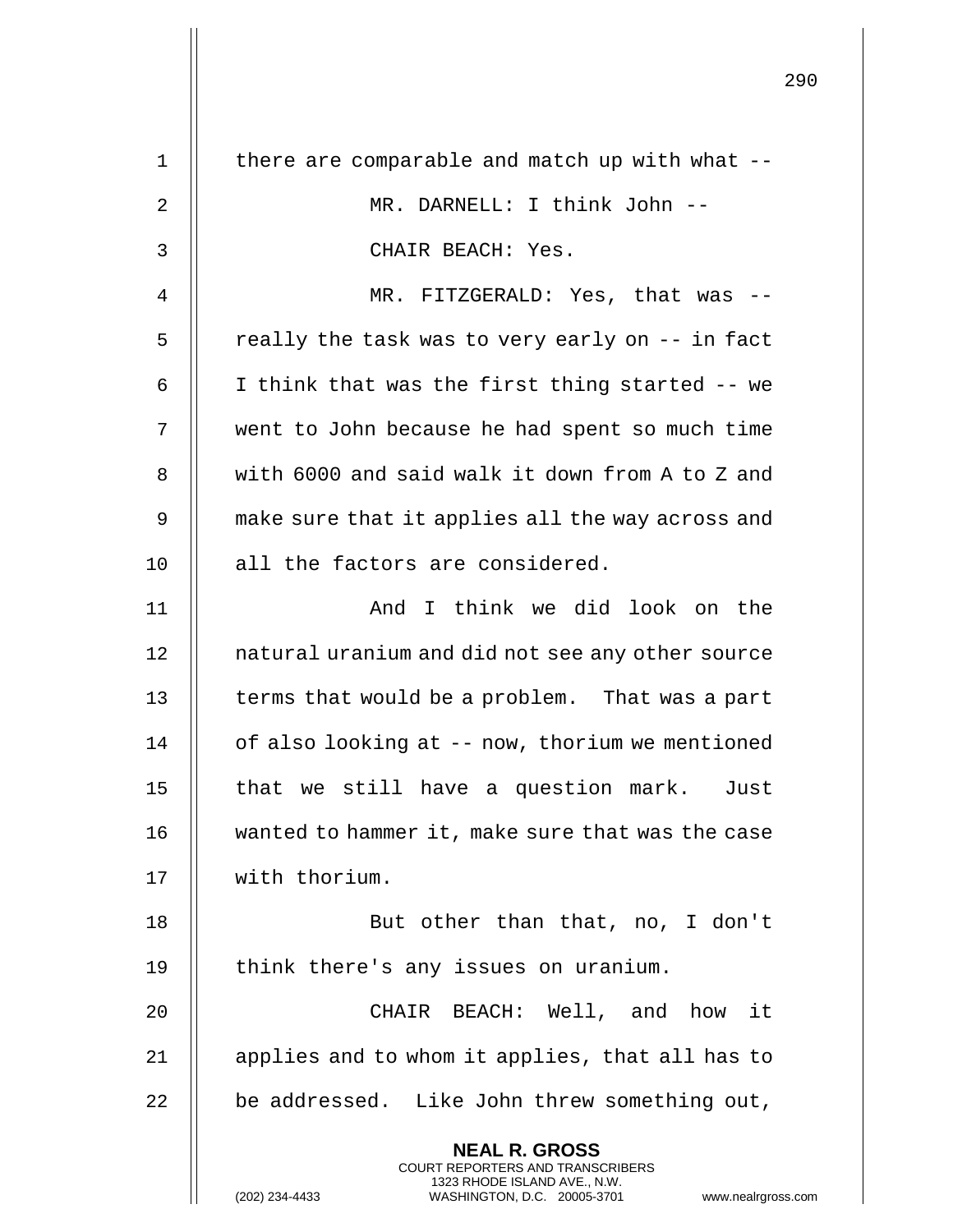291 **NEAL R. GROSS** COURT REPORTERS AND TRANSCRIBERS 1323 RHODE ISLAND AVE., N.W. 1 || but there's two conversations that need to 2 | happen on that. 3 DR. NETON: Yes, I think that sort of 4 || falls in the category of example dose 5 || reconstructions and how we would treat 6 different classes of workers, that sort of  $7 \parallel$  thing. 8 || CHAIR BEACH: Yes. 9 MR. DARNELL: And I think a lot of 10 || what John said validated what we've put in the 11 ER to the point of saying that we were 12 | conservative with our estimations. 13 || But as Brad has pointed out, you  $14$  | know, if anything changes along the way, we have 15 || to change what we've done so far and we're 16 | continuing to look. 17 CHAIR BEACH: Thanks for pointing  $18$  || that out and  $-$  anything else? 19 || DR. MAURO: This is John. I'm sorry 20  $\parallel$  to interrupt. I heard mention that TBD-6000 21 was used at some later time period and I have  $22$  || to say that I did not look at any later time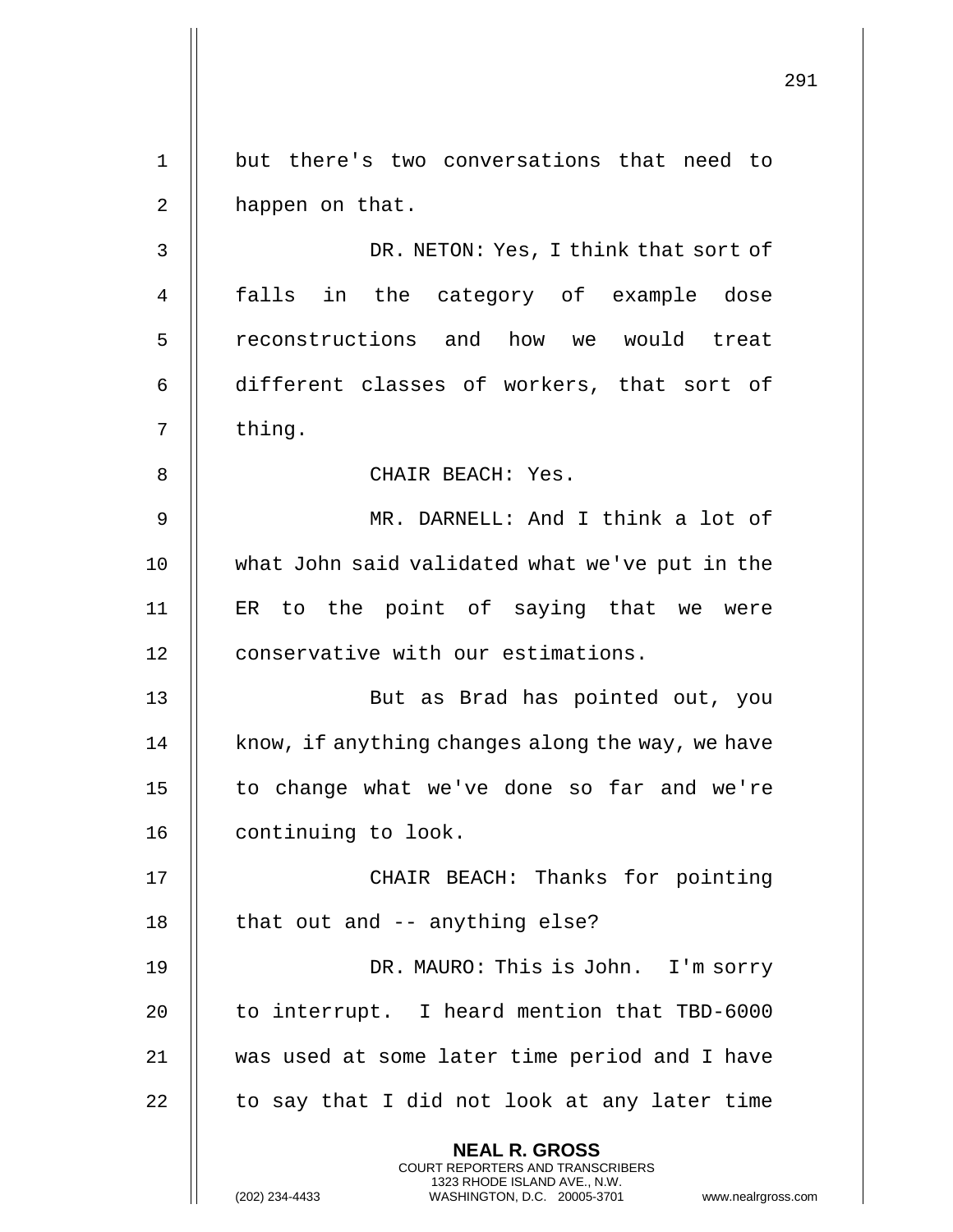|              |                                                                                                                                                                        | 292 |
|--------------|------------------------------------------------------------------------------------------------------------------------------------------------------------------------|-----|
| $\mathbf 1$  | period.                                                                                                                                                                |     |
| 2            | CHAIR BEACH: No. No, no.                                                                                                                                               |     |
| $\mathsf{3}$ | MR. FITZGERALD: No, no.                                                                                                                                                |     |
|              |                                                                                                                                                                        |     |
| 4            | CHAIR BEACH: No, John.                                                                                                                                                 |     |
| 5            | MEMBER CLAWSON: No, John, that may                                                                                                                                     |     |
| 6            | have been me saying it wrong. I just wanted to                                                                                                                         |     |
| 7            | clarify what my interpretation of what TBD-6000                                                                                                                        |     |
| 8            | was designed for, what it was used for.                                                                                                                                |     |
| 9            | And if other -- during that                                                                                                                                            |     |
| 10           | machining process if something else came in                                                                                                                            |     |
| 11           | there that, you know, this was a problem for me,                                                                                                                       |     |
| 12           | I just wanted to make sure and go on the record                                                                                                                        |     |
| 13           | as stating that.                                                                                                                                                       |     |
| 14           | DR. MAURO: Okay, thank you.                                                                                                                                            |     |
| 15           | MEMBER CLAWSON: Thanks, John.                                                                                                                                          |     |
| 16           | CHAIR BEACH: So, for the next hour                                                                                                                                     |     |
| 17           | or so I want to go ahead and give the petitioners                                                                                                                      |     |
| 18           | a chance to talk to this last section. And then                                                                                                                        |     |
| 19           | talk about path forward here and you should                                                                                                                            |     |
| 20           | still be out of here by 3:30 at that point since                                                                                                                       |     |
| 21           | we're right at 2:30.                                                                                                                                                   |     |
| 22           | Maurice, do you have anything that                                                                                                                                     |     |
|              | <b>NEAL R. GROSS</b><br><b>COURT REPORTERS AND TRANSCRIBERS</b><br>1323 RHODE ISLAND AVE., N.W.<br>(202) 234-4433<br>WASHINGTON, D.C. 20005-3701<br>www.nealrgross.com |     |

 $\overline{2}$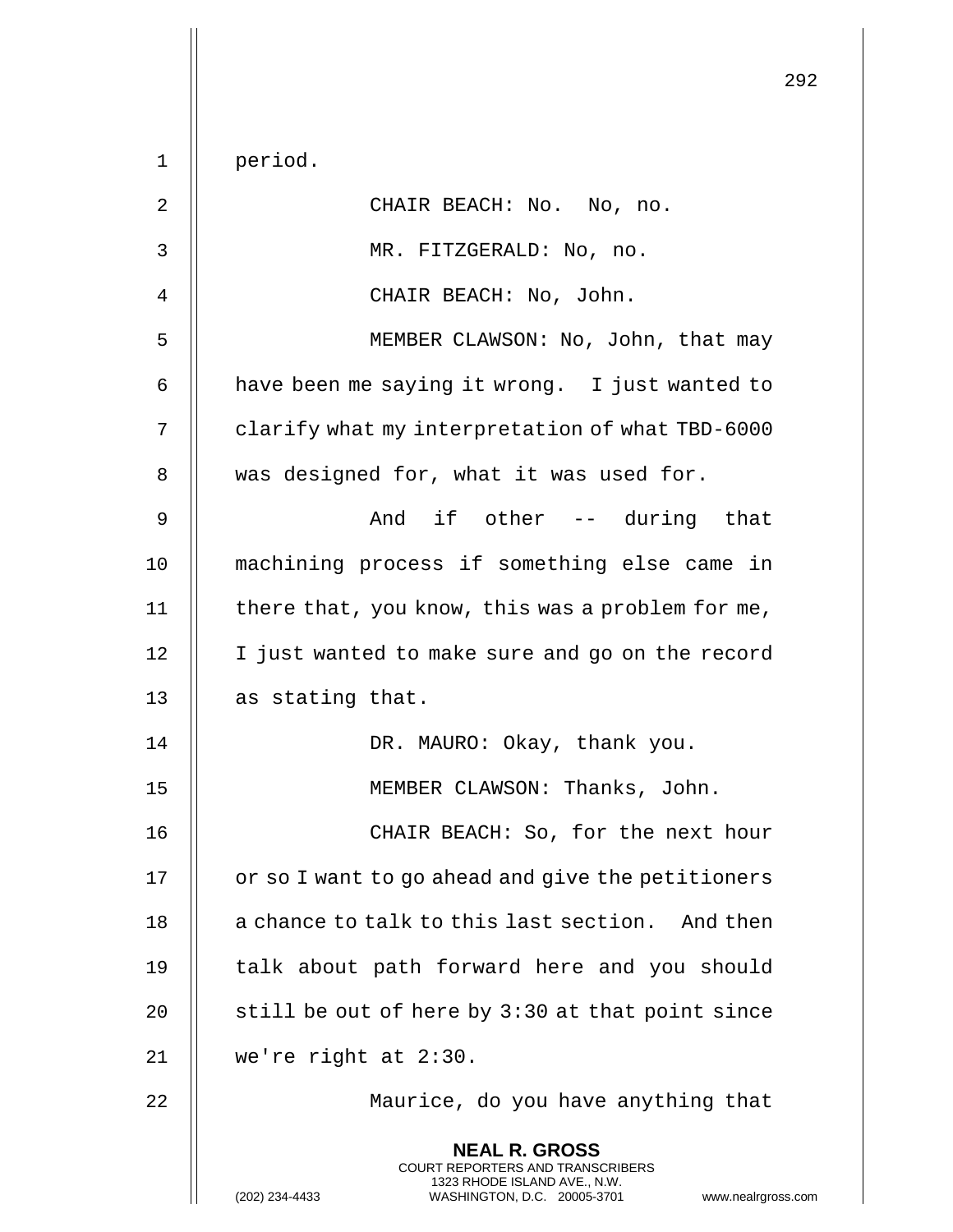|                |                                                                                                                                                | 293 |
|----------------|------------------------------------------------------------------------------------------------------------------------------------------------|-----|
| $\mathbf 1$    | you would like to add? Anything new to this                                                                                                    |     |
| $\overline{2}$ | last topic that we've been discussing?                                                                                                         |     |
| 3              | MR. COPELAND: Well, for the last                                                                                                               |     |
| 4              | topic --                                                                                                                                       |     |
| 5              | CHAIR BEACH: Can you come up to the                                                                                                            |     |
| 6              | table again? Thank you.                                                                                                                        |     |
| 7              | MR. COPELAND: Probably what I'm                                                                                                                |     |
| 8              | going to relate to you is something that you can                                                                                               |     |
| 9              | think about --                                                                                                                                 |     |
| 10             | CHAIR BEACH: Okay.                                                                                                                             |     |
| 11             | MR. COPELAND: -- when you're                                                                                                                   |     |
| 12             | analyzing certain things. I hear that there's                                                                                                  |     |
| 13             | a problem with the connection of an exposure of                                                                                                |     |
| 14             | a supervisor and the worker on certain bounds.                                                                                                 |     |
| 15             | And I have that experience myself.                                                                                                             |     |
| 16             | And it's kind of rare. I filed a claim and                                                                                                     |     |
| 17             | formaldehyde was one of my -- was what I was                                                                                                   |     |
| 18             | considering as an exposure.                                                                                                                    |     |
| 19             | Well, they told me that the                                                                                                                    |     |
| 20             | likelihood of me being overexposed to                                                                                                          |     |
| 21             | formaldehyde was not likely because I was a                                                                                                    |     |
| 22             | supervisor, but the workers, you know, would                                                                                                   |     |
|                | <b>NEAL R. GROSS</b>                                                                                                                           |     |
|                | <b>COURT REPORTERS AND TRANSCRIBERS</b><br>1323 RHODE ISLAND AVE., N.W.<br>(202) 234-4433<br>WASHINGTON, D.C. 20005-3701<br>www.nealrgross.com |     |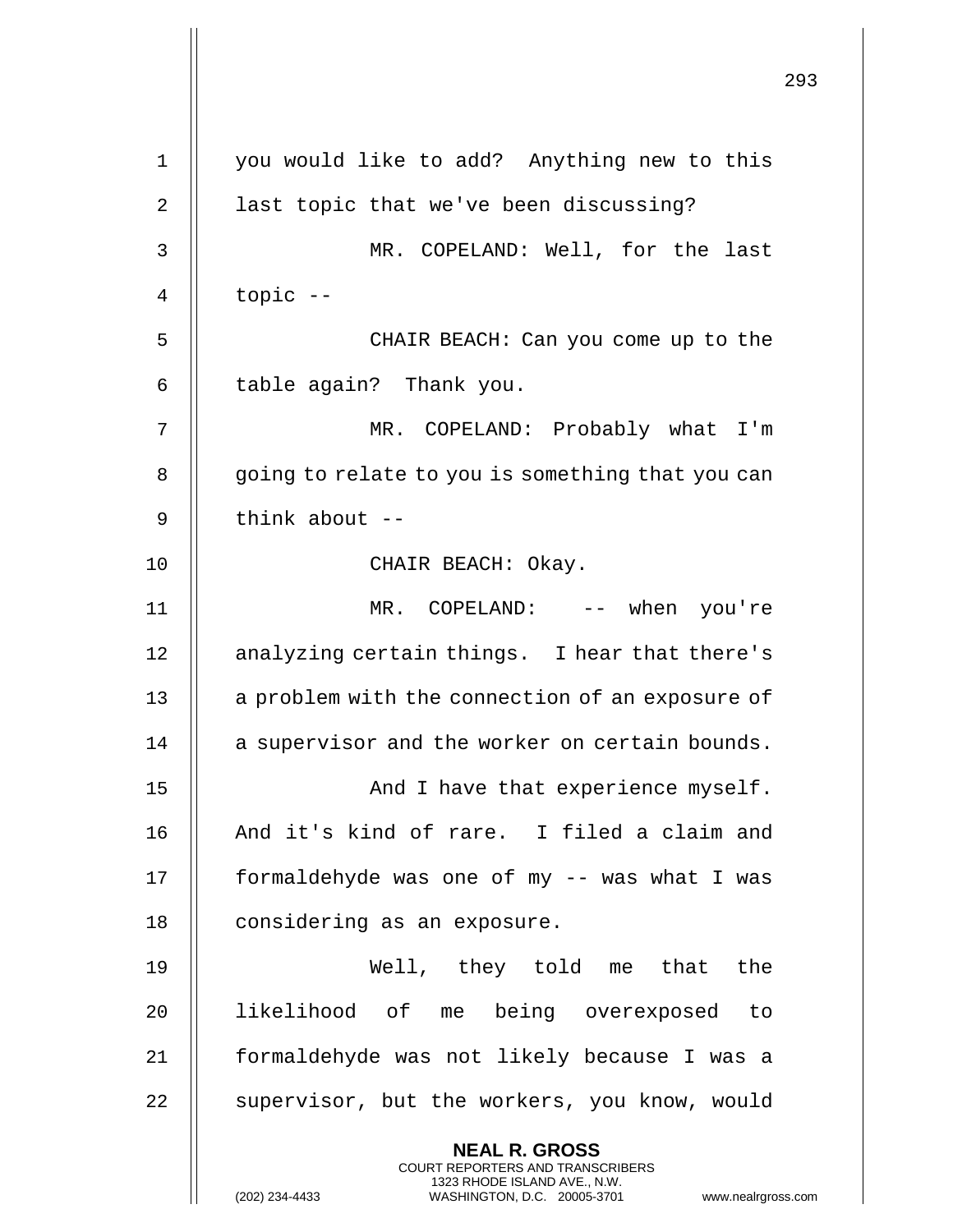294 **NEAL R. GROSS** COURT REPORTERS AND TRANSCRIBERS 1323 RHODE ISLAND AVE., N.W. 1 || qet different consideration. 2 || Wow, the workers that they were 3 | talking about of course were the tool and die 4 makers and the model makers and it would be 5 machinists too because of the phenolic.  $6$  || Phenolic is a formaldehyde base. 7 They didn't take in consideration I 8 Wext 8 a machinist for 19 years and I was a tool 9  $\parallel$  and die maker and a model maker for eight years. 10 | So, how could you exclude me just because I was 11 | a supervisor when I filed my claim? 12 || So, you all, you know, that can help 13 || you think about a person's work record and work 14 | history. 15 CHAIR BEACH: Sure. Yes, and I 16  $\parallel$  think that was brought up earlier --17 MR. COPELAND: Yes. 18 || CHAIR BEACH: -- during that very 19 | first topic we were talking about this morning. 20 MR. COPELAND: Okay. 21 MR. DARNELL: Generally, though,  $22$   $\parallel$  when we do a dose reconstruction --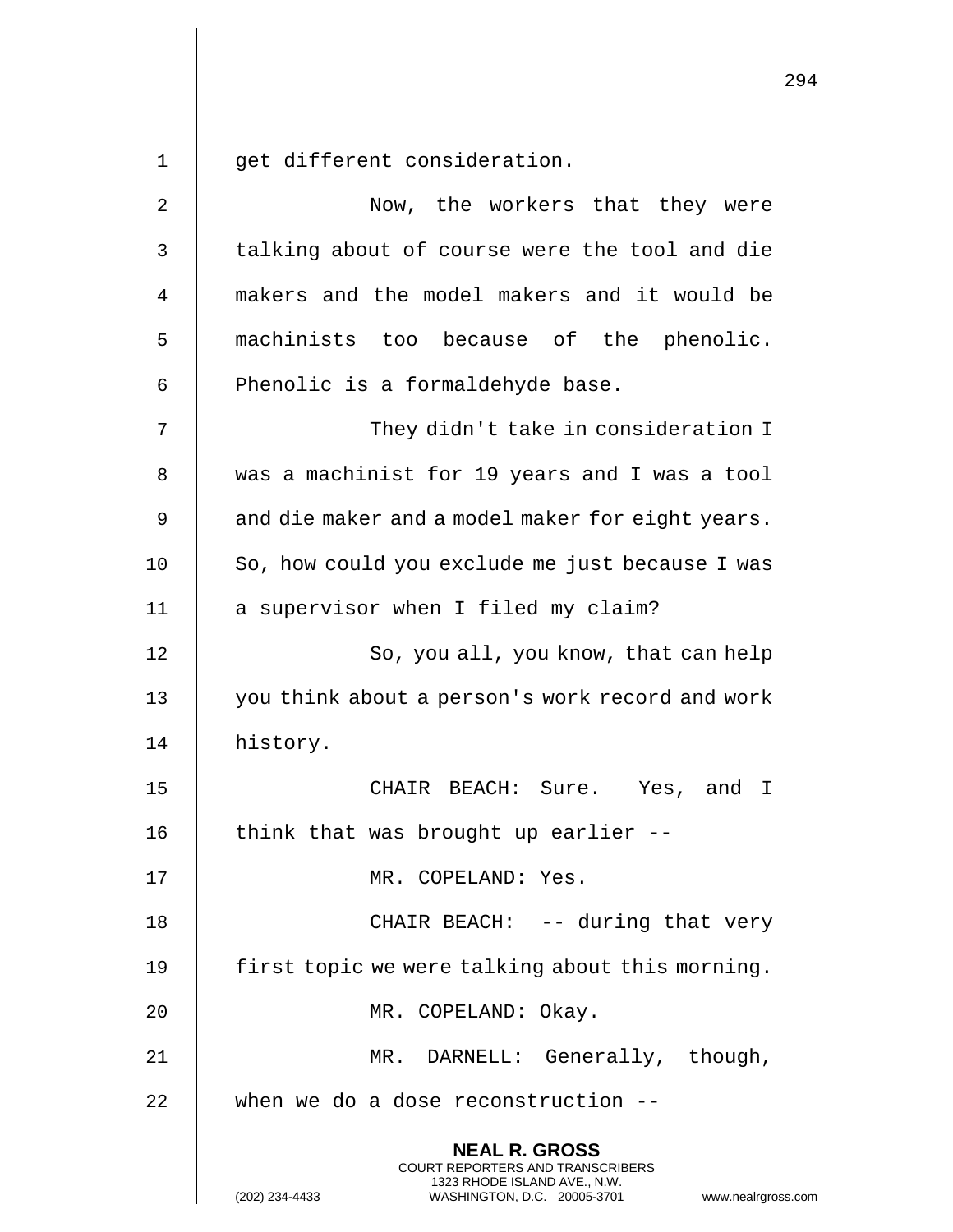|    |                                                                                                                                                                 | 295 |
|----|-----------------------------------------------------------------------------------------------------------------------------------------------------------------|-----|
| 1  | MR. COPELAND: I'm sorry?                                                                                                                                        |     |
| 2  | MR. DARNELL: Generally when we do a                                                                                                                             |     |
| 3  | dose reconstruction for a person like you which                                                                                                                 |     |
| 4  | had supervisory experience, machinist                                                                                                                           |     |
| 5  | experience and so on, we'll apply the worst                                                                                                                     |     |
| 6  | case.                                                                                                                                                           |     |
| 7  | So, if your worst case dose                                                                                                                                     |     |
| 8  | potential was as a machinist, from a radiation                                                                                                                  |     |
| 9  | standpoint you get the dose from a machinist,                                                                                                                   |     |
| 10 | not the dose from the supervisor.                                                                                                                               |     |
| 11 | MR. COPELAND: Okay. Okay.                                                                                                                                       |     |
| 12 | Another thing, the waste handlers, the people                                                                                                                   |     |
| 13 | that handled the waste, in your investigation                                                                                                                   |     |
| 14 | hope you notice that in the '90s waste<br>I.                                                                                                                    |     |
| 15 | management was completely re-manned.                                                                                                                            |     |
| 16 | Now, you got to realize people                                                                                                                                  |     |
| 17 | handled -- the people that were in that job                                                                                                                     |     |
| 18 | handled that job in waste management for 20, 30                                                                                                                 |     |
| 19 | years and all of them were taken out of that job                                                                                                                |     |
| 20 | and re-manned by other employees, some new                                                                                                                      |     |
| 21 | employees.                                                                                                                                                      |     |
| 22 | And the reason that they did that                                                                                                                               |     |
|    | <b>NEAL R. GROSS</b><br>COURT REPORTERS AND TRANSCRIBERS<br>1323 RHODE ISLAND AVE., N.W.<br>(202) 234-4433<br>WASHINGTON, D.C. 20005-3701<br>www.nealrgross.com |     |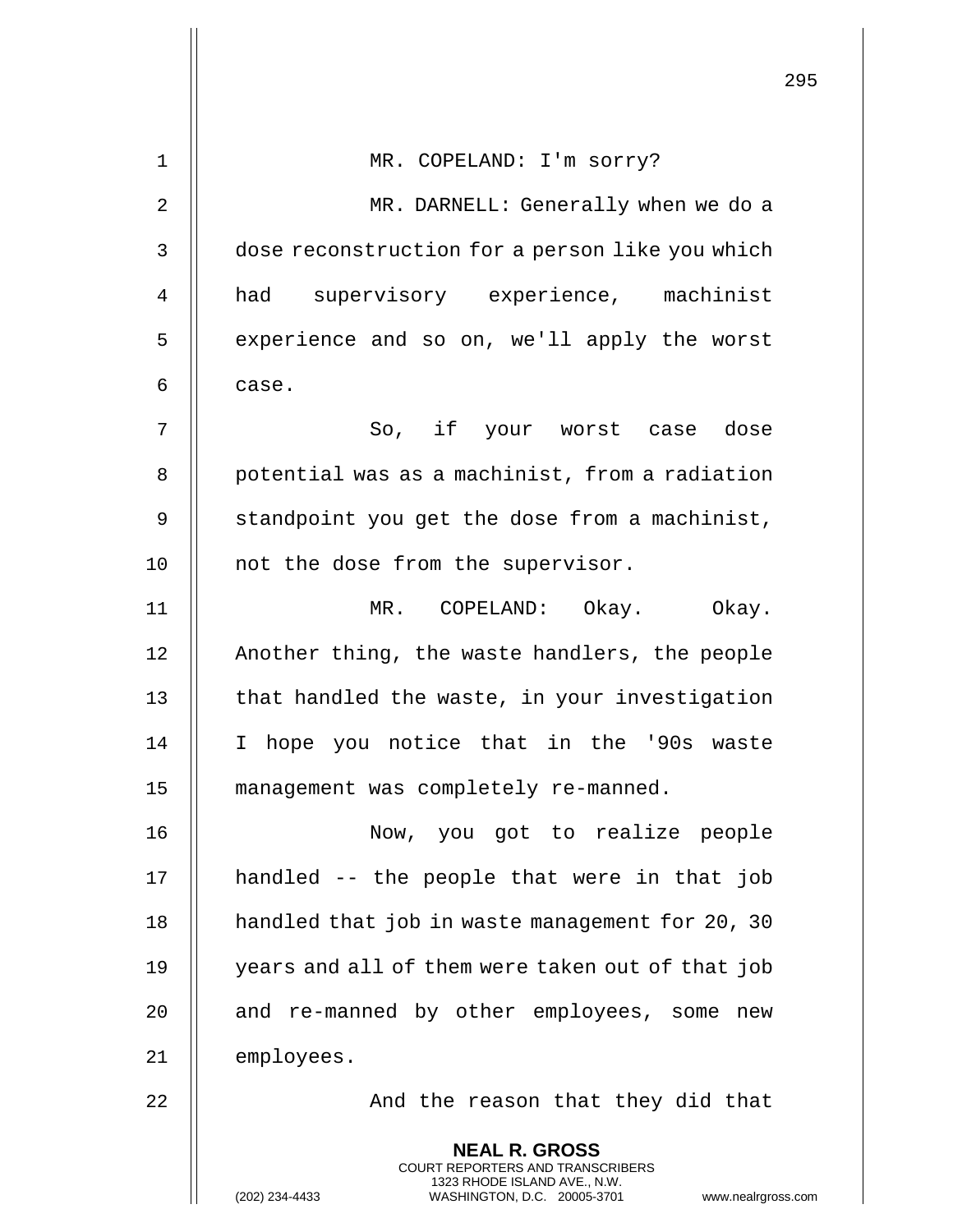**NEAL R. GROSS** COURT REPORTERS AND TRANSCRIBERS 1323 RHODE ISLAND AVE., N.W. (202) 234-4433 WASHINGTON, D.C. 20005-3701 www.nealrgross.com 1 was they found out that these people could not  $2 \parallel$  read. 3 Now, how did they protect these 4 | people all of these years that they were in that 5 | job and then when HAZMAT, HAZWOPER training and 6  $\parallel$  all the certification came along, they gave 7 || these people a test and they found out that 8 || these people could not read. 9 || Now, I think that's very 10 || embarrassing for the industry, I think it's 11 very embarrassing for the plant, but that ought  $12$  | to go into the consideration as to how good did 13 || they protect the people, how much were they 14 | trained. 15 If those people were trained, they 16 || should have found out that they couldn't read 17 || long before that dealing with the hazardous 18 waste and all the waste. So, consider that,  $19$   $\parallel$  too. 20 MR. McCLOSKEY: Was that a large 21 || number of people that --22 || MR. COPELAND: Oh, yes. Of course.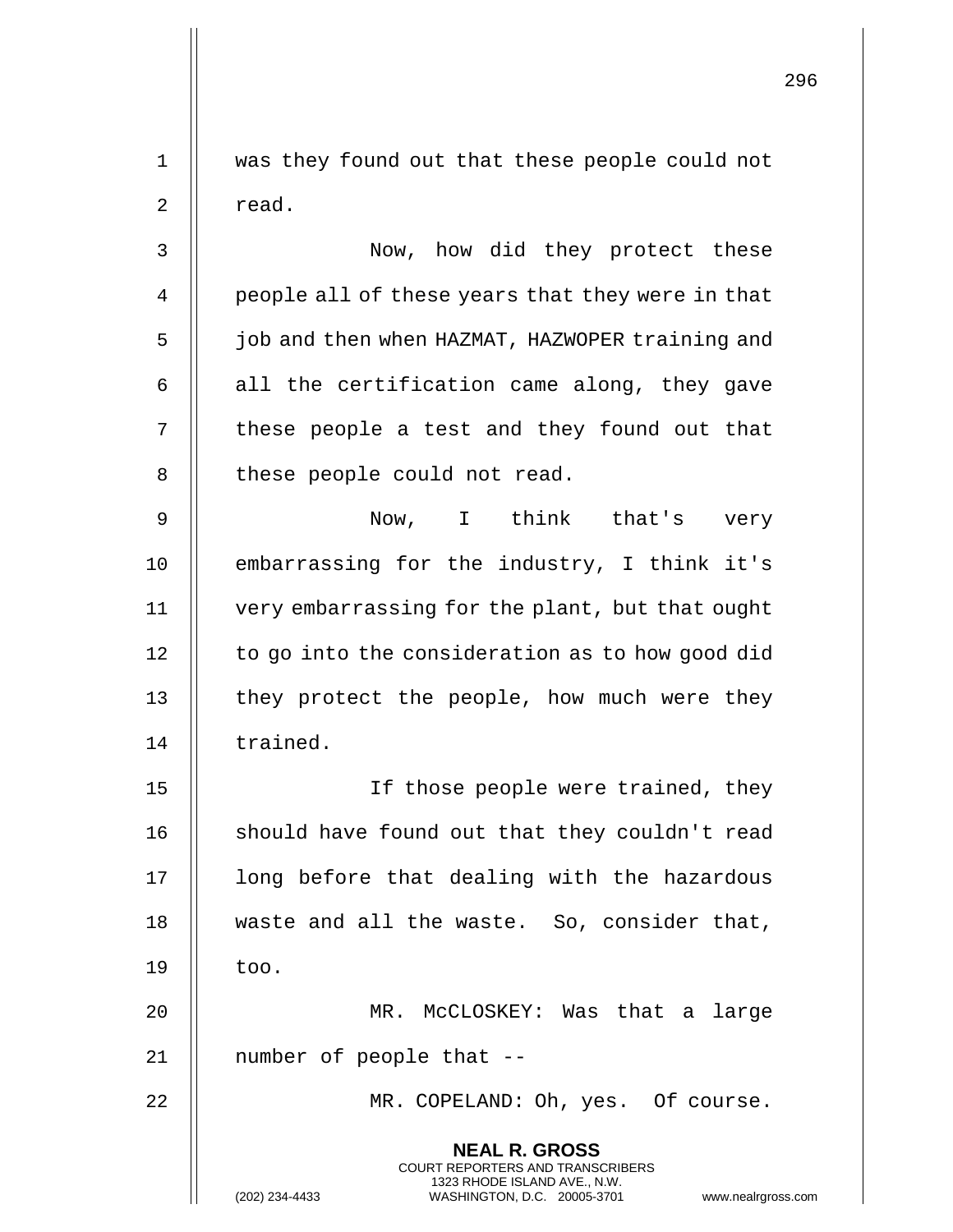|    |                                                                                                                                                                        | 297 |
|----|------------------------------------------------------------------------------------------------------------------------------------------------------------------------|-----|
| 1  | and like I said, these are long-term employees.                                                                                                                        |     |
| 2  | CHAIR BEACH: That was in the early                                                                                                                                     |     |
| 3  | '90s, you said?                                                                                                                                                        |     |
| 4  | MR. COPELAND: Yes, it was in the                                                                                                                                       |     |
| 5  | '90s. And you ought to be able to really get                                                                                                                           |     |
| 6  | a good feel on that because they started a                                                                                                                             |     |
| 7  | vanilla reading program and put people through                                                                                                                         |     |
| 8  | the reading program and they had testimonials                                                                                                                          |     |
| 9  | after they completed the reading program.                                                                                                                              |     |
| 10 | MR. McCLOSKEY: KCP conducted that?                                                                                                                                     |     |
| 11 | MR. COPELAND: Yes. Yes. So, you                                                                                                                                        |     |
| 12 | know, that -- and I think that would kind of                                                                                                                           |     |
| 13 | reflect on actually just how much the employees                                                                                                                        |     |
| 14 | knew about what they were doing. And because                                                                                                                           |     |
| 15 | we indoctrinated that the less you know, the                                                                                                                           |     |
| 16 | better off you are.                                                                                                                                                    |     |
| 17 | So, that's really all I have to say                                                                                                                                    |     |
| 18 | about the last portion.                                                                                                                                                |     |
| 19 | MEMBER CLAWSON: Maurice, I wanted                                                                                                                                      |     |
| 20 | to ask you one question because I found it                                                                                                                             |     |
| 21 | interesting. When you talk about the model                                                                                                                             |     |
| 22 | shop, could you explain what the model shop                                                                                                                            |     |
|    | <b>NEAL R. GROSS</b><br><b>COURT REPORTERS AND TRANSCRIBERS</b><br>1323 RHODE ISLAND AVE., N.W.<br>WASHINGTON, D.C. 20005-3701<br>(202) 234-4433<br>www.nealrgross.com |     |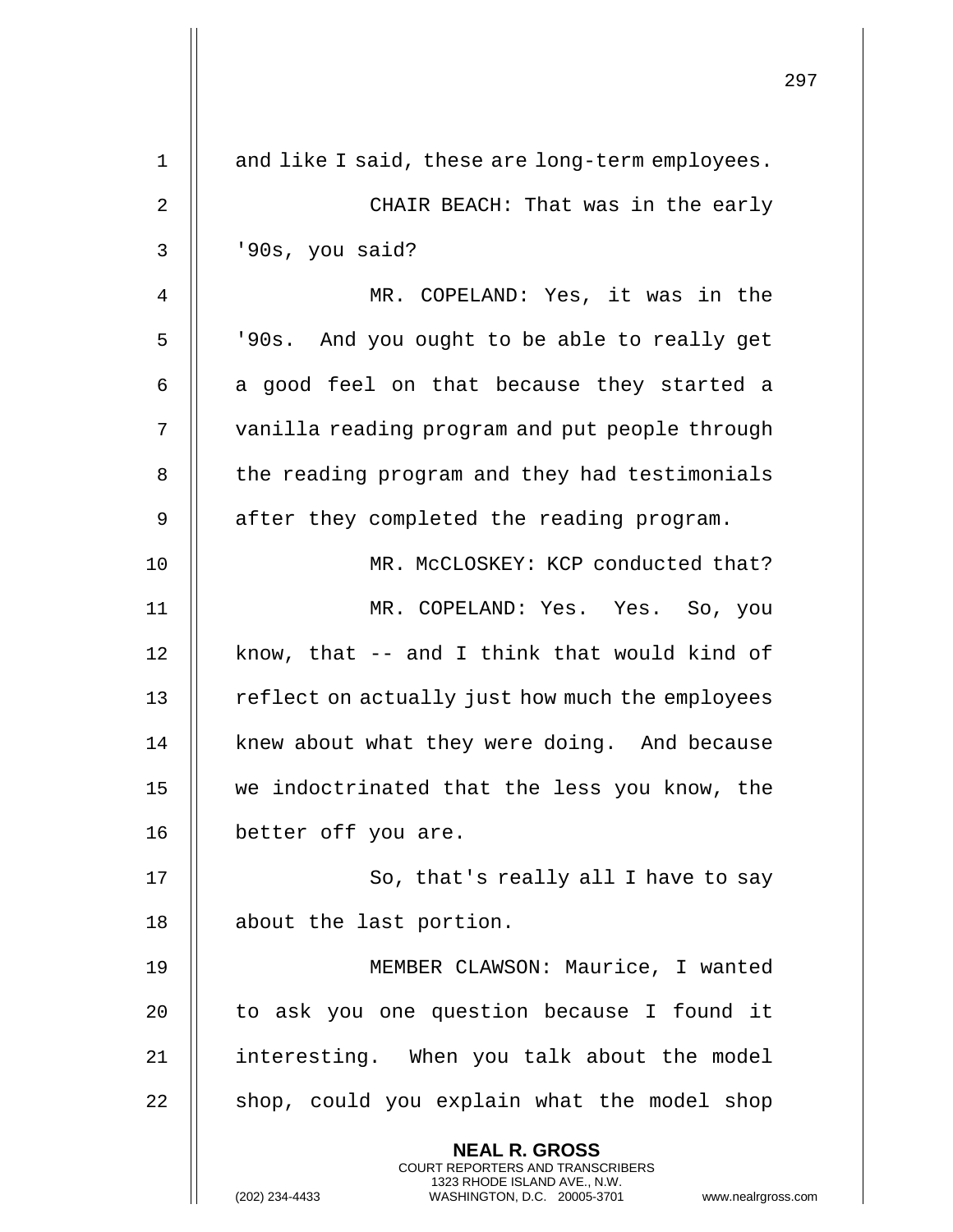$1 \parallel$  actually did?

| $\overline{2}$ | MR. COPELAND: The model shop, we are           |
|----------------|------------------------------------------------|
| 3              | just that. We build the models. We build the   |
| 4              | prototypes. We build the first part. We take   |
| 5              | it through design to production.               |
| 6              | We build the jigs, the fixtures,               |
| 7              | everything to produce the part. Now, these are |
| 8              | not -- these are not permanent fixtures or     |
| 9              | permanent jigs.                                |
| 10             | The tool room builds the permanent             |
| 11             | production jigs, but we go through -- we start |
| 12             | the work on a napkin. Engineers come down and  |
| 13             | we go through the development of the product,  |
| 14             | of the parts.                                  |
| 15             | Another thing that we do that --               |
| 16             | this should be very important to the SEC. I've |
| 17             | termed it autopsies. We did autopsies.         |
| 18             | We would get a unit in from Pantex,            |
| 19             | wherever, and some $-$ we might recover $-$ we |
| 20             | could have an assembly unit and we may want to |
| 21             | recover a unit out of assembly, but they don't |
| 22             | want to take it all apart.                     |
|                | <b>NEAL R. GROSS</b>                           |

COURT REPORTERS AND TRANSCRIBERS 1323 RHODE ISLAND AVE., N.W.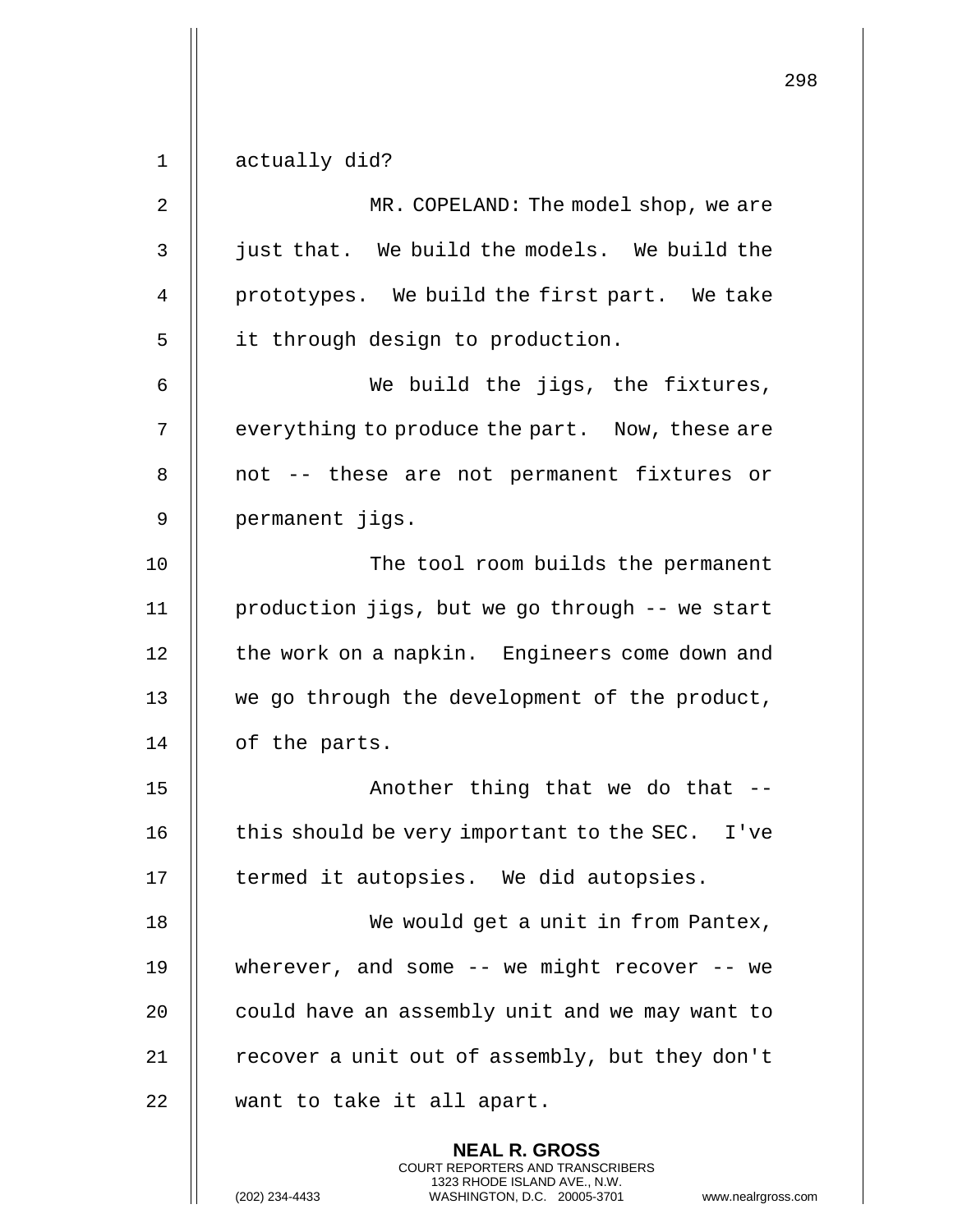| 1  | Well, we will locate it, locate                                                                                                                                 |
|----|-----------------------------------------------------------------------------------------------------------------------------------------------------------------|
| 2  | where the unit is and go in, we'll cut out a hole                                                                                                               |
| 3  | or something to get the access -- to access the                                                                                                                 |
| 4  | part and bring it out.                                                                                                                                          |
| 5  | Now, it was rumors and we know that                                                                                                                             |
| 6  | sometimes they will come back and they will say,                                                                                                                |
| 7  | well, this thing was contaminated. And that's                                                                                                                   |
| 8  | all we would ever hear about that the unit was                                                                                                                  |
| 9  | contaminated. That's all we hear.                                                                                                                               |
| 10 | Contained with what? I don't know,                                                                                                                              |
| 11 | but I know that some of the units came from                                                                                                                     |
| 12 | Pantex. They might have come just from some                                                                                                                     |
| 13 | engineer at Sandia or some engineer somewhere                                                                                                                   |
| 14 | out there that wants something.                                                                                                                                 |
| 15 | CHAIR BEACH: This is part of our                                                                                                                                |
| 16 | interview notes, too, from the last visit to                                                                                                                    |
| 17 | Kansas City just because you discussed this at                                                                                                                  |
| 18 | that time, too.                                                                                                                                                 |
| 19 | MR. COPELAND: Yes.                                                                                                                                              |
| 20 | CHAIR BEACH: In case somebody wants                                                                                                                             |
| 21 | to look at those notes.                                                                                                                                         |
| 22 | MR. COPELAND: Yes, and a lot of                                                                                                                                 |
|    | <b>NEAL R. GROSS</b><br>COURT REPORTERS AND TRANSCRIBERS<br>1323 RHODE ISLAND AVE., N.W.<br>(202) 234-4433<br>WASHINGTON, D.C. 20005-3701<br>www.nealrgross.com |

 $\mathsf{I}$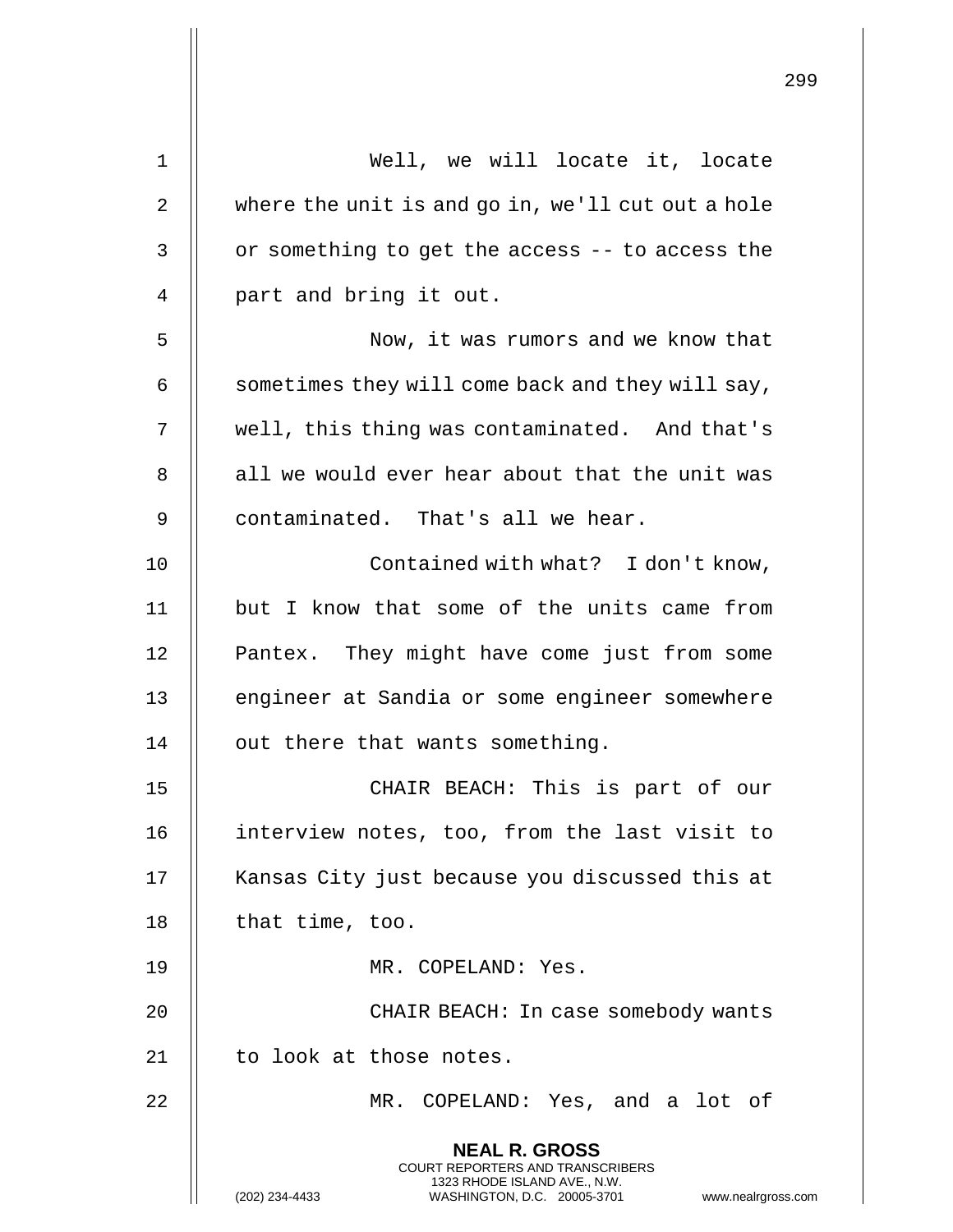| $\mathbf 1$ | those -- a lot of those remnants, you know, was                                                                                                                        |
|-------------|------------------------------------------------------------------------------------------------------------------------------------------------------------------------|
| 2           | -- I call them "scary" now. I didn't call them                                                                                                                         |
| 3           | "scary" then, because some of that stuff would                                                                                                                         |
| 4           | -- some of these things would ooze out fluids,                                                                                                                         |
| 5           | green fluids, you know, and it would mix in with                                                                                                                       |
| 6           | the coolants that we didn't use because we can't                                                                                                                       |
| 7           | use coolant, but the machine had coolants in it.                                                                                                                       |
| 8           | And when it oozes it, it's in the machine, you                                                                                                                         |
| 9           | know, go down in the machine.                                                                                                                                          |
| 10          | We wouldn't be using coolants at the                                                                                                                                   |
| 11          | time, but it would go down in there and that                                                                                                                           |
| 12          | stuff would stay there, because we're not going                                                                                                                        |
| 13          | to change the coolant just because something                                                                                                                           |
| 14          | oozed out of it, you know, but we would get back                                                                                                                       |
| 15          | words a lot of times that the units were                                                                                                                               |
| 16          | contaminated.                                                                                                                                                          |
| 17          | MR. McCLOSKEY: So, the model shop                                                                                                                                      |
| 18          | does a lot of this prototype work and then they                                                                                                                        |
| 19          | could also assign jobs where they cut open and                                                                                                                         |
| 20          |                                                                                                                                                                        |
| 21          | MR. COPELAND: Oh, yes.                                                                                                                                                 |
| 22          | MR. McCLOSKEY: -- do autopsies.                                                                                                                                        |
|             | <b>NEAL R. GROSS</b><br><b>COURT REPORTERS AND TRANSCRIBERS</b><br>1323 RHODE ISLAND AVE., N.W.<br>(202) 234-4433<br>WASHINGTON, D.C. 20005-3701<br>www.nealrgross.com |

 $\mathbf{I}$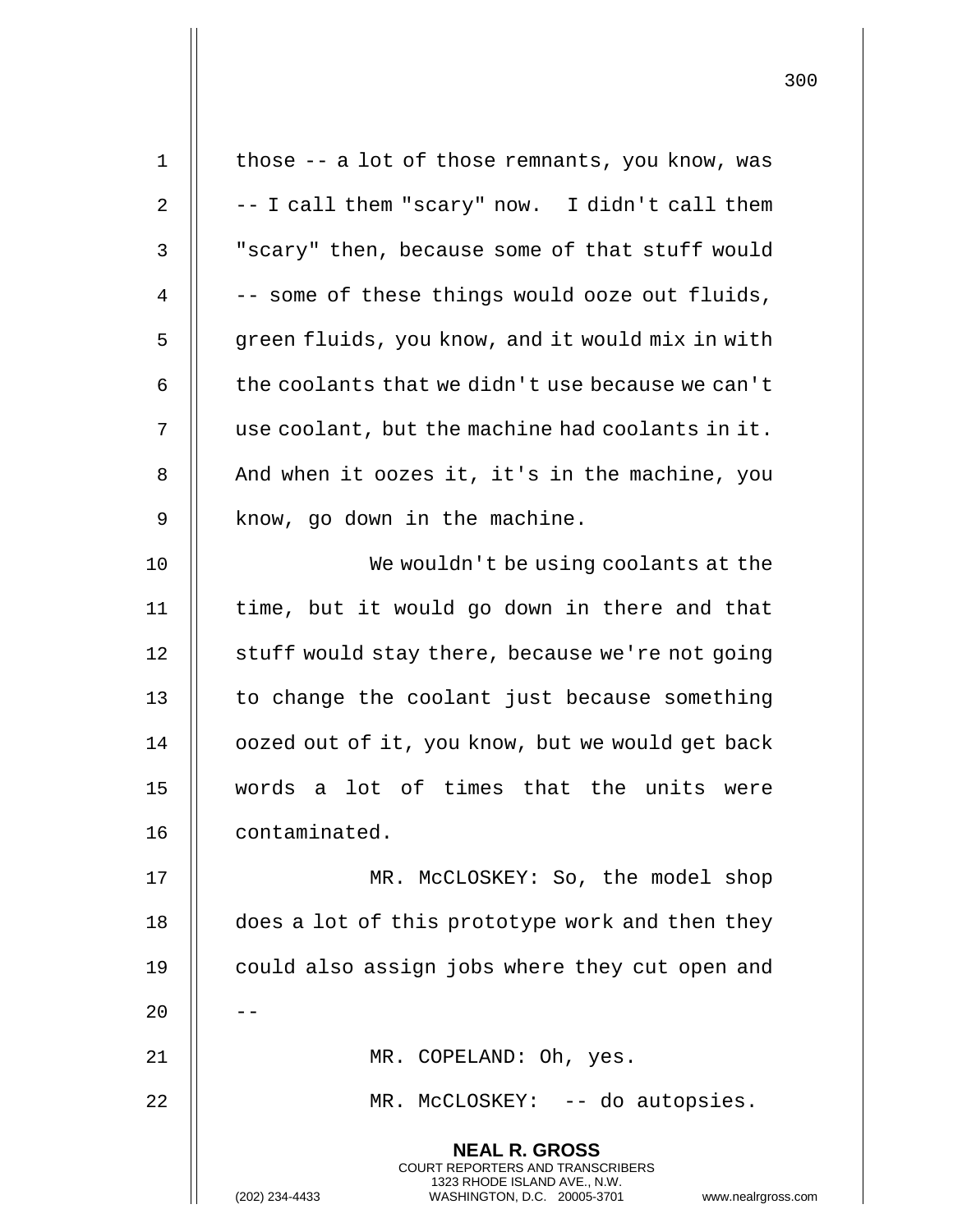|    |                                                                                                                                                                 | 301 |
|----|-----------------------------------------------------------------------------------------------------------------------------------------------------------------|-----|
| 1  | MR. COPELAND: Yes, we did -- that's                                                                                                                             |     |
| 2  | what I call them. Autopsies, you know.                                                                                                                          |     |
| 3  | Recovering units. Recovering -- and we did a                                                                                                                    |     |
| 4  | lot of destruction.                                                                                                                                             |     |
| 5  | I gave you a name of a guy named                                                                                                                                |     |
| 6  | [identifying information redacted]. And that                                                                                                                    |     |
| 7  | was the one with the tritium.                                                                                                                                   |     |
| 8  | They wouldn't tell me what the units                                                                                                                            |     |
| 9  | were contaminated with. [Identifying                                                                                                                            |     |
| 10 | information redacted] was the ES&H guy on the                                                                                                                   |     |
| 11 | job. [Identifying information redacted] was                                                                                                                     |     |
| 12 | the guy that came in from Rocky Flats and he went                                                                                                               |     |
| 13 | to work for ES&H.                                                                                                                                               |     |
| 14 | I had a guy that gets sick which I                                                                                                                              |     |
| 15 | didn't -- it didn't relate as far as I'm                                                                                                                        |     |
| 16 | concerned to the job, but they wanted to talk                                                                                                                   |     |
| 17 | to him, but he was in the hospital.                                                                                                                             |     |
| 18 | I told them he was in the hospital.                                                                                                                             |     |
| 19 | And they said, well, when he comes back, we want                                                                                                                |     |
| 20 | to talk to him.                                                                                                                                                 |     |
| 21 | Okay. He came back. [Identifying                                                                                                                                |     |
| 22 | information redacted] and about four or five                                                                                                                    |     |
|    | <b>NEAL R. GROSS</b><br>COURT REPORTERS AND TRANSCRIBERS<br>1323 RHODE ISLAND AVE., N.W.<br>(202) 234-4433<br>WASHINGTON, D.C. 20005-3701<br>www.nealrgross.com |     |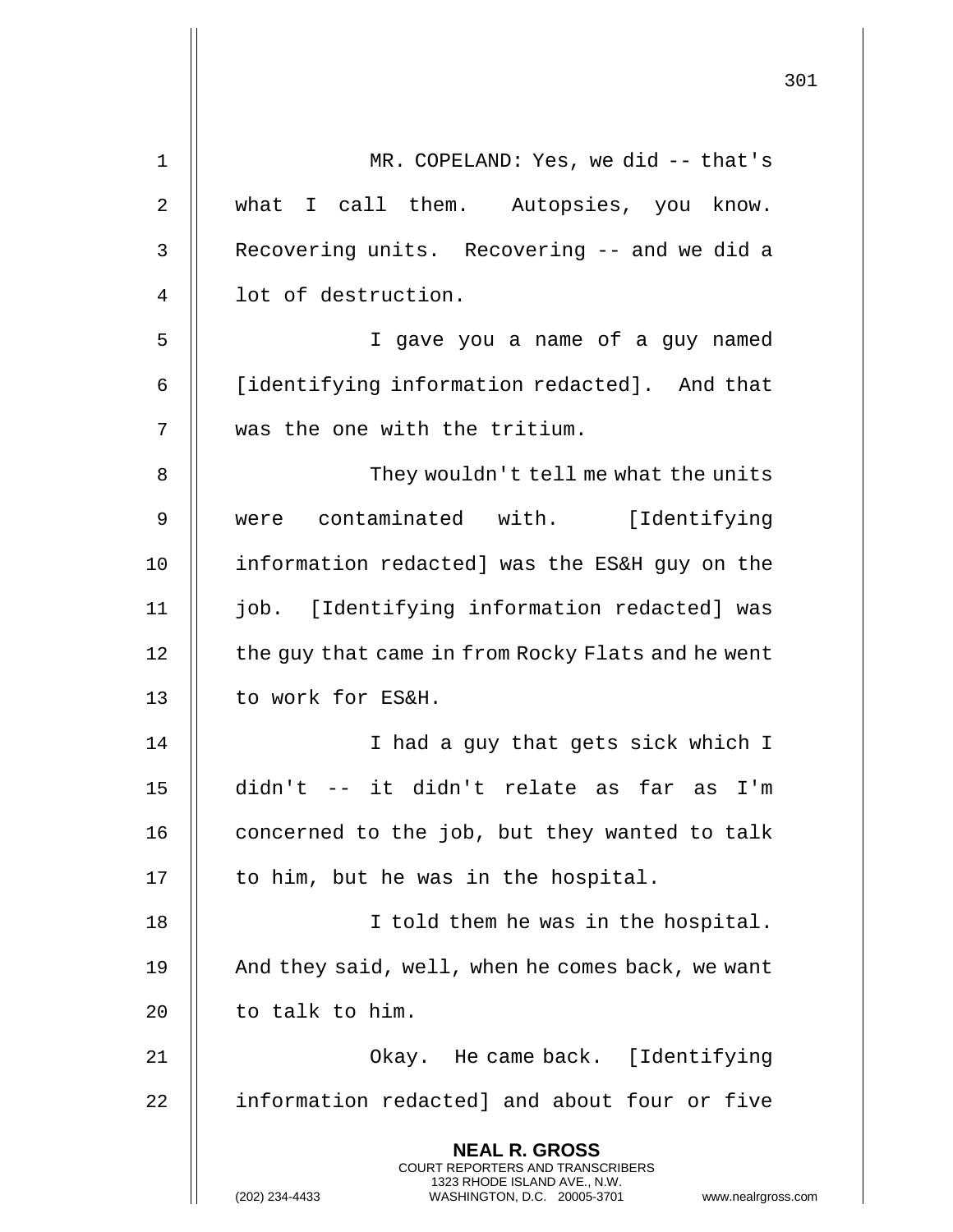| $\mathbf 1$    | other people came up. [Identifying              |
|----------------|-------------------------------------------------|
| $\overline{2}$ | information redacted] was talking to him.       |
| 3              | Other people were looking around just observing |
| 4              | him.                                            |
| 5              | And I wanted to know after watching             |
| 6              | this, I wanted to know what was the source of   |
| 7              | contamination, you know.                        |
| 8              | I work with him. I set the job up.              |
| 9              | I'm the one that we adjust them down with the   |
| 10             | face mask that eventually they said you didn't  |
| 11             | need to wear it and we were destroying these    |
| 12             | parts. We were still in the destruction.        |
| 13             | We destroyed configurations. So,                |
| 14             | it was a classified job. Okay. Well, they       |
| 15             | wouldn't tell me what it was, what the source   |
| 16             | of contamination was.                           |
| 17             | I was pretty upset about that and I             |
| 18             | was looking over their shoulder. This one guy   |
| 19             | sitting back at the desk and he was the one     |
| 20             | writing on a piece of paper. And I looked over  |
| 21             | his shoulder and I know doggone well I saw      |
| 22             | "tritium" on that paper.                        |
|                | <b>NEAL R. GROSS</b>                            |

COURT REPORTERS AND TRANSCRIBERS 1323 RHODE ISLAND AVE., N.W.

(202) 234-4433 WASHINGTON, D.C. 20005-3701 www.nealrgross.com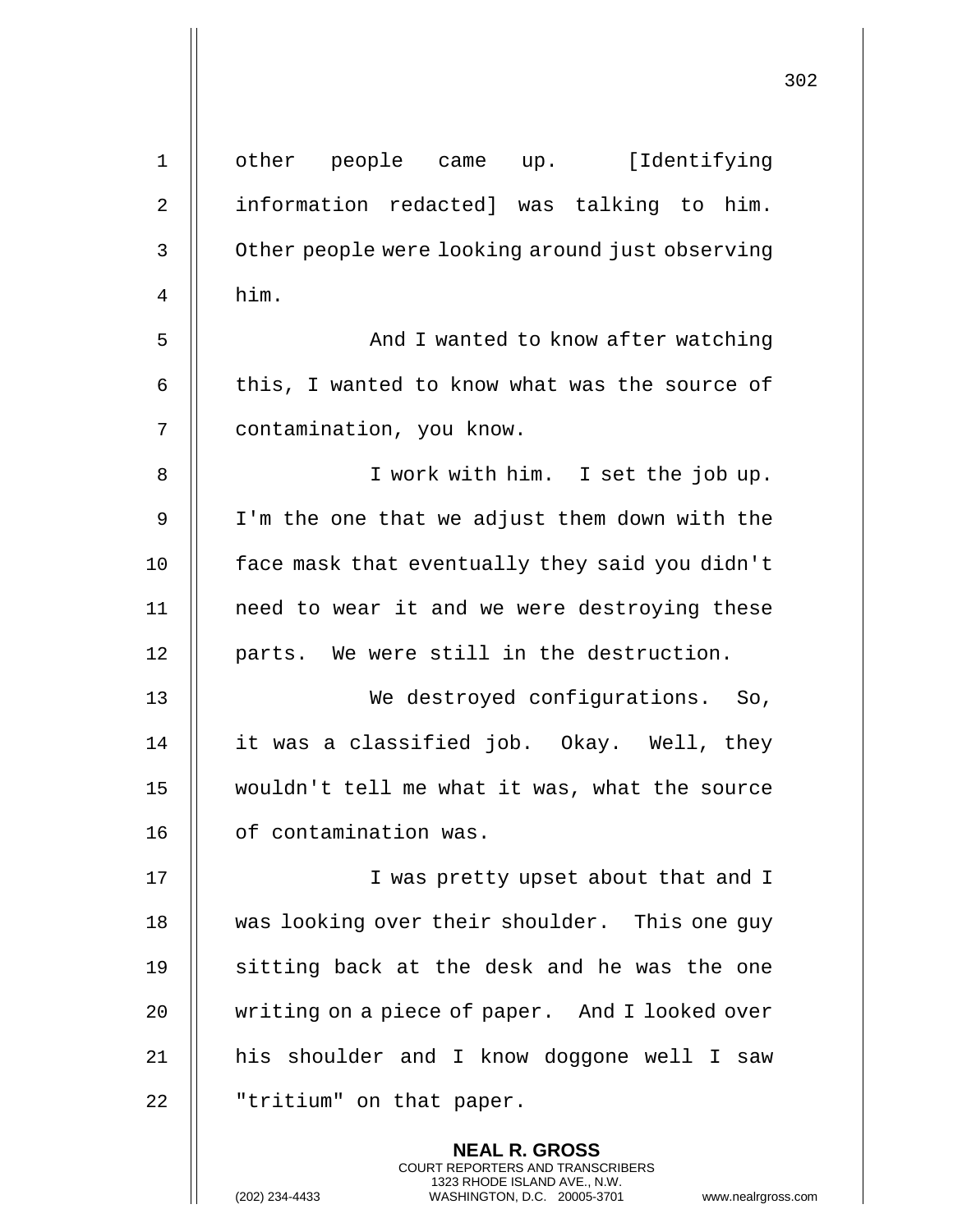| 1  | There was about five -- five                                                             |
|----|------------------------------------------------------------------------------------------|
| 2  | different substances and I know -- I know I saw                                          |
| 3  | tritium on there and I don't know if that was                                            |
| 4  | the source, but I know I saw it.                                                         |
|    |                                                                                          |
| 5  | MR. MCCLOSKEY: So, you were                                                              |
| 6  | destroying a lot of these pieces?                                                        |
| 7  | MR. COPELAND: Oh, yes.                                                                   |
| 8  | MR. McCLOSKEY: And in what way were                                                      |
| 9  | you destroying them? Were you cutting them                                               |
| 10 | $with --$                                                                                |
| 11 | MR. COPELAND: Cutting them up.                                                           |
| 12 | MR. McCLOSKEY: Under the saw, okay.                                                      |
| 13 | MR. COPELAND: Cutting them up on the                                                     |
| 14 | machine. On a lathe.                                                                     |
| 15 | MR. MCCLOSKEY: Just so you couldn't                                                      |
| 16 | recognize the classified shape anymore.                                                  |
| 17 | MR. COPELAND: Right. And we did a                                                        |
| 18 | lot of that.                                                                             |
| 19 | CHAIR BEACH: What time period was                                                        |
| 20 | that; do you remember?                                                                   |
| 21 | MR. COPELAND: That was in the -- was                                                     |
| 22 | in the '90s.                                                                             |
|    | <b>NEAL R. GROSS</b><br>COURT REPORTERS AND TRANSCRIBERS<br>1323 RHODE ISLAND AVE., N.W. |
|    | (202) 234-4433<br>WASHINGTON, D.C. 20005-3701<br>www.nealrgross.com                      |

 $\mathbf{\mathsf{H}}$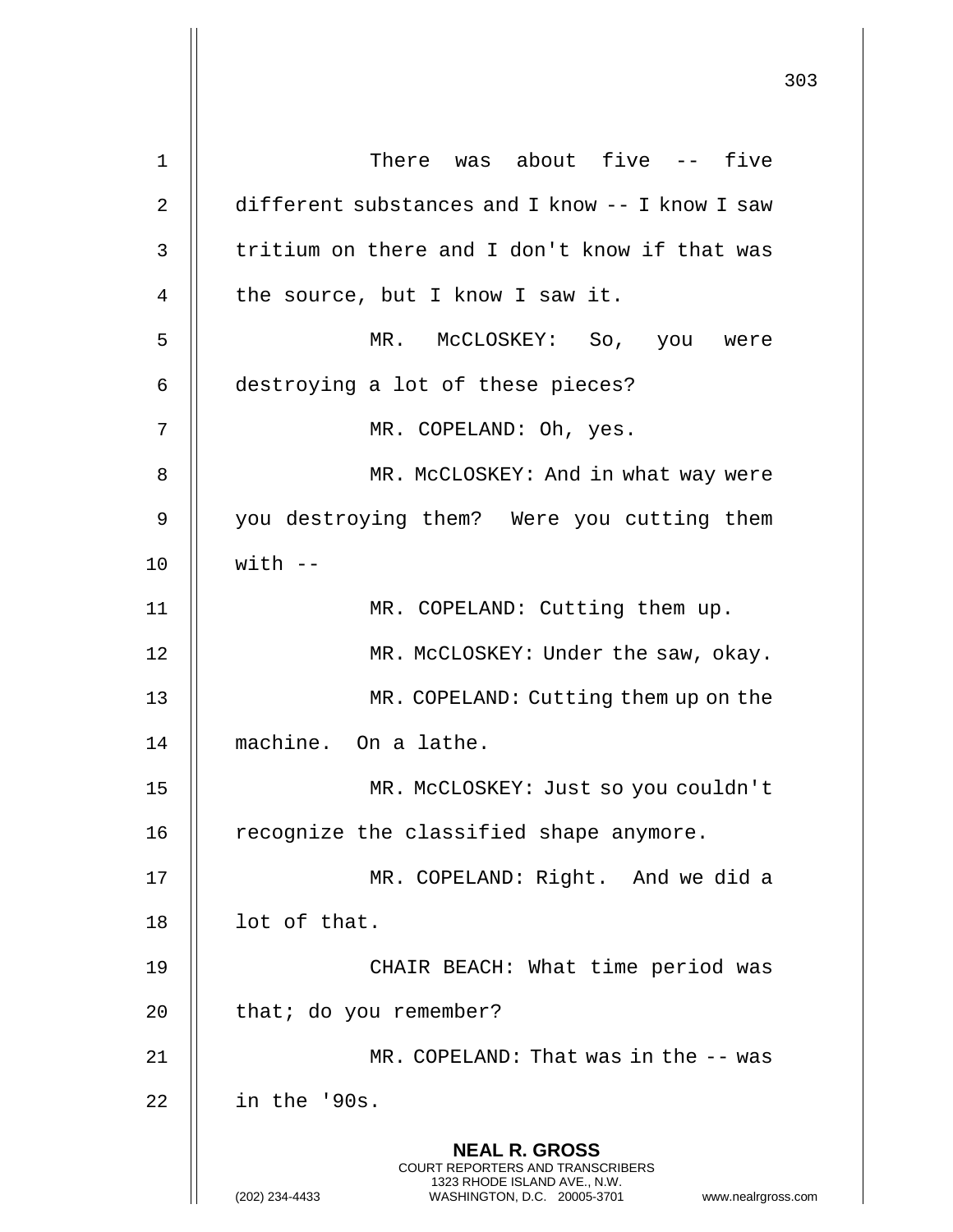|    |                                                                                                                                                                 | 304 |
|----|-----------------------------------------------------------------------------------------------------------------------------------------------------------------|-----|
| 1  | CHAIR BEACH: Okay.                                                                                                                                              |     |
| 2  | MR. COPELAND: About the mid-'90s in                                                                                                                             |     |
| 3  | the model shop.                                                                                                                                                 |     |
| 4  | MEMBER CLAWSON: And I'll let you                                                                                                                                |     |
| 5  | understand why I asked, Maurice will be able to                                                                                                                 |     |
| 6  | tell us this, is because when I think of the                                                                                                                    |     |
| 7  | model shop, I think of something harmless, you                                                                                                                  |     |
| 8  | know, putting little stuff together.                                                                                                                            |     |
| 9  | But the whole process of this and                                                                                                                               |     |
| 10 | what I found interesting in Kansas City was they                                                                                                                |     |
| 11 | received everything back from be it Pantex, be                                                                                                                  |     |
| 12 | it wherever. These parts came back to them.                                                                                                                     |     |
| 13 | It was part of their QA program to                                                                                                                              |     |
| 14 | be able to go through these after they had been                                                                                                                 |     |
| 15 | on the line for so long like that. They were                                                                                                                    |     |
| 16 | continuously making improvements to it. They                                                                                                                    |     |
| 17 | were seeing different wear process and                                                                                                                          |     |
| 18 | everything else like that.                                                                                                                                      |     |
| 19 | To get to a lot of these parts, they                                                                                                                            |     |
| 20 | came back as -- what can I say? They came back                                                                                                                  |     |
| 21 | as one big part and they had to cut these out                                                                                                                   |     |
| 22 | of there.                                                                                                                                                       |     |
|    | <b>NEAL R. GROSS</b><br>COURT REPORTERS AND TRANSCRIBERS<br>1323 RHODE ISLAND AVE., N.W.<br>(202) 234-4433<br>WASHINGTON, D.C. 20005-3701<br>www.nealrgross.com |     |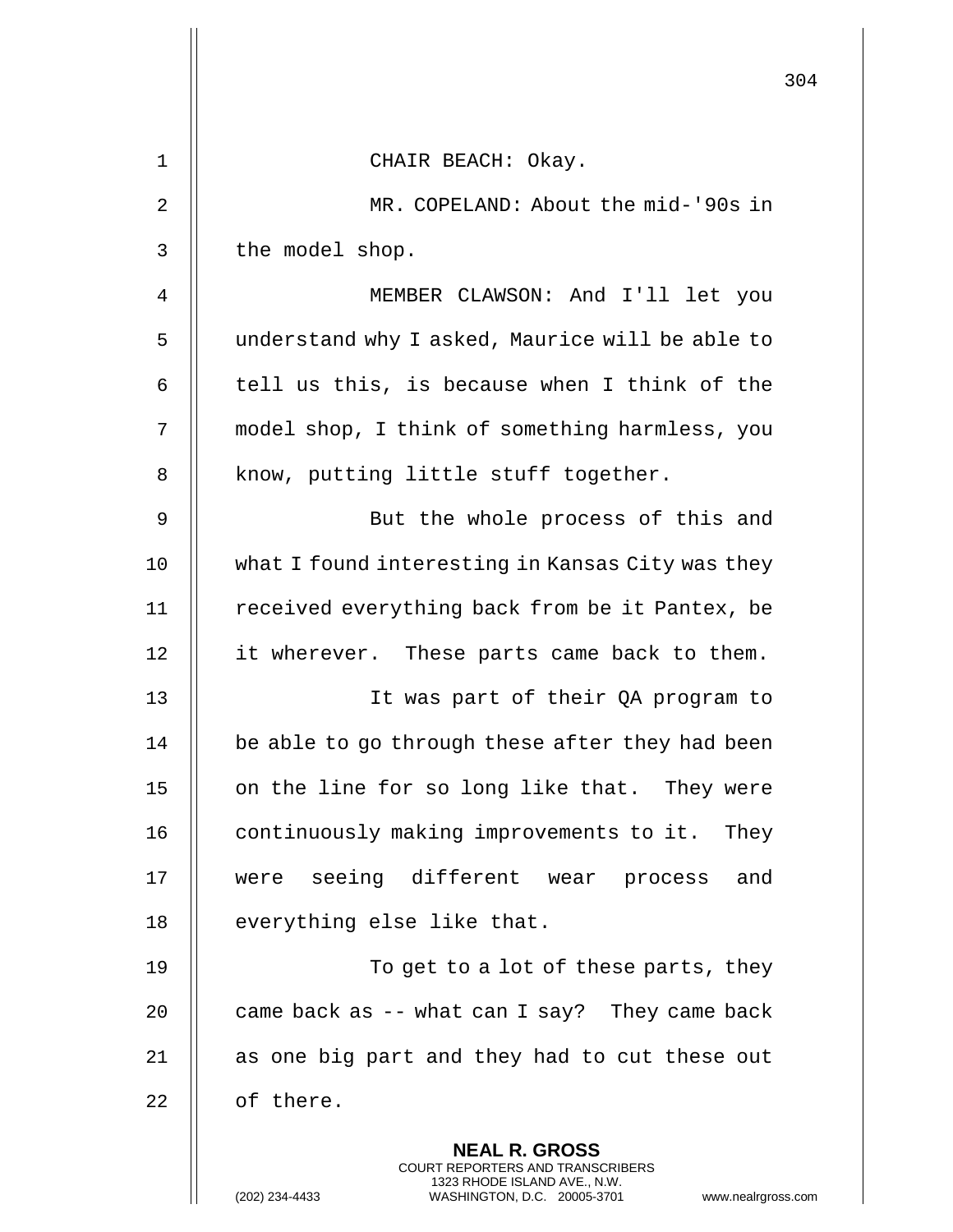| $\mathbf 1$    | So, you have a lot of other things                                                                                                                                |
|----------------|-------------------------------------------------------------------------------------------------------------------------------------------------------------------|
| 2              | coming back with these potentially. And I just                                                                                                                    |
| 3              | wanted to make sure that we understood that when                                                                                                                  |
| $\overline{4}$ | I thought of model shop, I was totally thinking                                                                                                                   |
| 5              | of something different until I got in and                                                                                                                         |
| 6              | started finding out what the whole process was.                                                                                                                   |
| 7              | Because this was the beginning of it                                                                                                                              |
| 8              | to basically bringing everything all back and                                                                                                                     |
| 9              | seeing how it did sitting out there for 10, 20                                                                                                                    |
| 10             | years. And that's -- I just wanted to make sure                                                                                                                   |
| 11             | that all of us understood what --                                                                                                                                 |
| 12             | MR. McCLOSKEY: The model shop was                                                                                                                                 |
| 13             | also where we say in the ER that the mag-thorium                                                                                                                  |
| 14             | machining, most of the mag-thorium machining                                                                                                                      |
| 15             | occurred from '57 to '75. So, that's the space                                                                                                                    |
| 16             | for that.                                                                                                                                                         |
| 17             | $MR. COPELAND: Yes, we prove in -- we$                                                                                                                            |
| 18             | prove in everything for production. We prove                                                                                                                      |
| 19             | it in from our fixtures, our jigs. When it goes                                                                                                                   |
| 20             | into production, ours is not permanent. Like                                                                                                                      |
| 21             | I said, the tool room does the permanent stuff.                                                                                                                   |
| 22             | It's design-build in the model shop once we get                                                                                                                   |
|                | <b>NEAL R. GROSS</b><br><b>COURT REPORTERS AND TRANSCRIBERS</b><br>1323 RHODE ISLAND AVE., N.W.<br>(202) 234-4433<br>WASHINGTON, D.C. 20005-3701<br>www.nealrgros |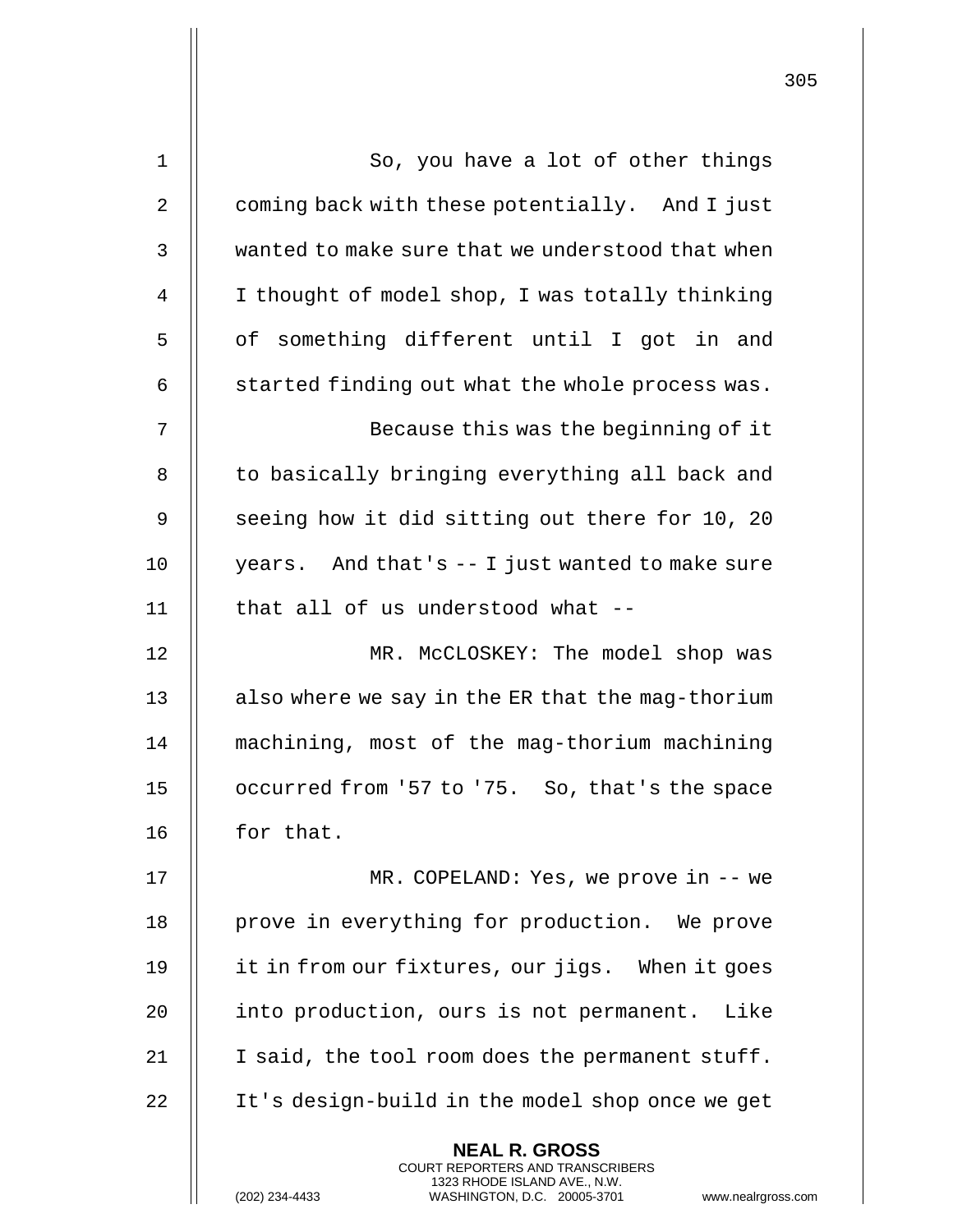|       |                                                                                          | 306 |
|-------|------------------------------------------------------------------------------------------|-----|
|       |                                                                                          |     |
| $1\,$ | it all.                                                                                  |     |
| 2     | And we build the first part. We                                                          |     |
| 3     | also build the first part from the fixtures and                                          |     |
| 4     | the jigs and it goes to the design agency where                                          |     |
| 5     |                                                                                          |     |
| 6     | MR. PORROVECCHIO: Yes, this is Joe                                                       |     |
| 7     | Porrovecchio. I have two questions, Maurice.                                             |     |
| 8     | MR. COPELAND: Yes.                                                                       |     |
| 9     | MR. PORROVECCHIO: One question is                                                        |     |
| 10    | when you destructively accessed some parts, was                                          |     |
| 11    | that the entire unit like the reentry heat                                               |     |
| 12    | shield that you'd have to cut through?                                                   |     |
| 13    | MR. COPELAND: Did you say the entire                                                     |     |
| 14    | part? Yes, it would be -- well, we are just --                                           |     |
| 15    | if it was the configuration that they wanted to                                          |     |
| 16    | remove, that's how we would remove it.                                                   |     |
| 17    | MR. PORROVECCHIO: Uh-huh.                                                                |     |
| 18    | MR. COPELAND: Okay.                                                                      |     |
| 19    | MR. PORROVECCHIO: Okay. And the                                                          |     |
| 20    | second question is, do you have any samples or                                           |     |
| 21    | relics that may be analyzed or looked at by the                                          |     |
| 22    | Work Group?                                                                              |     |
|       | <b>NEAL R. GROSS</b><br>COURT REPORTERS AND TRANSCRIBERS<br>1323 RHODE ISLAND AVE., N.W. |     |
|       | (202) 234-4433<br>WASHINGTON, D.C. 20005-3701<br>www.nealrgross.com                      |     |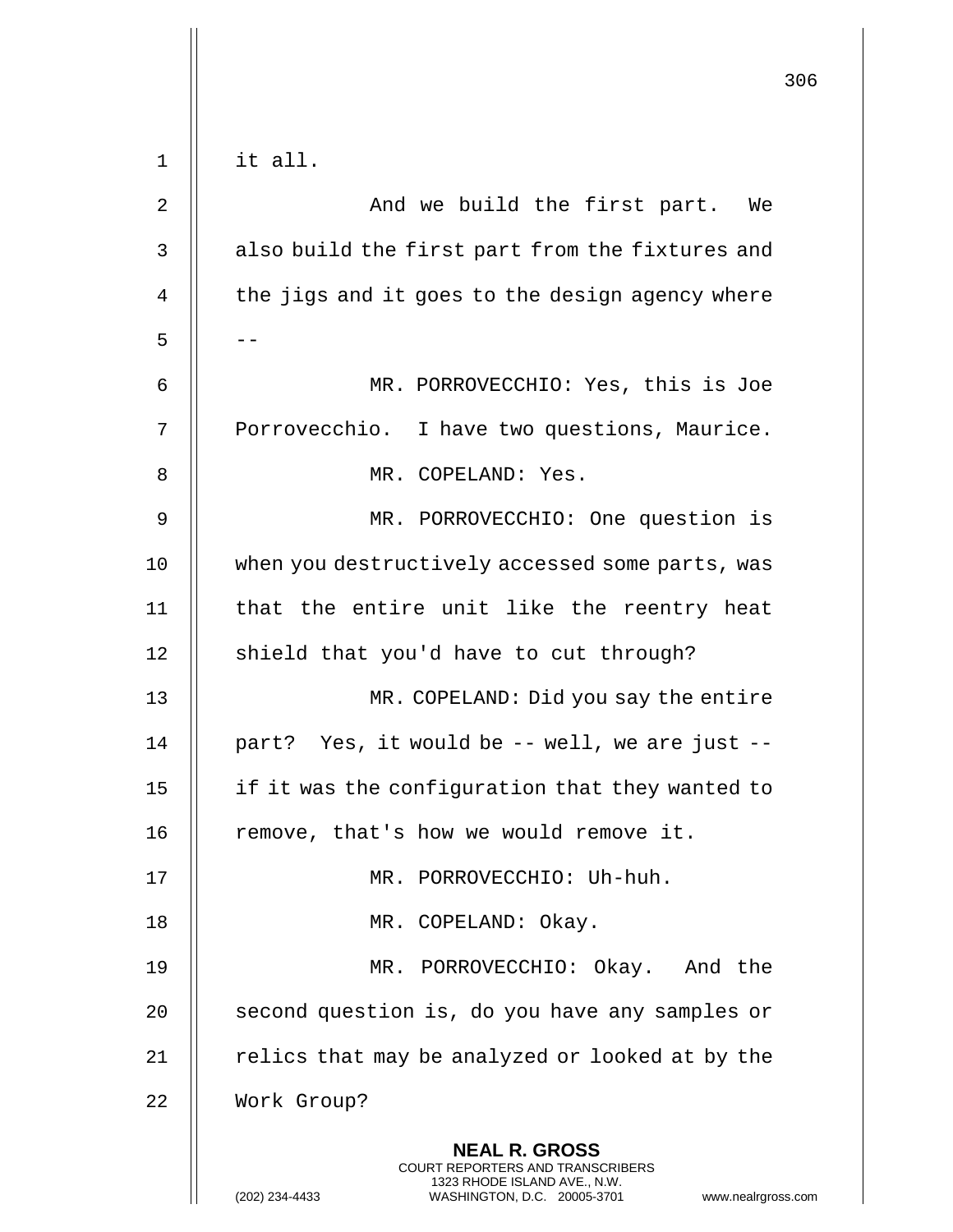|    |                                                                                                                                                                        | 307 |
|----|------------------------------------------------------------------------------------------------------------------------------------------------------------------------|-----|
| 1  | MR. COPELAND: No. No, that stuff                                                                                                                                       |     |
| 2  | $is$ --                                                                                                                                                                |     |
| 3  | MR. McCLOSKEY: It never left the                                                                                                                                       |     |
| 4  | site, Joe.                                                                                                                                                             |     |
| 5  | MR. COPELAND: No, no, no.                                                                                                                                              |     |
| 6  | (Simultaneous speaking.)                                                                                                                                               |     |
| 7  | MR. COPELAND: I wish I did. I wish                                                                                                                                     |     |
| 8  | I did.                                                                                                                                                                 |     |
| 9  | (Simultaneous speaking.)                                                                                                                                               |     |
| 10 | CHAIR BEACH: Maurice, do you have                                                                                                                                      |     |
| 11 | anything else for us?                                                                                                                                                  |     |
| 12 | MR. COPELAND: No.                                                                                                                                                      |     |
| 13 | CHAIR BEACH: Okay. Thank you very                                                                                                                                      |     |
| 14 | much for your comments.                                                                                                                                                |     |
| 15 | MR. KNOX: I will be short.                                                                                                                                             |     |
| 16 | CHAIR BEACH: Okay.                                                                                                                                                     |     |
| 17 | MR. KNOX: And it's just I'm sitting                                                                                                                                    |     |
| 18 | back here thinking about the good old days in                                                                                                                          |     |
|    |                                                                                                                                                                        |     |
| 19 | the '60s when I was a young Air Force officer                                                                                                                          |     |
| 20 | and radiation physicist in foreign technology.                                                                                                                         |     |
| 21 | Our job was to prevent<br>- a                                                                                                                                          |     |
| 22 | technological surprise. And we can, shall I                                                                                                                            |     |
|    | <b>NEAL R. GROSS</b><br><b>COURT REPORTERS AND TRANSCRIBERS</b><br>1323 RHODE ISLAND AVE., N.W.<br>(202) 234-4433<br>WASHINGTON, D.C. 20005-3701<br>www.nealrgross.com |     |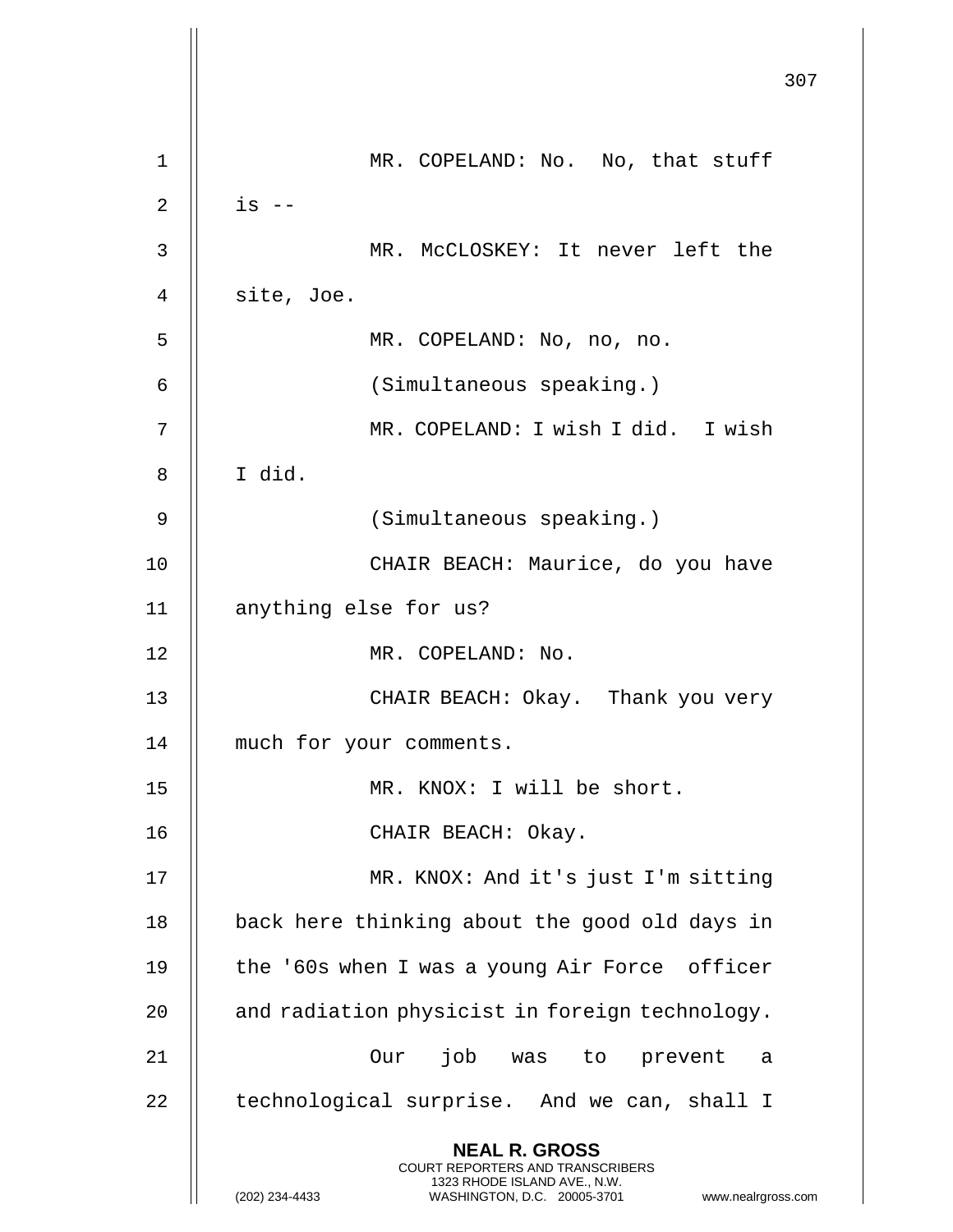|    |                                                                                                                                                                 | 308 |
|----|-----------------------------------------------------------------------------------------------------------------------------------------------------------------|-----|
| 1  | say, collected things.                                                                                                                                          |     |
| 2  | And it looks like to me and I don't                                                                                                                             |     |
| 3  | know this for sure, and I can speak to it because                                                                                                               |     |
| 4  | I only look at the foreign side of the coin, but                                                                                                                |     |
| 5  | it looks like the Kansas City Plant was set up                                                                                                                  |     |
| 6  | as a special repository for material that was                                                                                                                   |     |
| 7  | collected and needed to be worked on and                                                                                                                        |     |
| 8  | flipped, that technology could be flipped into                                                                                                                  |     |
| 9  | our industry.                                                                                                                                                   |     |
| 10 | It's interesting that<br>it<br>was                                                                                                                              |     |
| 11 | classified as a non-nuclear facility, which is                                                                                                                  |     |
| 12 | one of the normal plausible deniability                                                                                                                         |     |
| 13 | schemes.                                                                                                                                                        |     |
| 14 | If you look at the materials that                                                                                                                               |     |
| 15 | they think that facility had, it had the                                                                                                                        |     |
| 16 | materials and capabilities to build and test                                                                                                                    |     |
| 17 | atomic bombs. Think about it.                                                                                                                                   |     |
| 18 | It had tritium, you know. They use                                                                                                                              |     |
| 19 | that tritium to provide a little more oomph to                                                                                                                  |     |
| 20 | the bomb, right?                                                                                                                                                |     |
| 21 | Think about Teapot and --                                                                                                                                       |     |
| 22 | MR. DARNELL: Those are topics that                                                                                                                              |     |
|    | <b>NEAL R. GROSS</b><br>COURT REPORTERS AND TRANSCRIBERS<br>1323 RHODE ISLAND AVE., N.W.<br>(202) 234-4433<br>WASHINGTON, D.C. 20005-3701<br>www.nealrgross.com |     |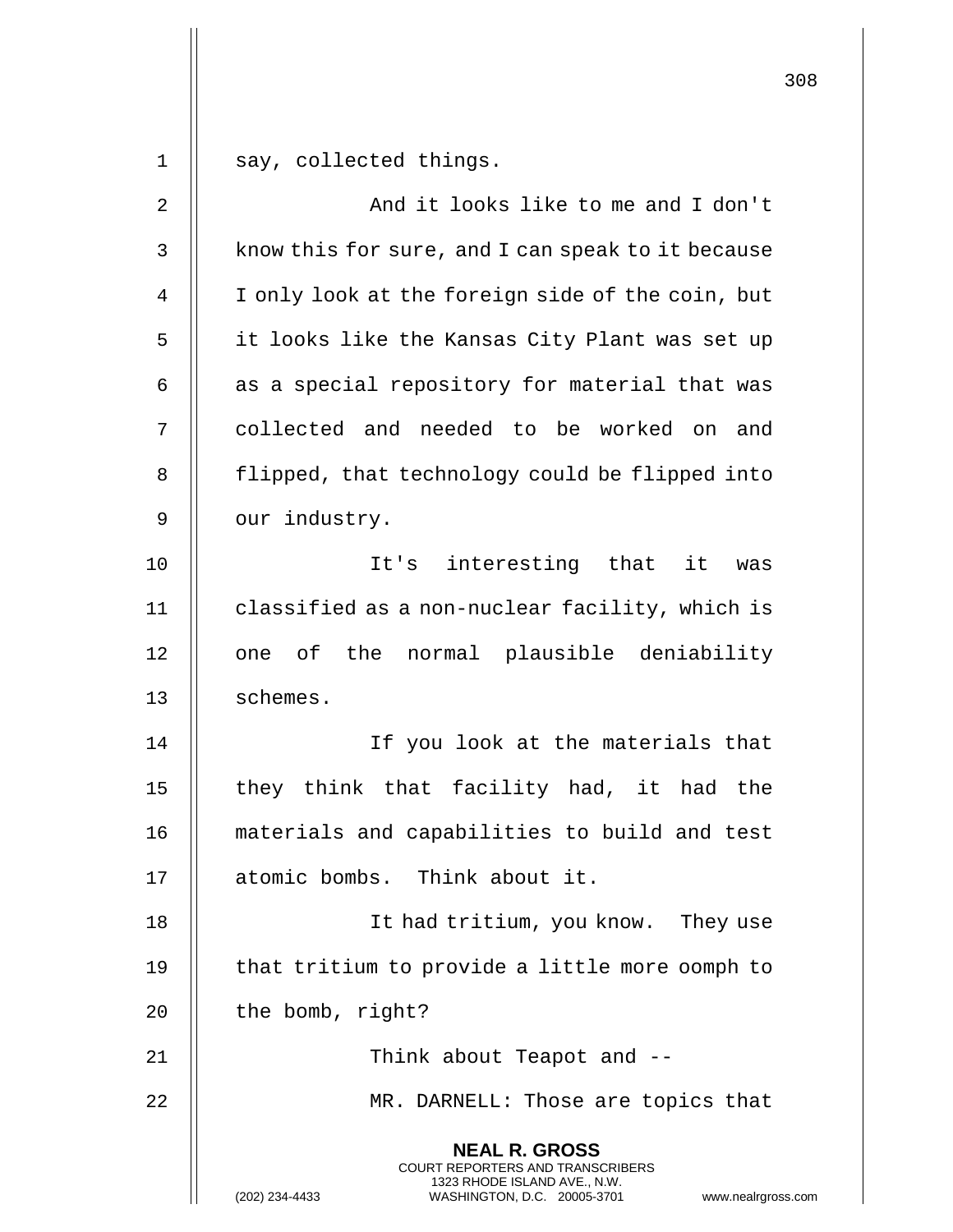**NEAL R. GROSS** COURT REPORTERS AND TRANSCRIBERS 1323 RHODE ISLAND AVE., N.W. (202) 234-4433 WASHINGTON, D.C. 20005-3701 www.nealrgross.com  $1$  | are getting onto things that we cannot discuss 2 | in this meeting. 3 MR. KNOX: I don't know about it 4 | though. I'm just speculating. I only worked 5 | foreign side of the whole house. 6 MR. DARNELL: I'm letting you know, 7 || sir --8 MR. KNOX: But it still represents 9 | exposure to the workers and that's what we're 10 || talking about. You don't want to talk about 11 | those things. 12 || CHAIR BEACH: Let me tell you what we 13 want to talk about is specific to Kansas City 14 during -- 15 MR. KNOX: That's what I'm talking 16 || about. Specific to Kansas City. 17 CHAIR BEACH: Okay, but that is 18 || outside the realm of the topics that we've 19 discussed today. 20 MR. KNOX: Okay. Okay. I thought 21  $\parallel$  we were about exposure  $-$  let's move on then. 22 | You're talking about thorium oxide exposure.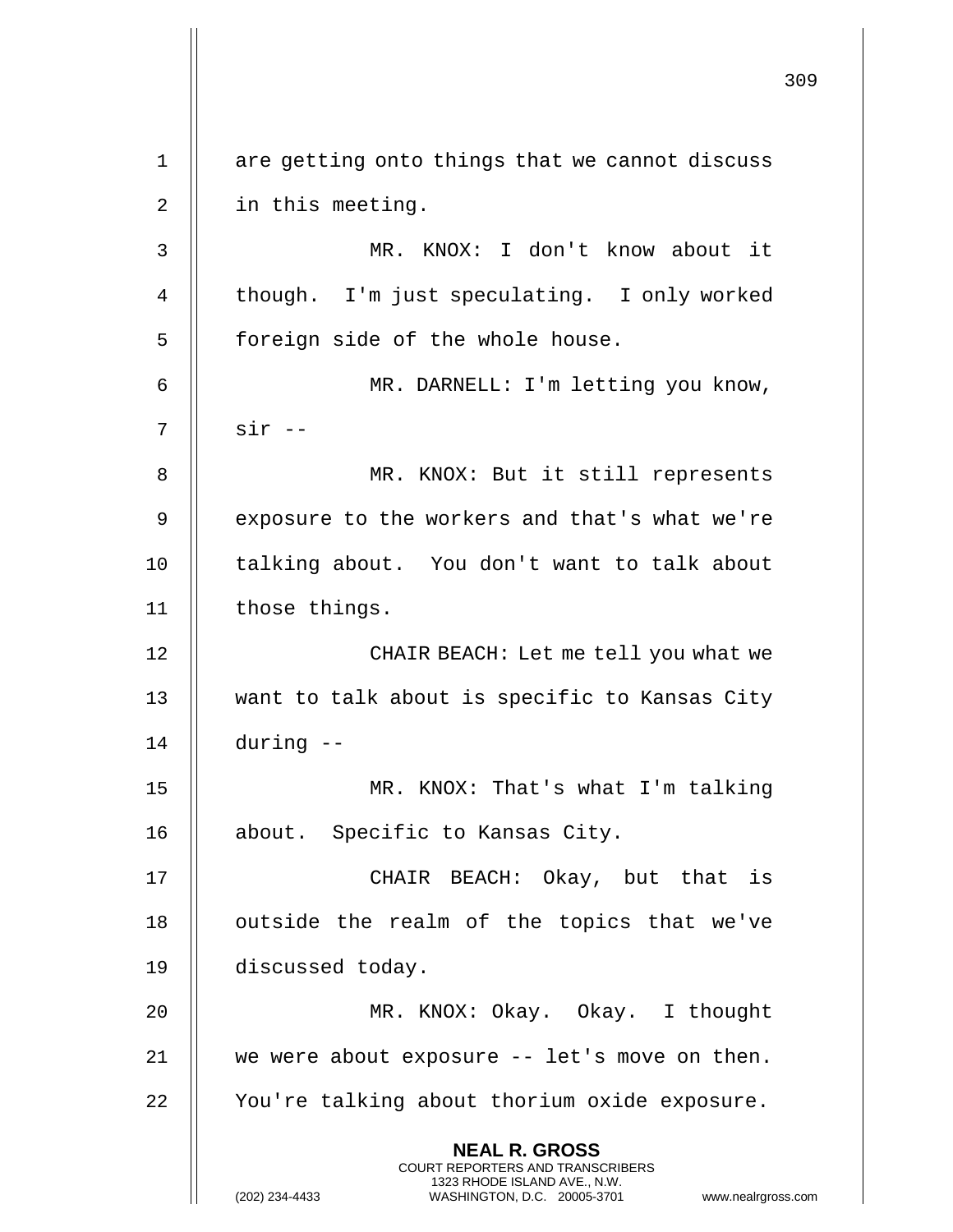|    |                                                                                                                                                                        | 310 |
|----|------------------------------------------------------------------------------------------------------------------------------------------------------------------------|-----|
| 1  | As I recall when they use that stuff                                                                                                                                   |     |
| 2  | to make U-233, you have the high-ingrowth of                                                                                                                           |     |
| 3  | gamma -- high gamma emitters, didn't you?                                                                                                                              |     |
| 4  | MR. DARNELL: 232, yes.                                                                                                                                                 |     |
| 5  | MR. KNOX: So, I don't know if that's                                                                                                                                   |     |
| 6  | taken into consideration here.                                                                                                                                         |     |
| 7  | MR. DARNELL: The thorium oxide                                                                                                                                         |     |
| 8  | powder at this site, all the information we have                                                                                                                       |     |
| 9  | on that is that it was used as a laboratory                                                                                                                            |     |
| 10 | standard.                                                                                                                                                              |     |
| 11 | So, there was not a<br>dose                                                                                                                                            |     |
| 12 | significance to the general population of the                                                                                                                          |     |
| 13 | plant from that thorium oxide powder.                                                                                                                                  |     |
| 14 | MR. KNOX: Yes, but where did you get                                                                                                                                   |     |
| 15 | the U-233 from?                                                                                                                                                        |     |
| 16 | MR. DARNELL: We did not get the                                                                                                                                        |     |
| 17 | $U - 233$ .                                                                                                                                                            |     |
| 18 | MR. KNOX: It says it here.                                                                                                                                             |     |
| 19 | MR. DARNELL: I don't know where                                                                                                                                        |     |
| 20 | this document came from.                                                                                                                                               |     |
| 21 | MR. KNOX: That came from the Site                                                                                                                                      |     |
| 22 | Exposure Matrix. And the Site Exposure Matrix                                                                                                                          |     |
|    | <b>NEAL R. GROSS</b><br><b>COURT REPORTERS AND TRANSCRIBERS</b><br>1323 RHODE ISLAND AVE., N.W.<br>(202) 234-4433<br>WASHINGTON, D.C. 20005-3701<br>www.nealrgross.com |     |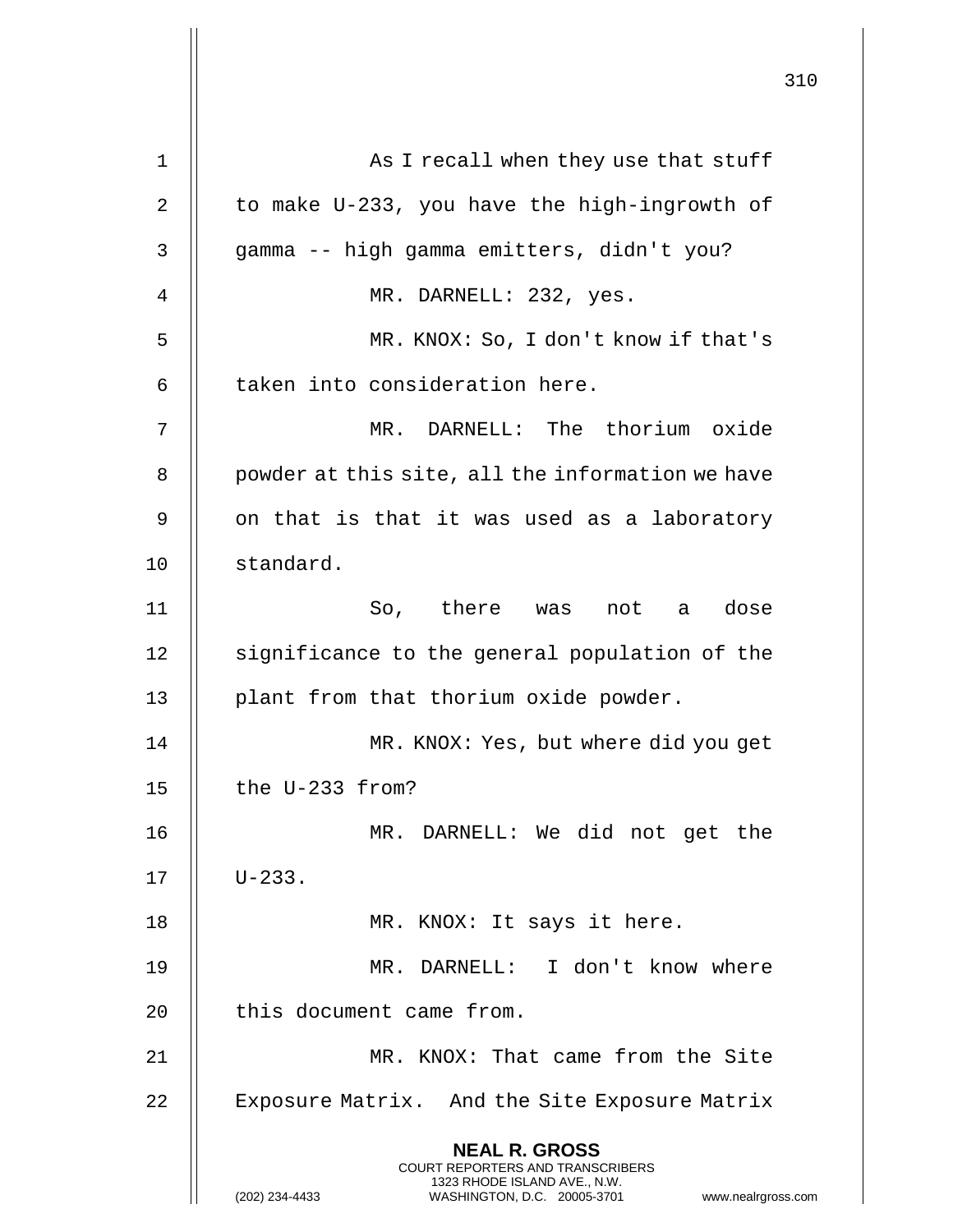311 **NEAL R. GROSS** COURT REPORTERS AND TRANSCRIBERS 1323 RHODE ISLAND AVE., N.W. 1 || is supposed to represent materials that were 2 || found at the plant. 3 This sheet here from the Site 4 || Exposure Matrix said that you have the metal. 5 | Do you know what the metal -- the metal was the  $6$  || fuel. That's what it was called. 7 || You have a lot of -- you have things 8  $\parallel$  that -- like stable alloy and I think -- I'm not 9 || sure, but some other organization developed  $10$  | that because they were testing a lot of metals 11 in -- metal alloys. 12 Were you guys here testing all of 13 | these metal alloys, or were you a repository for 14  $\parallel$  a lot of these metal alloys that were being 15 | tested associated with the development of the 16 atomic bomb? Because it would have 17 || represented a significant exposure given that 18 || you did not have any health physicists. 19 || And that is the most interesting 20  $\parallel$  part of this whole thing is that you have all 21 | of these radioactive materials and you did not 22 || have health physicists. You classified the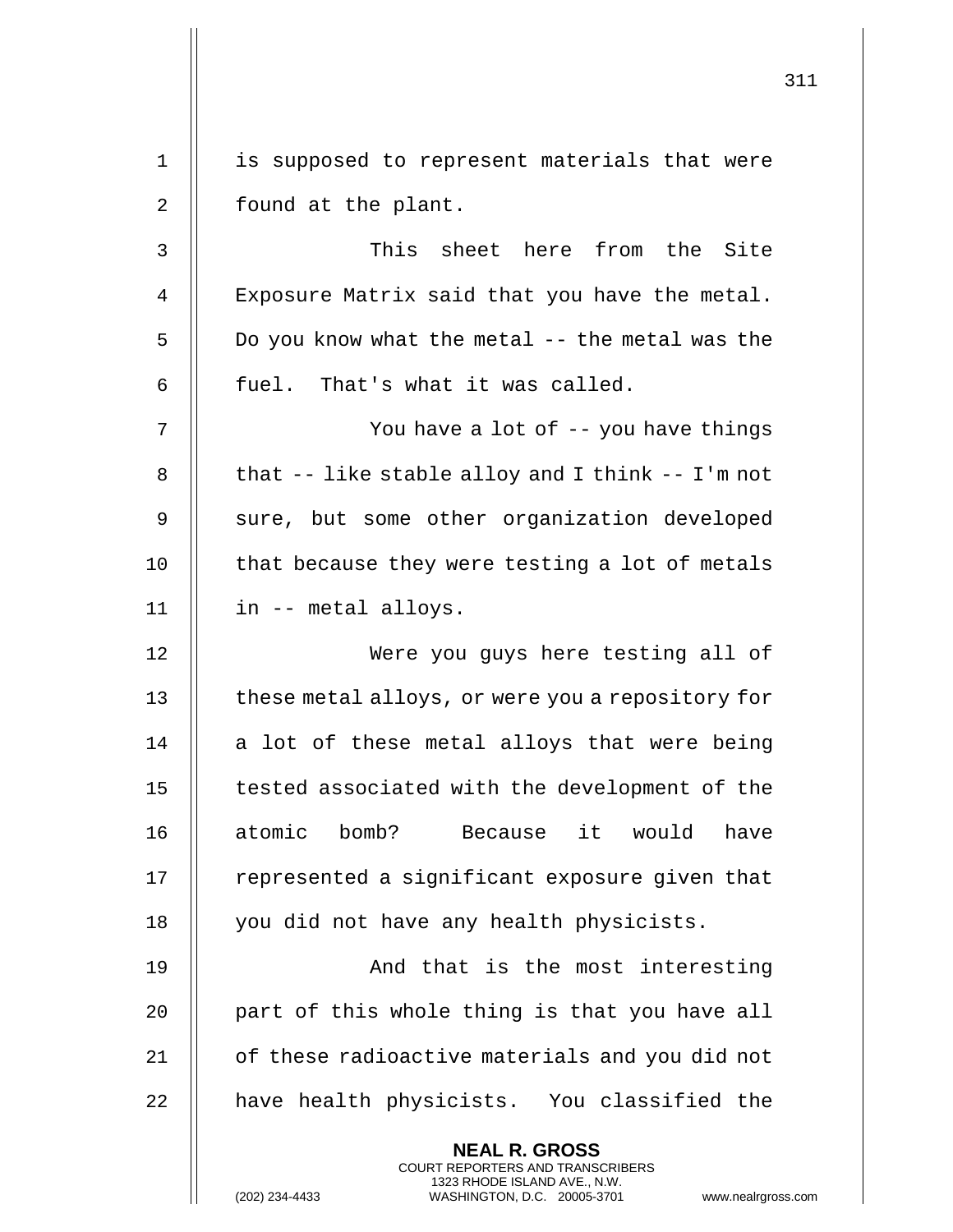|    |                                                                                                                                                                        | 312 |
|----|------------------------------------------------------------------------------------------------------------------------------------------------------------------------|-----|
| 1  | facility as a non-nuclear facility. Plausible                                                                                                                          |     |
| 2  | deniability.                                                                                                                                                           |     |
| 3  | Because if I don't have anyone                                                                                                                                         |     |
| 4  | training in the detection of this material, it                                                                                                                         |     |
| 5  | never happened.                                                                                                                                                        |     |
| 6  | CHAIR BEACH: Okay.                                                                                                                                                     |     |
| 7  | MR. KNOX: Now, the other issues --                                                                                                                                     |     |
| 8  | MR. DARNELL: Before you move on to                                                                                                                                     |     |
| 9  | the next issue, I'm looking at the Department                                                                                                                          |     |
| 10 | of Labor's Site Exposure Matrix for the Kansas                                                                                                                         |     |
| 11 | City Plant. None of this is included.                                                                                                                                  |     |
| 12 | MR. KNOX: It is.                                                                                                                                                       |     |
|    |                                                                                                                                                                        |     |
| 13 | MR. DARNELL: So, where did you get                                                                                                                                     |     |
| 14 | this?                                                                                                                                                                  |     |
| 15 | MR. KNOX: From the Kansas City Site                                                                                                                                    |     |
| 16 | Exposure --                                                                                                                                                            |     |
| 17 | MR. DARNELL: I'm looking at it right                                                                                                                                   |     |
| 18 | now at the Site Exposure Matrix.                                                                                                                                       |     |
| 19 | MR. KNOX: Well, I copied this from                                                                                                                                     |     |
| 20 | it. Now, the only difference is that I went                                                                                                                            |     |
| 21 | down and put in special nuclear materials and                                                                                                                          |     |
| 22 | identified it. I highlighted the metal and                                                                                                                             |     |
|    | <b>NEAL R. GROSS</b><br><b>COURT REPORTERS AND TRANSCRIBERS</b><br>1323 RHODE ISLAND AVE., N.W.<br>(202) 234-4433<br>WASHINGTON, D.C. 20005-3701<br>www.nealrgross.com |     |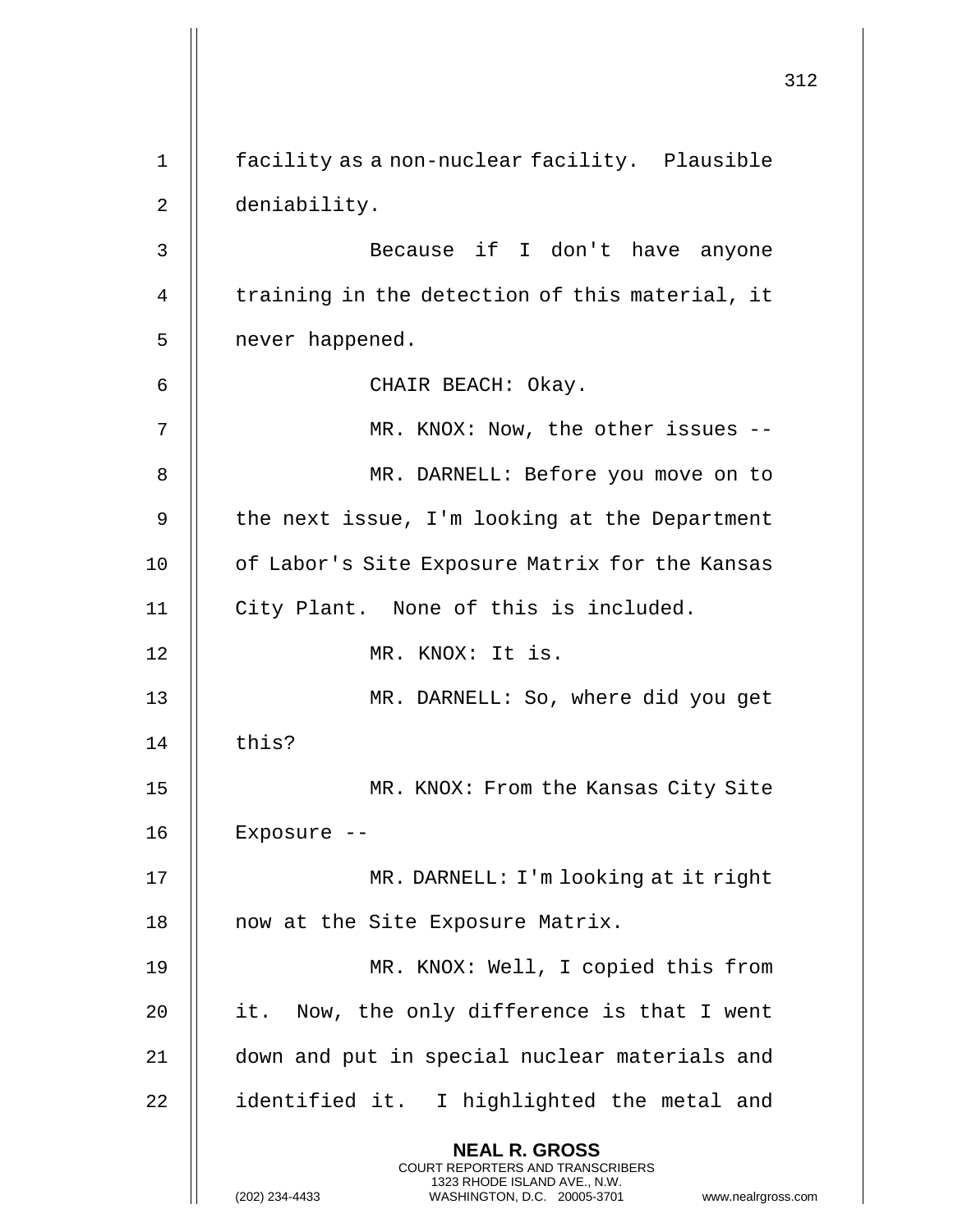|             |                                                                                                                                                                        | 313 |
|-------------|------------------------------------------------------------------------------------------------------------------------------------------------------------------------|-----|
| $\mathbf 1$ | said the metal was called reactive fuel.                                                                                                                               |     |
| 2           | CHAIR BEACH: Wayne, do you have the                                                                                                                                    |     |
| 3           | source document with you for that?                                                                                                                                     |     |
| 4           | MR. KNOX: I do not have the source                                                                                                                                     |     |
| 5           | document, but I will give you the source                                                                                                                               |     |
| 6           | document.                                                                                                                                                              |     |
| 7           | MR. DARNELL: The SEM lists                                                                                                                                             |     |
| 8           | promethium, but only promethium. No cask                                                                                                                               |     |
| 9           | number, no aliases, nothing.                                                                                                                                           |     |
| 10          | It lists thorium. None of the                                                                                                                                          |     |
| 11          | other information that you have listed. It                                                                                                                             |     |
| 12          | lists uranium. None of that other information                                                                                                                          |     |
| 13          | that you have listed.                                                                                                                                                  |     |
| 14          | MR. KNOX: I will get you that. You                                                                                                                                     |     |
| 15          | might have taken it out, but I do have the                                                                                                                             |     |
| 16          | original copy that I copied from the Site                                                                                                                              |     |
| 17          | Exposure Matrix.                                                                                                                                                       |     |
| 18          | Now, we know that you have metal                                                                                                                                       |     |
| 19          | because if you look at the Mallinckrodt, you've                                                                                                                        |     |
| 20          | $got$ --                                                                                                                                                               |     |
| 21          | MR. DARNELL: We're not discussing                                                                                                                                      |     |
| 22          | Mallinckrodt here.                                                                                                                                                     |     |
|             | <b>NEAL R. GROSS</b><br><b>COURT REPORTERS AND TRANSCRIBERS</b><br>1323 RHODE ISLAND AVE., N.W.<br>(202) 234-4433<br>WASHINGTON, D.C. 20005-3701<br>www.nealrgross.com |     |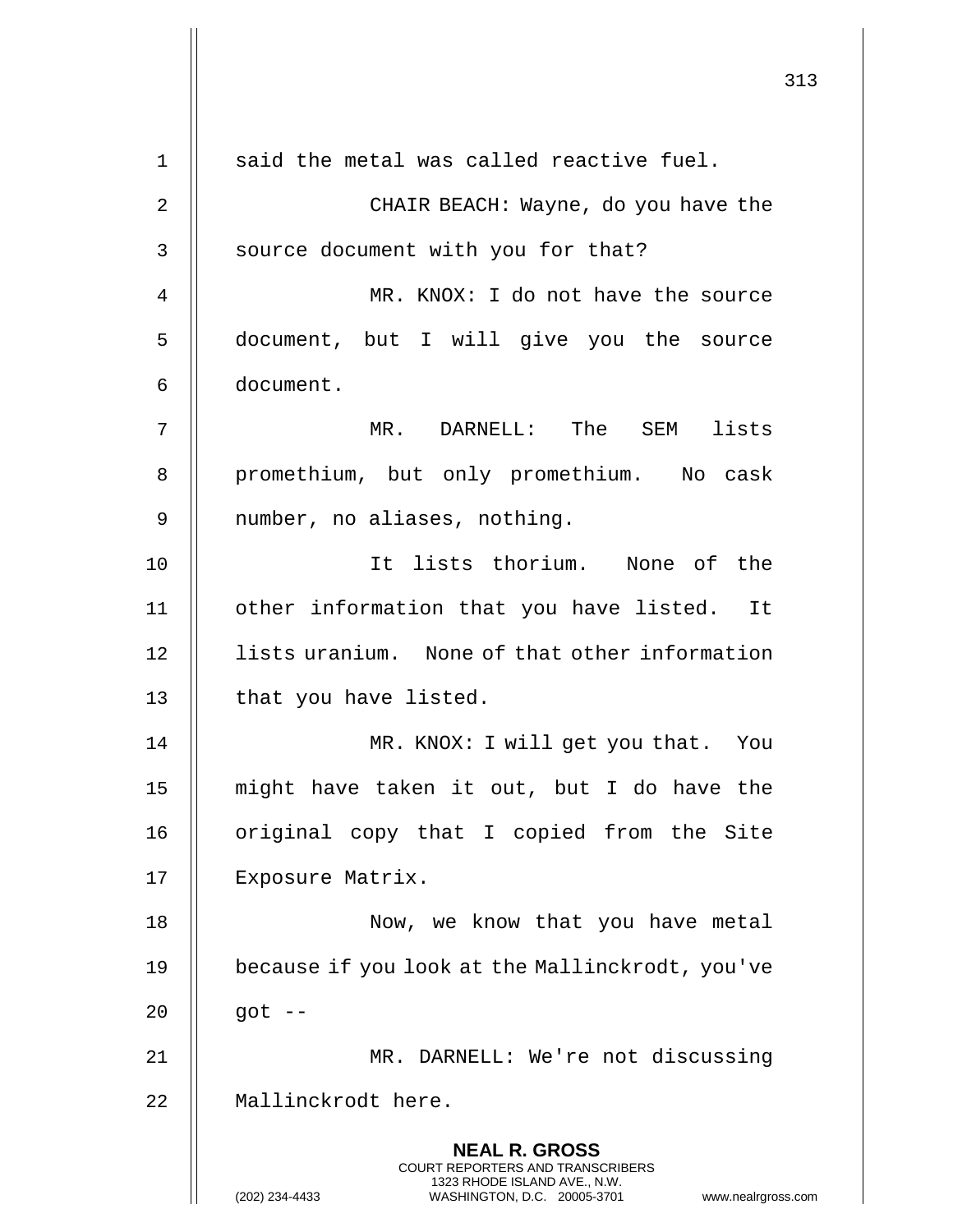|                                                                                                 | 314                                                                 |
|-------------------------------------------------------------------------------------------------|---------------------------------------------------------------------|
| MR. KNOX: Mallinckrodt defines you,                                                             |                                                                     |
| that is the Kansas City Plant, as a metal                                                       |                                                                     |
| handling facility.                                                                              |                                                                     |
| If you look at TIB triple four,                                                                 |                                                                     |
| Bendix, Pioneer who operated this facility, was                                                 |                                                                     |
| defined as a metal handling facility, right?                                                    |                                                                     |
| I think, Neton, you approved that.                                                              |                                                                     |
| DR. NETON: Yes.                                                                                 |                                                                     |
| MR. KNOX: Yes. So, it wasn't --                                                                 |                                                                     |
| DR. NETON: There's uranium all over                                                             |                                                                     |
| the Kansas City Plant, absolutely. That's                                                       |                                                                     |
| what we're talking about.                                                                       |                                                                     |
| KNOX: Yes, and that it was<br>MR.                                                               |                                                                     |
| shipped. It was shipped from Mallinckrodt,                                                      |                                                                     |
| right?                                                                                          |                                                                     |
| DR. NETON: I believe some of it                                                                 |                                                                     |
| might have come from Mallinckrodt. Some might                                                   |                                                                     |
|                                                                                                 |                                                                     |
| MR. KNOX: Okay.                                                                                 |                                                                     |
| DR. NETON: I think some of the slug                                                             |                                                                     |
| came from Bethlehem Steel, actually.                                                            |                                                                     |
| MR. KNOX: Okay. Well, what was a                                                                |                                                                     |
| <b>NEAL R. GROSS</b><br><b>COURT REPORTERS AND TRANSCRIBERS</b><br>1323 RHODE ISLAND AVE., N.W. |                                                                     |
|                                                                                                 | (202) 234-4433<br>WASHINGTON, D.C. 20005-3701<br>www.nealrgross.com |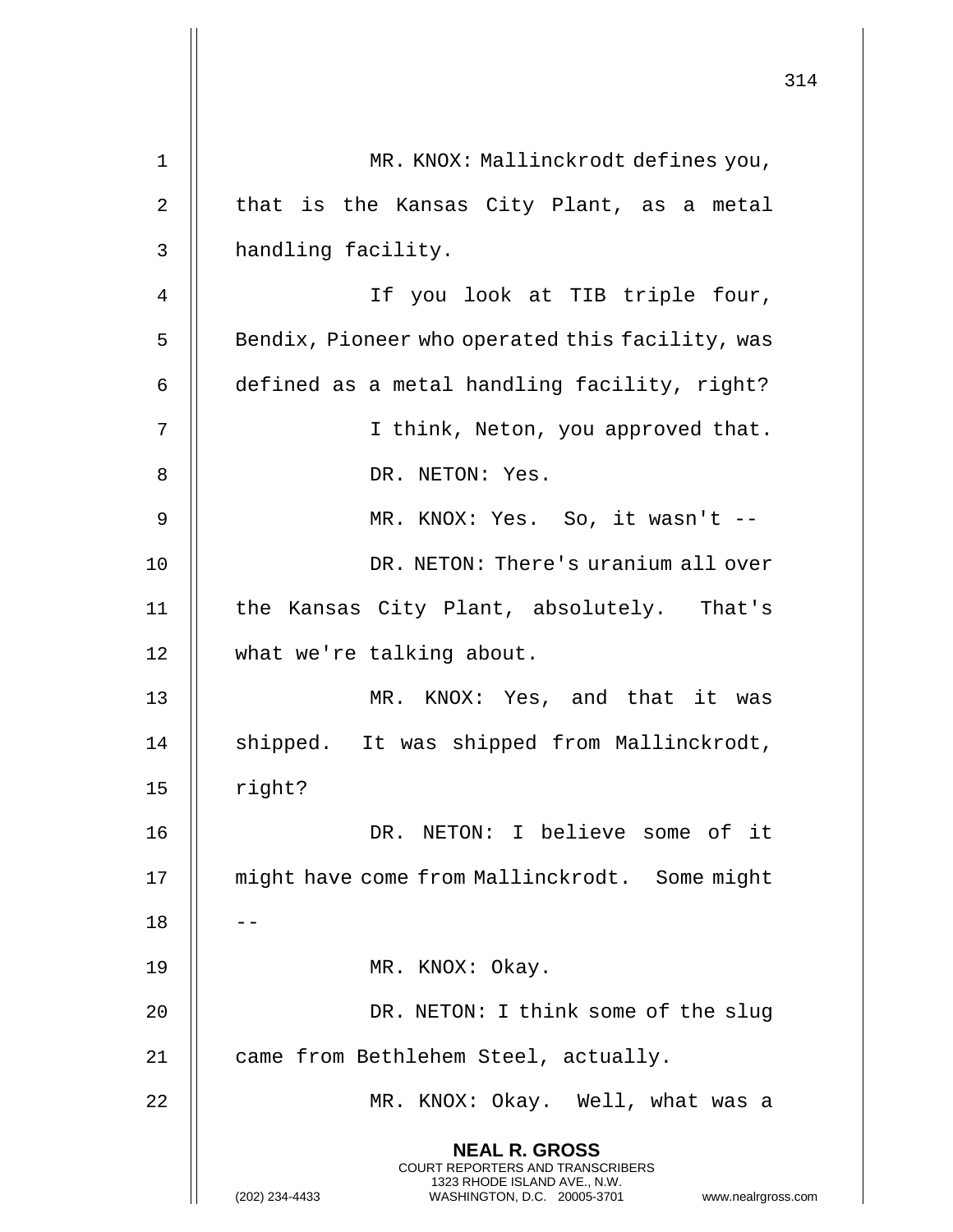|             |                                                                                                                                                                        | 315 |
|-------------|------------------------------------------------------------------------------------------------------------------------------------------------------------------------|-----|
| $\mathbf 1$ | non-nuclear facility doing with the metal which                                                                                                                        |     |
| 2           | was reactive fuel?                                                                                                                                                     |     |
| 3           | DR. NETON: I don't know who called                                                                                                                                     |     |
| 4           | it a non-nuclear facility. Did we call it a                                                                                                                            |     |
| 5           | non-nuclear facility.                                                                                                                                                  |     |
|             |                                                                                                                                                                        |     |
| 6           | MR. KNOX: Yes, it's defined as a --                                                                                                                                    |     |
| 7           | and interestingly enough, which is interesting                                                                                                                         |     |
| 8           | is, there is no such animal.                                                                                                                                           |     |
| 9           | DR. NETON: Well, isn't there a                                                                                                                                         |     |
| 10          | special definition of nuclear facility,                                                                                                                                |     |
| 11          | though?                                                                                                                                                                |     |
| 12          | (Simultaneous speaking.)                                                                                                                                               |     |
| 13          | DR. NETON: Depends on how much                                                                                                                                         |     |
| 14          | material is present. They define quantities.                                                                                                                           |     |
| 15          | MR. KNOX: It's in 820. 820 defines                                                                                                                                     |     |
| 16          |                                                                                                                                                                        |     |
| 17          | DR. NETON: It's quite possible to --                                                                                                                                   |     |
| 18          | (Simultaneous speaking.)                                                                                                                                               |     |
| 19          | CHAIR BEACH: The quantities.                                                                                                                                           |     |
| 20          | DR. NETON: Quantity of material.                                                                                                                                       |     |
| 21          | CHAIR BEACH: Yes.                                                                                                                                                      |     |
| 22          | MR. DARNELL: See, one of the things                                                                                                                                    |     |
|             | <b>NEAL R. GROSS</b><br><b>COURT REPORTERS AND TRANSCRIBERS</b><br>1323 RHODE ISLAND AVE., N.W.<br>(202) 234-4433<br>WASHINGTON, D.C. 20005-3701<br>www.nealrgross.com |     |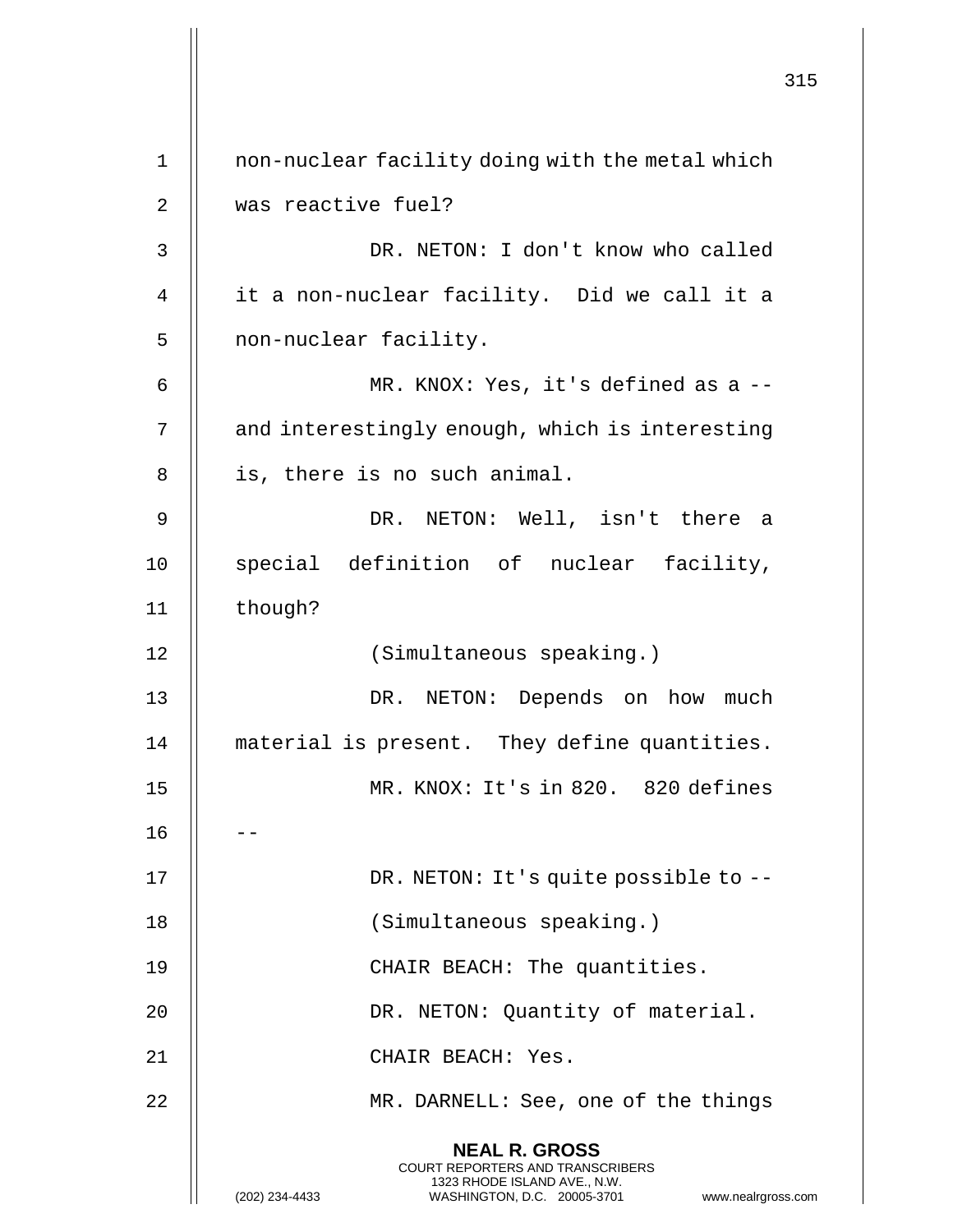316 **NEAL R. GROSS** COURT REPORTERS AND TRANSCRIBERS 1323 RHODE ISLAND AVE., N.W. 1 || that goes into the definition of a site as 2 | non-nuclear it's part of the weapons complex, 3 | but they don't do any of the nuclear materials 4 | for the weapon at this site. 5 MR. KNOX: What? How can you say 6  $\parallel$  that? 7 MR. DARNELL: Because it's the 8 | truth, Mr. Knox. 9 || MR. KNOX: Why would you have all of  $10$  || this -- I even saw --11 MR. DARNELL: Again, this document 12 || appears fallacious when I look at the Site 13 || Exposure Matrix right now. 14 || MR. KNOX: Okay. 15 MR. DARNELL: So, I can't speak to  $16$  || this. We can't use this. 17 MR. KNOX: Okay. Well, can you tell 18 me why then from Mallinckrodt a plausible 19  $\parallel$  exposure to -- which was better, in my opinion. 20 I'll get it right here. Mallinckrodt. Here. 21 Mallinckrodt in 2006, did really 22 || what they were doing with TBD-6000, right?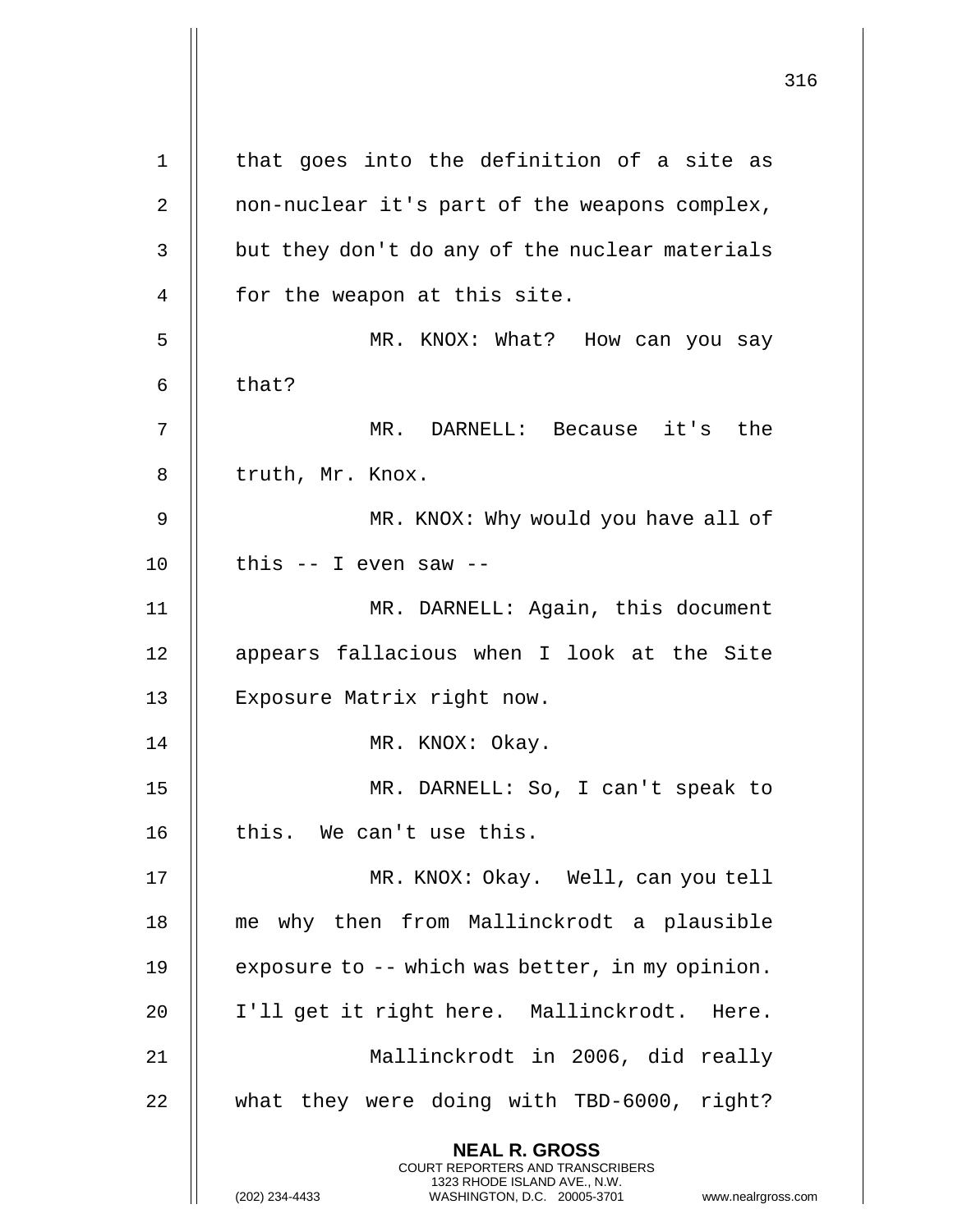**NEAL R. GROSS** COURT REPORTERS AND TRANSCRIBERS 1323 RHODE ISLAND AVE., N.W. (202) 234-4433 WASHINGTON, D.C. 20005-3701 www.nealrgross.com 1 Neton, you approved it. 2 || DR. NETON: I approved TBD-6000. 3 MR. KNOX: No, I'm talking about you 4 | approved TBD-0004. Your name is on it. 5 || DR. NETON: Okay. 6 MR. KNOX: Okay. And in that 7 document it specifically designates Bendix as  $8$  || a metal handling facility. 9 || MR. DARNELL: Which Bendix facility? 10 || MR. KNOX: The Pioneer division. 11 MR. DARNELL: Pioneer division? 12 || The one in Detroit? 13 || MR. KNOX: No, the one in Detroit --14  $\parallel$  you told me that they got the metal --15 || DR. NETON: Well, there's no 16 || argument that metal was handled at Kansas City  $17$  || Plant. 18 || MR. KNOX: Okay, but the metal --19 || DR. NETON: I'll agree to that. 20 MR. KNOX: -- was weapons grade. 21 || (Simultaneous speaking.) 22 DR. NETON: It was natural uranium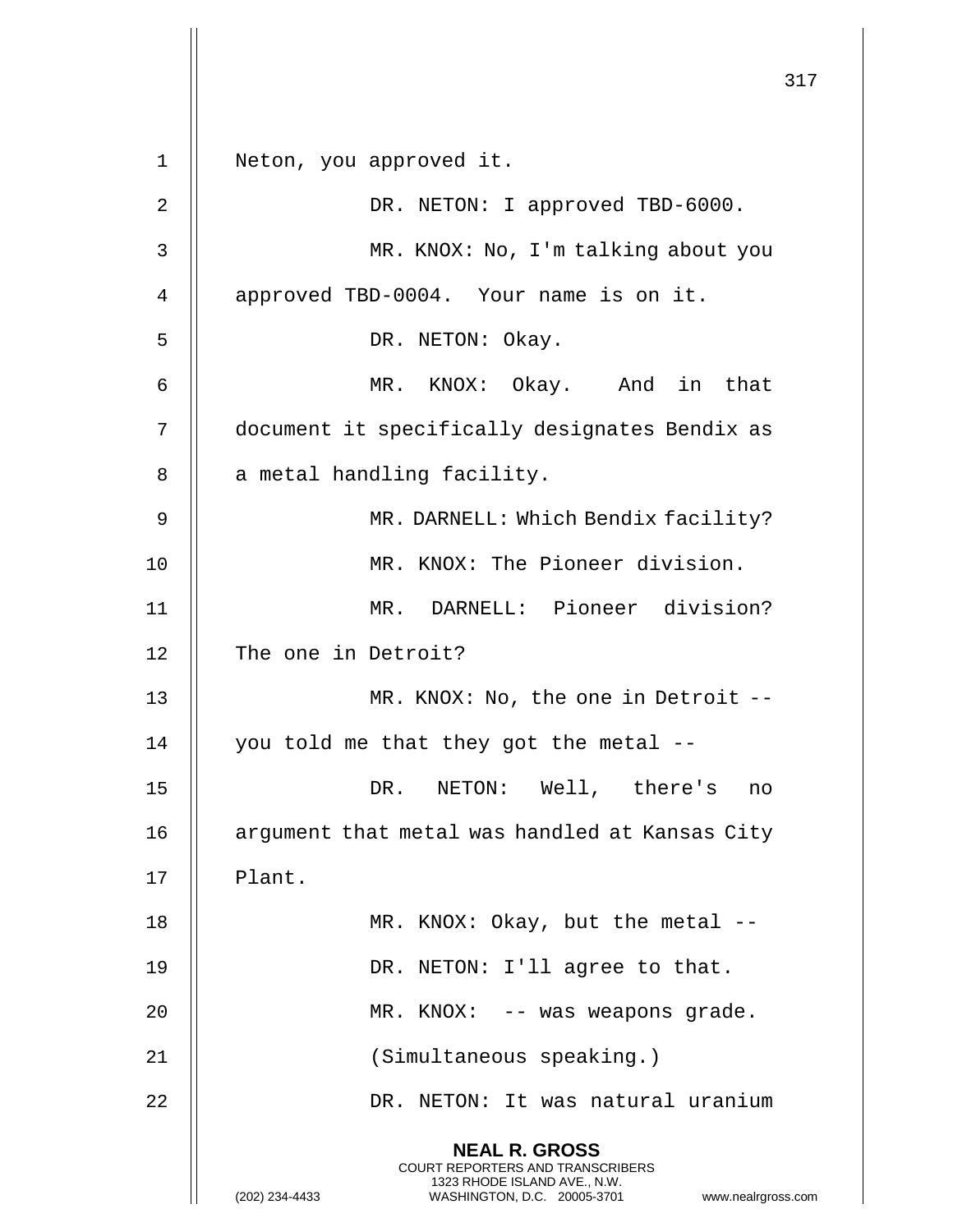**NEAL R. GROSS** COURT REPORTERS AND TRANSCRIBERS 1323 RHODE ISLAND AVE., N.W. (202) 234-4433 WASHINGTON, D.C. 20005-3701 www.nealrgross.com 1 | that came from Lackawanna plant and Bethlehem  $2 \parallel$  Steel. 3 MR. KNOX: You're telling me that the 4 metal -- get this on the record. You're  $5 \parallel$  telling me the metal was -- say that again. 6 || DR. NETON: The slugs, I believe, 7 were natural uranium. 8 || MR. KNOX: Natural uranium slugs. 9 || DR. NETON: Yes, that were going to 10 || Hanford to be put in the reactor. 11 MR. KNOX: Uh-huh, okay. Now, the  $12$   $\parallel$  -- if you are looking for perhaps the forerunner 13 || of TBD-6000, it was this document here. 14 MR. DARNELL: What document is that? 15 || MR. KNOX: This is the one that he 16 approved. 17 MR. DARNELL: What is the name of the 18 document? 19 MR. KNOX: It is the estimation 20 | estimating maximum plausible doses to workers  $21$  | at atomic --22 || DR. NETON: TIB-0004.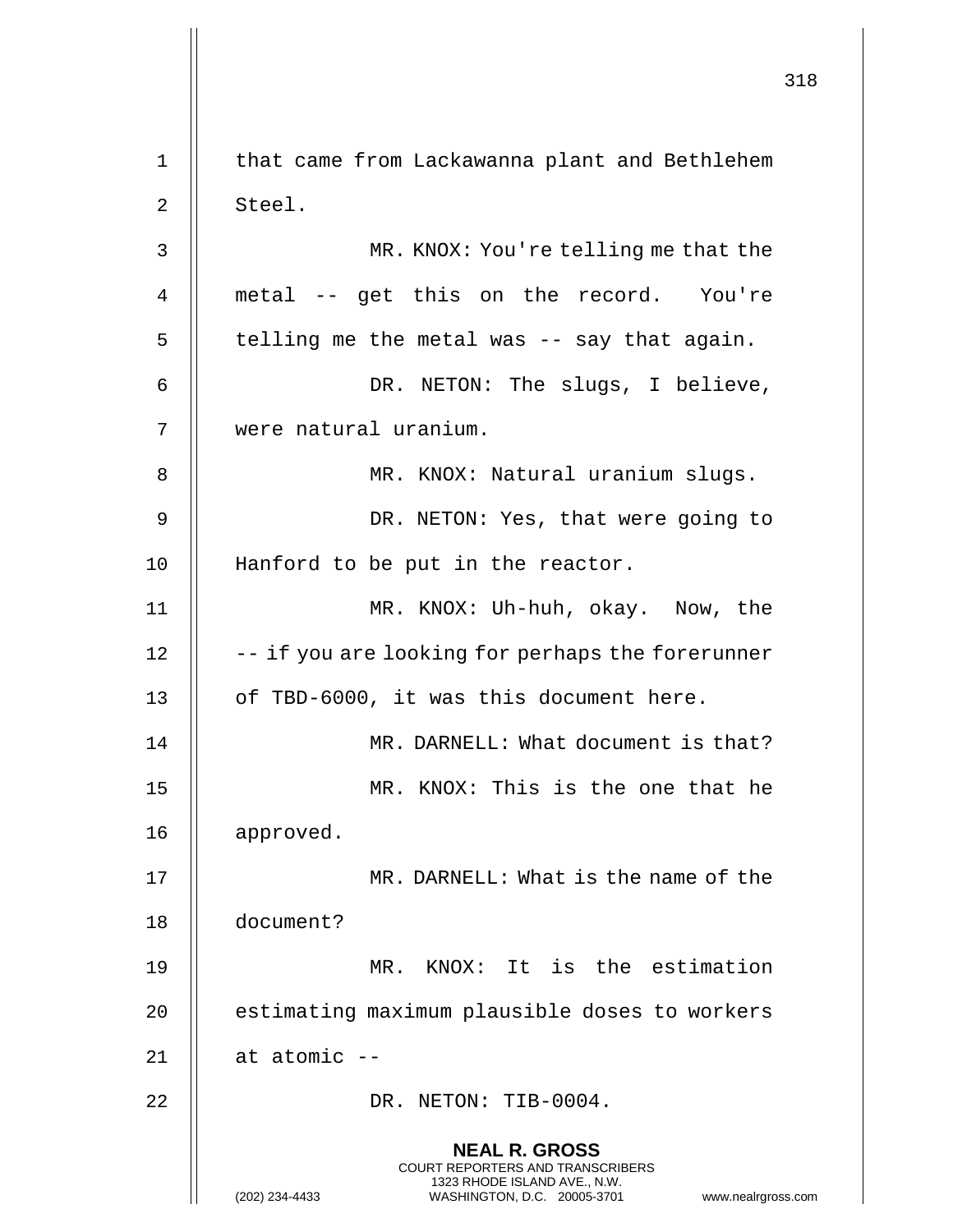|    |                                                                                                                                                                 | 319 |
|----|-----------------------------------------------------------------------------------------------------------------------------------------------------------------|-----|
| 1  | MR. KNOX: Yes.                                                                                                                                                  |     |
| 2  | DR. NETON: Okay.                                                                                                                                                |     |
| 3  | MR. KNOX: That is sort of the                                                                                                                                   |     |
| 4  | equivalent to 6000.                                                                                                                                             |     |
| 5  | NETON: Well, not exactly.<br>DR.                                                                                                                                |     |
| 6  | That's $--$                                                                                                                                                     |     |
| 7  | MR. KNOX: I know it's not exactly,                                                                                                                              |     |
| 8  | but I'm saying it was -- it has all of the                                                                                                                      |     |
| 9  | radiation doses. It does in my opinion, a lot                                                                                                                   |     |
| 10 | more than 6000 does.                                                                                                                                            |     |
| 11 | CHAIR BEACH: Okay.                                                                                                                                              |     |
| 12 | MR. KATZ: Where is this going?                                                                                                                                  |     |
| 13 | CHAIR BEACH: Yes. Wayne, we are                                                                                                                                 |     |
| 14 | not citing that document for Kansas City. That                                                                                                                  |     |
| 15 | document is not being used as far as I know at                                                                                                                  |     |
| 16 | Kansas City.                                                                                                                                                    |     |
| 17 | MR. KNOX: It's not being used at                                                                                                                                |     |
| 18 | Kansas City, but they indicate in this document                                                                                                                 |     |
| 19 | that Bendix Aviation, they ship material to                                                                                                                     |     |
| 20 | here. And they indicated it could be a uranium                                                                                                                  |     |
| 21 | handling facility.                                                                                                                                              |     |
| 22 | CHAIR BEACH: Okay.                                                                                                                                              |     |
|    | <b>NEAL R. GROSS</b><br>COURT REPORTERS AND TRANSCRIBERS<br>1323 RHODE ISLAND AVE., N.W.<br>(202) 234-4433<br>WASHINGTON, D.C. 20005-3701<br>www.nealrgross.com |     |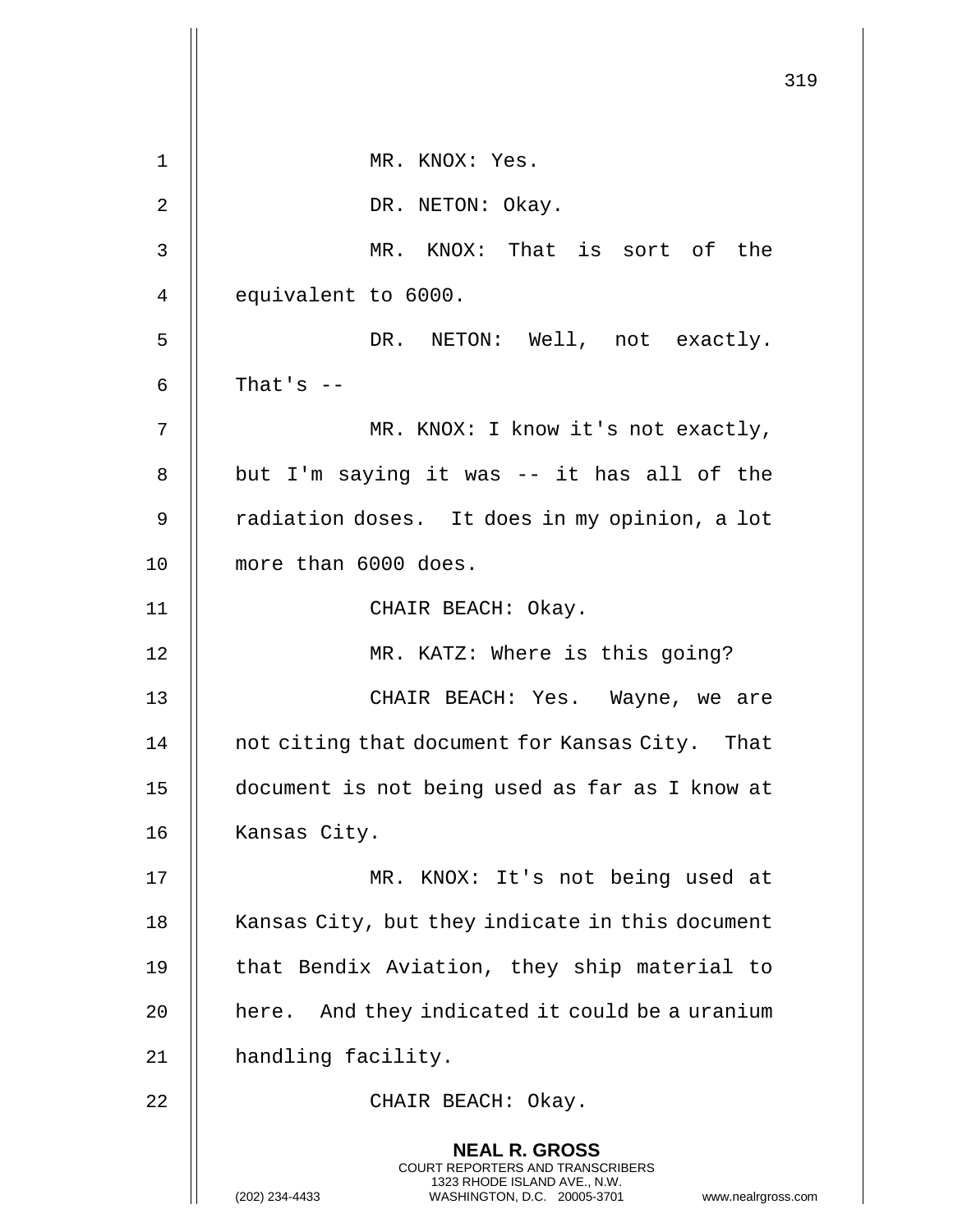|                |                                                                                                                                                                        | 320 |
|----------------|------------------------------------------------------------------------------------------------------------------------------------------------------------------------|-----|
| $\mathbf 1$    | MR. KNOX: Right?                                                                                                                                                       |     |
| $\overline{2}$ | DR. NETON: It handled uranium. We                                                                                                                                      |     |
| 3              | agree with that.                                                                                                                                                       |     |
| 4              | MR. KNOX: Okay.                                                                                                                                                        |     |
| 5              | DR. NETON: Natural uranium.                                                                                                                                            |     |
| 6              | MR. KNOX: Mallinckrodt didn't ship                                                                                                                                     |     |
| 7              | out this natural uranium.                                                                                                                                              |     |
| 8              | CHAIR BEACH: But what's your point?                                                                                                                                    |     |
| 9              | MR. KNOX: The point is that we have                                                                                                                                    |     |
| 10             | all of these radioactive -- you have all of                                                                                                                            |     |
| 11             | these special nuclear materials here at the                                                                                                                            |     |
| 12             | Kansas City Plant.                                                                                                                                                     |     |
| 13             | MR. DARNELL: There is no special                                                                                                                                       |     |
| 14             | nuclear material at Kansas City Plant. There                                                                                                                           |     |
| 15             | never has been. We looked on the secure                                                                                                                                |     |
| 16             | databases to make sure of that.                                                                                                                                        |     |
| 17             | Okay. Again, we've told you this                                                                                                                                       |     |
| 18             | time and time again. And time and time again                                                                                                                           |     |
| 19             | you bring it back up.                                                                                                                                                  |     |
| 20             | There are<br>special nuclear<br>no                                                                                                                                     |     |
| 21             | materials. There have not been special                                                                                                                                 |     |
| 22             | nuclear materials.                                                                                                                                                     |     |
|                | <b>NEAL R. GROSS</b><br><b>COURT REPORTERS AND TRANSCRIBERS</b><br>1323 RHODE ISLAND AVE., N.W.<br>(202) 234-4433<br>WASHINGTON, D.C. 20005-3701<br>www.nealrgross.com |     |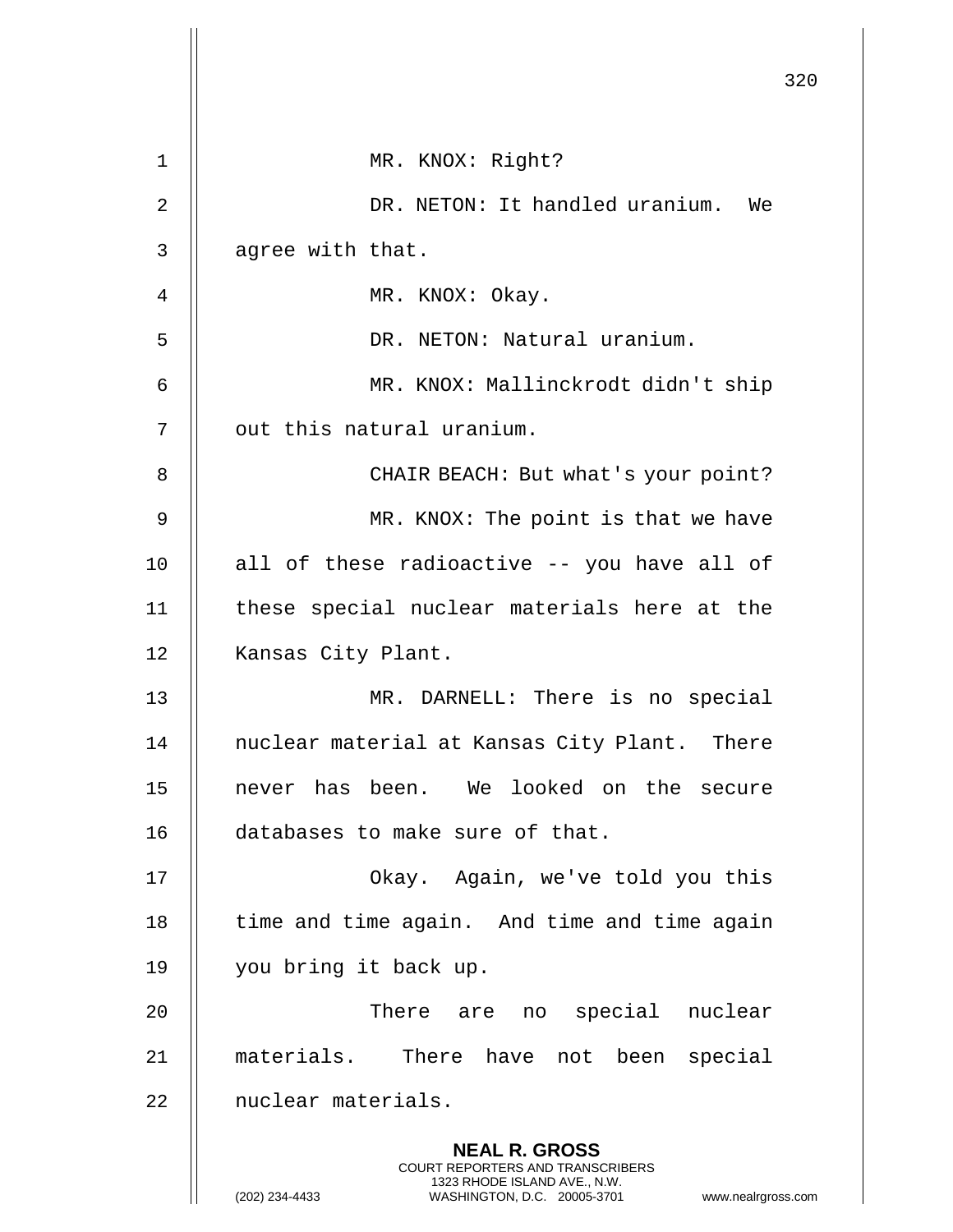|                |                                                                                                                                                                        | 321 |
|----------------|------------------------------------------------------------------------------------------------------------------------------------------------------------------------|-----|
| 1              | MR. KNOX: What's plutonium-239?                                                                                                                                        |     |
| $\overline{2}$ | MR. DARNELL: Not present. That's                                                                                                                                       |     |
| 3              | what it is.                                                                                                                                                            |     |
| 4              | MR. KNOX: But it was there. You                                                                                                                                        |     |
| 5              | have sources.                                                                                                                                                          |     |
| 6              | MR. DARNELL: It was not present as                                                                                                                                     |     |
| 7              | an exposure source to the general workforce.                                                                                                                           |     |
| 8              | It was there as --                                                                                                                                                     |     |
| 9              | MR. KNOX: What?                                                                                                                                                        |     |
| 10             | MR. DARNELL: It was there as a                                                                                                                                         |     |
| 11             | neutron source for the workers that did the                                                                                                                            |     |
| 12             | neutron work.                                                                                                                                                          |     |
| 13             | It was not spread throughout the                                                                                                                                       |     |
| 14             | plant. It's not an exposure potential for                                                                                                                              |     |
| 15             | every Tom, Dick and Harry that worked in human                                                                                                                         |     |
| 16             | resources. It's not around the plant. It's                                                                                                                             |     |
| 17             | in a very specific use.                                                                                                                                                |     |
| 18             | MR. KNOX: Neutrons without proper                                                                                                                                      |     |
| 19             | shielding.                                                                                                                                                             |     |
| 20             | MR. DARNELL: Without<br>proper                                                                                                                                         |     |
| 21             | shielding.                                                                                                                                                             |     |
| 22             | MR. KNOX: Yes. You're spreading                                                                                                                                        |     |
|                | <b>NEAL R. GROSS</b><br><b>COURT REPORTERS AND TRANSCRIBERS</b><br>1323 RHODE ISLAND AVE., N.W.<br>(202) 234-4433<br>WASHINGTON, D.C. 20005-3701<br>www.nealrgross.com |     |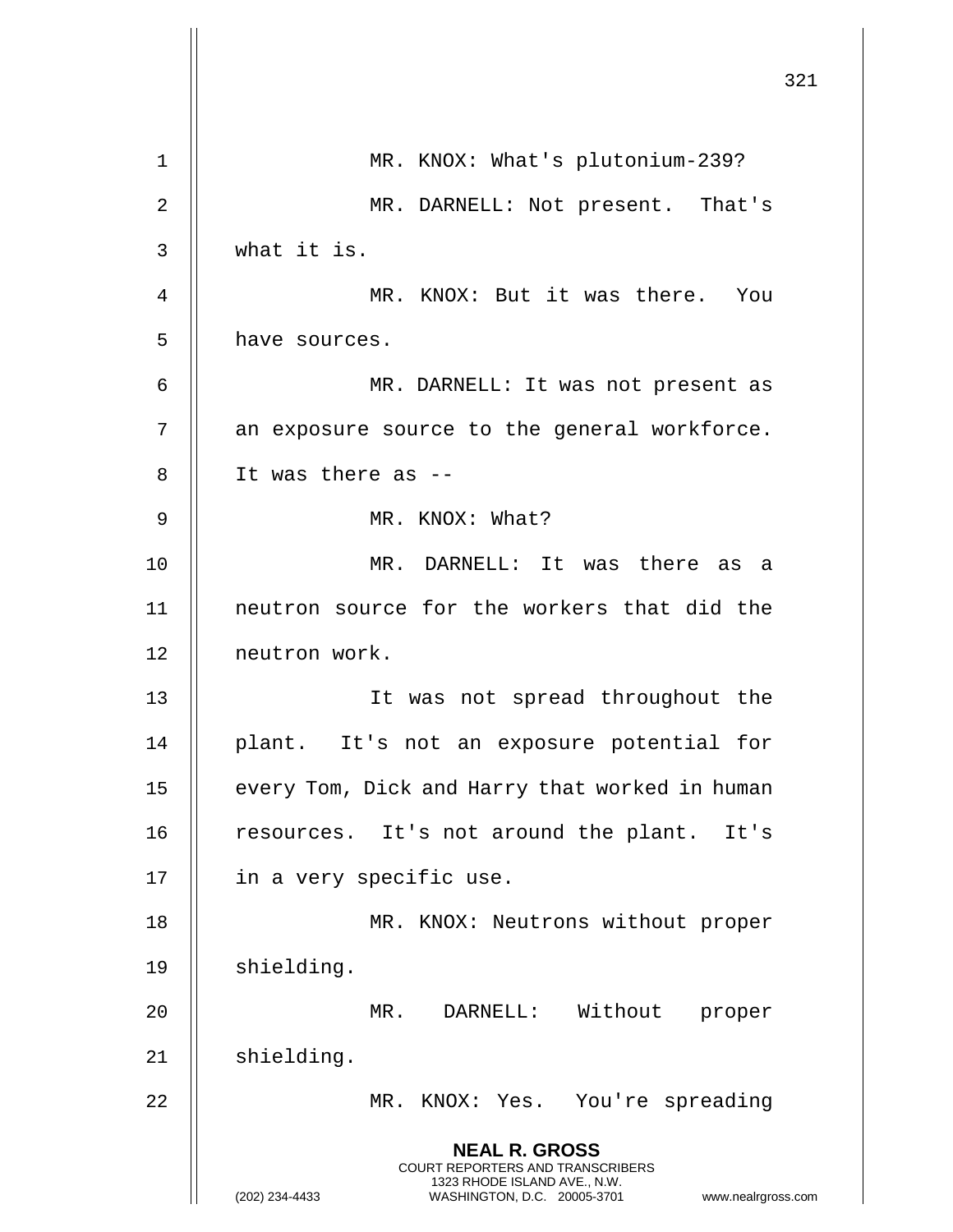**NEAL R. GROSS** COURT REPORTERS AND TRANSCRIBERS 1323 RHODE ISLAND AVE., N.W. (202) 234-4433 WASHINGTON, D.C. 20005-3701 www.nealrgross.com 1 neutrons around without proper shielding. 2 MR. DARNELL: We don't have any 3 indication of that. Do you have the source 4 | document to show where you're coming from with 5 || that, because we would like to see it and 6 incorporate it into our dose estimates if you 7 | --8 MR. KNOX: That's what I had asked 9 you for. 10 || MR. DARNELL: We don't have that. 11 MR. KNOX: Provide the shielding 12 design studies which is expected based upon 13 || NCRP 49, for all of those sources. 14 MR. DARNELL: We've addressed this 15 with you before also. Those go back to the 16 manufacturer of the source. 17 If you want to get the shielding 18 | calculations, the shielding design and all that 19  $\parallel$  for those sources, you have to go back to the 20 manufacturer. 21 MR. KNOX: But, no, you don't 22 | understand. Whenever you bring a source in,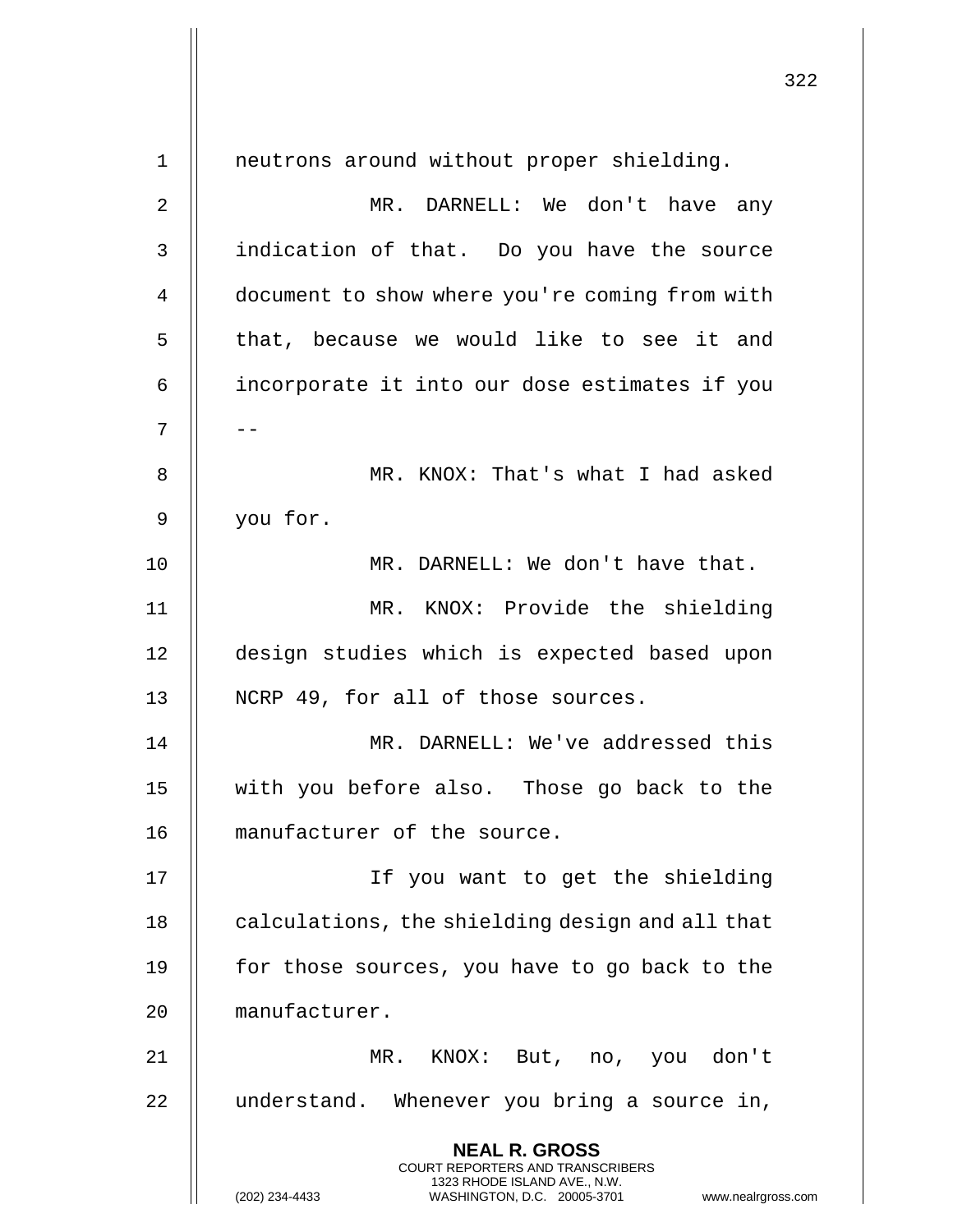| $\mathbf 1$ | you have to perform a shielding design study.                                                                                                                   |
|-------------|-----------------------------------------------------------------------------------------------------------------------------------------------------------------|
| 2           | It has the amount of time people are expected                                                                                                                   |
| 3           | to be in the area.                                                                                                                                              |
| 4           | MEMBER POSTON: No. What it has to                                                                                                                               |
| 5           | be is in an appropriate shield that has been                                                                                                                    |
| 6           | transported in. The dose from the largest                                                                                                                       |
| 7           | plutonic source that ever was made was 40                                                                                                                       |
| 8           | curies. And the output of that source is about                                                                                                                  |
| 9           | 10 the ninth neutrons per second. Doesn't                                                                                                                       |
| 10          | present an extremely large field by itself.                                                                                                                     |
| 11          | Through calculation, you will find                                                                                                                              |
| 12          | out how little the dose is from a 40-curie                                                                                                                      |
| 13          | plutonium source.                                                                                                                                               |
| 14          | MR.<br>KNOX: A neutron.<br>$\mathbf{A}$<br>PuBe                                                                                                                 |
| 15          | source.                                                                                                                                                         |
| 16          | MEMBER POSTON: Yes, a PuBe source.                                                                                                                              |
| 17          | MR. KNOX: You're telling<br>me a                                                                                                                                |
| 18          | 40-curie PuBe source --                                                                                                                                         |
| 19          | MEMBER POSTON: Has an emission rate                                                                                                                             |
| 20          | of about 10 to the ninth neutrons per second.                                                                                                                   |
| 21          | MR. KNOX: Uh-huh.                                                                                                                                               |
| 22          | MEMBER POSTON: And I'm telling you                                                                                                                              |
|             | <b>NEAL R. GROSS</b><br>COURT REPORTERS AND TRANSCRIBERS<br>1323 RHODE ISLAND AVE., N.W.<br>WASHINGTON, D.C. 20005-3701<br>(202) 234-4433<br>www.nealrgross.com |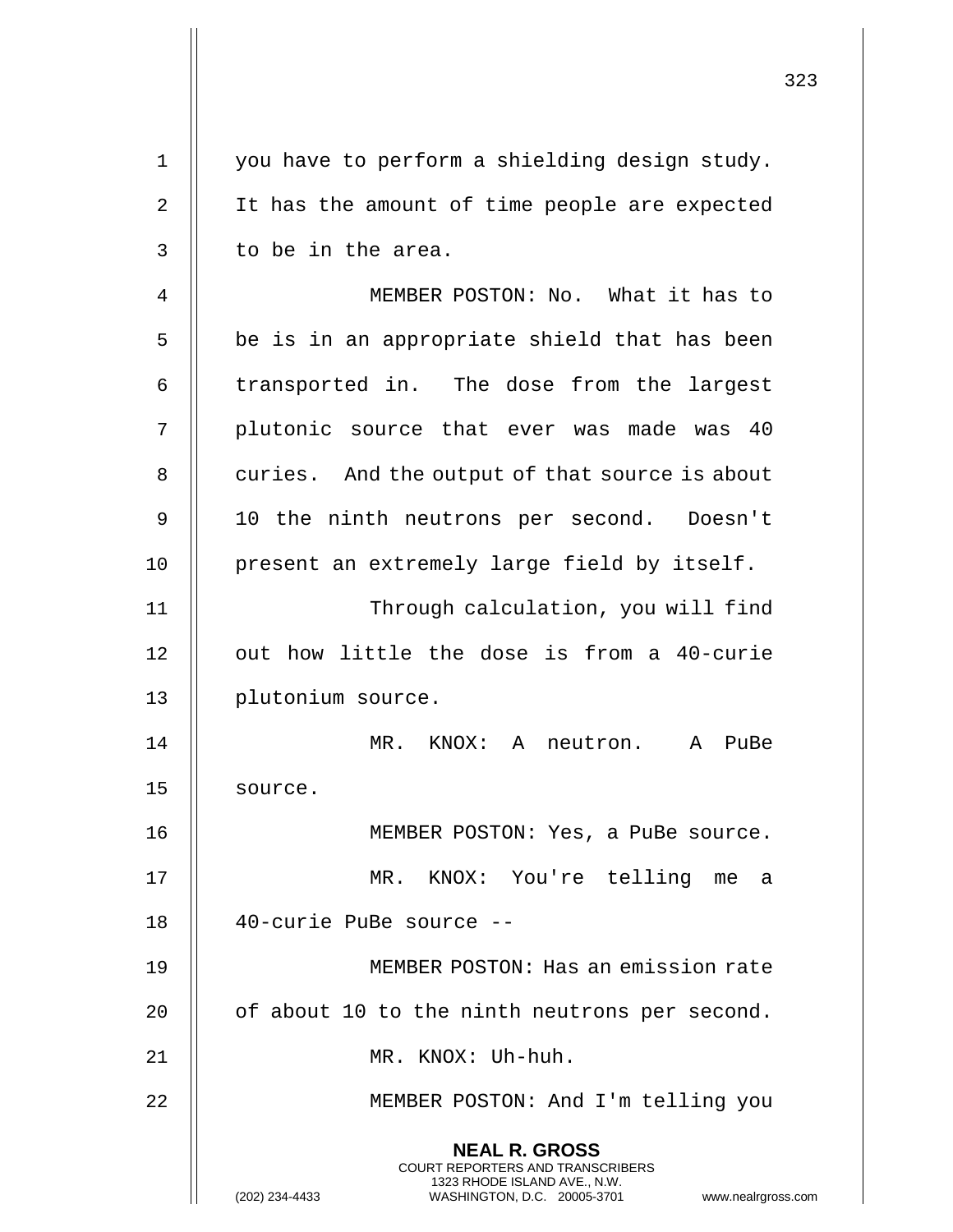|             |                                                                                                                                                                        | 324 |
|-------------|------------------------------------------------------------------------------------------------------------------------------------------------------------------------|-----|
| $\mathbf 1$ | that's not a significant dose rate when you r                                                                                                                          |     |
| 2           | square it -- Four pi r square it from the source.                                                                                                                      |     |
| 3           | MR. KNOX: Okay.                                                                                                                                                        |     |
| 4           | MEMBER POSTON: So, when it comes in,                                                                                                                                   |     |
| 5           | in the shield that it's shipped in that meets                                                                                                                          |     |
| 6           | DOT and everybody else's regulations, it's                                                                                                                             |     |
| 7           | perfectly fine.                                                                                                                                                        |     |
| 8           | And you could perfectly fine store                                                                                                                                     |     |
| 9           | it in that container. You don't need to design                                                                                                                         |     |
| 10          | a room. You don't need to design a shield.                                                                                                                             |     |
| 11          | It's perfectly fine the way it is.                                                                                                                                     |     |
| 12          | MR. DARNELL: The only thing you                                                                                                                                        |     |
| 13          | actually have to do is when the source is being                                                                                                                        |     |
| 14          | verify there's<br>radiation<br>used,<br>no<br>area                                                                                                                     |     |
| 15          | established where people can get into it.                                                                                                                              |     |
| 16          | That's what they have to do.                                                                                                                                           |     |
| 17          | (Simultaneous speaking.)                                                                                                                                               |     |
| 18          | MR. KNOX: What about the cobalt-60                                                                                                                                     |     |
| 19          | source?                                                                                                                                                                |     |
| 20          | MR. DARNELL: Same thing. There's                                                                                                                                       |     |
| 21          | no difference in any of those sources.                                                                                                                                 |     |
| 22          | MR. KNOX: Okay. Well, can you tell                                                                                                                                     |     |
|             | <b>NEAL R. GROSS</b><br><b>COURT REPORTERS AND TRANSCRIBERS</b><br>1323 RHODE ISLAND AVE., N.W.<br>(202) 234-4433<br>WASHINGTON, D.C. 20005-3701<br>www.nealrgross.com |     |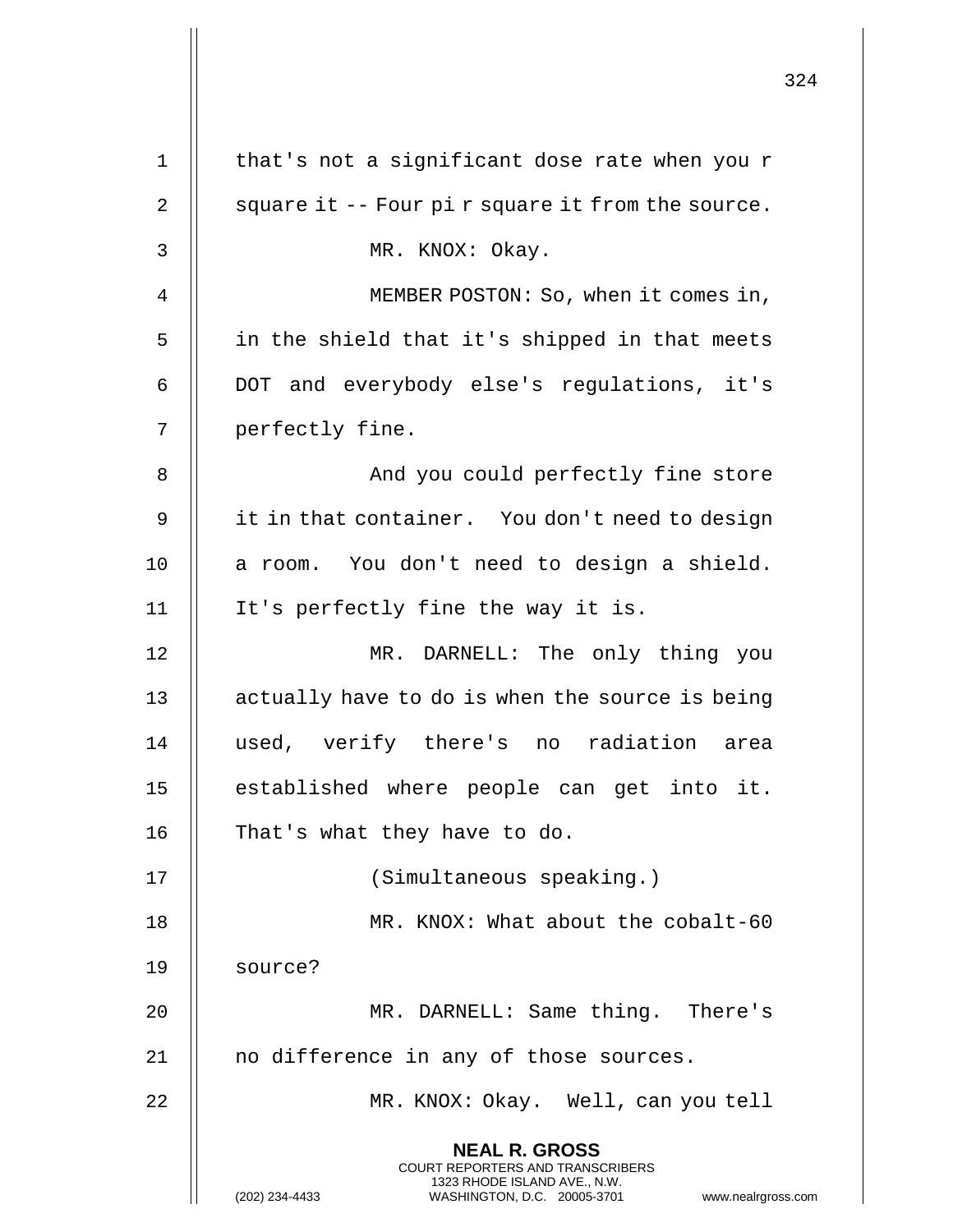|             |                                                                                                                                                                        | 325 |
|-------------|------------------------------------------------------------------------------------------------------------------------------------------------------------------------|-----|
| $\mathbf 1$ | me how (name redacted) managed to get cataracts                                                                                                                        |     |
| 2           | in both eyes --                                                                                                                                                        |     |
| 3           | MR. DARNELL: Act of God. We're not                                                                                                                                     |     |
| 4           | here to decide that court case again.                                                                                                                                  |     |
| 5           | MR. KNOX: But because it was left                                                                                                                                      |     |
| 6           | open. You can't --                                                                                                                                                     |     |
| 7           | MR. DARNELL: The court case was                                                                                                                                        |     |
| 8           | decided. It's not part of this.                                                                                                                                        |     |
| 9           | CHAIR BEACH: And it's out of the                                                                                                                                       |     |
| 10          | purview of this Work Group.                                                                                                                                            |     |
| 11          | MR. KNOX: We have -- we have here                                                                                                                                      |     |
| 12          | workplace incidents that (name redacted) was a                                                                                                                         |     |
| 13          | workplace incident in which she was exposed.                                                                                                                           |     |
| 14          | CHAIR BEACH: And she --                                                                                                                                                |     |
| 15          | MR. DARNELL: She had her day in                                                                                                                                        |     |
| 16          | court.                                                                                                                                                                 |     |
| 17          | CHAIR BEACH: She had her day in                                                                                                                                        |     |
| 18          | court and $--$                                                                                                                                                         |     |
| 19          | MR. KNOX: But that exposure, that                                                                                                                                      |     |
| 20          | cobalt-60 source left open would have exposed                                                                                                                          |     |
| 21          | all of those people that were permanently                                                                                                                              |     |
| 22          | stationed on the roof tremendously and in                                                                                                                              |     |
|             | <b>NEAL R. GROSS</b><br><b>COURT REPORTERS AND TRANSCRIBERS</b><br>1323 RHODE ISLAND AVE., N.W.<br>(202) 234-4433<br>WASHINGTON, D.C. 20005-3701<br>www.nealrgross.com |     |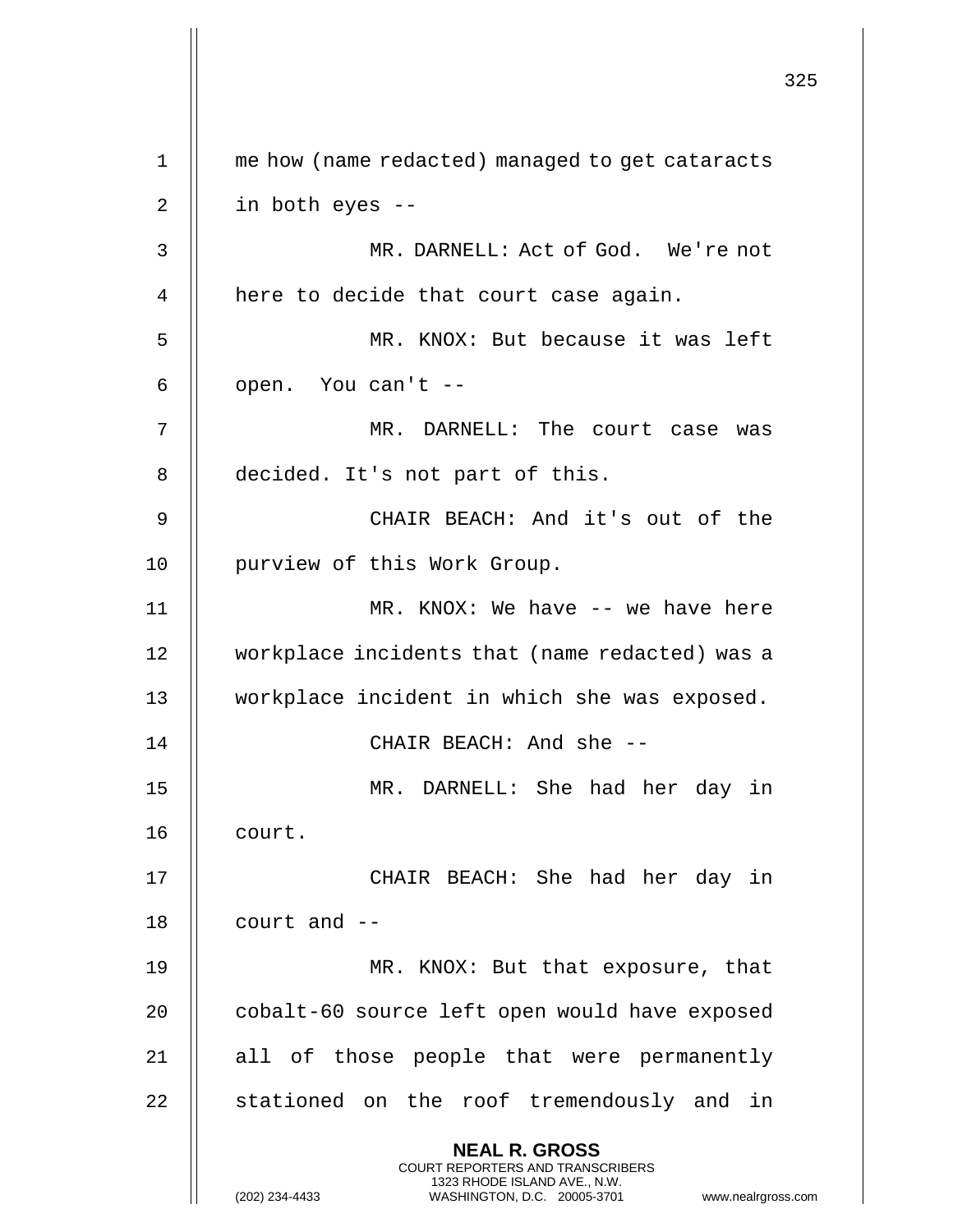326 **NEAL R. GROSS** COURT REPORTERS AND TRANSCRIBERS 1323 RHODE ISLAND AVE., N.W. 1 versions there was a scattered radiation all 2 | over this site. 3 MR. DARNELL: For what purpose in 4 || any universe would somebody permanently 5 || station personnel on the roof? Come on. 6 MR. KNOX: People were -- because 7 | you had a lot of the HVAC units on the roof and 8 | they were constantly maintained. So, you had 9 || people that were permanently stationed on the 10 | roof at this facility. 11 MR. DARNELL: Again, the sources 12 | come in the approved containers and shielding 13  $\parallel$  that is done by the manufacturer. If you want 14  $\parallel$  that data, go to the manufacturer. 15 The radiation areas are supposed to 16 || be established when those sources are used. 17 || And they had environmental safety and health 18 | people on the site controlling the use of those 19 | sources. 20 I did not read fully everything in  $21$  | the (name redacted) case, but that case had its  $22$   $\parallel$  day in court and was decided and is not going

(202) 234-4433 WASHINGTON, D.C. 20005-3701 www.nealrgross.com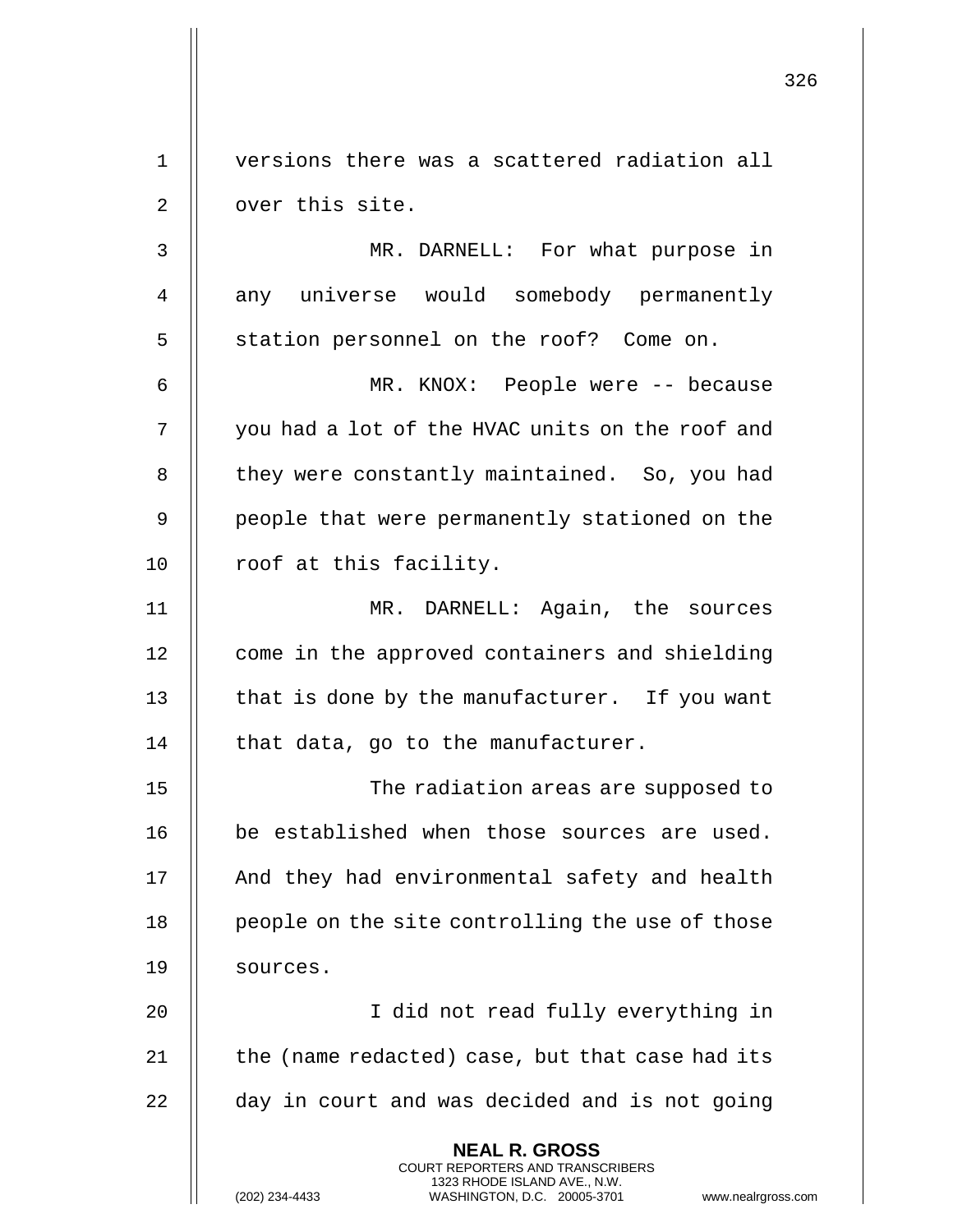|             |                                                                                                                                                                        | 327 |
|-------------|------------------------------------------------------------------------------------------------------------------------------------------------------------------------|-----|
| $\mathbf 1$ | to be done again in this group.                                                                                                                                        |     |
| 2           | MR. KNOX: Decided in terms of                                                                                                                                          |     |
| 3           | radiation exposure --                                                                                                                                                  |     |
| 4           | (Simultaneous speaking.)                                                                                                                                               |     |
| 5           | MR. DARNELL: It does not matter.                                                                                                                                       |     |
| 6           | It's done.                                                                                                                                                             |     |
| 7           | MR. KNOX: Okay. It's done as far as                                                                                                                                    |     |
| 8           | you're concerned.                                                                                                                                                      |     |
| 9           | MR. DARNELL: We have no say in                                                                                                                                         |     |
| 10          | litigation that was done --                                                                                                                                            |     |
| 11          | MR. KNOX: No, I'm talking about you                                                                                                                                    |     |
| 12          | have a say-so in the exposure of people. It has                                                                                                                        |     |
| 13          | nothing to do with the litigation.                                                                                                                                     |     |
| 14          | The source was left open. She had                                                                                                                                      |     |
| 15          | ended up with cataracts in both eyes. And I'm                                                                                                                          |     |
| 16          | telling you that that situation would have                                                                                                                             |     |
| 17          | exposed all of the passive eyes and heavily                                                                                                                            |     |
| 18          | exposed all of the people on the roof.                                                                                                                                 |     |
| 19          | And you keep saying, well, we have                                                                                                                                     |     |
| 20          | nothing to do with the litigation. I agree.                                                                                                                            |     |
| 21          | You have something to do with the exposure of                                                                                                                          |     |
| 22          | people to accidents like this.                                                                                                                                         |     |
|             | <b>NEAL R. GROSS</b><br><b>COURT REPORTERS AND TRANSCRIBERS</b><br>1323 RHODE ISLAND AVE., N.W.<br>(202) 234-4433<br>WASHINGTON, D.C. 20005-3701<br>www.nealrgross.com |     |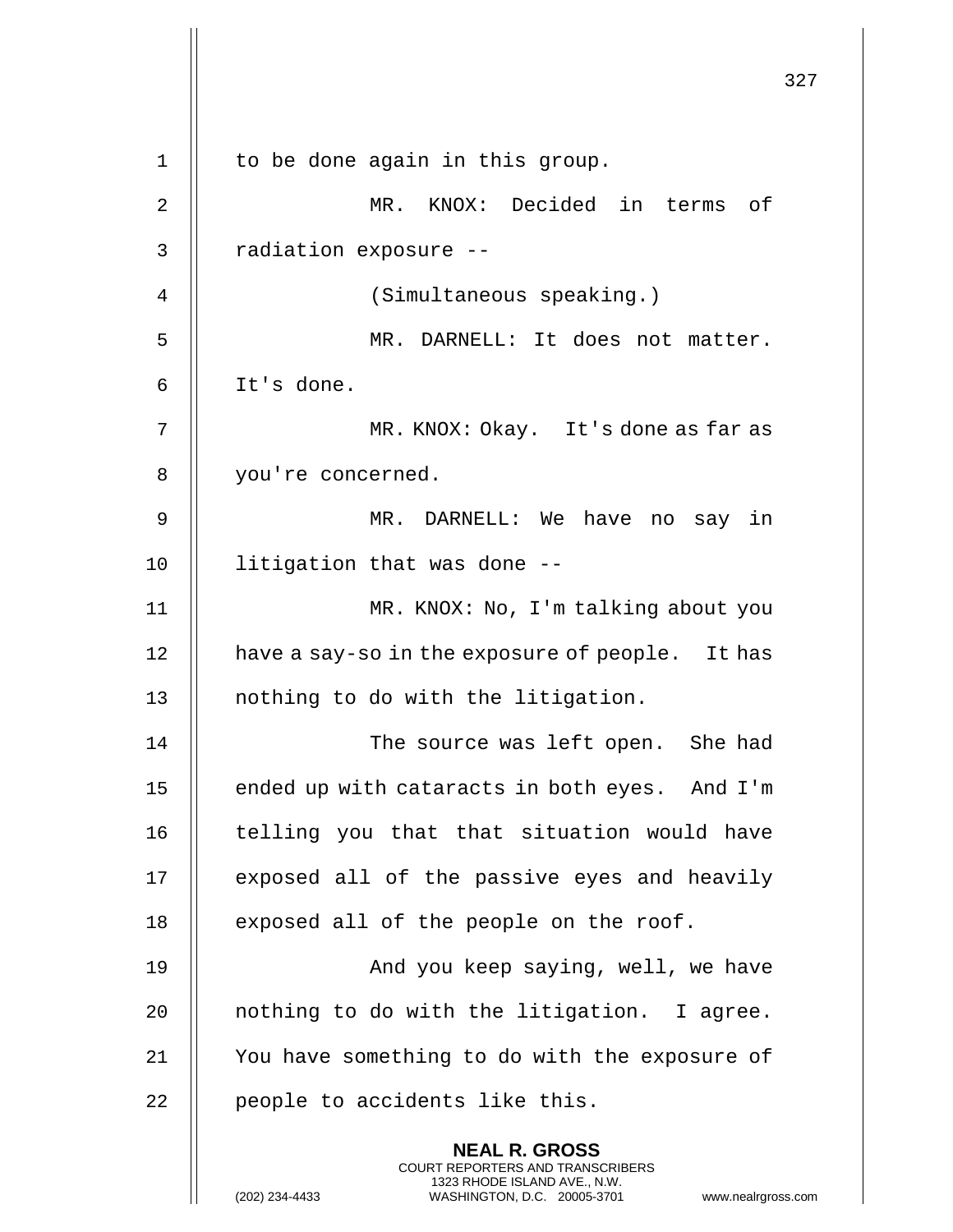| $\mathbf{1}$   | MR. DARNELL: We look for the                                                                     |
|----------------|--------------------------------------------------------------------------------------------------|
| $\overline{2}$ | exposure potential that's out there to ensure                                                    |
| 3              | that we give the appropriate dose to the                                                         |
| 4              | appropriate personnel.                                                                           |
| 5              | You are stating that because this                                                                |
| 6              | woman got cataracts, that all these other                                                        |
| 7              | people could have gotten exposed.                                                                |
| 8              | Where is all the other cataracts?                                                                |
| $\mathsf 9$    | Where is all the other radiation damage?                                                         |
| 10             | Where's the people that died in their 30s from                                                   |
| 11             | all this terrible radiation exposure?                                                            |
| 12             | It's not there.                                                                                  |
| 13             | MR. KNOX: It's not there because you                                                             |
| 14             | are not acknowledging it. There is a                                                             |
| 15             | difference between something --                                                                  |
| 16             | DR. NETON: I'm not sure this is                                                                  |
| 17             | accomplishing anything.                                                                          |
| 18             | CHAIR BEACH: It's not.                                                                           |
| 19             | (Simultaneous speaking.)                                                                         |
| 20             | MR. COPELAND: I understand what                                                                  |
| 21             | he's saying. It's not there. Look, these                                                         |
| 22             | people at that plant when you had that IG                                                        |
|                | <b>NEAL R. GROSS</b><br><b>COURT REPORTERS AND TRANSCRIBERS</b>                                  |
|                | 1323 RHODE ISLAND AVE., N.W.<br>(202) 234-4433<br>WASHINGTON, D.C. 20005-3701<br>www.nealrgross. |

 $\mathbf{I}$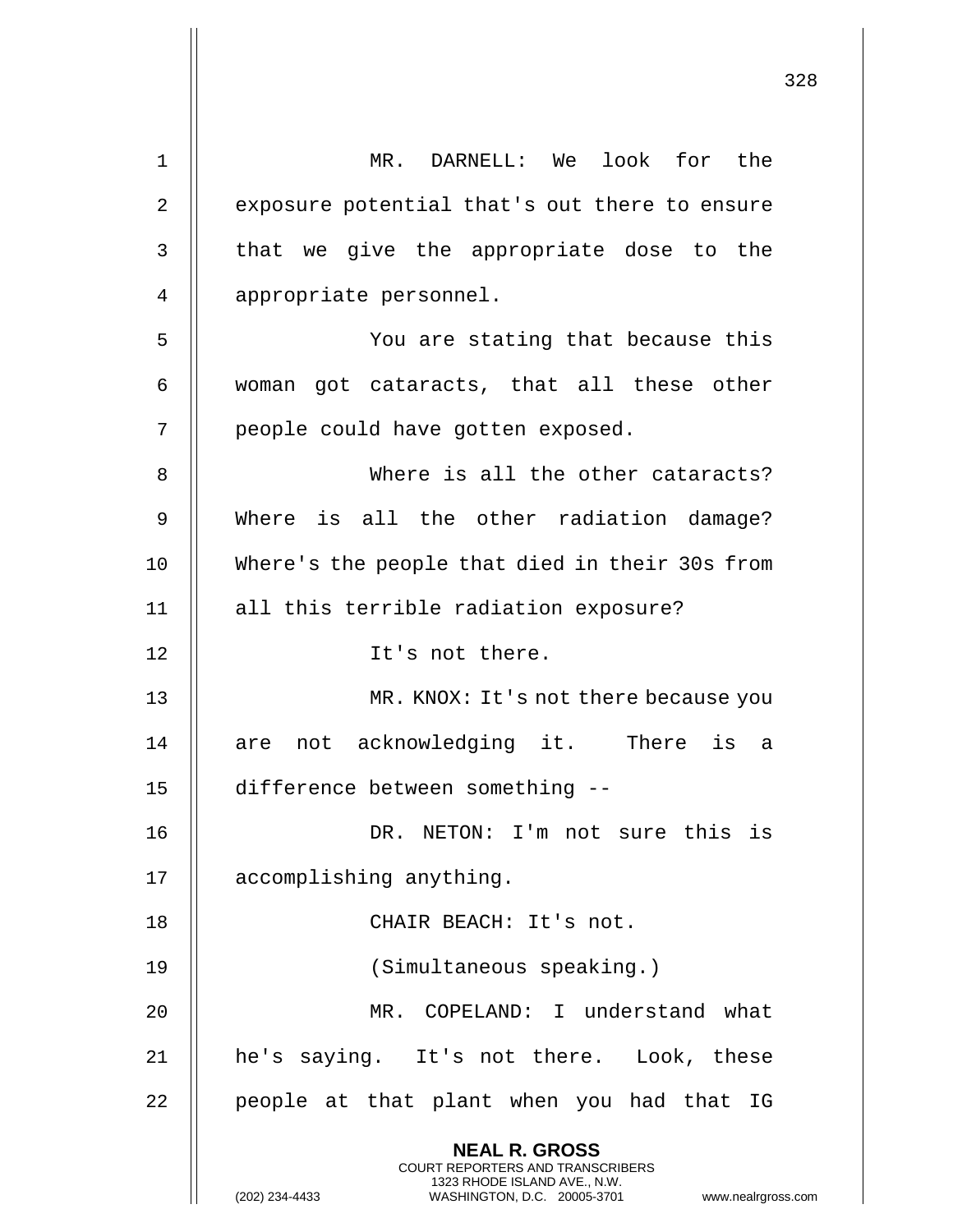**NEAL R. GROSS** COURT REPORTERS AND TRANSCRIBERS 1323 RHODE ISLAND AVE., N.W. (202) 234-4433 WASHINGTON, D.C. 20005-3701 www.nealrgross.com 1 | inspection out there, you told me that that that 2 || IG inspection was done on the DOE side. 3 It was not. I have it right here. 4  $\parallel$  That was not. It was done on the GSA side where  $5$  || they looked for a cancer cluster. 6 MR. DARNELL: DOE did it on the GSA 7 || side? 8 | MR. COPELAND: It was done where they 9 || looked for cancer clusters. 10 || DR. NETON: That's the Inspector 11 General. 12 MR. COPELAND: Huh? 13 DR. NETON: That's the Inspector 14 General. 15 || MR. DARNELL: There was one done by 16 || the Department of Energy, and one done by the 17 Inspector General. 18 || MR. COPELAND: Huh? 19 || MR. DARNELL: There was one done by 20 || the Department of Energy on Kansas City --21 || actually, more than one. And there was an 22 | Inspector General report done on the GSA side.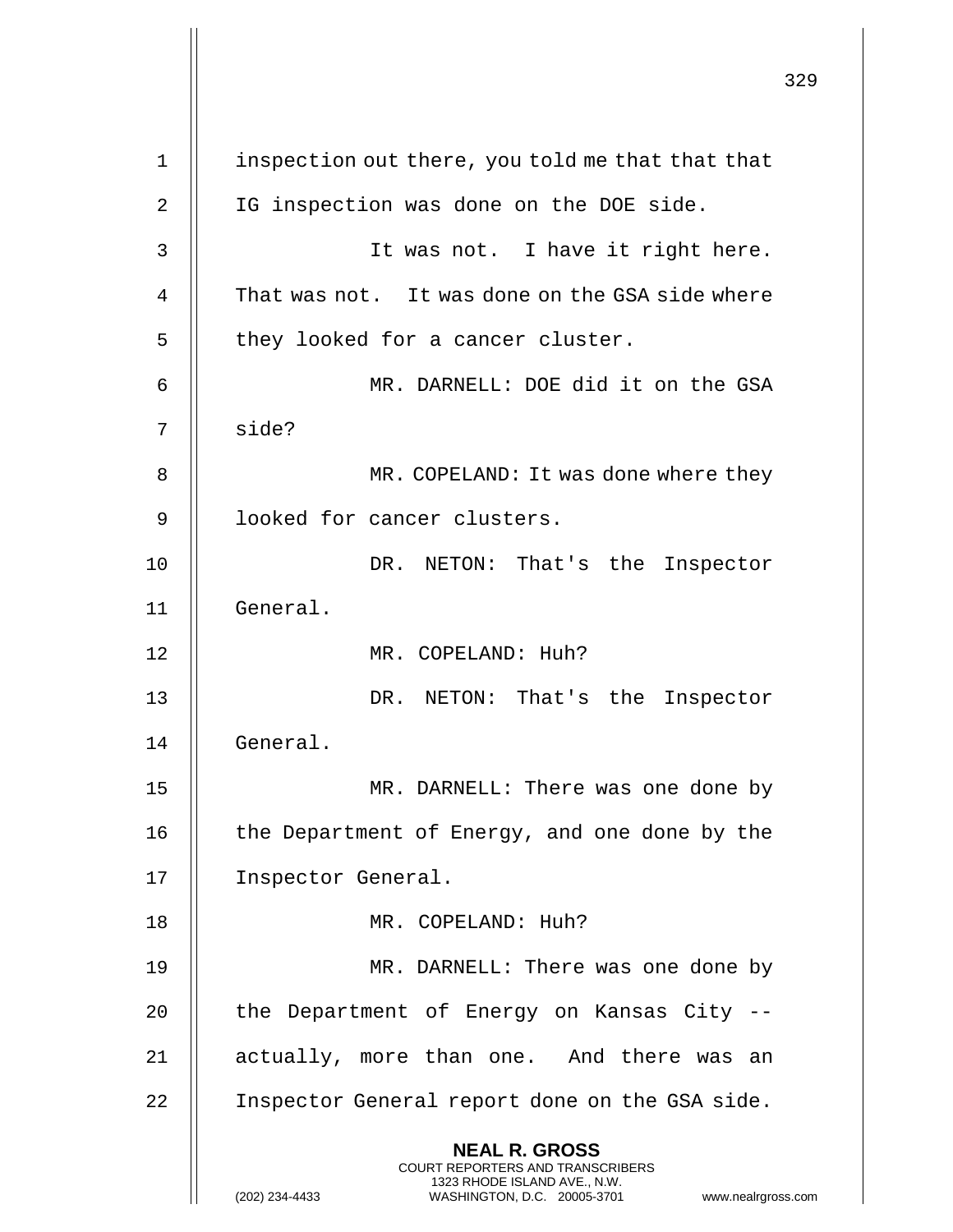|    |                                                                                                                                                                        | 330 |
|----|------------------------------------------------------------------------------------------------------------------------------------------------------------------------|-----|
| 1  | MR. COPELAND: Right.                                                                                                                                                   |     |
| 2  | MR. DARNELL: So, you're talking                                                                                                                                        |     |
| 3  | about the GSA.                                                                                                                                                         |     |
| 4  | MR. COPELAND: No, I'd love to see                                                                                                                                      |     |
| 5  | the one done by DOE because you said that it's                                                                                                                         |     |
| 6  | not there.                                                                                                                                                             |     |
| 7  | You cannot tell me that they don't                                                                                                                                     |     |
| 8  | have cancer clusters on the DOE side when that                                                                                                                         |     |
| 9  | whole doggone waste management people, the ones                                                                                                                        |     |
| 10 | I told you about that couldn't read, look and                                                                                                                          |     |
| 11 | see where they are.                                                                                                                                                    |     |
| 12 | They died within four years of the                                                                                                                                     |     |
| 13 | same cancers. And we've got a lot of examples                                                                                                                          |     |
| 14 | like that in the model shop and in the tool room.                                                                                                                      |     |
| 15 | You didn't look for it. You                                                                                                                                            |     |
| 16 | haven't looked for it yet. All we have to do                                                                                                                           |     |
| 17 | on this whole thing is go ahead and get your --                                                                                                                        |     |
| 18 | go to Social Security, get your disability                                                                                                                             |     |
| 19 | retirement records, get your disability                                                                                                                                |     |
| 20 | retirement records and you'll see cancer                                                                                                                               |     |
| 21 | clusters.                                                                                                                                                              |     |
| 22 | MR. DARNELL: I apologize for this.                                                                                                                                     |     |
|    | <b>NEAL R. GROSS</b><br><b>COURT REPORTERS AND TRANSCRIBERS</b><br>1323 RHODE ISLAND AVE., N.W.<br>(202) 234-4433<br>WASHINGTON, D.C. 20005-3701<br>www.nealrgross.com |     |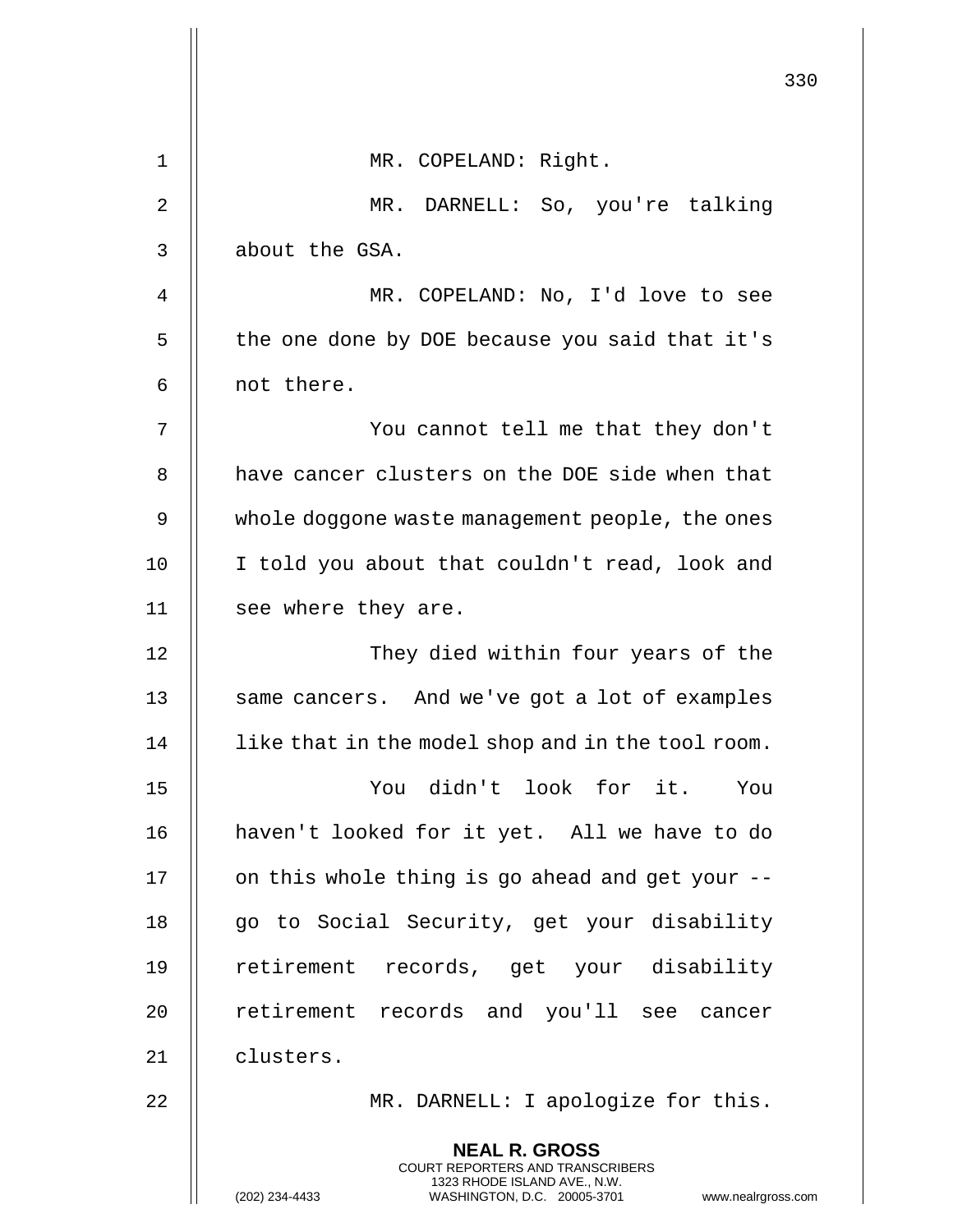|    | 331                                                                                                                                                             |
|----|-----------------------------------------------------------------------------------------------------------------------------------------------------------------|
|    |                                                                                                                                                                 |
| 1  | I actually have an entire listing of all the                                                                                                                    |
| 2  | cancers associated specifically with the                                                                                                                        |
| 3  | Kansas City Plant.                                                                                                                                              |
| 4  | I can't get to my drive to get to it                                                                                                                            |
| 5  | because for some reason it will not allow me to                                                                                                                 |
| 6  | contact, but I will promise you --                                                                                                                              |
| 7  | CHAIR BEACH: It won't let me either.                                                                                                                            |
| 8  | MR. DARNELL: I will promise you I                                                                                                                               |
| 9  | will forward you along that information. It's                                                                                                                   |
| 10 | non-Privacy Act. It's been scrubbed. So, it                                                                                                                     |
| 11 | is something that you can take a look at and you                                                                                                                |
| 12 | can see all the cancers.                                                                                                                                        |
| 13 | It's for 704 individuals and                                                                                                                                    |
| 14 | there's, gosh, over 1200 different cancers for                                                                                                                  |
| 15 | 704 individuals that were -- that have put in                                                                                                                   |
| 16 | claims.                                                                                                                                                         |
| 17 | So, I'll be glad to send you that                                                                                                                               |
| 18 | information and let you see it.                                                                                                                                 |
| 19 | MR. COPELAND: Send it to me and I'm                                                                                                                             |
| 20 | going to show you --                                                                                                                                            |
| 21 | MR. DARNELL: Mr. Knox, would you                                                                                                                                |
| 22 | like a copy?                                                                                                                                                    |
|    | <b>NEAL R. GROSS</b><br>COURT REPORTERS AND TRANSCRIBERS<br>1323 RHODE ISLAND AVE., N.W.<br>(202) 234-4433<br>WASHINGTON, D.C. 20005-3701<br>www.nealrgross.com |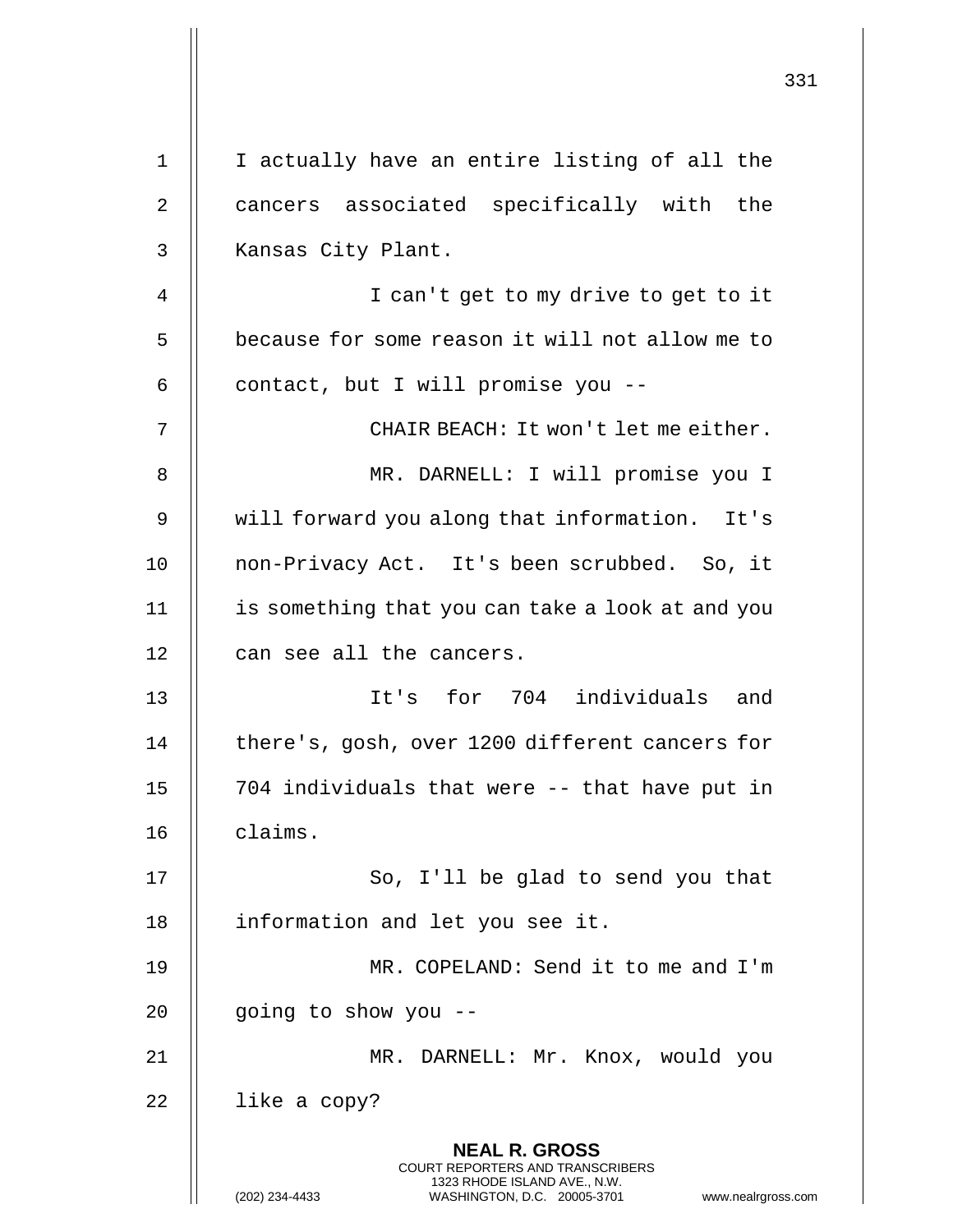|    |                                                                                                                                                                        | 332 |
|----|------------------------------------------------------------------------------------------------------------------------------------------------------------------------|-----|
| 1  | MR. KNOX: Yes.                                                                                                                                                         |     |
| 2  | CHAIR BEACH: Can you send it to Ted                                                                                                                                    |     |
| 3  | and I'll just have him send it to the Work Group.                                                                                                                      |     |
| 4  | (Simultaneous speaking.)                                                                                                                                               |     |
| 5  | DR. NETON: I'm not sure we're in the                                                                                                                                   |     |
| 6  | business of deciding whether there's cancer                                                                                                                            |     |
| 7  | clusters at Kansas City.                                                                                                                                               |     |
| 8  | (Speaking over each other.)                                                                                                                                            |     |
| 9  | DR. NETON: We decide whether we can                                                                                                                                    |     |
| 10 | reconstruct doses to the workers that were at                                                                                                                          |     |
| 11 | the plant and that's our charge.                                                                                                                                       |     |
| 12 | So, getting into this cancer                                                                                                                                           |     |
| 13 | cluster discussion is really not going to serve                                                                                                                        |     |
| 14 | this group any further.                                                                                                                                                |     |
| 15 | CHAIR BEACH: Thank you.                                                                                                                                                |     |
| 16 | MR. KNOX: But the elephant in the                                                                                                                                      |     |
| 17 | room is --                                                                                                                                                             |     |
| 18 | CHAIR BEACH: Okay.                                                                                                                                                     |     |
| 19 | MR. KNOX: -- the development of                                                                                                                                        |     |
| 20 | nuclear reactors at --                                                                                                                                                 |     |
| 21 | CHAIR BEACH: Okay. Whoa, whoa,                                                                                                                                         |     |
| 22 | whoa. Wait a second.                                                                                                                                                   |     |
|    | <b>NEAL R. GROSS</b><br><b>COURT REPORTERS AND TRANSCRIBERS</b><br>1323 RHODE ISLAND AVE., N.W.<br>(202) 234-4433<br>WASHINGTON, D.C. 20005-3701<br>www.nealrgross.com |     |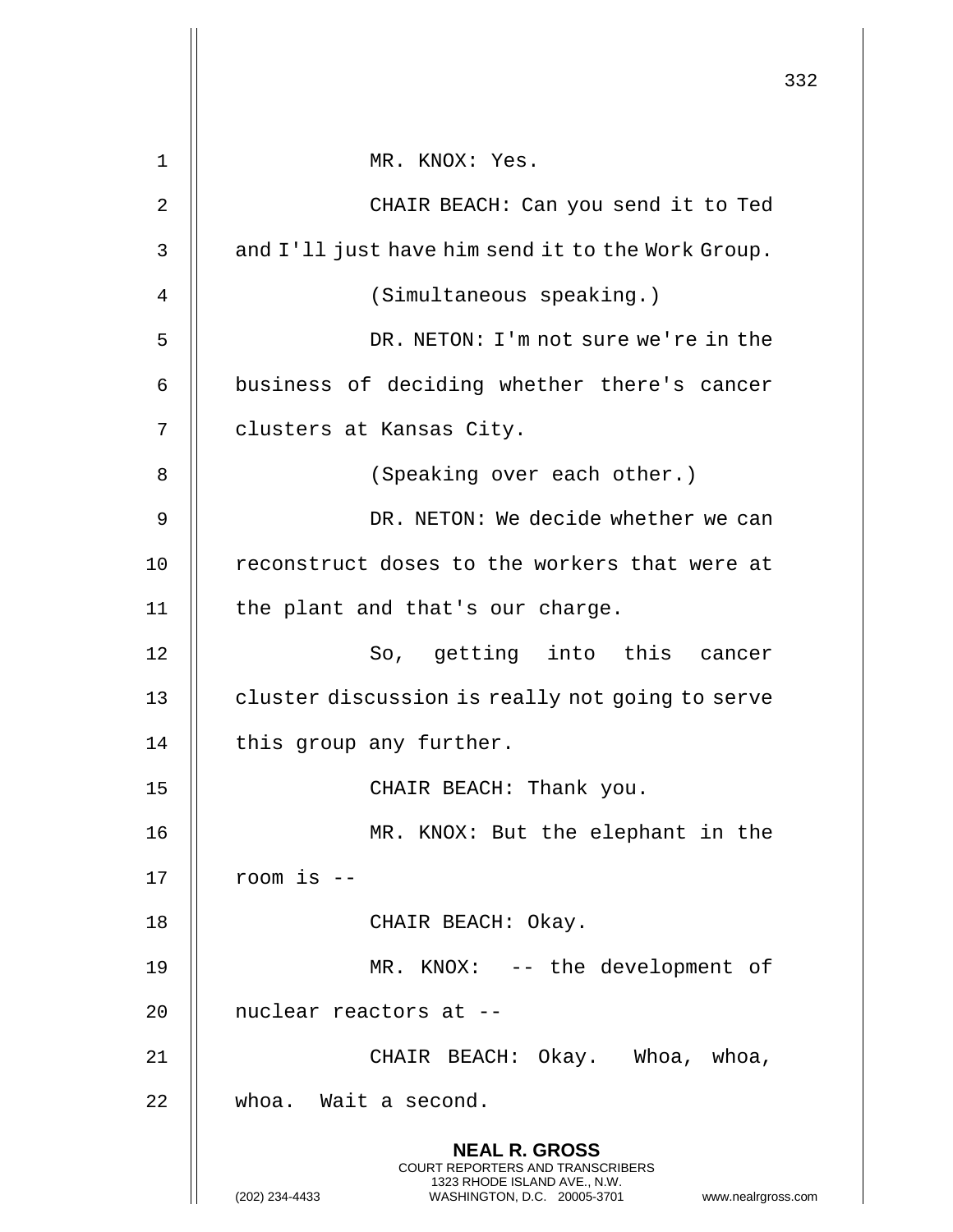|    |                                                                                                                                                                 | 333 |
|----|-----------------------------------------------------------------------------------------------------------------------------------------------------------------|-----|
| 1  | MR. KNOX: -- that facility.                                                                                                                                     |     |
| 2  | CHAIR BEACH: Let's --                                                                                                                                           |     |
| 3  | MR. KNOX: And we have all of the                                                                                                                                |     |
| 4  | evidence --                                                                                                                                                     |     |
| 5  | CHAIR BEACH: Wayne --                                                                                                                                           |     |
| 6  | MR. KNOX: -- that they were.                                                                                                                                    |     |
| 7  | CHAIR BEACH: Wayne, that topic was                                                                                                                              |     |
| 8  | brought up at the last interview. I know                                                                                                                        |     |
| 9  | there's people here that need to leave and we                                                                                                                   |     |
| 10 | need to finish the Work Group business here in                                                                                                                  |     |
| 11 | the next 10 minutes. So, I'm going to stop you                                                                                                                  |     |
| 12 | at the reactor and --                                                                                                                                           |     |
| 13 | MR. KNOX: Okay.                                                                                                                                                 |     |
| 14 | CHAIR BEACH: So, path forward. I                                                                                                                                |     |
| 15 | can't see scheduling another Work Group meeting                                                                                                                 |     |
| 16 | at this time.                                                                                                                                                   |     |
| 17 | We have -- we did discuss briefly at                                                                                                                            |     |
| 18 | lunch that we -- that Pete Darnell is going to                                                                                                                  |     |
| 19 | go back to Kansas City on an unrelated issue in                                                                                                                 |     |
| 20 | August and he's going to try and set up a path                                                                                                                  |     |
| 21 | forward for another site interview or site data                                                                                                                 |     |
| 22 | capture sometime in September-October time                                                                                                                      |     |
|    | <b>NEAL R. GROSS</b><br>COURT REPORTERS AND TRANSCRIBERS<br>1323 RHODE ISLAND AVE., N.W.<br>(202) 234-4433<br>WASHINGTON, D.C. 20005-3701<br>www.nealrgross.com |     |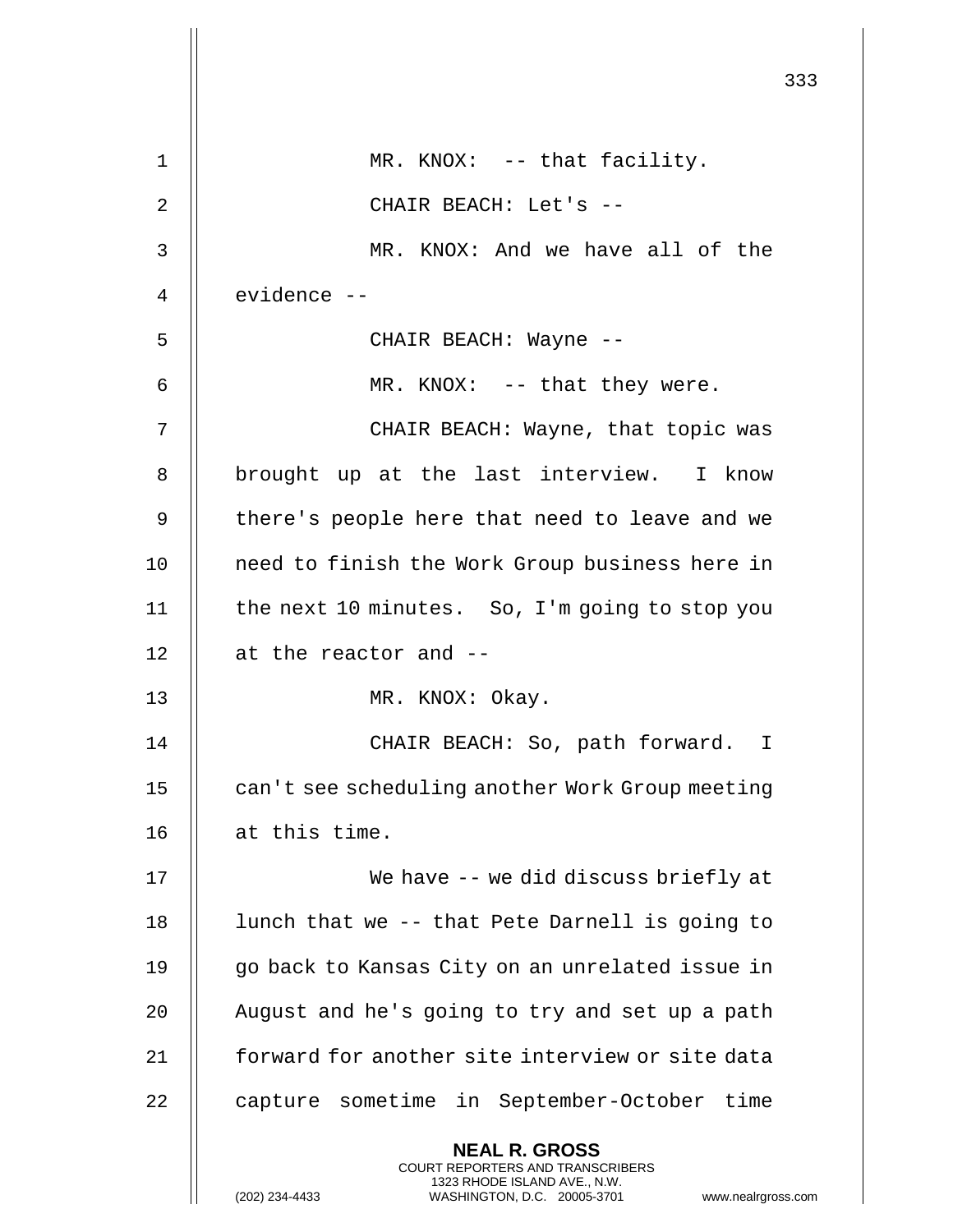|             |                                                                                                                                                                     | 334 |
|-------------|---------------------------------------------------------------------------------------------------------------------------------------------------------------------|-----|
|             |                                                                                                                                                                     |     |
| $\mathbf 1$ | frame.                                                                                                                                                              |     |
| 2           | So, and I think we should leave it                                                                                                                                  |     |
| 3           | at that until after that data capture before we                                                                                                                     |     |
| 4           | try to move together on any other Work Groups.                                                                                                                      |     |
| 5           | There are a couple of White Papers                                                                                                                                  |     |
| 6           | that you can look --                                                                                                                                                |     |
| 7           | MR. DARNELL: Just we're also going                                                                                                                                  |     |
| 8           | to turn on ORAU to go get the data for the weekly                                                                                                                   |     |
| 9           | reports -- excuse me -- and the SWIMS database.                                                                                                                     |     |
| 10          | So, that will be concurrent with --                                                                                                                                 |     |
| 11          | CHAIR BEACH: Okay. So, you'll be                                                                                                                                    |     |
| 12          | seeing some documentation. You'll have the                                                                                                                          |     |
| 13          | two White Papers coming out for 13 and 16.                                                                                                                          |     |
| 14          | You'll also have interviews from                                                                                                                                    |     |
| 15          | our last interview cycle, that SC&A and NIOSH.                                                                                                                      |     |
| 16          | Those will be posted in the next couple of                                                                                                                          |     |
| 17          | months.                                                                                                                                                             |     |
| 18          | I think we can just keep moving                                                                                                                                     |     |
| 19          | forward. And after the next data capture,                                                                                                                           |     |
| 20          | we'll discuss another Work Group meeting.                                                                                                                           |     |
| 21          | MR. McCLOSKEY: And someone will                                                                                                                                     |     |
| 22          | type this up and there will be a summary of what                                                                                                                    |     |
|             | <b>NEAL R. GROSS</b><br><b>COURT REPORTERS AND TRANSCRIBERS</b><br>1323 RHODE ISLAND AVE., N.W.<br>WASHINGTON, D.C. 20005-3701 www.nealrgross.com<br>(202) 234-4433 |     |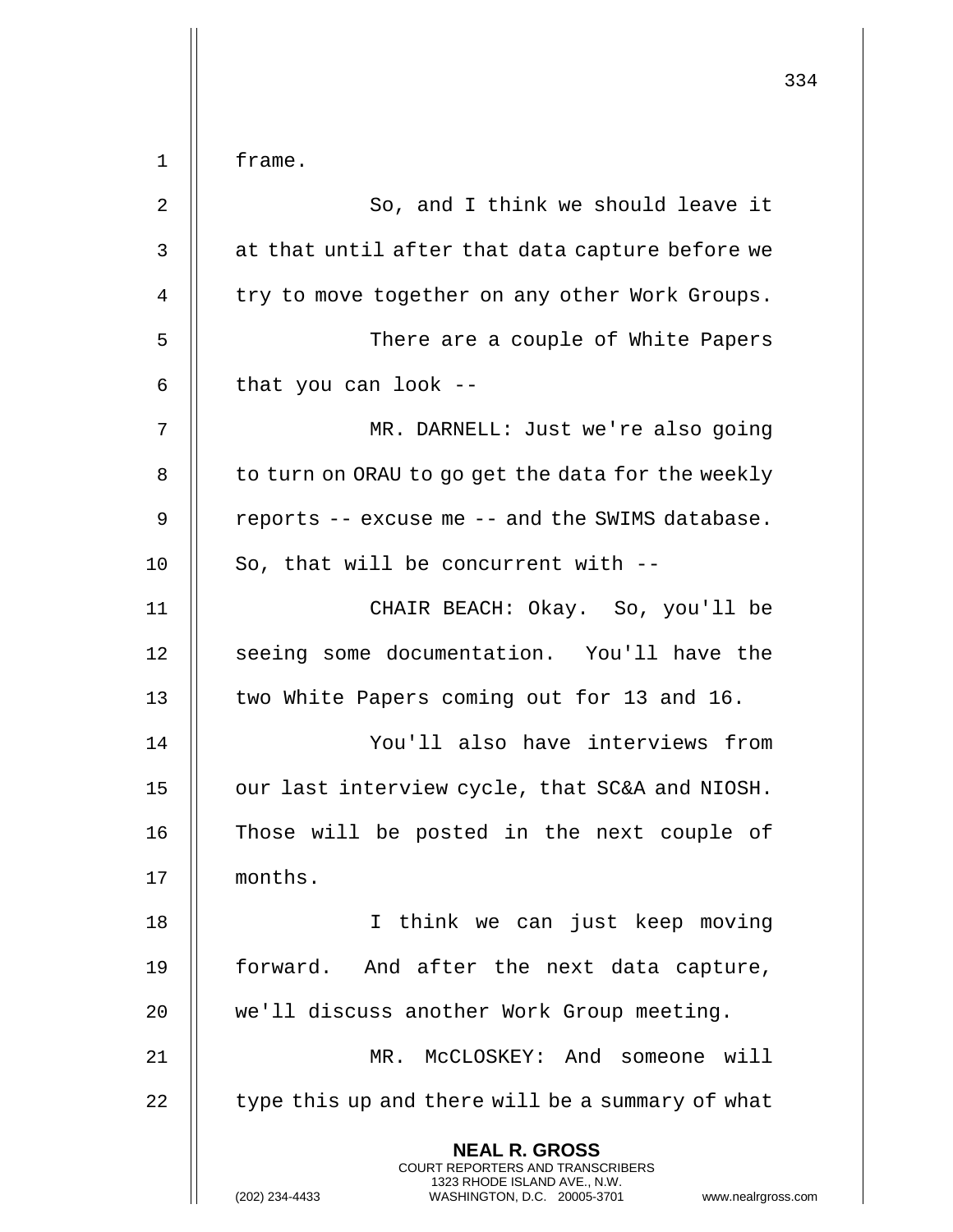**NEAL R. GROSS** COURT REPORTERS AND TRANSCRIBERS 1323 RHODE ISLAND AVE., N.W. (202) 234-4433 WASHINGTON, D.C. 20005-3701 www.nealrgross.com 1  $\parallel$  we  $\parallel$ 2 CHAIR BEACH: Yes, I believe Joe will  $3$  | type it up, send it to NIOSH. 4 MR. FITZGERALD: Yes. 5 CHAIR BEACH: You guys can add your 6 |  $-$ 7 || MR. FITZGERALD: We'll go back and 8 | forth to make sure the notes are complete. 9 CHAIR BEACH: I'll check what I have. 10 || And then once we're all satisfied, Ted will send 11 it out. 12 MR. KATZ: Yes, or Joe. You just 13 || send your draft to everyone, and everyone can  $14$   $\parallel$   $-$ 15 CHAIR BEACH: Add to it. 16 (Simultaneous speaking.) 17 MR. KATZ: The transcripts take a 18 || while to get out. So, this is good for action 19 || items to get this earlier. 20 || MR. DARNELL: Sounds good. 21 || MR. KATZ: Transcripts take about  $22 \parallel 30, 35 \text{ days}.$